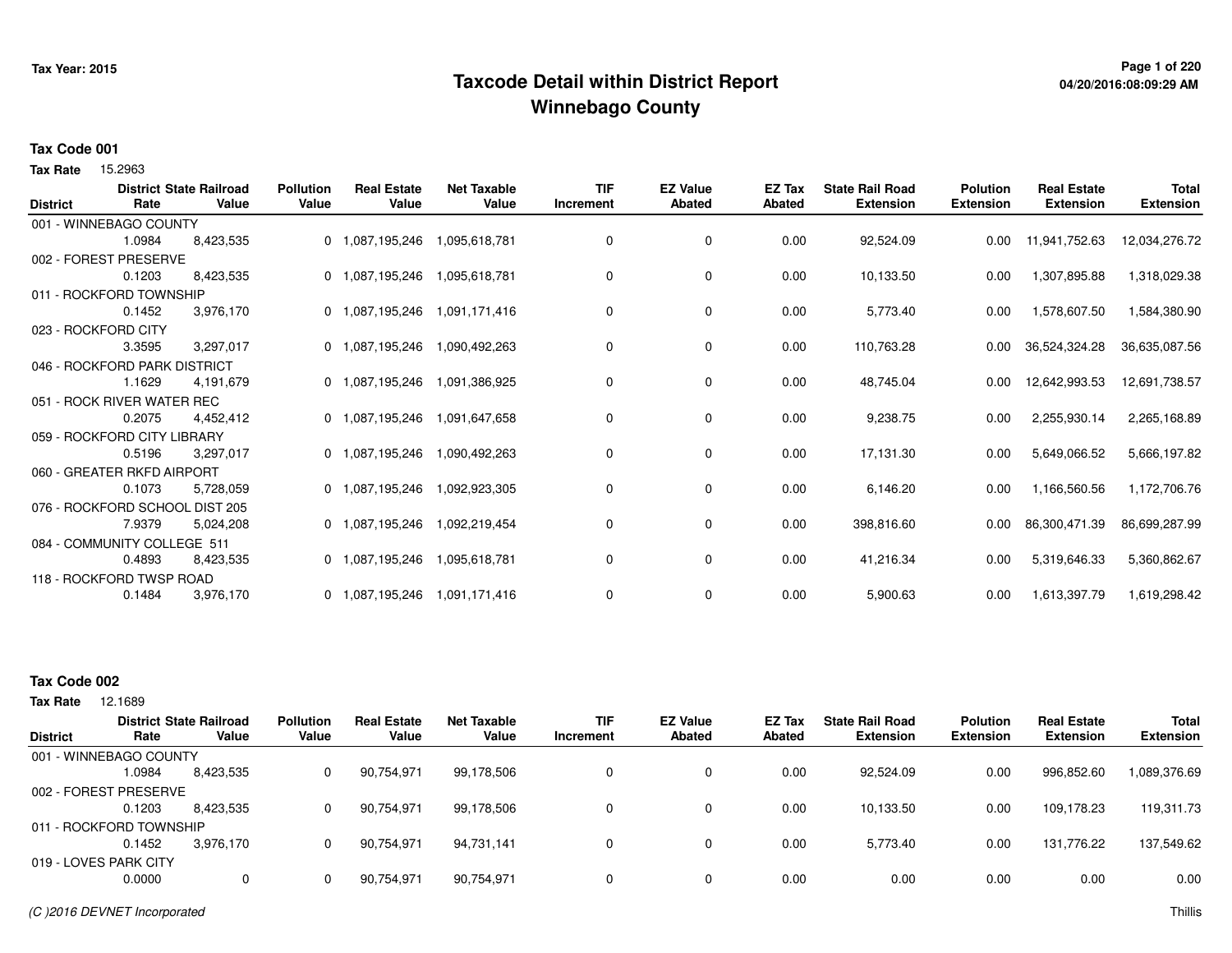## **Page 2 of 220 Taxcode Detail within District ReportWinnebago County**

# **04/20/2016:08:09:29 AM**

### **Tax Code 002**

**Tax Rate** 12.1689

|                 |                              | <b>District State Railroad</b> | <b>Pollution</b> | <b>Real Estate</b> | <b>Net Taxable</b> | TIF       | <b>EZ Value</b> | EZ Tax        | <b>State Rail Road</b> | <b>Polution</b>  | <b>Real Estate</b> | <b>Total</b>     |
|-----------------|------------------------------|--------------------------------|------------------|--------------------|--------------------|-----------|-----------------|---------------|------------------------|------------------|--------------------|------------------|
| <b>District</b> | Rate                         | Value                          | Value            | Value              | Value              | Increment | <b>Abated</b>   | <b>Abated</b> | <b>Extension</b>       | <b>Extension</b> | <b>Extension</b>   | <b>Extension</b> |
|                 | 046 - ROCKFORD PARK DISTRICT |                                |                  |                    |                    |           |                 |               |                        |                  |                    |                  |
|                 | 1.1629                       | 4,191,679                      | 0                | 90,754,971         | 94,946,650         | 0         | 0               | 0.00          | 48.745.04              | 0.00             | 1,055,389.56       | 1,104,134.60     |
|                 | 051 - ROCK RIVER WATER REC   |                                |                  |                    |                    |           |                 |               |                        |                  |                    |                  |
|                 | 0.2075                       | 4,452,412                      | 0                | 90,754,971         | 95,207,383         |           | $\mathbf 0$     | 0.00          | 9,238.75               | 0.00             | 188,316.56         | 197,555.31       |
|                 | 055 - NORTH SUBURBAN LIBRARY |                                |                  |                    |                    |           |                 |               |                        |                  |                    |                  |
|                 | 0.3032                       | 740,593                        | 0                | 90,754,971         | 91,495,564         |           | 0               | 0.00          | 2,245.47               | 0.00             | 275,169.08         | 277,414.55       |
|                 | 060 - GREATER RKFD AIRPORT   |                                |                  |                    |                    |           |                 |               |                        |                  |                    |                  |
|                 | 0.1073                       | 5,728,059                      | 0                | 90,754,971         | 96,483,030         |           | 0               | 0.00          | 6,146.20               | 0.00             | 97,380.08          | 103,526.28       |
|                 | 070 - HARLEM SCHOOL DIST 122 |                                |                  |                    |                    |           |                 |               |                        |                  |                    |                  |
|                 | 8.3864                       | 496,170                        | 0                | 90,754,971         | 91,251,141         | $\Omega$  | 0               | 0.00          | 41,610.81              | 0.00             | 7,611,074.89       | 7,652,685.70     |
|                 | 084 - COMMUNITY COLLEGE 511  |                                |                  |                    |                    |           |                 |               |                        |                  |                    |                  |
|                 | 0.4893                       | 8,423,535                      | 0                | 90,754,971         | 99,178,506         |           | 0               | 0.00          | 41,216.34              | 0.00             | 444,064.07         | 485,280.41       |
|                 | 118 - ROCKFORD TWSP ROAD     |                                |                  |                    |                    |           |                 |               |                        |                  |                    |                  |
|                 | 0.1484                       | 3,976,170                      | 0                | 90,754,971         | 94,731,141         |           | 0               | 0.00          | 5,900.63               | 0.00             | 134,680.38         | 140,581.01       |
|                 |                              |                                |                  |                    |                    |           |                 |               |                        |                  |                    |                  |

#### **Tax Code 003**

**Tax Rate** 12,6072

| <b>District</b>                | Rate                         | <b>District State Railroad</b><br>Value | <b>Pollution</b><br>Value | <b>Real Estate</b><br>Value | <b>Net Taxable</b><br>Value | <b>TIF</b><br>Increment | <b>EZ Value</b><br><b>Abated</b> | <b>EZ Tax</b><br><b>Abated</b> | <b>State Rail Road</b><br><b>Extension</b> | <b>Polution</b><br><b>Extension</b> | <b>Real Estate</b><br><b>Extension</b> | <b>Total</b><br><b>Extension</b> |
|--------------------------------|------------------------------|-----------------------------------------|---------------------------|-----------------------------|-----------------------------|-------------------------|----------------------------------|--------------------------------|--------------------------------------------|-------------------------------------|----------------------------------------|----------------------------------|
|                                | 001 - WINNEBAGO COUNTY       |                                         |                           |                             |                             |                         |                                  |                                |                                            |                                     |                                        |                                  |
|                                | 1.0984                       | 8,423,535                               | 0                         | 23,468,328                  | 31,891,863                  | 0                       | 0                                | 0.00                           | 92,524.09                                  | 0.00                                | 257,776.11                             | 350,300.20                       |
|                                | 002 - FOREST PRESERVE        |                                         |                           |                             |                             |                         |                                  |                                |                                            |                                     |                                        |                                  |
|                                | 0.1203                       | 8,423,535                               | 0                         | 23,468,328                  | 31,891,863                  | 0                       | 0                                | 0.00                           | 10,133.50                                  | 0.00                                | 28,232.40                              | 38,365.90                        |
|                                | 011 - ROCKFORD TOWNSHIP      |                                         |                           |                             |                             |                         |                                  |                                |                                            |                                     |                                        |                                  |
|                                | 0.1452                       | 3,976,170                               | 0                         | 23,468,328                  | 27,444,498                  | 0                       | 0                                | 0.00                           | 5,773.40                                   | 0.00                                | 34,076.01                              | 39,849.41                        |
|                                | 031 - CHERRY VALLEY FIRE     |                                         |                           |                             |                             |                         |                                  |                                |                                            |                                     |                                        |                                  |
|                                | 0.9999                       | 827,972                                 | $\mathbf{0}$              | 23,468,328                  | 24,296,300                  | 0                       | $\mathbf 0$                      | 0.00                           | 8,278.90                                   | 0.00                                | 234,659.79                             | 242,938.69                       |
|                                | 046 - ROCKFORD PARK DISTRICT |                                         |                           |                             |                             |                         |                                  |                                |                                            |                                     |                                        |                                  |
|                                | 1.1629                       | 4,191,679                               | 0                         | 23,468,328                  | 27,660,007                  | 0                       | $\mathbf 0$                      | 0.00                           | 48,745.04                                  | 0.00                                | 272,913.19                             | 321,658.23                       |
|                                | 054 - CHERRY VALLEY LIBRARY  |                                         |                           |                             |                             |                         |                                  |                                |                                            |                                     |                                        |                                  |
|                                | 0.3976                       | 939,290                                 | 0                         | 23,468,328                  | 24,407,618                  | 0                       | 0                                | 0.00                           | 3,734.62                                   | 0.00                                | 93,310.07                              | 97,044.69                        |
|                                | 060 - GREATER RKFD AIRPORT   |                                         |                           |                             |                             |                         |                                  |                                |                                            |                                     |                                        |                                  |
|                                | 0.1073                       | 5,728,059                               | 0                         | 23,468,328                  | 29,196,387                  | 0                       | 0                                | 0.00                           | 6,146.20                                   | 0.00                                | 25,181.52                              | 31,327.72                        |
| 076 - ROCKFORD SCHOOL DIST 205 |                              |                                         |                           |                             |                             |                         |                                  |                                |                                            |                                     |                                        |                                  |
|                                | 7.9379                       | 5,024,208                               | 0                         | 23,468,328                  | 28,492,536                  | 0                       | 0                                | 0.00                           | 398,816.60                                 | 0.00                                | .862,892.41                            | 2,261,709.01                     |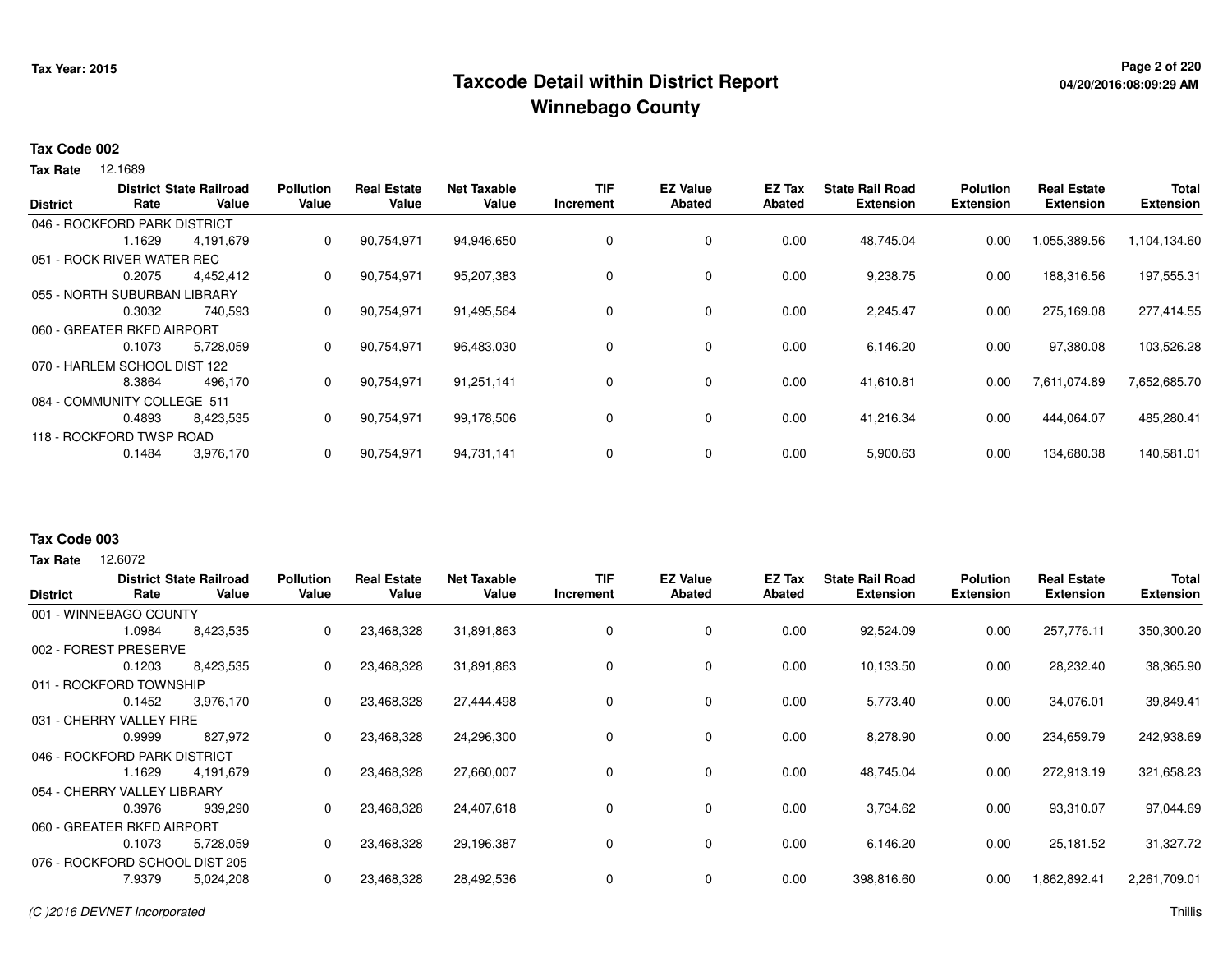## **Page 3 of 220 Taxcode Detail within District ReportWinnebago County**

### **Tax Code 003**

12.6072 **Tax Rate**

|                             |        | <b>District State Railroad</b> | <b>Pollution</b> | <b>Real Estate</b> | Net Taxable | <b>TIF</b> | <b>EZ Value</b> | <b>EZ Tax</b> | <b>State Rail Road</b> | Polution         | <b>Real Estate</b> | Total            |
|-----------------------------|--------|--------------------------------|------------------|--------------------|-------------|------------|-----------------|---------------|------------------------|------------------|--------------------|------------------|
| <b>District</b>             | Rate   | Value                          | Value            | Value              | Value       | Increment  | <b>Abated</b>   | <b>Abated</b> | <b>Extension</b>       | <b>Extension</b> | <b>Extension</b>   | <b>Extension</b> |
| 084 - COMMUNITY COLLEGE 511 |        |                                |                  |                    |             |            |                 |               |                        |                  |                    |                  |
|                             | 0.4893 | 8.423.535                      |                  | 23.468.328         | 31.891.863  |            |                 | 0.00          | 41.216.34              | 0.00             | 114.830.53         | 156,046.87       |
| 118 - ROCKFORD TWSP ROAD    |        |                                |                  |                    |             |            |                 |               |                        |                  |                    |                  |
|                             | 0.1484 | 3.976.170                      |                  | 23,468,328         | 27.444.498  |            |                 | 0.00          | 5,900.63               | 0.00             | 34.827.00          | 40,727.63        |

### **Tax Code 005**

**Tax Rate** 12,2096

| <b>District</b> | Rate                           | <b>District State Railroad</b><br>Value | Pollution<br>Value | <b>Real Estate</b><br>Value | <b>Net Taxable</b><br>Value | TIF<br>Increment | <b>EZ Value</b><br><b>Abated</b> | EZ Tax<br><b>Abated</b> | <b>State Rail Road</b><br><b>Extension</b> | <b>Polution</b><br><b>Extension</b> | <b>Real Estate</b><br><b>Extension</b> | <b>Total</b><br><b>Extension</b> |
|-----------------|--------------------------------|-----------------------------------------|--------------------|-----------------------------|-----------------------------|------------------|----------------------------------|-------------------------|--------------------------------------------|-------------------------------------|----------------------------------------|----------------------------------|
|                 | 001 - WINNEBAGO COUNTY         |                                         |                    |                             |                             |                  |                                  |                         |                                            |                                     |                                        |                                  |
|                 | 1.0984                         | 8,423,535                               | 0                  | 9,684,668                   | 18,108,203                  | 0                | 0                                | 0.00                    | 92,524.09                                  | 0.00                                | 106,376.39                             | 198,900.48                       |
|                 | 002 - FOREST PRESERVE          |                                         |                    |                             |                             |                  |                                  |                         |                                            |                                     |                                        |                                  |
|                 | 0.1203                         | 8,423,535                               | 0                  | 9,684,668                   | 18,108,203                  | 0                | 0                                | 0.00                    | 10,133.50                                  | 0.00                                | 11,650.66                              | 21,784.16                        |
|                 | 011 - ROCKFORD TOWNSHIP        |                                         |                    |                             |                             |                  |                                  |                         |                                            |                                     |                                        |                                  |
|                 | 0.1452                         | 3,976,170                               | 0                  | 9,684,668                   | 13,660,838                  | 0                | 0                                | 0.00                    | 5,773.40                                   | 0.00                                | 14,062.14                              | 19,835.54                        |
|                 | 031 - CHERRY VALLEY FIRE       |                                         |                    |                             |                             |                  |                                  |                         |                                            |                                     |                                        |                                  |
|                 | 0.9999                         | 827,972                                 | 0                  | 9,684,668                   | 10,512,640                  | 0                | 0                                | 0.00                    | 8,278.90                                   | 0.00                                | 96,837.00                              | 105,115.90                       |
|                 | 046 - ROCKFORD PARK DISTRICT   |                                         |                    |                             |                             |                  |                                  |                         |                                            |                                     |                                        |                                  |
|                 | 1.1629                         | 4,191,679                               | 0                  | 9,684,668                   | 13,876,347                  | 0                | 0                                | 0.00                    | 48,745.04                                  | 0.00                                | 112,623.00                             | 161,368.04                       |
|                 | 060 - GREATER RKFD AIRPORT     |                                         |                    |                             |                             |                  |                                  |                         |                                            |                                     |                                        |                                  |
|                 | 0.1073                         | 5,728,059                               | 0                  | 9,684,668                   | 15,412,727                  | 0                | 0                                | 0.00                    | 6,146.20                                   | 0.00                                | 10,391.65                              | 16,537.85                        |
|                 | 076 - ROCKFORD SCHOOL DIST 205 |                                         |                    |                             |                             |                  |                                  |                         |                                            |                                     |                                        |                                  |
|                 | 7.9379                         | 5,024,208                               | 0                  | 9,684,668                   | 14,708,876                  | 0                | 0                                | 0.00                    | 398,816.60                                 | 0.00                                | 768,759.26                             | 1,167,575.86                     |
|                 | 084 - COMMUNITY COLLEGE 511    |                                         |                    |                             |                             |                  |                                  |                         |                                            |                                     |                                        |                                  |
|                 | 0.4893                         | 8,423,535                               | 0                  | 9,684,668                   | 18,108,203                  | 0                | 0                                | 0.00                    | 41,216.34                                  | 0.00                                | 47,387.08                              | 88,603.42                        |
|                 | 118 - ROCKFORD TWSP ROAD       |                                         |                    |                             |                             |                  |                                  |                         |                                            |                                     |                                        |                                  |
|                 | 0.1484                         | 3,976,170                               | 0                  | 9,684,668                   | 13,660,838                  | 0                | 0                                | 0.00                    | 5,900.63                                   | 0.00                                | 14,372.05                              | 20,272.68                        |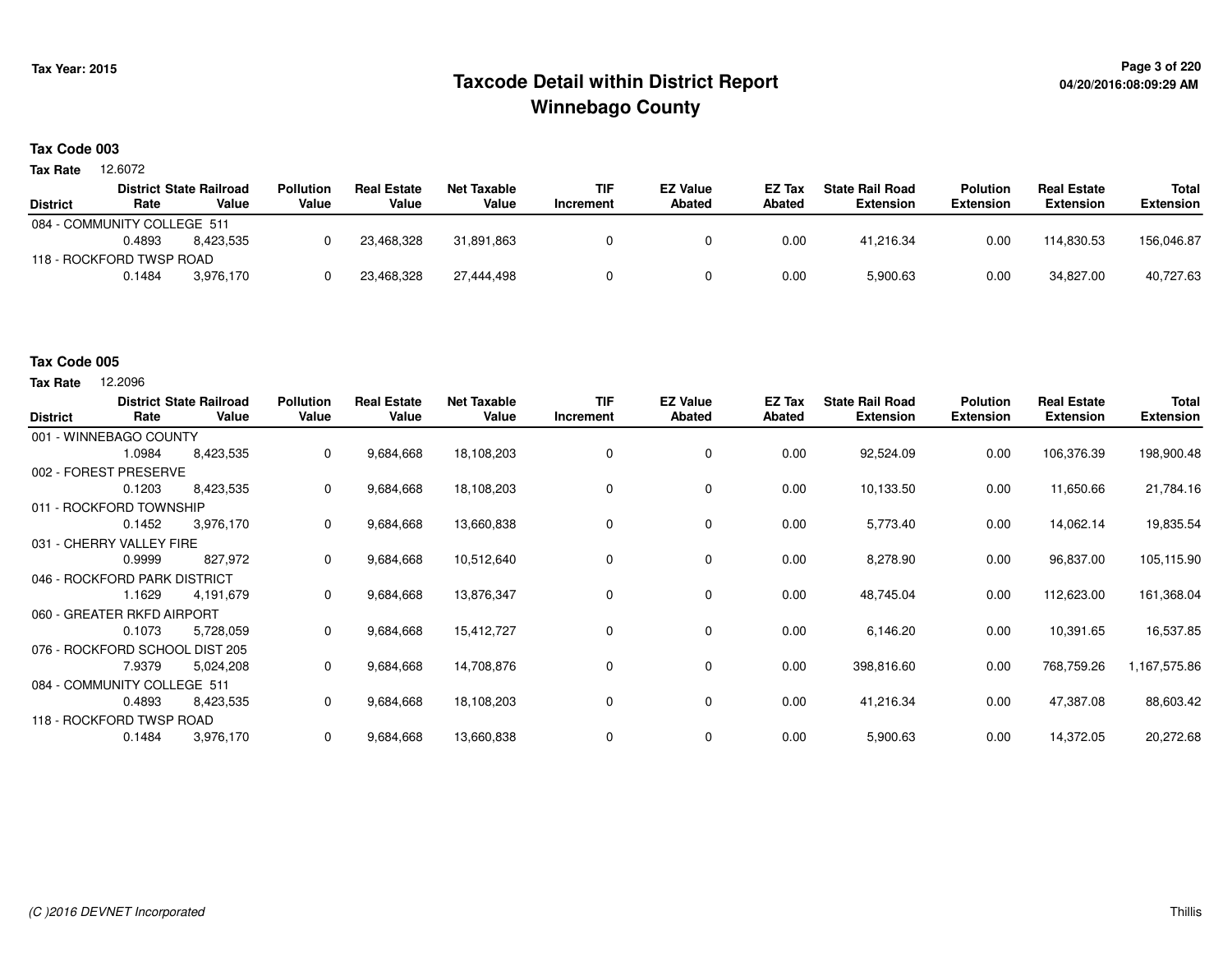## **Page 4 of 220 Taxcode Detail within District ReportWinnebago County**

# **04/20/2016:08:09:29 AM**

#### **Tax Code 006**

12.0380 **Tax Rate**

| Rate   | Value       | Value                                                                                                                                                                                                                                                                                                                                                    | Value            | Value              | Increment          | <b>Abated</b> | Abated          | <b>Extension</b> | <b>Extension</b>       | <b>Extension</b> | Total<br><b>Extension</b> |
|--------|-------------|----------------------------------------------------------------------------------------------------------------------------------------------------------------------------------------------------------------------------------------------------------------------------------------------------------------------------------------------------------|------------------|--------------------|--------------------|---------------|-----------------|------------------|------------------------|------------------|---------------------------|
|        |             |                                                                                                                                                                                                                                                                                                                                                          |                  |                    |                    |               |                 |                  |                        |                  |                           |
| 1.0984 | 8,423,535   | 0                                                                                                                                                                                                                                                                                                                                                        | 118,613,023      | 127,036,558        | 0                  | 0             | 0.00            | 92,524.09        | 0.00                   | 1,302,845.44     | 1,395,369.53              |
|        |             |                                                                                                                                                                                                                                                                                                                                                          |                  |                    |                    |               |                 |                  |                        |                  |                           |
| 0.1203 | 8,423,535   | 0                                                                                                                                                                                                                                                                                                                                                        | 118,613,023      | 127,036,558        | 0                  | 0             | 0.00            | 10,133.50        | 0.00                   | 142,691.47       | 152,824.97                |
|        |             |                                                                                                                                                                                                                                                                                                                                                          |                  |                    |                    |               |                 |                  |                        |                  |                           |
| 0.1140 | 0           | 0                                                                                                                                                                                                                                                                                                                                                        | 118,613,023      | 118,613,023        | 0                  | 0             | 0.00            | 0.00             | 0.00                   | 135,218.89       | 135,218.89                |
|        |             |                                                                                                                                                                                                                                                                                                                                                          |                  |                    |                    |               |                 |                  |                        |                  |                           |
| 0.0000 | $\mathbf 0$ | 0                                                                                                                                                                                                                                                                                                                                                        | 118,613,023      | 118,613,023        | 0                  | 0             | 0.00            | 0.00             | 0.00                   | 0.00             | 0.00                      |
|        |             |                                                                                                                                                                                                                                                                                                                                                          |                  |                    |                    |               |                 |                  |                        |                  |                           |
| 1.1629 | 4,191,679   |                                                                                                                                                                                                                                                                                                                                                          | 118,613,023      | 122,804,702        | 0                  | 0             | 0.00            | 48,745.04        | 0.00                   | 1,379,350.84     | 1,428,095.88              |
|        |             |                                                                                                                                                                                                                                                                                                                                                          |                  |                    |                    |               |                 |                  |                        |                  |                           |
| 0.2075 | 4,452,412   |                                                                                                                                                                                                                                                                                                                                                          | 118,613,023      | 123,065,435        | 0                  | 0             | 0.00            | 9,238.75         | 0.00                   | 246,122.02       | 255,360.77                |
|        |             |                                                                                                                                                                                                                                                                                                                                                          |                  |                    |                    |               |                 |                  |                        |                  |                           |
| 0.3032 | 740,593     | 0                                                                                                                                                                                                                                                                                                                                                        | 118,613,023      | 119,353,616        | 0                  | 0             | 0.00            | 2,245.47         | 0.00                   | 359,634.69       | 361,880.16                |
|        |             |                                                                                                                                                                                                                                                                                                                                                          |                  |                    |                    |               |                 |                  |                        |                  |                           |
| 0.1073 | 5,728,059   | 0                                                                                                                                                                                                                                                                                                                                                        | 118,613,023      | 124,341,082        | 0                  | 0             | 0.00            | 6,146.20         | 0.00                   | 127,271.77       | 133,417.97                |
|        |             |                                                                                                                                                                                                                                                                                                                                                          |                  |                    |                    |               |                 |                  |                        |                  |                           |
| 8.3864 | 496,170     | $\Omega$                                                                                                                                                                                                                                                                                                                                                 | 118,613,023      | 119,109,193        | 0                  | 0             | 0.00            | 41,610.81        | 0.00                   | 9,947,362.56     | 9,988,973.37              |
|        |             |                                                                                                                                                                                                                                                                                                                                                          |                  |                    |                    |               |                 |                  |                        |                  |                           |
| 0.4893 | 8,423,535   | 0                                                                                                                                                                                                                                                                                                                                                        | 118,613,023      | 127,036,558        | 0                  | 0             | 0.00            | 41,216.34        | 0.00                   | 580,373.52       | 621,589.86                |
|        |             |                                                                                                                                                                                                                                                                                                                                                          |                  |                    |                    |               |                 |                  |                        |                  |                           |
| 0.0487 | 0           | 0                                                                                                                                                                                                                                                                                                                                                        | 118,613,023      | 118,613,023        | 0                  | 0             | 0.00            | 0.00             | 0.00                   | 57,764.52        | 57,764.52                 |
|        |             | <b>District State Railroad</b><br>001 - WINNEBAGO COUNTY<br>002 - FOREST PRESERVE<br>006 - HARLEM TOWNSHIP<br>019 - LOVES PARK CITY<br>046 - ROCKFORD PARK DISTRICT<br>051 - ROCK RIVER WATER REC<br>055 - NORTH SUBURBAN LIBRARY<br>060 - GREATER RKFD AIRPORT<br>070 - HARLEM SCHOOL DIST 122<br>084 - COMMUNITY COLLEGE 511<br>113 - HARLEM TWSP ROAD | <b>Pollution</b> | <b>Real Estate</b> | <b>Net Taxable</b> | TIF           | <b>EZ Value</b> | EZ Tax           | <b>State Rail Road</b> | <b>Polution</b>  | <b>Real Estate</b>        |

### **Tax Code 007**

|                        |        | <b>District State Railroad</b> | <b>Pollution</b> | <b>Real Estate</b> | <b>Net Taxable</b> | <b>TIF</b> | <b>EZ Value</b> | <b>EZ Tax</b> | <b>State Rail Road</b> | <b>Polution</b>  | <b>Real Estate</b> | <b>Total</b>     |
|------------------------|--------|--------------------------------|------------------|--------------------|--------------------|------------|-----------------|---------------|------------------------|------------------|--------------------|------------------|
| <b>District</b>        | Rate   | Value                          | Value            | Value              | Value              | Increment  | <b>Abated</b>   | Abated        | <b>Extension</b>       | <b>Extension</b> | <b>Extension</b>   | <b>Extension</b> |
| 001 - WINNEBAGO COUNTY |        |                                |                  |                    |                    |            |                 |               |                        |                  |                    |                  |
|                        | .0984  | 8,423,535                      |                  | 3,293,022          | 11,716,557         | 0          | 0               | 0.00          | 92,524.09              | 0.00             | 36,170.55          | 128,694.64       |
| 002 - FOREST PRESERVE  |        |                                |                  |                    |                    |            |                 |               |                        |                  |                    |                  |
|                        | 0.1203 | 8,423,535                      |                  | 3,293,022          | 11,716,557         | 0          | 0               | 0.00          | 10,133.50              | 0.00             | 3,961.51           | 14,095.01        |
| 006 - HARLEM TOWNSHIP  |        |                                |                  |                    |                    |            |                 |               |                        |                  |                    |                  |
|                        | 0.1140 |                                |                  | 3,293,022          | 3,293,022          | 0          | 0               | 0.00          | 0.00                   | 0.00             | 3,754.05           | 3,754.05         |
| 019 - LOVES PARK CITY  |        |                                |                  |                    |                    |            |                 |               |                        |                  |                    |                  |
|                        | 0.0000 |                                |                  | 3,293,022          | 3,293,022          | $\Omega$   | 0               | 0.00          | 0.00                   | 0.00             | 0.00               | 0.00             |
|                        |        |                                |                  |                    |                    |            |                 |               |                        |                  |                    |                  |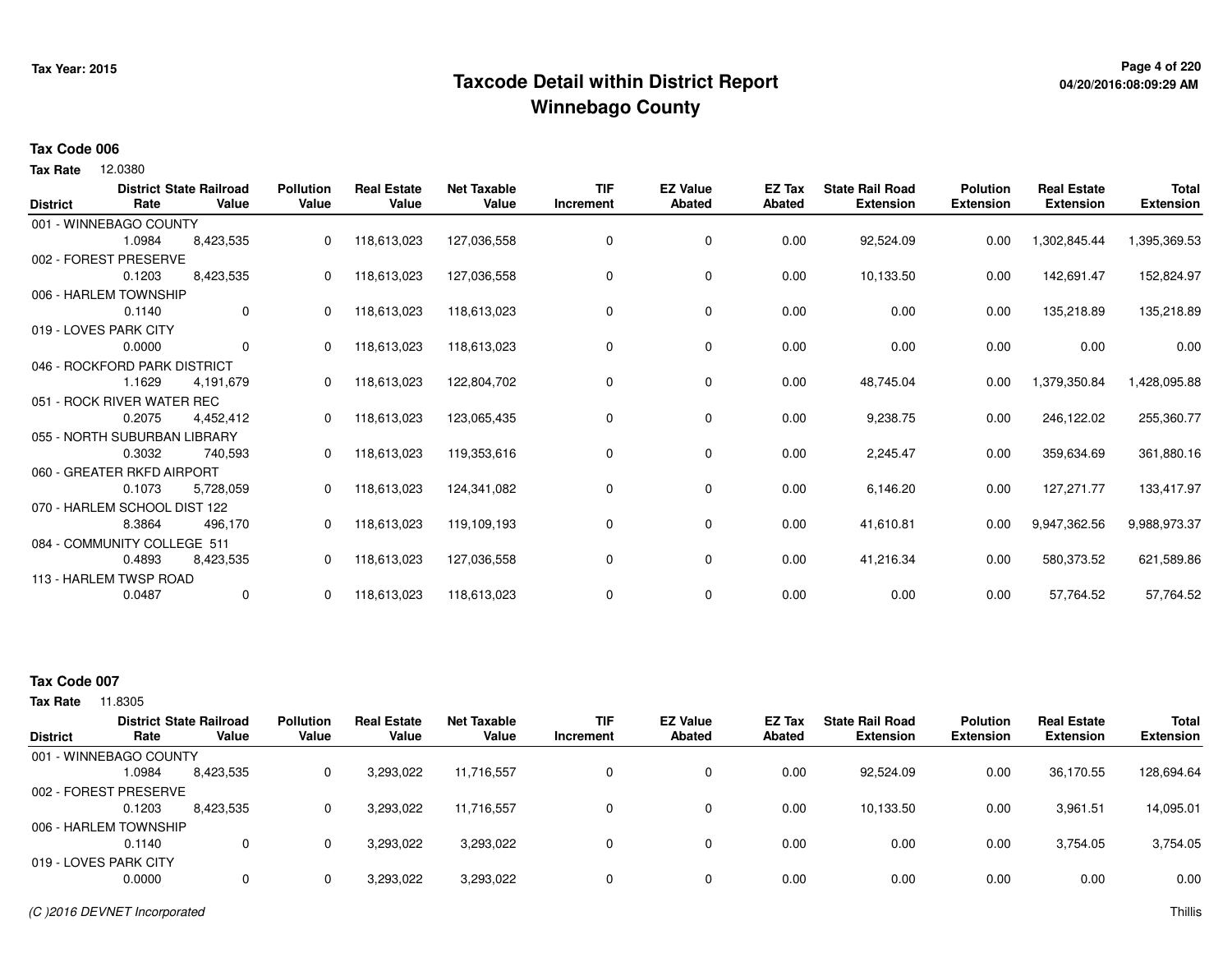## **Page 5 of 220 Taxcode Detail within District ReportWinnebago County**

### **Tax Code 007**

**Tax Rate** 11.8305

| <b>District</b> | Rate                         | <b>District State Railroad</b><br>Value | <b>Pollution</b><br>Value | <b>Real Estate</b><br>Value | <b>Net Taxable</b><br>Value | TIF<br>Increment | <b>EZ Value</b><br><b>Abated</b> | EZ Tax<br>Abated | <b>State Rail Road</b><br><b>Extension</b> | <b>Polution</b><br><b>Extension</b> | <b>Real Estate</b><br><b>Extension</b> | <b>Total</b><br><b>Extension</b> |
|-----------------|------------------------------|-----------------------------------------|---------------------------|-----------------------------|-----------------------------|------------------|----------------------------------|------------------|--------------------------------------------|-------------------------------------|----------------------------------------|----------------------------------|
|                 | 046 - ROCKFORD PARK DISTRICT |                                         |                           |                             |                             |                  |                                  |                  |                                            |                                     |                                        |                                  |
|                 | i.1629                       | 4,191,679                               | 0                         | 3,293,022                   | 7,484,701                   |                  | 0                                | 0.00             | 48,745.04                                  | 0.00                                | 38,294.55                              | 87,039.59                        |
|                 | 055 - NORTH SUBURBAN LIBRARY |                                         |                           |                             |                             |                  |                                  |                  |                                            |                                     |                                        |                                  |
|                 | 0.3032                       | 740.593                                 | 0                         | 3,293,022                   | 4,033,615                   |                  | 0                                | 0.00             | 2,245.47                                   | 0.00                                | 9,984.44                               | 12,229.91                        |
|                 | 060 - GREATER RKFD AIRPORT   |                                         |                           |                             |                             |                  |                                  |                  |                                            |                                     |                                        |                                  |
|                 | 0.1073                       | 5,728,059                               | 0                         | 3,293,022                   | 9,021,081                   |                  | $\Omega$                         | 0.00             | 6,146.20                                   | 0.00                                | 3,533.41                               | 9,679.61                         |
|                 | 070 - HARLEM SCHOOL DIST 122 |                                         |                           |                             |                             |                  |                                  |                  |                                            |                                     |                                        |                                  |
|                 | 8.3864                       | 496,170                                 | 0                         | 3,293,022                   | 3,789,192                   |                  | 0                                | 0.00             | 41,610.81                                  | 0.00                                | 276.166.00                             | 317,776.81                       |
|                 | 084 - COMMUNITY COLLEGE 511  |                                         |                           |                             |                             |                  |                                  |                  |                                            |                                     |                                        |                                  |
|                 | 0.4893                       | 8,423,535                               | 0                         | 3,293,022                   | 11,716,557                  |                  | 0                                | 0.00             | 41,216.34                                  | 0.00                                | 16,112.76                              | 57,329.10                        |
|                 | 113 - HARLEM TWSP ROAD       |                                         |                           |                             |                             |                  |                                  |                  |                                            |                                     |                                        |                                  |
|                 | 0.0487                       | 0                                       |                           | 3,293,022                   | 3,293,022                   |                  | 0                                | 0.00             | 0.00                                       | 0.00                                | 1,603.70                               | 1,603.70                         |

#### **Tax Code 008**

| <b>District</b> | Rate                           | <b>District State Railroad</b><br>Value | <b>Pollution</b><br>Value | <b>Real Estate</b><br>Value | <b>Net Taxable</b><br>Value | <b>TIF</b><br>Increment | <b>EZ Value</b><br><b>Abated</b> | <b>EZ Tax</b><br><b>Abated</b> | <b>State Rail Road</b><br><b>Extension</b> | <b>Polution</b><br><b>Extension</b> | <b>Real Estate</b><br><b>Extension</b> | <b>Total</b><br><b>Extension</b> |
|-----------------|--------------------------------|-----------------------------------------|---------------------------|-----------------------------|-----------------------------|-------------------------|----------------------------------|--------------------------------|--------------------------------------------|-------------------------------------|----------------------------------------|----------------------------------|
|                 | 001 - WINNEBAGO COUNTY         |                                         |                           |                             |                             |                         |                                  |                                |                                            |                                     |                                        |                                  |
|                 | 1.0984                         | 8,423,535                               | 0                         | 42,673,271                  | 51,096,806                  | 0                       | 0                                | 0.00                           | 92,524.09                                  | 0.00                                | 468,723.21                             | 561,247.30                       |
|                 | 002 - FOREST PRESERVE          |                                         |                           |                             |                             |                         |                                  |                                |                                            |                                     |                                        |                                  |
|                 | 0.1203                         | 8,423,535                               | 0                         | 42,673,271                  | 51,096,806                  | 0                       | 0                                | 0.00                           | 10,133.50                                  | 0.00                                | 51,335.95                              | 61,469.45                        |
|                 | 011 - ROCKFORD TOWNSHIP        |                                         |                           |                             |                             |                         |                                  |                                |                                            |                                     |                                        |                                  |
|                 | 0.1452                         | 3,976,170                               | 0                         | 42,673,271                  | 46,649,441                  | 0                       | $\mathbf 0$                      | 0.00                           | 5,773.40                                   | 0.00                                | 61,961.59                              | 67,734.99                        |
|                 | 019 - LOVES PARK CITY          |                                         |                           |                             |                             |                         |                                  |                                |                                            |                                     |                                        |                                  |
|                 | 0.0000                         | $\mathbf 0$                             | 0                         | 42,673,271                  | 42,673,271                  | 0                       | 0                                | 0.00                           | 0.00                                       | 0.00                                | 0.00                                   | 0.00                             |
|                 | 046 - ROCKFORD PARK DISTRICT   |                                         |                           |                             |                             |                         |                                  |                                |                                            |                                     |                                        |                                  |
|                 | 1.1629                         | 4,191,679                               | 0                         | 42,673,271                  | 46,864,950                  | 0                       | $\mathbf 0$                      | 0.00                           | 48,745.04                                  | 0.00                                | 496,247.47                             | 544,992.51                       |
|                 | 051 - ROCK RIVER WATER REC     |                                         |                           |                             |                             |                         |                                  |                                |                                            |                                     |                                        |                                  |
|                 | 0.2075                         | 4,452,412                               | 0                         | 42,673,271                  | 47,125,683                  | 0                       | 0                                | 0.00                           | 9,238.75                                   | 0.00                                | 88,547.04                              | 97,785.79                        |
|                 | 055 - NORTH SUBURBAN LIBRARY   |                                         |                           |                             |                             |                         |                                  |                                |                                            |                                     |                                        |                                  |
|                 | 0.3032                         | 740,593                                 | 0                         | 42,673,271                  | 43,413,864                  | $\mathbf 0$             | $\mathbf 0$                      | 0.00                           | 2,245.47                                   | 0.00                                | 129,385.36                             | 131,630.83                       |
|                 | 060 - GREATER RKFD AIRPORT     |                                         |                           |                             |                             |                         |                                  |                                |                                            |                                     |                                        |                                  |
|                 | 0.1073                         | 5,728,059                               | 0                         | 42,673,271                  | 48,401,330                  | 0                       | $\mathbf 0$                      | 0.00                           | 6,146.20                                   | 0.00                                | 45,788.42                              | 51,934.62                        |
|                 | 076 - ROCKFORD SCHOOL DIST 205 |                                         |                           |                             |                             |                         |                                  |                                |                                            |                                     |                                        |                                  |
|                 | 7.9379                         | 5,024,208                               | 0                         | 42,673,271                  | 47,697,479                  | 0                       | 0                                | 0.00                           | 398,816.60                                 | 0.00                                | 3,387,361.58                           | 3,786,178.18                     |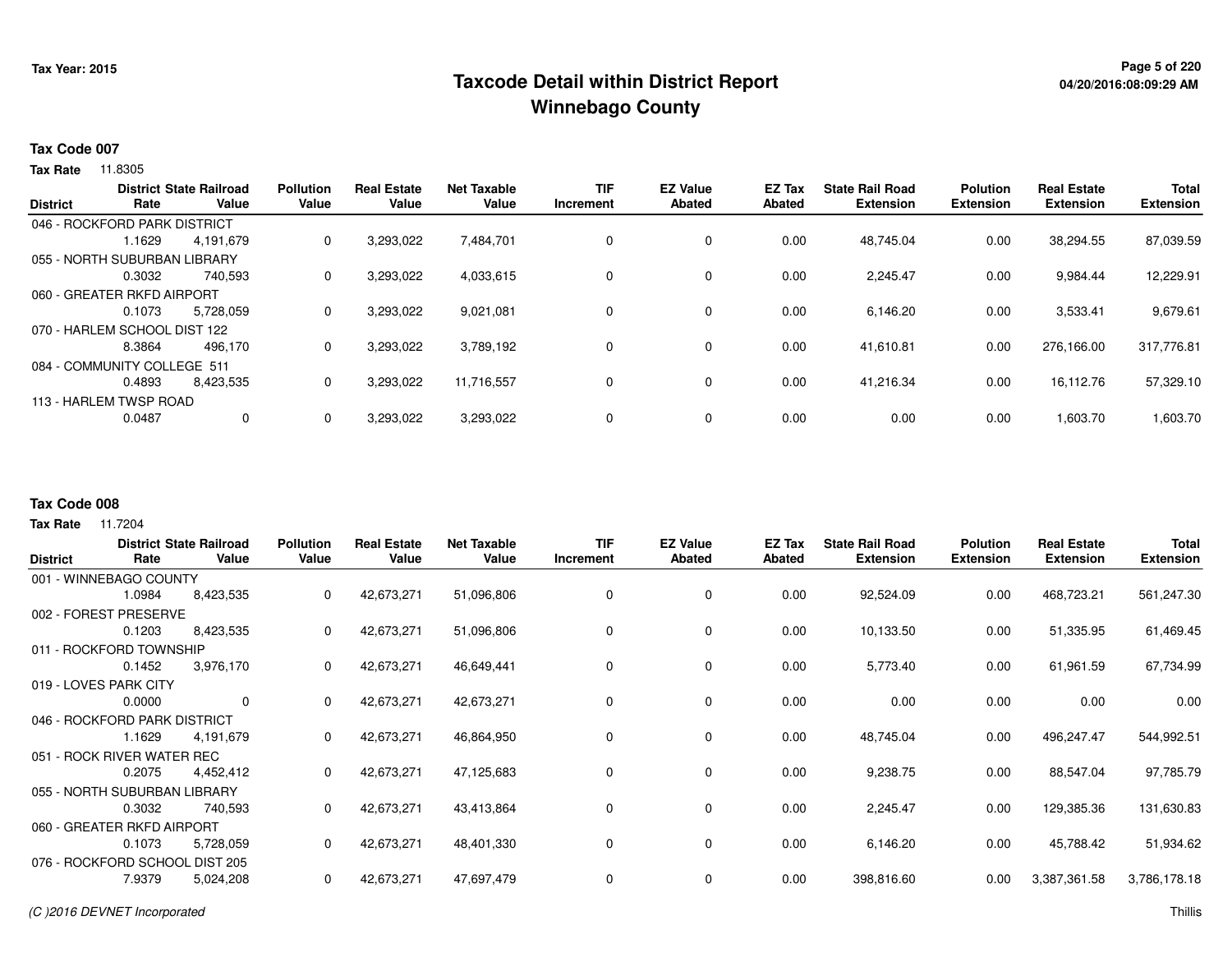## **Page 6 of 220 Taxcode Detail within District ReportWinnebago County**

### **Tax Code 008**

**Tax Rate** 11.7204

|                 |                             | <b>District State Railroad</b> | <b>Pollution</b> | <b>Real Estate</b> | <b>Net Taxable</b> | <b>TIF</b> | <b>EZ Value</b> | <b>EZ Tax</b> | <b>State Rail Road</b> | Polution         | <b>Real Estate</b> | Total            |
|-----------------|-----------------------------|--------------------------------|------------------|--------------------|--------------------|------------|-----------------|---------------|------------------------|------------------|--------------------|------------------|
| <b>District</b> | Rate                        | Value                          | Value            | Value              | Value              | Increment  | <b>Abated</b>   | <b>Abated</b> | Extension              | <b>Extension</b> | <b>Extension</b>   | <b>Extension</b> |
|                 | 084 - COMMUNITY COLLEGE 511 |                                |                  |                    |                    |            |                 |               |                        |                  |                    |                  |
|                 | 0.4893                      | 8.423.535                      |                  | 42.673.271         | 51.096.806         |            |                 | 0.00          | 41.216.34              | 0.00             | 208,800.32         | 250,016.66       |
|                 | 118 - ROCKFORD TWSP ROAD    |                                |                  |                    |                    |            |                 |               |                        |                  |                    |                  |
|                 | 0.1484                      | 3.976.170                      |                  | 42,673,271         | 46.649.441         |            |                 | 0.00          | 5,900.63               | 0.00             | 63.327.13          | 69,227.76        |

### **Tax Code 010**

| <b>District</b> | Rate                         | <b>District State Railroad</b><br>Value | <b>Pollution</b><br>Value | <b>Real Estate</b><br>Value | <b>Net Taxable</b><br>Value | <b>TIF</b><br>Increment | <b>EZ Value</b><br><b>Abated</b> | EZ Tax<br><b>Abated</b> | <b>State Rail Road</b><br><b>Extension</b> | <b>Polution</b><br><b>Extension</b> | <b>Real Estate</b><br><b>Extension</b> | <b>Total</b><br><b>Extension</b> |
|-----------------|------------------------------|-----------------------------------------|---------------------------|-----------------------------|-----------------------------|-------------------------|----------------------------------|-------------------------|--------------------------------------------|-------------------------------------|----------------------------------------|----------------------------------|
|                 | 001 - WINNEBAGO COUNTY       |                                         |                           |                             |                             |                         |                                  |                         |                                            |                                     |                                        |                                  |
|                 | 1.0984                       | 8,423,535                               | 0                         | 3,780,106                   | 12,203,641                  | $\mathbf 0$             | 0                                | 0.00                    | 92,524.09                                  | 0.00                                | 41,520.68                              | 134,044.77                       |
|                 | 002 - FOREST PRESERVE        |                                         |                           |                             |                             |                         |                                  |                         |                                            |                                     |                                        |                                  |
|                 | 0.1203                       | 8,423,535                               | 0                         | 3,780,106                   | 12,203,641                  | 0                       | 0                                | 0.00                    | 10,133.50                                  | 0.00                                | 4,547.47                               | 14,680.97                        |
|                 | 011 - ROCKFORD TOWNSHIP      |                                         |                           |                             |                             |                         |                                  |                         |                                            |                                     |                                        |                                  |
|                 | 0.1452                       | 3,976,170                               | 0                         | 3,780,106                   | 7,756,276                   | 0                       | 0                                | 0.00                    | 5,773.40                                   | 0.00                                | 5,488.71                               | 11,262.11                        |
|                 | 037 - NORTH PARK FIRE        |                                         |                           |                             |                             |                         |                                  |                         |                                            |                                     |                                        |                                  |
|                 | 0.4522                       | 424,145                                 | 0                         | 3,780,106                   | 4,204,251                   | 0                       | 0                                | 0.00                    | 1,917.99                                   | 0.00                                | 17,093.64                              | 19,011.63                        |
|                 | 046 - ROCKFORD PARK DISTRICT |                                         |                           |                             |                             |                         |                                  |                         |                                            |                                     |                                        |                                  |
|                 | 1.1629                       | 4,191,679                               | 0                         | 3,780,106                   | 7,971,785                   | 0                       | 0                                | 0.00                    | 48,745.04                                  | 0.00                                | 43,958.85                              | 92,703.89                        |
|                 | 051 - ROCK RIVER WATER REC   |                                         |                           |                             |                             |                         |                                  |                         |                                            |                                     |                                        |                                  |
|                 | 0.2075                       | 4,452,412                               | 0                         | 3,780,106                   | 8,232,518                   | 0                       | 0                                | 0.00                    | 9,238.75                                   | 0.00                                | 7,843.72                               | 17,082.47                        |
|                 | 055 - NORTH SUBURBAN LIBRARY |                                         |                           |                             |                             |                         |                                  |                         |                                            |                                     |                                        |                                  |
|                 | 0.3032                       | 740,593                                 | 0                         | 3,780,106                   | 4,520,699                   | 0                       | 0                                | 0.00                    | 2,245.47                                   | 0.00                                | 11,461.28                              | 13,706.75                        |
|                 | 060 - GREATER RKFD AIRPORT   |                                         |                           |                             |                             |                         |                                  |                         |                                            |                                     |                                        |                                  |
|                 | 0.1073                       | 5,728,059                               | 0                         | 3,780,106                   | 9,508,165                   | 0                       | 0                                | 0.00                    | 6,146.20                                   | 0.00                                | 4,056.05                               | 10,202.25                        |
|                 | 070 - HARLEM SCHOOL DIST 122 |                                         |                           |                             |                             |                         |                                  |                         |                                            |                                     |                                        |                                  |
|                 | 8.3864                       | 496,170                                 | 0                         | 3,780,106                   | 4,276,276                   | 0                       | 0                                | 0.00                    | 41,610.81                                  | 0.00                                | 317,014.81                             | 358,625.62                       |
|                 | 084 - COMMUNITY COLLEGE 511  |                                         |                           |                             |                             |                         |                                  |                         |                                            |                                     |                                        |                                  |
|                 | 0.4893                       | 8,423,535                               | 0                         | 3,780,106                   | 12,203,641                  | $\mathbf 0$             | 0                                | 0.00                    | 41,216.34                                  | 0.00                                | 18,496.06                              | 59,712.40                        |
|                 | 118 - ROCKFORD TWSP ROAD     |                                         |                           |                             |                             |                         |                                  |                         |                                            |                                     |                                        |                                  |
|                 | 0.1484                       | 3,976,170                               | 0                         | 3,780,106                   | 7,756,276                   | 0                       | 0                                | 0.00                    | 5,900.63                                   | 0.00                                | 5,609.68                               | 11,510.31                        |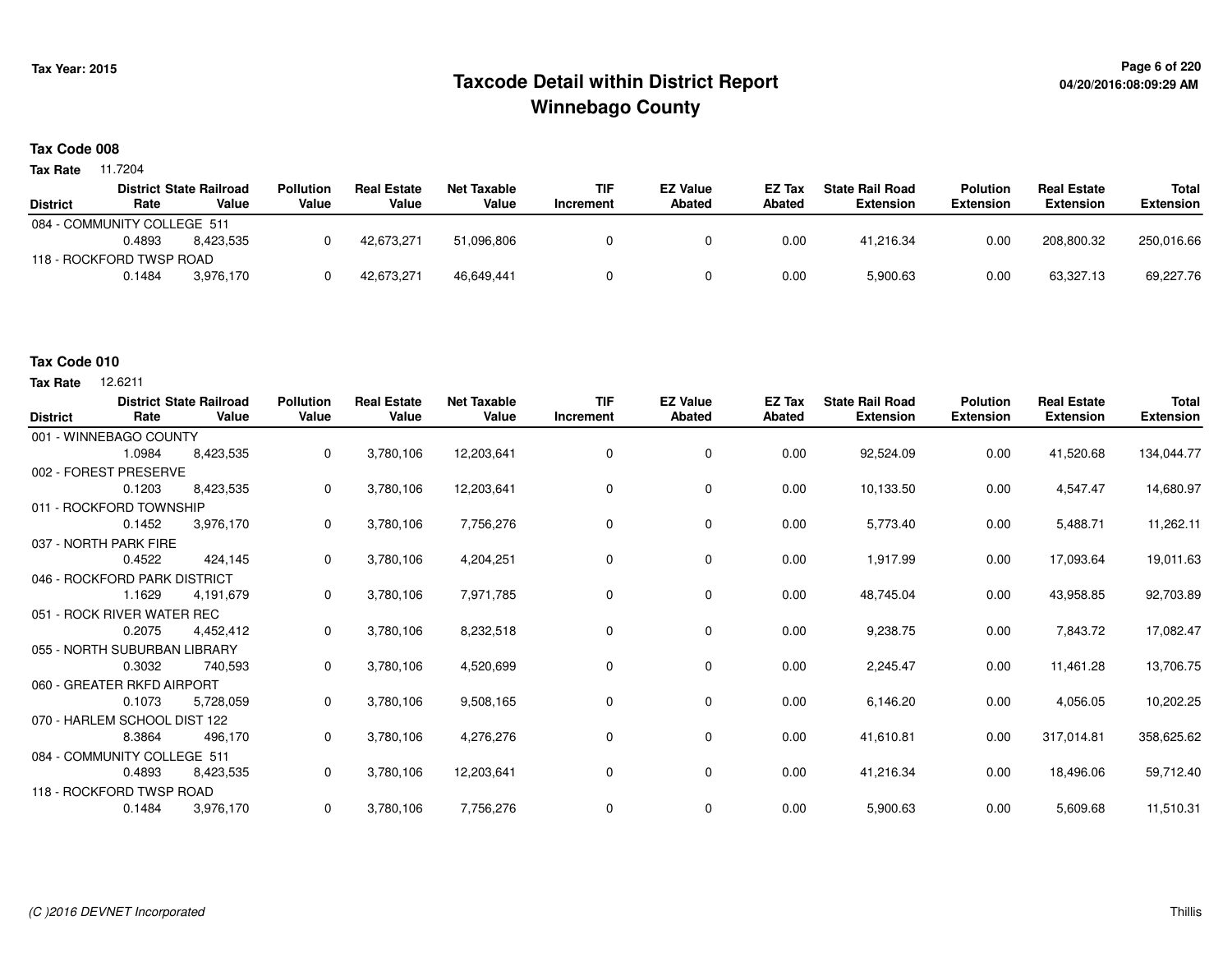## **Page 7 of 220 Taxcode Detail within District ReportWinnebago County**

# **04/20/2016:08:09:29 AM**

### **Tax Code 012**

10.2191 **Tax Rate**

| <b>District</b> | Rate                           | <b>District State Railroad</b><br>Value | <b>Pollution</b><br>Value | <b>Real Estate</b><br>Value | <b>Net Taxable</b><br>Value | <b>TIF</b><br>Increment | <b>EZ Value</b><br>Abated | EZ Tax<br><b>Abated</b> | <b>State Rail Road</b><br><b>Extension</b> | <b>Polution</b><br><b>Extension</b> | <b>Real Estate</b><br><b>Extension</b> | Total<br><b>Extension</b> |
|-----------------|--------------------------------|-----------------------------------------|---------------------------|-----------------------------|-----------------------------|-------------------------|---------------------------|-------------------------|--------------------------------------------|-------------------------------------|----------------------------------------|---------------------------|
|                 | 001 - WINNEBAGO COUNTY         |                                         |                           |                             |                             |                         |                           |                         |                                            |                                     |                                        |                           |
|                 | 1.0984                         | 8,423,535                               | $\mathbf 0$               | 138,804                     | 8,562,339                   | 0                       | 0                         | 0.00                    | 92,524.09                                  | 0.00                                | 1,524.62                               | 94,048.71                 |
|                 | 002 - FOREST PRESERVE          |                                         |                           |                             |                             |                         |                           |                         |                                            |                                     |                                        |                           |
|                 | 0.1203                         | 8,423,535                               | 0                         | 138,804                     | 8,562,339                   | 0                       | 0                         | 0.00                    | 10,133.50                                  | 0.00                                | 166.98                                 | 10,300.48                 |
|                 | 006 - HARLEM TOWNSHIP          |                                         |                           |                             |                             |                         |                           |                         |                                            |                                     |                                        |                           |
|                 | 0.1140                         | $\mathbf{0}$                            | 0                         | 138,804                     | 138,804                     | 0                       | $\mathbf 0$               | 0.00                    | 0.00                                       | 0.00                                | 158.24                                 | 158.24                    |
|                 | 019 - LOVES PARK CITY          |                                         |                           |                             |                             |                         |                           |                         |                                            |                                     |                                        |                           |
|                 | 0.0000                         | $\mathbf 0$                             | 0                         | 138,804                     | 138,804                     | 0                       | $\mathbf 0$               | 0.00                    | 0.00                                       | 0.00                                | 0.00                                   | 0.00                      |
|                 | 055 - NORTH SUBURBAN LIBRARY   |                                         |                           |                             |                             |                         |                           |                         |                                            |                                     |                                        |                           |
|                 | 0.3032                         | 740,593                                 | 0                         | 138,804                     | 879,397                     | 0                       | $\mathbf 0$               | 0.00                    | 2,245.47                                   | 0.00                                | 420.85                                 | 2,666.32                  |
|                 | 060 - GREATER RKFD AIRPORT     |                                         |                           |                             |                             |                         |                           |                         |                                            |                                     |                                        |                           |
|                 | 0.1073                         | 5,728,059                               | 0                         | 138,804                     | 5,866,863                   | 0                       | 0                         | 0.00                    | 6,146.20                                   | 0.00                                | 148.94                                 | 6,295.14                  |
|                 | 076 - ROCKFORD SCHOOL DIST 205 |                                         |                           |                             |                             |                         |                           |                         |                                            |                                     |                                        |                           |
|                 | 7.9379                         | 5,024,208                               | 0                         | 138,804                     | 5,163,012                   | 0                       | $\mathbf 0$               | 0.00                    | 398,816.60                                 | 0.00                                | 11,018.12                              | 409,834.72                |
|                 | 084 - COMMUNITY COLLEGE 511    |                                         |                           |                             |                             |                         |                           |                         |                                            |                                     |                                        |                           |
|                 | 0.4893                         | 8,423,535                               | 0                         | 138,804                     | 8,562,339                   | 0                       | $\mathbf 0$               | 0.00                    | 41,216.34                                  | 0.00                                | 679.17                                 | 41,895.51                 |
|                 | 113 - HARLEM TWSP ROAD         |                                         |                           |                             |                             |                         |                           |                         |                                            |                                     |                                        |                           |
|                 | 0.0487                         | 0                                       | 0                         | 138,804                     | 138,804                     | 0                       | 0                         | 0.00                    | 0.00                                       | 0.00                                | 67.60                                  | 67.60                     |
|                 |                                |                                         |                           |                             |                             |                         |                           |                         |                                            |                                     |                                        |                           |

### **Tax Code 013**

| <b>District</b>         | Rate                         | <b>District State Railroad</b><br>Value | <b>Pollution</b><br>Value | <b>Real Estate</b><br>Value | <b>Net Taxable</b><br>Value | <b>TIF</b><br>Increment | <b>EZ Value</b><br><b>Abated</b> | <b>EZ Tax</b><br>Abated | <b>State Rail Road</b><br><b>Extension</b> | <b>Polution</b><br><b>Extension</b> | <b>Real Estate</b><br><b>Extension</b> | <b>Total</b><br><b>Extension</b> |
|-------------------------|------------------------------|-----------------------------------------|---------------------------|-----------------------------|-----------------------------|-------------------------|----------------------------------|-------------------------|--------------------------------------------|-------------------------------------|----------------------------------------|----------------------------------|
|                         | 001 - WINNEBAGO COUNTY       |                                         |                           |                             |                             |                         |                                  |                         |                                            |                                     |                                        |                                  |
|                         | 1.0984                       | 8,423,535                               | 0                         | 19,966,011                  | 28,389,546                  | 0                       | 0                                | 0.00                    | 92,524.09                                  | 0.00                                | 219,306.66                             | 311,830.75                       |
|                         | 002 - FOREST PRESERVE        |                                         |                           |                             |                             |                         |                                  |                         |                                            |                                     |                                        |                                  |
|                         | 0.1203                       | 8.423.535                               | 0                         | 19,966,011                  | 28,389,546                  | 0                       | 0                                | 0.00                    | 10.133.50                                  | 0.00                                | 24.019.11                              | 34,152.61                        |
| 011 - ROCKFORD TOWNSHIP |                              |                                         |                           |                             |                             |                         |                                  |                         |                                            |                                     |                                        |                                  |
|                         | 0.1452                       | 3,976,170                               | 0                         | 19,966,011                  | 23,942,181                  | 0                       | 0                                | 0.00                    | 5,773.40                                   | 0.00                                | 28,990.65                              | 34,764.05                        |
|                         | 037 - NORTH PARK FIRE        |                                         |                           |                             |                             |                         |                                  |                         |                                            |                                     |                                        |                                  |
|                         | 0.4522                       | 424,145                                 | 0                         | 19,966,011                  | 20,390,156                  | 0                       | 0                                | 0.00                    | 1,917.99                                   | 0.00                                | 90,286.30                              | 92,204.29                        |
|                         | 046 - ROCKFORD PARK DISTRICT |                                         |                           |                             |                             |                         |                                  |                         |                                            |                                     |                                        |                                  |
|                         | .1629                        | 4.191.679                               | 0                         | 19,966,011                  | 24.157.690                  | 0                       | 0                                | 0.00                    | 48.745.04                                  | 0.00                                | 232.184.74                             | 280,929.78                       |
|                         | 051 - ROCK RIVER WATER REC   |                                         |                           |                             |                             |                         |                                  |                         |                                            |                                     |                                        |                                  |
|                         | 0.2075                       | 4,452,412                               | 0                         | 19,966,011                  | 24,418,423                  | 0                       | 0                                | 0.00                    | 9,238.75                                   | 0.00                                | 41.429.47                              | 50,668.22                        |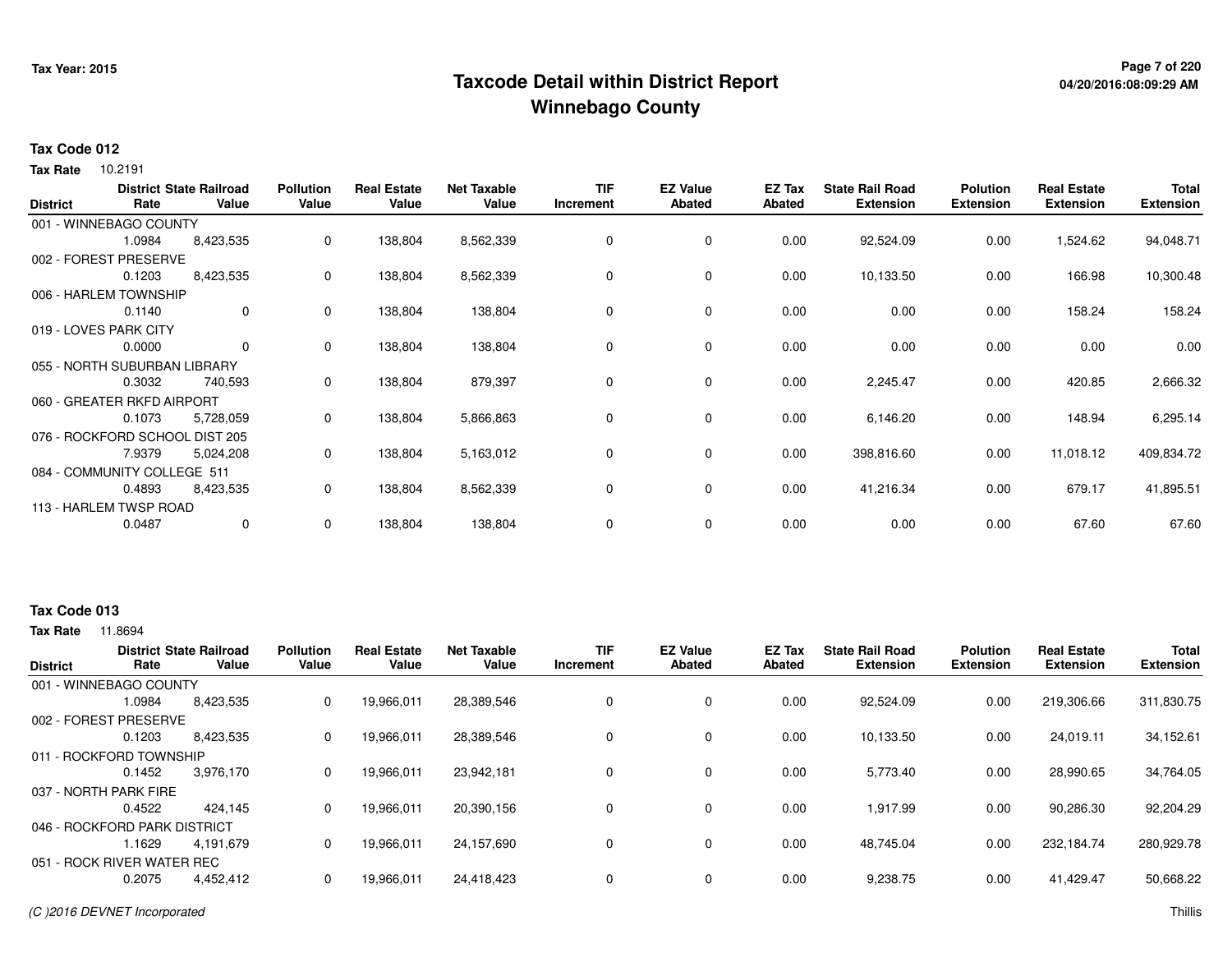## **Page 8 of 220 Taxcode Detail within District ReportWinnebago County**

#### **Tax Code 013**

**Tax Rate** 11.8694

|                             |                                | <b>District State Railroad</b> | <b>Pollution</b> | <b>Real Estate</b> | Net Taxable | <b>TIF</b> | <b>EZ Value</b> | EZ Tax | <b>State Rail Road</b> | <b>Polution</b>  | <b>Real Estate</b> | <b>Total</b>     |
|-----------------------------|--------------------------------|--------------------------------|------------------|--------------------|-------------|------------|-----------------|--------|------------------------|------------------|--------------------|------------------|
| <b>District</b>             | Rate                           | Value                          | Value            | Value              | Value       | Increment  | <b>Abated</b>   | Abated | <b>Extension</b>       | <b>Extension</b> | <b>Extension</b>   | <b>Extension</b> |
|                             | 060 - GREATER RKFD AIRPORT     |                                |                  |                    |             |            |                 |        |                        |                  |                    |                  |
|                             | 0.1073                         | 5.728.059                      | 0                | 19,966,011         | 25.694.070  |            | 0               | 0.00   | 6,146.20               | 0.00             | 21.423.53          | 27,569.73        |
|                             | 076 - ROCKFORD SCHOOL DIST 205 |                                |                  |                    |             |            |                 |        |                        |                  |                    |                  |
|                             | 7.9379                         | 5.024.208                      | 0                | 19,966,011         | 24.990.219  |            | 0               | 0.00   | 398,816.60             | 0.00             | 584,881.99. ا      | 1,983,698.59     |
| 084 - COMMUNITY COLLEGE 511 |                                |                                |                  |                    |             |            |                 |        |                        |                  |                    |                  |
|                             | 0.4893                         | 8.423.535                      | 0                | 19,966,011         | 28.389.546  |            | 0               | 0.00   | 41.216.34              | 0.00             | 97,693.69          | 138,910.03       |
|                             | 118 - ROCKFORD TWSP ROAD       |                                |                  |                    |             |            |                 |        |                        |                  |                    |                  |
|                             | 0.1484                         | 3.976.170                      | 0                | 19,966,011         | 23,942,181  |            | 0               | 0.00   | 5,900.63               | 0.00             | 29,629.56          | 35,530.19        |

#### **Tax Code 014**

#### **Tax Rate** 15,2963

| <b>District</b>     | Rate                           | <b>District State Railroad</b><br>Value | <b>Pollution</b><br>Value | <b>Real Estate</b><br>Value | <b>Net Taxable</b><br>Value | <b>TIF</b><br>Increment | <b>EZ Value</b><br><b>Abated</b> | EZ Tax<br><b>Abated</b> | <b>State Rail Road</b><br><b>Extension</b> | <b>Polution</b><br><b>Extension</b> | <b>Real Estate</b><br><b>Extension</b> | <b>Total</b><br><b>Extension</b> |
|---------------------|--------------------------------|-----------------------------------------|---------------------------|-----------------------------|-----------------------------|-------------------------|----------------------------------|-------------------------|--------------------------------------------|-------------------------------------|----------------------------------------|----------------------------------|
|                     | 001 - WINNEBAGO COUNTY         |                                         |                           |                             |                             |                         |                                  |                         |                                            |                                     |                                        |                                  |
|                     | 1.0984                         | 8,423,535                               | 0                         | 1,658,616                   | 10,082,151                  | 769,469                 | 0                                | 0.00                    | 92,524.09                                  | 0.00                                | 18,218.24                              | 110,742.33                       |
|                     | 002 - FOREST PRESERVE          |                                         |                           |                             |                             |                         |                                  |                         |                                            |                                     |                                        |                                  |
|                     | 0.1203                         | 8,423,535                               | 0                         | 1,658,616                   | 10,082,151                  | 769,469                 | $\mathbf 0$                      | 0.00                    | 10,133.50                                  | 0.00                                | 1,995.32                               | 12,128.82                        |
|                     | 011 - ROCKFORD TOWNSHIP        |                                         |                           |                             |                             |                         |                                  |                         |                                            |                                     |                                        |                                  |
|                     | 0.1452                         | 3,976,170                               | 0                         | 1,658,616                   | 5,634,786                   | 769,469                 | $\mathbf 0$                      | 0.00                    | 5,773.40                                   | 0.00                                | 2,408.31                               | 8,181.71                         |
| 023 - ROCKFORD CITY |                                |                                         |                           |                             |                             |                         |                                  |                         |                                            |                                     |                                        |                                  |
|                     | 3.3595                         | 3,297,017                               | 0                         | 1,658,616                   | 4,955,633                   | 769,469                 | $\mathbf 0$                      | 0.00                    | 110,763.28                                 | 0.00                                | 55,721.20                              | 166,484.48                       |
|                     | 046 - ROCKFORD PARK DISTRICT   |                                         |                           |                             |                             |                         |                                  |                         |                                            |                                     |                                        |                                  |
|                     | 1.1629                         | 4,191,679                               | 0                         | 1,658,616                   | 5,850,295                   | 769,469                 | 0                                | 0.00                    | 48,745.04                                  | 0.00                                | 19,288.05                              | 68,033.09                        |
|                     | 051 - ROCK RIVER WATER REC     |                                         |                           |                             |                             |                         |                                  |                         |                                            |                                     |                                        |                                  |
|                     | 0.2075                         | 4,452,412                               | 0                         | 1,658,616                   | 6,111,028                   | 769,469                 | 0                                | 0.00                    | 9,238.75                                   | 0.00                                | 3,441.63                               | 12,680.38                        |
|                     | 059 - ROCKFORD CITY LIBRARY    |                                         |                           |                             |                             |                         |                                  |                         |                                            |                                     |                                        |                                  |
|                     | 0.5196                         | 3,297,017                               | 0                         | 1,658,616                   | 4,955,633                   | 769,469                 | 0                                | 0.00                    | 17,131.30                                  | 0.00                                | 8,618.17                               | 25,749.47                        |
|                     | 060 - GREATER RKFD AIRPORT     |                                         |                           |                             |                             |                         |                                  |                         |                                            |                                     |                                        |                                  |
|                     | 0.1073                         | 5,728,059                               | 0                         | 1,658,616                   | 7,386,675                   | 769,469                 | $\mathbf 0$                      | 0.00                    | 6,146.20                                   | 0.00                                | 1,779.69                               | 7,925.89                         |
|                     | 076 - ROCKFORD SCHOOL DIST 205 |                                         |                           |                             |                             |                         |                                  |                         |                                            |                                     |                                        |                                  |
|                     | 7.9379                         | 5,024,208                               | 0                         | 1,658,616                   | 6,682,824                   | 769,469                 | $\mathbf 0$                      | 0.00                    | 398,816.60                                 | 0.00                                | 131,659.28                             | 530,475.88                       |
|                     | 084 - COMMUNITY COLLEGE 511    |                                         |                           |                             |                             |                         |                                  |                         |                                            |                                     |                                        |                                  |
|                     | 0.4893                         | 8,423,535                               | 0                         | 1,658,616                   | 10,082,151                  | 769,469                 | $\mathbf 0$                      | 0.00                    | 41,216.34                                  | 0.00                                | 8,115.61                               | 49,331.95                        |
|                     | 104 - SOUTH ROCKFORD TIF       |                                         |                           |                             |                             |                         |                                  |                         |                                            |                                     |                                        |                                  |
|                     | 0.0000                         | $\mathbf 0$                             | 0                         | 769,469                     | 769,469                     | 769,469                 | $\mathbf 0$                      | 0.00                    | 0.00                                       | 0.00                                | 0.00                                   | 0.00                             |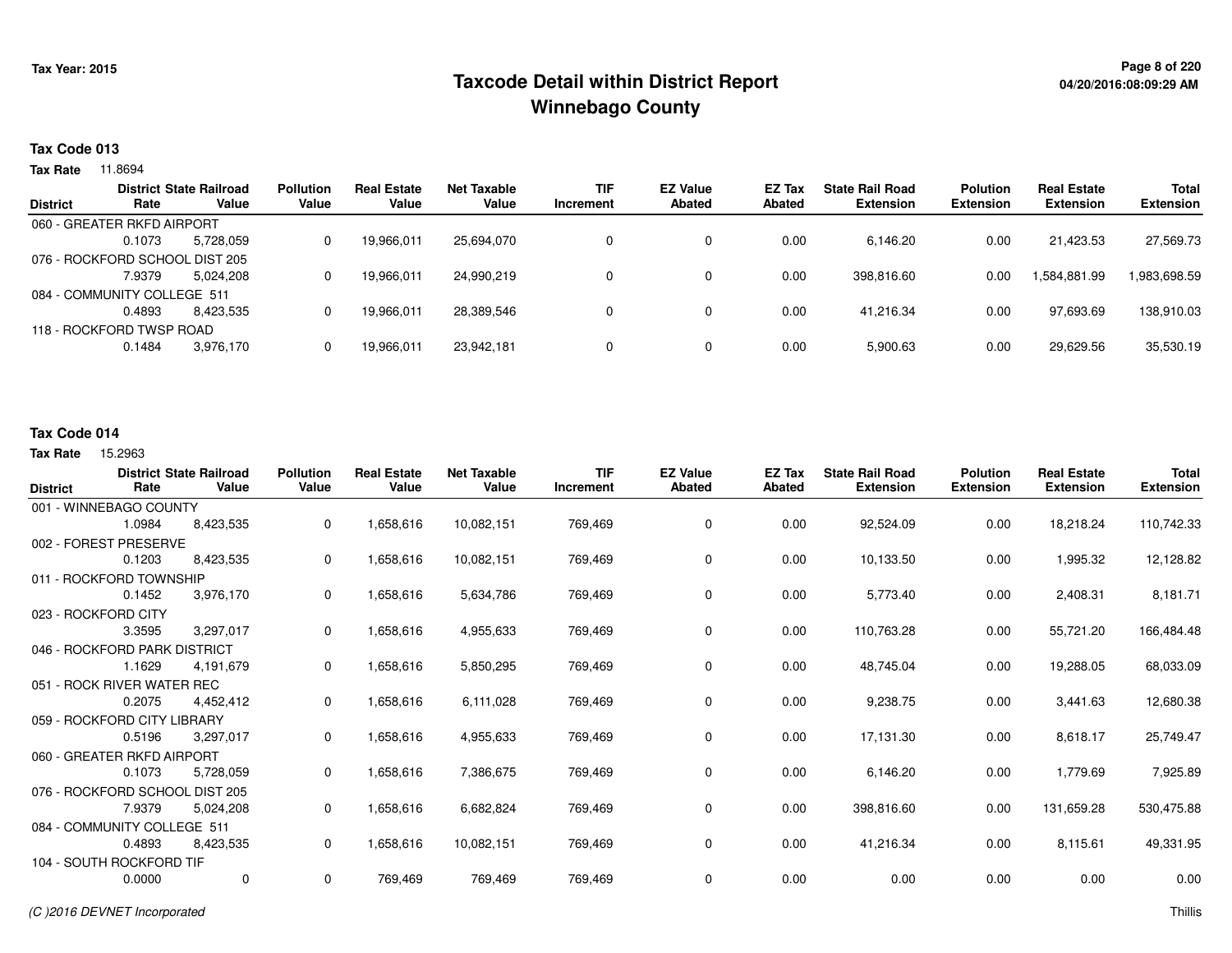### **Page 9 of 220 Taxcode Detail within District ReportWinnebago County**

#### **Tax Code 014**

Tax Rate 15.2963

|                 |                          | <b>District State Railroad</b> | <b>Pollution</b> | <b>Real Estate</b> | Net Taxable | <b>TIF</b> | <b>EZ Value</b> | <b>EZ Tax</b> | <b>State Rail Road</b> | <b>Polution</b>  | <b>Real Estate</b> | <b>Total</b> |
|-----------------|--------------------------|--------------------------------|------------------|--------------------|-------------|------------|-----------------|---------------|------------------------|------------------|--------------------|--------------|
| <b>District</b> | Rate                     | Value                          | Value            | Value              | Value       | Increment  | <b>Abated</b>   | Abated        | Extension              | <b>Extension</b> | Extension          | Extension    |
|                 | 118 - ROCKFORD TWSP ROAD |                                |                  |                    |             |            |                 |               |                        |                  |                    |              |
|                 | 0.1484                   | 3.976.170                      |                  | .658,616           | 5,634,786   | 769.469    |                 | 0.00          | 5,900.63               | 0.00             | 2,461.39           | 8,362.02     |

#### **Tax Code 016**

**Tax Rate** 11.4172

| <b>District</b> | Rate                           | <b>District State Railroad</b><br>Value | <b>Pollution</b><br>Value | <b>Real Estate</b><br>Value | <b>Net Taxable</b><br>Value | <b>TIF</b><br>Increment | <b>EZ Value</b><br><b>Abated</b> | EZ Tax<br><b>Abated</b> | <b>State Rail Road</b><br><b>Extension</b> | <b>Polution</b><br><b>Extension</b> | <b>Real Estate</b><br><b>Extension</b> | Total<br><b>Extension</b> |
|-----------------|--------------------------------|-----------------------------------------|---------------------------|-----------------------------|-----------------------------|-------------------------|----------------------------------|-------------------------|--------------------------------------------|-------------------------------------|----------------------------------------|---------------------------|
|                 | 001 - WINNEBAGO COUNTY         |                                         |                           |                             |                             |                         |                                  |                         |                                            |                                     |                                        |                           |
|                 | 1.0984                         | 8,423,535                               | 0                         | 4,167                       | 8,427,702                   | $\mathbf 0$             | $\mathbf 0$                      | 0.00                    | 92,524.09                                  | 0.00                                | 45.77                                  | 92,569.86                 |
|                 | 002 - FOREST PRESERVE          |                                         |                           |                             |                             |                         |                                  |                         |                                            |                                     |                                        |                           |
|                 | 0.1203                         | 8,423,535                               | 0                         | 4,167                       | 8,427,702                   | 0                       | $\mathbf 0$                      | 0.00                    | 10,133.50                                  | 0.00                                | 5.01                                   | 10,138.51                 |
|                 | 011 - ROCKFORD TOWNSHIP        |                                         |                           |                             |                             |                         |                                  |                         |                                            |                                     |                                        |                           |
|                 | 0.1452                         | 3,976,170                               | 0                         | 4,167                       | 3,980,337                   | 0                       | 0                                | 0.00                    | 5,773.40                                   | 0.00                                | 6.05                                   | 5,779.45                  |
|                 | 046 - ROCKFORD PARK DISTRICT   |                                         |                           |                             |                             |                         |                                  |                         |                                            |                                     |                                        |                           |
|                 | 1.1629                         | 4,191,679                               | 0                         | 4,167                       | 4,195,846                   | $\mathbf 0$             | $\mathbf 0$                      | 0.00                    | 48,745.04                                  | 0.00                                | 48.46                                  | 48,793.50                 |
|                 | 051 - ROCK RIVER WATER REC     |                                         |                           |                             |                             |                         |                                  |                         |                                            |                                     |                                        |                           |
|                 | 0.2075                         | 4,452,412                               | 0                         | 4,167                       | 4,456,579                   | 0                       | 0                                | 0.00                    | 9,238.75                                   | 0.00                                | 8.65                                   | 9,247.40                  |
|                 | 060 - GREATER RKFD AIRPORT     |                                         |                           |                             |                             |                         |                                  |                         |                                            |                                     |                                        |                           |
|                 | 0.1073                         | 5,728,059                               | 0                         | 4,167                       | 5,732,226                   | 0                       | $\mathbf 0$                      | 0.00                    | 6,146.20                                   | 0.00                                | 4.47                                   | 6,150.67                  |
|                 | 076 - ROCKFORD SCHOOL DIST 205 |                                         |                           |                             |                             |                         |                                  |                         |                                            |                                     |                                        |                           |
|                 | 7.9379                         | 5,024,208                               | 0                         | 4,167                       | 5,028,375                   | 0                       | 0                                | 0.00                    | 398,816.60                                 | 0.00                                | 330.77                                 | 399,147.37                |
|                 | 084 - COMMUNITY COLLEGE 511    |                                         |                           |                             |                             |                         |                                  |                         |                                            |                                     |                                        |                           |
|                 | 0.4893                         | 8,423,535                               | 0                         | 4,167                       | 8,427,702                   | 0                       | $\mathbf 0$                      | 0.00                    | 41,216.34                                  | 0.00                                | 20.39                                  | 41,236.73                 |
|                 | 118 - ROCKFORD TWSP ROAD       |                                         |                           |                             |                             |                         |                                  |                         |                                            |                                     |                                        |                           |
|                 | 0.1484                         | 3,976,170                               | 0                         | 4,167                       | 3,980,337                   | 0                       | $\mathbf 0$                      | 0.00                    | 5,900.63                                   | 0.00                                | 6.18                                   | 5,906.81                  |

#### **Tax Code 017**

**State Railroad District ValueTIF IncrementEZ Value AbatedReal Estate ExtensionTotal ExtensionTax Rate** 12.8147 **DistrictPollution ValueReal Estate ValueNet Taxable Value Rate** 001 - WINNEBAGO COUNTY**Polution ExtensionState Rail Road ExtensionEZ Tax Abated**212,611.14 305,135.238,423,535 1.09848,423,535 <sup>0</sup> 19,356,440 27,779,975 <sup>0</sup> <sup>0</sup> 0.00 92,524.09 0.00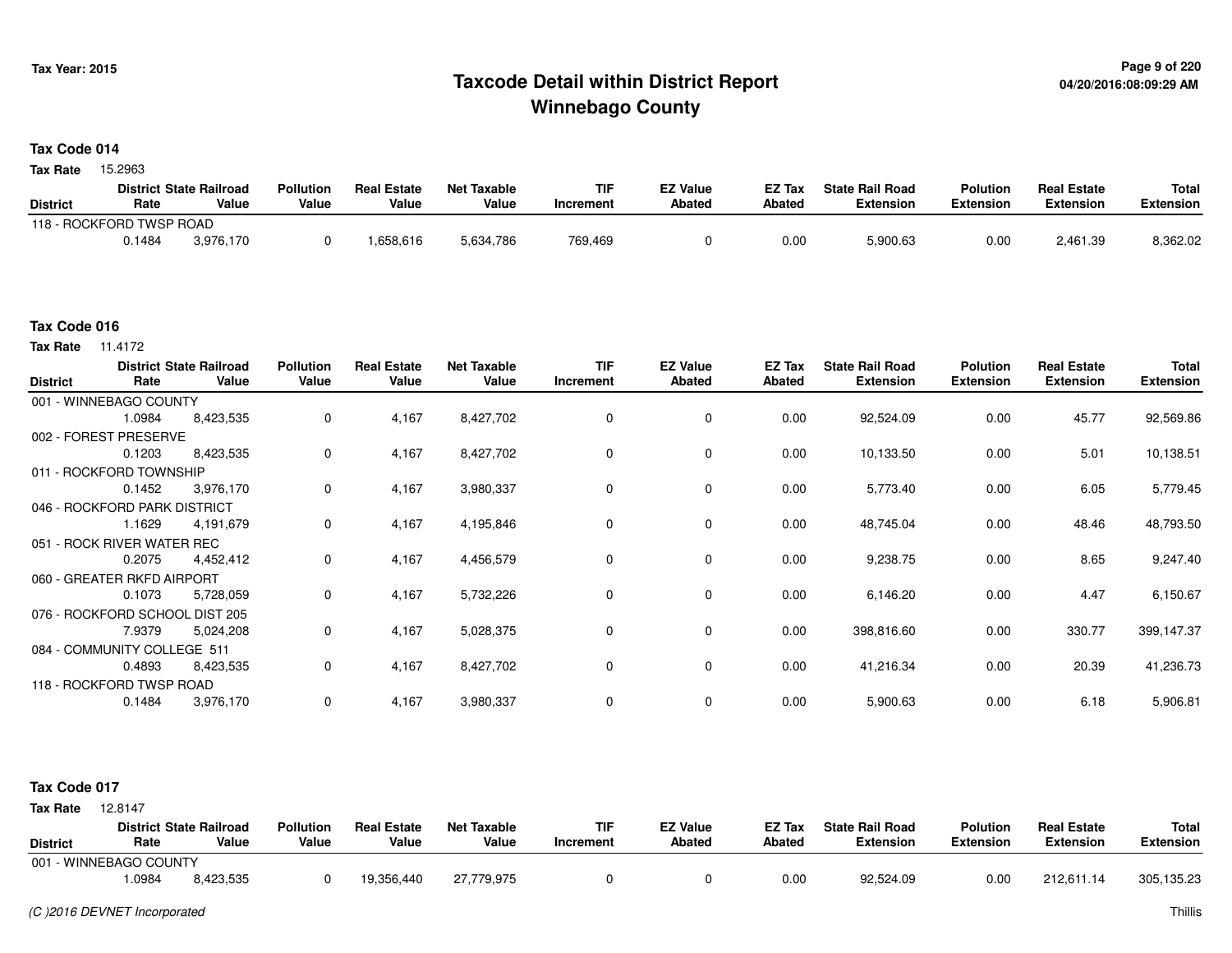## **Page 10 of 220 Taxcode Detail within District ReportWinnebago County**

# **04/20/2016:08:09:29 AM**

#### **Tax Code 017**

12.8147 **Tax Rate**

| <b>District</b> | Rate                           | <b>District State Railroad</b><br>Value | <b>Pollution</b><br>Value | <b>Real Estate</b><br>Value | <b>Net Taxable</b><br>Value | <b>TIF</b><br>Increment | <b>EZ Value</b><br><b>Abated</b> | EZ Tax<br>Abated | <b>State Rail Road</b><br><b>Extension</b> | <b>Polution</b><br><b>Extension</b> | <b>Real Estate</b><br><b>Extension</b> | Total<br><b>Extension</b> |
|-----------------|--------------------------------|-----------------------------------------|---------------------------|-----------------------------|-----------------------------|-------------------------|----------------------------------|------------------|--------------------------------------------|-------------------------------------|----------------------------------------|---------------------------|
|                 | 002 - FOREST PRESERVE          |                                         |                           |                             |                             |                         |                                  |                  |                                            |                                     |                                        |                           |
|                 | 0.1203                         | 8,423,535                               | 0                         | 19,356,440                  | 27,779,975                  | 0                       | 0                                | 0.00             | 10,133.50                                  | 0.00                                | 23,285.80                              | 33,419.30                 |
|                 | 011 - ROCKFORD TOWNSHIP        |                                         |                           |                             |                             |                         |                                  |                  |                                            |                                     |                                        |                           |
|                 | 0.1452                         | 3,976,170                               | 0                         | 19,356,440                  | 23,332,610                  | 0                       | 0                                | 0.00             | 5,773.40                                   | 0.00                                | 28,105.55                              | 33,878.95                 |
|                 | 031 - CHERRY VALLEY FIRE       |                                         |                           |                             |                             |                         |                                  |                  |                                            |                                     |                                        |                           |
|                 | 0.9999                         | 827,972                                 | 0                         | 19,356,440                  | 20,184,412                  | 0                       | 0                                | 0.00             | 8,278.90                                   | 0.00                                | 193,545.04                             | 201,823.94                |
|                 | 046 - ROCKFORD PARK DISTRICT   |                                         |                           |                             |                             |                         |                                  |                  |                                            |                                     |                                        |                           |
|                 | 1.1629                         | 4,191,679                               | 0                         | 19,356,440                  | 23,548,119                  | 0                       | $\mathbf 0$                      | 0.00             | 48,745.04                                  | 0.00                                | 225,096.04                             | 273,841.08                |
|                 | 051 - ROCK RIVER WATER REC     |                                         |                           |                             |                             |                         |                                  |                  |                                            |                                     |                                        |                           |
|                 | 0.2075                         | 4,452,412                               | 0                         | 19,356,440                  | 23,808,852                  | 0                       | $\mathbf 0$                      | 0.00             | 9,238.75                                   | 0.00                                | 40,164.61                              | 49,403.36                 |
|                 | 054 - CHERRY VALLEY LIBRARY    |                                         |                           |                             |                             |                         |                                  |                  |                                            |                                     |                                        |                           |
|                 | 0.3976                         | 939,290                                 | 0                         | 19,356,440                  | 20,295,730                  | 0                       | 0                                | 0.00             | 3,734.62                                   | 0.00                                | 76,961.21                              | 80,695.83                 |
|                 | 060 - GREATER RKFD AIRPORT     |                                         |                           |                             |                             |                         |                                  |                  |                                            |                                     |                                        |                           |
|                 | 0.1073                         | 5,728,059                               | 0                         | 19,356,440                  | 25,084,499                  | 0                       | 0                                | 0.00             | 6,146.20                                   | 0.00                                | 20,769.46                              | 26,915.66                 |
|                 | 076 - ROCKFORD SCHOOL DIST 205 |                                         |                           |                             |                             |                         |                                  |                  |                                            |                                     |                                        |                           |
|                 | 7.9379                         | 5,024,208                               | 0                         | 19,356,440                  | 24,380,648                  | 0                       | 0                                | 0.00             | 398,816.60                                 | 0.00                                | 1,536,494.85                           | 1,935,311.45              |
|                 | 084 - COMMUNITY COLLEGE 511    |                                         |                           |                             |                             |                         |                                  |                  |                                            |                                     |                                        |                           |
|                 | 0.4893                         | 8,423,535                               | 0                         | 19,356,440                  | 27,779,975                  | 0                       | $\mathbf 0$                      | 0.00             | 41,216.34                                  | 0.00                                | 94,711.06                              | 135,927.40                |
|                 | 118 - ROCKFORD TWSP ROAD       |                                         |                           |                             |                             |                         |                                  |                  |                                            |                                     |                                        |                           |
|                 | 0.1484                         | 3,976,170                               | 0                         | 19,356,440                  | 23,332,610                  | 0                       | 0                                | 0.00             | 5,900.63                                   | 0.00                                | 28,724.96                              | 34,625.59                 |

### **Tax Code 018**

12.4171 **Tax Rate**

| <b>District</b>              | Rate   | <b>District State Railroad</b><br>Value | <b>Pollution</b><br>Value | <b>Real Estate</b><br>Value | <b>Net Taxable</b><br>Value | <b>TIF</b><br>Increment | <b>EZ Value</b><br><b>Abated</b> | EZ Tax<br>Abated | <b>State Rail Road</b><br><b>Extension</b> | <b>Polution</b><br><b>Extension</b> | <b>Real Estate</b><br><b>Extension</b> | <b>Total</b><br><b>Extension</b> |
|------------------------------|--------|-----------------------------------------|---------------------------|-----------------------------|-----------------------------|-------------------------|----------------------------------|------------------|--------------------------------------------|-------------------------------------|----------------------------------------|----------------------------------|
| 001 - WINNEBAGO COUNTY       |        |                                         |                           |                             |                             |                         |                                  |                  |                                            |                                     |                                        |                                  |
|                              | 1.0984 | 8,423,535                               | 0                         | 45,995,918                  | 54,419,453                  |                         | 0                                | 0.00             | 92.524.09                                  | 0.00                                | 505,219.16                             | 597,743.25                       |
| 002 - FOREST PRESERVE        |        |                                         |                           |                             |                             |                         |                                  |                  |                                            |                                     |                                        |                                  |
|                              | 0.1203 | 8,423,535                               | 0                         | 45,995,918                  | 54,419,453                  |                         | 0                                | 0.00             | 10,133.50                                  | 0.00                                | 55,333.09                              | 65,466.59                        |
| 011 - ROCKFORD TOWNSHIP      |        |                                         |                           |                             |                             |                         |                                  |                  |                                            |                                     |                                        |                                  |
|                              | 0.1452 | 3.976.170                               | 0                         | 45.995.918                  | 49.972.088                  |                         | 0                                | 0.00             | 5.773.40                                   | 0.00                                | 66,786.07                              | 72,559.47                        |
| 031 - CHERRY VALLEY FIRE     |        |                                         |                           |                             |                             |                         |                                  |                  |                                            |                                     |                                        |                                  |
|                              | 0.9999 | 827.972                                 | 0                         | 45,995,918                  | 46,823,890                  |                         | 0                                | 0.00             | 8.278.90                                   | 0.00                                | 459,913.18                             | 468,192.08                       |
| 046 - ROCKFORD PARK DISTRICT |        |                                         |                           |                             |                             |                         |                                  |                  |                                            |                                     |                                        |                                  |
|                              | 1.1629 | 4,191,679                               |                           | 45,995,918                  | 50,187,597                  |                         | 0                                | 0.00             | 48,745.04                                  | 0.00                                | 534,886.53                             | 583,631.57                       |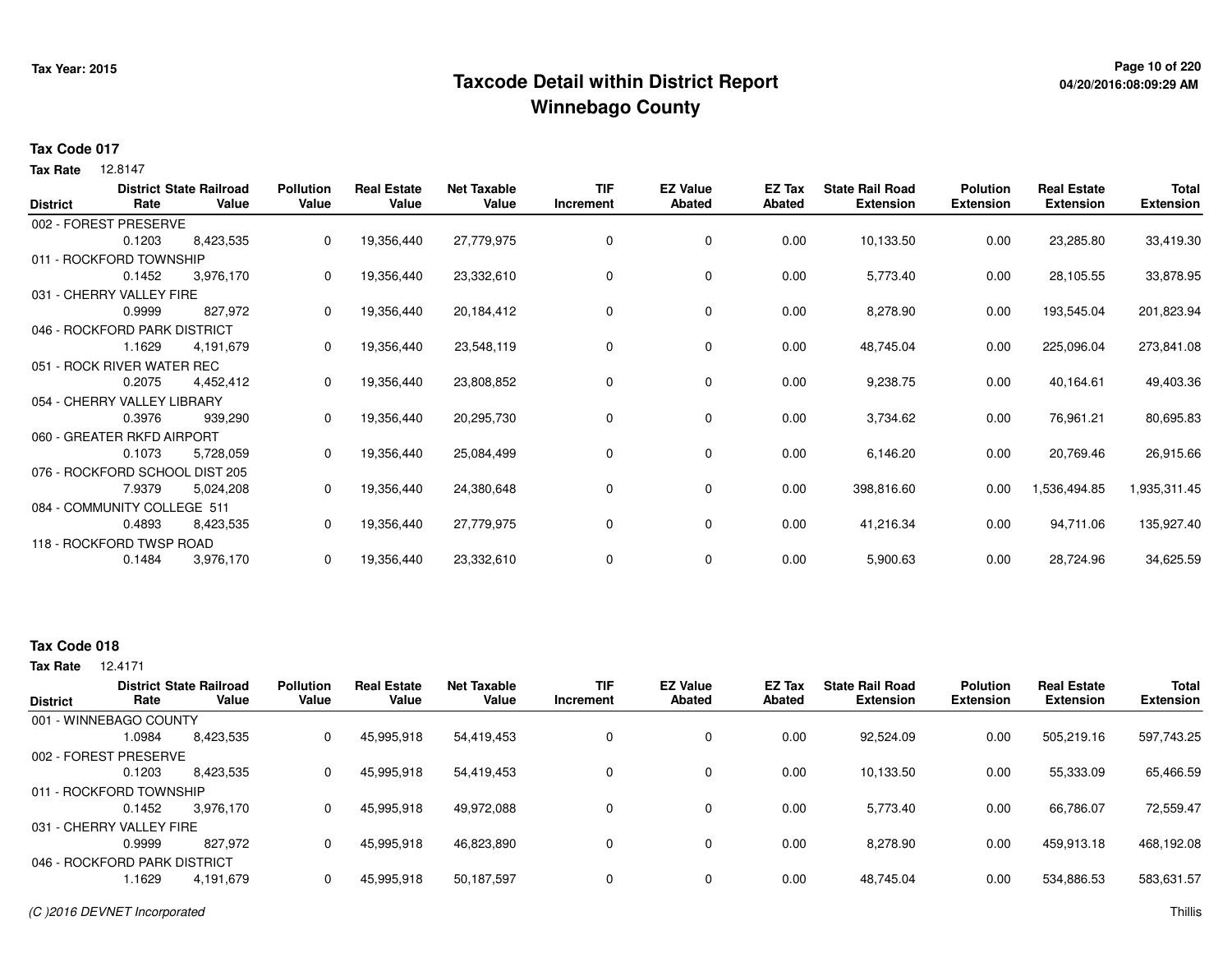## **Page 11 of 220 Taxcode Detail within District ReportWinnebago County**

#### **Tax Code 018**

12.4171 **Tax Rate**

| <b>District</b> |                                | <b>District State Railroad</b> | <b>Pollution</b> | <b>Real Estate</b> | <b>Net Taxable</b> | <b>TIF</b> | <b>EZ Value</b> | EZ Tax        | <b>State Rail Road</b> | <b>Polution</b>  | <b>Real Estate</b> | <b>Total</b>     |
|-----------------|--------------------------------|--------------------------------|------------------|--------------------|--------------------|------------|-----------------|---------------|------------------------|------------------|--------------------|------------------|
|                 | Rate                           | Value                          | Value            | Value              | Value              | Increment  | Abated          | <b>Abated</b> | <b>Extension</b>       | <b>Extension</b> | <b>Extension</b>   | <b>Extension</b> |
|                 | 051 - ROCK RIVER WATER REC     |                                |                  |                    |                    |            |                 |               |                        |                  |                    |                  |
|                 | 0.2075                         | 4.452.412                      | 0                | 45,995,918         | 50,448,330         | 0          | 0               | 0.00          | 9,238.75               | 0.00             | 95,441.53          | 104,680.28       |
|                 | 060 - GREATER RKFD AIRPORT     |                                |                  |                    |                    |            |                 |               |                        |                  |                    |                  |
|                 | 0.1073                         | 5.728.059                      | 0                | 45.995.918         | 51.723.977         | 0          | 0               | 0.00          | 6.146.20               | 0.00             | 49,353.62          | 55,499.82        |
|                 | 076 - ROCKFORD SCHOOL DIST 205 |                                |                  |                    |                    |            |                 |               |                        |                  |                    |                  |
|                 | 7.9379                         | 5.024.208                      | 0                | 45.995.918         | 51.020.126         | 0          | 0               | 0.00          | 398,816.60             | 0.00             | 3.651.109.97       | 4,049,926.57     |
|                 | 084 - COMMUNITY COLLEGE 511    |                                |                  |                    |                    |            |                 |               |                        |                  |                    |                  |
|                 | 0.4893                         | 8.423.535                      |                  | 45.995.918         | 54.419.453         | 0          | 0               | 0.00          | 41.216.34              | 0.00             | 225,058.03         | 266,274.37       |
|                 | 118 - ROCKFORD TWSP ROAD       |                                |                  |                    |                    |            |                 |               |                        |                  |                    |                  |
|                 | 0.1484                         | 3,976,170                      |                  | 45,995,918         | 49,972,088         | 0          | 0               | 0.00          | 5,900.63               | 0.00             | 68,257.94          | 74,158.57        |
|                 |                                |                                |                  |                    |                    |            |                 |               |                        |                  |                    |                  |

### **Tax Code 019**

| <b>District</b> | Rate                         | <b>District State Railroad</b><br>Value | <b>Pollution</b><br>Value | <b>Real Estate</b><br>Value | <b>Net Taxable</b><br>Value | <b>TIF</b><br>Increment | <b>EZ Value</b><br><b>Abated</b> | EZ Tax<br><b>Abated</b> | <b>State Rail Road</b><br><b>Extension</b> | <b>Polution</b><br><b>Extension</b> | <b>Real Estate</b><br><b>Extension</b> | <b>Total</b><br><b>Extension</b> |
|-----------------|------------------------------|-----------------------------------------|---------------------------|-----------------------------|-----------------------------|-------------------------|----------------------------------|-------------------------|--------------------------------------------|-------------------------------------|----------------------------------------|----------------------------------|
|                 | 001 - WINNEBAGO COUNTY       |                                         |                           |                             |                             |                         |                                  |                         |                                            |                                     |                                        |                                  |
|                 | 1.0984                       | 8,423,535                               | 0                         | $\mathbf 0$                 | 8,423,535                   | 0                       | 0                                | 0.00                    | 92,524.09                                  | 0.00                                | 0.00                                   | 92,524.09                        |
|                 | 002 - FOREST PRESERVE        |                                         |                           |                             |                             |                         |                                  |                         |                                            |                                     |                                        |                                  |
|                 | 0.1203                       | 8,423,535                               | 0                         | $\mathbf 0$                 | 8,423,535                   | 0                       | 0                                | 0.00                    | 10,133.50                                  | 0.00                                | 0.00                                   | 10,133.50                        |
|                 | 006 - HARLEM TOWNSHIP        |                                         |                           |                             |                             |                         |                                  |                         |                                            |                                     |                                        |                                  |
|                 | 0.1140                       | $\mathbf 0$                             | 0                         | $\mathbf 0$                 | 0                           | $\mathbf 0$             | $\mathbf 0$                      | 0.00                    | 0.00                                       | 0.00                                | 0.00                                   | 0.00                             |
|                 | 019 - LOVES PARK CITY        |                                         |                           |                             |                             |                         |                                  |                         |                                            |                                     |                                        |                                  |
|                 | 0.0000                       | $\mathbf 0$                             | 0                         | $\Omega$                    | $\mathbf 0$                 | 0                       | $\mathbf 0$                      | 0.00                    | 0.00                                       | 0.00                                | 0.00                                   | 0.00                             |
|                 | 046 - ROCKFORD PARK DISTRICT |                                         |                           |                             |                             |                         |                                  |                         |                                            |                                     |                                        |                                  |
|                 | 1.1629                       | 4,191,679                               | 0                         | $\mathbf{0}$                | 4,191,679                   | $\Omega$                | 0                                | 0.00                    | 48,745.04                                  | 0.00                                | 0.00                                   | 48,745.04                        |
|                 | 060 - GREATER RKFD AIRPORT   |                                         |                           |                             |                             |                         |                                  |                         |                                            |                                     |                                        |                                  |
|                 | 0.1073                       | 5,728,059                               | 0                         | $\mathbf{0}$                | 5,728,059                   | 0                       | 0                                | 0.00                    | 6,146.20                                   | 0.00                                | 0.00                                   | 6,146.20                         |
|                 | 070 - HARLEM SCHOOL DIST 122 |                                         |                           |                             |                             |                         |                                  |                         |                                            |                                     |                                        |                                  |
|                 | 8.3864                       | 496,170                                 | 0                         | $\mathbf{0}$                | 496,170                     | $\Omega$                | 0                                | 0.00                    | 41,610.81                                  | 0.00                                | 0.00                                   | 41,610.81                        |
|                 | 084 - COMMUNITY COLLEGE 511  |                                         |                           |                             |                             |                         |                                  |                         |                                            |                                     |                                        |                                  |
|                 | 0.4893                       | 8,423,535                               | 0                         | $\mathbf 0$                 | 8,423,535                   | 0                       | 0                                | 0.00                    | 41,216.34                                  | 0.00                                | 0.00                                   | 41,216.34                        |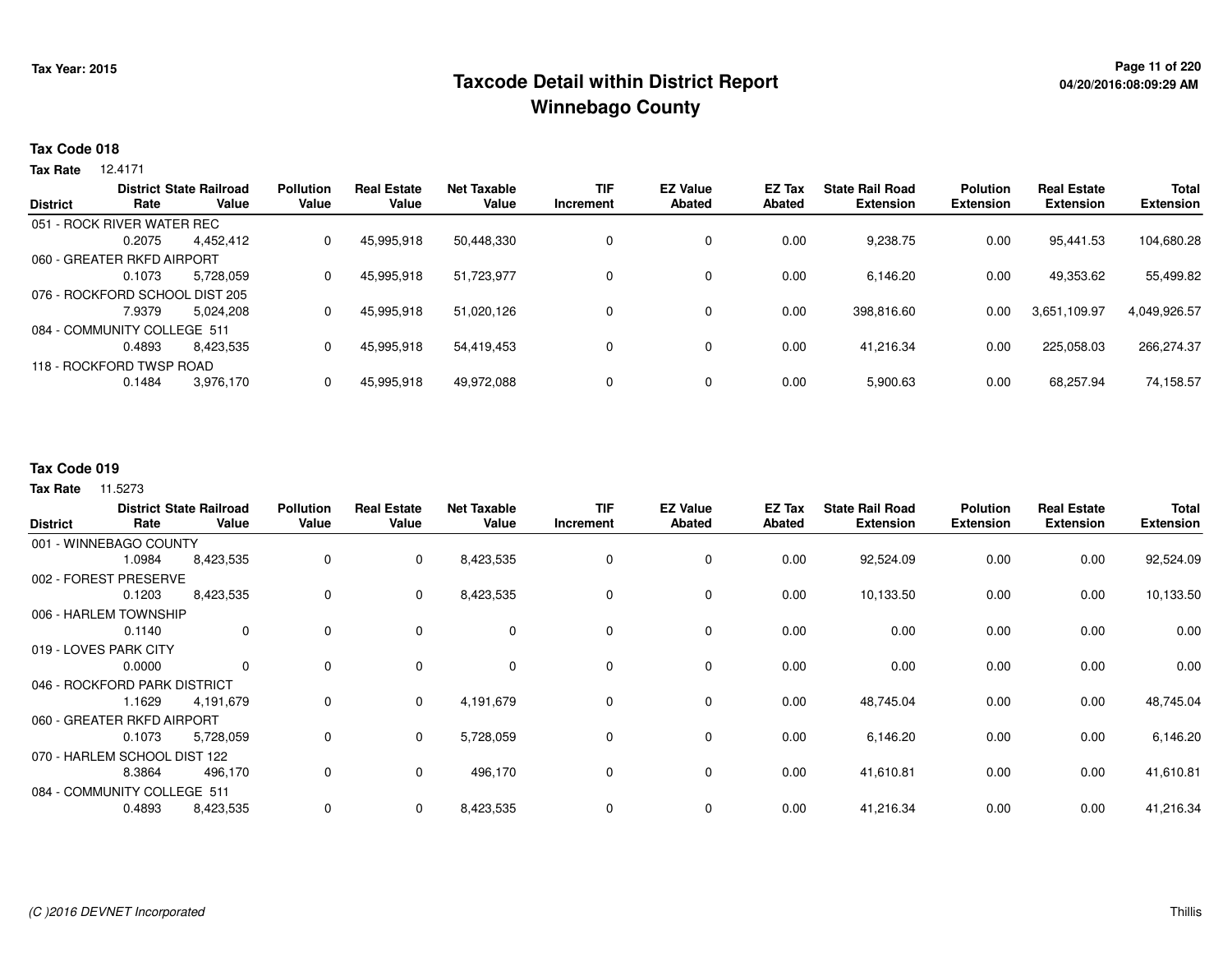## **Page 12 of 220 Taxcode Detail within District ReportWinnebago County**

**Tax Code 019**

**Tax Rate** 11.5273

|                 | <b>District State Railroad</b> |       | <b>Pollution</b> | <b>Real Estate</b> | <b>Net Taxable</b> | TIF       | <b>FZ Value</b> | <b>EZ Tax</b> | <b>State Rail Road</b> | <b>Polution</b>  | <b>Real Estate</b> | <b>Total</b> |
|-----------------|--------------------------------|-------|------------------|--------------------|--------------------|-----------|-----------------|---------------|------------------------|------------------|--------------------|--------------|
| <b>District</b> | Rate                           | Value | Value            | Value              | Value              | Increment | <b>Abated</b>   | <b>Abated</b> | <b>Extension</b>       | <b>Extension</b> | Extension          | Extension    |
|                 | 113 - HARLEM TWSP ROAD         |       |                  |                    |                    |           |                 |               |                        |                  |                    |              |
|                 | 0.0487                         |       |                  |                    |                    |           |                 | 0.00          | 0.00                   | 0.00             | 0.00               | 0.00         |

#### **Tax Code 020**

**Tax Rate** 11.3820

| <b>District</b> | Rate                           | <b>District State Railroad</b><br>Value | <b>Pollution</b><br>Value | <b>Real Estate</b><br>Value | <b>Net Taxable</b><br>Value | <b>TIF</b><br>Increment | <b>EZ Value</b><br><b>Abated</b> | EZ Tax<br><b>Abated</b> | <b>State Rail Road</b><br><b>Extension</b> | <b>Polution</b><br><b>Extension</b> | <b>Real Estate</b><br><b>Extension</b> | Total<br><b>Extension</b> |
|-----------------|--------------------------------|-----------------------------------------|---------------------------|-----------------------------|-----------------------------|-------------------------|----------------------------------|-------------------------|--------------------------------------------|-------------------------------------|----------------------------------------|---------------------------|
|                 | 001 - WINNEBAGO COUNTY         |                                         |                           |                             |                             |                         |                                  |                         |                                            |                                     |                                        |                           |
|                 | 1.0984                         | 8,423,535                               | 0                         | 16,611                      | 8,440,146                   | 0                       | 0                                | 0.00                    | 92,524.09                                  | 0.00                                | 182.46                                 | 92,706.55                 |
|                 | 002 - FOREST PRESERVE          |                                         |                           |                             |                             |                         |                                  |                         |                                            |                                     |                                        |                           |
|                 | 0.1203                         | 8,423,535                               | 0                         | 16,611                      | 8,440,146                   | 0                       | $\mathbf 0$                      | 0.00                    | 10,133.50                                  | 0.00                                | 19.98                                  | 10,153.48                 |
|                 | 006 - HARLEM TOWNSHIP          |                                         |                           |                             |                             |                         |                                  |                         |                                            |                                     |                                        |                           |
|                 | 0.1140                         | $\mathbf 0$                             | 0                         | 16,611                      | 16,611                      | 0                       | $\mathbf 0$                      | 0.00                    | 0.00                                       | 0.00                                | 18.94                                  | 18.94                     |
|                 | 019 - LOVES PARK CITY          |                                         |                           |                             |                             |                         |                                  |                         |                                            |                                     |                                        |                           |
|                 | 0.0000                         | 0                                       | 0                         | 16,611                      | 16,611                      | 0                       | $\mathbf 0$                      | 0.00                    | 0.00                                       | 0.00                                | 0.00                                   | 0.00                      |
|                 | 046 - ROCKFORD PARK DISTRICT   |                                         |                           |                             |                             |                         |                                  |                         |                                            |                                     |                                        |                           |
|                 | 1.1629                         | 4,191,679                               | 0                         | 16,611                      | 4,208,290                   | 0                       | $\mathbf 0$                      | 0.00                    | 48,745.04                                  | 0.00                                | 193.17                                 | 48,938.21                 |
|                 | 055 - NORTH SUBURBAN LIBRARY   |                                         |                           |                             |                             |                         |                                  |                         |                                            |                                     |                                        |                           |
|                 | 0.3032                         | 740,593                                 | 0                         | 16,611                      | 757,204                     | 0                       | 0                                | 0.00                    | 2,245.47                                   | 0.00                                | 50.36                                  | 2,295.83                  |
|                 | 060 - GREATER RKFD AIRPORT     |                                         |                           |                             |                             |                         |                                  |                         |                                            |                                     |                                        |                           |
|                 | 0.1073                         | 5,728,059                               | 0                         | 16,611                      | 5,744,670                   | 0                       | $\mathbf 0$                      | 0.00                    | 6,146.20                                   | 0.00                                | 17.82                                  | 6,164.02                  |
|                 | 076 - ROCKFORD SCHOOL DIST 205 |                                         |                           |                             |                             |                         |                                  |                         |                                            |                                     |                                        |                           |
|                 | 7.9379                         | 5,024,208                               | 0                         | 16,611                      | 5,040,819                   | $\mathbf 0$             | $\mathbf 0$                      | 0.00                    | 398,816.60                                 | 0.00                                | 1,318.56                               | 400,135.16                |
|                 | 084 - COMMUNITY COLLEGE 511    |                                         |                           |                             |                             |                         |                                  |                         |                                            |                                     |                                        |                           |
|                 | 0.4893                         | 8,423,535                               | 0                         | 16,611                      | 8,440,146                   | 0                       | 0                                | 0.00                    | 41,216.34                                  | 0.00                                | 81.28                                  | 41,297.62                 |
|                 | 113 - HARLEM TWSP ROAD         |                                         |                           |                             |                             |                         |                                  |                         |                                            |                                     |                                        |                           |
|                 | 0.0487                         | $\mathbf 0$                             | 0                         | 16,611                      | 16,611                      | 0                       | $\mathbf 0$                      | 0.00                    | 0.00                                       | 0.00                                | 8.09                                   | 8.09                      |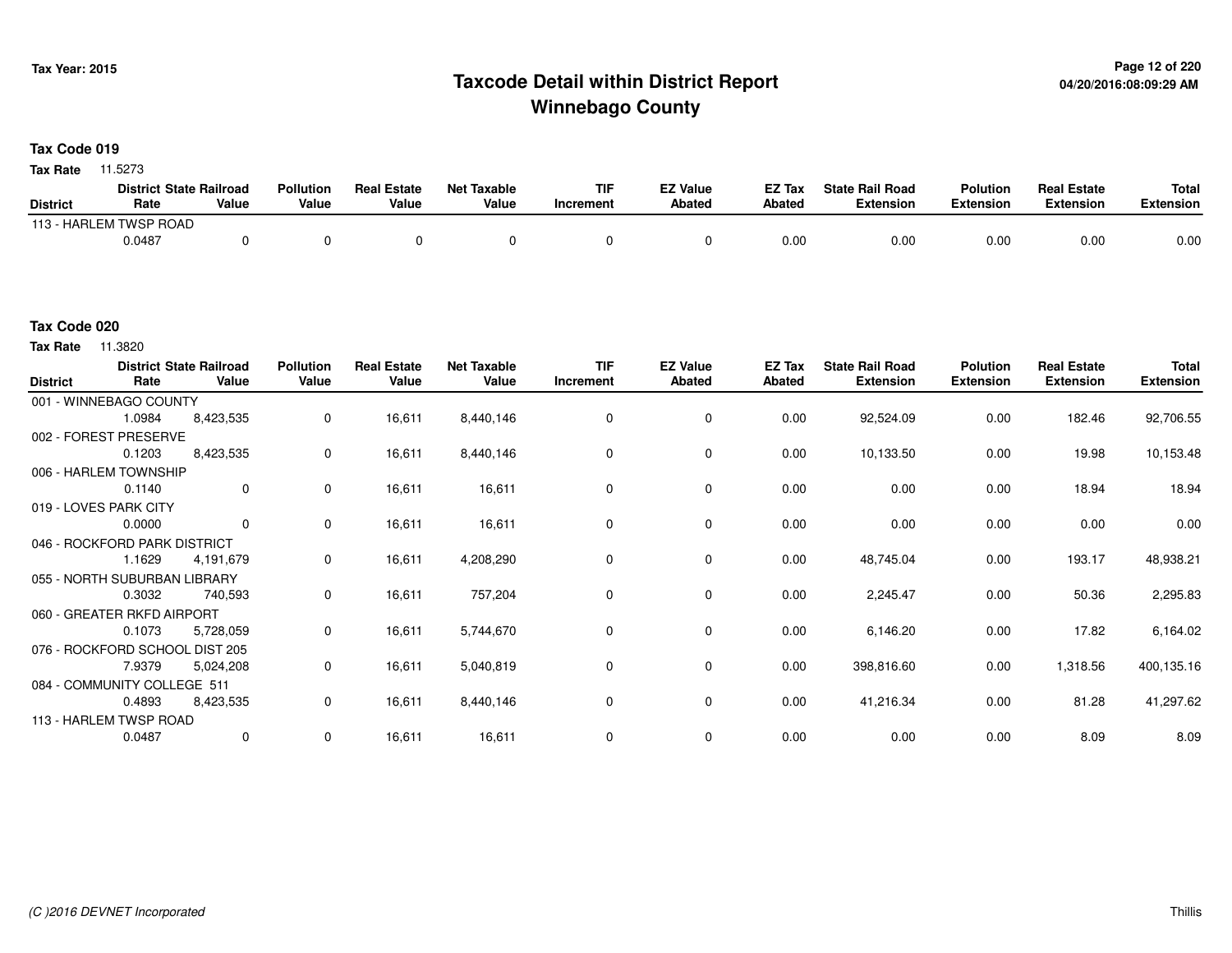## **Page 13 of 220 Taxcode Detail within District ReportWinnebago County**

# **04/20/2016:08:09:29 AM**

#### **Tax Code 021**

15.7448 **Tax Rate**

|                 | Rate                         | <b>District State Railroad</b><br>Value | <b>Pollution</b><br>Value | <b>Real Estate</b><br>Value | <b>Net Taxable</b><br>Value | <b>TIF</b> | <b>EZ Value</b><br><b>Abated</b> | EZ Tax<br><b>Abated</b> | <b>State Rail Road</b><br><b>Extension</b> | <b>Polution</b>  | <b>Real Estate</b><br><b>Extension</b> | <b>Total</b>     |
|-----------------|------------------------------|-----------------------------------------|---------------------------|-----------------------------|-----------------------------|------------|----------------------------------|-------------------------|--------------------------------------------|------------------|----------------------------------------|------------------|
| <b>District</b> |                              |                                         |                           |                             |                             | Increment  |                                  |                         |                                            | <b>Extension</b> |                                        | <b>Extension</b> |
|                 | 001 - WINNEBAGO COUNTY       |                                         |                           |                             |                             |            |                                  |                         |                                            |                  |                                        |                  |
|                 | 1.0984                       | 8,423,535                               | 0                         | 14,323,464                  | 22,746,999                  | 0          | 0                                | 0.00                    | 92,524.09                                  | 0.00             | 157,328.93                             | 249,853.02       |
|                 | 002 - FOREST PRESERVE        |                                         |                           |                             |                             |            |                                  |                         |                                            |                  |                                        |                  |
|                 | 0.1203                       | 8,423,535                               | 0                         | 14,323,464                  | 22,746,999                  | 0          | 0                                | 0.00                    | 10,133.50                                  | 0.00             | 17,231.13                              | 27,364.63        |
|                 | 011 - ROCKFORD TOWNSHIP      |                                         |                           |                             |                             |            |                                  |                         |                                            |                  |                                        |                  |
|                 | 0.1452                       | 3,976,170                               | 0                         | 14,323,464                  | 18,299,634                  | 0          | 0                                | 0.00                    | 5,773.40                                   | 0.00             | 20,797.67                              | 26,571.07        |
|                 | 023 - ROCKFORD CITY          |                                         |                           |                             |                             |            |                                  |                         |                                            |                  |                                        |                  |
|                 | 3.3595                       | 3,297,017                               | 0                         | 14,323,464                  | 17,620,481                  | 0          | 0                                | 0.00                    | 110,763.28                                 | 0.00             | 481,196.77                             | 591,960.05       |
|                 | 046 - ROCKFORD PARK DISTRICT |                                         |                           |                             |                             |            |                                  |                         |                                            |                  |                                        |                  |
|                 | 1.1629                       | 4,191,679                               | 0                         | 14,323,464                  | 18,515,143                  | $\Omega$   | 0                                | 0.00                    | 48,745.04                                  | 0.00             | 166,567.56                             | 215,312.60       |
|                 | 051 - ROCK RIVER WATER REC   |                                         |                           |                             |                             |            |                                  |                         |                                            |                  |                                        |                  |
|                 | 0.2075                       | 4,452,412                               | 0                         | 14,323,464                  | 18,775,876                  | 0          | 0                                | 0.00                    | 9,238.75                                   | 0.00             | 29,721.19                              | 38,959.94        |
|                 | 059 - ROCKFORD CITY LIBRARY  |                                         |                           |                             |                             |            |                                  |                         |                                            |                  |                                        |                  |
|                 | 0.5196                       | 3,297,017                               | 0                         | 14,323,464                  | 17,620,481                  | 0          | 0                                | 0.00                    | 17,131.30                                  | 0.00             | 74,424.72                              | 91,556.02        |
|                 | 060 - GREATER RKFD AIRPORT   |                                         |                           |                             |                             |            |                                  |                         |                                            |                  |                                        |                  |
|                 | 0.1073                       | 5,728,059                               | 0                         | 14,323,464                  | 20,051,523                  | 0          | 0                                | 0.00                    | 6,146.20                                   | 0.00             | 15,369.08                              | 21,515.28        |
|                 | 070 - HARLEM SCHOOL DIST 122 |                                         |                           |                             |                             |            |                                  |                         |                                            |                  |                                        |                  |
|                 | 8.3864                       | 496,170                                 | 0                         | 14,323,464                  | 14,819,634                  | 0          | 0                                | 0.00                    | 41,610.81                                  | 0.00             | 1,201,222.98                           | 1,242,833.79     |
|                 | 084 - COMMUNITY COLLEGE 511  |                                         |                           |                             |                             |            |                                  |                         |                                            |                  |                                        |                  |
|                 | 0.4893                       | 8,423,535                               | 0                         | 14,323,464                  | 22,746,999                  | 0          | 0                                | 0.00                    | 41,216.34                                  | 0.00             | 70,084.71                              | 111,301.05       |
|                 | 118 - ROCKFORD TWSP ROAD     |                                         |                           |                             |                             |            |                                  |                         |                                            |                  |                                        |                  |
|                 | 0.1484                       | 3,976,170                               | 0                         | 14,323,464                  | 18,299,634                  | 0          | 0                                | 0.00                    | 5,900.63                                   | 0.00             | 21,256.02                              | 27,156.65        |
|                 |                              |                                         |                           |                             |                             |            |                                  |                         |                                            |                  |                                        |                  |

### **Tax Code 026**

|                        |         | <b>District State Railroad</b> | <b>Pollution</b> | <b>Real Estate</b> | Net Taxable | <b>TIF</b> | <b>EZ Value</b> | EZ Tax | <b>State Rail Road</b> | <b>Polution</b>  | <b>Real Estate</b> | <b>Total</b> |
|------------------------|---------|--------------------------------|------------------|--------------------|-------------|------------|-----------------|--------|------------------------|------------------|--------------------|--------------|
| <b>District</b>        | Rate    | Value                          | Value            | Value              | Value       | Increment  | <b>Abated</b>   | Abated | <b>Extension</b>       | <b>Extension</b> | <b>Extension</b>   | Extension    |
| 001 - WINNEBAGO COUNTY |         |                                |                  |                    |             |            |                 |        |                        |                  |                    |              |
|                        | 0984. ا | 8,423,535                      |                  | 24.027.790         | 32,451,325  | 0          | 0               | 0.00   | 92,524.09              | 0.00             | 263.921.25         | 356,445.34   |
| 002 - FOREST PRESERVE  |         |                                |                  |                    |             |            |                 |        |                        |                  |                    |              |
|                        | 0.1203  | 8,423,535                      |                  | 24,027,790         | 32,451,325  | 0          | 0               | 0.00   | 10,133.50              | 0.00             | 28,905.43          | 39,038.93    |
| 006 - HARLEM TOWNSHIP  |         |                                |                  |                    |             |            |                 |        |                        |                  |                    |              |
|                        | 0.1140  | $\mathbf 0$                    |                  | 24.027.790         | 24.027.790  | $\Omega$   |                 | 0.00   | 0.00                   | 0.00             | 27.391.68          | 27,391.68    |
| 019 - LOVES PARK CITY  |         |                                |                  |                    |             |            |                 |        |                        |                  |                    |              |
|                        | 0.0000  | $\mathbf 0$                    |                  | 24,027,790         | 24,027,790  | 0          | 0               | 0.00   | 0.00                   | 0.00             | 0.00               | 0.00         |
|                        |         |                                |                  |                    |             |            |                 |        |                        |                  |                    |              |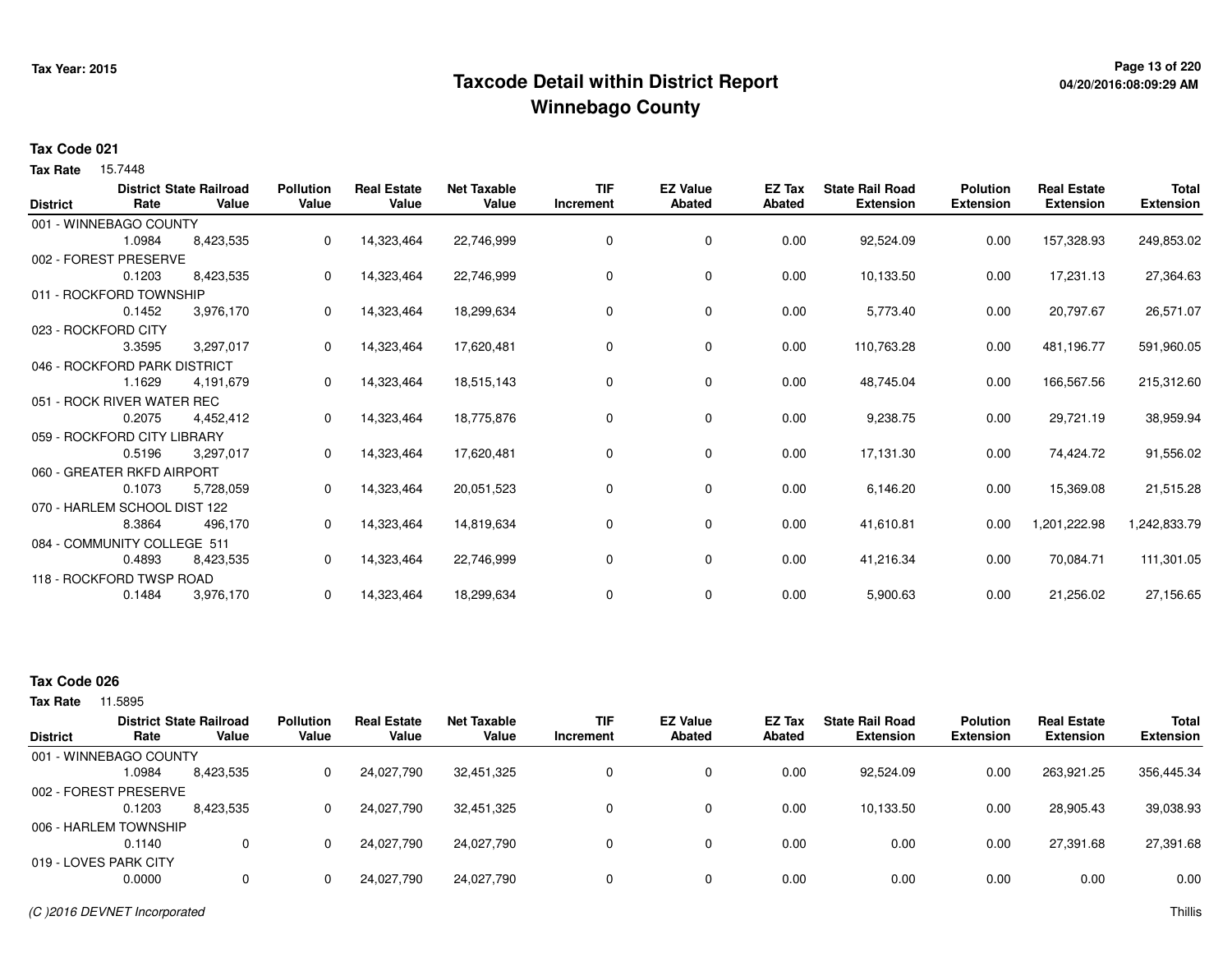## **Page 14 of 220 Taxcode Detail within District ReportWinnebago County**

#### **Tax Code 026**

**Tax Rate** 11.5895

|                 |                                | <b>District State Railroad</b> | <b>Pollution</b> | <b>Real Estate</b> | <b>Net Taxable</b> | <b>TIF</b> | <b>EZ Value</b> | EZ Tax | <b>State Rail Road</b> | <b>Polution</b>  | <b>Real Estate</b> | <b>Total</b>     |
|-----------------|--------------------------------|--------------------------------|------------------|--------------------|--------------------|------------|-----------------|--------|------------------------|------------------|--------------------|------------------|
| <b>District</b> | Rate                           | Value                          | Value            | Value              | Value              | Increment  | <b>Abated</b>   | Abated | <b>Extension</b>       | <b>Extension</b> | <b>Extension</b>   | <b>Extension</b> |
|                 | 046 - ROCKFORD PARK DISTRICT   |                                |                  |                    |                    |            |                 |        |                        |                  |                    |                  |
|                 | 1.1629                         | 4,191,679                      | 0                | 24,027,790         | 28,219,469         |            | 0               | 0.00   | 48,745.04              | 0.00             | 279,419.17         | 328,164.21       |
|                 | 051 - ROCK RIVER WATER REC     |                                |                  |                    |                    |            |                 |        |                        |                  |                    |                  |
|                 | 0.2075                         | 4,452,412                      | 0                | 24,027,790         | 28,480,202         |            | $\mathbf 0$     | 0.00   | 9,238.75               | 0.00             | 49,857.66          | 59,096.41        |
|                 | 055 - NORTH SUBURBAN LIBRARY   |                                |                  |                    |                    |            |                 |        |                        |                  |                    |                  |
|                 | 0.3032                         | 740,593                        | 0                | 24,027,790         | 24,768,383         |            | 0               | 0.00   | 2,245.47               | 0.00             | 72,852.26          | 75,097.73        |
|                 | 060 - GREATER RKFD AIRPORT     |                                |                  |                    |                    |            |                 |        |                        |                  |                    |                  |
|                 | 0.1073                         | 5,728,059                      | 0                | 24,027,790         | 29,755,849         | $\Omega$   | $\mathbf 0$     | 0.00   | 6,146.20               | 0.00             | 25,781.82          | 31,928.02        |
|                 | 076 - ROCKFORD SCHOOL DIST 205 |                                |                  |                    |                    |            |                 |        |                        |                  |                    |                  |
|                 | 7.9379                         | 5.024.208                      | $\mathbf 0$      | 24.027.790         | 29,051,998         |            | $\mathbf 0$     | 0.00   | 398,816.60             | 0.00             | 1,907,301.94       | 2,306,118.54     |
|                 | 084 - COMMUNITY COLLEGE 511    |                                |                  |                    |                    |            |                 |        |                        |                  |                    |                  |
|                 | 0.4893                         | 8,423,535                      | $\mathbf{0}$     | 24,027,790         | 32,451,325         |            | 0               | 0.00   | 41,216.34              | 0.00             | 117,567.98         | 158,784.32       |
|                 | 113 - HARLEM TWSP ROAD         |                                |                  |                    |                    |            |                 |        |                        |                  |                    |                  |
|                 | 0.0487                         | 0                              | $\Omega$         | 24,027,790         | 24,027,790         |            | 0               | 0.00   | 0.00                   | 0.00             | 11,701.53          | 11,701.53        |
|                 |                                |                                |                  |                    |                    |            |                 |        |                        |                  |                    |                  |

#### **Tax Code 027**

**Tax Rate** 15,2963

| <b>District</b>              | Rate   | <b>District State Railroad</b><br>Value | <b>Pollution</b><br>Value | <b>Real Estate</b><br>Value | <b>Net Taxable</b><br>Value | <b>TIF</b><br>Increment | <b>EZ Value</b><br><b>Abated</b> | EZ Tax<br><b>Abated</b> | <b>State Rail Road</b><br><b>Extension</b> | <b>Polution</b><br><b>Extension</b> | <b>Real Estate</b><br><b>Extension</b> | <b>Total</b><br><b>Extension</b> |
|------------------------------|--------|-----------------------------------------|---------------------------|-----------------------------|-----------------------------|-------------------------|----------------------------------|-------------------------|--------------------------------------------|-------------------------------------|----------------------------------------|----------------------------------|
| 001 - WINNEBAGO COUNTY       |        |                                         |                           |                             |                             |                         |                                  |                         |                                            |                                     |                                        |                                  |
|                              | 1.0984 | 8,423,535                               | 0                         | 1,901,752                   | 10,325,287                  | 2,434,428               | 0                                | 0.00                    | 92,524.09                                  | 0.00                                | 20,888.84                              | 113,412.93                       |
| 002 - FOREST PRESERVE        |        |                                         |                           |                             |                             |                         |                                  |                         |                                            |                                     |                                        |                                  |
|                              | 0.1203 | 8,423,535                               | 0                         | 1,901,752                   | 10,325,287                  | 2,434,428               | 0                                | 0.00                    | 10,133.50                                  | 0.00                                | 2,287.81                               | 12,421.31                        |
| 011 - ROCKFORD TOWNSHIP      |        |                                         |                           |                             |                             |                         |                                  |                         |                                            |                                     |                                        |                                  |
|                              | 0.1452 | 3,976,170                               | 0                         | 1,901,752                   | 5,877,922                   | 2,434,428               | 0                                | 0.00                    | 5,773.40                                   | 0.00                                | 2,761.34                               | 8,534.74                         |
| 023 - ROCKFORD CITY          |        |                                         |                           |                             |                             |                         |                                  |                         |                                            |                                     |                                        |                                  |
|                              | 3.3595 | 3,297,017                               | 0                         | 1,901,752                   | 5,198,769                   | 2,434,428               | 0                                | 0.00                    | 110,763.28                                 | 0.00                                | 63,889.36                              | 174,652.64                       |
| 046 - ROCKFORD PARK DISTRICT |        |                                         |                           |                             |                             |                         |                                  |                         |                                            |                                     |                                        |                                  |
|                              | 1.1629 | 4,191,679                               | 0                         | 1,901,752                   | 6,093,431                   | 2,434,428               | 0                                | 0.00                    | 48,745.04                                  | 0.00                                | 22,115.47                              | 70,860.51                        |
| 051 - ROCK RIVER WATER REC   |        |                                         |                           |                             |                             |                         |                                  |                         |                                            |                                     |                                        |                                  |
|                              | 0.2075 | 4,452,412                               | 0                         | 1,901,752                   | 6,354,164                   | 2,434,428               | 0                                | 0.00                    | 9,238.75                                   | 0.00                                | 3,946.14                               | 13,184.89                        |
| 059 - ROCKFORD CITY LIBRARY  |        |                                         |                           |                             |                             |                         |                                  |                         |                                            |                                     |                                        |                                  |
|                              | 0.5196 | 3,297,017                               | 0                         | 1,901,752                   | 5,198,769                   | 2,434,428               | 0                                | 0.00                    | 17,131.30                                  | 0.00                                | 9,881.50                               | 27,012.80                        |
| 060 - GREATER RKFD AIRPORT   |        |                                         |                           |                             |                             |                         |                                  |                         |                                            |                                     |                                        |                                  |
|                              | 0.1073 | 5,728,059                               | 0                         | 1,901,752                   | 7,629,811                   | 2,434,428               | 0                                | 0.00                    | 6,146.20                                   | 0.00                                | 2,040.58                               | 8,186.78                         |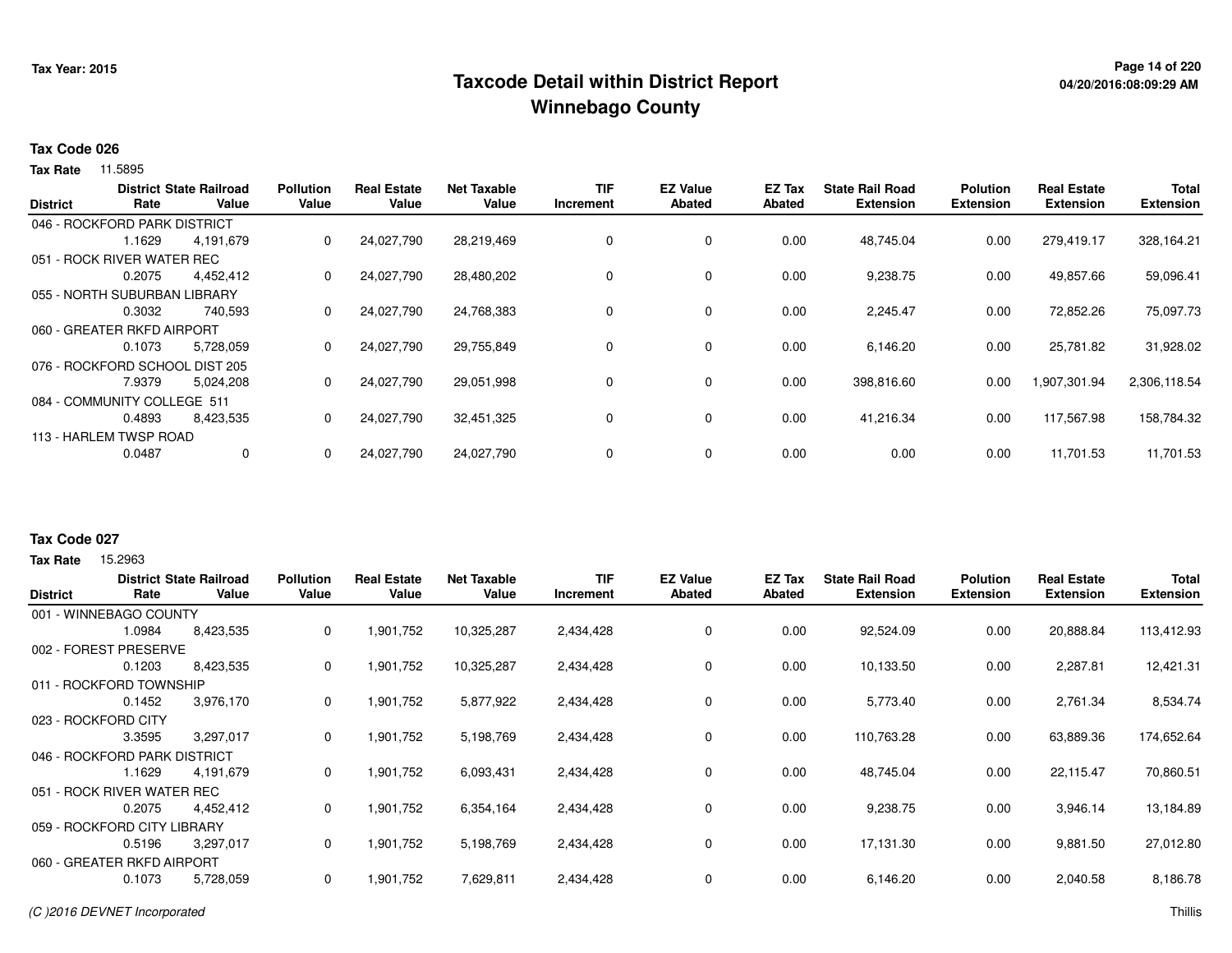## **Page 15 of 220 Taxcode Detail within District ReportWinnebago County**

#### **Tax Code 027**

Tax Rate 15.2963

|                                |                          | <b>District State Railroad</b> | <b>Pollution</b> | <b>Real Estate</b> | <b>Net Taxable</b> | <b>TIF</b> | <b>EZ Value</b> | EZ Tax | <b>State Rail Road</b> | <b>Polution</b>  | <b>Real Estate</b> | <b>Total</b>     |
|--------------------------------|--------------------------|--------------------------------|------------------|--------------------|--------------------|------------|-----------------|--------|------------------------|------------------|--------------------|------------------|
| <b>District</b>                | Rate                     | Value                          | Value            | Value              | Value              | Increment  | Abated          | Abated | <b>Extension</b>       | <b>Extension</b> | <b>Extension</b>   | <b>Extension</b> |
| 076 - ROCKFORD SCHOOL DIST 205 |                          |                                |                  |                    |                    |            |                 |        |                        |                  |                    |                  |
|                                | 7.9379                   | 5,024,208                      |                  | 1,901,752          | 6,925,960          | 2,434,428  | 0               | 0.00   | 398.816.60             | 0.00             | 150.959.17         | 549,775.77       |
| 084 - COMMUNITY COLLEGE 511    |                          |                                |                  |                    |                    |            |                 |        |                        |                  |                    |                  |
|                                | 0.4893                   | 8.423.535                      |                  | 1.901.752          | 10.325.287         | 2,434,428  | 0               | 0.00   | 41.216.34              | 0.00             | 9.305.27           | 50,521.61        |
| 090 - EASTSIDE TIF             |                          |                                |                  |                    |                    |            |                 |        |                        |                  |                    |                  |
|                                | 0.0000                   | $\Omega$                       |                  | 2,434,428          | 2,434,428          | 2,434,428  |                 | 0.00   | 0.00                   | 0.00             | 0.00               | 0.00             |
|                                | 118 - ROCKFORD TWSP ROAD |                                |                  |                    |                    |            |                 |        |                        |                  |                    |                  |
|                                | 0.1484                   | 3,976,170                      |                  | 1,901,752          | 5,877,922          | 2,434,428  | 0               | 0.00   | 5,900.63               | 0.00             | 2,822.20           | 8,722.83         |

### **Tax Code 028**

**Tax Rate** 15,2963

| <b>District</b>    | Rate                           | <b>District State Railroad</b><br>Value | <b>Pollution</b><br>Value | <b>Real Estate</b><br>Value | <b>Net Taxable</b><br>Value | <b>TIF</b><br>Increment | <b>EZ Value</b><br><b>Abated</b> | EZ Tax<br><b>Abated</b> | <b>State Rail Road</b><br><b>Extension</b> | <b>Polution</b><br><b>Extension</b> | <b>Real Estate</b><br><b>Extension</b> | <b>Total</b><br><b>Extension</b> |
|--------------------|--------------------------------|-----------------------------------------|---------------------------|-----------------------------|-----------------------------|-------------------------|----------------------------------|-------------------------|--------------------------------------------|-------------------------------------|----------------------------------------|----------------------------------|
|                    | 001 - WINNEBAGO COUNTY         |                                         |                           |                             |                             |                         |                                  |                         |                                            |                                     |                                        |                                  |
|                    | 1.0984                         | 8,423,535                               | 0                         | 2,127,489                   | 10,551,024                  | 2,797,910               | $\mathbf 0$                      | 0.00                    | 92,524.09                                  | 0.00                                | 23,368.34                              | 115,892.43                       |
|                    | 002 - FOREST PRESERVE          |                                         |                           |                             |                             |                         |                                  |                         |                                            |                                     |                                        |                                  |
|                    | 0.1203                         | 8,423,535                               | 0                         | 2,127,489                   | 10,551,024                  | 2,797,910               | $\mathbf 0$                      | 0.00                    | 10,133.50                                  | 0.00                                | 2,559.37                               | 12,692.87                        |
|                    | 011 - ROCKFORD TOWNSHIP        |                                         |                           |                             |                             |                         |                                  |                         |                                            |                                     |                                        |                                  |
|                    | 0.1452                         | 3,976,170                               | 0                         | 2,127,489                   | 6,103,659                   | 2,797,910               | $\mathbf 0$                      | 0.00                    | 5,773.40                                   | 0.00                                | 3,089.11                               | 8,862.51                         |
|                    | 023 - ROCKFORD CITY            |                                         |                           |                             |                             |                         |                                  |                         |                                            |                                     |                                        |                                  |
|                    | 3.3595                         | 3,297,017                               | 0                         | 2,127,489                   | 5,424,506                   | 2,797,910               | $\mathbf 0$                      | 0.00                    | 110,763.28                                 | 0.00                                | 71,472.99                              | 182,236.27                       |
|                    | 046 - ROCKFORD PARK DISTRICT   |                                         |                           |                             |                             |                         |                                  |                         |                                            |                                     |                                        |                                  |
|                    | 1.1629                         | 4,191,679                               | 0                         | 2,127,489                   | 6,319,168                   | 2,797,910               | 0                                | 0.00                    | 48,745.04                                  | 0.00                                | 24,740.57                              | 73,485.61                        |
|                    | 051 - ROCK RIVER WATER REC     |                                         |                           |                             |                             |                         |                                  |                         |                                            |                                     |                                        |                                  |
|                    | 0.2075                         | 4,452,412                               | 0                         | 2,127,489                   | 6,579,901                   | 2,797,910               | $\mathbf 0$                      | 0.00                    | 9,238.75                                   | 0.00                                | 4,414.54                               | 13,653.29                        |
|                    | 059 - ROCKFORD CITY LIBRARY    |                                         |                           |                             |                             |                         |                                  |                         |                                            |                                     |                                        |                                  |
|                    | 0.5196                         | 3.297.017                               | 0                         | 2,127,489                   | 5,424,506                   | 2,797,910               | 0                                | 0.00                    | 17,131.30                                  | 0.00                                | 11,054.43                              | 28,185.73                        |
|                    | 060 - GREATER RKFD AIRPORT     |                                         |                           |                             |                             |                         |                                  |                         |                                            |                                     |                                        |                                  |
|                    | 0.1073                         | 5,728,059                               | 0                         | 2,127,489                   | 7,855,548                   | 2,797,910               | 0                                | 0.00                    | 6,146.20                                   | 0.00                                | 2,282.80                               | 8,429.00                         |
|                    | 076 - ROCKFORD SCHOOL DIST 205 |                                         |                           |                             |                             |                         |                                  |                         |                                            |                                     |                                        |                                  |
|                    | 7.9379                         | 5,024,208                               | 0                         | 2,127,489                   | 7,151,697                   | 2,797,910               | $\mathbf 0$                      | 0.00                    | 398,816.60                                 | 0.00                                | 168,877.95                             | 567,694.55                       |
|                    | 084 - COMMUNITY COLLEGE 511    |                                         |                           |                             |                             |                         |                                  |                         |                                            |                                     |                                        |                                  |
|                    | 0.4893                         | 8,423,535                               | 0                         | 2,127,489                   | 10,551,024                  | 2,797,910               | $\mathbf 0$                      | 0.00                    | 41,216.34                                  | 0.00                                | 10,409.80                              | 51,626.14                        |
| 091 - WESTSIDE TIF |                                |                                         |                           |                             |                             |                         |                                  |                         |                                            |                                     |                                        |                                  |
|                    | 0.0000                         | $\mathbf 0$                             | $\mathbf 0$               | 2,797,910                   | 2,797,910                   | 2,797,910               | 0                                | 0.00                    | 0.00                                       | 0.00                                | 0.00                                   | 0.00                             |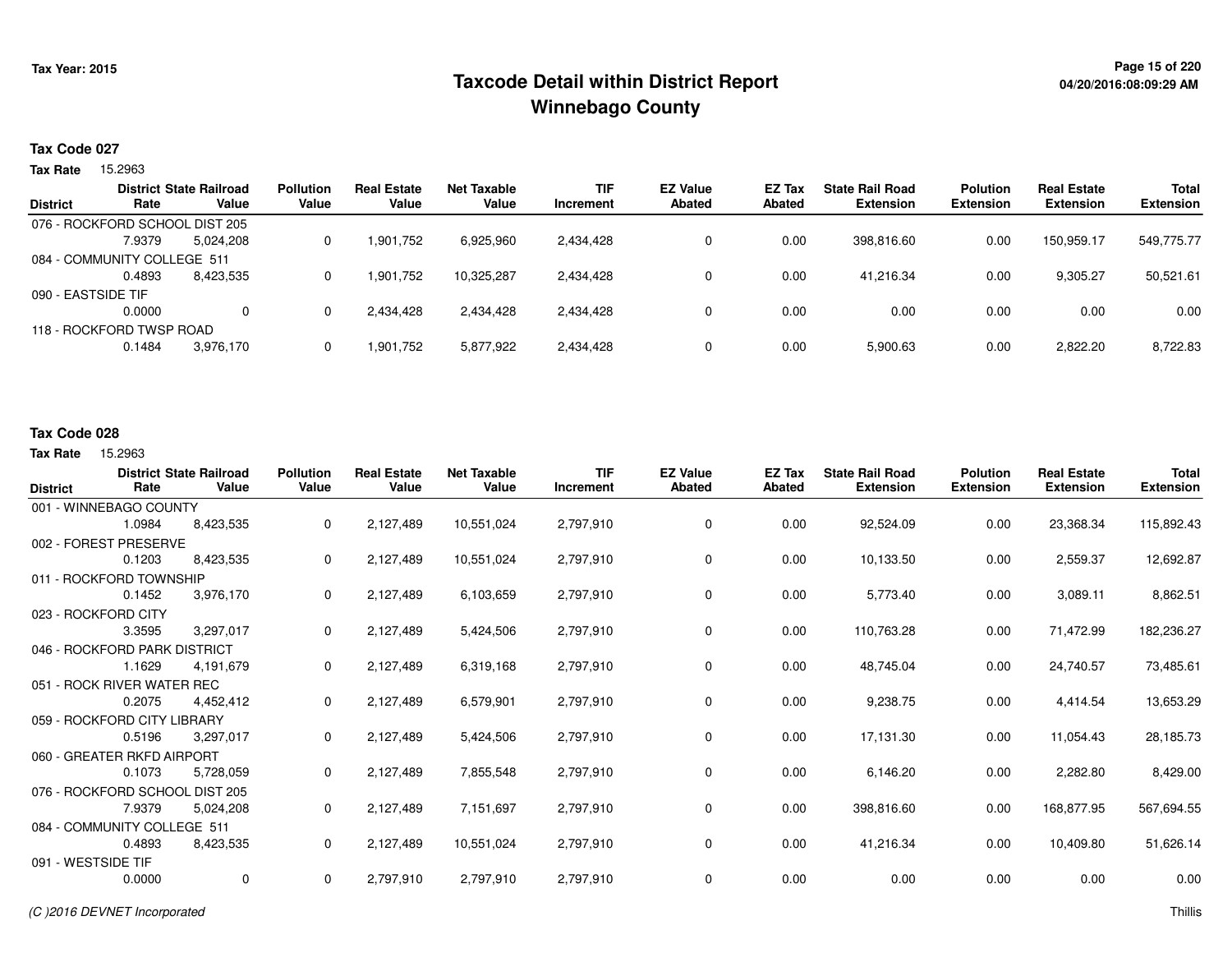## **Page 16 of 220 Taxcode Detail within District ReportWinnebago County**

#### **Tax Code 028**

Tax Rate 15.2963

|                          |        | <b>District State Railroad</b> | <b>Pollution</b> | <b>Real Estate</b> | Net Taxable | TIF       | <b>EZ Value</b> | <b>EZ Tax</b> | <b>State Rail Road</b> | <b>Polution</b>  | <b>Real Estate</b> | <b>Total</b> |
|--------------------------|--------|--------------------------------|------------------|--------------------|-------------|-----------|-----------------|---------------|------------------------|------------------|--------------------|--------------|
| <b>District</b>          | Rate   | Value                          | Value            | Value              | Value       | Increment | <b>Abated</b>   | Abated        | <b>Extension</b>       | <b>Extension</b> | <b>Extension</b>   | Extension    |
| 118 - ROCKFORD TWSP ROAD |        |                                |                  |                    |             |           |                 |               |                        |                  |                    |              |
|                          | 0.1484 | 3.976.170                      |                  | 2,127,489          | 6.103.659   | 2,797,910 |                 | 0.00          | 5,900.63               | 0.00             | 3.157.19           | 9,057.82     |

### **Tax Code 030**

**Tax Rate** 11.4172

| <b>District</b> | Rate                           | <b>District State Railroad</b><br>Value | <b>Pollution</b><br>Value | <b>Real Estate</b><br>Value | <b>Net Taxable</b><br>Value | <b>TIF</b><br>Increment | <b>EZ Value</b><br><b>Abated</b> | EZ Tax<br>Abated | <b>State Rail Road</b><br><b>Extension</b> | <b>Polution</b><br><b>Extension</b> | <b>Real Estate</b><br><b>Extension</b> | Total<br><b>Extension</b> |
|-----------------|--------------------------------|-----------------------------------------|---------------------------|-----------------------------|-----------------------------|-------------------------|----------------------------------|------------------|--------------------------------------------|-------------------------------------|----------------------------------------|---------------------------|
|                 | 001 - WINNEBAGO COUNTY         |                                         |                           |                             |                             |                         |                                  |                  |                                            |                                     |                                        |                           |
|                 | 1.0984                         | 8,423,535                               | 0                         | 335,258                     | 8,758,793                   |                         | 0                                | 0.00             | 92,524.09                                  | 0.00                                | 3,682.47                               | 96,206.56                 |
|                 | 002 - FOREST PRESERVE          |                                         |                           |                             |                             |                         |                                  |                  |                                            |                                     |                                        |                           |
|                 | 0.1203                         | 8,423,535                               | $\mathbf 0$               | 335,258                     | 8,758,793                   |                         | 0                                | 0.00             | 10,133.50                                  | 0.00                                | 403.32                                 | 10,536.82                 |
|                 | 011 - ROCKFORD TOWNSHIP        |                                         |                           |                             |                             |                         |                                  |                  |                                            |                                     |                                        |                           |
|                 | 0.1452                         | 3,976,170                               | $\mathbf 0$               | 335,258                     | 4,311,428                   | $\Omega$                | 0                                | 0.00             | 5,773.40                                   | 0.00                                | 486.79                                 | 6,260.19                  |
|                 | 019 - LOVES PARK CITY          |                                         |                           |                             |                             |                         |                                  |                  |                                            |                                     |                                        |                           |
|                 | 0.0000                         | 0                                       | $\mathbf 0$               | 335,258                     | 335,258                     | 0                       | 0                                | 0.00             | 0.00                                       | 0.00                                | 0.00                                   | 0.00                      |
|                 | 046 - ROCKFORD PARK DISTRICT   |                                         |                           |                             |                             |                         |                                  |                  |                                            |                                     |                                        |                           |
|                 | 1.1629                         | 4,191,679                               | 0                         | 335,258                     | 4,526,937                   | 0                       | 0                                | 0.00             | 48,745.04                                  | 0.00                                | 3,898.72                               | 52,643.76                 |
|                 | 051 - ROCK RIVER WATER REC     |                                         |                           |                             |                             |                         |                                  |                  |                                            |                                     |                                        |                           |
|                 | 0.2075                         | 4,452,412                               | $\mathbf 0$               | 335,258                     | 4,787,670                   | 0                       | $\mathbf 0$                      | 0.00             | 9,238.75                                   | 0.00                                | 695.66                                 | 9,934.41                  |
|                 | 060 - GREATER RKFD AIRPORT     |                                         |                           |                             |                             |                         |                                  |                  |                                            |                                     |                                        |                           |
|                 | 0.1073                         | 5,728,059                               | $\mathbf 0$               | 335,258                     | 6,063,317                   | 0                       | $\mathbf 0$                      | 0.00             | 6,146.20                                   | 0.00                                | 359.73                                 | 6,505.93                  |
|                 | 076 - ROCKFORD SCHOOL DIST 205 |                                         |                           |                             |                             |                         |                                  |                  |                                            |                                     |                                        |                           |
|                 | 7.9379                         | 5,024,208                               | $\mathbf 0$               | 335,258                     | 5,359,466                   | 0                       | 0                                | 0.00             | 398,816.60                                 | 0.00                                | 26,612.44                              | 425,429.04                |
|                 | 084 - COMMUNITY COLLEGE 511    |                                         |                           |                             |                             |                         |                                  |                  |                                            |                                     |                                        |                           |
|                 | 0.4893                         | 8,423,535                               | 0                         | 335,258                     | 8,758,793                   | 0                       | 0                                | 0.00             | 41,216.34                                  | 0.00                                | 1,640.42                               | 42,856.76                 |
|                 | 118 - ROCKFORD TWSP ROAD       |                                         |                           |                             |                             |                         |                                  |                  |                                            |                                     |                                        |                           |
|                 | 0.1484                         | 3,976,170                               | 0                         | 335,258                     | 4,311,428                   |                         | 0                                | 0.00             | 5,900.63                                   | 0.00                                | 497.52                                 | 6,398.15                  |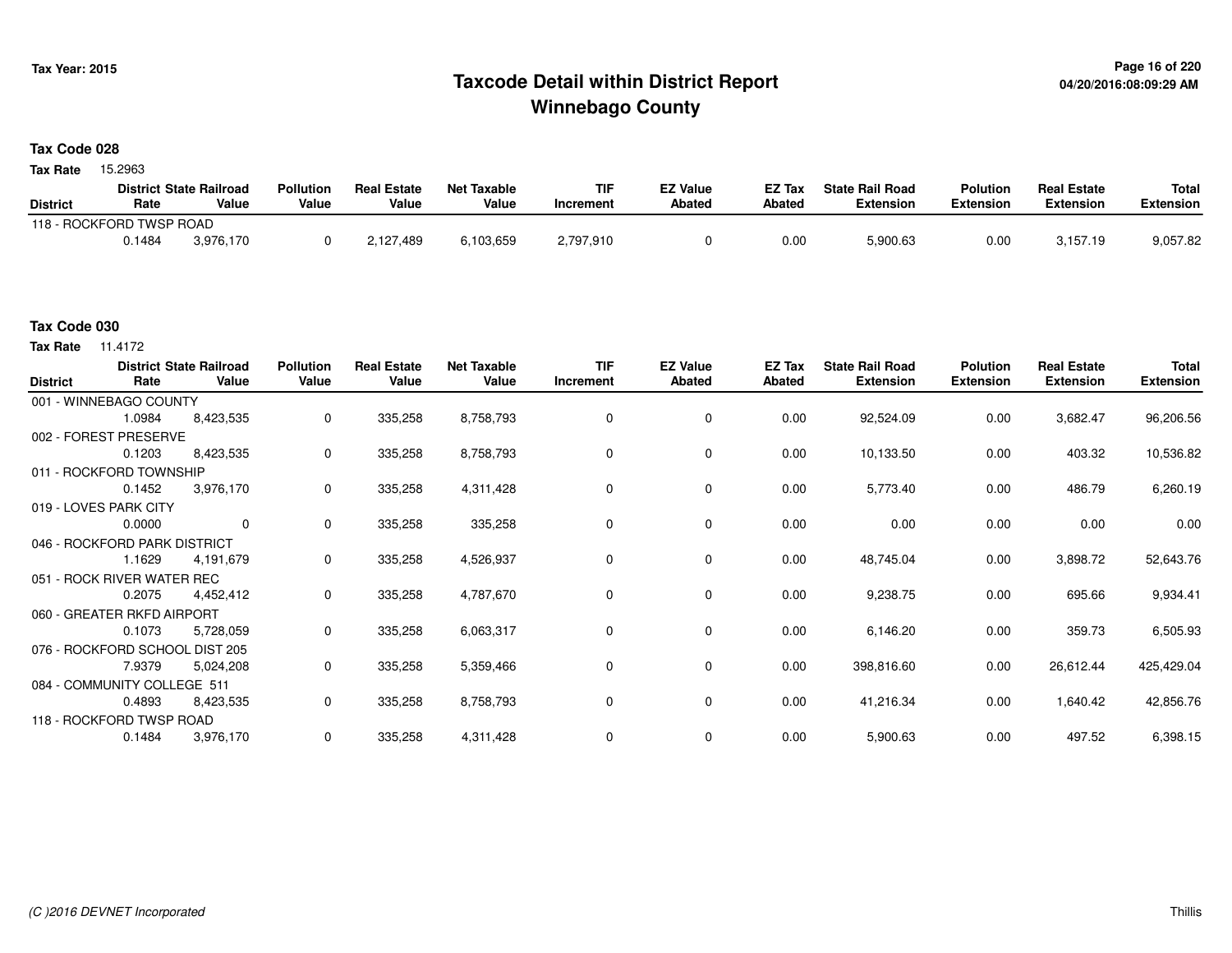## **Page 17 of 220 Taxcode Detail within District ReportWinnebago County**

#### **Tax Code 031**

**Tax Rate** 11.6619

| <b>District</b> | Rate                           | <b>District State Railroad</b><br>Value | <b>Pollution</b><br>Value | <b>Real Estate</b><br>Value | <b>Net Taxable</b><br>Value | <b>TIF</b><br>Increment | <b>EZ Value</b><br><b>Abated</b> | EZ Tax<br>Abated | <b>State Rail Road</b><br><b>Extension</b> | <b>Polution</b><br><b>Extension</b> | <b>Real Estate</b><br><b>Extension</b> | <b>Total</b><br><b>Extension</b> |
|-----------------|--------------------------------|-----------------------------------------|---------------------------|-----------------------------|-----------------------------|-------------------------|----------------------------------|------------------|--------------------------------------------|-------------------------------------|----------------------------------------|----------------------------------|
|                 | 001 - WINNEBAGO COUNTY         |                                         |                           |                             |                             |                         |                                  |                  |                                            |                                     |                                        |                                  |
|                 | 1.0984                         | 8,423,535                               | 0                         | 4,170,954                   | 12,594,489                  | 0                       | 0                                | 0.00             | 92,524.09                                  | 0.00                                | 45,813.76                              | 138,337.85                       |
|                 | 002 - FOREST PRESERVE          |                                         |                           |                             |                             |                         |                                  |                  |                                            |                                     |                                        |                                  |
|                 | 0.1203                         | 8,423,535                               | 0                         | 4,170,954                   | 12,594,489                  | 0                       | 0                                | 0.00             | 10,133.50                                  | 0.00                                | 5,017.66                               | 15,151.16                        |
|                 | 011 - ROCKFORD TOWNSHIP        |                                         |                           |                             |                             |                         |                                  |                  |                                            |                                     |                                        |                                  |
|                 | 0.1452                         | 3,976,170                               | 0                         | 4,170,954                   | 8,147,124                   | 0                       | 0                                | 0.00             | 5,773.40                                   | 0.00                                | 6,056.23                               | 11,829.63                        |
|                 | 037 - NORTH PARK FIRE          |                                         |                           |                             |                             |                         |                                  |                  |                                            |                                     |                                        |                                  |
|                 | 0.4522                         | 424,145                                 | 0                         | 4,170,954                   | 4,595,099                   | 0                       | 0                                | 0.00             | 1,917.99                                   | 0.00                                | 18,861.05                              | 20,779.04                        |
|                 | 046 - ROCKFORD PARK DISTRICT   |                                         |                           |                             |                             |                         |                                  |                  |                                            |                                     |                                        |                                  |
|                 | 1.1629                         | 4,191,679                               | 0                         | 4,170,954                   | 8,362,633                   | 0                       | 0                                | 0.00             | 48,745.04                                  | 0.00                                | 48,504.02                              | 97,249.06                        |
|                 | 060 - GREATER RKFD AIRPORT     |                                         |                           |                             |                             |                         |                                  |                  |                                            |                                     |                                        |                                  |
|                 | 0.1073                         | 5,728,059                               | 0                         | 4,170,954                   | 9,899,013                   | 0                       | $\mathbf 0$                      | 0.00             | 6,146.20                                   | 0.00                                | 4,475.43                               | 10,621.63                        |
|                 | 076 - ROCKFORD SCHOOL DIST 205 |                                         |                           |                             |                             |                         |                                  |                  |                                            |                                     |                                        |                                  |
|                 | 7.9379                         | 5,024,208                               | 0                         | 4,170,954                   | 9,195,162                   | 0                       | 0                                | 0.00             | 398,816.60                                 | 0.00                                | 331,086.16                             | 729,902.76                       |
|                 | 084 - COMMUNITY COLLEGE 511    |                                         |                           |                             |                             |                         |                                  |                  |                                            |                                     |                                        |                                  |
|                 | 0.4893                         | 8,423,535                               | 0                         | 4,170,954                   | 12,594,489                  | 0                       | 0                                | 0.00             | 41,216.34                                  | 0.00                                | 20,408.48                              | 61,624.82                        |
|                 | 118 - ROCKFORD TWSP ROAD       |                                         |                           |                             |                             |                         |                                  |                  |                                            |                                     |                                        |                                  |
|                 | 0.1484                         | 3,976,170                               | 0                         | 4,170,954                   | 8,147,124                   | 0                       | 0                                | 0.00             | 5,900.63                                   | 0.00                                | 6,189.70                               | 12,090.33                        |

#### **Tax Code 033**

**Tax Rate** 15,2963

|                     |                | <b>Pollution</b>                                                                                                                                                                                 | <b>Real Estate</b> | <b>Net Taxable</b> | <b>TIF</b>         | <b>EZ Value</b> | EZ Tax             | <b>State Rail Road</b> | <b>Polution</b>               | <b>Real Estate</b>       | <b>Total</b><br><b>Extension</b> |
|---------------------|----------------|--------------------------------------------------------------------------------------------------------------------------------------------------------------------------------------------------|--------------------|--------------------|--------------------|-----------------|--------------------|------------------------|-------------------------------|--------------------------|----------------------------------|
|                     |                |                                                                                                                                                                                                  |                    |                    |                    |                 |                    |                        |                               |                          |                                  |
|                     |                |                                                                                                                                                                                                  |                    |                    |                    |                 |                    |                        |                               |                          |                                  |
|                     |                |                                                                                                                                                                                                  |                    |                    |                    |                 |                    |                        |                               |                          | 92,529.69                        |
|                     |                |                                                                                                                                                                                                  |                    |                    |                    |                 |                    |                        |                               |                          |                                  |
| 0.1203              | 8,423,535      | 0                                                                                                                                                                                                | 510                | 8,424,045          | 0                  | 0               | 0.00               | 10,133.50              | 0.00                          | 0.61                     | 10,134.11                        |
|                     |                |                                                                                                                                                                                                  |                    |                    |                    |                 |                    |                        |                               |                          |                                  |
| 0.1452              | 3,976,170      | 0                                                                                                                                                                                                | 510                | 3,976,680          | 0                  | 0               | 0.00               | 5,773.40               | 0.00                          | 0.74                     | 5,774.14                         |
| 023 - ROCKFORD CITY |                |                                                                                                                                                                                                  |                    |                    |                    |                 |                    |                        |                               |                          |                                  |
| 3.3595              | 3,297,017      | 0                                                                                                                                                                                                | 510                | 3,297,527          | 0                  | 0               | 0.00               | 110,763.28             | 0.00                          | 17.13                    | 110,780.41                       |
|                     |                |                                                                                                                                                                                                  |                    |                    |                    |                 |                    |                        |                               |                          |                                  |
| .1629               | 4.191.679      | 0                                                                                                                                                                                                | 510                | 4,192,189          | 0                  | 0               | 0.00               | 48.745.04              | 0.00                          | 5.93                     | 48,750.97                        |
|                     |                |                                                                                                                                                                                                  |                    |                    |                    |                 |                    |                        |                               |                          |                                  |
| 0.2075              | 4,452,412      | 0                                                                                                                                                                                                | 510                | 4,452,922          | 0                  | 0               | 0.00               | 9,238.75               | 0.00                          | 1.06                     | 9,239.81                         |
|                     | Rate<br>1.0984 | <b>District State Railroad</b><br>Value<br>001 - WINNEBAGO COUNTY<br>8,423,535<br>002 - FOREST PRESERVE<br>011 - ROCKFORD TOWNSHIP<br>046 - ROCKFORD PARK DISTRICT<br>051 - ROCK RIVER WATER REC | Value<br>0         | Value<br>510       | Value<br>8,424,045 | Increment<br>0  | <b>Abated</b><br>0 | Abated<br>0.00         | <b>Extension</b><br>92,524.09 | <b>Extension</b><br>0.00 | <b>Extension</b><br>5.60         |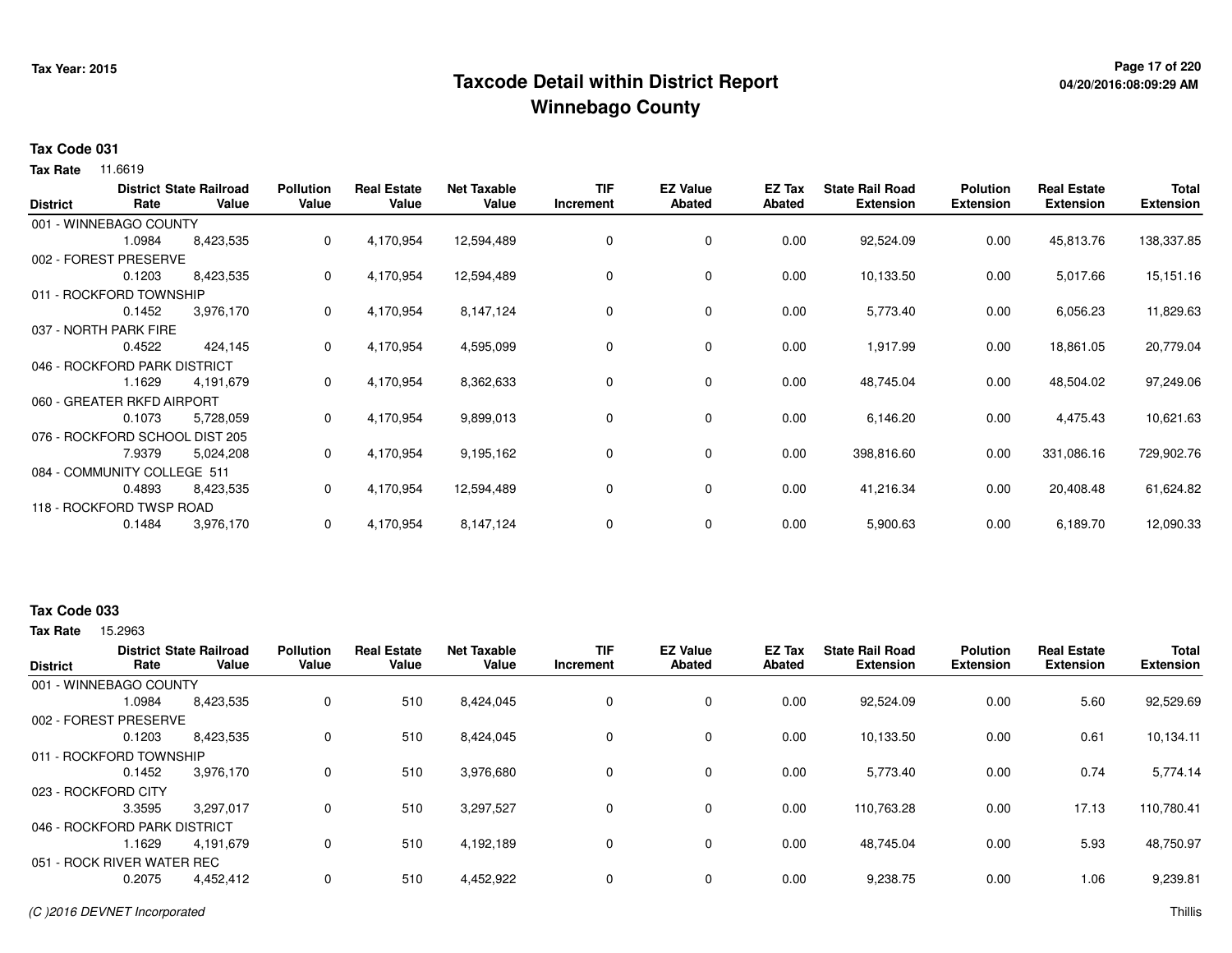## **Page 18 of 220 Taxcode Detail within District ReportWinnebago County**

#### **Tax Code 033**

Tax Rate 15.2963

| <b>District</b>    | Rate                           | <b>District State Railroad</b><br>Value | <b>Pollution</b><br>Value | <b>Real Estate</b><br>Value | <b>Net Taxable</b><br>Value | <b>TIF</b><br>Increment | <b>EZ Value</b><br><b>Abated</b> | <b>EZ Tax</b><br>Abated | <b>State Rail Road</b><br><b>Extension</b> | <b>Polution</b><br><b>Extension</b> | <b>Real Estate</b><br><b>Extension</b> | <b>Total</b><br><b>Extension</b> |
|--------------------|--------------------------------|-----------------------------------------|---------------------------|-----------------------------|-----------------------------|-------------------------|----------------------------------|-------------------------|--------------------------------------------|-------------------------------------|----------------------------------------|----------------------------------|
|                    | 059 - ROCKFORD CITY LIBRARY    |                                         |                           |                             |                             |                         |                                  |                         |                                            |                                     |                                        |                                  |
|                    | 0.5196                         | 3,297,017                               | 0                         | 510                         | 3,297,527                   | 0                       | 0                                | 0.00                    | 17.131.30                                  | 0.00                                | 2.65                                   | 17,133.95                        |
|                    | 060 - GREATER RKFD AIRPORT     |                                         |                           |                             |                             |                         |                                  |                         |                                            |                                     |                                        |                                  |
|                    | 0.1073                         | 5,728,059                               | 0                         | 510                         | 5,728,569                   | 0                       | 0                                | 0.00                    | 6,146.20                                   | 0.00                                | 0.55                                   | 6,146.75                         |
|                    | 076 - ROCKFORD SCHOOL DIST 205 |                                         |                           |                             |                             |                         |                                  |                         |                                            |                                     |                                        |                                  |
|                    | 7.9379                         | 5,024,208                               | $\mathbf 0$               | 510                         | 5,024,718                   | 0                       | 0                                | 0.00                    | 398,816.60                                 | 0.00                                | 40.48                                  | 398,857.08                       |
|                    | 084 - COMMUNITY COLLEGE 511    |                                         |                           |                             |                             |                         |                                  |                         |                                            |                                     |                                        |                                  |
|                    | 0.4893                         | 8,423,535                               | 0                         | 510                         | 8,424,045                   | 0                       | 0                                | 0.00                    | 41.216.34                                  | 0.00                                | 2.50                                   | 41,218.84                        |
| 091 - WESTSIDE TIF |                                |                                         |                           |                             |                             |                         |                                  |                         |                                            |                                     |                                        |                                  |
|                    | 0.0000                         | $\Omega$                                | 0                         | $\Omega$                    | $\Omega$                    | 0                       | 0                                | 0.00                    | 0.00                                       | 0.00                                | 0.00                                   | 0.00                             |
|                    | 118 - ROCKFORD TWSP ROAD       |                                         |                           |                             |                             |                         |                                  |                         |                                            |                                     |                                        |                                  |
|                    | 0.1484                         | 3,976,170                               | 0                         | 510                         | 3,976,680                   | 0                       | 0                                | 0.00                    | 5,900.63                                   | 0.00                                | 0.76                                   | 5,901.39                         |

#### **Tax Code 034**

| <b>District</b>                | Rate   | <b>District State Railroad</b><br>Value | <b>Pollution</b><br>Value | <b>Real Estate</b><br>Value | Net Taxable<br>Value | <b>TIF</b><br>Increment | <b>EZ Value</b><br><b>Abated</b> | <b>EZ Tax</b><br><b>Abated</b> | <b>State Rail Road</b><br><b>Extension</b> | <b>Polution</b><br><b>Extension</b> | <b>Real Estate</b><br><b>Extension</b> | <b>Total</b><br><b>Extension</b> |
|--------------------------------|--------|-----------------------------------------|---------------------------|-----------------------------|----------------------|-------------------------|----------------------------------|--------------------------------|--------------------------------------------|-------------------------------------|----------------------------------------|----------------------------------|
| 001 - WINNEBAGO COUNTY         |        |                                         |                           |                             |                      |                         |                                  |                                |                                            |                                     |                                        |                                  |
|                                | 1.0984 | 8,423,535                               | 0                         | 4,870,823                   | 13,294,358           | 4,941,855               | 0                                | 0.00                           | 92,524.09                                  | 0.00                                | 53,501.12                              | 146,025.21                       |
| 002 - FOREST PRESERVE          |        |                                         |                           |                             |                      |                         |                                  |                                |                                            |                                     |                                        |                                  |
|                                | 0.1203 | 8,423,535                               | 0                         | 4,870,823                   | 13,294,358           | 4,941,855               | 0                                | 0.00                           | 10,133.50                                  | 0.00                                | 5,859.60                               | 15,993.10                        |
| 011 - ROCKFORD TOWNSHIP        |        |                                         |                           |                             |                      |                         |                                  |                                |                                            |                                     |                                        |                                  |
|                                | 0.1452 | 3,976,170                               | 0                         | 4,870,823                   | 8,846,993            | 4,941,855               | 0                                | 0.00                           | 5,773.40                                   | 0.00                                | 7,072.43                               | 12,845.83                        |
| 023 - ROCKFORD CITY            |        |                                         |                           |                             |                      |                         |                                  |                                |                                            |                                     |                                        |                                  |
|                                | 3.3595 | 3,297,017                               | 0                         | 4,870,823                   | 8,167,840            | 4,941,855               | 0                                | 0.00                           | 110,763.28                                 | 0.00                                | 163,635.30                             | 274,398.58                       |
| 046 - ROCKFORD PARK DISTRICT   |        |                                         |                           |                             |                      |                         |                                  |                                |                                            |                                     |                                        |                                  |
|                                | 1.1629 | 4.191.679                               | 0                         | 4,870,823                   | 9,062,502            | 4,941,855               | 0                                | 0.00                           | 48,745.04                                  | 0.00                                | 56,642.80                              | 105,387.84                       |
| 051 - ROCK RIVER WATER REC     |        |                                         |                           |                             |                      |                         |                                  |                                |                                            |                                     |                                        |                                  |
|                                | 0.2075 | 4,452,412                               | 0                         | 4,870,823                   | 9,323,235            | 4,941,855               | 0                                | 0.00                           | 9,238.75                                   | 0.00                                | 10,106.96                              | 19,345.71                        |
| 059 - ROCKFORD CITY LIBRARY    |        |                                         |                           |                             |                      |                         |                                  |                                |                                            |                                     |                                        |                                  |
|                                | 0.5196 | 3,297,017                               | 0                         | 4,870,823                   | 8,167,840            | 4,941,855               | 0                                | 0.00                           | 17,131.30                                  | 0.00                                | 25,308.80                              | 42,440.10                        |
| 060 - GREATER RKFD AIRPORT     |        |                                         |                           |                             |                      |                         |                                  |                                |                                            |                                     |                                        |                                  |
|                                | 0.1073 | 5,728,059                               | 0                         | 4,870,823                   | 10,598,882           | 4,941,855               | 0                                | 0.00                           | 6,146.20                                   | 0.00                                | 5,226.39                               | 11,372.59                        |
| 076 - ROCKFORD SCHOOL DIST 205 |        |                                         |                           |                             |                      |                         |                                  |                                |                                            |                                     |                                        |                                  |
|                                | 7.9379 | 5,024,208                               | 0                         | 4,870,823                   | 9,895,031            | 4,941,855               | 0                                | 0.00                           | 398,816.60                                 | 0.00                                | 386,641.06                             | 785,457.66                       |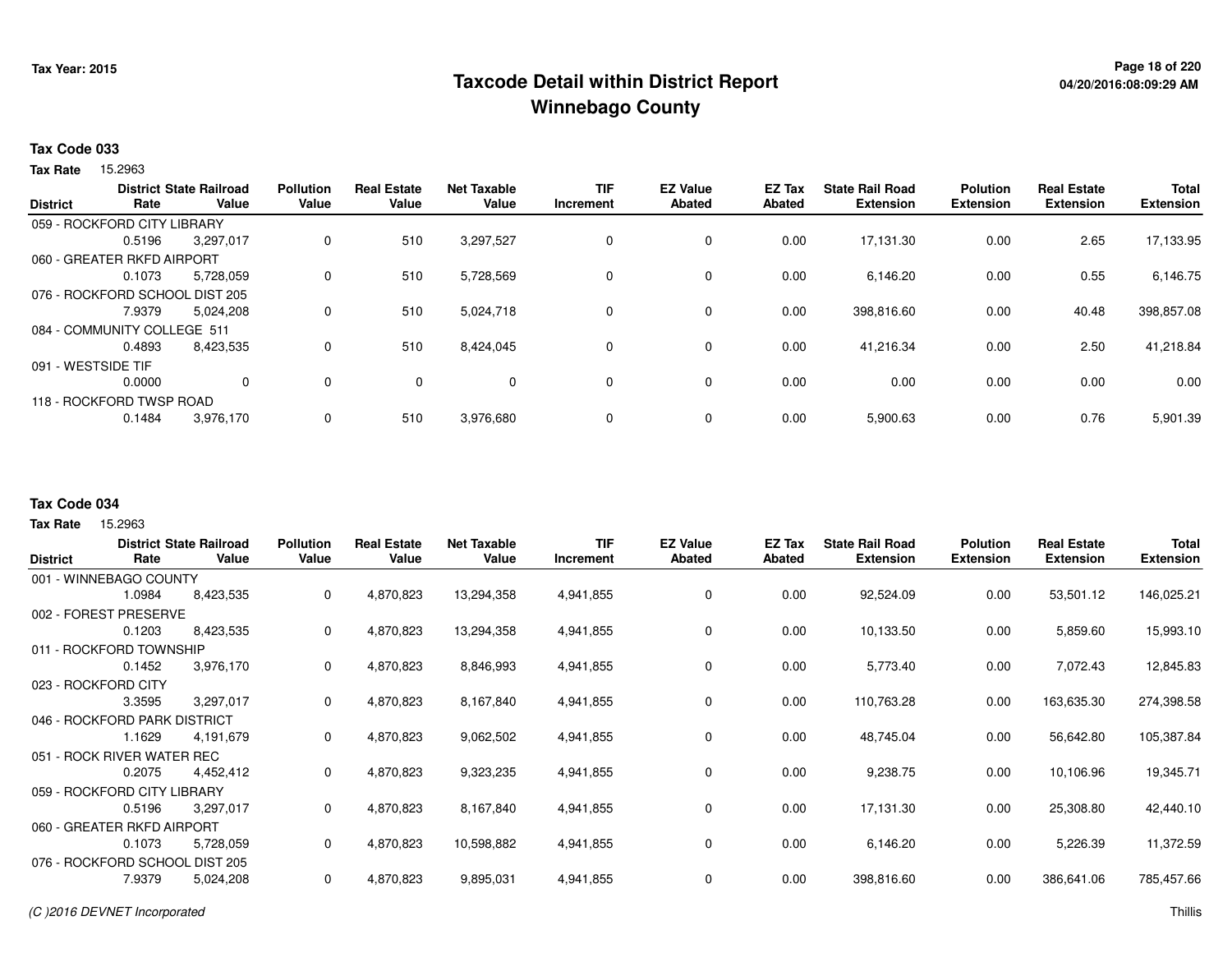## **Page 19 of 220 Taxcode Detail within District ReportWinnebago County**

#### **Tax Code 034**

Tax Rate 15.2963

|                 |                             | <b>District State Railroad</b> | <b>Pollution</b> | <b>Real Estate</b> | Net Taxable | <b>TIF</b> | <b>EZ Value</b> | <b>EZ Tax</b> | <b>State Rail Road</b> | <b>Polution</b>  | <b>Real Estate</b> | Total            |
|-----------------|-----------------------------|--------------------------------|------------------|--------------------|-------------|------------|-----------------|---------------|------------------------|------------------|--------------------|------------------|
| <b>District</b> | Rate                        | Value                          | Value            | Value              | Value       | Increment  | <b>Abated</b>   | Abated        | <b>Extension</b>       | <b>Extension</b> | <b>Extension</b>   | <b>Extension</b> |
|                 | 084 - COMMUNITY COLLEGE 511 |                                |                  |                    |             |            |                 |               |                        |                  |                    |                  |
|                 | 0.4893                      | 8.423.535                      |                  | 4.870.823          | 13,294,358  | 4,941,855  |                 | 0.00          | 41.216.34              | 0.00             | 23.832.94          | 65,049.28        |
|                 | 092 - SEVENTH ST TIF        |                                |                  |                    |             |            |                 |               |                        |                  |                    |                  |
|                 | 0.0000                      | $\Omega$                       |                  | 4.941.855          | 4.941.855   | 4,941,855  |                 | 0.00          | 0.00                   | 0.00             | 0.00               | 0.00             |
|                 | 118 - ROCKFORD TWSP ROAD    |                                |                  |                    |             |            |                 |               |                        |                  |                    |                  |
|                 | 0.1484                      | 3.976.170                      |                  | 4,870,823          | 8,846,993   | 4,941,855  |                 | 0.00          | 5,900.63               | 0.00             | 7,228.30           | 13,128.93        |
|                 |                             |                                |                  |                    |             |            |                 |               |                        |                  |                    |                  |

#### **Tax Code 035**

| <b>District</b>              | Rate   | <b>District State Railroad</b><br>Value | <b>Pollution</b><br>Value | <b>Real Estate</b><br>Value | <b>Net Taxable</b><br>Value | <b>TIF</b><br>Increment | <b>EZ Value</b><br><b>Abated</b> | EZ Tax<br><b>Abated</b> | <b>State Rail Road</b><br><b>Extension</b> | <b>Polution</b><br><b>Extension</b> | <b>Real Estate</b><br><b>Extension</b> | <b>Total</b><br><b>Extension</b> |
|------------------------------|--------|-----------------------------------------|---------------------------|-----------------------------|-----------------------------|-------------------------|----------------------------------|-------------------------|--------------------------------------------|-------------------------------------|----------------------------------------|----------------------------------|
| 001 - WINNEBAGO COUNTY       |        |                                         |                           |                             |                             |                         |                                  |                         |                                            |                                     |                                        |                                  |
|                              | 1.0984 | 8,423,535                               | 0                         | 727,408                     | 9,150,943                   | 0                       | 0                                | 0.00                    | 92,524.09                                  | 0.00                                | 7,989.85                               | 100,513.94                       |
| 002 - FOREST PRESERVE        |        |                                         |                           |                             |                             |                         |                                  |                         |                                            |                                     |                                        |                                  |
|                              | 0.1203 | 8,423,535                               | 0                         | 727,408                     | 9,150,943                   | $\Omega$                | 0                                | 0.00                    | 10,133.50                                  | 0.00                                | 875.07                                 | 11,008.57                        |
| 011 - ROCKFORD TOWNSHIP      |        |                                         |                           |                             |                             |                         |                                  |                         |                                            |                                     |                                        |                                  |
|                              | 0.1452 | 3,976,170                               | 0                         | 727,408                     | 4,703,578                   | 0                       | 0                                | 0.00                    | 5,773.40                                   | 0.00                                | 1,056.20                               | 6,829.60                         |
| 019 - LOVES PARK CITY        |        |                                         |                           |                             |                             |                         |                                  |                         |                                            |                                     |                                        |                                  |
|                              | 0.0000 | $\overline{0}$                          | 0                         | 727,408                     | 727,408                     | 0                       | 0                                | 0.00                    | 0.00                                       | 0.00                                | 0.00                                   | 0.00                             |
| 046 - ROCKFORD PARK DISTRICT |        |                                         |                           |                             |                             |                         |                                  |                         |                                            |                                     |                                        |                                  |
|                              | 1.1629 | 4,191,679                               | 0                         | 727,408                     | 4,919,087                   | 0                       | 0                                | 0.00                    | 48,745.04                                  | 0.00                                | 8,459.03                               | 57,204.07                        |
| 055 - NORTH SUBURBAN LIBRARY |        |                                         |                           |                             |                             |                         |                                  |                         |                                            |                                     |                                        |                                  |
|                              | 0.3032 | 740,593                                 | 0                         | 727,408                     | 1,468,001                   | 0                       | $\mathbf 0$                      | 0.00                    | 2,245.47                                   | 0.00                                | 2,205.50                               | 4,450.97                         |
| 060 - GREATER RKFD AIRPORT   |        |                                         |                           |                             |                             |                         |                                  |                         |                                            |                                     |                                        |                                  |
|                              | 0.1073 | 5,728,059                               | 0                         | 727,408                     | 6,455,467                   | 0                       | 0                                | 0.00                    | 6,146.20                                   | 0.00                                | 780.51                                 | 6,926.71                         |
| 070 - HARLEM SCHOOL DIST 122 |        |                                         |                           |                             |                             |                         |                                  |                         |                                            |                                     |                                        |                                  |
|                              | 8.3864 | 496,170                                 | 0                         | 727,408                     | 1,223,578                   | 0                       | $\mathbf 0$                      | 0.00                    | 41,610.81                                  | 0.00                                | 61,003.34                              | 102,614.15                       |
| 084 - COMMUNITY COLLEGE 511  |        |                                         |                           |                             |                             |                         |                                  |                         |                                            |                                     |                                        |                                  |
|                              | 0.4893 | 8,423,535                               | 0                         | 727,408                     | 9,150,943                   | 0                       | 0                                | 0.00                    | 41,216.34                                  | 0.00                                | 3,559.21                               | 44,775.55                        |
| 118 - ROCKFORD TWSP ROAD     |        |                                         |                           |                             |                             |                         |                                  |                         |                                            |                                     |                                        |                                  |
|                              | 0.1484 | 3,976,170                               | 0                         | 727,408                     | 4,703,578                   | 0                       | 0                                | 0.00                    | 5,900.63                                   | 0.00                                | 1,079.47                               | 6,980.10                         |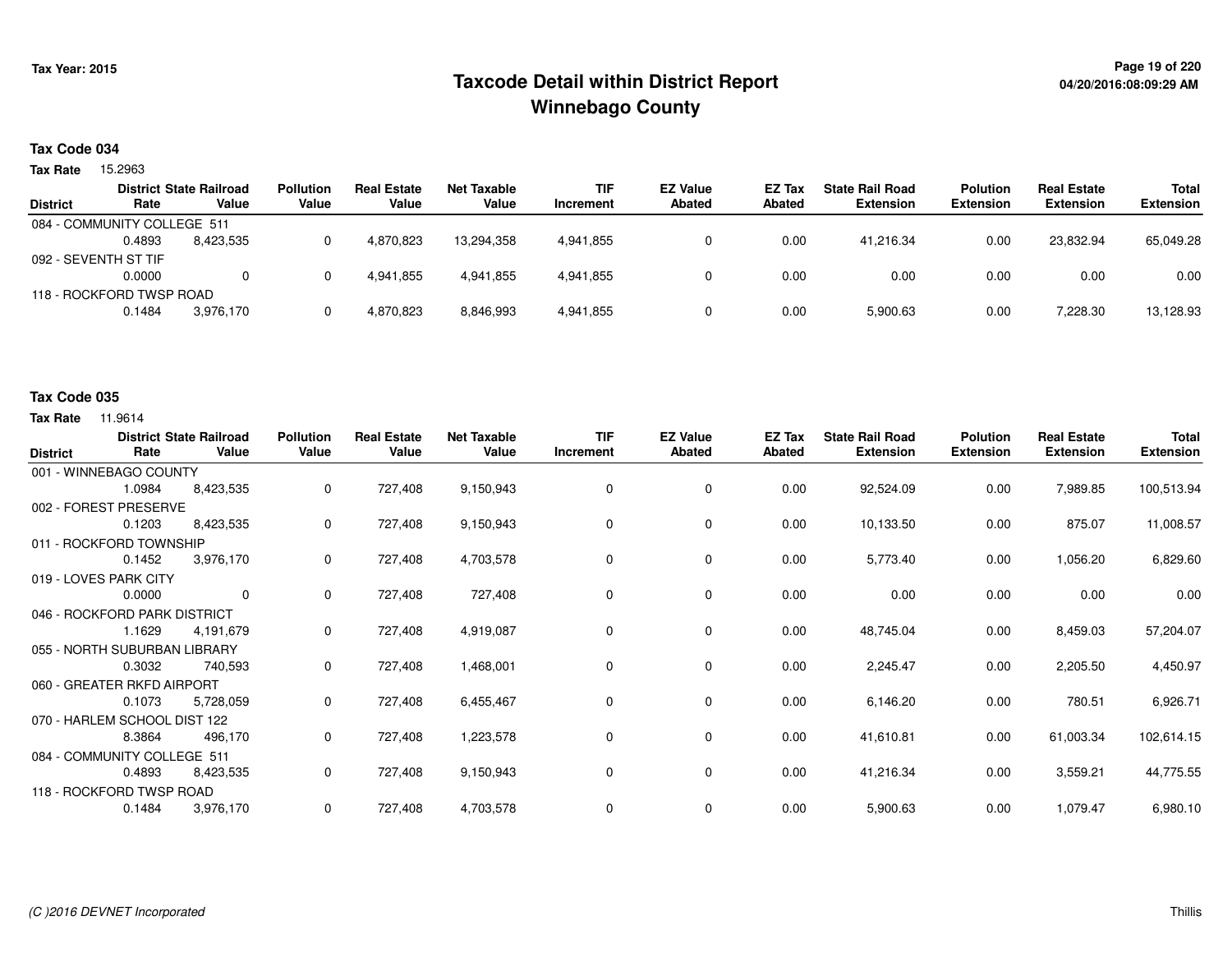## **Page 20 of 220 Taxcode Detail within District ReportWinnebago County**

# **04/20/2016:08:09:29 AM**

#### **Tax Code 036**

15.0888 **Tax Rate**

| <b>District</b> | Rate                           | <b>District State Railroad</b><br>Value | <b>Pollution</b><br>Value | <b>Real Estate</b><br>Value | <b>Net Taxable</b><br>Value | <b>TIF</b><br>Increment | <b>EZ Value</b><br><b>Abated</b> | EZ Tax<br>Abated | <b>State Rail Road</b><br><b>Extension</b> | <b>Polution</b><br><b>Extension</b> | <b>Real Estate</b><br><b>Extension</b> | Total<br><b>Extension</b> |
|-----------------|--------------------------------|-----------------------------------------|---------------------------|-----------------------------|-----------------------------|-------------------------|----------------------------------|------------------|--------------------------------------------|-------------------------------------|----------------------------------------|---------------------------|
|                 | 001 - WINNEBAGO COUNTY         |                                         |                           |                             |                             |                         |                                  |                  |                                            |                                     |                                        |                           |
|                 | 1.0984                         | 8,423,535                               | 0                         | 10,690,612                  | 19,114,147                  | 0                       | 0                                | 0.00             | 92,524.09                                  | 0.00                                | 117,425.68                             | 209,949.77                |
|                 | 002 - FOREST PRESERVE          |                                         |                           |                             |                             |                         |                                  |                  |                                            |                                     |                                        |                           |
|                 | 0.1203                         | 8,423,535                               | 0                         | 10,690,612                  | 19,114,147                  | 0                       | 0                                | 0.00             | 10,133.50                                  | 0.00                                | 12,860.81                              | 22,994.31                 |
|                 | 011 - ROCKFORD TOWNSHIP        |                                         |                           |                             |                             |                         |                                  |                  |                                            |                                     |                                        |                           |
|                 | 0.1452                         | 3,976,170                               | 0                         | 10,690,612                  | 14,666,782                  | 0                       | 0                                | 0.00             | 5,773.40                                   | 0.00                                | 15,522.77                              | 21,296.17                 |
|                 | 023 - ROCKFORD CITY            |                                         |                           |                             |                             |                         |                                  |                  |                                            |                                     |                                        |                           |
|                 | 3.3595                         | 3,297,017                               | 0                         | 10,690,612                  | 13,987,629                  | 0                       | 0                                | 0.00             | 110,763.28                                 | 0.00                                | 359,151.11                             | 469,914.39                |
|                 | 046 - ROCKFORD PARK DISTRICT   |                                         |                           |                             |                             |                         |                                  |                  |                                            |                                     |                                        |                           |
|                 | 1.1629                         | 4,191,679                               | 0                         | 10,690,612                  | 14,882,291                  | 0                       | 0                                | 0.00             | 48,745.04                                  | 0.00                                | 124,321.13                             | 173,066.17                |
|                 | 059 - ROCKFORD CITY LIBRARY    |                                         |                           |                             |                             |                         |                                  |                  |                                            |                                     |                                        |                           |
|                 | 0.5196                         | 3,297,017                               |                           | 10,690,612                  | 13,987,629                  | 0                       | 0                                | 0.00             | 17,131.30                                  | 0.00                                | 55,548.42                              | 72,679.72                 |
|                 | 060 - GREATER RKFD AIRPORT     |                                         |                           |                             |                             |                         |                                  |                  |                                            |                                     |                                        |                           |
|                 | 0.1073                         | 5,728,059                               | 0                         | 10,690,612                  | 16,418,671                  | 0                       | 0                                | 0.00             | 6,146.20                                   | 0.00                                | 11,471.03                              | 17,617.23                 |
|                 | 076 - ROCKFORD SCHOOL DIST 205 |                                         |                           |                             |                             |                         |                                  |                  |                                            |                                     |                                        |                           |
|                 | 7.9379                         | 5,024,208                               | 0                         | 10,690,612                  | 15,714,820                  | 0                       | 0                                | 0.00             | 398,816.60                                 | 0.00                                | 848,610.09                             | 1,247,426.69              |
|                 | 084 - COMMUNITY COLLEGE 511    |                                         |                           |                             |                             |                         |                                  |                  |                                            |                                     |                                        |                           |
|                 | 0.4893                         | 8,423,535                               | 0                         | 10,690,612                  | 19,114,147                  | 0                       | 0                                | 0.00             | 41,216.34                                  | 0.00                                | 52,309.16                              | 93,525.50                 |
|                 | 118 - ROCKFORD TWSP ROAD       |                                         |                           |                             |                             |                         |                                  |                  |                                            |                                     |                                        |                           |
|                 | 0.1484                         | 3,976,170                               | 0                         | 10,690,612                  | 14,666,782                  | 0                       | 0                                | 0.00             | 5,900.63                                   | 0.00                                | 15,864.87                              | 21,765.50                 |

### **Tax Code 038**

| <b>District</b>              | Rate   | <b>District State Railroad</b><br>Value | <b>Pollution</b><br>Value | <b>Real Estate</b><br>Value | <b>Net Taxable</b><br>Value | <b>TIF</b><br>Increment | <b>EZ Value</b><br><b>Abated</b> | <b>EZ Tax</b><br>Abated | <b>State Rail Road</b><br><b>Extension</b> | <b>Polution</b><br><b>Extension</b> | <b>Real Estate</b><br><b>Extension</b> | <b>Total</b><br><b>Extension</b> |
|------------------------------|--------|-----------------------------------------|---------------------------|-----------------------------|-----------------------------|-------------------------|----------------------------------|-------------------------|--------------------------------------------|-------------------------------------|----------------------------------------|----------------------------------|
| 001 - WINNEBAGO COUNTY       |        |                                         |                           |                             |                             |                         |                                  |                         |                                            |                                     |                                        |                                  |
|                              | 1.0984 | 8,423,535                               | 0                         | 978,111                     | 9,401,646                   | 1,038,544               | 0                                | 0.00                    | 92,524.09                                  | 0.00                                | 10,743.57                              | 103,267.66                       |
| 002 - FOREST PRESERVE        |        |                                         |                           |                             |                             |                         |                                  |                         |                                            |                                     |                                        |                                  |
|                              | 0.1203 | 8.423.535                               | 0                         | 978.111                     | 9,401,646                   | 1,038,544               | 0                                | 0.00                    | 10.133.50                                  | 0.00                                | 1,176.67                               | 11,310.17                        |
| 011 - ROCKFORD TOWNSHIP      |        |                                         |                           |                             |                             |                         |                                  |                         |                                            |                                     |                                        |                                  |
|                              | 0.1452 | 3.976.170                               | 0                         | 978.111                     | 4,954,281                   | 1,038,544               | 0                                | 0.00                    | 5,773.40                                   | 0.00                                | .420.22                                | 7,193.62                         |
| 023 - ROCKFORD CITY          |        |                                         |                           |                             |                             |                         |                                  |                         |                                            |                                     |                                        |                                  |
|                              | 3.3595 | 3,297,017                               | 0                         | 978.111                     | 4,275,128                   | 1,038,544               | 0                                | 0.00                    | 110,763.28                                 | 0.00                                | 32,859.64                              | 143.622.92                       |
| 046 - ROCKFORD PARK DISTRICT |        |                                         |                           |                             |                             |                         |                                  |                         |                                            |                                     |                                        |                                  |
|                              | 1.1629 | 4.191.679                               | 0                         | 978.111                     | 5,169,790                   | 1,038,544               | 0                                | 0.00                    | 48.745.04                                  | 0.00                                | 11.374.45                              | 60,119.49                        |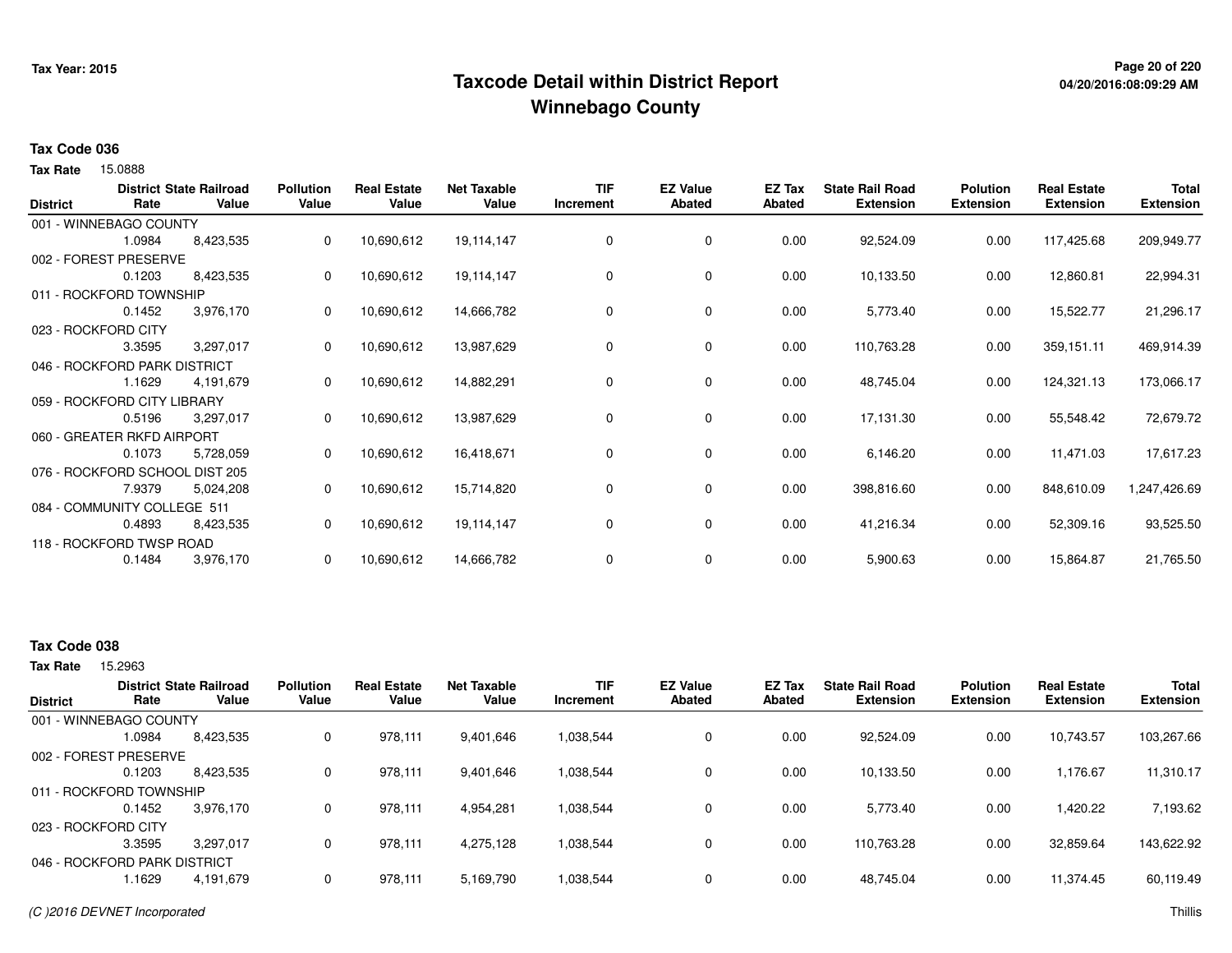## **Page 21 of 220 Taxcode Detail within District ReportWinnebago County**

# **04/20/2016:08:09:29 AM**

#### **Tax Code 038**

Tax Rate 15.2963

|                    |                                | <b>District State Railroad</b> | <b>Pollution</b> | <b>Real Estate</b> | <b>Net Taxable</b> | <b>TIF</b> | <b>EZ Value</b> | <b>EZ Tax</b> | <b>State Rail Road</b> | <b>Polution</b>  | <b>Real Estate</b> | <b>Total</b>     |
|--------------------|--------------------------------|--------------------------------|------------------|--------------------|--------------------|------------|-----------------|---------------|------------------------|------------------|--------------------|------------------|
| <b>District</b>    | Rate                           | Value                          | Value            | Value              | Value              | Increment  | <b>Abated</b>   | Abated        | <b>Extension</b>       | <b>Extension</b> | <b>Extension</b>   | <b>Extension</b> |
|                    | 051 - ROCK RIVER WATER REC     |                                |                  |                    |                    |            |                 |               |                        |                  |                    |                  |
|                    | 0.2075                         | 4,452,412                      | 0                | 978,111            | 5,430,523          | 1,038,544  | 0               | 0.00          | 9,238.75               | 0.00             | 2,029.58           | 11,268.33        |
|                    | 059 - ROCKFORD CITY LIBRARY    |                                |                  |                    |                    |            |                 |               |                        |                  |                    |                  |
|                    | 0.5196                         | 3,297,017                      | 0                | 978,111            | 4,275,128          | 1,038,544  | 0               | 0.00          | 17,131.30              | 0.00             | 5,082.26           | 22,213.56        |
|                    | 060 - GREATER RKFD AIRPORT     |                                |                  |                    |                    |            |                 |               |                        |                  |                    |                  |
|                    | 0.1073                         | 5,728,059                      | 0                | 978,111            | 6,706,170          | 1,038,544  | 0               | 0.00          | 6,146.20               | 0.00             | 1,049.51           | 7,195.71         |
|                    | 076 - ROCKFORD SCHOOL DIST 205 |                                |                  |                    |                    |            |                 |               |                        |                  |                    |                  |
|                    | 7.9379                         | 5,024,208                      | 0                | 978,111            | 6,002,319          | 1,038,544  | 0               | 0.00          | 398,816.60             | 0.00             | 77,641.47          | 476,458.07       |
|                    | 084 - COMMUNITY COLLEGE 511    |                                |                  |                    |                    |            |                 |               |                        |                  |                    |                  |
|                    | 0.4893                         | 8,423,535                      | 0                | 978,111            | 9,401,646          | 1,038,544  | 0               | 0.00          | 41,216.34              | 0.00             | 4,785.90           | 46,002.24        |
| 091 - WESTSIDE TIF |                                |                                |                  |                    |                    |            |                 |               |                        |                  |                    |                  |
|                    | 0.0000                         | $\mathbf{0}$                   | 0                | 1.038.544          | 1,038,544          | 1,038,544  | 0               | 0.00          | 0.00                   | 0.00             | 0.00               | 0.00             |
|                    | 118 - ROCKFORD TWSP ROAD       |                                |                  |                    |                    |            |                 |               |                        |                  |                    |                  |
|                    | 0.1484                         | 3,976,170                      | 0                | 978,111            | 4,954,281          | 1,038,544  | 0               | 0.00          | 5,900.63               | 0.00             | 1,451.52           | 7,352.15         |
|                    |                                |                                |                  |                    |                    |            |                 |               |                        |                  |                    |                  |

### **Tax Code 039**

**Tax Rate** 15,2963

| <b>District</b>            | Rate                         | <b>District State Railroad</b><br>Value | <b>Pollution</b><br>Value | <b>Real Estate</b><br>Value | <b>Net Taxable</b><br>Value | <b>TIF</b><br><b>Increment</b> | <b>EZ Value</b><br><b>Abated</b> | <b>EZ Tax</b><br>Abated | <b>State Rail Road</b><br><b>Extension</b> | <b>Polution</b><br><b>Extension</b> | <b>Real Estate</b><br><b>Extension</b> | <b>Total</b><br><b>Extension</b> |
|----------------------------|------------------------------|-----------------------------------------|---------------------------|-----------------------------|-----------------------------|--------------------------------|----------------------------------|-------------------------|--------------------------------------------|-------------------------------------|----------------------------------------|----------------------------------|
|                            | 001 - WINNEBAGO COUNTY       |                                         |                           |                             |                             |                                |                                  |                         |                                            |                                     |                                        |                                  |
|                            | 1.0984                       | 8,423,535                               | 0                         | 306,713                     | 8,730,248                   | 62,592                         | 0                                | 0.00                    | 92,524.09                                  | 0.00                                | 3,368.94                               | 95,893.03                        |
| 002 - FOREST               | <b>PRESERVE</b>              |                                         |                           |                             |                             |                                |                                  |                         |                                            |                                     |                                        |                                  |
|                            | 0.1203                       | 8,423,535                               | 0                         | 306,713                     | 8,730,248                   | 62,592                         | 0                                | 0.00                    | 10,133.50                                  | 0.00                                | 368.98                                 | 10,502.48                        |
|                            | 011 - ROCKFORD TOWNSHIP      |                                         |                           |                             |                             |                                |                                  |                         |                                            |                                     |                                        |                                  |
|                            | 0.1452                       | 3,976,170                               | 0                         | 306,713                     | 4,282,883                   | 62,592                         | 0                                | 0.00                    | 5,773.40                                   | 0.00                                | 445.35                                 | 6,218.75                         |
|                            | 023 - ROCKFORD CITY          |                                         |                           |                             |                             |                                |                                  |                         |                                            |                                     |                                        |                                  |
|                            | 3.3595                       | 3,297,017                               | 0                         | 306,713                     | 3,603,730                   | 62,592                         | $\mathbf 0$                      | 0.00                    | 110,763.28                                 | 0.00                                | 10,304.02                              | 121,067.30                       |
|                            | 046 - ROCKFORD PARK DISTRICT |                                         |                           |                             |                             |                                |                                  |                         |                                            |                                     |                                        |                                  |
|                            | 1.1629                       | 4,191,679                               | 0                         | 306,713                     | 4,498,392                   | 62,592                         | $\mathbf 0$                      | 0.00                    | 48,745.04                                  | 0.00                                | 3,566.77                               | 52,311.81                        |
|                            | 051 - ROCK RIVER WATER REC   |                                         |                           |                             |                             |                                |                                  |                         |                                            |                                     |                                        |                                  |
|                            | 0.2075                       | 4,452,412                               | 0                         | 306,713                     | 4,759,125                   | 62,592                         | 0                                | 0.00                    | 9,238.75                                   | 0.00                                | 636.43                                 | 9,875.18                         |
|                            | 059 - ROCKFORD CITY LIBRARY  |                                         |                           |                             |                             |                                |                                  |                         |                                            |                                     |                                        |                                  |
|                            | 0.5196                       | 3,297,017                               | 0                         | 306,713                     | 3,603,730                   | 62,592                         | 0                                | 0.00                    | 17,131.30                                  | 0.00                                | 1,593.68                               | 18,724.98                        |
| 060 - GREATER RKFD AIRPORT |                              |                                         |                           |                             |                             |                                |                                  |                         |                                            |                                     |                                        |                                  |
|                            | 0.1073                       | 5,728,059                               | 0                         | 306,713                     | 6,034,772                   | 62,592                         | 0                                | 0.00                    | 6,146.20                                   | 0.00                                | 329.10                                 | 6,475.30                         |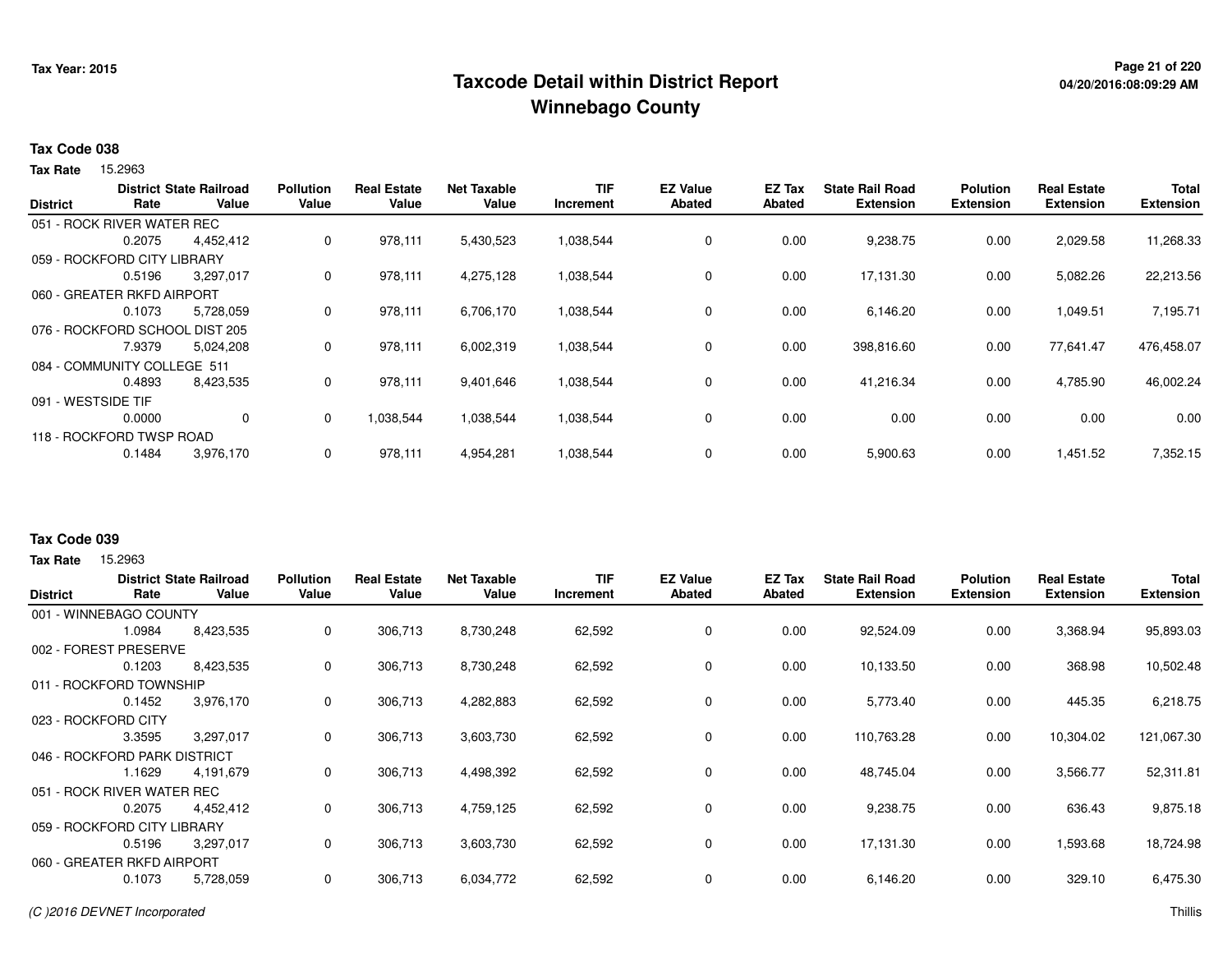## **Page 22 of 220 Taxcode Detail within District ReportWinnebago County**

#### **Tax Code 039**

Tax Rate 15.2963

|                 |                                | <b>District State Railroad</b> | <b>Pollution</b> | <b>Real Estate</b> | <b>Net Taxable</b> | TIF       | <b>EZ Value</b> | EZ Tax | <b>State Rail Road</b> | <b>Polution</b>  | <b>Real Estate</b> | <b>Total</b>     |
|-----------------|--------------------------------|--------------------------------|------------------|--------------------|--------------------|-----------|-----------------|--------|------------------------|------------------|--------------------|------------------|
| <b>District</b> | Rate                           | Value                          | Value            | Value              | Value              | Increment | <b>Abated</b>   | Abated | <b>Extension</b>       | <b>Extension</b> | <b>Extension</b>   | <b>Extension</b> |
|                 | 076 - ROCKFORD SCHOOL DIST 205 |                                |                  |                    |                    |           |                 |        |                        |                  |                    |                  |
|                 | 7.9379                         | 5.024.208                      | 0                | 306.713            | 5,330,921          | 62,592    | 0               | 0.00   | 398.816.60             | 0.00             | 24.346.57          | 423,163.17       |
|                 | 084 - COMMUNITY COLLEGE 511    |                                |                  |                    |                    |           |                 |        |                        |                  |                    |                  |
|                 | 0.4893                         | 8,423,535                      | 0                | 306.713            | 8.730.248          | 62.592    | 0               | 0.00   | 41.216.34              | 0.00             | 1,500.75           | 42,717.09        |
|                 | 092 - SEVENTH ST TIF           |                                |                  |                    |                    |           |                 |        |                        |                  |                    |                  |
|                 | 0.0000                         | 0                              | 0                | 62,592             | 62,592             | 62,592    | 0               | 0.00   | 0.00                   | 0.00             | 0.00               | 0.00             |
|                 | 118 - ROCKFORD TWSP ROAD       |                                |                  |                    |                    |           |                 |        |                        |                  |                    |                  |
|                 | 0.1484                         | 3,976,170                      | 0                | 306.713            | 4,282,883          | 62,592    | 0               | 0.00   | 5,900.63               | 0.00             | 455.16             | 6,355.79         |
|                 |                                |                                |                  |                    |                    |           |                 |        |                        |                  |                    |                  |

#### **Tax Code 040**

| <b>District</b> | Rate                           | <b>District State Railroad</b><br>Value | <b>Pollution</b><br>Value | <b>Real Estate</b><br>Value | <b>Net Taxable</b><br>Value | <b>TIF</b><br>Increment | <b>EZ Value</b><br><b>Abated</b> | <b>EZ Tax</b><br><b>Abated</b> | <b>State Rail Road</b><br><b>Extension</b> | <b>Polution</b><br><b>Extension</b> | <b>Real Estate</b><br><b>Extension</b> | <b>Total</b><br><b>Extension</b> |
|-----------------|--------------------------------|-----------------------------------------|---------------------------|-----------------------------|-----------------------------|-------------------------|----------------------------------|--------------------------------|--------------------------------------------|-------------------------------------|----------------------------------------|----------------------------------|
|                 | 001 - WINNEBAGO COUNTY         |                                         |                           |                             |                             |                         |                                  |                                |                                            |                                     |                                        |                                  |
|                 | 1.0984                         | 8,423,535                               | 0                         | 70,506                      | 8,494,041                   | 0                       | 0                                | 0.00                           | 92,524.09                                  | 0.00                                | 774.44                                 | 93,298.53                        |
|                 | 002 - FOREST PRESERVE          |                                         |                           |                             |                             |                         |                                  |                                |                                            |                                     |                                        |                                  |
|                 | 0.1203                         | 8,423,535                               | 0                         | 70,506                      | 8,494,041                   | 0                       | 0                                | 0.00                           | 10,133.50                                  | 0.00                                | 84.82                                  | 10,218.32                        |
|                 | 011 - ROCKFORD TOWNSHIP        |                                         |                           |                             |                             |                         |                                  |                                |                                            |                                     |                                        |                                  |
|                 | 0.1452                         | 3,976,170                               | 0                         | 70,506                      | 4,046,676                   | 0                       | 0                                | 0.00                           | 5,773.40                                   | 0.00                                | 102.37                                 | 5,875.77                         |
|                 | 037 - NORTH PARK FIRE          |                                         |                           |                             |                             |                         |                                  |                                |                                            |                                     |                                        |                                  |
|                 | 0.4522                         | 424,145                                 | 0                         | 70,506                      | 494,651                     | 0                       | 0                                | 0.00                           | 1,917.99                                   | 0.00                                | 318.83                                 | 2,236.82                         |
|                 | 046 - ROCKFORD PARK DISTRICT   |                                         |                           |                             |                             |                         |                                  |                                |                                            |                                     |                                        |                                  |
|                 | 1.1629                         | 4,191,679                               | 0                         | 70,506                      | 4,262,185                   | 0                       | 0                                | 0.00                           | 48,745.04                                  | 0.00                                | 819.91                                 | 49,564.95                        |
|                 | 055 - NORTH SUBURBAN LIBRARY   |                                         |                           |                             |                             |                         |                                  |                                |                                            |                                     |                                        |                                  |
|                 | 0.3032                         | 740,593                                 | 0                         | 70,506                      | 811,099                     | 0                       | 0                                | 0.00                           | 2,245.47                                   | 0.00                                | 213.77                                 | 2,459.24                         |
|                 | 060 - GREATER RKFD AIRPORT     |                                         |                           |                             |                             |                         |                                  |                                |                                            |                                     |                                        |                                  |
|                 | 0.1073                         | 5,728,059                               | 0                         | 70,506                      | 5,798,565                   | 0                       | 0                                | 0.00                           | 6,146.20                                   | 0.00                                | 75.65                                  | 6,221.85                         |
|                 | 076 - ROCKFORD SCHOOL DIST 205 |                                         |                           |                             |                             |                         |                                  |                                |                                            |                                     |                                        |                                  |
|                 | 7.9379                         | 5,024,208                               | 0                         | 70,506                      | 5,094,714                   | 0                       | 0                                | 0.00                           | 398,816.60                                 | 0.00                                | 5,596.70                               | 404,413.30                       |
|                 | 084 - COMMUNITY COLLEGE 511    |                                         |                           |                             |                             |                         |                                  |                                |                                            |                                     |                                        |                                  |
|                 | 0.4893                         | 8,423,535                               | 0                         | 70,506                      | 8,494,041                   | 0                       | 0                                | 0.00                           | 41,216.34                                  | 0.00                                | 344.99                                 | 41,561.33                        |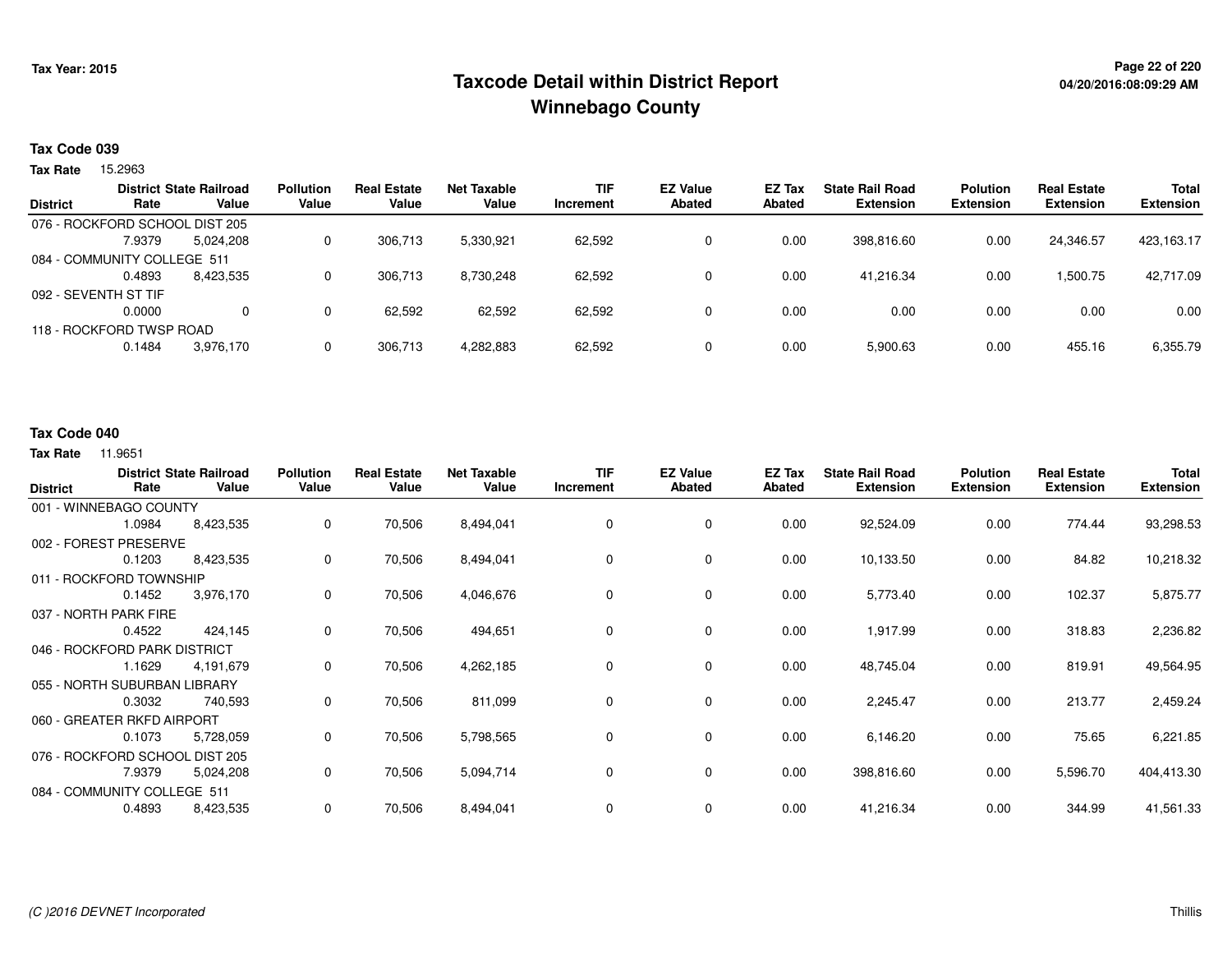## **Page 23 of 220 Taxcode Detail within District ReportWinnebago County**

### **Tax Code 040**

**Tax Rate** 11.9651

|                 |                          | <b>District State Railroad</b> | <b>Pollution</b> | <b>Real Estate</b> | <b>Net Taxable</b> | <b>TIF</b> | EZ Value | EZ Tax | <b>State Rail Road</b> | <b>Polution</b> | <b>Real Estate</b> | <b>Total</b> |
|-----------------|--------------------------|--------------------------------|------------------|--------------------|--------------------|------------|----------|--------|------------------------|-----------------|--------------------|--------------|
| <b>District</b> | Rate                     | Value                          | Value            | Value              | Value              | Increment  | Abated   | Abated | Extension              | Extension       | Extension          | Extension    |
|                 | 118 - ROCKFORD TWSP ROAD |                                |                  |                    |                    |            |          |        |                        |                 |                    |              |
|                 | 0.1484                   | 3.976.170                      |                  | 70,506             | 4,046,676          |            |          | 0.00   | 5,900.63               | 0.00            | 104.63             | 6,005.26     |

#### **Tax Code 042**

12.0417 **Tax Rate**

| <b>District</b> | Rate                           | <b>District State Railroad</b><br>Value | <b>Pollution</b><br>Value | <b>Real Estate</b><br>Value | <b>Net Taxable</b><br>Value | <b>TIF</b><br>Increment | <b>EZ Value</b><br>Abated | EZ Tax<br>Abated | <b>State Rail Road</b><br><b>Extension</b> | <b>Polution</b><br><b>Extension</b> | <b>Real Estate</b><br><b>Extension</b> | <b>Total</b><br><b>Extension</b> |
|-----------------|--------------------------------|-----------------------------------------|---------------------------|-----------------------------|-----------------------------|-------------------------|---------------------------|------------------|--------------------------------------------|-------------------------------------|----------------------------------------|----------------------------------|
|                 | 001 - WINNEBAGO COUNTY         |                                         |                           |                             |                             |                         |                           |                  |                                            |                                     |                                        |                                  |
|                 | 1.0984                         | 8,423,535                               | 0                         | 3,102,969                   | 11,526,504                  | 0                       | 0                         | 0.00             | 92,524.09                                  | 0.00                                | 34,083.01                              | 126,607.10                       |
|                 | 002 - FOREST PRESERVE          |                                         |                           |                             |                             |                         |                           |                  |                                            |                                     |                                        |                                  |
|                 | 0.1203                         | 8,423,535                               | 0                         | 3,102,969                   | 11,526,504                  | $\Omega$                | 0                         | 0.00             | 10,133.50                                  | 0.00                                | 3,732.87                               | 13,866.37                        |
|                 | 006 - HARLEM TOWNSHIP          |                                         |                           |                             |                             |                         |                           |                  |                                            |                                     |                                        |                                  |
|                 | 0.1140                         | $\mathbf 0$                             | 0                         | 3,102,969                   | 3,102,969                   | 0                       | $\mathbf 0$               | 0.00             | 0.00                                       | 0.00                                | 3,537.38                               | 3,537.38                         |
|                 | 037 - NORTH PARK FIRE          |                                         |                           |                             |                             |                         |                           |                  |                                            |                                     |                                        |                                  |
|                 | 0.4522                         | 424,145                                 | 0                         | 3,102,969                   | 3,527,114                   | 0                       | 0                         | 0.00             | 1,917.99                                   | 0.00                                | 14,031.63                              | 15,949.62                        |
|                 | 046 - ROCKFORD PARK DISTRICT   |                                         |                           |                             |                             |                         |                           |                  |                                            |                                     |                                        |                                  |
|                 | 1.1629                         | 4,191,679                               | 0                         | 3,102,969                   | 7,294,648                   | 0                       | 0                         | 0.00             | 48,745.04                                  | 0.00                                | 36,084.43                              | 84,829.47                        |
|                 | 051 - ROCK RIVER WATER REC     |                                         |                           |                             |                             |                         |                           |                  |                                            |                                     |                                        |                                  |
|                 | 0.2075                         | 4,452,412                               | 0                         | 3,102,969                   | 7,555,381                   | 0                       | 0                         | 0.00             | 9,238.75                                   | 0.00                                | 6,438.66                               | 15,677.41                        |
|                 | 055 - NORTH SUBURBAN LIBRARY   |                                         |                           |                             |                             |                         |                           |                  |                                            |                                     |                                        |                                  |
|                 | 0.3032                         | 740,593                                 | 0                         | 3,102,969                   | 3,843,562                   | 0                       | $\mathbf 0$               | 0.00             | 2,245.47                                   | 0.00                                | 9,408.20                               | 11,653.67                        |
|                 | 060 - GREATER RKFD AIRPORT     |                                         |                           |                             |                             |                         |                           |                  |                                            |                                     |                                        |                                  |
|                 | 0.1073                         | 5,728,059                               | 0                         | 3,102,969                   | 8,831,028                   | 0                       | $\mathbf 0$               | 0.00             | 6,146.20                                   | 0.00                                | 3,329.49                               | 9,475.69                         |
|                 | 076 - ROCKFORD SCHOOL DIST 205 |                                         |                           |                             |                             |                         |                           |                  |                                            |                                     |                                        |                                  |
|                 | 7.9379                         | 5,024,208                               | 0                         | 3,102,969                   | 8,127,177                   | 0                       | 0                         | 0.00             | 398,816.60                                 | 0.00                                | 246,310.58                             | 645,127.18                       |
|                 | 084 - COMMUNITY COLLEGE 511    |                                         |                           |                             |                             |                         |                           |                  |                                            |                                     |                                        |                                  |
|                 | 0.4893                         | 8,423,535                               | 0                         | 3,102,969                   | 11,526,504                  | 0                       | $\mathbf 0$               | 0.00             | 41,216.34                                  | 0.00                                | 15,182.83                              | 56,399.17                        |
|                 | 113 - HARLEM TWSP ROAD         |                                         |                           |                             |                             |                         |                           |                  |                                            |                                     |                                        |                                  |
|                 | 0.0487                         | $\mathbf 0$                             | 0                         | 3,102,969                   | 3,102,969                   | 0                       | 0                         | 0.00             | 0.00                                       | 0.00                                | 1,511.15                               | 1,511.15                         |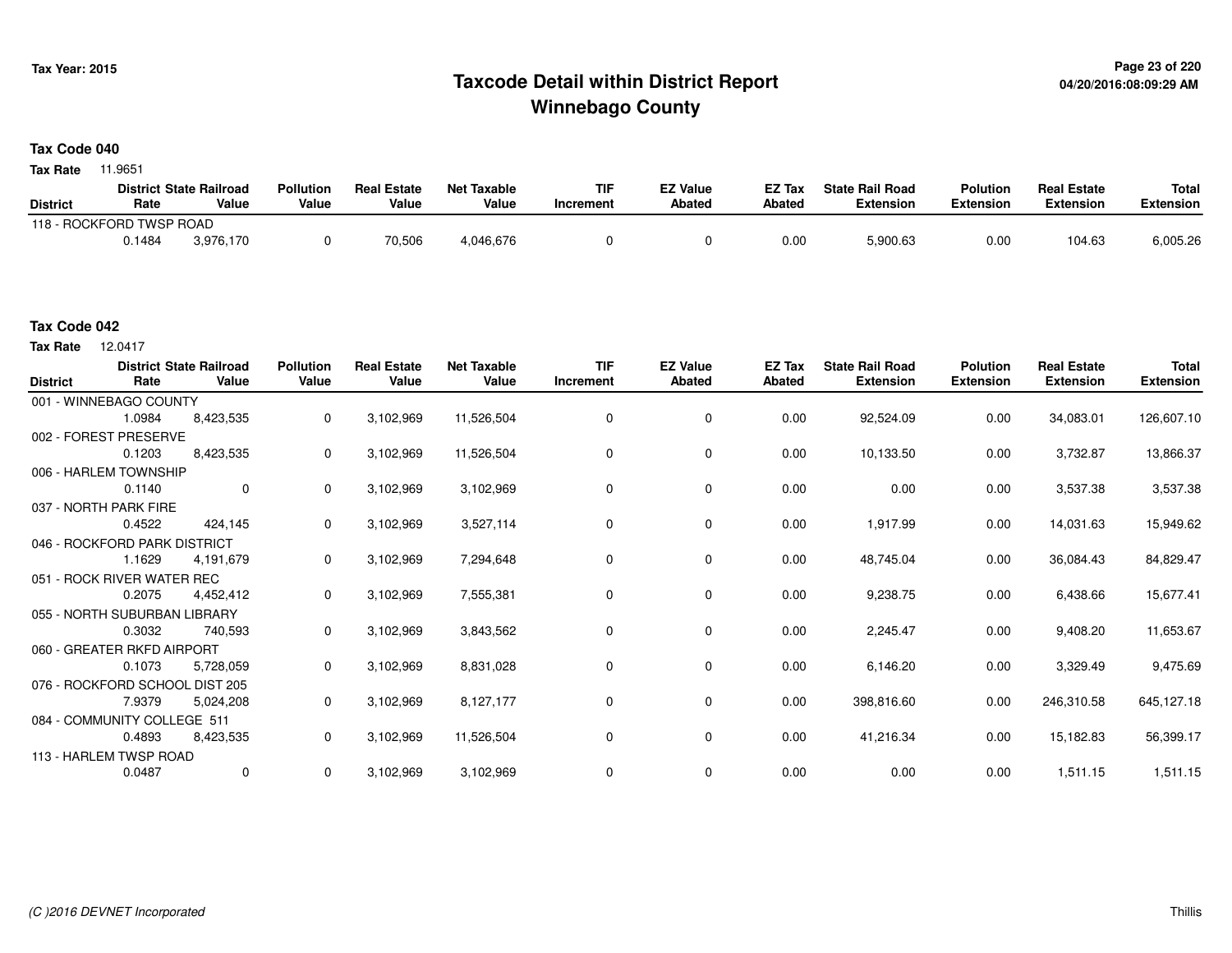## **Page 24 of 220 Taxcode Detail within District ReportWinnebago County**

# **04/20/2016:08:09:29 AM**

### **Tax Code 044**

**Tax Rate** 11.5129

| <b>District</b> | Rate                           | <b>District State Railroad</b><br>Value | <b>Pollution</b><br>Value | <b>Real Estate</b><br>Value | <b>Net Taxable</b><br>Value | <b>TIF</b><br>Increment | <b>EZ Value</b><br><b>Abated</b> | EZ Tax<br><b>Abated</b> | <b>State Rail Road</b><br><b>Extension</b> | <b>Polution</b><br><b>Extension</b> | <b>Real Estate</b><br><b>Extension</b> | Total<br><b>Extension</b> |
|-----------------|--------------------------------|-----------------------------------------|---------------------------|-----------------------------|-----------------------------|-------------------------|----------------------------------|-------------------------|--------------------------------------------|-------------------------------------|----------------------------------------|---------------------------|
|                 | 001 - WINNEBAGO COUNTY         |                                         |                           |                             |                             |                         |                                  |                         |                                            |                                     |                                        |                           |
|                 | 1.0984                         | 8,423,535                               | 0                         | 8,423                       | 8,431,958                   | $\Omega$                | $\mathbf 0$                      | 0.00                    | 92,524.09                                  | 0.00                                | 92.52                                  | 92,616.61                 |
|                 | 002 - FOREST PRESERVE          |                                         |                           |                             |                             |                         |                                  |                         |                                            |                                     |                                        |                           |
|                 | 0.1203                         | 8,423,535                               | 0                         | 8,423                       | 8,431,958                   | 0                       | 0                                | 0.00                    | 10,133.50                                  | 0.00                                | 10.13                                  | 10,143.63                 |
|                 | 011 - ROCKFORD TOWNSHIP        |                                         |                           |                             |                             |                         |                                  |                         |                                            |                                     |                                        |                           |
|                 | 0.1452                         | 3,976,170                               | 0                         | 8,423                       | 3,984,593                   | 0                       | 0                                | 0.00                    | 5,773.40                                   | 0.00                                | 12.23                                  | 5,785.63                  |
|                 | 019 - LOVES PARK CITY          |                                         |                           |                             |                             |                         |                                  |                         |                                            |                                     |                                        |                           |
|                 | 0.0000                         | $\mathbf{0}$                            | 0                         | 8,423                       | 8,423                       | 0                       | $\mathbf 0$                      | 0.00                    | 0.00                                       | 0.00                                | 0.00                                   | 0.00                      |
|                 | 046 - ROCKFORD PARK DISTRICT   |                                         |                           |                             |                             |                         |                                  |                         |                                            |                                     |                                        |                           |
|                 | 1.1629                         | 4,191,679                               | 0                         | 8,423                       | 4,200,102                   | 0                       | 0                                | 0.00                    | 48,745.04                                  | 0.00                                | 97.95                                  | 48,842.99                 |
|                 | 055 - NORTH SUBURBAN LIBRARY   |                                         |                           |                             |                             |                         |                                  |                         |                                            |                                     |                                        |                           |
|                 | 0.3032                         | 740,593                                 | 0                         | 8,423                       | 749,016                     | $\Omega$                | $\mathbf 0$                      | 0.00                    | 2,245.47                                   | 0.00                                | 25.54                                  | 2,271.01                  |
|                 | 060 - GREATER RKFD AIRPORT     |                                         |                           |                             |                             |                         |                                  |                         |                                            |                                     |                                        |                           |
|                 | 0.1073                         | 5,728,059                               | 0                         | 8,423                       | 5,736,482                   | 0                       | 0                                | 0.00                    | 6,146.20                                   | 0.00                                | 9.04                                   | 6,155.24                  |
|                 | 076 - ROCKFORD SCHOOL DIST 205 |                                         |                           |                             |                             |                         |                                  |                         |                                            |                                     |                                        |                           |
|                 | 7.9379                         | 5,024,208                               | 0                         | 8,423                       | 5,032,631                   | 0                       | $\mathbf 0$                      | 0.00                    | 398,816.60                                 | 0.00                                | 668.61                                 | 399,485.21                |
|                 | 084 - COMMUNITY COLLEGE 511    |                                         |                           |                             |                             |                         |                                  |                         |                                            |                                     |                                        |                           |
|                 | 0.4893                         | 8,423,535                               | 0                         | 8,423                       | 8,431,958                   | 0                       | 0                                | 0.00                    | 41,216.34                                  | 0.00                                | 41.21                                  | 41,257.55                 |
|                 | 118 - ROCKFORD TWSP ROAD       |                                         |                           |                             |                             |                         |                                  |                         |                                            |                                     |                                        |                           |
|                 | 0.1484                         | 3,976,170                               | 0                         | 8,423                       | 3,984,593                   | 0                       | 0                                | 0.00                    | 5,900.63                                   | 0.00                                | 12.50                                  | 5,913.13                  |

### **Tax Code 045**

| <b>District</b>            | Rate   | <b>District State Railroad</b><br>Value | <b>Pollution</b><br>Value | <b>Real Estate</b><br>Value | <b>Net Taxable</b><br>Value | <b>TIF</b><br>Increment | <b>EZ Value</b><br><b>Abated</b> | <b>EZ Tax</b><br>Abated | <b>State Rail Road</b><br><b>Extension</b> | <b>Polution</b><br><b>Extension</b> | <b>Real Estate</b><br><b>Extension</b> | <b>Total</b><br><b>Extension</b> |
|----------------------------|--------|-----------------------------------------|---------------------------|-----------------------------|-----------------------------|-------------------------|----------------------------------|-------------------------|--------------------------------------------|-------------------------------------|----------------------------------------|----------------------------------|
| 001 - WINNEBAGO COUNTY     |        |                                         |                           |                             |                             |                         |                                  |                         |                                            |                                     |                                        |                                  |
|                            | 1.0984 | 8,423,535                               | 0                         | 291,922                     | 8,715,457                   | 0                       | 0                                | 0.00                    | 92,524.09                                  | 0.00                                | 3,206.47                               | 95,730.56                        |
| 002 - FOREST PRESERVE      |        |                                         |                           |                             |                             |                         |                                  |                         |                                            |                                     |                                        |                                  |
|                            | 0.1203 | 8,423,535                               |                           | 291.922                     | 8,715,457                   | $\Omega$                | 0                                | 0.00                    | 10,133.50                                  | 0.00                                | 351.18                                 | 10,484.68                        |
| 006 - HARLEM TOWNSHIP      |        |                                         |                           |                             |                             |                         |                                  |                         |                                            |                                     |                                        |                                  |
|                            | 0.1140 | $\Omega$                                | 0                         | 291.922                     | 291,922                     | $\Omega$                | $\Omega$                         | 0.00                    | 0.00                                       | 0.00                                | 332.79                                 | 332.79                           |
| 019 - LOVES PARK CITY      |        |                                         |                           |                             |                             |                         |                                  |                         |                                            |                                     |                                        |                                  |
|                            | 0.0000 | $\Omega$                                | 0                         | 291.922                     | 291,922                     | $\Omega$                | 0                                | 0.00                    | 0.00                                       | 0.00                                | 0.00                                   | 0.00                             |
| 051 - ROCK RIVER WATER REC |        |                                         |                           |                             |                             |                         |                                  |                         |                                            |                                     |                                        |                                  |
|                            | 0.2075 | 4,452,412                               |                           | 291,922                     | 4,744,334                   | 0                       | 0                                | 0.00                    | 9,238.75                                   | 0.00                                | 605.74                                 | 9,844.49                         |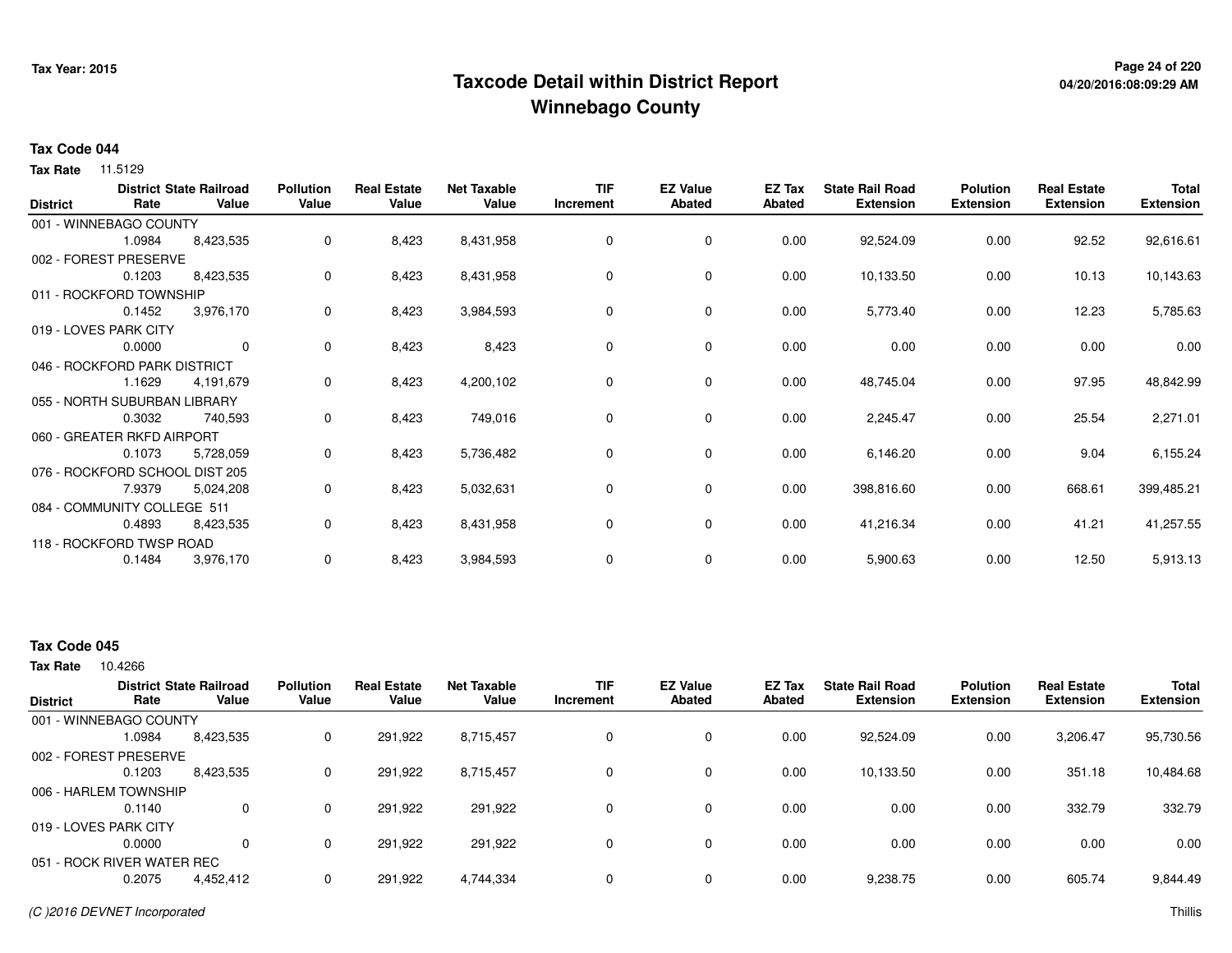## **Page 25 of 220 Taxcode Detail within District ReportWinnebago County**

#### **Tax Code 045**

**Tax Rate** 10.4266

|                 |                                | <b>District State Railroad</b> | <b>Pollution</b> | <b>Real Estate</b> | <b>Net Taxable</b> | <b>TIF</b> | <b>EZ Value</b> | EZ Tax | <b>State Rail Road</b> | <b>Polution</b>  | <b>Real Estate</b> | <b>Total</b>     |
|-----------------|--------------------------------|--------------------------------|------------------|--------------------|--------------------|------------|-----------------|--------|------------------------|------------------|--------------------|------------------|
| <b>District</b> | Rate                           | Value                          | Value            | Value              | Value              | Increment  | <b>Abated</b>   | Abated | <b>Extension</b>       | <b>Extension</b> | <b>Extension</b>   | <b>Extension</b> |
|                 | 055 - NORTH SUBURBAN LIBRARY   |                                |                  |                    |                    |            |                 |        |                        |                  |                    |                  |
|                 | 0.3032                         | 740.593                        | 0                | 291.922            | 1.032.515          |            | $\mathbf 0$     | 0.00   | 2,245.47               | 0.00             | 885.11             | 3,130.58         |
|                 | 060 - GREATER RKFD AIRPORT     |                                |                  |                    |                    |            |                 |        |                        |                  |                    |                  |
|                 | 0.1073                         | 5.728.059                      | 0                | 291.922            | 6,019,981          |            | $\mathbf 0$     | 0.00   | 6.146.20               | 0.00             | 313.23             | 6,459.43         |
|                 | 076 - ROCKFORD SCHOOL DIST 205 |                                |                  |                    |                    |            |                 |        |                        |                  |                    |                  |
|                 | 7.9379                         | 5.024.208                      | 0                | 291.922            | 5,316,130          |            | $\mathbf 0$     | 0.00   | 398,816.60             | 0.00             | 23.172.48          | 421,989.08       |
|                 | 084 - COMMUNITY COLLEGE 511    |                                |                  |                    |                    |            |                 |        |                        |                  |                    |                  |
|                 | 0.4893                         | 8,423,535                      | 0                | 291.922            | 8,715,457          |            | $\mathbf 0$     | 0.00   | 41,216.34              | 0.00             | ,428.37            | 42,644.71        |
|                 | 113 - HARLEM TWSP ROAD         |                                |                  |                    |                    |            |                 |        |                        |                  |                    |                  |
|                 | 0.0487                         | $\mathbf 0$                    | 0                | 291,922            | 291,922            |            | $\mathbf 0$     | 0.00   | 0.00                   | 0.00             | 142.17             | 142.17           |
|                 |                                |                                |                  |                    |                    |            |                 |        |                        |                  |                    |                  |

#### **Tax Code 046**

15.0452 **Tax Rate**

| <b>District</b>                | Rate   | <b>District State Railroad</b><br>Value | <b>Pollution</b><br>Value | <b>Real Estate</b><br>Value | <b>Net Taxable</b><br>Value | <b>TIF</b><br>Increment | <b>EZ Value</b><br><b>Abated</b> | EZ Tax<br>Abated | <b>State Rail Road</b><br><b>Extension</b> | <b>Polution</b><br><b>Extension</b> | <b>Real Estate</b><br><b>Extension</b> | <b>Total</b><br><b>Extension</b> |
|--------------------------------|--------|-----------------------------------------|---------------------------|-----------------------------|-----------------------------|-------------------------|----------------------------------|------------------|--------------------------------------------|-------------------------------------|----------------------------------------|----------------------------------|
| 001 - WINNEBAGO COUNTY         |        |                                         |                           |                             |                             |                         |                                  |                  |                                            |                                     |                                        |                                  |
|                                | 1.0984 | 8,423,535                               | 0                         | 28,866                      | 8,452,401                   | 0                       | 0                                | 0.00             | 92,524.09                                  | 0.00                                | 317.06                                 | 92,841.15                        |
| 002 - FOREST PRESERVE          |        |                                         |                           |                             |                             |                         |                                  |                  |                                            |                                     |                                        |                                  |
|                                | 0.1203 | 8,423,535                               | 0                         | 28,866                      | 8,452,401                   | $\Omega$                | 0                                | 0.00             | 10,133.50                                  | 0.00                                | 34.73                                  | 10,168.23                        |
| 009 - OWEN TOWNSHIP            |        |                                         |                           |                             |                             |                         |                                  |                  |                                            |                                     |                                        |                                  |
|                                | 0.1485 | 270,360                                 | 0                         | 28,866                      | 299,226                     | 0                       | 0                                | 0.00             | 401.48                                     | 0.00                                | 42.88                                  | 444.36                           |
| 023 - ROCKFORD CITY            |        |                                         |                           |                             |                             |                         |                                  |                  |                                            |                                     |                                        |                                  |
|                                | 3.3595 | 3,297,017                               | 0                         | 28,866                      | 3,325,883                   | $\Omega$                | $\mathbf 0$                      | 0.00             | 110,763.28                                 | 0.00                                | 969.75                                 | 111,733.03                       |
| 046 - ROCKFORD PARK DISTRICT   |        |                                         |                           |                             |                             |                         |                                  |                  |                                            |                                     |                                        |                                  |
|                                | 1.1629 | 4,191,679                               | 0                         | 28,866                      | 4,220,545                   | $\Omega$                | $\mathbf 0$                      | 0.00             | 48,745.04                                  | 0.00                                | 335.68                                 | 49,080.72                        |
| 059 - ROCKFORD CITY LIBRARY    |        |                                         |                           |                             |                             |                         |                                  |                  |                                            |                                     |                                        |                                  |
|                                | 0.5196 | 3,297,017                               | 0                         | 28,866                      | 3,325,883                   |                         | 0                                | 0.00             | 17,131.30                                  | 0.00                                | 149.99                                 | 17,281.29                        |
| 076 - ROCKFORD SCHOOL DIST 205 |        |                                         |                           |                             |                             |                         |                                  |                  |                                            |                                     |                                        |                                  |
|                                | 7.9379 | 5,024,208                               | 0                         | 28,866                      | 5,053,074                   | 0                       | 0                                | 0.00             | 398,816.60                                 | 0.00                                | 2,291.35                               | 401,107.95                       |
| 084 - COMMUNITY COLLEGE 511    |        |                                         |                           |                             |                             |                         |                                  |                  |                                            |                                     |                                        |                                  |
|                                | 0.4893 | 8,423,535                               | 0                         | 28,866                      | 8,452,401                   | 0                       | 0                                | 0.00             | 41,216.34                                  | 0.00                                | 141.24                                 | 41,357.58                        |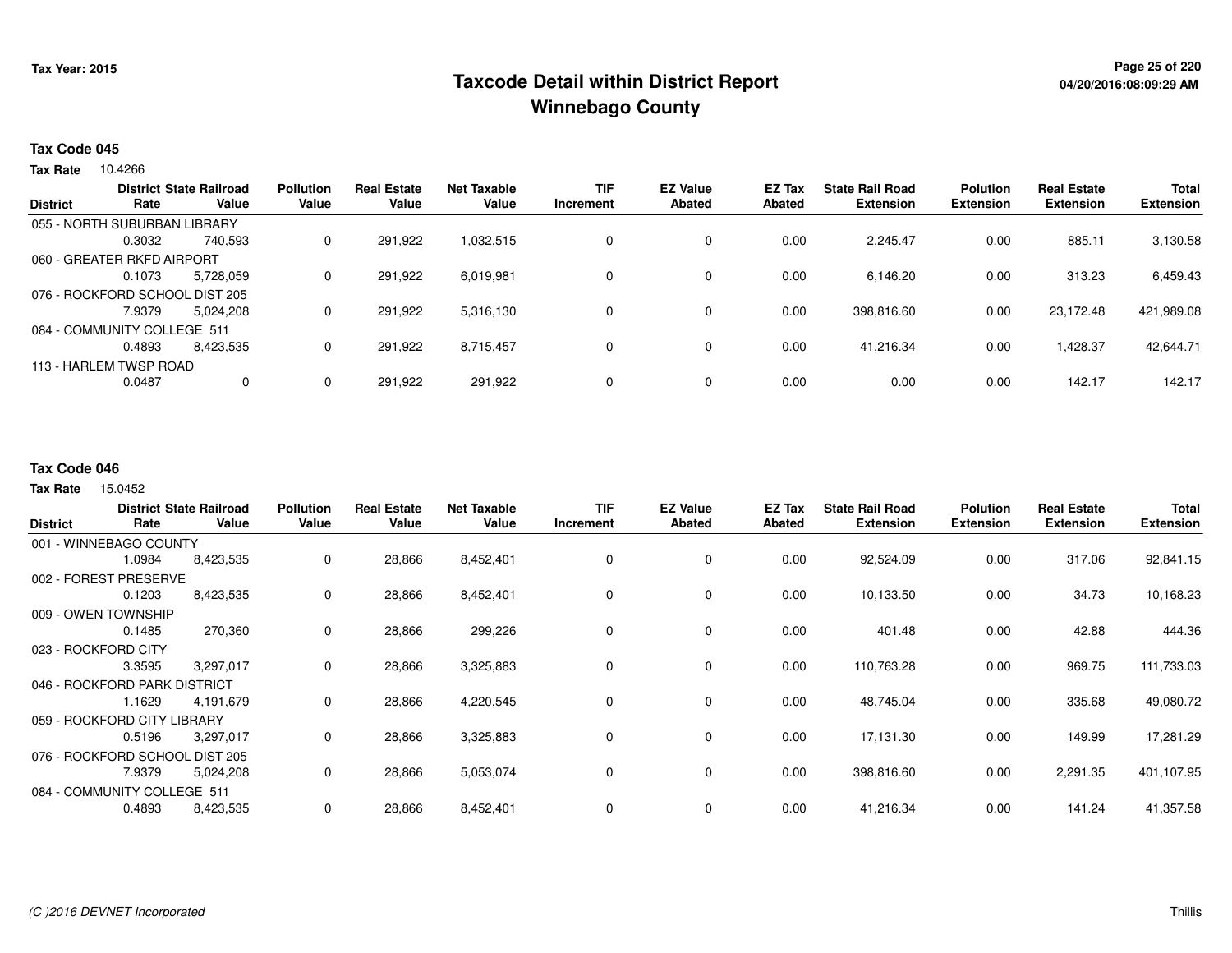## **Page 26 of 220 Taxcode Detail within District ReportWinnebago County**

### **Tax Code 046**

15.0452 **Tax Rate**

|                 | <b>District State Railroad</b> |         | <b>Pollution</b> | <b>Real Estate</b> | <b>Net Taxable</b> | <b>TIF</b> | <b>EZ Value</b> | <b>EZ Tax</b> | <b>State Rail Road</b> | <b>Polution</b>  | <b>Real Estate</b> | <b>Total</b> |
|-----------------|--------------------------------|---------|------------------|--------------------|--------------------|------------|-----------------|---------------|------------------------|------------------|--------------------|--------------|
| <b>District</b> | Rate                           | Value   | Value            | Value              | Value              | Increment  | <b>Abated</b>   | <b>Abated</b> | <b>Extension</b>       | <b>Extension</b> | <b>Extension</b>   | Extension    |
|                 | 116 - OWEN TWSP ROAD           |         |                  |                    |                    |            |                 |               |                        |                  |                    |              |
|                 | 0.2088                         | 270,360 |                  | 28,866             | 299,226            |            |                 | 0.00          | 564.51                 | 0.00             | 60.28              | 624.79       |

#### **Tax Code 047**

Tax Rate 15.2963

| <b>District</b> | Rate                           | <b>District State Railroad</b><br>Value | <b>Pollution</b><br>Value | <b>Real Estate</b><br>Value | <b>Net Taxable</b><br>Value | <b>TIF</b><br>Increment | <b>EZ Value</b><br><b>Abated</b> | <b>EZ Tax</b><br><b>Abated</b> | <b>State Rail Road</b><br><b>Extension</b> | <b>Polution</b><br><b>Extension</b> | <b>Real Estate</b><br><b>Extension</b> | <b>Total</b><br><b>Extension</b> |
|-----------------|--------------------------------|-----------------------------------------|---------------------------|-----------------------------|-----------------------------|-------------------------|----------------------------------|--------------------------------|--------------------------------------------|-------------------------------------|----------------------------------------|----------------------------------|
|                 | 001 - WINNEBAGO COUNTY         |                                         |                           |                             |                             |                         |                                  |                                |                                            |                                     |                                        |                                  |
|                 | 1.0984                         | 8,423,535                               | 0                         | 3,861                       | 8,427,396                   | 361,520                 | 0                                | 0.00                           | 92,524.09                                  | 0.00                                | 42.41                                  | 92,566.50                        |
|                 | 002 - FOREST PRESERVE          |                                         |                           |                             |                             |                         |                                  |                                |                                            |                                     |                                        |                                  |
|                 | 0.1203                         | 8,423,535                               | 0                         | 3,861                       | 8,427,396                   | 361,520                 | 0                                | 0.00                           | 10,133.50                                  | 0.00                                | 4.64                                   | 10,138.14                        |
|                 | 011 - ROCKFORD TOWNSHIP        |                                         |                           |                             |                             |                         |                                  |                                |                                            |                                     |                                        |                                  |
|                 | 0.1452                         | 3,976,170                               | 0                         | 3,861                       | 3,980,031                   | 361,520                 | 0                                | 0.00                           | 5,773.40                                   | 0.00                                | 5.61                                   | 5,779.01                         |
|                 | 023 - ROCKFORD CITY            |                                         |                           |                             |                             |                         |                                  |                                |                                            |                                     |                                        |                                  |
|                 | 3.3595                         | 3,297,017                               | 0                         | 3,861                       | 3,300,878                   | 361,520                 | $\mathbf 0$                      | 0.00                           | 110,763.28                                 | 0.00                                | 129.71                                 | 110,892.99                       |
|                 | 046 - ROCKFORD PARK DISTRICT   |                                         |                           |                             |                             |                         |                                  |                                |                                            |                                     |                                        |                                  |
|                 | 1.1629                         | 4,191,679                               | 0                         | 3,861                       | 4,195,540                   | 361,520                 | 0                                | 0.00                           | 48,745.04                                  | 0.00                                | 44.90                                  | 48,789.94                        |
|                 | 051 - ROCK RIVER WATER REC     |                                         |                           |                             |                             |                         |                                  |                                |                                            |                                     |                                        |                                  |
|                 | 0.2075                         | 4,452,412                               | 0                         | 3,861                       | 4,456,273                   | 361,520                 | $\mathbf 0$                      | 0.00                           | 9,238.75                                   | 0.00                                | 8.01                                   | 9,246.76                         |
|                 | 059 - ROCKFORD CITY LIBRARY    |                                         |                           |                             |                             |                         |                                  |                                |                                            |                                     |                                        |                                  |
|                 | 0.5196                         | 3,297,017                               | 0                         | 3,861                       | 3,300,878                   | 361,520                 | 0                                | 0.00                           | 17,131.30                                  | 0.00                                | 20.06                                  | 17,151.36                        |
|                 | 060 - GREATER RKFD AIRPORT     |                                         |                           |                             |                             |                         |                                  |                                |                                            |                                     |                                        |                                  |
|                 | 0.1073                         | 5,728,059                               | 0                         | 3,861                       | 5,731,920                   | 361,520                 | $\mathbf 0$                      | 0.00                           | 6,146.20                                   | 0.00                                | 4.14                                   | 6,150.34                         |
|                 | 076 - ROCKFORD SCHOOL DIST 205 |                                         |                           |                             |                             |                         |                                  |                                |                                            |                                     |                                        |                                  |
|                 | 7.9379                         | 5,024,208                               | 0                         | 3,861                       | 5,028,069                   | 361,520                 | 0                                | 0.00                           | 398,816.60                                 | 0.00                                | 306.48                                 | 399,123.08                       |
|                 | 084 - COMMUNITY COLLEGE 511    |                                         |                           |                             |                             |                         |                                  |                                |                                            |                                     |                                        |                                  |
|                 | 0.4893                         | 8,423,535                               | 0                         | 3,861                       | 8,427,396                   | 361,520                 | 0                                | 0.00                           | 41,216.34                                  | 0.00                                | 18.89                                  | 41,235.23                        |
|                 | 105 - LINCOLNWOOD TIF          |                                         |                           |                             |                             |                         |                                  |                                |                                            |                                     |                                        |                                  |
|                 | 0.0000                         | $\mathbf 0$                             | $\mathbf{0}$              | 361,520                     | 361,520                     | 361,520                 | 0                                | 0.00                           | 0.00                                       | 0.00                                | 0.00                                   | 0.00                             |
|                 | 118 - ROCKFORD TWSP ROAD       |                                         |                           |                             |                             |                         |                                  |                                |                                            |                                     |                                        |                                  |
|                 | 0.1484                         | 3,976,170                               | 0                         | 3,861                       | 3,980,031                   | 361,520                 | $\mathbf 0$                      | 0.00                           | 5,900.63                                   | 0.00                                | 5.73                                   | 5,906.36                         |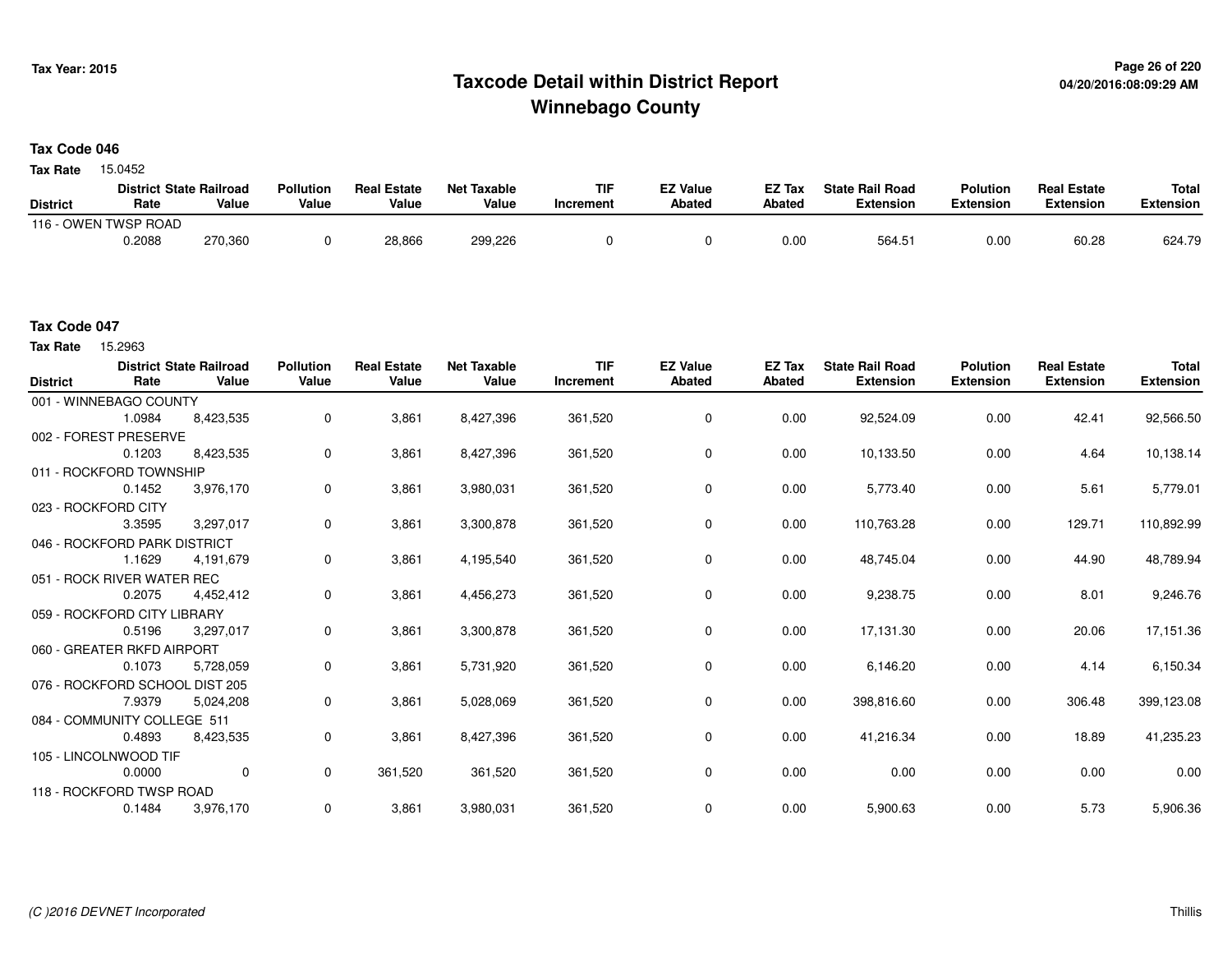## **Page 27 of 220 Taxcode Detail within District ReportWinnebago County**

# **04/20/2016:08:09:29 AM**

#### **Tax Code 048**

Tax Rate 15.2963

|        |                             | <b>Pollution</b>                                                                                                                                                                                                                                                                                                                                                               | <b>Real Estate</b> | <b>Net Taxable</b> | <b>TIF</b> | <b>EZ Value</b> | <b>EZ Tax</b> | <b>State Rail Road</b> | <b>Polution</b>  | <b>Real Estate</b> | <b>Total</b>     |
|--------|-----------------------------|--------------------------------------------------------------------------------------------------------------------------------------------------------------------------------------------------------------------------------------------------------------------------------------------------------------------------------------------------------------------------------|--------------------|--------------------|------------|-----------------|---------------|------------------------|------------------|--------------------|------------------|
|        |                             |                                                                                                                                                                                                                                                                                                                                                                                |                    |                    | Increment  |                 |               |                        |                  |                    | <b>Extension</b> |
|        |                             |                                                                                                                                                                                                                                                                                                                                                                                |                    |                    |            |                 |               |                        |                  |                    |                  |
| 1.0984 | 8,423,535                   | 0                                                                                                                                                                                                                                                                                                                                                                              | 178,032            | 8,601,567          | 1,362,339  | 0               | 0.00          | 92,524.09              | 0.00             | 1,955.50           | 94,479.59        |
|        |                             |                                                                                                                                                                                                                                                                                                                                                                                |                    |                    |            |                 |               |                        |                  |                    |                  |
| 0.1203 | 8,423,535                   | 0                                                                                                                                                                                                                                                                                                                                                                              | 178,032            | 8,601,567          | 1,362,339  | 0               | 0.00          | 10,133.50              | 0.00             | 214.17             | 10,347.67        |
|        |                             |                                                                                                                                                                                                                                                                                                                                                                                |                    |                    |            |                 |               |                        |                  |                    |                  |
| 0.1452 | 3,976,170                   | 0                                                                                                                                                                                                                                                                                                                                                                              | 178,032            | 4,154,202          | 1,362,339  | 0               | 0.00          | 5,773.40               | 0.00             | 258.50             | 6,031.90         |
|        |                             |                                                                                                                                                                                                                                                                                                                                                                                |                    |                    |            |                 |               |                        |                  |                    |                  |
| 3.3595 | 3,297,017                   | 0                                                                                                                                                                                                                                                                                                                                                                              | 178,032            | 3,475,049          | 1,362,339  | 0               | 0.00          | 110,763.28             | 0.00             | 5,980.99           | 116,744.27       |
|        |                             |                                                                                                                                                                                                                                                                                                                                                                                |                    |                    |            |                 |               |                        |                  |                    |                  |
| 1.1629 | 4,191,679                   | 0                                                                                                                                                                                                                                                                                                                                                                              | 178,032            | 4,369,711          | 1,362,339  | 0               | 0.00          | 48,745.04              | 0.00             | 2,070.33           | 50,815.37        |
|        |                             |                                                                                                                                                                                                                                                                                                                                                                                |                    |                    |            |                 |               |                        |                  |                    |                  |
| 0.2075 | 4,452,412                   | 0                                                                                                                                                                                                                                                                                                                                                                              | 178,032            | 4,630,444          | 1,362,339  | 0               | 0.00          | 9,238.75               | 0.00             | 369.42             | 9,608.17         |
|        |                             |                                                                                                                                                                                                                                                                                                                                                                                |                    |                    |            |                 |               |                        |                  |                    |                  |
| 0.5196 | 3,297,017                   | 0                                                                                                                                                                                                                                                                                                                                                                              | 178,032            | 3,475,049          | 1,362,339  | $\mathbf 0$     | 0.00          | 17,131.30              | 0.00             | 925.05             | 18,056.35        |
|        |                             |                                                                                                                                                                                                                                                                                                                                                                                |                    |                    |            |                 |               |                        |                  |                    |                  |
| 0.1073 | 5,728,059                   | 0                                                                                                                                                                                                                                                                                                                                                                              | 178,032            | 5,906,091          | 1,362,339  | 0               | 0.00          | 6,146.20               | 0.00             | 191.03             | 6,337.23         |
|        |                             |                                                                                                                                                                                                                                                                                                                                                                                |                    |                    |            |                 |               |                        |                  |                    |                  |
| 7.9379 | 5,024,208                   | 0                                                                                                                                                                                                                                                                                                                                                                              | 178,032            | 5,202,240          | 1,362,339  | 0               | 0.00          | 398,816.60             | 0.00             | 14,132.00          | 412,948.60       |
|        |                             |                                                                                                                                                                                                                                                                                                                                                                                |                    |                    |            |                 |               |                        |                  |                    |                  |
| 0.4893 | 8,423,535                   | 0                                                                                                                                                                                                                                                                                                                                                                              | 178,032            | 8,601,567          | 1,362,339  | 0               | 0.00          | 41,216.34              | 0.00             | 871.11             | 42,087.45        |
|        |                             |                                                                                                                                                                                                                                                                                                                                                                                |                    |                    |            |                 |               |                        |                  |                    |                  |
| 0.0000 | 0                           | 0                                                                                                                                                                                                                                                                                                                                                                              | 1,362,339          | 1,362,339          | 1,362,339  | 0               | 0.00          | 0.00                   | 0.00             | 0.00               | 0.00             |
|        |                             |                                                                                                                                                                                                                                                                                                                                                                                |                    |                    |            |                 |               |                        |                  |                    |                  |
| 0.1484 | 3,976,170                   | 0                                                                                                                                                                                                                                                                                                                                                                              | 178,032            | 4,154,202          | 1,362,339  | 0               | 0.00          | 5,900.63               | 0.00             | 264.20             | 6,164.83         |
|        | Rate<br>023 - ROCKFORD CITY | <b>District State Railroad</b><br>Value<br>001 - WINNEBAGO COUNTY<br>002 - FOREST PRESERVE<br>011 - ROCKFORD TOWNSHIP<br>046 - ROCKFORD PARK DISTRICT<br>051 - ROCK RIVER WATER REC<br>059 - ROCKFORD CITY LIBRARY<br>060 - GREATER RKFD AIRPORT<br>076 - ROCKFORD SCHOOL DIST 205<br>084 - COMMUNITY COLLEGE 511<br>107 - SPRINGFIELD CORNERS TIF<br>118 - ROCKFORD TWSP ROAD | Value              | Value              | Value      |                 | <b>Abated</b> | Abated                 | <b>Extension</b> | <b>Extension</b>   | <b>Extension</b> |

#### **Tax Code 049**

| Tax Rate        | 12.3023                |                                         |                           |                             |                             |                         |                                  |                  |                                            |                                     |                                        |                                  |
|-----------------|------------------------|-----------------------------------------|---------------------------|-----------------------------|-----------------------------|-------------------------|----------------------------------|------------------|--------------------------------------------|-------------------------------------|----------------------------------------|----------------------------------|
| <b>District</b> | Rate                   | <b>District State Railroad</b><br>Value | <b>Pollution</b><br>Value | <b>Real Estate</b><br>Value | <b>Net Taxable</b><br>Value | <b>TIF</b><br>Increment | <b>EZ Value</b><br><b>Abated</b> | EZ Tax<br>Abated | <b>State Rail Road</b><br><b>Extension</b> | <b>Polution</b><br><b>Extension</b> | <b>Real Estate</b><br><b>Extension</b> | <b>Total</b><br><b>Extension</b> |
|                 | 001 - WINNEBAGO COUNTY |                                         |                           |                             |                             |                         |                                  |                  |                                            |                                     |                                        |                                  |
|                 | 1.0984                 | 8,423,535                               |                           | 16.748.993                  | 25.172.528                  |                         |                                  | 0.00             | 92.524.09                                  | 0.00                                | 183.970.94                             | 276,495.03                       |
|                 | 002 - FOREST PRESERVE  |                                         |                           |                             |                             |                         |                                  |                  |                                            |                                     |                                        |                                  |
|                 | 0.1203                 | 8.423.535                               |                           | 16,748,993                  | 25,172,528                  |                         |                                  | 0.00             | 10,133.50                                  | 0.00                                | 20.149.04                              | 30,282.54                        |
|                 | 006 - HARLEM TOWNSHIP  |                                         |                           |                             |                             |                         |                                  |                  |                                            |                                     |                                        |                                  |
|                 | 0.1140                 |                                         |                           | 16,748,993                  | 16,748,993                  |                         |                                  | 0.00             | 0.00                                       | 0.00                                | 19,093.85                              | 19,093.85                        |

(C )2016 DEVNET Incorporated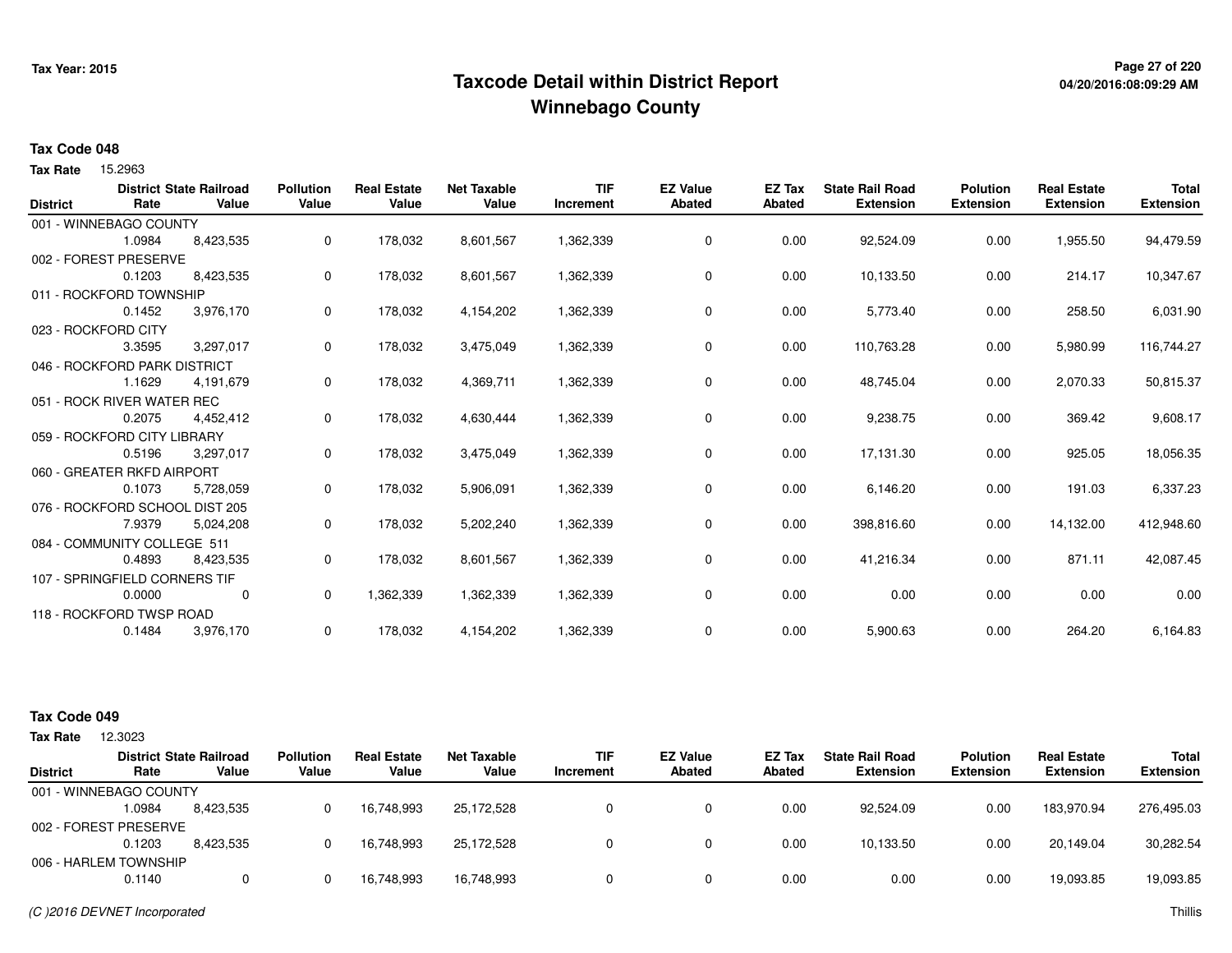## **Page 28 of 220 Taxcode Detail within District ReportWinnebago County**

#### **Tax Code 049**

**Tax Rate** 12.3023

| <b>District</b> | Rate                         | <b>District State Railroad</b><br>Value | <b>Pollution</b><br>Value | <b>Real Estate</b><br>Value | <b>Net Taxable</b><br>Value | TIF<br>Increment | <b>EZ Value</b><br><b>Abated</b> | EZ Tax<br><b>Abated</b> | <b>State Rail Road</b><br><b>Extension</b> | <b>Polution</b><br><b>Extension</b> | <b>Real Estate</b><br><b>Extension</b> | <b>Total</b><br><b>Extension</b> |
|-----------------|------------------------------|-----------------------------------------|---------------------------|-----------------------------|-----------------------------|------------------|----------------------------------|-------------------------|--------------------------------------------|-------------------------------------|----------------------------------------|----------------------------------|
|                 | 025 - ROSCOE VILLAGE         |                                         |                           |                             |                             |                  |                                  |                         |                                            |                                     |                                        |                                  |
|                 | 0.6589                       | 0                                       | 0                         | 16,748,993                  | 16,748,993                  | 0                | 0                                | 0.00                    | 0.00                                       | 0.00                                | 110,359.10                             | 110,359.10                       |
|                 | 035 - HARLEM-ROSCOE FIRE     |                                         |                           |                             |                             |                  |                                  |                         |                                            |                                     |                                        |                                  |
|                 | 0.7683                       | 317,502                                 | 0                         | 16,748,993                  | 17,066,495                  | 0                | 0                                | 0.00                    | 2,439.36                                   | 0.00                                | 128,682.52                             | 131,121.88                       |
|                 | 051 - ROCK RIVER WATER REC   |                                         |                           |                             |                             |                  |                                  |                         |                                            |                                     |                                        |                                  |
|                 | 0.2075                       | 4,452,412                               | 0                         | 16,748,993                  | 21,201,405                  | 0                | 0                                | 0.00                    | 9,238.75                                   | 0.00                                | 34,754.16                              | 43,992.91                        |
|                 | 055 - NORTH SUBURBAN LIBRARY |                                         |                           |                             |                             |                  |                                  |                         |                                            |                                     |                                        |                                  |
|                 | 0.3032                       | 740,593                                 | 0                         | 16,748,993                  | 17,489,586                  | 0                | 0                                | 0.00                    | 2,245.47                                   | 0.00                                | 50,782.95                              | 53,028.42                        |
|                 | 060 - GREATER RKFD AIRPORT   |                                         |                           |                             |                             |                  |                                  |                         |                                            |                                     |                                        |                                  |
|                 | 0.1073                       | 5,728,059                               | 0                         | 16,748,993                  | 22,477,052                  | 0                | 0                                | 0.00                    | 6,146.20                                   | 0.00                                | 17,971.67                              | 24,117.87                        |
|                 | 070 - HARLEM SCHOOL DIST 122 |                                         |                           |                             |                             |                  |                                  |                         |                                            |                                     |                                        |                                  |
|                 | 8.3864                       | 496,170                                 | 0                         | 16,748,993                  | 17,245,163                  | 0                | 0                                | 0.00                    | 41,610.81                                  | 0.00                                | 1,404,637.55                           | 1,446,248.36                     |
|                 | 084 - COMMUNITY COLLEGE 511  |                                         |                           |                             |                             |                  |                                  |                         |                                            |                                     |                                        |                                  |
|                 | 0.4893                       | 8,423,535                               | 0                         | 16,748,993                  | 25,172,528                  | 0                | 0                                | 0.00                    | 41,216.34                                  | 0.00                                | 81,952.82                              | 123,169.16                       |
|                 | 113 - HARLEM TWSP ROAD       |                                         |                           |                             |                             |                  |                                  |                         |                                            |                                     |                                        |                                  |
|                 | 0.0487                       | 0                                       | 0                         | 16,748,993                  | 16,748,993                  | 0                | 0                                | 0.00                    | 0.00                                       | 0.00                                | 8,156.76                               | 8,156.76                         |

### **Tax Code 050**

**Tax Rate** 12,0012

| <b>District</b> | Rate                         | <b>District State Railroad</b><br>Value | <b>Pollution</b><br>Value | <b>Real Estate</b><br>Value | <b>Net Taxable</b><br>Value | TIF<br>Increment | <b>EZ Value</b><br><b>Abated</b> | <b>EZ Tax</b><br>Abated | <b>State Rail Road</b><br><b>Extension</b> | <b>Polution</b><br><b>Extension</b> | <b>Real Estate</b><br><b>Extension</b> | <b>Total</b><br><b>Extension</b> |
|-----------------|------------------------------|-----------------------------------------|---------------------------|-----------------------------|-----------------------------|------------------|----------------------------------|-------------------------|--------------------------------------------|-------------------------------------|----------------------------------------|----------------------------------|
|                 | 001 - WINNEBAGO COUNTY       |                                         |                           |                             |                             |                  |                                  |                         |                                            |                                     |                                        |                                  |
|                 | 1.0984                       | 8,423,535                               | 0                         | 5,782,880                   | 14,206,415                  | 0                | 0                                | 0.00                    | 92,524.09                                  | 0.00                                | 63,519.15                              | 156,043.24                       |
| 002 - FOREST    | <b>FPRESERVE</b>             |                                         |                           |                             |                             |                  |                                  |                         |                                            |                                     |                                        |                                  |
|                 | 0.1203                       | 8,423,535                               | 0                         | 5,782,880                   | 14,206,415                  |                  | 0                                | 0.00                    | 10,133.50                                  | 0.00                                | 6,956.80                               | 17,090.30                        |
|                 | 011 - ROCKFORD TOWNSHIP      |                                         |                           |                             |                             |                  |                                  |                         |                                            |                                     |                                        |                                  |
|                 | 0.1452                       | 3,976,170                               | 0                         | 5,782,880                   | 9,759,050                   |                  | 0                                | 0.00                    | 5,773.40                                   | 0.00                                | 8,396.74                               | 14,170.14                        |
|                 | 038 - NORTHWEST FIRE         |                                         |                           |                             |                             |                  |                                  |                         |                                            |                                     |                                        |                                  |
|                 | 0.5840                       | 210,077                                 | 0                         | 5,782,880                   | 5,992,957                   |                  | 0                                | 0.00                    | 1,226.84                                   | 0.00                                | 33,772.00                              | 34,998.84                        |
|                 | 046 - ROCKFORD PARK DISTRICT |                                         |                           |                             |                             |                  |                                  |                         |                                            |                                     |                                        |                                  |
|                 | 1.1629                       | 4,191,679                               | 0                         | 5,782,880                   | 9,974,559                   | 0                | 0                                | 0.00                    | 48,745.04                                  | 0.00                                | 67,249.11                              | 115,994.15                       |
|                 | 051 - ROCK RIVER WATER REC   |                                         |                           |                             |                             |                  |                                  |                         |                                            |                                     |                                        |                                  |
|                 | 0.2075                       | 4,452,412                               | 0                         | 5,782,880                   | 10,235,292                  | $\Omega$         | 0                                | 0.00                    | 9,238.75                                   | 0.00                                | 11,999.48                              | 21,238.23                        |
|                 | 060 - GREATER RKFD AIRPORT   |                                         |                           |                             |                             |                  |                                  |                         |                                            |                                     |                                        |                                  |
|                 | 0.1073                       | 5,728,059                               | 0                         | 5,782,880                   | 11,510,939                  |                  | 0                                | 0.00                    | 6,146.20                                   | 0.00                                | 6,205.03                               | 12,351.23                        |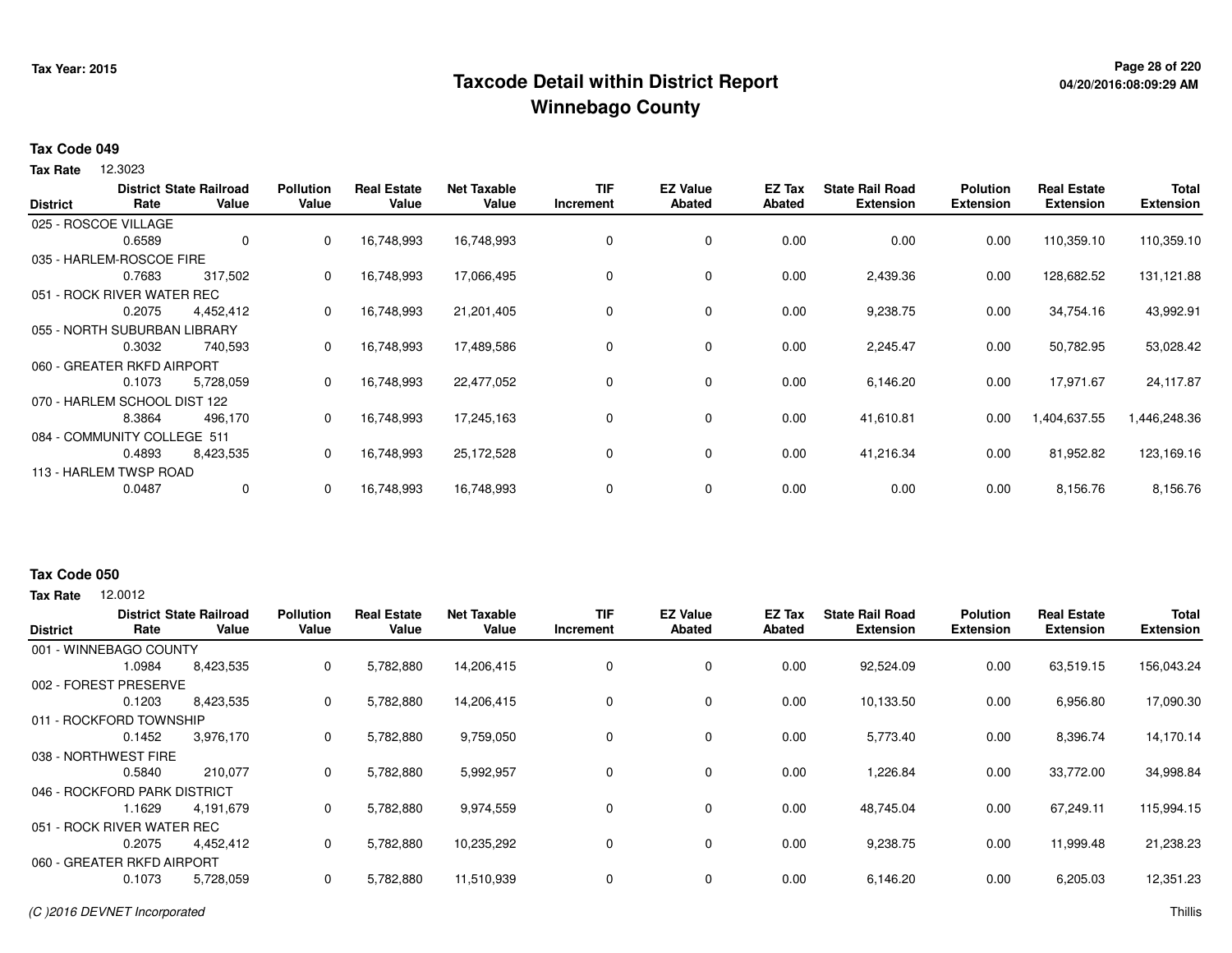## **Page 29 of 220 Taxcode Detail within District ReportWinnebago County**

# **04/20/2016:08:09:29 AM**

### **Tax Code 050**

12.0012 **Tax Rate**

| <b>District</b> | Rate                           | <b>District State Railroad</b><br>Value | <b>Pollution</b><br>Value | <b>Real Estate</b><br>Value | Net Taxable<br>Value | <b>TIF</b><br>Increment | <b>EZ Value</b><br>Abated | <b>EZ Tax</b><br>Abated | <b>State Rail Road</b><br><b>Extension</b> | <b>Polution</b><br><b>Extension</b> | <b>Real Estate</b><br><b>Extension</b> | Total<br><b>Extension</b> |
|-----------------|--------------------------------|-----------------------------------------|---------------------------|-----------------------------|----------------------|-------------------------|---------------------------|-------------------------|--------------------------------------------|-------------------------------------|----------------------------------------|---------------------------|
|                 | 076 - ROCKFORD SCHOOL DIST 205 |                                         |                           |                             |                      |                         |                           |                         |                                            |                                     |                                        |                           |
|                 | 7.9379                         | 5.024.208                               |                           | 5.782.880                   | 10.807.088           |                         |                           | 0.00                    | 398.816.60                                 | 0.00                                | 459.039.23                             | 857.855.83                |
|                 | 084 - COMMUNITY COLLEGE 511    |                                         |                           |                             |                      |                         |                           |                         |                                            |                                     |                                        |                           |
|                 | 0.4893                         | 8.423.535                               |                           | 5.782.880                   | 14.206.415           |                         |                           | 0.00                    | 41.216.34                                  | 0.00                                | 28.295.63                              | 69,511.97                 |
|                 | 118 - ROCKFORD TWSP ROAD       |                                         |                           |                             |                      |                         |                           |                         |                                            |                                     |                                        |                           |
|                 | 0.1484                         | 3.976.170                               |                           | 5.782.880                   | 9,759,050            |                         |                           | 0.00                    | 5.900.63                                   | 0.00                                | 8,581.79                               | 14,482.42                 |
|                 |                                |                                         |                           |                             |                      |                         |                           |                         |                                            |                                     |                                        |                           |

#### **Tax Code 051**

| <b>District</b> | Rate                           | <b>District State Railroad</b><br>Value | <b>Pollution</b><br>Value | <b>Real Estate</b><br>Value | <b>Net Taxable</b><br>Value | <b>TIF</b><br>Increment | <b>EZ Value</b><br><b>Abated</b> | EZ Tax<br><b>Abated</b> | <b>State Rail Road</b><br><b>Extension</b> | <b>Polution</b><br><b>Extension</b> | <b>Real Estate</b><br><b>Extension</b> | <b>Total</b><br><b>Extension</b> |
|-----------------|--------------------------------|-----------------------------------------|---------------------------|-----------------------------|-----------------------------|-------------------------|----------------------------------|-------------------------|--------------------------------------------|-------------------------------------|----------------------------------------|----------------------------------|
|                 | 001 - WINNEBAGO COUNTY         |                                         |                           |                             |                             |                         |                                  |                         |                                            |                                     |                                        |                                  |
|                 | 1.0984                         | 8,423,535                               | 0                         | 8,324,465                   | 16,748,000                  | 0                       | 0                                | 0.00                    | 92,524.09                                  | 0.00                                | 91,435.92                              | 183,960.01                       |
|                 | 002 - FOREST PRESERVE          |                                         |                           |                             |                             |                         |                                  |                         |                                            |                                     |                                        |                                  |
|                 | 0.1203                         | 8,423,535                               | 0                         | 8,324,465                   | 16,748,000                  | 0                       | 0                                | 0.00                    | 10,133.50                                  | 0.00                                | 10,014.33                              | 20,147.83                        |
|                 | 011 - ROCKFORD TOWNSHIP        |                                         |                           |                             |                             |                         |                                  |                         |                                            |                                     |                                        |                                  |
|                 | 0.1452                         | 3,976,170                               | 0                         | 8,324,465                   | 12,300,635                  | 0                       | 0                                | 0.00                    | 5,773.40                                   | 0.00                                | 12,087.12                              | 17,860.52                        |
|                 | 038 - NORTHWEST FIRE           |                                         |                           |                             |                             |                         |                                  |                         |                                            |                                     |                                        |                                  |
|                 | 0.5840                         | 210,077                                 | 0                         | 8,324,465                   | 8,534,542                   | $\Omega$                | 0                                | 0.00                    | 1,226.84                                   | 0.00                                | 48,614.88                              | 49,841.72                        |
|                 | 046 - ROCKFORD PARK DISTRICT   |                                         |                           |                             |                             |                         |                                  |                         |                                            |                                     |                                        |                                  |
|                 | 1.1629                         | 4,191,679                               | 0                         | 8,324,465                   | 12,516,144                  | 0                       | 0                                | 0.00                    | 48,745.04                                  | 0.00                                | 96,805.20                              | 145,550.24                       |
|                 | 060 - GREATER RKFD AIRPORT     |                                         |                           |                             |                             |                         |                                  |                         |                                            |                                     |                                        |                                  |
|                 | 0.1073                         | 5,728,059                               | 0                         | 8,324,465                   | 14,052,524                  | 0                       | 0                                | 0.00                    | 6,146.20                                   | 0.00                                | 8,932.15                               | 15,078.35                        |
|                 | 076 - ROCKFORD SCHOOL DIST 205 |                                         |                           |                             |                             |                         |                                  |                         |                                            |                                     |                                        |                                  |
|                 | 7.9379                         | 5,024,208                               | 0                         | 8,324,465                   | 13,348,673                  | 0                       | 0                                | 0.00                    | 398,816.60                                 | 0.00                                | 660,787.71                             | 1,059,604.31                     |
|                 | 084 - COMMUNITY COLLEGE 511    |                                         |                           |                             |                             |                         |                                  |                         |                                            |                                     |                                        |                                  |
|                 | 0.4893                         | 8,423,535                               | 0                         | 8,324,465                   | 16,748,000                  | 0                       | 0                                | 0.00                    | 41,216.34                                  | 0.00                                | 40,731.61                              | 81,947.95                        |
|                 | 118 - ROCKFORD TWSP ROAD       |                                         |                           |                             |                             |                         |                                  |                         |                                            |                                     |                                        |                                  |
|                 | 0.1484                         | 3,976,170                               | 0                         | 8,324,465                   | 12,300,635                  | 0                       | 0                                | 0.00                    | 5,900.63                                   | 0.00                                | 12,353.51                              | 18,254.14                        |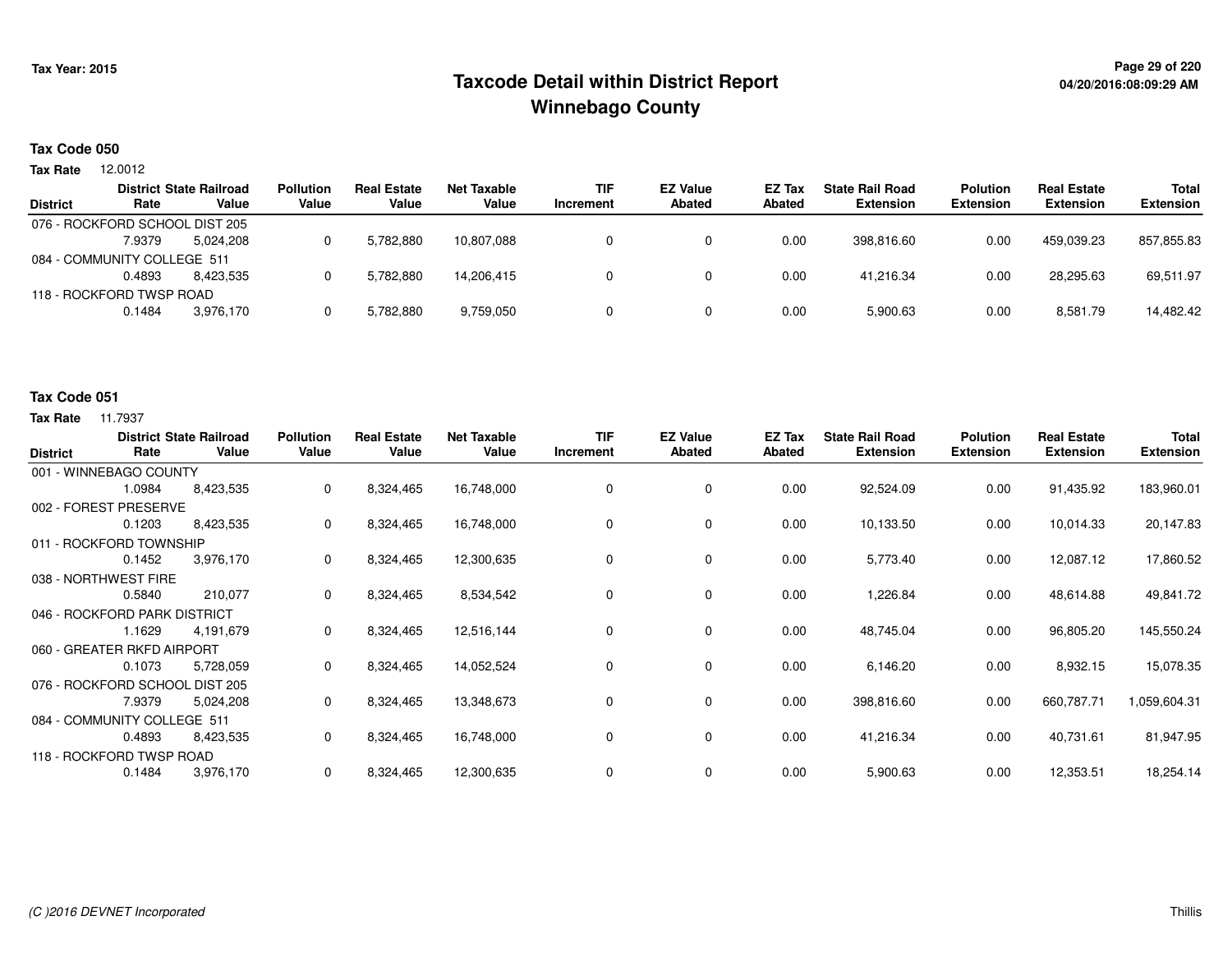## **Page 30 of 220 Taxcode Detail within District ReportWinnebago County**

# **04/20/2016:08:09:29 AM**

### **Tax Code 052**

11.5017 **Tax Rate**

| <b>District</b> | Rate                         | <b>District State Railroad</b><br>Value | <b>Pollution</b><br>Value | <b>Real Estate</b><br>Value | <b>Net Taxable</b><br>Value | <b>TIF</b><br>Increment | <b>EZ Value</b><br><b>Abated</b> | EZ Tax<br><b>Abated</b> | <b>State Rail Road</b><br><b>Extension</b> | <b>Polution</b><br><b>Extension</b> | <b>Real Estate</b><br><b>Extension</b> | Total<br><b>Extension</b> |
|-----------------|------------------------------|-----------------------------------------|---------------------------|-----------------------------|-----------------------------|-------------------------|----------------------------------|-------------------------|--------------------------------------------|-------------------------------------|----------------------------------------|---------------------------|
|                 | 001 - WINNEBAGO COUNTY       |                                         |                           |                             |                             |                         |                                  |                         |                                            |                                     |                                        |                           |
|                 | 1.0984                       | 8,423,535                               | 0                         | 347,424                     | 8,770,959                   | $\mathbf 0$             | $\mathbf 0$                      | 0.00                    | 92,524.09                                  | 0.00                                | 3,816.11                               | 96,340.20                 |
|                 | 002 - FOREST PRESERVE        |                                         |                           |                             |                             |                         |                                  |                         |                                            |                                     |                                        |                           |
|                 | 0.1203                       | 8,423,535                               | 0                         | 347,424                     | 8,770,959                   | 0                       | 0                                | 0.00                    | 10,133.50                                  | 0.00                                | 417.95                                 | 10,551.45                 |
|                 | 011 - ROCKFORD TOWNSHIP      |                                         |                           |                             |                             |                         |                                  |                         |                                            |                                     |                                        |                           |
|                 | 0.1452                       | 3,976,170                               | 0                         | 347,424                     | 4,323,594                   | 0                       | 0                                | 0.00                    | 5,773.40                                   | 0.00                                | 504.46                                 | 6,277.86                  |
|                 | 038 - NORTHWEST FIRE         |                                         |                           |                             |                             |                         |                                  |                         |                                            |                                     |                                        |                           |
|                 | 0.5840                       | 210,077                                 | 0                         | 347,424                     | 557,501                     | 0                       | 0                                | 0.00                    | 1,226.84                                   | 0.00                                | 2,028.96                               | 3,255.80                  |
|                 | 046 - ROCKFORD PARK DISTRICT |                                         |                           |                             |                             |                         |                                  |                         |                                            |                                     |                                        |                           |
|                 | 1.1629                       | 4,191,679                               | 0                         | 347,424                     | 4,539,103                   | 0                       | 0                                | 0.00                    | 48,745.04                                  | 0.00                                | 4,040.19                               | 52,785.23                 |
|                 | 058 - WINNEBAGO LIBRARY      |                                         |                           |                             |                             |                         |                                  |                         |                                            |                                     |                                        |                           |
|                 | 0.2182                       | $\mathbf 0$                             | 0                         | 347,424                     | 347,424                     | 0                       | 0                                | 0.00                    | 0.00                                       | 0.00                                | 758.11                                 | 758.11                    |
|                 | 060 - GREATER RKFD AIRPORT   |                                         |                           |                             |                             |                         |                                  |                         |                                            |                                     |                                        |                           |
|                 | 0.1073                       | 5,728,059                               | 0                         | 347,424                     | 6,075,483                   | 0                       | 0                                | 0.00                    | 6,146.20                                   | 0.00                                | 372.79                                 | 6,518.99                  |
|                 | 082 - WINNEBAGO UNIT SD #323 |                                         |                           |                             |                             |                         |                                  |                         |                                            |                                     |                                        |                           |
|                 | 7.4277                       | 1,536,175                               | 0                         | 347,424                     | 1,883,599                   | 0                       | 0                                | 0.00                    | 114,102.46                                 | 0.00                                | 25,805.64                              | 139,908.10                |
|                 | 084 - COMMUNITY COLLEGE 511  |                                         |                           |                             |                             |                         |                                  |                         |                                            |                                     |                                        |                           |
|                 | 0.4893                       | 8,423,535                               | 0                         | 347,424                     | 8,770,959                   | 0                       | 0                                | 0.00                    | 41,216.34                                  | 0.00                                | 1,699.95                               | 42,916.29                 |
|                 | 118 - ROCKFORD TWSP ROAD     |                                         |                           |                             |                             |                         |                                  |                         |                                            |                                     |                                        |                           |
|                 | 0.1484                       | 3,976,170                               | 0                         | 347,424                     | 4,323,594                   | 0                       | 0                                | 0.00                    | 5,900.63                                   | 0.00                                | 515.58                                 | 6,416.21                  |

#### **Tax Code 053**

12.2514 **Tax Rate**

| <b>District</b> | Rate                         | <b>District State Railroad</b><br>Value | <b>Pollution</b><br>Value | <b>Real Estate</b><br>Value | <b>Net Taxable</b><br>Value | TIF<br>Increment | <b>EZ Value</b><br><b>Abated</b> | EZ Tax<br>Abated | <b>State Rail Road</b><br><b>Extension</b> | <b>Polution</b><br><b>Extension</b> | <b>Real Estate</b><br><b>Extension</b> | <b>Total</b><br><b>Extension</b> |
|-----------------|------------------------------|-----------------------------------------|---------------------------|-----------------------------|-----------------------------|------------------|----------------------------------|------------------|--------------------------------------------|-------------------------------------|----------------------------------------|----------------------------------|
|                 | 001 - WINNEBAGO COUNTY       |                                         |                           |                             |                             |                  |                                  |                  |                                            |                                     |                                        |                                  |
|                 | 1.0984                       | 8,423,535                               | 0                         | 1,529,322                   | 9,952,857                   |                  | 0                                | 0.00             | 92,524.09                                  | 0.00                                | 16,798.07                              | 109,322.16                       |
|                 | 002 - FOREST PRESERVE        |                                         |                           |                             |                             |                  |                                  |                  |                                            |                                     |                                        |                                  |
|                 | 0.1203                       | 8,423,535                               | 0                         | 1,529,322                   | 9,952,857                   |                  | 0                                | 0.00             | 10,133.50                                  | 0.00                                | 1,839.77                               | 11,973.27                        |
|                 | 011 - ROCKFORD TOWNSHIP      |                                         |                           |                             |                             |                  |                                  |                  |                                            |                                     |                                        |                                  |
|                 | 0.1452                       | 3.976.170                               | 0                         | 1,529,322                   | 5,505,492                   |                  | 0                                | 0.00             | 5.773.40                                   | 0.00                                | 2.220.58                               | 7,993.98                         |
|                 | 036 - NEW MILFORD FIRE       |                                         |                           |                             |                             |                  |                                  |                  |                                            |                                     |                                        |                                  |
|                 | 0.8342                       | 43.474                                  | 0                         | 1,529,322                   | 1,572,796                   |                  | 0                                | 0.00             | 362.66                                     | 0.00                                | 12,757.60                              | 13,120.26                        |
|                 | 046 - ROCKFORD PARK DISTRICT |                                         |                           |                             |                             |                  |                                  |                  |                                            |                                     |                                        |                                  |
|                 | .1629                        | 4,191,679                               | 0                         | 1,529,322                   | 5,721,001                   |                  | 0                                | 0.00             | 48,745.04                                  | 0.00                                | 17,784.49                              | 66,529.53                        |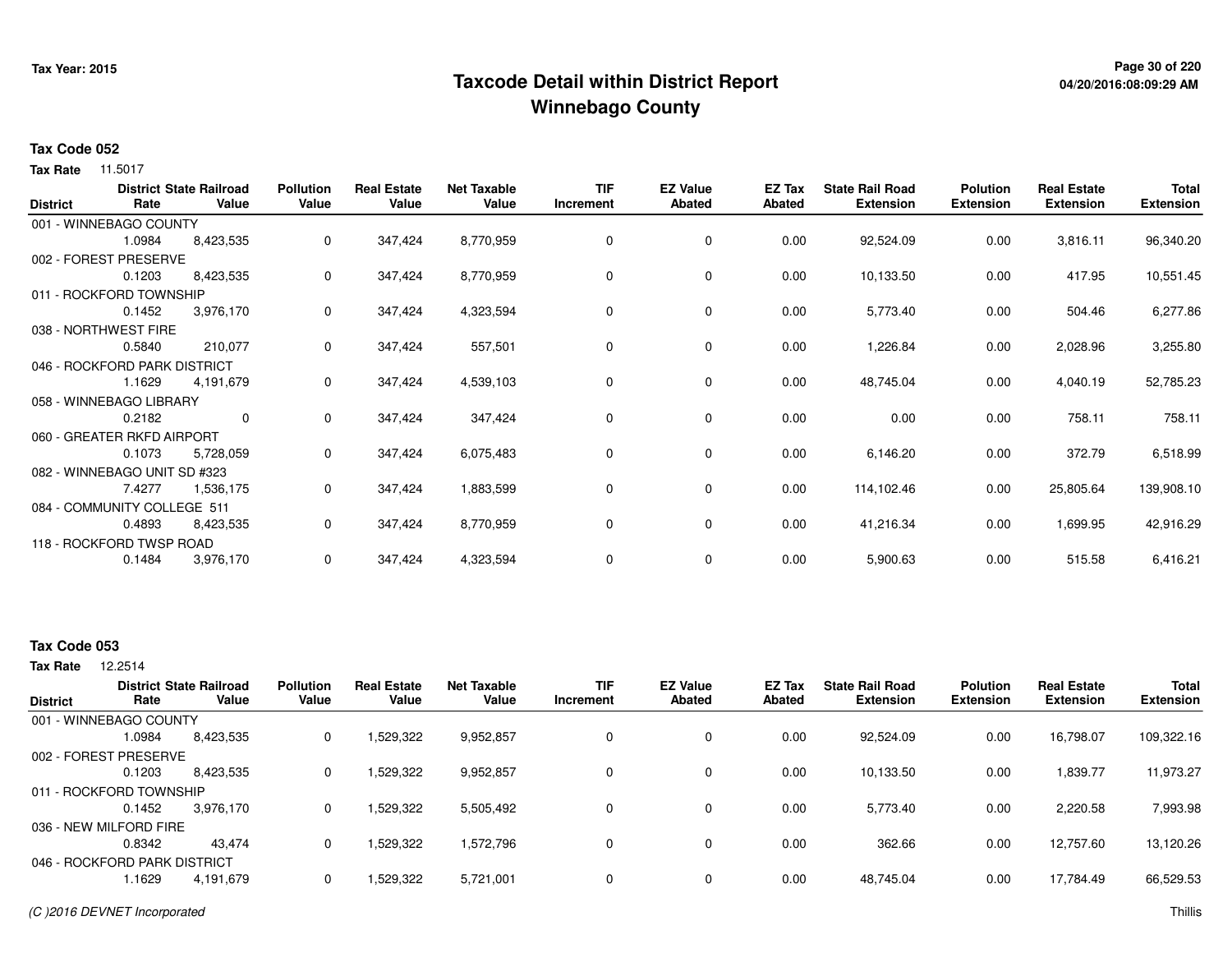## **Page 31 of 220 Taxcode Detail within District ReportWinnebago County**

#### **Tax Code 053**

12.2514 **Tax Rate**

|                 |                                | <b>District State Railroad</b> | <b>Pollution</b> | <b>Real Estate</b> | <b>Net Taxable</b> | <b>TIF</b> | <b>EZ Value</b> | EZ Tax        | <b>State Rail Road</b> | <b>Polution</b>  | <b>Real Estate</b> | <b>Total</b>     |
|-----------------|--------------------------------|--------------------------------|------------------|--------------------|--------------------|------------|-----------------|---------------|------------------------|------------------|--------------------|------------------|
| <b>District</b> | Rate                           | Value                          | Value            | Value              | Value              | Increment  | Abated          | <b>Abated</b> | <b>Extension</b>       | <b>Extension</b> | <b>Extension</b>   | <b>Extension</b> |
|                 | 051 - ROCK RIVER WATER REC     |                                |                  |                    |                    |            |                 |               |                        |                  |                    |                  |
|                 | 0.2075                         | 4.452.412                      | 0                | 1,529,322          | 5,981,734          | 0          | 0               | 0.00          | 9,238.75               | 0.00             | 3,173.34           | 12,412.09        |
|                 | 060 - GREATER RKFD AIRPORT     |                                |                  |                    |                    |            |                 |               |                        |                  |                    |                  |
|                 | 0.1073                         | 5,728,059                      | 0                | 1,529,322          | 7,257,381          | 0          | 0               | 0.00          | 6.146.20               | 0.00             | .640.96            | 7,787.16         |
|                 | 076 - ROCKFORD SCHOOL DIST 205 |                                |                  |                    |                    |            |                 |               |                        |                  |                    |                  |
|                 | 7.9379                         | 5,024,208                      | 0                | 1,529,322          | 6,553,530          | 0          | 0               | 0.00          | 398,816.60             | 0.00             | 121,396.05         | 520,212.65       |
|                 | 084 - COMMUNITY COLLEGE 511    |                                |                  |                    |                    |            |                 |               |                        |                  |                    |                  |
|                 | 0.4893                         | 8.423.535                      | 0                | 1,529,322          | 9,952,857          | 0          | 0               | 0.00          | 41,216.34              | 0.00             | 7.482.97           | 48,699.31        |
|                 | 118 - ROCKFORD TWSP ROAD       |                                |                  |                    |                    |            |                 |               |                        |                  |                    |                  |
|                 | 0.1484                         | 3,976,170                      |                  | 1,529,322          | 5,505,492          | 0          | 0               | 0.00          | 5,900.63               | 0.00             | 2,269.51           | 8,170.14         |
|                 |                                |                                |                  |                    |                    |            |                 |               |                        |                  |                    |                  |

#### **Tax Code 056**

| <b>District</b>              | Rate                           | <b>District State Railroad</b><br>Value | <b>Pollution</b><br>Value | <b>Real Estate</b><br>Value | <b>Net Taxable</b><br>Value | <b>TIF</b><br>Increment | <b>EZ Value</b><br>Abated | EZ Tax<br>Abated | <b>State Rail Road</b><br><b>Extension</b> | <b>Polution</b><br><b>Extension</b> | <b>Real Estate</b><br><b>Extension</b> | <b>Total</b><br><b>Extension</b> |
|------------------------------|--------------------------------|-----------------------------------------|---------------------------|-----------------------------|-----------------------------|-------------------------|---------------------------|------------------|--------------------------------------------|-------------------------------------|----------------------------------------|----------------------------------|
|                              | 001 - WINNEBAGO COUNTY         |                                         |                           |                             |                             |                         |                           |                  |                                            |                                     |                                        |                                  |
|                              | 1.0984                         | 8,423,535                               | 0                         | 309,289                     | 8,732,824                   | 0                       | 0                         | 0.00             | 92,524.09                                  | 0.00                                | 3,397.23                               | 95,921.32                        |
|                              | 002 - FOREST PRESERVE          |                                         |                           |                             |                             |                         |                           |                  |                                            |                                     |                                        |                                  |
|                              | 0.1203                         | 8,423,535                               | 0                         | 309,289                     | 8,732,824                   | 0                       | 0                         | 0.00             | 10,133.50                                  | 0.00                                | 372.07                                 | 10,505.57                        |
|                              | 011 - ROCKFORD TOWNSHIP        |                                         |                           |                             |                             |                         |                           |                  |                                            |                                     |                                        |                                  |
|                              | 0.1452                         | 3,976,170                               | 0                         | 309,289                     | 4,285,459                   | 0                       | $\mathbf 0$               | 0.00             | 5,773.40                                   | 0.00                                | 449.09                                 | 6,222.49                         |
|                              | 023 - ROCKFORD CITY            |                                         |                           |                             |                             |                         |                           |                  |                                            |                                     |                                        |                                  |
|                              | 3.3595                         | 3,297,017                               | 0                         | 309,289                     | 3,606,306                   | 0                       | 0                         | 0.00             | 110,763.28                                 | 0.00                                | 10,390.56                              | 121,153.84                       |
| 046 - ROCKFORD PARK DISTRICT |                                |                                         |                           |                             |                             |                         |                           |                  |                                            |                                     |                                        |                                  |
|                              | 1.1629                         | 4,191,679                               | 0                         | 309,289                     | 4,500,968                   | 0                       | 0                         | 0.00             | 48,745.04                                  | 0.00                                | 3,596.72                               | 52,341.76                        |
|                              | 051 - ROCK RIVER WATER REC     |                                         |                           |                             |                             |                         |                           |                  |                                            |                                     |                                        |                                  |
|                              | 0.2075                         | 4,452,412                               | 0                         | 309,289                     | 4,761,701                   | 0                       | $\mathbf 0$               | 0.00             | 9,238.75                                   | 0.00                                | 641.77                                 | 9,880.52                         |
|                              | 059 - ROCKFORD CITY LIBRARY    |                                         |                           |                             |                             |                         |                           |                  |                                            |                                     |                                        |                                  |
|                              | 0.5196                         | 3,297,017                               | 0                         | 309,289                     | 3,606,306                   | 0                       | $\mathbf 0$               | 0.00             | 17,131.30                                  | 0.00                                | 1,607.07                               | 18,738.37                        |
|                              | 060 - GREATER RKFD AIRPORT     |                                         |                           |                             |                             |                         |                           |                  |                                            |                                     |                                        |                                  |
|                              | 0.1073                         | 5,728,059                               | 0                         | 309,289                     | 6,037,348                   | 0                       | $\mathbf 0$               | 0.00             | 6,146.20                                   | 0.00                                | 331.87                                 | 6,478.07                         |
|                              | 076 - ROCKFORD SCHOOL DIST 205 |                                         |                           |                             |                             |                         |                           |                  |                                            |                                     |                                        |                                  |
|                              | 7.9379                         | 5,024,208                               | 0                         | 309,289                     | 5,333,497                   | 0                       | 0                         | 0.00             | 398,816.60                                 | 0.00                                | 24,551.05                              | 423,367.65                       |
|                              | 084 - COMMUNITY COLLEGE 511    |                                         |                           |                             |                             |                         |                           |                  |                                            |                                     |                                        |                                  |
|                              | 0.4893                         | 8,423,535                               | 0                         | 309,289                     | 8,732,824                   | 0                       | $\mathbf 0$               | 0.00             | 41,216.34                                  | 0.00                                | 1,513.35                               | 42,729.69                        |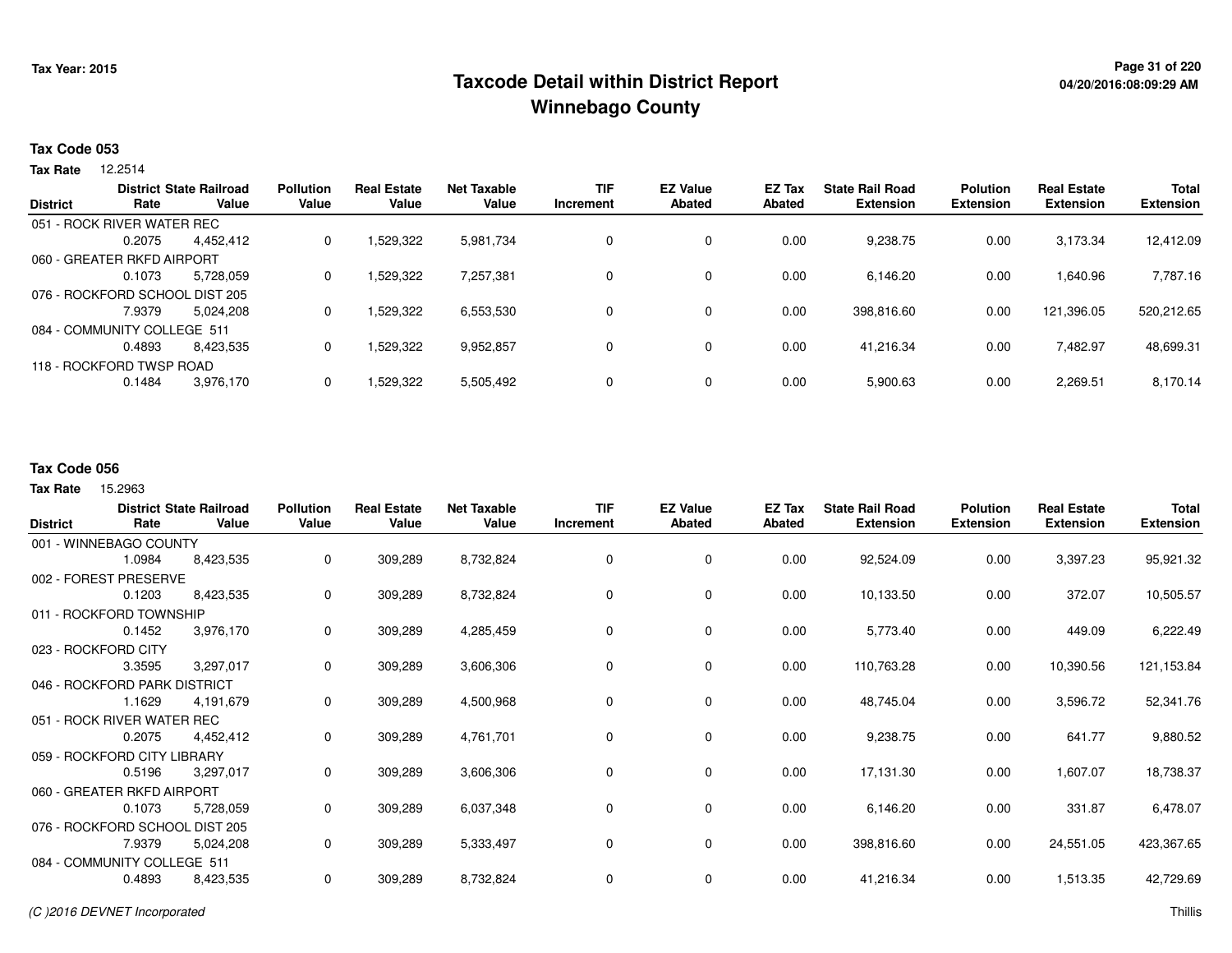## **Page 32 of 220 Taxcode Detail within District ReportWinnebago County**

#### **Tax Code 056**

Tax Rate 15.2963

|                 |                          | <b>District State Railroad</b> | <b>Pollution</b> | <b>Real Estate</b> | Net Taxable | <b>TIF</b>       | <b>EZ Value</b> | <b>EZ Tax</b> | <b>State Rail Road</b> | <b>Polution</b>  | <b>Real Estate</b> | Total            |
|-----------------|--------------------------|--------------------------------|------------------|--------------------|-------------|------------------|-----------------|---------------|------------------------|------------------|--------------------|------------------|
| <b>District</b> | Rate                     | Value                          | Value            | Value              | Value       | <b>Increment</b> | <b>Abated</b>   | Abated        | Extension              | <b>Extension</b> | <b>Extension</b>   | <b>Extension</b> |
|                 | 109 - COUNTRY OAKS SSA   |                                |                  |                    |             |                  |                 |               |                        |                  |                    |                  |
|                 | 0.0000                   |                                |                  | 309.289            | 309.289     |                  |                 | 0.00          | 0.00                   | 0.00             | 6.387.39           | 6,387.39         |
|                 | 118 - ROCKFORD TWSP ROAD |                                |                  |                    |             |                  |                 |               |                        |                  |                    |                  |
|                 | 0.1484                   | 3.976.170                      |                  | 309.289            | 4,285,459   |                  |                 | 0.00          | 5,900.63               | 0.00             | 458.98             | 6,359.61         |

#### **Tax Code 057**

| <b>District</b> | Rate                           | <b>District State Railroad</b><br>Value | <b>Pollution</b><br>Value | <b>Real Estate</b><br>Value | <b>Net Taxable</b><br>Value | <b>TIF</b><br>Increment | <b>EZ Value</b><br><b>Abated</b> | EZ Tax<br>Abated | <b>State Rail Road</b><br><b>Extension</b> | <b>Polution</b><br><b>Extension</b> | <b>Real Estate</b><br><b>Extension</b> | <b>Total</b><br><b>Extension</b> |
|-----------------|--------------------------------|-----------------------------------------|---------------------------|-----------------------------|-----------------------------|-------------------------|----------------------------------|------------------|--------------------------------------------|-------------------------------------|----------------------------------------|----------------------------------|
|                 | 001 - WINNEBAGO COUNTY         |                                         |                           |                             |                             |                         |                                  |                  |                                            |                                     |                                        |                                  |
|                 | 1.0984                         | 8,423,535                               | 0                         | 8,504,802                   | 16,928,337                  | 0                       | 0                                | 0.00             | 92,524.09                                  | 0.00                                | 93,416.75                              | 185,940.84                       |
|                 | 002 - FOREST PRESERVE          |                                         |                           |                             |                             |                         |                                  |                  |                                            |                                     |                                        |                                  |
|                 | 0.1203                         | 8,423,535                               | 0                         | 8,504,802                   | 16,928,337                  | 0                       | 0                                | 0.00             | 10,133.50                                  | 0.00                                | 10,231.28                              | 20,364.78                        |
|                 | 011 - ROCKFORD TOWNSHIP        |                                         |                           |                             |                             |                         |                                  |                  |                                            |                                     |                                        |                                  |
|                 | 0.1452                         | 3,976,170                               | 0                         | 8,504,802                   | 12,480,972                  | 0                       | 0                                | 0.00             | 5,773.40                                   | 0.00                                | 12,348.97                              | 18,122.37                        |
|                 | 043 - WEST SUBURBAN FIRE       |                                         |                           |                             |                             |                         |                                  |                  |                                            |                                     |                                        |                                  |
|                 | 0.5712                         | 31,751                                  | 0                         | 8,504,802                   | 8,536,553                   | 0                       | 0                                | 0.00             | 181.36                                     | 0.00                                | 48,579.43                              | 48,760.79                        |
|                 | 046 - ROCKFORD PARK DISTRICT   |                                         |                           |                             |                             |                         |                                  |                  |                                            |                                     |                                        |                                  |
|                 | 1.1629                         | 4,191,679                               | 0                         | 8,504,802                   | 12,696,481                  | 0                       | 0                                | 0.00             | 48,745.04                                  | 0.00                                | 98,902.34                              | 147,647.38                       |
|                 | 051 - ROCK RIVER WATER REC     |                                         |                           |                             |                             |                         |                                  |                  |                                            |                                     |                                        |                                  |
|                 | 0.2075                         | 4,452,412                               | 0                         | 8,504,802                   | 12,957,214                  | 0                       | 0                                | 0.00             | 9,238.75                                   | 0.00                                | 17,647.46                              | 26,886.21                        |
|                 | 060 - GREATER RKFD AIRPORT     |                                         |                           |                             |                             |                         |                                  |                  |                                            |                                     |                                        |                                  |
|                 | 0.1073                         | 5,728,059                               | 0                         | 8,504,802                   | 14,232,861                  | 0                       | 0                                | 0.00             | 6,146.20                                   | 0.00                                | 9,125.65                               | 15,271.85                        |
|                 | 076 - ROCKFORD SCHOOL DIST 205 |                                         |                           |                             |                             |                         |                                  |                  |                                            |                                     |                                        |                                  |
|                 | 7.9379                         | 5,024,208                               | 0                         | 8,504,802                   | 13,529,010                  | 0                       | 0                                | 0.00             | 398,816.60                                 | 0.00                                | 675,102.68                             | 1,073,919.28                     |
|                 | 084 - COMMUNITY COLLEGE 511    |                                         |                           |                             |                             |                         |                                  |                  |                                            |                                     |                                        |                                  |
|                 | 0.4893                         | 8,423,535                               | 0                         | 8,504,802                   | 16,928,337                  | 0                       | 0                                | 0.00             | 41,216.34                                  | 0.00                                | 41,614.00                              | 82,830.34                        |
|                 | 118 - ROCKFORD TWSP ROAD       |                                         |                           |                             |                             |                         |                                  |                  |                                            |                                     |                                        |                                  |
|                 | 0.1484                         | 3,976,170                               | 0                         | 8,504,802                   | 12,480,972                  | 0                       | 0                                | 0.00             | 5,900.63                                   | 0.00                                | 12,621.13                              | 18,521.76                        |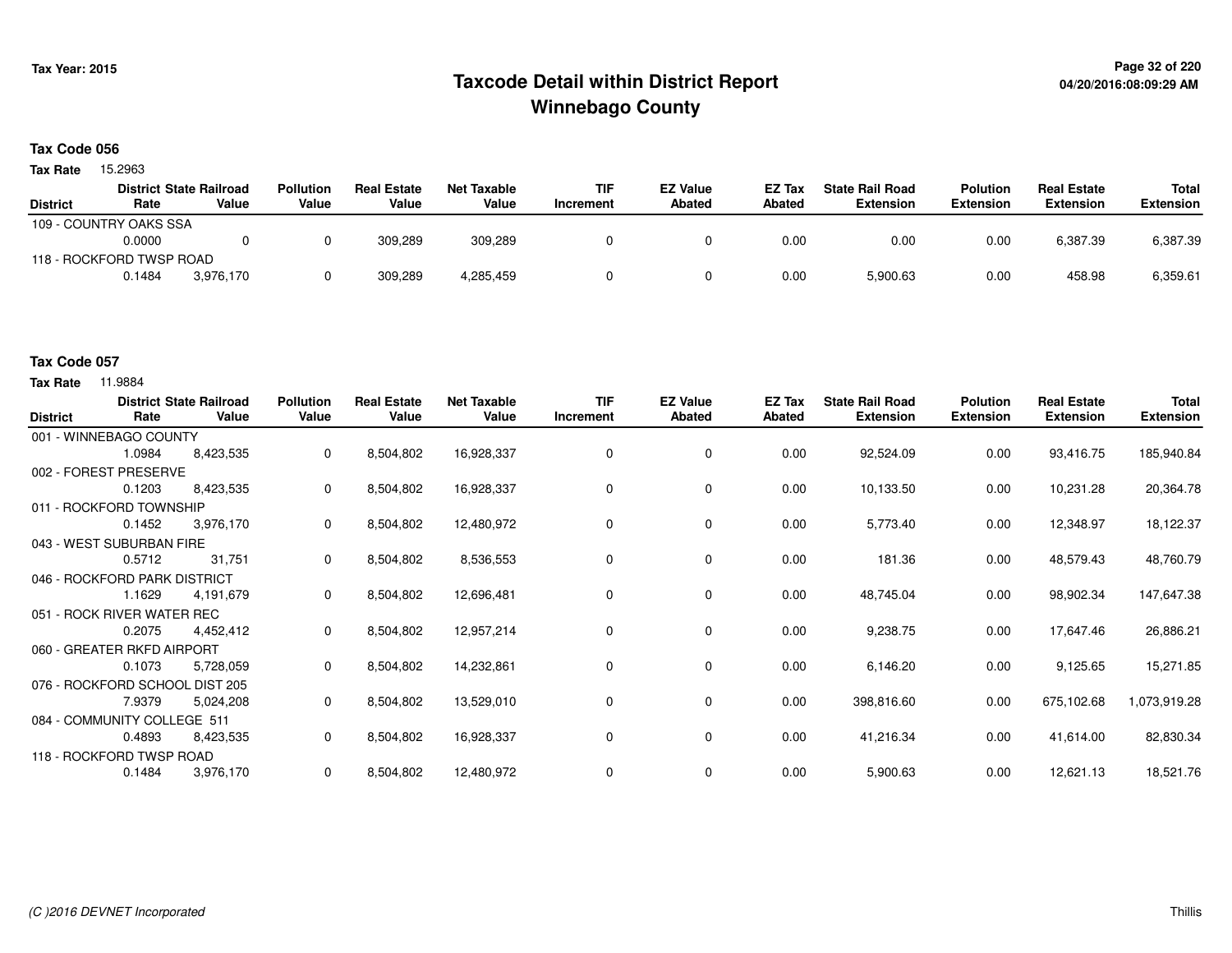## **Page 33 of 220 Taxcode Detail within District ReportWinnebago County**

#### **Tax Code 058**

**Tax Rate** 11.7809

| <b>District</b> | Rate                           | <b>District State Railroad</b><br>Value | <b>Pollution</b><br>Value | <b>Real Estate</b><br>Value | <b>Net Taxable</b><br>Value | <b>TIF</b><br>Increment | <b>EZ Value</b><br>Abated | EZ Tax<br>Abated | <b>State Rail Road</b><br><b>Extension</b> | <b>Polution</b><br><b>Extension</b> | <b>Real Estate</b><br><b>Extension</b> | <b>Total</b><br><b>Extension</b> |
|-----------------|--------------------------------|-----------------------------------------|---------------------------|-----------------------------|-----------------------------|-------------------------|---------------------------|------------------|--------------------------------------------|-------------------------------------|----------------------------------------|----------------------------------|
|                 |                                |                                         |                           |                             |                             |                         |                           |                  |                                            |                                     |                                        |                                  |
|                 | 001 - WINNEBAGO COUNTY         |                                         |                           |                             |                             |                         |                           |                  |                                            |                                     |                                        |                                  |
|                 | 1.0984                         | 8,423,535                               | 0                         | 1,429,295                   | 9,852,830                   | 0                       | 0                         | 0.00             | 92,524.09                                  | 0.00                                | 15,699.38                              | 108,223.47                       |
|                 | 002 - FOREST PRESERVE          |                                         |                           |                             |                             |                         |                           |                  |                                            |                                     |                                        |                                  |
|                 | 0.1203                         | 8,423,535                               | 0                         | 1,429,295                   | 9,852,830                   | 0                       | 0                         | 0.00             | 10,133.50                                  | 0.00                                | 1,719.44                               | 11,852.94                        |
|                 | 011 - ROCKFORD TOWNSHIP        |                                         |                           |                             |                             |                         |                           |                  |                                            |                                     |                                        |                                  |
|                 | 0.1452                         | 3,976,170                               | 0                         | 1,429,295                   | 5,405,465                   | 0                       | 0                         | 0.00             | 5,773.40                                   | 0.00                                | 2,075.34                               | 7,848.74                         |
|                 | 043 - WEST SUBURBAN FIRE       |                                         |                           |                             |                             |                         |                           |                  |                                            |                                     |                                        |                                  |
|                 | 0.5712                         | 31,751                                  | 0                         | 1,429,295                   | 1,461,046                   | 0                       | 0                         | 0.00             | 181.36                                     | 0.00                                | 8,164.13                               | 8,345.49                         |
|                 | 046 - ROCKFORD PARK DISTRICT   |                                         |                           |                             |                             |                         |                           |                  |                                            |                                     |                                        |                                  |
|                 | 1.1629                         | 4,191,679                               | 0                         | 1,429,295                   | 5,620,974                   | 0                       | 0                         | 0.00             | 48,745.04                                  | 0.00                                | 16,621.27                              | 65,366.31                        |
|                 | 060 - GREATER RKFD AIRPORT     |                                         |                           |                             |                             |                         |                           |                  |                                            |                                     |                                        |                                  |
|                 | 0.1073                         | 5,728,059                               | 0                         | 1,429,295                   | 7,157,354                   | 0                       | 0                         | 0.00             | 6,146.20                                   | 0.00                                | 1,533.63                               | 7,679.83                         |
|                 | 076 - ROCKFORD SCHOOL DIST 205 |                                         |                           |                             |                             |                         |                           |                  |                                            |                                     |                                        |                                  |
|                 | 7.9379                         | 5,024,208                               | 0                         | 1,429,295                   | 6,453,503                   | 0                       | 0                         | 0.00             | 398,816.60                                 | 0.00                                | 113,456.01                             | 512,272.61                       |
|                 | 084 - COMMUNITY COLLEGE 511    |                                         |                           |                             |                             |                         |                           |                  |                                            |                                     |                                        |                                  |
|                 | 0.4893                         | 8,423,535                               | 0                         | 1,429,295                   | 9,852,830                   | 0                       | 0                         | 0.00             | 41,216.34                                  | 0.00                                | 6,993.54                               | 48,209.88                        |
|                 | 118 - ROCKFORD TWSP ROAD       |                                         |                           |                             |                             |                         |                           |                  |                                            |                                     |                                        |                                  |
|                 | 0.1484                         | 3,976,170                               | 0                         | 1,429,295                   | 5,405,465                   | 0                       | 0                         | 0.00             | 5,900.63                                   | 0.00                                | 2,121.07                               | 8,021.70                         |

### **Tax Code 059**

**Tax Rate** 12,8609

| <b>District</b>         | Rate                         | <b>District State Railroad</b><br>Value | <b>Pollution</b><br>Value | <b>Real Estate</b><br>Value | <b>Net Taxable</b><br>Value | <b>TIF</b><br>Increment | <b>EZ Value</b><br><b>Abated</b> | <b>EZ Tax</b><br>Abated | <b>State Rail Road</b><br><b>Extension</b> | <b>Polution</b><br><b>Extension</b> | <b>Real Estate</b><br><b>Extension</b> | <b>Total</b><br><b>Extension</b> |
|-------------------------|------------------------------|-----------------------------------------|---------------------------|-----------------------------|-----------------------------|-------------------------|----------------------------------|-------------------------|--------------------------------------------|-------------------------------------|----------------------------------------|----------------------------------|
|                         | 001 - WINNEBAGO COUNTY       |                                         |                           |                             |                             |                         |                                  |                         |                                            |                                     |                                        |                                  |
|                         | 1.0984                       | 8,423,535                               | 0                         | 1,414,484                   | 9,838,019                   | 0                       | 0                                | 0.00                    | 92,524.09                                  | 0.00                                | 15,536.69                              | 108,060.78                       |
|                         | 002 - FOREST PRESERVE        |                                         |                           |                             |                             |                         |                                  |                         |                                            |                                     |                                        |                                  |
|                         | 0.1203                       | 8.423.535                               | 0                         | 1.414.484                   | 9,838,019                   | 0                       | 0                                | 0.00                    | 10.133.50                                  | 0.00                                | 1,701.62                               | 11,835.12                        |
| 011 - ROCKFORD TOWNSHIP |                              |                                         |                           |                             |                             |                         |                                  |                         |                                            |                                     |                                        |                                  |
|                         | 0.1452                       | 3,976,170                               | $\mathbf{0}$              | 1,414,484                   | 5,390,654                   | 0                       | 0                                | 0.00                    | 5,773.40                                   | 0.00                                | 2,053.83                               | 7,827.23                         |
|                         | 043 - WEST SUBURBAN FIRE     |                                         |                           |                             |                             |                         |                                  |                         |                                            |                                     |                                        |                                  |
|                         | 0.5712                       | 31,751                                  | 0                         | 1,414,484                   | 1,446,235                   | 0                       | 0                                | 0.00                    | 181.36                                     | 0.00                                | 8,079.53                               | 8,260.89                         |
|                         | 046 - ROCKFORD PARK DISTRICT |                                         |                           |                             |                             |                         |                                  |                         |                                            |                                     |                                        |                                  |
|                         | .1629                        | 4.191.679                               | 0                         | 1,414,484                   | 5,606,163                   | 0                       | 0                                | 0.00                    | 48.745.04                                  | 0.00                                | 16,449.03                              | 65,194.07                        |
|                         | 051 - ROCK RIVER WATER REC   |                                         |                           |                             |                             |                         |                                  |                         |                                            |                                     |                                        |                                  |
|                         | 0.2075                       | 4,452,412                               | 0                         | 1,414,484                   | 5,866,896                   | 0                       | 0                                | 0.00                    | 9,238.75                                   | 0.00                                | 2,935.05                               | 12,173.80                        |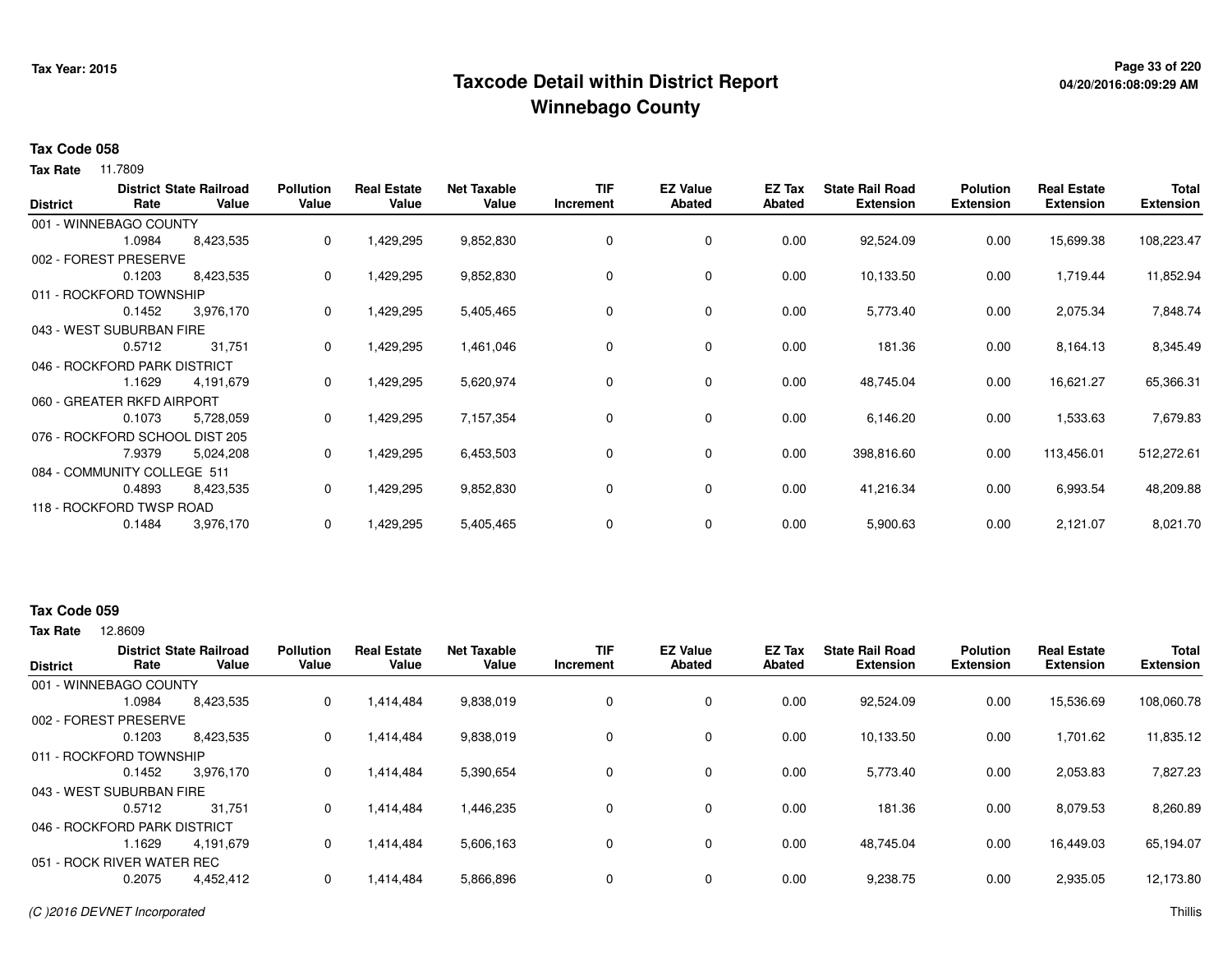## **Page 34 of 220 Taxcode Detail within District ReportWinnebago County**

#### **Tax Code 059**

12.8609 **Tax Rate**

|                                |                             | <b>District State Railroad</b>     | <b>Pollution</b> | <b>Real Estate</b> | <b>Net Taxable</b> | <b>TIF</b> | <b>EZ Value</b> | EZ Tax | <b>State Rail Road</b> | <b>Polution</b>  | <b>Real Estate</b> | <b>Total</b>     |
|--------------------------------|-----------------------------|------------------------------------|------------------|--------------------|--------------------|------------|-----------------|--------|------------------------|------------------|--------------------|------------------|
| <b>District</b>                | Rate                        | Value                              | Value            | Value              | Value              | Increment  | <b>Abated</b>   | Abated | <b>Extension</b>       | <b>Extension</b> | <b>Extension</b>   | <b>Extension</b> |
|                                | 060 - GREATER RKFD AIRPORT  |                                    |                  |                    |                    |            |                 |        |                        |                  |                    |                  |
|                                | 0.1073                      | 5.728.059                          | 0                | 1.414.484          | 7,142,543          |            | $\mathbf 0$     | 0.00   | 6.146.20               | 0.00             | .517.74            | 7,663.94         |
|                                |                             | 065 - WASHINGTON PARK STREET LIGHT |                  |                    |                    |            |                 |        |                        |                  |                    |                  |
|                                | 0.8725                      | $\Omega$                           | 0                | 1.414.484          | 1.414.484          |            | $\mathbf 0$     | 0.00   | 0.00                   | 0.00             | 12.341.37          | 12,341.37        |
| 076 - ROCKFORD SCHOOL DIST 205 |                             |                                    |                  |                    |                    |            |                 |        |                        |                  |                    |                  |
|                                | 7.9379                      | 5.024.208                          | 0                | 1.414.484          | 6,438,692          |            | $\mathbf 0$     | 0.00   | 398,816.60             | 0.00             | 112,280.33         | 511,096.93       |
|                                | 084 - COMMUNITY COLLEGE 511 |                                    |                  |                    |                    |            |                 |        |                        |                  |                    |                  |
|                                | 0.4893                      | 8.423.535                          | 0                | 1.414.484          | 9,838,019          |            | $\mathbf 0$     | 0.00   | 41.216.34              | 0.00             | 6.921.07           | 48,137.41        |
|                                | 118 - ROCKFORD TWSP ROAD    |                                    |                  |                    |                    |            |                 |        |                        |                  |                    |                  |
|                                | 0.1484                      | 3,976,170                          | 0                | 1,414,484          | 5,390,654          |            | $\mathbf 0$     | 0.00   | 5,900.63               | 0.00             | 2,099.09           | 7,999.72         |
|                                |                             |                                    |                  |                    |                    |            |                 |        |                        |                  |                    |                  |

#### **Tax Code 060**

|                                |        | <b>District State Railroad</b> | <b>Pollution</b> | <b>Real Estate</b> | <b>Net Taxable</b> | <b>TIF</b> | <b>EZ Value</b> | <b>EZ Tax</b> | <b>State Rail Road</b> | <b>Polution</b>  | <b>Real Estate</b> | Total            |
|--------------------------------|--------|--------------------------------|------------------|--------------------|--------------------|------------|-----------------|---------------|------------------------|------------------|--------------------|------------------|
| <b>District</b>                | Rate   | Value                          | Value            | Value              | Value              | Increment  | <b>Abated</b>   | Abated        | <b>Extension</b>       | <b>Extension</b> | <b>Extension</b>   | <b>Extension</b> |
| 001 - WINNEBAGO COUNTY         |        |                                |                  |                    |                    |            |                 |               |                        |                  |                    |                  |
|                                | 1.0984 | 8,423,535                      | 0                | 1,412,882          | 9,836,417          | 0          | 0               | 0.00          | 92,524.09              | 0.00             | 15,519.10          | 108,043.19       |
| 002 - FOREST PRESERVE          |        |                                |                  |                    |                    |            |                 |               |                        |                  |                    |                  |
|                                | 0.1203 | 8,423,535                      | 0                | 1,412,882          | 9,836,417          | 0          | 0               | 0.00          | 10,133.50              | 0.00             | 1,699.70           | 11,833.20        |
| 011 - ROCKFORD TOWNSHIP        |        |                                |                  |                    |                    |            |                 |               |                        |                  |                    |                  |
|                                | 0.1452 | 3,976,170                      | 0                | 1,412,882          | 5,389,052          | 0          | 0               | 0.00          | 5,773.40               | 0.00             | 2,051.50           | 7,824.90         |
| 043 - WEST SUBURBAN FIRE       |        |                                |                  |                    |                    |            |                 |               |                        |                  |                    |                  |
|                                | 0.5712 | 31,751                         | 0                | 1,412,882          | 1,444,633          | 0          | 0               | 0.00          | 181.36                 | 0.00             | 8,070.38           | 8,251.74         |
| 046 - ROCKFORD PARK DISTRICT   |        |                                |                  |                    |                    |            |                 |               |                        |                  |                    |                  |
|                                | 1.1629 | 4,191,679                      | 0                | 1,412,882          | 5,604,561          | 0          | 0               | 0.00          | 48,745.04              | 0.00             | 16,430.40          | 65,175.44        |
| 060 - GREATER RKFD AIRPORT     |        |                                |                  |                    |                    |            |                 |               |                        |                  |                    |                  |
|                                | 0.1073 | 5,728,059                      | 0                | 1,412,882          | 7,140,941          | 0          | 0               | 0.00          | 6,146.20               | 0.00             | 1,516.02           | 7,662.22         |
| 062 - RKFD - WINN DRAINAGE     |        |                                |                  |                    |                    |            |                 |               |                        |                  |                    |                  |
|                                | 0.0000 | 0                              | 0                | 1,412,882          | 1,412,882          | 0          | 0               | 0.00          | 0.00                   | 0.00             | 0.00               | 0.00             |
| 076 - ROCKFORD SCHOOL DIST 205 |        |                                |                  |                    |                    |            |                 |               |                        |                  |                    |                  |
|                                | 7.9379 | 5,024,208                      | 0                | 1,412,882          | 6,437,090          | 0          | 0               | 0.00          | 398,816.60             | 0.00             | 112,153.16         | 510,969.76       |
| 084 - COMMUNITY COLLEGE 511    |        |                                |                  |                    |                    |            |                 |               |                        |                  |                    |                  |
|                                | 0.4893 | 8,423,535                      | 0                | 1,412,882          | 9,836,417          | 0          | 0               | 0.00          | 41,216.34              | 0.00             | 6,913.23           | 48,129.57        |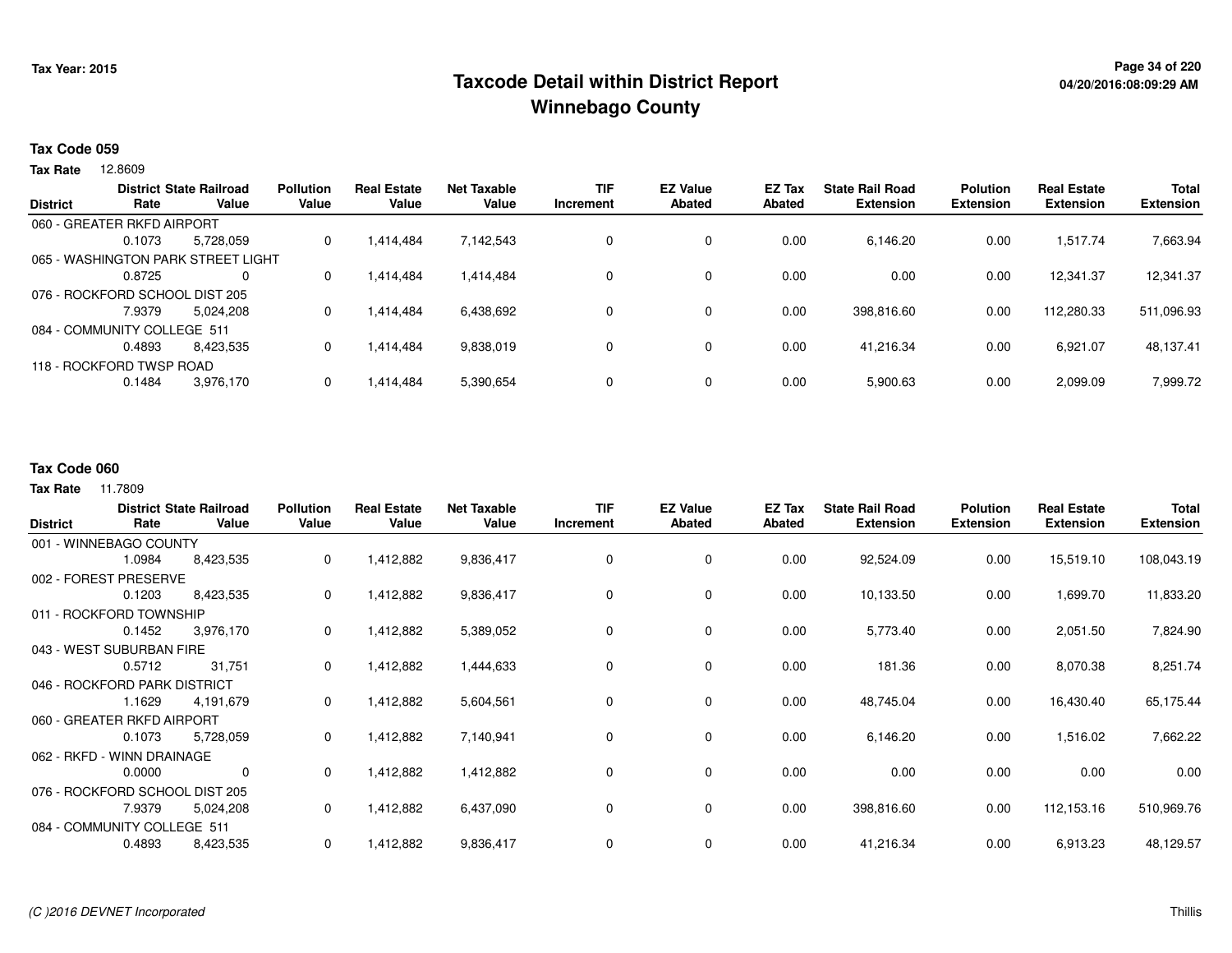## **Page 35 of 220 Taxcode Detail within District ReportWinnebago County**

#### **Tax Code 060**

**Tax Rate** 11.7809

|                          |        | <b>District State Railroad</b> | <b>Pollution</b> | <b>Real Estate</b> | Net Taxable | TIF       | <b>EZ Value</b> | <b>EZ Tax</b> | <b>State Rail Road</b> | <b>Polution</b>  | <b>Real Estate</b> | <b>Total</b> |
|--------------------------|--------|--------------------------------|------------------|--------------------|-------------|-----------|-----------------|---------------|------------------------|------------------|--------------------|--------------|
| <b>District</b>          | Rate   | Value                          | Value            | Value              | Value       | Increment | <b>Abated</b>   | Abated        | <b>Extension</b>       | <b>Extension</b> | <b>Extension</b>   | Extension    |
| 118 - ROCKFORD TWSP ROAD |        |                                |                  |                    |             |           |                 |               |                        |                  |                    |              |
|                          | 0.1484 | 3.976.170                      |                  | .412,882           | 5,389,052   |           |                 | 0.00          | 5,900.63               | 0.00             | 2.096.72           | 7,997.35     |

### **Tax Code 061**

**Tax Rate** 12.1726

| <b>District</b>                | Rate   | <b>District State Railroad</b><br>Value | <b>Pollution</b><br>Value | <b>Real Estate</b><br>Value | <b>Net Taxable</b><br>Value | <b>TIF</b><br>Increment | <b>EZ Value</b><br>Abated | EZ Tax<br>Abated | <b>State Rail Road</b><br><b>Extension</b> | <b>Polution</b><br><b>Extension</b> | <b>Real Estate</b><br><b>Extension</b> | <b>Total</b><br><b>Extension</b> |
|--------------------------------|--------|-----------------------------------------|---------------------------|-----------------------------|-----------------------------|-------------------------|---------------------------|------------------|--------------------------------------------|-------------------------------------|----------------------------------------|----------------------------------|
| 001 - WINNEBAGO COUNTY         |        |                                         |                           |                             |                             |                         |                           |                  |                                            |                                     |                                        |                                  |
|                                | 1.0984 | 8,423,535                               | 0                         | 2,518,433                   | 10,941,968                  | 0                       | 0                         | 0.00             | 92,524.09                                  | 0.00                                | 27,662.47                              | 120,186.56                       |
| 002 - FOREST PRESERVE          |        |                                         |                           |                             |                             |                         |                           |                  |                                            |                                     |                                        |                                  |
|                                | 0.1203 | 8,423,535                               | 0                         | 2,518,433                   | 10,941,968                  | $\Omega$                | 0                         | 0.00             | 10,133.50                                  | 0.00                                | 3,029.67                               | 13,163.17                        |
| 011 - ROCKFORD TOWNSHIP        |        |                                         |                           |                             |                             |                         |                           |                  |                                            |                                     |                                        |                                  |
|                                | 0.1452 | 3,976,170                               | 0                         | 2,518,433                   | 6,494,603                   | 0                       | $\mathbf 0$               | 0.00             | 5,773.40                                   | 0.00                                | 3,656.76                               | 9,430.16                         |
| 037 - NORTH PARK FIRE          |        |                                         |                           |                             |                             |                         |                           |                  |                                            |                                     |                                        |                                  |
|                                | 0.4522 | 424,145                                 | 0                         | 2,518,433                   | 2,942,578                   | 0                       | 0                         | 0.00             | 1,917.99                                   | 0.00                                | 11,388.35                              | 13,306.34                        |
| 046 - ROCKFORD PARK DISTRICT   |        |                                         |                           |                             |                             |                         |                           |                  |                                            |                                     |                                        |                                  |
|                                | 1.1629 | 4,191,679                               | 0                         | 2,518,433                   | 6,710,112                   | 0                       | 0                         | 0.00             | 48,745.04                                  | 0.00                                | 29,286.86                              | 78,031.90                        |
| 051 - ROCK RIVER WATER REC     |        |                                         |                           |                             |                             |                         |                           |                  |                                            |                                     |                                        |                                  |
|                                | 0.2075 | 4,452,412                               | 0                         | 2,518,433                   | 6,970,845                   | 0                       | 0                         | 0.00             | 9,238.75                                   | 0.00                                | 5,225.75                               | 14,464.50                        |
| 055 - NORTH SUBURBAN LIBRARY   |        |                                         |                           |                             |                             |                         |                           |                  |                                            |                                     |                                        |                                  |
|                                | 0.3032 | 740,593                                 | 0                         | 2,518,433                   | 3,259,026                   | 0                       | $\mathbf 0$               | 0.00             | 2,245.47                                   | 0.00                                | 7,635.89                               | 9,881.36                         |
| 060 - GREATER RKFD AIRPORT     |        |                                         |                           |                             |                             |                         |                           |                  |                                            |                                     |                                        |                                  |
|                                | 0.1073 | 5,728,059                               | 0                         | 2,518,433                   | 8,246,492                   | 0                       | $\mathbf 0$               | 0.00             | 6,146.20                                   | 0.00                                | 2,702.28                               | 8,848.48                         |
| 076 - ROCKFORD SCHOOL DIST 205 |        |                                         |                           |                             |                             |                         |                           |                  |                                            |                                     |                                        |                                  |
|                                | 7.9379 | 5,024,208                               | 0                         | 2,518,433                   | 7,542,641                   | 0                       | 0                         | 0.00             | 398,816.60                                 | 0.00                                | 199,910.69                             | 598,727.29                       |
| 084 - COMMUNITY COLLEGE 511    |        |                                         |                           |                             |                             |                         |                           |                  |                                            |                                     |                                        |                                  |
|                                | 0.4893 | 8,423,535                               | 0                         | 2,518,433                   | 10,941,968                  | 0                       | $\mathbf 0$               | 0.00             | 41,216.34                                  | 0.00                                | 12,322.69                              | 53,539.03                        |
| 118 - ROCKFORD TWSP ROAD       |        |                                         |                           |                             |                             |                         |                           |                  |                                            |                                     |                                        |                                  |
|                                | 0.1484 | 3,976,170                               | 0                         | 2,518,433                   | 6,494,603                   | $\mathbf 0$             | 0                         | 0.00             | 5,900.63                                   | 0.00                                | 3,737.35                               | 9,637.98                         |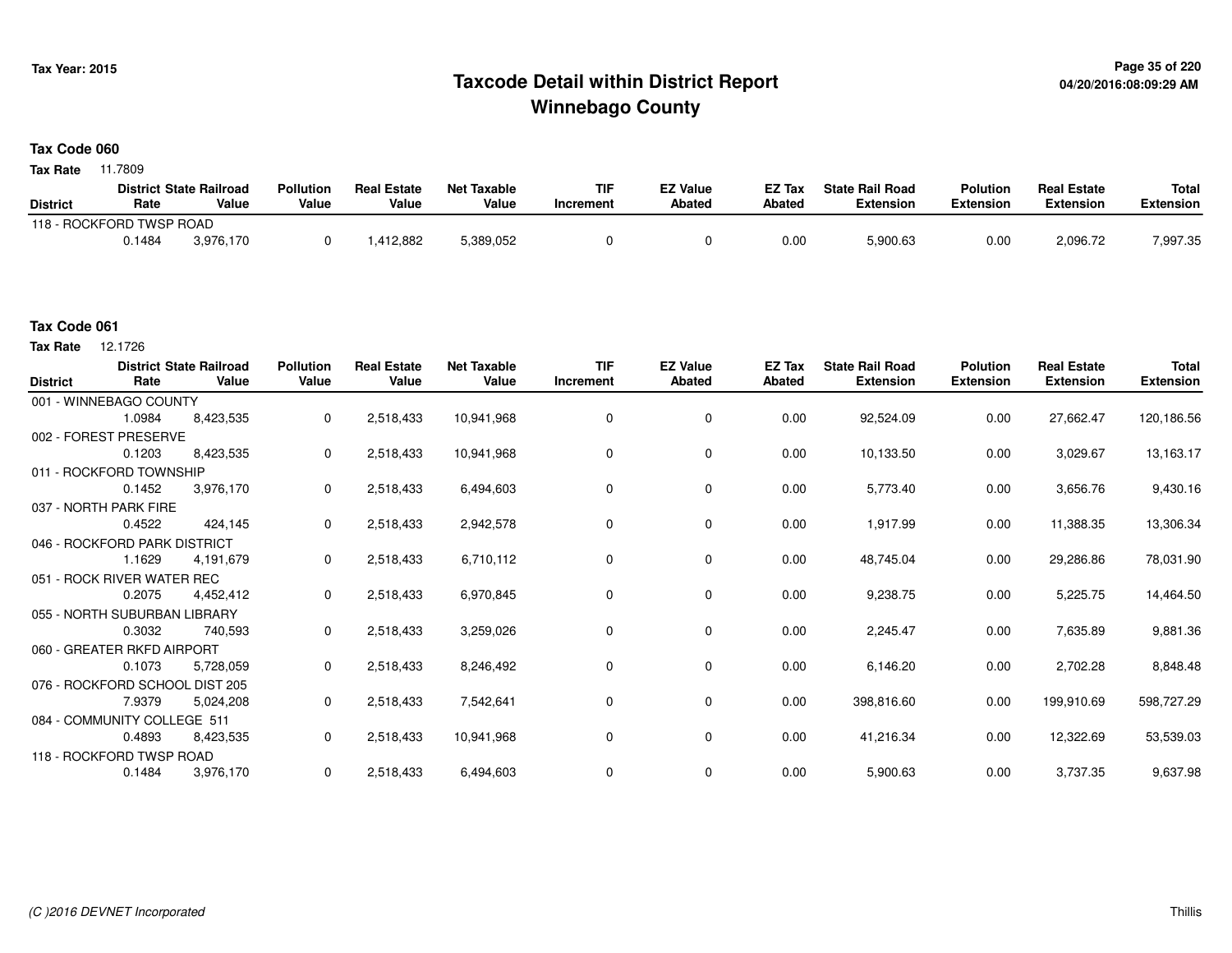## **Page 36 of 220 Taxcode Detail within District ReportWinnebago County**

# **04/20/2016:08:09:29 AM**

#### **Tax Code 062**

**Tax Rate** 11.9884

| <b>District</b> | Rate                           | <b>District State Railroad</b><br>Value | <b>Pollution</b><br>Value | <b>Real Estate</b><br>Value | <b>Net Taxable</b><br>Value | <b>TIF</b><br>Increment | <b>EZ Value</b><br><b>Abated</b> | EZ Tax<br><b>Abated</b> | <b>State Rail Road</b><br><b>Extension</b> | <b>Polution</b><br><b>Extension</b> | <b>Real Estate</b><br><b>Extension</b> | <b>Total</b><br><b>Extension</b> |
|-----------------|--------------------------------|-----------------------------------------|---------------------------|-----------------------------|-----------------------------|-------------------------|----------------------------------|-------------------------|--------------------------------------------|-------------------------------------|----------------------------------------|----------------------------------|
|                 | 001 - WINNEBAGO COUNTY         |                                         |                           |                             |                             |                         |                                  |                         |                                            |                                     |                                        |                                  |
|                 | 1.0984                         | 8,423,535                               | 0                         | 5,848,674                   | 14,272,209                  | 0                       | $\mathbf 0$                      | 0.00                    | 92,524.09                                  | 0.00                                | 64,241.84                              | 156,765.93                       |
|                 | 002 - FOREST PRESERVE          |                                         |                           |                             |                             |                         |                                  |                         |                                            |                                     |                                        |                                  |
|                 | 0.1203                         | 8,423,535                               | 0                         | 5,848,674                   | 14,272,209                  | 0                       | 0                                | 0.00                    | 10,133.50                                  | 0.00                                | 7,035.95                               | 17,169.45                        |
|                 | 011 - ROCKFORD TOWNSHIP        |                                         |                           |                             |                             |                         |                                  |                         |                                            |                                     |                                        |                                  |
|                 | 0.1452                         | 3,976,170                               | 0                         | 5,848,674                   | 9,824,844                   | 0                       | 0                                | 0.00                    | 5,773.40                                   | 0.00                                | 8,492.27                               | 14,265.67                        |
|                 | 043 - WEST SUBURBAN FIRE       |                                         |                           |                             |                             |                         |                                  |                         |                                            |                                     |                                        |                                  |
|                 | 0.5712                         | 31,751                                  | 0                         | 5,848,674                   | 5,880,425                   | 0                       | 0                                | 0.00                    | 181.36                                     | 0.00                                | 33,407.63                              | 33,588.99                        |
|                 | 046 - ROCKFORD PARK DISTRICT   |                                         |                           |                             |                             |                         |                                  |                         |                                            |                                     |                                        |                                  |
|                 | 1.1629                         | 4,191,679                               | 0                         | 5,848,674                   | 10,040,353                  | 0                       | $\mathbf 0$                      | 0.00                    | 48,745.04                                  | 0.00                                | 68,014.23                              | 116,759.27                       |
|                 | 051 - ROCK RIVER WATER REC     |                                         |                           |                             |                             |                         |                                  |                         |                                            |                                     |                                        |                                  |
|                 | 0.2075                         | 4,452,412                               | 0                         | 5,848,674                   | 10,301,086                  | 0                       | 0                                | 0.00                    | 9,238.75                                   | 0.00                                | 12,136.00                              | 21,374.75                        |
|                 | 060 - GREATER RKFD AIRPORT     |                                         |                           |                             |                             |                         |                                  |                         |                                            |                                     |                                        |                                  |
|                 | 0.1073                         | 5,728,059                               | 0                         | 5,848,674                   | 11,576,733                  | 0                       | 0                                | 0.00                    | 6,146.20                                   | 0.00                                | 6,275.63                               | 12,421.83                        |
|                 | 062 - RKFD - WINN DRAINAGE     |                                         |                           |                             |                             |                         |                                  |                         |                                            |                                     |                                        |                                  |
|                 | 0.0000                         | 0                                       | 0                         | 5,848,674                   | 5,848,674                   | 0                       | 0                                | 0.00                    | 0.00                                       | 0.00                                | 0.00                                   | 0.00                             |
|                 | 076 - ROCKFORD SCHOOL DIST 205 |                                         |                           |                             |                             |                         |                                  |                         |                                            |                                     |                                        |                                  |
|                 | 7.9379                         | 5,024,208                               | 0                         | 5,848,674                   | 10,872,882                  | 0                       | 0                                | 0.00                    | 398,816.60                                 | 0.00                                | 464,261.89                             | 863,078.49                       |
|                 | 084 - COMMUNITY COLLEGE 511    |                                         |                           |                             |                             |                         |                                  |                         |                                            |                                     |                                        |                                  |
|                 | 0.4893                         | 8,423,535                               | 0                         | 5,848,674                   | 14,272,209                  | 0                       | 0                                | 0.00                    | 41,216.34                                  | 0.00                                | 28,617.56                              | 69,833.90                        |
|                 | 118 - ROCKFORD TWSP ROAD       |                                         |                           |                             |                             |                         |                                  |                         |                                            |                                     |                                        |                                  |
|                 | 0.1484                         | 3,976,170                               | 0                         | 5,848,674                   | 9,824,844                   | 0                       | 0                                | 0.00                    | 5,900.63                                   | 0.00                                | 8,679.43                               | 14,580.06                        |
|                 |                                |                                         |                           |                             |                             |                         |                                  |                         |                                            |                                     |                                        |                                  |

### **Tax Code 063**

|                 |                          | <b>District State Railroad</b> | <b>Pollution</b> | <b>Real Estate</b> | Net Taxable | <b>TIF</b> | <b>EZ Value</b> | EZ Tax | <b>State Rail Road</b> | <b>Polution</b>  | <b>Real Estate</b> | <b>Total</b>     |
|-----------------|--------------------------|--------------------------------|------------------|--------------------|-------------|------------|-----------------|--------|------------------------|------------------|--------------------|------------------|
| <b>District</b> | Rate                     | Value                          | Value            | Value              | Value       | Increment  | <b>Abated</b>   | Abated | <b>Extension</b>       | <b>Extension</b> | <b>Extension</b>   | <b>Extension</b> |
|                 | 001 - WINNEBAGO COUNTY   |                                |                  |                    |             |            |                 |        |                        |                  |                    |                  |
|                 | 1.0984                   | 8,423,535                      |                  | 1,799,840          | 10.223.375  | 0          | 0               | 0.00   | 92,524.09              | 0.00             | 19,769.44          | 112,293.53       |
|                 | 002 - FOREST PRESERVE    |                                |                  |                    |             |            |                 |        |                        |                  |                    |                  |
|                 | 0.1203                   | 8,423,535                      |                  | 799,840. ا         | 10,223,375  | 0          | 0               | 0.00   | 10.133.50              | 0.00             | 2.165.21           | 12,298.71        |
|                 | 011 - ROCKFORD TOWNSHIP  |                                |                  |                    |             |            |                 |        |                        |                  |                    |                  |
|                 | 0.1452                   | 3,976,170                      |                  | 1.799.840          | 5,776,010   | 0          | 0               | 0.00   | 5,773.40               | 0.00             | 2,613.37           | 8,386.77         |
|                 | 043 - WEST SUBURBAN FIRE |                                |                  |                    |             |            |                 |        |                        |                  |                    |                  |
|                 | 0.5712                   | 31,751                         |                  | .799.840           | 1,831,591   | $\Omega$   | 0               | 0.00   | 181.36                 | 0.00             | 10,280.69          | 10,462.05        |
|                 |                          |                                |                  |                    |             |            |                 |        |                        |                  |                    |                  |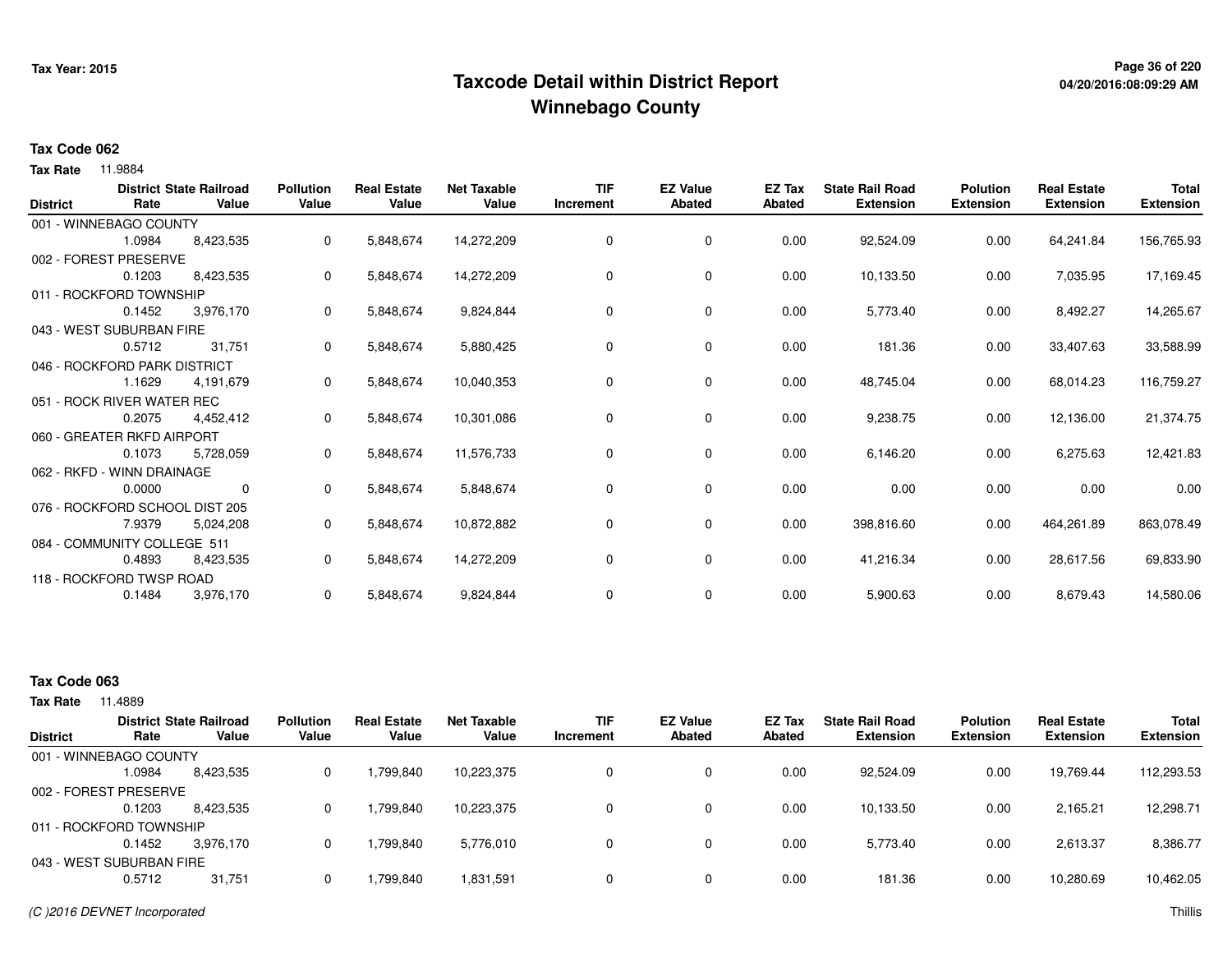## **Page 37 of 220 Taxcode Detail within District ReportWinnebago County**

#### **Tax Code 063**

**Tax Rate** 11.4889

| <b>District</b> | Rate                         | <b>District State Railroad</b><br>Value | <b>Pollution</b><br>Value | <b>Real Estate</b><br>Value | <b>Net Taxable</b><br>Value | <b>TIF</b><br>Increment | <b>EZ Value</b><br>Abated | <b>EZ Tax</b><br>Abated | <b>State Rail Road</b><br><b>Extension</b> | <b>Polution</b><br><b>Extension</b> | <b>Real Estate</b><br><b>Extension</b> | <b>Total</b><br><b>Extension</b> |
|-----------------|------------------------------|-----------------------------------------|---------------------------|-----------------------------|-----------------------------|-------------------------|---------------------------|-------------------------|--------------------------------------------|-------------------------------------|----------------------------------------|----------------------------------|
|                 | 046 - ROCKFORD PARK DISTRICT |                                         |                           |                             |                             |                         |                           |                         |                                            |                                     |                                        |                                  |
|                 | 1.1629                       | 4,191,679                               | 0                         | 1,799,840                   | 5,991,519                   | 0                       | 0                         | 0.00                    | 48,745.04                                  | 0.00                                | 20,930.34                              | 69,675.38                        |
|                 | 058 - WINNEBAGO LIBRARY      |                                         |                           |                             |                             |                         |                           |                         |                                            |                                     |                                        |                                  |
|                 | 0.2182                       | $\mathbf 0$                             | 0                         | 1,799,840                   | 1,799,840                   | 0                       | 0                         | 0.00                    | 0.00                                       | 0.00                                | 3,927.25                               | 3,927.25                         |
|                 | 060 - GREATER RKFD AIRPORT   |                                         |                           |                             |                             |                         |                           |                         |                                            |                                     |                                        |                                  |
|                 | 0.1073                       | 5.728.059                               | 0                         | 1,799,840                   | 7,527,899                   | 0                       | 0                         | 0.00                    | 6,146.20                                   | 0.00                                | 1,931.23                               | 8,077.43                         |
|                 | 082 - WINNEBAGO UNIT SD #323 |                                         |                           |                             |                             |                         |                           |                         |                                            |                                     |                                        |                                  |
|                 | 7.4277                       | 1,536,175                               | 0                         | 1,799,840                   | 3,336,015                   | 0                       | 0                         | 0.00                    | 114,102.46                                 | 0.00                                | 133,686.72                             | 247,789.18                       |
|                 | 084 - COMMUNITY COLLEGE 511  |                                         |                           |                             |                             |                         |                           |                         |                                            |                                     |                                        |                                  |
|                 | 0.4893                       | 8,423,535                               | 0                         | 1,799,840                   | 10,223,375                  | 0                       | 0                         | 0.00                    | 41,216.34                                  | 0.00                                | 8,806.62                               | 50,022.96                        |
|                 | 118 - ROCKFORD TWSP ROAD     |                                         |                           |                             |                             |                         |                           |                         |                                            |                                     |                                        |                                  |
|                 | 0.1484                       | 3,976,170                               | 0                         | 1,799,840                   | 5,776,010                   | 0                       | 0                         | 0.00                    | 5,900.63                                   | 0.00                                | 2,670.96                               | 8,571.59                         |

#### **Tax Code 064**

| <b>District</b>             | Rate                         | <b>District State Railroad</b><br>Value | <b>Pollution</b><br>Value | <b>Real Estate</b><br>Value | <b>Net Taxable</b><br>Value | <b>TIF</b><br>Increment | <b>EZ Value</b><br><b>Abated</b> | EZ Tax<br>Abated | <b>State Rail Road</b><br><b>Extension</b> | <b>Polution</b><br><b>Extension</b> | <b>Real Estate</b><br><b>Extension</b> | <b>Total</b><br><b>Extension</b> |
|-----------------------------|------------------------------|-----------------------------------------|---------------------------|-----------------------------|-----------------------------|-------------------------|----------------------------------|------------------|--------------------------------------------|-------------------------------------|----------------------------------------|----------------------------------|
|                             | 001 - WINNEBAGO COUNTY       |                                         |                           |                             |                             |                         |                                  |                  |                                            |                                     |                                        |                                  |
|                             | 1.0984                       | 8,423,535                               | 0                         | 11,772,031                  | 20,195,566                  | $\Omega$                | 0                                | 0.00             | 92,524.09                                  | 0.00                                | 129,303.99                             | 221,828.08                       |
|                             | 002 - FOREST PRESERVE        |                                         |                           |                             |                             |                         |                                  |                  |                                            |                                     |                                        |                                  |
|                             | 0.1203                       | 8,423,535                               | 0                         | 11,772,031                  | 20,195,566                  |                         | 0                                | 0.00             | 10,133.50                                  | 0.00                                | 14,161.75                              | 24,295.25                        |
|                             | 011 - ROCKFORD TOWNSHIP      |                                         |                           |                             |                             |                         |                                  |                  |                                            |                                     |                                        |                                  |
|                             | 0.1452                       | 3,976,170                               | 0                         | 11,772,031                  | 15,748,201                  | 0                       | 0                                | 0.00             | 5,773.40                                   | 0.00                                | 17,092.99                              | 22,866.39                        |
|                             | 030 - BLACKHAWK FIRE         |                                         |                           |                             |                             |                         |                                  |                  |                                            |                                     |                                        |                                  |
|                             | 0.4626                       | 249,050                                 | 0                         | 11,772,031                  | 12,021,081                  |                         | $\mathbf 0$                      | 0.00             | 1,152.11                                   | 0.00                                | 54,457.41                              | 55,609.52                        |
|                             | 046 - ROCKFORD PARK DISTRICT |                                         |                           |                             |                             |                         |                                  |                  |                                            |                                     |                                        |                                  |
|                             | 1.1629                       | 4,191,679                               | 0                         | 11,772,031                  | 15,963,710                  |                         | 0                                | 0.00             | 48,745.04                                  | 0.00                                | 136,896.95                             | 185,641.99                       |
|                             | 060 - GREATER RKFD AIRPORT   |                                         |                           |                             |                             |                         |                                  |                  |                                            |                                     |                                        |                                  |
|                             | 0.1073                       | 5,728,059                               | 0                         | 11,772,031                  | 17,500,090                  | 0                       | 0                                | 0.00             | 6,146.20                                   | 0.00                                | 12,631.39                              | 18,777.59                        |
|                             | 076 - ROCKFORD SCHOOL        | . DIST 205                              |                           |                             |                             |                         |                                  |                  |                                            |                                     |                                        |                                  |
|                             | 7.9379                       | 5,024,208                               | 0                         | 11,772,031                  | 16,796,239                  |                         | $\mathbf 0$                      | 0.00             | 398,816.60                                 | 0.00                                | 934,452.05                             | 333,268.65                       |
| 084 - COMMUNITY COLLEGE 511 |                              |                                         |                           |                             |                             |                         |                                  |                  |                                            |                                     |                                        |                                  |
|                             | 0.4893                       | 8,423,535                               | 0                         | 11,772,031                  | 20,195,566                  |                         | $\mathbf 0$                      | 0.00             | 41,216.34                                  | 0.00                                | 57,600.55                              | 98,816.89                        |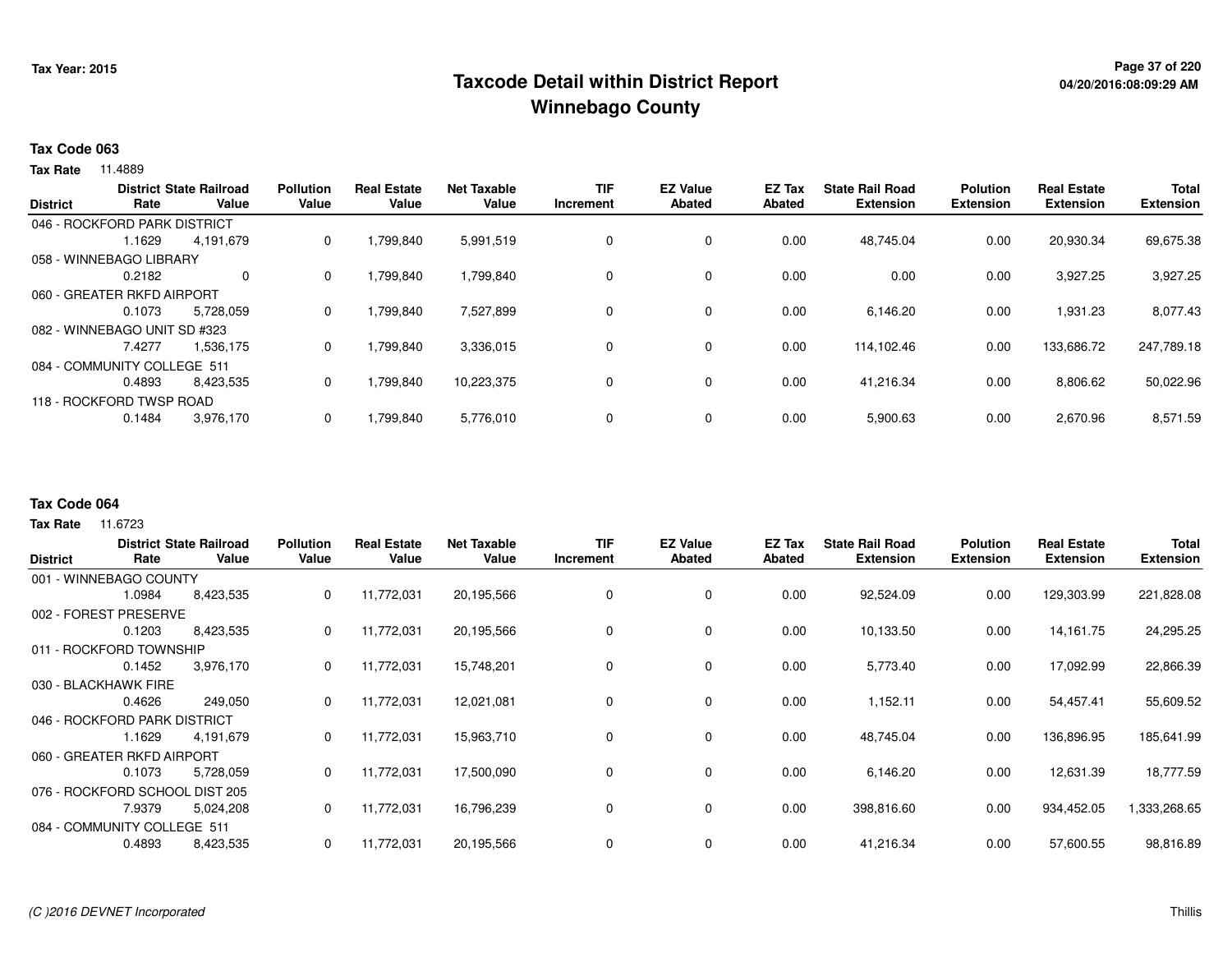## **Page 38 of 220 Taxcode Detail within District ReportWinnebago County**

#### **Tax Code 064**

**Tax Rate** 11.6723

|                          |        | <b>District State Railroad</b> | <b>Pollution</b> | <b>Real Estate</b> | Net Taxable | TIF       | <b>EZ Value</b> | <b>EZ Tax</b> | <b>State Rail Road</b> | <b>Polution</b>  | <b>Real Estate</b> | <b>Total</b> |
|--------------------------|--------|--------------------------------|------------------|--------------------|-------------|-----------|-----------------|---------------|------------------------|------------------|--------------------|--------------|
| <b>District</b>          | Rate   | Value                          | Value            | Value              | Value       | Increment | <b>Abated</b>   | Abated        | <b>Extension</b>       | <b>Extension</b> | <b>Extension</b>   | Extension    |
| 118 - ROCKFORD TWSP ROAD |        |                                |                  |                    |             |           |                 |               |                        |                  |                    |              |
|                          | 0.1484 | 3.976.170                      |                  | .772,031           | 15,748,201  |           |                 | 0.00          | 5,900.63               | 0.00             | 469.69.            | 23,370.32    |

#### **Tax Code 066**

| <b>District</b> | Rate                           | <b>District State Railroad</b><br>Value | <b>Pollution</b><br>Value | <b>Real Estate</b><br>Value | <b>Net Taxable</b><br>Value | <b>TIF</b><br>Increment | <b>EZ Value</b><br><b>Abated</b> | <b>EZ Tax</b><br><b>Abated</b> | <b>State Rail Road</b><br><b>Extension</b> | <b>Polution</b><br><b>Extension</b> | <b>Real Estate</b><br><b>Extension</b> | <b>Total</b><br><b>Extension</b> |
|-----------------|--------------------------------|-----------------------------------------|---------------------------|-----------------------------|-----------------------------|-------------------------|----------------------------------|--------------------------------|--------------------------------------------|-------------------------------------|----------------------------------------|----------------------------------|
|                 | 001 - WINNEBAGO COUNTY         |                                         |                           |                             |                             |                         |                                  |                                |                                            |                                     |                                        |                                  |
|                 | 1.0984                         | 8,423,535                               | 0                         | 10,980,704                  | 19,404,239                  | 0                       | 0                                | 0.00                           | 92,524.09                                  | 0.00                                | 120,612.05                             | 213,136.14                       |
|                 | 002 - FOREST PRESERVE          |                                         |                           |                             |                             |                         |                                  |                                |                                            |                                     |                                        |                                  |
|                 | 0.1203                         | 8,423,535                               | 0                         | 10,980,704                  | 19,404,239                  | $\Omega$                | 0                                | 0.00                           | 10,133.50                                  | 0.00                                | 13,209.79                              | 23,343.29                        |
|                 | 011 - ROCKFORD TOWNSHIP        |                                         |                           |                             |                             |                         |                                  |                                |                                            |                                     |                                        |                                  |
|                 | 0.1452                         | 3,976,170                               | 0                         | 10,980,704                  | 14,956,874                  | 0                       | $\mathbf 0$                      | 0.00                           | 5,773.40                                   | 0.00                                | 15,943.98                              | 21,717.38                        |
|                 | 030 - BLACKHAWK FIRE           |                                         |                           |                             |                             |                         |                                  |                                |                                            |                                     |                                        |                                  |
|                 | 0.4626                         | 249,050                                 | 0                         | 10,980,704                  | 11,229,754                  | 0                       | 0                                | 0.00                           | 1,152.11                                   | 0.00                                | 50,796.74                              | 51,948.85                        |
|                 | 046 - ROCKFORD PARK DISTRICT   |                                         |                           |                             |                             |                         |                                  |                                |                                            |                                     |                                        |                                  |
|                 | 1.1629                         | 4,191,679                               | 0                         | 10,980,704                  | 15,172,383                  | 0                       | 0                                | 0.00                           | 48,745.04                                  | 0.00                                | 127,694.61                             | 176,439.65                       |
|                 | 051 - ROCK RIVER WATER REC     |                                         |                           |                             |                             |                         |                                  |                                |                                            |                                     |                                        |                                  |
|                 | 0.2075                         | 4,452,412                               | 0                         | 10,980,704                  | 15,433,116                  | $\Omega$                | 0                                | 0.00                           | 9,238.75                                   | 0.00                                | 22,784.96                              | 32,023.71                        |
|                 | 060 - GREATER RKFD AIRPORT     |                                         |                           |                             |                             |                         |                                  |                                |                                            |                                     |                                        |                                  |
|                 | 0.1073                         | 5,728,059                               | $\mathbf{0}$              | 10,980,704                  | 16,708,763                  | 0                       | $\mathbf 0$                      | 0.00                           | 6,146.20                                   | 0.00                                | 11,782.30                              | 17,928.50                        |
|                 | 076 - ROCKFORD SCHOOL DIST 205 |                                         |                           |                             |                             |                         |                                  |                                |                                            |                                     |                                        |                                  |
|                 | 7.9379                         | 5,024,208                               |                           | 10,980,704                  | 16,004,912                  | $\Omega$                | 0                                | 0.00                           | 398,816.60                                 | 0.00                                | 871,637.30                             | 1,270,453.90                     |
|                 | 084 - COMMUNITY COLLEGE 511    |                                         |                           |                             |                             |                         |                                  |                                |                                            |                                     |                                        |                                  |
|                 | 0.4893                         | 8,423,535                               | 0                         | 10,980,704                  | 19,404,239                  | 0                       | $\mathbf 0$                      | 0.00                           | 41,216.34                                  | 0.00                                | 53,728.58                              | 94,944.92                        |
|                 | 118 - ROCKFORD TWSP ROAD       |                                         |                           |                             |                             |                         |                                  |                                |                                            |                                     |                                        |                                  |
|                 | 0.1484                         | 3,976,170                               | 0                         | 10,980,704                  | 14,956,874                  |                         | 0                                | 0.00                           | 5,900.63                                   | 0.00                                | 16,295.36                              | 22,195.99                        |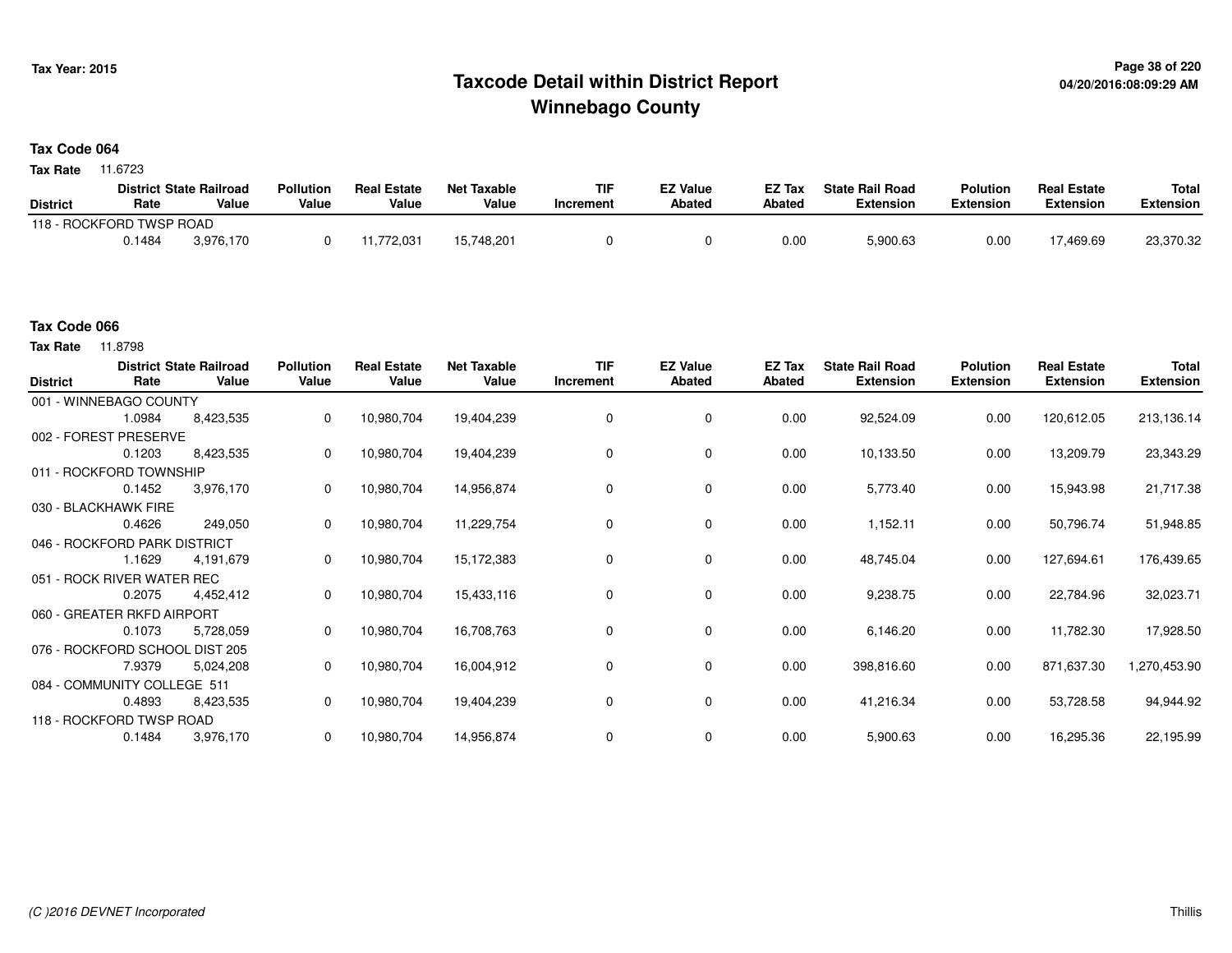## **Page 39 of 220 Taxcode Detail within District ReportWinnebago County**

## **04/20/2016:08:09:29 AM**

#### **Tax Code 068**

**Tax Rate** 11.1215

| <b>District</b> | Rate                            | <b>District State Railroad</b><br>Value | <b>Pollution</b><br>Value | <b>Real Estate</b><br>Value | <b>Net Taxable</b><br>Value | <b>TIF</b><br>Increment | <b>EZ Value</b><br><b>Abated</b> | EZ Tax<br><b>Abated</b> | <b>State Rail Road</b><br><b>Extension</b> | <b>Polution</b><br><b>Extension</b> | <b>Real Estate</b><br><b>Extension</b> | <b>Total</b><br><b>Extension</b> |
|-----------------|---------------------------------|-----------------------------------------|---------------------------|-----------------------------|-----------------------------|-------------------------|----------------------------------|-------------------------|--------------------------------------------|-------------------------------------|----------------------------------------|----------------------------------|
|                 | 001 - WINNEBAGO COUNTY          |                                         |                           |                             |                             |                         |                                  |                         |                                            |                                     |                                        |                                  |
|                 | 1.0984                          | 8,423,535                               | 0                         | 1,364,888                   | 9,788,423                   | 0                       | 0                                | 0.00                    | 92,524.09                                  | 0.00                                | 14,991.93                              | 107,516.02                       |
|                 | 002 - FOREST PRESERVE           |                                         |                           |                             |                             |                         |                                  |                         |                                            |                                     |                                        |                                  |
|                 | 0.1203                          | 8,423,535                               | 0                         | 1,364,888                   | 9,788,423                   | 0                       | 0                                | 0.00                    | 10,133.50                                  | 0.00                                | 1,641.96                               | 11,775.46                        |
|                 | 013 - ROSCOE TOWNSHIP           |                                         |                           |                             |                             |                         |                                  |                         |                                            |                                     |                                        |                                  |
|                 | 0.1492                          | 585,659                                 | 0                         | 1,364,888                   | 1,950,547                   | 0                       | 0                                | 0.00                    | 873.81                                     | 0.00                                | 2,036.42                               | 2,910.23                         |
|                 | 025 - ROSCOE VILLAGE            |                                         |                           |                             |                             |                         |                                  |                         |                                            |                                     |                                        |                                  |
|                 | 0.6589                          | $\mathbf 0$                             | 0                         | 1,364,888                   | 1,364,888                   | $\Omega$                | $\mathbf 0$                      | 0.00                    | 0.00                                       | 0.00                                | 8,993.25                               | 8,993.25                         |
|                 | 035 - HARLEM-ROSCOE FIRE        |                                         |                           |                             |                             |                         |                                  |                         |                                            |                                     |                                        |                                  |
|                 | 0.7683                          | 317,502                                 | 0                         | 1,364,888                   | 1,682,390                   | $\Omega$                | 0                                | 0.00                    | 2,439.36                                   | 0.00                                | 10,486.43                              | 12,925.79                        |
|                 | 051 - ROCK RIVER WATER REC      |                                         |                           |                             |                             |                         |                                  |                         |                                            |                                     |                                        |                                  |
|                 | 0.2075                          | 4,452,412                               | 0                         | 1,364,888                   | 5,817,300                   | 0                       | 0                                | 0.00                    | 9,238.75                                   | 0.00                                | 2,832.14                               | 12,070.89                        |
|                 | 055 - NORTH SUBURBAN LIBRARY    |                                         |                           |                             |                             |                         |                                  |                         |                                            |                                     |                                        |                                  |
|                 | 0.3032                          | 740,593                                 | 0                         | 1,364,888                   | 2,105,481                   | 0                       | 0                                | 0.00                    | 2,245.47                                   | 0.00                                | 4,138.34                               | 6,383.81                         |
|                 | 072 - PRAIRIE HILL SCH DIST 133 |                                         |                           |                             |                             |                         |                                  |                         |                                            |                                     |                                        |                                  |
|                 | 4.5344                          | 0                                       | 0                         | 1,364,888                   | 1,364,888                   | 0                       | 0                                | 0.00                    | 0.00                                       | 0.00                                | 61,889.48                              | 61,889.48                        |
|                 | 077 - HONONEGAH HIGH SD #207    |                                         |                           |                             |                             |                         |                                  |                         |                                            |                                     |                                        |                                  |
|                 | 2.6083                          | 366,785                                 | 0                         | 1,364,888                   | 1,731,673                   | 0                       | 0                                | 0.00                    | 9,566.86                                   | 0.00                                | 35,600.38                              | 45,167.24                        |
|                 | 084 - COMMUNITY COLLEGE 511     |                                         |                           |                             |                             |                         |                                  |                         |                                            |                                     |                                        |                                  |
|                 | 0.4893                          | 8,423,535                               | 0                         | 1,364,888                   | 9,788,423                   | 0                       | 0                                | 0.00                    | 41,216.34                                  | 0.00                                | 6,678.40                               | 47,894.74                        |
|                 | 120 - ROSCOE TWSP ROAD          |                                         |                           |                             |                             |                         |                                  |                         |                                            |                                     |                                        |                                  |
|                 | 0.1837                          | 585,659                                 | 0                         | 1,364,888                   | 1,950,547                   | $\mathbf 0$             | 0                                | 0.00                    | 1,075.86                                   | 0.00                                | 2,507.30                               | 3,583.16                         |

### **Tax Code 069**

|                 |                         | <b>District State Railroad</b> | <b>Pollution</b> | <b>Real Estate</b> | Net Taxable | <b>TIF</b> | <b>EZ Value</b> | EZ Tax | <b>State Rail Road</b> | <b>Polution</b>  | <b>Real Estate</b> | <b>Total</b> |
|-----------------|-------------------------|--------------------------------|------------------|--------------------|-------------|------------|-----------------|--------|------------------------|------------------|--------------------|--------------|
| <b>District</b> | Rate                    | Value                          | Value            | Value              | Value       | Increment  | <b>Abated</b>   | Abated | <b>Extension</b>       | <b>Extension</b> | <b>Extension</b>   | Extension    |
|                 | 001 - WINNEBAGO COUNTY  |                                |                  |                    |             |            |                 |        |                        |                  |                    |              |
|                 | .0984                   | 8,423,535                      |                  | 6,022,724          | 14.446.259  |            | 0               | 0.00   | 92,524.09              | 0.00             | 66,153.60          | 158,677.69   |
|                 | 002 - FOREST PRESERVE   |                                |                  |                    |             |            |                 |        |                        |                  |                    |              |
|                 | 0.1203                  | 8,423,535                      |                  | 6,022,724          | 14,446,259  |            |                 | 0.00   | 10,133.50              | 0.00             | 7,245.34           | 17,378.84    |
|                 | 011 - ROCKFORD TOWNSHIP |                                |                  |                    |             |            |                 |        |                        |                  |                    |              |
|                 | 0.1452                  | 3.976.170                      |                  | 6,022,724          | 9,998,894   |            |                 | 0.00   | 5,773.40               | 0.00             | 8,745.00           | 14,518.40    |
|                 | 030 - BLACKHAWK FIRE    |                                |                  |                    |             |            |                 |        |                        |                  |                    |              |
|                 | 0.4626                  | 249.050                        |                  | 6,022,724          | 6,271,774   |            | 0               | 0.00   | 1.152.11               | 0.00             | 27,861.12          | 29,013.23    |
|                 |                         |                                |                  |                    |             |            |                 |        |                        |                  |                    |              |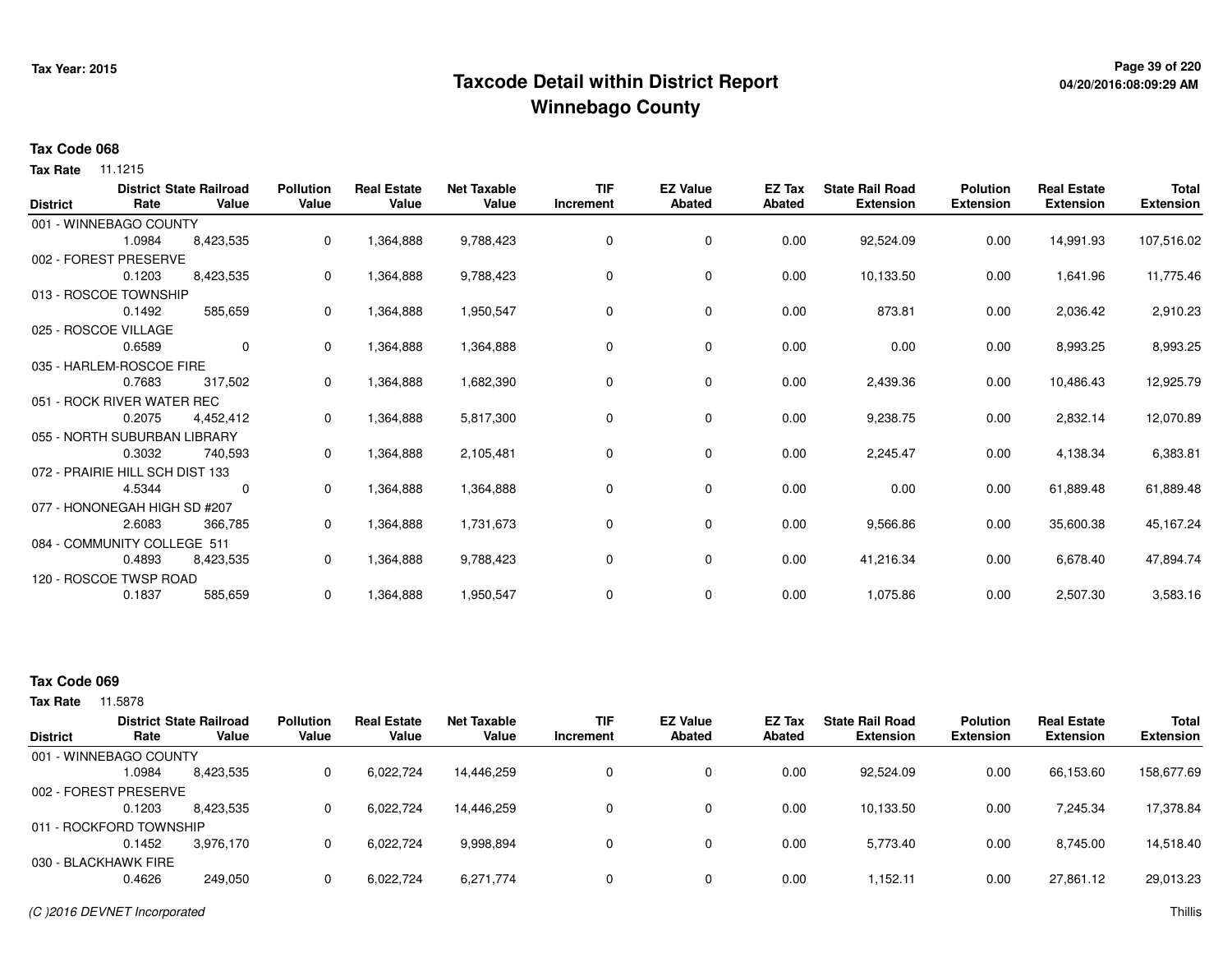## **Page 40 of 220 Taxcode Detail within District ReportWinnebago County**

# **04/20/2016:08:09:29 AM**

#### **Tax Code 069**

**Tax Rate** 11.5878

|                 |                              | <b>District State Railroad</b> | <b>Pollution</b> | <b>Real Estate</b> | <b>Net Taxable</b> | TIF       | <b>EZ Value</b> | EZ Tax        | <b>State Rail Road</b> | <b>Polution</b>  | <b>Real Estate</b> | <b>Total</b>     |
|-----------------|------------------------------|--------------------------------|------------------|--------------------|--------------------|-----------|-----------------|---------------|------------------------|------------------|--------------------|------------------|
| <b>District</b> | Rate                         | Value                          | Value            | Value              | Value              | Increment | <b>Abated</b>   | <b>Abated</b> | <b>Extension</b>       | <b>Extension</b> | <b>Extension</b>   | <b>Extension</b> |
|                 | 046 - ROCKFORD PARK DISTRICT |                                |                  |                    |                    |           |                 |               |                        |                  |                    |                  |
|                 | 1.1629                       | 4,191,679                      | 0                | 6,022,724          | 10,214,403         | $\Omega$  | 0               | 0.00          | 48.745.04              | 0.00             | 70,038.26          | 118,783.30       |
|                 | 051 - ROCK RIVER WATER REC   |                                |                  |                    |                    |           |                 |               |                        |                  |                    |                  |
|                 | 0.2075                       | 4,452,412                      | 0                | 6,022,724          | 10,475,136         | $\Omega$  | $\mathbf 0$     | 0.00          | 9,238.75               | 0.00             | 12,497.15          | 21,735.90        |
|                 | 058 - WINNEBAGO LIBRARY      |                                |                  |                    |                    |           |                 |               |                        |                  |                    |                  |
|                 | 0.2182                       | 0                              | 0                | 6,022,724          | 6,022,724          |           | 0               | 0.00          | 0.00                   | 0.00             | 13,141.58          | 13,141.58        |
|                 | 060 - GREATER RKFD AIRPORT   |                                |                  |                    |                    |           |                 |               |                        |                  |                    |                  |
|                 | 0.1073                       | 5,728,059                      | 0                | 6,022,724          | 11,750,783         |           | 0               | 0.00          | 6,146.20               | 0.00             | 6,462.38           | 12,608.58        |
|                 | 082 - WINNEBAGO UNIT SD #323 |                                |                  |                    |                    |           |                 |               |                        |                  |                    |                  |
|                 | 7.4277                       | 1,536,175                      | 0                | 6,022,724          | 7,558,899          | $\Omega$  | 0               | 0.00          | 114,102.46             | 0.00             | 447,349.87         | 561,452.33       |
|                 | 084 - COMMUNITY COLLEGE 511  |                                |                  |                    |                    |           |                 |               |                        |                  |                    |                  |
|                 | 0.4893                       | 8,423,535                      | 0                | 6,022,724          | 14,446,259         |           | $\mathbf 0$     | 0.00          | 41,216.34              | 0.00             | 29,469.19          | 70,685.53        |
|                 | 118 - ROCKFORD TWSP ROAD     |                                |                  |                    |                    |           |                 |               |                        |                  |                    |                  |
|                 | 0.1484                       | 3,976,170                      | 0                | 6,022,724          | 9,998,894          |           | $\mathbf 0$     | 0.00          | 5,900.63               | 0.00             | 8,937.72           | 14,838.35        |
|                 |                              |                                |                  |                    |                    |           |                 |               |                        |                  |                    |                  |

#### **Tax Code 070**

| <b>District</b>       | Rate                         | <b>District State Railroad</b><br>Value | <b>Pollution</b><br>Value | <b>Real Estate</b><br>Value | <b>Net Taxable</b><br>Value | <b>TIF</b><br>Increment | <b>EZ Value</b><br><b>Abated</b> | <b>EZ Tax</b><br><b>Abated</b> | <b>State Rail Road</b><br><b>Extension</b> | <b>Polution</b><br><b>Extension</b> | <b>Real Estate</b><br><b>Extension</b> | <b>Total</b><br><b>Extension</b> |
|-----------------------|------------------------------|-----------------------------------------|---------------------------|-----------------------------|-----------------------------|-------------------------|----------------------------------|--------------------------------|--------------------------------------------|-------------------------------------|----------------------------------------|----------------------------------|
|                       | 001 - WINNEBAGO COUNTY       |                                         |                           |                             |                             |                         |                                  |                                |                                            |                                     |                                        |                                  |
|                       | 1.0984                       | 8,423,535                               | 0                         | 1,950,918                   | 10,374,453                  | 0                       | 0                                | 0.00                           | 92,524.09                                  | 0.00                                | 21,428.88                              | 113,952.97                       |
|                       | 002 - FOREST PRESERVE        |                                         |                           |                             |                             |                         |                                  |                                |                                            |                                     |                                        |                                  |
|                       | 0.1203                       | 8,423,535                               | 0                         | 1,950,918                   | 10,374,453                  | 0                       | 0                                | 0.00                           | 10,133.50                                  | 0.00                                | 2,346.95                               | 12,480.45                        |
|                       | 011 - ROCKFORD TOWNSHIP      |                                         |                           |                             |                             |                         |                                  |                                |                                            |                                     |                                        |                                  |
|                       | 0.1452                       | 3,976,170                               | 0                         | 1,950,918                   | 5,927,088                   | 0                       | 0                                | 0.00                           | 5,773.40                                   | 0.00                                | 2,832.73                               | 8,606.13                         |
| 019 - LOVES PARK CITY |                              |                                         |                           |                             |                             |                         |                                  |                                |                                            |                                     |                                        |                                  |
|                       | 0.0000                       | $\mathbf 0$                             | 0                         | 1,950,918                   | 1,950,918                   | 0                       | $\mathbf 0$                      | 0.00                           | 0.00                                       | 0.00                                | 0.00                                   | 0.00                             |
|                       | 046 - ROCKFORD PARK DISTRICT |                                         |                           |                             |                             |                         |                                  |                                |                                            |                                     |                                        |                                  |
|                       | 1.1629                       | 4,191,679                               | 0                         | 1,950,918                   | 6,142,597                   | 0                       | $\mathbf 0$                      | 0.00                           | 48,745.04                                  | 0.00                                | 22,687.23                              | 71,432.27                        |
|                       | 051 - ROCK RIVER WATER REC   |                                         |                           |                             |                             |                         |                                  |                                |                                            |                                     |                                        |                                  |
|                       | 0.2075                       | 4,452,412                               | 0                         | 1,950,918                   | 6,403,330                   | 0                       | 0                                | 0.00                           | 9,238.75                                   | 0.00                                | 4,048.15                               | 13,286.90                        |
|                       | 055 - NORTH SUBURBAN LIBRARY |                                         |                           |                             |                             |                         |                                  |                                |                                            |                                     |                                        |                                  |
|                       | 0.3032                       | 740,593                                 | 0                         | 1,950,918                   | 2,691,511                   | 0                       | 0                                | 0.00                           | 2,245.47                                   | 0.00                                | 5,915.18                               | 8,160.65                         |
|                       | 060 - GREATER RKFD AIRPORT   |                                         |                           |                             |                             |                         |                                  |                                |                                            |                                     |                                        |                                  |
|                       | 0.1073                       | 5,728,059                               | 0                         | 1,950,918                   | 7,678,977                   | 0                       | 0                                | 0.00                           | 6,146.20                                   | 0.00                                | 2,093.34                               | 8,239.54                         |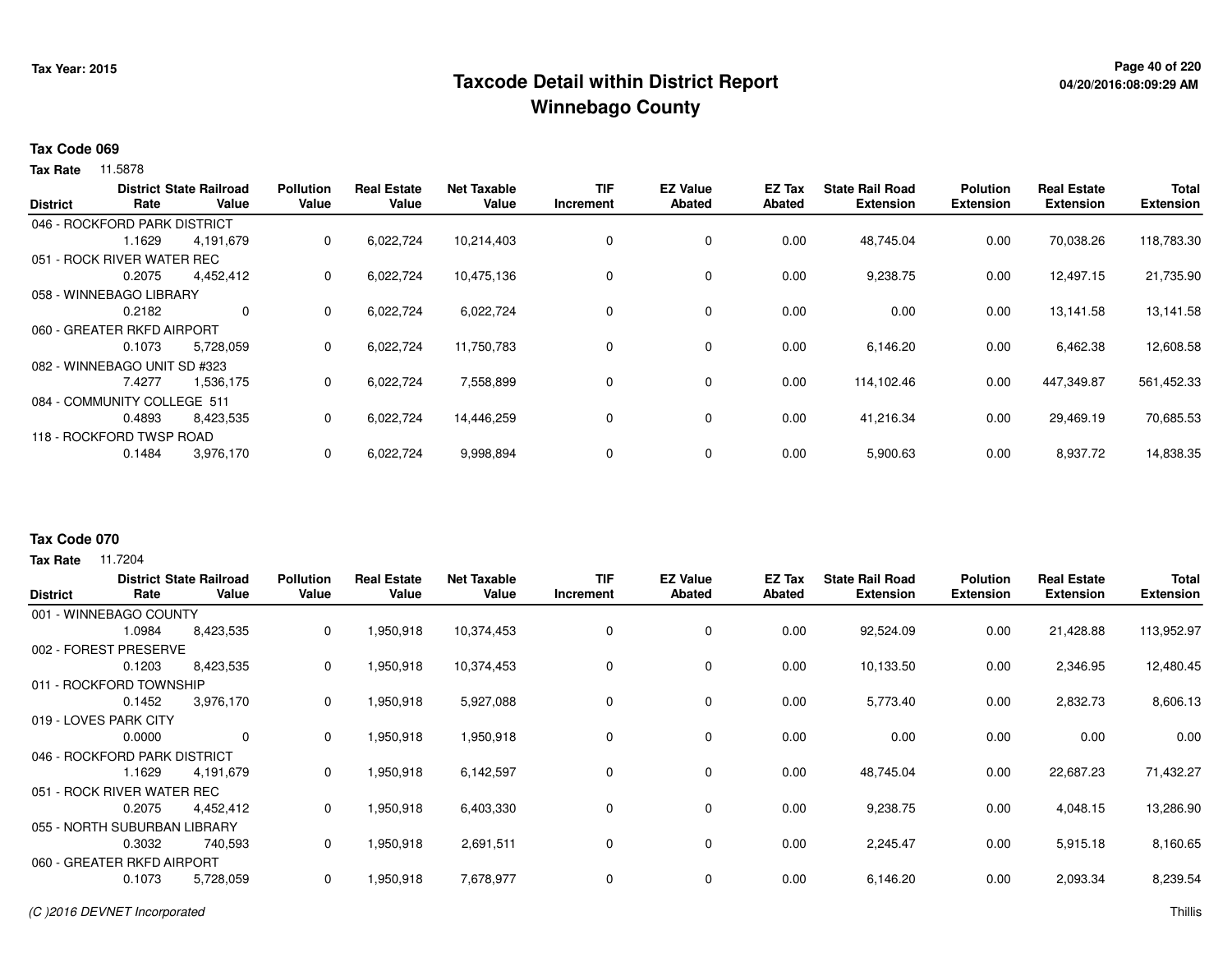## **Page 41 of 220 Taxcode Detail within District ReportWinnebago County**

#### **Tax Code 070**

**Tax Rate** 11.7204

| <b>District</b> | Rate                           | <b>District State Railroad</b><br>Value | <b>Pollution</b><br>Value | <b>Real Estate</b><br>Value | Net Taxable<br>Value | <b>TIF</b><br>Increment | <b>EZ Value</b><br><b>Abated</b> | <b>EZ Tax</b><br>Abated | <b>State Rail Road</b><br><b>Extension</b> | <b>Polution</b><br><b>Extension</b> | <b>Real Estate</b><br><b>Extension</b> | <b>Total</b><br><b>Extension</b> |
|-----------------|--------------------------------|-----------------------------------------|---------------------------|-----------------------------|----------------------|-------------------------|----------------------------------|-------------------------|--------------------------------------------|-------------------------------------|----------------------------------------|----------------------------------|
|                 |                                |                                         |                           |                             |                      |                         |                                  |                         |                                            |                                     |                                        |                                  |
|                 | 076 - ROCKFORD SCHOOL DIST 205 |                                         |                           |                             |                      |                         |                                  |                         |                                            |                                     |                                        |                                  |
|                 | 7.9379                         | 5.024.208                               |                           | 1,950,918                   | 6,975,126            |                         | 0                                | 0.00                    | 398,816.60                                 | 0.00                                | 154.861.92                             | 553,678.52                       |
|                 | 084 - COMMUNITY COLLEGE 511    |                                         |                           |                             |                      |                         |                                  |                         |                                            |                                     |                                        |                                  |
|                 | 0.4893                         | 8.423.535                               |                           | 1,950,918                   | 10,374,453           |                         | 0                                | 0.00                    | 41.216.34                                  | 0.00                                | 9,545.84                               | 50,762.18                        |
|                 | 118 - ROCKFORD TWSP ROAD       |                                         |                           |                             |                      |                         |                                  |                         |                                            |                                     |                                        |                                  |
|                 | 0.1484                         | 3.976.170                               |                           | 1.950.918                   | 5,927,088            |                         | $\Omega$                         | 0.00                    | 5,900.63                                   | 0.00                                | 2,895.16                               | 8,795.79                         |
|                 | 136 - HARVEST HILLS SSA        |                                         |                           |                             |                      |                         |                                  |                         |                                            |                                     |                                        |                                  |
|                 | 0.0000                         | $\mathbf{0}$                            |                           | 1,950,918                   | 1,950,918            |                         | 0                                | 0.00                    | 0.00                                       | 0.00                                | 27,683.64                              | 27,683.64                        |
|                 |                                |                                         |                           |                             |                      |                         |                                  |                         |                                            |                                     |                                        |                                  |

#### **Tax Code 071**

| <b>District</b>              | Rate   | <b>District State Railroad</b><br>Value | <b>Pollution</b><br>Value | <b>Real Estate</b><br>Value | <b>Net Taxable</b><br>Value | <b>TIF</b><br><b>Increment</b> | <b>EZ Value</b><br><b>Abated</b> | <b>EZ Tax</b><br><b>Abated</b> | <b>State Rail Road</b><br><b>Extension</b> | <b>Polution</b><br><b>Extension</b> | <b>Real Estate</b><br><b>Extension</b> | Total<br><b>Extension</b> |
|------------------------------|--------|-----------------------------------------|---------------------------|-----------------------------|-----------------------------|--------------------------------|----------------------------------|--------------------------------|--------------------------------------------|-------------------------------------|----------------------------------------|---------------------------|
| 001 - WINNEBAGO COUNTY       |        |                                         |                           |                             |                             |                                |                                  |                                |                                            |                                     |                                        |                           |
|                              | 1.0984 | 8,423,535                               | 0                         | 9,235,978                   | 17,659,513                  | 0                              | 0                                | 0.00                           | 92,524.09                                  | 0.00                                | 101,447.98                             | 193,972.07                |
| 002 - FOREST PRESERVE        |        |                                         |                           |                             |                             |                                |                                  |                                |                                            |                                     |                                        |                           |
|                              | 0.1203 | 8,423,535                               | 0                         | 9,235,978                   | 17,659,513                  | 0                              | 0                                | 0.00                           | 10,133.50                                  | 0.00                                | 11,110.88                              | 21,244.38                 |
| 011 - ROCKFORD TOWNSHIP      |        |                                         |                           |                             |                             |                                |                                  |                                |                                            |                                     |                                        |                           |
|                              | 0.1452 | 3,976,170                               | 0                         | 9,235,978                   | 13,212,148                  | 0                              | 0                                | 0.00                           | 5,773.40                                   | 0.00                                | 13,410.64                              | 19,184.04                 |
| 030 - BLACKHAWK FIRE         |        |                                         |                           |                             |                             |                                |                                  |                                |                                            |                                     |                                        |                           |
|                              | 0.4626 | 249,050                                 | 0                         | 9,235,978                   | 9,485,028                   | 0                              | $\mathbf 0$                      | 0.00                           | 1,152.11                                   | 0.00                                | 42,725.63                              | 43,877.74                 |
| 046 - ROCKFORD PARK DISTRICT |        |                                         |                           |                             |                             |                                |                                  |                                |                                            |                                     |                                        |                           |
|                              | 1.1629 | 4,191,679                               | 0                         | 9,235,978                   | 13,427,657                  | 0                              | 0                                | 0.00                           | 48,745.04                                  | 0.00                                | 107,405.19                             | 156,150.23                |
| 058 - WINNEBAGO LIBRARY      |        |                                         |                           |                             |                             |                                |                                  |                                |                                            |                                     |                                        |                           |
|                              | 0.2182 | $\mathbf 0$                             | 0                         | 9,235,978                   | 9,235,978                   | 0                              | 0                                | 0.00                           | 0.00                                       | 0.00                                | 20,152.90                              | 20,152.90                 |
| 060 - GREATER RKFD AIRPORT   |        |                                         |                           |                             |                             |                                |                                  |                                |                                            |                                     |                                        |                           |
|                              | 0.1073 | 5,728,059                               | 0                         | 9,235,978                   | 14,964,037                  | 0                              | 0                                | 0.00                           | 6,146.20                                   | 0.00                                | 9,910.20                               | 16,056.40                 |
| 082 - WINNEBAGO UNIT SD #323 |        |                                         |                           |                             |                             |                                |                                  |                                |                                            |                                     |                                        |                           |
|                              | 7.4277 | 1,536,175                               | 0                         | 9,235,978                   | 10,772,153                  | 0                              | 0                                | 0.00                           | 114,102.46                                 | 0.00                                | 686,020.74                             | 800,123.20                |
| 084 - COMMUNITY COLLEGE 511  |        |                                         |                           |                             |                             |                                |                                  |                                |                                            |                                     |                                        |                           |
|                              | 0.4893 | 8,423,535                               | 0                         | 9,235,978                   | 17,659,513                  | 0                              | 0                                | 0.00                           | 41,216.34                                  | 0.00                                | 45,191.64                              | 86,407.98                 |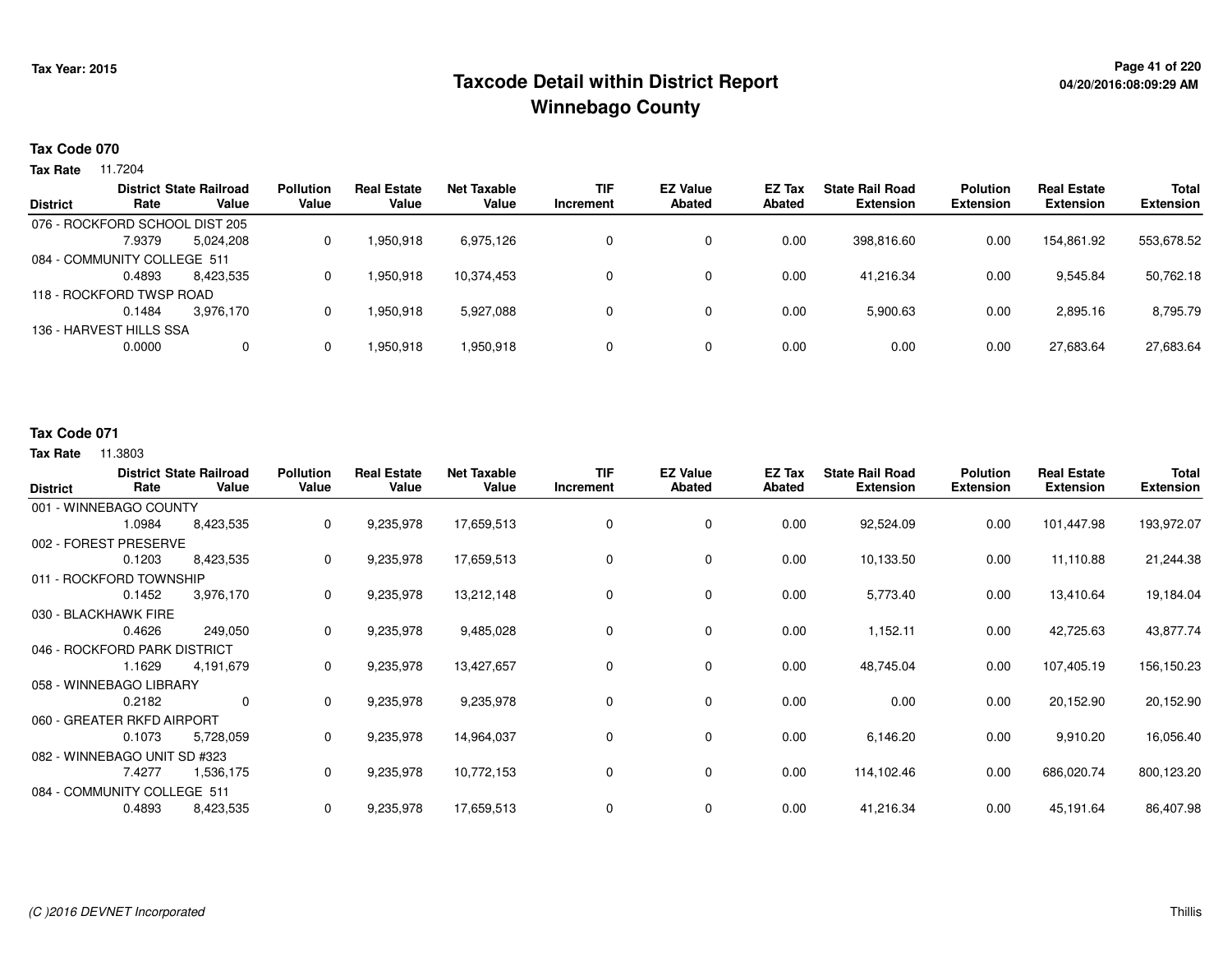## **Page 42 of 220 Taxcode Detail within District ReportWinnebago County**

### **Tax Code 071**

**Tax Rate** 11.3803

|                          |        | <b>District State Railroad</b> | <b>Pollution</b> | <b>Real Estate</b> | Net Taxable | TIF       | <b>EZ Value</b> | <b>EZ Tax</b> | <b>State Rail Road</b> | <b>Polution</b>  | <b>Real Estate</b> | <b>Total</b> |
|--------------------------|--------|--------------------------------|------------------|--------------------|-------------|-----------|-----------------|---------------|------------------------|------------------|--------------------|--------------|
| <b>District</b>          | Rate   | Value                          | Value            | Value              | Value       | Increment | <b>Abated</b>   | Abated        | <b>Extension</b>       | <b>Extension</b> | <b>Extension</b>   | Extension    |
| 118 - ROCKFORD TWSP ROAD |        |                                |                  |                    |             |           |                 |               |                        |                  |                    |              |
|                          | 0.1484 | 3.976.170                      |                  | 9,235,978          | 13.212.148  |           |                 | 0.00          | 5,900.63               | 0.00             | 13,706.19          | 19,606.82    |

**Tax Rate** 11.4443

| <b>District</b> | Rate                           | <b>District State Railroad</b><br>Value | <b>Pollution</b><br>Value | <b>Real Estate</b><br>Value | <b>Net Taxable</b><br>Value | <b>TIF</b><br>Increment | <b>EZ Value</b><br><b>Abated</b> | EZ Tax<br>Abated | <b>State Rail Road</b><br><b>Extension</b> | <b>Polution</b><br><b>Extension</b> | <b>Real Estate</b><br><b>Extension</b> | Total<br><b>Extension</b> |
|-----------------|--------------------------------|-----------------------------------------|---------------------------|-----------------------------|-----------------------------|-------------------------|----------------------------------|------------------|--------------------------------------------|-------------------------------------|----------------------------------------|---------------------------|
|                 | 001 - WINNEBAGO COUNTY         |                                         |                           |                             |                             |                         |                                  |                  |                                            |                                     |                                        |                           |
|                 | 1.0984                         | 8,423,535                               | 0                         | 44,233                      | 8,467,768                   | 0                       | 0                                | 0.00             | 92,524.09                                  | 0.00                                | 485.86                                 | 93,009.95                 |
|                 | 002 - FOREST PRESERVE          |                                         |                           |                             |                             |                         |                                  |                  |                                            |                                     |                                        |                           |
|                 | 0.1203                         | 8,423,535                               | 0                         | 44,233                      | 8,467,768                   | $\Omega$                | 0                                | 0.00             | 10,133.50                                  | 0.00                                | 53.21                                  | 10,186.71                 |
|                 | 011 - ROCKFORD TOWNSHIP        |                                         |                           |                             |                             |                         |                                  |                  |                                            |                                     |                                        |                           |
|                 | 0.1452                         | 3,976,170                               | 0                         | 44,233                      | 4,020,403                   | 0                       | $\mathbf 0$                      | 0.00             | 5,773.40                                   | 0.00                                | 64.23                                  | 5,837.63                  |
|                 | 017 - CHERRY VALLEY VILLAGE    |                                         |                           |                             |                             |                         |                                  |                  |                                            |                                     |                                        |                           |
|                 | 0.0000                         | 169,131                                 | 0                         | 44,233                      | 213,364                     | 0                       | 0                                | 0.00             | 0.00                                       | 0.00                                | 0.00                                   | 0.00                      |
|                 | 031 - CHERRY VALLEY FIRE       |                                         |                           |                             |                             |                         |                                  |                  |                                            |                                     |                                        |                           |
|                 | 0.9999                         | 827,972                                 | 0                         | 44,233                      | 872,205                     | 0                       | 0                                | 0.00             | 8,278.90                                   | 0.00                                | 442.29                                 | 8,721.19                  |
|                 | 054 - CHERRY VALLEY LIBRARY    |                                         |                           |                             |                             |                         |                                  |                  |                                            |                                     |                                        |                           |
|                 | 0.3976                         | 939,290                                 | 0                         | 44,233                      | 983,523                     | 0                       | 0                                | 0.00             | 3,734.62                                   | 0.00                                | 175.87                                 | 3,910.49                  |
|                 | 060 - GREATER RKFD AIRPORT     |                                         |                           |                             |                             |                         |                                  |                  |                                            |                                     |                                        |                           |
|                 | 0.1073                         | 5,728,059                               | 0                         | 44,233                      | 5,772,292                   | 0                       | $\mathbf 0$                      | 0.00             | 6,146.20                                   | 0.00                                | 47.46                                  | 6,193.66                  |
|                 | 076 - ROCKFORD SCHOOL DIST 205 |                                         |                           |                             |                             |                         |                                  |                  |                                            |                                     |                                        |                           |
|                 | 7.9379                         | 5,024,208                               | 0                         | 44,233                      | 5,068,441                   | 0                       | 0                                | 0.00             | 398,816.60                                 | 0.00                                | 3,511.17                               | 402,327.77                |
|                 | 084 - COMMUNITY COLLEGE 511    |                                         |                           |                             |                             |                         |                                  |                  |                                            |                                     |                                        |                           |
|                 | 0.4893                         | 8,423,535                               | 0                         | 44,233                      | 8,467,768                   | 0                       | $\mathbf 0$                      | 0.00             | 41,216.34                                  | 0.00                                | 216.43                                 | 41,432.77                 |
|                 | 118 - ROCKFORD TWSP ROAD       |                                         |                           |                             |                             |                         |                                  |                  |                                            |                                     |                                        |                           |
|                 | 0.1484                         | 3,976,170                               | 0                         | 44,233                      | 4,020,403                   | 0                       | 0                                | 0.00             | 5,900.63                                   | 0.00                                | 65.64                                  | 5,966.27                  |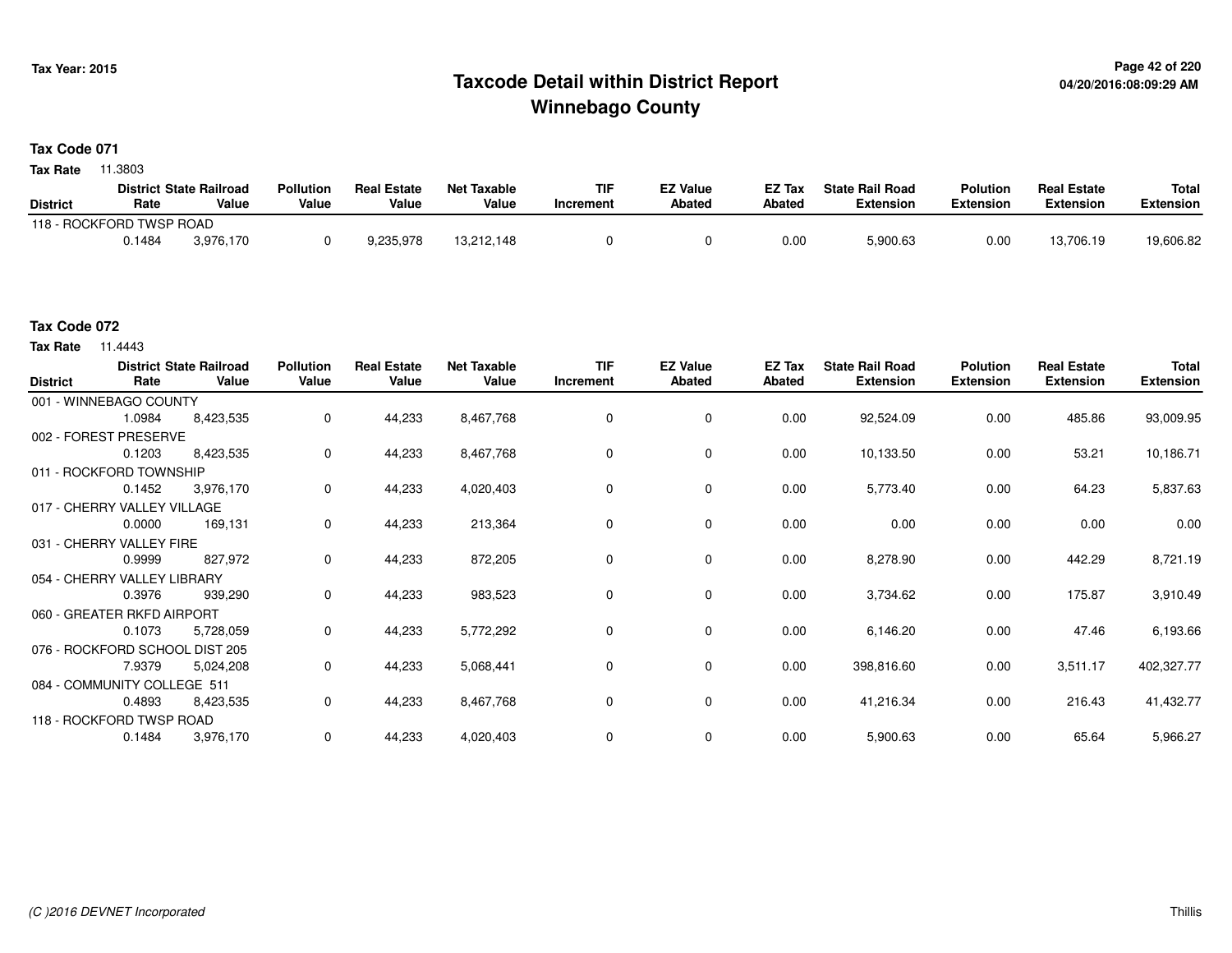## **Page 43 of 220 Taxcode Detail within District ReportWinnebago County**

# **04/20/2016:08:09:29 AM**

#### **Tax Code 073**

**Tax Rate** 11.4889

| <b>District</b> | Rate                         | <b>District State Railroad</b><br>Value | <b>Pollution</b><br>Value | <b>Real Estate</b><br>Value | <b>Net Taxable</b><br>Value | <b>TIF</b><br>Increment | <b>EZ Value</b><br><b>Abated</b> | EZ Tax<br><b>Abated</b> | <b>State Rail Road</b><br><b>Extension</b> | <b>Polution</b><br><b>Extension</b> | <b>Real Estate</b><br><b>Extension</b> | <b>Total</b><br><b>Extension</b> |
|-----------------|------------------------------|-----------------------------------------|---------------------------|-----------------------------|-----------------------------|-------------------------|----------------------------------|-------------------------|--------------------------------------------|-------------------------------------|----------------------------------------|----------------------------------|
|                 | 001 - WINNEBAGO COUNTY       |                                         |                           |                             |                             |                         |                                  |                         |                                            |                                     |                                        |                                  |
|                 | 1.0984                       | 8,423,535                               | 0                         | 25,560                      | 8,449,095                   | 0                       | 0                                | 0.00                    | 92,524.09                                  | 0.00                                | 280.75                                 | 92,804.84                        |
|                 | 002 - FOREST PRESERVE        |                                         |                           |                             |                             |                         |                                  |                         |                                            |                                     |                                        |                                  |
|                 | 0.1203                       | 8,423,535                               | 0                         | 25,560                      | 8,449,095                   | 0                       | 0                                | 0.00                    | 10,133.50                                  | 0.00                                | 30.75                                  | 10,164.25                        |
|                 | 011 - ROCKFORD TOWNSHIP      |                                         |                           |                             |                             |                         |                                  |                         |                                            |                                     |                                        |                                  |
|                 | 0.1452                       | 3,976,170                               | 0                         | 25,560                      | 4,001,730                   | $\Omega$                | 0                                | 0.00                    | 5,773.40                                   | 0.00                                | 37.11                                  | 5,810.51                         |
|                 | 043 - WEST SUBURBAN FIRE     |                                         |                           |                             |                             |                         |                                  |                         |                                            |                                     |                                        |                                  |
|                 | 0.5712                       | 31,751                                  | 0                         | 25,560                      | 57,311                      | 0                       | 0                                | 0.00                    | 181.36                                     | 0.00                                | 146.00                                 | 327.36                           |
|                 | 046 - ROCKFORD PARK DISTRICT |                                         |                           |                             |                             |                         |                                  |                         |                                            |                                     |                                        |                                  |
|                 | 1.1629                       | 4,191,679                               | 0                         | 25,560                      | 4,217,239                   | $\Omega$                | 0                                | 0.00                    | 48,745.04                                  | 0.00                                | 297.24                                 | 49,042.28                        |
|                 | 058 - WINNEBAGO LIBRARY      |                                         |                           |                             |                             |                         |                                  |                         |                                            |                                     |                                        |                                  |
|                 | 0.2182                       | $\mathbf 0$                             | 0                         | 25,560                      | 25,560                      | 0                       | $\mathbf 0$                      | 0.00                    | 0.00                                       | 0.00                                | 55.77                                  | 55.77                            |
|                 | 060 - GREATER RKFD AIRPORT   |                                         |                           |                             |                             |                         |                                  |                         |                                            |                                     |                                        |                                  |
|                 | 0.1073                       | 5,728,059                               | 0                         | 25,560                      | 5,753,619                   | 0                       | 0                                | 0.00                    | 6,146.20                                   | 0.00                                | 27.43                                  | 6,173.63                         |
|                 | 062 - RKFD - WINN DRAINAGE   |                                         |                           |                             |                             |                         |                                  |                         |                                            |                                     |                                        |                                  |
|                 | 0.0000                       | 0                                       | 0                         | 25,560                      | 25,560                      | 0                       | 0                                | 0.00                    | 0.00                                       | 0.00                                | 0.00                                   | 0.00                             |
|                 | 082 - WINNEBAGO UNIT SD #323 |                                         |                           |                             |                             |                         |                                  |                         |                                            |                                     |                                        |                                  |
|                 | 7.4277                       | 1,536,175                               | 0                         | 25,560                      | 1,561,735                   | 0                       | 0                                | 0.00                    | 114,102.46                                 | 0.00                                | 1,898.52                               | 116,000.98                       |
|                 | 084 - COMMUNITY COLLEGE 511  |                                         |                           |                             |                             |                         |                                  |                         |                                            |                                     |                                        |                                  |
|                 | 0.4893                       | 8,423,535                               | 0                         | 25,560                      | 8,449,095                   | 0                       | 0                                | 0.00                    | 41,216.34                                  | 0.00                                | 125.07                                 | 41,341.41                        |
|                 | 118 - ROCKFORD TWSP ROAD     |                                         |                           |                             |                             |                         |                                  |                         |                                            |                                     |                                        |                                  |
|                 | 0.1484                       | 3,976,170                               | 0                         | 25,560                      | 4,001,730                   | 0                       | 0                                | 0.00                    | 5,900.63                                   | 0.00                                | 37.93                                  | 5,938.56                         |

### **Tax Code 076**

|                 |                         | <b>District State Railroad</b> | <b>Pollution</b> | <b>Real Estate</b> | <b>Net Taxable</b> | <b>TIF</b> | <b>EZ Value</b> | EZ Tax | <b>State Rail Road</b> | <b>Polution</b>  | <b>Real Estate</b> | <b>Total</b>     |
|-----------------|-------------------------|--------------------------------|------------------|--------------------|--------------------|------------|-----------------|--------|------------------------|------------------|--------------------|------------------|
| <b>District</b> | Rate                    | Value                          | Value            | Value              | Value              | Increment  | <b>Abated</b>   | Abated | <b>Extension</b>       | <b>Extension</b> | <b>Extension</b>   | <b>Extension</b> |
|                 | 001 - WINNEBAGO COUNTY  |                                |                  |                    |                    |            |                 |        |                        |                  |                    |                  |
|                 | .0984                   | 8,423,535                      |                  | 941.698            | 9,365,233          |            | 0               | 0.00   | 92,524.09              | 0.00             | 10,343.61          | 102,867.70       |
|                 | 002 - FOREST PRESERVE   |                                |                  |                    |                    |            |                 |        |                        |                  |                    |                  |
|                 | 0.1203                  | 8,423,535                      | 0                | 941,698            | 9,365,233          |            | $\Omega$        | 0.00   | 10.133.50              | 0.00             | 1,132.86           | 11,266.36        |
|                 | 011 - ROCKFORD TOWNSHIP |                                |                  |                    |                    |            |                 |        |                        |                  |                    |                  |
|                 | 0.1452                  | 3.976.170                      | 0                | 941,698            | 4,917,868          |            | 0               | 0.00   | 5,773.40               | 0.00             | 1,367.35           | 7,140.75         |
|                 | 019 - LOVES PARK CITY   |                                |                  |                    |                    |            |                 |        |                        |                  |                    |                  |
|                 | 0.0000                  | 0                              | 0                | 941,698            | 941,698            |            | $\Omega$        | 0.00   | 0.00                   | 0.00             | 0.00               | 0.00             |
|                 |                         |                                |                  |                    |                    |            |                 |        |                        |                  |                    |                  |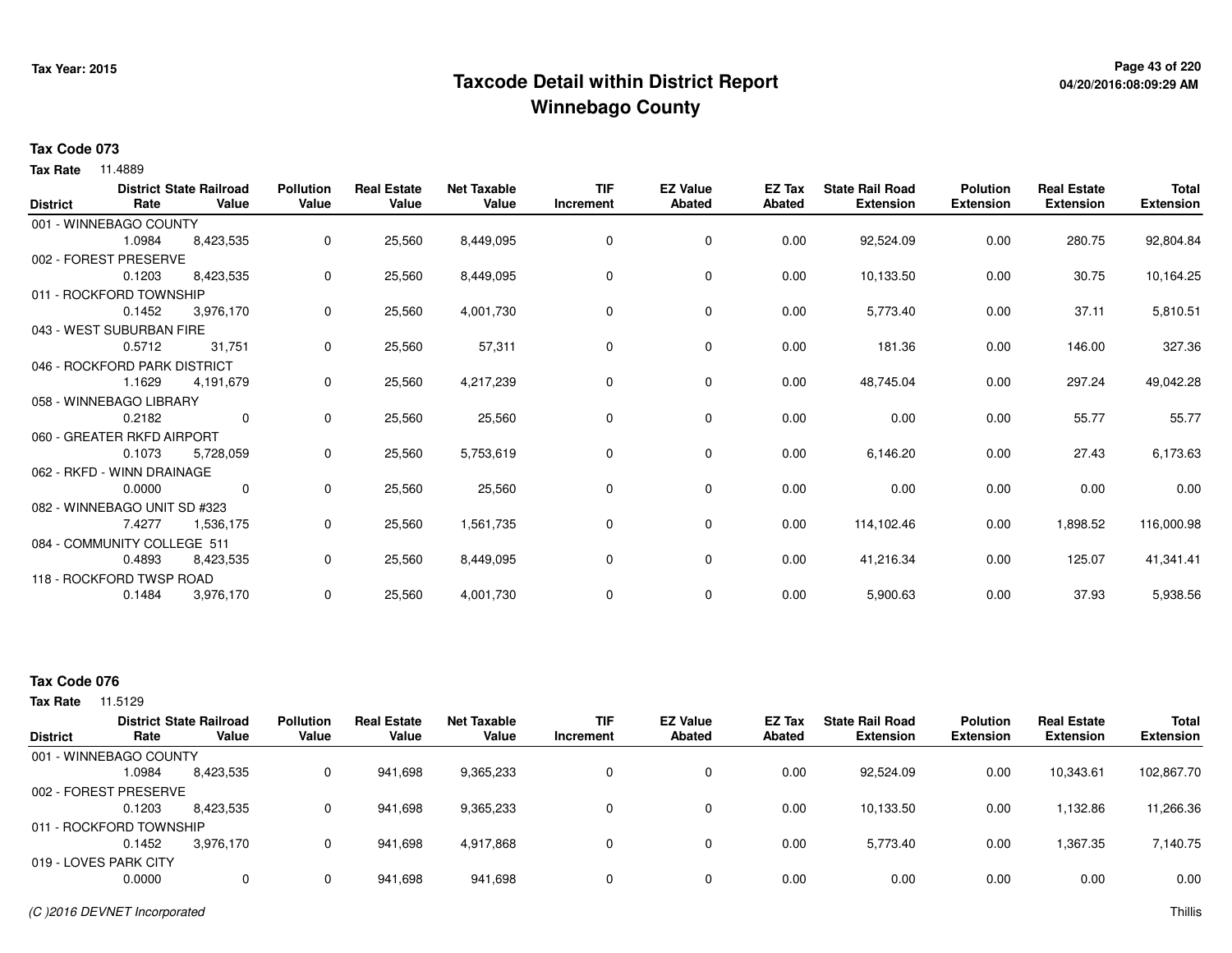## **Page 44 of 220 Taxcode Detail within District ReportWinnebago County**

#### **Tax Code 076**

**Tax Rate** 11.5129

|                 |                                | <b>District State Railroad</b> | <b>Pollution</b> | <b>Real Estate</b> | <b>Net Taxable</b> | <b>TIF</b>  | <b>EZ Value</b> | EZ Tax        | <b>State Rail Road</b> | <b>Polution</b>  | <b>Real Estate</b> | <b>Total</b>     |
|-----------------|--------------------------------|--------------------------------|------------------|--------------------|--------------------|-------------|-----------------|---------------|------------------------|------------------|--------------------|------------------|
| <b>District</b> | Rate                           | Value                          | Value            | Value              | Value              | Increment   | <b>Abated</b>   | <b>Abated</b> | <b>Extension</b>       | <b>Extension</b> | <b>Extension</b>   | <b>Extension</b> |
|                 | 046 - ROCKFORD PARK DISTRICT   |                                |                  |                    |                    |             |                 |               |                        |                  |                    |                  |
|                 | 1.1629                         | 4,191,679                      | 0                | 941,698            | 5,133,377          | $\mathbf 0$ | 0               | 0.00          | 48,745.04              | 0.00             | 10,951.01          | 59,696.05        |
|                 | 055 - NORTH SUBURBAN LIBRARY   |                                |                  |                    |                    |             |                 |               |                        |                  |                    |                  |
|                 | 0.3032                         | 740.593                        | 0                | 941,698            | 1,682,291          | 0           | 0               | 0.00          | 2,245.47               | 0.00             | 2,855.23           | 5,100.70         |
|                 | 060 - GREATER RKFD AIRPORT     |                                |                  |                    |                    |             |                 |               |                        |                  |                    |                  |
|                 | 0.1073                         | 5,728,059                      | 0                | 941,698            | 6,669,757          | 0           | 0               | 0.00          | 6,146.20               | 0.00             | 1,010.44           | 7,156.64         |
|                 | 076 - ROCKFORD SCHOOL DIST 205 |                                |                  |                    |                    |             |                 |               |                        |                  |                    |                  |
|                 | 7.9379                         | 5,024,208                      | 0                | 941,698            | 5,965,906          | 0           | 0               | 0.00          | 398,816.60             | 0.00             | 74,751.05          | 473,567.65       |
|                 | 084 - COMMUNITY COLLEGE 511    |                                |                  |                    |                    |             |                 |               |                        |                  |                    |                  |
|                 | 0.4893                         | 8,423,535                      | 0                | 941,698            | 9,365,233          | 0           | 0               | 0.00          | 41,216.34              | 0.00             | 4,607.73           | 45,824.07        |
|                 | 118 - ROCKFORD TWSP ROAD       |                                |                  |                    |                    |             |                 |               |                        |                  |                    |                  |
|                 | 0.1484                         | 3,976,170                      | 0                | 941,698            | 4,917,868          | 0           | 0               | 0.00          | 5,900.63               | 0.00             | 1,397.48           | 7,298.11         |
|                 | 136 - HARVEST HILLS SSA        |                                |                  |                    |                    |             |                 |               |                        |                  |                    |                  |
|                 | 0.0000                         | $\mathbf{0}$                   | 0                | 941,698            | 941,698            | $\mathbf 0$ | 0               | 0.00          | 0.00                   | 0.00             | 0.00               | 0.00             |
|                 |                                |                                |                  |                    |                    |             |                 |               |                        |                  |                    |                  |

#### **Tax Code 077**

| <b>District</b>                | Rate                         | <b>District State Railroad</b><br>Value | <b>Pollution</b><br>Value | <b>Real Estate</b><br>Value | <b>Net Taxable</b><br>Value | <b>TIF</b><br>Increment | <b>EZ Value</b><br><b>Abated</b> | <b>EZ Tax</b><br><b>Abated</b> | <b>State Rail Road</b><br><b>Extension</b> | <b>Polution</b><br><b>Extension</b> | <b>Real Estate</b><br><b>Extension</b> | <b>Total</b><br><b>Extension</b> |
|--------------------------------|------------------------------|-----------------------------------------|---------------------------|-----------------------------|-----------------------------|-------------------------|----------------------------------|--------------------------------|--------------------------------------------|-------------------------------------|----------------------------------------|----------------------------------|
|                                | 001 - WINNEBAGO COUNTY       |                                         |                           |                             |                             |                         |                                  |                                |                                            |                                     |                                        |                                  |
|                                | 1.0984                       | 8,423,535                               | 0                         | 133,113                     | 8,556,648                   | 0                       | 0                                | 0.00                           | 92,524.09                                  | 0.00                                | 1,462.11                               | 93,986.20                        |
| 002 - FOREST                   | <b>PRESERVE</b>              |                                         |                           |                             |                             |                         |                                  |                                |                                            |                                     |                                        |                                  |
|                                | 0.1203                       | 8,423,535                               | 0                         | 133,113                     | 8,556,648                   | 0                       | 0                                | 0.00                           | 10,133.50                                  | 0.00                                | 160.13                                 | 10,293.63                        |
|                                | 011 - ROCKFORD TOWNSHIP      |                                         |                           |                             |                             |                         |                                  |                                |                                            |                                     |                                        |                                  |
|                                | 0.1452                       | 3,976,170                               | 0                         | 133,113                     | 4,109,283                   | 0                       | 0                                | 0.00                           | 5,773.40                                   | 0.00                                | 193.28                                 | 5,966.68                         |
| 019 - LOVES PARK CITY          |                              |                                         |                           |                             |                             |                         |                                  |                                |                                            |                                     |                                        |                                  |
|                                | 0.0000                       | $\mathbf 0$                             | $\Omega$                  | 133,113                     | 133,113                     | 0                       | $\mathbf 0$                      | 0.00                           | 0.00                                       | 0.00                                | 0.00                                   | 0.00                             |
|                                | 046 - ROCKFORD PARK DISTRICT |                                         |                           |                             |                             |                         |                                  |                                |                                            |                                     |                                        |                                  |
|                                | 1.1629                       | 4,191,679                               | 0                         | 133,113                     | 4,324,792                   | 0                       | 0                                | 0.00                           | 48,745.04                                  | 0.00                                | 1,547.97                               | 50,293.01                        |
|                                | 051 - ROCK RIVER WATER REC   |                                         |                           |                             |                             |                         |                                  |                                |                                            |                                     |                                        |                                  |
|                                | 0.2075                       | 4,452,412                               | 0                         | 133,113                     | 4,585,525                   | 0                       | 0                                | 0.00                           | 9,238.75                                   | 0.00                                | 276.21                                 | 9,514.96                         |
| 060 - GREATER RKFD AIRPORT     |                              |                                         |                           |                             |                             |                         |                                  |                                |                                            |                                     |                                        |                                  |
| 0.1073<br>5,728,059            |                              | 0                                       | 133,113                   | 5,861,172                   | 0                           | 0                       | 0.00                             | 6,146.20                       | 0.00                                       | 142.83                              | 6,289.03                               |                                  |
| 076 - ROCKFORD SCHOOL DIST 205 |                              |                                         |                           |                             |                             |                         |                                  |                                |                                            |                                     |                                        |                                  |
|                                | 7.9379                       | 5,024,208                               | 0                         | 133,113                     | 5, 157, 321                 | 0                       | 0                                | 0.00                           | 398,816.60                                 | 0.00                                | 10,566.38                              | 409,382.98                       |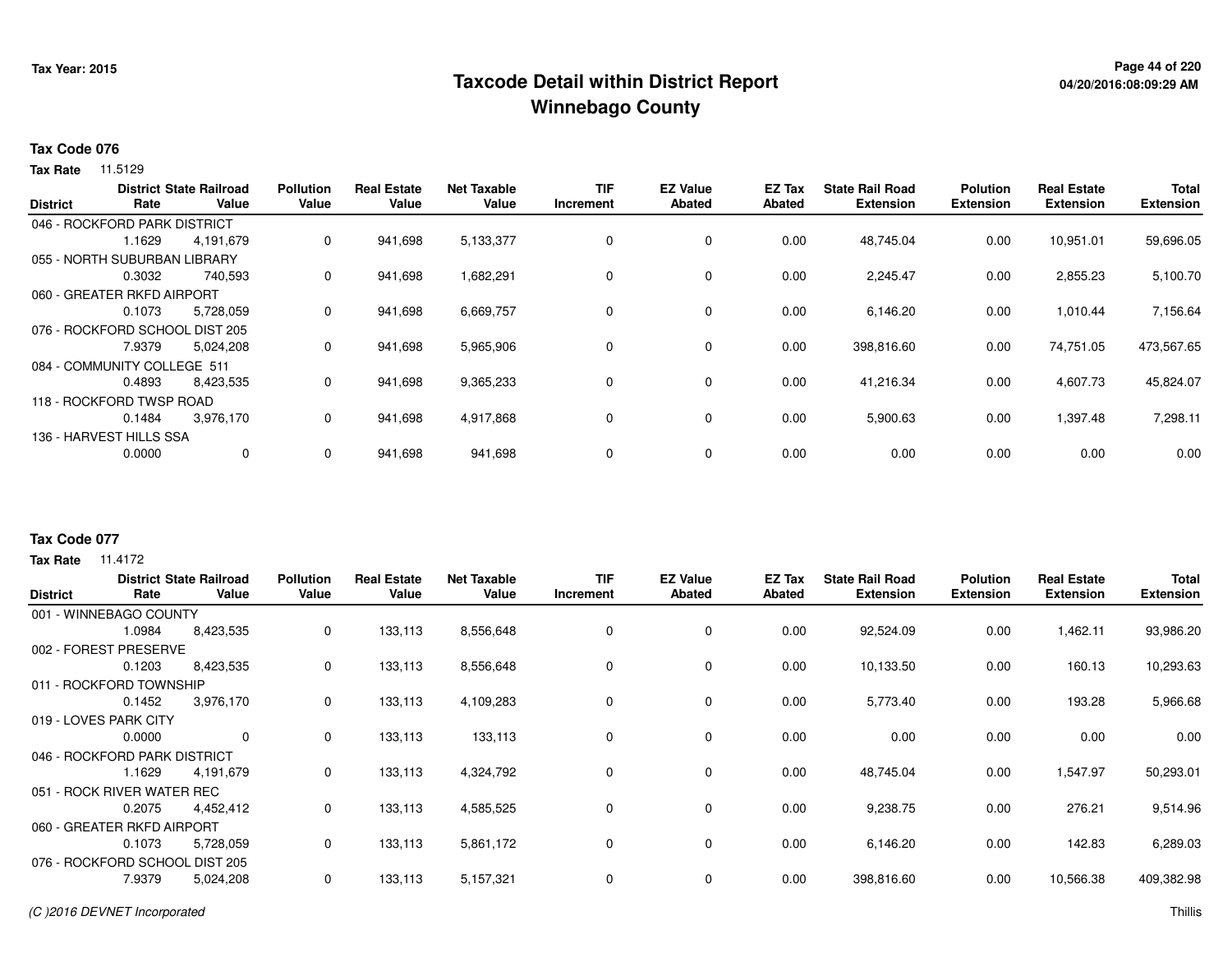## **Page 45 of 220 Taxcode Detail within District ReportWinnebago County**

#### **Tax Code 077**

**Tax Rate** 11.4172

|        |           | <b>Pollution</b>                                                                                                     | <b>Real Estate</b> | Net Taxable | <b>TIF</b> | <b>EZ Value</b> | <b>EZ Tax</b> | <b>State Rail Road</b> | <b>Polution</b>  | <b>Real Estate</b> | <b>Total</b>     |
|--------|-----------|----------------------------------------------------------------------------------------------------------------------|--------------------|-------------|------------|-----------------|---------------|------------------------|------------------|--------------------|------------------|
| Rate   | Value     | Value                                                                                                                | Value              | Value       | Increment  | <b>Abated</b>   | Abated        | <b>Extension</b>       | <b>Extension</b> | <b>Extension</b>   | <b>Extension</b> |
|        |           |                                                                                                                      |                    |             |            |                 |               |                        |                  |                    |                  |
| 0.4893 | 8.423.535 |                                                                                                                      | 133.113            | 8,556,648   |            |                 | 0.00          | 41.216.34              | 0.00             | 651.32             | 41,867.66        |
|        |           |                                                                                                                      |                    |             |            |                 |               |                        |                  |                    |                  |
| 0.1484 | 3.976.170 |                                                                                                                      | 133.113            | 4,109,283   |            |                 | 0.00          | 5,900.63               | 0.00             | 197.54             | 6,098.17         |
|        |           |                                                                                                                      |                    |             |            |                 |               |                        |                  |                    |                  |
| 0.0000 | 0         |                                                                                                                      | 133.113            | 133,113     |            |                 | 0.00          | 0.00                   | 0.00             | 0.00               | 0.00             |
|        |           | <b>District State Railroad</b><br>084 - COMMUNITY COLLEGE 511<br>118 - ROCKFORD TWSP ROAD<br>136 - HARVEST HILLS SSA |                    |             |            |                 |               |                        |                  |                    |                  |

#### **Tax Code 078**

| <b>District</b>                | Rate   | <b>District State Railroad</b><br>Value | <b>Pollution</b><br>Value | <b>Real Estate</b><br>Value | <b>Net Taxable</b><br>Value | <b>TIF</b><br>Increment | <b>EZ Value</b><br><b>Abated</b> | EZ Tax<br><b>Abated</b> | <b>State Rail Road</b><br><b>Extension</b> | <b>Polution</b><br><b>Extension</b> | <b>Real Estate</b><br><b>Extension</b> | <b>Total</b><br><b>Extension</b> |
|--------------------------------|--------|-----------------------------------------|---------------------------|-----------------------------|-----------------------------|-------------------------|----------------------------------|-------------------------|--------------------------------------------|-------------------------------------|----------------------------------------|----------------------------------|
| 001 - WINNEBAGO COUNTY         |        |                                         |                           |                             |                             |                         |                                  |                         |                                            |                                     |                                        |                                  |
|                                | 1.0984 | 8,423,535                               | 0                         | 272,661                     | 8,696,196                   | 0                       | 0                                | 0.00                    | 92,524.09                                  | 0.00                                | 2,994.91                               | 95,519.00                        |
| 002 - FOREST PRESERVE          |        |                                         |                           |                             |                             |                         |                                  |                         |                                            |                                     |                                        |                                  |
|                                | 0.1203 | 8,423,535                               | 0                         | 272,661                     | 8,696,196                   | $\Omega$                | 0                                | 0.00                    | 10,133.50                                  | 0.00                                | 328.01                                 | 10,461.51                        |
| 006 - HARLEM TOWNSHIP          |        |                                         |                           |                             |                             |                         |                                  |                         |                                            |                                     |                                        |                                  |
|                                | 0.1140 | $\overline{0}$                          | 0                         | 272,661                     | 272,661                     | $\Omega$                | 0                                | 0.00                    | 0.00                                       | 0.00                                | 310.83                                 | 310.83                           |
| 019 - LOVES PARK CITY          |        |                                         |                           |                             |                             |                         |                                  |                         |                                            |                                     |                                        |                                  |
|                                | 0.0000 | $\mathbf 0$                             | 0                         | 272,661                     | 272,661                     | 0                       | 0                                | 0.00                    | 0.00                                       | 0.00                                | 0.00                                   | 0.00                             |
| 046 - ROCKFORD PARK DISTRICT   |        |                                         |                           |                             |                             |                         |                                  |                         |                                            |                                     |                                        |                                  |
|                                | 1.1629 | 4,191,679                               | 0                         | 272,661                     | 4,464,340                   | 0                       | $\mathbf 0$                      | 0.00                    | 48,745.04                                  | 0.00                                | 3,170.77                               | 51,915.81                        |
| 051 - ROCK RIVER WATER REC     |        |                                         |                           |                             |                             |                         |                                  |                         |                                            |                                     |                                        |                                  |
|                                | 0.2075 | 4,452,412                               | 0                         | 272,661                     | 4,725,073                   | 0                       | $\mathbf 0$                      | 0.00                    | 9,238.75                                   | 0.00                                | 565.77                                 | 9,804.52                         |
| 060 - GREATER RKFD AIRPORT     |        |                                         |                           |                             |                             |                         |                                  |                         |                                            |                                     |                                        |                                  |
|                                | 0.1073 | 5,728,059                               | 0                         | 272,661                     | 6,000,720                   | 0                       | 0                                | 0.00                    | 6,146.20                                   | 0.00                                | 292.57                                 | 6,438.77                         |
| 076 - ROCKFORD SCHOOL DIST 205 |        |                                         |                           |                             |                             |                         |                                  |                         |                                            |                                     |                                        |                                  |
|                                | 7.9379 | 5,024,208                               | 0                         | 272,661                     | 5,296,869                   | 0                       | 0                                | 0.00                    | 398,816.60                                 | 0.00                                | 21,643.56                              | 420,460.16                       |
| 084 - COMMUNITY COLLEGE 511    |        |                                         |                           |                             |                             |                         |                                  |                         |                                            |                                     |                                        |                                  |
|                                | 0.4893 | 8,423,535                               | 0                         | 272,661                     | 8,696,196                   | 0                       | 0                                | 0.00                    | 41,216.34                                  | 0.00                                | 1,334.13                               | 42,550.47                        |
| 113 - HARLEM TWSP ROAD         |        |                                         |                           |                             |                             |                         |                                  |                         |                                            |                                     |                                        |                                  |
|                                | 0.0487 | $\mathbf 0$                             | 0                         | 272,661                     | 272,661                     | 0                       | 0                                | 0.00                    | 0.00                                       | 0.00                                | 132.79                                 | 132.79                           |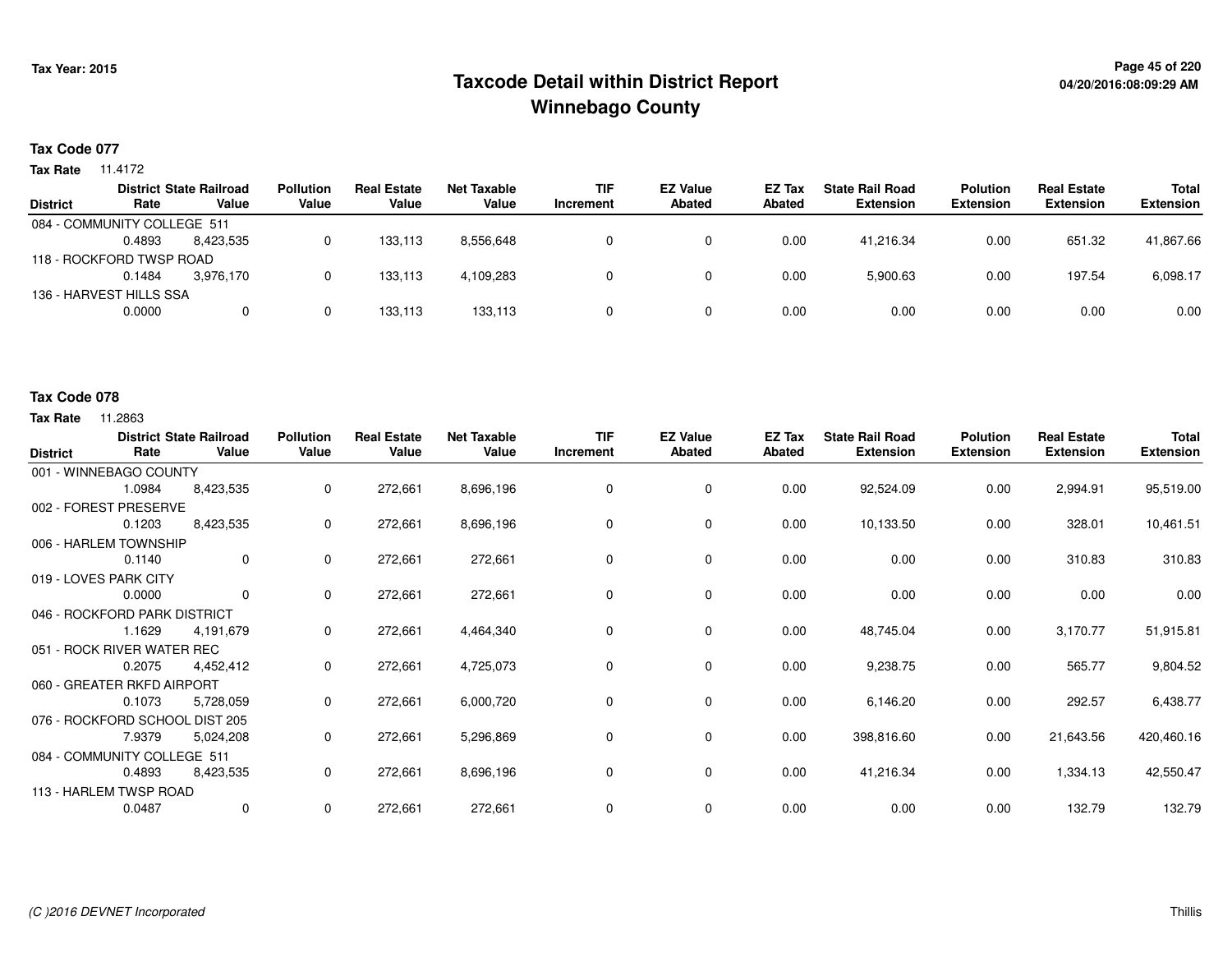## **Page 46 of 220 Taxcode Detail within District ReportWinnebago County**

# **04/20/2016:08:09:29 AM**

#### **Tax Code 082**

Tax Rate 15.2963

|                 |                                | <b>District State Railroad</b> | <b>Pollution</b> | <b>Real Estate</b> | <b>Net Taxable</b> | <b>TIF</b> | <b>EZ Value</b> | <b>EZ Tax</b> | <b>State Rail Road</b> | <b>Polution</b>  | <b>Real Estate</b> | <b>Total</b>     |
|-----------------|--------------------------------|--------------------------------|------------------|--------------------|--------------------|------------|-----------------|---------------|------------------------|------------------|--------------------|------------------|
| <b>District</b> | Rate                           | Value                          | Value            | Value              | Value              | Increment  | <b>Abated</b>   | <b>Abated</b> | <b>Extension</b>       | <b>Extension</b> | <b>Extension</b>   | <b>Extension</b> |
|                 | 001 - WINNEBAGO COUNTY         |                                |                  |                    |                    |            |                 |               |                        |                  |                    |                  |
|                 | 1.0984                         | 8,423,535                      | 0                | 312,714            | 8,736,249          | 4,175      | 0               | 0.00          | 92,524.09              | 0.00             | 3,434.85           | 95,958.94        |
|                 | 002 - FOREST PRESERVE          |                                |                  |                    |                    |            |                 |               |                        |                  |                    |                  |
|                 | 0.1203                         | 8,423,535                      | 0                | 312,714            | 8,736,249          | 4,175      | $\mathbf 0$     | 0.00          | 10,133.50              | 0.00             | 376.19             | 10,509.69        |
|                 | 011 - ROCKFORD TOWNSHIP        |                                |                  |                    |                    |            |                 |               |                        |                  |                    |                  |
|                 | 0.1452                         | 3,976,170                      | 0                | 312,714            | 4,288,884          | 4,175      | 0               | 0.00          | 5,773.40               | 0.00             | 454.06             | 6,227.46         |
|                 | 023 - ROCKFORD CITY            |                                |                  |                    |                    |            |                 |               |                        |                  |                    |                  |
|                 | 3.3595                         | 3,297,017                      | 0                | 312,714            | 3,609,731          | 4,175      | 0               | 0.00          | 110,763.28             | 0.00             | 10,505.63          | 121,268.91       |
|                 | 046 - ROCKFORD PARK DISTRICT   |                                |                  |                    |                    |            |                 |               |                        |                  |                    |                  |
|                 | 1.1629                         | 4,191,679                      | 0                | 312,714            | 4,504,393          | 4,175      | 0               | 0.00          | 48,745.04              | 0.00             | 3,636.55           | 52,381.59        |
|                 | 051 - ROCK RIVER WATER REC     |                                |                  |                    |                    |            |                 |               |                        |                  |                    |                  |
|                 | 0.2075                         | 4,452,412                      | 0                | 312,714            | 4,765,126          | 4,175      | 0               | 0.00          | 9,238.75               | 0.00             | 648.88             | 9,887.63         |
|                 | 059 - ROCKFORD CITY LIBRARY    |                                |                  |                    |                    |            |                 |               |                        |                  |                    |                  |
|                 | 0.5196                         | 3,297,017                      | 0                | 312,714            | 3,609,731          | 4,175      | 0               | 0.00          | 17,131.30              | 0.00             | 1,624.86           | 18,756.16        |
|                 | 060 - GREATER RKFD AIRPORT     |                                |                  |                    |                    |            |                 |               |                        |                  |                    |                  |
|                 | 0.1073                         | 5,728,059                      | 0                | 312,714            | 6,040,773          | 4,175      | 0               | 0.00          | 6,146.20               | 0.00             | 335.54             | 6,481.74         |
|                 | 063 - WESTSIDE TIF #2          |                                |                  |                    |                    |            |                 |               |                        |                  |                    |                  |
|                 | 0.0000                         | $\mathbf 0$                    | 0                | 4,175              | 4,175              | 4,175      | 0               | 0.00          | 0.00                   | 0.00             | 0.00               | 0.00             |
|                 | 076 - ROCKFORD SCHOOL DIST 205 |                                |                  |                    |                    |            |                 |               |                        |                  |                    |                  |
|                 | 7.9379                         | 5,024,208                      | 0                | 312,714            | 5,336,922          | 4,175      | 0               | 0.00          | 398,816.60             | 0.00             | 24,822.92          | 423,639.52       |
|                 | 084 - COMMUNITY COLLEGE 511    |                                |                  |                    |                    |            |                 |               |                        |                  |                    |                  |
|                 | 0.4893                         | 8,423,535                      | 0                | 312,714            | 8,736,249          | 4,175      | $\mathbf 0$     | 0.00          | 41,216.34              | 0.00             | 1,530.11           | 42,746.45        |
|                 | 118 - ROCKFORD TWSP ROAD       |                                |                  |                    |                    |            |                 |               |                        |                  |                    |                  |
|                 | 0.1484                         | 3,976,170                      | 0                | 312,714            | 4,288,884          | 4,175      | 0               | 0.00          | 5,900.63               | 0.00             | 464.07             | 6,364.70         |
|                 |                                |                                |                  |                    |                    |            |                 |               |                        |                  |                    |                  |

| Tax Rate        | 11.9884                 |                                         |                           |                             |                             |                         |                                  |                  |                                            |                                     |                                        |                                  |
|-----------------|-------------------------|-----------------------------------------|---------------------------|-----------------------------|-----------------------------|-------------------------|----------------------------------|------------------|--------------------------------------------|-------------------------------------|----------------------------------------|----------------------------------|
| <b>District</b> | Rate                    | <b>District State Railroad</b><br>Value | <b>Pollution</b><br>Value | <b>Real Estate</b><br>Value | <b>Net Taxable</b><br>Value | <b>TIF</b><br>Increment | <b>EZ Value</b><br><b>Abated</b> | EZ Tax<br>Abated | <b>State Rail Road</b><br><b>Extension</b> | <b>Polution</b><br><b>Extension</b> | <b>Real Estate</b><br><b>Extension</b> | <b>Total</b><br><b>Extension</b> |
|                 | 001 - WINNEBAGO COUNTY  |                                         |                           |                             |                             |                         |                                  |                  |                                            |                                     |                                        |                                  |
|                 | 1.0984                  | 8,423,535                               |                           | 596,093                     | 9,019,628                   |                         |                                  | 0.00             | 92.524.09                                  | 0.00                                | 6.547.49                               | 99,071.58                        |
|                 | 002 - FOREST PRESERVE   |                                         |                           |                             |                             |                         |                                  |                  |                                            |                                     |                                        |                                  |
|                 | 0.1203                  | 8.423.535                               |                           | 596.093                     | 9,019,628                   |                         |                                  | 0.00             | 10.133.50                                  | 0.00                                | 717.10                                 | 10,850.60                        |
|                 | 011 - ROCKFORD TOWNSHIP |                                         |                           |                             |                             |                         |                                  |                  |                                            |                                     |                                        |                                  |
|                 | 0.1452                  | 3,976,170                               |                           | 596,093                     | 4,572,263                   |                         |                                  | 0.00             | 5,773.40                                   | 0.00                                | 865.53                                 | 6,638.93                         |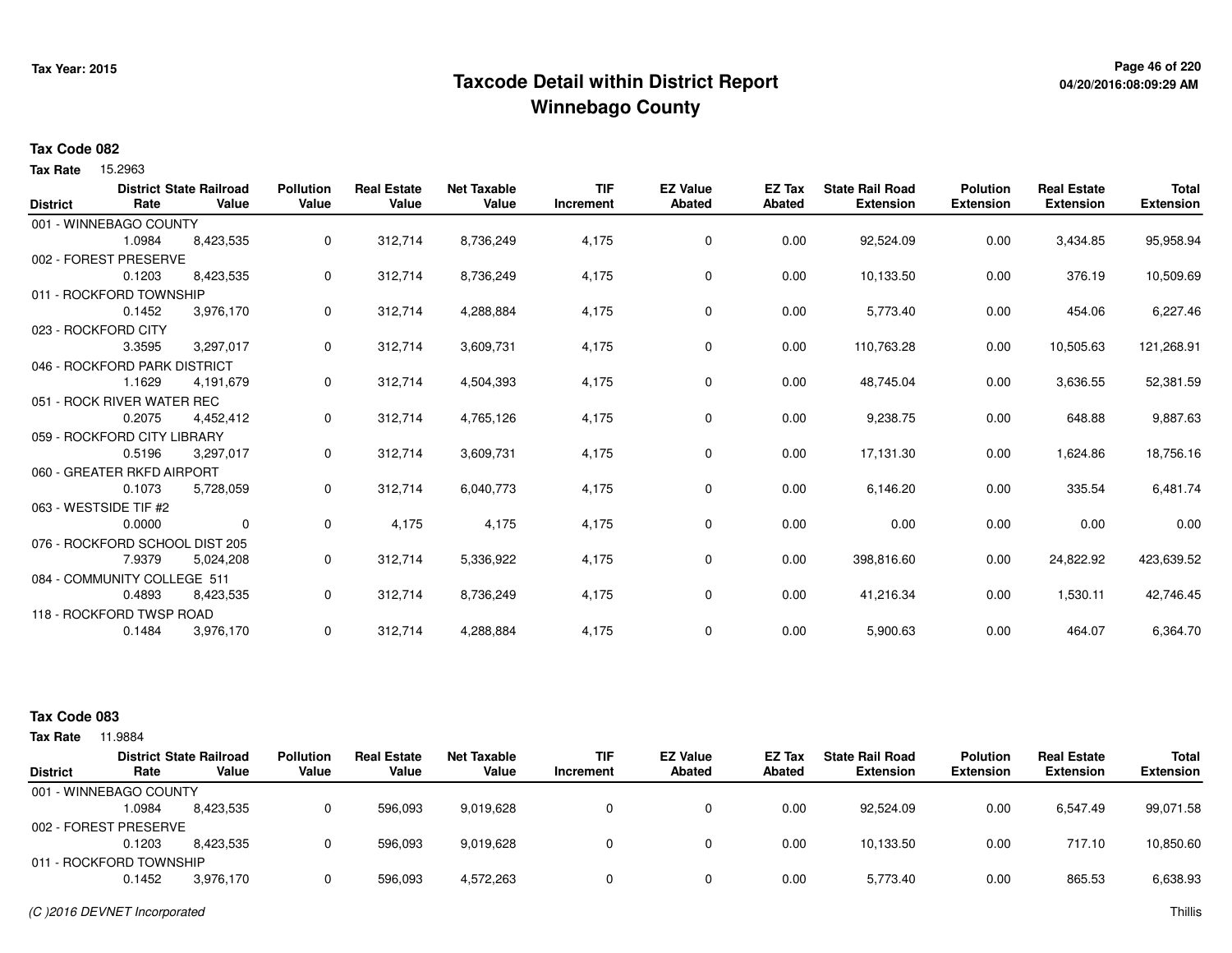## **Page 47 of 220 Taxcode Detail within District ReportWinnebago County**

#### **Tax Code 083**

**Tax Rate** 11.9884

|                 |                              | <b>District State Railroad</b>   | <b>Pollution</b> | <b>Real Estate</b> | <b>Net Taxable</b> | <b>TIF</b> | <b>EZ Value</b> | EZ Tax        | <b>State Rail Road</b> | <b>Polution</b>  | <b>Real Estate</b> | <b>Total</b>     |
|-----------------|------------------------------|----------------------------------|------------------|--------------------|--------------------|------------|-----------------|---------------|------------------------|------------------|--------------------|------------------|
| <b>District</b> | Rate                         | Value                            | Value            | Value              | Value              | Increment  | <b>Abated</b>   | <b>Abated</b> | <b>Extension</b>       | <b>Extension</b> | <b>Extension</b>   | <b>Extension</b> |
|                 | 043 - WEST SUBURBAN FIRE     |                                  |                  |                    |                    |            |                 |               |                        |                  |                    |                  |
|                 | 0.5712                       | 31,751                           | 0                | 596,093            | 627,844            | 0          | 0               | 0.00          | 181.36                 | 0.00             | 3,404.88           | 3,586.24         |
|                 | 046 - ROCKFORD PARK DISTRICT |                                  |                  |                    |                    |            |                 |               |                        |                  |                    |                  |
|                 | 1.1629                       | 4,191,679                        | 0                | 596,093            | 4,787,772          | 0          | 0               | 0.00          | 48,745.04              | 0.00             | 6,931.97           | 55,677.01        |
|                 | 051 - ROCK RIVER WATER REC   |                                  |                  |                    |                    |            |                 |               |                        |                  |                    |                  |
|                 | 0.2075                       | 4,452,412                        | 0                | 596,093            | 5,048,505          | 0          | 0               | 0.00          | 9,238.75               | 0.00             | .236.89            | 10,475.64        |
|                 | 060 - GREATER RKFD AIRPORT   |                                  |                  |                    |                    |            |                 |               |                        |                  |                    |                  |
|                 | 0.1073                       | 5,728,059                        | 0                | 596,093            | 6,324,152          | 0          | $\mathbf 0$     | 0.00          | 6,146.20               | 0.00             | 639.61             | 6,785.81         |
|                 |                              | 064 - LINCOLN-ACRES STREET LIGHT |                  |                    |                    |            |                 |               |                        |                  |                    |                  |
|                 | 0.0000                       | 0                                | 0                | 596,093            | 596,093            | $\Omega$   | $\mathbf 0$     | 0.00          | 0.00                   | 0.00             | 0.00               | 0.00             |
|                 |                              | 076 - ROCKFORD SCHOOL DIST 205   |                  |                    |                    |            |                 |               |                        |                  |                    |                  |
|                 | 7.9379                       | 5,024,208                        | 0                | 596,093            | 5,620,301          | 0          | $\mathbf 0$     | 0.00          | 398,816.60             | 0.00             | 47,317.27          | 446,133.87       |
|                 | 084 - COMMUNITY COLLEGE 511  |                                  |                  |                    |                    |            |                 |               |                        |                  |                    |                  |
|                 | 0.4893                       | 8,423,535                        | 0                | 596,093            | 9,019,628          | 0          | 0               | 0.00          | 41,216.34              | 0.00             | 2,916.68           | 44,133.02        |
|                 | 118 - ROCKFORD TWSP ROAD     |                                  |                  |                    |                    |            |                 |               |                        |                  |                    |                  |
|                 | 0.1484                       | 3,976,170                        | 0                | 596,093            | 4,572,263          | 0          | 0               | 0.00          | 5,900.63               | 0.00             | 884.60             | 6,785.23         |

#### **Tax Code 084**

| <b>District</b> | Rate                           | <b>District State Railroad</b><br>Value | <b>Pollution</b><br>Value | <b>Real Estate</b><br>Value | Net Taxable<br>Value | <b>TIF</b><br>Increment | <b>EZ Value</b><br><b>Abated</b> | EZ Tax<br>Abated | <b>State Rail Road</b><br><b>Extension</b> | <b>Polution</b><br><b>Extension</b> | <b>Real Estate</b><br><b>Extension</b> | <b>Total</b><br><b>Extension</b> |
|-----------------|--------------------------------|-----------------------------------------|---------------------------|-----------------------------|----------------------|-------------------------|----------------------------------|------------------|--------------------------------------------|-------------------------------------|----------------------------------------|----------------------------------|
|                 | 001 - WINNEBAGO COUNTY         |                                         |                           |                             |                      |                         |                                  |                  |                                            |                                     |                                        |                                  |
|                 | 1.0984                         | 8,423,535                               | 0                         | 494,479                     | 8,918,014            | $\mathbf 0$             | 0                                | 0.00             | 92,524.09                                  | 0.00                                | 5,431.36                               | 97,955.45                        |
| 002 - FOREST    | <b>PRESERVE</b>                |                                         |                           |                             |                      |                         |                                  |                  |                                            |                                     |                                        |                                  |
|                 | 0.1203                         | 8,423,535                               | 0                         | 494,479                     | 8,918,014            | 0                       | $\mathbf 0$                      | 0.00             | 10,133.50                                  | 0.00                                | 594.86                                 | 10,728.36                        |
|                 | 011 - ROCKFORD TOWNSHIP        |                                         |                           |                             |                      |                         |                                  |                  |                                            |                                     |                                        |                                  |
|                 | 0.1452                         | 3,976,170                               | 0                         | 494,479                     | 4,470,649            | 0                       | $\mathbf 0$                      | 0.00             | 5,773.40                                   | 0.00                                | 717.98                                 | 6,491.38                         |
|                 | 040 - ROCK RIVER FIRE          |                                         |                           |                             |                      |                         |                                  |                  |                                            |                                     |                                        |                                  |
|                 | 0.0915                         | 0                                       | 0                         | 494,479                     | 494,479              | 0                       | 0                                | 0.00             | 0.00                                       | 0.00                                | 452.44                                 | 452.44                           |
|                 | 046 - ROCKFORD PARK DISTRICT   |                                         |                           |                             |                      |                         |                                  |                  |                                            |                                     |                                        |                                  |
|                 | 1.1629                         | 4,191,679                               | 0                         | 494,479                     | 4,686,158            | 0                       | 0                                | 0.00             | 48,745.04                                  | 0.00                                | 5,750.30                               | 54,495.34                        |
|                 | 060 - GREATER RKFD AIRPORT     |                                         |                           |                             |                      |                         |                                  |                  |                                            |                                     |                                        |                                  |
|                 | 0.1073                         | 5,728,059                               | 0                         | 494,479                     | 6,222,538            | 0                       | 0                                | 0.00             | 6,146.20                                   | 0.00                                | 530.58                                 | 6,676.78                         |
|                 | 076 - ROCKFORD SCHOOL DIST 205 |                                         |                           |                             |                      |                         |                                  |                  |                                            |                                     |                                        |                                  |
|                 | 7.9379                         | 5,024,208                               | 0                         | 494,479                     | 5,518,687            | $\mathbf 0$             | $\mathbf 0$                      | 0.00             | 398,816.60                                 | 0.00                                | 39,251.25                              | 438,067.85                       |
|                 |                                |                                         |                           |                             |                      |                         |                                  |                  |                                            |                                     |                                        |                                  |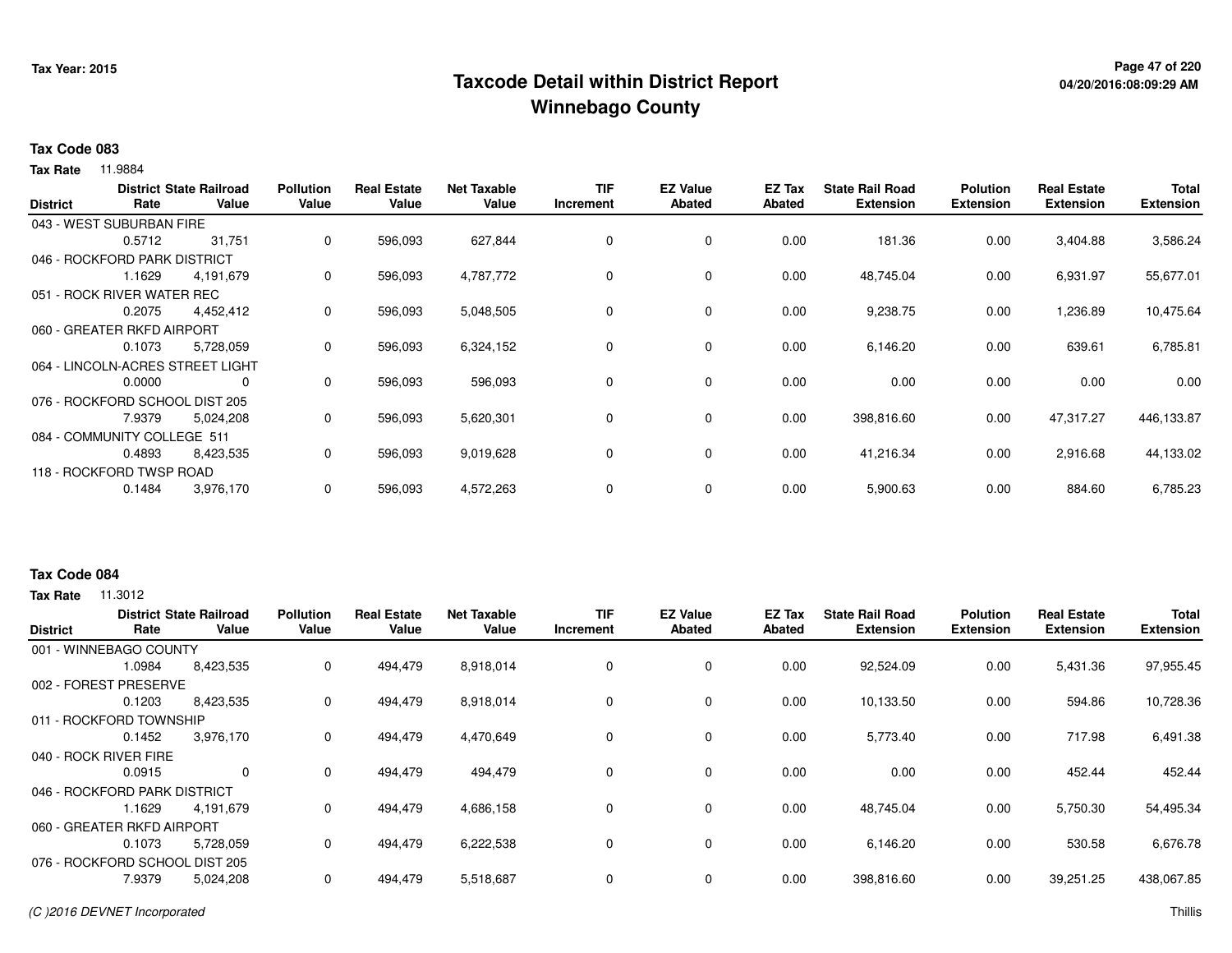## **Page 48 of 220 Taxcode Detail within District ReportWinnebago County**

#### **Tax Code 084**

**Tax Rate** 11.3012

|                 |                             | <b>District State Railroad</b> | <b>Pollution</b> | <b>Real Estate</b> | Net Taxable | <b>TIF</b> | <b>EZ Value</b> | <b>EZ Tax</b> | <b>State Rail Road</b> | <b>Polution</b>  | <b>Real Estate</b> | Total            |
|-----------------|-----------------------------|--------------------------------|------------------|--------------------|-------------|------------|-----------------|---------------|------------------------|------------------|--------------------|------------------|
| <b>District</b> | Rate                        | Value                          | Value            | Value              | Value       | Increment  | <b>Abated</b>   | Abated        | <b>Extension</b>       | <b>Extension</b> | <b>Extension</b>   | <b>Extension</b> |
|                 | 084 - COMMUNITY COLLEGE 511 |                                |                  |                    |             |            |                 |               |                        |                  |                    |                  |
|                 | 0.4893                      | 8.423.535                      |                  | 494.479            | 8,918,014   |            |                 | 0.00          | 41,216.34              | 0.00             | 2,419.49           | 43,635.83        |
|                 | 118 - ROCKFORD TWSP ROAD    |                                |                  |                    |             |            |                 |               |                        |                  |                    |                  |
|                 | 0.1484                      | 3.976.170                      |                  | 494.479            | 4,470,649   |            |                 | 0.00          | 5,900.63               | 0.00             | 733.81             | 6,634.44         |
|                 |                             |                                |                  |                    |             |            |                 |               |                        |                  |                    |                  |

#### **Tax Code 085**

**Tax Rate** 15,2963

| <b>District</b>                | Rate   | <b>District State Railroad</b><br>Value | <b>Pollution</b><br>Value | <b>Real Estate</b><br>Value | <b>Net Taxable</b><br>Value | <b>TIF</b><br>Increment | <b>EZ Value</b><br><b>Abated</b> | EZ Tax<br><b>Abated</b> | <b>State Rail Road</b><br><b>Extension</b> | <b>Polution</b><br><b>Extension</b> | <b>Real Estate</b><br><b>Extension</b> | <b>Total</b><br><b>Extension</b> |
|--------------------------------|--------|-----------------------------------------|---------------------------|-----------------------------|-----------------------------|-------------------------|----------------------------------|-------------------------|--------------------------------------------|-------------------------------------|----------------------------------------|----------------------------------|
| 001 - WINNEBAGO COUNTY         |        |                                         |                           |                             |                             |                         |                                  |                         |                                            |                                     |                                        |                                  |
|                                | 1.0984 | 8,423,535                               | 0                         | 9,866,910                   | 18,290,445                  | 411,927                 | 0                                | 0.00                    | 92,524.09                                  | 0.00                                | 108,378.14                             | 200,902.23                       |
| 002 - FOREST PRESERVE          |        |                                         |                           |                             |                             |                         |                                  |                         |                                            |                                     |                                        |                                  |
|                                | 0.1203 | 8,423,535                               | 0                         | 9,866,910                   | 18,290,445                  | 411,927                 | 0                                | 0.00                    | 10,133.50                                  | 0.00                                | 11,869.89                              | 22,003.39                        |
| 011 - ROCKFORD TOWNSHIP        |        |                                         |                           |                             |                             |                         |                                  |                         |                                            |                                     |                                        |                                  |
|                                | 0.1452 | 3,976,170                               | 0                         | 9,866,910                   | 13,843,080                  | 411,927                 | $\mathbf 0$                      | 0.00                    | 5,773.40                                   | 0.00                                | 14,326.75                              | 20,100.15                        |
| 023 - ROCKFORD CITY            |        |                                         |                           |                             |                             |                         |                                  |                         |                                            |                                     |                                        |                                  |
|                                | 3.3595 | 3,297,017                               | 0                         | 9,866,910                   | 13,163,927                  | 411,927                 | 0                                | 0.00                    | 110,763.28                                 | 0.00                                | 331,478.84                             | 442,242.12                       |
| 046 - ROCKFORD PARK DISTRICT   |        |                                         |                           |                             |                             |                         |                                  |                         |                                            |                                     |                                        |                                  |
|                                | 1.1629 | 4,191,679                               | 0                         | 9,866,910                   | 14,058,589                  | 411,927                 | 0                                | 0.00                    | 48,745.04                                  | 0.00                                | 114,742.30                             | 163,487.34                       |
| 051 - ROCK RIVER WATER REC     |        |                                         |                           |                             |                             |                         |                                  |                         |                                            |                                     |                                        |                                  |
|                                | 0.2075 | 4,452,412                               | 0                         | 9,866,910                   | 14,319,322                  | 411,927                 | 0                                | 0.00                    | 9,238.75                                   | 0.00                                | 20,473.84                              | 29,712.59                        |
| 059 - ROCKFORD CITY LIBRARY    |        |                                         |                           |                             |                             |                         |                                  |                         |                                            |                                     |                                        |                                  |
|                                | 0.5196 | 3,297,017                               | 0                         | 9,866,910                   | 13,163,927                  | 411,927                 | 0                                | 0.00                    | 17,131.30                                  | 0.00                                | 51,268.46                              | 68,399.76                        |
| 060 - GREATER RKFD AIRPORT     |        |                                         |                           |                             |                             |                         |                                  |                         |                                            |                                     |                                        |                                  |
|                                | 0.1073 | 5,728,059                               | 0                         | 9,866,910                   | 15,594,969                  | 411,927                 | $\mathbf 0$                      | 0.00                    | 6,146.20                                   | 0.00                                | 10,587.19                              | 16,733.39                        |
| 067 - WEST STATE & CENTRAL TIF |        |                                         |                           |                             |                             |                         |                                  |                         |                                            |                                     |                                        |                                  |
|                                | 0.0000 | 0                                       | 0                         | 411.927                     | 411,927                     | 411,927                 | $\mathbf 0$                      | 0.00                    | 0.00                                       | 0.00                                | 0.00                                   | 0.00                             |
| 076 - ROCKFORD SCHOOL DIST 205 |        |                                         |                           |                             |                             |                         |                                  |                         |                                            |                                     |                                        |                                  |
|                                | 7.9379 | 5,024,208                               | 0                         | 9,866,910                   | 14,891,118                  | 411,927                 | 0                                | 0.00                    | 398,816.60                                 | 0.00                                | 783,225.45                             | 1,182,042.05                     |
| 084 - COMMUNITY COLLEGE 511    |        |                                         |                           |                             |                             |                         |                                  |                         |                                            |                                     |                                        |                                  |
|                                | 0.4893 | 8,423,535                               | 0                         | 9,866,910                   | 18,290,445                  | 411,927                 | 0                                | 0.00                    | 41,216.34                                  | 0.00                                | 48,278.79                              | 89,495.13                        |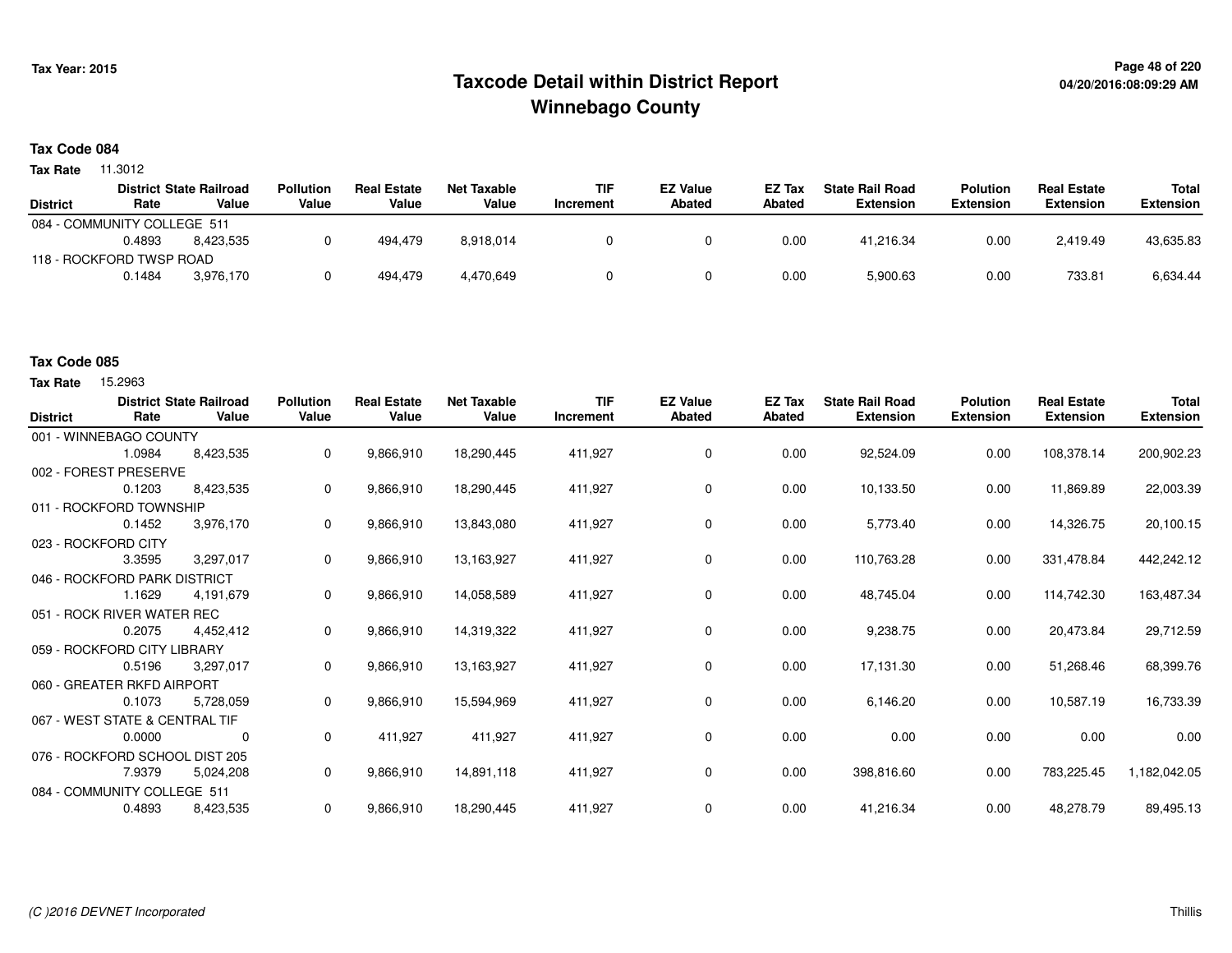## **Page 49 of 220 Taxcode Detail within District ReportWinnebago County**

#### **Tax Code 085**

Tax Rate 15.2963

|                          |        | <b>District State Railroad</b> | <b>Pollution</b> | <b>Real Estate</b> | Net Taxable | TIF       | <b>EZ Value</b> | <b>EZ Tax</b> | <b>State Rail Road</b> | <b>Polution</b>  | <b>Real Estate</b> | <b>Total</b> |
|--------------------------|--------|--------------------------------|------------------|--------------------|-------------|-----------|-----------------|---------------|------------------------|------------------|--------------------|--------------|
| <b>District</b>          | Rate   | Value                          | Value            | Value              | Value       | Increment | <b>Abated</b>   | Abated        | <b>Extension</b>       | <b>Extension</b> | <b>Extension</b>   | Extension    |
| 118 - ROCKFORD TWSP ROAD |        |                                |                  |                    |             |           |                 |               |                        |                  |                    |              |
|                          | 0.1484 | 3.976.170                      |                  | 9,866,910          | 13,843,080  | 411,927   |                 | 0.00          | 5,900.63               | 0.00             | 14.642.49          | 20,543.12    |

Tax Rate 15.1890

| <b>District</b>               | Rate   | <b>District State Railroad</b><br>Value | <b>Pollution</b><br>Value | <b>Real Estate</b><br>Value | <b>Net Taxable</b><br>Value | <b>TIF</b><br>Increment | <b>EZ Value</b><br>Abated | EZ Tax<br>Abated | <b>State Rail Road</b><br><b>Extension</b> | <b>Polution</b><br><b>Extension</b> | <b>Real Estate</b><br><b>Extension</b> | <b>Total</b><br><b>Extension</b> |
|-------------------------------|--------|-----------------------------------------|---------------------------|-----------------------------|-----------------------------|-------------------------|---------------------------|------------------|--------------------------------------------|-------------------------------------|----------------------------------------|----------------------------------|
| 001 - WINNEBAGO COUNTY        |        |                                         |                           |                             |                             |                         |                           |                  |                                            |                                     |                                        |                                  |
|                               | 1.0984 | 8,423,535                               | 0                         | 1,144,739                   | 9,568,274                   | 18,313                  | 0                         | 0.00             | 92,524.09                                  | 0.00                                | 12,573.81                              | 105,097.90                       |
| 002 - FOREST PRESERVE         |        |                                         |                           |                             |                             |                         |                           |                  |                                            |                                     |                                        |                                  |
|                               | 0.1203 | 8,423,535                               | 0                         | 1,144,739                   | 9,568,274                   | 18,313                  | 0                         | 0.00             | 10,133.50                                  | 0.00                                | 1,377.12                               | 11,510.62                        |
| 011 - ROCKFORD TOWNSHIP       |        |                                         |                           |                             |                             |                         |                           |                  |                                            |                                     |                                        |                                  |
|                               | 0.1452 | 3,976,170                               | 0                         | 1,144,739                   | 5,120,909                   | 18,313                  | $\mathbf 0$               | 0.00             | 5,773.40                                   | 0.00                                | 1,662.16                               | 7,435.56                         |
| 023 - ROCKFORD CITY           |        |                                         |                           |                             |                             |                         |                           |                  |                                            |                                     |                                        |                                  |
|                               | 3.3595 | 3,297,017                               | 0                         | 1,144,739                   | 4,441,756                   | 18,313                  | 0                         | 0.00             | 110,763.28                                 | 0.00                                | 38,457.51                              | 149,220.79                       |
| 046 - ROCKFORD PARK DISTRICT  |        |                                         |                           |                             |                             |                         |                           |                  |                                            |                                     |                                        |                                  |
|                               | 1.1629 | 4,191,679                               | 0                         | 1,144,739                   | 5,336,418                   | 18,313                  | 0                         | 0.00             | 48,745.04                                  | 0.00                                | 13,312.17                              | 62,057.21                        |
| 051 - ROCK RIVER WATER REC    |        |                                         |                           |                             |                             |                         |                           |                  |                                            |                                     |                                        |                                  |
|                               | 0.2075 | 4,452,412                               | 0                         | 1,144,739                   | 5,597,151                   | 18,313                  | 0                         | 0.00             | 9,238.75                                   | 0.00                                | 2,375.33                               | 11,614.08                        |
| 059 - ROCKFORD CITY LIBRARY   |        |                                         |                           |                             |                             |                         |                           |                  |                                            |                                     |                                        |                                  |
|                               | 0.5196 | 3,297,017                               | 0                         | 1,144,739                   | 4,441,756                   | 18,313                  | $\mathbf 0$               | 0.00             | 17,131.30                                  | 0.00                                | 5,948.06                               | 23,079.36                        |
|                               |        | 076 - ROCKFORD SCHOOL DIST 205          |                           |                             |                             |                         |                           |                  |                                            |                                     |                                        |                                  |
|                               | 7.9379 | 5,024,208                               | 0                         | 1,144,739                   | 6,168,947                   | 18,313                  | $\mathbf 0$               | 0.00             | 398,816.60                                 | 0.00                                | 90,868.24                              | 489,684.84                       |
| 084 - COMMUNITY COLLEGE 511   |        |                                         |                           |                             |                             |                         |                           |                  |                                            |                                     |                                        |                                  |
|                               | 0.4893 | 8,423,535                               | 0                         | 1,144,739                   | 9,568,274                   | 18,313                  | 0                         | 0.00             | 41,216.34                                  | 0.00                                | 5,601.21                               | 46,817.55                        |
| 088 - NORTH MAIN & AUBURN TIF |        |                                         |                           |                             |                             |                         |                           |                  |                                            |                                     |                                        |                                  |
|                               | 0.0000 | $\mathbf 0$                             | 0                         | 18,313                      | 18,313                      | 18,313                  | $\mathbf 0$               | 0.00             | 0.00                                       | 0.00                                | 0.00                                   | 0.00                             |
| 118 - ROCKFORD TWSP ROAD      |        |                                         |                           |                             |                             |                         |                           |                  |                                            |                                     |                                        |                                  |
|                               | 0.1484 | 3,976,170                               | 0                         | 1,144,739                   | 5,120,909                   | 18,313                  | 0                         | 0.00             | 5,900.63                                   | 0.00                                | 1,698.79                               | 7,599.42                         |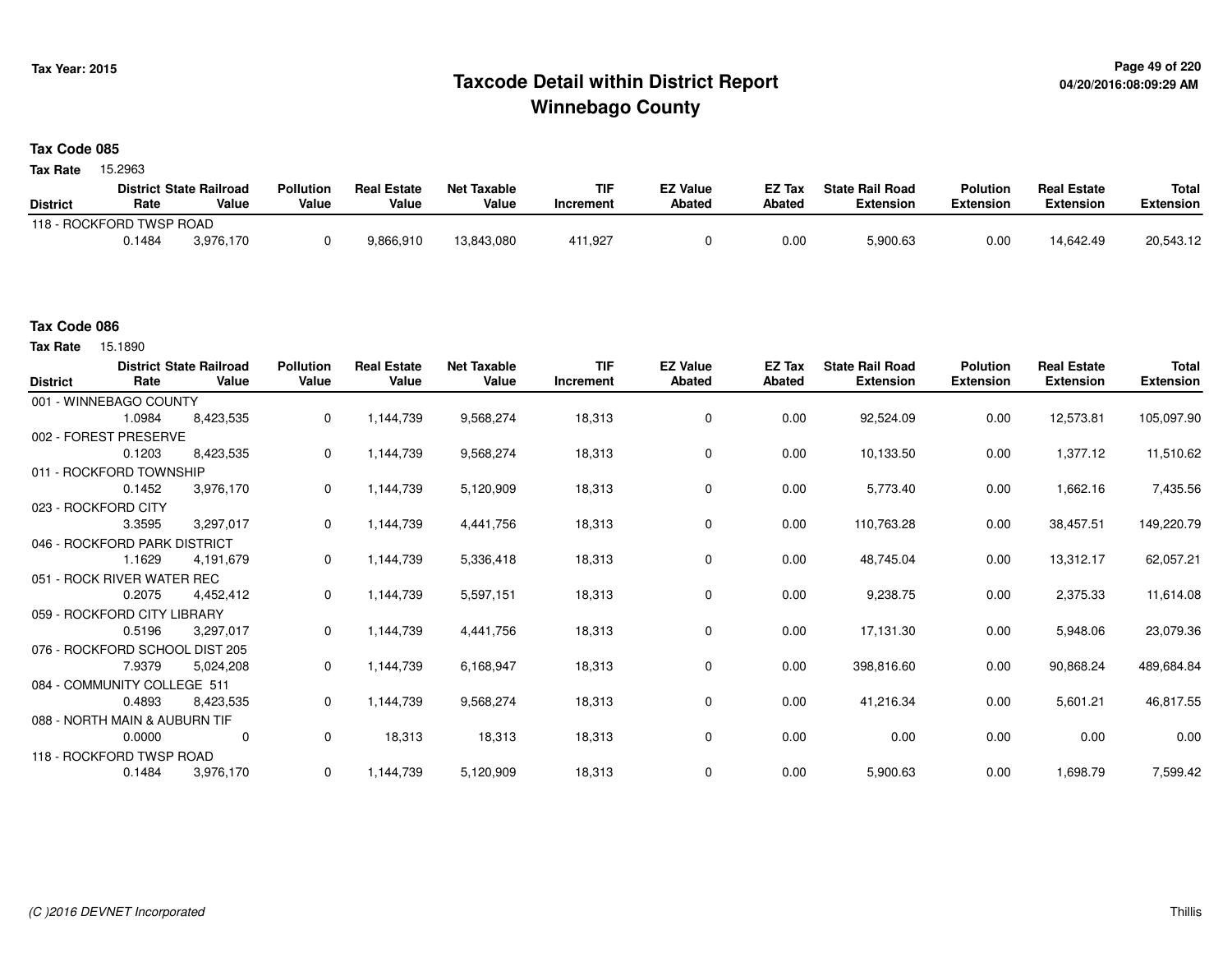### **Page 50 of 220 Taxcode Detail within District ReportWinnebago County**

## **04/20/2016:08:09:29 AM**

#### **Tax Code 090**

**Tax Rate** 10.7334

| <b>District</b> |                                | <b>District State Railroad</b> | <b>Pollution</b> | <b>Real Estate</b> | <b>Net Taxable</b> | <b>TIF</b> | <b>EZ Value</b> | EZ Tax        | <b>State Rail Road</b> | <b>Polution</b>  | <b>Real Estate</b> | Total            |
|-----------------|--------------------------------|--------------------------------|------------------|--------------------|--------------------|------------|-----------------|---------------|------------------------|------------------|--------------------|------------------|
|                 | Rate                           | Value                          | Value            | Value              | Value              | Increment  | Abated          | <b>Abated</b> | <b>Extension</b>       | <b>Extension</b> | <b>Extension</b>   | <b>Extension</b> |
|                 | 001 - WINNEBAGO COUNTY         |                                |                  |                    |                    |            |                 |               |                        |                  |                    |                  |
|                 | 1.0984                         | 8,423,535                      | 0                | 2,913              | 8,426,448          | 0          | 0               | 0.00          | 92,524.09              | 0.00             | 32.00              | 92,556.09        |
|                 | 002 - FOREST PRESERVE          |                                |                  |                    |                    |            |                 |               |                        |                  |                    |                  |
|                 | 0.1203                         | 8,423,535                      | 0                | 2,913              | 8,426,448          | 0          | 0               | 0.00          | 10,133.50              | 0.00             | 3.50               | 10,137.00        |
|                 | 011 - ROCKFORD TOWNSHIP        |                                |                  |                    |                    |            |                 |               |                        |                  |                    |                  |
|                 | 0.1452                         | 3,976,170                      | 0                | 2,913              | 3,979,083          | 0          | $\mathbf 0$     | 0.00          | 5,773.40               | 0.00             | 4.23               | 5,777.63         |
|                 | 042 - STILLMAN FIRE            |                                |                  |                    |                    |            |                 |               |                        |                  |                    |                  |
|                 | 0.6866                         | $\mathbf 0$                    | 0                | 2,913              | 2,913              | 0          | $\mathbf 0$     | 0.00          | 0.00                   | 0.00             | 20.00              | 20.00            |
|                 | 060 - GREATER RKFD AIRPORT     |                                |                  |                    |                    |            |                 |               |                        |                  |                    |                  |
|                 | 0.1073                         | 5,728,059                      | 0                | 2,913              | 5,730,972          | 0          | $\mathbf 0$     | 0.00          | 6,146.20               | 0.00             | 3.13               | 6,149.33         |
|                 | 076 - ROCKFORD SCHOOL DIST 205 |                                |                  |                    |                    |            |                 |               |                        |                  |                    |                  |
|                 | 7.9379                         | 5,024,208                      | 0                | 2,913              | 5,027,121          | 0          | $\mathbf 0$     | 0.00          | 398,816.60             | 0.00             | 231.23             | 399,047.83       |
|                 | 084 - COMMUNITY COLLEGE 511    |                                |                  |                    |                    |            |                 |               |                        |                  |                    |                  |
|                 | 0.4893                         | 8,423,535                      | 0                | 2,913              | 8,426,448          | 0          | $\mathbf 0$     | 0.00          | 41,216.34              | 0.00             | 14.25              | 41,230.59        |
|                 | 118 - ROCKFORD TWSP ROAD       |                                |                  |                    |                    |            |                 |               |                        |                  |                    |                  |
|                 | 0.1484                         | 3,976,170                      | 0                | 2,913              | 3,979,083          | 0          | 0               | 0.00          | 5,900.63               | 0.00             | 4.32               | 5,904.95         |
|                 |                                |                                |                  |                    |                    |            |                 |               |                        |                  |                    |                  |

#### **Tax Rate** 8.8675 **Tax Code 091**

**State Railroad District ValueTIF IncrementEZ Value AbatedReal Estate ExtensionTotal ExtensionDistrictPollution ValueReal Estate ValueNet Taxable Value Rate** 001 - WINNEBAGO COUNTY**Polution ExtensionState Rail Road ExtensionEZ Tax Abated**88,547.94 181,072.038,423,535 1.0984 8,423,535 <sup>0</sup> 8,061,539 16,485,074 <sup>0</sup> <sup>0</sup> 0.00 92,524.09 0.00 9,698.03 19,831.53002 - FOREST PRESERVE0.12033 8,423,535 0 8,061,539 16,485,074 0 0 0 0.00 10,133.50 0.00 11,705.35 17,478.75011 - ROCKFORD TOWNSHIP3,976,170 0.14522 3,976,170 0 8,061,539 12,037,709 0 0 0.00 5,773.40 0.00 55,350.53 55,350.53042 - STILLMAN FIRE 0.6866 <sup>0</sup> <sup>0</sup> 8,061,539 8,061,539 <sup>0</sup> <sup>0</sup> 0.00 0.00 0.00 8,650.03 14,796.23060 - GREATER RKFD AIRPORT5,728,059 0.1073 5,728,059 <sup>0</sup> 8,061,539 13,789,598 <sup>0</sup> <sup>0</sup> 0.00 6,146.20 0.00 489,496.67 490,210.63078 - MERIDIAN SCHOOL DIST 22311,758 6.07200 11,758 0 8,061,539 8,073,297 0 0 0.00 0.00 713.96 0.00 39,445.11 80,661.45084 - COMMUNITY COLLEGE 5118,423,535 0.48938,423,535 <sup>0</sup> 8,061,539 16,485,074 <sup>0</sup> <sup>0</sup> 0.00 41,216.34 0.00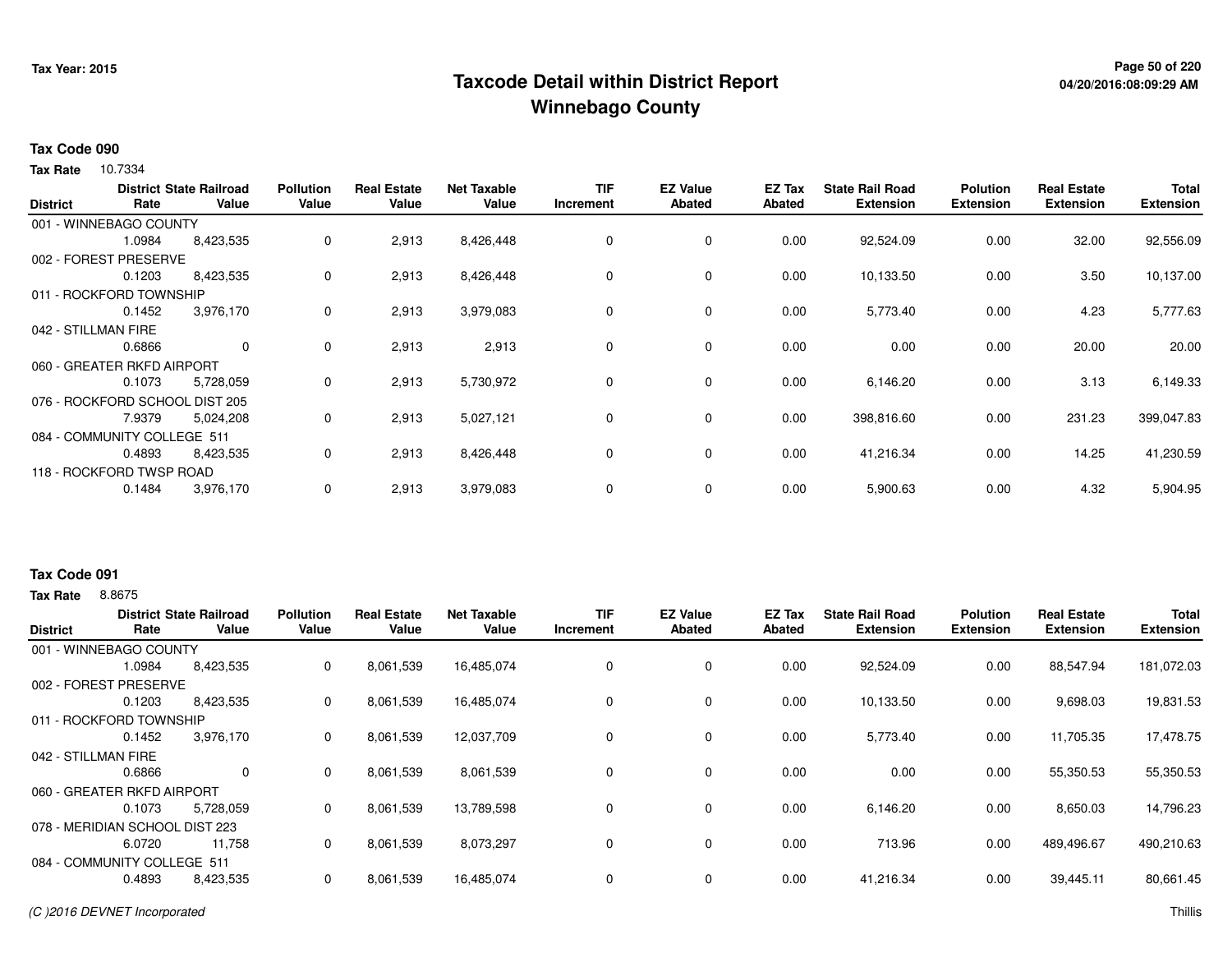## **Page 51 of 220 Taxcode Detail within District ReportWinnebago County**

#### **Tax Code 091**

8.8675 **Tax Rate**

|                          |        | <b>District State Railroad</b> | Pollution | <b>Real Estate</b> | <b>Net Taxable</b> | TIF       | <b>EZ Value</b> | <b>EZ Tax</b> | <b>State Rail Road</b> | <b>Polution</b>  | <b>Real Estate</b> | <b>Total</b> |
|--------------------------|--------|--------------------------------|-----------|--------------------|--------------------|-----------|-----------------|---------------|------------------------|------------------|--------------------|--------------|
| <b>District</b>          | Rate   | Value                          | Value     | Value              | Value              | Increment | <b>Abated</b>   | Abated        | <b>Extension</b>       | <b>Extension</b> | <b>Extension</b>   | Extension    |
| 118 - ROCKFORD TWSP ROAD |        |                                |           |                    |                    |           |                 |               |                        |                  |                    |              |
|                          | 0.1484 | 3.976.170                      |           | 8,061,539          | 12,037,709         |           |                 | 0.00          | 5,900.63               | 0.00             | 11,963.32          | 17,863.95    |

#### **Tax Code 092**

10.8810 **Tax Rate**

| <b>District</b>        | Rate                        | <b>District State Railroad</b><br>Value | <b>Pollution</b><br>Value | <b>Real Estate</b><br>Value | <b>Net Taxable</b><br>Value | <b>TIF</b><br>Increment | <b>EZ Value</b><br><b>Abated</b> | EZ Tax<br>Abated | <b>State Rail Road</b><br><b>Extension</b> | <b>Polution</b><br><b>Extension</b> | <b>Real Estate</b><br><b>Extension</b> | Total<br><b>Extension</b> |
|------------------------|-----------------------------|-----------------------------------------|---------------------------|-----------------------------|-----------------------------|-------------------------|----------------------------------|------------------|--------------------------------------------|-------------------------------------|----------------------------------------|---------------------------|
|                        | 001 - WINNEBAGO COUNTY      |                                         |                           |                             |                             |                         |                                  |                  |                                            |                                     |                                        |                           |
|                        | 1.0984                      | 8,423,535                               | 0                         | 3,981,085                   | 12,404,620                  | 0                       | 0                                | 0.00             | 92,524.09                                  | 0.00                                | 43,728.24                              | 136,252.33                |
| 002 - FOREST           | <b>PRESERVE</b>             |                                         |                           |                             |                             |                         |                                  |                  |                                            |                                     |                                        |                           |
|                        | 0.1203                      | 8,423,535                               | 0                         | 3,981,085                   | 12,404,620                  |                         | 0                                | 0.00             | 10,133.50                                  | 0.00                                | 4,789.25                               | 14,922.75                 |
|                        | 011 - ROCKFORD TOWNSHIP     |                                         |                           |                             |                             |                         |                                  |                  |                                            |                                     |                                        |                           |
|                        | 0.1452                      | 3,976,170                               | 0                         | 3,981,085                   | 7,957,255                   | $\Omega$                | 0                                | 0.00             | 5,773.40                                   | 0.00                                | 5,780.54                               | 11,553.94                 |
| 036 - NEW MILFORD FIRE |                             |                                         |                           |                             |                             |                         |                                  |                  |                                            |                                     |                                        |                           |
|                        | 0.8342                      | 43,474                                  | 0                         | 3,981,085                   | 4,024,559                   | 0                       | 0                                | 0.00             | 362.66                                     | 0.00                                | 33,210.21                              | 33,572.87                 |
|                        | 060 - GREATER RKFD AIRPORT  |                                         |                           |                             |                             |                         |                                  |                  |                                            |                                     |                                        |                           |
|                        | 0.1073                      | 5,728,059                               | 0                         | 3,981,085                   | 9,709,144                   | $\Omega$                | 0                                | 0.00             | 6,146.20                                   | 0.00                                | 4,271.70                               | 10,417.90                 |
|                        |                             | 076 - ROCKFORD SCHOOL DIST 205          |                           |                             |                             |                         |                                  |                  |                                            |                                     |                                        |                           |
|                        | 7.9379                      | 5,024,208                               | 0                         | 3,981,085                   | 9,005,293                   | $\Omega$                | 0                                | 0.00             | 398,816.60                                 | 0.00                                | 316,014.55                             | 714,831.15                |
|                        | 084 - COMMUNITY COLLEGE 511 |                                         |                           |                             |                             |                         |                                  |                  |                                            |                                     |                                        |                           |
|                        | 0.4893                      | 8,423,535                               | 0                         | 3,981,085                   | 12,404,620                  | 0                       | 0                                | 0.00             | 41,216.34                                  | 0.00                                | 19,479.45                              | 60,695.79                 |
|                        | 118 - ROCKFORD TWSP ROAD    |                                         |                           |                             |                             |                         |                                  |                  |                                            |                                     |                                        |                           |
|                        | 0.1484                      | 3,976,170                               | 0                         | 3,981,085                   | 7,957,255                   | 0                       | 0                                | 0.00             | 5,900.63                                   | 0.00                                | 5,907.93                               | 11,808.56                 |

#### **Tax Code 093**

**Tax Rate** 9.0151

|                        |        | <b>District State Railroad</b> | <b>Pollution</b> | <b>Real Estate</b> | Net Taxable | TIF       | <b>EZ Value</b> | EZ Tax | <b>State Rail Road</b> | Polution         | <b>Real Estate</b> | Total            |
|------------------------|--------|--------------------------------|------------------|--------------------|-------------|-----------|-----------------|--------|------------------------|------------------|--------------------|------------------|
| <b>District</b>        | Rate   | Value                          | Value            | Value              | Value       | Increment | Abated          | Abated | <b>Extension</b>       | <b>Extension</b> | <b>Extension</b>   | <b>Extension</b> |
| 001 - WINNEBAGO COUNTY |        |                                |                  |                    |             |           |                 |        |                        |                  |                    |                  |
|                        | .0984  | 8.423.535                      |                  | 137.960            | 9,561,495   |           |                 | 0.00   | 92.524.09              | 0.00             | 12,499.35          | 105,023.44       |
| 002 - FOREST PRESERVE  |        |                                |                  |                    |             |           |                 |        |                        |                  |                    |                  |
|                        | 0.1203 | 8,423,535                      |                  | ,137,960           | 9,561,495   |           |                 | 0.00   | 10,133.50              | 0.00             | 368.97. ا          | 11,502.47        |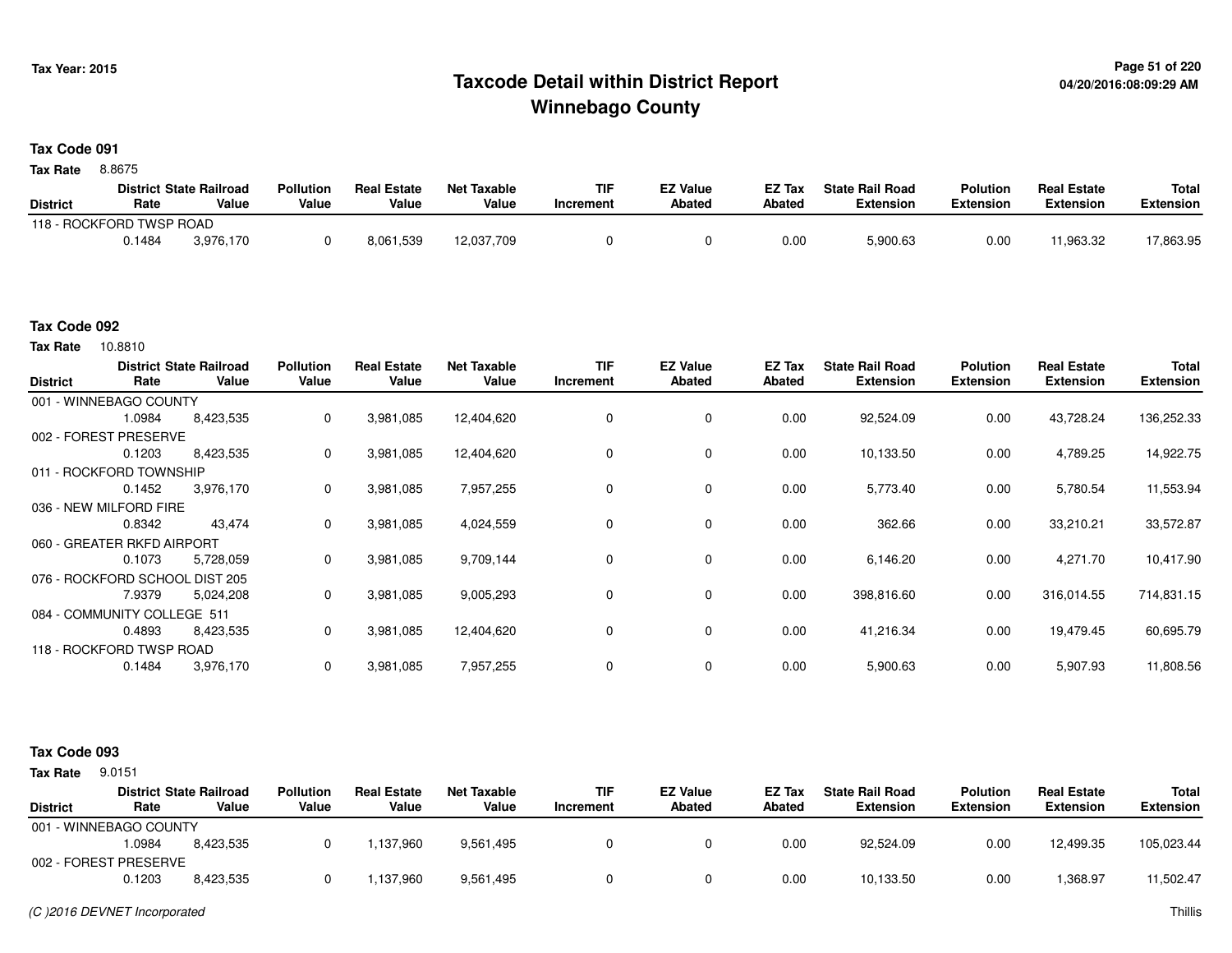## **Page 52 of 220 Taxcode Detail within District ReportWinnebago County**

#### **Tax Code 093**

**Tax Rate** 9.0151

| <b>District</b>                | Rate                     | <b>District State Railroad</b><br>Value | <b>Pollution</b><br>Value | <b>Real Estate</b><br>Value | <b>Net Taxable</b><br>Value | <b>TIF</b><br>Increment | <b>EZ Value</b><br><b>Abated</b> | <b>EZ Tax</b><br>Abated | <b>State Rail Road</b><br><b>Extension</b> | <b>Polution</b><br><b>Extension</b> | <b>Real Estate</b><br><b>Extension</b> | <b>Total</b><br><b>Extension</b> |
|--------------------------------|--------------------------|-----------------------------------------|---------------------------|-----------------------------|-----------------------------|-------------------------|----------------------------------|-------------------------|--------------------------------------------|-------------------------------------|----------------------------------------|----------------------------------|
|                                | 011 - ROCKFORD TOWNSHIP  |                                         |                           |                             |                             |                         |                                  |                         |                                            |                                     |                                        |                                  |
|                                | 0.1452                   | 3,976,170                               | 0                         | 1,137,960                   | 5,114,130                   | 0                       | 0                                | 0.00                    | 5,773.40                                   | 0.00                                | 1,652.32                               | 7,425.72                         |
| 036 - NEW MILFORD FIRE         |                          |                                         |                           |                             |                             |                         |                                  |                         |                                            |                                     |                                        |                                  |
|                                | 0.8342                   | 43.474                                  | 0                         | 1.137.960                   | 1,181,434                   | 0                       | 0                                | 0.00                    | 362.66                                     | 0.00                                | 9,492.86                               | 9,855.52                         |
| 060 - GREATER RKFD AIRPORT     |                          |                                         |                           |                             |                             |                         |                                  |                         |                                            |                                     |                                        |                                  |
|                                | 0.1073                   | 5,728,059                               | 0                         | 1,137,960                   | 6,866,019                   | 0                       | 0                                | 0.00                    | 6,146.20                                   | 0.00                                | 1,221.03                               | 7,367.23                         |
| 078 - MERIDIAN SCHOOL DIST 223 |                          |                                         |                           |                             |                             |                         |                                  |                         |                                            |                                     |                                        |                                  |
|                                | 6.0720                   | 11,758                                  | 0                         | 1,137,960                   | 1,149,718                   | 0                       | 0                                | 0.00                    | 713.96                                     | 0.00                                | 69,096.93                              | 69,810.89                        |
| 084 - COMMUNITY COLLEGE 511    |                          |                                         |                           |                             |                             |                         |                                  |                         |                                            |                                     |                                        |                                  |
|                                | 0.4893                   | 8.423.535                               | $\Omega$                  | 1,137,960                   | 9,561,495                   | 0                       | 0                                | 0.00                    | 41,216.34                                  | 0.00                                | 5,568.04                               | 46,784.38                        |
|                                | 118 - ROCKFORD TWSP ROAD |                                         |                           |                             |                             |                         |                                  |                         |                                            |                                     |                                        |                                  |
|                                | 0.1484                   | 3,976,170                               | 0                         | 1,137,960                   | 5,114,130                   | 0                       | 0                                | 0.00                    | 5,900.63                                   | 0.00                                | 1,688.73                               | 7,589.36                         |

#### **Tax Code 095**

| <b>District</b>        | Rate                        | <b>District State Railroad</b><br>Value | <b>Pollution</b><br>Value | <b>Real Estate</b><br>Value | <b>Net Taxable</b><br>Value | TIF<br>Increment | <b>EZ Value</b><br><b>Abated</b> | EZ Tax<br><b>Abated</b> | <b>State Rail Road</b><br><b>Extension</b> | <b>Polution</b><br><b>Extension</b> | <b>Real Estate</b><br><b>Extension</b> | <b>Total</b><br><b>Extension</b> |
|------------------------|-----------------------------|-----------------------------------------|---------------------------|-----------------------------|-----------------------------|------------------|----------------------------------|-------------------------|--------------------------------------------|-------------------------------------|----------------------------------------|----------------------------------|
|                        | 001 - WINNEBAGO COUNTY      |                                         |                           |                             |                             |                  |                                  |                         |                                            |                                     |                                        |                                  |
|                        | 1.0984                      | 8,423,535                               | 0                         | 3,990,907                   | 12,414,442                  |                  | $\mathbf 0$                      | 0.00                    | 92,524.09                                  | 0.00                                | 43,836.12                              | 136,360.21                       |
|                        | 002 - FOREST PRESERVE       |                                         |                           |                             |                             |                  |                                  |                         |                                            |                                     |                                        |                                  |
|                        | 0.1203                      | 8,423,535                               | 0                         | 3,990,907                   | 12,414,442                  |                  | 0                                | 0.00                    | 10,133.50                                  | 0.00                                | 4,801.06                               | 14,934.56                        |
|                        | 011 - ROCKFORD TOWNSHIP     |                                         |                           |                             |                             |                  |                                  |                         |                                            |                                     |                                        |                                  |
|                        | 0.1452                      | 3,976,170                               | 0                         | 3,990,907                   | 7,967,077                   |                  | 0                                | 0.00                    | 5,773.40                                   | 0.00                                | 5,794.80                               | 11,568.20                        |
| 036 - NEW MILFORD FIRE |                             |                                         |                           |                             |                             |                  |                                  |                         |                                            |                                     |                                        |                                  |
|                        | 0.8342                      | 43,474                                  | 0                         | 3,990,907                   | 4,034,381                   |                  | $\mathbf 0$                      | 0.00                    | 362.66                                     | 0.00                                | 33,292.15                              | 33,654.81                        |
|                        | 054 - CHERRY VALLEY LIBRARY |                                         |                           |                             |                             |                  |                                  |                         |                                            |                                     |                                        |                                  |
|                        | 0.3976                      | 939,290                                 | 0                         | 3,990,907                   | 4,930,197                   |                  | $\mathbf 0$                      | 0.00                    | 3,734.62                                   | 0.00                                | 15,867.85                              | 19,602.47                        |
|                        | 060 - GREATER RKFD AIRPORT  |                                         |                           |                             |                             |                  |                                  |                         |                                            |                                     |                                        |                                  |
|                        | 0.1073                      | 5,728,059                               | 0                         | 3,990,907                   | 9,718,966                   | 0                | 0                                | 0.00                    | 6,146.20                                   | 0.00                                | 4,282.24                               | 10,428.44                        |
|                        | 076 - ROCKFORD SCHOOL       | . DIST 205                              |                           |                             |                             |                  |                                  |                         |                                            |                                     |                                        |                                  |
|                        | 7.9379                      | 5,024,208                               | 0                         | 3,990,907                   | 9,015,115                   | 0                | 0                                | 0.00                    | 398,816.60                                 | 0.00                                | 316,794.21                             | 715,610.81                       |
|                        | 084 - COMMUNITY COLLEGE 511 |                                         |                           |                             |                             |                  |                                  |                         |                                            |                                     |                                        |                                  |
|                        | 0.4893                      | 8,423,535                               | 0                         | 3,990,907                   | 12,414,442                  |                  | 0                                | 0.00                    | 41,216.34                                  | 0.00                                | 19,527.51                              | 60,743.85                        |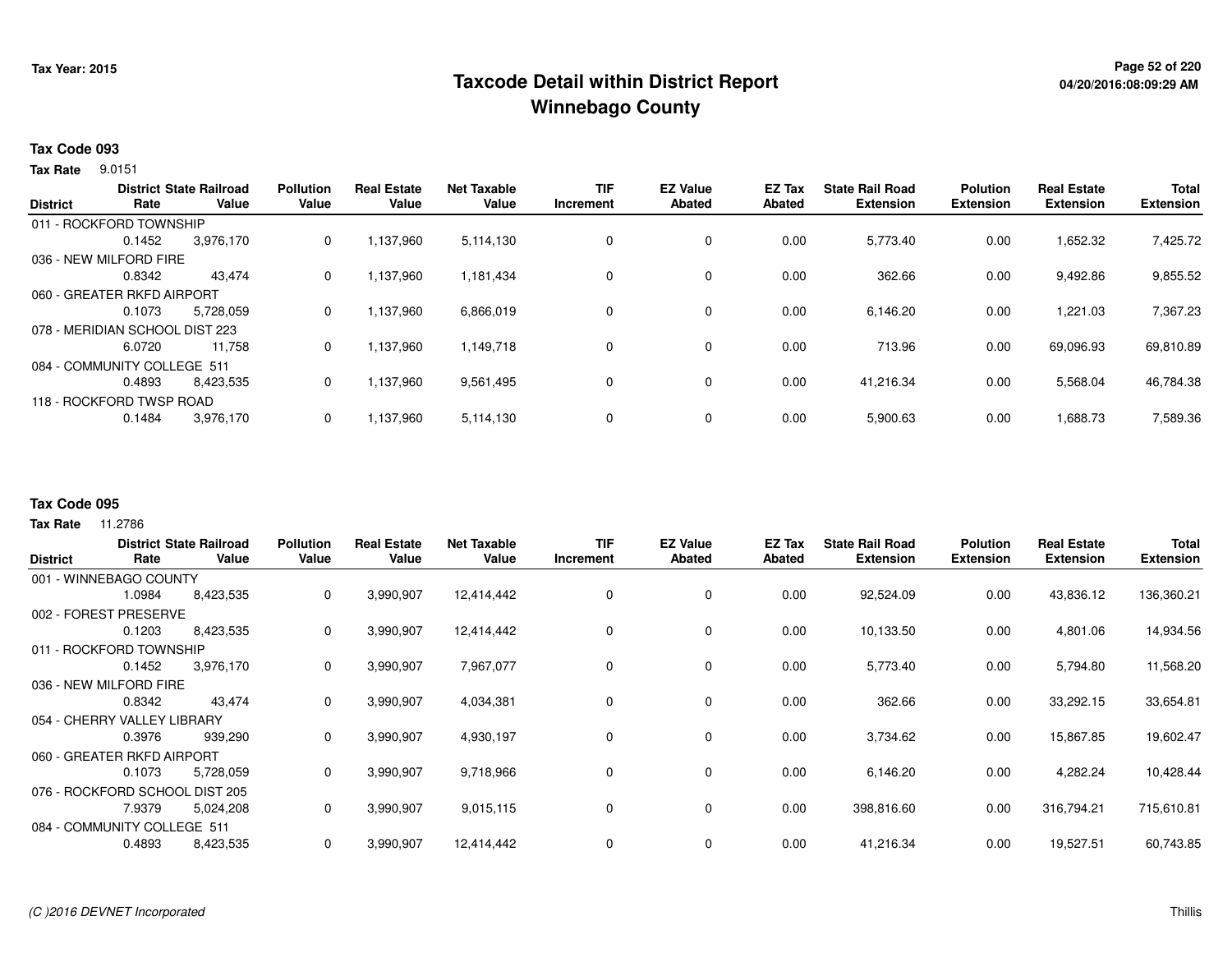## **Page 53 of 220 Taxcode Detail within District ReportWinnebago County**

### **Tax Code 095**

**Tax Rate** 11.2786

|                          |        | <b>District State Railroad</b> | <b>Pollution</b> | <b>Real Estate</b> | Net Taxable | TIF       | <b>EZ Value</b> | <b>EZ Tax</b> | <b>State Rail Road</b> | <b>Polution</b>  | <b>Real Estate</b> | <b>Total</b> |
|--------------------------|--------|--------------------------------|------------------|--------------------|-------------|-----------|-----------------|---------------|------------------------|------------------|--------------------|--------------|
| <b>District</b>          | Rate   | Value                          | Value            | Value              | Value       | Increment | <b>Abated</b>   | Abated        | <b>Extension</b>       | <b>Extension</b> | <b>Extension</b>   | Extension    |
| 118 - ROCKFORD TWSP ROAD |        |                                |                  |                    |             |           |                 |               |                        |                  |                    |              |
|                          | 0.1484 | 3.976.170                      |                  | 3,990,907          | 7,967,077   |           |                 | 0.00          | 5,900.63               | 0.00             | 5,922.51           | 1,823.14     |

12.4415 **Tax Rate**

| <b>District</b>              | Rate                           | <b>District State Railroad</b><br>Value | <b>Pollution</b><br>Value | <b>Real Estate</b><br>Value | <b>Net Taxable</b><br>Value | <b>TIF</b><br>Increment | <b>EZ Value</b><br>Abated | EZ Tax<br>Abated | <b>State Rail Road</b><br><b>Extension</b> | <b>Polution</b><br><b>Extension</b> | <b>Real Estate</b><br><b>Extension</b> | Total<br><b>Extension</b> |
|------------------------------|--------------------------------|-----------------------------------------|---------------------------|-----------------------------|-----------------------------|-------------------------|---------------------------|------------------|--------------------------------------------|-------------------------------------|----------------------------------------|---------------------------|
|                              | 001 - WINNEBAGO COUNTY         |                                         |                           |                             |                             |                         |                           |                  |                                            |                                     |                                        |                           |
|                              | 1.0984                         | 8,423,535                               | 0                         | 6,755,449                   | 15,178,984                  | 0                       | 0                         | 0.00             | 92,524.09                                  | 0.00                                | 74,201.85                              | 166,725.94                |
|                              | 002 - FOREST PRESERVE          |                                         |                           |                             |                             |                         |                           |                  |                                            |                                     |                                        |                           |
|                              | 0.1203                         | 8,423,535                               | 0                         | 6,755,449                   | 15,178,984                  | 0                       | 0                         | 0.00             | 10,133.50                                  | 0.00                                | 8,126.81                               | 18,260.31                 |
|                              | 011 - ROCKFORD TOWNSHIP        |                                         |                           |                             |                             |                         |                           |                  |                                            |                                     |                                        |                           |
|                              | 0.1452                         | 3,976,170                               | 0                         | 6,755,449                   | 10,731,619                  | 0                       | 0                         | 0.00             | 5,773.40                                   | 0.00                                | 9,808.91                               | 15,582.31                 |
|                              | 036 - NEW MILFORD FIRE         |                                         |                           |                             |                             |                         |                           |                  |                                            |                                     |                                        |                           |
|                              | 0.8342                         | 43,474                                  | 0                         | 6,755,449                   | 6,798,923                   | 0                       | 0                         | 0.00             | 362.66                                     | 0.00                                | 56,353.96                              | 56,716.62                 |
| 046 - ROCKFORD PARK DISTRICT |                                |                                         |                           |                             |                             |                         |                           |                  |                                            |                                     |                                        |                           |
|                              | 1.1629                         | 4,191,679                               | 0                         | 6,755,449                   | 10,947,128                  | 0                       | 0                         | 0.00             | 48,745.04                                  | 0.00                                | 78,559.12                              | 127,304.16                |
|                              | 054 - CHERRY VALLEY LIBRARY    |                                         |                           |                             |                             |                         |                           |                  |                                            |                                     |                                        |                           |
|                              | 0.3976                         | 939,290                                 | 0                         | 6,755,449                   | 7,694,739                   | 0                       | 0                         | 0.00             | 3,734.62                                   | 0.00                                | 26,859.67                              | 30,594.29                 |
|                              | 060 - GREATER RKFD AIRPORT     |                                         |                           |                             |                             |                         |                           |                  |                                            |                                     |                                        |                           |
|                              | 0.1073                         | 5,728,059                               | 0                         | 6,755,449                   | 12,483,508                  | 0                       | 0                         | 0.00             | 6,146.20                                   | 0.00                                | 7,248.60                               | 13,394.80                 |
|                              | 076 - ROCKFORD SCHOOL DIST 205 |                                         |                           |                             |                             |                         |                           |                  |                                            |                                     |                                        |                           |
|                              | 7.9379                         | 5,024,208                               | $\Omega$                  | 6,755,449                   | 11,779,657                  | 0                       | 0                         | 0.00             | 398,816.60                                 | 0.00                                | 536,240.79                             | 935,057.39                |
|                              | 084 - COMMUNITY COLLEGE 511    |                                         |                           |                             |                             |                         |                           |                  |                                            |                                     |                                        |                           |
|                              | 0.4893                         | 8,423,535                               | 0                         | 6,755,449                   | 15,178,984                  | 0                       | 0                         | 0.00             | 41,216.34                                  | 0.00                                | 33,054.41                              | 74,270.75                 |
|                              | 118 - ROCKFORD TWSP ROAD       |                                         |                           |                             |                             |                         |                           |                  |                                            |                                     |                                        |                           |
|                              | 0.1484                         | 3,976,170                               | 0                         | 6,755,449                   | 10,731,619                  | 0                       | 0                         | 0.00             | 5,900.63                                   | 0.00                                | 10,025.09                              | 15,925.72                 |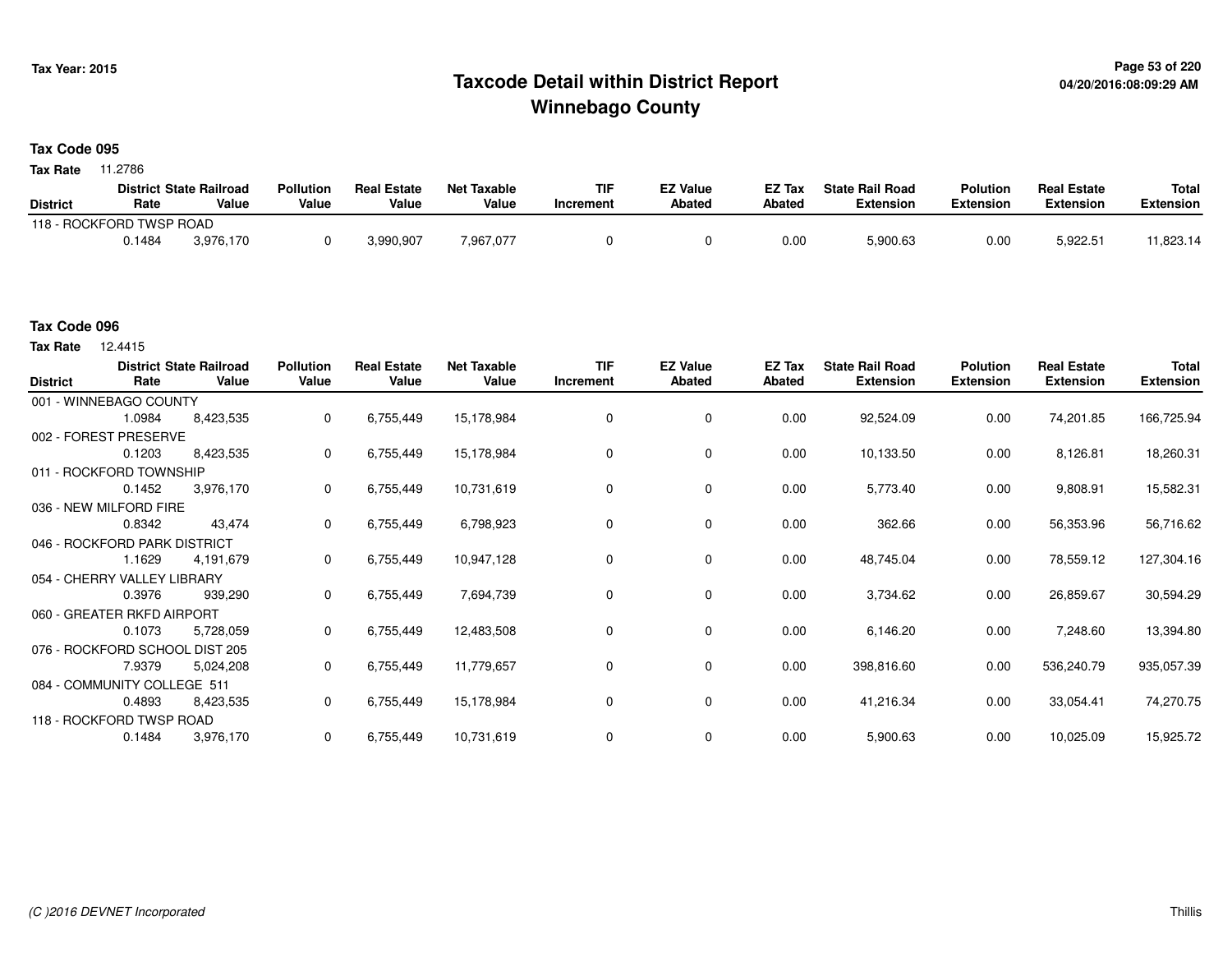## **Page 54 of 220 Taxcode Detail within District ReportWinnebago County**

# **04/20/2016:08:09:29 AM**

#### **Tax Code 099**

**Tax Rate** 12.0439

| <b>District</b> | Rate                           | <b>District State Railroad</b><br>Value | <b>Pollution</b><br>Value | <b>Real Estate</b><br>Value | <b>Net Taxable</b><br>Value | <b>TIF</b><br>Increment | <b>EZ Value</b><br>Abated | EZ Tax<br>Abated | <b>State Rail Road</b><br><b>Extension</b> | <b>Polution</b><br><b>Extension</b> | <b>Real Estate</b><br><b>Extension</b> | <b>Total</b><br><b>Extension</b> |
|-----------------|--------------------------------|-----------------------------------------|---------------------------|-----------------------------|-----------------------------|-------------------------|---------------------------|------------------|--------------------------------------------|-------------------------------------|----------------------------------------|----------------------------------|
|                 | 001 - WINNEBAGO COUNTY         |                                         |                           |                             |                             |                         |                           |                  |                                            |                                     |                                        |                                  |
|                 | 1.0984                         | 8,423,535                               | 0                         | 5,211,284                   | 13,634,819                  | 0                       | 0                         | 0.00             | 92,524.09                                  | 0.00                                | 57,240.74                              | 149,764.83                       |
|                 | 002 - FOREST PRESERVE          |                                         |                           |                             |                             |                         |                           |                  |                                            |                                     |                                        |                                  |
|                 | 0.1203                         | 8,423,535                               | 0                         | 5,211,284                   | 13,634,819                  | 0                       | 0                         | 0.00             | 10,133.50                                  | 0.00                                | 6,269.17                               | 16,402.67                        |
|                 | 011 - ROCKFORD TOWNSHIP        |                                         |                           |                             |                             |                         |                           |                  |                                            |                                     |                                        |                                  |
|                 | 0.1452                         | 3,976,170                               | 0                         | 5,211,284                   | 9,187,454                   | 0                       | 0                         | 0.00             | 5,773.40                                   | 0.00                                | 7,566.78                               | 13,340.18                        |
|                 | 036 - NEW MILFORD FIRE         |                                         |                           |                             |                             |                         |                           |                  |                                            |                                     |                                        |                                  |
|                 | 0.8342                         | 43,474                                  | 0                         | 5,211,284                   | 5,254,758                   | 0                       | 0                         | 0.00             | 362.66                                     | 0.00                                | 43,472.53                              | 43,835.19                        |
|                 | 046 - ROCKFORD PARK DISTRICT   |                                         |                           |                             |                             |                         |                           |                  |                                            |                                     |                                        |                                  |
|                 | 1.1629                         | 4,191,679                               | 0                         | 5,211,284                   | 9,402,963                   | 0                       | 0                         | 0.00             | 48,745.04                                  | 0.00                                | 60,602.02                              | 109,347.06                       |
|                 | 060 - GREATER RKFD AIRPORT     |                                         |                           |                             |                             |                         |                           |                  |                                            |                                     |                                        |                                  |
|                 | 0.1073                         | 5,728,059                               | 0                         | 5,211,284                   | 10,939,343                  | 0                       | 0                         | 0.00             | 6,146.20                                   | 0.00                                | 5,591.71                               | 11,737.91                        |
|                 | 076 - ROCKFORD SCHOOL DIST 205 |                                         |                           |                             |                             |                         |                           |                  |                                            |                                     |                                        |                                  |
|                 | 7.9379                         | 5,024,208                               | 0                         | 5,211,284                   | 10,235,492                  | 0                       | 0                         | 0.00             | 398,816.60                                 | 0.00                                | 413,666.51                             | 812,483.11                       |
|                 | 084 - COMMUNITY COLLEGE 511    |                                         |                           |                             |                             |                         |                           |                  |                                            |                                     |                                        |                                  |
|                 | 0.4893                         | 8,423,535                               | 0                         | 5,211,284                   | 13,634,819                  | 0                       | 0                         | 0.00             | 41,216.34                                  | 0.00                                | 25,498.81                              | 66,715.15                        |
|                 | 118 - ROCKFORD TWSP ROAD       |                                         |                           |                             |                             |                         |                           |                  |                                            |                                     |                                        |                                  |
|                 | 0.1484                         | 3,976,170                               | 0                         | 5,211,284                   | 9,187,454                   | 0                       | 0                         | 0.00             | 5,900.63                                   | 0.00                                | 7,733.55                               | 13,634.18                        |

#### **Tax Code 104**

| <b>District</b> | Rate                         | <b>District State Railroad</b><br>Value | <b>Pollution</b><br>Value | <b>Real Estate</b><br>Value | <b>Net Taxable</b><br>Value | TIF<br>Increment | <b>EZ Value</b><br><b>Abated</b> | EZ Tax<br><b>Abated</b> | <b>State Rail Road</b><br><b>Extension</b> | Polution<br><b>Extension</b> | <b>Real Estate</b><br><b>Extension</b> | <b>Total</b><br><b>Extension</b> |
|-----------------|------------------------------|-----------------------------------------|---------------------------|-----------------------------|-----------------------------|------------------|----------------------------------|-------------------------|--------------------------------------------|------------------------------|----------------------------------------|----------------------------------|
|                 |                              |                                         |                           |                             |                             |                  |                                  |                         |                                            |                              |                                        |                                  |
|                 | 001 - WINNEBAGO COUNTY       |                                         |                           |                             |                             |                  |                                  |                         |                                            |                              |                                        |                                  |
|                 | 1.0984                       | 8,423,535                               | 0                         | 2,095,667                   | 10,519,202                  |                  | $\mathbf 0$                      | 0.00                    | 92.524.09                                  | 0.00                         | 23,018.81                              | 115,542.90                       |
|                 | 002 - FOREST PRESERVE        |                                         |                           |                             |                             |                  |                                  |                         |                                            |                              |                                        |                                  |
|                 | 0.1203                       | 8,423,535                               | 0                         | 2,095,667                   | 10,519,202                  |                  | $\mathbf 0$                      | 0.00                    | 10,133.50                                  | 0.00                         | 2,521.09                               | 12,654.59                        |
|                 | 011 - ROCKFORD TOWNSHIP      |                                         |                           |                             |                             |                  |                                  |                         |                                            |                              |                                        |                                  |
|                 | 0.1452                       | 3,976,170                               | 0                         | 2,095,667                   | 6,071,837                   |                  | 0                                | 0.00                    | 5,773.40                                   | 0.00                         | 3,042.91                               | 8,816.31                         |
|                 | 040 - ROCK RIVER FIRE        |                                         |                           |                             |                             |                  |                                  |                         |                                            |                              |                                        |                                  |
|                 | 0.0915                       | 0                                       | $\Omega$                  | 2,095,667                   | 2,095,667                   |                  | $\mathbf 0$                      | 0.00                    | 0.00                                       | 0.00                         | 1,917.54                               | 1,917.54                         |
|                 | 046 - ROCKFORD PARK DISTRICT |                                         |                           |                             |                             |                  |                                  |                         |                                            |                              |                                        |                                  |
|                 | .1629                        | 4.191.679                               | 0                         | 2,095,667                   | 6,287,346                   |                  | $\mathbf 0$                      | 0.00                    | 48.745.04                                  | 0.00                         | 24.370.51                              | 73,115.55                        |
|                 | 051 - ROCK RIVER WATER REC   |                                         |                           |                             |                             |                  |                                  |                         |                                            |                              |                                        |                                  |
|                 | 0.2075                       | 4,452,412                               | 0                         | 2,095,667                   | 6,548,079                   |                  | $\mathbf 0$                      | 0.00                    | 9,238.75                                   | 0.00                         | 4,348.51                               | 13,587.26                        |
|                 |                              |                                         |                           |                             |                             |                  |                                  |                         |                                            |                              |                                        |                                  |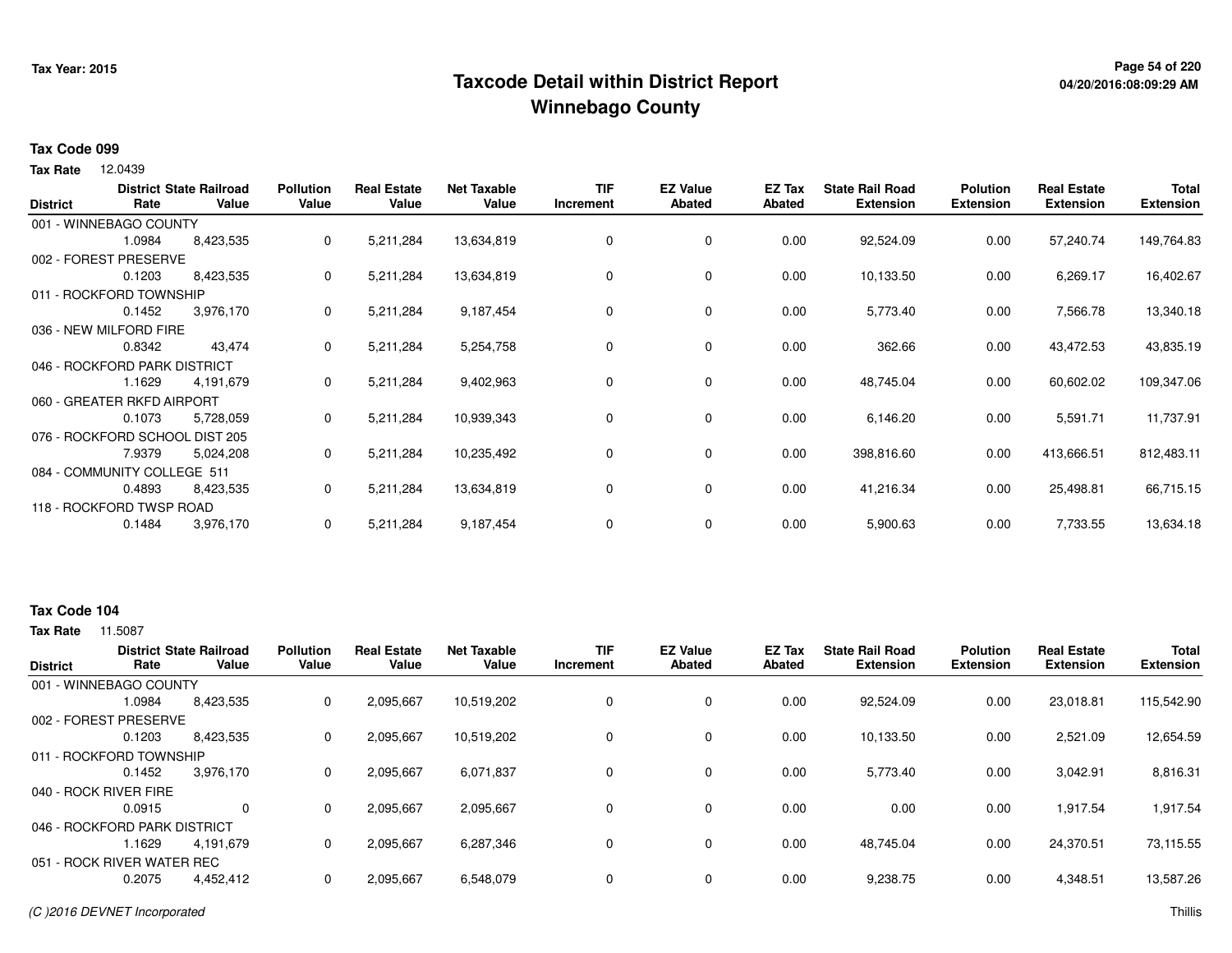## **Page 55 of 220 Taxcode Detail within District ReportWinnebago County**

#### **Tax Code 104**

**Tax Rate** 11.5087

|                 |                                | <b>District State Railroad</b> | <b>Pollution</b> | <b>Real Estate</b> | <b>Net Taxable</b> | TIF       | <b>EZ Value</b> | EZ Tax | <b>State Rail Road</b> | <b>Polution</b> | <b>Real Estate</b> | Total            |
|-----------------|--------------------------------|--------------------------------|------------------|--------------------|--------------------|-----------|-----------------|--------|------------------------|-----------------|--------------------|------------------|
| <b>District</b> | Rate                           | Value                          | Value            | Value              | Value              | Increment | <b>Abated</b>   | Abated | <b>Extension</b>       | Extension       | <b>Extension</b>   | <b>Extension</b> |
|                 | 060 - GREATER RKFD AIRPORT     |                                |                  |                    |                    |           |                 |        |                        |                 |                    |                  |
|                 | 0.1073                         | 5,728,059                      |                  | 2,095,667          | 7,823,726          |           | 0               | 0.00   | 6.146.20               | 0.00            | 2,248.65           | 8,394.85         |
|                 | 076 - ROCKFORD SCHOOL DIST 205 |                                |                  |                    |                    |           |                 |        |                        |                 |                    |                  |
|                 | 7.9379                         | 5,024,208                      |                  | 2,095,667          | 7.119.875          |           | 0               | 0.00   | 398,816.60             | 0.00            | 166,351.95         | 565,168.55       |
|                 | 084 - COMMUNITY COLLEGE 511    |                                |                  |                    |                    |           |                 |        |                        |                 |                    |                  |
|                 | 0.4893                         | 8.423.535                      |                  | 2.095.667          | 10.519.202         |           | 0               | 0.00   | 41.216.34              | 0.00            | 10.254.10          | 51,470.44        |
|                 | 118 - ROCKFORD TWSP ROAD       |                                |                  |                    |                    |           |                 |        |                        |                 |                    |                  |
|                 | 0.1484                         | 3,976,170                      |                  | 2,095,667          | 6,071,837          |           | 0               | 0.00   | 5,900.63               | 0.00            | 3,109.97           | 9,010.60         |

#### **Tax Code 108**

| <b>District</b>          | Rate                           | <b>District State Railroad</b><br>Value | <b>Pollution</b><br>Value | <b>Real Estate</b><br>Value | <b>Net Taxable</b><br>Value | <b>TIF</b><br><b>Increment</b> | <b>EZ Value</b><br><b>Abated</b> | <b>EZ Tax</b><br><b>Abated</b> | <b>State Rail Road</b><br><b>Extension</b> | <b>Polution</b><br><b>Extension</b> | <b>Real Estate</b><br><b>Extension</b> | <b>Total</b><br><b>Extension</b> |
|--------------------------|--------------------------------|-----------------------------------------|---------------------------|-----------------------------|-----------------------------|--------------------------------|----------------------------------|--------------------------------|--------------------------------------------|-------------------------------------|----------------------------------------|----------------------------------|
| 001 - WINNEBAGO COUNTY   |                                |                                         |                           |                             |                             |                                |                                  |                                |                                            |                                     |                                        |                                  |
|                          | 1.0984                         | 8,423,535                               | 0                         | 14,183                      | 8,437,718                   | 0                              | 0                                | 0.00                           | 92,524.09                                  | 0.00                                | 155.79                                 | 92,679.88                        |
|                          | 002 - FOREST PRESERVE          |                                         |                           |                             |                             |                                |                                  |                                |                                            |                                     |                                        |                                  |
|                          | 0.1203                         | 8,423,535                               | 0                         | 14,183                      | 8,437,718                   | 0                              | 0                                | 0.00                           | 10,133.50                                  | 0.00                                | 17.06                                  | 10,150.56                        |
|                          | 006 - HARLEM TOWNSHIP          |                                         |                           |                             |                             |                                |                                  |                                |                                            |                                     |                                        |                                  |
|                          | 0.1140                         | 0                                       | 0                         | 14,183                      | 14,183                      | 0                              | 0                                | 0.00                           | 0.00                                       | 0.00                                | 16.17                                  | 16.17                            |
|                          | 020 - MACHESNEY PARK VILLAGE   |                                         |                           |                             |                             |                                |                                  |                                |                                            |                                     |                                        |                                  |
|                          | 0.0000                         | 0                                       | $\mathbf 0$               | 14,183                      | 14,183                      | 0                              | $\mathbf 0$                      | 0.00                           | 0.00                                       | 0.00                                | 0.00                                   | 0.00                             |
| 035 - HARLEM-ROSCOE FIRE |                                |                                         |                           |                             |                             |                                |                                  |                                |                                            |                                     |                                        |                                  |
|                          | 0.7683                         | 317,502                                 | 0                         | 14,183                      | 331,685                     | 0                              | 0                                | 0.00                           | 2,439.36                                   | 0.00                                | 108.97                                 | 2,548.33                         |
|                          | 055 - NORTH SUBURBAN LIBRARY   |                                         |                           |                             |                             |                                |                                  |                                |                                            |                                     |                                        |                                  |
|                          | 0.3032                         | 740,593                                 | 0                         | 14,183                      | 754,776                     | 0                              | 0                                | 0.00                           | 2,245.47                                   | 0.00                                | 43.00                                  | 2,288.47                         |
|                          | 060 - GREATER RKFD AIRPORT     |                                         |                           |                             |                             |                                |                                  |                                |                                            |                                     |                                        |                                  |
|                          | 0.1073                         | 5,728,059                               | 0                         | 14,183                      | 5,742,242                   | 0                              | 0                                | 0.00                           | 6,146.20                                   | 0.00                                | 15.22                                  | 6,161.42                         |
|                          | 076 - ROCKFORD SCHOOL DIST 205 |                                         |                           |                             |                             |                                |                                  |                                |                                            |                                     |                                        |                                  |
|                          | 7.9379                         | 5,024,208                               | 0                         | 14,183                      | 5,038,391                   | 0                              | 0                                | 0.00                           | 398,816.60                                 | 0.00                                | 1,125.83                               | 399,942.43                       |
|                          | 084 - COMMUNITY COLLEGE 511    |                                         |                           |                             |                             |                                |                                  |                                |                                            |                                     |                                        |                                  |
|                          | 0.4893                         | 8,423,535                               | 0                         | 14,183                      | 8,437,718                   | 0                              | 0                                | 0.00                           | 41,216.34                                  | 0.00                                | 69.40                                  | 41,285.74                        |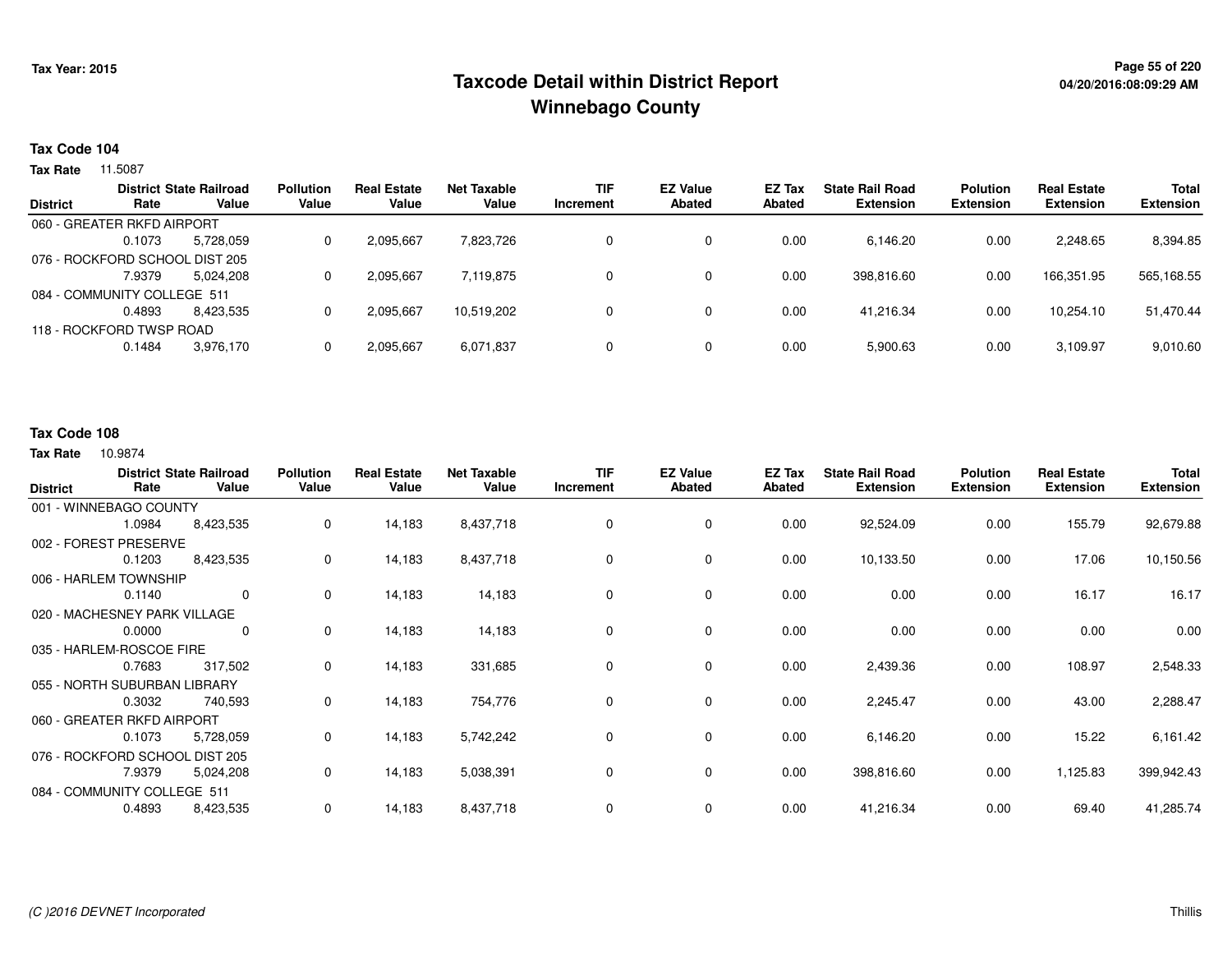## **Page 56 of 220 Taxcode Detail within District ReportWinnebago County**

### **Tax Code 108**

10.9874 **Tax Rate**

|                 | <b>District State Railroad</b> |       | <b>Pollution</b> | <b>Real Estate</b> | <b>Net Taxable</b> | TIF       | <b>EZ Value</b> | <b>EZ Tax</b> | <b>State Rail Road</b> | <b>Polution</b>  | <b>Real Estate</b> | <b>Total</b> |
|-----------------|--------------------------------|-------|------------------|--------------------|--------------------|-----------|-----------------|---------------|------------------------|------------------|--------------------|--------------|
| <b>District</b> | Rate                           | Value | Value            | Value              | Value              | Increment | <b>Abated</b>   | Abated        | <b>Extension</b>       | <b>Extension</b> | <b>Extension</b>   | Extension    |
|                 | 113 - HARLEM TWSP ROAD         |       |                  |                    |                    |           |                 |               |                        |                  |                    |              |
|                 | 0.0487                         |       |                  | 14,183             | 4,183              |           |                 | 0.00          | 0.00                   | 0.00             | 6.91               | 6.91         |

**Tax Rate** 11.1949

| <b>District</b> | Rate                           | <b>District State Railroad</b><br>Value | <b>Pollution</b><br>Value | <b>Real Estate</b><br>Value | <b>Net Taxable</b><br>Value | <b>TIF</b><br>Increment | <b>EZ Value</b><br><b>Abated</b> | EZ Tax<br>Abated | <b>State Rail Road</b><br><b>Extension</b> | <b>Polution</b><br><b>Extension</b> | <b>Real Estate</b><br><b>Extension</b> | <b>Total</b><br><b>Extension</b> |
|-----------------|--------------------------------|-----------------------------------------|---------------------------|-----------------------------|-----------------------------|-------------------------|----------------------------------|------------------|--------------------------------------------|-------------------------------------|----------------------------------------|----------------------------------|
|                 | 001 - WINNEBAGO COUNTY         |                                         |                           |                             |                             |                         |                                  |                  |                                            |                                     |                                        |                                  |
|                 | 1.0984                         | 8,423,535                               | 0                         | 22,784,169                  | 31,207,704                  | $\mathbf 0$             | 0                                | 0.00             | 92,524.09                                  | 0.00                                | 250,261.31                             | 342,785.40                       |
|                 | 002 - FOREST PRESERVE          |                                         |                           |                             |                             |                         |                                  |                  |                                            |                                     |                                        |                                  |
|                 | 0.1203                         | 8,423,535                               | 0                         | 22,784,169                  | 31,207,704                  | 0                       | 0                                | 0.00             | 10,133.50                                  | 0.00                                | 27,409.36                              | 37,542.86                        |
|                 | 006 - HARLEM TOWNSHIP          |                                         |                           |                             |                             |                         |                                  |                  |                                            |                                     |                                        |                                  |
|                 | 0.1140                         | $\mathbf 0$                             | $\Omega$                  | 22,784,169                  | 22,784,169                  | 0                       | 0                                | 0.00             | 0.00                                       | 0.00                                | 25,973.95                              | 25,973.95                        |
|                 | 020 - MACHESNEY PARK VILLAGE   |                                         |                           |                             |                             |                         |                                  |                  |                                            |                                     |                                        |                                  |
|                 | 0.0000                         | 0                                       | $\Omega$                  | 22,784,169                  | 22,784,169                  | 0                       | 0                                | 0.00             | 0.00                                       | 0.00                                | 0.00                                   | 0.00                             |
|                 | 035 - HARLEM-ROSCOE FIRE       |                                         |                           |                             |                             |                         |                                  |                  |                                            |                                     |                                        |                                  |
|                 | 0.7683                         | 317,502                                 | 0                         | 22,784,169                  | 23,101,671                  | 0                       | 0                                | 0.00             | 2,439.36                                   | 0.00                                | 175,050.77                             | 177,490.13                       |
|                 | 051 - ROCK RIVER WATER REC     |                                         |                           |                             |                             |                         |                                  |                  |                                            |                                     |                                        |                                  |
|                 | 0.2075                         | 4,452,412                               | 0                         | 22,784,169                  | 27,236,581                  | 0                       | 0                                | 0.00             | 9,238.75                                   | 0.00                                | 47,277.15                              | 56,515.90                        |
|                 | 055 - NORTH SUBURBAN LIBRARY   |                                         |                           |                             |                             |                         |                                  |                  |                                            |                                     |                                        |                                  |
|                 | 0.3032                         | 740,593                                 | 0                         | 22,784,169                  | 23,524,762                  | 0                       | 0                                | 0.00             | 2,245.47                                   | 0.00                                | 69,081.60                              | 71,327.07                        |
|                 | 060 - GREATER RKFD AIRPORT     |                                         |                           |                             |                             |                         |                                  |                  |                                            |                                     |                                        |                                  |
|                 | 0.1073                         | 5,728,059                               | 0                         | 22,784,169                  | 28,512,228                  | 0                       | 0                                | 0.00             | 6,146.20                                   | 0.00                                | 24,447.41                              | 30,593.61                        |
|                 | 076 - ROCKFORD SCHOOL DIST 205 |                                         |                           |                             |                             |                         |                                  |                  |                                            |                                     |                                        |                                  |
|                 | 7.9379                         | 5,024,208                               | 0                         | 22,784,169                  | 27,808,377                  | 0                       | 0                                | 0.00             | 398,816.60                                 | 0.00                                | 1,808,584.55                           | 2,207,401.15                     |
|                 | 084 - COMMUNITY COLLEGE 511    |                                         |                           |                             |                             |                         |                                  |                  |                                            |                                     |                                        |                                  |
|                 | 0.4893                         | 8,423,535                               | 0                         | 22,784,169                  | 31,207,704                  | 0                       | 0                                | 0.00             | 41,216.34                                  | 0.00                                | 111,482.94                             | 152,699.28                       |
|                 | 113 - HARLEM TWSP ROAD         |                                         |                           |                             |                             |                         |                                  |                  |                                            |                                     |                                        |                                  |
|                 | 0.0487                         | 0                                       | 0                         | 22,784,169                  | 22,784,169                  | 0                       | 0                                | 0.00             | 0.00                                       | 0.00                                | 11,095.89                              | 11,095.89                        |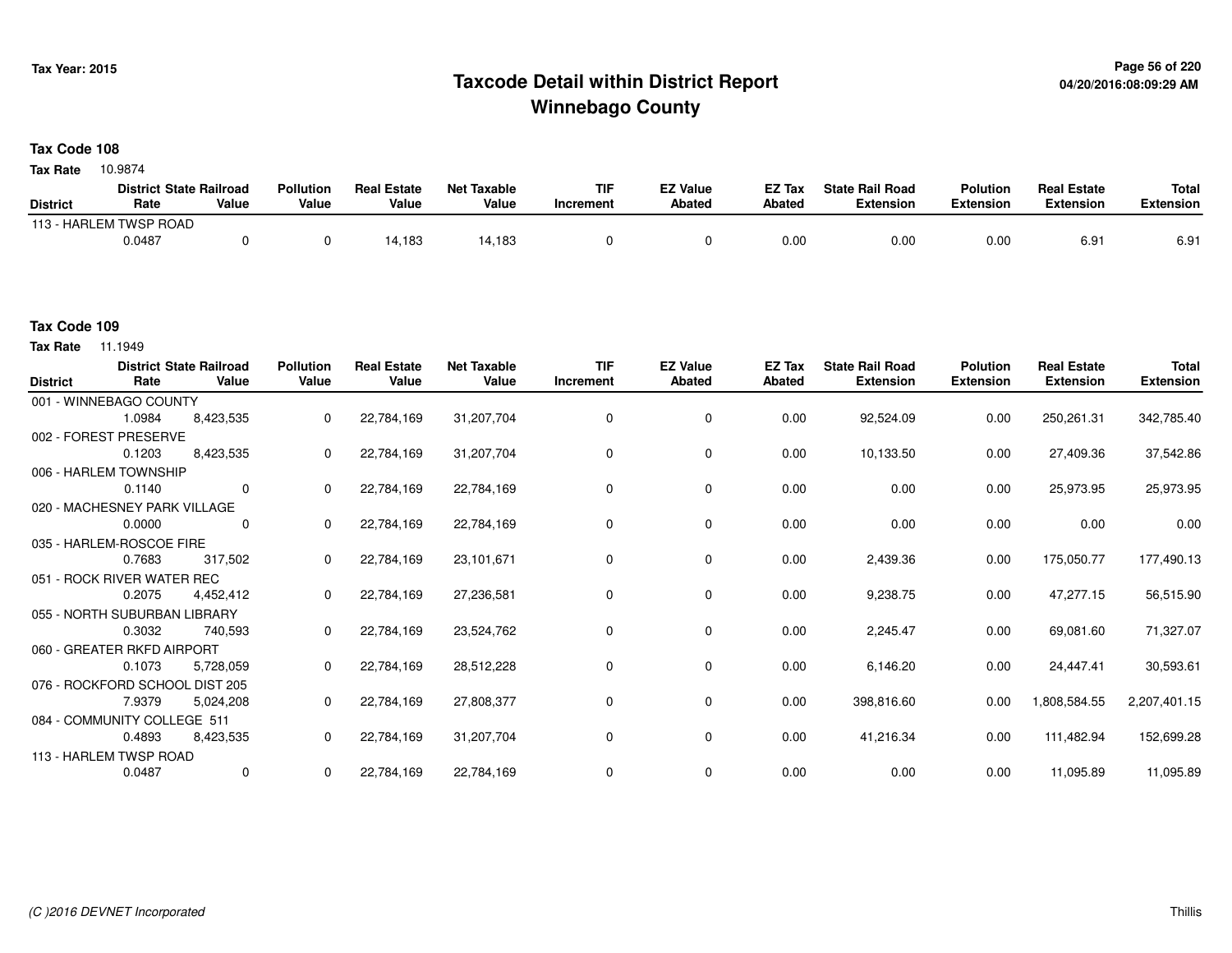## **Page 57 of 220 Taxcode Detail within District ReportWinnebago County**

# **04/20/2016:08:09:29 AM**

#### **Tax Code 110**

**Tax Rate** 11.7762

| <b>District</b> | Rate                           | <b>District State Railroad</b><br>Value | <b>Pollution</b><br>Value | <b>Real Estate</b><br>Value | <b>Net Taxable</b><br>Value | <b>TIF</b><br>Increment | <b>EZ Value</b><br><b>Abated</b> | EZ Tax<br>Abated | <b>State Rail Road</b><br><b>Extension</b> | <b>Polution</b><br><b>Extension</b> | <b>Real Estate</b><br><b>Extension</b> | <b>Total</b><br><b>Extension</b> |
|-----------------|--------------------------------|-----------------------------------------|---------------------------|-----------------------------|-----------------------------|-------------------------|----------------------------------|------------------|--------------------------------------------|-------------------------------------|----------------------------------------|----------------------------------|
|                 | 001 - WINNEBAGO COUNTY         |                                         |                           |                             |                             |                         |                                  |                  |                                            |                                     |                                        |                                  |
|                 | 1.0984                         | 8,423,535                               | 0                         | 25,830,778                  | 34,254,313                  | 0                       | 0                                | 0.00             | 92,524.09                                  | 0.00                                | 283,725.27                             | 376,249.36                       |
|                 | 002 - FOREST PRESERVE          |                                         |                           |                             |                             |                         |                                  |                  |                                            |                                     |                                        |                                  |
|                 | 0.1203                         | 8,423,535                               | 0                         | 25,830,778                  | 34,254,313                  | 0                       | 0                                | 0.00             | 10,133.50                                  | 0.00                                | 31,074.43                              | 41,207.93                        |
|                 | 004 - CHERRY VALLEY TOWNSHIP   |                                         |                           |                             |                             |                         |                                  |                  |                                            |                                     |                                        |                                  |
|                 | 0.1418                         | 1,481,529                               | 0                         | 25,830,778                  | 27,312,307                  | 0                       | 0                                | 0.00             | 2,100.80                                   | 0.00                                | 36,628.04                              | 38,728.84                        |
|                 | 031 - CHERRY VALLEY FIRE       |                                         |                           |                             |                             |                         |                                  |                  |                                            |                                     |                                        |                                  |
|                 | 0.9999                         | 827,972                                 | 0                         | 25,830,778                  | 26,658,750                  | 0                       | 0                                | 0.00             | 8,278.90                                   | 0.00                                | 258,281.95                             | 266,560.85                       |
|                 | 051 - ROCK RIVER WATER REC     |                                         |                           |                             |                             |                         |                                  |                  |                                            |                                     |                                        |                                  |
|                 | 0.2075                         | 4,452,412                               | 0                         | 25,830,778                  | 30,283,190                  | 0                       | 0                                | 0.00             | 9,238.75                                   | 0.00                                | 53,598.86                              | 62,837.61                        |
|                 | 054 - CHERRY VALLEY LIBRARY    |                                         |                           |                             |                             |                         |                                  |                  |                                            |                                     |                                        |                                  |
|                 | 0.3976                         | 939,290                                 | 0                         | 25,830,778                  | 26,770,068                  | 0                       | 0                                | 0.00             | 3,734.62                                   | 0.00                                | 102,703.17                             | 106,437.79                       |
|                 | 060 - GREATER RKFD AIRPORT     |                                         |                           |                             |                             |                         |                                  |                  |                                            |                                     |                                        |                                  |
|                 | 0.1073                         | 5,728,059                               | 0                         | 25,830,778                  | 31,558,837                  | 0                       | 0                                | 0.00             | 6,146.20                                   | 0.00                                | 27,716.42                              | 33,862.62                        |
|                 | 076 - ROCKFORD SCHOOL DIST 205 |                                         |                           |                             |                             |                         |                                  |                  |                                            |                                     |                                        |                                  |
|                 | 7.9379                         | 5,024,208                               | 0                         | 25,830,778                  | 30,854,986                  | 0                       | 0                                | 0.00             | 398,816.60                                 | 0.00                                | 2,050,421.33                           | 2,449,237.93                     |
|                 | 084 - COMMUNITY COLLEGE 511    |                                         |                           |                             |                             |                         |                                  |                  |                                            |                                     |                                        |                                  |
|                 | 0.4893                         | 8,423,535                               | 0                         | 25,830,778                  | 34,254,313                  | 0                       | 0                                | 0.00             | 41,216.34                                  | 0.00                                | 126,390.00                             | 167,606.34                       |
|                 | 111 - CHERRY VALLEY TWSP ROAD  |                                         |                           |                             |                             |                         |                                  |                  |                                            |                                     |                                        |                                  |
|                 | 0.2762                         | 1,481,529                               | 0                         | 25,830,778                  | 27,312,307                  | 0                       | 0                                | 0.00             | 4,091.98                                   | 0.00                                | 71,344.61                              | 75,436.59                        |

#### **Tax Code 111**

| <b>District</b>              | Rate   | <b>District State Railroad</b><br>Value | <b>Pollution</b><br>Value | <b>Real Estate</b><br>Value | <b>Net Taxable</b><br>Value | <b>TIF</b><br>Increment | <b>EZ Value</b><br>Abated | <b>EZ Tax</b><br>Abated | <b>State Rail Road</b><br><b>Extension</b> | <b>Polution</b><br><b>Extension</b> | <b>Real Estate</b><br><b>Extension</b> | <b>Total</b><br><b>Extension</b> |
|------------------------------|--------|-----------------------------------------|---------------------------|-----------------------------|-----------------------------|-------------------------|---------------------------|-------------------------|--------------------------------------------|-------------------------------------|----------------------------------------|----------------------------------|
| 001 - WINNEBAGO COUNTY       |        |                                         |                           |                             |                             |                         |                           |                         |                                            |                                     |                                        |                                  |
|                              | 1.0984 | 8,423,535                               | 0                         | 7,894,836                   | 16,318,371                  | 0                       | 0                         | 0.00                    | 92,524.09                                  | 0.00                                | 86,716.88                              | 179,240.97                       |
| 002 - FOREST PRESERVE        |        |                                         |                           |                             |                             |                         |                           |                         |                                            |                                     |                                        |                                  |
|                              | 0.1203 | 8,423,535                               | 0                         | 7,894,836                   | 16,318,371                  | 0                       | 0                         | 0.00                    | 10,133.50                                  | 0.00                                | 9,497.49                               | 19,630.99                        |
| 004 - CHERRY VALLEY TOWNSHIP |        |                                         |                           |                             |                             |                         |                           |                         |                                            |                                     |                                        |                                  |
|                              | 0.1418 | 1.481.529                               | 0                         | 7,894,836                   | 9,376,365                   | 0                       | 0                         | 0.00                    | 2,100.80                                   | 0.00                                | 11,194.88                              | 13,295.68                        |
| 031 - CHERRY VALLEY FIRE     |        |                                         |                           |                             |                             |                         |                           |                         |                                            |                                     |                                        |                                  |
|                              | 0.9999 | 827.972                                 | 0                         | 7,894,836                   | 8.722.808                   | 0                       | 0                         | 0.00                    | 8.278.90                                   | 0.00                                | 78.940.47                              | 87,219.37                        |
| 051 - ROCK RIVER WATER REC   |        |                                         |                           |                             |                             |                         |                           |                         |                                            |                                     |                                        |                                  |
|                              | 0.2075 | 4,452,412                               | $\Omega$                  | 7,894,836                   | 12,347,248                  | 0                       | 0                         | 0.00                    | 9,238.75                                   | 0.00                                | 16,381.78                              | 25,620.53                        |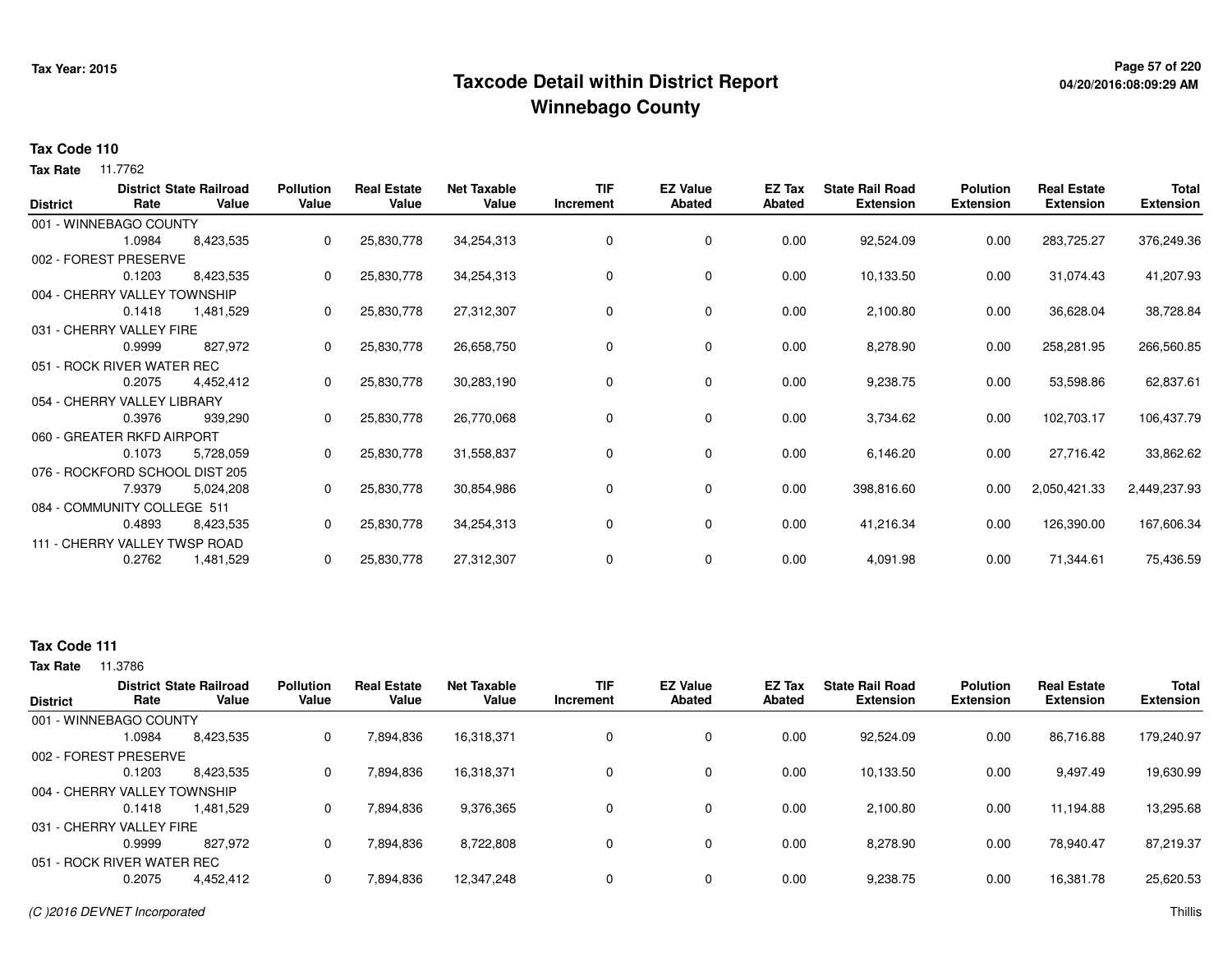## **Page 58 of 220 Taxcode Detail within District ReportWinnebago County**

#### **Tax Code 111**

**Tax Rate** 11.3786

|        |           | <b>Pollution</b>                                                                                                                                               | <b>Real Estate</b> | Net Taxable | <b>TIF</b> | <b>EZ Value</b> | <b>EZ Tax</b> | <b>State Rail Road</b> | <b>Polution</b>  | <b>Real Estate</b> | <b>Total</b>     |
|--------|-----------|----------------------------------------------------------------------------------------------------------------------------------------------------------------|--------------------|-------------|------------|-----------------|---------------|------------------------|------------------|--------------------|------------------|
| Rate   | Value     | Value                                                                                                                                                          | Value              | Value       | Increment  | <b>Abated</b>   | Abated        | <b>Extension</b>       | <b>Extension</b> | <b>Extension</b>   | <b>Extension</b> |
|        |           |                                                                                                                                                                |                    |             |            |                 |               |                        |                  |                    |                  |
| 0.1073 | 5.728.059 | 0                                                                                                                                                              | 7,894,836          | 13.622.895  |            | 0               | 0.00          | 6,146.20               | 0.00             | 8,471.16           | 14,617.36        |
|        |           |                                                                                                                                                                |                    |             |            |                 |               |                        |                  |                    |                  |
| 7.9379 | 5.024.208 | 0                                                                                                                                                              | 7,894,836          | 12,919,044  |            | 0               | 0.00          | 398,816.60             | 0.00             | 626,684.19         | 1,025,500.79     |
|        |           |                                                                                                                                                                |                    |             |            |                 |               |                        |                  |                    |                  |
| 0.4893 | 8.423.535 | 0                                                                                                                                                              | 7,894,836          | 16.318.371  |            | 0               | 0.00          | 41.216.34              | 0.00             | 38.629.43          | 79,845.77        |
|        |           |                                                                                                                                                                |                    |             |            |                 |               |                        |                  |                    |                  |
| 0.2762 | 1,481,529 | 0                                                                                                                                                              | 7,894,836          | 9,376,365   |            | 0               | 0.00          | 4,091.98               | 0.00             | 21,805.54          | 25,897.52        |
|        |           | <b>District State Railroad</b><br>060 - GREATER RKFD AIRPORT<br>076 - ROCKFORD SCHOOL DIST 205<br>084 - COMMUNITY COLLEGE 511<br>111 - CHERRY VALLEY TWSP ROAD |                    |             |            |                 |               |                        |                  |                    |                  |

#### **Tax Code 112**

| <b>District</b>                | Rate                | <b>District State Railroad</b><br>Value | <b>Pollution</b><br>Value | <b>Real Estate</b><br>Value | <b>Net Taxable</b><br>Value | <b>TIF</b><br>Increment | <b>EZ Value</b><br><b>Abated</b> | EZ Tax<br><b>Abated</b> | <b>State Rail Road</b><br><b>Extension</b> | <b>Polution</b><br><b>Extension</b> | <b>Real Estate</b><br><b>Extension</b> | Total<br><b>Extension</b> |
|--------------------------------|---------------------|-----------------------------------------|---------------------------|-----------------------------|-----------------------------|-------------------------|----------------------------------|-------------------------|--------------------------------------------|-------------------------------------|----------------------------------------|---------------------------|
| 001 - WINNEBAGO COUNTY         |                     |                                         |                           |                             |                             |                         |                                  |                         |                                            |                                     |                                        |                           |
|                                | 1.0984              | 8,423,535                               | 0                         | 2,017,248                   | 10,440,783                  | 0                       | 0                                | 0.00                    | 92,524.09                                  | 0.00                                | 22,157.45                              | 114,681.54                |
| 002 - FOREST PRESERVE          |                     |                                         |                           |                             |                             |                         |                                  |                         |                                            |                                     |                                        |                           |
|                                | 0.1203              | 8,423,535                               | 0                         | 2,017,248                   | 10,440,783                  | 0                       | 0                                | 0.00                    | 10,133.50                                  | 0.00                                | 2,426.75                               | 12,560.25                 |
| 004 - CHERRY VALLEY TOWNSHIP   |                     |                                         |                           |                             |                             |                         |                                  |                         |                                            |                                     |                                        |                           |
|                                | 0.1418              | 1,481,529                               | 0                         | 2,017,248                   | 3,498,777                   | 0                       | 0                                | 0.00                    | 2,100.80                                   | 0.00                                | 2,860.46                               | 4,961.26                  |
|                                | 023 - ROCKFORD CITY |                                         |                           |                             |                             |                         |                                  |                         |                                            |                                     |                                        |                           |
|                                | 3.3595              | 3,297,017                               | 0                         | 2,017,248                   | 5,314,265                   | 0                       | 0                                | 0.00                    | 110,763.28                                 | 0.00                                | 67,769.45                              | 178,532.73                |
| 051 - ROCK RIVER WATER REC     |                     |                                         |                           |                             |                             |                         |                                  |                         |                                            |                                     |                                        |                           |
|                                | 0.2075              | 4,452,412                               | 0                         | 2,017,248                   | 6,469,660                   | 0                       | 0                                | 0.00                    | 9,238.75                                   | 0.00                                | 4,185.79                               | 13,424.54                 |
| 059 - ROCKFORD CITY LIBRARY    |                     |                                         |                           |                             |                             |                         |                                  |                         |                                            |                                     |                                        |                           |
|                                | 0.5196              | 3,297,017                               | 0                         | 2,017,248                   | 5,314,265                   | 0                       | 0                                | 0.00                    | 17,131.30                                  | 0.00                                | 10,481.62                              | 27,612.92                 |
| 060 - GREATER RKFD AIRPORT     |                     |                                         |                           |                             |                             |                         |                                  |                         |                                            |                                     |                                        |                           |
|                                | 0.1073              | 5,728,059                               | 0                         | 2,017,248                   | 7,745,307                   | 0                       | 0                                | 0.00                    | 6,146.20                                   | 0.00                                | 2,164.51                               | 8,310.71                  |
| 076 - ROCKFORD SCHOOL DIST 205 |                     |                                         |                           |                             |                             |                         |                                  |                         |                                            |                                     |                                        |                           |
|                                | 7.9379              | 5,024,208                               | 0                         | 2,017,248                   | 7,041,456                   | 0                       | 0                                | 0.00                    | 398,816.60                                 | 0.00                                | 160,127.13                             | 558,943.73                |
| 084 - COMMUNITY COLLEGE 511    |                     |                                         |                           |                             |                             |                         |                                  |                         |                                            |                                     |                                        |                           |
|                                | 0.4893              | 8,423,535                               | 0                         | 2,017,248                   | 10,440,783                  | 0                       | 0                                | 0.00                    | 41,216.34                                  | 0.00                                | 9,870.39                               | 51,086.73                 |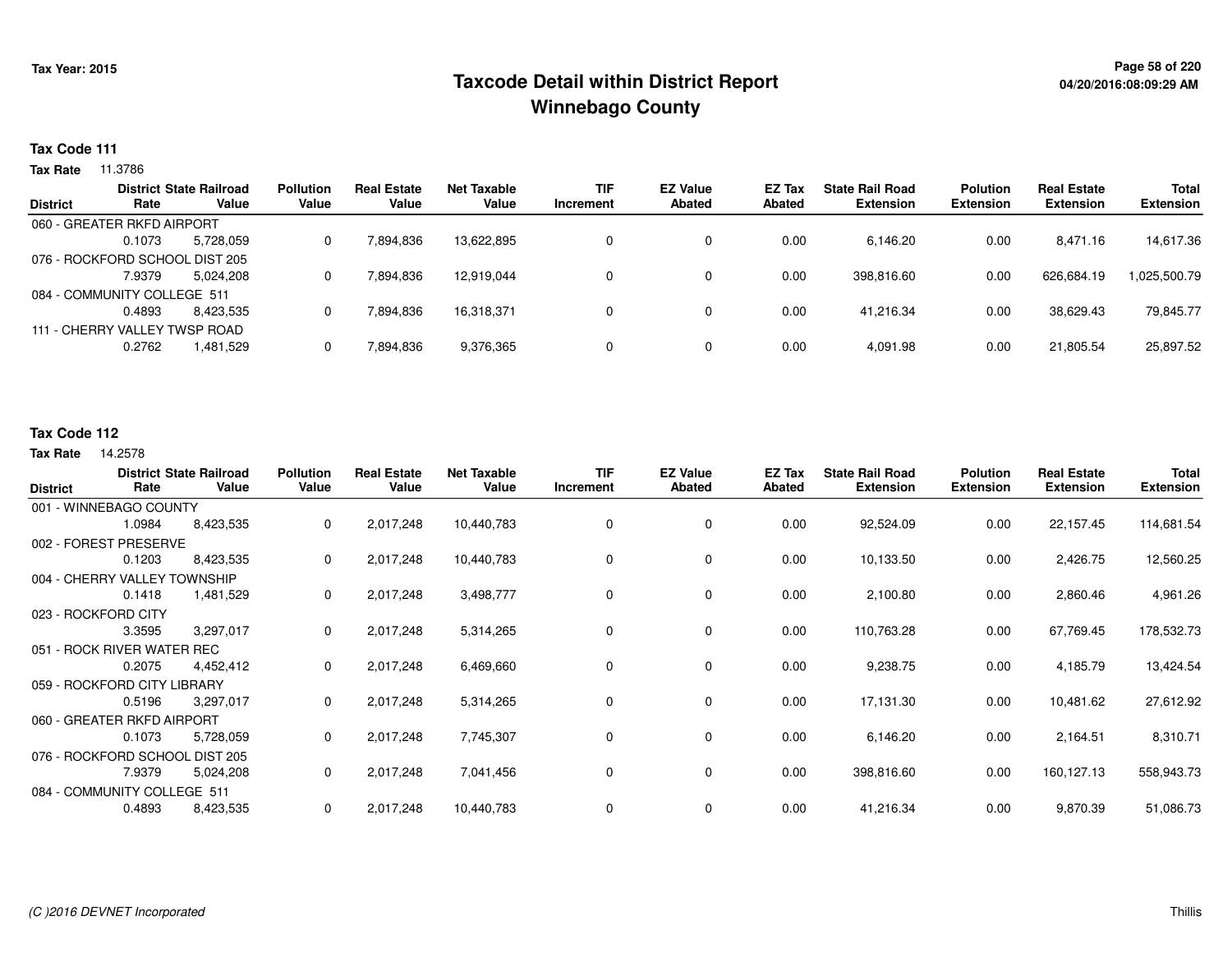## **Page 59 of 220 Taxcode Detail within District ReportWinnebago County**

### **Tax Code 112**

**Tax Rate** 14.2578

|                               |        | <b>District State Railroad</b> | <b>Pollution</b> | <b>Real Estate</b> | <b>Net Taxable</b> | <b>TIF</b> | <b>EZ Value</b> | EZ Tax | <b>State Rail Road</b> | <b>Polution</b> | <b>Real Estate</b> | <b>Total</b> |
|-------------------------------|--------|--------------------------------|------------------|--------------------|--------------------|------------|-----------------|--------|------------------------|-----------------|--------------------|--------------|
| <b>District</b>               | Rate   | Value                          | Value            | Value              | Value              | Increment  | <b>Abated</b>   | Abated | <b>Extension</b>       | Extension       | Extension          | Extension    |
| 111 - CHERRY VALLEY TWSP ROAD |        |                                |                  |                    |                    |            |                 |        |                        |                 |                    |              |
|                               | 0.2762 | .481,529                       |                  | 2,017,248          | 3,498,777          |            |                 | 0.00   | 4,091.98               | 0.00            | 5,571.64           | 9,663.62     |

12.9391 **Tax Rate**

| <b>District</b>               | Rate   | <b>District State Railroad</b><br>Value | <b>Pollution</b><br>Value | <b>Real Estate</b><br>Value | <b>Net Taxable</b><br>Value | <b>TIF</b><br>Increment | <b>EZ Value</b><br>Abated | EZ Tax<br>Abated | <b>State Rail Road</b><br><b>Extension</b> | <b>Polution</b><br><b>Extension</b> | <b>Real Estate</b><br><b>Extension</b> | <b>Total</b><br><b>Extension</b> |
|-------------------------------|--------|-----------------------------------------|---------------------------|-----------------------------|-----------------------------|-------------------------|---------------------------|------------------|--------------------------------------------|-------------------------------------|----------------------------------------|----------------------------------|
| 001 - WINNEBAGO COUNTY        |        |                                         |                           |                             |                             |                         |                           |                  |                                            |                                     |                                        |                                  |
|                               | 1.0984 | 8,423,535                               | 0                         | 8,389,023                   | 16,812,558                  | 0                       | 0                         | 0.00             | 92,524.09                                  | 0.00                                | 92,145.03                              | 184,669.12                       |
| 002 - FOREST PRESERVE         |        |                                         |                           |                             |                             |                         |                           |                  |                                            |                                     |                                        |                                  |
|                               | 0.1203 | 8,423,535                               | 0                         | 8,389,023                   | 16,812,558                  | 0                       | $\mathbf 0$               | 0.00             | 10,133.50                                  | 0.00                                | 10,091.99                              | 20,225.49                        |
| 004 - CHERRY VALLEY TOWNSHIP  |        |                                         |                           |                             |                             |                         |                           |                  |                                            |                                     |                                        |                                  |
|                               | 0.1418 | 1,481,529                               | 0                         | 8,389,023                   | 9,870,552                   | 0                       | $\mathbf 0$               | 0.00             | 2,100.80                                   | 0.00                                | 11,895.63                              | 13,996.43                        |
| 031 - CHERRY VALLEY FIRE      |        |                                         |                           |                             |                             |                         |                           |                  |                                            |                                     |                                        |                                  |
|                               | 0.9999 | 827,972                                 | 0                         | 8,389,023                   | 9,216,995                   | 0                       | 0                         | 0.00             | 8,278.90                                   | 0.00                                | 83,881.84                              | 92,160.74                        |
| 046 - ROCKFORD PARK DISTRICT  |        |                                         |                           |                             |                             |                         |                           |                  |                                            |                                     |                                        |                                  |
|                               | 1.1629 | 4.191.679                               | 0                         | 8,389,023                   | 12,580,702                  | 0                       | 0                         | 0.00             | 48,745.04                                  | 0.00                                | 97,555.95                              | 146,300.99                       |
| 051 - ROCK RIVER WATER REC    |        |                                         |                           |                             |                             |                         |                           |                  |                                            |                                     |                                        |                                  |
|                               | 0.2075 | 4,452,412                               | 0                         | 8,389,023                   | 12,841,435                  | 0                       | 0                         | 0.00             | 9,238.75                                   | 0.00                                | 17,407.22                              | 26,645.97                        |
| 054 - CHERRY VALLEY LIBRARY   |        |                                         |                           |                             |                             |                         |                           |                  |                                            |                                     |                                        |                                  |
|                               | 0.3976 | 939,290                                 | 0                         | 8,389,023                   | 9,328,313                   | 0                       | $\mathbf 0$               | 0.00             | 3,734.62                                   | 0.00                                | 33,354.76                              | 37,089.38                        |
| 060 - GREATER RKFD AIRPORT    |        |                                         |                           |                             |                             |                         |                           |                  |                                            |                                     |                                        |                                  |
|                               | 0.1073 | 5,728,059                               | 0                         | 8,389,023                   | 14,117,082                  | 0                       | 0                         | 0.00             | 6,146.20                                   | 0.00                                | 9,001.42                               | 15,147.62                        |
|                               |        | 076 - ROCKFORD SCHOOL DIST 205          |                           |                             |                             |                         |                           |                  |                                            |                                     |                                        |                                  |
|                               | 7.9379 | 5,024,208                               | 0                         | 8,389,023                   | 13,413,231                  | 0                       | $\mathbf 0$               | 0.00             | 398,816.60                                 | 0.00                                | 665,912.26                             | 1,064,728.86                     |
| 084 - COMMUNITY COLLEGE 511   |        |                                         |                           |                             |                             |                         |                           |                  |                                            |                                     |                                        |                                  |
|                               | 0.4893 | 8,423,535                               | 0                         | 8,389,023                   | 16,812,558                  | 0                       | $\mathbf 0$               | 0.00             | 41,216.34                                  | 0.00                                | 41,047.49                              | 82,263.83                        |
| 111 - CHERRY VALLEY TWSP ROAD |        |                                         |                           |                             |                             |                         |                           |                  |                                            |                                     |                                        |                                  |
|                               | 0.2762 | 1,481,529                               | 0                         | 8,389,023                   | 9,870,552                   | 0                       | 0                         | 0.00             | 4,091.98                                   | 0.00                                | 23,170.48                              | 27,262.46                        |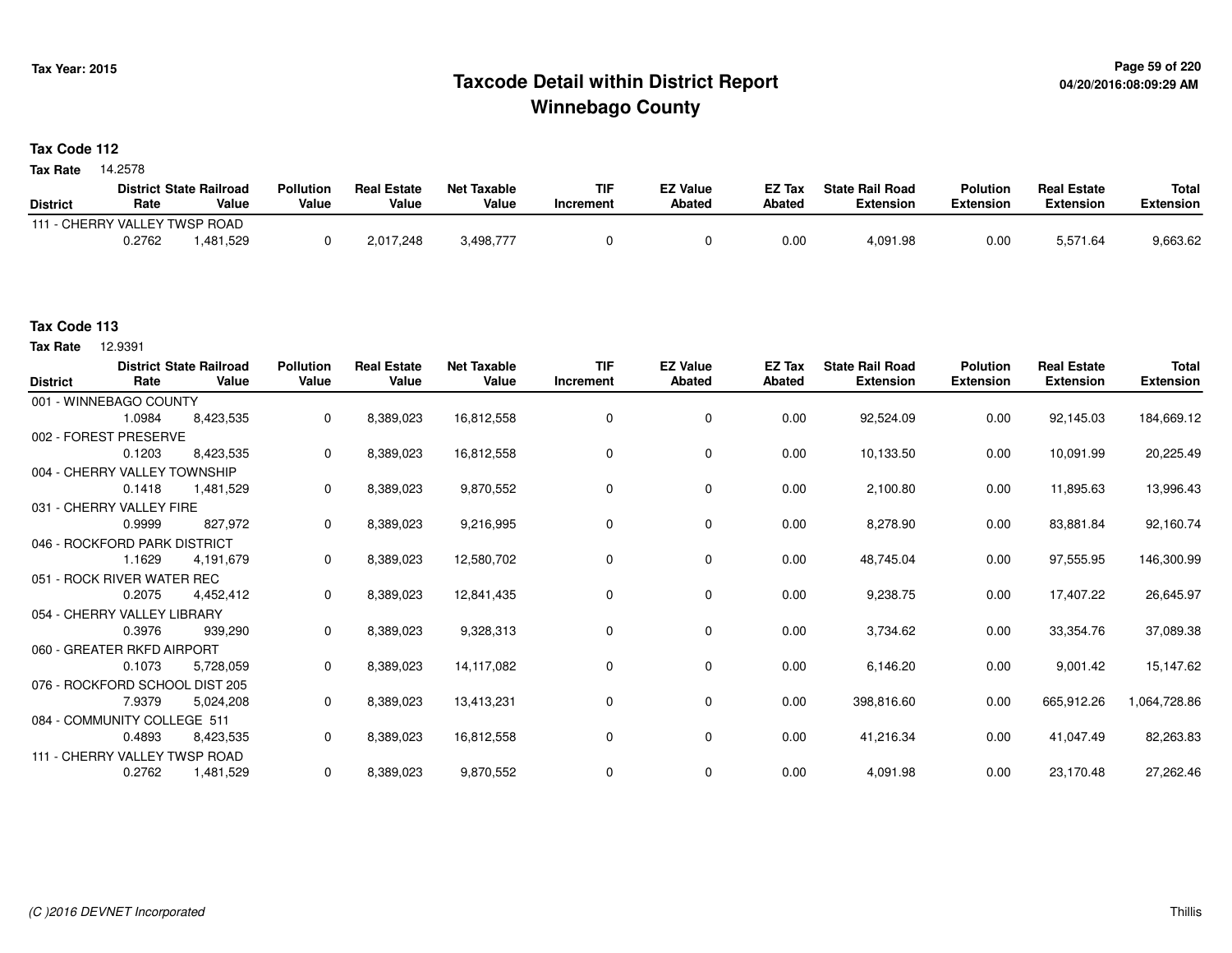## **Page 60 of 220 Taxcode Detail within District ReportWinnebago County**

# **04/20/2016:08:09:29 AM**

#### **Tax Code 114**

**Tax Rate** 11.5687

| <b>District</b>                | Rate   | <b>District State Railroad</b><br>Value | <b>Pollution</b><br>Value | <b>Real Estate</b><br>Value | <b>Net Taxable</b><br>Value | <b>TIF</b><br>Increment | <b>EZ Value</b><br><b>Abated</b> | EZ Tax<br><b>Abated</b> | <b>State Rail Road</b><br><b>Extension</b> | <b>Polution</b><br><b>Extension</b> | <b>Real Estate</b><br><b>Extension</b> | <b>Total</b><br><b>Extension</b> |
|--------------------------------|--------|-----------------------------------------|---------------------------|-----------------------------|-----------------------------|-------------------------|----------------------------------|-------------------------|--------------------------------------------|-------------------------------------|----------------------------------------|----------------------------------|
| 001 - WINNEBAGO COUNTY         |        |                                         |                           |                             |                             |                         |                                  |                         |                                            |                                     |                                        |                                  |
|                                | 1.0984 | 8,423,535                               | 0                         | 65,042,816                  | 73,466,351                  | 0                       | 0                                | 0.00                    | 92,524.09                                  | 0.00                                | 714,430.29                             | 806,954.38                       |
| 002 - FOREST PRESERVE          |        |                                         |                           |                             |                             |                         |                                  |                         |                                            |                                     |                                        |                                  |
|                                | 0.1203 | 8,423,535                               | 0                         | 65,042,816                  | 73,466,351                  | 0                       | 0                                | 0.00                    | 10,133.50                                  | 0.00                                | 78,246.51                              | 88,380.01                        |
| 004 - CHERRY VALLEY TOWNSHIP   |        |                                         |                           |                             |                             |                         |                                  |                         |                                            |                                     |                                        |                                  |
|                                | 0.1418 | 1,481,529                               | 0                         | 65,042,816                  | 66,524,345                  | 0                       | 0                                | 0.00                    | 2,100.80                                   | 0.00                                | 92,230.71                              | 94,331.51                        |
| 031 - CHERRY VALLEY FIRE       |        |                                         |                           |                             |                             |                         |                                  |                         |                                            |                                     |                                        |                                  |
|                                | 0.9999 | 827,972                                 | 0                         | 65,042,816                  | 65,870,788                  | 0                       | 0                                | 0.00                    | 8,278.90                                   | 0.00                                | 650,363.12                             | 658,642.02                       |
| 054 - CHERRY VALLEY LIBRARY    |        |                                         |                           |                             |                             |                         |                                  |                         |                                            |                                     |                                        |                                  |
|                                | 0.3976 | 939,290                                 | 0                         | 65,042,816                  | 65,982,106                  | 0                       | 0                                | 0.00                    | 3,734.62                                   | 0.00                                | 258,610.24                             | 262,344.86                       |
| 060 - GREATER RKFD AIRPORT     |        |                                         |                           |                             |                             |                         |                                  |                         |                                            |                                     |                                        |                                  |
|                                | 0.1073 | 5,728,059                               | 0                         | 65,042,816                  | 70,770,875                  | 0                       | $\mathbf 0$                      | 0.00                    | 6,146.20                                   | 0.00                                | 69,790.94                              | 75,937.14                        |
| 076 - ROCKFORD SCHOOL DIST 205 |        |                                         |                           |                             |                             |                         |                                  |                         |                                            |                                     |                                        |                                  |
|                                | 7.9379 | 5,024,208                               | 0                         | 65,042,816                  | 70,067,024                  | 0                       | $\mathbf 0$                      | 0.00                    | 398,816.60                                 | 0.00                                | 5,163,033.69                           | 5,561,850.29                     |
| 084 - COMMUNITY COLLEGE 511    |        |                                         |                           |                             |                             |                         |                                  |                         |                                            |                                     |                                        |                                  |
|                                | 0.4893 | 8,423,535                               | 0                         | 65,042,816                  | 73,466,351                  | 0                       | 0                                | 0.00                    | 41,216.34                                  | 0.00                                | 318,254.50                             | 359,470.84                       |
| 111 - CHERRY VALLEY TWSP ROAD  |        |                                         |                           |                             |                             |                         |                                  |                         |                                            |                                     |                                        |                                  |
|                                | 0.2762 | 1,481,529                               | 0                         | 65,042,816                  | 66,524,345                  | 0                       | 0                                | 0.00                    | 4,091.98                                   | 0.00                                | 179,648.26                             | 183,740.24                       |

### **Tax Code 115**

| <b>District</b> |                                | <b>District State Railroad</b> | <b>Pollution</b> | <b>Real Estate</b> | <b>Net Taxable</b> | <b>TIF</b> | <b>EZ Value</b> | <b>EZ Tax</b> | <b>State Rail Road</b> | <b>Polution</b>  | <b>Real Estate</b> | <b>Total</b>     |
|-----------------|--------------------------------|--------------------------------|------------------|--------------------|--------------------|------------|-----------------|---------------|------------------------|------------------|--------------------|------------------|
|                 | Rate                           | Value                          | Value            | Value              | Value              | Increment  | Abated          | Abated        | <b>Extension</b>       | <b>Extension</b> | <b>Extension</b>   | <b>Extension</b> |
|                 | 001 - WINNEBAGO COUNTY         |                                |                  |                    |                    |            |                 |               |                        |                  |                    |                  |
|                 | 1.0984                         | 8,423,535                      | 0                | 5,083,429          | 13,506,964         | 0          | 0               | 0.00          | 92,524.09              | 0.00             | 55,836.38          | 148,360.47       |
|                 | 002 - FOREST PRESERVE          |                                |                  |                    |                    |            |                 |               |                        |                  |                    |                  |
|                 | 0.1203                         | 8,423,535                      | 0                | 5,083,429          | 13,506,964         | 0          | 0               | 0.00          | 10,133.50              | 0.00             | 6,115.37           | 16,248.87        |
|                 | 004 - CHERRY VALLEY TOWNSHIP   |                                |                  |                    |                    |            |                 |               |                        |                  |                    |                  |
|                 | 0.1418                         | 1.481.529                      | 0                | 5,083,429          | 6,564,958          | 0          | 0               | 0.00          | 2,100.80               | 0.00             | 7,208.30           | 9,309.10         |
|                 | 031 - CHERRY VALLEY FIRE       |                                |                  |                    |                    |            |                 |               |                        |                  |                    |                  |
|                 | 0.9999                         | 827.972                        | 0                | 5,083,429          | 5,911,401          | 0          | 0               | 0.00          | 8,278.90               | 0.00             | 50.829.21          | 59,108.11        |
|                 | 060 - GREATER RKFD AIRPORT     |                                |                  |                    |                    |            |                 |               |                        |                  |                    |                  |
|                 | 0.1073                         | 5,728,059                      | 0                | 5,083,429          | 10,811,488         | 0          | 0               | 0.00          | 6,146.20               | 0.00             | 5,454.52           | 11,600.72        |
|                 | 076 - ROCKFORD SCHOOL DIST 205 |                                |                  |                    |                    |            |                 |               |                        |                  |                    |                  |
|                 | 7.9379                         | 5,024,208                      | 0                | 5,083,429          | 10,107,637         | 0          | 0               | 0.00          | 398,816.60             | 0.00             | 403,517.51         | 802,334.11       |
|                 |                                |                                |                  |                    |                    |            |                 |               |                        |                  |                    |                  |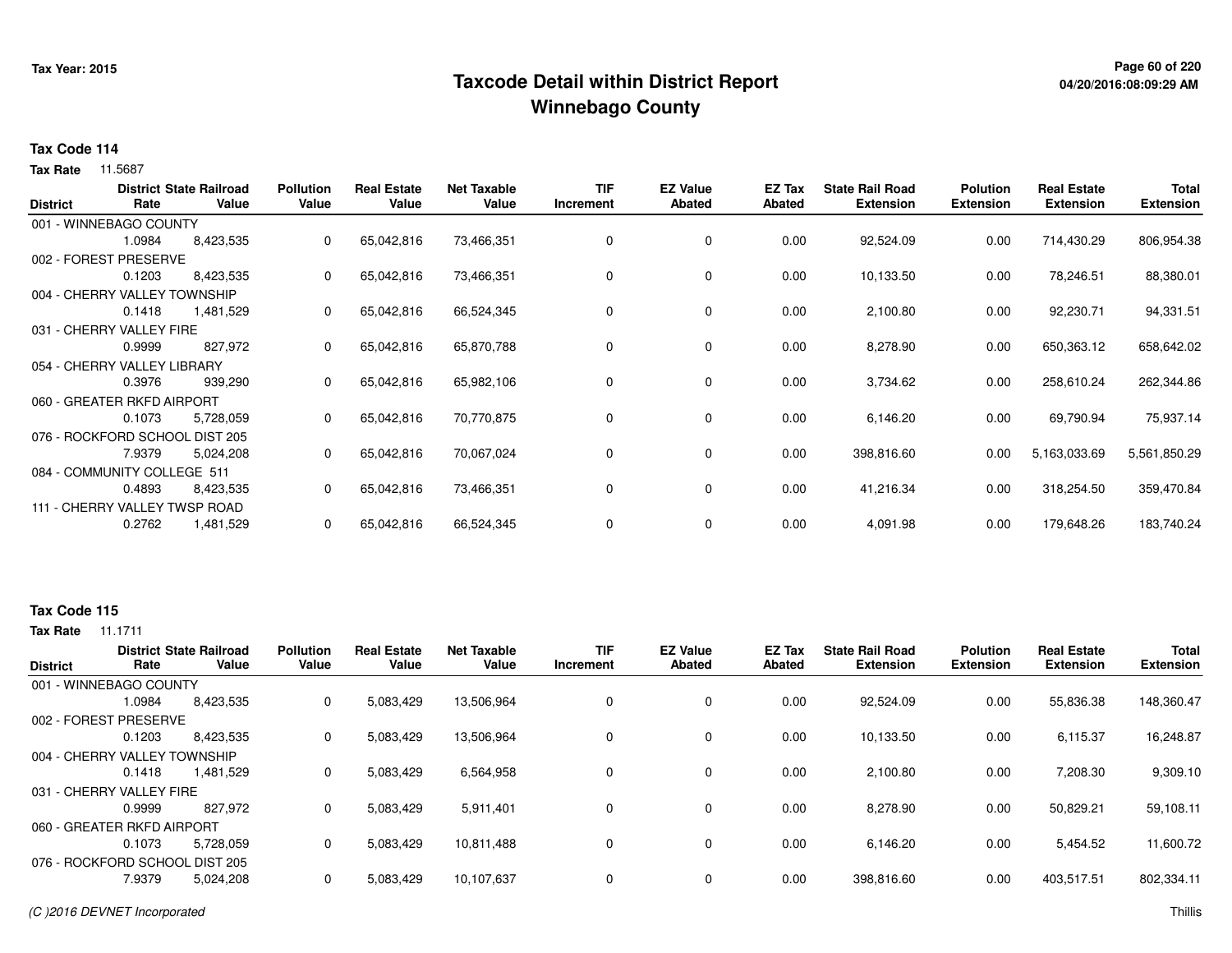## **Page 61 of 220 Taxcode Detail within District ReportWinnebago County**

#### **Tax Code 115**

11.1711 **Tax Rate**

|        |           | <b>Pollution</b>                                                                               | <b>Real Estate</b> | <b>Net Taxable</b> | <b>TIF</b> | <b>EZ Value</b> | <b>EZ Tax</b> | <b>State Rail Road</b> | <b>Polution</b>  | <b>Real Estate</b> | <b>Total</b>     |
|--------|-----------|------------------------------------------------------------------------------------------------|--------------------|--------------------|------------|-----------------|---------------|------------------------|------------------|--------------------|------------------|
| Rate   | Value     | Value                                                                                          | Value              | Value              | Increment  | <b>Abated</b>   | Abated        | <b>Extension</b>       | <b>Extension</b> | <b>Extension</b>   | <b>Extension</b> |
|        |           |                                                                                                |                    |                    |            |                 |               |                        |                  |                    |                  |
| 0.4893 | 8.423.535 |                                                                                                | 5,083,429          | 13.506.964         |            |                 | 0.00          | 41.216.34              | 0.00             | 24.873.22          | 66,089.56        |
|        |           |                                                                                                |                    |                    |            |                 |               |                        |                  |                    |                  |
| 0.2762 | .481.529  |                                                                                                | 5,083,429          | 6,564,958          |            |                 | 0.00          | 4.091.98               | 0.00             | 14.040.43          | 18,132.41        |
|        |           | <b>District State Railroad</b><br>084 - COMMUNITY COLLEGE 511<br>111 - CHERRY VALLEY TWSP ROAD |                    |                    |            |                 |               |                        |                  |                    |                  |

#### **Tax Code 116**

| <b>District</b>                | Rate   | <b>District State Railroad</b><br>Value | Pollution<br>Value | <b>Real Estate</b><br>Value | <b>Net Taxable</b><br>Value | <b>TIF</b><br>Increment | <b>EZ Value</b><br><b>Abated</b> | EZ Tax<br><b>Abated</b> | <b>State Rail Road</b><br><b>Extension</b> | <b>Polution</b><br><b>Extension</b> | <b>Real Estate</b><br><b>Extension</b> | <b>Total</b><br><b>Extension</b> |
|--------------------------------|--------|-----------------------------------------|--------------------|-----------------------------|-----------------------------|-------------------------|----------------------------------|-------------------------|--------------------------------------------|-------------------------------------|----------------------------------------|----------------------------------|
| 001 - WINNEBAGO COUNTY         |        |                                         |                    |                             |                             |                         |                                  |                         |                                            |                                     |                                        |                                  |
|                                | 1.0984 | 8,423,535                               | 0                  | 5,749                       | 8,429,284                   | $\mathbf 0$             | 0                                | 0.00                    | 92,524.09                                  | 0.00                                | 63.15                                  | 92,587.24                        |
| 002 - FOREST PRESERVE          |        |                                         |                    |                             |                             |                         |                                  |                         |                                            |                                     |                                        |                                  |
|                                | 0.1203 | 8,423,535                               | 0                  | 5,749                       | 8,429,284                   | 0                       | 0                                | 0.00                    | 10,133.50                                  | 0.00                                | 6.92                                   | 10,140.42                        |
| 004 - CHERRY VALLEY TOWNSHIP   |        |                                         |                    |                             |                             |                         |                                  |                         |                                            |                                     |                                        |                                  |
|                                | 0.1418 | 1,481,529                               | 0                  | 5,749                       | 1,487,278                   | 0                       | 0                                | 0.00                    | 2,100.80                                   | 0.00                                | 8.15                                   | 2,108.95                         |
| 023 - ROCKFORD CITY            |        |                                         |                    |                             |                             |                         |                                  |                         |                                            |                                     |                                        |                                  |
|                                | 3.3595 | 3,297,017                               | 0                  | 5,749                       | 3,302,766                   | $\mathbf 0$             | 0                                | 0.00                    | 110,763.28                                 | 0.00                                | 193.14                                 | 110,956.42                       |
| 059 - ROCKFORD CITY LIBRARY    |        |                                         |                    |                             |                             |                         |                                  |                         |                                            |                                     |                                        |                                  |
|                                | 0.5196 | 3,297,017                               | 0                  | 5,749                       | 3,302,766                   | 0                       | 0                                | 0.00                    | 17,131.30                                  | 0.00                                | 29.87                                  | 17,161.17                        |
| 060 - GREATER RKFD AIRPORT     |        |                                         |                    |                             |                             |                         |                                  |                         |                                            |                                     |                                        |                                  |
|                                | 0.1073 | 5,728,059                               | 0                  | 5,749                       | 5,733,808                   | 0                       | 0                                | 0.00                    | 6,146.20                                   | 0.00                                | 6.17                                   | 6,152.37                         |
| 076 - ROCKFORD SCHOOL DIST 205 |        |                                         |                    |                             |                             |                         |                                  |                         |                                            |                                     |                                        |                                  |
|                                | 7.9379 | 5,024,208                               | 0                  | 5,749                       | 5,029,957                   | 0                       | 0                                | 0.00                    | 398,816.60                                 | 0.00                                | 456.35                                 | 399,272.95                       |
| 084 - COMMUNITY COLLEGE 511    |        |                                         |                    |                             |                             |                         |                                  |                         |                                            |                                     |                                        |                                  |
|                                | 0.4893 | 8,423,535                               | 0                  | 5,749                       | 8,429,284                   | 0                       | 0                                | 0.00                    | 41,216.34                                  | 0.00                                | 28.13                                  | 41,244.47                        |
| 111 - CHERRY VALLEY TWSP ROAD  |        |                                         |                    |                             |                             |                         |                                  |                         |                                            |                                     |                                        |                                  |
|                                | 0.2762 | 1,481,529                               | 0                  | 5,749                       | 1,487,278                   | 0                       | 0                                | 0.00                    | 4,091.98                                   | 0.00                                | 15.88                                  | 4,107.86                         |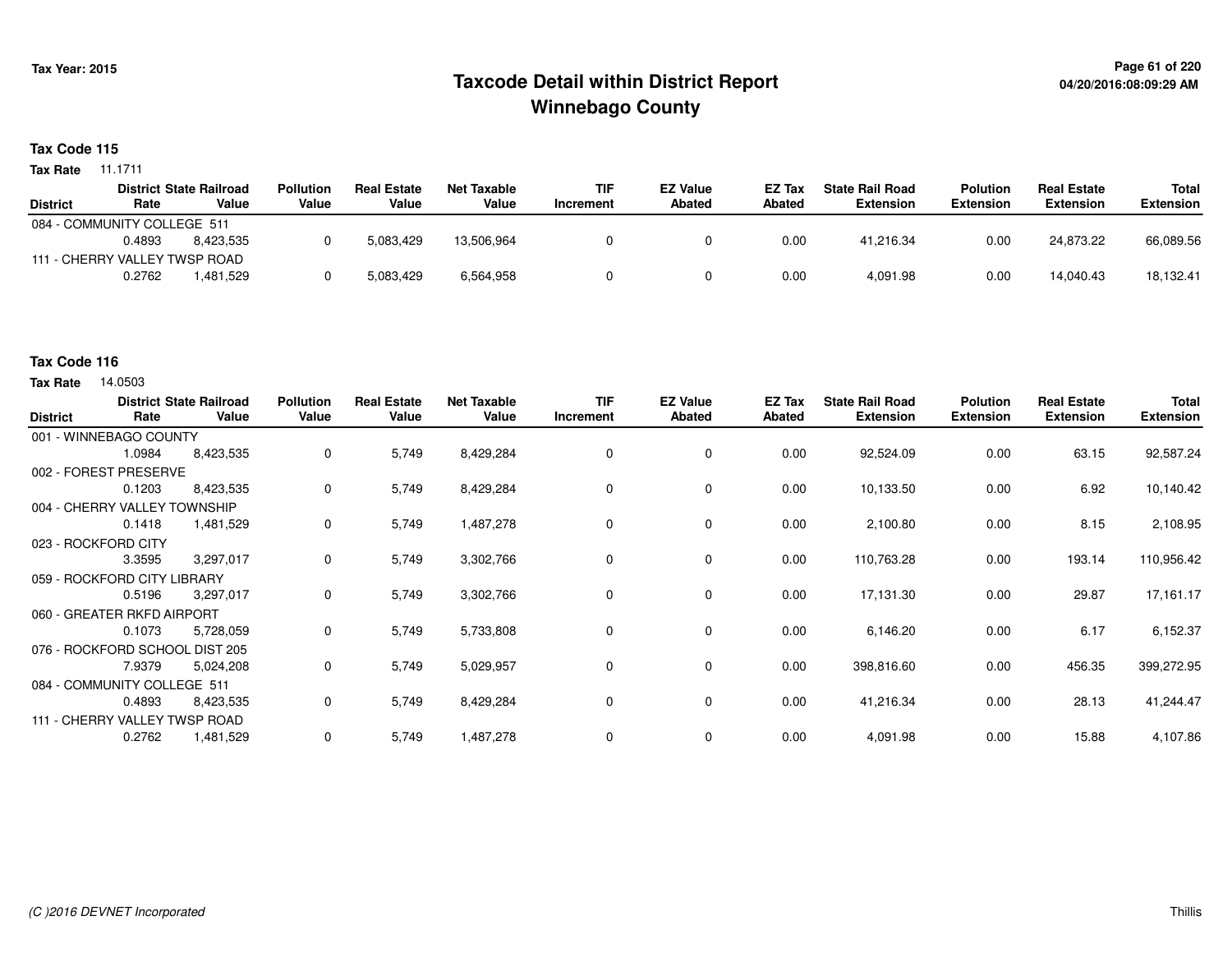## **Page 62 of 220 Taxcode Detail within District ReportWinnebago County**

#### **Tax Code 117**

Tax Rate 15.2963

|                 |                                | <b>District State Railroad</b> | <b>Pollution</b> | <b>Real Estate</b> | <b>Net Taxable</b> | <b>TIF</b> | <b>EZ Value</b> | <b>EZ Tax</b> | <b>State Rail Road</b> | <b>Polution</b>  | <b>Real Estate</b> | <b>Total</b>     |
|-----------------|--------------------------------|--------------------------------|------------------|--------------------|--------------------|------------|-----------------|---------------|------------------------|------------------|--------------------|------------------|
| <b>District</b> | Rate                           | Value                          | Value            | Value              | Value              | Increment  | <b>Abated</b>   | <b>Abated</b> | <b>Extension</b>       | <b>Extension</b> | <b>Extension</b>   | <b>Extension</b> |
|                 | 001 - WINNEBAGO COUNTY         |                                |                  |                    |                    |            |                 |               |                        |                  |                    |                  |
|                 | 1.0984                         | 8,423,535                      | 0                | 10,431,463         | 18,854,998         | 749,637    | 0               | 0.00          | 92,524.09              | 0.00             | 114,579.19         | 207,103.28       |
|                 | 002 - FOREST PRESERVE          |                                |                  |                    |                    |            |                 |               |                        |                  |                    |                  |
|                 | 0.1203                         | 8,423,535                      | 0                | 10,431,463         | 18,854,998         | 749,637    | 0               | 0.00          | 10,133.50              | 0.00             | 12,549.05          | 22,682.55        |
|                 | 011 - ROCKFORD TOWNSHIP        |                                |                  |                    |                    |            |                 |               |                        |                  |                    |                  |
|                 | 0.1452                         | 3,976,170                      | 0                | 10,431,463         | 14,407,633         | 749,637    | 0               | 0.00          | 5,773.40               | 0.00             | 15,146.48          | 20,919.88        |
|                 | 023 - ROCKFORD CITY            |                                |                  |                    |                    |            |                 |               |                        |                  |                    |                  |
|                 | 3.3595                         | 3,297,017                      | 0                | 10,431,463         | 13,728,480         | 749,637    | 0               | 0.00          | 110,763.28             | 0.00             | 350,445.00         | 461,208.28       |
|                 | 046 - ROCKFORD PARK DISTRICT   |                                |                  |                    |                    |            |                 |               |                        |                  |                    |                  |
|                 | 1.1629                         | 4,191,679                      | 0                | 10,431,463         | 14,623,142         | 749,637    | 0               | 0.00          | 48,745.04              | 0.00             | 121,307.48         | 170,052.52       |
|                 | 051 - ROCK RIVER WATER REC     |                                |                  |                    |                    |            |                 |               |                        |                  |                    |                  |
|                 | 0.2075                         | 4,452,412                      | 0                | 10,431,463         | 14,883,875         | 749,637    | 0               | 0.00          | 9,238.75               | 0.00             | 21,645.29          | 30,884.04        |
|                 | 059 - ROCKFORD CITY LIBRARY    |                                |                  |                    |                    |            |                 |               |                        |                  |                    |                  |
|                 | 0.5196                         | 3,297,017                      | 0                | 10,431,463         | 13,728,480         | 749,637    | 0               | 0.00          | 17,131.30              | 0.00             | 54,201.88          | 71,333.18        |
|                 | 060 - GREATER RKFD AIRPORT     |                                |                  |                    |                    |            |                 |               |                        |                  |                    |                  |
|                 | 0.1073                         | 5,728,059                      | 0                | 10,431,463         | 16,159,522         | 749,637    | 0               | 0.00          | 6,146.20               | 0.00             | 11,192.96          | 17,339.16        |
|                 | 066 - EAST STATE & ALPINE TIF  |                                |                  |                    |                    |            |                 |               |                        |                  |                    |                  |
|                 | 0.0000                         | 0                              | 0                | 749,637            | 749,637            | 749,637    | 0               | 0.00          | 0.00                   | 0.00             | 0.00               | 0.00             |
|                 | 076 - ROCKFORD SCHOOL DIST 205 |                                |                  |                    |                    |            |                 |               |                        |                  |                    |                  |
|                 | 7.9379                         | 5,024,208                      | 0                | 10,431,463         | 15,455,671         | 749,637    | 0               | 0.00          | 398,816.60             | 0.00             | 828,039.10         | 1,226,855.70     |
|                 | 084 - COMMUNITY COLLEGE 511    |                                |                  |                    |                    |            |                 |               |                        |                  |                    |                  |
|                 | 0.4893                         | 8,423,535                      | 0                | 10,431,463         | 18,854,998         | 749,637    | 0               | 0.00          | 41,216.34              | 0.00             | 51,041.15          | 92,257.49        |
|                 | 118 - ROCKFORD TWSP ROAD       |                                |                  |                    |                    |            |                 |               |                        |                  |                    |                  |
|                 | 0.1484                         | 3,976,170                      | 0                | 10,431,463         | 14,407,633         | 749,637    | 0               | 0.00          | 5,900.63               | 0.00             | 15,480.29          | 21,380.92        |
|                 |                                |                                |                  |                    |                    |            |                 |               |                        |                  |                    |                  |

| Tax Rate        | 11.6434                |                                         |                           |                             |                             |                         |                                  |                  |                                            |                                     |                                        |                                  |
|-----------------|------------------------|-----------------------------------------|---------------------------|-----------------------------|-----------------------------|-------------------------|----------------------------------|------------------|--------------------------------------------|-------------------------------------|----------------------------------------|----------------------------------|
| <b>District</b> | Rate                   | <b>District State Railroad</b><br>Value | <b>Pollution</b><br>Value | <b>Real Estate</b><br>Value | <b>Net Taxable</b><br>Value | <b>TIF</b><br>Increment | <b>EZ Value</b><br><b>Abated</b> | EZ Tax<br>Abated | <b>State Rail Road</b><br><b>Extension</b> | <b>Polution</b><br><b>Extension</b> | <b>Real Estate</b><br><b>Extension</b> | <b>Total</b><br><b>Extension</b> |
|                 | 001 - WINNEBAGO COUNTY |                                         |                           |                             |                             |                         |                                  |                  |                                            |                                     |                                        |                                  |
|                 | 1.0984                 | 8,423,535                               |                           | 366.998                     | 8,790,533                   | 7,744,376               |                                  | 0.00             | 92.524.09                                  | 0.00                                | 4.031.11                               | 96,555.20                        |
|                 | 002 - FOREST PRESERVE  |                                         |                           |                             |                             |                         |                                  |                  |                                            |                                     |                                        |                                  |
|                 | 0.1203                 | 8.423.535                               |                           | 366.998                     | 8,790,533                   | 7.744.376               |                                  | 0.00             | 10.133.50                                  | 0.00                                | 441.50                                 | 10,575.00                        |
|                 | 006 - HARLEM TOWNSHIP  |                                         |                           |                             |                             |                         |                                  |                  |                                            |                                     |                                        |                                  |
|                 | 0.1140                 |                                         |                           | 366,998                     | 366,998                     | 7,744,376               |                                  | 0.00             | 0.00                                       | 0.00                                | 418.38                                 | 418.38                           |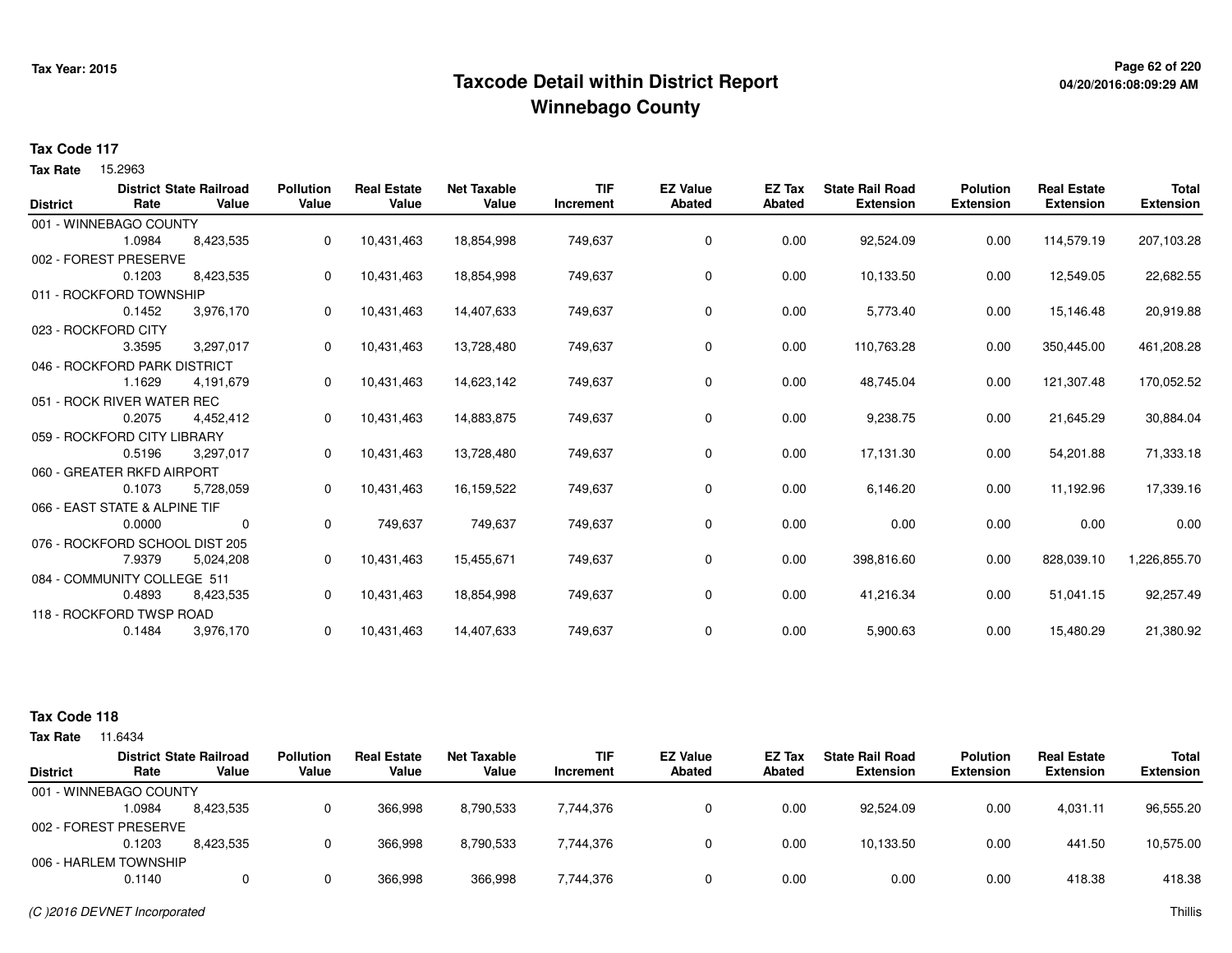## **Page 63 of 220 Taxcode Detail within District ReportWinnebago County**

# **04/20/2016:08:09:29 AM**

#### **Tax Code 118**

**Tax Rate** 11.6434

| <b>District</b> | Rate                         | <b>District State Railroad</b><br>Value | <b>Pollution</b><br>Value | <b>Real Estate</b><br>Value | <b>Net Taxable</b><br>Value | TIF<br>Increment | <b>EZ Value</b><br><b>Abated</b> | EZ Tax<br><b>Abated</b> | <b>State Rail Road</b><br><b>Extension</b> | <b>Polution</b><br><b>Extension</b> | <b>Real Estate</b><br><b>Extension</b> | <b>Total</b><br><b>Extension</b> |
|-----------------|------------------------------|-----------------------------------------|---------------------------|-----------------------------|-----------------------------|------------------|----------------------------------|-------------------------|--------------------------------------------|-------------------------------------|----------------------------------------|----------------------------------|
|                 | 020 - MACHESNEY PARK VILLAGE |                                         |                           |                             |                             |                  |                                  |                         |                                            |                                     |                                        |                                  |
|                 | 0.0000                       | 0                                       | 0                         | 366,998                     | 366,998                     | 7,744,376        | 0                                | 0.00                    | 0.00                                       | 0.00                                | 0.00                                   | 0.00                             |
|                 | 035 - HARLEM-ROSCOE FIRE     |                                         |                           |                             |                             |                  |                                  |                         |                                            |                                     |                                        |                                  |
|                 | 0.7683                       | 317,502                                 | 0                         | 366,998                     | 684,500                     | 7,744,376        | 0                                | 0.00                    | 2,439.36                                   | 0.00                                | 2,819.65                               | 5,259.01                         |
|                 | 051 - ROCK RIVER WATER REC   |                                         |                           |                             |                             |                  |                                  |                         |                                            |                                     |                                        |                                  |
|                 | 0.2075                       | 4,452,412                               | 0                         | 366,998                     | 4,819,410                   | 7,744,376        | 0                                | 0.00                    | 9,238.75                                   | 0.00                                | 761.52                                 | 10,000.27                        |
|                 | 055 - NORTH SUBURBAN LIBRARY |                                         |                           |                             |                             |                  |                                  |                         |                                            |                                     |                                        |                                  |
|                 | 0.3032                       | 740,593                                 | 0                         | 366,998                     | 1,107,591                   | 7,744,376        | 0                                | 0.00                    | 2,245.47                                   | 0.00                                | 1,112.74                               | 3,358.21                         |
|                 | 060 - GREATER RKFD AIRPORT   |                                         |                           |                             |                             |                  |                                  |                         |                                            |                                     |                                        |                                  |
|                 | 0.1073                       | 5,728,059                               | 0                         | 366,998                     | 6,095,057                   | 7,744,376        | 0                                | 0.00                    | 6,146.20                                   | 0.00                                | 393.79                                 | 6,539.99                         |
|                 | 070 - HARLEM SCHOOL DIST 122 |                                         |                           |                             |                             |                  |                                  |                         |                                            |                                     |                                        |                                  |
|                 | 8.3864                       | 496,170                                 | 0                         | 366,998                     | 863,168                     | 7,744,376        | 0                                | 0.00                    | 41,610.81                                  | 0.00                                | 30,777.92                              | 72,388.73                        |
|                 | 084 - COMMUNITY COLLEGE 511  |                                         |                           |                             |                             |                  |                                  |                         |                                            |                                     |                                        |                                  |
|                 | 0.4893                       | 8,423,535                               | 0                         | 366,998                     | 8,790,533                   | 7,744,376        | $\mathbf 0$                      | 0.00                    | 41,216.34                                  | 0.00                                | 1,795.72                               | 43,012.06                        |
|                 | 098 - MACHESNEY PARK TIF     |                                         |                           |                             |                             |                  |                                  |                         |                                            |                                     |                                        |                                  |
|                 | 0.0000                       | 0                                       | $\Omega$                  | 7,744,376                   | 7,744,376                   | 7,744,376        | 0                                | 0.00                    | 0.00                                       | 0.00                                | 0.00                                   | 0.00                             |
|                 | 113 - HARLEM TWSP ROAD       |                                         |                           |                             |                             |                  |                                  |                         |                                            |                                     |                                        |                                  |
|                 | 0.0487                       | 0                                       | 0                         | 366,998                     | 366,998                     | 7,744,376        | 0                                | 0.00                    | 0.00                                       | 0.00                                | 178.73                                 | 178.73                           |

#### **Tax Code 119**

| <b>District</b>              |        | <b>District State Railroad</b> | <b>Pollution</b> | <b>Real Estate</b> | <b>Net Taxable</b> | <b>TIF</b> | <b>EZ Value</b> | <b>EZ Tax</b> | <b>State Rail Road</b> | <b>Polution</b>  | <b>Real Estate</b><br><b>Extension</b> | <b>Total</b>     |
|------------------------------|--------|--------------------------------|------------------|--------------------|--------------------|------------|-----------------|---------------|------------------------|------------------|----------------------------------------|------------------|
|                              | Rate   | Value                          | Value            | Value              | Value              | Increment  | <b>Abated</b>   | <b>Abated</b> | <b>Extension</b>       | <b>Extension</b> |                                        | <b>Extension</b> |
| 001 - WINNEBAGO COUNTY       |        |                                |                  |                    |                    |            |                 |               |                        |                  |                                        |                  |
|                              | 1.0984 | 8,423,535                      | 0                | 11,736,580         | 20,160,115         | 0          | 0               | 0.00          | 92,524.09              | 0.00             | 128,914.59                             | 221,438.68       |
| 002 - FOREST PRESERVE        |        |                                |                  |                    |                    |            |                 |               |                        |                  |                                        |                  |
|                              | 0.1203 | 8.423.535                      | 0                | 11,736,580         | 20,160,115         | 0          | 0               | 0.00          | 10,133.50              | 0.00             | 14,119.11                              | 24,252.61        |
| 004 - CHERRY VALLEY TOWNSHIP |        |                                |                  |                    |                    |            |                 |               |                        |                  |                                        |                  |
|                              | 0.1418 | 1,481,529                      | 0                | 11,736,580         | 13,218,109         | 0          | 0               | 0.00          | 2,100.80               | 0.00             | 16,642.47                              | 18,743.27        |
| 017 - CHERRY VALLEY VILLAGE  |        |                                |                  |                    |                    |            |                 |               |                        |                  |                                        |                  |
|                              | 0.0000 | 169,131                        | 0                | 11,736,580         | 11,905,711         | 0          | 0               | 0.00          | 0.00                   | 0.00             | 0.00                                   | 0.00             |
| 031 - CHERRY VALLEY FIRE     |        |                                |                  |                    |                    |            |                 |               |                        |                  |                                        |                  |
|                              | 0.9999 | 827.972                        | 0                | 11,736,580         | 12,564,552         | 0          | 0               | 0.00          | 8,278.90               | 0.00             | 117,354.06                             | 125,632.96       |
| 051 - ROCK RIVER WATER REC   |        |                                |                  |                    |                    |            |                 |               |                        |                  |                                        |                  |
|                              | 0.2075 | 4,452,412                      | 0                | 11,736,580         | 16,188,992         | $\Omega$   | 0               | 0.00          | 9,238.75               | 0.00             | 24,353.40                              | 33,592.15        |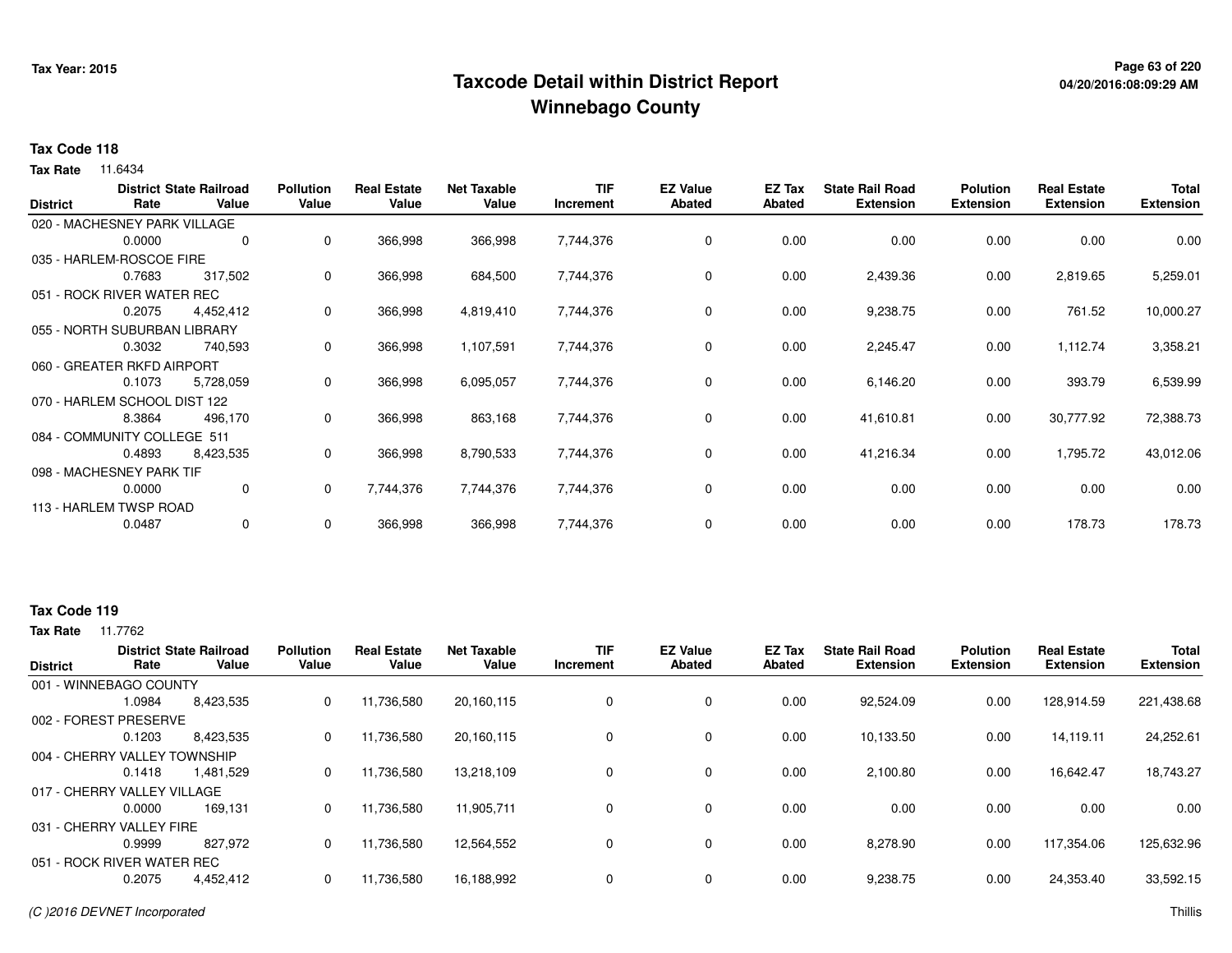## **Page 64 of 220 Taxcode Detail within District ReportWinnebago County**

#### **Tax Code 119**

**Tax Rate** 11.7762

|                 |                                | <b>District State Railroad</b> | <b>Pollution</b> | <b>Real Estate</b> | <b>Net Taxable</b> | <b>TIF</b> | <b>EZ Value</b> | EZ Tax | <b>State Rail Road</b> | <b>Polution</b>  | <b>Real Estate</b> | <b>Total</b>     |
|-----------------|--------------------------------|--------------------------------|------------------|--------------------|--------------------|------------|-----------------|--------|------------------------|------------------|--------------------|------------------|
| <b>District</b> | Rate                           | Value                          | Value            | Value              | Value              | Increment  | <b>Abated</b>   | Abated | <b>Extension</b>       | <b>Extension</b> | <b>Extension</b>   | <b>Extension</b> |
|                 | 054 - CHERRY VALLEY LIBRARY    |                                |                  |                    |                    |            |                 |        |                        |                  |                    |                  |
|                 | 0.3976                         | 939.290                        | 0                | 11,736,580         | 12.675.870         |            | $\mathbf 0$     | 0.00   | 3.734.62               | 0.00             | 46.664.64          | 50,399.26        |
|                 | 060 - GREATER RKFD AIRPORT     |                                |                  |                    |                    |            |                 |        |                        |                  |                    |                  |
|                 | 0.1073                         | 5,728,059                      | 0                | 11,736,580         | 17.464.639         |            | $\mathbf 0$     | 0.00   | 6.146.20               | 0.00             | 12,593.35          | 18,739.55        |
|                 | 076 - ROCKFORD SCHOOL DIST 205 |                                |                  |                    |                    |            |                 |        |                        |                  |                    |                  |
|                 | 7.9379                         | 5.024.208                      | 0                | 11,736,580         | 16,760,788         |            | $\mathbf 0$     | 0.00   | 398,816.60             | 0.00             | 931,637.98         | 1,330,454.58     |
|                 | 084 - COMMUNITY COLLEGE 511    |                                |                  |                    |                    |            |                 |        |                        |                  |                    |                  |
|                 | 0.4893                         | 8,423,535                      | 0                | 11,736,580         | 20,160,115         |            | $\mathbf 0$     | 0.00   | 41.216.34              | 0.00             | 57,427.09          | 98,643.43        |
|                 | 111 - CHERRY VALLEY TWSP ROAD  |                                |                  |                    |                    |            |                 |        |                        |                  |                    |                  |
|                 | 0.2762                         | 1,481,529                      | 0                | 11,736,580         | 13,218,109         |            | $\mathbf 0$     | 0.00   | 4,091.98               | 0.00             | 32,416.43          | 36,508.41        |
|                 |                                |                                |                  |                    |                    |            |                 |        |                        |                  |                    |                  |

#### **Tax Code 120**

|                                |        | <b>District State Railroad</b> | <b>Pollution</b> | <b>Real Estate</b> | <b>Net Taxable</b> | <b>TIF</b> | <b>EZ Value</b> | EZ Tax | <b>State Rail Road</b> | <b>Polution</b>  | <b>Real Estate</b> | <b>Total</b>     |
|--------------------------------|--------|--------------------------------|------------------|--------------------|--------------------|------------|-----------------|--------|------------------------|------------------|--------------------|------------------|
| <b>District</b>                | Rate   | Value                          | Value            | Value              | Value              | Increment  | <b>Abated</b>   | Abated | <b>Extension</b>       | <b>Extension</b> | <b>Extension</b>   | <b>Extension</b> |
| 001 - WINNEBAGO COUNTY         |        |                                |                  |                    |                    |            |                 |        |                        |                  |                    |                  |
|                                | 1.0984 | 8,423,535                      | 0                | 3,165,888          | 11,589,423         | 0          | 0               | 0.00   | 92,524.09              | 0.00             | 34,774.11          | 127,298.20       |
| 002 - FOREST PRESERVE          |        |                                |                  |                    |                    |            |                 |        |                        |                  |                    |                  |
|                                | 0.1203 | 8,423,535                      | 0                | 3,165,888          | 11,589,423         | 0          | 0               | 0.00   | 10,133.50              | 0.00             | 3,808.56           | 13,942.06        |
| 004 - CHERRY VALLEY TOWNSHIP   |        |                                |                  |                    |                    |            |                 |        |                        |                  |                    |                  |
|                                | 0.1418 | 1,481,529                      | 0                | 3,165,888          | 4,647,417          | 0          | 0               | 0.00   | 2,100.80               | 0.00             | 4,489.23           | 6,590.03         |
| 017 - CHERRY VALLEY VILLAGE    |        |                                |                  |                    |                    |            |                 |        |                        |                  |                    |                  |
|                                | 0.0000 | 169,131                        | 0                | 3,165,888          | 3,335,019          | 0          | 0               | 0.00   | 0.00                   | 0.00             | 0.00               | 0.00             |
| 031 - CHERRY VALLEY FIRE       |        |                                |                  |                    |                    |            |                 |        |                        |                  |                    |                  |
|                                | 0.9999 | 827,972                        | 0                | 3,165,888          | 3,993,860          | 0          | 0               | 0.00   | 8,278.90               | 0.00             | 31,655.71          | 39,934.61        |
| 054 - CHERRY VALLEY LIBRARY    |        |                                |                  |                    |                    |            |                 |        |                        |                  |                    |                  |
|                                | 0.3976 | 939,290                        | 0                | 3,165,888          | 4,105,178          | 0          | 0               | 0.00   | 3,734.62               | 0.00             | 12,587.57          | 16,322.19        |
| 060 - GREATER RKFD AIRPORT     |        |                                |                  |                    |                    |            |                 |        |                        |                  |                    |                  |
|                                | 0.1073 | 5,728,059                      | 0                | 3,165,888          | 8,893,947          | 0          | 0               | 0.00   | 6,146.20               | 0.00             | 3,397.00           | 9,543.20         |
| 076 - ROCKFORD SCHOOL DIST 205 |        |                                |                  |                    |                    |            |                 |        |                        |                  |                    |                  |
|                                | 7.9379 | 5,024,208                      | 0                | 3,165,888          | 8,190,096          | 0          | 0               | 0.00   | 398,816.60             | 0.00             | 251,305.02         | 650,121.62       |
| 084 - COMMUNITY COLLEGE 511    |        |                                |                  |                    |                    |            |                 |        |                        |                  |                    |                  |
|                                | 0.4893 | 8,423,535                      | 0                | 3,165,888          | 11,589,423         | 0          | 0               | 0.00   | 41,216.34              | 0.00             | 15,490.69          | 56,707.03        |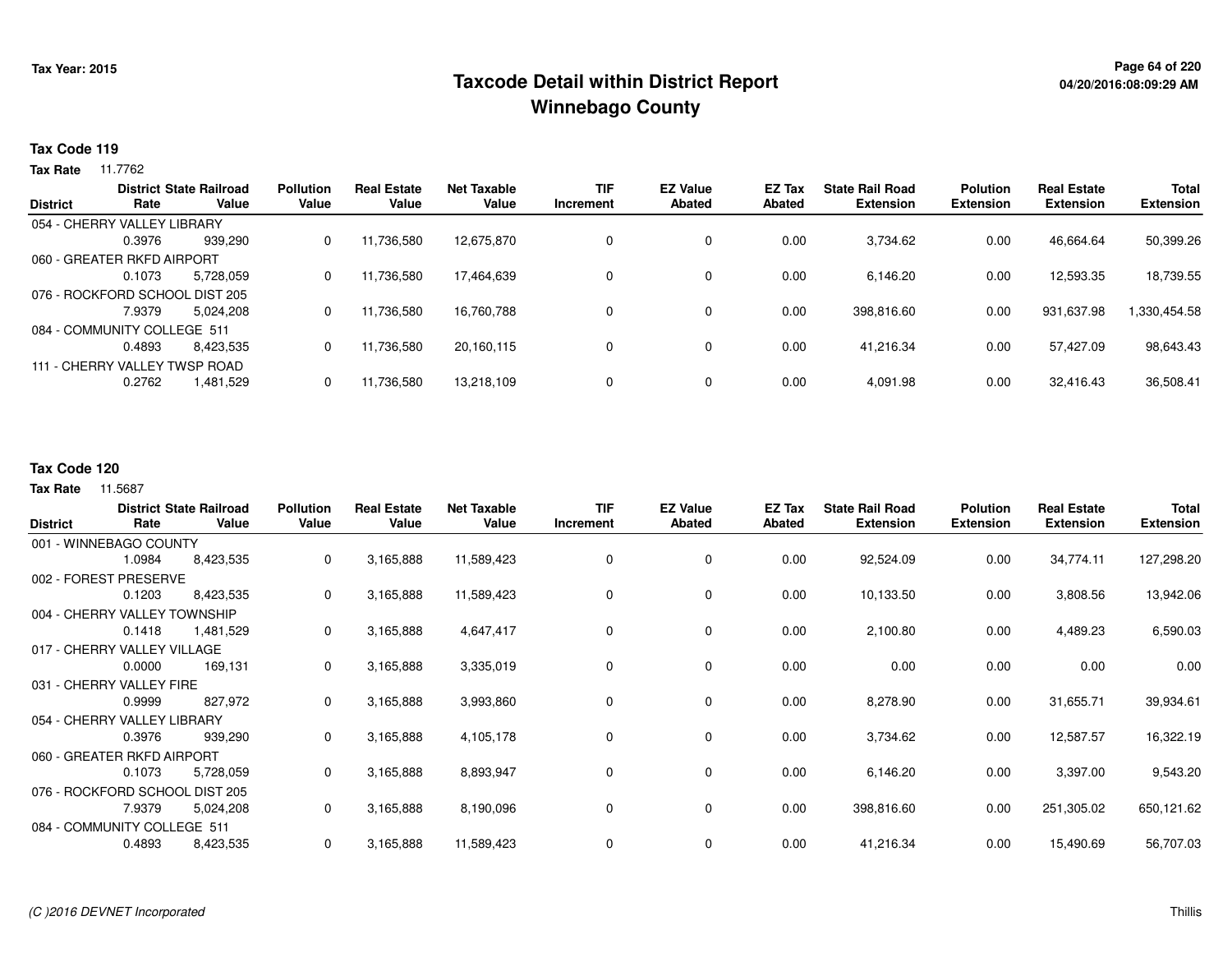## **Page 65 of 220 Taxcode Detail within District ReportWinnebago County**

**Tax Code 120**

**Tax Rate** 11.5687

|                               |        | <b>District State Railroad</b> | <b>Pollution</b> | <b>Real Estate</b> | <b>Net Taxable</b> | TIF       | <b>EZ Value</b> | <b>EZ Tax</b> | <b>State Rail Road</b> | Polution  | <b>Real Estate</b> | <b>Total</b> |
|-------------------------------|--------|--------------------------------|------------------|--------------------|--------------------|-----------|-----------------|---------------|------------------------|-----------|--------------------|--------------|
| <b>District</b>               | Rate   | Value                          | Value            | Value              | Value              | Increment | <b>Abated</b>   | Abated        | Extension              | Extension | Extension          | Extension    |
| 111 - CHERRY VALLEY TWSP ROAD |        |                                |                  |                    |                    |           |                 |               |                        |           |                    |              |
|                               | 0.2762 | .481,529                       |                  | 3,165,888          | 4,647,417          |           |                 | 0.00          | 4,091.98               | 0.00      | 8,744.18           | 12,836.16    |

#### **Tax Code 122**

**Tax Rate** 10.1946

| <b>District</b> | Rate                           | <b>District State Railroad</b><br>Value | <b>Pollution</b><br>Value | <b>Real Estate</b><br>Value | <b>Net Taxable</b><br>Value | <b>TIF</b><br>Increment | <b>EZ Value</b><br><b>Abated</b> | EZ Tax<br>Abated | <b>State Rail Road</b><br><b>Extension</b> | <b>Polution</b><br>Extension | <b>Real Estate</b><br><b>Extension</b> | Total<br><b>Extension</b> |
|-----------------|--------------------------------|-----------------------------------------|---------------------------|-----------------------------|-----------------------------|-------------------------|----------------------------------|------------------|--------------------------------------------|------------------------------|----------------------------------------|---------------------------|
|                 | 001 - WINNEBAGO COUNTY         |                                         |                           |                             |                             |                         |                                  |                  |                                            |                              |                                        |                           |
|                 | 1.0984                         | 8,423,535                               | 0                         | 472,407                     | 8,895,942                   | 0                       | 0                                | 0.00             | 92,524.09                                  | 0.00                         | 5,188.92                               | 97,713.01                 |
|                 | 002 - FOREST PRESERVE          |                                         |                           |                             |                             |                         |                                  |                  |                                            |                              |                                        |                           |
|                 | 0.1203                         | 8,423,535                               | 0                         | 472,407                     | 8,895,942                   | $\Omega$                | 0                                | 0.00             | 10,133.50                                  | 0.00                         | 568.31                                 | 10,701.81                 |
|                 | 004 - CHERRY VALLEY TOWNSHIP   |                                         |                           |                             |                             |                         |                                  |                  |                                            |                              |                                        |                           |
|                 | 0.1418                         | 1,481,529                               | 0                         | 472,407                     | 1,953,936                   | 0                       | 0                                | 0.00             | 2,100.80                                   | 0.00                         | 669.87                                 | 2,770.67                  |
|                 | 031 - CHERRY VALLEY FIRE       |                                         |                           |                             |                             |                         |                                  |                  |                                            |                              |                                        |                           |
|                 | 0.9999                         | 827,972                                 | 0                         | 472,407                     | 1,300,379                   | $\Omega$                | $\mathbf 0$                      | 0.00             | 8,278.90                                   | 0.00                         | 4,723.60                               | 13,002.50                 |
|                 | 054 - CHERRY VALLEY LIBRARY    |                                         |                           |                             |                             |                         |                                  |                  |                                            |                              |                                        |                           |
|                 | 0.3976                         | 939,290                                 | 0                         | 472,407                     | 1,411,697                   | 0                       | 0                                | 0.00             | 3,734.62                                   | 0.00                         | 1,878.29                               | 5,612.91                  |
|                 | 060 - GREATER RKFD AIRPORT     |                                         |                           |                             |                             |                         |                                  |                  |                                            |                              |                                        |                           |
|                 | 0.1073                         | 5,728,059                               | $\mathbf 0$               | 472,407                     | 6,200,466                   | 0                       | 0                                | 0.00             | 6,146.20                                   | 0.00                         | 506.89                                 | 6,653.09                  |
|                 | 083 - HIAWATHA SCHOOL DIST 426 |                                         |                           |                             |                             |                         |                                  |                  |                                            |                              |                                        |                           |
|                 | 6.3592                         | 0                                       | 0                         | 472,407                     | 472,407                     | 0                       | 0                                | 0.00             | 0.00                                       | 0.00                         | 30,041.31                              | 30,041.31                 |
|                 | 085 - COMMUNITY COLLEGE 523    |                                         |                           |                             |                             |                         |                                  |                  |                                            |                              |                                        |                           |
|                 | 0.6939                         | 0                                       | $\mathbf 0$               | 472,407                     | 472,407                     | 0                       | 0                                | 0.00             | 0.00                                       | 0.00                         | 3,278.03                               | 3,278.03                  |
|                 | 111 - CHERRY VALLEY TWSP ROAD  |                                         |                           |                             |                             |                         |                                  |                  |                                            |                              |                                        |                           |
|                 | 0.2762                         | 1,481,529                               | 0                         | 472,407                     | 1,953,936                   | 0                       | 0                                | 0.00             | 4,091.98                                   | 0.00                         | 1,304.79                               | 5,396.77                  |

#### **Tax Code 123**

| <b>District</b> | Rate                   | <b>District State Railroad</b><br>Value | <b>Pollution</b><br>Value | <b>Real Estate</b><br>Value | Net Taxable<br>Value | TIF<br>Increment | <b>EZ Value</b><br><b>Abated</b> | <b>EZ Tax</b><br><b>Abated</b> | <b>State Rail Road</b><br><b>Extension</b> | <b>Polution</b><br><b>Extension</b> | <b>Real Estate</b><br><b>Extension</b> | Total<br>Extension |
|-----------------|------------------------|-----------------------------------------|---------------------------|-----------------------------|----------------------|------------------|----------------------------------|--------------------------------|--------------------------------------------|-------------------------------------|----------------------------------------|--------------------|
|                 | 001 - WINNEBAGO COUNTY |                                         |                           |                             |                      |                  |                                  |                                |                                            |                                     |                                        |                    |
|                 | .0984                  | 8,423,535                               |                           | 596,872                     | 9,020,407            |                  |                                  | 0.00                           | 92,524.09                                  | 0.00                                | 6,556.04                               | 99,080.13          |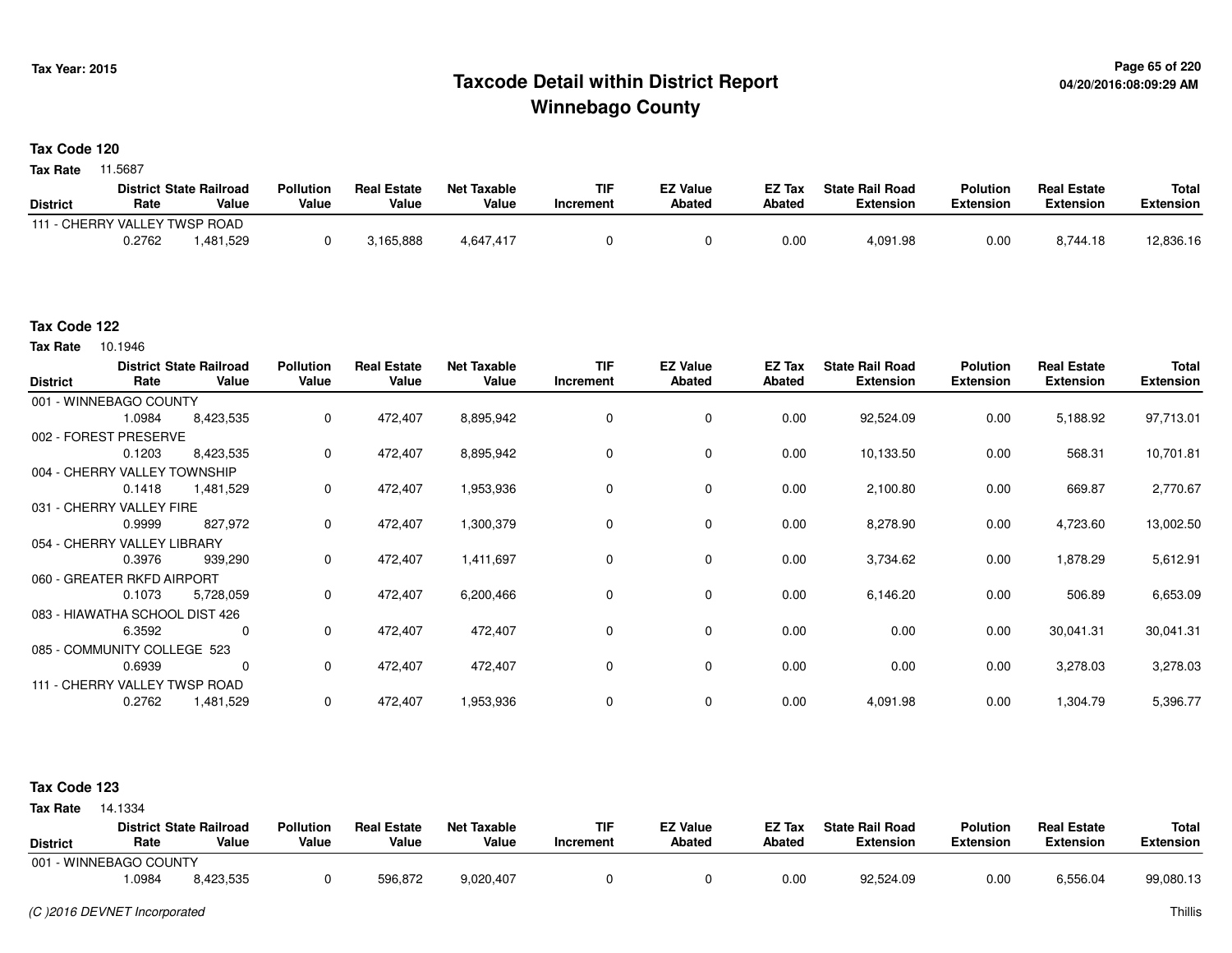## **Page 66 of 220 Taxcode Detail within District ReportWinnebago County**

# **04/20/2016:08:09:29 AM**

#### **Tax Code 123**

**Tax Rate** 14.1334

| <b>District</b> | Rate                           | <b>District State Railroad</b><br>Value | <b>Pollution</b><br>Value | <b>Real Estate</b><br>Value | <b>Net Taxable</b><br>Value | <b>TIF</b><br>Increment | <b>EZ Value</b><br>Abated | EZ Tax<br>Abated | <b>State Rail Road</b><br><b>Extension</b> | <b>Polution</b><br><b>Extension</b> | <b>Real Estate</b><br><b>Extension</b> | <b>Total</b><br><b>Extension</b> |
|-----------------|--------------------------------|-----------------------------------------|---------------------------|-----------------------------|-----------------------------|-------------------------|---------------------------|------------------|--------------------------------------------|-------------------------------------|----------------------------------------|----------------------------------|
|                 | 002 - FOREST PRESERVE          |                                         |                           |                             |                             |                         |                           |                  |                                            |                                     |                                        |                                  |
|                 | 0.1203                         | 8,423,535                               | 0                         | 596,872                     | 9,020,407                   | 0                       | 0                         | 0.00             | 10,133.50                                  | 0.00                                | 718.04                                 | 10,851.54                        |
|                 | 011 - ROCKFORD TOWNSHIP        |                                         |                           |                             |                             |                         |                           |                  |                                            |                                     |                                        |                                  |
|                 | 0.1452                         | 3,976,170                               | 0                         | 596,872                     | 4,573,042                   | 0                       | 0                         | 0.00             | 5,773.40                                   | 0.00                                | 866.66                                 | 6,640.06                         |
|                 | 023 - ROCKFORD CITY            |                                         |                           |                             |                             |                         |                           |                  |                                            |                                     |                                        |                                  |
|                 | 3.3595                         | 3,297,017                               | 0                         | 596,872                     | 3,893,889                   | 0                       | $\mathbf 0$               | 0.00             | 110,763.28                                 | 0.00                                | 20,051.91                              | 130,815.19                       |
|                 | 051 - ROCK RIVER WATER REC     |                                         |                           |                             |                             |                         |                           |                  |                                            |                                     |                                        |                                  |
|                 | 0.2075                         | 4,452,412                               | 0                         | 596,872                     | 5,049,284                   | 0                       | 0                         | 0.00             | 9,238.75                                   | 0.00                                | 1,238.51                               | 10,477.26                        |
|                 | 059 - ROCKFORD CITY LIBRARY    |                                         |                           |                             |                             |                         |                           |                  |                                            |                                     |                                        |                                  |
|                 | 0.5196                         | 3,297,017                               | 0                         | 596,872                     | 3,893,889                   | 0                       | 0                         | 0.00             | 17,131.30                                  | 0.00                                | 3,101.35                               | 20,232.65                        |
|                 | 060 - GREATER RKFD AIRPORT     |                                         |                           |                             |                             |                         |                           |                  |                                            |                                     |                                        |                                  |
|                 | 0.1073                         | 5,728,059                               | 0                         | 596,872                     | 6,324,931                   | 0                       | $\mathbf 0$               | 0.00             | 6,146.20                                   | 0.00                                | 640.44                                 | 6,786.64                         |
|                 | 076 - ROCKFORD SCHOOL DIST 205 |                                         |                           |                             |                             |                         |                           |                  |                                            |                                     |                                        |                                  |
|                 | 7.9379                         | 5,024,208                               | 0                         | 596,872                     | 5,621,080                   | 0                       | 0                         | 0.00             | 398,816.60                                 | 0.00                                | 47,379.10                              | 446,195.70                       |
|                 | 084 - COMMUNITY COLLEGE 511    |                                         |                           |                             |                             |                         |                           |                  |                                            |                                     |                                        |                                  |
|                 | 0.4893                         | 8,423,535                               | 0                         | 596,872                     | 9,020,407                   | 0                       | $\mathbf 0$               | 0.00             | 41,216.34                                  | 0.00                                | 2,920.49                               | 44,136.83                        |
|                 | 118 - ROCKFORD TWSP ROAD       |                                         |                           |                             |                             |                         |                           |                  |                                            |                                     |                                        |                                  |
|                 | 0.1484                         | 3,976,170                               | 0                         | 596,872                     | 4,573,042                   | 0                       | 0                         | 0.00             | 5,900.63                                   | 0.00                                | 885.76                                 | 6,786.39                         |

#### **Tax Code 124**

| <b>District</b>              | Rate   | <b>District State Railroad</b><br>Value | <b>Pollution</b><br>Value | <b>Real Estate</b><br>Value | <b>Net Taxable</b><br>Value | <b>TIF</b><br>Increment | <b>EZ Value</b><br><b>Abated</b> | EZ Tax<br>Abated | <b>State Rail Road</b><br><b>Extension</b> | <b>Polution</b><br><b>Extension</b> | <b>Real Estate</b><br><b>Extension</b> | <b>Total</b><br><b>Extension</b> |
|------------------------------|--------|-----------------------------------------|---------------------------|-----------------------------|-----------------------------|-------------------------|----------------------------------|------------------|--------------------------------------------|-------------------------------------|----------------------------------------|----------------------------------|
|                              |        |                                         |                           |                             |                             |                         |                                  |                  |                                            |                                     |                                        |                                  |
| 001 - WINNEBAGO COUNTY       |        |                                         |                           |                             |                             |                         |                                  |                  |                                            |                                     |                                        |                                  |
|                              | 1.0984 | 8,423,535                               | 0                         | 6,210,784                   | 14,634,319                  | $\Omega$                | 0                                | 0.00             | 92,524.09                                  | 0.00                                | 68.219.25                              | 160,743.34                       |
| 002 - FOREST PRESERVE        |        |                                         |                           |                             |                             |                         |                                  |                  |                                            |                                     |                                        |                                  |
|                              | 0.1203 | 8,423,535                               | 0                         | 6,210,784                   | 14.634.319                  |                         | $\mathbf 0$                      | 0.00             | 10.133.50                                  | 0.00                                | 7,471.57                               | 17.605.07                        |
| 004 - CHERRY VALLEY TOWNSHIP |        |                                         |                           |                             |                             |                         |                                  |                  |                                            |                                     |                                        |                                  |
|                              | 0.1418 | 1,481,529                               | 0                         | 6,210,784                   | 7,692,313                   |                         | $\mathbf 0$                      | 0.00             | 2,100.80                                   | 0.00                                | 8,806.89                               | 10,907.69                        |
| 017 - CHERRY VALLEY VILLAGE  |        |                                         |                           |                             |                             |                         |                                  |                  |                                            |                                     |                                        |                                  |
|                              | 0.0000 | 169.131                                 | 0                         | 6,210,784                   | 6,379,915                   | 0                       | $\mathbf 0$                      | 0.00             | 0.00                                       | 0.00                                | 0.00                                   | 0.00                             |
| 031 - CHERRY VALLEY FIRE     |        |                                         |                           |                             |                             |                         |                                  |                  |                                            |                                     |                                        |                                  |
|                              | 0.9999 | 827.972                                 | 0                         | 6,210,784                   | 7.038.756                   |                         | $\mathbf 0$                      | 0.00             | 8.278.90                                   | 0.00                                | 62.101.63                              | 70,380.53                        |
| 046 - ROCKFORD PARK DISTRICT |        |                                         |                           |                             |                             |                         |                                  |                  |                                            |                                     |                                        |                                  |
|                              | l.1629 | 4,191,679                               |                           | 6,210,784                   | 10,402,463                  |                         | $\mathbf 0$                      | 0.00             | 48,745.04                                  | 0.00                                | 72,225.21                              | 120,970.25                       |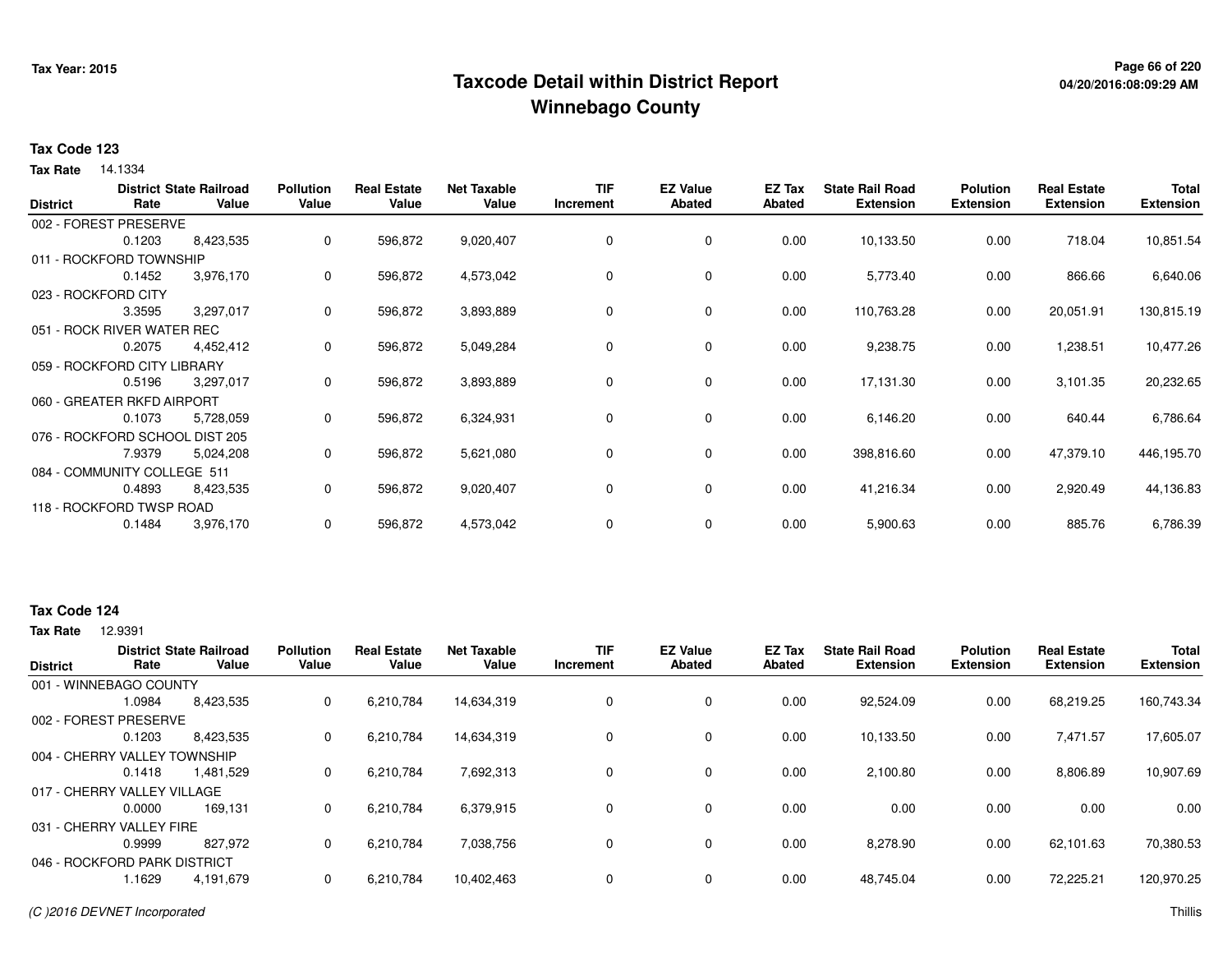## **Page 67 of 220 Taxcode Detail within District ReportWinnebago County**

#### **Tax Code 124**

12.9391 **Tax Rate**

| <b>District</b>                | Rate                       | <b>District State Railroad</b><br>Value | <b>Pollution</b><br>Value | <b>Real Estate</b><br>Value | <b>Net Taxable</b><br>Value | <b>TIF</b><br>Increment | <b>EZ Value</b><br><b>Abated</b> | <b>EZ Tax</b><br>Abated | <b>State Rail Road</b><br><b>Extension</b> | <b>Polution</b><br><b>Extension</b> | <b>Real Estate</b><br><b>Extension</b> | <b>Total</b><br><b>Extension</b> |
|--------------------------------|----------------------------|-----------------------------------------|---------------------------|-----------------------------|-----------------------------|-------------------------|----------------------------------|-------------------------|--------------------------------------------|-------------------------------------|----------------------------------------|----------------------------------|
| 051 - ROCK RIVER WATER REC     |                            |                                         |                           |                             |                             |                         |                                  |                         |                                            |                                     |                                        |                                  |
|                                | 0.2075                     | 4,452,412                               | 0                         | 6,210,784                   | 10,663,196                  | 0                       | 0                                | 0.00                    | 9,238.75                                   | 0.00                                | 12,887.38                              | 22,126.13                        |
| 054 - CHERRY VALLEY LIBRARY    |                            |                                         |                           |                             |                             |                         |                                  |                         |                                            |                                     |                                        |                                  |
|                                | 0.3976                     | 939.290                                 | 0                         | 6,210,784                   | 7,150,074                   | 0                       | $\mathbf 0$                      | 0.00                    | 3,734.62                                   | 0.00                                | 24,694.08                              | 28,428.70                        |
|                                | 060 - GREATER RKFD AIRPORT |                                         |                           |                             |                             |                         |                                  |                         |                                            |                                     |                                        |                                  |
|                                | 0.1073                     | 5.728.059                               | 0                         | 6,210,784                   | 11,938,843                  | 0                       | 0                                | 0.00                    | 6.146.20                                   | 0.00                                | 6.664.17                               | 12,810.37                        |
| 076 - ROCKFORD SCHOOL DIST 205 |                            |                                         |                           |                             |                             |                         |                                  |                         |                                            |                                     |                                        |                                  |
|                                | 7.9379                     | 5.024.208                               | 0                         | 6,210,784                   | 11,234,992                  | 0                       | 0                                | 0.00                    | 398,816.60                                 | 0.00                                | 493,005.82                             | 891,822.42                       |
| 084 - COMMUNITY COLLEGE 511    |                            |                                         |                           |                             |                             |                         |                                  |                         |                                            |                                     |                                        |                                  |
|                                | 0.4893                     | 8,423,535                               | 0                         | 6,210,784                   | 14,634,319                  | 0                       | $\mathbf 0$                      | 0.00                    | 41.216.34                                  | 0.00                                | 30,389.37                              | 71,605.71                        |
| 111 - CHERRY VALLEY TWSP ROAD  |                            |                                         |                           |                             |                             |                         |                                  |                         |                                            |                                     |                                        |                                  |
|                                | 0.2762                     | 1,481,529                               | 0                         | 6,210,784                   | 7,692,313                   | $\Omega$                | 0                                | 0.00                    | 4,091.98                                   | 0.00                                | 17,154.19                              | 21,246.17                        |

#### **Tax Code 125**

|        |           | <b>Pollution</b>                                                                                                                                                                                                                                                                                                     | <b>Real Estate</b> | <b>Net Taxable</b> | <b>TIF</b> | <b>EZ Value</b> | <b>EZ Tax</b> | <b>State Rail Road</b> | <b>Polution</b>  | <b>Real Estate</b> | <b>Total</b>     |
|--------|-----------|----------------------------------------------------------------------------------------------------------------------------------------------------------------------------------------------------------------------------------------------------------------------------------------------------------------------|--------------------|--------------------|------------|-----------------|---------------|------------------------|------------------|--------------------|------------------|
|        |           |                                                                                                                                                                                                                                                                                                                      |                    |                    | Increment  |                 |               |                        | <b>Extension</b> |                    | <b>Extension</b> |
|        |           |                                                                                                                                                                                                                                                                                                                      |                    |                    |            |                 |               |                        |                  |                    |                  |
| 1.0984 | 8,423,535 | 0                                                                                                                                                                                                                                                                                                                    | 108,580            | 8,532,115          | 0          | 0               | 0.00          | 92,524.09              | 0.00             | 1,192.64           | 93,716.73        |
|        |           |                                                                                                                                                                                                                                                                                                                      |                    |                    |            |                 |               |                        |                  |                    |                  |
| 0.1203 | 8,423,535 | 0                                                                                                                                                                                                                                                                                                                    | 108,580            | 8,532,115          | 0          | 0               | 0.00          | 10,133.50              | 0.00             | 130.62             | 10,264.12        |
|        |           |                                                                                                                                                                                                                                                                                                                      |                    |                    |            |                 |               |                        |                  |                    |                  |
| 0.1418 | 1,481,529 | 0                                                                                                                                                                                                                                                                                                                    | 108,580            | 1,590,109          | 0          | 0               | 0.00          | 2,100.80               | 0.00             | 153.97             | 2,254.77         |
|        |           |                                                                                                                                                                                                                                                                                                                      |                    |                    |            |                 |               |                        |                  |                    |                  |
| 0.0000 | 169,131   | 0                                                                                                                                                                                                                                                                                                                    | 108,580            | 277,711            | 0          | 0               | 0.00          | 0.00                   | 0.00             | 0.00               | 0.00             |
|        |           |                                                                                                                                                                                                                                                                                                                      |                    |                    |            |                 |               |                        |                  |                    |                  |
| 0.9999 | 827,972   | 0                                                                                                                                                                                                                                                                                                                    | 108,580            | 936,552            | 0          | 0               | 0.00          | 8,278.90               | 0.00             | 1,085.69           | 9,364.59         |
|        |           |                                                                                                                                                                                                                                                                                                                      |                    |                    |            |                 |               |                        |                  |                    |                  |
| 1.1629 | 4,191,679 | 0                                                                                                                                                                                                                                                                                                                    | 108,580            | 4,300,259          | 0          | 0               | 0.00          | 48,745.04              | 0.00             | 1,262.68           | 50,007.72        |
|        |           |                                                                                                                                                                                                                                                                                                                      |                    |                    |            |                 |               |                        |                  |                    |                  |
| 0.3976 | 939,290   | 0                                                                                                                                                                                                                                                                                                                    | 108,580            | 1,047,870          | 0          | 0               | 0.00          | 3,734.62               | 0.00             | 431.71             | 4,166.33         |
|        |           |                                                                                                                                                                                                                                                                                                                      |                    |                    |            |                 |               |                        |                  |                    |                  |
| 0.1073 | 5,728,059 | 0                                                                                                                                                                                                                                                                                                                    | 108,580            | 5,836,639          | 0          | 0               | 0.00          | 6,146.20               | 0.00             | 116.51             | 6,262.71         |
|        |           |                                                                                                                                                                                                                                                                                                                      |                    |                    |            |                 |               |                        |                  |                    |                  |
| 7.9379 | 5,024,208 | 0                                                                                                                                                                                                                                                                                                                    | 108,580            | 5,132,788          | 0          | 0               | 0.00          | 398,816.60             | 0.00             | 8,618.97           | 407,435.57       |
|        | Rate      | <b>District State Railroad</b><br>Value<br>001 - WINNEBAGO COUNTY<br>002 - FOREST PRESERVE<br>004 - CHERRY VALLEY TOWNSHIP<br>017 - CHERRY VALLEY VILLAGE<br>031 - CHERRY VALLEY FIRE<br>046 - ROCKFORD PARK DISTRICT<br>054 - CHERRY VALLEY LIBRARY<br>060 - GREATER RKFD AIRPORT<br>076 - ROCKFORD SCHOOL DIST 205 | Value              | Value              | Value      |                 | <b>Abated</b> | <b>Abated</b>          | <b>Extension</b> |                    | <b>Extension</b> |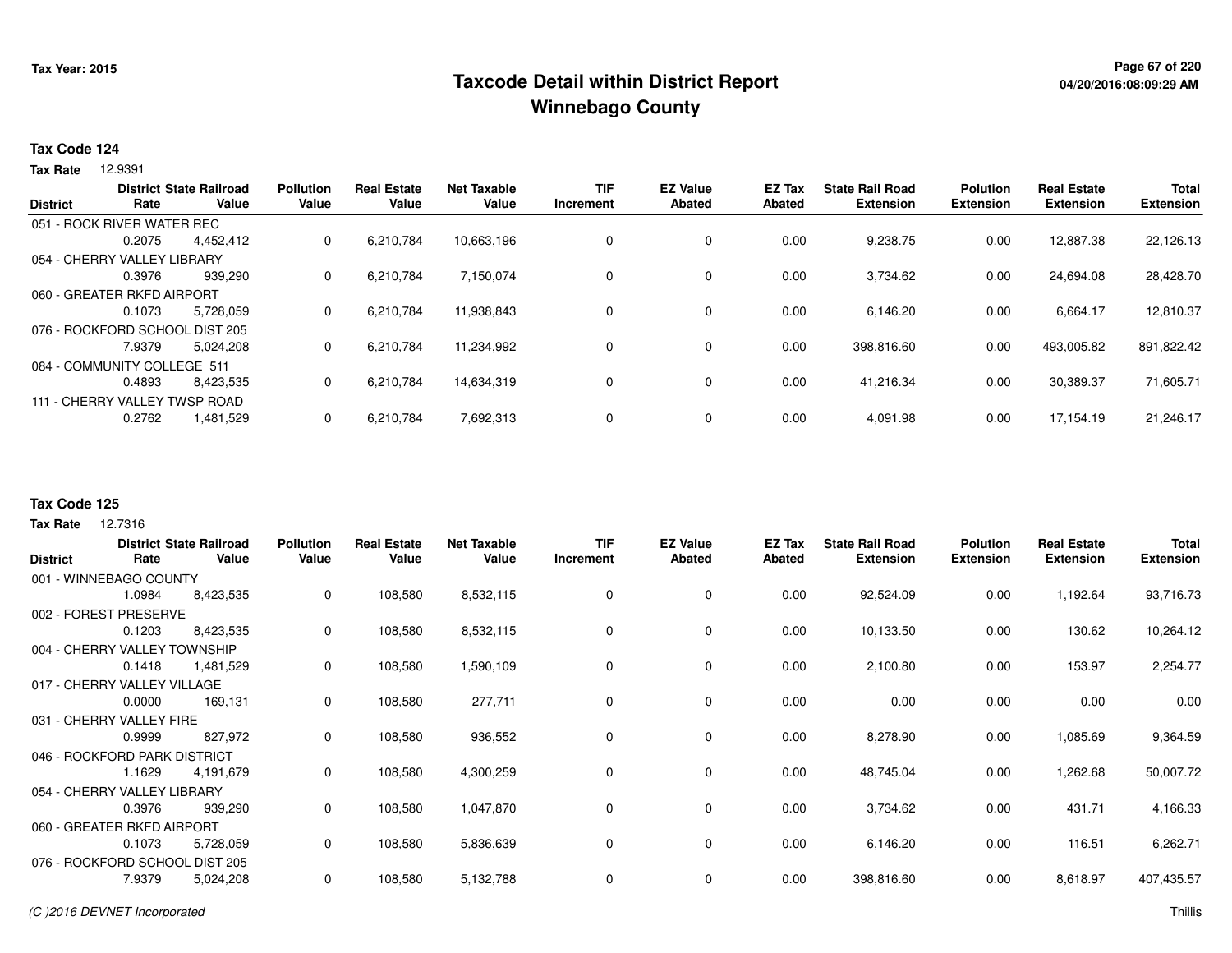## **Page 68 of 220 Taxcode Detail within District ReportWinnebago County**

#### **Tax Code 125**

**Tax Rate** 12.7316

|                 |                               | <b>District State Railroad</b> | <b>Pollution</b> | <b>Real Estate</b> | Net Taxable | <b>TIF</b> | <b>EZ Value</b> | <b>EZ Tax</b> | <b>State Rail Road</b> | <b>Polution</b>  | <b>Real Estate</b> | Total            |
|-----------------|-------------------------------|--------------------------------|------------------|--------------------|-------------|------------|-----------------|---------------|------------------------|------------------|--------------------|------------------|
| <b>District</b> | Rate                          | Value                          | Value            | Value              | Value       | Increment  | Abated          | <b>Abated</b> | <b>Extension</b>       | <b>Extension</b> | <b>Extension</b>   | <b>Extension</b> |
|                 | 084 - COMMUNITY COLLEGE 511   |                                |                  |                    |             |            |                 |               |                        |                  |                    |                  |
|                 | 0.4893                        | 8.423.535                      |                  | 108.580            | 8,532,115   |            |                 | 0.00          | 41.216.34              | 0.00             | 531.28             | 41,747.62        |
|                 | 111 - CHERRY VALLEY TWSP ROAD |                                |                  |                    |             |            |                 |               |                        |                  |                    |                  |
|                 | 0.2762                        | 1.481.529                      |                  | 108.580            | 1,590,109   |            |                 | 0.00          | 4.091.98               | 0.00             | 299.90             | 4,391.88         |
|                 |                               |                                |                  |                    |             |            |                 |               |                        |                  |                    |                  |

#### **Tax Code 126**

**Tax Rate** 15,2963

| <b>District</b> | Rate                           | <b>District State Railroad</b><br>Value | <b>Pollution</b><br>Value | <b>Real Estate</b><br>Value | <b>Net Taxable</b><br>Value | <b>TIF</b><br>Increment | <b>EZ Value</b><br><b>Abated</b> | <b>EZ Tax</b><br>Abated | <b>State Rail Road</b><br><b>Extension</b> | <b>Polution</b><br><b>Extension</b> | <b>Real Estate</b><br><b>Extension</b> | <b>Total</b><br><b>Extension</b> |
|-----------------|--------------------------------|-----------------------------------------|---------------------------|-----------------------------|-----------------------------|-------------------------|----------------------------------|-------------------------|--------------------------------------------|-------------------------------------|----------------------------------------|----------------------------------|
|                 | 001 - WINNEBAGO COUNTY         |                                         |                           |                             |                             |                         |                                  |                         |                                            |                                     |                                        |                                  |
|                 | 1.0984                         | 8,423,535                               | 0                         | 1,630,973                   | 10,054,508                  | 503,917                 | 0                                | 0.00                    | 92,524.09                                  | 0.00                                | 17,914.61                              | 110,438.70                       |
|                 | 002 - FOREST PRESERVE          |                                         |                           |                             |                             |                         |                                  |                         |                                            |                                     |                                        |                                  |
|                 | 0.1203                         | 8,423,535                               | 0                         | 1,630,973                   | 10,054,508                  | 503,917                 | 0                                | 0.00                    | 10,133.50                                  | 0.00                                | 1,962.06                               | 12,095.56                        |
|                 | 011 - ROCKFORD TOWNSHIP        |                                         |                           |                             |                             |                         |                                  |                         |                                            |                                     |                                        |                                  |
|                 | 0.1452                         | 3,976,170                               | 0                         | 1,630,973                   | 5,607,143                   | 503,917                 | $\mathbf 0$                      | 0.00                    | 5,773.40                                   | 0.00                                | 2,368.17                               | 8,141.57                         |
|                 | 023 - ROCKFORD CITY            |                                         |                           |                             |                             |                         |                                  |                         |                                            |                                     |                                        |                                  |
|                 | 3.3595                         | 3,297,017                               | 0                         | 1,630,973                   | 4,927,990                   | 503,917                 | 0                                | 0.00                    | 110,763.28                                 | 0.00                                | 54,792.54                              | 165,555.82                       |
|                 | 046 - ROCKFORD PARK DISTRICT   |                                         |                           |                             |                             |                         |                                  |                         |                                            |                                     |                                        |                                  |
|                 | 1.1629                         | 4,191,679                               | 0                         | 1,630,973                   | 5,822,652                   | 503,917                 | 0                                | 0.00                    | 48,745.04                                  | 0.00                                | 18,966.59                              | 67,711.63                        |
|                 | 051 - ROCK RIVER WATER REC     |                                         |                           |                             |                             |                         |                                  |                         |                                            |                                     |                                        |                                  |
|                 | 0.2075                         | 4,452,412                               | 0                         | 1,630,973                   | 6,083,385                   | 503,917                 | 0                                | 0.00                    | 9,238.75                                   | 0.00                                | 3,384.27                               | 12,623.02                        |
|                 | 052 - PRESTON & CENTRAL TIF    |                                         |                           |                             |                             |                         |                                  |                         |                                            |                                     |                                        |                                  |
|                 | 0.0000                         | 0                                       | 0                         | 503,917                     | 503,917                     | 503,917                 | 0                                | 0.00                    | 0.00                                       | 0.00                                | 0.00                                   | 0.00                             |
|                 | 059 - ROCKFORD CITY LIBRARY    |                                         |                           |                             |                             |                         |                                  |                         |                                            |                                     |                                        |                                  |
|                 | 0.5196                         | 3,297,017                               | 0                         | 1,630,973                   | 4,927,990                   | 503,917                 | $\mathbf 0$                      | 0.00                    | 17,131.30                                  | 0.00                                | 8,474.54                               | 25,605.84                        |
|                 | 060 - GREATER RKFD AIRPORT     |                                         |                           |                             |                             |                         |                                  |                         |                                            |                                     |                                        |                                  |
|                 | 0.1073                         | 5,728,059                               | 0                         | 1,630,973                   | 7,359,032                   | 503,917                 | 0                                | 0.00                    | 6,146.20                                   | 0.00                                | 1,750.03                               | 7,896.23                         |
|                 | 076 - ROCKFORD SCHOOL DIST 205 |                                         |                           |                             |                             |                         |                                  |                         |                                            |                                     |                                        |                                  |
|                 | 7.9379                         | 5,024,208                               | 0                         | 1,630,973                   | 6,655,181                   | 503,917                 | 0                                | 0.00                    | 398,816.60                                 | 0.00                                | 129,465.01                             | 528,281.61                       |
|                 | 084 - COMMUNITY COLLEGE 511    |                                         |                           |                             |                             |                         |                                  |                         |                                            |                                     |                                        |                                  |
|                 | 0.4893                         | 8,423,535                               | 0                         | 1,630,973                   | 10,054,508                  | 503,917                 | $\mathbf 0$                      | 0.00                    | 41,216.34                                  | 0.00                                | 7,980.35                               | 49,196.69                        |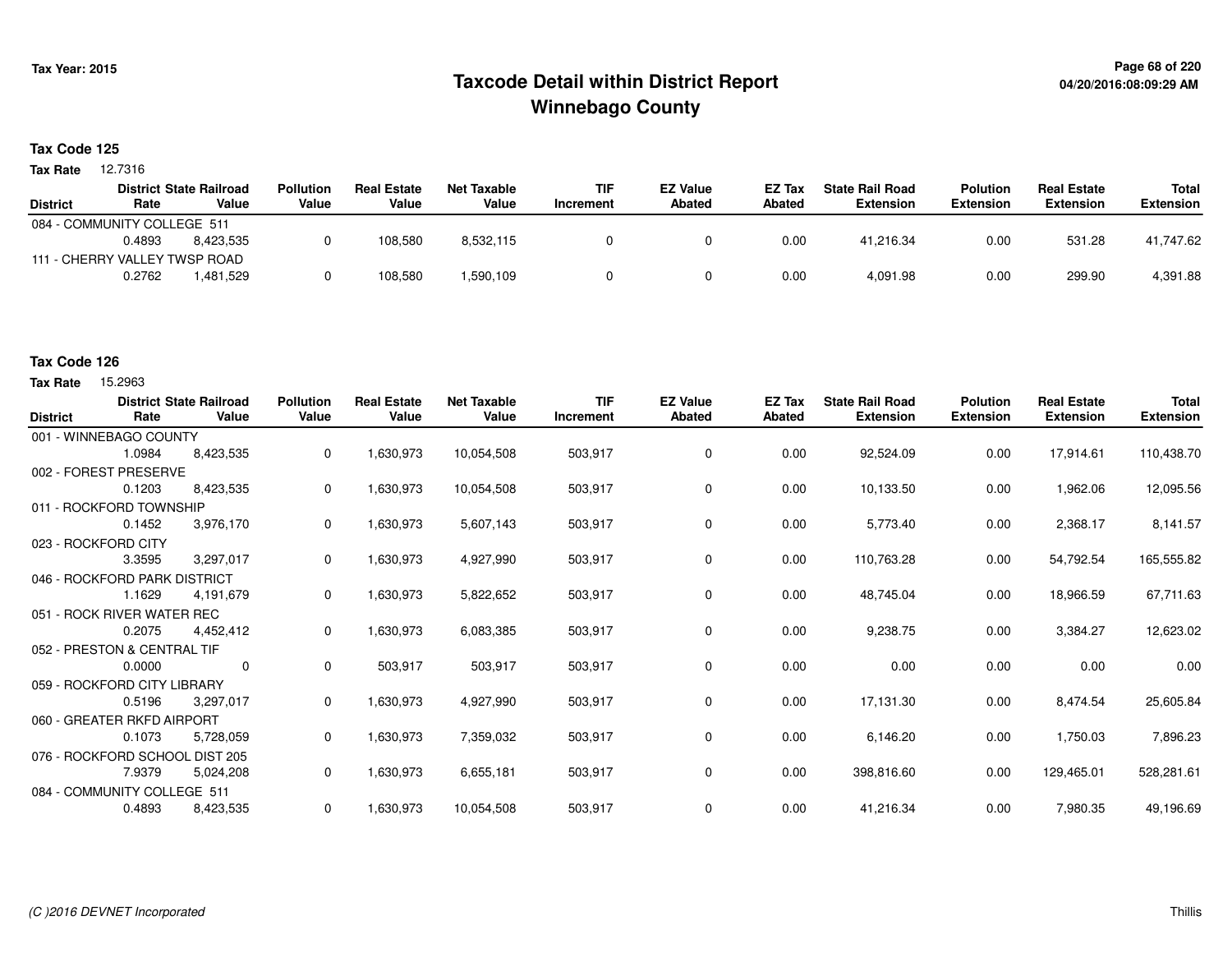## **Page 69 of 220 Taxcode Detail within District ReportWinnebago County**

### **Tax Code 126**

Tax Rate 15.2963

|                          |        | <b>District State Railroad</b> | <b>Pollution</b> | <b>Real Estate</b> | Net Taxable | TIF       | <b>EZ Value</b> | <b>EZ Tax</b> | <b>State Rail Road</b> | <b>Polution</b>  | <b>Real Estate</b> | <b>Total</b> |
|--------------------------|--------|--------------------------------|------------------|--------------------|-------------|-----------|-----------------|---------------|------------------------|------------------|--------------------|--------------|
| <b>District</b>          | Rate   | Value                          | Value            | Value              | Value       | Increment | <b>Abated</b>   | Abated        | <b>Extension</b>       | <b>Extension</b> | <b>Extension</b>   | Extension    |
| 118 - ROCKFORD TWSP ROAD |        |                                |                  |                    |             |           |                 |               |                        |                  |                    |              |
|                          | 0.1484 | 3.976.170                      |                  | .630.973           | 5,607,143   | 503,917   |                 | 0.00          | 5,900.63               | 0.00             | 2.420.36           | 8.320.99     |

15.4207 **Tax Rate**

| <b>District</b>              | Rate   | <b>District State Railroad</b><br>Value | <b>Pollution</b><br>Value | <b>Real Estate</b><br>Value | <b>Net Taxable</b><br>Value | <b>TIF</b><br>Increment | <b>EZ Value</b><br><b>Abated</b> | EZ Tax<br>Abated | <b>State Rail Road</b><br><b>Extension</b> | <b>Polution</b><br><b>Extension</b> | <b>Real Estate</b><br><b>Extension</b> | <b>Total</b><br><b>Extension</b> |
|------------------------------|--------|-----------------------------------------|---------------------------|-----------------------------|-----------------------------|-------------------------|----------------------------------|------------------|--------------------------------------------|-------------------------------------|----------------------------------------|----------------------------------|
| 001 - WINNEBAGO COUNTY       |        |                                         |                           |                             |                             |                         |                                  |                  |                                            |                                     |                                        |                                  |
|                              | 1.0984 | 8,423,535                               | 0                         | 100,078,082                 | 108,501,617                 | 0                       | 0                                | 0.00             | 92,524.09                                  | 0.00                                | 1,099,257.65                           | 1,191,781.74                     |
| 002 - FOREST PRESERVE        |        |                                         |                           |                             |                             |                         |                                  |                  |                                            |                                     |                                        |                                  |
|                              | 0.1203 | 8,423,535                               | 0                         | 100,078,082                 | 108,501,617                 | 0                       | 0                                | 0.00             | 10,133.50                                  | 0.00                                | 120,393.93                             | 130,527.43                       |
| 004 - CHERRY VALLEY TOWNSHIP |        |                                         |                           |                             |                             |                         |                                  |                  |                                            |                                     |                                        |                                  |
|                              | 0.1418 | 1,481,529                               | 0                         | 100,078,082                 | 101,559,611                 | 0                       | 0                                | 0.00             | 2,100.80                                   | 0.00                                | 141,910.72                             | 144,011.52                       |
| 023 - ROCKFORD CITY          |        |                                         |                           |                             |                             |                         |                                  |                  |                                            |                                     |                                        |                                  |
|                              | 3.3595 | 3,297,017                               | $\Omega$                  | 100,078,082                 | 103,375,099                 | 0                       | 0                                | 0.00             | 110,763.28                                 | 0.00                                | 3,362,123.16                           | 3,472,886.44                     |
| 046 - ROCKFORD PARK DISTRICT |        |                                         |                           |                             |                             |                         |                                  |                  |                                            |                                     |                                        |                                  |
|                              | 1.1629 | 4,191,679                               | $\Omega$                  | 100,078,082                 | 104,269,761                 | 0                       | 0                                | 0.00             | 48,745.04                                  | 0.00                                | 1,163,808.02                           | 1,212,553.06                     |
| 051 - ROCK RIVER WATER REC   |        |                                         |                           |                             |                             |                         |                                  |                  |                                            |                                     |                                        |                                  |
|                              | 0.2075 | 4,452,412                               | 0                         | 100,078,082                 | 104,530,494                 | 0                       | 0                                | 0.00             | 9,238.75                                   | 0.00                                | 207,662.02                             | 216,900.77                       |
| 059 - ROCKFORD CITY LIBRARY  |        |                                         |                           |                             |                             |                         |                                  |                  |                                            |                                     |                                        |                                  |
|                              | 0.5196 | 3,297,017                               | 0                         | 100,078,082                 | 103,375,099                 | 0                       | 0                                | 0.00             | 17,131.30                                  | 0.00                                | 520,005.71                             | 537,137.01                       |
| 060 - GREATER RKFD AIRPORT   |        |                                         |                           |                             |                             |                         |                                  |                  |                                            |                                     |                                        |                                  |
|                              | 0.1073 | 5,728,059                               | 0                         | 100,078,082                 | 105,806,141                 | 0                       | 0                                | 0.00             | 6,146.20                                   | 0.00                                | 107,383.78                             | 113,529.98                       |
|                              |        | 076 - ROCKFORD SCHOOL DIST 205          |                           |                             |                             |                         |                                  |                  |                                            |                                     |                                        |                                  |
|                              | 7.9379 | 5,024,208                               | 0                         | 100,078,082                 | 105,102,290                 | 0                       | 0                                | 0.00             | 398,816.60                                 | 0.00                                | 7,944,098.07                           | 8,342,914.67                     |
| 084 - COMMUNITY COLLEGE 511  |        |                                         |                           |                             |                             |                         |                                  |                  |                                            |                                     |                                        |                                  |
|                              | 0.4893 | 8,423,535                               |                           | 100,078,082                 | 108,501,617                 | 0                       | 0                                | 0.00             | 41,216.34                                  | 0.00                                | 489,682.06                             | 530,898.40                       |
|                              |        | 111 - CHERRY VALLEY TWSP ROAD           |                           |                             |                             |                         |                                  |                  |                                            |                                     |                                        |                                  |
|                              | 0.2762 | 1,481,529                               | 0                         | 100,078,082                 | 101,559,611                 | 0                       | 0                                | 0.00             | 4,091.98                                   | 0.00                                | 276,415.66                             | 280,507.64                       |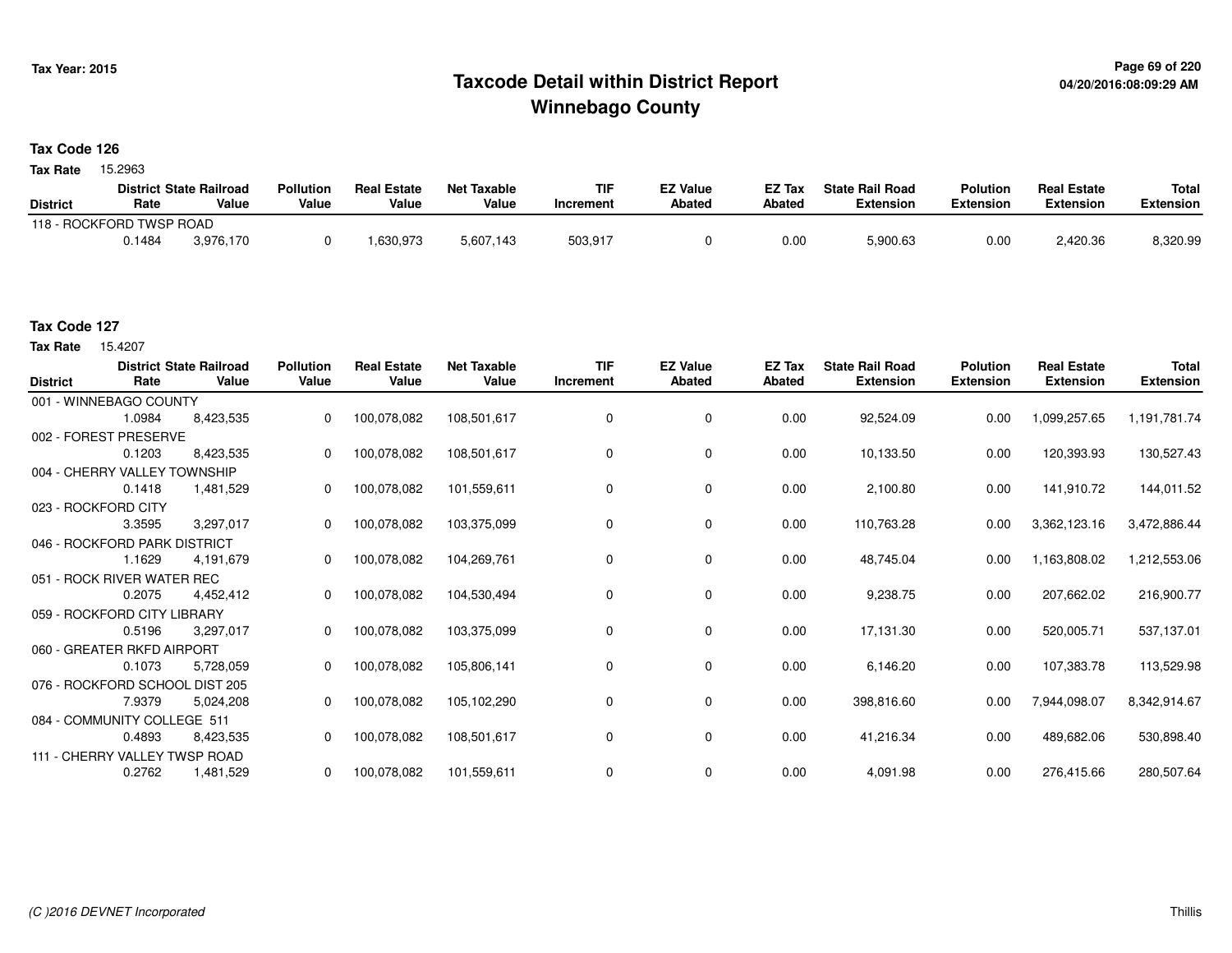## **Page 70 of 220 Taxcode Detail within District ReportWinnebago County**

# **04/20/2016:08:09:29 AM**

#### **Tax Code 128**

12.3340 **Tax Rate**

| <b>District</b> | Rate                           | <b>District State Railroad</b><br>Value | <b>Pollution</b><br>Value | <b>Real Estate</b><br>Value | <b>Net Taxable</b><br>Value | <b>TIF</b><br>Increment | <b>EZ Value</b><br>Abated | EZ Tax<br>Abated | <b>State Rail Road</b><br><b>Extension</b> | <b>Polution</b><br><b>Extension</b> | <b>Real Estate</b><br><b>Extension</b> | <b>Total</b><br><b>Extension</b> |
|-----------------|--------------------------------|-----------------------------------------|---------------------------|-----------------------------|-----------------------------|-------------------------|---------------------------|------------------|--------------------------------------------|-------------------------------------|----------------------------------------|----------------------------------|
|                 | 001 - WINNEBAGO COUNTY         |                                         |                           |                             |                             |                         |                           |                  |                                            |                                     |                                        |                                  |
|                 | 1.0984                         | 8,423,535                               | 0                         | 1,557,184                   | 9,980,719                   | 0                       | 0                         | 0.00             | 92,524.09                                  | 0.00                                | 17,104.11                              | 109,628.20                       |
|                 | 002 - FOREST PRESERVE          |                                         |                           |                             |                             |                         |                           |                  |                                            |                                     |                                        |                                  |
|                 | 0.1203                         | 8,423,535                               | 0                         | 1,557,184                   | 9,980,719                   | 0                       | 0                         | 0.00             | 10,133.50                                  | 0.00                                | 1,873.29                               | 12,006.79                        |
|                 | 004 - CHERRY VALLEY TOWNSHIP   |                                         |                           |                             |                             |                         |                           |                  |                                            |                                     |                                        |                                  |
|                 | 0.1418                         | 1,481,529                               | 0                         | 1,557,184                   | 3,038,713                   | 0                       | 0                         | 0.00             | 2,100.80                                   | 0.00                                | 2,208.09                               | 4,308.89                         |
|                 | 031 - CHERRY VALLEY FIRE       |                                         |                           |                             |                             |                         |                           |                  |                                            |                                     |                                        |                                  |
|                 | 0.9999                         | 827,972                                 | 0                         | 1,557,184                   | 2,385,156                   | 0                       | 0                         | 0.00             | 8,278.90                                   | 0.00                                | 15,570.28                              | 23,849.18                        |
|                 | 046 - ROCKFORD PARK DISTRICT   |                                         |                           |                             |                             |                         |                           |                  |                                            |                                     |                                        |                                  |
|                 | 1.1629                         | 4,191,679                               | 0                         | 1,557,184                   | 5,748,863                   | 0                       | 0                         | 0.00             | 48,745.04                                  | 0.00                                | 18,108.49                              | 66,853.53                        |
|                 | 060 - GREATER RKFD AIRPORT     |                                         |                           |                             |                             |                         |                           |                  |                                            |                                     |                                        |                                  |
|                 | 0.1073                         | 5,728,059                               | 0                         | 1,557,184                   | 7,285,243                   | 0                       | 0                         | 0.00             | 6,146.20                                   | 0.00                                | 1,670.86                               | 7,817.06                         |
|                 | 076 - ROCKFORD SCHOOL DIST 205 |                                         |                           |                             |                             |                         |                           |                  |                                            |                                     |                                        |                                  |
|                 | 7.9379                         | 5,024,208                               | 0                         | 1,557,184                   | 6,581,392                   | 0                       | 0                         | 0.00             | 398,816.60                                 | 0.00                                | 123,607.71                             | 522,424.31                       |
|                 | 084 - COMMUNITY COLLEGE 511    |                                         |                           |                             |                             |                         |                           |                  |                                            |                                     |                                        |                                  |
|                 | 0.4893                         | 8,423,535                               | 0                         | 1,557,184                   | 9,980,719                   | 0                       | 0                         | 0.00             | 41,216.34                                  | 0.00                                | 7,619.30                               | 48,835.64                        |
|                 | 111 - CHERRY VALLEY TWSP ROAD  |                                         |                           |                             |                             |                         |                           |                  |                                            |                                     |                                        |                                  |
|                 | 0.2762                         | 1,481,529                               | 0                         | 1,557,184                   | 3,038,713                   | 0                       | 0                         | 0.00             | 4,091.98                                   | 0.00                                | 4,300.94                               | 8,392.92                         |

#### **Tax Code 129**

**Tax Rate** 12,7316

| <b>District</b>              | Rate                         | <b>District State Railroad</b><br>Value | <b>Pollution</b><br>Value | <b>Real Estate</b><br>Value | <b>Net Taxable</b><br>Value | <b>TIF</b><br>Increment | <b>EZ Value</b><br>Abated | <b>EZ Tax</b><br>Abated | <b>State Rail Road</b><br><b>Extension</b> | Polution<br><b>Extension</b> | <b>Real Estate</b><br><b>Extension</b> | <b>Total</b><br><b>Extension</b> |
|------------------------------|------------------------------|-----------------------------------------|---------------------------|-----------------------------|-----------------------------|-------------------------|---------------------------|-------------------------|--------------------------------------------|------------------------------|----------------------------------------|----------------------------------|
| 001 - WINNEBAGO COUNTY       |                              |                                         |                           |                             |                             |                         |                           |                         |                                            |                              |                                        |                                  |
|                              | 1.0984                       | 8,423,535                               | 0                         | 11,681,507                  | 20,105,042                  | 0                       | 0                         | 0.00                    | 92,524.09                                  | 0.00                         | 128,309.67                             | 220,833.76                       |
| 002 - FOREST PRESERVE        |                              |                                         |                           |                             |                             |                         |                           |                         |                                            |                              |                                        |                                  |
|                              | 0.1203                       | 8,423,535                               | 0                         | 11,681,507                  | 20,105,042                  | 0                       | 0                         | 0.00                    | 10.133.50                                  | 0.00                         | 14,052.85                              | 24,186.35                        |
|                              | 004 - CHERRY VALLEY TOWNSHIP |                                         |                           |                             |                             |                         |                           |                         |                                            |                              |                                        |                                  |
|                              | 0.1418                       | 1,481,529                               | 0                         | 11,681,507                  | 13,163,036                  | 0                       | 0                         | 0.00                    | 2,100.80                                   | 0.00                         | 16,564.38                              | 18,665.18                        |
| 031 - CHERRY VALLEY FIRE     |                              |                                         |                           |                             |                             |                         |                           |                         |                                            |                              |                                        |                                  |
|                              | 0.9999                       | 827.972                                 | 0                         | 11,681,507                  | 12,509,479                  | 0                       | 0                         | 0.00                    | 8,278.90                                   | 0.00                         | 116,803.39                             | 125,082.29                       |
| 046 - ROCKFORD PARK DISTRICT |                              |                                         |                           |                             |                             |                         |                           |                         |                                            |                              |                                        |                                  |
|                              | l.1629                       | 4.191.679                               | 0                         | 11,681,507                  | 15,873,186                  | 0                       | $\mathbf 0$               | 0.00                    | 48.745.04                                  | 0.00                         | 135.844.24                             | 184,589.28                       |
| 054 - CHERRY VALLEY LIBRARY  |                              |                                         |                           |                             |                             |                         |                           |                         |                                            |                              |                                        |                                  |
|                              | 0.3976                       | 939,290                                 | 0                         | 11,681,507                  | 12,620,797                  | 0                       | $\mathbf 0$               | 0.00                    | 3,734.62                                   | 0.00                         | 46,445.67                              | 50,180.29                        |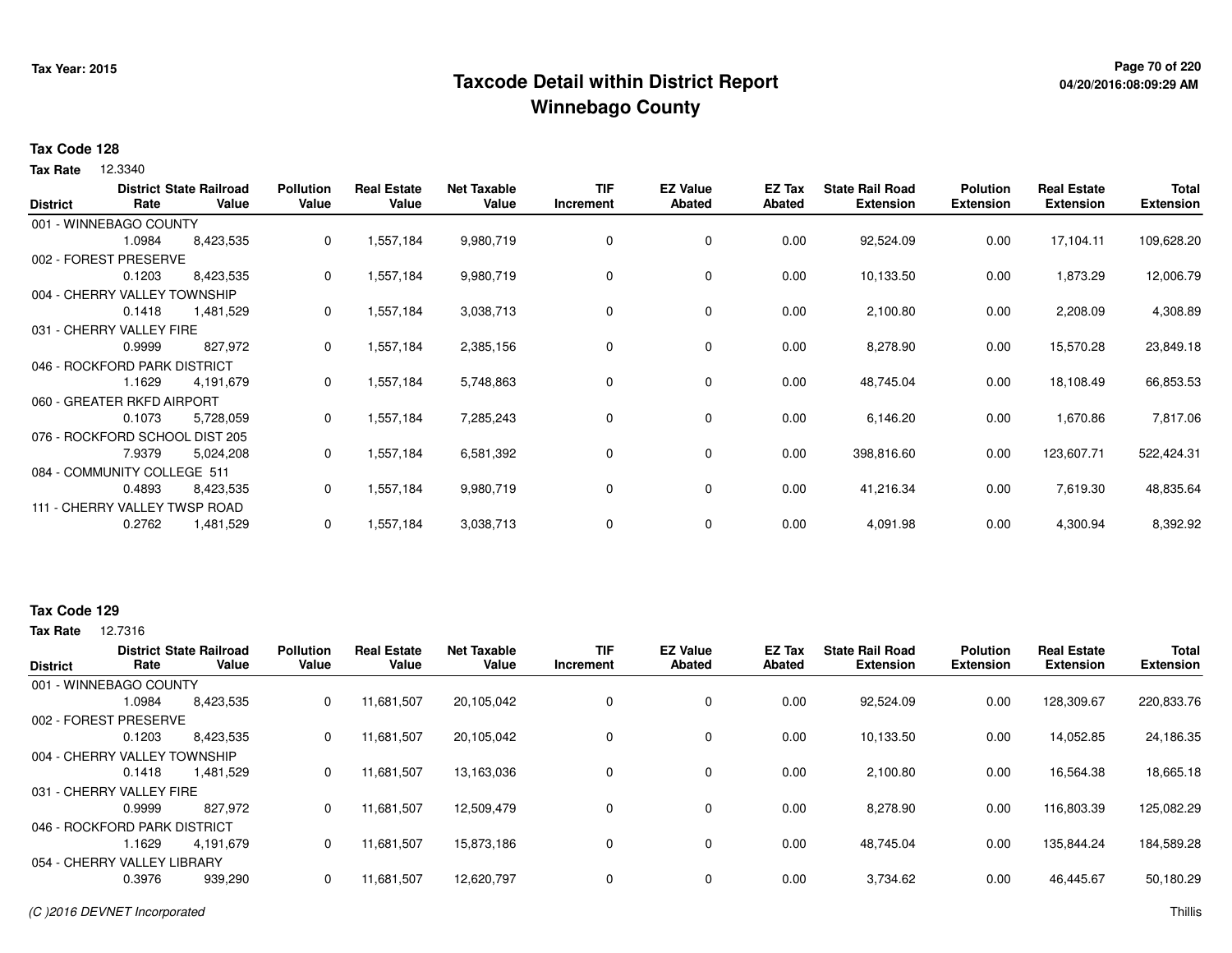## **Page 71 of 220 Taxcode Detail within District ReportWinnebago County**

#### **Tax Code 129**

**Tax Rate** 12.7316

|                 |                                | <b>District State Railroad</b> | <b>Pollution</b> | <b>Real Estate</b> | <b>Net Taxable</b> | <b>TIF</b> | <b>EZ Value</b> | EZ Tax | <b>State Rail Road</b> | <b>Polution</b>  | <b>Real Estate</b> | <b>Total</b>     |
|-----------------|--------------------------------|--------------------------------|------------------|--------------------|--------------------|------------|-----------------|--------|------------------------|------------------|--------------------|------------------|
| <b>District</b> | Rate                           | Value                          | Value            | Value              | Value              | Increment  | Abated          | Abated | <b>Extension</b>       | <b>Extension</b> | <b>Extension</b>   | <b>Extension</b> |
|                 | 060 - GREATER RKFD AIRPORT     |                                |                  |                    |                    |            |                 |        |                        |                  |                    |                  |
|                 | 0.1073                         | 5,728,059                      | 0                | 11,681,507         | 17,409,566         |            | 0               | 0.00   | 6,146.20               | 0.00             | 12,534.26          | 18,680.46        |
|                 | 076 - ROCKFORD SCHOOL DIST 205 |                                |                  |                    |                    |            |                 |        |                        |                  |                    |                  |
|                 | 7.9379                         | 5,024,208                      | 0                | 11,681,507         | 16,705,715         | 0          | 0               | 0.00   | 398,816.60             | 0.00             | 927,266.34         | 1,326,082.94     |
|                 | 084 - COMMUNITY COLLEGE 511    |                                |                  |                    |                    |            |                 |        |                        |                  |                    |                  |
|                 | 0.4893                         | 8.423.535                      | 0                | 11,681,507         | 20.105.042         | 0          | 0               | 0.00   | 41.216.34              | 0.00             | 57.157.61          | 98,373.95        |
|                 | 111 - CHERRY VALLEY TWSP ROAD  |                                |                  |                    |                    |            |                 |        |                        |                  |                    |                  |
|                 | 0.2762                         | 1,481,529                      | 0                | 11,681,507         | 13,163,036         | 0          | 0               | 0.00   | 4,091.98               | 0.00             | 32,264.32          | 36,356.30        |
|                 |                                |                                |                  |                    |                    |            |                 |        |                        |                  |                    |                  |

#### **Tax Code 130**

| <b>District</b>      | Rate                           | <b>District State Railroad</b><br>Value | <b>Pollution</b><br>Value | <b>Real Estate</b><br>Value | <b>Net Taxable</b><br>Value | <b>TIF</b><br><b>Increment</b> | <b>EZ Value</b><br><b>Abated</b> | EZ Tax<br><b>Abated</b> | <b>State Rail Road</b><br><b>Extension</b> | <b>Polution</b><br><b>Extension</b> | <b>Real Estate</b><br><b>Extension</b> | Total<br><b>Extension</b> |
|----------------------|--------------------------------|-----------------------------------------|---------------------------|-----------------------------|-----------------------------|--------------------------------|----------------------------------|-------------------------|--------------------------------------------|-------------------------------------|----------------------------------------|---------------------------|
|                      | 001 - WINNEBAGO COUNTY         |                                         |                           |                             |                             |                                |                                  |                         |                                            |                                     |                                        |                           |
|                      | 1.0984                         | 8,423,535                               | 0                         | 3,829,279                   | 12,252,814                  | 0                              | 0                                | 0.00                    | 92,524.09                                  | 0.00                                | 42,060.80                              | 134,584.89                |
| 002 - FOREST         | <b>PRESERVE</b>                |                                         |                           |                             |                             |                                |                                  |                         |                                            |                                     |                                        |                           |
|                      | 0.1203                         | 8,423,535                               | 0                         | 3,829,279                   | 12,252,814                  | 0                              | 0                                | 0.00                    | 10,133.50                                  | 0.00                                | 4,606.62                               | 14,740.12                 |
|                      | 006 - HARLEM TOWNSHIP          |                                         |                           |                             |                             |                                |                                  |                         |                                            |                                     |                                        |                           |
|                      | 0.1140                         | 0                                       | 0                         | 3,829,279                   | 3,829,279                   | 0                              | 0                                | 0.00                    | 0.00                                       | 0.00                                | 4,365.38                               | 4,365.38                  |
| 025 - ROSCOE VILLAGE |                                |                                         |                           |                             |                             |                                |                                  |                         |                                            |                                     |                                        |                           |
|                      | 0.6589                         | 0                                       | 0                         | 3,829,279                   | 3,829,279                   | 0                              | 0                                | 0.00                    | 0.00                                       | 0.00                                | 25,231.12                              | 25,231.12                 |
|                      | 035 - HARLEM-ROSCOE FIRE       |                                         |                           |                             |                             |                                |                                  |                         |                                            |                                     |                                        |                           |
|                      | 0.7683                         | 317,502                                 | 0                         | 3,829,279                   | 4,146,781                   | 0                              | 0                                | 0.00                    | 2,439.36                                   | 0.00                                | 29,420.35                              | 31,859.71                 |
|                      | 055 - NORTH SUBURBAN LIBRARY   |                                         |                           |                             |                             |                                |                                  |                         |                                            |                                     |                                        |                           |
|                      | 0.3032                         | 740,593                                 | 0                         | 3,829,279                   | 4,569,872                   | 0                              | 0                                | 0.00                    | 2,245.47                                   | 0.00                                | 11,610.37                              | 13,855.84                 |
|                      | 060 - GREATER RKFD AIRPORT     |                                         |                           |                             |                             |                                |                                  |                         |                                            |                                     |                                        |                           |
|                      | 0.1073                         | 5,728,059                               | 0                         | 3,829,279                   | 9,557,338                   | 0                              | 0                                | 0.00                    | 6,146.20                                   | 0.00                                | 4,108.82                               | 10,255.02                 |
|                      | 076 - ROCKFORD SCHOOL DIST 205 |                                         |                           |                             |                             |                                |                                  |                         |                                            |                                     |                                        |                           |
|                      | 7.9379                         | 5,024,208                               | 0                         | 3,829,279                   | 8,853,487                   | 0                              | 0                                | 0.00                    | 398,816.60                                 | 0.00                                | 303,964.34                             | 702,780.94                |
|                      | 084 - COMMUNITY COLLEGE 511    |                                         |                           |                             |                             |                                |                                  |                         |                                            |                                     |                                        |                           |
|                      | 0.4893                         | 8,423,535                               | 0                         | 3,829,279                   | 12,252,814                  | 0                              | 0                                | 0.00                    | 41,216.34                                  | 0.00                                | 18,736.66                              | 59,953.00                 |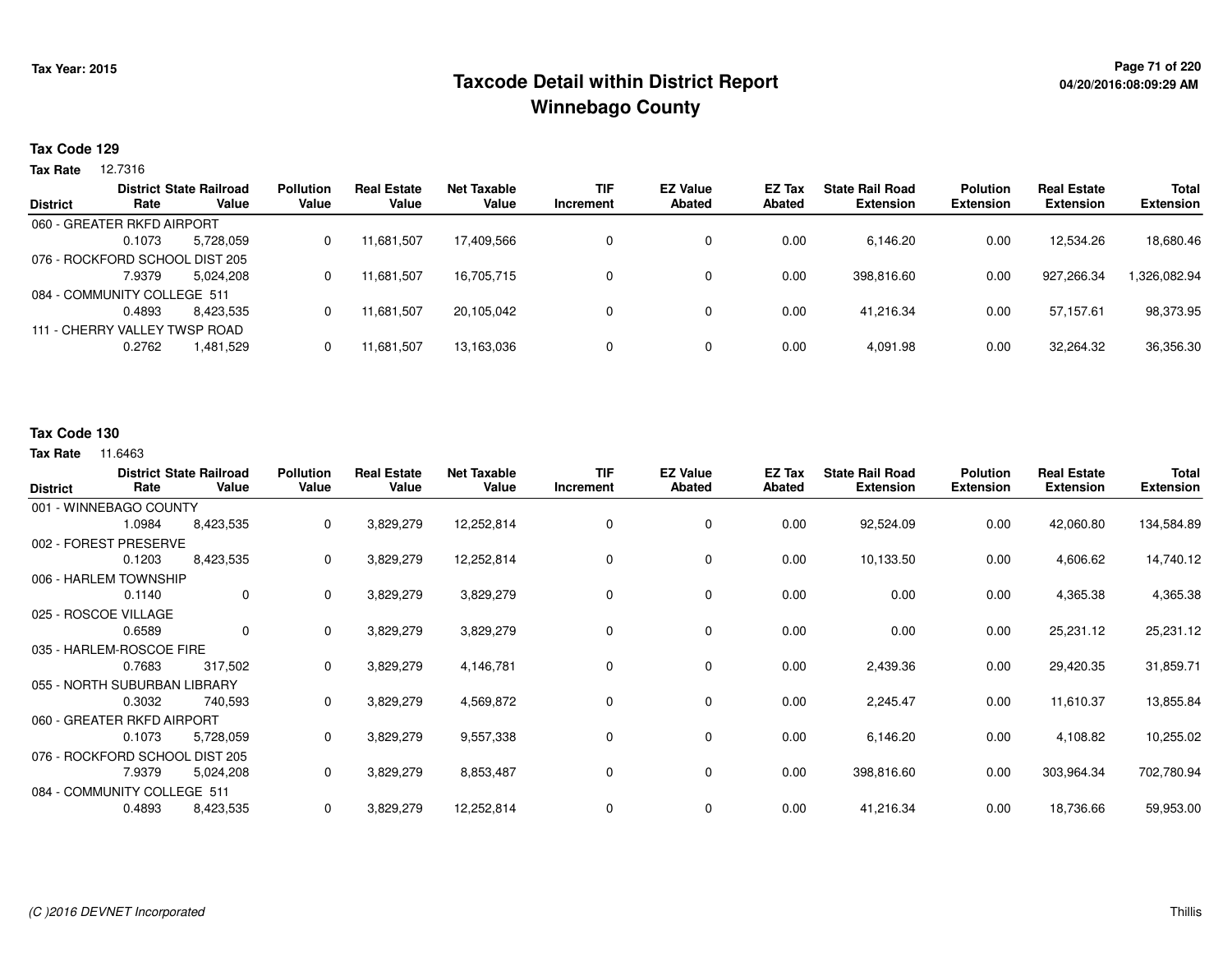## **Page 72 of 220 Taxcode Detail within District ReportWinnebago County**

**Tax Code 130**

**Tax Rate** 11.6463

|                 | <b>District State Railroad</b> |       | <b>Pollution</b> | <b>Real Estate</b> | Net Taxable | TIF       | <b>EZ Value</b> | <b>EZ Tax</b> | <b>State Rail Road</b> | <b>Polution</b>  | <b>Real Estate</b> | <b>Total</b> |
|-----------------|--------------------------------|-------|------------------|--------------------|-------------|-----------|-----------------|---------------|------------------------|------------------|--------------------|--------------|
| <b>District</b> | Rate                           | Value | Value            | Value              | Value       | Increment | <b>Abated</b>   | Abated        | <b>Extension</b>       | <b>Extension</b> | <b>Extension</b>   | Extension    |
|                 | 113 - HARLEM TWSP ROAD         |       |                  |                    |             |           |                 |               |                        |                  |                    |              |
|                 | 0.0487                         |       |                  | 3,829,279          | 3,829,279   |           |                 | 0.00          | 0.00                   | 0.00             | .864.86            | .864.86      |

#### **Tax Code 131**

13.9259 **Tax Rate**

| <b>District</b> | Rate                           | <b>District State Railroad</b><br>Value | <b>Pollution</b><br>Value | <b>Real Estate</b><br>Value | <b>Net Taxable</b><br>Value | <b>TIF</b><br>Increment | <b>EZ Value</b><br><b>Abated</b> | EZ Tax<br><b>Abated</b> | <b>State Rail Road</b><br><b>Extension</b> | <b>Polution</b><br><b>Extension</b> | <b>Real Estate</b><br><b>Extension</b> | Total<br><b>Extension</b> |
|-----------------|--------------------------------|-----------------------------------------|---------------------------|-----------------------------|-----------------------------|-------------------------|----------------------------------|-------------------------|--------------------------------------------|-------------------------------------|----------------------------------------|---------------------------|
|                 | 001 - WINNEBAGO COUNTY         |                                         |                           |                             |                             |                         |                                  |                         |                                            |                                     |                                        |                           |
|                 | 1.0984                         | 8,423,535                               | 0                         | 3,396                       | 8,426,931                   | $\mathbf 0$             | $\mathbf 0$                      | 0.00                    | 92,524.09                                  | 0.00                                | 37.30                                  | 92,561.39                 |
|                 | 002 - FOREST PRESERVE          |                                         |                           |                             |                             |                         |                                  |                         |                                            |                                     |                                        |                           |
|                 | 0.1203                         | 8,423,535                               | 0                         | 3,396                       | 8,426,931                   | 0                       | 0                                | 0.00                    | 10,133.50                                  | 0.00                                | 4.09                                   | 10,137.59                 |
|                 | 011 - ROCKFORD TOWNSHIP        |                                         |                           |                             |                             |                         |                                  |                         |                                            |                                     |                                        |                           |
|                 | 0.1452                         | 3,976,170                               | 0                         | 3,396                       | 3,979,566                   | 0                       | 0                                | 0.00                    | 5,773.40                                   | 0.00                                | 4.93                                   | 5,778.33                  |
|                 | 023 - ROCKFORD CITY            |                                         |                           |                             |                             |                         |                                  |                         |                                            |                                     |                                        |                           |
|                 | 3.3595                         | 3,297,017                               | 0                         | 3,396                       | 3,300,413                   | $\mathbf 0$             | $\mathbf 0$                      | 0.00                    | 110,763.28                                 | 0.00                                | 114.09                                 | 110,877.37                |
|                 | 059 - ROCKFORD CITY LIBRARY    |                                         |                           |                             |                             |                         |                                  |                         |                                            |                                     |                                        |                           |
|                 | 0.5196                         | 3,297,017                               | 0                         | 3,396                       | 3,300,413                   | 0                       | 0                                | 0.00                    | 17,131.30                                  | 0.00                                | 17.65                                  | 17,148.95                 |
|                 | 060 - GREATER RKFD AIRPORT     |                                         |                           |                             |                             |                         |                                  |                         |                                            |                                     |                                        |                           |
|                 | 0.1073                         | 5,728,059                               | 0                         | 3,396                       | 5,731,455                   | 0                       | $\mathbf 0$                      | 0.00                    | 6,146.20                                   | 0.00                                | 3.64                                   | 6,149.84                  |
|                 | 076 - ROCKFORD SCHOOL DIST 205 |                                         |                           |                             |                             |                         |                                  |                         |                                            |                                     |                                        |                           |
|                 | 7.9379                         | 5,024,208                               | 0                         | 3,396                       | 5,027,604                   | 0                       | 0                                | 0.00                    | 398,816.60                                 | 0.00                                | 269.57                                 | 399,086.17                |
|                 | 084 - COMMUNITY COLLEGE 511    |                                         |                           |                             |                             |                         |                                  |                         |                                            |                                     |                                        |                           |
|                 | 0.4893                         | 8,423,535                               | 0                         | 3,396                       | 8,426,931                   | 0                       | $\mathbf 0$                      | 0.00                    | 41,216.34                                  | 0.00                                | 16.62                                  | 41,232.96                 |
|                 | 118 - ROCKFORD TWSP ROAD       |                                         |                           |                             |                             |                         |                                  |                         |                                            |                                     |                                        |                           |
|                 | 0.1484                         | 3,976,170                               | 0                         | 3,396                       | 3,979,566                   | 0                       | $\mathbf 0$                      | 0.00                    | 5,900.63                                   | 0.00                                | 5.04                                   | 5,905.67                  |
|                 |                                |                                         |                           |                             |                             |                         |                                  |                         |                                            |                                     |                                        |                           |

| <b>Tax Rate</b> | 11.6434                        |           |                  |                    |             |           |                 |               |                        |                  |                    |                  |
|-----------------|--------------------------------|-----------|------------------|--------------------|-------------|-----------|-----------------|---------------|------------------------|------------------|--------------------|------------------|
|                 | <b>District State Railroad</b> |           | <b>Pollution</b> | <b>Real Estate</b> | Net Taxable | TIF       | <b>EZ Value</b> | <b>EZ Tax</b> | <b>State Rail Road</b> | <b>Polution</b>  | <b>Real Estate</b> | Total            |
| <b>District</b> | Rate                           | Value     | Value            | Value              | Value       | Increment | Abated          | <b>Abated</b> | <b>Extension</b>       | <b>Extension</b> | <b>Extension</b>   | <b>Extension</b> |
|                 | 001 - WINNEBAGO COUNTY         |           |                  |                    |             |           |                 |               |                        |                  |                    |                  |
|                 | .0984                          | 8,423,535 |                  | 95,600,959         | 104.024.494 |           |                 | 0.00          | 92.524.09              | 0.00             | .050.080.93        | 142,605.02       |
|                 |                                |           |                  |                    |             |           |                 |               |                        |                  |                    |                  |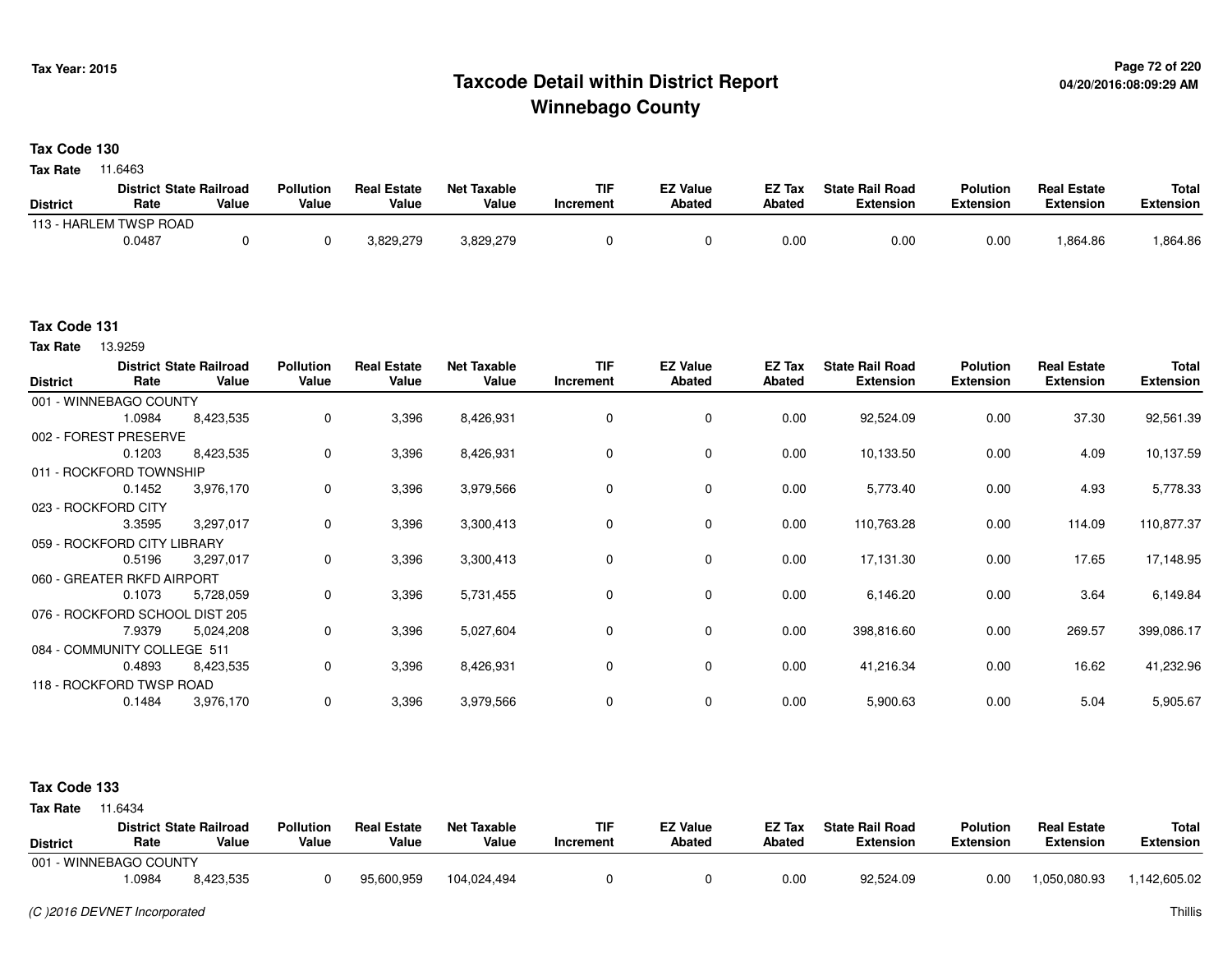## **Page 73 of 220 Taxcode Detail within District ReportWinnebago County**

# **04/20/2016:08:09:29 AM**

### **Tax Code 133**

**Tax Rate** 11.6434

| <b>District</b> | Rate                         | <b>District State Railroad</b><br>Value | <b>Pollution</b><br>Value | <b>Real Estate</b><br>Value | <b>Net Taxable</b><br>Value | <b>TIF</b><br>Increment | <b>EZ Value</b><br><b>Abated</b> | EZ Tax<br>Abated | <b>State Rail Road</b><br><b>Extension</b> | <b>Polution</b><br><b>Extension</b> | <b>Real Estate</b><br><b>Extension</b> | <b>Total</b><br><b>Extension</b> |
|-----------------|------------------------------|-----------------------------------------|---------------------------|-----------------------------|-----------------------------|-------------------------|----------------------------------|------------------|--------------------------------------------|-------------------------------------|----------------------------------------|----------------------------------|
|                 | 002 - FOREST PRESERVE        |                                         |                           |                             |                             |                         |                                  |                  |                                            |                                     |                                        |                                  |
|                 | 0.1203                       | 8,423,535                               | 0                         | 95,600,959                  | 104,024,494                 | 0                       | $\mathbf 0$                      | 0.00             | 10,133.50                                  | 0.00                                | 115,007.95                             | 125,141.45                       |
|                 | 006 - HARLEM TOWNSHIP        |                                         |                           |                             |                             |                         |                                  |                  |                                            |                                     |                                        |                                  |
|                 | 0.1140                       | $\mathbf 0$                             | 0                         | 95,600,959                  | 95,600,959                  | 0                       | 0                                | 0.00             | 0.00                                       | 0.00                                | 108,985.09                             | 108,985.09                       |
|                 | 020 - MACHESNEY PARK VILLAGE |                                         |                           |                             |                             |                         |                                  |                  |                                            |                                     |                                        |                                  |
|                 | 0.0000                       | 0                                       | 0                         | 95,600,959                  | 95,600,959                  | 0                       | 0                                | 0.00             | 0.00                                       | 0.00                                | 0.00                                   | 0.00                             |
|                 | 035 - HARLEM-ROSCOE FIRE     |                                         |                           |                             |                             |                         |                                  |                  |                                            |                                     |                                        |                                  |
|                 | 0.7683                       | 317,502                                 | 0                         | 95,600,959                  | 95,918,461                  | 0                       | $\mathbf 0$                      | 0.00             | 2,439.36                                   | 0.00                                | 734,502.17                             | 736,941.53                       |
|                 | 051 - ROCK RIVER WATER REC   |                                         |                           |                             |                             |                         |                                  |                  |                                            |                                     |                                        |                                  |
|                 | 0.2075                       | 4,452,412                               | 0                         | 95,600,959                  | 100,053,371                 | 0                       | 0                                | 0.00             | 9,238.75                                   | 0.00                                | 198,371.99                             | 207,610.74                       |
|                 | 055 - NORTH SUBURBAN LIBRARY |                                         |                           |                             |                             |                         |                                  |                  |                                            |                                     |                                        |                                  |
|                 | 0.3032                       | 740,593                                 |                           | 95,600,959                  | 96,341,552                  | 0                       | 0                                | 0.00             | 2,245.47                                   | 0.00                                | 289,862.11                             | 292,107.58                       |
|                 | 060 - GREATER RKFD AIRPORT   |                                         |                           |                             |                             |                         |                                  |                  |                                            |                                     |                                        |                                  |
|                 | 0.1073                       | 5,728,059                               | 0                         | 95,600,959                  | 101,329,018                 | 0                       | 0                                | 0.00             | 6,146.20                                   | 0.00                                | 102,579.83                             | 108,726.03                       |
|                 | 070 - HARLEM SCHOOL DIST 122 |                                         |                           |                             |                             |                         |                                  |                  |                                            |                                     |                                        |                                  |
|                 | 8.3864                       | 496,170                                 | 0                         | 95,600,959                  | 96,097,129                  | 0                       | 0                                | 0.00             | 41,610.81                                  | 0.00                                | 8,017,478.83                           | 8,059,089.64                     |
|                 | 084 - COMMUNITY COLLEGE 511  |                                         |                           |                             |                             |                         |                                  |                  |                                            |                                     |                                        |                                  |
|                 | 0.4893                       | 8,423,535                               | 0                         | 95,600,959                  | 104,024,494                 | 0                       | 0                                | 0.00             | 41,216.34                                  | 0.00                                | 467,775.49                             | 508,991.83                       |
|                 | 113 - HARLEM TWSP ROAD       |                                         |                           |                             |                             |                         |                                  |                  |                                            |                                     |                                        |                                  |
|                 | 0.0487                       | $\mathbf 0$                             | 0                         | 95,600,959                  | 95,600,959                  | 0                       | 0                                | 0.00             | 0.00                                       | 0.00                                | 46,557.67                              | 46,557.67                        |

### **Tax Code 134**

| <b>District</b>       | Rate                         | <b>District State Railroad</b><br>Value | <b>Pollution</b><br>Value | <b>Real Estate</b><br>Value | <b>Net Taxable</b><br>Value | <b>TIF</b><br>Increment | <b>EZ Value</b><br><b>Abated</b> | <b>EZ Tax</b><br>Abated | <b>State Rail Road</b><br><b>Extension</b> | <b>Polution</b><br><b>Extension</b> | <b>Real Estate</b><br><b>Extension</b> | <b>Total</b><br><b>Extension</b> |
|-----------------------|------------------------------|-----------------------------------------|---------------------------|-----------------------------|-----------------------------|-------------------------|----------------------------------|-------------------------|--------------------------------------------|-------------------------------------|----------------------------------------|----------------------------------|
|                       | 001 - WINNEBAGO COUNTY       |                                         |                           |                             |                             |                         |                                  |                         |                                            |                                     |                                        |                                  |
|                       | 1.0984                       | 8,423,535                               | 0                         | 28,092                      | 8,451,627                   | 0                       | 0                                | 0.00                    | 92,524.09                                  | 0.00                                | 308.56                                 | 92,832.65                        |
|                       | 002 - FOREST PRESERVE        |                                         |                           |                             |                             |                         |                                  |                         |                                            |                                     |                                        |                                  |
|                       | 0.1203                       | 8,423,535                               | 0                         | 28,092                      | 8,451,627                   | $\Omega$                | $\Omega$                         | 0.00                    | 10,133.50                                  | 0.00                                | 33.79                                  | 10,167.29                        |
|                       | 006 - HARLEM TOWNSHIP        |                                         |                           |                             |                             |                         |                                  |                         |                                            |                                     |                                        |                                  |
|                       | 0.1140                       | 0                                       | 0                         | 28.092                      | 28,092                      | $\Omega$                | 0                                | 0.00                    | 0.00                                       | 0.00                                | 32.02                                  | 32.02                            |
| 019 - LOVES PARK CITY |                              |                                         |                           |                             |                             |                         |                                  |                         |                                            |                                     |                                        |                                  |
|                       | 0.0000                       |                                         | 0                         | 28,092                      | 28,092                      | $\Omega$                | 0                                | 0.00                    | 0.00                                       | 0.00                                | 0.00                                   | 0.00                             |
|                       | 055 - NORTH SUBURBAN LIBRARY |                                         |                           |                             |                             |                         |                                  |                         |                                            |                                     |                                        |                                  |
|                       | 0.3032                       | 740,593                                 | 0                         | 28,092                      | 768,685                     | 0                       | 0                                | 0.00                    | 2,245.47                                   | 0.00                                | 85.17                                  | 2,330.64                         |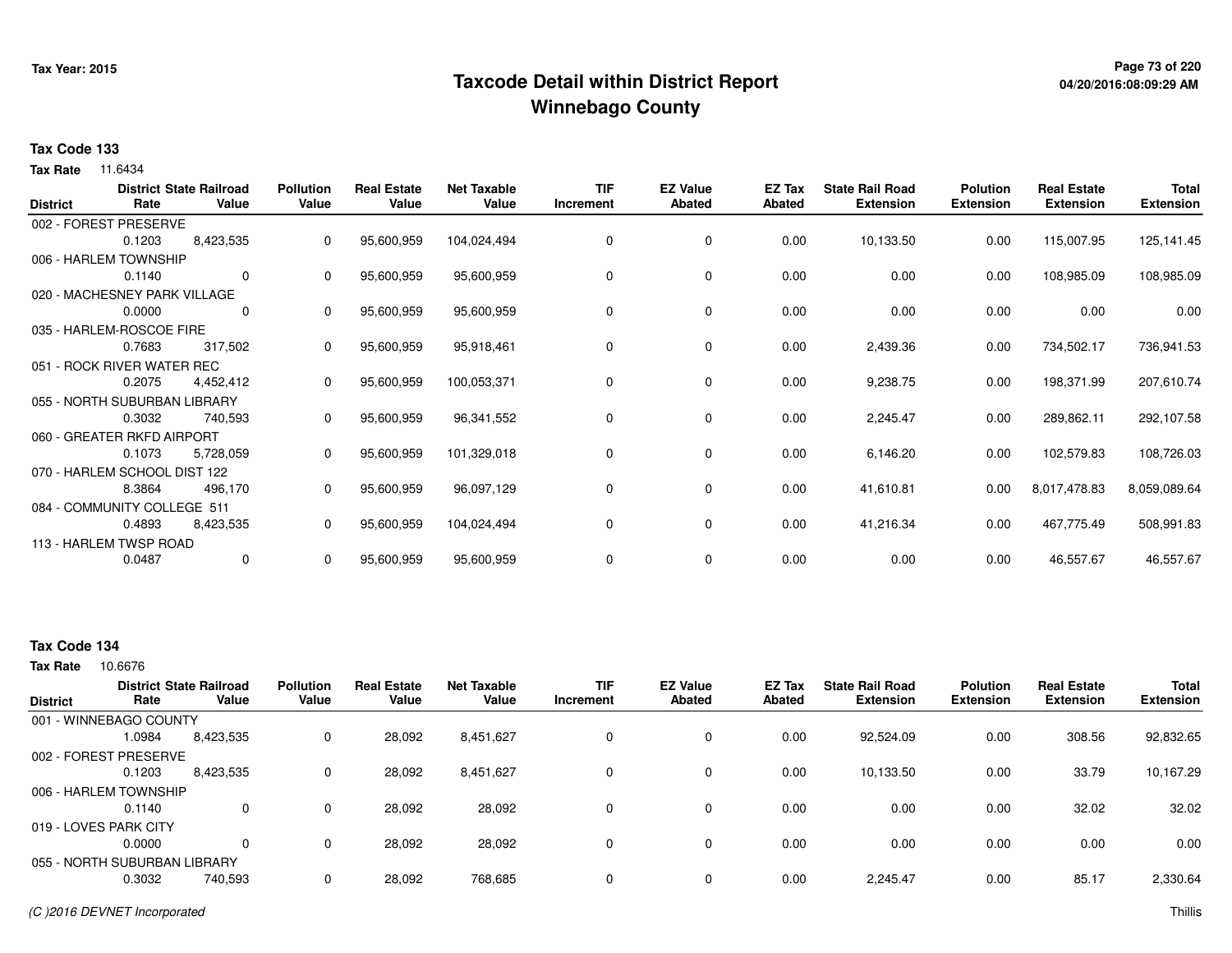## **Page 74 of 220 Taxcode Detail within District ReportWinnebago County**

### **Tax Code 134**

Tax Rate 10.6676

|                 |                              | <b>District State Railroad</b> | <b>Pollution</b> | <b>Real Estate</b> | <b>Net Taxable</b> | TIF       | <b>EZ Value</b> | <b>EZ Tax</b> | <b>State Rail Road</b> | <b>Polution</b>  | <b>Real Estate</b> | <b>Total</b>     |
|-----------------|------------------------------|--------------------------------|------------------|--------------------|--------------------|-----------|-----------------|---------------|------------------------|------------------|--------------------|------------------|
| <b>District</b> | Rate                         | Value                          | Value            | Value              | Value              | Increment | <b>Abated</b>   | Abated        | <b>Extension</b>       | <b>Extension</b> | <b>Extension</b>   | <b>Extension</b> |
|                 | 060 - GREATER RKFD AIRPORT   |                                |                  |                    |                    |           |                 |               |                        |                  |                    |                  |
|                 | 0.1073                       | 5.728.059                      | 0                | 28,092             | 5,756,151          |           | 0               | 0.00          | 6,146.20               | 0.00             | 30.14              | 6,176.34         |
|                 | 070 - HARLEM SCHOOL DIST 122 |                                |                  |                    |                    |           |                 |               |                        |                  |                    |                  |
|                 | 8.3864                       | 496.170                        | 0                | 28.092             | 524.262            |           | 0               | 0.00          | 41.610.81              | 0.00             | 2,355.91           | 43,966.72        |
|                 | 084 - COMMUNITY COLLEGE 511  |                                |                  |                    |                    |           |                 |               |                        |                  |                    |                  |
|                 | 0.4893                       | 8,423,535                      | 0                | 28,092             | 8,451,627          |           | 0               | 0.00          | 41,216.34              | 0.00             | 137.45             | 41,353.79        |
|                 | 113 - HARLEM TWSP ROAD       |                                |                  |                    |                    |           |                 |               |                        |                  |                    |                  |
|                 | 0.0487                       | 0                              | 0                | 28,092             | 28,092             |           | 0               | 0.00          | 0.00                   | 0.00             | 13.68              | 13.68            |
|                 |                              |                                |                  |                    |                    |           |                 |               |                        |                  |                    |                  |

### **Tax Code 135**

| <b>District</b> |                                | <b>District State Railroad</b> | <b>Pollution</b> | <b>Real Estate</b> | <b>Net Taxable</b> | <b>TIF</b> | <b>EZ Value</b> | <b>EZ Tax</b> | <b>State Rail Road</b> | <b>Polution</b>  | <b>Real Estate</b> | <b>Total</b>     |
|-----------------|--------------------------------|--------------------------------|------------------|--------------------|--------------------|------------|-----------------|---------------|------------------------|------------------|--------------------|------------------|
|                 | Rate                           | Value                          | Value            | Value              | Value              | Increment  | <b>Abated</b>   | <b>Abated</b> | <b>Extension</b>       | <b>Extension</b> | <b>Extension</b>   | <b>Extension</b> |
|                 | 001 - WINNEBAGO COUNTY         |                                |                  |                    |                    |            |                 |               |                        |                  |                    |                  |
|                 | 1.0984                         | 8,423,535                      | 0                | 6,637,027          | 15,060,562         | 0          | 0               | 0.00          | 92,524.09              | 0.00             | 72,901.10          | 165,425.19       |
|                 | 002 - FOREST PRESERVE          |                                |                  |                    |                    |            |                 |               |                        |                  |                    |                  |
|                 | 0.1203                         | 8,423,535                      | 0                | 6,637,027          | 15,060,562         | 0          | 0               | 0.00          | 10,133.50              | 0.00             | 7,984.34           | 18,117.84        |
|                 | 006 - HARLEM TOWNSHIP          |                                |                  |                    |                    |            |                 |               |                        |                  |                    |                  |
|                 | 0.1140                         | $\mathbf 0$                    | 0                | 6,637,027          | 6,637,027          | 0          | 0               | 0.00          | 0.00                   | 0.00             | 7,566.21           | 7,566.21         |
|                 | 035 - HARLEM-ROSCOE FIRE       |                                |                  |                    |                    |            |                 |               |                        |                  |                    |                  |
|                 | 0.7683                         | 317,502                        | 0                | 6,637,027          | 6,954,529          | 0          | 0               | 0.00          | 2,439.36               | 0.00             | 50,992.28          | 53,431.64        |
|                 | 055 - NORTH SUBURBAN LIBRARY   |                                |                  |                    |                    |            |                 |               |                        |                  |                    |                  |
|                 | 0.3032                         | 740,593                        | 0                | 6,637,027          | 7,377,620          | 0          | 0               | 0.00          | 2,245.47               | 0.00             | 20,123.47          | 22,368.94        |
|                 | 060 - GREATER RKFD AIRPORT     |                                |                  |                    |                    |            |                 |               |                        |                  |                    |                  |
|                 | 0.1073                         | 5,728,059                      | 0                | 6,637,027          | 12,365,086         | 0          | 0               | 0.00          | 6,146.20               | 0.00             | 7,121.53           | 13,267.73        |
|                 | 076 - ROCKFORD SCHOOL DIST 205 |                                |                  |                    |                    |            |                 |               |                        |                  |                    |                  |
|                 | 7.9379                         | 5,024,208                      | 0                | 6,637,027          | 11,661,235         | 0          | 0               | 0.00          | 398,816.60             | 0.00             | 526,840.57         | 925,657.17       |
|                 | 084 - COMMUNITY COLLEGE 511    |                                |                  |                    |                    |            |                 |               |                        |                  |                    |                  |
|                 | 0.4893                         | 8,423,535                      | 0                | 6,637,027          | 15,060,562         | 0          | 0               | 0.00          | 41,216.34              | 0.00             | 32,474.97          | 73,691.31        |
|                 | 113 - HARLEM TWSP ROAD         |                                |                  |                    |                    |            |                 |               |                        |                  |                    |                  |
|                 | 0.0487                         | 0                              | 0                | 6,637,027          | 6,637,027          | 0          | 0               | 0.00          | 0.00                   | 0.00             | 3,232.23           | 3,232.23         |
|                 |                                |                                |                  |                    |                    |            |                 |               |                        |                  |                    |                  |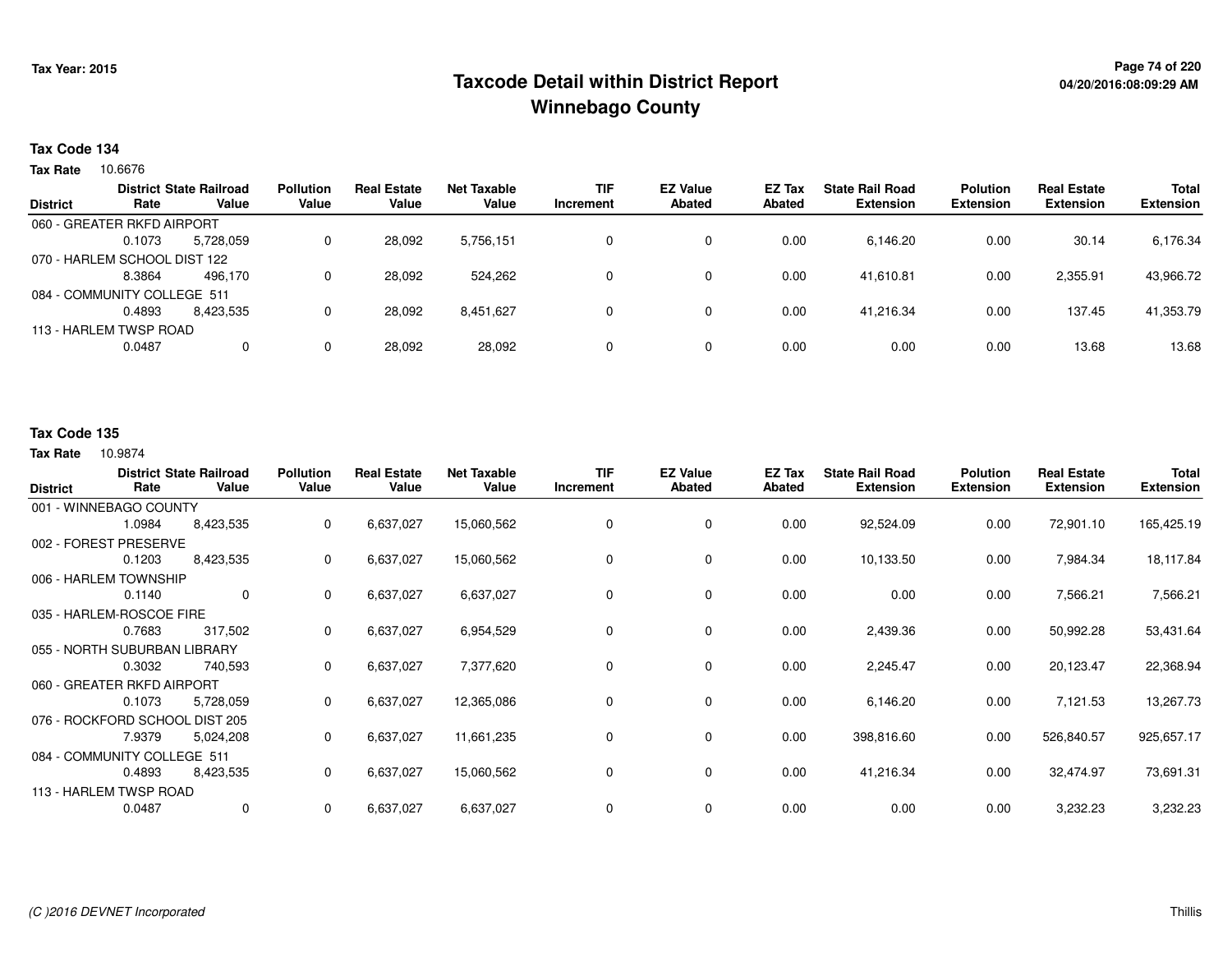## **Page 75 of 220 Taxcode Detail within District ReportWinnebago County**

## **04/20/2016:08:09:29 AM**

### **Tax Code 136**

**Tax Rate** 9.7307

| <b>District</b> | Rate                         | <b>District State Railroad</b><br>Value | <b>Pollution</b><br>Value | <b>Real Estate</b><br>Value | <b>Net Taxable</b><br>Value | <b>TIF</b><br>Increment | <b>EZ Value</b><br><b>Abated</b> | EZ Tax<br><b>Abated</b> | <b>State Rail Road</b><br><b>Extension</b> | <b>Polution</b><br><b>Extension</b> | <b>Real Estate</b><br><b>Extension</b> | <b>Total</b><br><b>Extension</b> |
|-----------------|------------------------------|-----------------------------------------|---------------------------|-----------------------------|-----------------------------|-------------------------|----------------------------------|-------------------------|--------------------------------------------|-------------------------------------|----------------------------------------|----------------------------------|
|                 | 001 - WINNEBAGO COUNTY       |                                         |                           |                             |                             |                         |                                  |                         |                                            |                                     |                                        |                                  |
|                 | 1.0984                       | 8,423,535                               | 0                         | 24,769,369                  | 33,192,904                  | 0                       | 0                                | 0.00                    | 92,524.09                                  | 0.00                                | 272,066.75                             | 364,590.84                       |
|                 | 002 - FOREST PRESERVE        |                                         |                           |                             |                             |                         |                                  |                         |                                            |                                     |                                        |                                  |
|                 | 0.1203                       | 8,423,535                               | 0                         | 24,769,369                  | 33,192,904                  | 0                       | 0                                | 0.00                    | 10,133.50                                  | 0.00                                | 29,797.55                              | 39,931.05                        |
|                 | 006 - HARLEM TOWNSHIP        |                                         |                           |                             |                             |                         |                                  |                         |                                            |                                     |                                        |                                  |
|                 | 0.1140                       | $\mathbf 0$                             | 0                         | 24,769,369                  | 24,769,369                  | 0                       | 0                                | 0.00                    | 0.00                                       | 0.00                                | 28,237.08                              | 28,237.08                        |
|                 | 035 - HARLEM-ROSCOE FIRE     |                                         |                           |                             |                             |                         |                                  |                         |                                            |                                     |                                        |                                  |
|                 | 0.7683                       | 317,502                                 | 0                         | 24,769,369                  | 25,086,871                  | 0                       | 0                                | 0.00                    | 2,439.36                                   | 0.00                                | 190,303.06                             | 192,742.42                       |
|                 | 055 - NORTH SUBURBAN LIBRARY |                                         |                           |                             |                             |                         |                                  |                         |                                            |                                     |                                        |                                  |
|                 | 0.3032                       | 740,593                                 | 0                         | 24,769,369                  | 25,509,962                  | 0                       | 0                                | 0.00                    | 2,245.47                                   | 0.00                                | 75,100.73                              | 77,346.20                        |
|                 | 060 - GREATER RKFD AIRPORT   |                                         |                           |                             |                             |                         |                                  |                         |                                            |                                     |                                        |                                  |
|                 | 0.1073                       | 5,728,059                               |                           | 24,769,369                  | 30,497,428                  | 0                       | 0                                | 0.00                    | 6,146.20                                   | 0.00                                | 26,577.53                              | 32,723.73                        |
|                 | 071 - KINNIKINNICK SD #131   |                                         |                           |                             |                             |                         |                                  |                         |                                            |                                     |                                        |                                  |
|                 | 4.0729                       | 75,417                                  | 0                         | 24,769,369                  | 24,844,786                  | 0                       | 0                                | 0.00                    | 3,071.65                                   | 0.00                                | 1,008,831.64                           | 1,011,903.29                     |
|                 | 077 - HONONEGAH HIGH SD #207 |                                         |                           |                             |                             |                         |                                  |                         |                                            |                                     |                                        |                                  |
|                 | 2.6083                       | 366,785                                 | 0                         | 24,769,369                  | 25,136,154                  | 0                       | 0                                | 0.00                    | 9,566.86                                   | 0.00                                | 646,059.45                             | 655,626.31                       |
|                 | 084 - COMMUNITY COLLEGE 511  |                                         |                           |                             |                             |                         |                                  |                         |                                            |                                     |                                        |                                  |
|                 | 0.4893                       | 8,423,535                               | 0                         | 24,769,369                  | 33,192,904                  | 0                       | 0                                | 0.00                    | 41,216.34                                  | 0.00                                | 121,196.52                             | 162,412.86                       |
|                 | 113 - HARLEM TWSP ROAD       |                                         |                           |                             |                             |                         |                                  |                         |                                            |                                     |                                        |                                  |
|                 | 0.0487                       | $\mathbf{0}$                            | 0                         | 24,769,369                  | 24,769,369                  | 0                       | 0                                | 0.00                    | 0.00                                       | 0.00                                | 12,062.68                              | 12,062.68                        |

### **Tax Code 137**

| <b>District</b> | Rate                         | <b>District State Railroad</b><br>Value | <b>Pollution</b><br>Value | <b>Real Estate</b><br>Value | <b>Net Taxable</b><br>Value | TIF<br>Increment | <b>EZ Value</b><br><b>Abated</b> | <b>EZ Tax</b><br>Abated | <b>State Rail Road</b><br><b>Extension</b> | <b>Polution</b><br><b>Extension</b> | <b>Real Estate</b><br><b>Extension</b> | <b>Total</b><br><b>Extension</b> |
|-----------------|------------------------------|-----------------------------------------|---------------------------|-----------------------------|-----------------------------|------------------|----------------------------------|-------------------------|--------------------------------------------|-------------------------------------|----------------------------------------|----------------------------------|
|                 | 001 - WINNEBAGO COUNTY       |                                         |                           |                             |                             |                  |                                  |                         |                                            |                                     |                                        |                                  |
|                 | 1.0984                       | 8,423,535                               | 0                         | 45,303,387                  | 53,726,922                  | 0                | 0                                | 0.00                    | 92,524.09                                  | 0.00                                | 497,612.40                             | 590,136.49                       |
|                 | 002 - FOREST PRESERVE        |                                         |                           |                             |                             |                  |                                  |                         |                                            |                                     |                                        |                                  |
|                 | 0.1203                       | 8,423,535                               | 0                         | 45,303,387                  | 53,726,922                  | 0                | 0                                | 0.00                    | 10,133.50                                  | 0.00                                | 54,499.97                              | 64,633.47                        |
|                 | 006 - HARLEM TOWNSHIP        |                                         |                           |                             |                             |                  |                                  |                         |                                            |                                     |                                        |                                  |
|                 | 0.1140                       | $\Omega$                                | 0                         | 45,303,387                  | 45,303,387                  | 0                | $\Omega$                         | 0.00                    | 0.00                                       | 0.00                                | 51,645.86                              | 51,645.86                        |
|                 | 020 - MACHESNEY PARK VILLAGE |                                         |                           |                             |                             |                  |                                  |                         |                                            |                                     |                                        |                                  |
|                 | 0.0000                       | $\Omega$                                | 0                         | 45,303,387                  | 45,303,387                  | $\Omega$         | $\Omega$                         | 0.00                    | 0.00                                       | 0.00                                | 0.00                                   | 0.00                             |
|                 | 035 - HARLEM-ROSCOE FIRE     |                                         |                           |                             |                             |                  |                                  |                         |                                            |                                     |                                        |                                  |
|                 | 0.7683                       | 317,502                                 |                           | 45,303,387                  | 45,620,889                  | $\Omega$         | 0                                | 0.00                    | 2,439.36                                   | 0.00                                | 348,065.92                             | 350,505.28                       |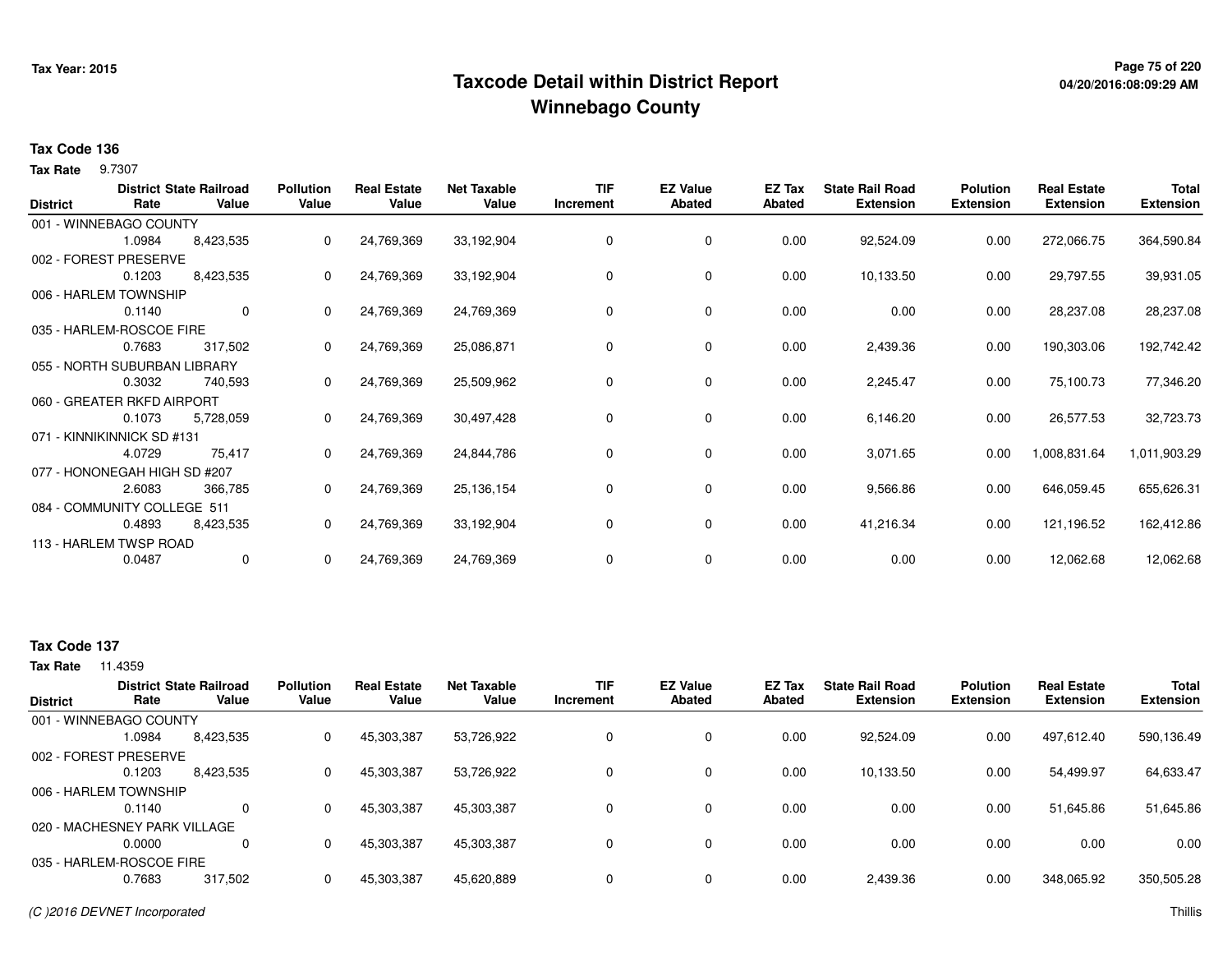## **Page 76 of 220 Taxcode Detail within District ReportWinnebago County**

### **Tax Code 137**

**Tax Rate** 11.4359

| <b>District</b> |                              | <b>District State Railroad</b> | <b>Pollution</b> | <b>Real Estate</b> | <b>Net Taxable</b> | TIF       | <b>EZ Value</b> | EZ Tax | <b>State Rail Road</b> | <b>Polution</b> | <b>Real Estate</b> | <b>Total</b>     |
|-----------------|------------------------------|--------------------------------|------------------|--------------------|--------------------|-----------|-----------------|--------|------------------------|-----------------|--------------------|------------------|
|                 | Rate                         | Value                          | Value            | Value              | Value              | Increment | <b>Abated</b>   | Abated | <b>Extension</b>       | Extension       | <b>Extension</b>   | <b>Extension</b> |
|                 | 055 - NORTH SUBURBAN LIBRARY |                                |                  |                    |                    |           |                 |        |                        |                 |                    |                  |
|                 | 0.3032                       | 740.593                        | 0                | 45,303,387         | 46,043,980         |           | 0               | 0.00   | 2.245.47               | 0.00            | 137.359.87         | 139,605.34       |
|                 | 060 - GREATER RKFD AIRPORT   |                                |                  |                    |                    |           |                 |        |                        |                 |                    |                  |
|                 | 0.1073                       | 5.728.059                      | 0                | 45,303,387         | 51.031.446         |           | 0               | 0.00   | 6.146.20               | 0.00            | 48.610.53          | 54,756.73        |
|                 | 070 - HARLEM SCHOOL DIST 122 |                                |                  |                    |                    |           |                 |        |                        |                 |                    |                  |
|                 | 8.3864                       | 496.170                        | 0                | 45,303,387         | 45,799,557         |           | 0               | 0.00   | 41,610.81              | 0.00            | 3,799,323.25       | 3,840,934.06     |
|                 | 084 - COMMUNITY COLLEGE 511  |                                |                  |                    |                    |           |                 |        |                        |                 |                    |                  |
|                 | 0.4893                       | 8,423,535                      |                  | 45,303,387         | 53,726,922         |           | 0               | 0.00   | 41,216.34              | 0.00            | 221,669.47         | 262,885.81       |
|                 | 113 - HARLEM TWSP ROAD       |                                |                  |                    |                    |           |                 |        |                        |                 |                    |                  |
|                 | 0.0487                       | 0                              |                  | 45,303,387         | 45,303,387         |           | $\mathbf{0}$    | 0.00   | 0.00                   | 0.00            | 22,062.75          | 22,062.75        |
|                 |                              |                                |                  |                    |                    |           |                 |        |                        |                 |                    |                  |

## **Tax Code 139**

| <b>District</b> | Rate                         | <b>District State Railroad</b><br>Value | <b>Pollution</b><br>Value | <b>Real Estate</b><br>Value | <b>Net Taxable</b><br>Value | <b>TIF</b><br>Increment | <b>EZ Value</b><br><b>Abated</b> | <b>EZ Tax</b><br><b>Abated</b> | <b>State Rail Road</b><br><b>Extension</b> | <b>Polution</b><br><b>Extension</b> | <b>Real Estate</b><br><b>Extension</b> | <b>Total</b><br><b>Extension</b> |
|-----------------|------------------------------|-----------------------------------------|---------------------------|-----------------------------|-----------------------------|-------------------------|----------------------------------|--------------------------------|--------------------------------------------|-------------------------------------|----------------------------------------|----------------------------------|
|                 | 001 - WINNEBAGO COUNTY       |                                         |                           |                             |                             |                         |                                  |                                |                                            |                                     |                                        |                                  |
|                 | 1.0984                       | 8,423,535                               | 0                         | 7,045,721                   | 15,469,256                  | 0                       | 0                                | 0.00                           | 92,524.09                                  | 0.00                                | 77,390.20                              | 169,914.29                       |
|                 | 002 - FOREST PRESERVE        |                                         |                           |                             |                             |                         |                                  |                                |                                            |                                     |                                        |                                  |
|                 | 0.1203                       | 8,423,535                               | 0                         | 7,045,721                   | 15,469,256                  | 0                       | 0                                | 0.00                           | 10,133.50                                  | 0.00                                | 8,476.00                               | 18,609.50                        |
|                 | 006 - HARLEM TOWNSHIP        |                                         |                           |                             |                             |                         |                                  |                                |                                            |                                     |                                        |                                  |
|                 | 0.1140                       | $\mathbf 0$                             | 0                         | 7,045,721                   | 7,045,721                   | 0                       | 0                                | 0.00                           | 0.00                                       | 0.00                                | 8,032.12                               | 8,032.12                         |
|                 | 020 - MACHESNEY PARK VILLAGE |                                         |                           |                             |                             |                         |                                  |                                |                                            |                                     |                                        |                                  |
|                 | 0.0000                       | 0                                       | 0                         | 7,045,721                   | 7,045,721                   | $\Omega$                | 0                                | 0.00                           | 0.00                                       | 0.00                                | 0.00                                   | 0.00                             |
|                 | 037 - NORTH PARK FIRE        |                                         |                           |                             |                             |                         |                                  |                                |                                            |                                     |                                        |                                  |
|                 | 0.4522                       | 424,145                                 | 0                         | 7,045,721                   | 7,469,866                   | 0                       | $\mathbf 0$                      | 0.00                           | 1,917.99                                   | 0.00                                | 31,860.75                              | 33,778.74                        |
|                 | 055 - NORTH SUBURBAN LIBRARY |                                         |                           |                             |                             |                         |                                  |                                |                                            |                                     |                                        |                                  |
|                 | 0.3032                       | 740,593                                 | 0                         | 7,045,721                   | 7,786,314                   | 0                       | $\mathbf 0$                      | 0.00                           | 2,245.47                                   | 0.00                                | 21,362.63                              | 23,608.10                        |
|                 | 060 - GREATER RKFD AIRPORT   |                                         |                           |                             |                             |                         |                                  |                                |                                            |                                     |                                        |                                  |
|                 | 0.1073                       | 5,728,059                               | 0                         | 7,045,721                   | 12,773,780                  | 0                       | $\mathbf 0$                      | 0.00                           | 6,146.20                                   | 0.00                                | 7,560.06                               | 13,706.26                        |
|                 | 070 - HARLEM SCHOOL DIST 122 |                                         |                           |                             |                             |                         |                                  |                                |                                            |                                     |                                        |                                  |
|                 | 8.3864                       | 496,170                                 | 0                         | 7,045,721                   | 7,541,891                   | 0                       | 0                                | 0.00                           | 41,610.81                                  | 0.00                                | 590,882.35                             | 632,493.16                       |
|                 | 084 - COMMUNITY COLLEGE 511  |                                         |                           |                             |                             |                         |                                  |                                |                                            |                                     |                                        |                                  |
|                 | 0.4893                       | 8,423,535                               | 0                         | 7,045,721                   | 15,469,256                  | 0                       | 0                                | 0.00                           | 41,216.34                                  | 0.00                                | 34,474.71                              | 75,691.05                        |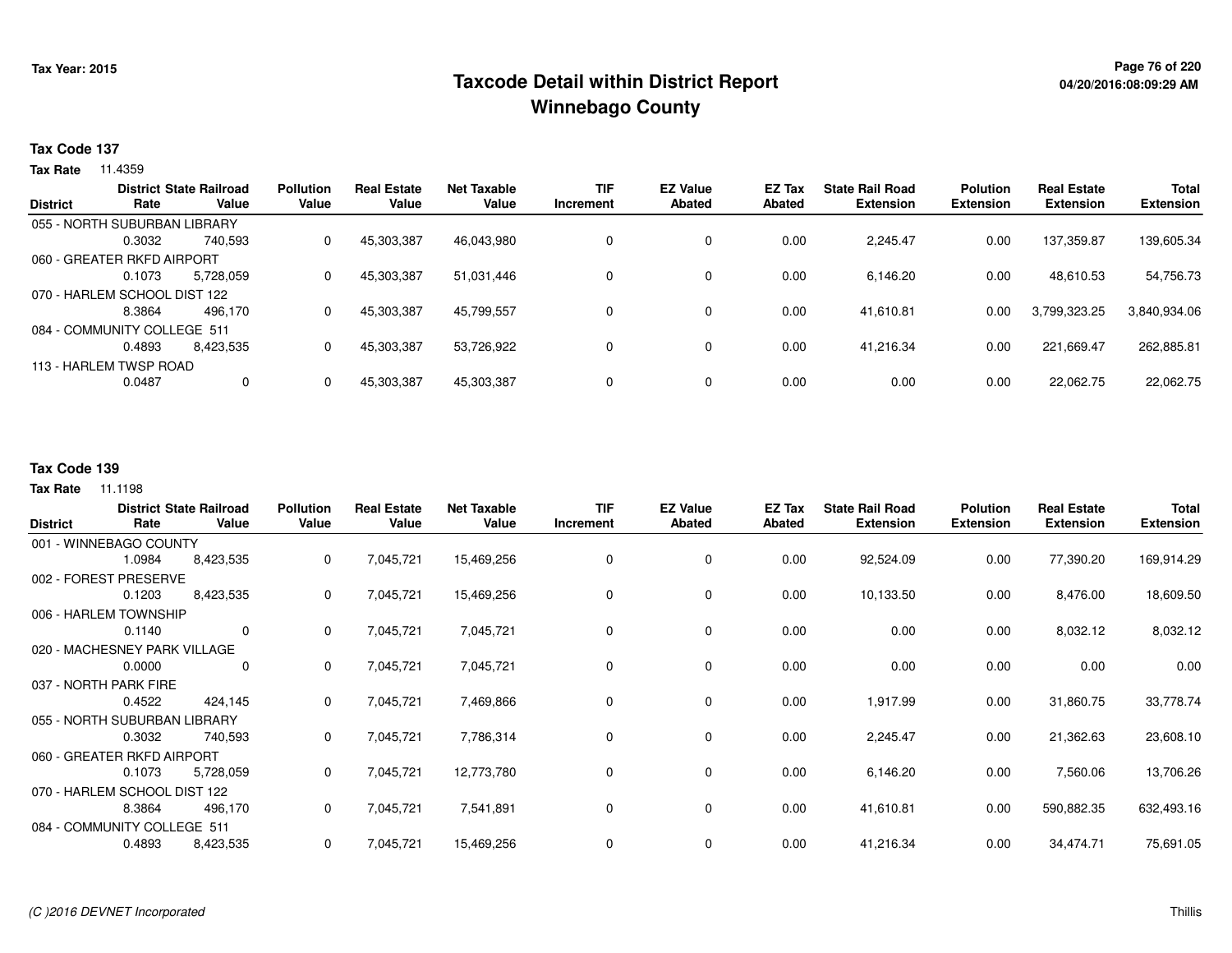## **Page 77 of 220 Taxcode Detail within District ReportWinnebago County**

### **Tax Code 139**

**Tax Rate** 11.1198

|                 | <b>District State Railroad</b> |       | <b>Pollution</b> | <b>Real Estate</b> | <b>Net Taxable</b> | <b>TIF</b> | <b>EZ Value</b> | <b>EZ Tax</b> | <b>State Rail Road</b> | <b>Polution</b>  | <b>Real Estate</b> | <b>Total</b> |
|-----------------|--------------------------------|-------|------------------|--------------------|--------------------|------------|-----------------|---------------|------------------------|------------------|--------------------|--------------|
| <b>District</b> | Rate                           | Value | Value            | Value              | Value              | Increment  | Abated          | Abated        | Extension              | <b>Extension</b> | Extension          | Extension    |
|                 | 113 - HARLEM TWSP ROAD         |       |                  |                    |                    |            |                 |               |                        |                  |                    |              |
|                 | 0.0487                         |       |                  | 045.721.           | 7,045,721          |            |                 | 0.00          | 0.00                   | 0.00             | 3,431.27           | 3,431.27     |

#### **Tax Code 140**

10.3681 **Tax Rate**

| <b>District</b> | Rate                           | <b>District State Railroad</b><br>Value | <b>Pollution</b><br>Value | <b>Real Estate</b><br>Value | <b>Net Taxable</b><br>Value | <b>TIF</b><br>Increment | <b>EZ Value</b><br><b>Abated</b> | EZ Tax<br><b>Abated</b> | <b>State Rail Road</b><br><b>Extension</b> | <b>Polution</b><br><b>Extension</b> | <b>Real Estate</b><br><b>Extension</b> | Total<br><b>Extension</b> |
|-----------------|--------------------------------|-----------------------------------------|---------------------------|-----------------------------|-----------------------------|-------------------------|----------------------------------|-------------------------|--------------------------------------------|-------------------------------------|----------------------------------------|---------------------------|
|                 | 001 - WINNEBAGO COUNTY         |                                         |                           |                             |                             |                         |                                  |                         |                                            |                                     |                                        |                           |
|                 | 1.0984                         | 8,423,535                               | 0                         | 53,753                      | 8,477,288                   | 0                       | 0                                | 0.00                    | 92,524.09                                  | 0.00                                | 590.42                                 | 93,114.51                 |
|                 | 002 - FOREST PRESERVE          |                                         |                           |                             |                             |                         |                                  |                         |                                            |                                     |                                        |                           |
|                 | 0.1203                         | 8,423,535                               | $\mathbf 0$               | 53,753                      | 8,477,288                   | 0                       | $\mathbf 0$                      | 0.00                    | 10,133.50                                  | 0.00                                | 64.66                                  | 10,198.16                 |
|                 | 006 - HARLEM TOWNSHIP          |                                         |                           |                             |                             |                         |                                  |                         |                                            |                                     |                                        |                           |
|                 | 0.1140                         | 0                                       | $\mathbf 0$               | 53,753                      | 53,753                      | 0                       | 0                                | 0.00                    | 0.00                                       | 0.00                                | 61.28                                  | 61.28                     |
|                 | 037 - NORTH PARK FIRE          |                                         |                           |                             |                             |                         |                                  |                         |                                            |                                     |                                        |                           |
|                 | 0.4522                         | 424,145                                 | 0                         | 53,753                      | 477,898                     | $\Omega$                | 0                                | 0.00                    | 1,917.99                                   | 0.00                                | 243.07                                 | 2,161.06                  |
|                 | 060 - GREATER RKFD AIRPORT     |                                         |                           |                             |                             |                         |                                  |                         |                                            |                                     |                                        |                           |
|                 | 0.1073                         | 5,728,059                               | 0                         | 53,753                      | 5,781,812                   | 0                       | 0                                | 0.00                    | 6,146.20                                   | 0.00                                | 57.68                                  | 6,203.88                  |
|                 | 076 - ROCKFORD SCHOOL DIST 205 |                                         |                           |                             |                             |                         |                                  |                         |                                            |                                     |                                        |                           |
|                 | 7.9379                         | 5,024,208                               | 0                         | 53,753                      | 5,077,961                   | 0                       | 0                                | 0.00                    | 398,816.60                                 | 0.00                                | 4,266.86                               | 403,083.46                |
|                 | 084 - COMMUNITY COLLEGE 511    |                                         |                           |                             |                             |                         |                                  |                         |                                            |                                     |                                        |                           |
|                 | 0.4893                         | 8,423,535                               | $\mathbf 0$               | 53,753                      | 8,477,288                   | $\Omega$                | $\mathbf 0$                      | 0.00                    | 41,216.34                                  | 0.00                                | 263.01                                 | 41,479.35                 |
|                 | 113 - HARLEM TWSP ROAD         |                                         |                           |                             |                             |                         |                                  |                         |                                            |                                     |                                        |                           |
|                 | 0.0487                         | $\mathbf 0$                             | $\mathbf 0$               | 53,753                      | 53,753                      | 0                       | $\mathbf 0$                      | 0.00                    | 0.00                                       | 0.00                                | 26.18                                  | 26.18                     |

### **Tax Code 141**

|                        |        | <b>District State Railroad</b> | <b>Pollution</b> | <b>Real Estate</b> | Net Taxable | <b>TIF</b> | <b>EZ Value</b> | <b>EZ Tax</b> | <b>State Rail Road</b> | <b>Polution</b>  | <b>Real Estate</b> | Total            |
|------------------------|--------|--------------------------------|------------------|--------------------|-------------|------------|-----------------|---------------|------------------------|------------------|--------------------|------------------|
| <b>District</b>        | Rate   | Value                          | Value            | Value              | Value       | Increment  | Abated          | Abated        | <b>Extension</b>       | <b>Extension</b> | <b>Extension</b>   | <b>Extension</b> |
| 001 - WINNEBAGO COUNTY |        |                                |                  |                    |             |            |                 |               |                        |                  |                    |                  |
|                        | .0984  | 8.423.535                      |                  | 220.580            | 8,644,115   | 615,071    |                 | 0.00          | 92.524.09              | 0.00             | 2.422.85           | 94,946.94        |
| 002 - FOREST PRESERVE  |        |                                |                  |                    |             |            |                 |               |                        |                  |                    |                  |
|                        | 0.1203 | 8.423.535                      |                  | 220,580            | 8,644,115   | 615,071    |                 | 0.00          | 10,133.50              | 0.00             | 265.36             | 10,398.86        |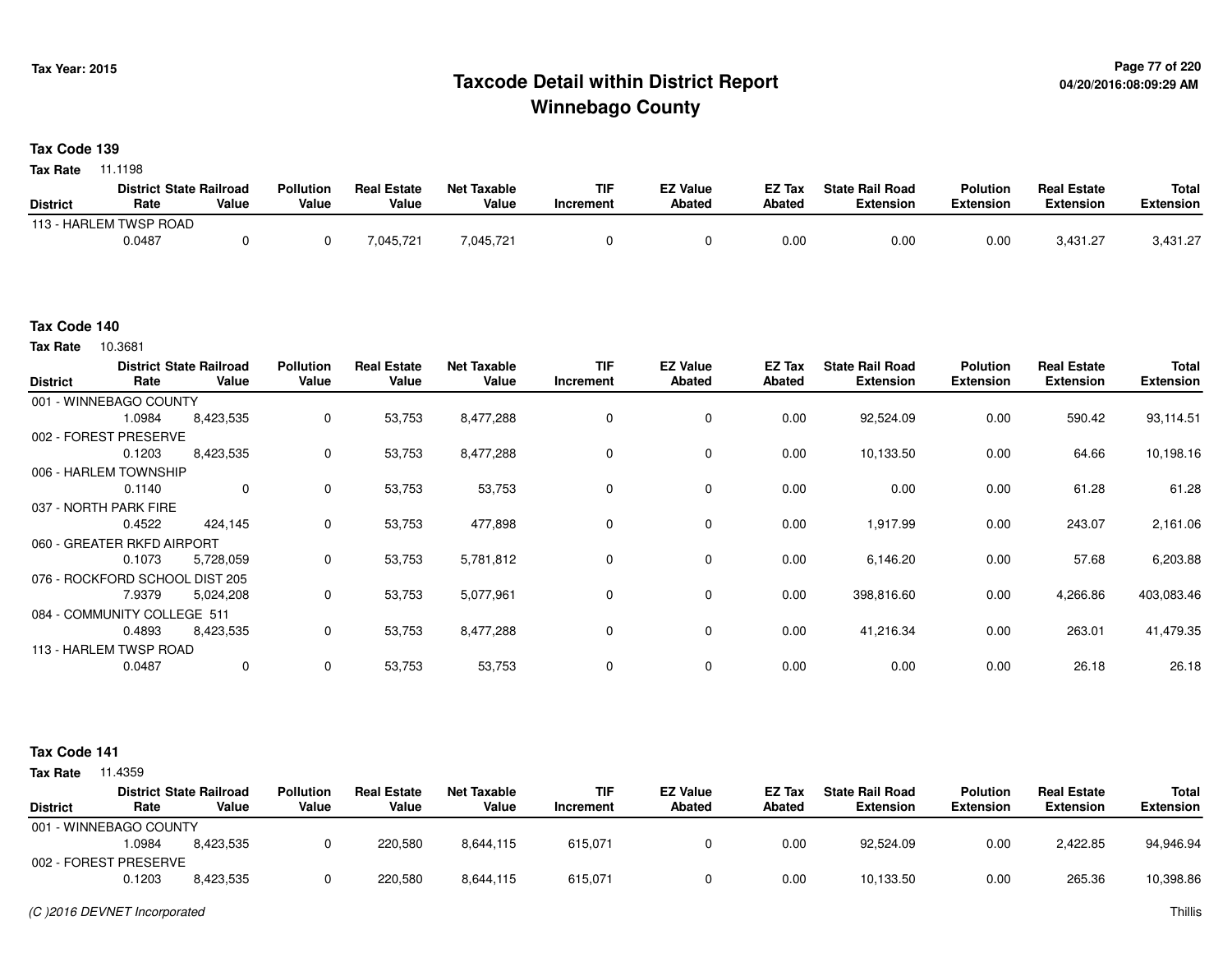## **Page 78 of 220 Taxcode Detail within District ReportWinnebago County**

# **04/20/2016:08:09:29 AM**

### **Tax Code 141**

**Tax Rate** 11.4359

| <b>District</b> | Rate                         | <b>District State Railroad</b><br>Value | <b>Pollution</b><br>Value | <b>Real Estate</b><br>Value | <b>Net Taxable</b><br>Value | <b>TIF</b><br>Increment | <b>EZ Value</b><br><b>Abated</b> | EZ Tax<br><b>Abated</b> | <b>State Rail Road</b><br><b>Extension</b> | <b>Polution</b><br><b>Extension</b> | <b>Real Estate</b><br><b>Extension</b> | <b>Total</b><br><b>Extension</b> |
|-----------------|------------------------------|-----------------------------------------|---------------------------|-----------------------------|-----------------------------|-------------------------|----------------------------------|-------------------------|--------------------------------------------|-------------------------------------|----------------------------------------|----------------------------------|
|                 | 006 - HARLEM TOWNSHIP        |                                         |                           |                             |                             |                         |                                  |                         |                                            |                                     |                                        |                                  |
|                 | 0.1140                       | 0                                       | 0                         | 220,580                     | 220,580                     | 615,071                 | 0                                | 0.00                    | 0.00                                       | 0.00                                | 251.46                                 | 251.46                           |
|                 | 020 - MACHESNEY PARK VILLAGE |                                         |                           |                             |                             |                         |                                  |                         |                                            |                                     |                                        |                                  |
|                 | 0.0000                       | 0                                       | 0                         | 220,580                     | 220,580                     | 615,071                 | 0                                | 0.00                    | 0.00                                       | 0.00                                | 0.00                                   | 0.00                             |
|                 | 035 - HARLEM-ROSCOE FIRE     |                                         |                           |                             |                             |                         |                                  |                         |                                            |                                     |                                        |                                  |
|                 | 0.7683                       | 317,502                                 | 0                         | 220,580                     | 538,082                     | 615,071                 | $\mathbf 0$                      | 0.00                    | 2,439.36                                   | 0.00                                | 1,694.72                               | 4,134.08                         |
|                 | 055 - NORTH SUBURBAN LIBRARY |                                         |                           |                             |                             |                         |                                  |                         |                                            |                                     |                                        |                                  |
|                 | 0.3032                       | 740,593                                 | 0                         | 220,580                     | 961,173                     | 615,071                 | 0                                | 0.00                    | 2,245.47                                   | 0.00                                | 668.80                                 | 2,914.27                         |
|                 | 060 - GREATER RKFD AIRPORT   |                                         |                           |                             |                             |                         |                                  |                         |                                            |                                     |                                        |                                  |
|                 | 0.1073                       | 5,728,059                               | 0                         | 220,580                     | 5,948,639                   | 615,071                 | 0                                | 0.00                    | 6,146.20                                   | 0.00                                | 236.68                                 | 6,382.88                         |
|                 | 070 - HARLEM SCHOOL DIST 122 |                                         |                           |                             |                             |                         |                                  |                         |                                            |                                     |                                        |                                  |
|                 | 8.3864                       | 496,170                                 | 0                         | 220,580                     | 716,750                     | 615,071                 | $\mathbf 0$                      | 0.00                    | 41,610.81                                  | 0.00                                | 18,498.72                              | 60,109.53                        |
|                 | 084 - COMMUNITY COLLEGE 511  |                                         |                           |                             |                             |                         |                                  |                         |                                            |                                     |                                        |                                  |
|                 | 0.4893                       | 8,423,535                               | 0                         | 220,580                     | 8,644,115                   | 615,071                 | $\mathbf 0$                      | 0.00                    | 41,216.34                                  | 0.00                                | 1,079.30                               | 42,295.64                        |
|                 | 098 - MACHESNEY PARK TIF     |                                         |                           |                             |                             |                         |                                  |                         |                                            |                                     |                                        |                                  |
|                 | 0.0000                       | 0                                       | 0                         | 615,071                     | 615,071                     | 615,071                 | 0                                | 0.00                    | 0.00                                       | 0.00                                | 0.00                                   | 0.00                             |
|                 | 113 - HARLEM TWSP ROAD       |                                         |                           |                             |                             |                         |                                  |                         |                                            |                                     |                                        |                                  |
|                 | 0.0487                       | 0                                       | 0                         | 220,580                     | 220,580                     | 615,071                 | 0                                | 0.00                    | 0.00                                       | 0.00                                | 107.42                                 | 107.42                           |

### **Tax Code 142**

**Tax Rate** 12,2827

|                              |        | <b>District State Railroad</b> | <b>Pollution</b> | <b>Real Estate</b> | <b>Net Taxable</b> | <b>TIF</b>  | <b>EZ Value</b> | <b>EZ Tax</b> | <b>State Rail Road</b> | <b>Polution</b>  | <b>Real Estate</b> | <b>Total</b>     |
|------------------------------|--------|--------------------------------|------------------|--------------------|--------------------|-------------|-----------------|---------------|------------------------|------------------|--------------------|------------------|
| <b>District</b>              | Rate   | Value                          | Value            | Value              | Value              | Increment   | <b>Abated</b>   | Abated        | <b>Extension</b>       | <b>Extension</b> | <b>Extension</b>   | <b>Extension</b> |
| 001 - WINNEBAGO COUNTY       |        |                                |                  |                    |                    |             |                 |               |                        |                  |                    |                  |
|                              | 1.0984 | 8,423,535                      | 0                | 3,722              | 8,427,257          | 0           | 0               | 0.00          | 92,524.09              | 0.00             | 40.88              | 92,564.97        |
| 002 - FOREST PRESERVE        |        |                                |                  |                    |                    |             |                 |               |                        |                  |                    |                  |
|                              | 0.1203 | 8,423,535                      | 0                | 3,722              | 8,427,257          | 0           | 0               | 0.00          | 10,133.50              | 0.00             | 4.48               | 10,137.98        |
| 006 - HARLEM TOWNSHIP        |        |                                |                  |                    |                    |             |                 |               |                        |                  |                    |                  |
|                              | 0.1140 | 0                              | 0                | 3,722              | 3,722              | 0           | 0               | 0.00          | 0.00                   | 0.00             | 4.24               | 4.24             |
| 037 - NORTH PARK FIRE        |        |                                |                  |                    |                    |             |                 |               |                        |                  |                    |                  |
|                              | 0.4522 | 424.145                        | 0                | 3,722              | 427,867            | 0           | 0               | 0.00          | 1,917.99               | 0.00             | 16.83              | 1,934.82         |
| 046 - ROCKFORD PARK DISTRICT |        |                                |                  |                    |                    |             |                 |               |                        |                  |                    |                  |
|                              | 1.1629 | 4.191.679                      | 0                | 3,722              | 4,195,401          | 0           | 0               | 0.00          | 48.745.04              | 0.00             | 43.28              | 48,788.32        |
| 055 - NORTH SUBURBAN LIBRARY |        |                                |                  |                    |                    |             |                 |               |                        |                  |                    |                  |
|                              | 0.3032 | 740,593                        | 0                | 3,722              | 744,315            | $\mathbf 0$ | 0               | 0.00          | 2,245.47               | 0.00             | 11.29              | 2,256.76         |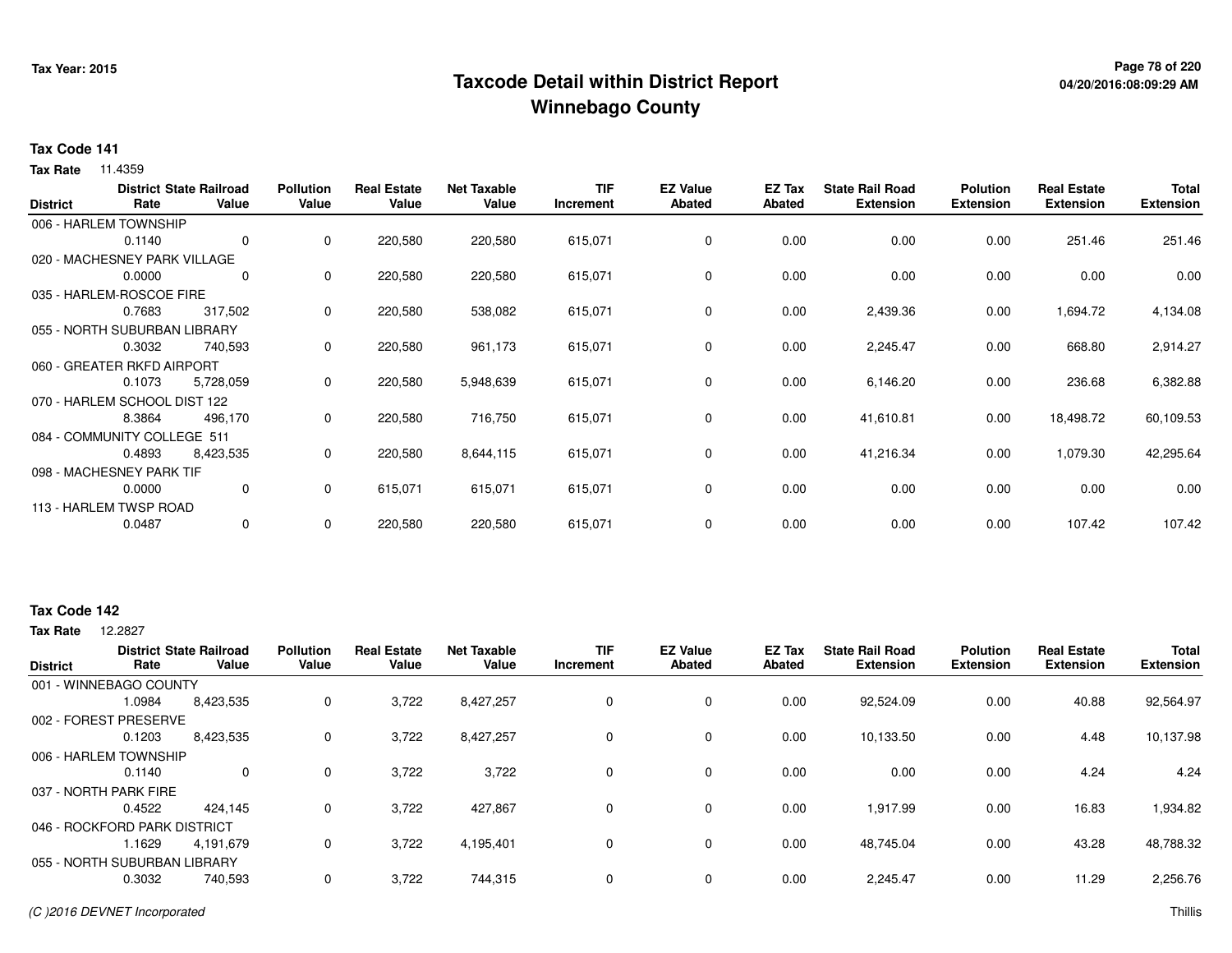## **Page 79 of 220 Taxcode Detail within District ReportWinnebago County**

### **Tax Code 142**

12.2827 **Tax Rate**

|                 |                              | <b>District State Railroad</b> | <b>Pollution</b> | <b>Real Estate</b> | <b>Net Taxable</b> | <b>TIF</b> | <b>EZ Value</b> | <b>EZ Tax</b> | <b>State Rail Road</b> | <b>Polution</b>  | <b>Real Estate</b> | <b>Total</b>     |
|-----------------|------------------------------|--------------------------------|------------------|--------------------|--------------------|------------|-----------------|---------------|------------------------|------------------|--------------------|------------------|
| <b>District</b> | Rate                         | Value                          | Value            | Value              | Value              | Increment  | <b>Abated</b>   | Abated        | <b>Extension</b>       | <b>Extension</b> | <b>Extension</b>   | <b>Extension</b> |
|                 | 060 - GREATER RKFD AIRPORT   |                                |                  |                    |                    |            |                 |               |                        |                  |                    |                  |
|                 | 0.1073                       | 5,728,059                      | 0                | 3,722              | 5,731,781          |            | 0               | 0.00          | 6,146.20               | 0.00             | 3.99               | 6,150.19         |
|                 | 070 - HARLEM SCHOOL DIST 122 |                                |                  |                    |                    |            |                 |               |                        |                  |                    |                  |
|                 | 8.3864                       | 496.170                        | 0                | 3.722              | 499.892            | 0          | 0               | 0.00          | 41.610.81              | 0.00             | 312.14             | 41,922.95        |
|                 | 084 - COMMUNITY COLLEGE 511  |                                |                  |                    |                    |            |                 |               |                        |                  |                    |                  |
|                 | 0.4893                       | 8,423,535                      |                  | 3,722              | 8,427,257          |            | 0               | 0.00          | 41.216.34              | 0.00             | 18.21              | 41,234.55        |
|                 | 113 - HARLEM TWSP ROAD       |                                |                  |                    |                    |            |                 |               |                        |                  |                    |                  |
|                 | 0.0487                       |                                | 0                | 3,722              | 3,722              | 0          | 0               | 0.00          | 0.00                   | 0.00             | 1.81               | 1.81             |

## **Tax Code 143**

| <b>District</b>              | Rate   | <b>District State Railroad</b><br>Value | <b>Pollution</b><br>Value | <b>Real Estate</b><br>Value | <b>Net Taxable</b><br>Value | <b>TIF</b><br>Increment | <b>EZ Value</b><br><b>Abated</b> | <b>EZ Tax</b><br><b>Abated</b> | <b>State Rail Road</b><br><b>Extension</b> | <b>Polution</b><br><b>Extension</b> | <b>Real Estate</b><br><b>Extension</b> | Total<br><b>Extension</b> |
|------------------------------|--------|-----------------------------------------|---------------------------|-----------------------------|-----------------------------|-------------------------|----------------------------------|--------------------------------|--------------------------------------------|-------------------------------------|----------------------------------------|---------------------------|
| 001 - WINNEBAGO COUNTY       |        |                                         |                           |                             |                             |                         |                                  |                                |                                            |                                     |                                        |                           |
|                              | 1.0984 | 8,423,535                               | 0                         | 2,269,034                   | 10,692,569                  | 0                       | 0                                | 0.00                           | 92,524.09                                  | 0.00                                | 24,923.07                              | 117,447.16                |
| 002 - FOREST PRESERVE        |        |                                         |                           |                             |                             |                         |                                  |                                |                                            |                                     |                                        |                           |
|                              | 0.1203 | 8,423,535                               | 0                         | 2,269,034                   | 10,692,569                  | 0                       | 0                                | 0.00                           | 10,133.50                                  | 0.00                                | 2,729.65                               | 12,863.15                 |
| 006 - HARLEM TOWNSHIP        |        |                                         |                           |                             |                             |                         |                                  |                                |                                            |                                     |                                        |                           |
|                              | 0.1140 | 0                                       | 0                         | 2,269,034                   | 2,269,034                   | 0                       | 0                                | 0.00                           | 0.00                                       | 0.00                                | 2,586.70                               | 2,586.70                  |
| 019 - LOVES PARK CITY        |        |                                         |                           |                             |                             |                         |                                  |                                |                                            |                                     |                                        |                           |
|                              | 0.0000 | 0                                       | 0                         | 2,269,034                   | 2,269,034                   | 0                       | 0                                | 0.00                           | 0.00                                       | 0.00                                | 0.00                                   | 0.00                      |
| 051 - ROCK RIVER WATER REC   |        |                                         |                           |                             |                             |                         |                                  |                                |                                            |                                     |                                        |                           |
|                              | 0.2075 | 4,452,412                               | 0                         | 2,269,034                   | 6,721,446                   | 0                       | 0                                | 0.00                           | 9,238.75                                   | 0.00                                | 4,708.25                               | 13,947.00                 |
| 055 - NORTH SUBURBAN LIBRARY |        |                                         |                           |                             |                             |                         |                                  |                                |                                            |                                     |                                        |                           |
|                              | 0.3032 | 740,593                                 | 0                         | 2,269,034                   | 3,009,627                   | 0                       | 0                                | 0.00                           | 2,245.47                                   | 0.00                                | 6,879.71                               | 9,125.18                  |
| 060 - GREATER RKFD AIRPORT   |        |                                         |                           |                             |                             |                         |                                  |                                |                                            |                                     |                                        |                           |
|                              | 0.1073 | 5,728,059                               | 0                         | 2,269,034                   | 7,997,093                   | 0                       | 0                                | 0.00                           | 6,146.20                                   | 0.00                                | 2,434.67                               | 8,580.87                  |
| 070 - HARLEM SCHOOL DIST 122 |        |                                         |                           |                             |                             |                         |                                  |                                |                                            |                                     |                                        |                           |
|                              | 8.3864 | 496,170                                 | 0                         | 2,269,034                   | 2,765,204                   | 0                       | 0                                | 0.00                           | 41,610.81                                  | 0.00                                | 190,290.27                             | 231,901.08                |
| 084 - COMMUNITY COLLEGE 511  |        |                                         |                           |                             |                             |                         |                                  |                                |                                            |                                     |                                        |                           |
|                              | 0.4893 | 8,423,535                               | 0                         | 2,269,034                   | 10,692,569                  | 0                       | 0                                | 0.00                           | 41,216.34                                  | 0.00                                | 11,102.38                              | 52,318.72                 |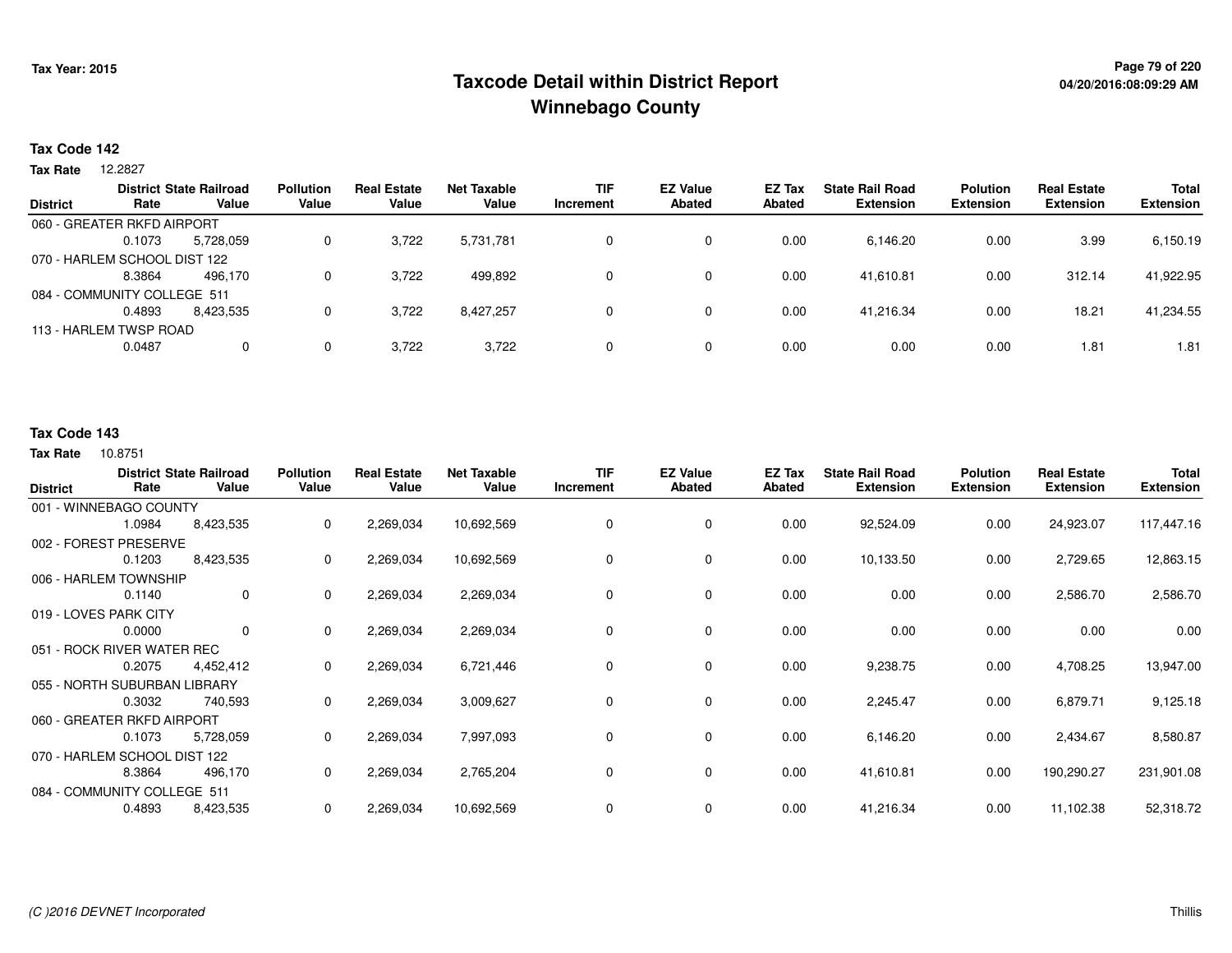## **Page 80 of 220 Taxcode Detail within District ReportWinnebago County**

**Tax Code 143**

10.8751 **Tax Rate**

|                 | <b>District State Railroad</b> |       | <b>Pollution</b> | <b>Real Estate</b> | <b>Net Taxable</b> | <b>TIF</b> | <b>EZ Value</b> | <b>EZ Tax</b> | <b>State Rail Road</b> | <b>Polution</b> | <b>Real Estate</b> | <b>Total</b> |
|-----------------|--------------------------------|-------|------------------|--------------------|--------------------|------------|-----------------|---------------|------------------------|-----------------|--------------------|--------------|
| <b>District</b> | Rate                           | Value | Value            | Value              | Value              | Increment  | Abated          | <b>Abated</b> | Extension              | Extension       | Extension          | Extension    |
|                 | 113 - HARLEM TWSP ROAD         |       |                  |                    |                    |            |                 |               |                        |                 |                    |              |
|                 | 0.0487                         |       |                  | 2,269,034          | 2,269,034          |            |                 | 0.0(          | 0.00                   | 0.00            | .105.02            | 105.02       |

**Tax Rate** 11.3273

| <b>District</b> | Rate                         | <b>District State Railroad</b><br>Value | <b>Pollution</b><br>Value | <b>Real Estate</b><br>Value | <b>Net Taxable</b><br>Value | <b>TIF</b><br>Increment | <b>EZ Value</b><br><b>Abated</b> | EZ Tax<br>Abated | <b>State Rail Road</b><br><b>Extension</b> | <b>Polution</b><br>Extension | <b>Real Estate</b><br><b>Extension</b> | <b>Total</b><br><b>Extension</b> |
|-----------------|------------------------------|-----------------------------------------|---------------------------|-----------------------------|-----------------------------|-------------------------|----------------------------------|------------------|--------------------------------------------|------------------------------|----------------------------------------|----------------------------------|
|                 | 001 - WINNEBAGO COUNTY       |                                         |                           |                             |                             |                         |                                  |                  |                                            |                              |                                        |                                  |
|                 | 1.0984                       | 8,423,535                               | 0                         | 98,423,871                  | 106,847,406                 | $\mathbf 0$             | $\mathbf 0$                      | 0.00             | 92,524.09                                  | 0.00                         | 1,081,087.80                           | 1,173,611.89                     |
|                 | 002 - FOREST PRESERVE        |                                         |                           |                             |                             |                         |                                  |                  |                                            |                              |                                        |                                  |
|                 | 0.1203                       | 8,423,535                               | 0                         | 98,423,871                  | 106,847,406                 | 0                       | 0                                | 0.00             | 10,133.50                                  | 0.00                         | 118,403.92                             | 128,537.42                       |
|                 | 006 - HARLEM TOWNSHIP        |                                         |                           |                             |                             |                         |                                  |                  |                                            |                              |                                        |                                  |
|                 | 0.1140                       | $\Omega$                                | $\Omega$                  | 98,423,871                  | 98,423,871                  | 0                       | 0                                | 0.00             | 0.00                                       | 0.00                         | 112,203.21                             | 112,203.21                       |
|                 | 020 - MACHESNEY PARK VILLAGE |                                         |                           |                             |                             |                         |                                  |                  |                                            |                              |                                        |                                  |
|                 | 0.0000                       | 0                                       | 0                         | 98,423,871                  | 98,423,871                  | 0                       | 0                                | 0.00             | 0.00                                       | 0.00                         | 0.00                                   | 0.00                             |
|                 | 037 - NORTH PARK FIRE        |                                         |                           |                             |                             |                         |                                  |                  |                                            |                              |                                        |                                  |
|                 | 0.4522                       | 424,145                                 | 0                         | 98,423,871                  | 98,848,016                  | 0                       | 0                                | 0.00             | 1,917.99                                   | 0.00                         | 445,072.74                             | 446,990.73                       |
|                 | 051 - ROCK RIVER WATER REC   |                                         |                           |                             |                             |                         |                                  |                  |                                            |                              |                                        |                                  |
|                 | 0.2075                       | 4,452,412                               | 0                         | 98,423,871                  | 102,876,283                 | 0                       | 0                                | 0.00             | 9,238.75                                   | 0.00                         | 204,229.53                             | 213,468.28                       |
|                 | 055 - NORTH SUBURBAN LIBRARY |                                         |                           |                             |                             |                         |                                  |                  |                                            |                              |                                        |                                  |
|                 | 0.3032                       | 740,593                                 | 0                         | 98,423,871                  | 99,164,464                  | 0                       | 0                                | 0.00             | 2,245.47                                   | 0.00                         | 298,421.18                             | 300,666.65                       |
|                 | 060 - GREATER RKFD AIRPORT   |                                         |                           |                             |                             |                         |                                  |                  |                                            |                              |                                        |                                  |
|                 | 0.1073                       | 5,728,059                               | $\Omega$                  | 98,423,871                  | 104,151,930                 | 0                       | 0                                | 0.00             | 6,146.20                                   | 0.00                         | 105,608.81                             | 111,755.01                       |
|                 | 070 - HARLEM SCHOOL DIST 122 |                                         |                           |                             |                             |                         |                                  |                  |                                            |                              |                                        |                                  |
|                 | 8.3864                       | 496,170                                 | 0                         | 98,423,871                  | 98,920,041                  | 0                       | 0                                | 0.00             | 41,610.81                                  | 0.00                         | 8,254,219.52                           | 8,295,830.33                     |
|                 | 084 - COMMUNITY COLLEGE 511  |                                         |                           |                             |                             |                         |                                  |                  |                                            |                              |                                        |                                  |
|                 | 0.4893                       | 8,423,535                               | 0                         | 98,423,871                  | 106,847,406                 | 0                       | 0                                | 0.00             | 41,216.34                                  | 0.00                         | 481,588.00                             | 522,804.34                       |
|                 | 113 - HARLEM TWSP ROAD       |                                         |                           |                             |                             |                         |                                  |                  |                                            |                              |                                        |                                  |
|                 | 0.0487                       | 0                                       | 0                         | 98,423,871                  | 98,423,871                  | 0                       | 0                                | 0.00             | 0.00                                       | 0.00                         | 47,932.43                              | 47,932.43                        |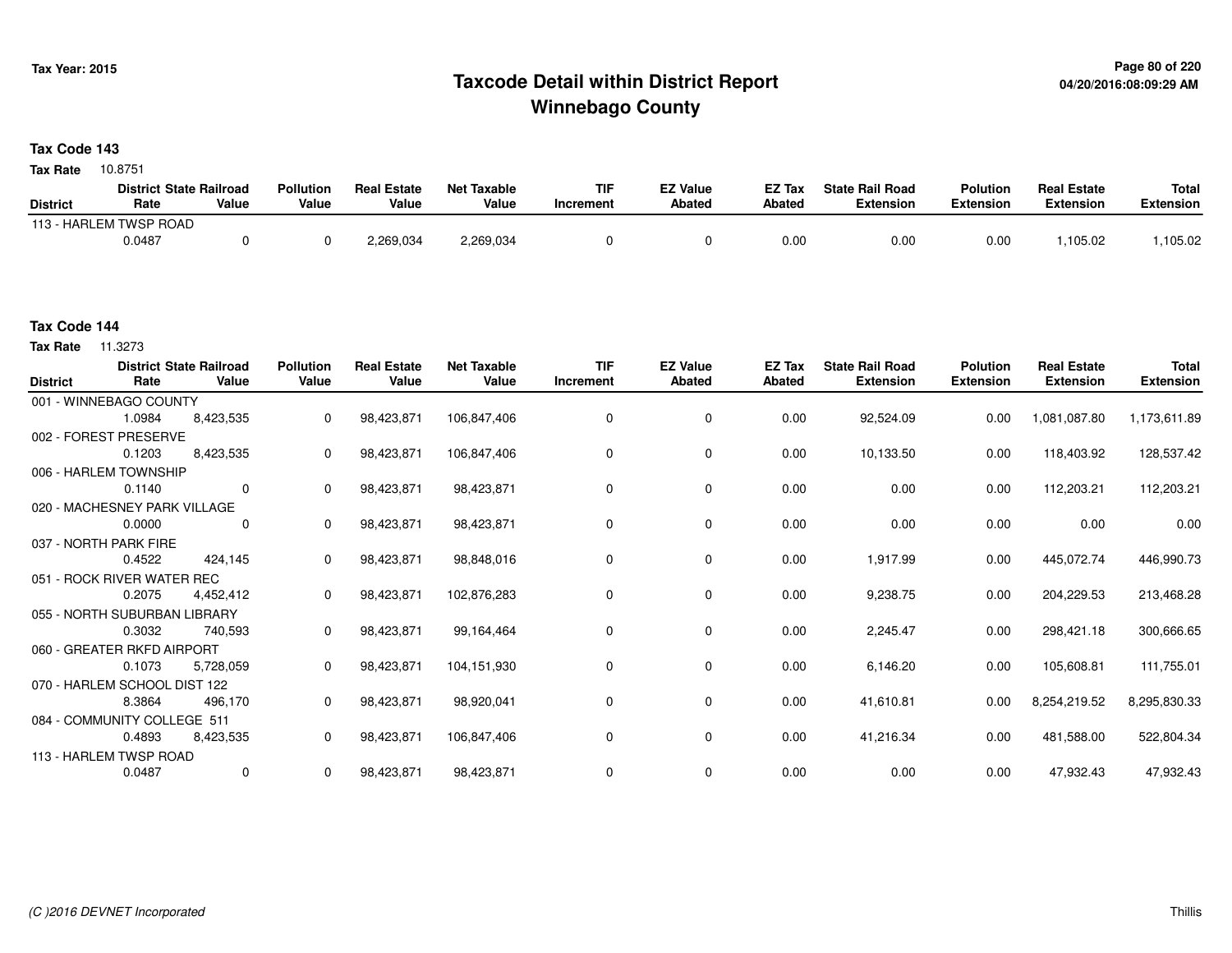## **Page 81 of 220 Taxcode Detail within District ReportWinnebago County**

### **Tax Code 145**

**Tax Rate** 10.6713

| <b>District</b> | Rate                           | <b>District State Railroad</b><br>Value | <b>Pollution</b><br>Value | <b>Real Estate</b><br>Value | <b>Net Taxable</b><br>Value | <b>TIF</b><br>Increment | <b>EZ Value</b><br><b>Abated</b> | EZ Tax<br>Abated | <b>State Rail Road</b><br><b>Extension</b> | <b>Polution</b><br><b>Extension</b> | <b>Real Estate</b><br><b>Extension</b> | <b>Total</b><br><b>Extension</b> |
|-----------------|--------------------------------|-----------------------------------------|---------------------------|-----------------------------|-----------------------------|-------------------------|----------------------------------|------------------|--------------------------------------------|-------------------------------------|----------------------------------------|----------------------------------|
|                 | 001 - WINNEBAGO COUNTY         |                                         |                           |                             |                             |                         |                                  |                  |                                            |                                     |                                        |                                  |
|                 | 1.0984                         | 8,423,535                               | 0                         | 4,126,171                   | 12,549,706                  | 0                       | 0                                | 0.00             | 92,524.09                                  | 0.00                                | 45,321.86                              | 137,845.95                       |
|                 | 002 - FOREST PRESERVE          |                                         |                           |                             |                             |                         |                                  |                  |                                            |                                     |                                        |                                  |
|                 | 0.1203                         | 8,423,535                               | 0                         | 4,126,171                   | 12,549,706                  | 0                       | 0                                | 0.00             | 10,133.50                                  | 0.00                                | 4,963.78                               | 15,097.28                        |
|                 | 006 - HARLEM TOWNSHIP          |                                         |                           |                             |                             |                         |                                  |                  |                                            |                                     |                                        |                                  |
|                 | 0.1140                         | $\mathbf{0}$                            | 0                         | 4,126,171                   | 4,126,171                   | 0                       | 0                                | 0.00             | 0.00                                       | 0.00                                | 4,703.83                               | 4,703.83                         |
|                 | 037 - NORTH PARK FIRE          |                                         |                           |                             |                             |                         |                                  |                  |                                            |                                     |                                        |                                  |
|                 | 0.4522                         | 424,145                                 | 0                         | 4,126,171                   | 4,550,316                   | 0                       | 0                                | 0.00             | 1,917.99                                   | 0.00                                | 18,658.55                              | 20,576.54                        |
|                 | 055 - NORTH SUBURBAN LIBRARY   |                                         |                           |                             |                             |                         |                                  |                  |                                            |                                     |                                        |                                  |
|                 | 0.3032                         | 740,593                                 | 0                         | 4,126,171                   | 4,866,764                   | 0                       | 0                                | 0.00             | 2,245.47                                   | 0.00                                | 12,510.55                              | 14,756.02                        |
|                 | 060 - GREATER RKFD AIRPORT     |                                         |                           |                             |                             |                         |                                  |                  |                                            |                                     |                                        |                                  |
|                 | 0.1073                         | 5,728,059                               | 0                         | 4,126,171                   | 9,854,230                   | 0                       | 0                                | 0.00             | 6,146.20                                   | 0.00                                | 4,427.38                               | 10,573.58                        |
|                 | 076 - ROCKFORD SCHOOL DIST 205 |                                         |                           |                             |                             |                         |                                  |                  |                                            |                                     |                                        |                                  |
|                 | 7.9379                         | 5,024,208                               | 0                         | 4,126,171                   | 9,150,379                   | 0                       | 0                                | 0.00             | 398,816.60                                 | 0.00                                | 327,531.33                             | 726,347.93                       |
|                 | 084 - COMMUNITY COLLEGE 511    |                                         |                           |                             |                             |                         |                                  |                  |                                            |                                     |                                        |                                  |
|                 | 0.4893                         | 8,423,535                               | 0                         | 4,126,171                   | 12,549,706                  | 0                       | 0                                | 0.00             | 41,216.34                                  | 0.00                                | 20,189.35                              | 61,405.69                        |
|                 | 113 - HARLEM TWSP ROAD         |                                         |                           |                             |                             |                         |                                  |                  |                                            |                                     |                                        |                                  |
|                 | 0.0487                         | $\mathbf 0$                             | 0                         | 4,126,171                   | 4,126,171                   | 0                       | 0                                | 0.00             | 0.00                                       | 0.00                                | 2,009.45                               | 2,009.45                         |

### **Tax Code 146**

|                 |                              | <b>District State Railroad</b> | <b>Pollution</b> | <b>Real Estate</b> | <b>Net Taxable</b> | <b>TIF</b> | <b>EZ Value</b> | <b>EZ Tax</b> | <b>State Rail Road</b> | <b>Polution</b>  | <b>Real Estate</b> | <b>Total</b>     |
|-----------------|------------------------------|--------------------------------|------------------|--------------------|--------------------|------------|-----------------|---------------|------------------------|------------------|--------------------|------------------|
| <b>District</b> | Rate                         | Value                          | Value            | Value              | Value              | Increment  | Abated          | Abated        | <b>Extension</b>       | <b>Extension</b> | <b>Extension</b>   | <b>Extension</b> |
|                 | 001 - WINNEBAGO COUNTY       |                                |                  |                    |                    |            |                 |               |                        |                  |                    |                  |
|                 | 1.0984                       | 8,423,535                      | 0                | 16,630,960         | 25,054,495         | 0          | 0               | 0.00          | 92,524.09              | 0.00             | 182,674.46         | 275,198.55       |
|                 | 002 - FOREST PRESERVE        |                                |                  |                    |                    |            |                 |               |                        |                  |                    |                  |
|                 | 0.1203                       | 8,423,535                      | 0                | 16,630,960         | 25,054,495         | 0          | 0               | 0.00          | 10.133.50              | 0.00             | 20.007.04          | 30,140.54        |
|                 | 009 - OWEN TOWNSHIP          |                                |                  |                    |                    |            |                 |               |                        |                  |                    |                  |
|                 | 0.1485                       | 270,360                        | 0                | 16,630,960         | 16,901,320         | 0          | 0               | 0.00          | 401.48                 | 0.00             | 24,696.98          | 25,098.46        |
|                 | 023 - ROCKFORD CITY          |                                |                  |                    |                    |            |                 |               |                        |                  |                    |                  |
|                 | 3.3595                       | 3.297.017                      | 0                | 16,630,960         | 19,927,977         | 0          | 0               | 0.00          | 110,763.28             | 0.00             | 558,717.10         | 669,480.38       |
|                 | 046 - ROCKFORD PARK DISTRICT |                                |                  |                    |                    |            |                 |               |                        |                  |                    |                  |
|                 | .1629                        | 4.191.679                      | 0                | 16,630,960         | 20,822,639         | 0          | $\mathbf 0$     | 0.00          | 48.745.04              | 0.00             | 193,401.43         | 242.146.47       |
|                 | 051 - ROCK RIVER WATER REC   |                                |                  |                    |                    |            |                 |               |                        |                  |                    |                  |
|                 | 0.2075                       | 4,452,412                      | 0                | 16,630,960         | 21,083,372         | 0          | $\mathbf 0$     | 0.00          | 9,238.75               | 0.00             | 34,509.24          | 43,747.99        |
|                 |                              |                                |                  |                    |                    |            |                 |               |                        |                  |                    |                  |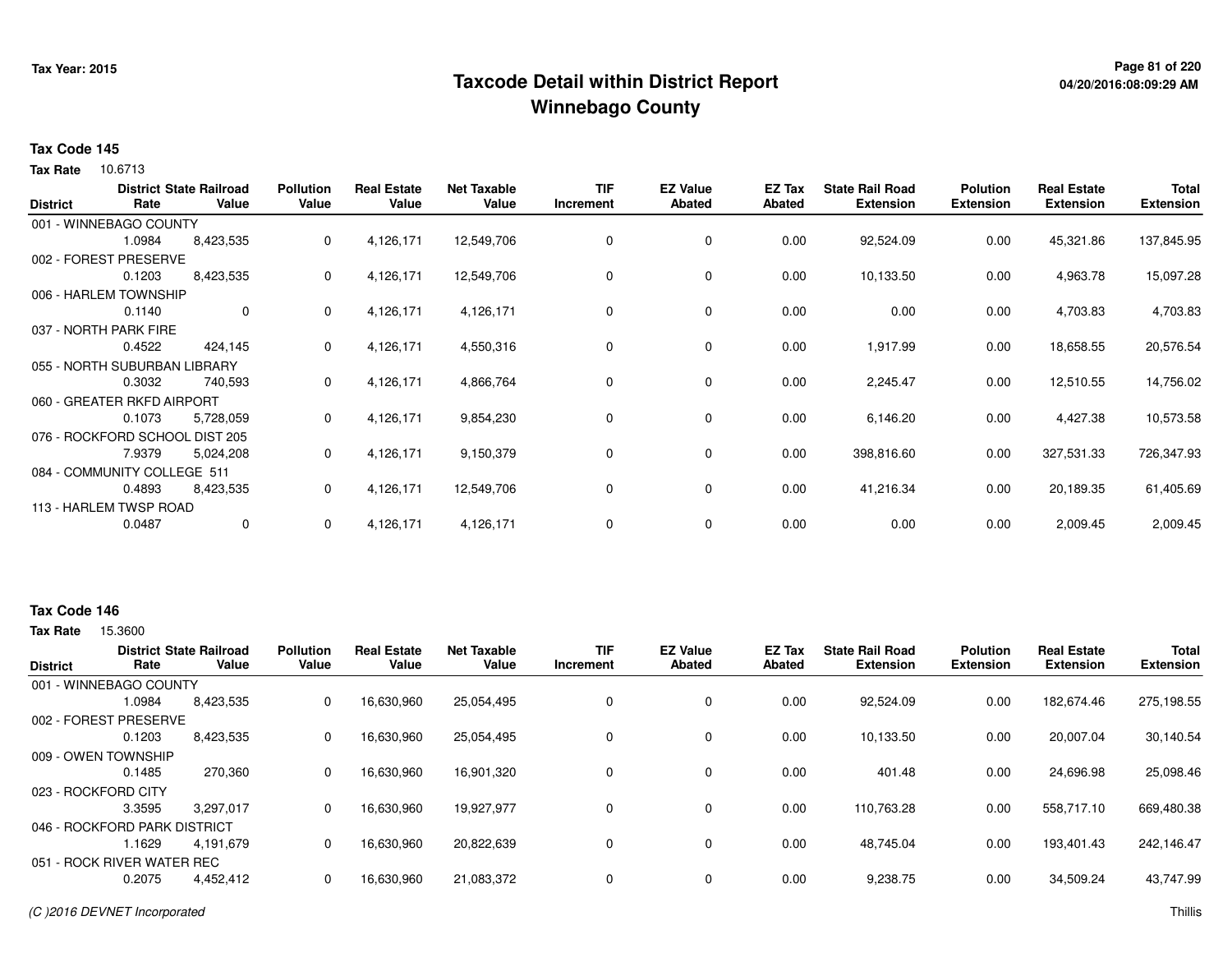## **Page 82 of 220 Taxcode Detail within District ReportWinnebago County**

#### **Tax Code 146**

15.3600 **Tax Rate**

| <b>District State Railroad</b> |                             | <b>Pollution</b> | <b>Real Estate</b> | Net Taxable | <b>TIF</b> | <b>EZ Value</b> | EZ Tax        | <b>State Rail Road</b> | <b>Polution</b>  | <b>Real Estate</b> | <b>Total</b>     |                  |
|--------------------------------|-----------------------------|------------------|--------------------|-------------|------------|-----------------|---------------|------------------------|------------------|--------------------|------------------|------------------|
| <b>District</b>                | Rate                        | Value            | Value              | Value       | Value      | Increment       | <b>Abated</b> | Abated                 | <b>Extension</b> | <b>Extension</b>   | <b>Extension</b> | <b>Extension</b> |
|                                | 059 - ROCKFORD CITY LIBRARY |                  |                    |             |            |                 |               |                        |                  |                    |                  |                  |
|                                | 0.5196                      | 3.297.017        | 0                  | 16,630,960  | 19.927.977 |                 | $\mathbf 0$   | 0.00                   | 17.131.30        | 0.00               | 86.414.47        | 103,545.77       |
| 060 - GREATER RKFD AIRPORT     |                             |                  |                    |             |            |                 |               |                        |                  |                    |                  |                  |
|                                | 0.1073                      | 5.728.059        | 0                  | 16,630,960  | 22,359,019 |                 | $\mathbf 0$   | 0.00                   | 6.146.20         | 0.00               | 17,845.02        | 23,991.22        |
| 076 - ROCKFORD SCHOOL DIST 205 |                             |                  |                    |             |            |                 |               |                        |                  |                    |                  |                  |
|                                | 7.9379                      | 5.024.208        | 0                  | 16.630.960  | 21.655.168 |                 | $\mathbf 0$   | 0.00                   | 398,816.60       | 0.00               | 1.320.148.97     | 1,718,965.57     |
|                                | 084 - COMMUNITY COLLEGE 511 |                  |                    |             |            |                 |               |                        |                  |                    |                  |                  |
|                                | 0.4893                      | 8,423,535        | 0                  | 16,630,960  | 25,054,495 |                 | $\mathbf 0$   | 0.00                   | 41.216.34        | 0.00               | 81.375.29        | 122,591.63       |
| 116 - OWEN TWSP ROAD           |                             |                  |                    |             |            |                 |               |                        |                  |                    |                  |                  |
|                                | 0.2088                      | 270,360          | 0                  | 16,630,960  | 16,901,320 |                 | $\mathbf 0$   | 0.00                   | 564.51           | 0.00               | 34,725.44        | 35,289.95        |
|                                |                             |                  |                    |             |            |                 |               |                        |                  |                    |                  |                  |

## **Tax Code 147**

12.4902 **Tax Rate**

| <b>District</b>              | Rate                         | <b>District State Railroad</b><br>Value | <b>Pollution</b><br>Value | <b>Real Estate</b><br>Value | <b>Net Taxable</b><br>Value | <b>TIF</b><br>Increment | <b>EZ Value</b><br><b>Abated</b> | EZ Tax<br><b>Abated</b> | <b>State Rail Road</b><br><b>Extension</b> | <b>Polution</b><br><b>Extension</b> | <b>Real Estate</b><br><b>Extension</b> | Total<br><b>Extension</b> |
|------------------------------|------------------------------|-----------------------------------------|---------------------------|-----------------------------|-----------------------------|-------------------------|----------------------------------|-------------------------|--------------------------------------------|-------------------------------------|----------------------------------------|---------------------------|
|                              | 001 - WINNEBAGO COUNTY       |                                         |                           |                             |                             |                         |                                  |                         |                                            |                                     |                                        |                           |
|                              | 1.0984                       | 8,423,535                               | $\Omega$                  | 64,678                      | 8,488,213                   | 0                       | 0                                | 0.00                    | 92,524.09                                  | 0.00                                | 710.42                                 | 93,234.51                 |
|                              | 002 - FOREST PRESERVE        |                                         |                           |                             |                             |                         |                                  |                         |                                            |                                     |                                        |                           |
|                              | 0.1203                       | 8,423,535                               | 0                         | 64,678                      | 8,488,213                   | 0                       | 0                                | 0.00                    | 10,133.50                                  | 0.00                                | 77.81                                  | 10,211.31                 |
|                              | 006 - HARLEM TOWNSHIP        |                                         |                           |                             |                             |                         |                                  |                         |                                            |                                     |                                        |                           |
|                              | 0.1140                       | $\overline{0}$                          | 0                         | 64,678                      | 64,678                      | $\Omega$                | 0                                | 0.00                    | 0.00                                       | 0.00                                | 73.73                                  | 73.73                     |
|                              | 037 - NORTH PARK FIRE        |                                         |                           |                             |                             |                         |                                  |                         |                                            |                                     |                                        |                           |
|                              | 0.4522                       | 424,145                                 | 0                         | 64,678                      | 488,823                     | 0                       | 0                                | 0.00                    | 1,917.99                                   | 0.00                                | 292.47                                 | 2,210.46                  |
| 046 - ROCKFORD PARK DISTRICT |                              |                                         |                           |                             |                             |                         |                                  |                         |                                            |                                     |                                        |                           |
|                              | 1.1629                       | 4,191,679                               | 0                         | 64,678                      | 4,256,357                   | $\Omega$                | $\mathbf 0$                      | 0.00                    | 48,745.04                                  | 0.00                                | 752.14                                 | 49,497.18                 |
|                              | 051 - ROCK RIVER WATER REC   |                                         |                           |                             |                             |                         |                                  |                         |                                            |                                     |                                        |                           |
|                              | 0.2075                       | 4,452,412                               | 0                         | 64,678                      | 4,517,090                   | 0                       | $\mathbf 0$                      | 0.00                    | 9,238.75                                   | 0.00                                | 134.21                                 | 9,372.96                  |
|                              | 055 - NORTH SUBURBAN LIBRARY |                                         |                           |                             |                             |                         |                                  |                         |                                            |                                     |                                        |                           |
|                              | 0.3032                       | 740,593                                 | 0                         | 64,678                      | 805,271                     | 0                       | 0                                | 0.00                    | 2,245.47                                   | 0.00                                | 196.10                                 | 2,441.57                  |
|                              | 060 - GREATER RKFD AIRPORT   |                                         |                           |                             |                             |                         |                                  |                         |                                            |                                     |                                        |                           |
|                              | 0.1073                       | 5,728,059                               | 0                         | 64,678                      | 5,792,737                   | 0                       | $\mathbf 0$                      | 0.00                    | 6,146.20                                   | 0.00                                | 69.40                                  | 6,215.60                  |
|                              | 070 - HARLEM SCHOOL DIST 122 |                                         |                           |                             |                             |                         |                                  |                         |                                            |                                     |                                        |                           |
|                              | 8.3864                       | 496,170                                 | 0                         | 64,678                      | 560,848                     | 0                       | $\mathbf 0$                      | 0.00                    | 41,610.81                                  | 0.00                                | 5,424.16                               | 47,034.97                 |
|                              | 084 - COMMUNITY COLLEGE 511  |                                         |                           |                             |                             |                         |                                  |                         |                                            |                                     |                                        |                           |
|                              | 0.4893                       | 8,423,535                               | 0                         | 64,678                      | 8,488,213                   | 0                       | 0                                | 0.00                    | 41,216.34                                  | 0.00                                | 316.47                                 | 41,532.81                 |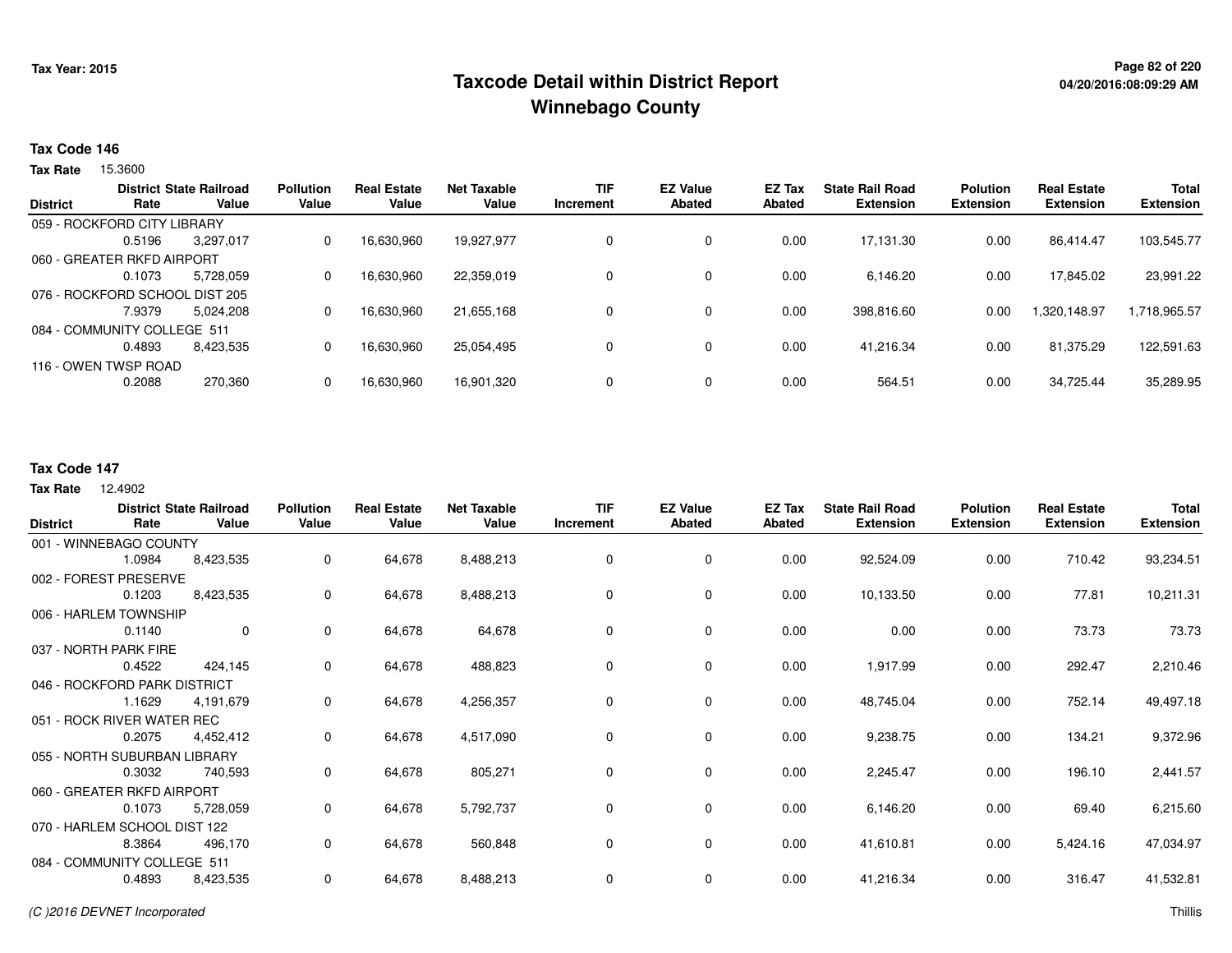## **Page 83 of 220 Taxcode Detail within District ReportWinnebago County**

**Tax Code 147**

12.4902 **Tax Rate**

|                 | <b>District State Railroad</b> |       | <b>Pollution</b> | <b>Real Estate</b> | Net Taxable | <b>TIF</b> | <b>EZ Value</b> | <b>EZ Tax</b> | <b>State Rail Road</b> | <b>Polution</b>  | <b>Real Estate</b> | <b>Total</b> |
|-----------------|--------------------------------|-------|------------------|--------------------|-------------|------------|-----------------|---------------|------------------------|------------------|--------------------|--------------|
| <b>District</b> | Rate                           | Value | Value            | Value              | Value       | Increment  | <b>Abated</b>   | <b>Abated</b> | <b>Extension</b>       | <b>Extension</b> | <b>Extension</b>   | Extension    |
|                 | 113 - HARLEM TWSP ROAD         |       |                  |                    |             |            |                 |               |                        |                  |                    |              |
|                 | 0.0487                         |       |                  | 64,678             | 64,678      |            |                 | 0.00          | 0.00                   | 0.00             | 31.50              | 31.50        |

#### **Tax Code 148**

10.7947 **Tax Rate**

| <b>District</b> | Rate                           | <b>District State Railroad</b><br>Value | <b>Pollution</b><br>Value | <b>Real Estate</b><br>Value | <b>Net Taxable</b><br>Value | <b>TIF</b><br>Increment | <b>EZ Value</b><br><b>Abated</b> | EZ Tax<br><b>Abated</b> | <b>State Rail Road</b><br><b>Extension</b> | <b>Polution</b><br><b>Extension</b> | <b>Real Estate</b><br><b>Extension</b> | <b>Total</b><br><b>Extension</b> |
|-----------------|--------------------------------|-----------------------------------------|---------------------------|-----------------------------|-----------------------------|-------------------------|----------------------------------|-------------------------|--------------------------------------------|-------------------------------------|----------------------------------------|----------------------------------|
|                 | 001 - WINNEBAGO COUNTY         |                                         |                           |                             |                             |                         |                                  |                         |                                            |                                     |                                        |                                  |
|                 | 1.0984                         | 8,423,535                               | 0                         | 833                         | 8,424,368                   |                         | $\mathbf 0$                      | 0.00                    | 92,524.09                                  | 0.00                                | 9.15                                   | 92,533.24                        |
|                 | 002 - FOREST PRESERVE          |                                         |                           |                             |                             |                         |                                  |                         |                                            |                                     |                                        |                                  |
|                 | 0.1203                         | 8,423,535                               | 0                         | 833                         | 8,424,368                   | 0                       | 0                                | 0.00                    | 10,133.50                                  | 0.00                                | 1.00                                   | 10,134.50                        |
|                 | 009 - OWEN TOWNSHIP            |                                         |                           |                             |                             |                         |                                  |                         |                                            |                                     |                                        |                                  |
|                 | 0.1485                         | 270,360                                 | 0                         | 833                         | 271,193                     | $\Omega$                | 0                                | 0.00                    | 401.48                                     | 0.00                                | 1.24                                   | 402.72                           |
|                 | 038 - NORTHWEST FIRE           |                                         |                           |                             |                             |                         |                                  |                         |                                            |                                     |                                        |                                  |
|                 | 0.5840                         | 210,077                                 | 0                         | 833                         | 210,910                     | $\Omega$                | $\mathbf 0$                      | 0.00                    | 1,226.84                                   | 0.00                                | 4.86                                   | 1,231.70                         |
|                 | 051 - ROCK RIVER WATER REC     |                                         |                           |                             |                             |                         |                                  |                         |                                            |                                     |                                        |                                  |
|                 | 0.2075                         | 4,452,412                               | 0                         | 833                         | 4,453,245                   | 0                       | $\mathbf 0$                      | 0.00                    | 9,238.75                                   | 0.00                                | 1.73                                   | 9,240.48                         |
|                 | 076 - ROCKFORD SCHOOL DIST 205 |                                         |                           |                             |                             |                         |                                  |                         |                                            |                                     |                                        |                                  |
|                 | 7.9379                         | 5,024,208                               | 0                         | 833                         | 5,025,041                   | 0                       | 0                                | 0.00                    | 398,816.60                                 | 0.00                                | 66.12                                  | 398,882.72                       |
|                 | 084 - COMMUNITY COLLEGE 511    |                                         |                           |                             |                             |                         |                                  |                         |                                            |                                     |                                        |                                  |
|                 | 0.4893                         | 8,423,535                               | 0                         | 833                         | 8,424,368                   | 0                       | $\mathbf 0$                      | 0.00                    | 41,216.34                                  | 0.00                                | 4.08                                   | 41,220.42                        |
|                 | 116 - OWEN TWSP ROAD           |                                         |                           |                             |                             |                         |                                  |                         |                                            |                                     |                                        |                                  |
|                 | 0.2088                         | 270,360                                 | $\mathbf 0$               | 833                         | 271,193                     |                         | 0                                | 0.00                    | 564.51                                     | 0.00                                | 1.74                                   | 566.25                           |

| <b>Tax Rate</b> | 12.0948 |
|-----------------|---------|

|                        |        | <b>District State Railroad</b> | <b>Pollution</b> | <b>Real Estate</b> | <b>Net Taxable</b> | TIF       | <b>EZ Value</b> | <b>EZ Tax</b> | <b>State Rail Road</b> | <b>Polution</b>  | <b>Real Estate</b> | Total      |
|------------------------|--------|--------------------------------|------------------|--------------------|--------------------|-----------|-----------------|---------------|------------------------|------------------|--------------------|------------|
| <b>District</b>        | Rate   | Value                          | Value            | Value              | Value              | Increment | Abated          | <b>Abated</b> | <b>Extension</b>       | <b>Extension</b> | <b>Extension</b>   | Extension  |
| 001 - WINNEBAGO COUNTY |        |                                |                  |                    |                    |           |                 |               |                        |                  |                    |            |
|                        | 1.0984 | 8.423.535                      |                  | 28,495,823         | 36.919.358         |           |                 | 0.00          | 92.524.09              | 0.00             | 312.998.12         | 405,522.21 |
| 002 - FOREST PRESERVE  |        |                                |                  |                    |                    |           |                 |               |                        |                  |                    |            |
|                        | 0.1203 | 8.423.535                      |                  | 28,495,823         | 36.919.358         |           |                 | 0.00          | 10,133.50              | 0.00             | 34,280.48          | 44,413.98  |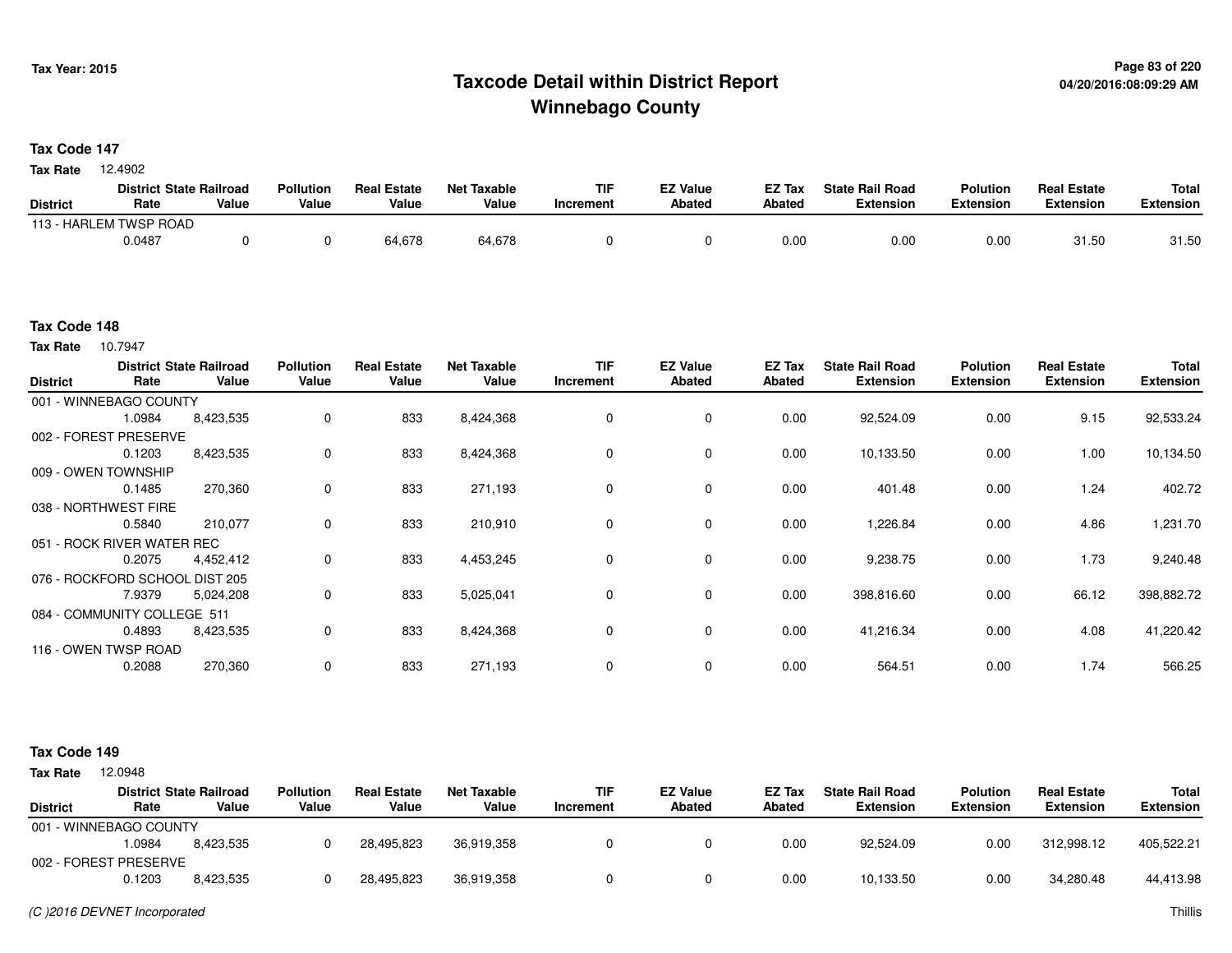## **Page 84 of 220 Taxcode Detail within District ReportWinnebago County**

### **Tax Code 149**

12.0948 **Tax Rate**

| <b>Abated</b><br>Increment<br>0 | <b>Abated</b>                          | <b>Extension</b>     | <b>Extension</b> | <b>Extension</b> | <b>Extension</b> |
|---------------------------------|----------------------------------------|----------------------|------------------|------------------|------------------|
|                                 |                                        |                      |                  |                  |                  |
|                                 |                                        |                      |                  |                  |                  |
|                                 |                                        | 0.00                 | 0.00             | 32,485.24        | 32,485.24        |
|                                 |                                        |                      |                  |                  |                  |
| 0                               | 0.00                                   | 0.00                 | 0.00             | 187,758.98       | 187,758.98       |
|                                 |                                        |                      |                  |                  |                  |
| 0                               |                                        | 2,439.36             | 0.00             | 218,933.41       | 221,372.77       |
|                                 |                                        |                      |                  |                  |                  |
| 0                               | 0.00                                   | 2,245.47             | 0.00             | 86,399.34        | 88,644.81        |
|                                 |                                        |                      |                  |                  |                  |
| 0                               | 0.00                                   | 6,146.20             | 0.00             | 30,576.02        | 36,722.22        |
|                                 |                                        |                      |                  |                  |                  |
| 0                               | 0.00                                   | 41,610.81            | 0.00             | 2,389,773.70     | 2,431,384.51     |
|                                 |                                        |                      |                  |                  |                  |
| 0                               |                                        | 41,216.34            | 0.00             | 139,430.06       | 180,646.40       |
|                                 |                                        |                      |                  |                  |                  |
| 0                               | 0.00                                   | 0.00                 | 0.00             | 13,877.47        | 13,877.47        |
|                                 | 0<br>0<br>$\Omega$<br>0<br>$\mathbf 0$ | 0.00<br>0.00<br>0.00 |                  |                  |                  |

#### **Tax Code 150**

| <b>District</b>      | Rate                           | <b>District State Railroad</b><br>Value | <b>Pollution</b><br>Value | <b>Real Estate</b><br>Value | <b>Net Taxable</b><br>Value | <b>TIF</b><br>Increment | <b>EZ Value</b><br><b>Abated</b> | EZ Tax<br>Abated | <b>State Rail Road</b><br><b>Extension</b> | <b>Polution</b><br><b>Extension</b> | <b>Real Estate</b><br><b>Extension</b> | <b>Total</b><br><b>Extension</b> |
|----------------------|--------------------------------|-----------------------------------------|---------------------------|-----------------------------|-----------------------------|-------------------------|----------------------------------|------------------|--------------------------------------------|-------------------------------------|----------------------------------------|----------------------------------|
|                      | 001 - WINNEBAGO COUNTY         |                                         |                           |                             |                             |                         |                                  |                  |                                            |                                     |                                        |                                  |
|                      | 1.0984                         | 8,423,535                               | 0                         | 104,104                     | 8,527,639                   | 0                       | 0                                | 0.00             | 92,524.09                                  | 0.00                                | 1,143.48                               | 93,667.57                        |
|                      | 002 - FOREST PRESERVE          |                                         |                           |                             |                             |                         |                                  |                  |                                            |                                     |                                        |                                  |
|                      | 0.1203                         | 8,423,535                               | 0                         | 104,104                     | 8,527,639                   | 0                       | $\mathbf 0$                      | 0.00             | 10,133.50                                  | 0.00                                | 125.24                                 | 10,258.74                        |
|                      | 009 - OWEN TOWNSHIP            |                                         |                           |                             |                             |                         |                                  |                  |                                            |                                     |                                        |                                  |
|                      | 0.1485                         | 270,360                                 | 0                         | 104,104                     | 374,464                     | 0                       | 0                                | 0.00             | 401.48                                     | 0.00                                | 154.59                                 | 556.07                           |
| 038 - NORTHWEST FIRE |                                |                                         |                           |                             |                             |                         |                                  |                  |                                            |                                     |                                        |                                  |
|                      | 0.5840                         | 210,077                                 | 0                         | 104,104                     | 314,181                     | 0                       | 0                                | 0.00             | 1,226.84                                   | 0.00                                | 607.97                                 | 1,834.81                         |
|                      | 046 - ROCKFORD PARK DISTRICT   |                                         |                           |                             |                             |                         |                                  |                  |                                            |                                     |                                        |                                  |
|                      | 1.1629                         | 4,191,679                               | 0                         | 104,104                     | 4,295,783                   | 0                       | 0                                | 0.00             | 48,745.04                                  | 0.00                                | 1,210.63                               | 49,955.67                        |
|                      | 060 - GREATER RKFD AIRPORT     |                                         |                           |                             |                             |                         |                                  |                  |                                            |                                     |                                        |                                  |
|                      | 0.1073                         | 5,728,059                               | 0                         | 104,104                     | 5,832,163                   | 0                       | 0                                | 0.00             | 6,146.20                                   | 0.00                                | 111.70                                 | 6,257.90                         |
|                      | 076 - ROCKFORD SCHOOL DIST 205 |                                         |                           |                             |                             |                         |                                  |                  |                                            |                                     |                                        |                                  |
|                      | 7.9379                         | 5,024,208                               | 0                         | 104,104                     | 5,128,312                   | 0                       | 0                                | 0.00             | 398,816.60                                 | 0.00                                | 8,263.67                               | 407,080.27                       |
|                      |                                |                                         |                           |                             |                             |                         |                                  |                  |                                            |                                     |                                        |                                  |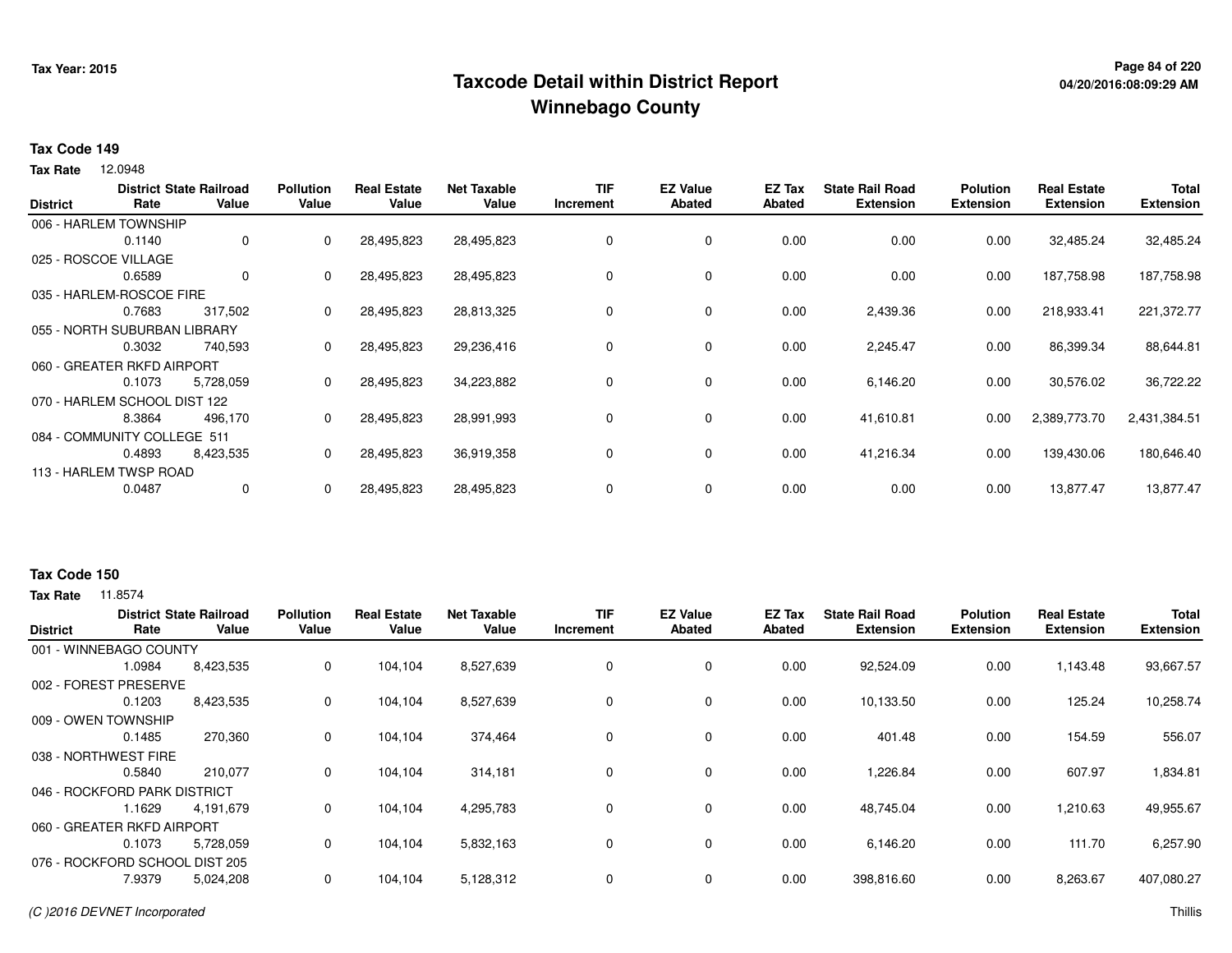## **Page 85 of 220 Taxcode Detail within District ReportWinnebago County**

**Tax Code 150**

**Tax Rate** 11.8574

|                             |        | <b>District State Railroad</b> | <b>Pollution</b> | <b>Real Estate</b> | <b>Net Taxable</b> | <b>TIF</b> | <b>EZ Value</b> | <b>EZ Tax</b> | <b>State Rail Road</b> | <b>Polution</b>  | <b>Real Estate</b> | Total            |
|-----------------------------|--------|--------------------------------|------------------|--------------------|--------------------|------------|-----------------|---------------|------------------------|------------------|--------------------|------------------|
| <b>District</b>             | Rate   | Value                          | Value            | Value              | Value              | Increment  | <b>Abated</b>   | Abated        | Extension              | <b>Extension</b> | <b>Extension</b>   | <b>Extension</b> |
| 084 - COMMUNITY COLLEGE 511 |        |                                |                  |                    |                    |            |                 |               |                        |                  |                    |                  |
|                             | 0.4893 | 8.423.535                      |                  | 104.104            | 8,527,639          |            |                 | 0.00          | 41.216.34              | 0.00             | 509.38             | 41,725.72        |
| 116 - OWEN TWSP ROAD        |        |                                |                  |                    |                    |            |                 |               |                        |                  |                    |                  |
|                             | 0.2088 | 270,360                        |                  | 104,104            | 374.464            |            |                 | 0.00          | 564.51                 | 0.00             | 217.37             | 781.88           |

### **Tax Code 151**

**Tax Rate** 12,8063

| <b>District</b>              | Rate   | <b>District State Railroad</b><br>Value | <b>Pollution</b><br>Value | <b>Real Estate</b><br>Value | <b>Net Taxable</b><br>Value | <b>TIF</b><br><b>Increment</b> | <b>EZ Value</b><br>Abated | EZ Tax<br>Abated | <b>State Rail Road</b><br><b>Extension</b> | <b>Polution</b><br><b>Extension</b> | <b>Real Estate</b><br><b>Extension</b> | Total<br><b>Extension</b> |
|------------------------------|--------|-----------------------------------------|---------------------------|-----------------------------|-----------------------------|--------------------------------|---------------------------|------------------|--------------------------------------------|-------------------------------------|----------------------------------------|---------------------------|
| 001 - WINNEBAGO COUNTY       |        |                                         |                           |                             |                             |                                |                           |                  |                                            |                                     |                                        |                           |
|                              | 1.0984 | 8,423,535                               | 0                         | 734                         | 8,424,269                   | $\mathbf 0$                    | $\mathbf 0$               | 0.00             | 92,524.09                                  | 0.00                                | 8.06                                   | 92,532.15                 |
| 002 - FOREST PRESERVE        |        |                                         |                           |                             |                             |                                |                           |                  |                                            |                                     |                                        |                           |
|                              | 0.1203 | 8,423,535                               | 0                         | 734                         | 8,424,269                   | 0                              | $\mathbf 0$               | 0.00             | 10,133.50                                  | 0.00                                | 0.88                                   | 10,134.38                 |
| 006 - HARLEM TOWNSHIP        |        |                                         |                           |                             |                             |                                |                           |                  |                                            |                                     |                                        |                           |
|                              | 0.1140 | $\Omega$                                | 0                         | 734                         | 734                         | 0                              | $\mathbf 0$               | 0.00             | 0.00                                       | 0.00                                | 0.84                                   | 0.84                      |
| 035 - HARLEM-ROSCOE FIRE     |        |                                         |                           |                             |                             |                                |                           |                  |                                            |                                     |                                        |                           |
|                              | 0.7683 | 317,502                                 | 0                         | 734                         | 318,236                     | 0                              | $\mathbf 0$               | 0.00             | 2,439.36                                   | 0.00                                | 5.64                                   | 2,445.00                  |
| 046 - ROCKFORD PARK DISTRICT |        |                                         |                           |                             |                             |                                |                           |                  |                                            |                                     |                                        |                           |
|                              | 1.1629 | 4,191,679                               | 0                         | 734                         | 4,192,413                   | 0                              | 0                         | 0.00             | 48,745.04                                  | 0.00                                | 8.54                                   | 48,753.58                 |
| 051 - ROCK RIVER WATER REC   |        |                                         |                           |                             |                             |                                |                           |                  |                                            |                                     |                                        |                           |
|                              | 0.2075 | 4,452,412                               | 0                         | 734                         | 4,453,146                   | 0                              | $\mathbf 0$               | 0.00             | 9,238.75                                   | 0.00                                | 1.52                                   | 9,240.27                  |
| 055 - NORTH SUBURBAN LIBRARY |        |                                         |                           |                             |                             |                                |                           |                  |                                            |                                     |                                        |                           |
|                              | 0.3032 | 740,593                                 | 0                         | 734                         | 741,327                     | 0                              | $\mathbf 0$               | 0.00             | 2,245.47                                   | 0.00                                | 2.23                                   | 2,247.70                  |
| 060 - GREATER RKFD AIRPORT   |        |                                         |                           |                             |                             |                                |                           |                  |                                            |                                     |                                        |                           |
|                              | 0.1073 | 5,728,059                               | 0                         | 734                         | 5,728,793                   | 0                              | $\mathbf 0$               | 0.00             | 6,146.20                                   | 0.00                                | 0.79                                   | 6,146.99                  |
| 070 - HARLEM SCHOOL DIST 122 |        |                                         |                           |                             |                             |                                |                           |                  |                                            |                                     |                                        |                           |
|                              | 8.3864 | 496,170                                 | 0                         | 734                         | 496,904                     | 0                              | 0                         | 0.00             | 41,610.81                                  | 0.00                                | 61.56                                  | 41,672.37                 |
| 084 - COMMUNITY COLLEGE 511  |        |                                         |                           |                             |                             |                                |                           |                  |                                            |                                     |                                        |                           |
|                              | 0.4893 | 8,423,535                               | 0                         | 734                         | 8,424,269                   | $\mathbf 0$                    | $\mathbf 0$               | 0.00             | 41,216.34                                  | 0.00                                | 3.59                                   | 41,219.93                 |
| 113 - HARLEM TWSP ROAD       |        |                                         |                           |                             |                             |                                |                           |                  |                                            |                                     |                                        |                           |
|                              | 0.0487 | $\mathbf 0$                             | 0                         | 734                         | 734                         | $\mathbf 0$                    | 0                         | 0.00             | 0.00                                       | 0.00                                | 0.36                                   | 0.36                      |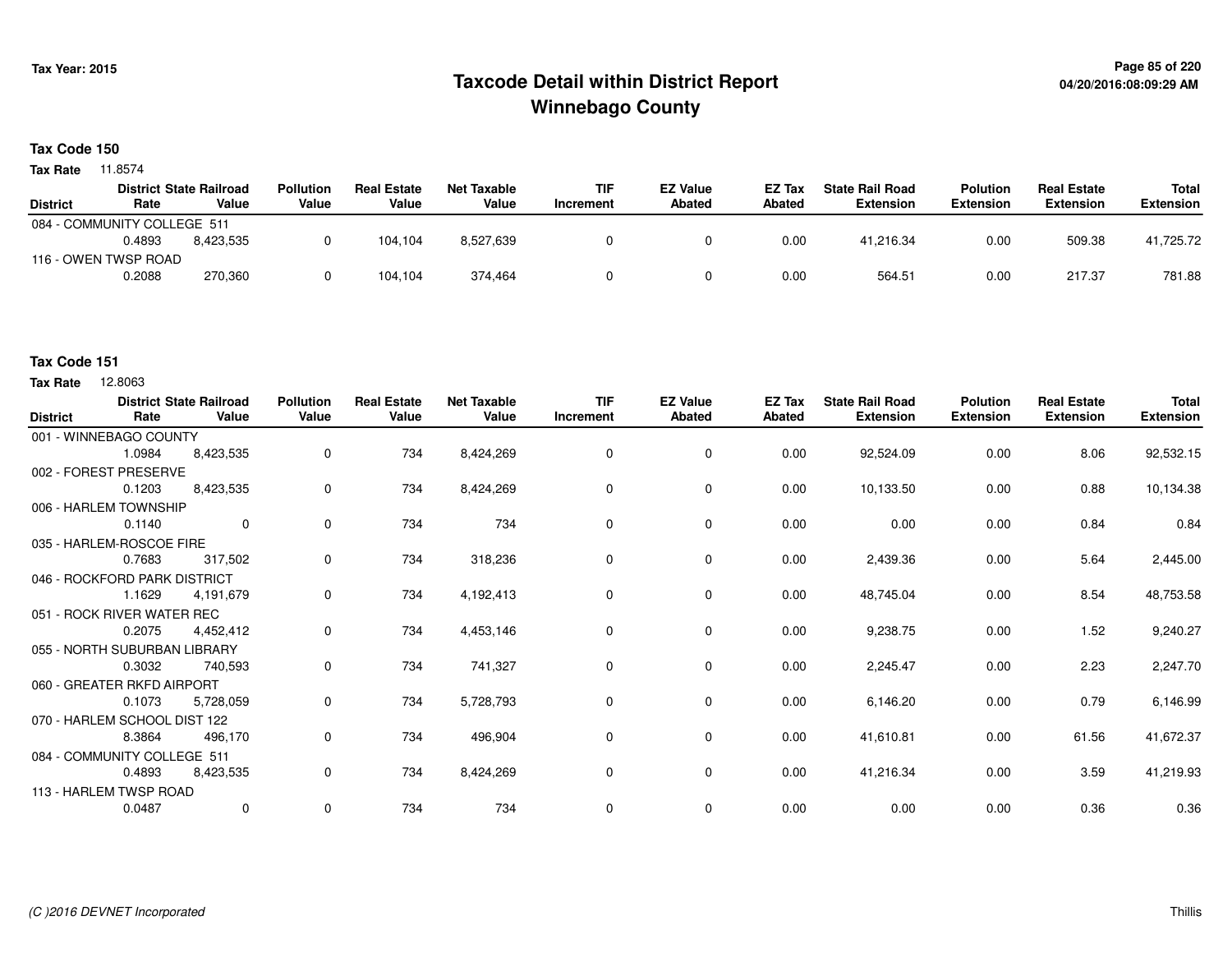## **Page 86 of 220 Taxcode Detail within District ReportWinnebago County**

### **Tax Code 152**

**Tax Rate** 12.8063

| <b>District</b> | Rate                         | <b>District State Railroad</b><br>Value | <b>Pollution</b><br>Value | <b>Real Estate</b><br>Value | <b>Net Taxable</b><br>Value | <b>TIF</b><br>Increment | <b>EZ Value</b><br>Abated | <b>EZ Tax</b><br><b>Abated</b> | <b>State Rail Road</b><br><b>Extension</b> | <b>Polution</b><br><b>Extension</b> | <b>Real Estate</b><br><b>Extension</b> | <b>Total</b><br><b>Extension</b> |
|-----------------|------------------------------|-----------------------------------------|---------------------------|-----------------------------|-----------------------------|-------------------------|---------------------------|--------------------------------|--------------------------------------------|-------------------------------------|----------------------------------------|----------------------------------|
|                 | 001 - WINNEBAGO COUNTY       |                                         |                           |                             |                             |                         |                           |                                |                                            |                                     |                                        |                                  |
|                 | 1.0984                       | 8,423,535                               | 0                         | 3,913,923                   | 12,337,458                  | 0                       | 0                         | 0.00                           | 92,524.09                                  | 0.00                                | 42,990.53                              | 135,514.62                       |
|                 | 002 - FOREST PRESERVE        |                                         |                           |                             |                             |                         |                           |                                |                                            |                                     |                                        |                                  |
|                 | 0.1203                       | 8,423,535                               | 0                         | 3,913,923                   | 12,337,458                  | 0                       | 0                         | 0.00                           | 10,133.50                                  | 0.00                                | 4,708.45                               | 14,841.95                        |
|                 | 006 - HARLEM TOWNSHIP        |                                         |                           |                             |                             |                         |                           |                                |                                            |                                     |                                        |                                  |
|                 | 0.1140                       | $\mathbf 0$                             | 0                         | 3,913,923                   | 3,913,923                   | 0                       | 0                         | 0.00                           | 0.00                                       | 0.00                                | 4,461.87                               | 4,461.87                         |
|                 | 020 - MACHESNEY PARK VILLAGE |                                         |                           |                             |                             |                         |                           |                                |                                            |                                     |                                        |                                  |
|                 | 0.0000                       | $\Omega$                                | 0                         | 3,913,923                   | 3,913,923                   | 0                       | 0                         | 0.00                           | 0.00                                       | 0.00                                | 0.00                                   | 0.00                             |
|                 | 035 - HARLEM-ROSCOE FIRE     |                                         |                           |                             |                             |                         |                           |                                |                                            |                                     |                                        |                                  |
|                 | 0.7683                       | 317,502                                 | 0                         | 3,913,923                   | 4,231,425                   | 0                       | 0                         | 0.00                           | 2,439.36                                   | 0.00                                | 30,070.67                              | 32,510.03                        |
|                 | 046 - ROCKFORD PARK DISTRICT |                                         |                           |                             |                             |                         |                           |                                |                                            |                                     |                                        |                                  |
|                 | 1.1629                       | 4,191,679                               | 0                         | 3,913,923                   | 8,105,602                   | 0                       | 0                         | 0.00                           | 48,745.04                                  | 0.00                                | 45,515.01                              | 94,260.05                        |
|                 | 051 - ROCK RIVER WATER REC   |                                         |                           |                             |                             |                         |                           |                                |                                            |                                     |                                        |                                  |
|                 | 0.2075                       | 4,452,412                               | 0                         | 3,913,923                   | 8,366,335                   | 0                       | 0                         | 0.00                           | 9,238.75                                   | 0.00                                | 8,121.39                               | 17,360.14                        |
|                 | 055 - NORTH SUBURBAN LIBRARY |                                         |                           |                             |                             |                         |                           |                                |                                            |                                     |                                        |                                  |
|                 | 0.3032                       | 740,593                                 | 0                         | 3,913,923                   | 4,654,516                   | 0                       | 0                         | 0.00                           | 2,245.47                                   | 0.00                                | 11,867.01                              | 14,112.48                        |
|                 | 060 - GREATER RKFD AIRPORT   |                                         |                           |                             |                             |                         |                           |                                |                                            |                                     |                                        |                                  |
|                 | 0.1073                       | 5,728,059                               | 0                         | 3,913,923                   | 9,641,982                   | 0                       | 0                         | 0.00                           | 6,146.20                                   | 0.00                                | 4,199.64                               | 10,345.84                        |
|                 | 070 - HARLEM SCHOOL DIST 122 |                                         |                           |                             |                             |                         |                           |                                |                                            |                                     |                                        |                                  |
|                 | 8.3864                       | 496,170                                 | 0                         | 3,913,923                   | 4,410,093                   | 0                       | 0                         | 0.00                           | 41,610.81                                  | 0.00                                | 328,237.24                             | 369,848.05                       |
|                 | 084 - COMMUNITY COLLEGE 511  |                                         |                           |                             |                             |                         |                           |                                |                                            |                                     |                                        |                                  |
|                 | 0.4893                       | 8,423,535                               | 0                         | 3,913,923                   | 12,337,458                  | 0                       | 0                         | 0.00                           | 41,216.34                                  | 0.00                                | 19,150.83                              | 60,367.17                        |
|                 | 113 - HARLEM TWSP ROAD       |                                         |                           |                             |                             |                         |                           |                                |                                            |                                     |                                        |                                  |
|                 | 0.0487                       | 0                                       | 0                         | 3,913,923                   | 3,913,923                   | 0                       | 0                         | 0.00                           | 0.00                                       | 0.00                                | 1,906.08                               | 1,906.08                         |

| <b>Tax Rate</b> | 1.6434                 |                                         |                           |                             |                      |                         |                                  |                  |                                            |                                     |                                        |                                  |
|-----------------|------------------------|-----------------------------------------|---------------------------|-----------------------------|----------------------|-------------------------|----------------------------------|------------------|--------------------------------------------|-------------------------------------|----------------------------------------|----------------------------------|
| <b>District</b> | Rate                   | <b>District State Railroad</b><br>Value | <b>Pollution</b><br>Value | <b>Real Estate</b><br>Value | Net Taxable<br>Value | <b>TIF</b><br>Increment | <b>EZ Value</b><br><b>Abated</b> | EZ Tax<br>Abated | <b>State Rail Road</b><br><b>Extension</b> | <b>Polution</b><br><b>Extension</b> | <b>Real Estate</b><br><b>Extension</b> | <b>Total</b><br><b>Extension</b> |
|                 | 001 - WINNEBAGO COUNTY |                                         |                           |                             |                      |                         |                                  |                  |                                            |                                     |                                        |                                  |
|                 | 1.0984                 | 8.423.535                               |                           | 716.390                     | 9,139,925            | 0                       |                                  | 0.00             | 92.524.09                                  | 0.00                                | 7.868.83                               | 100,392.92                       |
|                 | 002 - FOREST PRESERVE  |                                         |                           |                             |                      |                         |                                  |                  |                                            |                                     |                                        |                                  |
|                 | 0.1203                 | 8.423.535                               |                           | 716.390                     | 9.139.925            | 0                       |                                  | 0.00             | 10,133.50                                  | 0.00                                | 861.82                                 | 10,995.32                        |
|                 | 006 - HARLEM TOWNSHIP  |                                         |                           |                             |                      |                         |                                  |                  |                                            |                                     |                                        |                                  |
|                 | 0.1140                 |                                         |                           | 716.390                     | 716,390              | 0                       |                                  | 0.00             | 0.00                                       | 0.00                                | 816.68                                 | 816.68                           |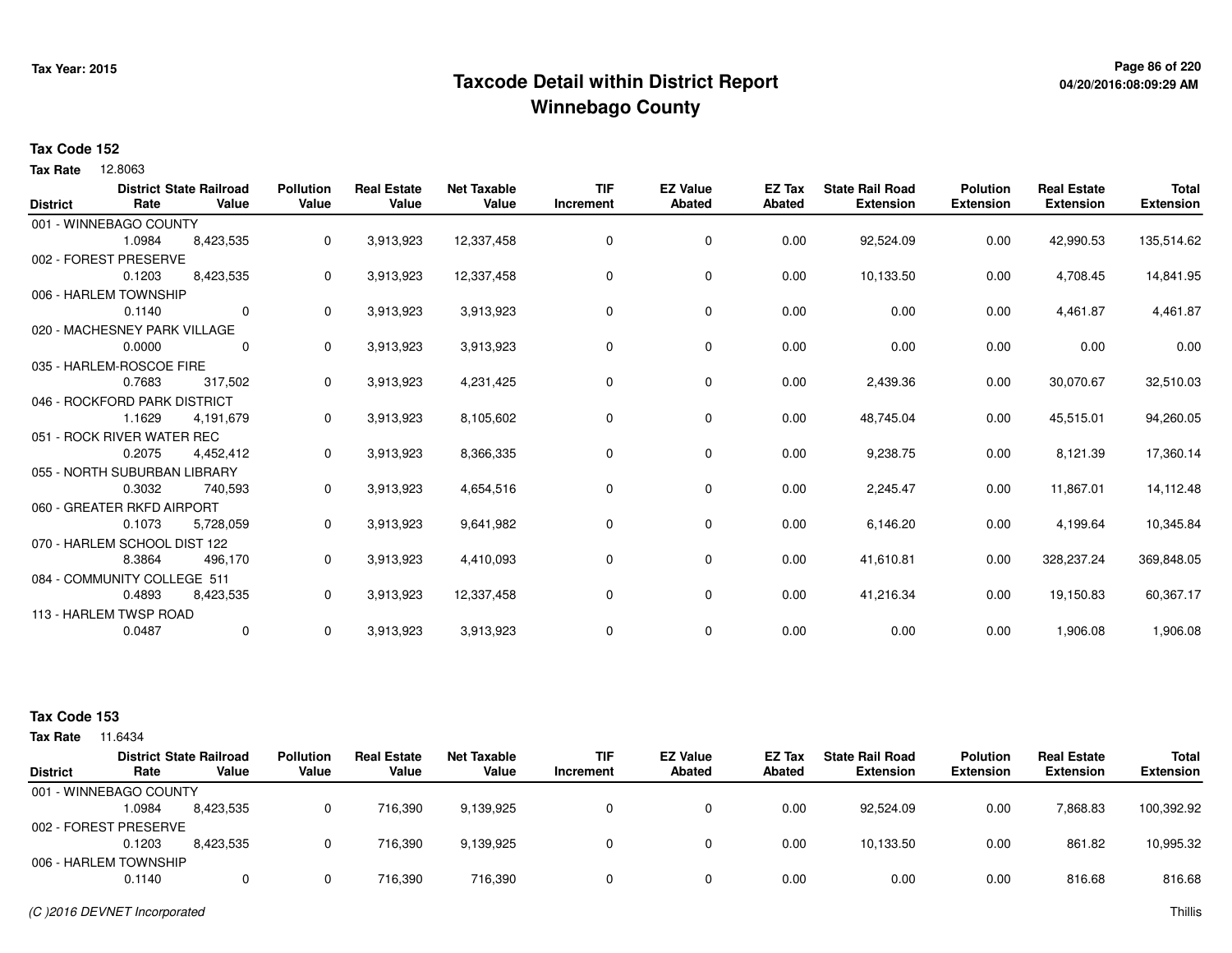## **Page 87 of 220 Taxcode Detail within District ReportWinnebago County**

### **Tax Code 153**

**Tax Rate** 11.6434

|                              |                              | <b>District State Railroad</b> | <b>Pollution</b> | <b>Real Estate</b> | <b>Net Taxable</b> | <b>TIF</b> | <b>EZ Value</b> | <b>EZ Tax</b> | <b>State Rail Road</b> | <b>Polution</b>  | <b>Real Estate</b> | <b>Total</b>     |
|------------------------------|------------------------------|--------------------------------|------------------|--------------------|--------------------|------------|-----------------|---------------|------------------------|------------------|--------------------|------------------|
| <b>District</b>              | Rate                         | Value                          | Value            | Value              | Value              | Increment  | <b>Abated</b>   | <b>Abated</b> | <b>Extension</b>       | <b>Extension</b> | <b>Extension</b>   | <b>Extension</b> |
|                              | 035 - HARLEM-ROSCOE FIRE     |                                |                  |                    |                    |            |                 |               |                        |                  |                    |                  |
|                              | 0.7683                       | 317,502                        | 0                | 716,390            | 1,033,892          | 0          | 0               | 0.00          | 2,439.36               | 0.00             | 5,504.02           | 7,943.38         |
|                              | 051 - ROCK RIVER WATER REC   |                                |                  |                    |                    |            |                 |               |                        |                  |                    |                  |
|                              | 0.2075                       | 4,452,412                      | 0                | 716,390            | 5,168,802          | 0          | $\mathbf 0$     | 0.00          | 9,238.75               | 0.00             | 1,486.51           | 10,725.26        |
| 055 - NORTH SUBURBAN LIBRARY |                              |                                |                  |                    |                    |            |                 |               |                        |                  |                    |                  |
|                              | 0.3032                       | 740,593                        | 0                | 716,390            | 1,456,983          | 0          | 0               | 0.00          | 2,245.47               | 0.00             | 2,172.09           | 4,417.56         |
|                              | 060 - GREATER RKFD AIRPORT   |                                |                  |                    |                    |            |                 |               |                        |                  |                    |                  |
|                              | 0.1073                       | 5,728,059                      | 0                | 716,390            | 6,444,449          | 0          | $\mathbf 0$     | 0.00          | 6,146.20               | 0.00             | 768.69             | 6,914.89         |
|                              | 070 - HARLEM SCHOOL DIST 122 |                                |                  |                    |                    |            |                 |               |                        |                  |                    |                  |
|                              | 8.3864                       | 496,170                        | 0                | 716,390            | 1,212,560          | 0          | $\mathbf 0$     | 0.00          | 41,610.81              | 0.00             | 60,079.33          | 101,690.14       |
|                              | 084 - COMMUNITY COLLEGE 511  |                                |                  |                    |                    |            |                 |               |                        |                  |                    |                  |
|                              | 0.4893                       | 8,423,535                      | 0                | 716,390            | 9,139,925          | 0          | 0               | 0.00          | 41,216.34              | 0.00             | 3,505.30           | 44,721.64        |
|                              | 113 - HARLEM TWSP ROAD       |                                |                  |                    |                    |            |                 |               |                        |                  |                    |                  |
|                              | 0.0487                       | 0                              | 0                | 716,390            | 716,390            | 0          | $\mathbf 0$     | 0.00          | 0.00                   | 0.00             | 348.88             | 348.88           |
|                              |                              |                                |                  |                    |                    |            |                 |               |                        |                  |                    |                  |

## **Tax Code 154**

| <b>District</b>     | Rate                           | <b>District State Railroad</b><br>Value | <b>Pollution</b><br>Value | <b>Real Estate</b><br>Value | <b>Net Taxable</b><br>Value | <b>TIF</b><br>Increment | <b>EZ Value</b><br><b>Abated</b> | EZ Tax<br>Abated | <b>State Rail Road</b><br><b>Extension</b> | <b>Polution</b><br><b>Extension</b> | <b>Real Estate</b><br><b>Extension</b> | <b>Total</b><br><b>Extension</b> |
|---------------------|--------------------------------|-----------------------------------------|---------------------------|-----------------------------|-----------------------------|-------------------------|----------------------------------|------------------|--------------------------------------------|-------------------------------------|----------------------------------------|----------------------------------|
|                     | 001 - WINNEBAGO COUNTY         |                                         |                           |                             |                             |                         |                                  |                  |                                            |                                     |                                        |                                  |
|                     | 1.0984                         | 8,423,535                               | 0                         | 93,763                      | 8,517,298                   | 0                       | 0                                | 0.00             | 92,524.09                                  | 0.00                                | 1,029.89                               | 93,553.98                        |
| 002 - FOREST        | <b>PRESERVE</b>                |                                         |                           |                             |                             |                         |                                  |                  |                                            |                                     |                                        |                                  |
|                     | 0.1203                         | 8,423,535                               | 0                         | 93,763                      | 8,517,298                   | 0                       | 0                                | 0.00             | 10,133.50                                  | 0.00                                | 112.80                                 | 10,246.30                        |
|                     | 009 - OWEN TOWNSHIP            |                                         |                           |                             |                             |                         |                                  |                  |                                            |                                     |                                        |                                  |
|                     | 0.1485                         | 270,360                                 | 0                         | 93,763                      | 364,123                     | 0                       | 0                                | 0.00             | 401.48                                     | 0.00                                | 139.24                                 | 540.72                           |
| 023 - ROCKFORD CITY |                                |                                         |                           |                             |                             |                         |                                  |                  |                                            |                                     |                                        |                                  |
|                     | 3.3595                         | 3,297,017                               | 0                         | 93,763                      | 3,390,780                   | 0                       | $\mathbf 0$                      | 0.00             | 110,763.28                                 | 0.00                                | 3,149.97                               | 113,913.25                       |
|                     | 046 - ROCKFORD PARK DISTRICT   |                                         |                           |                             |                             |                         |                                  |                  |                                            |                                     |                                        |                                  |
|                     | 1.1629                         | 4,191,679                               | 0                         | 93,763                      | 4,285,442                   | 0                       | $\mathbf 0$                      | 0.00             | 48,745.04                                  | 0.00                                | 1,090.37                               | 49,835.41                        |
|                     | 059 - ROCKFORD CITY LIBRARY    |                                         |                           |                             |                             |                         |                                  |                  |                                            |                                     |                                        |                                  |
|                     | 0.5196                         | 3,297,017                               | 0                         | 93,763                      | 3,390,780                   | 0                       | 0                                | 0.00             | 17,131.30                                  | 0.00                                | 487.19                                 | 17,618.49                        |
|                     | 060 - GREATER RKFD AIRPORT     |                                         |                           |                             |                             |                         |                                  |                  |                                            |                                     |                                        |                                  |
|                     | 0.1073                         | 5,728,059                               | 0                         | 93,763                      | 5,821,822                   | 0                       | 0                                | 0.00             | 6,146.20                                   | 0.00                                | 100.61                                 | 6,246.81                         |
|                     | 076 - ROCKFORD SCHOOL DIST 205 |                                         |                           |                             |                             |                         |                                  |                  |                                            |                                     |                                        |                                  |
|                     | 7.9379                         | 5,024,208                               | 0                         | 93,763                      | 5,117,971                   | 0                       | 0                                | 0.00             | 398,816.60                                 | 0.00                                | 7,442.81                               | 406,259.41                       |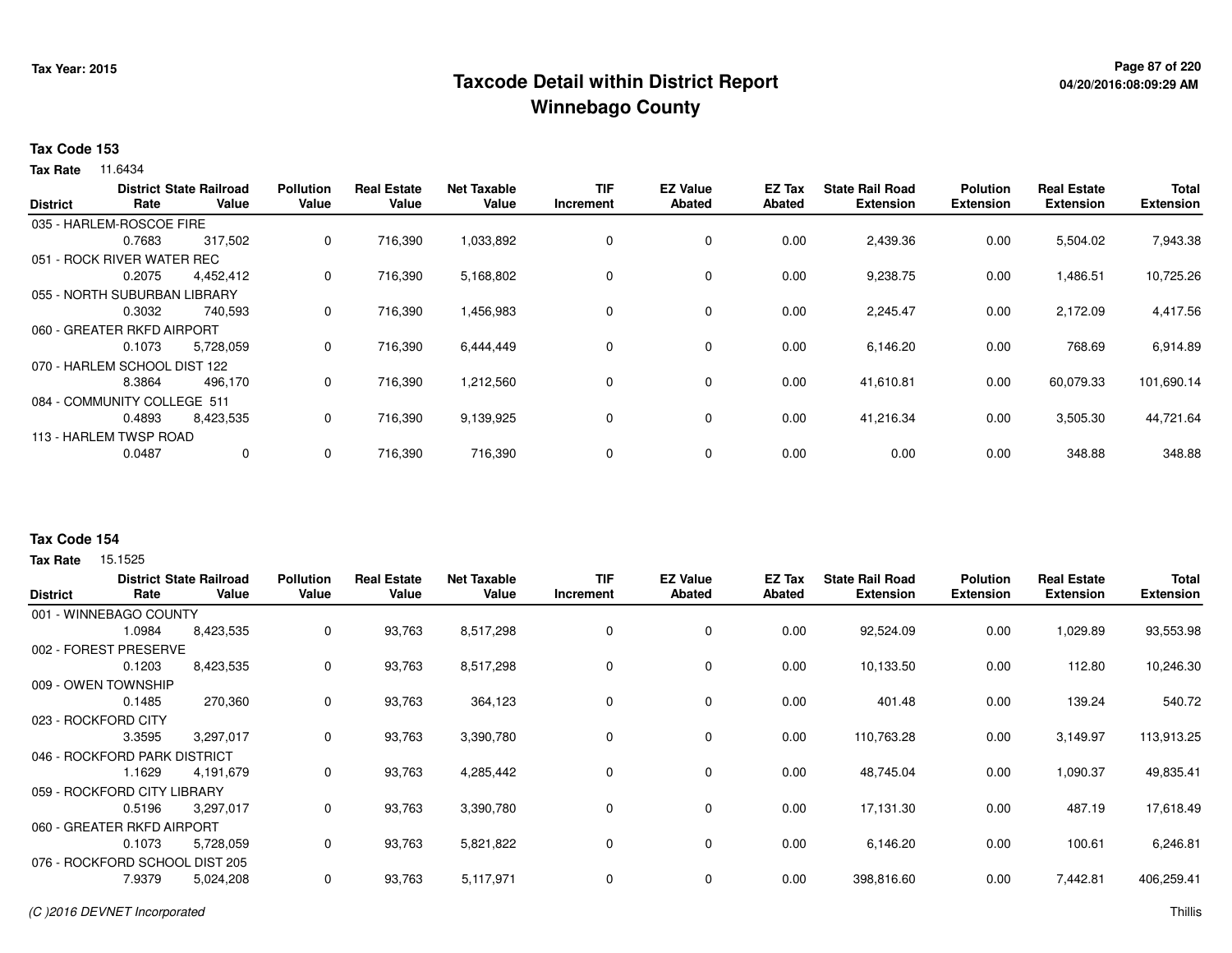## **Page 88 of 220 Taxcode Detail within District ReportWinnebago County**

#### **Tax Code 154**

15.1525 **Tax Rate**

|                 |                             | <b>District State Railroad</b> | <b>Pollution</b> | <b>Real Estate</b> | Net Taxable | <b>TIF</b> | <b>EZ Value</b> | <b>EZ Tax</b> | <b>State Rail Road</b> | <b>Polution</b>  | <b>Real Estate</b> | Total            |
|-----------------|-----------------------------|--------------------------------|------------------|--------------------|-------------|------------|-----------------|---------------|------------------------|------------------|--------------------|------------------|
| <b>District</b> | Rate                        | Value                          | Value            | Value              | Value       | Increment  | Abated          | <b>Abated</b> | <b>Extension</b>       | <b>Extension</b> | <b>Extension</b>   | <b>Extension</b> |
|                 | 084 - COMMUNITY COLLEGE 511 |                                |                  |                    |             |            |                 |               |                        |                  |                    |                  |
|                 | 0.4893                      | 8.423.535                      |                  | 93,763             | 8,517,298   |            |                 | 0.00          | 41,216.34              | 0.00             | 458.78             | 41,675.12        |
|                 | 116 - OWEN TWSP ROAD        |                                |                  |                    |             |            |                 |               |                        |                  |                    |                  |
|                 | 0.2088                      | 270,360                        |                  | 93.763             | 364.123     |            |                 | 0.00          | 564.51                 | 0.00             | 195.78             | 760.29           |
|                 |                             |                                |                  |                    |             |            |                 |               |                        |                  |                    |                  |

### **Tax Code 155**

**Tax Rate** 10.8870

| <b>District</b>                | Rate   | <b>District State Railroad</b><br>Value | <b>Pollution</b><br>Value | <b>Real Estate</b><br>Value | <b>Net Taxable</b><br>Value | <b>TIF</b><br>Increment | <b>EZ Value</b><br><b>Abated</b> | EZ Tax<br><b>Abated</b> | <b>State Rail Road</b><br><b>Extension</b> | <b>Polution</b><br><b>Extension</b> | <b>Real Estate</b><br><b>Extension</b> | Total<br><b>Extension</b> |
|--------------------------------|--------|-----------------------------------------|---------------------------|-----------------------------|-----------------------------|-------------------------|----------------------------------|-------------------------|--------------------------------------------|-------------------------------------|----------------------------------------|---------------------------|
| 001 - WINNEBAGO COUNTY         |        |                                         |                           |                             |                             |                         |                                  |                         |                                            |                                     |                                        |                           |
|                                | 1.0984 | 8,423,535                               | 0                         | 7,130,632                   | 15,554,167                  | 0                       | 0                                | 0.00                    | 92,524.09                                  | 0.00                                | 78,322.86                              | 170,846.95                |
| 002 - FOREST PRESERVE          |        |                                         |                           |                             |                             |                         |                                  |                         |                                            |                                     |                                        |                           |
|                                | 0.1203 | 8,423,535                               | 0                         | 7,130,632                   | 15,554,167                  | 0                       | 0                                | 0.00                    | 10,133.50                                  | 0.00                                | 8,578.15                               | 18,711.65                 |
| 009 - OWEN TOWNSHIP            |        |                                         |                           |                             |                             |                         |                                  |                         |                                            |                                     |                                        |                           |
|                                | 0.1485 | 270,360                                 | 0                         | 7,130,632                   | 7,400,992                   | 0                       | $\mathbf 0$                      | 0.00                    | 401.48                                     | 0.00                                | 10,588.99                              | 10,990.47                 |
| 041 - ROCKTON FIRE             |        |                                         |                           |                             |                             |                         |                                  |                         |                                            |                                     |                                        |                           |
|                                | 0.7765 | 313,289                                 | 0                         | 7,130,632                   | 7,443,921                   | 0                       | $\mathbf 0$                      | 0.00                    | 2,432.69                                   | 0.00                                | 55,369.34                              | 57,802.03                 |
| 060 - GREATER RKFD AIRPORT     |        |                                         |                           |                             |                             |                         |                                  |                         |                                            |                                     |                                        |                           |
|                                | 0.1073 | 5,728,059                               | 0                         | 7,130,632                   | 12,858,691                  | 0                       | 0                                | 0.00                    | 6,146.20                                   | 0.00                                | 7,651.17                               | 13,797.37                 |
| 076 - ROCKFORD SCHOOL DIST 205 |        |                                         |                           |                             |                             |                         |                                  |                         |                                            |                                     |                                        |                           |
|                                | 7.9379 | 5,024,208                               | 0                         | 7,130,632                   | 12,154,840                  | 0                       | 0                                | 0.00                    | 398,816.60                                 | 0.00                                | 566,022.44                             | 964,839.04                |
| 084 - COMMUNITY COLLEGE 511    |        |                                         |                           |                             |                             |                         |                                  |                         |                                            |                                     |                                        |                           |
|                                | 0.4893 | 8,423,535                               | 0                         | 7,130,632                   | 15,554,167                  | 0                       | 0                                | 0.00                    | 41,216.34                                  | 0.00                                | 34,890.18                              | 76,106.52                 |
| 116 - OWEN TWSP ROAD           |        |                                         |                           |                             |                             |                         |                                  |                         |                                            |                                     |                                        |                           |
|                                | 0.2088 | 270,360                                 | 0                         | 7,130,632                   | 7,400,992                   | 0                       | $\mathbf 0$                      | 0.00                    | 564.51                                     | 0.00                                | 14,888.76                              | 15,453.27                 |

| <b>Tax Rate</b> | 10.6945                |                                |                  |                    |                    |            |               |               |                        |                  |                    |            |
|-----------------|------------------------|--------------------------------|------------------|--------------------|--------------------|------------|---------------|---------------|------------------------|------------------|--------------------|------------|
|                 |                        | <b>District State Railroad</b> | <b>Pollution</b> | <b>Real Estate</b> | <b>Net Taxable</b> | <b>TIF</b> | EZ Value      | EZ Tax        | <b>State Rail Road</b> | <b>Polution</b>  | <b>Real Estate</b> | Total      |
| <b>District</b> | Rate                   | Value                          | Value            | Value              | Value              | Increment  | <b>Abated</b> | <b>Abated</b> | Extension              | <b>Extension</b> | <b>Extension</b>   | Extension  |
|                 | 001 - WINNEBAGO COUNTY |                                |                  |                    |                    |            |               |               |                        |                  |                    |            |
|                 | .0984                  | 8,423,535                      |                  | 15,977,407         | 24.400.942         |            |               | 0.00          | 92,524.09              | 0.00             | 175,495.84         | 268,019.93 |
|                 |                        |                                |                  |                    |                    |            |               |               |                        |                  |                    |            |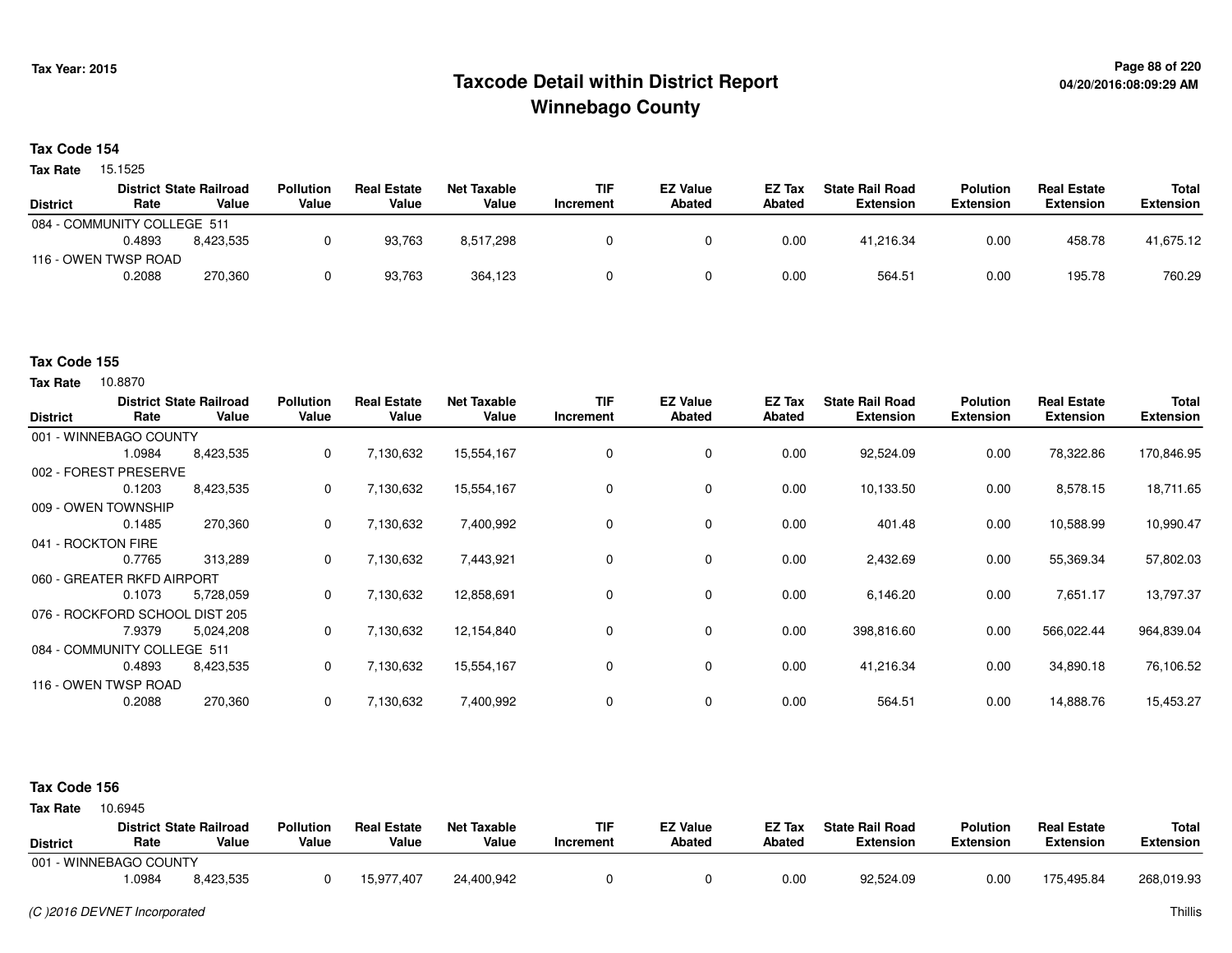## **Page 89 of 220 Taxcode Detail within District ReportWinnebago County**

#### **Tax Code 156**

10.6945 **Tax Rate**

| <b>District State Railroad</b> |                                |           | <b>Pollution</b> | <b>Real Estate</b> | <b>Net Taxable</b> | <b>TIF</b>  | <b>EZ Value</b> | <b>EZ Tax</b> | <b>State Rail Road</b> | <b>Polution</b>  | <b>Real Estate</b> | <b>Total</b>     |
|--------------------------------|--------------------------------|-----------|------------------|--------------------|--------------------|-------------|-----------------|---------------|------------------------|------------------|--------------------|------------------|
| <b>District</b>                | Rate                           | Value     | Value            | Value              | Value              | Increment   | <b>Abated</b>   | <b>Abated</b> | <b>Extension</b>       | <b>Extension</b> | <b>Extension</b>   | <b>Extension</b> |
|                                | 002 - FOREST PRESERVE          |           |                  |                    |                    |             |                 |               |                        |                  |                    |                  |
|                                | 0.1203                         | 8,423,535 | 0                | 15,977,407         | 24,400,942         | $\mathbf 0$ | 0               | 0.00          | 10,133.50              | 0.00             | 19,220.82          | 29,354.32        |
|                                | 009 - OWEN TOWNSHIP            |           |                  |                    |                    |             |                 |               |                        |                  |                    |                  |
|                                | 0.1485                         | 270,360   | 0                | 15,977,407         | 16,247,767         | 0           | 0               | 0.00          | 401.48                 | 0.00             | 23,726.45          | 24,127.93        |
|                                | 038 - NORTHWEST FIRE           |           |                  |                    |                    |             |                 |               |                        |                  |                    |                  |
|                                | 0.5840                         | 210,077   | 0                | 15,977,407         | 16,187,484         | 0           | 0               | 0.00          | 1,226.84               | 0.00             | 93,308.06          | 94,534.90        |
|                                | 060 - GREATER RKFD AIRPORT     |           |                  |                    |                    |             |                 |               |                        |                  |                    |                  |
|                                | 0.1073                         | 5,728,059 | 0                | 15,977,407         | 21,705,466         | 0           | 0               | 0.00          | 6,146.20               | 0.00             | 17,143.76          | 23,289.96        |
|                                | 076 - ROCKFORD SCHOOL DIST 205 |           |                  |                    |                    |             |                 |               |                        |                  |                    |                  |
|                                | 7.9379                         | 5.024.208 | 0                | 15,977,407         | 21,001,615         | 0           | 0               | 0.00          | 398,816.60             | 0.00             | 1,268,270.59       | 1,667,087.19     |
|                                | 084 - COMMUNITY COLLEGE 511    |           |                  |                    |                    |             |                 |               |                        |                  |                    |                  |
|                                | 0.4893                         | 8,423,535 | 0                | 15,977,407         | 24,400,942         | 0           | 0               | 0.00          | 41,216.34              | 0.00             | 78,177.45          | 119,393.79       |
|                                | 116 - OWEN TWSP ROAD           |           |                  |                    |                    |             |                 |               |                        |                  |                    |                  |
|                                | 0.2088                         | 270,360   | 0                | 15,977,407         | 16,247,767         | 0           | 0               | 0.00          | 564.51                 | 0.00             | 33,360.83          | 33,925.34        |
|                                |                                |           |                  |                    |                    |             |                 |               |                        |                  |                    |                  |

### **Tax Code 157**

| <b>District</b> | Rate                           | <b>District State Railroad</b><br>Value | <b>Pollution</b><br>Value | <b>Real Estate</b><br>Value | Net Taxable<br>Value | <b>TIF</b><br>Increment | <b>EZ Value</b><br><b>Abated</b> | EZ Tax<br>Abated | <b>State Rail Road</b><br><b>Extension</b> | <b>Polution</b><br><b>Extension</b> | <b>Real Estate</b><br><b>Extension</b> | <b>Total</b><br><b>Extension</b> |
|-----------------|--------------------------------|-----------------------------------------|---------------------------|-----------------------------|----------------------|-------------------------|----------------------------------|------------------|--------------------------------------------|-------------------------------------|----------------------------------------|----------------------------------|
|                 | 001 - WINNEBAGO COUNTY         |                                         |                           |                             |                      |                         |                                  |                  |                                            |                                     |                                        |                                  |
|                 | 1.0984                         | 8,423,535                               | 0                         | 64,869                      | 8,488,404            | 0                       | $\mathbf 0$                      | 0.00             | 92,524.09                                  | 0.00                                | 712.52                                 | 93,236.61                        |
|                 | 002 - FOREST PRESERVE          |                                         |                           |                             |                      |                         |                                  |                  |                                            |                                     |                                        |                                  |
|                 | 0.1203                         | 8,423,535                               | 0                         | 64,869                      | 8,488,404            | 0                       | $\mathbf 0$                      | 0.00             | 10,133.50                                  | 0.00                                | 78.04                                  | 10,211.54                        |
|                 | 009 - OWEN TOWNSHIP            |                                         |                           |                             |                      |                         |                                  |                  |                                            |                                     |                                        |                                  |
|                 | 0.1485                         | 270,360                                 | 0                         | 64,869                      | 335,229              | 0                       | $\mathbf 0$                      | 0.00             | 401.48                                     | 0.00                                | 96.33                                  | 497.81                           |
|                 | 023 - ROCKFORD CITY            |                                         |                           |                             |                      |                         |                                  |                  |                                            |                                     |                                        |                                  |
|                 | 3.3595                         | 3,297,017                               | 0                         | 64,869                      | 3,361,886            | 0                       | $\mathbf 0$                      | 0.00             | 110,763.28                                 | 0.00                                | 2,179.27                               | 112,942.55                       |
|                 | 059 - ROCKFORD CITY LIBRARY    |                                         |                           |                             |                      |                         |                                  |                  |                                            |                                     |                                        |                                  |
|                 | 0.5196                         | 3,297,017                               | 0                         | 64,869                      | 3,361,886            | 0                       | $\mathbf 0$                      | 0.00             | 17,131.30                                  | 0.00                                | 337.06                                 | 17,468.36                        |
|                 | 060 - GREATER RKFD AIRPORT     |                                         |                           |                             |                      |                         |                                  |                  |                                            |                                     |                                        |                                  |
|                 | 0.1073                         | 5,728,059                               | 0                         | 64,869                      | 5,792,928            | 0                       | 0                                | 0.00             | 6,146.20                                   | 0.00                                | 69.60                                  | 6,215.80                         |
|                 | 076 - ROCKFORD SCHOOL DIST 205 |                                         |                           |                             |                      |                         |                                  |                  |                                            |                                     |                                        |                                  |
|                 | 7.9379                         | 5,024,208                               | 0                         | 64,869                      | 5,089,077            | 0                       | 0                                | 0.00             | 398,816.60                                 | 0.00                                | 5,149.24                               | 403,965.84                       |
|                 | 084 - COMMUNITY COLLEGE 511    |                                         |                           |                             |                      |                         |                                  |                  |                                            |                                     |                                        |                                  |
|                 | 0.4893                         | 8,423,535                               | 0                         | 64,869                      | 8,488,404            | 0                       | 0                                | 0.00             | 41,216.34                                  | 0.00                                | 317.40                                 | 41,533.74                        |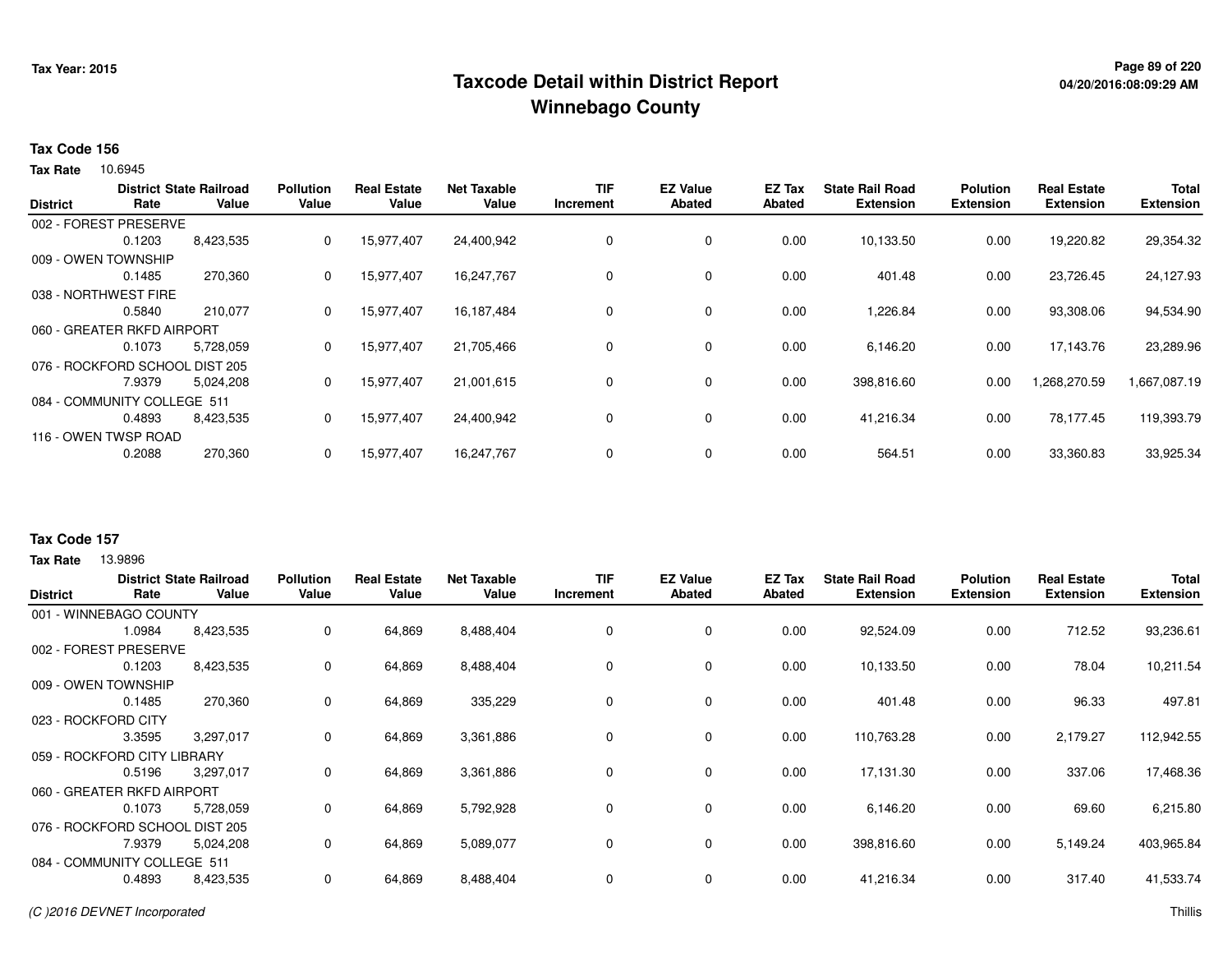## **Page 90 of 220 Taxcode Detail within District ReportWinnebago County**

**Tax Code 157**

13.9896 **Tax Rate**

|                 | <b>District State Railroad</b> |         | <b>Pollution</b> | <b>Real Estate</b> | <b>Net Taxable</b> | <b>TIF</b> | <b>EZ Value</b> | <b>EZ Tax</b> | <b>State Rail Road</b> | <b>Polution</b> | <b>Real Estate</b> | <b>Total</b> |
|-----------------|--------------------------------|---------|------------------|--------------------|--------------------|------------|-----------------|---------------|------------------------|-----------------|--------------------|--------------|
| <b>District</b> | Rate                           | Value   | Value            | Value              | Value              | Increment  | Abated          | <b>Abated</b> | Extension              | Extension       | Extension          | Extension    |
| $116 - x$       | OWEN TWSP ROAD                 |         |                  |                    |                    |            |                 |               |                        |                 |                    |              |
|                 | 0.2088                         | 270,360 |                  | 64.869             | 335,229            |            |                 | 0.0(          | 564.5                  | 0.00            | 135.45             | 699.96       |

12.4902 **Tax Rate**

| <b>District</b> | Rate                         | <b>District State Railroad</b><br>Value | <b>Pollution</b><br>Value | <b>Real Estate</b><br>Value | <b>Net Taxable</b><br>Value | <b>TIF</b><br>Increment | <b>EZ Value</b><br>Abated | <b>EZ Tax</b><br><b>Abated</b> | <b>State Rail Road</b><br><b>Extension</b> | <b>Polution</b><br><b>Extension</b> | <b>Real Estate</b><br><b>Extension</b> | Total<br><b>Extension</b> |
|-----------------|------------------------------|-----------------------------------------|---------------------------|-----------------------------|-----------------------------|-------------------------|---------------------------|--------------------------------|--------------------------------------------|-------------------------------------|----------------------------------------|---------------------------|
|                 | 001 - WINNEBAGO COUNTY       |                                         |                           |                             |                             |                         |                           |                                |                                            |                                     |                                        |                           |
|                 | 1.0984                       | 8,423,535                               | 0                         | 5,685,039                   | 14,108,574                  | 0                       | 0                         | 0.00                           | 92,524.09                                  | 0.00                                | 62,444.47                              | 154,968.56                |
|                 | 002 - FOREST PRESERVE        |                                         |                           |                             |                             |                         |                           |                                |                                            |                                     |                                        |                           |
|                 | 0.1203                       | 8,423,535                               | 0                         | 5,685,039                   | 14,108,574                  | 0                       | 0                         | 0.00                           | 10,133.50                                  | 0.00                                | 6,839.10                               | 16,972.60                 |
|                 | 006 - HARLEM TOWNSHIP        |                                         |                           |                             |                             |                         |                           |                                |                                            |                                     |                                        |                           |
|                 | 0.1140                       | $\Omega$                                | 0                         | 5,685,039                   | 5,685,039                   | 0                       | 0                         | 0.00                           | 0.00                                       | 0.00                                | 6,480.94                               | 6,480.94                  |
|                 | 020 - MACHESNEY PARK VILLAGE |                                         |                           |                             |                             |                         |                           |                                |                                            |                                     |                                        |                           |
|                 | 0.0000                       | $\Omega$                                | 0                         | 5,685,039                   | 5,685,039                   | 0                       | $\mathbf 0$               | 0.00                           | 0.00                                       | 0.00                                | 0.00                                   | 0.00                      |
|                 | 037 - NORTH PARK FIRE        |                                         |                           |                             |                             |                         |                           |                                |                                            |                                     |                                        |                           |
|                 | 0.4522                       | 424.145                                 | 0                         | 5,685,039                   | 6,109,184                   | $\mathbf 0$             | $\mathbf 0$               | 0.00                           | 1,917.99                                   | 0.00                                | 25,707.75                              | 27,625.74                 |
|                 | 046 - ROCKFORD PARK DISTRICT |                                         |                           |                             |                             |                         |                           |                                |                                            |                                     |                                        |                           |
|                 | 1.1629                       | 4,191,679                               | 0                         | 5,685,039                   | 9,876,718                   | 0                       | $\mathbf 0$               | 0.00                           | 48,745.04                                  | 0.00                                | 66,111.32                              | 114,856.36                |
|                 | 051 - ROCK RIVER WATER REC   |                                         |                           |                             |                             |                         |                           |                                |                                            |                                     |                                        |                           |
|                 | 0.2075                       | 4,452,412                               | 0                         | 5,685,039                   | 10,137,451                  | 0                       | 0                         | 0.00                           | 9,238.75                                   | 0.00                                | 11,796.46                              | 21,035.21                 |
|                 | 055 - NORTH SUBURBAN LIBRARY |                                         |                           |                             |                             |                         |                           |                                |                                            |                                     |                                        |                           |
|                 | 0.3032                       | 740,593                                 | 0                         | 5,685,039                   | 6,425,632                   | 0                       | $\mathbf 0$               | 0.00                           | 2,245.47                                   | 0.00                                | 17,237.04                              | 19,482.51                 |
|                 | 060 - GREATER RKFD AIRPORT   |                                         |                           |                             |                             |                         |                           |                                |                                            |                                     |                                        |                           |
|                 | 0.1073                       | 5,728,059                               | 0                         | 5,685,039                   | 11,413,098                  | 0                       | $\mathbf 0$               | 0.00                           | 6,146.20                                   | 0.00                                | 6,100.05                               | 12,246.25                 |
|                 | 070 - HARLEM SCHOOL DIST 122 |                                         |                           |                             |                             |                         |                           |                                |                                            |                                     |                                        |                           |
|                 | 8.3864                       | 496,170                                 | 0                         | 5,685,039                   | 6,181,209                   | 0                       | 0                         | 0.00                           | 41,610.81                                  | 0.00                                | 476,770.11                             | 518,380.92                |
|                 | 084 - COMMUNITY COLLEGE 511  |                                         |                           |                             |                             |                         |                           |                                |                                            |                                     |                                        |                           |
|                 | 0.4893                       | 8,423,535                               | 0                         | 5,685,039                   | 14,108,574                  | 0                       | 0                         | 0.00                           | 41,216.34                                  | 0.00                                | 27,816.90                              | 69,033.24                 |
|                 | 113 - HARLEM TWSP ROAD       |                                         |                           |                             |                             |                         |                           |                                |                                            |                                     |                                        |                           |
|                 | 0.0487                       | 0                                       | 0                         | 5,685,039                   | 5,685,039                   | 0                       | $\mathbf 0$               | 0.00                           | 0.00                                       | 0.00                                | 2,768.61                               | 2,768.61                  |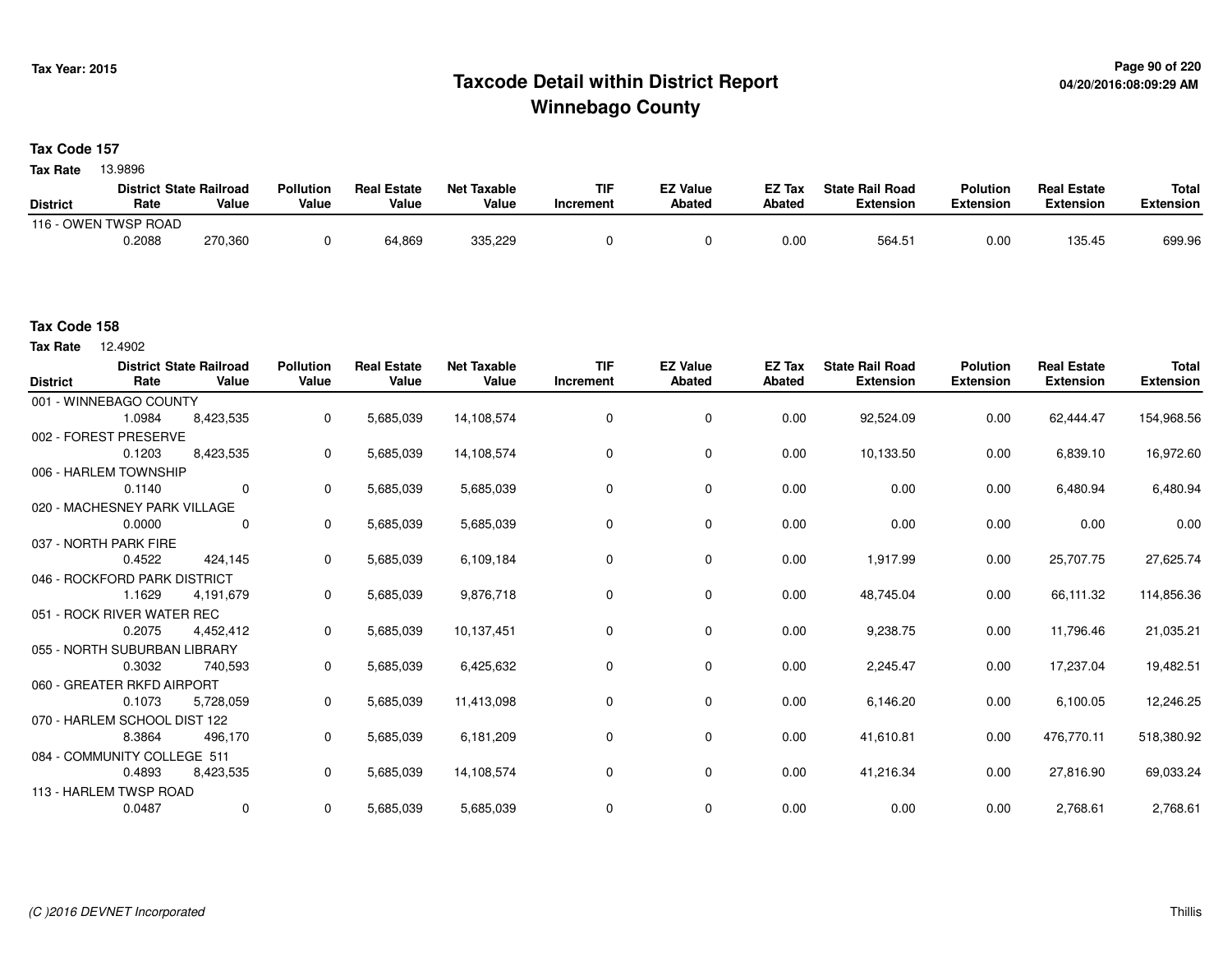## **Page 91 of 220 Taxcode Detail within District ReportWinnebago County**

# **04/20/2016:08:09:29 AM**

### **Tax Code 159**

**Tax Rate** 11.8342

| <b>District</b> | Rate                           | <b>District State Railroad</b><br>Value | <b>Pollution</b><br>Value | <b>Real Estate</b><br>Value | <b>Net Taxable</b><br>Value | <b>TIF</b><br>Increment | <b>EZ Value</b><br><b>Abated</b> | EZ Tax<br><b>Abated</b> | <b>State Rail Road</b><br><b>Extension</b> | <b>Polution</b><br><b>Extension</b> | <b>Real Estate</b><br><b>Extension</b> | Total<br><b>Extension</b> |
|-----------------|--------------------------------|-----------------------------------------|---------------------------|-----------------------------|-----------------------------|-------------------------|----------------------------------|-------------------------|--------------------------------------------|-------------------------------------|----------------------------------------|---------------------------|
|                 | 001 - WINNEBAGO COUNTY         |                                         |                           |                             |                             |                         |                                  |                         |                                            |                                     |                                        |                           |
|                 | 1.0984                         | 8,423,535                               | 0                         | 216,723                     | 8,640,258                   | 0                       | $\mathbf 0$                      | 0.00                    | 92,524.09                                  | 0.00                                | 2,380.49                               | 94,904.58                 |
|                 | 002 - FOREST PRESERVE          |                                         |                           |                             |                             |                         |                                  |                         |                                            |                                     |                                        |                           |
|                 | 0.1203                         | 8,423,535                               | 0                         | 216,723                     | 8,640,258                   | 0                       | 0                                | 0.00                    | 10,133.50                                  | 0.00                                | 260.72                                 | 10,394.22                 |
|                 | 006 - HARLEM TOWNSHIP          |                                         |                           |                             |                             |                         |                                  |                         |                                            |                                     |                                        |                           |
|                 | 0.1140                         | 0                                       | 0                         | 216,723                     | 216,723                     | 0                       | 0                                | 0.00                    | 0.00                                       | 0.00                                | 247.06                                 | 247.06                    |
|                 | 037 - NORTH PARK FIRE          |                                         |                           |                             |                             |                         |                                  |                         |                                            |                                     |                                        |                           |
|                 | 0.4522                         | 424,145                                 | $\mathbf{0}$              | 216,723                     | 640,868                     | 0                       | $\mathbf 0$                      | 0.00                    | 1,917.99                                   | 0.00                                | 980.02                                 | 2,898.01                  |
|                 | 046 - ROCKFORD PARK DISTRICT   |                                         |                           |                             |                             |                         |                                  |                         |                                            |                                     |                                        |                           |
|                 | 1.1629                         | 4,191,679                               | 0                         | 216,723                     | 4,408,402                   | 0                       | 0                                | 0.00                    | 48,745.04                                  | 0.00                                | 2,520.27                               | 51,265.31                 |
|                 | 055 - NORTH SUBURBAN LIBRARY   |                                         |                           |                             |                             |                         |                                  |                         |                                            |                                     |                                        |                           |
|                 | 0.3032                         | 740,593                                 | 0                         | 216,723                     | 957,316                     | 0                       | 0                                | 0.00                    | 2,245.47                                   | 0.00                                | 657.10                                 | 2,902.57                  |
|                 | 060 - GREATER RKFD AIRPORT     |                                         |                           |                             |                             |                         |                                  |                         |                                            |                                     |                                        |                           |
|                 | 0.1073                         | 5,728,059                               | 0                         | 216,723                     | 5,944,782                   | 0                       | 0                                | 0.00                    | 6,146.20                                   | 0.00                                | 232.54                                 | 6,378.74                  |
|                 | 076 - ROCKFORD SCHOOL DIST 205 |                                         |                           |                             |                             |                         |                                  |                         |                                            |                                     |                                        |                           |
|                 | 7.9379                         | 5,024,208                               | 0                         | 216,723                     | 5,240,931                   | 0                       | 0                                | 0.00                    | 398,816.60                                 | 0.00                                | 17,203.26                              | 416,019.86                |
|                 | 084 - COMMUNITY COLLEGE 511    |                                         |                           |                             |                             |                         |                                  |                         |                                            |                                     |                                        |                           |
|                 | 0.4893                         | 8,423,535                               | 0                         | 216,723                     | 8,640,258                   | 0                       | 0                                | 0.00                    | 41,216.34                                  | 0.00                                | 1,060.43                               | 42,276.77                 |
|                 | 113 - HARLEM TWSP ROAD         |                                         |                           |                             |                             |                         |                                  |                         |                                            |                                     |                                        |                           |
|                 | 0.0487                         | 0                                       | 0                         | 216,723                     | 216,723                     | 0                       | 0                                | 0.00                    | 0.00                                       | 0.00                                | 105.54                                 | 105.54                    |

## **Tax Code 160**

| <b>District</b> | <b>District State Railroad</b><br>Rate | Value     | <b>Pollution</b><br>Value | <b>Real Estate</b><br>Value | <b>Net Taxable</b><br>Value | TIF<br>Increment | <b>EZ Value</b><br><b>Abated</b> | EZ Tax<br>Abated | <b>State Rail Road</b><br><b>Extension</b> | <b>Polution</b><br><b>Extension</b> | <b>Real Estate</b><br><b>Extension</b> | <b>Total</b><br><b>Extension</b> |
|-----------------|----------------------------------------|-----------|---------------------------|-----------------------------|-----------------------------|------------------|----------------------------------|------------------|--------------------------------------------|-------------------------------------|----------------------------------------|----------------------------------|
|                 | 001 - WINNEBAGO COUNTY                 |           |                           |                             |                             |                  |                                  |                  |                                            |                                     |                                        |                                  |
|                 | 1.0984                                 | 8,423,535 | 0                         | 564,916                     | 8,988,451                   |                  | 0                                | 0.00             | 92,524.09                                  | 0.00                                | 6,205.04                               | 98,729.13                        |
|                 | 002 - FOREST PRESERVE                  |           |                           |                             |                             |                  |                                  |                  |                                            |                                     |                                        |                                  |
|                 | 0.1203                                 | 8,423,535 | 0                         | 564,916                     | 8,988,451                   |                  | 0                                | 0.00             | 10,133.50                                  | 0.00                                | 679.59                                 | 10,813.09                        |
|                 | 006 - HARLEM TOWNSHIP                  |           |                           |                             |                             |                  |                                  |                  |                                            |                                     |                                        |                                  |
|                 | 0.1140                                 | 0         | 0                         | 564.916                     | 564.916                     |                  | 0                                | 0.00             | 0.00                                       | 0.00                                | 644.00                                 | 644.00                           |
|                 | 037 - NORTH PARK FIRE                  |           |                           |                             |                             |                  |                                  |                  |                                            |                                     |                                        |                                  |
|                 | 0.4522                                 | 424.145   | 0                         | 564.916                     | 989,061                     |                  | 0                                | 0.00             | 1.917.99                                   | 0.00                                | 2,554.55                               | 4,472.54                         |
|                 | 051 - ROCK RIVER WATER REC             |           |                           |                             |                             |                  |                                  |                  |                                            |                                     |                                        |                                  |
|                 | 0.2075                                 | 4,452,412 | 0                         | 564,916                     | 5,017,328                   |                  | 0                                | 0.00             | 9,238.75                                   | 0.00                                | 1,172.20                               | 10,410.95                        |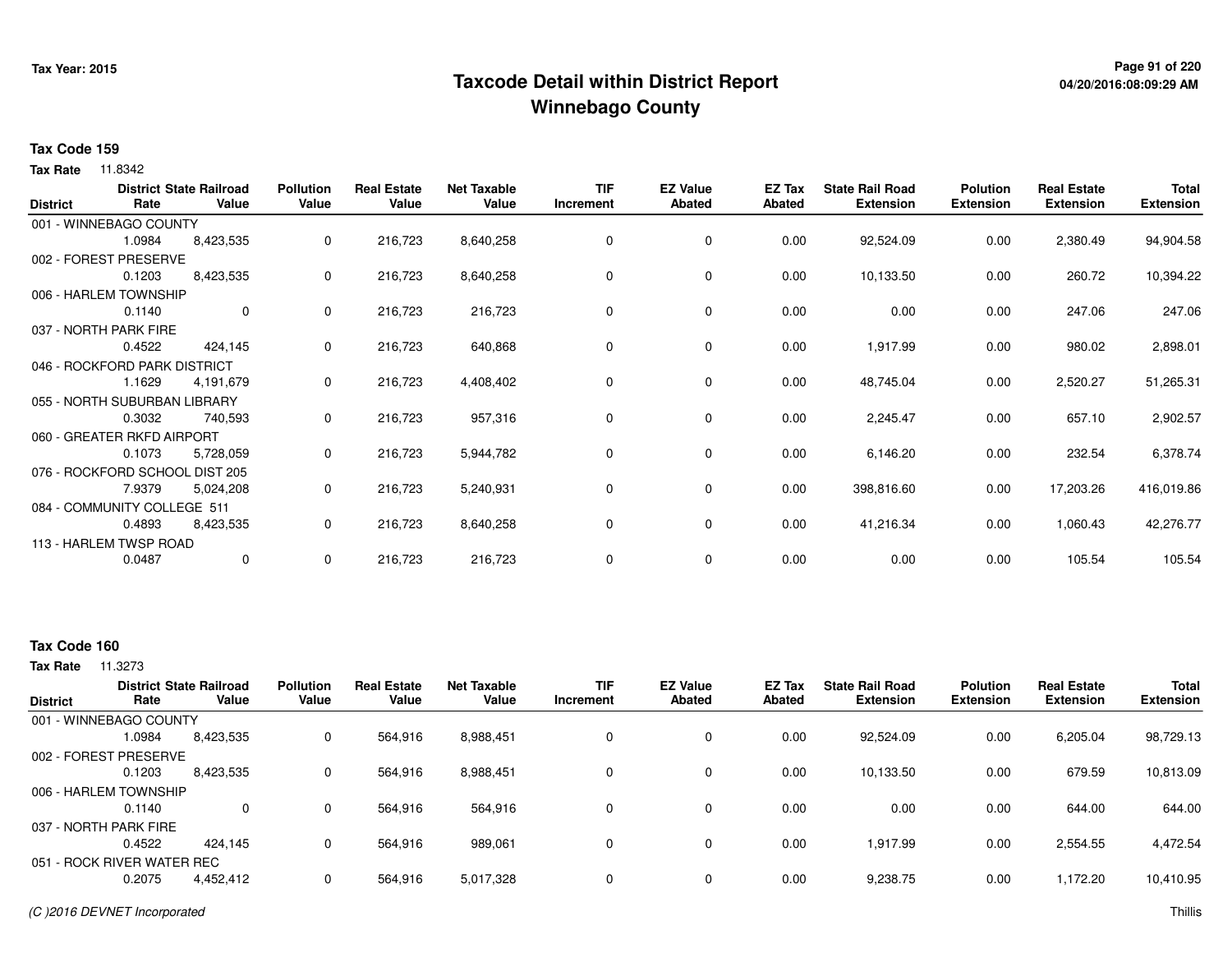## **Page 92 of 220 Taxcode Detail within District ReportWinnebago County**

### **Tax Code 160**

**Tax Rate** 11.3273

| <b>District State Railroad</b> |                              |           | <b>Pollution</b> | <b>Real Estate</b> | <b>Net Taxable</b> | <b>TIF</b> | <b>EZ Value</b> | EZ Tax | <b>State Rail Road</b> | <b>Polution</b>  | <b>Real Estate</b> | <b>Total</b>     |
|--------------------------------|------------------------------|-----------|------------------|--------------------|--------------------|------------|-----------------|--------|------------------------|------------------|--------------------|------------------|
| <b>District</b>                | Rate                         | Value     | Value            | Value              | Value              | Increment  | <b>Abated</b>   | Abated | <b>Extension</b>       | <b>Extension</b> | <b>Extension</b>   | <b>Extension</b> |
|                                | 055 - NORTH SUBURBAN LIBRARY |           |                  |                    |                    |            |                 |        |                        |                  |                    |                  |
|                                | 0.3032                       | 740.593   | 0                | 564.916            | 1,305,509          |            | $\mathbf 0$     | 0.00   | 2,245.47               | 0.00             | 1.712.83           | 3,958.30         |
|                                | 060 - GREATER RKFD AIRPORT   |           |                  |                    |                    |            |                 |        |                        |                  |                    |                  |
|                                | 0.1073                       | 5.728.059 | 0                | 564.916            | 6,292,975          |            | $\mathbf 0$     | 0.00   | 6.146.20               | 0.00             | 606.15             | 6,752.35         |
|                                | 070 - HARLEM SCHOOL DIST 122 |           |                  |                    |                    |            |                 |        |                        |                  |                    |                  |
|                                | 8.3864                       | 496.170   | 0                | 564.916            | 1,061,086          |            | $\mathbf 0$     | 0.00   | 41.610.81              | 0.00             | 47,376.12          | 88,986.93        |
|                                | 084 - COMMUNITY COLLEGE 511  |           |                  |                    |                    |            |                 |        |                        |                  |                    |                  |
|                                | 0.4893                       | 8,423,535 | 0                | 564,916            | 8,988,451          |            | $\mathbf 0$     | 0.00   | 41,216.34              | 0.00             | 2,764.13           | 43,980.47        |
|                                | 113 - HARLEM TWSP ROAD       |           |                  |                    |                    |            |                 |        |                        |                  |                    |                  |
|                                | 0.0487                       | 0         | 0                | 564,916            | 564,916            |            | $\mathbf 0$     | 0.00   | 0.00                   | 0.00             | 275.11             | 275.11           |
|                                |                              |           |                  |                    |                    |            |                 |        |                        |                  |                    |                  |

## **Tax Code 161**

9.2526 **Tax Rate**

| <b>District</b> | Rate                          | <b>District State Railroad</b><br>Value | <b>Pollution</b><br>Value | <b>Real Estate</b><br>Value | <b>Net Taxable</b><br>Value | <b>TIF</b><br>Increment | <b>EZ Value</b><br><b>Abated</b> | EZ Tax<br>Abated | <b>State Rail Road</b><br><b>Extension</b> | <b>Polution</b><br><b>Extension</b> | <b>Real Estate</b><br><b>Extension</b> | <b>Total</b><br><b>Extension</b> |
|-----------------|-------------------------------|-----------------------------------------|---------------------------|-----------------------------|-----------------------------|-------------------------|----------------------------------|------------------|--------------------------------------------|-------------------------------------|----------------------------------------|----------------------------------|
|                 | 001 - WINNEBAGO COUNTY        |                                         |                           |                             |                             |                         |                                  |                  |                                            |                                     |                                        |                                  |
|                 | 1.0984                        | 8,423,535                               | 0                         | 96,890                      | 8,520,425                   |                         | 0                                | 0.00             | 92,524.09                                  | 0.00                                | 1,064.24                               | 93,588.33                        |
|                 | 002 - FOREST PRESERVE         |                                         |                           |                             |                             |                         |                                  |                  |                                            |                                     |                                        |                                  |
|                 | 0.1203                        | 8,423,535                               | 0                         | 96,890                      | 8,520,425                   |                         | 0                                | 0.00             | 10,133.50                                  | 0.00                                | 116.56                                 | 10,250.06                        |
|                 | 009 - OWEN TOWNSHIP           |                                         |                           |                             |                             |                         |                                  |                  |                                            |                                     |                                        |                                  |
|                 | 0.1485                        | 270,360                                 | 0                         | 96,890                      | 367,250                     |                         | $\mathbf 0$                      | 0.00             | 401.48                                     | 0.00                                | 143.88                                 | 545.36                           |
|                 | 038 - NORTHWEST FIRE          |                                         |                           |                             |                             |                         |                                  |                  |                                            |                                     |                                        |                                  |
|                 | 0.5840                        | 210,077                                 | 0                         | 96,890                      | 306,967                     | $\Omega$                | $\mathbf 0$                      | 0.00             | 1,226.84                                   | 0.00                                | 565.84                                 | 1,792.68                         |
|                 | 060 - GREATER RKFD AIRPORT    |                                         |                           |                             |                             |                         |                                  |                  |                                            |                                     |                                        |                                  |
|                 | 0.1073                        | 5,728,059                               | 0                         | 96,890                      | 5,824,949                   |                         | $\mathbf 0$                      | 0.00             | 6,146.20                                   | 0.00                                | 103.96                                 | 6,250.16                         |
|                 | 074 - ROCKTON SCHOOL DIST 140 |                                         |                           |                             |                             |                         |                                  |                  |                                            |                                     |                                        |                                  |
|                 | 3.8877                        | 291,368                                 | 0                         | 96,890                      | 388,258                     |                         | $\mathbf 0$                      | 0.00             | 11,327.53                                  | 0.00                                | 3,766.82                               | 15,094.35                        |
|                 | 077 - HONONEGAH HIGH SD #207  |                                         |                           |                             |                             |                         |                                  |                  |                                            |                                     |                                        |                                  |
|                 | 2.6083                        | 366,785                                 | 0                         | 96,890                      | 463,675                     | 0                       | 0                                | 0.00             | 9,566.86                                   | 0.00                                | 2,527.18                               | 12,094.04                        |
|                 | 084 - COMMUNITY COLLEGE 511   |                                         |                           |                             |                             |                         |                                  |                  |                                            |                                     |                                        |                                  |
|                 | 0.4893                        | 8,423,535                               | 0                         | 96,890                      | 8,520,425                   | 0                       | 0                                | 0.00             | 41,216.34                                  | 0.00                                | 474.08                                 | 41,690.42                        |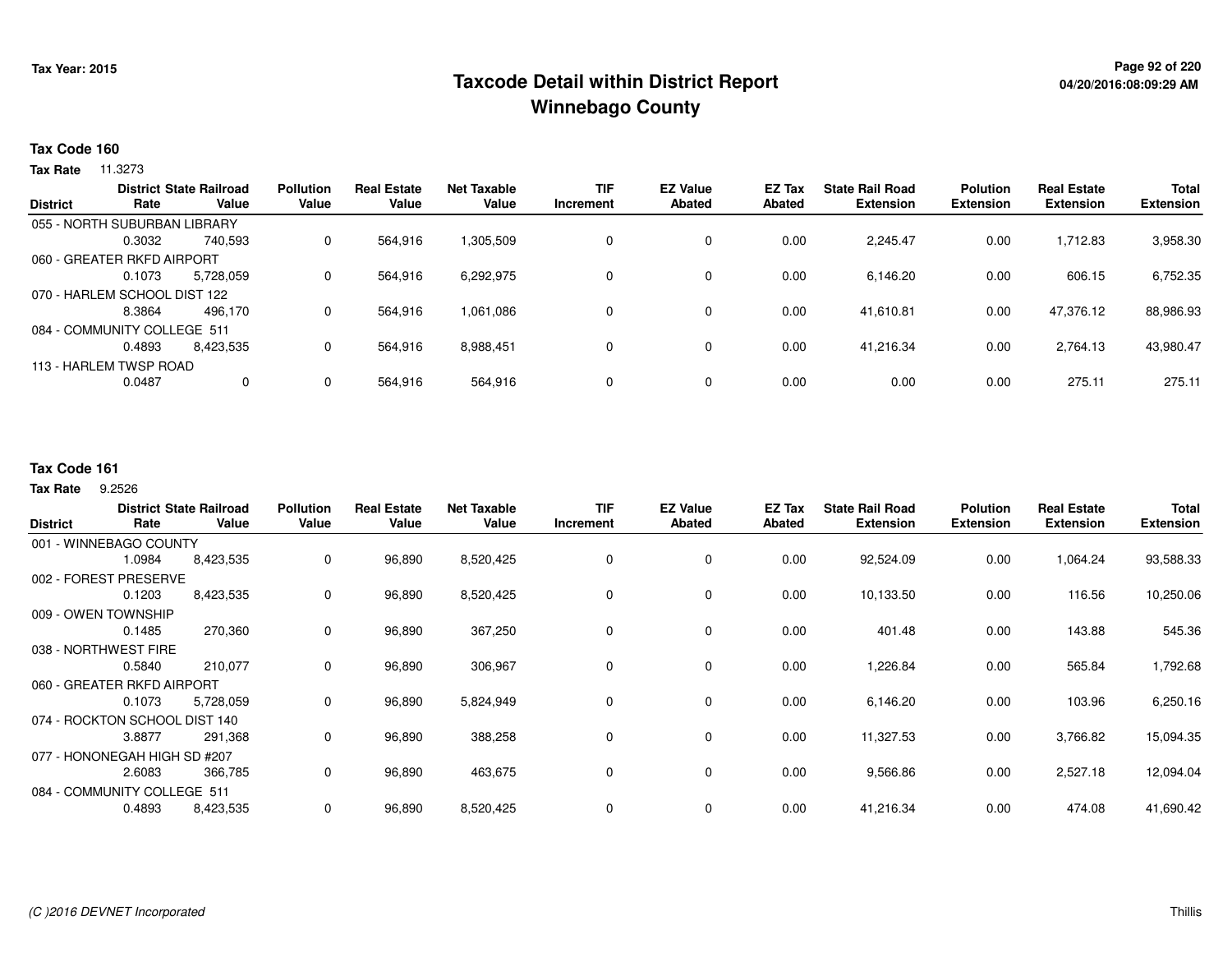## **Page 93 of 220 Taxcode Detail within District ReportWinnebago County**

**Tax Code 161**

9.2526 **Tax Rate**

|                 | <b>District State Railroad</b> |         | <b>Pollution</b> | <b>Real Estate</b> | Net Taxable | <b>TIF</b> | <b>EZ Value</b> | <b>EZ Tax</b> | <b>State Rail Road</b> | <b>Polution</b>  | <b>Real Estate</b> | <b>Total</b> |
|-----------------|--------------------------------|---------|------------------|--------------------|-------------|------------|-----------------|---------------|------------------------|------------------|--------------------|--------------|
| <b>District</b> | Rate                           | Value   | Value            | Value              | Value       | 'ncrement  | <b>Abated</b>   | <b>Abated</b> | Extension              | <b>Extension</b> | <b>Extension</b>   | Extension    |
| $116 - C$       | OWEN TWSP ROAD                 |         |                  |                    |             |            |                 |               |                        |                  |                    |              |
|                 | 0.2088                         | 270,360 |                  | 96,890             | 367,250     |            |                 | 0.00          | 564.51                 | 0.00             | 202.31             | 766.82       |

#### **Tax Code 162**

10.4025 **Tax Rate**

| <b>District</b> | Rate                         | <b>District State Railroad</b><br>Value | <b>Pollution</b><br>Value | <b>Real Estate</b><br>Value | <b>Net Taxable</b><br>Value | TIF<br>Increment | <b>EZ Value</b><br><b>Abated</b> | EZ Tax<br><b>Abated</b> | <b>State Rail Road</b><br><b>Extension</b> | <b>Polution</b><br><b>Extension</b> | <b>Real Estate</b><br><b>Extension</b> | <b>Total</b><br><b>Extension</b> |
|-----------------|------------------------------|-----------------------------------------|---------------------------|-----------------------------|-----------------------------|------------------|----------------------------------|-------------------------|--------------------------------------------|-------------------------------------|----------------------------------------|----------------------------------|
|                 | 001 - WINNEBAGO COUNTY       |                                         |                           |                             |                             |                  |                                  |                         |                                            |                                     |                                        |                                  |
|                 | 1.0984                       | 8,423,535                               | 0                         | 454,102                     | 8,877,637                   | 0                | $\mathbf 0$                      | 0.00                    | 92,524.09                                  | 0.00                                | 4,987.86                               | 97,511.95                        |
|                 | 002 - FOREST PRESERVE        |                                         |                           |                             |                             |                  |                                  |                         |                                            |                                     |                                        |                                  |
|                 | 0.1203                       | 8,423,535                               | 0                         | 454,102                     | 8,877,637                   | 0                | 0                                | 0.00                    | 10,133.50                                  | 0.00                                | 546.28                                 | 10,679.78                        |
|                 | 009 - OWEN TOWNSHIP          |                                         |                           |                             |                             |                  |                                  |                         |                                            |                                     |                                        |                                  |
|                 | 0.1485                       | 270,360                                 | 0                         | 454,102                     | 724,462                     | 0                | 0                                | 0.00                    | 401.48                                     | 0.00                                | 674.34                                 | 1,075.82                         |
|                 | 038 - NORTHWEST FIRE         |                                         |                           |                             |                             |                  |                                  |                         |                                            |                                     |                                        |                                  |
|                 | 0.5840                       | 210,077                                 | 0                         | 454,102                     | 664,179                     | 0                | $\mathbf 0$                      | 0.00                    | 1,226.84                                   | 0.00                                | 2,651.96                               | 3,878.80                         |
|                 | 058 - WINNEBAGO LIBRARY      |                                         |                           |                             |                             |                  |                                  |                         |                                            |                                     |                                        |                                  |
|                 | 0.2182                       | 0                                       | 0                         | 454,102                     | 454,102                     | 0                | 0                                | 0.00                    | 0.00                                       | 0.00                                | 990.85                                 | 990.85                           |
|                 | 060 - GREATER RKFD AIRPORT   |                                         |                           |                             |                             |                  |                                  |                         |                                            |                                     |                                        |                                  |
|                 | 0.1073                       | 5,728,059                               | 0                         | 454,102                     | 6,182,161                   | 0                | $\mathbf 0$                      | 0.00                    | 6,146.20                                   | 0.00                                | 487.25                                 | 6,633.45                         |
|                 | 082 - WINNEBAGO UNIT SD #323 |                                         |                           |                             |                             |                  |                                  |                         |                                            |                                     |                                        |                                  |
|                 | 7.4277                       | 1,536,175                               | 0                         | 454,102                     | 1,990,277                   | 0                | 0                                | 0.00                    | 114,102.46                                 | 0.00                                | 33,729.33                              | 147,831.79                       |
|                 | 084 - COMMUNITY COLLEGE 511  |                                         |                           |                             |                             |                  |                                  |                         |                                            |                                     |                                        |                                  |
|                 | 0.4893                       | 8,423,535                               | 0                         | 454,102                     | 8,877,637                   | 0                | 0                                | 0.00                    | 41,216.34                                  | 0.00                                | 2,221.92                               | 43,438.26                        |
|                 | 116 - OWEN TWSP ROAD         |                                         |                           |                             |                             |                  |                                  |                         |                                            |                                     |                                        |                                  |
|                 | 0.2088                       | 270,360                                 | $\mathbf 0$               | 454,102                     | 724,462                     | 0                | $\mathbf 0$                      | 0.00                    | 564.51                                     | 0.00                                | 948.16                                 | 1,512.67                         |

| <b>Tax Rate</b> | 11.4359 |  |
|-----------------|---------|--|

| <b>District</b>        | Rate  | <b>District State Railroad</b><br>Value | <b>Pollution</b><br>Value | <b>Real Estate</b><br>Value | Net Taxable<br>Value | <b>TIF</b><br>Increment | <b>EZ Value</b><br>Abated | <b>EZ Tax</b><br>Abated | <b>State Rail Road</b><br><b>Extension</b> | <b>Polution</b><br><b>Extension</b> | <b>Real Estate</b><br><b>Extension</b> | Total<br>Extension |
|------------------------|-------|-----------------------------------------|---------------------------|-----------------------------|----------------------|-------------------------|---------------------------|-------------------------|--------------------------------------------|-------------------------------------|----------------------------------------|--------------------|
| 001 - WINNEBAGO COUNTY |       |                                         |                           |                             |                      |                         |                           |                         |                                            |                                     |                                        |                    |
|                        | .0984 | 8,423,535                               |                           | .616,509                    | 10,040,044           |                         |                           | 0.00                    | 92,524.09                                  | 0.00                                | 17,755.73                              | 110,279.82         |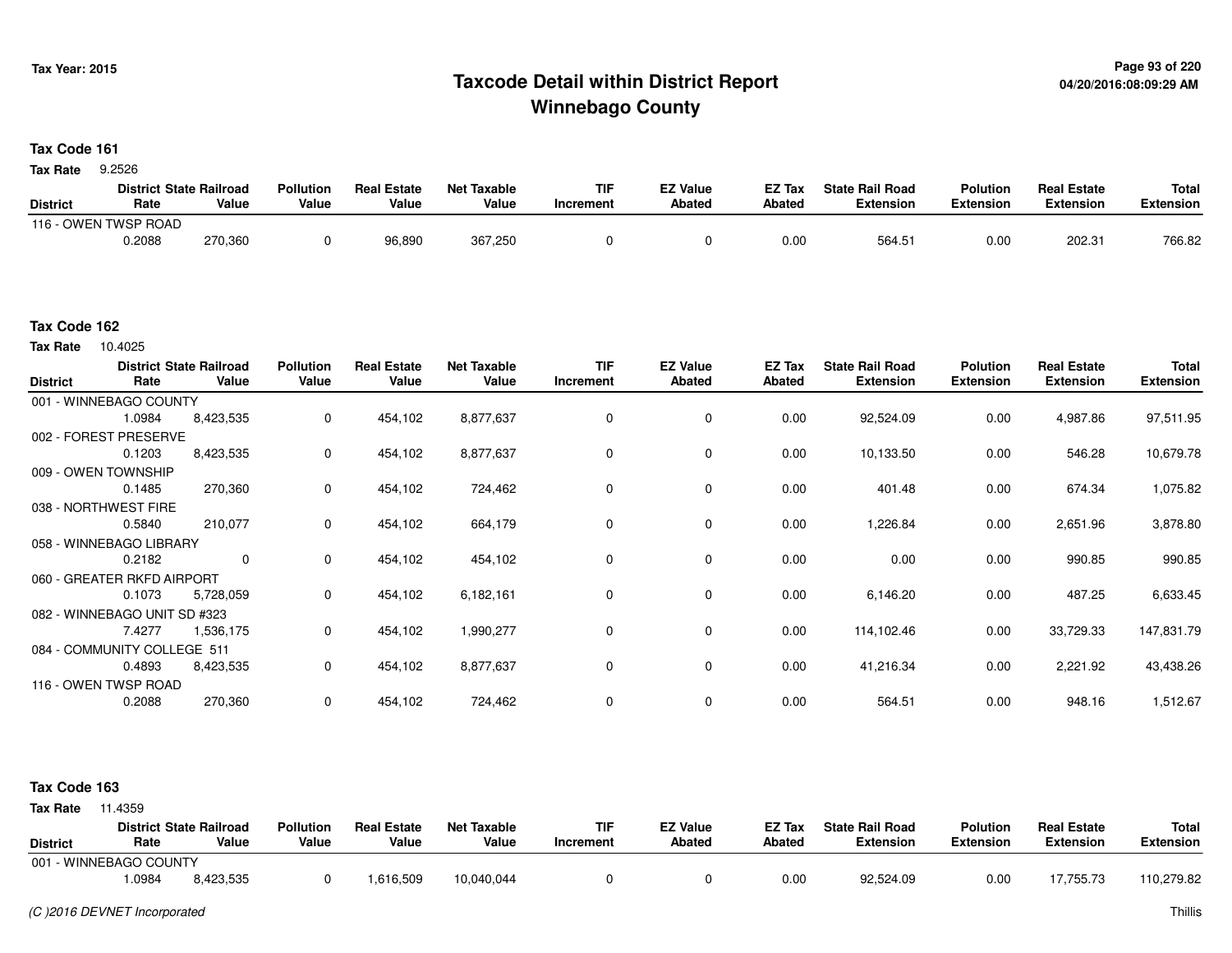## **Page 94 of 220 Taxcode Detail within District ReportWinnebago County**

# **04/20/2016:08:09:29 AM**

### **Tax Code 163**

**Tax Rate** 11.4359

| <b>Extension</b> |
|------------------|
|                  |
|                  |
| 12,078.16        |
|                  |
| 1,842.82         |
|                  |
| 14,859.00        |
|                  |
| 7,146.73         |
|                  |
| 7,880.71         |
|                  |
| 177,177.72       |
|                  |
| 49,125.92        |
|                  |
| 787.24           |
|                  |

### **Tax Code 164**

| <b>District</b> | Rate                         | <b>District State Railroad</b><br>Value | <b>Pollution</b><br>Value | <b>Real Estate</b><br>Value | <b>Net Taxable</b><br>Value | <b>TIF</b><br>Increment | <b>EZ Value</b><br><b>Abated</b> | EZ Tax<br>Abated | <b>State Rail Road</b><br><b>Extension</b> | <b>Polution</b><br><b>Extension</b> | <b>Real Estate</b><br><b>Extension</b> | <b>Total</b><br><b>Extension</b> |
|-----------------|------------------------------|-----------------------------------------|---------------------------|-----------------------------|-----------------------------|-------------------------|----------------------------------|------------------|--------------------------------------------|-------------------------------------|----------------------------------------|----------------------------------|
|                 | 001 - WINNEBAGO COUNTY       |                                         |                           |                             |                             |                         |                                  |                  |                                            |                                     |                                        |                                  |
|                 | 1.0984                       | 8,423,535                               | 0                         | 79,995                      | 8,503,530                   | 0                       | 0                                | 0.00             | 92,524.09                                  | 0.00                                | 878.67                                 | 93,402.76                        |
|                 | 002 - FOREST PRESERVE        |                                         |                           |                             |                             |                         |                                  |                  |                                            |                                     |                                        |                                  |
|                 | 0.1203                       | 8,423,535                               | 0                         | 79,995                      | 8,503,530                   | 0                       | $\mathbf 0$                      | 0.00             | 10,133.50                                  | 0.00                                | 96.23                                  | 10,229.73                        |
|                 | 006 - HARLEM TOWNSHIP        |                                         |                           |                             |                             |                         |                                  |                  |                                            |                                     |                                        |                                  |
|                 | 0.1140                       | 0                                       | 0                         | 79,995                      | 79,995                      | $\Omega$                | 0                                | 0.00             | 0.00                                       | 0.00                                | 91.19                                  | 91.19                            |
|                 | 037 - NORTH PARK FIRE        |                                         |                           |                             |                             |                         |                                  |                  |                                            |                                     |                                        |                                  |
|                 | 0.4522                       | 424,145                                 | 0                         | 79,995                      | 504,140                     | 0                       | 0                                | 0.00             | 1,917.99                                   | 0.00                                | 361.74                                 | 2,279.73                         |
|                 | 055 - NORTH SUBURBAN LIBRARY |                                         |                           |                             |                             |                         |                                  |                  |                                            |                                     |                                        |                                  |
|                 | 0.3032                       | 740,593                                 | 0                         | 79,995                      | 820,588                     | $\Omega$                | $\mathbf 0$                      | 0.00             | 2,245.47                                   | 0.00                                | 242.54                                 | 2,488.01                         |
|                 | 060 - GREATER RKFD AIRPORT   |                                         |                           |                             |                             |                         |                                  |                  |                                            |                                     |                                        |                                  |
|                 | 0.1073                       | 5,728,059                               | 0                         | 79,995                      | 5,808,054                   | $\Omega$                | $\mathbf 0$                      | 0.00             | 6,146.20                                   | 0.00                                | 85.83                                  | 6,232.03                         |
|                 | 070 - HARLEM SCHOOL DIST 122 |                                         |                           |                             |                             |                         |                                  |                  |                                            |                                     |                                        |                                  |
|                 | 8.3864                       | 496,170                                 | 0                         | 79,995                      | 576,165                     |                         | 0                                | 0.00             | 41,610.81                                  | 0.00                                | 6,708.70                               | 48,319.51                        |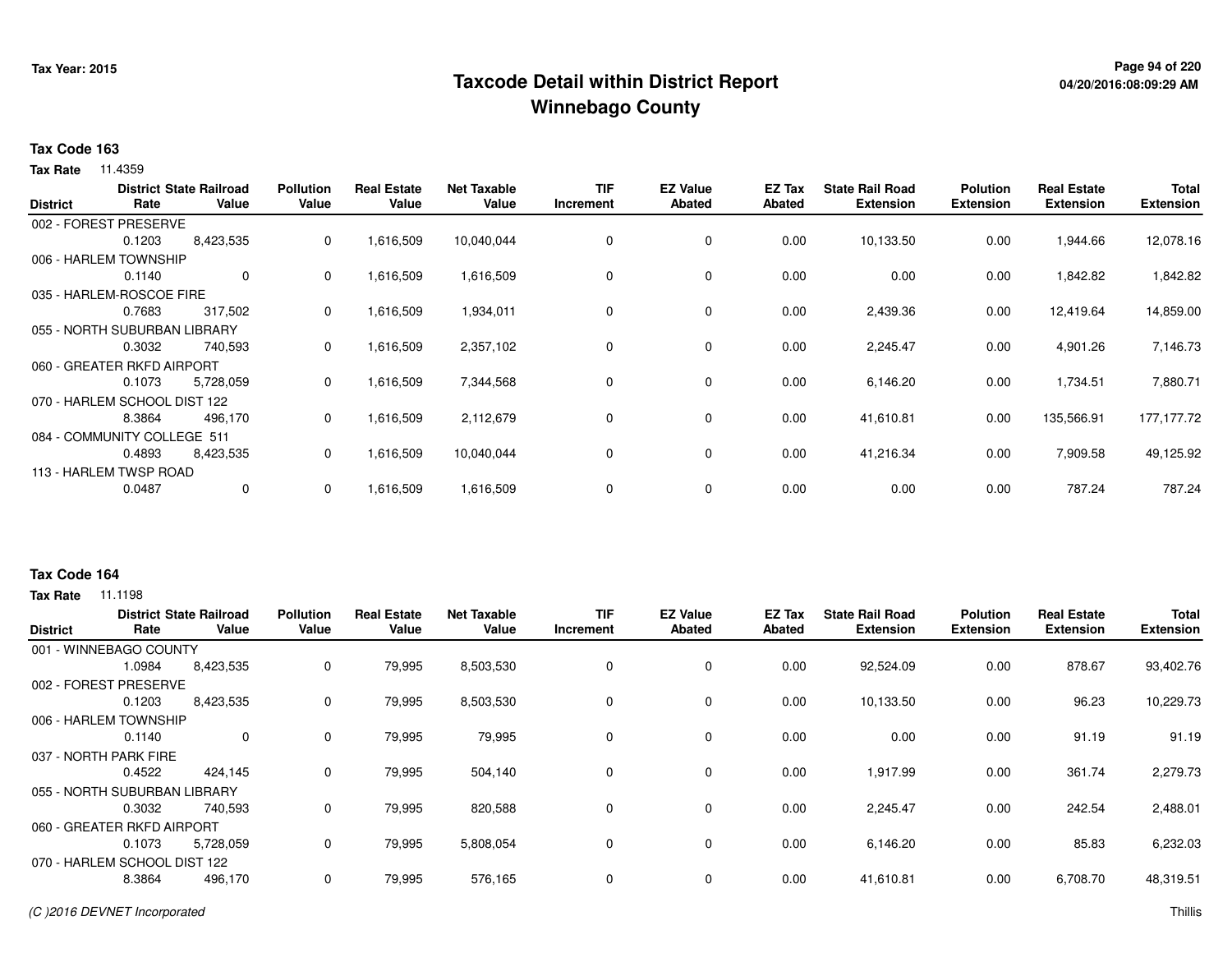## **Page 95 of 220 Taxcode Detail within District ReportWinnebago County**

### **Tax Code 164**

**Tax Rate** 11.1198

|                             |        | <b>District State Railroad</b> | <b>Pollution</b> | <b>Real Estate</b> | Net Taxable | <b>TIF</b> | <b>EZ Value</b> | <b>EZ Tax</b> | <b>State Rail Road</b> | <b>Polution</b>  | <b>Real Estate</b> | Total            |
|-----------------------------|--------|--------------------------------|------------------|--------------------|-------------|------------|-----------------|---------------|------------------------|------------------|--------------------|------------------|
| <b>District</b>             | Rate   | Value                          | Value            | Value              | Value       | Increment  | Abated          | Abated        | Extension              | <b>Extension</b> | <b>Extension</b>   | <b>Extension</b> |
| 084 - COMMUNITY COLLEGE 511 |        |                                |                  |                    |             |            |                 |               |                        |                  |                    |                  |
|                             | 0.4893 | 8.423.535                      |                  | 79,995             | 8,503,530   |            |                 | 0.00          | 41,216.34              | 0.00             | 391.42             | 41,607.76        |
| 113 - HARLEM TWSP ROAD      |        |                                |                  |                    |             |            |                 |               |                        |                  |                    |                  |
|                             | 0.0487 |                                |                  | 79.995             | 79,995      |            |                 | 0.00          | 0.00                   | 0.00             | 38.96              | 38.96            |

### **Tax Code 165**

**Tax Rate** 9.4451

| <b>District</b>               | Rate   | <b>District State Railroad</b><br>Value | <b>Pollution</b><br>Value | <b>Real Estate</b><br>Value | <b>Net Taxable</b><br>Value | TIF<br>Increment | <b>EZ Value</b><br><b>Abated</b> | EZ Tax<br><b>Abated</b> | <b>State Rail Road</b><br><b>Extension</b> | <b>Polution</b><br><b>Extension</b> | <b>Real Estate</b><br><b>Extension</b> | <b>Total</b><br><b>Extension</b> |
|-------------------------------|--------|-----------------------------------------|---------------------------|-----------------------------|-----------------------------|------------------|----------------------------------|-------------------------|--------------------------------------------|-------------------------------------|----------------------------------------|----------------------------------|
| 001 - WINNEBAGO COUNTY        |        |                                         |                           |                             |                             |                  |                                  |                         |                                            |                                     |                                        |                                  |
|                               | 1.0984 | 8,423,535                               | 0                         | 12,355,689                  | 20,779,224                  | 0                | 0                                | 0.00                    | 92,524.09                                  | 0.00                                | 135,714.89                             | 228,238.98                       |
| 002 - FOREST PRESERVE         |        |                                         |                           |                             |                             |                  |                                  |                         |                                            |                                     |                                        |                                  |
|                               | 0.1203 | 8,423,535                               | 0                         | 12,355,689                  | 20,779,224                  | 0                | 0                                | 0.00                    | 10,133.50                                  | 0.00                                | 14,863.89                              | 24,997.39                        |
| 009 - OWEN TOWNSHIP           |        |                                         |                           |                             |                             |                  |                                  |                         |                                            |                                     |                                        |                                  |
|                               | 0.1485 | 270,360                                 | 0                         | 12,355,689                  | 12,626,049                  | 0                | 0                                | 0.00                    | 401.48                                     | 0.00                                | 18,348.20                              | 18,749.68                        |
| 041 - ROCKTON FIRE            |        |                                         |                           |                             |                             |                  |                                  |                         |                                            |                                     |                                        |                                  |
|                               | 0.7765 | 313,289                                 | 0                         | 12,355,689                  | 12,668,978                  | $\Omega$         | 0                                | 0.00                    | 2,432.69                                   | 0.00                                | 95,941.93                              | 98,374.62                        |
| 060 - GREATER RKFD AIRPORT    |        |                                         |                           |                             |                             |                  |                                  |                         |                                            |                                     |                                        |                                  |
|                               | 0.1073 | 5,728,059                               | 0                         | 12,355,689                  | 18,083,748                  |                  | 0                                | 0.00                    | 6,146.20                                   | 0.00                                | 13,257.65                              | 19,403.85                        |
| 074 - ROCKTON SCHOOL DIST 140 |        |                                         |                           |                             |                             |                  |                                  |                         |                                            |                                     |                                        |                                  |
|                               | 3.8877 | 291,368                                 | $\mathbf{0}$              | 12,355,689                  | 12,647,057                  | 0                | 0                                | 0.00                    | 11,327.53                                  | 0.00                                | 480,352.12                             | 491,679.65                       |
| 077 - HONONEGAH HIGH SD #207  |        |                                         |                           |                             |                             |                  |                                  |                         |                                            |                                     |                                        |                                  |
|                               | 2.6083 | 366,785                                 | 0                         | 12,355,689                  | 12,722,474                  | 0                | 0                                | 0.00                    | 9,566.86                                   | 0.00                                | 322,273.44                             | 331,840.30                       |
| 084 - COMMUNITY COLLEGE 511   |        |                                         |                           |                             |                             |                  |                                  |                         |                                            |                                     |                                        |                                  |
|                               | 0.4893 | 8,423,535                               | 0                         | 12,355,689                  | 20,779,224                  | 0                | $\mathbf 0$                      | 0.00                    | 41,216.34                                  | 0.00                                | 60,456.39                              | 101,672.73                       |
| 116 - OWEN TWSP ROAD          |        |                                         |                           |                             |                             |                  |                                  |                         |                                            |                                     |                                        |                                  |
|                               | 0.2088 | 270,360                                 | 0                         | 12,355,689                  | 12,626,049                  |                  | 0                                | 0.00                    | 564.51                                     | 0.00                                | 25,798.68                              | 26,363.19                        |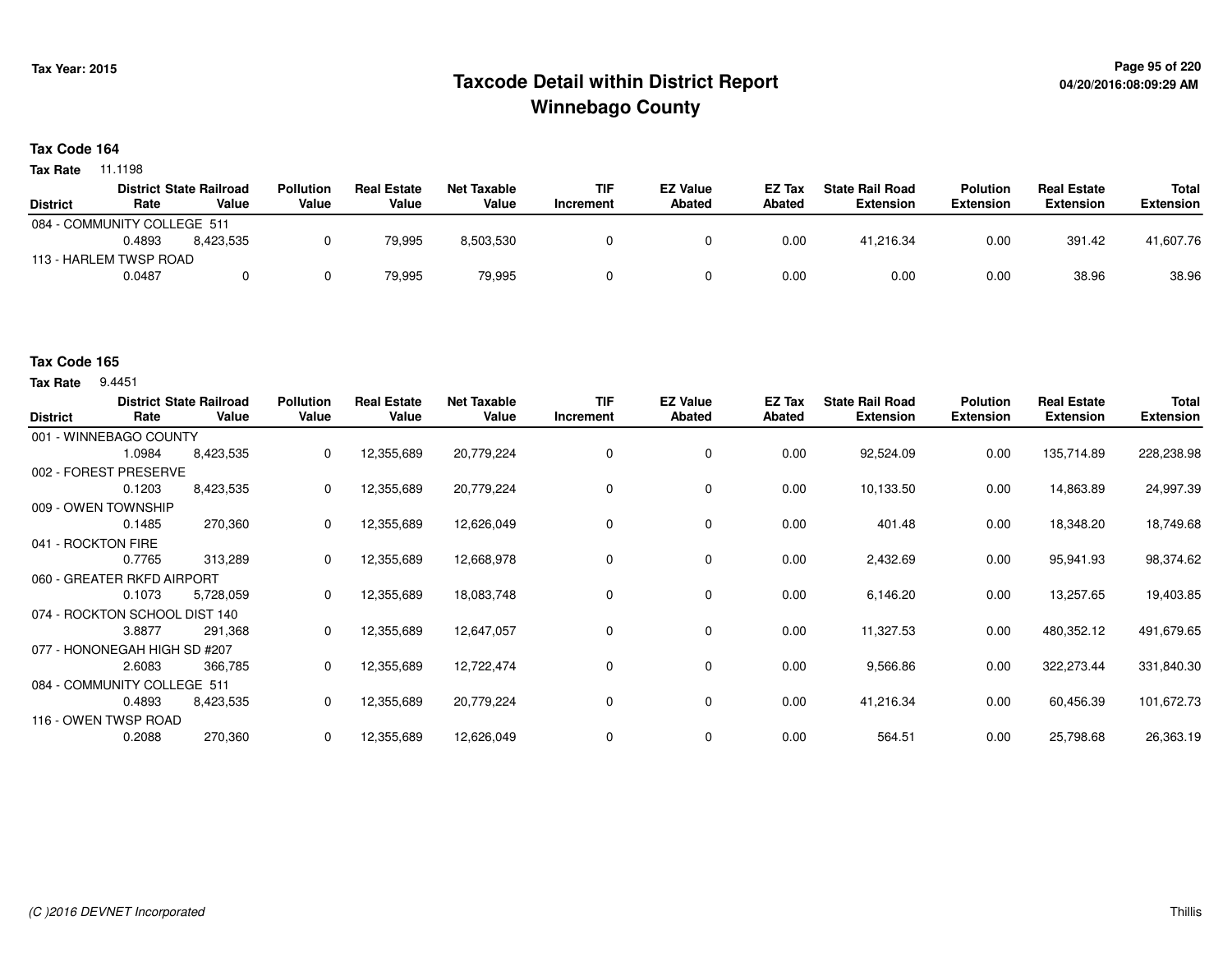## **Page 96 of 220 Taxcode Detail within District ReportWinnebago County**

### **Tax Code 167**

10.5872 **Tax Rate**

|                 |                                | <b>District State Railroad</b> | <b>Pollution</b> | Real<br>Estate | <b>Net Taxable</b> | <b>TIF</b>  | <b>EZ Value</b> | EZ Tax | <b>State Rail Road</b> | <b>Polution</b>  | <b>Real Estate</b> | <b>Total</b>     |
|-----------------|--------------------------------|--------------------------------|------------------|----------------|--------------------|-------------|-----------------|--------|------------------------|------------------|--------------------|------------------|
| <b>District</b> | Rate                           | Value                          | Value            | Value          | Value              | Increment   | Abated          | Abated | <b>Extension</b>       | <b>Extension</b> | <b>Extension</b>   | <b>Extension</b> |
|                 | 001 - WINNEBAGO COUNTY         |                                |                  |                |                    |             |                 |        |                        |                  |                    |                  |
|                 | 1.0984                         | 8,423,535                      | 0                | 4,739,810      | 13,163,345         | 0           | 0               | 0.00   | 92,524.09              | 0.00             | 52,062.07          | 144,586.16       |
|                 | 002 - FOREST PRESERVE          |                                |                  |                |                    |             |                 |        |                        |                  |                    |                  |
|                 | 0.1203                         | 8,423,535                      | 0                | 4,739,810      | 13,163,345         | 0           | 0               | 0.00   | 10,133.50              | 0.00             | 5,701.99           | 15,835.49        |
|                 | 009 - OWEN TOWNSHIP            |                                |                  |                |                    |             |                 |        |                        |                  |                    |                  |
|                 | 0.1485                         | 270,360                        | 0                | 4,739,810      | 5,010,170          | 0           | 0               | 0.00   | 401.48                 | 0.00             | 7,038.62           | 7,440.10         |
|                 | 038 - NORTHWEST FIRE           |                                |                  |                |                    |             |                 |        |                        |                  |                    |                  |
|                 | 0.5840                         | 210,077                        | 0                | 4,739,810      | 4,949,887          | 0           | 0               | 0.00   | 1,226.84               | 0.00             | 27,680.49          | 28,907.33        |
|                 | 076 - ROCKFORD SCHOOL DIST 205 |                                |                  |                |                    |             |                 |        |                        |                  |                    |                  |
|                 | 7.9379                         | 5,024,208                      | 0                | 4,739,810      | 9,764,018          | 0           | 0               | 0.00   | 398,816.60             | 0.00             | 376,241.38         | 775,057.98       |
|                 | 084 - COMMUNITY COLLEGE 511    |                                |                  |                |                    |             |                 |        |                        |                  |                    |                  |
|                 | 0.4893                         | 8,423,535                      | 0                | 4,739,810      | 13,163,345         | 0           | 0               | 0.00   | 41,216.34              | 0.00             | 23,191.89          | 64,408.23        |
|                 | 116 - OWEN TWSP ROAD           |                                |                  |                |                    |             |                 |        |                        |                  |                    |                  |
|                 | 0.2088                         | 270,360                        | 0                | 4,739,810      | 5,010,170          | $\mathbf 0$ | 0               | 0.00   | 564.51                 | 0.00             | 9,896.72           | 10,461.23        |
|                 |                                |                                |                  |                |                    |             |                 |        |                        |                  |                    |                  |

### **Tax Code 168**

**Tax Rate** 9.4451

| <b>District</b>               | Rate   | <b>District State Railroad</b><br>Value | <b>Pollution</b><br>Value | <b>Real Estate</b><br>Value | <b>Net Taxable</b><br>Value | <b>TIF</b><br>Increment | <b>EZ Value</b><br><b>Abated</b> | EZ Tax<br><b>Abated</b> | <b>State Rail Road</b><br><b>Extension</b> | <b>Polution</b><br><b>Extension</b> | <b>Real Estate</b><br><b>Extension</b> | <b>Total</b><br><b>Extension</b> |
|-------------------------------|--------|-----------------------------------------|---------------------------|-----------------------------|-----------------------------|-------------------------|----------------------------------|-------------------------|--------------------------------------------|-------------------------------------|----------------------------------------|----------------------------------|
| 001 - WINNEBAGO COUNTY        |        |                                         |                           |                             |                             |                         |                                  |                         |                                            |                                     |                                        |                                  |
|                               | 1.0984 | 8,423,535                               | 0                         | 0                           | 8,423,535                   | 0                       | 0                                | 0.00                    | 92,524.09                                  | 0.00                                | 0.00                                   | 92,524.09                        |
| 002 - FOREST PRESERVE         |        |                                         |                           |                             |                             |                         |                                  |                         |                                            |                                     |                                        |                                  |
|                               | 0.1203 | 8,423,535                               | 0                         | 0                           | 8,423,535                   | 0                       | 0                                | 0.00                    | 10,133.50                                  | 0.00                                | 0.00                                   | 10,133.50                        |
| 009 - OWEN TOWNSHIP           |        |                                         |                           |                             |                             |                         |                                  |                         |                                            |                                     |                                        |                                  |
|                               | 0.1485 | 270,360                                 | 0                         | $\mathbf 0$                 | 270,360                     | 0                       | 0                                | 0.00                    | 401.48                                     | 0.00                                | 0.00                                   | 401.48                           |
| 020 - MACHESNEY PARK VILLAGE  |        |                                         |                           |                             |                             |                         |                                  |                         |                                            |                                     |                                        |                                  |
|                               | 0.0000 | 0                                       | 0                         | 0                           | 0                           | $\mathbf 0$             | $\mathbf 0$                      | 0.00                    | 0.00                                       | 0.00                                | 0.00                                   | 0.00                             |
| 041 - ROCKTON FIRE            |        |                                         |                           |                             |                             |                         |                                  |                         |                                            |                                     |                                        |                                  |
|                               | 0.7765 | 313,289                                 | 0                         | $\mathbf 0$                 | 313,289                     | 0                       | 0                                | 0.00                    | 2,432.69                                   | 0.00                                | 0.00                                   | 2,432.69                         |
| 060 - GREATER RKFD AIRPORT    |        |                                         |                           |                             |                             |                         |                                  |                         |                                            |                                     |                                        |                                  |
|                               | 0.1073 | 5,728,059                               | 0                         | 0                           | 5,728,059                   | 0                       | 0                                | 0.00                    | 6,146.20                                   | 0.00                                | 0.00                                   | 6,146.20                         |
| 074 - ROCKTON SCHOOL DIST 140 |        |                                         |                           |                             |                             |                         |                                  |                         |                                            |                                     |                                        |                                  |
|                               | 3.8877 | 291,368                                 | 0                         | $\mathbf 0$                 | 291,368                     | 0                       | 0                                | 0.00                    | 11,327.53                                  | 0.00                                | 0.00                                   | 11,327.53                        |
| 077 - HONONEGAH HIGH SD #207  |        |                                         |                           |                             |                             |                         |                                  |                         |                                            |                                     |                                        |                                  |
|                               | 2.6083 | 366,785                                 | 0                         | $\mathbf 0$                 | 366,785                     | 0                       | 0                                | 0.00                    | 9,566.86                                   | 0.00                                | 0.00                                   | 9,566.86                         |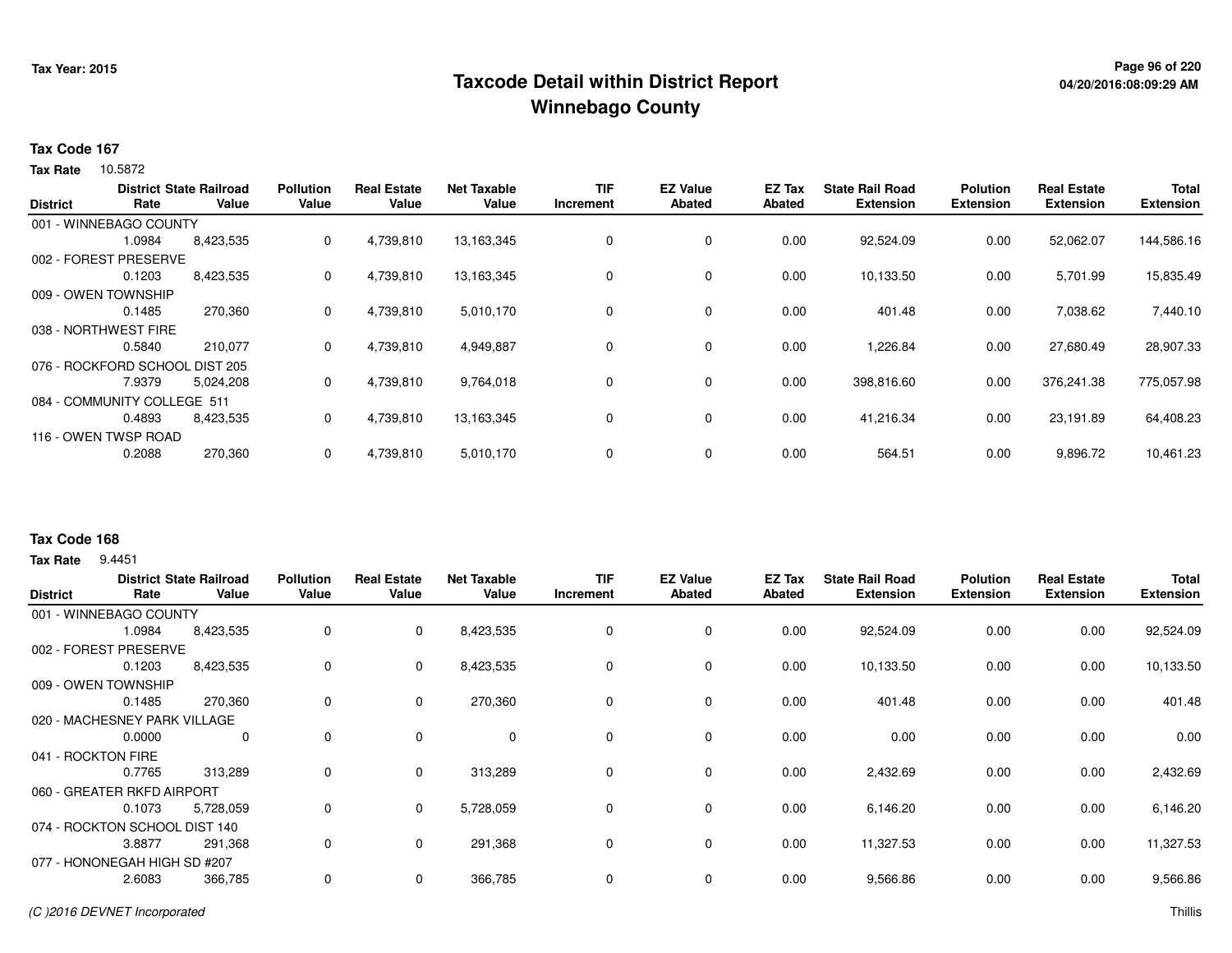## **Page 97 of 220 Taxcode Detail within District ReportWinnebago County**

### **Tax Code 168**

**Tax Rate** 9.4451

|                             |        | <b>District State Railroad</b> | <b>Pollution</b> | <b>Real Estate</b> | Net Taxable | <b>TIF</b> | <b>EZ Value</b> | <b>EZ Tax</b> | <b>State Rail Road</b> | <b>Polution</b>  | <b>Real Estate</b> | Total            |
|-----------------------------|--------|--------------------------------|------------------|--------------------|-------------|------------|-----------------|---------------|------------------------|------------------|--------------------|------------------|
| <b>District</b>             | Rate   | Value                          | Value            | Value              | Value       | Increment  | Abated          | <b>Abated</b> | <b>Extension</b>       | <b>Extension</b> | <b>Extension</b>   | <b>Extension</b> |
| 084 - COMMUNITY COLLEGE 511 |        |                                |                  |                    |             |            |                 |               |                        |                  |                    |                  |
|                             | 0.4893 | 8.423.535                      |                  |                    | 8.423.535   |            |                 | 0.00          | 41.216.34              | 0.00             | 0.00               | 41,216.34        |
| 116 - OWEN TWSP ROAD        |        |                                |                  |                    |             |            |                 |               |                        |                  |                    |                  |
|                             | 0.2088 | 270,360                        |                  |                    | 270.360     |            |                 | 0.00          | 564.51                 | 0.00             | 0.00               | 564.51           |

### **Tax Code 169**

| <b>District</b> | Rate                         | <b>District State Railroad</b><br>Value | <b>Pollution</b><br>Value | <b>Real Estate</b><br>Value | <b>Net Taxable</b><br>Value | <b>TIF</b><br>Increment | <b>EZ Value</b><br><b>Abated</b> | EZ Tax<br>Abated | <b>State Rail Road</b><br><b>Extension</b> | <b>Polution</b><br><b>Extension</b> | <b>Real Estate</b><br><b>Extension</b> | <b>Total</b><br><b>Extension</b> |
|-----------------|------------------------------|-----------------------------------------|---------------------------|-----------------------------|-----------------------------|-------------------------|----------------------------------|------------------|--------------------------------------------|-------------------------------------|----------------------------------------|----------------------------------|
|                 | 001 - WINNEBAGO COUNTY       |                                         |                           |                             |                             |                         |                                  |                  |                                            |                                     |                                        |                                  |
|                 | 1.0984                       | 8,423,535                               | 0                         | 6,978,923                   | 15,402,458                  | $\mathbf 0$             | $\mathbf 0$                      | 0.00             | 92,524.09                                  | 0.00                                | 76,656.49                              | 169,180.58                       |
|                 | 002 - FOREST PRESERVE        |                                         |                           |                             |                             |                         |                                  |                  |                                            |                                     |                                        |                                  |
|                 | 0.1203                       | 8,423,535                               | 0                         | 6,978,923                   | 15,402,458                  | 0                       | 0                                | 0.00             | 10,133.50                                  | 0.00                                | 8,395.64                               | 18,529.14                        |
|                 | 009 - OWEN TOWNSHIP          |                                         |                           |                             |                             |                         |                                  |                  |                                            |                                     |                                        |                                  |
|                 | 0.1485                       | 270,360                                 | 0                         | 6,978,923                   | 7,249,283                   | 0                       | 0                                | 0.00             | 401.48                                     | 0.00                                | 10,363.70                              | 10,765.18                        |
|                 | 038 - NORTHWEST FIRE         |                                         |                           |                             |                             |                         |                                  |                  |                                            |                                     |                                        |                                  |
|                 | 0.5840                       | 210,077                                 | 0                         | 6,978,923                   | 7,189,000                   | 0                       | $\mathbf 0$                      | 0.00             | 1,226.84                                   | 0.00                                | 40,756.91                              | 41,983.75                        |
|                 | 055 - NORTH SUBURBAN LIBRARY |                                         |                           |                             |                             |                         |                                  |                  |                                            |                                     |                                        |                                  |
|                 | 0.3032                       | 740,593                                 | 0                         | 6,978,923                   | 7,719,516                   | 0                       | 0                                | 0.00             | 2,245.47                                   | 0.00                                | 21,160.09                              | 23,405.56                        |
|                 | 060 - GREATER RKFD AIRPORT   |                                         |                           |                             |                             |                         |                                  |                  |                                            |                                     |                                        |                                  |
|                 | 0.1073                       | 5,728,059                               | $\mathbf{0}$              | 6,978,923                   | 12,706,982                  | 0                       | $\mathbf 0$                      | 0.00             | 6,146.20                                   | 0.00                                | 7,488.38                               | 13,634.58                        |
|                 | 076 - ROCKFORD SCHOOL        | . DIST 205                              |                           |                             |                             |                         |                                  |                  |                                            |                                     |                                        |                                  |
|                 | 7.9379                       | 5,024,208                               | 0                         | 6,978,923                   | 12,003,131                  | 0                       | 0                                | 0.00             | 398,816.60                                 | 0.00                                | 553,979.93                             | 952,796.53                       |
|                 | 084 - COMMUNITY COLLEGE 511  |                                         |                           |                             |                             |                         |                                  |                  |                                            |                                     |                                        |                                  |
|                 | 0.4893                       | 8,423,535                               | 0                         | 6,978,923                   | 15,402,458                  | 0                       | 0                                | 0.00             | 41,216.34                                  | 0.00                                | 34,147.87                              | 75,364.21                        |
|                 | 116 - OWEN TWSP ROAD         |                                         |                           |                             |                             |                         |                                  |                  |                                            |                                     |                                        |                                  |
|                 | 0.2088                       | 270,360                                 | 0                         | 6,978,923                   | 7,249,283                   | 0                       | $\mathbf 0$                      | 0.00             | 564.51                                     | 0.00                                | 14,571.99                              | 15,136.50                        |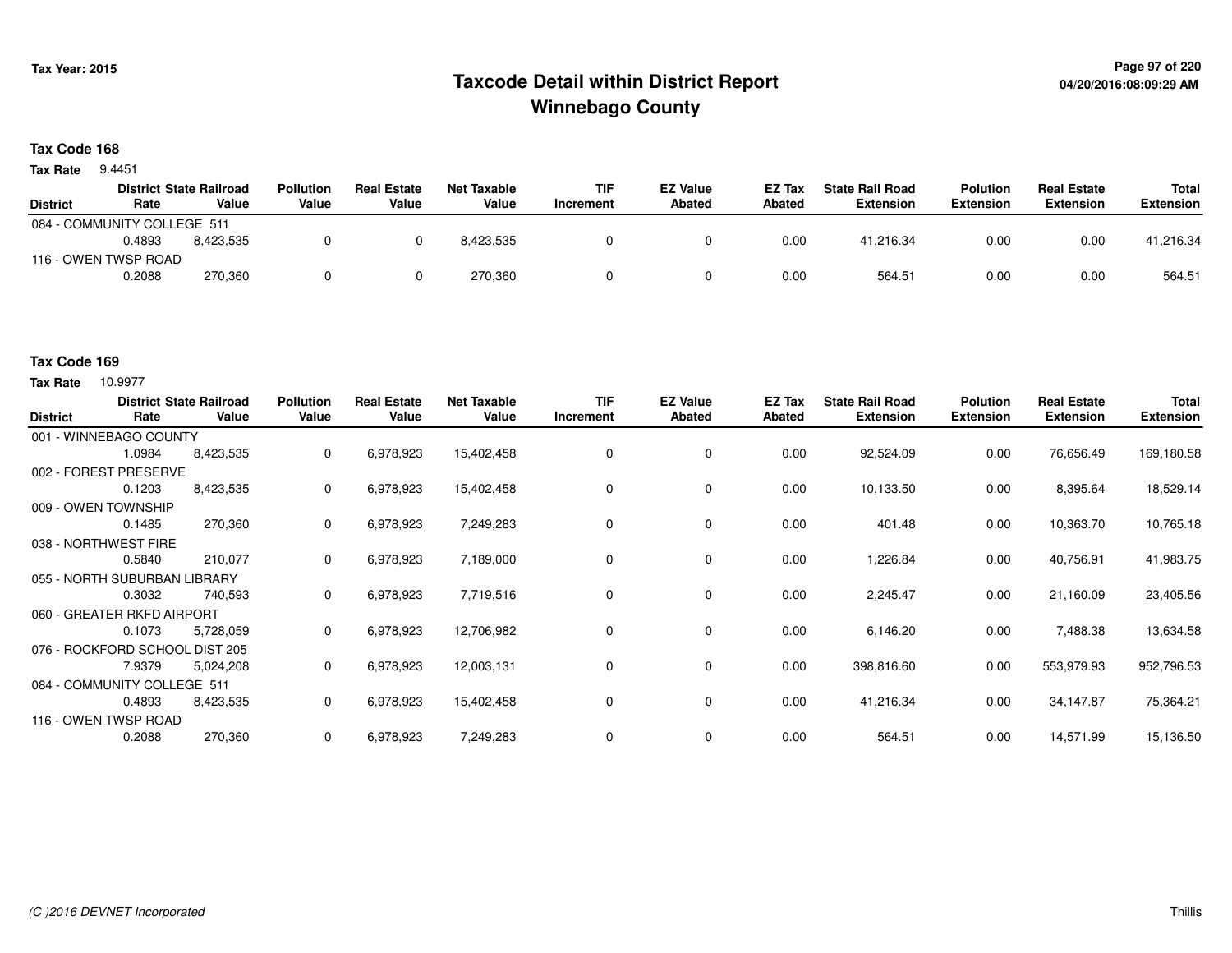## **Page 98 of 220 Taxcode Detail within District ReportWinnebago County**

### **Tax Code 170**

10.9020 **Tax Rate**

| <b>District</b> | Rate                           | <b>District State Railroad</b><br>Value | <b>Pollution</b><br>Value | <b>Real Estate</b><br>Value | <b>Net Taxable</b><br>Value | <b>TIF</b><br>Increment | <b>EZ Value</b><br><b>Abated</b> | EZ Tax<br><b>Abated</b> | <b>State Rail Road</b><br><b>Extension</b> | <b>Polution</b><br><b>Extension</b> | <b>Real Estate</b><br><b>Extension</b> | <b>Total</b><br><b>Extension</b> |
|-----------------|--------------------------------|-----------------------------------------|---------------------------|-----------------------------|-----------------------------|-------------------------|----------------------------------|-------------------------|--------------------------------------------|-------------------------------------|----------------------------------------|----------------------------------|
|                 | 001 - WINNEBAGO COUNTY         |                                         |                           |                             |                             |                         |                                  |                         |                                            |                                     |                                        |                                  |
|                 | 1.0984                         | 8,423,535                               | 0                         | 93,513                      | 8,517,048                   | 0                       | 0                                | 0.00                    | 92,524.09                                  | 0.00                                | 1,027.15                               | 93,551.24                        |
|                 | 002 - FOREST PRESERVE          |                                         |                           |                             |                             |                         |                                  |                         |                                            |                                     |                                        |                                  |
|                 | 0.1203                         | 8,423,535                               | 0                         | 93,513                      | 8,517,048                   | 0                       | 0                                | 0.00                    | 10,133.50                                  | 0.00                                | 112.50                                 | 10,246.00                        |
|                 | 009 - OWEN TOWNSHIP            |                                         |                           |                             |                             |                         |                                  |                         |                                            |                                     |                                        |                                  |
|                 | 0.1485                         | 270,360                                 | 0                         | 93,513                      | 363,873                     | 0                       | 0                                | 0.00                    | 401.48                                     | 0.00                                | 138.87                                 | 540.35                           |
|                 | 038 - NORTHWEST FIRE           |                                         |                           |                             |                             |                         |                                  |                         |                                            |                                     |                                        |                                  |
|                 | 0.5840                         | 210,077                                 | 0                         | 93,513                      | 303,590                     | 0                       | 0                                | 0.00                    | 1,226.84                                   | 0.00                                | 546.12                                 | 1,772.96                         |
|                 | 051 - ROCK RIVER WATER REC     |                                         |                           |                             |                             |                         |                                  |                         |                                            |                                     |                                        |                                  |
|                 | 0.2075                         | 4,452,412                               | 0                         | 93,513                      | 4,545,925                   | 0                       | 0                                | 0.00                    | 9,238.75                                   | 0.00                                | 194.04                                 | 9,432.79                         |
|                 | 060 - GREATER RKFD AIRPORT     |                                         |                           |                             |                             |                         |                                  |                         |                                            |                                     |                                        |                                  |
|                 | 0.1073                         | 5,728,059                               | 0                         | 93,513                      | 5,821,572                   | 0                       | 0                                | 0.00                    | 6,146.20                                   | 0.00                                | 100.34                                 | 6,246.54                         |
|                 | 076 - ROCKFORD SCHOOL DIST 205 |                                         |                           |                             |                             |                         |                                  |                         |                                            |                                     |                                        |                                  |
|                 | 7.9379                         | 5,024,208                               | 0                         | 93,513                      | 5,117,721                   | 0                       | 0                                | 0.00                    | 398,816.60                                 | 0.00                                | 7,422.97                               | 406,239.57                       |
|                 | 084 - COMMUNITY COLLEGE 511    |                                         |                           |                             |                             |                         |                                  |                         |                                            |                                     |                                        |                                  |
|                 | 0.4893                         | 8,423,535                               | 0                         | 93,513                      | 8,517,048                   | 0                       | 0                                | 0.00                    | 41,216.34                                  | 0.00                                | 457.56                                 | 41,673.90                        |
|                 | 116 - OWEN TWSP ROAD           |                                         |                           |                             |                             |                         |                                  |                         |                                            |                                     |                                        |                                  |
|                 | 0.2088                         | 270,360                                 | 0                         | 93,513                      | 363,873                     | 0                       | 0                                | 0.00                    | 564.51                                     | 0.00                                | 195.26                                 | 759.77                           |

## **Tax Code 171**

|                              |        | <b>District State Railroad</b> | <b>Pollution</b> | <b>Real Estate</b> | <b>Net Taxable</b> | <b>TIF</b> | <b>EZ Value</b> | EZ Tax        | <b>State Rail Road</b> | <b>Polution</b>  | <b>Real Estate</b> | <b>Total</b>     |
|------------------------------|--------|--------------------------------|------------------|--------------------|--------------------|------------|-----------------|---------------|------------------------|------------------|--------------------|------------------|
| <b>District</b>              | Rate   | Value                          | Value            | Value              | Value              | Increment  | <b>Abated</b>   | <b>Abated</b> | <b>Extension</b>       | <b>Extension</b> | <b>Extension</b>   | <b>Extension</b> |
| 001 - WINNEBAGO COUNTY       |        |                                |                  |                    |                    |            |                 |               |                        |                  |                    |                  |
|                              | 1.0984 | 8,423,535                      | 0                | 119,700            | 8,543,235          | 0          | 0               | 0.00          | 92,524.09              | 0.00             | 1,314.78           | 93,838.87        |
| 002 - FOREST PRESERVE        |        |                                |                  |                    |                    |            |                 |               |                        |                  |                    |                  |
|                              | 0.1203 | 8,423,535                      | 0                | 119,700            | 8,543,235          | 0          | 0               | 0.00          | 10,133.50              | 0.00             | 144.00             | 10,277.50        |
| 009 - OWEN TOWNSHIP          |        |                                |                  |                    |                    |            |                 |               |                        |                  |                    |                  |
|                              | 0.1485 | 270,360                        | 0                | 119,700            | 390,060            | 0          | $\mathbf 0$     | 0.00          | 401.48                 | 0.00             | 177.75             | 579.23           |
| 038 - NORTHWEST FIRE         |        |                                |                  |                    |                    |            |                 |               |                        |                  |                    |                  |
|                              | 0.5840 | 210.077                        | 0                | 119,700            | 329,777            | 0          | 0               | 0.00          | 1,226.84               | 0.00             | 699.05             | 1,925.89         |
| 046 - ROCKFORD PARK DISTRICT |        |                                |                  |                    |                    |            |                 |               |                        |                  |                    |                  |
|                              | 1.1629 | 4.191.679                      | 0                | 119,700            | 4,311,379          | 0          | $\mathbf 0$     | 0.00          | 48.745.04              | 0.00             | 1,391.99           | 50,137.03        |
| 051 - ROCK RIVER WATER REC   |        |                                |                  |                    |                    |            |                 |               |                        |                  |                    |                  |
|                              | 0.2075 | 4,452,412                      | 0                | 119,700            | 4,572,112          | 0          | 0               | 0.00          | 9,238.75               | 0.00             | 248.38             | 9,487.13         |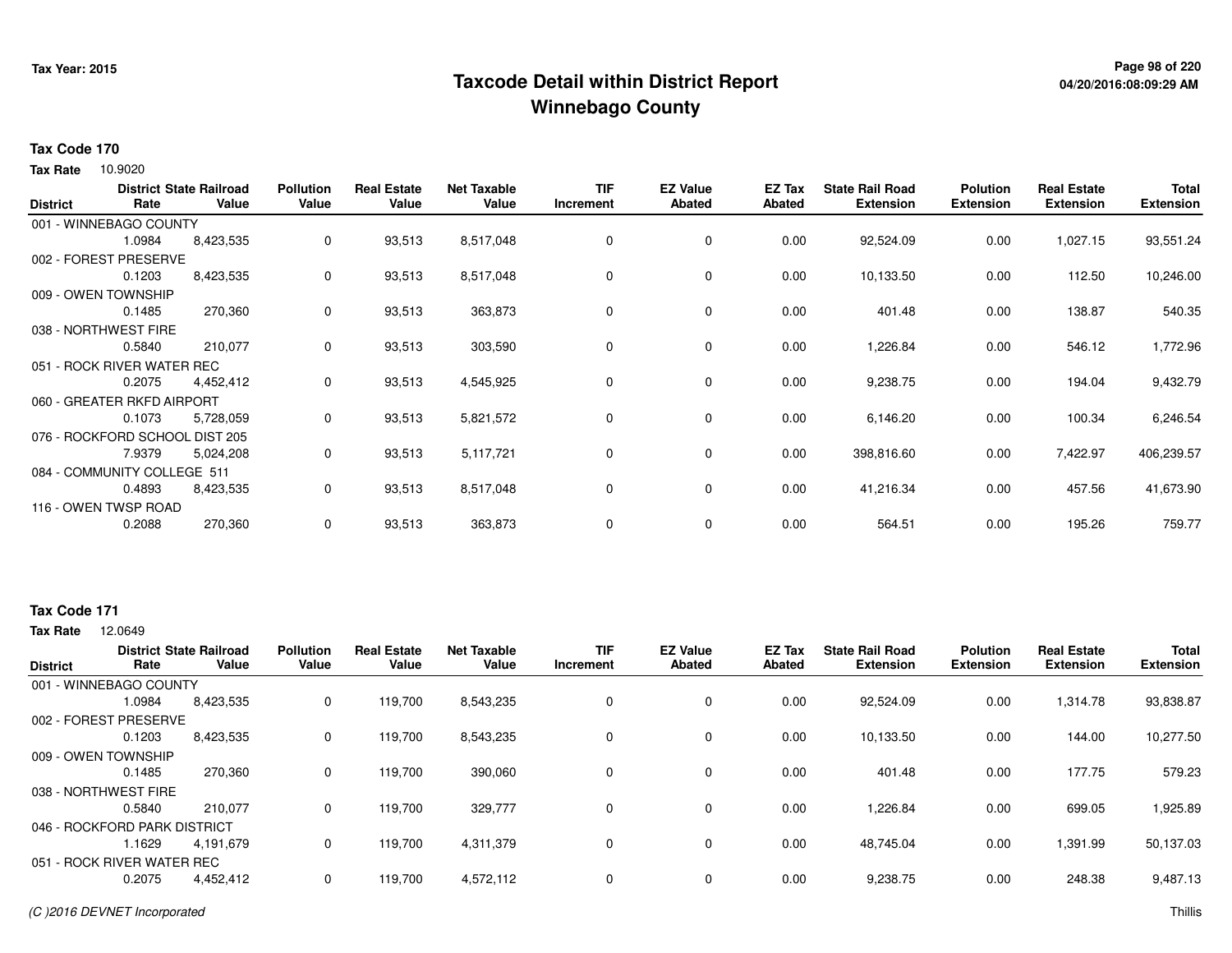## **Page 99 of 220 Taxcode Detail within District ReportWinnebago County**

### **Tax Code 171**

12.0649 **Tax Rate**

|                 |                                | <b>District State Railroad</b> | <b>Pollution</b> | <b>Real Estate</b> | <b>Net Taxable</b> | <b>TIF</b> | <b>EZ Value</b> | <b>EZ Tax</b> | <b>State Rail Road</b> | <b>Polution</b>  | <b>Real Estate</b> | <b>Total</b>     |
|-----------------|--------------------------------|--------------------------------|------------------|--------------------|--------------------|------------|-----------------|---------------|------------------------|------------------|--------------------|------------------|
| <b>District</b> | Rate                           | Value                          | Value            | Value              | Value              | Increment  | <b>Abated</b>   | Abated        | <b>Extension</b>       | <b>Extension</b> | <b>Extension</b>   | <b>Extension</b> |
|                 | 060 - GREATER RKFD AIRPORT     |                                |                  |                    |                    |            |                 |               |                        |                  |                    |                  |
|                 | 0.1073                         | 5,728,059                      | 0                | 119.700            | 5,847,759          |            | 0               | 0.00          | 6,146.20               | 0.00             | 128.44             | 6,274.64         |
|                 | 076 - ROCKFORD SCHOOL DIST 205 |                                |                  |                    |                    |            |                 |               |                        |                  |                    |                  |
|                 | 7.9379                         | 5.024.208                      | 0                | 119.700            | 5,143,908          | 0          | 0               | 0.00          | 398.816.60             | 0.00             | 9.501.67           | 408,318.27       |
|                 | 084 - COMMUNITY COLLEGE 511    |                                |                  |                    |                    |            |                 |               |                        |                  |                    |                  |
|                 | 0.4893                         | 8,423,535                      | 0                | 119,700            | 8,543,235          |            | 0               | 0.00          | 41.216.34              | 0.00             | 585.69             | 41,802.03        |
|                 | 116 - OWEN TWSP ROAD           |                                |                  |                    |                    |            |                 |               |                        |                  |                    |                  |
|                 | 0.2088                         | 270,360                        | 0                | 119.700            | 390,060            | 0          | 0               | 0.00          | 564.51                 | 0.00             | 249.93             | 814.44           |
|                 |                                |                                |                  |                    |                    |            |                 |               |                        |                  |                    |                  |

### **Tax Code 172**

| <b>District</b>                | Rate   | <b>District State Railroad</b><br>Value | <b>Pollution</b><br>Value | <b>Real Estate</b><br>Value | <b>Net Taxable</b><br>Value | <b>TIF</b><br>Increment | <b>EZ Value</b><br><b>Abated</b> | EZ Tax<br><b>Abated</b> | <b>State Rail Road</b><br><b>Extension</b> | <b>Polution</b><br><b>Extension</b> | <b>Real Estate</b><br><b>Extension</b> | Total<br><b>Extension</b> |
|--------------------------------|--------|-----------------------------------------|---------------------------|-----------------------------|-----------------------------|-------------------------|----------------------------------|-------------------------|--------------------------------------------|-------------------------------------|----------------------------------------|---------------------------|
| 001 - WINNEBAGO COUNTY         |        |                                         |                           |                             |                             |                         |                                  |                         |                                            |                                     |                                        |                           |
|                                | 1.0984 | 8,423,535                               | 0                         | 212,482                     | 8,636,017                   | 0                       | $\mathbf 0$                      | 0.00                    | 92,524.09                                  | 0.00                                | 2,333.90                               | 94,857.99                 |
| 002 - FOREST PRESERVE          |        |                                         |                           |                             |                             |                         |                                  |                         |                                            |                                     |                                        |                           |
|                                | 0.1203 | 8,423,535                               | 0                         | 212,482                     | 8,636,017                   | 0                       | 0                                | 0.00                    | 10,133.50                                  | 0.00                                | 255.62                                 | 10,389.12                 |
| 009 - OWEN TOWNSHIP            |        |                                         |                           |                             |                             |                         |                                  |                         |                                            |                                     |                                        |                           |
|                                | 0.1485 | 270,360                                 | 0                         | 212,482                     | 482,842                     | 0                       | 0                                | 0.00                    | 401.48                                     | 0.00                                | 315.54                                 | 717.02                    |
| 023 - ROCKFORD CITY            |        |                                         |                           |                             |                             |                         |                                  |                         |                                            |                                     |                                        |                           |
|                                | 3.3595 | 3,297,017                               | 0                         | 212,482                     | 3,509,499                   | 0                       | 0                                | 0.00                    | 110,763.28                                 | 0.00                                | 7,138.33                               | 117,901.61                |
| 046 - ROCKFORD PARK DISTRICT   |        |                                         |                           |                             |                             |                         |                                  |                         |                                            |                                     |                                        |                           |
|                                | 1.1629 | 4,191,679                               | 0                         | 212,482                     | 4,404,161                   | 0                       | 0                                | 0.00                    | 48,745.04                                  | 0.00                                | 2,470.95                               | 51,215.99                 |
| 051 - ROCK RIVER WATER REC     |        |                                         |                           |                             |                             |                         |                                  |                         |                                            |                                     |                                        |                           |
|                                | 0.2075 | 4,452,412                               | 0                         | 212,482                     | 4,664,894                   | 0                       | 0                                | 0.00                    | 9,238.75                                   | 0.00                                | 440.90                                 | 9,679.65                  |
| 059 - ROCKFORD CITY LIBRARY    |        |                                         |                           |                             |                             |                         |                                  |                         |                                            |                                     |                                        |                           |
|                                | 0.5196 | 3,297,017                               | 0                         | 212,482                     | 3,509,499                   | 0                       | 0                                | 0.00                    | 17,131.30                                  | 0.00                                | 1,104.06                               | 18,235.36                 |
| 076 - ROCKFORD SCHOOL DIST 205 |        |                                         |                           |                             |                             |                         |                                  |                         |                                            |                                     |                                        |                           |
|                                | 7.9379 | 5,024,208                               | 0                         | 212,482                     | 5,236,690                   | 0                       | $\mathbf 0$                      | 0.00                    | 398,816.60                                 | 0.00                                | 16,866.61                              | 415,683.21                |
| 084 - COMMUNITY COLLEGE 511    |        |                                         |                           |                             |                             |                         |                                  |                         |                                            |                                     |                                        |                           |
|                                | 0.4893 | 8,423,535                               | 0                         | 212,482                     | 8,636,017                   | 0                       | $\mathbf 0$                      | 0.00                    | 41,216.34                                  | 0.00                                | 1,039.67                               | 42,256.01                 |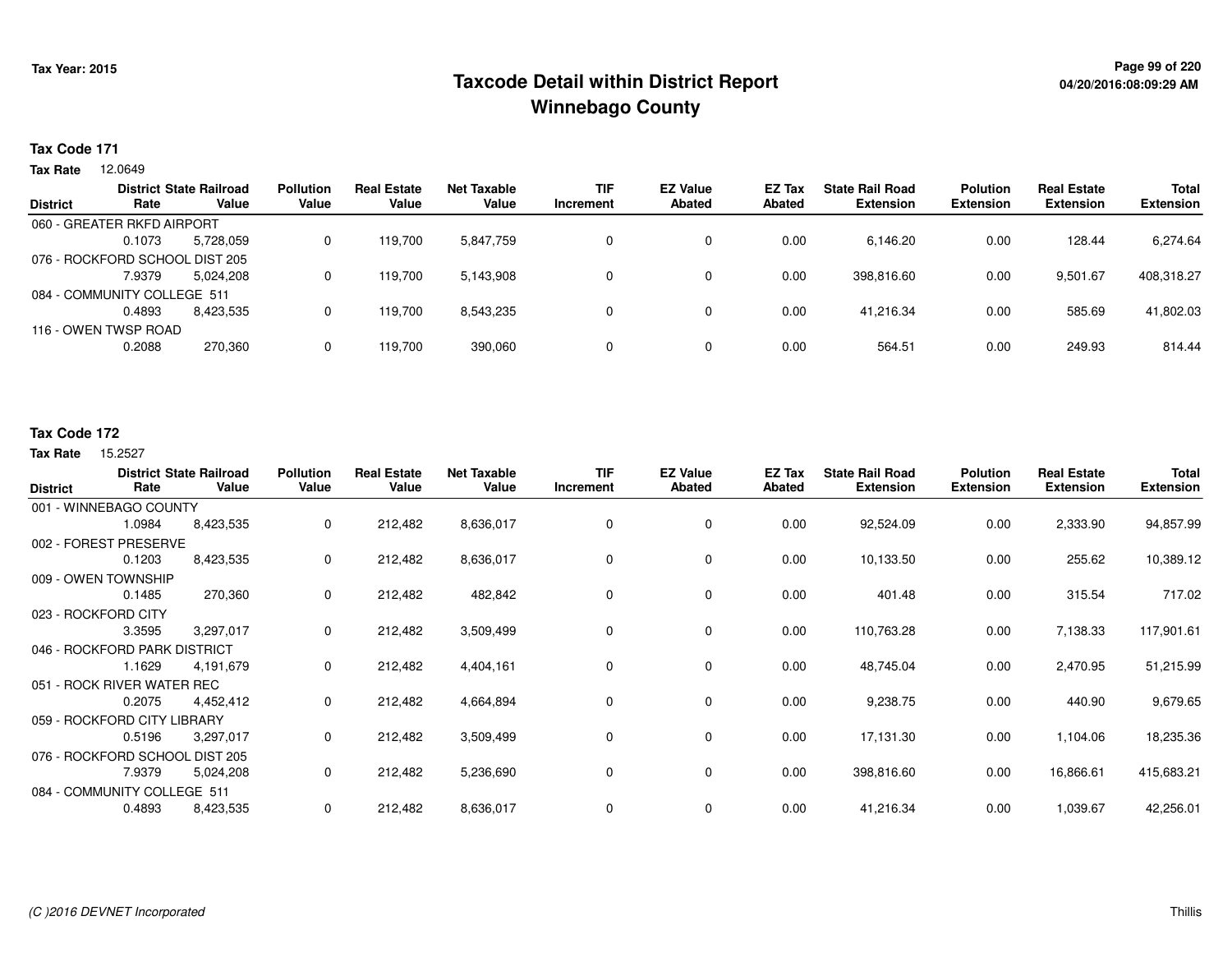## **Page 100 of 220 Taxcode Detail within District ReportWinnebago County**

**Tax Code 172**

15.2527 **Tax Rate**

|                 | <b>District State Railroad</b> |         | <b>Pollution</b> | <b>Real Estate</b> | Net Taxable | <b>TIF</b>       | <b>EZ Value</b> | EZ Tax | <b>State Rail Road</b> | <b>Polution</b>  | <b>Real Estate</b> | <b>Total</b> |
|-----------------|--------------------------------|---------|------------------|--------------------|-------------|------------------|-----------------|--------|------------------------|------------------|--------------------|--------------|
| <b>District</b> | Rate                           | Value   | Value            | Value              | Value       | <b>Increment</b> | Abated          | Abated | Extension              | <b>Extension</b> | Extension          | Extension    |
|                 | 116 - OWEN TWSP ROAD           |         |                  |                    |             |                  |                 |        |                        |                  |                    |              |
|                 | 0.2088                         | 270,360 |                  | 212,482            | 482,842     |                  |                 | 0.01   | 564.5.                 | 0.00             | 443.66             | .008.17      |

#### **Tax Code 175**

10.5900 **Tax Rate**

| <b>District</b> | Rate                            | <b>District State Railroad</b><br>Value | <b>Pollution</b><br>Value | <b>Real Estate</b><br>Value | <b>Net Taxable</b><br>Value | TIF<br>Increment | <b>EZ Value</b><br><b>Abated</b> | EZ Tax<br>Abated | <b>State Rail Road</b><br><b>Extension</b> | <b>Polution</b><br><b>Extension</b> | <b>Real Estate</b><br><b>Extension</b> | <b>Total</b><br><b>Extension</b> |
|-----------------|---------------------------------|-----------------------------------------|---------------------------|-----------------------------|-----------------------------|------------------|----------------------------------|------------------|--------------------------------------------|-------------------------------------|----------------------------------------|----------------------------------|
|                 | 001 - WINNEBAGO COUNTY          |                                         |                           |                             |                             |                  |                                  |                  |                                            |                                     |                                        |                                  |
|                 | 1.0984                          | 8,423,535                               | $\mathbf 0$               | 35,946,227                  | 44,369,762                  | 0                | 0                                | 0.00             | 92,524.09                                  | 0.00                                | 394,833.36                             | 487,357.45                       |
|                 | 002 - FOREST PRESERVE           |                                         |                           |                             |                             |                  |                                  |                  |                                            |                                     |                                        |                                  |
|                 | 0.1203                          | 8,423,535                               | 0                         | 35,946,227                  | 44,369,762                  |                  | 0                                | 0.00             | 10,133.50                                  | 0.00                                | 43,243.31                              | 53,376.81                        |
|                 | 013 - ROSCOE TOWNSHIP           |                                         |                           |                             |                             |                  |                                  |                  |                                            |                                     |                                        |                                  |
|                 | 0.1492                          | 585,659                                 | $\mathbf 0$               | 35,946,227                  | 36,531,886                  | 0                | 0                                | 0.00             | 873.81                                     | 0.00                                | 53,631.77                              | 54,505.58                        |
|                 | 026 - SOUTH BELOIT CITY         |                                         |                           |                             |                             |                  |                                  |                  |                                            |                                     |                                        |                                  |
|                 | 1.1922                          | 914,210                                 | $\mathbf{0}$              | 35,946,227                  | 36,860,437                  | 0                | 0                                | 0.00             | 10,899.21                                  | 0.00                                | 428,550.93                             | 439,450.14                       |
|                 | 061 - SOUTH BELOIT CITY I       | _IBRARY                                 |                           |                             |                             |                  |                                  |                  |                                            |                                     |                                        |                                  |
|                 | 0.2142                          | 914,210                                 | 0                         | 35,946,227                  | 36,860,437                  |                  | 0                                | 0.00             | 1,958.24                                   | 0.00                                | 76,996.81                              | 78,955.05                        |
|                 | 072 - PRAIRIE HILL SCH DIST 133 |                                         |                           |                             |                             |                  |                                  |                  |                                            |                                     |                                        |                                  |
|                 | 4.5344                          | 0                                       | $\mathbf{0}$              | 35,946,227                  | 35,946,227                  | 0                | $\mathbf 0$                      | 0.00             | 0.00                                       | 0.00                                | 629,945.72                             | 1,629,945.72                     |
|                 | 077 - HONONEGAH HIGH SD #207    |                                         |                           |                             |                             |                  |                                  |                  |                                            |                                     |                                        |                                  |
|                 | 2.6083                          | 366,785                                 | $\mathbf{0}$              | 35,946,227                  | 36,313,012                  | 0                | 0                                | 0.00             | 9,566.86                                   | 0.00                                | 937,585.44                             | 947,152.30                       |
|                 | 084 - COMMUNITY COLLEGE 511     |                                         |                           |                             |                             |                  |                                  |                  |                                            |                                     |                                        |                                  |
|                 | 0.4893                          | 8,423,535                               | $\mathbf 0$               | 35,946,227                  | 44,369,762                  | 0                | $\mathbf 0$                      | 0.00             | 41,216.34                                  | 0.00                                | 175,884.89                             | 217,101.23                       |
|                 | 120 - ROSCOE TWSP ROAD          |                                         |                           |                             |                             |                  |                                  |                  |                                            |                                     |                                        |                                  |
|                 | 0.1837                          | 585,659                                 | $\mathbf 0$               | 35,946,227                  | 36,531,886                  |                  | 0                                | 0.00             | 1,075.86                                   | 0.00                                | 66,033.22                              | 67,109.08                        |

| <b>Tax Rate</b> | 9.4868 |
|-----------------|--------|

| <b>District</b> | Rate                   | <b>District State Railroad</b><br>Value | <b>Pollution</b><br>Value | <b>Real Estate</b><br>Value | Net Taxable<br>Value | TIF<br>Increment | <b>EZ Value</b><br>Abated | EZ Tax<br>Abated | <b>State Rail Road</b><br>Extension | <b>Polution</b><br><b>Extension</b> | <b>Real Estate</b><br><b>Extension</b> | Total<br>Extension |
|-----------------|------------------------|-----------------------------------------|---------------------------|-----------------------------|----------------------|------------------|---------------------------|------------------|-------------------------------------|-------------------------------------|----------------------------------------|--------------------|
|                 | 001 - WINNEBAGO COUNTY |                                         |                           |                             |                      |                  |                           |                  |                                     |                                     |                                        |                    |
|                 | .0984                  | 8,423,535                               |                           | 305,509                     | 8,729,044            |                  |                           | 0.00             | 92,524.09                           | 0.00                                | 3,355.7                                | 95,879.80          |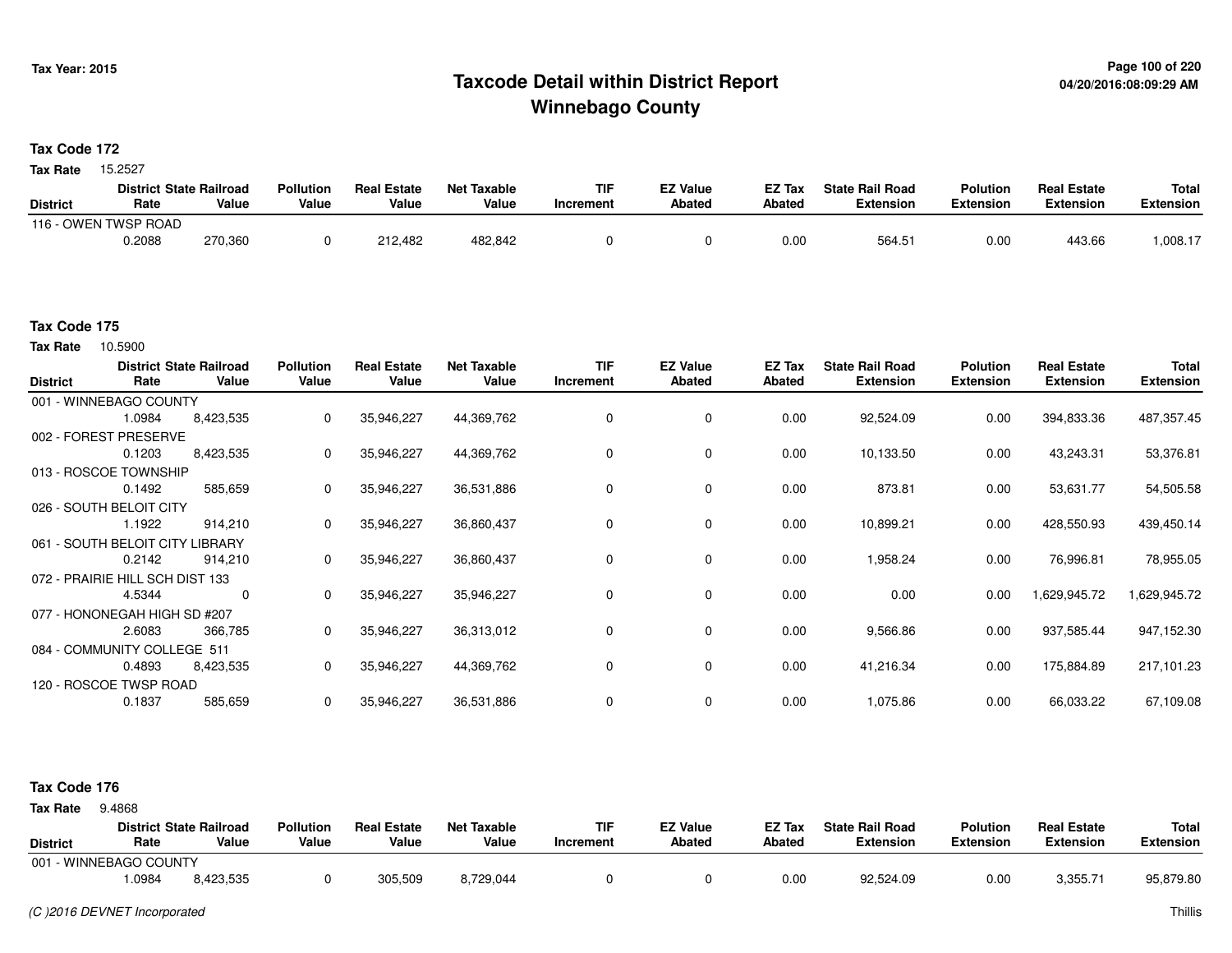## **Page 101 of 220 Taxcode Detail within District ReportWinnebago County**

#### **Tax Code 176**

9.4868 **Tax Rate**

|                 |                                 | <b>District State Railroad</b> |       | <b>Real Estate</b> | Net Taxable | <b>TIF</b> | <b>EZ Value</b> | <b>EZ Tax</b> | <b>State Rail Road</b> | <b>Polution</b>  | <b>Real Estate</b> | <b>Total</b>     |
|-----------------|---------------------------------|--------------------------------|-------|--------------------|-------------|------------|-----------------|---------------|------------------------|------------------|--------------------|------------------|
| <b>District</b> | Rate                            | Value                          | Value | Value              | Value       | Increment  | Abated          | Abated        | <b>Extension</b>       | <b>Extension</b> | <b>Extension</b>   | <b>Extension</b> |
|                 | 002 - FOREST PRESERVE           |                                |       |                    |             |            |                 |               |                        |                  |                    |                  |
|                 | 0.1203                          | 8,423,535                      | 0     | 305,509            | 8,729,044   | 0          | $\mathbf 0$     | 0.00          | 10,133.50              | 0.00             | 367.53             | 10,501.03        |
|                 | 013 - ROSCOE TOWNSHIP           |                                |       |                    |             |            |                 |               |                        |                  |                    |                  |
|                 | 0.1492                          | 585,659                        | 0     | 305,509            | 891,168     | 0          | $\mathbf 0$     | 0.00          | 873.81                 | 0.00             | 455.82             | 1,329.63         |
|                 | 055 - NORTH SUBURBAN LIBRARY    |                                |       |                    |             |            |                 |               |                        |                  |                    |                  |
|                 | 0.3032                          | 740,593                        | 0     | 305,509            | 1,046,102   | 0          | $\mathbf 0$     | 0.00          | 2,245.47               | 0.00             | 926.30             | 3,171.77         |
|                 | 072 - PRAIRIE HILL SCH DIST 133 |                                |       |                    |             |            |                 |               |                        |                  |                    |                  |
|                 | 4.5344                          | $\Omega$                       | 0     | 305,509            | 305,509     | $\Omega$   | 0               | 0.00          | 0.00                   | 0.00             | 13,853.00          | 13,853.00        |
|                 | 077 - HONONEGAH HIGH SD #207    |                                |       |                    |             |            |                 |               |                        |                  |                    |                  |
|                 | 2.6083                          | 366,785                        | 0     | 305,509            | 672,294     | 0          | $\mathbf 0$     | 0.00          | 9,566.86               | 0.00             | 7,968.59           | 17,535.45        |
|                 | 084 - COMMUNITY COLLEGE 511     |                                |       |                    |             |            |                 |               |                        |                  |                    |                  |
|                 | 0.4893                          | 8,423,535                      | 0     | 305,509            | 8,729,044   | 0          | 0               | 0.00          | 41,216.34              | 0.00             | 1,494.86           | 42,711.20        |
|                 | 120 - ROSCOE TWSP ROAD          |                                |       |                    |             |            |                 |               |                        |                  |                    |                  |
|                 | 0.1837                          | 585,659                        | 0     | 305,509            | 891,168     | 0          | $\mathbf 0$     | 0.00          | 1,075.86               | 0.00             | 561.22             | 1,637.08         |
|                 |                                 |                                |       |                    |             |            |                 |               |                        |                  |                    |                  |

## **Tax Code 177**

| <b>District</b>                 | Rate     | <b>District State Railroad</b><br>Value | <b>Pollution</b><br>Value | l Estate<br>Real<br>Value | <b>Net Taxable</b><br>Value | <b>TIF</b><br>Increment | <b>EZ Value</b><br>Abated | <b>EZ Tax</b><br>Abated | <b>State Rail Road</b><br><b>Extension</b> | <b>Polution</b><br><b>Extension</b> | <b>Real Estate</b><br><b>Extension</b> | <b>Total</b><br><b>Extension</b> |
|---------------------------------|----------|-----------------------------------------|---------------------------|---------------------------|-----------------------------|-------------------------|---------------------------|-------------------------|--------------------------------------------|-------------------------------------|----------------------------------------|----------------------------------|
| 001 - WINNEBAGO COUNTY          |          |                                         |                           |                           |                             |                         |                           |                         |                                            |                                     |                                        |                                  |
|                                 | 1.0984   | 8,423,535                               | 0                         | 10,061,101                | 18,484,636                  | 0                       | 0                         | 0.00                    | 92,524.09                                  | 0.00                                | 110,511.13                             | 203,035.22                       |
| 002 - FOREST                    | PRESERVE |                                         |                           |                           |                             |                         |                           |                         |                                            |                                     |                                        |                                  |
|                                 | 0.1203   | 8,423,535                               | 0                         | 10,061,101                | 18,484,636                  | 0                       | 0                         | 0.00                    | 10,133.50                                  | 0.00                                | 12,103.50                              | 22,237.00                        |
| 013 - ROSCOE TOWNSHIP           |          |                                         |                           |                           |                             |                         |                           |                         |                                            |                                     |                                        |                                  |
|                                 | 0.1492   | 585,659                                 | 0                         | 10,061,101                | 10,646,760                  | 0                       | $\mathbf 0$               | 0.00                    | 873.81                                     | 0.00                                | 15,011.16                              | 15,884.97                        |
| 026 - SOUTH BELOIT CITY         |          |                                         |                           |                           |                             |                         |                           |                         |                                            |                                     |                                        |                                  |
|                                 | 1.1922   | 914,210                                 | 0                         | 10,061,101                | 10,975,311                  | 0                       | $\mathbf 0$               | 0.00                    | 10,899.21                                  | 0.00                                | 119,948.45                             | 130,847.66                       |
| 061 - SOUTH BELOIT CITY LIBRARY |          |                                         |                           |                           |                             |                         |                           |                         |                                            |                                     |                                        |                                  |
|                                 | 0.2142   | 914,210                                 | 0                         | 10,061,101                | 10,975,311                  | 0                       | $\mathbf 0$               | 0.00                    | 1,958.24                                   | 0.00                                | 21,550.88                              | 23,509.12                        |
| 079 - SOUTH BELOIT SD #320      |          |                                         |                           |                           |                             |                         |                           |                         |                                            |                                     |                                        |                                  |
|                                 | 7.1259   | 988,439                                 | 0                         | 10,061,101                | 11,049,540                  | 0                       | $\mathbf 0$               | 0.00                    | 70,435.16                                  | 0.00                                | 716,943.99                             | 787,379.15                       |
| 084 - COMMUNITY COLLEGE 511     |          |                                         |                           |                           |                             |                         |                           |                         |                                            |                                     |                                        |                                  |
|                                 | 0.4893   | 8,423,535                               | 0                         | 10,061,101                | 18,484,636                  | 0                       | 0                         | 0.00                    | 41.216.34                                  | 0.00                                | 49,228.97                              | 90,445.31                        |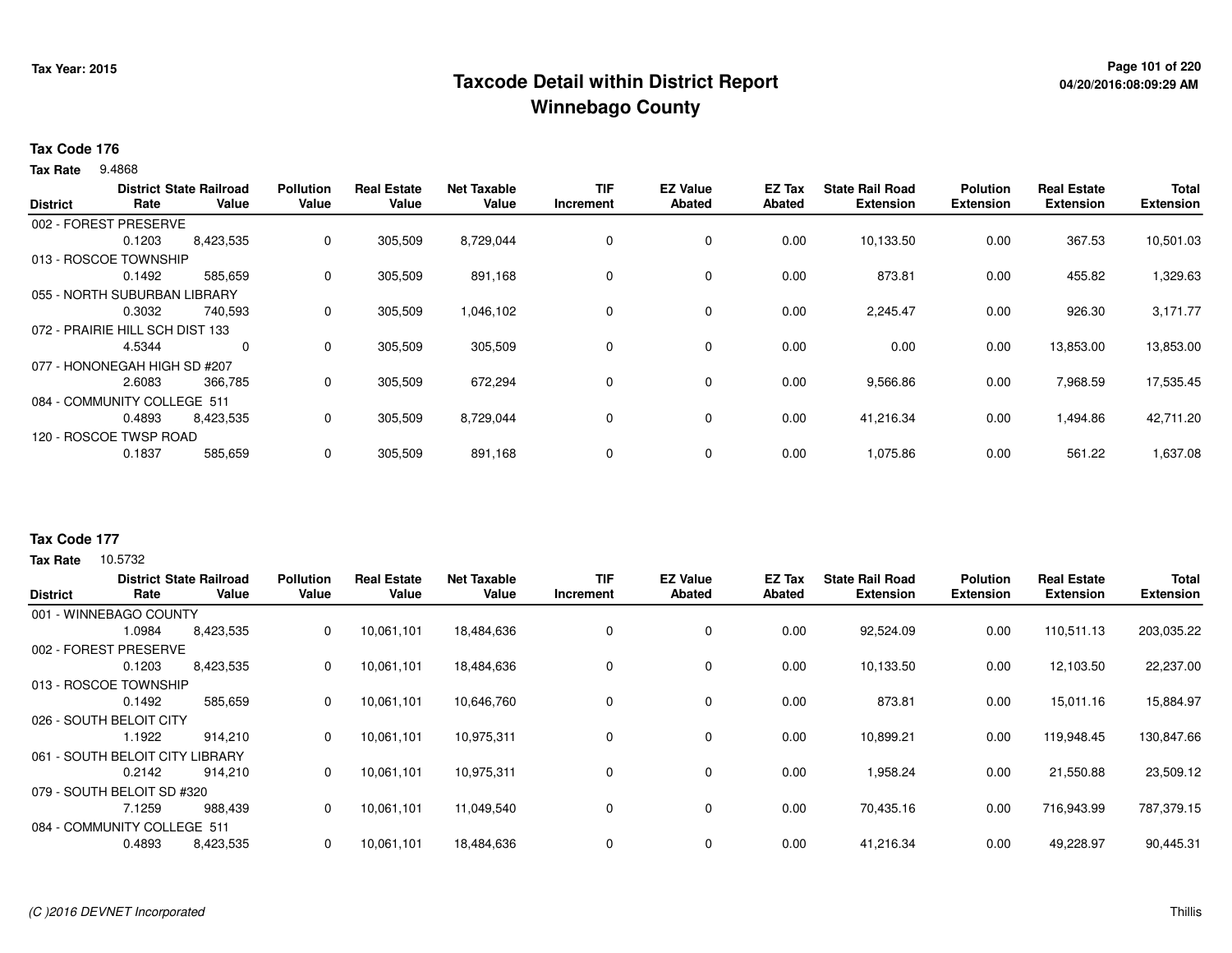## **Page 102 of 220 Taxcode Detail within District ReportWinnebago County**

**Tax Code 177**

Tax Rate 10.5732

|                 | <b>District State Railroad</b> |         | <b>Pollution</b> | <b>Real Estate</b> | Net Taxable | <b>TIF</b> | <b>EZ Value</b> | <b>EZ Tax</b> | <b>State Rail Road</b> | <b>Polution</b>  | <b>Real Estate</b> | <b>Total</b> |
|-----------------|--------------------------------|---------|------------------|--------------------|-------------|------------|-----------------|---------------|------------------------|------------------|--------------------|--------------|
| <b>District</b> | Rate                           | Value   | Value            | Value              | Value       | Increment  | <b>Abated</b>   | Abated        | <b>Extension</b>       | <b>Extension</b> | <b>Extension</b>   | Extension    |
|                 | 120 - ROSCOE TWSP ROAD         |         |                  |                    |             |            |                 |               |                        |                  |                    |              |
|                 | 0.1837                         | 585,659 |                  | 10,061,101         | 10,646,760  |            |                 | 0.00          | .075.86                | 0.00             | 18,482.24          | 19,558.10    |

### **Tax Code 178**

**Tax Rate** 9.4700

| <b>District</b>              | Rate   | <b>District State Railroad</b><br>Value | <b>Pollution</b><br>Value | <b>Real Estate</b><br>Value | <b>Net Taxable</b><br>Value | <b>TIF</b><br>Increment | <b>EZ Value</b><br><b>Abated</b> | EZ Tax<br><b>Abated</b> | <b>State Rail Road</b><br><b>Extension</b> | <b>Polution</b><br><b>Extension</b> | <b>Real Estate</b><br><b>Extension</b> | Total<br><b>Extension</b> |
|------------------------------|--------|-----------------------------------------|---------------------------|-----------------------------|-----------------------------|-------------------------|----------------------------------|-------------------------|--------------------------------------------|-------------------------------------|----------------------------------------|---------------------------|
| 001 - WINNEBAGO COUNTY       |        |                                         |                           |                             |                             |                         |                                  |                         |                                            |                                     |                                        |                           |
|                              | 1.0984 | 8,423,535                               | 0                         | 26,691                      | 8,450,226                   | $\Omega$                | $\mathbf 0$                      | 0.00                    | 92,524.09                                  | 0.00                                | 293.17                                 | 92,817.26                 |
| 002 - FOREST PRESERVE        |        |                                         |                           |                             |                             |                         |                                  |                         |                                            |                                     |                                        |                           |
|                              | 0.1203 | 8,423,535                               | 0                         | 26,691                      | 8,450,226                   | 0                       | 0                                | 0.00                    | 10,133.50                                  | 0.00                                | 32.11                                  | 10,165.61                 |
| 013 - ROSCOE TOWNSHIP        |        |                                         |                           |                             |                             |                         |                                  |                         |                                            |                                     |                                        |                           |
|                              | 0.1492 | 585,659                                 | 0                         | 26,691                      | 612,350                     | $\Omega$                | 0                                | 0.00                    | 873.81                                     | 0.00                                | 39.82                                  | 913.63                    |
| 055 - NORTH SUBURBAN LIBRARY |        |                                         |                           |                             |                             |                         |                                  |                         |                                            |                                     |                                        |                           |
|                              | 0.3032 | 740,593                                 | 0                         | 26,691                      | 767,284                     | $\Omega$                | 0                                | 0.00                    | 2,245.47                                   | 0.00                                | 80.93                                  | 2,326.40                  |
| 079 - SOUTH BELOIT SD #320   |        |                                         |                           |                             |                             |                         |                                  |                         |                                            |                                     |                                        |                           |
|                              | 7.1259 | 988,439                                 | 0                         | 26,691                      | 1,015,130                   | 0                       | 0                                | 0.00                    | 70,435.16                                  | 0.00                                | 1,901.97                               | 72,337.13                 |
| 084 - COMMUNITY COLLEGE 511  |        |                                         |                           |                             |                             |                         |                                  |                         |                                            |                                     |                                        |                           |
|                              | 0.4893 | 8,423,535                               | 0                         | 26,691                      | 8,450,226                   | 0                       | $\mathbf 0$                      | 0.00                    | 41,216.34                                  | 0.00                                | 130.60                                 | 41,346.94                 |
| 120 - ROSCOE TWSP ROAD       |        |                                         |                           |                             |                             |                         |                                  |                         |                                            |                                     |                                        |                           |
|                              | 0.1837 | 585,659                                 | 0                         | 26,691                      | 612,350                     | $\Omega$                | $\mathbf 0$                      | 0.00                    | 1,075.86                                   | 0.00                                | 49.03                                  | 1,124.89                  |

| <b>Tax Rate</b> | 10.2383                |                                         |                           |                             |                             |                         |                           |                  |                                            |                                     |                                        |                                  |
|-----------------|------------------------|-----------------------------------------|---------------------------|-----------------------------|-----------------------------|-------------------------|---------------------------|------------------|--------------------------------------------|-------------------------------------|----------------------------------------|----------------------------------|
| <b>District</b> | Rate                   | <b>District State Railroad</b><br>Value | <b>Pollution</b><br>Value | <b>Real Estate</b><br>Value | <b>Net Taxable</b><br>Value | <b>TIF</b><br>Increment | <b>EZ Value</b><br>Abated | EZ Tax<br>Abated | <b>State Rail Road</b><br><b>Extension</b> | <b>Polution</b><br><b>Extension</b> | <b>Real Estate</b><br><b>Extension</b> | <b>Total</b><br><b>Extension</b> |
|                 | 001 - WINNEBAGO COUNTY |                                         |                           |                             |                             |                         |                           |                  |                                            |                                     |                                        |                                  |
|                 | .0984                  | 8,423,535                               |                           | 9,286,518                   | 17.710.053                  |                         |                           | 0.00             | 92.524.09                                  | 0.00                                | 102.003.11                             | 194,527.20                       |
|                 | 002 - FOREST PRESERVE  |                                         |                           |                             |                             |                         |                           |                  |                                            |                                     |                                        |                                  |
|                 | 0.1203                 | 8.423.535                               |                           | 9,286,518                   | 17,710,053                  |                         |                           | 0.00             | 10,133.50                                  | 0.00                                | 11.171.68                              | 21,305.18                        |
|                 | 013 - ROSCOE TOWNSHIP  |                                         |                           |                             |                             |                         |                           |                  |                                            |                                     |                                        |                                  |
|                 | 0.1492                 | 585.659                                 |                           | 9,286,518                   | 9,872,177                   |                         |                           | 0.00             | 873.81                                     | 0.00                                | 13,855.48                              | 14,729.29                        |
|                 |                        |                                         |                           |                             |                             |                         |                           |                  |                                            |                                     |                                        |                                  |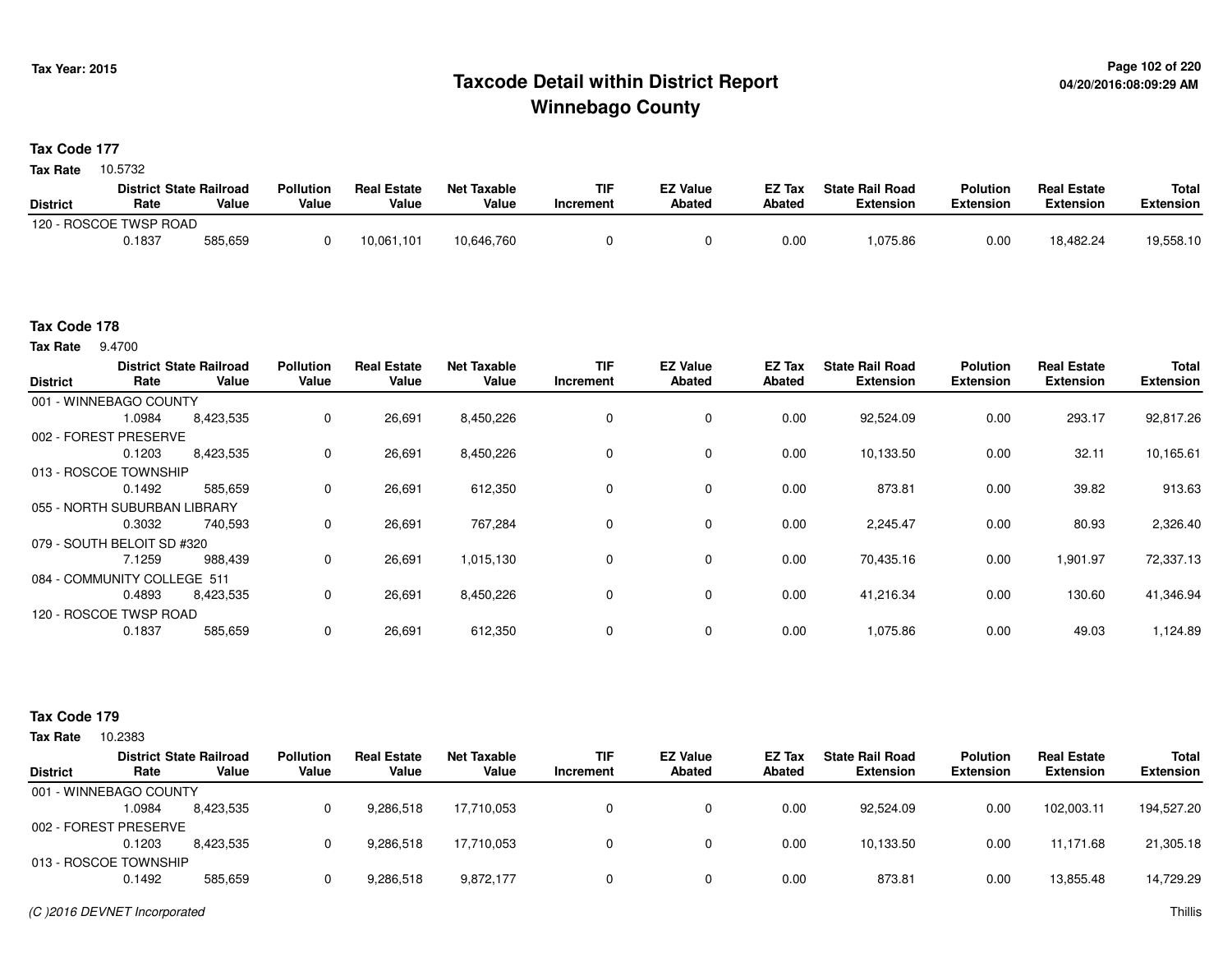## **Page 103 of 220 Taxcode Detail within District ReportWinnebago County**

### **Tax Code 179**

**Tax Rate** 10.2383

|                 | <b>District State Railroad</b> |           | <b>Pollution</b> | <b>Real Estate</b> | Net Taxable | <b>TIF</b> | <b>EZ Value</b> | <b>EZ Tax</b> | <b>State Rail Road</b> | <b>Polution</b>  | <b>Real Estate</b> | <b>Total</b>     |
|-----------------|--------------------------------|-----------|------------------|--------------------|-------------|------------|-----------------|---------------|------------------------|------------------|--------------------|------------------|
| <b>District</b> | Rate                           | Value     | Value            | Value              | Value       | Increment  | <b>Abated</b>   | Abated        | <b>Extension</b>       | <b>Extension</b> | <b>Extension</b>   | <b>Extension</b> |
|                 | 035 - HARLEM-ROSCOE FIRE       |           |                  |                    |             |            |                 |               |                        |                  |                    |                  |
|                 | 0.7683                         | 317.502   | 0                | 9.286.518          | 9.604.020   | 0          | 0               | 0.00          | 2,439.36               | 0.00             | 71,348.32          | 73,787.68        |
|                 | 055 - NORTH SUBURBAN LIBRARY   |           |                  |                    |             |            |                 |               |                        |                  |                    |                  |
|                 | 0.3032                         | 740.593   | 0                | 9,286,518          | 10.027.111  | 0          | 0               | 0.00          | 2.245.47               | 0.00             | 28.156.72          | 30,402.19        |
|                 | 079 - SOUTH BELOIT SD #320     |           |                  |                    |             |            |                 |               |                        |                  |                    |                  |
|                 | 7.1259                         | 988.439   | 0                | 9,286,518          | 10,274,957  | 0          | 0               | 0.00          | 70.435.16              | 0.00             | 661,747.99         | 732,183.15       |
|                 | 084 - COMMUNITY COLLEGE 511    |           |                  |                    |             |            |                 |               |                        |                  |                    |                  |
|                 | 0.4893                         | 8.423.535 | 0                | 9,286,518          | 17,710,053  | 0          | 0               | 0.00          | 41.216.34              | 0.00             | 45,438.93          | 86,655.27        |
|                 | 120 - ROSCOE TWSP ROAD         |           |                  |                    |             |            |                 |               |                        |                  |                    |                  |
|                 | 0.1837                         | 585,659   | 0                | 9,286,518          | 9,872,177   | 0          | 0               | 0.00          | 1,075.86               | 0.00             | 17,059.33          | 18,135.19        |
|                 |                                |           |                  |                    |             |            |                 |               |                        |                  |                    |                  |

#### **Tax Code 180**

10.2551 **Tax Rate**

|                 |                                 | <b>District State Railroad</b> | <b>Pollution</b> | <b>Real Estate</b> | <b>Net Taxable</b> | <b>TIF</b> | <b>EZ Value</b> | EZ Tax | <b>State Rail Road</b> | <b>Polution</b>  | <b>Real Estate</b> | <b>Total</b>     |
|-----------------|---------------------------------|--------------------------------|------------------|--------------------|--------------------|------------|-----------------|--------|------------------------|------------------|--------------------|------------------|
| <b>District</b> | Rate                            | Value                          | Value            | Value              | Value              | Increment  | <b>Abated</b>   | Abated | <b>Extension</b>       | <b>Extension</b> | <b>Extension</b>   | <b>Extension</b> |
|                 | 001 - WINNEBAGO COUNTY          |                                |                  |                    |                    |            |                 |        |                        |                  |                    |                  |
|                 | 1.0984                          | 8,423,535                      | 0                | 61,674,275         | 70,097,810         | 0          | 0               | 0.00   | 92,524.09              | 0.00             | 677,430.24         | 769,954.33       |
| 002 - FOREST    | <b>PRESERVE</b>                 |                                |                  |                    |                    |            |                 |        |                        |                  |                    |                  |
|                 | 0.1203                          | 8,423,535                      | 0                | 61,674,275         | 70,097,810         | 0          | 0               | 0.00   | 10,133.50              | 0.00             | 74,194.15          | 84,327.65        |
|                 | 013 - ROSCOE TOWNSHIP           |                                |                  |                    |                    |            |                 |        |                        |                  |                    |                  |
|                 | 0.1492                          | 585,659                        | 0                | 61,674,275         | 62,259,934         | 0          | 0               | 0.00   | 873.81                 | 0.00             | 92,018.02          | 92,891.83        |
|                 | 035 - HARLEM-ROSCOE FIRE        |                                |                  |                    |                    |            |                 |        |                        |                  |                    |                  |
|                 | 0.7683                          | 317,502                        | 0                | 61,674,275         | 61,991,777         | 0          | 0               | 0.00   | 2,439.36               | 0.00             | 473,843.45         | 476,282.81       |
|                 | 055 - NORTH SUBURBAN LIBRARY    |                                |                  |                    |                    |            |                 |        |                        |                  |                    |                  |
|                 | 0.3032                          | 740,593                        | $\mathbf{0}$     | 61,674,275         | 62,414,868         | 0          | $\mathbf 0$     | 0.00   | 2,245.47               | 0.00             | 186,996.40         | 189,241.87       |
|                 | 072 - PRAIRIE HILL SCH DIST 133 |                                |                  |                    |                    |            |                 |        |                        |                  |                    |                  |
|                 | 4.5344                          | 0                              | 0                | 61,674,275         | 61,674,275         | 0          | $\mathbf 0$     | 0.00   | 0.00                   | 0.00             | 2,796,558.33       | 2,796,558.33     |
|                 | 077 - HONONEGAH HIGH SD #207    |                                |                  |                    |                    |            |                 |        |                        |                  |                    |                  |
|                 | 2.6083                          | 366,785                        | 0                | 61,674,275         | 62,041,060         | 0          | 0               | 0.00   | 9,566.86               | 0.00             | 1,608,650.11       | 1,618,216.97     |
|                 | 084 - COMMUNITY COLLEGE 511     |                                |                  |                    |                    |            |                 |        |                        |                  |                    |                  |
|                 | 0.4893                          | 8,423,535                      | 0                | 61,674,275         | 70,097,810         | 0          | 0               | 0.00   | 41,216.34              | 0.00             | 301,772.23         | 342,988.57       |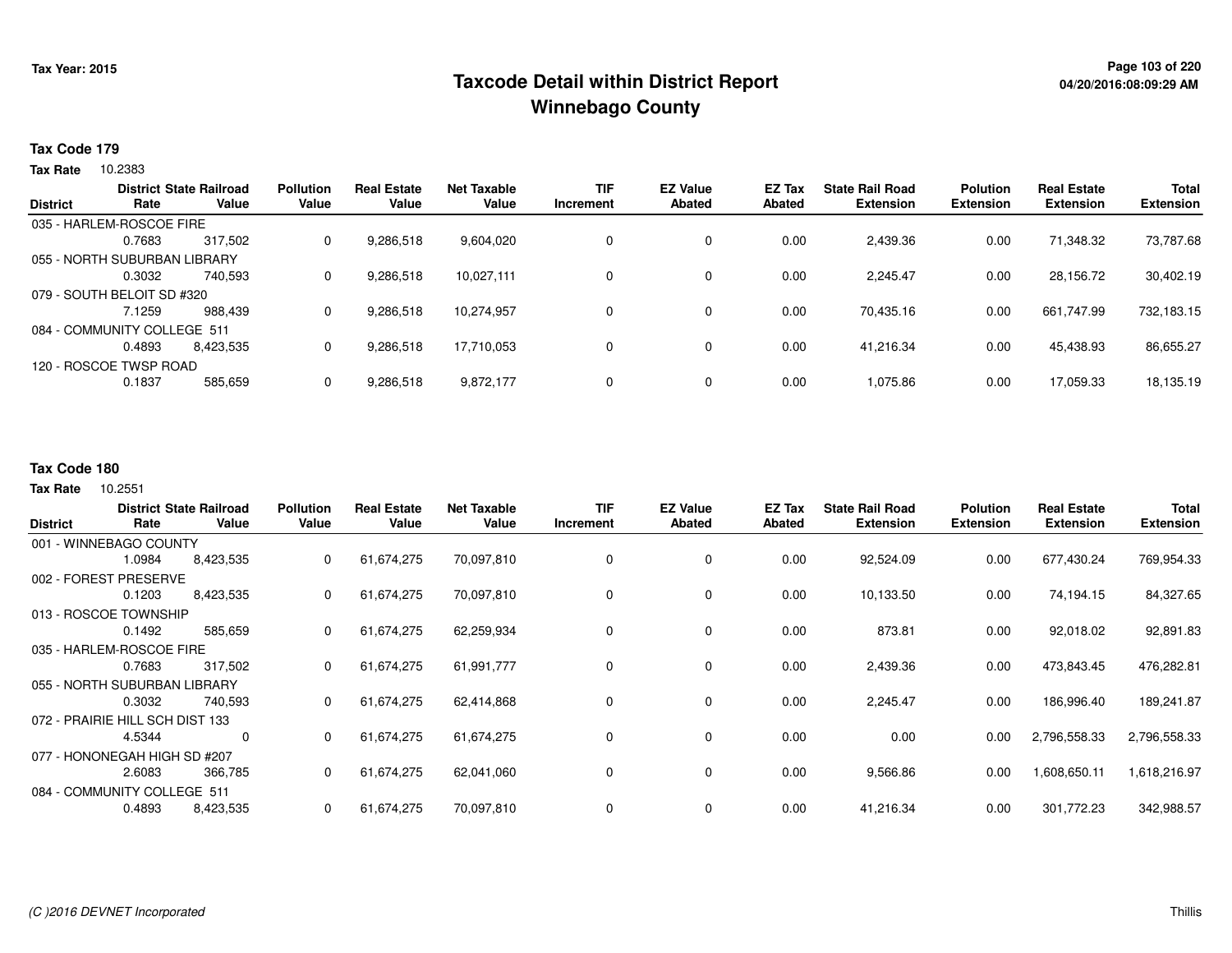## **Page 104 of 220 Taxcode Detail within District ReportWinnebago County**

### **Tax Code 180**

10.2551 **Tax Rate**

|                 | <b>District State Railroad</b> |         | <b>Pollution</b> | <b>Real Estate</b> | Net Taxable | TIF       | <b>EZ Value</b> | <b>EZ Tax</b> | <b>State Rail Road</b> | <b>Polution</b>  | <b>Real Estate</b> | <b>Total</b> |
|-----------------|--------------------------------|---------|------------------|--------------------|-------------|-----------|-----------------|---------------|------------------------|------------------|--------------------|--------------|
| <b>District</b> | Rate                           | Value   | Value            | Value              | Value       | Increment | <b>Abated</b>   | Abated        | <b>Extension</b>       | <b>Extension</b> | <b>Extension</b>   | Extension    |
|                 | 120 - ROSCOE TWSP ROAD         |         |                  |                    |             |           |                 |               |                        |                  |                    |              |
|                 | 0.1837                         | 585,659 |                  | 61,674,275         | 62,259,934  |           |                 | 0.00          | 1,075.86               | 0.00             | 113.295.64         | 114,371.50   |

### **Tax Code 181**

**Tax Rate** 9.7936

| <b>District</b> | Rate                         | <b>District State Railroad</b><br>Value | <b>Pollution</b><br>Value | <b>Real Estate</b><br>Value | <b>Net Taxable</b><br>Value | TIF<br>Increment | <b>EZ Value</b><br><b>Abated</b> | EZ Tax<br>Abated | <b>State Rail Road</b><br><b>Extension</b> | <b>Polution</b><br><b>Extension</b> | <b>Real Estate</b><br><b>Extension</b> | <b>Total</b><br><b>Extension</b> |
|-----------------|------------------------------|-----------------------------------------|---------------------------|-----------------------------|-----------------------------|------------------|----------------------------------|------------------|--------------------------------------------|-------------------------------------|----------------------------------------|----------------------------------|
|                 | 001 - WINNEBAGO COUNTY       |                                         |                           |                             |                             |                  |                                  |                  |                                            |                                     |                                        |                                  |
|                 | 1.0984                       | 8,423,535                               | 0                         | 125,621,773                 | 134,045,308                 | 0                | 0                                | 0.00             | 92,524.09                                  | 0.00                                | 1,379,829.55                           | 1,472,353.64                     |
|                 | 002 - FOREST PRESERVE        |                                         |                           |                             |                             |                  |                                  |                  |                                            |                                     |                                        |                                  |
|                 | 0.1203                       | 8,423,535                               | 0                         | 125,621,773                 | 134,045,308                 | 0                | 0                                | 0.00             | 10,133.50                                  | 0.00                                | 151,122.99                             | 161,256.49                       |
|                 | 013 - ROSCOE TOWNSHIP        |                                         |                           |                             |                             |                  |                                  |                  |                                            |                                     |                                        |                                  |
|                 | 0.1492                       | 585,659                                 | $\mathbf{0}$              | 125,621,773                 | 126,207,432                 | 0                | $\mathbf 0$                      | 0.00             | 873.81                                     | 0.00                                | 187,427.69                             | 188,301.50                       |
|                 | 035 - HARLEM-ROSCOE FIRE     |                                         |                           |                             |                             |                  |                                  |                  |                                            |                                     |                                        |                                  |
|                 | 0.7683                       | 317,502                                 | $\Omega$                  | 125,621,773                 | 125,939,275                 | 0                | 0                                | 0.00             | 2,439.36                                   | 0.00                                | 965,152.08                             | 967,591.44                       |
|                 | 055 - NORTH SUBURBAN LIBRARY |                                         |                           |                             |                             |                  |                                  |                  |                                            |                                     |                                        |                                  |
|                 | 0.3032                       | 740,593                                 | 0                         | 125,621,773                 | 126,362,366                 | 0                | 0                                | 0.00             | 2,245.47                                   | 0.00                                | 380,885.22                             | 383,130.69                       |
|                 | 071 - KINNIKINNICK SD #131   |                                         |                           |                             |                             |                  |                                  |                  |                                            |                                     |                                        |                                  |
|                 | 4.0729                       | 75,417                                  | $\Omega$                  | 125,621,773                 | 125,697,190                 | 0                | 0                                | 0.00             | 3,071.65                                   | 0.00                                | 5,116,449.19                           | 5,119,520.84                     |
|                 | 077 - HONONEGAH HIGH SD #207 |                                         |                           |                             |                             |                  |                                  |                  |                                            |                                     |                                        |                                  |
|                 | 2.6083                       | 366,785                                 | $\mathbf{0}$              | 125,621,773                 | 125,988,558                 |                  | 0                                | 0.00             | 9,566.86                                   | 0.00                                | 3,276,592.71                           | 3,286,159.57                     |
|                 | 084 - COMMUNITY COLLEGE 511  |                                         |                           |                             |                             |                  |                                  |                  |                                            |                                     |                                        |                                  |
|                 | 0.4893                       | 8,423,535                               |                           | 125,621,773                 | 134,045,308                 | 0                | 0                                | 0.00             | 41,216.34                                  | 0.00                                | 614,667.34                             | 655,883.68                       |
|                 | 120 - ROSCOE TWSP ROAD       |                                         |                           |                             |                             |                  |                                  |                  |                                            |                                     |                                        |                                  |
|                 | 0.1837                       | 585,659                                 |                           | 125,621,773                 | 126,207,432                 | $\Omega$         | 0                                | 0.00             | 1,075.86                                   | 0.00                                | 230,767.20                             | 231,843.06                       |

### **Tax Code 182**

**Tax Rate** 9.3052

| <b>District</b>        | Rate  | <b>District State Railroad</b><br>Value | <b>Pollution</b><br>Value | <b>Real Estate</b><br>Value | <b>Net Taxable</b><br>Value | <b>TIF</b><br>Increment | <b>EZ Value</b><br><b>Abated</b> | <b>EZ Tax</b><br><b>Abated</b> | <b>State Rail Road</b><br>Extension | <b>Polution</b><br><b>Extension</b> | <b>Real Estate</b><br>Extension | <b>Total</b><br>Extension |
|------------------------|-------|-----------------------------------------|---------------------------|-----------------------------|-----------------------------|-------------------------|----------------------------------|--------------------------------|-------------------------------------|-------------------------------------|---------------------------------|---------------------------|
| 001 - WINNEBAGO COUNTY |       |                                         |                           |                             |                             |                         |                                  |                                |                                     |                                     |                                 |                           |
|                        | .0984 | 8,423,535                               |                           | 549,453                     | 8,972,988                   |                         |                                  | 0.00                           | 92,524.09                           | 0.00                                | 6,035.19                        | 98,559.28                 |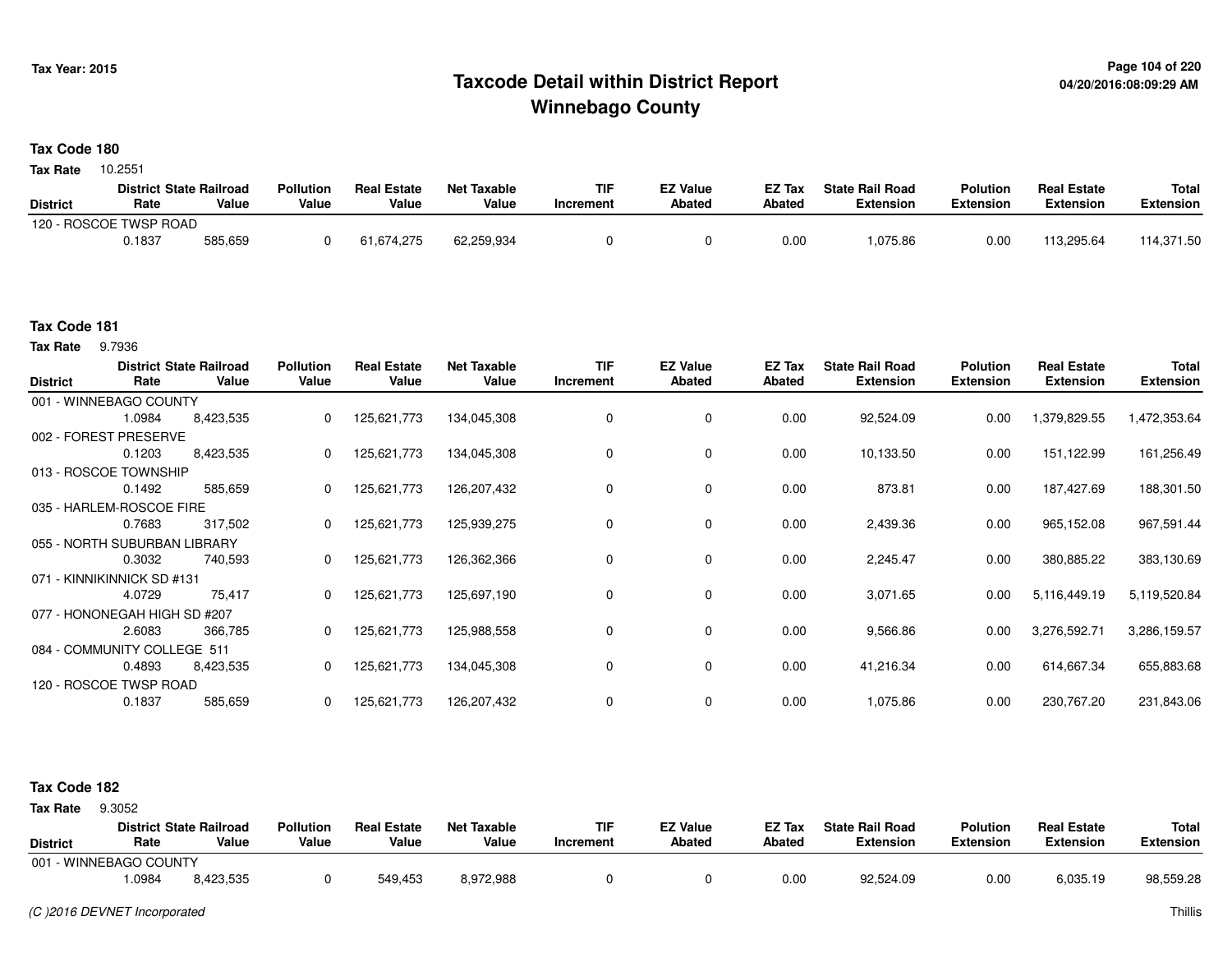## **Page 105 of 220 Taxcode Detail within District ReportWinnebago County**

### **Tax Code 182**

9.3052 **Tax Rate**

|                 |                               | <b>District State Railroad</b> | <b>Pollution</b> | <b>Real Estate</b> | Net Taxable | <b>TIF</b> | <b>EZ Value</b> | <b>EZ Tax</b> | <b>State Rail Road</b> | <b>Polution</b>  | <b>Real Estate</b> | <b>Total</b>     |
|-----------------|-------------------------------|--------------------------------|------------------|--------------------|-------------|------------|-----------------|---------------|------------------------|------------------|--------------------|------------------|
| <b>District</b> | Rate                          | Value                          | Value            | Value              | Value       | Increment  | Abated          | Abated        | <b>Extension</b>       | <b>Extension</b> | <b>Extension</b>   | <b>Extension</b> |
|                 | 002 - FOREST PRESERVE         |                                |                  |                    |             |            |                 |               |                        |                  |                    |                  |
|                 | 0.1203                        | 8,423,535                      | 0                | 549,453            | 8,972,988   | 0          | $\mathbf 0$     | 0.00          | 10,133.50              | 0.00             | 660.99             | 10,794.49        |
|                 | 013 - ROSCOE TOWNSHIP         |                                |                  |                    |             |            |                 |               |                        |                  |                    |                  |
|                 | 0.1492                        | 585,659                        | 0                | 549,453            | 1,135,112   | 0          | $\mathbf 0$     | 0.00          | 873.81                 | 0.00             | 819.78             | 1,693.59         |
|                 | 035 - HARLEM-ROSCOE FIRE      |                                |                  |                    |             |            |                 |               |                        |                  |                    |                  |
|                 | 0.7683                        | 317,502                        | 0                | 549,453            | 866,955     | 0          | $\mathbf 0$     | 0.00          | 2,439.36               | 0.00             | 4,221.45           | 6,660.81         |
|                 | 074 - ROCKTON SCHOOL DIST 140 |                                |                  |                    |             |            |                 |               |                        |                  |                    |                  |
|                 | 3.8877                        | 291,368                        | 0                | 549,453            | 840,821     | 0          | 0               | 0.00          | 11,327.53              | 0.00             | 21,361.08          | 32,688.61        |
|                 | 077 - HONONEGAH HIGH SD #207  |                                |                  |                    |             |            |                 |               |                        |                  |                    |                  |
|                 | 2.6083                        | 366,785                        | 0                | 549,453            | 916,238     | 0          | $\mathbf 0$     | 0.00          | 9,566.86               | 0.00             | 14,331.38          | 23,898.24        |
|                 | 084 - COMMUNITY COLLEGE 511   |                                |                  |                    |             |            |                 |               |                        |                  |                    |                  |
|                 | 0.4893                        | 8,423,535                      | 0                | 549,453            | 8,972,988   | 0          | 0               | 0.00          | 41,216.34              | 0.00             | 2,688.47           | 43,904.81        |
|                 | 120 - ROSCOE TWSP ROAD        |                                |                  |                    |             |            |                 |               |                        |                  |                    |                  |
|                 | 0.1837                        | 585,659                        | 0                | 549,453            | 1,135,112   | 0          | $\mathbf 0$     | 0.00          | 1,075.86               | 0.00             | 1,009.35           | 2,085.21         |
|                 |                               |                                |                  |                    |             |            |                 |               |                        |                  |                    |                  |

### **Tax Code 183**

**Tax Rate** 9.3052

| <b>District</b> | Rate                          | <b>District State Railroad</b><br>Value | <b>Pollution</b><br>Value | <b>Real Estate</b><br>Value | <b>Net Taxable</b><br>Value | <b>TIF</b><br>Increment | <b>EZ Value</b><br><b>Abated</b> | EZ Tax<br><b>Abated</b> | <b>State Rail Road</b><br><b>Extension</b> | <b>Polution</b><br><b>Extension</b> | <b>Real Estate</b><br><b>Extension</b> | <b>Total</b><br><b>Extension</b> |
|-----------------|-------------------------------|-----------------------------------------|---------------------------|-----------------------------|-----------------------------|-------------------------|----------------------------------|-------------------------|--------------------------------------------|-------------------------------------|----------------------------------------|----------------------------------|
|                 | 001 - WINNEBAGO COUNTY        |                                         |                           |                             |                             |                         |                                  |                         |                                            |                                     |                                        |                                  |
|                 | 1.0984                        | 8,423,535                               | 0                         | $\mathbf{0}$                | 8,423,535                   | 0                       | 0                                | 0.00                    | 92,524.09                                  | 0.00                                | 0.00                                   | 92,524.09                        |
|                 | 002 - FOREST PRESERVE         |                                         |                           |                             |                             |                         |                                  |                         |                                            |                                     |                                        |                                  |
|                 | 0.1203                        | 8,423,535                               | 0                         | $\mathbf{0}$                | 8,423,535                   | 0                       | 0                                | 0.00                    | 10,133.50                                  | 0.00                                | 0.00                                   | 10,133.50                        |
|                 | 013 - ROSCOE TOWNSHIP         |                                         |                           |                             |                             |                         |                                  |                         |                                            |                                     |                                        |                                  |
|                 | 0.1492                        | 585,659                                 | 0                         | $\mathbf 0$                 | 585,659                     | 0                       | 0                                | 0.00                    | 873.81                                     | 0.00                                | 0.00                                   | 873.81                           |
|                 | 020 - MACHESNEY PARK VILLAGE  |                                         |                           |                             |                             |                         |                                  |                         |                                            |                                     |                                        |                                  |
|                 | 0.0000                        | $\mathbf 0$                             | 0                         | $\Omega$                    | $\mathbf 0$                 | $\mathbf 0$             | $\mathbf 0$                      | 0.00                    | 0.00                                       | 0.00                                | 0.00                                   | 0.00                             |
|                 | 035 - HARLEM-ROSCOE FIRE      |                                         |                           |                             |                             |                         |                                  |                         |                                            |                                     |                                        |                                  |
|                 | 0.7683                        | 317,502                                 | 0                         | $\mathbf 0$                 | 317,502                     | 0                       | $\mathbf 0$                      | 0.00                    | 2,439.36                                   | 0.00                                | 0.00                                   | 2,439.36                         |
|                 | 074 - ROCKTON SCHOOL DIST 140 |                                         |                           |                             |                             |                         |                                  |                         |                                            |                                     |                                        |                                  |
|                 | 3.8877                        | 291,368                                 | 0                         | $\mathbf 0$                 | 291,368                     | $\Omega$                | $\mathbf 0$                      | 0.00                    | 11,327.53                                  | 0.00                                | 0.00                                   | 11,327.53                        |
|                 | 077 - HONONEGAH HIGH SD #207  |                                         |                           |                             |                             |                         |                                  |                         |                                            |                                     |                                        |                                  |
|                 | 2.6083                        | 366,785                                 | 0                         | $\mathbf 0$                 | 366,785                     | 0                       | $\mathbf 0$                      | 0.00                    | 9,566.86                                   | 0.00                                | 0.00                                   | 9,566.86                         |
|                 | 084 - COMMUNITY COLLEGE 511   |                                         |                           |                             |                             |                         |                                  |                         |                                            |                                     |                                        |                                  |
|                 | 0.4893                        | 8,423,535                               | 0                         | $\mathbf 0$                 | 8,423,535                   | 0                       | 0                                | 0.00                    | 41,216.34                                  | 0.00                                | 0.00                                   | 41,216.34                        |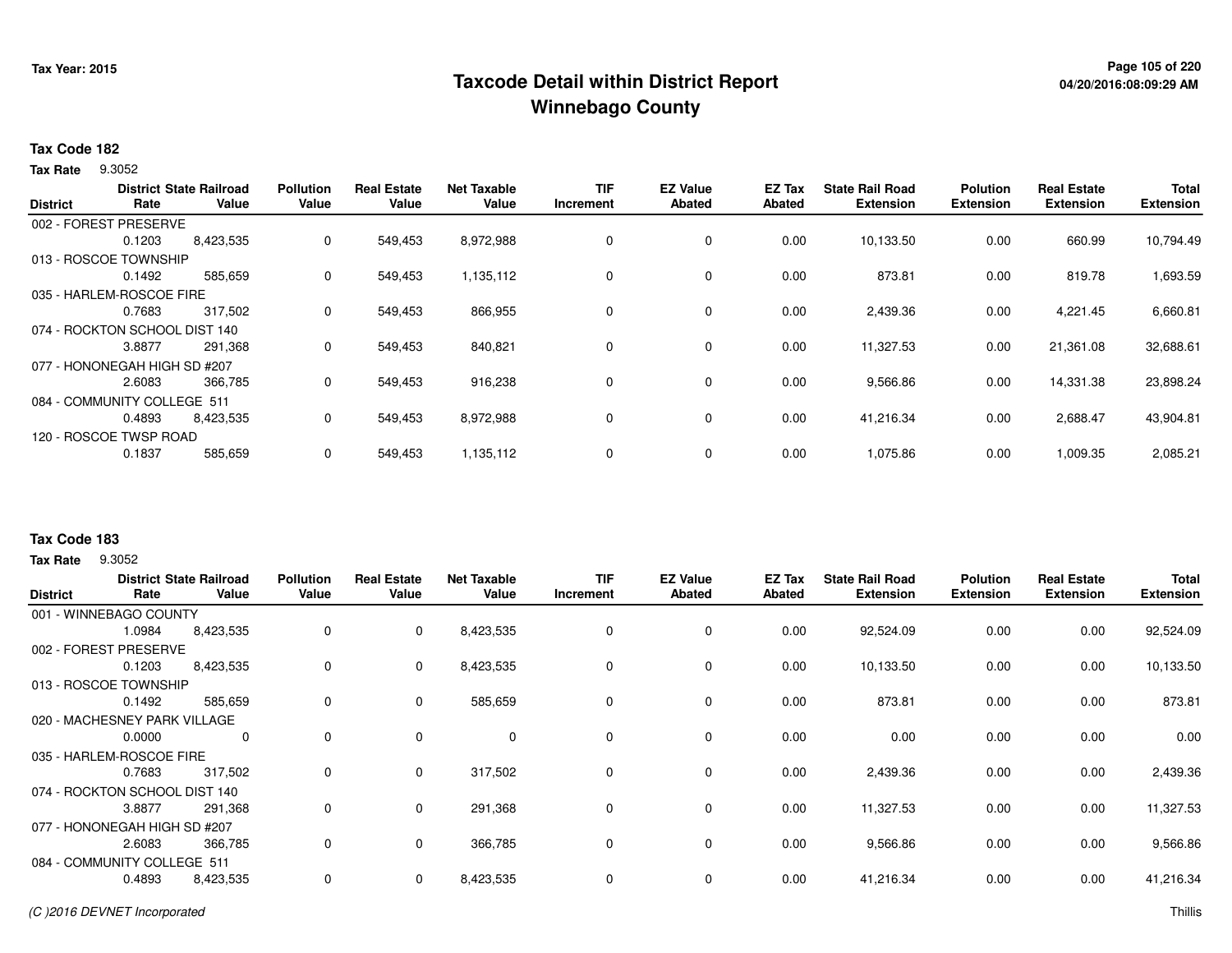## **Page 106 of 220 Taxcode Detail within District ReportWinnebago County**

### **Tax Code 183**

9.3052 **Tax Rate**

|                 | <b>District State Railroad</b> |         | <b>Pollution</b> | <b>Real Estate</b> | <b>Net Taxable</b> | TIF       | <b>EZ Value</b> | <b>EZ Tax</b> | <b>State Rail Road</b> | <b>Polution</b> | <b>Real Estate</b> | <b>Total</b> |
|-----------------|--------------------------------|---------|------------------|--------------------|--------------------|-----------|-----------------|---------------|------------------------|-----------------|--------------------|--------------|
| <b>District</b> | Rate                           | Value   | Value            | Value              | Value              | Increment | Abated          | Abated        | <b>Extension</b>       | Extension       | <b>Extension</b>   | Extension    |
|                 | 120 - ROSCOE TWSP ROAD         |         |                  |                    |                    |           |                 |               |                        |                 |                    |              |
|                 | 0.1837                         | 585,659 |                  |                    | 585,659            |           |                 | 0.00          | ,075.86                | 0.00            | 0.00               | ,075.86      |

#### **Tax Code 184**

**Tax Rate** 11.4757

| Rate                     | Value       | <b>Pollution</b><br>Value                                                                                                                                                                                                        | <b>Real Estate</b><br>Value | <b>Net Taxable</b><br>Value | <b>TIF</b><br>Increment | <b>EZ Value</b><br><b>Abated</b> | EZ Tax<br><b>Abated</b> | <b>State Rail Road</b><br><b>Extension</b> | <b>Polution</b><br><b>Extension</b> | <b>Real Estate</b><br><b>Extension</b> | Total<br><b>Extension</b> |
|--------------------------|-------------|----------------------------------------------------------------------------------------------------------------------------------------------------------------------------------------------------------------------------------|-----------------------------|-----------------------------|-------------------------|----------------------------------|-------------------------|--------------------------------------------|-------------------------------------|----------------------------------------|---------------------------|
|                          |             |                                                                                                                                                                                                                                  |                             |                             |                         |                                  |                         |                                            |                                     |                                        |                           |
| 1.0984                   | 8,423,535   | 0                                                                                                                                                                                                                                | 885,225                     | 9,308,760                   | $\Omega$                | 0                                | 0.00                    | 92,524.09                                  | 0.00                                | 9,723.31                               | 102,247.40                |
|                          |             |                                                                                                                                                                                                                                  |                             |                             |                         |                                  |                         |                                            |                                     |                                        |                           |
| 0.1203                   | 8,423,535   | 0                                                                                                                                                                                                                                | 885,225                     | 9,308,760                   | 0                       | 0                                | 0.00                    | 10,133.50                                  | 0.00                                | 1,064.93                               | 11,198.43                 |
|                          |             |                                                                                                                                                                                                                                  |                             |                             |                         |                                  |                         |                                            |                                     |                                        |                           |
| 0.1492                   | 585,659     | 0                                                                                                                                                                                                                                | 885,225                     | 1,470,884                   | $\Omega$                | $\mathbf 0$                      | 0.00                    | 873.81                                     | 0.00                                | 1,320.76                               | 2,194.57                  |
| 035 - HARLEM-ROSCOE FIRE |             |                                                                                                                                                                                                                                  |                             |                             |                         |                                  |                         |                                            |                                     |                                        |                           |
| 0.7683                   | 317,502     | 0                                                                                                                                                                                                                                | 885,225                     | 1,202,727                   | $\Omega$                | 0                                | 0.00                    | 2,439.36                                   | 0.00                                | 6,801.18                               | 9,240.54                  |
|                          |             |                                                                                                                                                                                                                                  |                             |                             |                         |                                  |                         |                                            |                                     |                                        |                           |
| 0.3032                   | 740,593     | 0                                                                                                                                                                                                                                | 885,225                     | 1,625,818                   | 0                       | 0                                | 0.00                    | 2,245.47                                   | 0.00                                | 2,684.00                               | 4,929.47                  |
|                          |             |                                                                                                                                                                                                                                  |                             |                             |                         |                                  |                         |                                            |                                     |                                        |                           |
| 8.3633                   | $\mathbf 0$ | $\mathbf 0$                                                                                                                                                                                                                      | 885,225                     | 885,225                     | 0                       | 0                                | 0.00                    | 0.00                                       | 0.00                                | 74,034.02                              | 74,034.02                 |
|                          |             |                                                                                                                                                                                                                                  |                             |                             |                         |                                  |                         |                                            |                                     |                                        |                           |
| 0.4893                   | 8,423,535   | 0                                                                                                                                                                                                                                | 885,225                     | 9,308,760                   | 0                       | $\mathbf 0$                      | 0.00                    | 41,216.34                                  | 0.00                                | 4,331.41                               | 45,547.75                 |
|                          |             |                                                                                                                                                                                                                                  |                             |                             |                         |                                  |                         |                                            |                                     |                                        |                           |
| 0.1837                   | 585,659     | $\mathbf 0$                                                                                                                                                                                                                      | 885,225                     | 1,470,884                   | 0                       | $\mathbf 0$                      | 0.00                    | 1,075.86                                   | 0.00                                | 1,626.16                               | 2,702.02                  |
|                          |             | <b>District State Railroad</b><br>001 - WINNEBAGO COUNTY<br>002 - FOREST PRESERVE<br>013 - ROSCOE TOWNSHIP<br>055 - NORTH SUBURBAN LIBRARY<br>075 - NORTH BOONE SD #200<br>084 - COMMUNITY COLLEGE 511<br>120 - ROSCOE TWSP ROAD |                             |                             |                         |                                  |                         |                                            |                                     |                                        |                           |

| <b>Tax Rate</b> | 10.4525 |
|-----------------|---------|
|                 |         |

| <b>District</b>        | Rate   | <b>District State Railroad</b><br>Value | <b>Pollution</b><br>Value | <b>Real Estate</b><br>Value | Net Taxable<br>Value | <b>TIF</b><br>Increment | <b>EZ Value</b><br><b>Abated</b> | EZ Tax<br>Abated | <b>State Rail Road</b><br><b>Extension</b> | <b>Polution</b><br><b>Extension</b> | <b>Real Estate</b><br><b>Extension</b> | <b>Total</b><br>Extension |
|------------------------|--------|-----------------------------------------|---------------------------|-----------------------------|----------------------|-------------------------|----------------------------------|------------------|--------------------------------------------|-------------------------------------|----------------------------------------|---------------------------|
| 001 - WINNEBAGO COUNTY |        |                                         |                           |                             |                      |                         |                                  |                  |                                            |                                     |                                        |                           |
|                        | 1.0984 | 8.423.535                               |                           | 9,825,703                   | 18.249.238           |                         |                                  | 0.00             | 92.524.09                                  | 0.00                                | 107.925.52                             | 200,449.61                |
| 002 - FOREST PRESERVE  |        |                                         |                           |                             |                      |                         |                                  |                  |                                            |                                     |                                        |                           |
|                        | 0.1203 | 8.423.535                               |                           | 9,825,703                   | 18.249.238           |                         |                                  | 0.00             | 10,133.50                                  | 0.00                                | 11.820.32                              | 21,953.82                 |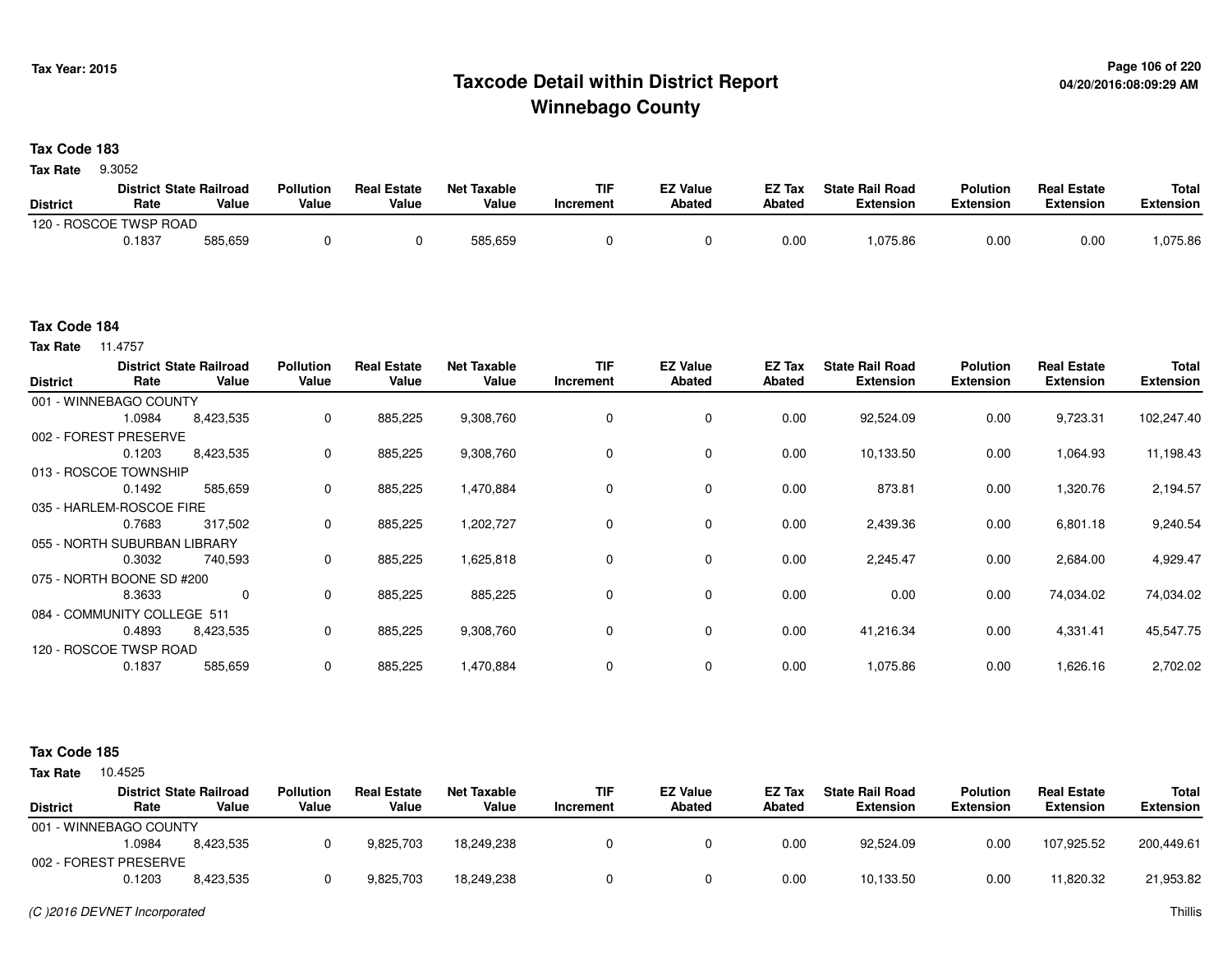## **Page 107 of 220 Taxcode Detail within District ReportWinnebago County**

### **Tax Code 185**

Tax Rate 10.4525

|                      |                              | <b>District State Railroad</b> | <b>Pollution</b> | <b>Real Estate</b> | Net Taxable | <b>TIF</b> | <b>EZ Value</b> | EZ Tax        | <b>State Rail Road</b> | <b>Polution</b>  | <b>Real Estate</b> | <b>Total</b>     |
|----------------------|------------------------------|--------------------------------|------------------|--------------------|-------------|------------|-----------------|---------------|------------------------|------------------|--------------------|------------------|
| <b>District</b>      | Rate                         | Value                          | Value            | Value              | Value       | Increment  | <b>Abated</b>   | <b>Abated</b> | <b>Extension</b>       | <b>Extension</b> | <b>Extension</b>   | <b>Extension</b> |
|                      | 013 - ROSCOE TOWNSHIP        |                                |                  |                    |             |            |                 |               |                        |                  |                    |                  |
|                      | 0.1492                       | 585,659                        | 0                | 9,825,703          | 10,411,362  | 0          | 0               | 0.00          | 873.81                 | 0.00             | 14,659.95          | 15,533.76        |
| 025 - ROSCOE VILLAGE |                              |                                |                  |                    |             |            |                 |               |                        |                  |                    |                  |
|                      | 0.6589                       | $\mathbf 0$                    | $\mathbf{0}$     | 9,825,703          | 9,825,703   | 0          | 0               | 0.00          | 0.00                   | 0.00             | 64,741.56          | 64,741.56        |
|                      | 035 - HARLEM-ROSCOE FIRE     |                                |                  |                    |             |            |                 |               |                        |                  |                    |                  |
|                      | 0.7683                       | 317,502                        | 0                | 9,825,703          | 10,143,205  | 0          | 0               | 0.00          | 2,439.36               | 0.00             | 75,490.88          | 77,930.24        |
|                      | 055 - NORTH SUBURBAN LIBRARY |                                |                  |                    |             |            |                 |               |                        |                  |                    |                  |
|                      | 0.3032                       | 740,593                        | 0                | 9,825,703          | 10,566,296  | 0          | $\mathbf 0$     | 0.00          | 2,245.47               | 0.00             | 29,791.53          | 32,037.00        |
|                      | 071 - KINNIKINNICK SD #131   |                                |                  |                    |             |            |                 |               |                        |                  |                    |                  |
|                      | 4.0729                       | 75,417                         | $\mathbf{0}$     | 9,825,703          | 9,901,120   | 0          | $\mathbf 0$     | 0.00          | 3,071.65               | 0.00             | 400,191.06         | 403,262.71       |
|                      | 077 - HONONEGAH HIGH SD #207 |                                |                  |                    |             |            |                 |               |                        |                  |                    |                  |
|                      | 2.6083                       | 366,785                        | 0                | 9,825,703          | 10,192,488  | 0          | $\mathbf 0$     | 0.00          | 9,566.86               | 0.00             | 256,283.81         | 265,850.67       |
|                      | 084 - COMMUNITY COLLEGE 511  |                                |                  |                    |             |            |                 |               |                        |                  |                    |                  |
|                      | 0.4893                       | 8,423,535                      | 0                | 9,825,703          | 18,249,238  | 0          | 0               | 0.00          | 41,216.34              | 0.00             | 48,077.16          | 89,293.50        |
|                      | 120 - ROSCOE TWSP ROAD       |                                |                  |                    |             |            |                 |               |                        |                  |                    |                  |
|                      | 0.1837                       | 585,659                        | 0                | 9,825,703          | 10,411,362  | 0          | 0               | 0.00          | 1,075.86               | 0.00             | 18,049.82          | 19,125.68        |

## 10.0011 **Tax RateTax Code 187**

| <b>District</b> | Rate                         | <b>District State Railroad</b><br>Value | <b>Pollution</b><br>Value | <b>Real Estate</b><br>Value | <b>Net Taxable</b><br>Value | <b>TIF</b><br>Increment | <b>EZ Value</b><br>Abated | EZ Tax<br>Abated | <b>State Rail Road</b><br><b>Extension</b> | <b>Polution</b><br><b>Extension</b> | <b>Real Estate</b><br><b>Extension</b> | <b>Total</b><br><b>Extension</b> |
|-----------------|------------------------------|-----------------------------------------|---------------------------|-----------------------------|-----------------------------|-------------------------|---------------------------|------------------|--------------------------------------------|-------------------------------------|----------------------------------------|----------------------------------|
|                 | 001 - WINNEBAGO COUNTY       |                                         |                           |                             |                             |                         |                           |                  |                                            |                                     |                                        |                                  |
|                 | 1.0984                       | 8,423,535                               | 0                         | 2,446,613                   | 10,870,148                  | 0                       | 0                         | 0.00             | 92,524.09                                  | 0.00                                | 26,873.60                              | 119,397.69                       |
|                 | 002 - FOREST PRESERVE        |                                         |                           |                             |                             |                         |                           |                  |                                            |                                     |                                        |                                  |
|                 | 0.1203                       | 8,423,535                               | 0                         | 2,446,613                   | 10,870,148                  | 0                       | 0                         | 0.00             | 10,133.50                                  | 0.00                                | 2,943.28                               | 13,076.78                        |
|                 | 013 - ROSCOE TOWNSHIP        |                                         |                           |                             |                             |                         |                           |                  |                                            |                                     |                                        |                                  |
|                 | 0.1492                       | 585,659                                 | 0                         | 2,446,613                   | 3,032,272                   | 0                       | 0                         | 0.00             | 873.81                                     | 0.00                                | 3,650.35                               | 4,524.16                         |
|                 | 035 - HARLEM-ROSCOE FIRE     |                                         |                           |                             |                             |                         |                           |                  |                                            |                                     |                                        |                                  |
|                 | 0.7683                       | 317,502                                 | 0                         | 2,446,613                   | 2,764,115                   | 0                       | 0                         | 0.00             | 2,439.36                                   | 0.00                                | 18,797.33                              | 21,236.69                        |
|                 | 051 - ROCK RIVER WATER REC   |                                         |                           |                             |                             |                         |                           |                  |                                            |                                     |                                        |                                  |
|                 | 0.2075                       | 4,452,412                               | 0                         | 2,446,613                   | 6,899,025                   | $\Omega$                | $\Omega$                  | 0.00             | 9,238.75                                   | 0.00                                | 5,076.72                               | 14,315.47                        |
|                 | 055 - NORTH SUBURBAN LIBRARY |                                         |                           |                             |                             |                         |                           |                  |                                            |                                     |                                        |                                  |
|                 | 0.3032                       | 740,593                                 | 0                         | 2,446,613                   | 3,187,206                   | 0                       | 0                         | 0.00             | 2,245.47                                   | 0.00                                | 7,418.13                               | 9,663.60                         |
|                 | 071 - KINNIKINNICK SD #131   |                                         |                           |                             |                             |                         |                           |                  |                                            |                                     |                                        |                                  |
|                 | 4.0729                       | 75,417                                  | $\mathbf 0$               | 2,446,613                   | 2,522,030                   | 0                       | 0                         | 0.00             | 3,071.65                                   | 0.00                                | 99,648.10                              | 102,719.75                       |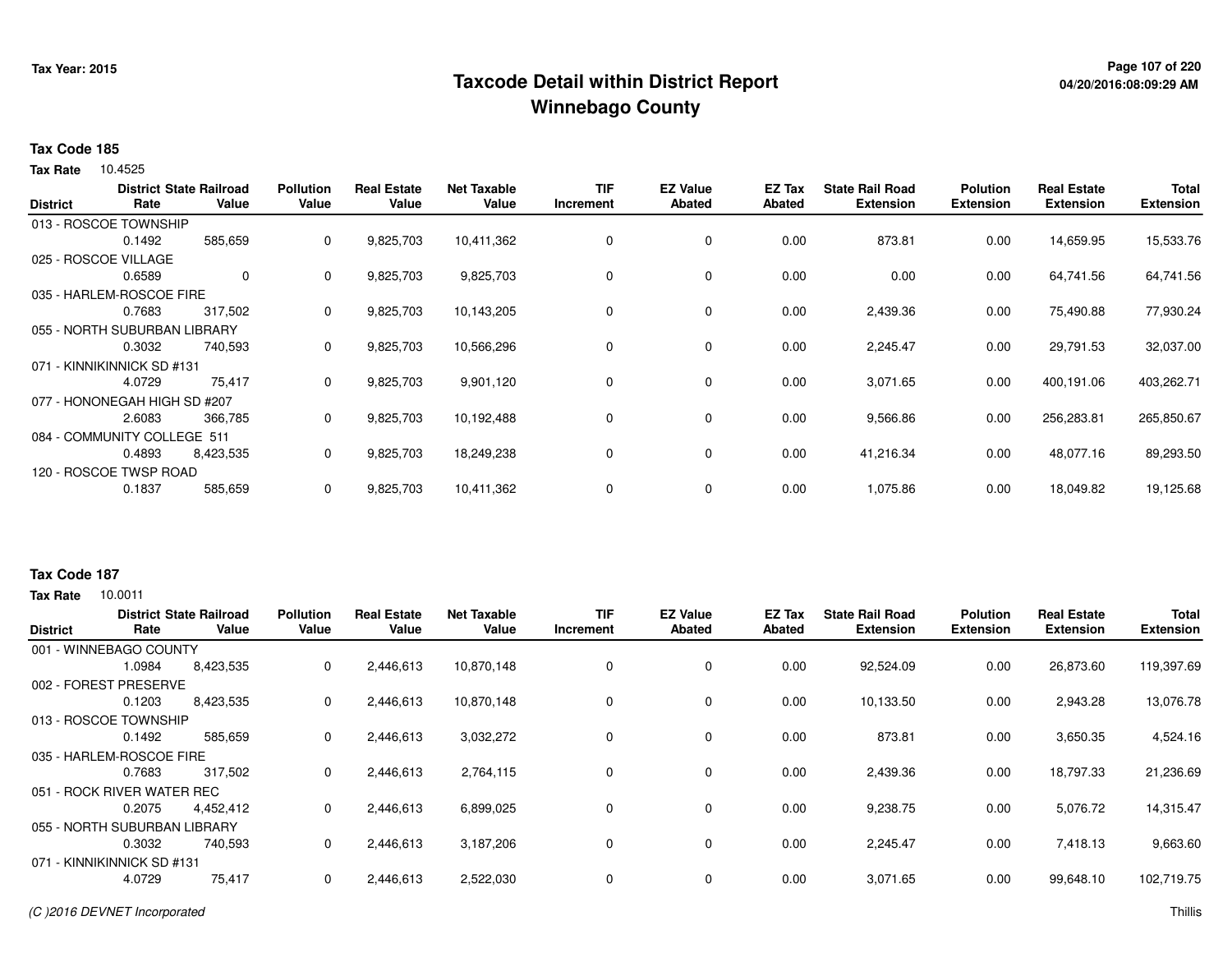## **Page 108 of 220 Taxcode Detail within District ReportWinnebago County**

### **Tax Code 187**

10.0011 **Tax Rate**

| <b>District State Railroad</b> |           | <b>Pollution</b>                                       | <b>Real Estate</b> | Net Taxable | <b>TIF</b> | <b>EZ Value</b> | <b>EZ Tax</b> | <b>State Rail Road</b> | <b>Polution</b>  | <b>Real Estate</b> | <b>Total</b>     |
|--------------------------------|-----------|--------------------------------------------------------|--------------------|-------------|------------|-----------------|---------------|------------------------|------------------|--------------------|------------------|
| Rate                           | Value     | Value                                                  | Value              | Value       | Increment  | Abated          | Abated        | <b>Extension</b>       | <b>Extension</b> | <b>Extension</b>   | <b>Extension</b> |
|                                |           |                                                        |                    |             |            |                 |               |                        |                  |                    |                  |
| 2.6083                         | 366.785   |                                                        | 2.446.613          | 2,813,398   |            |                 | 0.00          | 9,566.86               | 0.00             | 63.815.01          | 73,381.87        |
| 084 - COMMUNITY COLLEGE 511    |           |                                                        |                    |             |            |                 |               |                        |                  |                    |                  |
| 0.4893                         | 8.423.535 |                                                        | 2,446,613          | 10.870.148  |            |                 | 0.00          | 41.216.34              | 0.00             | 11.971.28          | 53,187.62        |
|                                |           |                                                        |                    |             |            |                 |               |                        |                  |                    |                  |
| 0.1837                         | 585.659   |                                                        | 2,446,613          | 3,032,272   |            |                 | 0.00          | 1.075.86               | 0.00             | 4.494.43           | 5,570.29         |
|                                |           | 077 - HONONEGAH HIGH SD #207<br>120 - ROSCOE TWSP ROAD |                    |             |            |                 |               |                        |                  |                    |                  |

#### **Tax Code 188**

| <b>District</b>                 | Rate   | <b>District State Railroad</b><br>Value | <b>Pollution</b><br>Value | <b>Real Estate</b><br>Value | <b>Net Taxable</b><br>Value | <b>TIF</b><br>Increment | <b>EZ Value</b><br><b>Abated</b> | EZ Tax<br><b>Abated</b> | <b>State Rail Road</b><br><b>Extension</b> | <b>Polution</b><br><b>Extension</b> | <b>Real Estate</b><br><b>Extension</b> | <b>Total</b><br><b>Extension</b> |
|---------------------------------|--------|-----------------------------------------|---------------------------|-----------------------------|-----------------------------|-------------------------|----------------------------------|-------------------------|--------------------------------------------|-------------------------------------|----------------------------------------|----------------------------------|
| 001 - WINNEBAGO COUNTY          |        |                                         |                           |                             |                             |                         |                                  |                         |                                            |                                     |                                        |                                  |
|                                 | 1.0984 | 8,423,535                               | 0                         | 348,466                     | 8,772,001                   | 0                       | 0                                | 0.00                    | 92,524.09                                  | 0.00                                | 3,827.55                               | 96,351.64                        |
| 002 - FOREST PRESERVE           |        |                                         |                           |                             |                             |                         |                                  |                         |                                            |                                     |                                        |                                  |
|                                 | 0.1203 | 8,423,535                               | 0                         | 348,466                     | 8,772,001                   | 0                       | 0                                | 0.00                    | 10,133.50                                  | 0.00                                | 419.20                                 | 10,552.70                        |
| 013 - ROSCOE TOWNSHIP           |        |                                         |                           |                             |                             |                         |                                  |                         |                                            |                                     |                                        |                                  |
|                                 | 0.1492 | 585,659                                 | 0                         | 348,466                     | 934,125                     | 0                       | 0                                | 0.00                    | 873.81                                     | 0.00                                | 519.91                                 | 1,393.72                         |
| 035 - HARLEM-ROSCOE FIRE        |        |                                         |                           |                             |                             |                         |                                  |                         |                                            |                                     |                                        |                                  |
|                                 | 0.7683 | 317,502                                 | 0                         | 348,466                     | 665,968                     | 0                       | 0                                | 0.00                    | 2,439.36                                   | 0.00                                | 2,677.26                               | 5,116.62                         |
| 051 - ROCK RIVER WATER REC      |        |                                         |                           |                             |                             |                         |                                  |                         |                                            |                                     |                                        |                                  |
|                                 | 0.2075 | 4,452,412                               | 0                         | 348,466                     | 4,800,878                   | 0                       | 0                                | 0.00                    | 9,238.75                                   | 0.00                                | 723.07                                 | 9,961.82                         |
| 055 - NORTH SUBURBAN LIBRARY    |        |                                         |                           |                             |                             |                         |                                  |                         |                                            |                                     |                                        |                                  |
|                                 | 0.3032 | 740,593                                 | 0                         | 348,466                     | 1,089,059                   | 0                       | 0                                | 0.00                    | 2,245.47                                   | 0.00                                | 1,056.55                               | 3,302.02                         |
| 072 - PRAIRIE HILL SCH DIST 133 |        |                                         |                           |                             |                             |                         |                                  |                         |                                            |                                     |                                        |                                  |
|                                 | 4.5344 | $\mathbf 0$                             | 0                         | 348,466                     | 348,466                     | 0                       | $\mathbf 0$                      | 0.00                    | 0.00                                       | 0.00                                | 15,800.84                              | 15,800.84                        |
| 077 - HONONEGAH HIGH SD #207    |        |                                         |                           |                             |                             |                         |                                  |                         |                                            |                                     |                                        |                                  |
|                                 | 2.6083 | 366,785                                 | 0                         | 348,466                     | 715,251                     | 0                       | $\mathbf 0$                      | 0.00                    | 9,566.86                                   | 0.00                                | 9,089.04                               | 18,655.90                        |
| 084 - COMMUNITY COLLEGE 511     |        |                                         |                           |                             |                             |                         |                                  |                         |                                            |                                     |                                        |                                  |
|                                 | 0.4893 | 8,423,535                               | 0                         | 348,466                     | 8,772,001                   | 0                       | 0                                | 0.00                    | 41,216.34                                  | 0.00                                | 1,705.04                               | 42,921.38                        |
| 120 - ROSCOE TWSP ROAD          |        |                                         |                           |                             |                             |                         |                                  |                         |                                            |                                     |                                        |                                  |
|                                 | 0.1837 | 585,659                                 | 0                         | 348,466                     | 934,125                     | 0                       | 0                                | 0.00                    | 1,075.86                                   | 0.00                                | 640.13                                 | 1,715.99                         |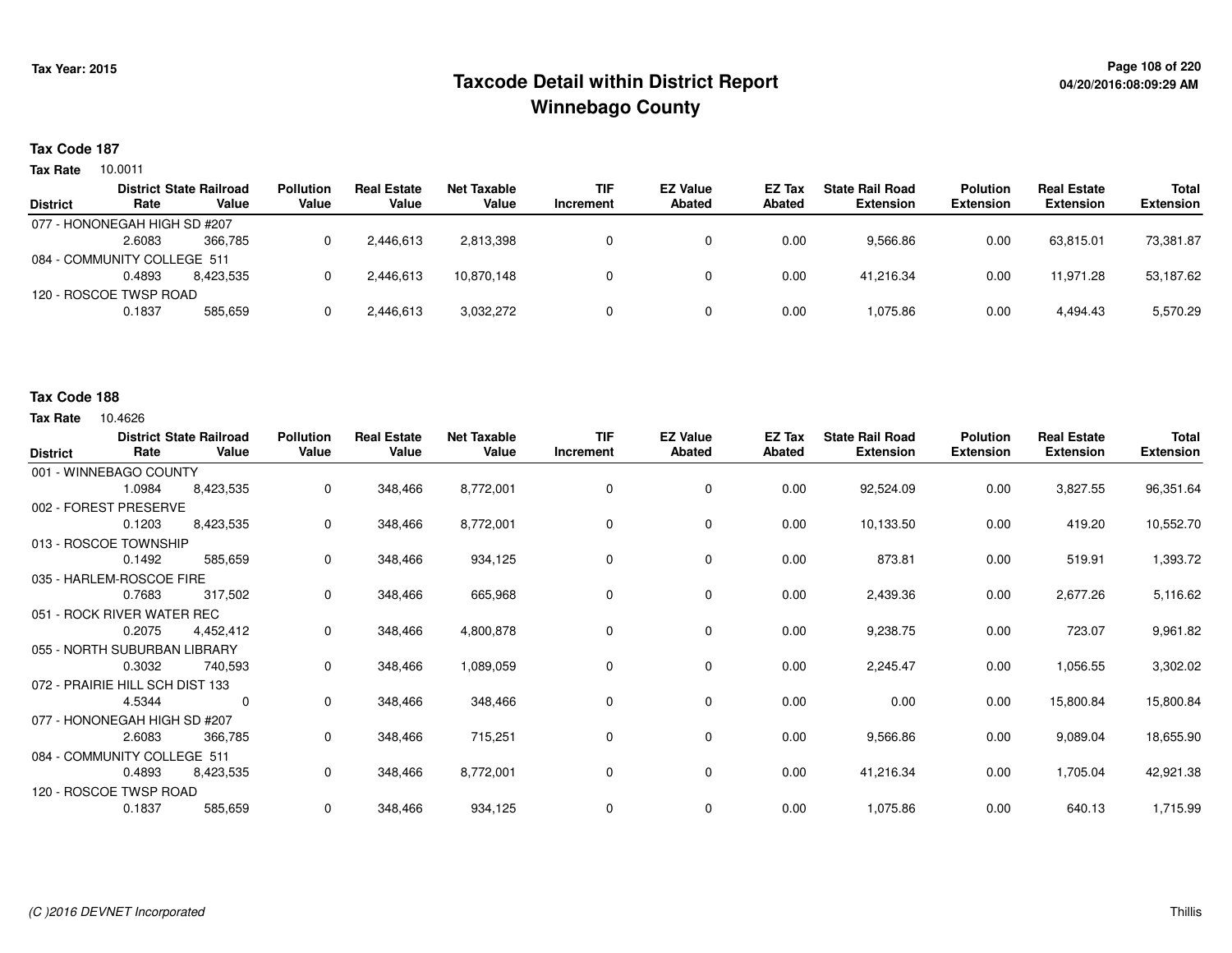## **Page 109 of 220 Taxcode Detail within District ReportWinnebago County**

### **Tax Code 189**

10.6600 **Tax Rate**

| <b>District</b> | Rate                         | <b>District State Railroad</b><br>Value | <b>Pollution</b><br>Value | <b>Real Estate</b><br>Value | <b>Net Taxable</b><br>Value | <b>TIF</b><br>Increment | <b>EZ Value</b><br>Abated | <b>EZ Tax</b><br>Abated | <b>State Rail Road</b><br><b>Extension</b> | <b>Polution</b><br><b>Extension</b> | <b>Real Estate</b><br><b>Extension</b> | <b>Total</b><br><b>Extension</b> |
|-----------------|------------------------------|-----------------------------------------|---------------------------|-----------------------------|-----------------------------|-------------------------|---------------------------|-------------------------|--------------------------------------------|-------------------------------------|----------------------------------------|----------------------------------|
|                 | 001 - WINNEBAGO COUNTY       |                                         |                           |                             |                             |                         |                           |                         |                                            |                                     |                                        |                                  |
|                 | 1.0984                       | 8,423,535                               | 0                         | 67,617,487                  | 76,041,022                  | 0                       | 0                         | 0.00                    | 92,524.09                                  | 0.00                                | 742,710.48                             | 835,234.57                       |
|                 | 002 - FOREST PRESERVE        |                                         |                           |                             |                             |                         |                           |                         |                                            |                                     |                                        |                                  |
|                 | 0.1203                       | 8,423,535                               | 0                         | 67,617,487                  | 76,041,022                  | 0                       | 0                         | 0.00                    | 10,133.50                                  | 0.00                                | 81,343.84                              | 91,477.34                        |
|                 | 013 - ROSCOE TOWNSHIP        |                                         |                           |                             |                             |                         |                           |                         |                                            |                                     |                                        |                                  |
|                 | 0.1492                       | 585,659                                 | 0                         | 67,617,487                  | 68,203,146                  | 0                       | 0                         | 0.00                    | 873.81                                     | 0.00                                | 100,885.29                             | 101,759.10                       |
|                 | 025 - ROSCOE VILLAGE         |                                         |                           |                             |                             |                         |                           |                         |                                            |                                     |                                        |                                  |
|                 | 0.6589                       | $\mathbf 0$                             | $\Omega$                  | 67,617,487                  | 67,617,487                  | 0                       | 0                         | 0.00                    | 0.00                                       | 0.00                                | 445,531.62                             | 445,531.62                       |
|                 | 035 - HARLEM-ROSCOE FIRE     |                                         |                           |                             |                             |                         |                           |                         |                                            |                                     |                                        |                                  |
|                 | 0.7683                       | 317,502                                 | 0                         | 67,617,487                  | 67,934,989                  | 0                       | 0                         | 0.00                    | 2,439.36                                   | 0.00                                | 519,505.15                             | 521,944.51                       |
|                 | 051 - ROCK RIVER WATER REC   |                                         |                           |                             |                             |                         |                           |                         |                                            |                                     |                                        |                                  |
|                 | 0.2075                       | 4,452,412                               | 0                         | 67,617,487                  | 72,069,899                  | 0                       | 0                         | 0.00                    | 9,238.75                                   | 0.00                                | 140,306.29                             | 149,545.04                       |
|                 | 055 - NORTH SUBURBAN LIBRARY |                                         |                           |                             |                             |                         |                           |                         |                                            |                                     |                                        |                                  |
|                 | 0.3032                       | 740,593                                 | 0                         | 67,617,487                  | 68,358,080                  | 0                       | 0                         | 0.00                    | 2,245.47                                   | 0.00                                | 205,016.22                             | 207,261.69                       |
|                 | 071 - KINNIKINNICK SD #131   |                                         |                           |                             |                             |                         |                           |                         |                                            |                                     |                                        |                                  |
|                 | 4.0729                       | 75,417                                  | 0                         | 67,617,487                  | 67,692,904                  | 0                       | 0                         | 0.00                    | 3,071.65                                   | 0.00                                | 2,753,992.63                           | 2,757,064.28                     |
|                 | 077 - HONONEGAH HIGH SD #207 |                                         |                           |                             |                             |                         |                           |                         |                                            |                                     |                                        |                                  |
|                 | 2.6083                       | 366,785                                 | $\Omega$                  | 67,617,487                  | 67,984,272                  | 0                       | 0                         | 0.00                    | 9,566.86                                   | 0.00                                | 1,763,666.91                           | 1,773,233.77                     |
|                 | 084 - COMMUNITY COLLEGE 511  |                                         |                           |                             |                             |                         |                           |                         |                                            |                                     |                                        |                                  |
|                 | 0.4893                       | 8,423,535                               | 0                         | 67,617,487                  | 76,041,022                  | 0                       | 0                         | 0.00                    | 41,216.34                                  | 0.00                                | 330,852.36                             | 372,068.70                       |
|                 | 120 - ROSCOE TWSP ROAD       |                                         |                           |                             |                             |                         |                           |                         |                                            |                                     |                                        |                                  |
|                 | 0.1837                       | 585,659                                 | 0                         | 67,617,487                  | 68,203,146                  | 0                       | 0                         | 0.00                    | 1,075.86                                   | 0.00                                | 124,213.32                             | 125,289.18                       |

### **Tax Code 190**

10.6049 **Tax Rate**

|                         |        | <b>District State Railroad</b> | <b>Pollution</b> | <b>Real Estate</b> | <b>Net Taxable</b> | <b>TIF</b>   | <b>EZ Value</b> | EZ Tax | <b>State Rail Road</b> | <b>Polution</b>  | <b>Real Estate</b> | <b>Total</b>     |
|-------------------------|--------|--------------------------------|------------------|--------------------|--------------------|--------------|-----------------|--------|------------------------|------------------|--------------------|------------------|
| <b>District</b>         | Rate   | Value                          | Value            | Value              | Value              | Increment    | Abated          | Abated | <b>Extension</b>       | <b>Extension</b> | <b>Extension</b>   | <b>Extension</b> |
| 001 - WINNEBAGO COUNTY  |        |                                |                  |                    |                    |              |                 |        |                        |                  |                    |                  |
|                         | .0984  | 8.423.535                      | 0                | 33.452.613         | 41.876.148         | $\mathbf{0}$ | 0               | 0.00   | 92.524.09              | 0.00             | 367.443.50         | 459,967.59       |
| 002 - FOREST PRESERVE   |        |                                |                  |                    |                    |              |                 |        |                        |                  |                    |                  |
|                         | 0.1203 | 8.423.535                      |                  | 33,452,613         | 41.876.148         | 0            | 0               | 0.00   | 10,133.50              | 0.00             | 40,243.49          | 50,376.99        |
| 012 - ROCKTON TOWNSHIP  |        |                                |                  |                    |                    |              |                 |        |                        |                  |                    |                  |
|                         | 0.2035 | 740.337                        |                  | 33,452,613         | 34.192.950         | 0            | 0               | 0.00   | 1,506.57               | 0.00             | 68,076.06          | 69,582.63        |
| 026 - SOUTH BELOIT CITY |        |                                |                  |                    |                    |              |                 |        |                        |                  |                    |                  |
|                         | 1.1922 | 914.210                        |                  | 33,452,613         | 34,366,823         | $\Omega$     | 0               | 0.00   | 10,899.21              | 0.00             | 398,822.05         | 409,721.26       |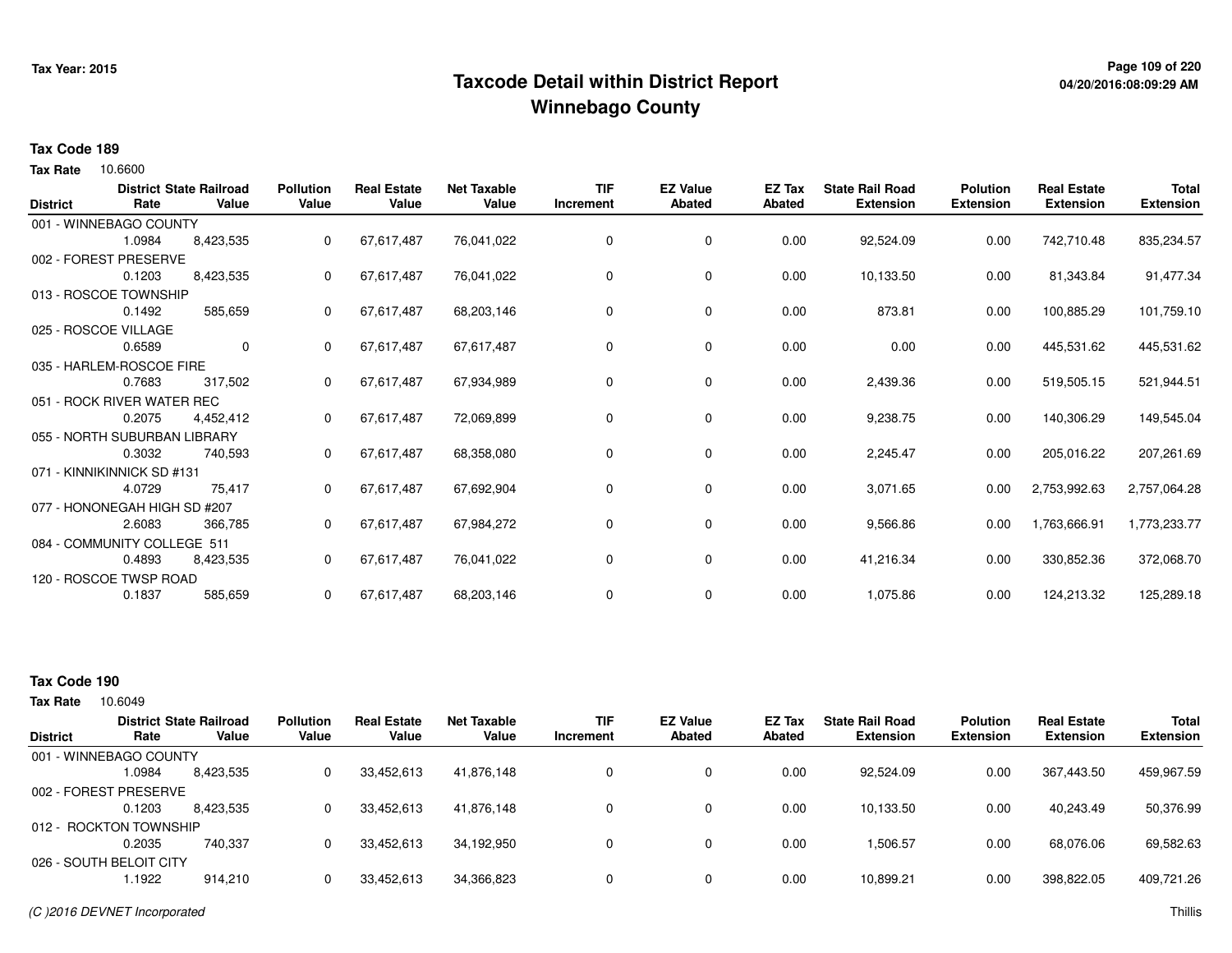## **Page 110 of 220 Taxcode Detail within District ReportWinnebago County**

### **Tax Code 190**

10.6049 **Tax Rate**

|                 |                                 | <b>District State Railroad</b> | <b>Pollution</b> | <b>Real Estate</b> | <b>Net Taxable</b> | <b>TIF</b> | <b>EZ Value</b> | EZ Tax | <b>State Rail Road</b> | <b>Polution</b>  | <b>Real Estate</b> | <b>Total</b>     |
|-----------------|---------------------------------|--------------------------------|------------------|--------------------|--------------------|------------|-----------------|--------|------------------------|------------------|--------------------|------------------|
| <b>District</b> | Rate                            | Value                          | Value            | Value              | Value              | Increment  | <b>Abated</b>   | Abated | <b>Extension</b>       | <b>Extension</b> | <b>Extension</b>   | <b>Extension</b> |
|                 | 061 - SOUTH BELOIT CITY LIBRARY |                                |                  |                    |                    |            |                 |        |                        |                  |                    |                  |
|                 | 0.2142                          | 914.210                        | 0                | 33,452,613         | 34,366,823         |            | 0               | 0.00   | 958.24                 | 0.00             | 71.655.50          | 73,613.74        |
|                 | 079 - SOUTH BELOIT SD #320      |                                |                  |                    |                    |            |                 |        |                        |                  |                    |                  |
|                 | 7.1259                          | 988.439                        |                  | 33,452,613         | 34,441,052         |            |                 | 0.00   | 70,435.16              | 0.00             | 2,383,799.75       | 2,454,234.91     |
|                 | 084 - COMMUNITY COLLEGE 511     |                                |                  |                    |                    |            |                 |        |                        |                  |                    |                  |
|                 | 0.4893                          | 8.423.535                      | 0                | 33.452.613         | 41.876.148         |            |                 | 0.00   | 41.216.34              | 0.00             | 163.683.64         | 204,899.98       |
|                 | 119 - ROCKTON TWSP ROAD         |                                |                  |                    |                    |            |                 |        |                        |                  |                    |                  |
|                 | 0.1611                          | 740,337                        |                  | 33,452,613         | 34,192,950         |            |                 | 0.00   | .192.69                | 0.00             | 53,892.15          | 55,084.84        |
|                 |                                 |                                |                  |                    |                    |            |                 |        |                        |                  |                    |                  |

### **Tax Code 191**

| <b>District</b>    | Rate                        | <b>District State Railroad</b><br>Value | <b>Pollution</b><br>Value | <b>Real Estate</b><br>Value | Net Taxable<br>Value | <b>TIF</b><br>Increment | <b>EZ Value</b><br><b>Abated</b> | EZ Tax<br>Abated | <b>State Rail Road</b><br><b>Extension</b> | <b>Polution</b><br>Extension | <b>Real Estate</b><br><b>Extension</b> | Total<br><b>Extension</b> |
|--------------------|-----------------------------|-----------------------------------------|---------------------------|-----------------------------|----------------------|-------------------------|----------------------------------|------------------|--------------------------------------------|------------------------------|----------------------------------------|---------------------------|
|                    | 001 - WINNEBAGO COUNTY      |                                         |                           |                             |                      |                         |                                  |                  |                                            |                              |                                        |                           |
|                    | 1.0984                      | 8,423,535                               | 0                         | 10,856,705                  | 19,280,240           | 0                       | 0                                | 0.00             | 92,524.09                                  | 0.00                         | 119,250.05                             | 211,774.14                |
|                    | 002 - FOREST PRESERVE       |                                         |                           |                             |                      |                         |                                  |                  |                                            |                              |                                        |                           |
|                    | 0.1203                      | 8,423,535                               | 0                         | 10,856,705                  | 19,280,240           | 0                       | 0                                | 0.00             | 10,133.50                                  | 0.00                         | 13,060.62                              | 23,194.12                 |
|                    | 012 - ROCKTON TOWNSHIP      |                                         |                           |                             |                      |                         |                                  |                  |                                            |                              |                                        |                           |
|                    | 0.2035                      | 740,337                                 | 0                         | 10,856,705                  | 11,597,042           | 0                       | $\mathbf 0$                      | 0.00             | 1,506.57                                   | 0.00                         | 22,093.39                              | 23,599.96                 |
| 041 - ROCKTON FIRE |                             |                                         |                           |                             |                      |                         |                                  |                  |                                            |                              |                                        |                           |
|                    | 0.7765                      | 313,289                                 | 0                         | 10,856,705                  | 11,169,994           | 0                       | $\mathbf 0$                      | 0.00             | 2,432.69                                   | 0.00                         | 84,302.31                              | 86,735.00                 |
|                    | 057 - TALCOTT FREE LIBRARY  |                                         |                           |                             |                      |                         |                                  |                  |                                            |                              |                                        |                           |
|                    | 0.2208                      | 220,125                                 | 0                         | 10,856,705                  | 11,076,830           | 0                       | 0                                | 0.00             | 486.03                                     | 0.00                         | 23,971.60                              | 24,457.63                 |
|                    | 079 - SOUTH BELOIT SD #320  |                                         |                           |                             |                      |                         |                                  |                  |                                            |                              |                                        |                           |
|                    | 7.1259                      | 988,439                                 | 0                         | 10,856,705                  | 11,845,144           | 0                       | 0                                | 0.00             | 70,435.16                                  | 0.00                         | 773,637.94                             | 844,073.10                |
|                    | 084 - COMMUNITY COLLEGE 511 |                                         |                           |                             |                      |                         |                                  |                  |                                            |                              |                                        |                           |
|                    | 0.4893                      | 8,423,535                               | 0                         | 10,856,705                  | 19,280,240           | 0                       | $\mathbf 0$                      | 0.00             | 41,216.34                                  | 0.00                         | 53,121.86                              | 94,338.20                 |
|                    | 119 - ROCKTON TWSP ROAD     |                                         |                           |                             |                      |                         |                                  |                  |                                            |                              |                                        |                           |
|                    | 0.1611                      | 740,337                                 | 0                         | 10,856,705                  | 11,597,042           | 0                       | $\mathbf 0$                      | 0.00             | 1,192.69                                   | 0.00                         | 17.490.15                              | 18,682.84                 |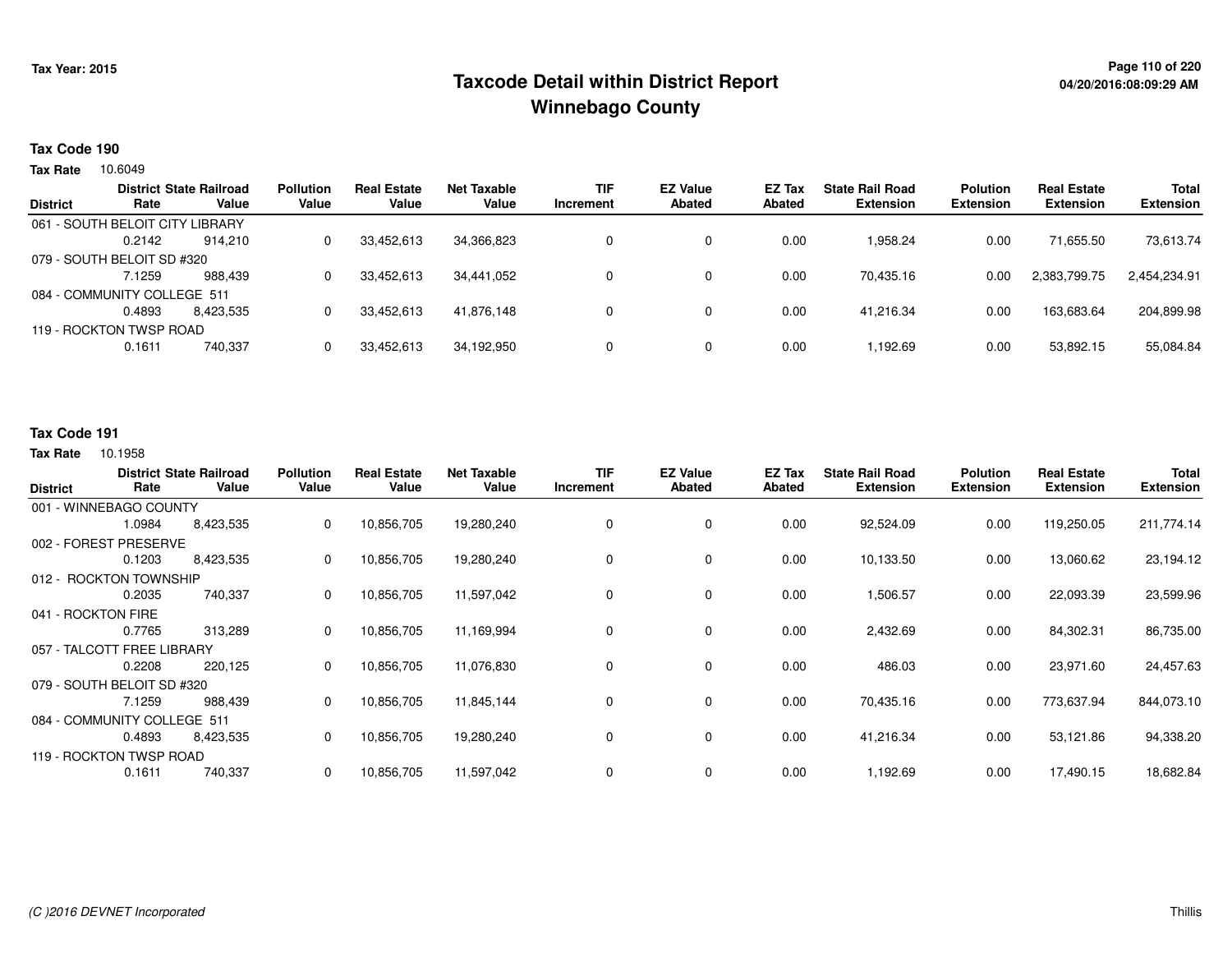## **Page 111 of 220 Taxcode Detail within District ReportWinnebago County**

# **04/20/2016:08:09:29 AM**

#### **Tax Code 192**

**Tax Rate** 10.9140

| <b>District</b> | Rate                            | <b>District State Railroad</b><br>Value | <b>Pollution</b><br>Value | <b>Real Estate</b><br>Value | <b>Net Taxable</b><br>Value | <b>TIF</b><br>Increment | <b>EZ Value</b><br><b>Abated</b> | EZ Tax<br>Abated | <b>State Rail Road</b><br><b>Extension</b> | <b>Polution</b><br><b>Extension</b> | <b>Real Estate</b><br><b>Extension</b> | <b>Total</b><br><b>Extension</b> |
|-----------------|---------------------------------|-----------------------------------------|---------------------------|-----------------------------|-----------------------------|-------------------------|----------------------------------|------------------|--------------------------------------------|-------------------------------------|----------------------------------------|----------------------------------|
|                 | 001 - WINNEBAGO COUNTY          |                                         |                           |                             |                             |                         |                                  |                  |                                            |                                     |                                        |                                  |
|                 | 1.0984                          | 8,423,535                               | 0                         | 12,860,754                  | 21,284,289                  | $\Omega$                | 0                                | 0.00             | 92,524.09                                  | 0.00                                | 141,262.52                             | 233,786.61                       |
|                 | 002 - FOREST PRESERVE           |                                         |                           |                             |                             |                         |                                  |                  |                                            |                                     |                                        |                                  |
|                 | 0.1203                          | 8,423,535                               | 0                         | 12,860,754                  | 21,284,289                  | 0                       | 0                                | 0.00             | 10,133.50                                  | 0.00                                | 15,471.49                              | 25,604.99                        |
|                 | 013 - ROSCOE TOWNSHIP           |                                         |                           |                             |                             |                         |                                  |                  |                                            |                                     |                                        |                                  |
|                 | 0.1492                          | 585,659                                 | 0                         | 12,860,754                  | 13,446,413                  | 0                       | 0                                | 0.00             | 873.81                                     | 0.00                                | 19,188.24                              | 20,062.05                        |
|                 | 025 - ROSCOE VILLAGE            |                                         |                           |                             |                             |                         |                                  |                  |                                            |                                     |                                        |                                  |
|                 | 0.6589                          | 0                                       | $\mathbf{0}$              | 12,860,754                  | 12,860,754                  | 0                       | $\mathbf 0$                      | 0.00             | 0.00                                       | 0.00                                | 84,739.51                              | 84,739.51                        |
|                 | 035 - HARLEM-ROSCOE FIRE        |                                         |                           |                             |                             |                         |                                  |                  |                                            |                                     |                                        |                                  |
|                 | 0.7683                          | 317,502                                 | 0                         | 12,860,754                  | 13,178,256                  | 0                       | 0                                | 0.00             | 2,439.36                                   | 0.00                                | 98,809.17                              | 101,248.53                       |
|                 | 055 - NORTH SUBURBAN LIBRARY    |                                         |                           |                             |                             |                         |                                  |                  |                                            |                                     |                                        |                                  |
|                 | 0.3032                          | 740,593                                 | 0                         | 12,860,754                  | 13,601,347                  | 0                       | 0                                | 0.00             | 2,245.47                                   | 0.00                                | 38,993.81                              | 41,239.28                        |
|                 | 072 - PRAIRIE HILL SCH DIST 133 |                                         |                           |                             |                             |                         |                                  |                  |                                            |                                     |                                        |                                  |
|                 | 4.5344                          | 0                                       | 0                         | 12,860,754                  | 12,860,754                  | 0                       | 0                                | 0.00             | 0.00                                       | 0.00                                | 583,158.03                             | 583,158.03                       |
|                 | 077 - HONONEGAH HIGH SD #207    |                                         |                           |                             |                             |                         |                                  |                  |                                            |                                     |                                        |                                  |
|                 | 2.6083                          | 366,785                                 | 0                         | 12,860,754                  | 13,227,539                  | 0                       | 0                                | 0.00             | 9,566.86                                   | 0.00                                | 335,447.05                             | 345,013.91                       |
|                 | 084 - COMMUNITY COLLEGE 511     |                                         |                           |                             |                             |                         |                                  |                  |                                            |                                     |                                        |                                  |
|                 | 0.4893                          | 8,423,535                               | 0                         | 12,860,754                  | 21,284,289                  | 0                       | 0                                | 0.00             | 41,216.34                                  | 0.00                                | 62,927.67                              | 104,144.01                       |
|                 | 120 - ROSCOE TWSP ROAD          |                                         |                           |                             |                             |                         |                                  |                  |                                            |                                     |                                        |                                  |
|                 | 0.1837                          | 585,659                                 | 0                         | 12,860,754                  | 13,446,413                  | 0                       | 0                                | 0.00             | 1,075.86                                   | 0.00                                | 23,625.21                              | 24,701.07                        |
|                 |                                 |                                         |                           |                             |                             |                         |                                  |                  |                                            |                                     |                                        |                                  |

### **Tax Code 193**

9.8296 **Tax Rate**

| <b>District</b>    | Rate                       | <b>District State Railroad</b><br>Value | <b>Pollution</b><br>Value | <b>Real Estate</b><br>Value | <b>Net Taxable</b><br>Value | TIF<br>Increment | <b>EZ Value</b><br><b>Abated</b> | EZ Tax<br>Abated | <b>State Rail Road</b><br><b>Extension</b> | <b>Polution</b><br><b>Extension</b> | <b>Real Estate</b><br><b>Extension</b> | <b>Total</b><br><b>Extension</b> |
|--------------------|----------------------------|-----------------------------------------|---------------------------|-----------------------------|-----------------------------|------------------|----------------------------------|------------------|--------------------------------------------|-------------------------------------|----------------------------------------|----------------------------------|
|                    | 001 - WINNEBAGO COUNTY     |                                         |                           |                             |                             |                  |                                  |                  |                                            |                                     |                                        |                                  |
|                    | 1.0984                     | 8,423,535                               | 0                         | 7,192,494                   | 15,616,029                  |                  | 0                                | 0.00             | 92,524.09                                  | 0.00                                | 79,002.35                              | 171,526.44                       |
|                    | 002 - FOREST PRESERVE      |                                         |                           |                             |                             |                  |                                  |                  |                                            |                                     |                                        |                                  |
|                    | 0.1203                     | 8,423,535                               | 0                         | 7,192,494                   | 15,616,029                  |                  | 0                                | 0.00             | 10,133.50                                  | 0.00                                | 8,652.57                               | 18,786.07                        |
|                    | 012 - ROCKTON TOWNSHIP     |                                         |                           |                             |                             |                  |                                  |                  |                                            |                                     |                                        |                                  |
|                    | 0.2035                     | 740.337                                 | 0                         | 7.192.494                   | 7,932,831                   |                  | 0                                | 0.00             | 1,506.57                                   | 0.00                                | 14,636.73                              | 16,143.30                        |
| 041 - ROCKTON FIRE |                            |                                         |                           |                             |                             |                  |                                  |                  |                                            |                                     |                                        |                                  |
|                    | 0.7765                     | 313.289                                 | 0                         | 7,192,494                   | 7,505,783                   |                  | 0                                | 0.00             | 2,432.69                                   | 0.00                                | 55,849.72                              | 58,282.41                        |
|                    | 057 - TALCOTT FREE LIBRARY |                                         |                           |                             |                             |                  |                                  |                  |                                            |                                     |                                        |                                  |
|                    | 0.2208                     | 220,125                                 | 0                         | 7,192,494                   | 7,412,619                   |                  | 0                                | 0.00             | 486.03                                     | 0.00                                | 15,881.03                              | 16,367.06                        |
|                    |                            |                                         |                           |                             |                             |                  |                                  |                  |                                            |                                     |                                        |                                  |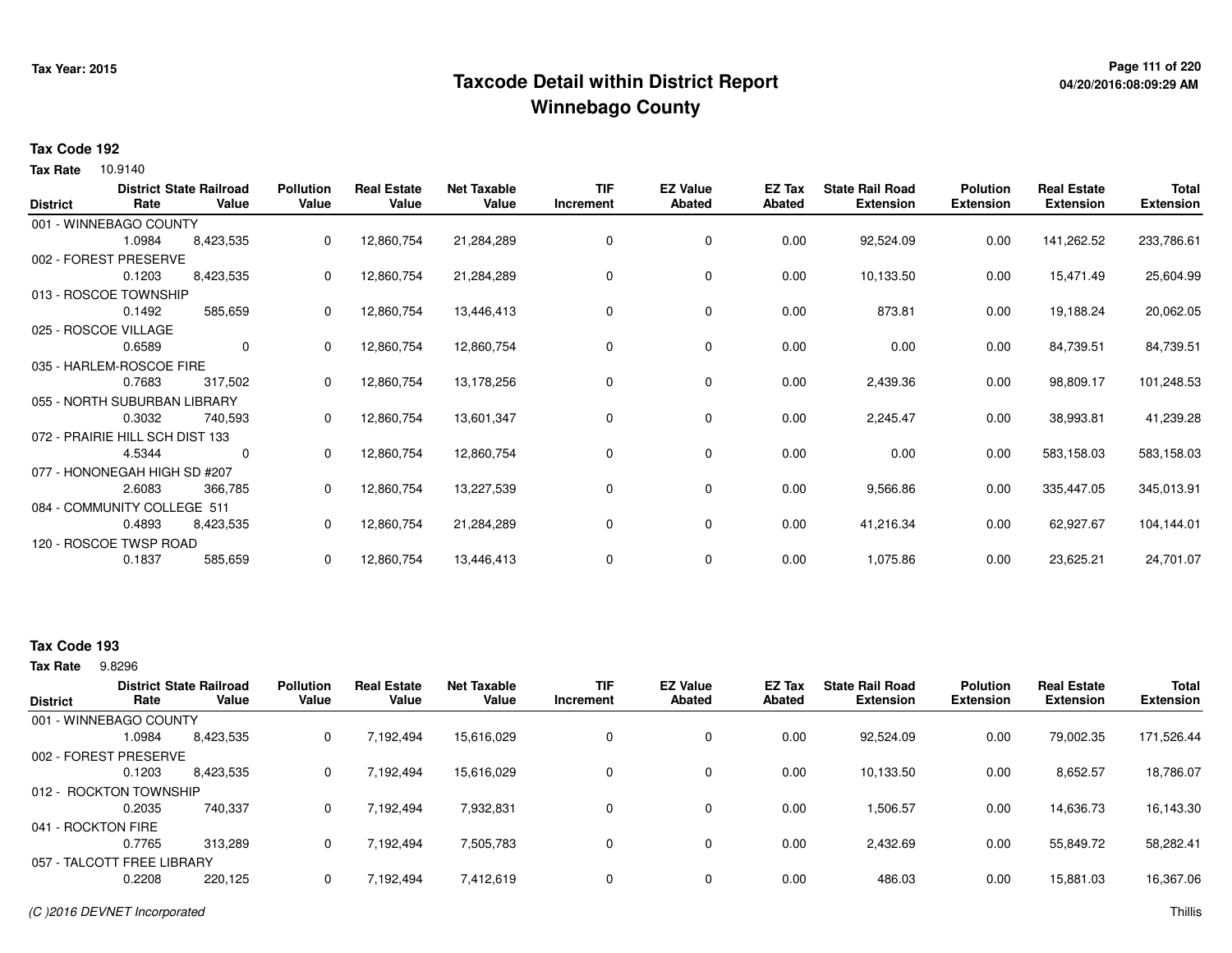## **Page 112 of 220 Taxcode Detail within District ReportWinnebago County**

### **Tax Code 193**

9.8296 **Tax Rate**

| <b>District</b> | Rate                           | <b>District State Railroad</b><br>Value | <b>Pollution</b><br>Value | <b>Real Estate</b><br>Value | Net Taxable<br>Value | <b>TIF</b><br>Increment | <b>EZ Value</b><br><b>Abated</b> | EZ Tax<br>Abated | <b>State Rail Road</b><br><b>Extension</b> | <b>Polution</b><br><b>Extension</b> | <b>Real Estate</b><br><b>Extension</b> | <b>Total</b><br><b>Extension</b> |
|-----------------|--------------------------------|-----------------------------------------|---------------------------|-----------------------------|----------------------|-------------------------|----------------------------------|------------------|--------------------------------------------|-------------------------------------|----------------------------------------|----------------------------------|
|                 |                                |                                         |                           |                             |                      |                         |                                  |                  |                                            |                                     |                                        |                                  |
|                 | 073 - SHIRLAND SCHOOL DIST 134 |                                         |                           |                             |                      |                         |                                  |                  |                                            |                                     |                                        |                                  |
|                 | 4.1514                         | 0                                       |                           | 7.192.494                   | 7,192,494            |                         |                                  | 0.00             | 0.00                                       | 0.00                                | 298,589.19                             | 298,589.19                       |
|                 | 077 - HONONEGAH HIGH SD #207   |                                         |                           |                             |                      |                         |                                  |                  |                                            |                                     |                                        |                                  |
|                 | 2.6083                         | 366.785                                 |                           | 7,192,494                   | 7,559,279            |                         | 0                                | 0.00             | 9,566.86                                   | 0.00                                | 187.601.82                             | 197,168.68                       |
|                 | 084 - COMMUNITY COLLEGE 511    |                                         |                           |                             |                      |                         |                                  |                  |                                            |                                     |                                        |                                  |
|                 | 0.4893                         | 8.423.535                               |                           | 7.192.494                   | 15.616.029           |                         | 0                                | 0.00             | 41.216.34                                  | 0.00                                | 35.192.87                              | 76,409.21                        |
|                 | 119 - ROCKTON TWSP ROAD        |                                         |                           |                             |                      |                         |                                  |                  |                                            |                                     |                                        |                                  |
|                 | 0.1611                         | 740,337                                 |                           | 7,192,494                   | 7,932,831            |                         | 0                                | 0.00             | 1.192.69                                   | 0.00                                | 11,587.11                              | 12,779.80                        |
|                 |                                |                                         |                           |                             |                      |                         |                                  |                  |                                            |                                     |                                        |                                  |

#### **Tax Code 194**

| <b>District</b> | Rate                           | <b>District State Railroad</b><br>Value | <b>Pollution</b><br>Value | <b>Real Estate</b><br>Value | <b>Net Taxable</b><br>Value | <b>TIF</b><br>Increment | <b>EZ Value</b><br><b>Abated</b> | EZ Tax<br><b>Abated</b> | <b>State Rail Road</b><br><b>Extension</b> | <b>Polution</b><br><b>Extension</b> | <b>Real Estate</b><br><b>Extension</b> | Total<br><b>Extension</b> |
|-----------------|--------------------------------|-----------------------------------------|---------------------------|-----------------------------|-----------------------------|-------------------------|----------------------------------|-------------------------|--------------------------------------------|-------------------------------------|----------------------------------------|---------------------------|
|                 | 001 - WINNEBAGO COUNTY         |                                         |                           |                             |                             |                         |                                  |                         |                                            |                                     |                                        |                           |
|                 | 1.0984                         | 8,423,535                               | 0                         | 2,662,039                   | 11,085,574                  | 0                       | $\mathbf 0$                      | 0.00                    | 92,524.09                                  | 0.00                                | 29,239.84                              | 121,763.93                |
|                 | 002 - FOREST PRESERVE          |                                         |                           |                             |                             |                         |                                  |                         |                                            |                                     |                                        |                           |
|                 | 0.1203                         | 8,423,535                               | 0                         | 2,662,039                   | 11,085,574                  | 0                       | 0                                | 0.00                    | 10,133.50                                  | 0.00                                | 3,202.43                               | 13,335.93                 |
|                 | 006 - HARLEM TOWNSHIP          |                                         |                           |                             |                             |                         |                                  |                         |                                            |                                     |                                        |                           |
|                 | 0.1140                         | $\mathbf 0$                             | 0                         | 2,662,039                   | 2,662,039                   | 0                       | 0                                | 0.00                    | 0.00                                       | 0.00                                | 3,034.72                               | 3,034.72                  |
|                 | 037 - NORTH PARK FIRE          |                                         |                           |                             |                             |                         |                                  |                         |                                            |                                     |                                        |                           |
|                 | 0.4522                         | 424,145                                 | 0                         | 2,662,039                   | 3,086,184                   | 0                       | 0                                | 0.00                    | 1,917.99                                   | 0.00                                | 12,037.74                              | 13,955.73                 |
|                 | 051 - ROCK RIVER WATER REC     |                                         |                           |                             |                             |                         |                                  |                         |                                            |                                     |                                        |                           |
|                 | 0.2075                         | 4,452,412                               | 0                         | 2,662,039                   | 7,114,451                   | 0                       | 0                                | 0.00                    | 9,238.75                                   | 0.00                                | 5,523.73                               | 14,762.48                 |
|                 | 055 - NORTH SUBURBAN LIBRARY   |                                         |                           |                             |                             |                         |                                  |                         |                                            |                                     |                                        |                           |
|                 | 0.3032                         | 740,593                                 | 0                         | 2,662,039                   | 3,402,632                   | 0                       | 0                                | 0.00                    | 2,245.47                                   | 0.00                                | 8,071.30                               | 10,316.77                 |
|                 | 060 - GREATER RKFD AIRPORT     |                                         |                           |                             |                             |                         |                                  |                         |                                            |                                     |                                        |                           |
|                 | 0.1073                         | 5,728,059                               | 0                         | 2,662,039                   | 8,390,098                   | 0                       | 0                                | 0.00                    | 6,146.20                                   | 0.00                                | 2,856.37                               | 9,002.57                  |
|                 | 076 - ROCKFORD SCHOOL DIST 205 |                                         |                           |                             |                             |                         |                                  |                         |                                            |                                     |                                        |                           |
|                 | 7.9379                         | 5,024,208                               | 0                         | 2,662,039                   | 7,686,247                   | 0                       | 0                                | 0.00                    | 398,816.60                                 | 0.00                                | 211,309.99                             | 610,126.59                |
|                 | 084 - COMMUNITY COLLEGE 511    |                                         |                           |                             |                             |                         |                                  |                         |                                            |                                     |                                        |                           |
|                 | 0.4893                         | 8,423,535                               | 0                         | 2,662,039                   | 11,085,574                  | 0                       | $\mathbf 0$                      | 0.00                    | 41,216.34                                  | 0.00                                | 13,025.36                              | 54,241.70                 |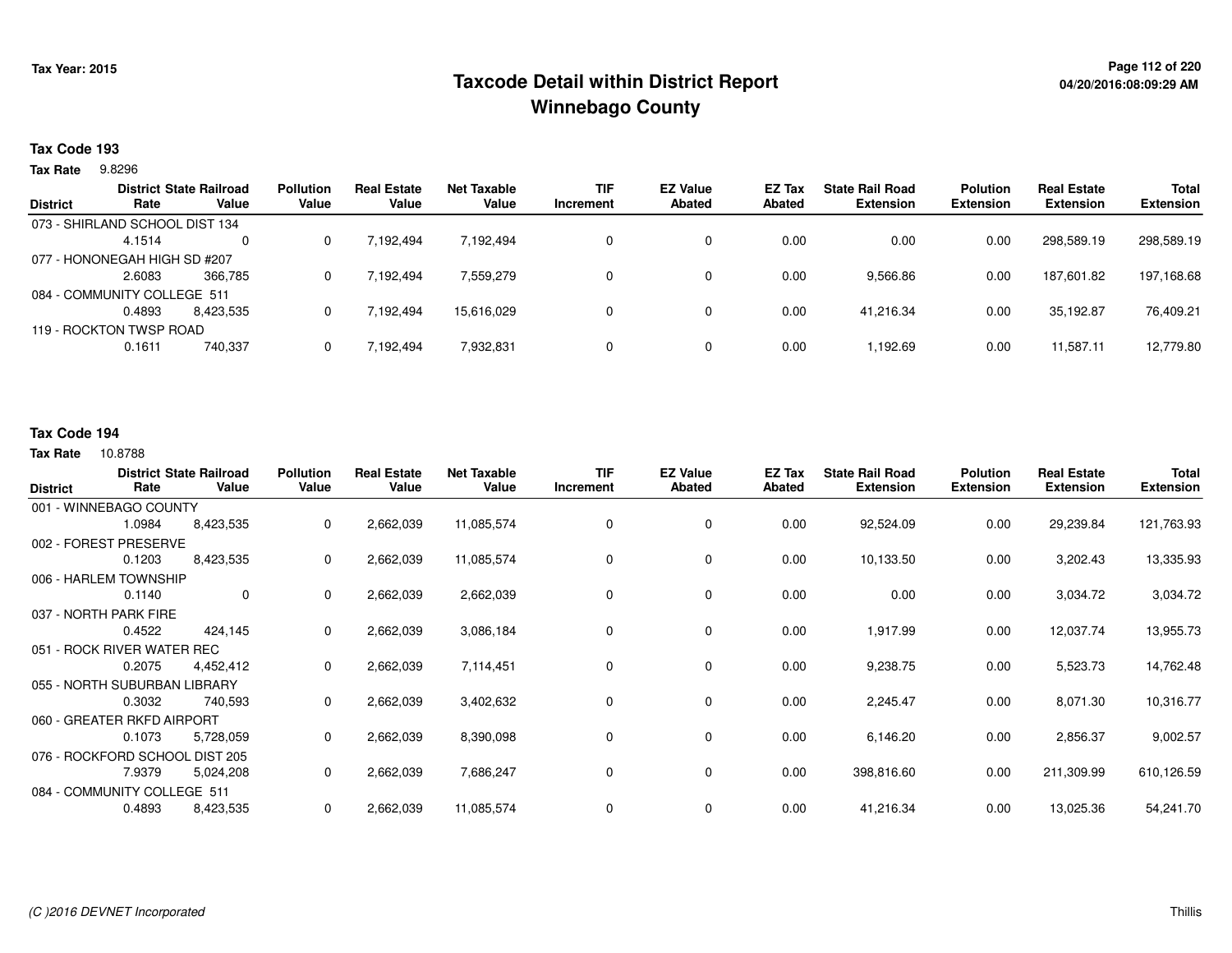### **Page 113 of 220 Taxcode Detail within District ReportWinnebago County**

**Tax Code 194**

Tax Rate 10.8788

|                        | <b>District State Railroad</b> |       | <b>Pollution</b> | <b>Real Estate</b> | Net Taxable | TIF       | <sup>-7</sup> Value | EZ Tax | <b>State Rail Road</b> | <b>Polution</b>  | <b>Real Estate</b> | <b>Total</b>     |
|------------------------|--------------------------------|-------|------------------|--------------------|-------------|-----------|---------------------|--------|------------------------|------------------|--------------------|------------------|
| <b>District</b>        | Rate                           | Value | Value            | Value              | Value       | Increment | <b>Abated</b>       | Abated | <b>Extension</b>       | <b>Extension</b> | <b>Extension</b>   | <b>Extension</b> |
| 113 - HARLEM TWSP ROAD |                                |       |                  |                    |             |           |                     |        |                        |                  |                    |                  |
|                        | 0.0487                         |       |                  | 2,662,039          | 2,662,039   |           |                     | 0.00   | 0.00                   | 0.00             | .296.41            | 1,296.41         |

#### **Tax Code 196**

**Tax Rate** 9.5127

| 001 - WINNEBAGO COUNTY<br>92,524.09<br>6,539<br>8,430,074<br>$\mathbf 0$<br>$\mathbf 0$<br>0.00<br>0.00<br>71.82<br>1.0984<br>8,423,535<br>0<br>002 - FOREST PRESERVE<br>7.87<br>6,539<br>8,430,074<br>0<br>0<br>0.00<br>10,133.50<br>0.00<br>0.1203<br>8,423,535<br>0<br>013 - ROSCOE TOWNSHIP<br>9.76<br>6,539<br>592,198<br>0.00<br>873.81<br>0.00<br>0.1492<br>585,659<br>0<br>0<br>0<br>035 - HARLEM-ROSCOE FIRE<br>317,502<br>6,539<br>324,041<br>$\mathbf 0$<br>$\mathbf 0$<br>0.00<br>2,439.36<br>0.00<br>50.24<br>0.7683<br>0<br>051 - ROCK RIVER WATER REC<br>13.57<br>6,539<br>4,458,951<br>0<br>$\mathbf 0$<br>0.00<br>9,238.75<br>0.00<br>0.2075<br>4,452,412<br>0<br>074 - ROCKTON SCHOOL DIST 140<br>297,907<br>6,539<br>0<br>0.00<br>11,327.53<br>0.00<br>254.22<br>3.8877<br>0<br>291,368<br>0 | 92,595.91 |
|-----------------------------------------------------------------------------------------------------------------------------------------------------------------------------------------------------------------------------------------------------------------------------------------------------------------------------------------------------------------------------------------------------------------------------------------------------------------------------------------------------------------------------------------------------------------------------------------------------------------------------------------------------------------------------------------------------------------------------------------------------------------------------------------------------------------|-----------|
|                                                                                                                                                                                                                                                                                                                                                                                                                                                                                                                                                                                                                                                                                                                                                                                                                 |           |
|                                                                                                                                                                                                                                                                                                                                                                                                                                                                                                                                                                                                                                                                                                                                                                                                                 |           |
|                                                                                                                                                                                                                                                                                                                                                                                                                                                                                                                                                                                                                                                                                                                                                                                                                 |           |
|                                                                                                                                                                                                                                                                                                                                                                                                                                                                                                                                                                                                                                                                                                                                                                                                                 | 10,141.37 |
|                                                                                                                                                                                                                                                                                                                                                                                                                                                                                                                                                                                                                                                                                                                                                                                                                 |           |
|                                                                                                                                                                                                                                                                                                                                                                                                                                                                                                                                                                                                                                                                                                                                                                                                                 | 883.57    |
|                                                                                                                                                                                                                                                                                                                                                                                                                                                                                                                                                                                                                                                                                                                                                                                                                 |           |
|                                                                                                                                                                                                                                                                                                                                                                                                                                                                                                                                                                                                                                                                                                                                                                                                                 | 2,489.60  |
|                                                                                                                                                                                                                                                                                                                                                                                                                                                                                                                                                                                                                                                                                                                                                                                                                 |           |
|                                                                                                                                                                                                                                                                                                                                                                                                                                                                                                                                                                                                                                                                                                                                                                                                                 | 9,252.32  |
|                                                                                                                                                                                                                                                                                                                                                                                                                                                                                                                                                                                                                                                                                                                                                                                                                 |           |
|                                                                                                                                                                                                                                                                                                                                                                                                                                                                                                                                                                                                                                                                                                                                                                                                                 | 11,581.75 |
| 077 - HONONEGAH HIGH SD #207                                                                                                                                                                                                                                                                                                                                                                                                                                                                                                                                                                                                                                                                                                                                                                                    |           |
| 6,539<br>373,324<br>$\mathbf 0$<br>$\mathbf 0$<br>0.00<br>170.56<br>366,785<br>9,566.86<br>0.00<br>2.6083<br>0                                                                                                                                                                                                                                                                                                                                                                                                                                                                                                                                                                                                                                                                                                  | 9,737.42  |
| 084 - COMMUNITY COLLEGE 511                                                                                                                                                                                                                                                                                                                                                                                                                                                                                                                                                                                                                                                                                                                                                                                     |           |
| 6,539<br>8,430,074<br>$\mathbf 0$<br>0.00<br>0.00<br>32.00<br>0.4893<br>0<br>41,216.34<br>8,423,535<br>0                                                                                                                                                                                                                                                                                                                                                                                                                                                                                                                                                                                                                                                                                                        | 41,248.34 |
| 120 - ROSCOE TWSP ROAD                                                                                                                                                                                                                                                                                                                                                                                                                                                                                                                                                                                                                                                                                                                                                                                          |           |
| 6,539<br>592,198<br>0<br>$\mathbf 0$<br>0.00<br>1,075.86<br>1,087.87<br>0.1837<br>585,659<br>0<br>0.00<br>12.01                                                                                                                                                                                                                                                                                                                                                                                                                                                                                                                                                                                                                                                                                                 |           |

#### **Tax Code 197**

**State Railroad District ValueTIF IncrementEZ Value AbatedReal Estate ExtensionTotal ExtensionTax Rate** 10.2364 **DistrictPollution ValueReal Estate ValueNet Taxable Value Rate** 001 - WINNEBAGO COUNTY**Polution ExtensionState Rail Road ExtensionEZ Tax Abated**1,005,183.42 1,097,707.518,423,535 1.09848,423,535 <sup>0</sup> 91,513,421 99,936,956 <sup>0</sup> <sup>0</sup> 0.00 92,524.09 0.00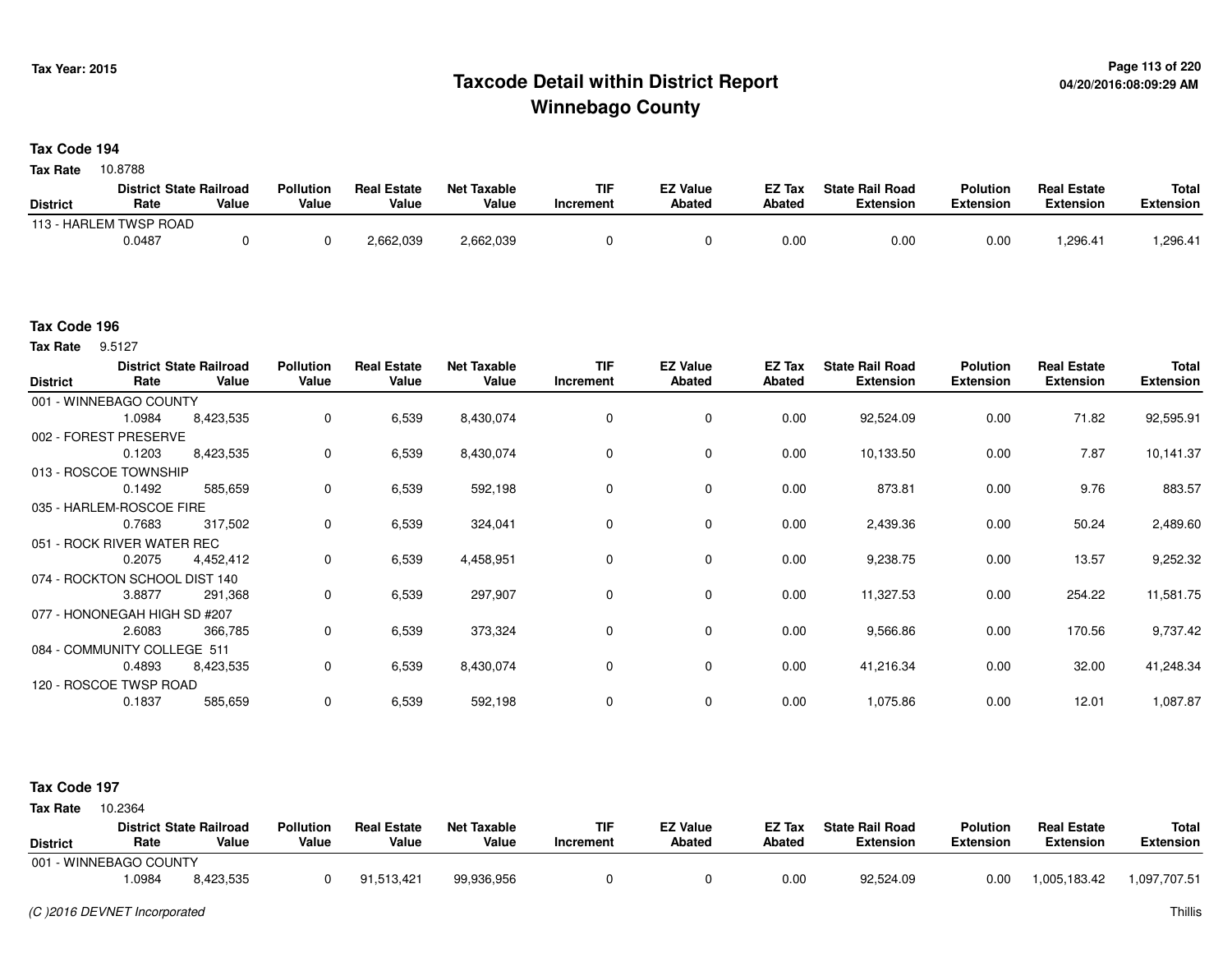## **Page 114 of 220 Taxcode Detail within District ReportWinnebago County**

#### **Tax Code 197**

10.2364 **Tax Rate**

| <b>District</b> | Rate                          | <b>District State Railroad</b><br>Value | <b>Pollution</b><br>Value | <b>Real Estate</b><br>Value | <b>Net Taxable</b><br>Value | <b>TIF</b><br>Increment | <b>EZ Value</b><br>Abated | EZ Tax<br>Abated | <b>State Rail Road</b><br><b>Extension</b> | <b>Polution</b><br><b>Extension</b> | <b>Real Estate</b><br><b>Extension</b> | <b>Total</b><br><b>Extension</b> |
|-----------------|-------------------------------|-----------------------------------------|---------------------------|-----------------------------|-----------------------------|-------------------------|---------------------------|------------------|--------------------------------------------|-------------------------------------|----------------------------------------|----------------------------------|
|                 | 002 - FOREST PRESERVE         |                                         |                           |                             |                             |                         |                           |                  |                                            |                                     |                                        |                                  |
|                 | 0.1203                        | 8,423,535                               | $\mathbf{0}$              | 91,513,421                  | 99,936,956                  | 0                       | 0                         | 0.00             | 10,133.50                                  | 0.00                                | 110,090.65                             | 120,224.15                       |
|                 | 012 - ROCKTON TOWNSHIP        |                                         |                           |                             |                             |                         |                           |                  |                                            |                                     |                                        |                                  |
|                 | 0.2035                        | 740,337                                 | 0                         | 91,513,421                  | 92,253,758                  | 0                       | 0                         | 0.00             | 1,506.57                                   | 0.00                                | 186,229.81                             | 187,736.38                       |
|                 | 024 - ROCKTON VILLAGE         |                                         |                           |                             |                             |                         |                           |                  |                                            |                                     |                                        |                                  |
|                 | 0.6705                        | 77,181                                  | 0                         | 91,513,421                  | 91,590,602                  | 0                       | 0                         | 0.00             | 517.51                                     | 0.00                                | 613,597.47                             | 614,114.98                       |
|                 | 041 - ROCKTON FIRE            |                                         |                           |                             |                             |                         |                           |                  |                                            |                                     |                                        |                                  |
|                 | 0.7765                        | 313,289                                 | 0                         | 91,513,421                  | 91,826,710                  | 0                       | 0                         | 0.00             | 2,432.69                                   | 0.00                                | 710,601.71                             | 713,034.40                       |
|                 | 057 - TALCOTT FREE LIBRARY    |                                         |                           |                             |                             |                         |                           |                  |                                            |                                     |                                        |                                  |
|                 | 0.2208                        | 220,125                                 | 0                         | 91,513,421                  | 91,733,546                  | 0                       | 0                         | 0.00             | 486.03                                     | 0.00                                | 202,061.63                             | 202,547.66                       |
|                 | 074 - ROCKTON SCHOOL DIST 140 |                                         |                           |                             |                             |                         |                           |                  |                                            |                                     |                                        |                                  |
|                 | 3.8877                        | 291,368                                 | 0                         | 91,513,421                  | 91,804,789                  | 0                       | 0                         | 0.00             | 11,327.53                                  | 0.00                                | 3,557,767.27                           | 3,569,094.80                     |
|                 | 077 - HONONEGAH HIGH SD #207  |                                         |                           |                             |                             |                         |                           |                  |                                            |                                     |                                        |                                  |
|                 | 2.6083                        | 366,785                                 | 0                         | 91,513,421                  | 91,880,206                  | 0                       | 0                         | 0.00             | 9,566.86                                   | 0.00                                | 2,386,944.56                           | 2,396,511.42                     |
|                 | 084 - COMMUNITY COLLEGE 511   |                                         |                           |                             |                             |                         |                           |                  |                                            |                                     |                                        |                                  |
|                 | 0.4893                        | 8,423,535                               | 0                         | 91,513,421                  | 99,936,956                  | 0                       | 0                         | 0.00             | 41,216.34                                  | 0.00                                | 447,775.17                             | 488,991.51                       |
|                 | 119 - ROCKTON TWSP ROAD       |                                         |                           |                             |                             |                         |                           |                  |                                            |                                     |                                        |                                  |
|                 | 0.1611                        | 740,337                                 | 0                         | 91,513,421                  | 92,253,758                  | 0                       | 0                         | 0.00             | 1,192.69                                   | 0.00                                | 147,428.12                             | 148,620.81                       |

### **Tax Code 198**

|                              |        | <b>District State Railroad</b> | <b>Pollution</b> | <b>Real Estate</b> | <b>Net Taxable</b> | TIF       | <b>EZ Value</b> | EZ Tax        | <b>State Rail Road</b> | <b>Polution</b>  | <b>Real Estate</b> | <b>Total</b>     |
|------------------------------|--------|--------------------------------|------------------|--------------------|--------------------|-----------|-----------------|---------------|------------------------|------------------|--------------------|------------------|
| <b>District</b>              | Rate   | Value                          | Value            | Value              | Value              | Increment | <b>Abated</b>   | <b>Abated</b> | <b>Extension</b>       | <b>Extension</b> | <b>Extension</b>   | <b>Extension</b> |
| 001 - WINNEBAGO COUNTY       |        |                                |                  |                    |                    |           |                 |               |                        |                  |                    |                  |
|                              | 1.0984 | 8,423,535                      | 0                | 4,851,954          | 13,275,489         |           | $\mathbf 0$     | 0.00          | 92,524.09              | 0.00             | 53,293.86          | 145,817.95       |
| 002 - FOREST PRESERVE        |        |                                |                  |                    |                    |           |                 |               |                        |                  |                    |                  |
|                              | 0.1203 | 8,423,535                      | 0                | 4,851,954          | 13.275.489         |           | $\mathbf 0$     | 0.00          | 10,133.50              | 0.00             | 5,836.90           | 15,970.40        |
| 013 - ROSCOE TOWNSHIP        |        |                                |                  |                    |                    |           |                 |               |                        |                  |                    |                  |
|                              | 0.1492 | 585,659                        | 0                | 4,851,954          | 5,437,613          |           | 0               | 0.00          | 873.81                 | 0.00             | 7,239.12           | 8,112.93         |
| 024 - ROCKTON VILLAGE        |        |                                |                  |                    |                    |           |                 |               |                        |                  |                    |                  |
|                              | 0.6705 | 77.181                         | 0                | 4,851,954          | 4,929,135          |           | $\mathbf 0$     | 0.00          | 517.51                 | 0.00             | 32,532.35          | 33,049.86        |
| 035 - HARLEM-ROSCOE FIRE     |        |                                |                  |                    |                    |           |                 |               |                        |                  |                    |                  |
|                              | 0.7683 | 317.502                        | 0                | 4,851,954          | 5,169,456          |           | $\mathbf 0$     | 0.00          | 2,439.36               | 0.00             | 37.277.56          | 39,716.92        |
| 055 - NORTH SUBURBAN LIBRARY |        |                                |                  |                    |                    |           |                 |               |                        |                  |                    |                  |
|                              | 0.3032 | 740,593                        | $\Omega$         | 4,851,954          | 5,592,547          |           | $\mathbf 0$     | 0.00          | 2,245.47               | 0.00             | 14,711.12          | 16,956.59        |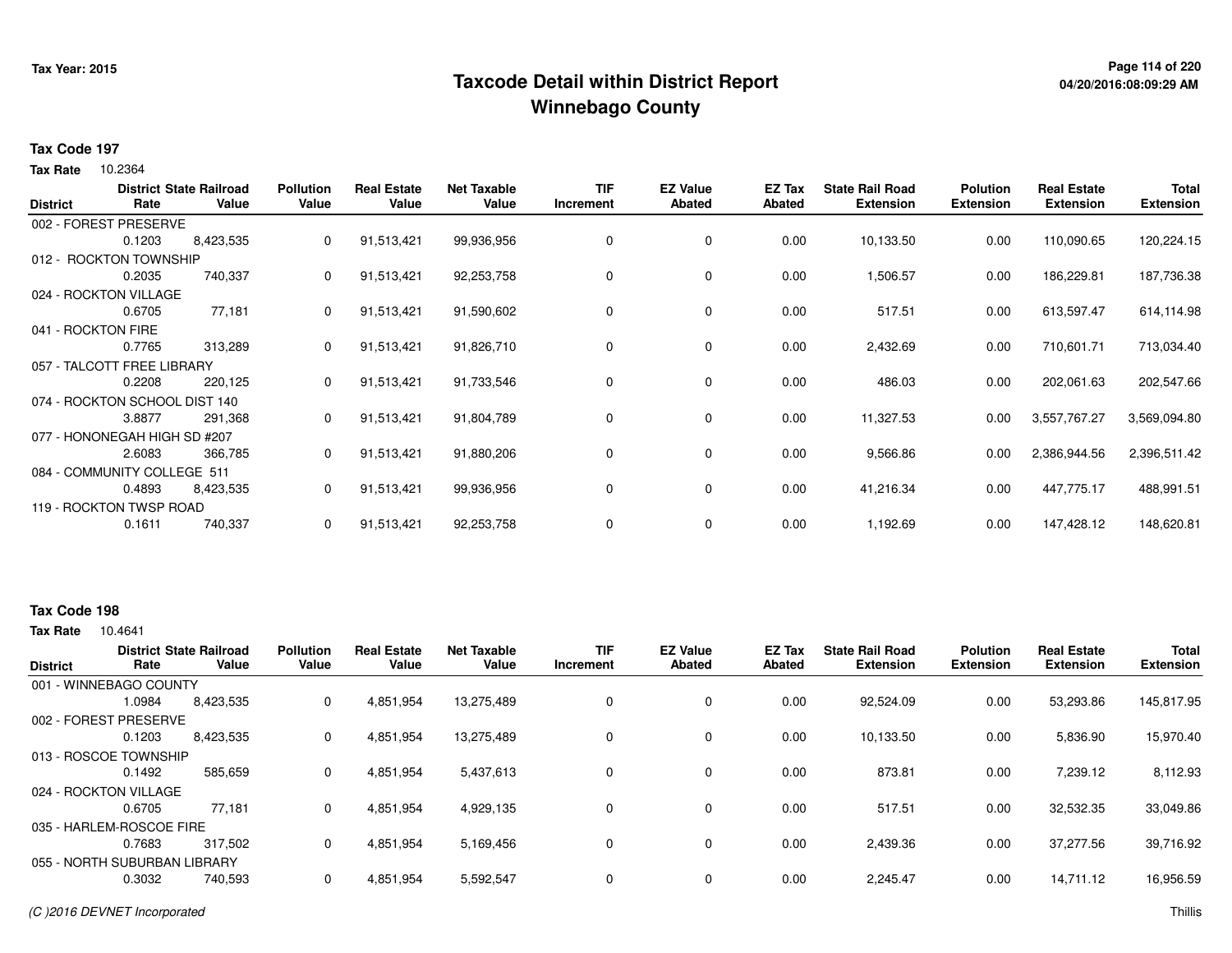## **Page 115 of 220 Taxcode Detail within District ReportWinnebago County**

#### **Tax Code 198**

**Tax Rate** 10.4641

|                 |                              | <b>District State Railroad</b> | <b>Pollution</b> | <b>Real Estate</b> | <b>Net Taxable</b> | TIF       | <b>EZ Value</b> | EZ Tax | <b>State Rail Road</b> | <b>Polution</b> | <b>Real Estate</b> | Total            |
|-----------------|------------------------------|--------------------------------|------------------|--------------------|--------------------|-----------|-----------------|--------|------------------------|-----------------|--------------------|------------------|
| <b>District</b> | Rate                         | Value                          | Value            | Value              | Value              | Increment | <b>Abated</b>   | Abated | <b>Extension</b>       | Extension       | <b>Extension</b>   | <b>Extension</b> |
|                 | 071 - KINNIKINNICK SD #131   |                                |                  |                    |                    |           |                 |        |                        |                 |                    |                  |
|                 | 4.0729                       | 75,417                         |                  | 4,851,954          | 4,927,371          |           | 0               | 0.00   | 3,071.65               | 0.00            | 197.615.23         | 200,686.88       |
|                 | 077 - HONONEGAH HIGH SD #207 |                                |                  |                    |                    |           |                 |        |                        |                 |                    |                  |
|                 | 2.6083                       | 366.785                        |                  | 4,851,954          | 5,218,739          |           | 0               | 0.00   | 9,566.86               | 0.00            | 126,553.52         | 136,120.38       |
|                 | 084 - COMMUNITY COLLEGE 511  |                                |                  |                    |                    |           |                 |        |                        |                 |                    |                  |
|                 | 0.4893                       | 8.423.535                      |                  | 4,851,954          | 13.275.489         |           | 0               | 0.00   | 41.216.34              | 0.00            | 23.740.61          | 64,956.95        |
|                 | 120 - ROSCOE TWSP ROAD       |                                |                  |                    |                    |           |                 |        |                        |                 |                    |                  |
|                 | 0.1837                       | 585,659                        |                  | 4,851,954          | 5,437,613          |           | 0               | 0.00   | 1.075.86               | 0.00            | 8,913.04           | 9,988.90         |
|                 |                              |                                |                  |                    |                    |           |                 |        |                        |                 |                    |                  |

### **Tax Code 199**

| <b>District</b>             | Rate                         | <b>District State Railroad</b><br>Value | <b>Pollution</b><br>Value | <b>Real Estate</b><br>Value | <b>Net Taxable</b><br>Value | <b>TIF</b><br>Increment | <b>EZ Value</b><br><b>Abated</b> | <b>EZ Tax</b><br>Abated | <b>State Rail Road</b><br><b>Extension</b> | <b>Polution</b><br><b>Extension</b> | <b>Real Estate</b><br><b>Extension</b> | Total<br><b>Extension</b> |
|-----------------------------|------------------------------|-----------------------------------------|---------------------------|-----------------------------|-----------------------------|-------------------------|----------------------------------|-------------------------|--------------------------------------------|-------------------------------------|----------------------------------------|---------------------------|
|                             | 001 - WINNEBAGO COUNTY       |                                         |                           |                             |                             |                         |                                  |                         |                                            |                                     |                                        |                           |
|                             | 1.0984                       | 8,423,535                               | 0                         | 37,293,776                  | 45,717,311                  | 0                       | 0                                | 0.00                    | 92,524.09                                  | 0.00                                | 409,634.84                             | 502,158.93                |
|                             | 002 - FOREST PRESERVE        |                                         |                           |                             |                             |                         |                                  |                         |                                            |                                     |                                        |                           |
|                             | 0.1203                       | 8,423,535                               | 0                         | 37,293,776                  | 45,717,311                  | 0                       | 0                                | 0.00                    | 10,133.50                                  | 0.00                                | 44,864.41                              | 54,997.91                 |
|                             | 013 - ROSCOE TOWNSHIP        |                                         |                           |                             |                             |                         |                                  |                         |                                            |                                     |                                        |                           |
|                             | 0.1492                       | 585,659                                 | 0                         | 37,293,776                  | 37,879,435                  | 0                       | 0                                | 0.00                    | 873.81                                     | 0.00                                | 55,642.31                              | 56,516.12                 |
|                             | 024 - ROCKTON VILLAGE        |                                         |                           |                             |                             |                         |                                  |                         |                                            |                                     |                                        |                           |
|                             | 0.6705                       | 77,181                                  | 0                         | 37,293,776                  | 37,370,957                  | 0                       | 0                                | 0.00                    | 517.51                                     | 0.00                                | 250,054.77                             | 250,572.28                |
| 035 - HARLEM-ROSCOE FIRE    |                              |                                         |                           |                             |                             |                         |                                  |                         |                                            |                                     |                                        |                           |
|                             | 0.7683                       | 317,502                                 | 0                         | 37,293,776                  | 37,611,278                  | 0                       | 0                                | 0.00                    | 2,439.36                                   | 0.00                                | 286,528.08                             | 288,967.44                |
|                             | 051 - ROCK RIVER WATER REC   |                                         |                           |                             |                             |                         |                                  |                         |                                            |                                     |                                        |                           |
|                             | 0.2075                       | 4,452,412                               | 0                         | 37,293,776                  | 41,746,188                  | 0                       | 0                                | 0.00                    | 9,238.75                                   | 0.00                                | 77,384.59                              | 86,623.34                 |
|                             | 055 - NORTH SUBURBAN LIBRARY |                                         |                           |                             |                             |                         |                                  |                         |                                            |                                     |                                        |                           |
|                             | 0.3032                       | 740,593                                 | 0                         | 37,293,776                  | 38,034,369                  | 0                       | 0                                | 0.00                    | 2,245.47                                   | 0.00                                | 113,074.73                             | 115,320.20                |
|                             | 071 - KINNIKINNICK SD #131   |                                         |                           |                             |                             |                         |                                  |                         |                                            |                                     |                                        |                           |
|                             | 4.0729                       | 75,417                                  | 0                         | 37,293,776                  | 37,369,193                  | 0                       | 0                                | 0.00                    | 3,071.65                                   | 0.00                                | 1,518,938.20                           | 1,522,009.85              |
|                             | 077 - HONONEGAH HIGH SD #207 |                                         |                           |                             |                             |                         |                                  |                         |                                            |                                     |                                        |                           |
|                             | 2.6083                       | 366,785                                 | 0                         | 37,293,776                  | 37,660,561                  | 0                       | 0                                | 0.00                    | 9,566.86                                   | 0.00                                | 972,733.56                             | 982,300.42                |
| 084 - COMMUNITY COLLEGE 511 |                              |                                         |                           |                             |                             |                         |                                  |                         |                                            |                                     |                                        |                           |
|                             | 0.4893                       | 8,423,535                               | 0                         | 37,293,776                  | 45,717,311                  | 0                       | 0                                | 0.00                    | 41,216.34                                  | 0.00                                | 182,478.45                             | 223,694.79                |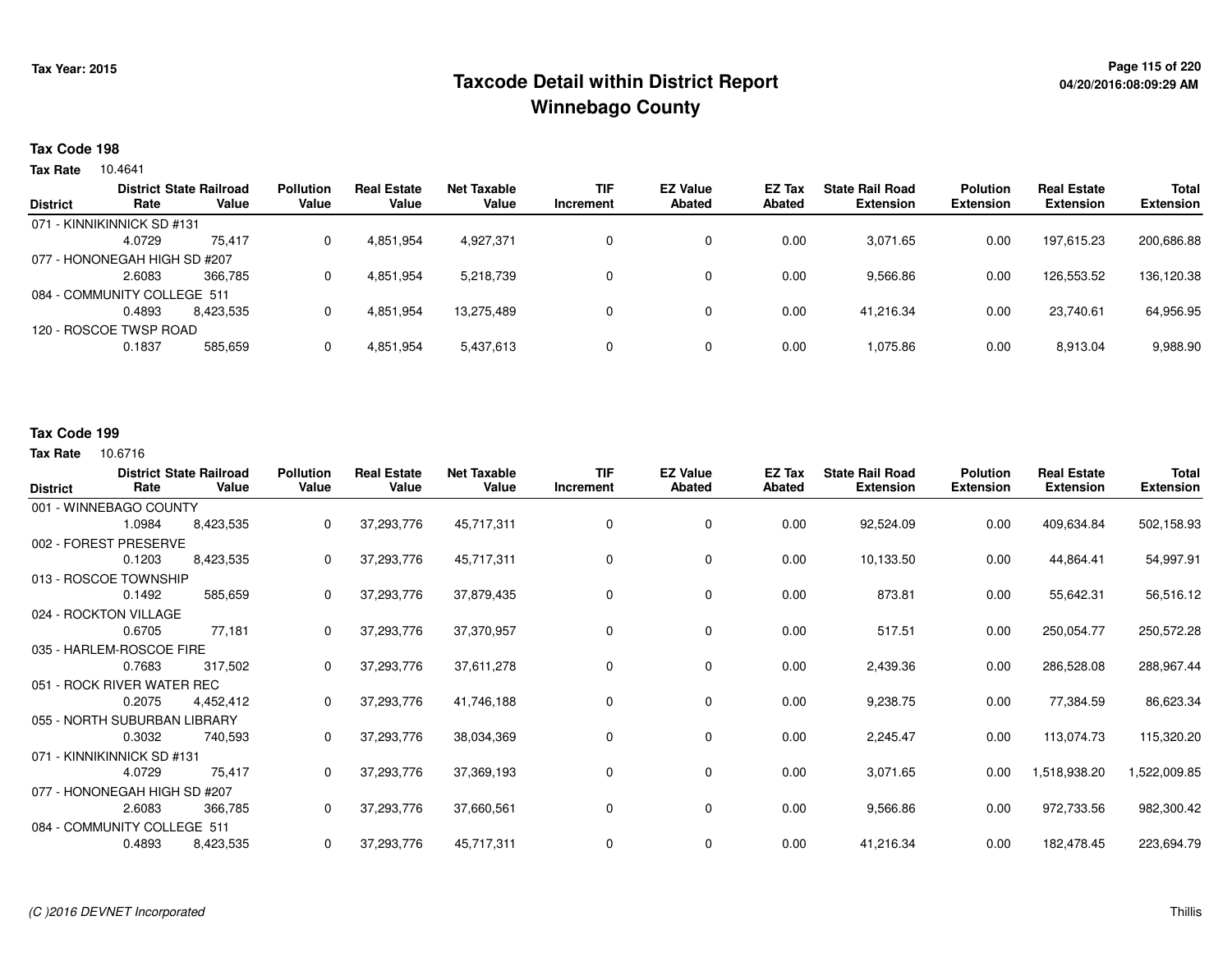## **Page 116 of 220 Taxcode Detail within District ReportWinnebago County**

### **Tax Code 199**

**Tax Rate** 10.6716

|                 | <b>District State Railroad</b> |         | <b>Pollution</b> | <b>Real Estate</b> | Net Taxable | TIF       | <b>EZ Value</b> | <b>EZ Tax</b> | <b>State Rail Road</b> | <b>Polution</b>  | <b>Real Estate</b> | <b>Total</b> |
|-----------------|--------------------------------|---------|------------------|--------------------|-------------|-----------|-----------------|---------------|------------------------|------------------|--------------------|--------------|
| <b>District</b> | Rate                           | Value   | Value            | Value              | Value       | Increment | <b>Abated</b>   | Abated        | <b>Extension</b>       | <b>Extension</b> | <b>Extension</b>   | Extension    |
|                 | 120 - ROSCOE TWSP ROAD         |         |                  |                    |             |           |                 |               |                        |                  |                    |              |
|                 | 0.1837                         | 585,659 |                  | 37.293.776         | 37.879.435  |           |                 | 0.00          | 1,075.86               | 0.00             | 68.508.67          | 69,584.53    |

### **Tax Code 200**

10.6147 **Tax Rate**

| <b>District</b>    | Rate                          | <b>District State Railroad</b><br>Value | <b>Pollution</b><br>Value | <b>Real Estate</b><br>Value | <b>Net Taxable</b><br>Value | <b>TIF</b><br>Increment | <b>EZ Value</b><br><b>Abated</b> | <b>EZ Tax</b><br><b>Abated</b> | <b>State Rail Road</b><br><b>Extension</b> | <b>Polution</b><br><b>Extension</b> | <b>Real Estate</b><br><b>Extension</b> | <b>Total</b><br><b>Extension</b> |
|--------------------|-------------------------------|-----------------------------------------|---------------------------|-----------------------------|-----------------------------|-------------------------|----------------------------------|--------------------------------|--------------------------------------------|-------------------------------------|----------------------------------------|----------------------------------|
|                    | 001 - WINNEBAGO COUNTY        |                                         |                           |                             |                             |                         |                                  |                                |                                            |                                     |                                        |                                  |
|                    | 1.0984                        | 8,423,535                               | 0                         | 1,607,093                   | 10,030,628                  | 0                       | 0                                | 0.00                           | 92,524.09                                  | 0.00                                | 17,652.31                              | 110,176.40                       |
|                    | 002 - FOREST PRESERVE         |                                         |                           |                             |                             |                         |                                  |                                |                                            |                                     |                                        |                                  |
|                    | 0.1203                        | 8,423,535                               | 0                         | 1,607,093                   | 10,030,628                  | 0                       | 0                                | 0.00                           | 10,133.50                                  | 0.00                                | 1,933.33                               | 12,066.83                        |
|                    | 009 - OWEN TOWNSHIP           |                                         |                           |                             |                             |                         |                                  |                                |                                            |                                     |                                        |                                  |
|                    | 0.1485                        | 270,360                                 | 0                         | 1,607,093                   | 1,877,453                   | $\Omega$                | $\mathbf 0$                      | 0.00                           | 401.48                                     | 0.00                                | 2,386.53                               | 2,788.01                         |
|                    | 025 - ROSCOE VILLAGE          |                                         |                           |                             |                             |                         |                                  |                                |                                            |                                     |                                        |                                  |
|                    | 0.6589                        | $\mathbf 0$                             | $\mathbf 0$               | 1,607,093                   | 1,607,093                   | $\Omega$                | 0                                | 0.00                           | 0.00                                       | 0.00                                | 10,589.14                              | 10,589.14                        |
| 041 - ROCKTON FIRE |                               |                                         |                           |                             |                             |                         |                                  |                                |                                            |                                     |                                        |                                  |
|                    | 0.7765                        | 313,289                                 | 0                         | 1,607,093                   | 1,920,382                   | 0                       | 0                                | 0.00                           | 2,432.69                                   | 0.00                                | 12,479.08                              | 14,911.77                        |
|                    | 051 - ROCK RIVER WATER REC    |                                         |                           |                             |                             |                         |                                  |                                |                                            |                                     |                                        |                                  |
|                    | 0.2075                        | 4,452,412                               | 0                         | 1,607,093                   | 6,059,505                   | 0                       | 0                                | 0.00                           | 9,238.75                                   | 0.00                                | 3,334.72                               | 12,573.47                        |
|                    | 055 - NORTH SUBURBAN LIBRARY  |                                         |                           |                             |                             |                         |                                  |                                |                                            |                                     |                                        |                                  |
|                    | 0.3032                        | 740,593                                 | 0                         | 1,607,093                   | 2,347,686                   | 0                       | $\mathbf 0$                      | 0.00                           | 2,245.47                                   | 0.00                                | 4,872.71                               | 7,118.18                         |
|                    | 060 - GREATER RKFD AIRPORT    |                                         |                           |                             |                             |                         |                                  |                                |                                            |                                     |                                        |                                  |
|                    | 0.1073                        | 5,728,059                               | 0                         | 1,607,093                   | 7,335,152                   | 0                       | 0                                | 0.00                           | 6,146.20                                   | 0.00                                | 1,724.41                               | 7,870.61                         |
|                    | 074 - ROCKTON SCHOOL DIST 140 |                                         |                           |                             |                             |                         |                                  |                                |                                            |                                     |                                        |                                  |
|                    | 3.8877                        | 291,368                                 | 0                         | 1,607,093                   | 1,898,461                   | $\mathbf 0$             | 0                                | 0.00                           | 11,327.53                                  | 0.00                                | 62,478.95                              | 73,806.48                        |
|                    | 077 - HONONEGAH HIGH SD #207  |                                         |                           |                             |                             |                         |                                  |                                |                                            |                                     |                                        |                                  |
|                    | 2.6083                        | 366,785                                 | 0                         | 1,607,093                   | 1,973,878                   | 0                       | 0                                | 0.00                           | 9,566.86                                   | 0.00                                | 41,917.81                              | 51,484.67                        |
|                    | 084 - COMMUNITY COLLEGE 511   |                                         |                           |                             |                             |                         |                                  |                                |                                            |                                     |                                        |                                  |
|                    | 0.4893                        | 8,423,535                               | 0                         | 1,607,093                   | 10,030,628                  | 0                       | 0                                | 0.00                           | 41,216.34                                  | 0.00                                | 7,863.51                               | 49,079.85                        |
|                    | 116 - OWEN TWSP ROAD          |                                         |                           |                             |                             |                         |                                  |                                |                                            |                                     |                                        |                                  |
|                    | 0.2088                        | 270,360                                 | 0                         | 1,607,093                   | 1,877,453                   | 0                       | 0                                | 0.00                           | 564.51                                     | 0.00                                | 3,355.61                               | 3,920.12                         |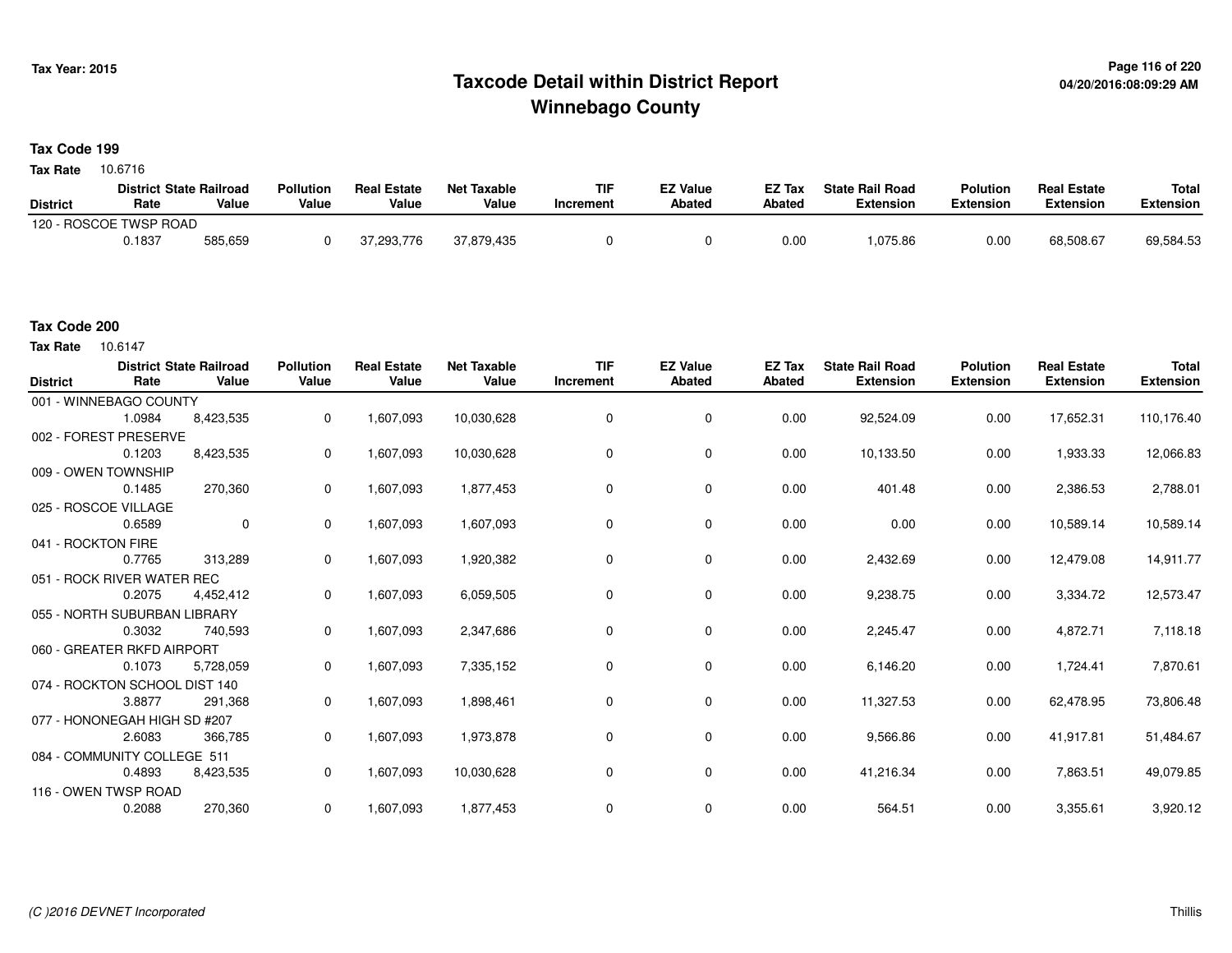## **Page 117 of 220 Taxcode Detail within District ReportWinnebago County**

### **Tax Code 201**

9.9750 **Tax Rate**

| <b>District</b> | Rate                          | <b>District State Railroad</b><br>Value | <b>Pollution</b><br>Value | <b>Real Estate</b><br>Value | <b>Net Taxable</b><br>Value | <b>TIF</b><br>Increment | <b>EZ Value</b><br><b>Abated</b> | EZ Tax<br><b>Abated</b> | <b>State Rail Road</b><br><b>Extension</b> | <b>Polution</b><br><b>Extension</b> | <b>Real Estate</b><br><b>Extension</b> | <b>Total</b><br><b>Extension</b> |
|-----------------|-------------------------------|-----------------------------------------|---------------------------|-----------------------------|-----------------------------|-------------------------|----------------------------------|-------------------------|--------------------------------------------|-------------------------------------|----------------------------------------|----------------------------------|
|                 | 001 - WINNEBAGO COUNTY        |                                         |                           |                             |                             |                         |                                  |                         |                                            |                                     |                                        |                                  |
|                 | 1.0984                        | 8,423,535                               | 0                         | 15,968,558                  | 24,392,093                  | 0                       | 0                                | 0.00                    | 92,524.09                                  | 0.00                                | 175,398.64                             | 267,922.73                       |
|                 | 002 - FOREST PRESERVE         |                                         |                           |                             |                             |                         |                                  |                         |                                            |                                     |                                        |                                  |
|                 | 0.1203                        | 8,423,535                               | 0                         | 15,968,558                  | 24,392,093                  | 0                       | 0                                | 0.00                    | 10,133.50                                  | 0.00                                | 19,210.18                              | 29,343.68                        |
|                 | 012 - ROCKTON TOWNSHIP        |                                         |                           |                             |                             |                         |                                  |                         |                                            |                                     |                                        |                                  |
|                 | 0.2035                        | 740,337                                 | 0                         | 15,968,558                  | 16,708,895                  | 0                       | 0                                | 0.00                    | 1,506.57                                   | 0.00                                | 32,496.02                              | 34,002.59                        |
|                 | 026 - SOUTH BELOIT CITY       |                                         |                           |                             |                             |                         |                                  |                         |                                            |                                     |                                        |                                  |
|                 | 1.1922                        | 914,210                                 | 0                         | 15,968,558                  | 16,882,768                  | 0                       | 0                                | 0.00                    | 10,899.21                                  | 0.00                                | 190,377.15                             | 201,276.36                       |
|                 | 061 - SOUTH BELOIT CITY       | LIBRARY.                                |                           |                             |                             |                         |                                  |                         |                                            |                                     |                                        |                                  |
|                 | 0.2142                        | 914,210                                 | 0                         | 15,968,558                  | 16,882,768                  | 0                       | 0                                | 0.00                    | 1,958.24                                   | 0.00                                | 34,204.65                              | 36,162.89                        |
|                 | 074 - ROCKTON SCHOOL DIST 140 |                                         |                           |                             |                             |                         |                                  |                         |                                            |                                     |                                        |                                  |
|                 | 3.8877                        | 291,368                                 | 0                         | 15,968,558                  | 16,259,926                  | 0                       | 0                                | 0.00                    | 11,327.53                                  | 0.00                                | 620,809.63                             | 632,137.16                       |
|                 | 077 - HONONEGAH HIGH SD #207  |                                         |                           |                             |                             |                         |                                  |                         |                                            |                                     |                                        |                                  |
|                 | 2.6083                        | 366,785                                 | 0                         | 15,968,558                  | 16,335,343                  | 0                       | 0                                | 0.00                    | 9,566.86                                   | 0.00                                | 416,507.90                             | 426,074.76                       |
|                 | 084 - COMMUNITY COLLEGE 511   |                                         |                           |                             |                             |                         |                                  |                         |                                            |                                     |                                        |                                  |
|                 | 0.4893                        | 8,423,535                               | 0                         | 15,968,558                  | 24,392,093                  | 0                       | 0                                | 0.00                    | 41,216.34                                  | 0.00                                | 78,134.15                              | 119,350.49                       |
|                 | 119 - ROCKTON TWSP ROAD       |                                         |                           |                             |                             |                         |                                  |                         |                                            |                                     |                                        |                                  |
|                 | 0.1611                        | 740,337                                 | 0                         | 15,968,558                  | 16,708,895                  | 0                       | 0                                | 0.00                    | 1,192.69                                   | 0.00                                | 25,725.35                              | 26,918.04                        |

### **Tax Code 202**

**Tax Rate** 9.5659

| <b>District</b>               | Rate   | <b>District State Railroad</b><br>Value | <b>Pollution</b><br>Value | <b>Real Estate</b><br>Value | <b>Net Taxable</b><br>Value | <b>TIF</b><br>Increment | <b>EZ Value</b><br>Abated | <b>EZ Tax</b><br>Abated | <b>State Rail Road</b><br><b>Extension</b> | <b>Polution</b><br><b>Extension</b> | <b>Real Estate</b><br><b>Extension</b> | <b>Total</b><br><b>Extension</b> |
|-------------------------------|--------|-----------------------------------------|---------------------------|-----------------------------|-----------------------------|-------------------------|---------------------------|-------------------------|--------------------------------------------|-------------------------------------|----------------------------------------|----------------------------------|
| 001 - WINNEBAGO COUNTY        |        |                                         |                           |                             |                             |                         |                           |                         |                                            |                                     |                                        |                                  |
|                               | 1.0984 | 8,423,535                               | 0                         | 39,275,369                  | 47.698.904                  | 0                       | 0                         | 0.00                    | 92,524.09                                  | 0.00                                | 431,400.65                             | 523,924.74                       |
| 002 - FOREST PRESERVE         |        |                                         |                           |                             |                             |                         |                           |                         |                                            |                                     |                                        |                                  |
|                               | 0.1203 | 8,423,535                               | 0                         | 39,275,369                  | 47,698,904                  | 0                       | 0                         | 0.00                    | 10.133.50                                  | 0.00                                | 47.248.27                              | 57,381.77                        |
| 012 - ROCKTON TOWNSHIP        |        |                                         |                           |                             |                             |                         |                           |                         |                                            |                                     |                                        |                                  |
|                               | 0.2035 | 740,337                                 | 0                         | 39,275,369                  | 40,015,706                  | 0                       | $\mathbf 0$               | 0.00                    | 1,506.57                                   | 0.00                                | 79,925.38                              | 81,431.95                        |
| 041 - ROCKTON FIRE            |        |                                         |                           |                             |                             |                         |                           |                         |                                            |                                     |                                        |                                  |
|                               | 0.7765 | 313.289                                 | 0                         | 39,275,369                  | 39,588,658                  | 0                       | 0                         | 0.00                    | 2,432.69                                   | 0.00                                | 304,973.24                             | 307,405.93                       |
| 057 - TALCOTT FREE LIBRARY    |        |                                         |                           |                             |                             |                         |                           |                         |                                            |                                     |                                        |                                  |
|                               | 0.2208 | 220.125                                 | 0                         | 39,275,369                  | 39,495,494                  | 0                       | $\mathbf 0$               | 0.00                    | 486.03                                     | 0.00                                | 86.720.01                              | 87,206.04                        |
| 074 - ROCKTON SCHOOL DIST 140 |        |                                         |                           |                             |                             |                         |                           |                         |                                            |                                     |                                        |                                  |
|                               | 3.8877 | 291,368                                 | 0                         | 39,275,369                  | 39,566,737                  | $\mathbf 0$             | $\mathbf 0$               | 0.00                    | 11,327.53                                  | 0.00                                | .526,908.52                            | 1,538,236.05                     |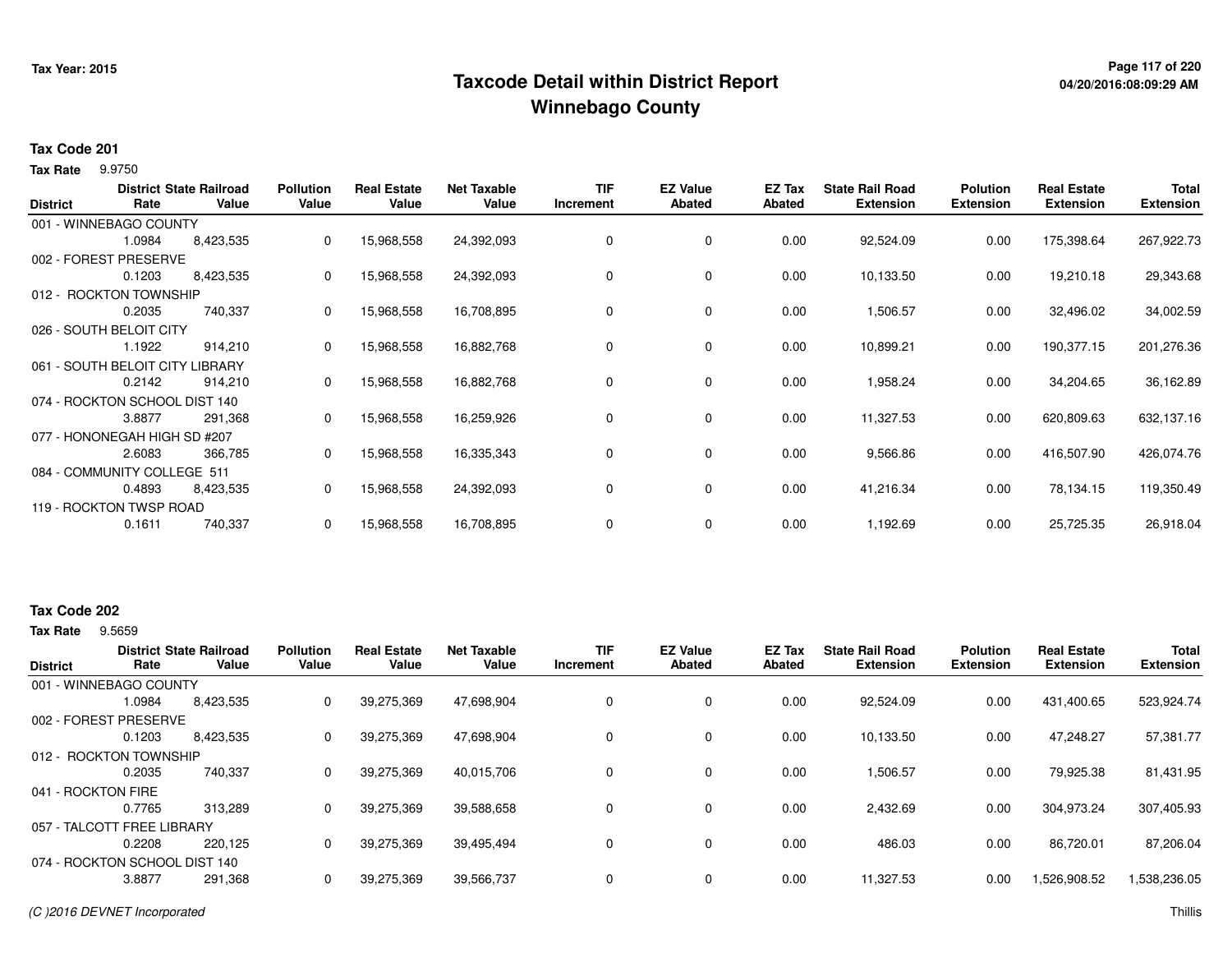## **Page 118 of 220 Taxcode Detail within District ReportWinnebago County**

# **04/20/2016:08:09:29 AM**

### **Tax Code 202**

9.5659 **Tax Rate**

|                 |                              | <b>District State Railroad</b> | <b>Pollution</b> | <b>Real Estate</b> | <b>Net Taxable</b> | <b>TIF</b> | <b>EZ Value</b> | <b>EZ Tax</b> | <b>State Rail Road</b> | <b>Polution</b>  | <b>Real Estate</b> | Total            |
|-----------------|------------------------------|--------------------------------|------------------|--------------------|--------------------|------------|-----------------|---------------|------------------------|------------------|--------------------|------------------|
| <b>District</b> | Rate                         | Value                          | Value            | Value              | Value              | Increment  | <b>Abated</b>   | Abated        | <b>Extension</b>       | <b>Extension</b> | <b>Extension</b>   | <b>Extension</b> |
|                 | 077 - HONONEGAH HIGH SD #207 |                                |                  |                    |                    |            |                 |               |                        |                  |                    |                  |
|                 | 2.6083                       | 366.785                        |                  | 39,275,369         | 39.642.154         |            |                 | 0.00          | 9,566.86               | 0.00             | 1.024.419.45       | 1,033,986.31     |
|                 | 084 - COMMUNITY COLLEGE 511  |                                |                  |                    |                    |            |                 |               |                        |                  |                    |                  |
|                 | 0.4893                       | 8.423.535                      |                  | 39,275,369         | 47.698.904         |            |                 | 0.00          | 41.216.34              | 0.00             | 192.174.38         | 233,390.72       |
|                 | 119 - ROCKTON TWSP ROAD      |                                |                  |                    |                    |            |                 |               |                        |                  |                    |                  |
|                 | 0.1611                       | 740.337                        |                  | 39,275,369         | 40.015.706         |            |                 | 0.00          | .192.69.               | 0.00             | 63,272.62          | 64,465.31        |
|                 |                              |                                |                  |                    |                    |            |                 |               |                        |                  |                    |                  |

#### **Tax Code 203**

**Tax Rate** 9.7511

| <b>District</b>            | Rate                         | <b>District State Railroad</b><br>Value | <b>Pollution</b><br>Value | <b>Real Estate</b><br>Value | <b>Net Taxable</b><br>Value | <b>TIF</b><br>Increment | <b>EZ Value</b><br><b>Abated</b> | EZ Tax<br>Abated | <b>State Rail Road</b><br><b>Extension</b> | <b>Polution</b><br><b>Extension</b> | <b>Real Estate</b><br><b>Extension</b> | <b>Total</b><br><b>Extension</b> |
|----------------------------|------------------------------|-----------------------------------------|---------------------------|-----------------------------|-----------------------------|-------------------------|----------------------------------|------------------|--------------------------------------------|-------------------------------------|----------------------------------------|----------------------------------|
|                            | 001 - WINNEBAGO COUNTY       |                                         |                           |                             |                             |                         |                                  |                  |                                            |                                     |                                        |                                  |
|                            | 1.0984                       | 8,423,535                               | 0                         | 4,334,498                   | 12,758,033                  | 0                       | 0                                | 0.00             | 92,524.09                                  | 0.00                                | 47,610.13                              | 140,134.22                       |
|                            | 002 - FOREST PRESERVE        |                                         |                           |                             |                             |                         |                                  |                  |                                            |                                     |                                        |                                  |
|                            | 0.1203                       | 8,423,535                               | 0                         | 4,334,498                   | 12,758,033                  | 0                       | 0                                | 0.00             | 10,133.50                                  | 0.00                                | 5,214.40                               | 15,347.90                        |
|                            | 012 - ROCKTON TOWNSHIP       |                                         |                           |                             |                             |                         |                                  |                  |                                            |                                     |                                        |                                  |
|                            | 0.2035                       | 740,337                                 | 0                         | 4,334,498                   | 5,074,835                   | 0                       | 0                                | 0.00             | 1,506.57                                   | 0.00                                | 8,820.70                               | 10,327.27                        |
| 041 - ROCKTON FIRE         |                              |                                         |                           |                             |                             |                         |                                  |                  |                                            |                                     |                                        |                                  |
|                            | 0.7765                       | 313,289                                 | 0                         | 4,334,498                   | 4,647,787                   | 0                       | 0                                | 0.00             | 2,432.69                                   | 0.00                                | 33,657.38                              | 36,090.07                        |
| 057 - TALCOTT FREE LIBRARY |                              |                                         |                           |                             |                             |                         |                                  |                  |                                            |                                     |                                        |                                  |
|                            | 0.2208                       | 220,125                                 | 0                         | 4,334,498                   | 4,554,623                   | 0                       | 0                                | 0.00             | 486.03                                     | 0.00                                | 9,570.57                               | 10,056.60                        |
|                            | 071 - KINNIKINNICK SD #131   |                                         |                           |                             |                             |                         |                                  |                  |                                            |                                     |                                        |                                  |
|                            | 4.0729                       | 75,417                                  | 0                         | 4,334,498                   | 4,409,915                   | 0                       | $\mathbf 0$                      | 0.00             | 3,071.65                                   | 0.00                                | 176,539.77                             | 179,611.42                       |
|                            | 077 - HONONEGAH HIGH SD #207 |                                         |                           |                             |                             |                         |                                  |                  |                                            |                                     |                                        |                                  |
|                            | 2.6083                       | 366,785                                 | 0                         | 4,334,498                   | 4,701,283                   | 0                       | 0                                | 0.00             | 9,566.86                                   | 0.00                                | 113,056.71                             | 122,623.57                       |
|                            | 084 - COMMUNITY COLLEGE 511  |                                         |                           |                             |                             |                         |                                  |                  |                                            |                                     |                                        |                                  |
|                            | 0.4893                       | 8,423,535                               | 0                         | 4,334,498                   | 12,758,033                  | 0                       | 0                                | 0.00             | 41,216.34                                  | 0.00                                | 21,208.70                              | 62,425.04                        |
| 119 - ROCKTON TWSP ROAD    |                              |                                         |                           |                             |                             |                         |                                  |                  |                                            |                                     |                                        |                                  |
|                            | 0.1611                       | 740,337                                 | 0                         | 4,334,498                   | 5,074,835                   | 0                       | 0                                | 0.00             | 1,192.69                                   | 0.00                                | 6,982.88                               | 8,175.57                         |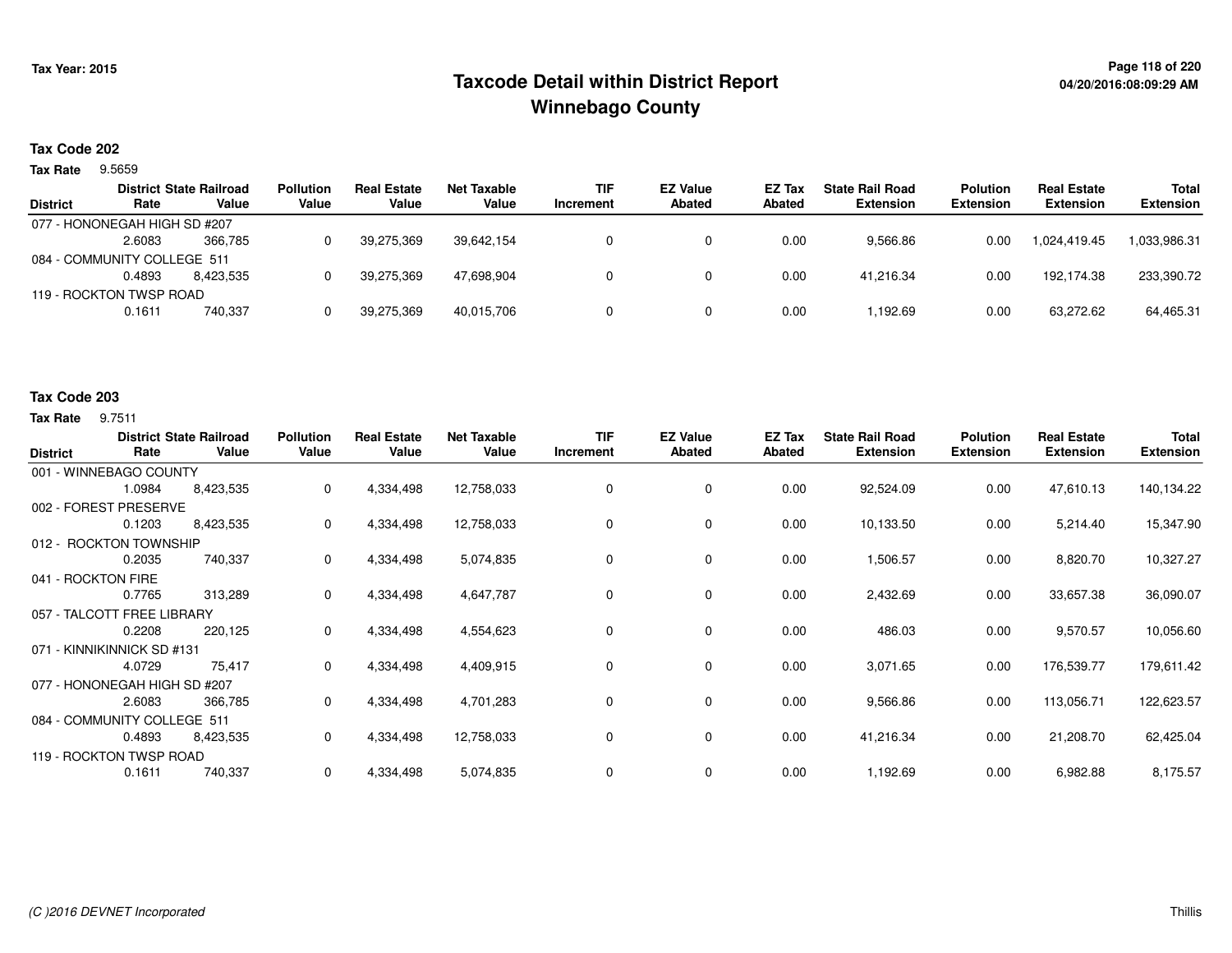## **Page 119 of 220 Taxcode Detail within District ReportWinnebago County**

# **04/20/2016:08:09:29 AM**

#### **Tax Code 205**

**Tax Rate** 10.4100

| <b>District</b> | Rate                         | <b>District State Railroad</b><br>Value | <b>Pollution</b><br>Value | <b>Real Estate</b><br>Value | <b>Net Taxable</b><br>Value | <b>TIF</b><br>Increment | <b>EZ Value</b><br><b>Abated</b> | EZ Tax<br><b>Abated</b> | <b>State Rail Road</b><br><b>Extension</b> | <b>Polution</b><br><b>Extension</b> | <b>Real Estate</b><br><b>Extension</b> | Total<br><b>Extension</b> |
|-----------------|------------------------------|-----------------------------------------|---------------------------|-----------------------------|-----------------------------|-------------------------|----------------------------------|-------------------------|--------------------------------------------|-------------------------------------|----------------------------------------|---------------------------|
|                 | 001 - WINNEBAGO COUNTY       |                                         |                           |                             |                             |                         |                                  |                         |                                            |                                     |                                        |                           |
|                 | 1.0984                       | 8,423,535                               | 0                         | 114,346                     | 8,537,881                   | $\mathbf 0$             | 0                                | 0.00                    | 92,524.09                                  | 0.00                                | 1,255.98                               | 93,780.07                 |
|                 | 002 - FOREST PRESERVE        |                                         |                           |                             |                             |                         |                                  |                         |                                            |                                     |                                        |                           |
|                 | 0.1203                       | 8,423,535                               | 0                         | 114,346                     | 8,537,881                   | 0                       | 0                                | 0.00                    | 10,133.50                                  | 0.00                                | 137.56                                 | 10,271.06                 |
|                 | 012 - ROCKTON TOWNSHIP       |                                         |                           |                             |                             |                         |                                  |                         |                                            |                                     |                                        |                           |
|                 | 0.2035                       | 740,337                                 | 0                         | 114,346                     | 854,683                     | 0                       | 0                                | 0.00                    | 1,506.57                                   | 0.00                                | 232.69                                 | 1,739.26                  |
|                 | 025 - ROSCOE VILLAGE         |                                         |                           |                             |                             |                         |                                  |                         |                                            |                                     |                                        |                           |
|                 | 0.6589                       | $\mathbf 0$                             | 0                         | 114,346                     | 114,346                     | 0                       | 0                                | 0.00                    | 0.00                                       | 0.00                                | 753.43                                 | 753.43                    |
|                 | 041 - ROCKTON FIRE           |                                         |                           |                             |                             |                         |                                  |                         |                                            |                                     |                                        |                           |
|                 | 0.7765                       | 313,289                                 | 0                         | 114,346                     | 427,635                     | 0                       | 0                                | 0.00                    | 2,432.69                                   | 0.00                                | 887.90                                 | 3,320.59                  |
|                 | 057 - TALCOTT FREE LIBRARY   |                                         |                           |                             |                             |                         |                                  |                         |                                            |                                     |                                        |                           |
|                 | 0.2208                       | 220,125                                 | 0                         | 114,346                     | 334,471                     | 0                       | 0                                | 0.00                    | 486.03                                     | 0.00                                | 252.48                                 | 738.51                    |
|                 | 071 - KINNIKINNICK SD #131   |                                         |                           |                             |                             |                         |                                  |                         |                                            |                                     |                                        |                           |
|                 | 4.0729                       | 75,417                                  | 0                         | 114,346                     | 189,763                     | 0                       | 0                                | 0.00                    | 3,071.65                                   | 0.00                                | 4,657.20                               | 7,728.85                  |
|                 | 077 - HONONEGAH HIGH SD #207 |                                         |                           |                             |                             |                         |                                  |                         |                                            |                                     |                                        |                           |
|                 | 2.6083                       | 366,785                                 | 0                         | 114,346                     | 481,131                     | 0                       | 0                                | 0.00                    | 9,566.86                                   | 0.00                                | 2,982.49                               | 12,549.35                 |
|                 | 084 - COMMUNITY COLLEGE 511  |                                         |                           |                             |                             |                         |                                  |                         |                                            |                                     |                                        |                           |
|                 | 0.4893                       | 8,423,535                               | 0                         | 114,346                     | 8,537,881                   | 0                       | 0                                | 0.00                    | 41,216.34                                  | 0.00                                | 559.49                                 | 41,775.83                 |
|                 | 119 - ROCKTON TWSP ROAD      |                                         |                           |                             |                             |                         |                                  |                         |                                            |                                     |                                        |                           |
|                 | 0.1611                       | 740,337                                 | 0                         | 114,346                     | 854,683                     | 0                       | 0                                | 0.00                    | 1,192.69                                   | 0.00                                | 184.21                                 | 1,376.90                  |
|                 |                              |                                         |                           |                             |                             |                         |                                  |                         |                                            |                                     |                                        |                           |

### **Tax Code 206**

| Rate   | Value                                      | <b>Pollution</b><br>Value                                                                                   | <b>Real Estate</b><br>Value | <b>Net Taxable</b><br>Value | <b>TIF</b><br>Increment | <b>EZ Value</b><br><b>Abated</b> | EZ Tax<br>Abated | <b>State Rail Road</b><br><b>Extension</b> | <b>Polution</b><br><b>Extension</b> | <b>Real Estate</b><br><b>Extension</b> | <b>Total</b><br><b>Extension</b> |
|--------|--------------------------------------------|-------------------------------------------------------------------------------------------------------------|-----------------------------|-----------------------------|-------------------------|----------------------------------|------------------|--------------------------------------------|-------------------------------------|----------------------------------------|----------------------------------|
|        |                                            |                                                                                                             |                             |                             |                         |                                  |                  |                                            |                                     |                                        |                                  |
| 1.0984 | 8,423,535                                  | 0                                                                                                           | 18,039,209                  | 26,462,744                  |                         | 0                                | 0.00             | 92,524.09                                  | 0.00                                | 198,142.67                             | 290,666.76                       |
|        |                                            |                                                                                                             |                             |                             |                         |                                  |                  |                                            |                                     |                                        |                                  |
| 0.1203 | 8,423,535                                  | 0                                                                                                           | 18,039,209                  | 26,462,744                  |                         | 0                                | 0.00             | 10,133.50                                  | 0.00                                | 21,701.17                              | 31,834.67                        |
|        |                                            |                                                                                                             |                             |                             |                         |                                  |                  |                                            |                                     |                                        |                                  |
| 0.2035 | 740.337                                    | 0                                                                                                           | 18.039.209                  | 18,779,546                  |                         | 0                                | 0.00             | 1,506.57                                   | 0.00                                | 36.709.79                              | 38,216.36                        |
|        |                                            |                                                                                                             |                             |                             |                         |                                  |                  |                                            |                                     |                                        |                                  |
| 0.6589 | 0                                          | 0                                                                                                           | 18,039,209                  | 18,039,209                  |                         | 0                                | 0.00             | 0.00                                       | 0.00                                | 118.860.35                             | 118,860.35                       |
|        |                                            |                                                                                                             |                             |                             |                         |                                  |                  |                                            |                                     |                                        |                                  |
| 0.7765 | 313,289                                    | 0                                                                                                           | 18,039,209                  | 18,352,498                  |                         | 0                                | 0.00             | 2,432.69                                   | 0.00                                | 140,074.46                             | 142,507.15                       |
|        | 025 - ROSCOE VILLAGE<br>041 - ROCKTON FIRE | <b>District State Railroad</b><br>001 - WINNEBAGO COUNTY<br>002 - FOREST PRESERVE<br>012 - ROCKTON TOWNSHIP |                             |                             |                         |                                  |                  |                                            |                                     |                                        |                                  |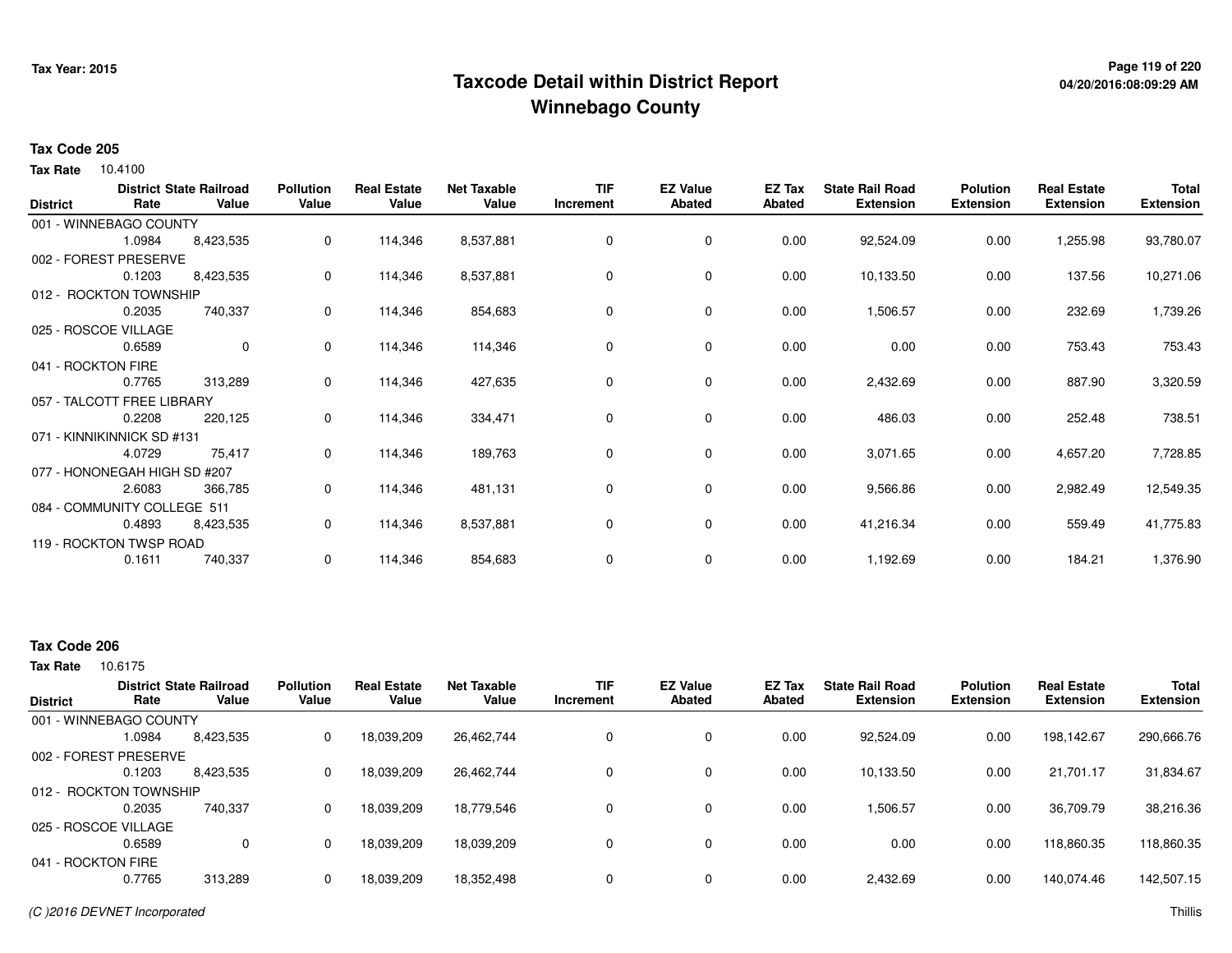## **Page 120 of 220 Taxcode Detail within District ReportWinnebago County**

### **Tax Code 206**

Tax Rate 10.6175

| <b>District</b> | Rate                         | <b>District State Railroad</b><br>Value | <b>Pollution</b><br>Value | <b>Real Estate</b><br>Value | <b>Net Taxable</b><br>Value | <b>TIF</b><br>Increment | <b>EZ Value</b><br>Abated | <b>EZ Tax</b><br>Abated | <b>State Rail Road</b><br><b>Extension</b> | <b>Polution</b><br><b>Extension</b> | <b>Real Estate</b><br><b>Extension</b> | <b>Total</b><br><b>Extension</b> |
|-----------------|------------------------------|-----------------------------------------|---------------------------|-----------------------------|-----------------------------|-------------------------|---------------------------|-------------------------|--------------------------------------------|-------------------------------------|----------------------------------------|----------------------------------|
|                 | 051 - ROCK RIVER WATER REC   |                                         |                           |                             |                             |                         |                           |                         |                                            |                                     |                                        |                                  |
|                 | 0.2075                       | 4,452,412                               | 0                         | 18,039,209                  | 22,491,621                  | 0                       | 0                         | 0.00                    | 9,238.75                                   | 0.00                                | 37,431.36                              | 46,670.11                        |
|                 | 057 - TALCOTT FREE LIBRARY   |                                         |                           |                             |                             |                         |                           |                         |                                            |                                     |                                        |                                  |
|                 | 0.2208                       | 220.125                                 | 0                         | 18,039,209                  | 18,259,334                  | 0                       | 0                         | 0.00                    | 486.03                                     | 0.00                                | 39,830.57                              | 40,316.60                        |
|                 | 071 - KINNIKINNICK SD #131   |                                         |                           |                             |                             |                         |                           |                         |                                            |                                     |                                        |                                  |
|                 | 4.0729                       | 75,417                                  | 0                         | 18,039,209                  | 18,114,626                  | 0                       | 0                         | 0.00                    | 3,071.65                                   | 0.00                                | 734,718.94                             | 737,790.59                       |
|                 | 077 - HONONEGAH HIGH SD #207 |                                         |                           |                             |                             |                         |                           |                         |                                            |                                     |                                        |                                  |
|                 | 2.6083                       | 366,785                                 | 0                         | 18,039,209                  | 18,405,994                  | 0                       | 0                         | 0.00                    | 9,566.86                                   | 0.00                                | 470,516.69                             | 480,083.55                       |
|                 | 084 - COMMUNITY COLLEGE 511  |                                         |                           |                             |                             |                         |                           |                         |                                            |                                     |                                        |                                  |
|                 | 0.4893                       | 8.423.535                               | 0                         | 18,039,209                  | 26,462,744                  | 0                       | 0                         | 0.00                    | 41.216.34                                  | 0.00                                | 88,265.85                              | 129,482.19                       |
|                 | 119 - ROCKTON TWSP ROAD      |                                         |                           |                             |                             |                         |                           |                         |                                            |                                     |                                        |                                  |
|                 | 0.1611                       | 740,337                                 | $\Omega$                  | 18,039,209                  | 18,779,546                  | 0                       | 0                         | 0.00                    | 1,192.69                                   | 0.00                                | 29,061.17                              | 30,253.86                        |

### **Tax Code 207**

| <b>District</b>               |        | <b>District State Railroad</b> | <b>Pollution</b> | <b>Real Estate</b> | <b>Net Taxable</b> | TIF       | <b>EZ Value</b> | EZ Tax        | <b>State Rail Road</b> | <b>Polution</b>  | <b>Real Estate</b> | <b>Total</b>     |
|-------------------------------|--------|--------------------------------|------------------|--------------------|--------------------|-----------|-----------------|---------------|------------------------|------------------|--------------------|------------------|
|                               | Rate   | Value                          | Value            | Value              | Value              | Increment | <b>Abated</b>   | <b>Abated</b> | <b>Extension</b>       | <b>Extension</b> | <b>Extension</b>   | <b>Extension</b> |
| 001 - WINNEBAGO COUNTY        |        |                                |                  |                    |                    |           |                 |               |                        |                  |                    |                  |
|                               | 1.0984 | 8,423,535                      | 0                | $\overline{0}$     | 8,423,535          | 0         | 0               | 0.00          | 92,524.09              | 0.00             | 0.00               | 92,524.09        |
| 002 - FOREST PRESERVE         |        |                                |                  |                    |                    |           |                 |               |                        |                  |                    |                  |
|                               | 0.1203 | 8,423,535                      | 0                | $\mathbf 0$        | 8,423,535          | 0         | 0               | 0.00          | 10,133.50              | 0.00             | 0.00               | 10,133.50        |
| 013 - ROSCOE TOWNSHIP         |        |                                |                  |                    |                    |           |                 |               |                        |                  |                    |                  |
|                               | 0.1492 | 585,659                        | 0                | $\mathbf{0}$       | 585,659            | $\Omega$  | 0               | 0.00          | 873.81                 | 0.00             | 0.00               | 873.81           |
| 025 - ROSCOE VILLAGE          |        |                                |                  |                    |                    |           |                 |               |                        |                  |                    |                  |
|                               | 0.6589 | $\mathbf{0}$                   | 0                | $\mathbf 0$        | $\mathbf 0$        | $\Omega$  | $\mathbf 0$     | 0.00          | 0.00                   | 0.00             | 0.00               | 0.00             |
| 035 - HARLEM-ROSCOE FIRE      |        |                                |                  |                    |                    |           |                 |               |                        |                  |                    |                  |
|                               | 0.7683 | 317,502                        | 0                | $\mathbf{0}$       | 317,502            | $\Omega$  | $\mathbf 0$     | 0.00          | 2,439.36               | 0.00             | 0.00               | 2,439.36         |
| 051 - ROCK RIVER WATER REC    |        |                                |                  |                    |                    |           |                 |               |                        |                  |                    |                  |
|                               | 0.2075 | 4,452,412                      | 0                | $\overline{0}$     | 4,452,412          | 0         | $\mathbf 0$     | 0.00          | 9,238.75               | 0.00             | 0.00               | 9,238.75         |
| 074 - ROCKTON SCHOOL DIST 140 |        |                                |                  |                    |                    |           |                 |               |                        |                  |                    |                  |
|                               | 3.8877 | 291,368                        | 0                | $\mathbf{0}$       | 291,368            | 0         | $\mathbf 0$     | 0.00          | 11,327.53              | 0.00             | 0.00               | 11,327.53        |
| 077 - HONONEGAH HIGH SD #207  |        |                                |                  |                    |                    |           |                 |               |                        |                  |                    |                  |
|                               | 2.6083 | 366,785                        | 0                | $\mathbf{0}$       | 366,785            | 0         | 0               | 0.00          | 9,566.86               | 0.00             | 0.00               | 9,566.86         |
| 084 - COMMUNITY COLLEGE 511   |        |                                |                  |                    |                    |           |                 |               |                        |                  |                    |                  |
|                               | 0.4893 | 8,423,535                      | 0                | $\mathbf{0}$       | 8,423,535          | 0         | 0               | 0.00          | 41,216.34              | 0.00             | 0.00               | 41,216.34        |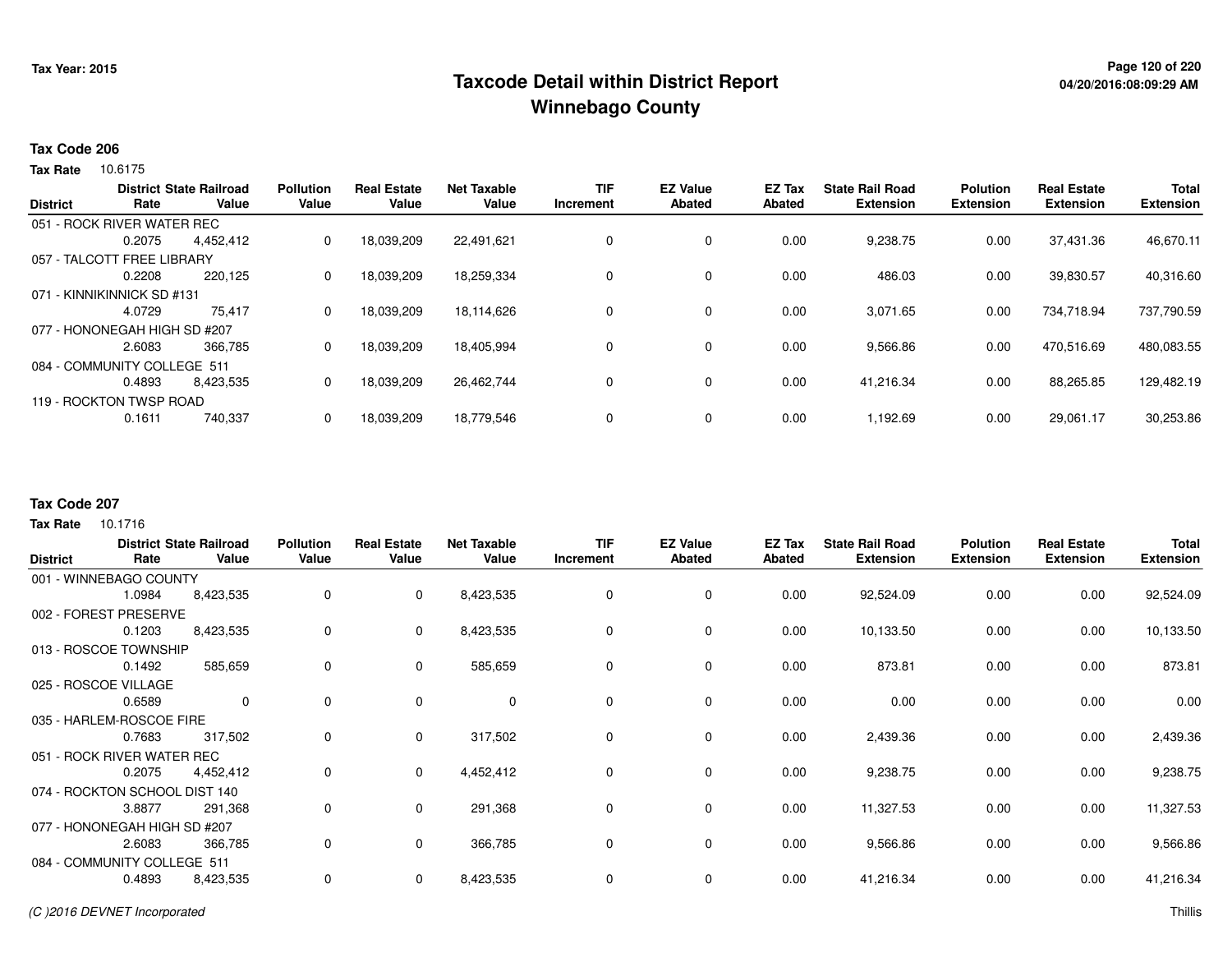## **Page 121 of 220 Taxcode Detail within District ReportWinnebago County**

### **Tax Code 207**

**Tax Rate** 10.1716

|                        | <b>District State Railroad</b> |         | <b>Pollution</b> | <b>Real Estate</b> | <b>Net Taxable</b> | TIF       | <b>EZ Value</b> | <b>EZ Tax</b> | <b>State Rail Road</b> | <b>Polution</b>  | <b>Real Estate</b> | <b>Total</b> |
|------------------------|--------------------------------|---------|------------------|--------------------|--------------------|-----------|-----------------|---------------|------------------------|------------------|--------------------|--------------|
| <b>District</b>        | Rate                           | Value   | Value            | Value              | Value              | Increment | <b>Abated</b>   | Abated        | <b>Extension</b>       | <b>Extension</b> | <b>Extension</b>   | Extension    |
| 120 - ROSCOE TWSP ROAD |                                |         |                  |                    |                    |           |                 |               |                        |                  |                    |              |
|                        | 0.1837                         | 585,659 |                  |                    | 585,659            |           |                 | 0.00          | 1,075.86               | 0.00             | 0.00               | .075.86      |

### **Tax Code 208**

**Tax Rate** 11.1949

| <b>District</b> | Rate                           | <b>District State Railroad</b><br>Value | <b>Pollution</b><br>Value | <b>Real Estate</b><br>Value | <b>Net Taxable</b><br>Value | <b>TIF</b><br>Increment | <b>EZ Value</b><br><b>Abated</b> | EZ Tax<br><b>Abated</b> | <b>State Rail Road</b><br><b>Extension</b> | <b>Polution</b><br><b>Extension</b> | <b>Real Estate</b><br><b>Extension</b> | <b>Total</b><br><b>Extension</b> |
|-----------------|--------------------------------|-----------------------------------------|---------------------------|-----------------------------|-----------------------------|-------------------------|----------------------------------|-------------------------|--------------------------------------------|-------------------------------------|----------------------------------------|----------------------------------|
|                 | 001 - WINNEBAGO COUNTY         |                                         |                           |                             |                             |                         |                                  |                         |                                            |                                     |                                        |                                  |
|                 | 1.0984                         | 8,423,535                               | 0                         | 42,340                      | 8,465,875                   | 0                       | 0                                | 0.00                    | 92,524.09                                  | 0.00                                | 465.06                                 | 92,989.15                        |
|                 | 002 - FOREST PRESERVE          |                                         |                           |                             |                             |                         |                                  |                         |                                            |                                     |                                        |                                  |
|                 | 0.1203                         | 8,423,535                               | 0                         | 42,340                      | 8,465,875                   | 0                       | 0                                | 0.00                    | 10,133.50                                  | 0.00                                | 50.94                                  | 10,184.44                        |
|                 | 006 - HARLEM TOWNSHIP          |                                         |                           |                             |                             |                         |                                  |                         |                                            |                                     |                                        |                                  |
|                 | 0.1140                         | $\mathbf 0$                             | $\Omega$                  | 42,340                      | 42,340                      | $\Omega$                | 0                                | 0.00                    | 0.00                                       | 0.00                                | 48.27                                  | 48.27                            |
|                 | 035 - HARLEM-ROSCOE FIRE       |                                         |                           |                             |                             |                         |                                  |                         |                                            |                                     |                                        |                                  |
|                 | 0.7683                         | 317,502                                 | 0                         | 42,340                      | 359,842                     | 0                       | 0                                | 0.00                    | 2,439.36                                   | 0.00                                | 325.30                                 | 2,764.66                         |
|                 | 051 - ROCK RIVER WATER REC     |                                         |                           |                             |                             |                         |                                  |                         |                                            |                                     |                                        |                                  |
|                 | 0.2075                         | 4,452,412                               | 0                         | 42,340                      | 4,494,752                   | 0                       | 0                                | 0.00                    | 9,238.75                                   | 0.00                                | 87.86                                  | 9,326.61                         |
|                 | 055 - NORTH SUBURBAN LIBRARY   |                                         |                           |                             |                             |                         |                                  |                         |                                            |                                     |                                        |                                  |
|                 | 0.3032                         | 740,593                                 | 0                         | 42,340                      | 782,933                     | 0                       | 0                                | 0.00                    | 2,245.47                                   | 0.00                                | 128.37                                 | 2,373.84                         |
|                 | 060 - GREATER RKFD AIRPORT     |                                         |                           |                             |                             |                         |                                  |                         |                                            |                                     |                                        |                                  |
|                 | 0.1073                         | 5,728,059                               | 0                         | 42,340                      | 5,770,399                   | 0                       | 0                                | 0.00                    | 6,146.20                                   | 0.00                                | 45.43                                  | 6,191.63                         |
|                 | 076 - ROCKFORD SCHOOL DIST 205 |                                         |                           |                             |                             |                         |                                  |                         |                                            |                                     |                                        |                                  |
|                 | 7.9379                         | 5,024,208                               | 0                         | 42,340                      | 5,066,548                   | 0                       | 0                                | 0.00                    | 398,816.60                                 | 0.00                                | 3,360.91                               | 402,177.51                       |
|                 | 084 - COMMUNITY COLLEGE 511    |                                         |                           |                             |                             |                         |                                  |                         |                                            |                                     |                                        |                                  |
|                 | 0.4893                         | 8,423,535                               | 0                         | 42,340                      | 8,465,875                   | 0                       | 0                                | 0.00                    | 41,216.34                                  | 0.00                                | 207.17                                 | 41,423.51                        |
|                 | 113 - HARLEM TWSP ROAD         |                                         |                           |                             |                             |                         |                                  |                         |                                            |                                     |                                        |                                  |
|                 | 0.0487                         | 0                                       | $\mathbf 0$               | 42,340                      | 42,340                      | 0                       | 0                                | 0.00                    | 0.00                                       | 0.00                                | 20.62                                  | 20.62                            |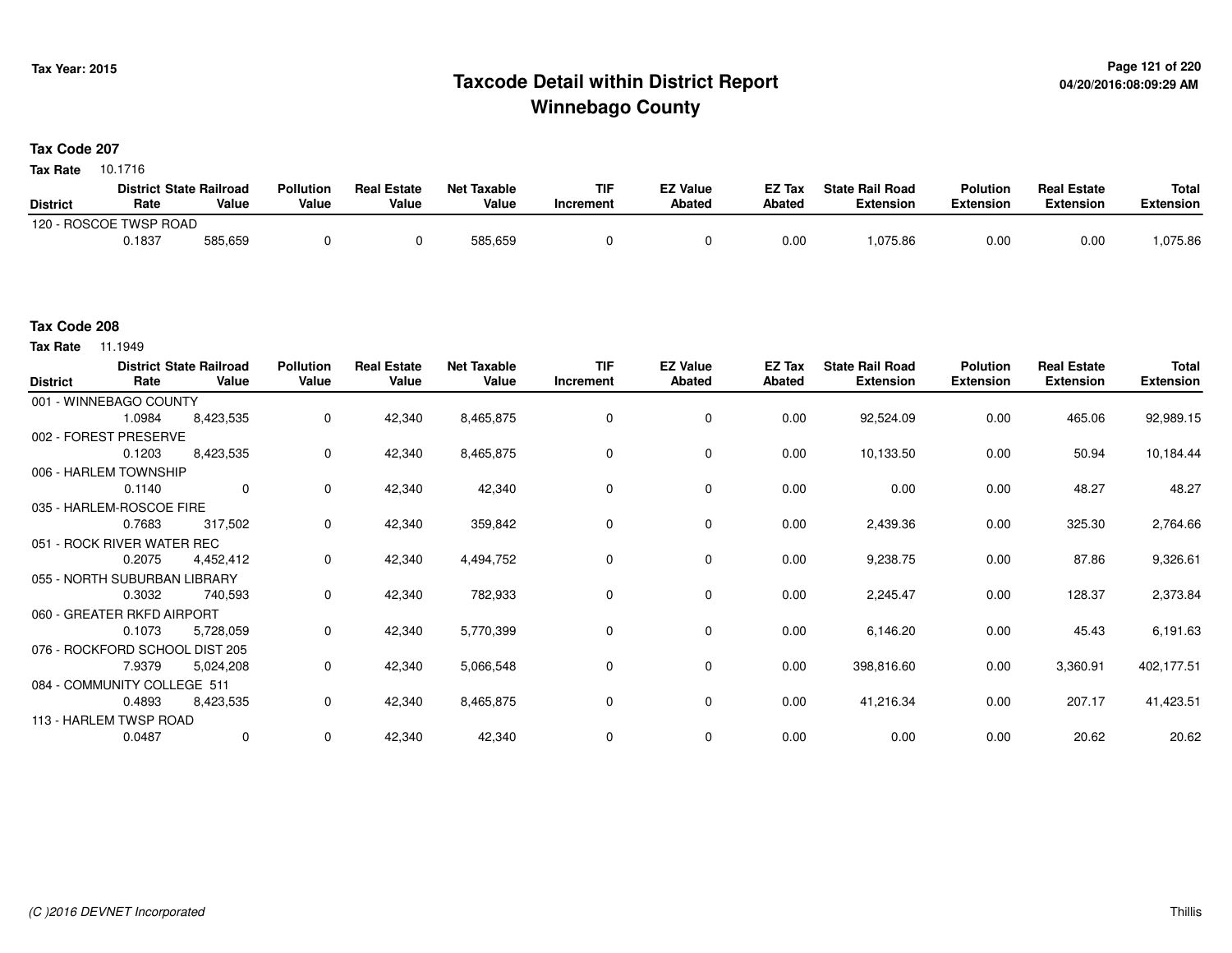## **Page 122 of 220 Taxcode Detail within District ReportWinnebago County**

### **Tax Code 209**

**Tax Rate** 10.4748

| <b>District</b> | Rate                          | <b>District State Railroad</b><br>Value | <b>Pollution</b><br>Value | <b>Real Estate</b><br>Value | <b>Net Taxable</b><br>Value | <b>TIF</b><br>Increment | <b>EZ Value</b><br><b>Abated</b> | <b>EZ Tax</b><br>Abated | <b>State Rail Road</b><br><b>Extension</b> | <b>Polution</b><br><b>Extension</b> | <b>Real Estate</b><br><b>Extension</b> | <b>Total</b><br><b>Extension</b> |
|-----------------|-------------------------------|-----------------------------------------|---------------------------|-----------------------------|-----------------------------|-------------------------|----------------------------------|-------------------------|--------------------------------------------|-------------------------------------|----------------------------------------|----------------------------------|
|                 | 001 - WINNEBAGO COUNTY        |                                         |                           |                             |                             |                         |                                  |                         |                                            |                                     |                                        |                                  |
|                 | 1.0984                        | 8,423,535                               | 0                         | 33,707,998                  | 42,131,533                  | 0                       | 0                                | 0.00                    | 92,524.09                                  | 0.00                                | 370,248.65                             | 462,772.74                       |
|                 | 002 - FOREST PRESERVE         |                                         |                           |                             |                             |                         |                                  |                         |                                            |                                     |                                        |                                  |
|                 | 0.1203                        | 8,423,535                               | 0                         | 33,707,998                  | 42,131,533                  | 0                       | 0                                | 0.00                    | 10,133.50                                  | 0.00                                | 40,550.72                              | 50,684.22                        |
|                 | 013 - ROSCOE TOWNSHIP         |                                         |                           |                             |                             |                         |                                  |                         |                                            |                                     |                                        |                                  |
|                 | 0.1492                        | 585,659                                 | 0                         | 33,707,998                  | 34,293,657                  | 0                       | 0                                | 0.00                    | 873.81                                     | 0.00                                | 50,292.33                              | 51,166.14                        |
|                 | 025 - ROSCOE VILLAGE          |                                         |                           |                             |                             |                         |                                  |                         |                                            |                                     |                                        |                                  |
|                 | 0.6589                        | $\mathbf 0$                             | $\Omega$                  | 33,707,998                  | 33,707,998                  | 0                       | 0                                | 0.00                    | 0.00                                       | 0.00                                | 222,102.00                             | 222,102.00                       |
|                 | 035 - HARLEM-ROSCOE FIRE      |                                         |                           |                             |                             |                         |                                  |                         |                                            |                                     |                                        |                                  |
|                 | 0.7683                        | 317,502                                 | 0                         | 33,707,998                  | 34,025,500                  | $\Omega$                | 0                                | 0.00                    | 2,439.36                                   | 0.00                                | 258,978.55                             | 261,417.91                       |
|                 | 051 - ROCK RIVER WATER REC    |                                         |                           |                             |                             |                         |                                  |                         |                                            |                                     |                                        |                                  |
|                 | 0.2075                        | 4,452,412                               | 0                         | 33,707,998                  | 38,160,410                  | 0                       | 0                                | 0.00                    | 9,238.75                                   | 0.00                                | 69,944.10                              | 79,182.85                        |
|                 | 055 - NORTH SUBURBAN LIBRARY  |                                         |                           |                             |                             |                         |                                  |                         |                                            |                                     |                                        |                                  |
|                 | 0.3032                        | 740,593                                 | 0                         | 33,707,998                  | 34,448,591                  | 0                       | 0                                | 0.00                    | 2,245.47                                   | 0.00                                | 102,202.65                             | 104,448.12                       |
|                 | 074 - ROCKTON SCHOOL DIST 140 |                                         |                           |                             |                             |                         |                                  |                         |                                            |                                     |                                        |                                  |
|                 | 3.8877                        | 291,368                                 | 0                         | 33,707,998                  | 33,999,366                  | 0                       | 0                                | 0.00                    | 11,327.53                                  | 0.00                                | 1,310,465.84                           | 1,321,793.37                     |
|                 | 077 - HONONEGAH HIGH SD #207  |                                         |                           |                             |                             |                         |                                  |                         |                                            |                                     |                                        |                                  |
|                 | 2.6083                        | 366,785                                 | $\Omega$                  | 33,707,998                  | 34,074,783                  | 0                       | 0                                | 0.00                    | 9,566.86                                   | 0.00                                | 879,205.71                             | 888,772.57                       |
|                 | 084 - COMMUNITY COLLEGE 511   |                                         |                           |                             |                             |                         |                                  |                         |                                            |                                     |                                        |                                  |
|                 | 0.4893                        | 8,423,535                               | 0                         | 33,707,998                  | 42,131,533                  | 0                       | 0                                | 0.00                    | 41,216.34                                  | 0.00                                | 164,933.23                             | 206,149.57                       |
|                 | 120 - ROSCOE TWSP ROAD        |                                         |                           |                             |                             |                         |                                  |                         |                                            |                                     |                                        |                                  |
|                 | 0.1837                        | 585,659                                 | 0                         | 33,707,998                  | 34,293,657                  | 0                       | 0                                | 0.00                    | 1,075.86                                   | 0.00                                | 61,921.59                              | 62,997.45                        |

### **Tax Code 210**

**Tax Rate** 9.5918

|                         |        | <b>District State Railroad</b> | <b>Pollution</b> | <b>Real Estate</b> | <b>Net Taxable</b> | TIF       | <b>EZ Value</b> | <b>EZ Tax</b> | <b>State Rail Road</b> | <b>Polution</b>  | <b>Real Estate</b> | <b>Total</b>     |
|-------------------------|--------|--------------------------------|------------------|--------------------|--------------------|-----------|-----------------|---------------|------------------------|------------------|--------------------|------------------|
| District                | Rate   | Value                          | Value            | Value              | Value              | Increment | <b>Abated</b>   | Abated        | <b>Extension</b>       | <b>Extension</b> | <b>Extension</b>   | <b>Extension</b> |
| 001 - WINNEBAGO COUNTY  |        |                                |                  |                    |                    |           |                 |               |                        |                  |                    |                  |
|                         | 1.0984 | 8,423,535                      |                  | 6,409,096          | 14,832,631         |           | 0               | 0.00          | 92,524.09              | 0.00             | 70,397.51          | 162,921.60       |
| 002 - FOREST PRESERVE   |        |                                |                  |                    |                    |           |                 |               |                        |                  |                    |                  |
|                         | 0.1203 | 8,423,535                      |                  | 6,409,096          | 14,832,631         |           | 0               | 0.00          | 10,133.50              | 0.00             | 7.710.14           | 17,843.64        |
| 015 - SHIRLAND TOWNSHIP |        |                                |                  |                    |                    |           |                 |               |                        |                  |                    |                  |
|                         | 0.2247 |                                |                  | 6,409,096          | 6,409,096          |           | 0               | 0.00          | 0.00                   | 0.00             | 14,401.24          | 14,401.24        |
| 041 - ROCKTON FIRE      |        |                                |                  |                    |                    |           |                 |               |                        |                  |                    |                  |
|                         | 0.7765 | 313,289                        |                  | 6,409,096          | 6,722,385          |           | 0               | 0.00          | 2,432.69               | 0.00             | 49,766.63          | 52,199.32        |
|                         |        |                                |                  |                    |                    |           |                 |               |                        |                  |                    |                  |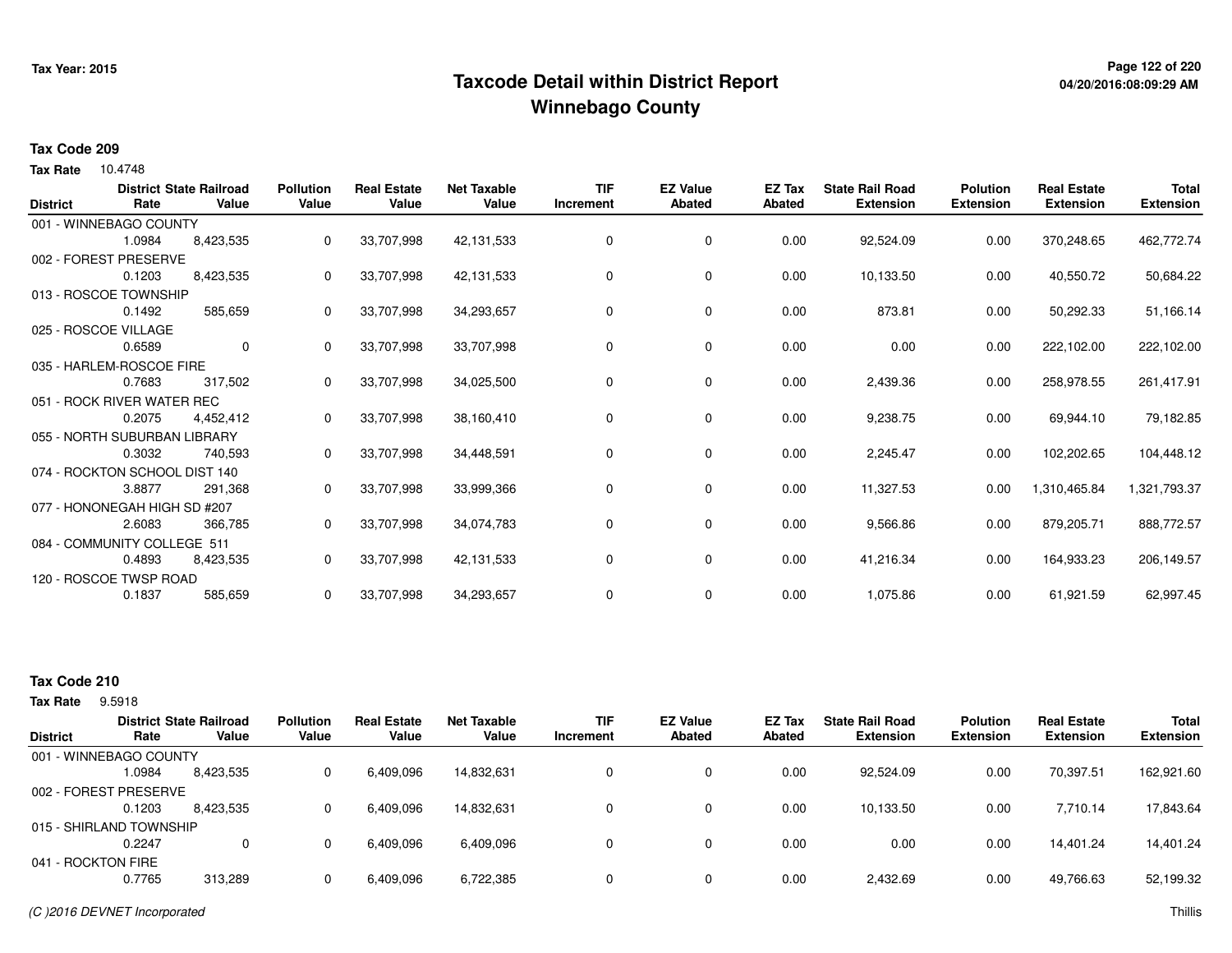## **Page 123 of 220 Taxcode Detail within District ReportWinnebago County**

#### **Tax Code 210**

**Tax Rate** 9.5918

| <b>District</b> | Rate                           | <b>District State Railroad</b><br>Value | <b>Pollution</b><br>Value | <b>Real Estate</b><br>Value | Net Taxable<br>Value | <b>TIF</b><br>Increment | <b>EZ Value</b><br><b>Abated</b> | <b>EZ Tax</b><br>Abated | <b>State Rail Road</b><br><b>Extension</b> | <b>Polution</b><br><b>Extension</b> | <b>Real Estate</b><br><b>Extension</b> | <b>Total</b><br><b>Extension</b> |
|-----------------|--------------------------------|-----------------------------------------|---------------------------|-----------------------------|----------------------|-------------------------|----------------------------------|-------------------------|--------------------------------------------|-------------------------------------|----------------------------------------|----------------------------------|
|                 |                                |                                         |                           |                             |                      |                         |                                  |                         |                                            |                                     |                                        |                                  |
|                 | 073 - SHIRLAND SCHOOL DIST 134 |                                         |                           |                             |                      |                         |                                  |                         |                                            |                                     |                                        |                                  |
|                 | 4.1514                         | $\Omega$                                |                           | 6,409,096                   | 6,409,096            |                         |                                  | 0.00                    | 0.00                                       | 0.00                                | 266,067.21                             | 266,067.21                       |
|                 | 077 - HONONEGAH HIGH SD #207   |                                         |                           |                             |                      |                         |                                  |                         |                                            |                                     |                                        |                                  |
|                 | 2.6083                         | 366.785                                 |                           | 6,409,096                   | 6,775,881            |                         | 0                                | 0.00                    | 9,566.86                                   | 0.00                                | 167,168.45                             | 176,735.31                       |
|                 | 084 - COMMUNITY COLLEGE 511    |                                         |                           |                             |                      |                         |                                  |                         |                                            |                                     |                                        |                                  |
|                 | 0.4893                         | 8.423.535                               |                           | 6,409,096                   | 14.832.631           |                         |                                  | 0.00                    | 41.216.34                                  | 0.00                                | 31.359.71                              | 72,576.05                        |
|                 | 122 - SHIRLAND TWSP ROAD       |                                         |                           |                             |                      |                         |                                  |                         |                                            |                                     |                                        |                                  |
|                 | 0.1229                         | 0                                       |                           | 6,409,096                   | 6,409,096            |                         |                                  | 0.00                    | 0.00                                       | 0.00                                | 7,876.78                               | 7,876.78                         |
|                 |                                |                                         |                           |                             |                      |                         |                                  |                         |                                            |                                     |                                        |                                  |

### **Tax Code 211**

#### **Tax Rate** 9.6031

| <b>District</b>          | Rate                           | <b>District State Railroad</b><br>Value | <b>Pollution</b><br>Value | <b>Real Estate</b><br>Value | <b>Net Taxable</b><br>Value | <b>TIF</b><br>Increment | <b>EZ Value</b><br><b>Abated</b> | <b>EZ Tax</b><br><b>Abated</b> | <b>State Rail Road</b><br><b>Extension</b> | <b>Polution</b><br><b>Extension</b> | <b>Real Estate</b><br><b>Extension</b> | <b>Total</b><br><b>Extension</b> |
|--------------------------|--------------------------------|-----------------------------------------|---------------------------|-----------------------------|-----------------------------|-------------------------|----------------------------------|--------------------------------|--------------------------------------------|-------------------------------------|----------------------------------------|----------------------------------|
|                          | 001 - WINNEBAGO COUNTY         |                                         |                           |                             |                             |                         |                                  |                                |                                            |                                     |                                        |                                  |
|                          | 1.0984                         | 8,423,535                               | 0                         | 14,670,187                  | 23,093,722                  | 0                       | 0                                | 0.00                           | 92,524.09                                  | 0.00                                | 161,137.33                             | 253,661.42                       |
|                          | 002 - FOREST PRESERVE          |                                         |                           |                             |                             |                         |                                  |                                |                                            |                                     |                                        |                                  |
|                          | 0.1203                         | 8,423,535                               | 0                         | 14,670,187                  | 23,093,722                  | 0                       | 0                                | 0.00                           | 10,133.50                                  | 0.00                                | 17,648.23                              | 27,781.73                        |
|                          | 015 - SHIRLAND TOWNSHIP        |                                         |                           |                             |                             |                         |                                  |                                |                                            |                                     |                                        |                                  |
|                          | 0.2247                         | $\mathbf 0$                             | $\Omega$                  | 14,670,187                  | 14,670,187                  | 0                       | $\mathbf 0$                      | 0.00                           | 0.00                                       | 0.00                                | 32,963.91                              | 32,963.91                        |
| 033 - FIRE 1             |                                |                                         |                           |                             |                             |                         |                                  |                                |                                            |                                     |                                        |                                  |
|                          | 0.7878                         | 0                                       | 0                         | 14,670,187                  | 14,670,187                  | 0                       | 0                                | 0.00                           | 0.00                                       | 0.00                                | 115,571.74                             | 115,571.74                       |
|                          | 073 - SHIRLAND SCHOOL DIST 134 |                                         |                           |                             |                             |                         |                                  |                                |                                            |                                     |                                        |                                  |
|                          | 4.1514                         | 0                                       | 0                         | 14,670,187                  | 14,670,187                  | 0                       | 0                                | 0.00                           | 0.00                                       | 0.00                                | 609,018.14                             | 609,018.14                       |
|                          | 077 - HONONEGAH HIGH SD #207   |                                         |                           |                             |                             |                         |                                  |                                |                                            |                                     |                                        |                                  |
|                          | 2.6083                         | 366,785                                 | 0                         | 14,670,187                  | 15,036,972                  | 0                       | 0                                | 0.00                           | 9,566.86                                   | 0.00                                | 382,642.49                             | 392,209.35                       |
|                          | 084 - COMMUNITY COLLEGE 511    |                                         |                           |                             |                             |                         |                                  |                                |                                            |                                     |                                        |                                  |
|                          | 0.4893                         | 8,423,535                               | 0                         | 14,670,187                  | 23,093,722                  | 0                       | 0                                | 0.00                           | 41,216.34                                  | 0.00                                | 71,781.22                              | 112,997.56                       |
| 122 - SHIRLAND TWSP ROAD |                                |                                         |                           |                             |                             |                         |                                  |                                |                                            |                                     |                                        |                                  |
|                          | 0.1229                         | $\Omega$                                | 0                         | 14,670,187                  | 14,670,187                  | 0                       | 0                                | 0.00                           | 0.00                                       | 0.00                                | 18,029.66                              | 18,029.66                        |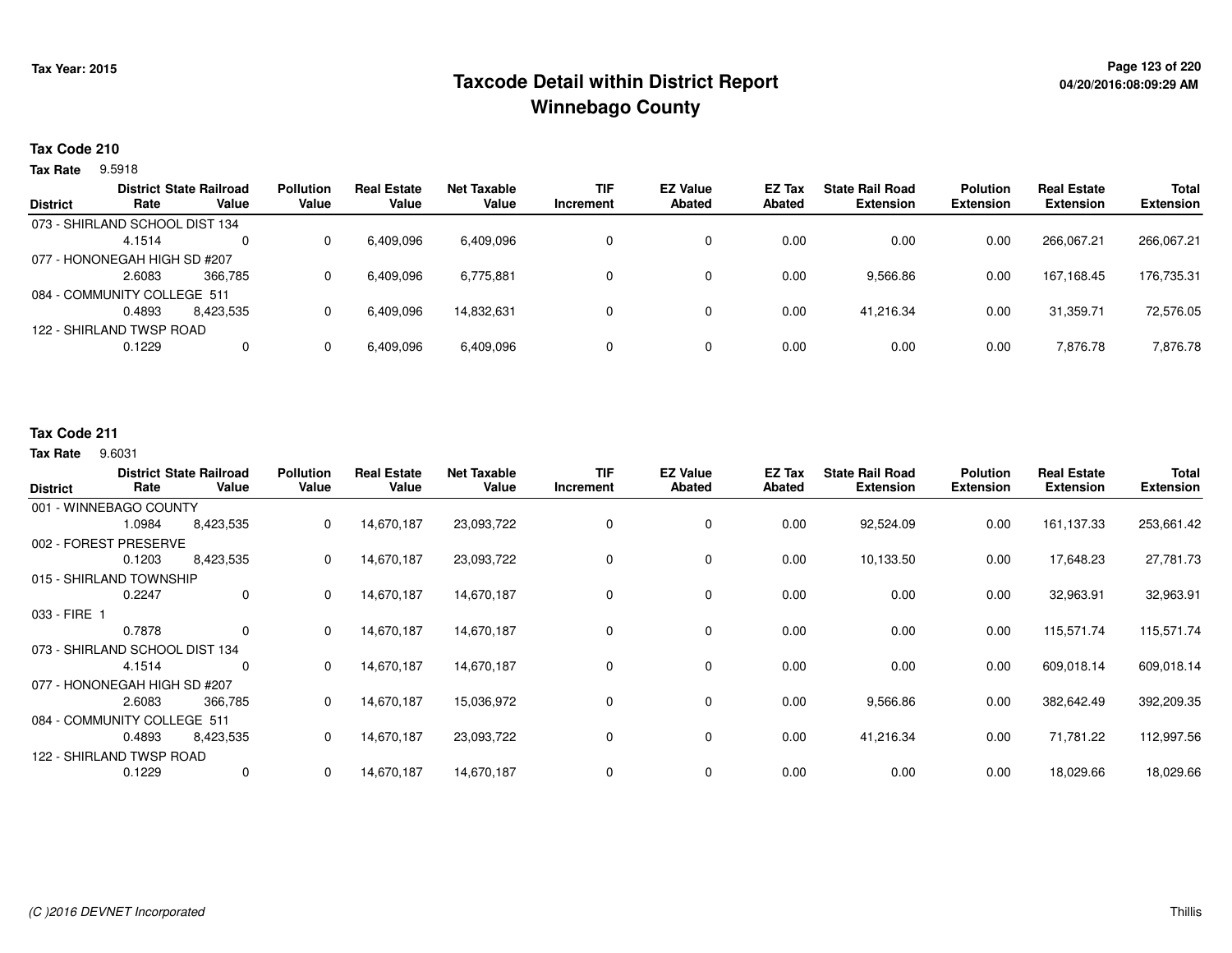## **Page 124 of 220 Taxcode Detail within District ReportWinnebago County**

### **Tax Code 212**

**Tax Rate** 9.5853

| <b>District</b>                | Rate   | <b>District State Railroad</b><br>Value | <b>Pollution</b><br>Value | <b>Real Estate</b><br>Value | <b>Net Taxable</b><br>Value | TIF<br>Increment | <b>EZ Value</b><br><b>Abated</b> | EZ Tax<br><b>Abated</b> | <b>State Rail Road</b><br><b>Extension</b> | <b>Polution</b><br><b>Extension</b> | <b>Real Estate</b><br><b>Extension</b> | <b>Total</b><br><b>Extension</b> |
|--------------------------------|--------|-----------------------------------------|---------------------------|-----------------------------|-----------------------------|------------------|----------------------------------|-------------------------|--------------------------------------------|-------------------------------------|----------------------------------------|----------------------------------|
|                                |        |                                         |                           |                             |                             |                  |                                  |                         |                                            |                                     |                                        |                                  |
| 001 - WINNEBAGO COUNTY         |        |                                         |                           |                             |                             |                  |                                  |                         |                                            |                                     |                                        |                                  |
|                                | 1.0984 | 8,423,535                               | 0                         | $\mathbf{0}$                | 8,423,535                   | 0                | 0                                | 0.00                    | 92,524.09                                  | 0.00                                | 0.00                                   | 92,524.09                        |
| 002 - FOREST PRESERVE          |        |                                         |                           |                             |                             |                  |                                  |                         |                                            |                                     |                                        |                                  |
|                                | 0.1203 | 8,423,535                               | 0                         | $\mathbf 0$                 | 8,423,535                   | 0                | 0                                | 0.00                    | 10,133.50                                  | 0.00                                | 0.00                                   | 10,133.50                        |
| 008 - LAONA TOWNSHIP           |        |                                         |                           |                             |                             |                  |                                  |                         |                                            |                                     |                                        |                                  |
|                                | 0.1213 | 0                                       | 0                         | $\mathbf 0$                 | 0                           | 0                | 0                                | 0.00                    | 0.00                                       | 0.00                                | 0.00                                   | 0.00                             |
| 033 - FIRE 1                   |        |                                         |                           |                             |                             |                  |                                  |                         |                                            |                                     |                                        |                                  |
|                                | 0.7878 | 0                                       | 0                         | $\mathbf 0$                 | 0                           | 0                | $\mathbf 0$                      | 0.00                    | 0.00                                       | 0.00                                | 0.00                                   | 0.00                             |
| 073 - SHIRLAND SCHOOL DIST 134 |        |                                         |                           |                             |                             |                  |                                  |                         |                                            |                                     |                                        |                                  |
|                                | 4.1514 | 0                                       | 0                         | $\Omega$                    | $\mathbf 0$                 | 0                | $\mathbf 0$                      | 0.00                    | 0.00                                       | 0.00                                | 0.00                                   | 0.00                             |
| 077 - HONONEGAH HIGH SD #207   |        |                                         |                           |                             |                             |                  |                                  |                         |                                            |                                     |                                        |                                  |
|                                | 2.6083 | 366,785                                 | 0                         | $\mathbf 0$                 | 366,785                     | 0                | 0                                | 0.00                    | 9,566.86                                   | 0.00                                | 0.00                                   | 9,566.86                         |
| 084 - COMMUNITY COLLEGE 511    |        |                                         |                           |                             |                             |                  |                                  |                         |                                            |                                     |                                        |                                  |
|                                | 0.4893 | 8,423,535                               | 0                         | $\mathbf{0}$                | 8,423,535                   | 0                | $\mathbf 0$                      | 0.00                    | 41,216.34                                  | 0.00                                | 0.00                                   | 41,216.34                        |
| 115 - LAONA TWSP ROAD          |        |                                         |                           |                             |                             |                  |                                  |                         |                                            |                                     |                                        |                                  |
|                                | 0.2085 | $\mathbf 0$                             | 0                         | $\mathbf 0$                 | 0                           | 0                | 0                                | 0.00                    | 0.00                                       | 0.00                                | 0.00                                   | 0.00                             |

### **Tax Code 220**

| <b>District</b> | Rate                        | <b>District State Railroad</b><br>Value | <b>Pollution</b><br>Value | <b>Real Estate</b><br>Value | <b>Net Taxable</b><br>Value | <b>TIF</b><br>Increment | <b>EZ Value</b><br><b>Abated</b> | EZ Tax<br>Abated | <b>State Rail Road</b><br><b>Extension</b> | <b>Polution</b><br><b>Extension</b> | <b>Real Estate</b><br><b>Extension</b> | <b>Total</b><br><b>Extension</b> |
|-----------------|-----------------------------|-----------------------------------------|---------------------------|-----------------------------|-----------------------------|-------------------------|----------------------------------|------------------|--------------------------------------------|-------------------------------------|----------------------------------------|----------------------------------|
|                 | 001 - WINNEBAGO COUNTY      |                                         |                           |                             |                             |                         |                                  |                  |                                            |                                     |                                        |                                  |
|                 | 1.0984                      | 8,423,535                               | $\mathbf{0}$              | 32,216,998                  | 40,640,533                  | 0                       | 0                                | 0.00             | 92,524.09                                  | 0.00                                | 353,871.51                             | 446,395.60                       |
|                 | 002 - FOREST PRESERVE       |                                         |                           |                             |                             |                         |                                  |                  |                                            |                                     |                                        |                                  |
|                 | 0.1203                      | 8,423,535                               | 0                         | 32,216,998                  | 40,640,533                  | $\Omega$                | $\mathbf 0$                      | 0.00             | 10,133.50                                  | 0.00                                | 38,757.05                              | 48,890.55                        |
|                 | 008 - LAONA TOWNSHIP        |                                         |                           |                             |                             |                         |                                  |                  |                                            |                                     |                                        |                                  |
|                 | 0.1213                      | 0                                       | 0                         | 32,216,998                  | 32,216,998                  |                         | $\mathbf 0$                      | 0.00             | 0.00                                       | 0.00                                | 39,079.22                              | 39,079.22                        |
| 033 - FIRE 1    |                             |                                         |                           |                             |                             |                         |                                  |                  |                                            |                                     |                                        |                                  |
|                 | 0.7878                      | 0                                       | 0                         | 32,216,998                  | 32,216,998                  |                         | 0                                | 0.00             | 0.00                                       | 0.00                                | 253,805.51                             | 253,805.51                       |
|                 | 081 - DURAND UNIT SD #322   |                                         |                           |                             |                             |                         |                                  |                  |                                            |                                     |                                        |                                  |
|                 | 8.2798                      | 0                                       | 0                         | 32,216,998                  | 32,216,998                  | 0                       | $\mathbf 0$                      | 0.00             | 0.00                                       | 0.00                                | 2,667,502.99                           | 2,667,502.99                     |
|                 | 084 - COMMUNITY COLLEGE 511 |                                         |                           |                             |                             |                         |                                  |                  |                                            |                                     |                                        |                                  |
|                 | 0.4893                      | 8,423,535                               | 0                         | 32,216,998                  | 40,640,533                  | $\Omega$                | 0                                | 0.00             | 41,216.34                                  | 0.00                                | 157,637.77                             | 198,854.11                       |
|                 | 102 - DU/LA MULTI TOWNSHIP  |                                         |                           |                             |                             |                         |                                  |                  |                                            |                                     |                                        |                                  |
|                 | 0.0403                      | 0                                       | 0                         | 32,216,998                  | 32,216,998                  |                         | 0                                | 0.00             | 0.00                                       | 0.00                                | 12,983.46                              | 12,983.46                        |
|                 |                             |                                         |                           |                             |                             |                         |                                  |                  |                                            |                                     |                                        |                                  |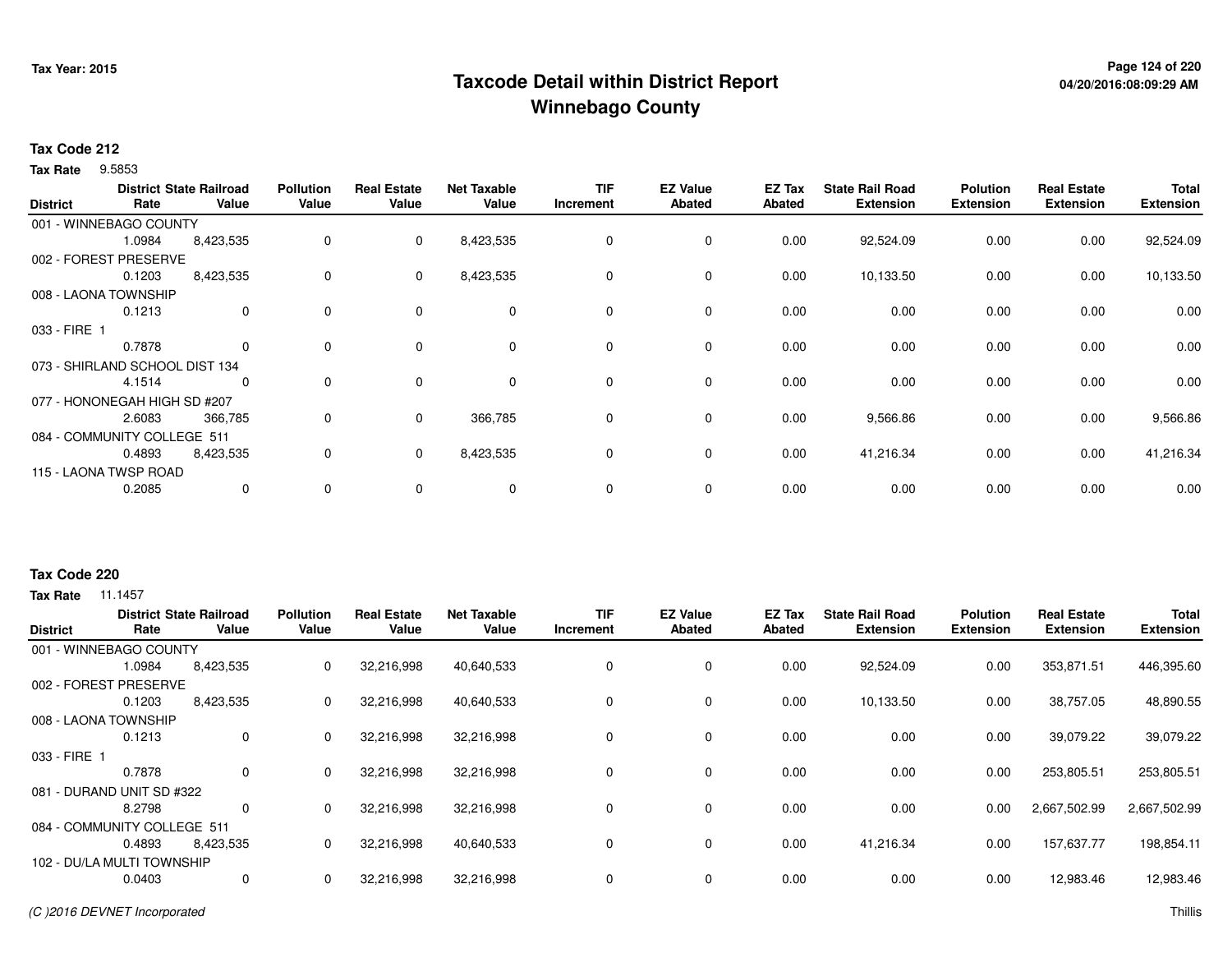## **Page 125 of 220 Taxcode Detail within District ReportWinnebago County**

**Tax Code 220**

**Tax Rate** 11.1457

|                 | <b>District State Railroad</b> |       | <b>Pollution</b> | <b>Real Estate</b> | Net Taxable | <b>TIF</b> | <b>EZ Value</b> | <b>EZ Tax</b> | <b>State Rail Road</b> | <b>Polution</b> | <b>Real Estate</b> | <b>Total</b> |
|-----------------|--------------------------------|-------|------------------|--------------------|-------------|------------|-----------------|---------------|------------------------|-----------------|--------------------|--------------|
| <b>District</b> | Rate                           | Value | Value            | Value              | Value       | Increment  | Abated          | <b>Abated</b> | <b>Extension</b>       | Extension       | Extension          | Extension    |
|                 | 115 - LAONA TWSP ROAD          |       |                  |                    |             |            |                 |               |                        |                 |                    |              |
|                 | 0.2085                         |       |                  | 32,216,998         | 32,216,998  |            |                 | 0.0(          | 0.00                   | 0.00            | 67.172.44          | 67,172.44    |

#### **Tax Code 223**

Tax Rate 15.2963

| <b>District</b> | Rate                           | <b>District State Railroad</b><br>Value | <b>Pollution</b><br>Value | <b>Real Estate</b><br>Value | <b>Net Taxable</b><br>Value | <b>TIF</b><br><b>Increment</b> | <b>EZ Value</b><br><b>Abated</b> | <b>EZ Tax</b><br>Abated | <b>State Rail Road</b><br><b>Extension</b> | <b>Polution</b><br><b>Extension</b> | <b>Real Estate</b><br><b>Extension</b> | <b>Total</b><br><b>Extension</b> |
|-----------------|--------------------------------|-----------------------------------------|---------------------------|-----------------------------|-----------------------------|--------------------------------|----------------------------------|-------------------------|--------------------------------------------|-------------------------------------|----------------------------------------|----------------------------------|
|                 | 001 - WINNEBAGO COUNTY         |                                         |                           |                             |                             |                                |                                  |                         |                                            |                                     |                                        |                                  |
|                 | 1.0984                         | 8,423,535                               | 0                         | 6,075,529                   | 14,499,064                  | 198,283                        | 0                                | 0.00                    | 92,524.09                                  | 0.00                                | 66,733.61                              | 159,257.70                       |
|                 | 002 - FOREST PRESERVE          |                                         |                           |                             |                             |                                |                                  |                         |                                            |                                     |                                        |                                  |
|                 | 0.1203                         | 8,423,535                               | $\mathbf{0}$              | 6,075,529                   | 14,499,064                  | 198,283                        | 0                                | 0.00                    | 10,133.50                                  | 0.00                                | 7,308.86                               | 17,442.36                        |
|                 | 011 - ROCKFORD TOWNSHIP        |                                         |                           |                             |                             |                                |                                  |                         |                                            |                                     |                                        |                                  |
|                 | 0.1452                         | 3,976,170                               | 0                         | 6,075,529                   | 10,051,699                  | 198,283                        | 0                                | 0.00                    | 5,773.40                                   | 0.00                                | 8,821.67                               | 14,595.07                        |
|                 | 023 - ROCKFORD CITY            |                                         |                           |                             |                             |                                |                                  |                         |                                            |                                     |                                        |                                  |
|                 | 3.3595                         | 3,297,017                               | 0                         | 6,075,529                   | 9,372,546                   | 198,283                        | $\mathbf 0$                      | 0.00                    | 110,763.28                                 | 0.00                                | 204,107.40                             | 314,870.68                       |
|                 | 046 - ROCKFORD PARK DISTRICT   |                                         |                           |                             |                             |                                |                                  |                         |                                            |                                     |                                        |                                  |
|                 | 1.1629                         | 4,191,679                               | 0                         | 6,075,529                   | 10,267,208                  | 198,283                        | $\mathbf 0$                      | 0.00                    | 48,745.04                                  | 0.00                                | 70,652.33                              | 119,397.37                       |
|                 | 051 - ROCK RIVER WATER REC     |                                         |                           |                             |                             |                                |                                  |                         |                                            |                                     |                                        |                                  |
|                 | 0.2075                         | 4,452,412                               | 0                         | 6,075,529                   | 10,527,941                  | 198,283                        | 0                                | 0.00                    | 9,238.75                                   | 0.00                                | 12,606.72                              | 21,845.47                        |
|                 | 059 - ROCKFORD CITY LIBRARY    |                                         |                           |                             |                             |                                |                                  |                         |                                            |                                     |                                        |                                  |
|                 | 0.5196                         | 3,297,017                               | 0                         | 6,075,529                   | 9,372,546                   | 198,283                        | 0                                | 0.00                    | 17,131.30                                  | 0.00                                | 31,568.45                              | 48,699.75                        |
|                 | 060 - GREATER RKFD AIRPORT     |                                         |                           |                             |                             |                                |                                  |                         |                                            |                                     |                                        |                                  |
|                 | 0.1073                         | 5,728,059                               | 0                         | 6,075,529                   | 11,803,588                  | 198,283                        | 0                                | 0.00                    | 6,146.20                                   | 0.00                                | 6,519.04                               | 12,665.24                        |
|                 | 076 - ROCKFORD SCHOOL DIST 205 |                                         |                           |                             |                             |                                |                                  |                         |                                            |                                     |                                        |                                  |
|                 | 7.9379                         | 5,024,208                               | 0                         | 6,075,529                   | 11,099,737                  | 198,283                        | 0                                | 0.00                    | 398,816.60                                 | 0.00                                | 482,269.42                             | 881,086.02                       |
|                 | 084 - COMMUNITY COLLEGE 511    |                                         |                           |                             |                             |                                |                                  |                         |                                            |                                     |                                        |                                  |
|                 | 0.4893                         | 8,423,535                               | 0                         | 6,075,529                   | 14,499,064                  | 198,283                        | 0                                | 0.00                    | 41,216.34                                  | 0.00                                | 29,727.56                              | 70,943.90                        |
|                 | 089 - JACKSON SCHOOL TIF       |                                         |                           |                             |                             |                                |                                  |                         |                                            |                                     |                                        |                                  |
|                 | 0.0000                         | 0                                       | $\mathbf{0}$              | 198,283                     | 198,283                     | 198,283                        | 0                                | 0.00                    | 0.00                                       | 0.00                                | 0.00                                   | 0.00                             |
|                 | 118 - ROCKFORD TWSP ROAD       |                                         |                           |                             |                             |                                |                                  |                         |                                            |                                     |                                        |                                  |
|                 | 0.1484                         | 3,976,170                               | 0                         | 6,075,529                   | 10,051,699                  | 198,283                        | $\mathbf 0$                      | 0.00                    | 5,900.63                                   | 0.00                                | 9,016.09                               | 14,916.72                        |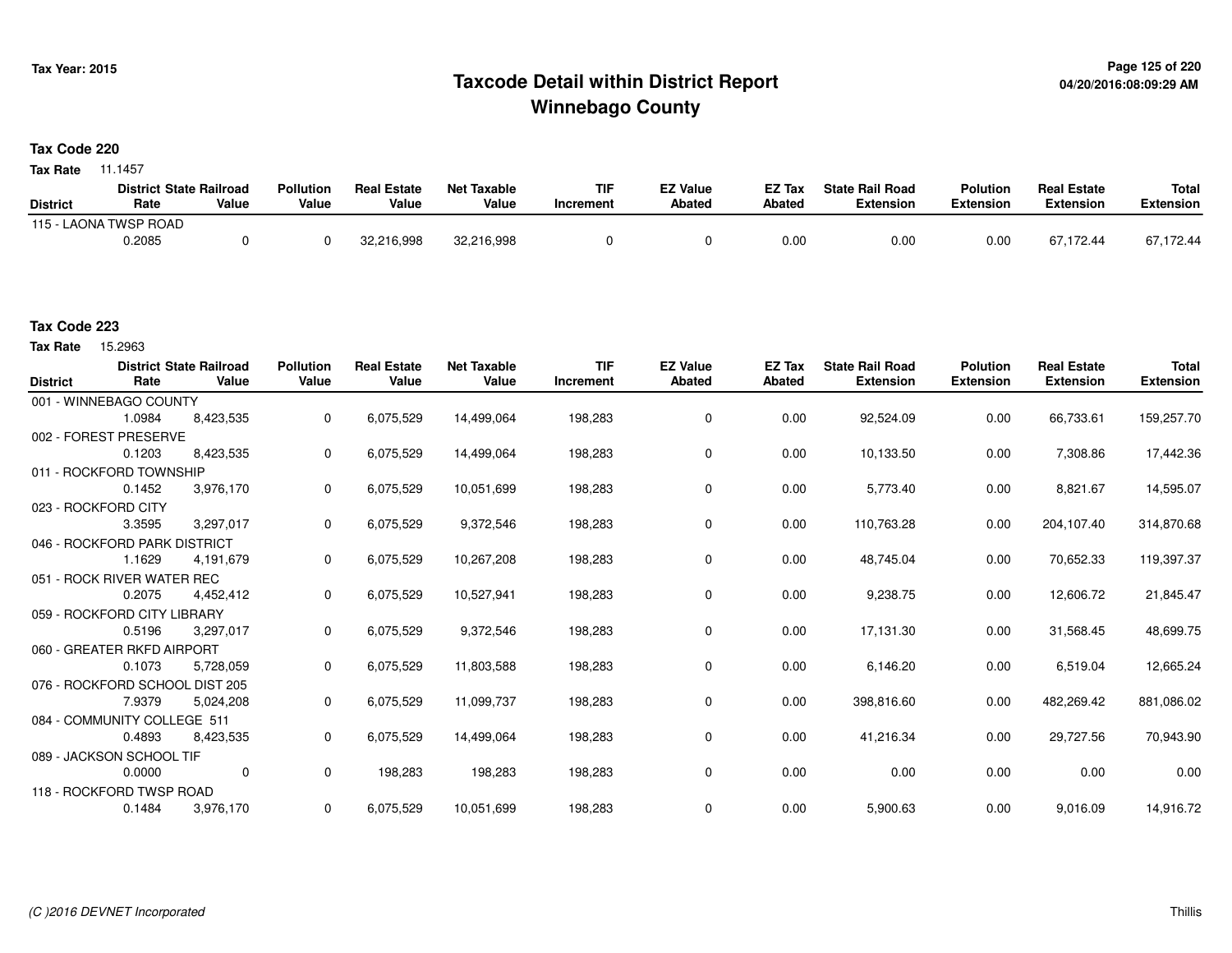## **Page 126 of 220 Taxcode Detail within District ReportWinnebago County**

### **Tax Code 226**

Tax Rate 15.2963

|                 |                                | <b>District State Railroad</b> | <b>Pollution</b> | <b>Real Estate</b> | <b>Net Taxable</b> | <b>TIF</b> | <b>EZ Value</b> | EZ Tax | <b>State Rail Road</b> | <b>Polution</b>  | <b>Real Estate</b> | <b>Total</b>     |
|-----------------|--------------------------------|--------------------------------|------------------|--------------------|--------------------|------------|-----------------|--------|------------------------|------------------|--------------------|------------------|
| <b>District</b> | Rate                           | Value                          | Value            | Value              | Value              | Increment  | <b>Abated</b>   | Abated | <b>Extension</b>       | <b>Extension</b> | <b>Extension</b>   | <b>Extension</b> |
|                 | 001 - WINNEBAGO COUNTY         |                                |                  |                    |                    |            |                 |        |                        |                  |                    |                  |
|                 | 1.0984                         | 8,423,535                      | 0                | 698,158            | 9,121,693          | 197,380    | 0               | 0.00   | 92,524.09              | 0.00             | 7,668.57           | 100,192.66       |
|                 | 002 - FOREST PRESERVE          |                                |                  |                    |                    |            |                 |        |                        |                  |                    |                  |
|                 | 0.1203                         | 8,423,535                      | 0                | 698,158            | 9,121,693          | 197,380    | $\mathbf 0$     | 0.00   | 10,133.50              | 0.00             | 839.88             | 10,973.38        |
|                 | 011 - ROCKFORD TOWNSHIP        |                                |                  |                    |                    |            |                 |        |                        |                  |                    |                  |
|                 | 0.1452                         | 3,976,170                      | 0                | 698,158            | 4,674,328          | 197,380    | 0               | 0.00   | 5,773.40               | 0.00             | 1,013.73           | 6,787.13         |
|                 | 023 - ROCKFORD CITY            |                                |                  |                    |                    |            |                 |        |                        |                  |                    |                  |
|                 | 3.3595                         | 3,297,017                      | 0                | 698,158            | 3,995,175          | 197,380    | $\overline{0}$  | 0.00   | 110,763.28             | 0.00             | 23,454.62          | 134,217.90       |
|                 | 046 - ROCKFORD PARK DISTRICT   |                                |                  |                    |                    |            |                 |        |                        |                  |                    |                  |
|                 | 1.1629                         | 4,191,679                      | 0                | 698,158            | 4,889,837          | 197,380    | 0               | 0.00   | 48,745.04              | 0.00             | 8,118.88           | 56,863.92        |
|                 | 051 - ROCK RIVER WATER REC     |                                |                  |                    |                    |            |                 |        |                        |                  |                    |                  |
|                 | 0.2075                         | 4,452,412                      | 0                | 698,158            | 5,150,570          | 197,380    | 0               | 0.00   | 9,238.75               | 0.00             | 1,448.68           | 10,687.43        |
|                 | 059 - ROCKFORD CITY LIBRARY    |                                |                  |                    |                    |            |                 |        |                        |                  |                    |                  |
|                 | 0.5196                         | 3,297,017                      | 0                | 698,158            | 3,995,175          | 197,380    | $\mathbf 0$     | 0.00   | 17,131.30              | 0.00             | 3,627.63           | 20,758.93        |
|                 | 060 - GREATER RKFD AIRPORT     |                                |                  |                    |                    |            |                 |        |                        |                  |                    |                  |
|                 | 0.1073                         | 5,728,059                      | 0                | 698,158            | 6,426,217          | 197,380    | 0               | 0.00   | 6,146.20               | 0.00             | 749.12             | 6,895.32         |
|                 | 068 - WEST STATE & KILBURN TIF |                                |                  |                    |                    |            |                 |        |                        |                  |                    |                  |
|                 | 0.0000                         | 0                              | 0                | 197,380            | 197,380            | 197,380    | 0               | 0.00   | 0.00                   | 0.00             | 0.00               | 0.00             |
|                 | 076 - ROCKFORD SCHOOL DIST 205 |                                |                  |                    |                    |            |                 |        |                        |                  |                    |                  |
|                 | 7.9379                         | 5,024,208                      | 0                | 698,158            | 5,722,366          | 197,380    | 0               | 0.00   | 398,816.60             | 0.00             | 55,419.08          | 454,235.68       |
|                 | 084 - COMMUNITY COLLEGE 511    |                                |                  |                    |                    |            |                 |        |                        |                  |                    |                  |
|                 | 0.4893                         | 8,423,535                      | 0                | 698,158            | 9,121,693          | 197,380    | $\mathbf 0$     | 0.00   | 41,216.34              | 0.00             | 3,416.09           | 44,632.43        |
|                 | 118 - ROCKFORD TWSP ROAD       |                                |                  |                    |                    |            |                 |        |                        |                  |                    |                  |
|                 | 0.1484                         | 3,976,170                      | 0                | 698,158            | 4,674,328          | 197,380    | 0               | 0.00   | 5,900.63               | 0.00             | 1,036.07           | 6,936.70         |
|                 |                                |                                |                  |                    |                    |            |                 |        |                        |                  |                    |                  |

#### **Tax Code 228**

| Tax Rate        | 11.6495                |                                         |                           |                             |                             |                         |                                  |                  |                                            |                                     |                                        |                                  |
|-----------------|------------------------|-----------------------------------------|---------------------------|-----------------------------|-----------------------------|-------------------------|----------------------------------|------------------|--------------------------------------------|-------------------------------------|----------------------------------------|----------------------------------|
| <b>District</b> | Rate                   | <b>District State Railroad</b><br>Value | <b>Pollution</b><br>Value | <b>Real Estate</b><br>Value | <b>Net Taxable</b><br>Value | <b>TIF</b><br>Increment | <b>EZ Value</b><br><b>Abated</b> | EZ Tax<br>Abated | <b>State Rail Road</b><br><b>Extension</b> | <b>Polution</b><br><b>Extension</b> | <b>Real Estate</b><br><b>Extension</b> | <b>Total</b><br><b>Extension</b> |
|                 | 001 - WINNEBAGO COUNTY |                                         |                           |                             |                             |                         |                                  |                  |                                            |                                     |                                        |                                  |
|                 | 1.0984                 | 8,423,535                               |                           | 1,300,406                   | 9,723,941                   | 240,767                 |                                  | 0.00             | 92.524.09                                  | 0.00                                | 14.283.66                              | 106,807.75                       |
|                 | 002 - FOREST PRESERVE  |                                         |                           |                             |                             |                         |                                  |                  |                                            |                                     |                                        |                                  |
|                 | 0.1203                 | 8.423.535                               |                           | 1,300,406                   | 9,723,941                   | 240,767                 |                                  | 0.00             | 10,133.50                                  | 0.00                                | .564.39                                | 11,697.89                        |
|                 | 005 - DURAND TOWNSHIP  |                                         |                           |                             |                             |                         |                                  |                  |                                            |                                     |                                        |                                  |
|                 | 0.1781                 |                                         |                           | 1,300,406                   | 1,300,406                   | 240,767                 |                                  | 0.00             | 0.00                                       | 0.00                                | 2,316.01                               | 2,316.01                         |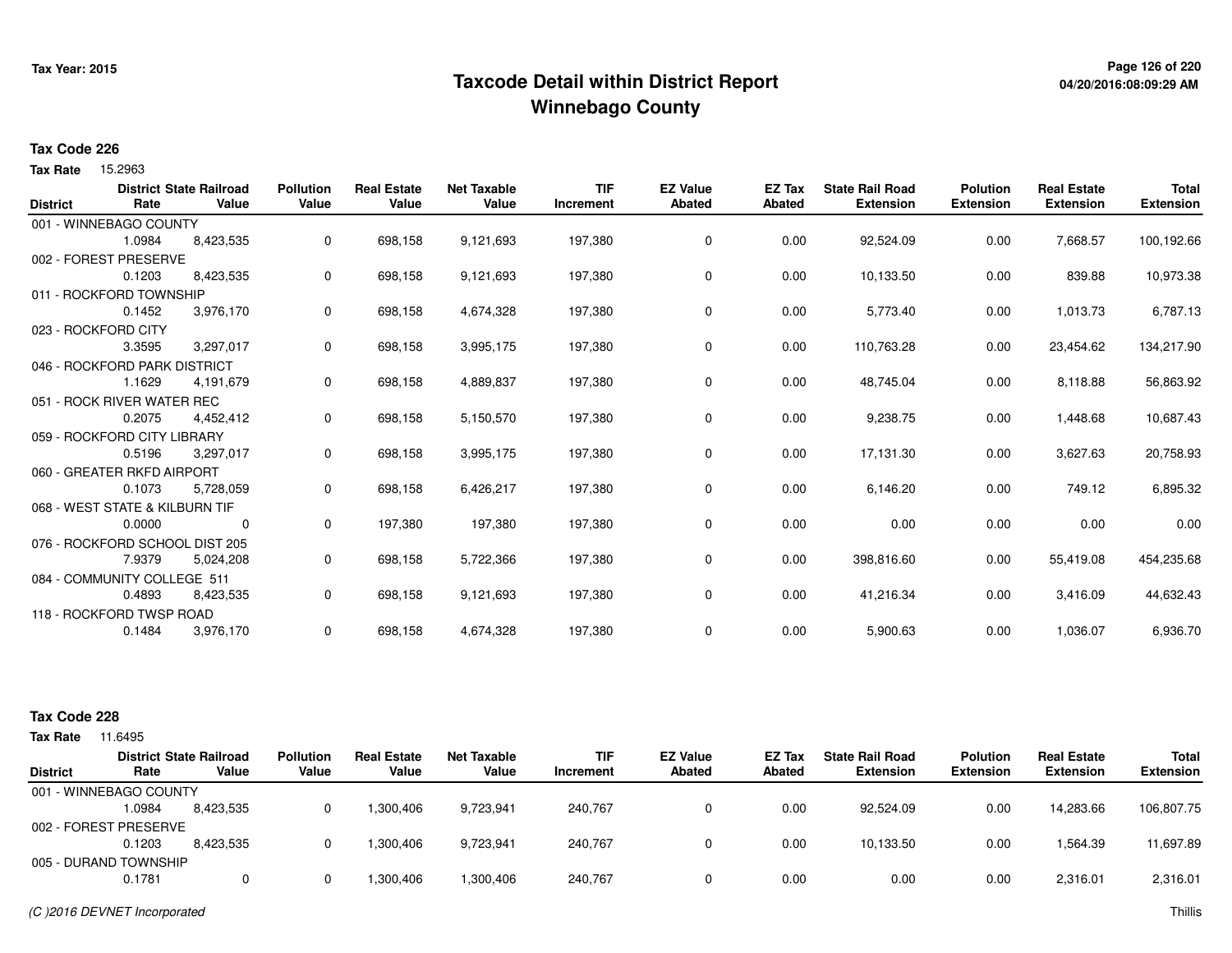## **Page 127 of 220 Taxcode Detail within District ReportWinnebago County**

#### **Tax Code 228**

**Tax Rate** 11.6495

| <b>District</b> | Rate                        | <b>District State Railroad</b><br>Value | <b>Pollution</b><br>Value | <b>Real Estate</b><br>Value | <b>Net Taxable</b><br>Value | <b>TIF</b><br>Increment | <b>EZ Value</b><br><b>Abated</b> | EZ Tax<br><b>Abated</b> | <b>State Rail Road</b><br><b>Extension</b> | <b>Polution</b><br><b>Extension</b> | <b>Real Estate</b><br><b>Extension</b> | <b>Total</b><br><b>Extension</b> |
|-----------------|-----------------------------|-----------------------------------------|---------------------------|-----------------------------|-----------------------------|-------------------------|----------------------------------|-------------------------|--------------------------------------------|-------------------------------------|----------------------------------------|----------------------------------|
|                 | 018 - DURAND VILLAGE        |                                         |                           |                             |                             |                         |                                  |                         |                                            |                                     |                                        |                                  |
|                 | 0.3273                      | $\mathbf{0}$                            | 0                         | 1,300,406                   | 1,300,406                   | 240,767                 | 0                                | 0.00                    | 0.00                                       | 0.00                                | 4,256.24                               | 4,256.24                         |
| 033 - FIRE 1    |                             |                                         |                           |                             |                             |                         |                                  |                         |                                            |                                     |                                        |                                  |
|                 | 0.7878                      | $\mathbf{0}$                            | 0                         | 1,300,406                   | 1,300,406                   | 240,767                 | 0                                | 0.00                    | 0.00                                       | 0.00                                | 10,244.60                              | 10,244.60                        |
|                 | 050 - DURAND SANITARY       |                                         |                           |                             |                             |                         |                                  |                         |                                            |                                     |                                        |                                  |
|                 | 0.0437                      | $\mathbf{0}$                            | 0                         | 1,300,406                   | 1,300,406                   | 240,767                 | 0                                | 0.00                    | 0.00                                       | 0.00                                | 568.27                                 | 568.27                           |
|                 | 081 - DURAND UNIT SD #322   |                                         |                           |                             |                             |                         |                                  |                         |                                            |                                     |                                        |                                  |
|                 | 8.2798                      | 0                                       | 0                         | 1,300,406                   | 1,300,406                   | 240,767                 | 0                                | 0.00                    | 0.00                                       | 0.00                                | 107,671.02                             | 107,671.02                       |
|                 | 084 - COMMUNITY COLLEGE 511 |                                         |                           |                             |                             |                         |                                  |                         |                                            |                                     |                                        |                                  |
|                 | 0.4893                      | 8,423,535                               | 0                         | 1,300,406                   | 9,723,941                   | 240,767                 | 0                                | 0.00                    | 41,216.34                                  | 0.00                                | 6,362.89                               | 47,579.23                        |
|                 | 102 - DU/LA MULTI TOWNSHIP  |                                         |                           |                             |                             |                         |                                  |                         |                                            |                                     |                                        |                                  |
|                 | 0.0403                      | 0                                       | 0                         | 1,300,406                   | 1,300,406                   | 240,767                 | 0                                | 0.00                    | 0.00                                       | 0.00                                | 524.06                                 | 524.06                           |
|                 | 106 - DURAND VILLAGE TIF    |                                         |                           |                             |                             |                         |                                  |                         |                                            |                                     |                                        |                                  |
|                 | 0.0000                      | 0                                       | 0                         | 240,767                     | 240,767                     | 240,767                 | 0                                | 0.00                    | 0.00                                       | 0.00                                | 0.00                                   | 0.00                             |
|                 | 112 - DURAND TWSP ROAD      |                                         |                           |                             |                             |                         |                                  |                         |                                            |                                     |                                        |                                  |
|                 | 0.2845                      | $\mathbf{0}$                            | 0                         | 1,300,406                   | 1,300,406                   | 240,767                 | 0                                | 0.00                    | 0.00                                       | 0.00                                | 3,699.66                               | 3,699.66                         |

#### **Tax Code 229**

**Tax Rate** 11,6058

| <b>District</b>      | Rate                        | <b>District State Railroad</b><br>Value | <b>Pollution</b><br>Value | <b>Real Estate</b><br>Value | <b>Net Taxable</b><br>Value | <b>TIF</b><br>Increment | <b>EZ Value</b><br><b>Abated</b> | <b>EZ Tax</b><br><b>Abated</b> | <b>State Rail Road</b><br><b>Extension</b> | <b>Polution</b><br><b>Extension</b> | <b>Real Estate</b><br><b>Extension</b> | <b>Total</b><br><b>Extension</b> |
|----------------------|-----------------------------|-----------------------------------------|---------------------------|-----------------------------|-----------------------------|-------------------------|----------------------------------|--------------------------------|--------------------------------------------|-------------------------------------|----------------------------------------|----------------------------------|
|                      | 001 - WINNEBAGO COUNTY      |                                         |                           |                             |                             |                         |                                  |                                |                                            |                                     |                                        |                                  |
|                      | 1.0984                      | 8,423,535                               | 0                         | 1,647,080                   | 10,070,615                  | $\mathbf 0$             | 0                                | 0.00                           | 92,524.09                                  | 0.00                                | 18,091.53                              | 110,615.62                       |
|                      | 002 - FOREST PRESERVE       |                                         |                           |                             |                             |                         |                                  |                                |                                            |                                     |                                        |                                  |
|                      | 0.1203                      | 8,423,535                               | 0                         | 1,647,080                   | 10,070,615                  | 0                       | 0                                | 0.00                           | 10,133.50                                  | 0.00                                | 1,981.44                               | 12,114.94                        |
|                      | 005 - DURAND TOWNSHIP       |                                         |                           |                             |                             |                         |                                  |                                |                                            |                                     |                                        |                                  |
|                      | 0.1781                      | 0                                       | 0                         | 1,647,080                   | 1,647,080                   | 0                       | 0                                | 0.00                           | 0.00                                       | 0.00                                | 2,933.45                               | 2,933.45                         |
| 018 - DURAND VILLAGE |                             |                                         |                           |                             |                             |                         |                                  |                                |                                            |                                     |                                        |                                  |
|                      | 0.3273                      | 0                                       | 0                         | 1,647,080                   | 1,647,080                   | 0                       | 0                                | 0.00                           | 0.00                                       | 0.00                                | 5,390.89                               | 5,390.89                         |
| 033 - FIRE 1         |                             |                                         |                           |                             |                             |                         |                                  |                                |                                            |                                     |                                        |                                  |
|                      | 0.7878                      | 0                                       | 0                         | 1,647,080                   | 1,647,080                   | 0                       | 0                                | 0.00                           | 0.00                                       | 0.00                                | 12,975.70                              | 12,975.70                        |
|                      | 081 - DURAND UNIT SD #322   |                                         |                           |                             |                             |                         |                                  |                                |                                            |                                     |                                        |                                  |
|                      | 8.2798                      | 0                                       | 0                         | 1,647,080                   | 1,647,080                   | 0                       | 0                                | 0.00                           | 0.00                                       | 0.00                                | 136,374.93                             | 136,374.93                       |
|                      | 084 - COMMUNITY COLLEGE 511 |                                         |                           |                             |                             |                         |                                  |                                |                                            |                                     |                                        |                                  |
|                      | 0.4893                      | 8,423,535                               | 0                         | 1,647,080                   | 10,070,615                  | 0                       | 0                                | 0.00                           | 41,216.34                                  | 0.00                                | 8,059.16                               | 49,275.50                        |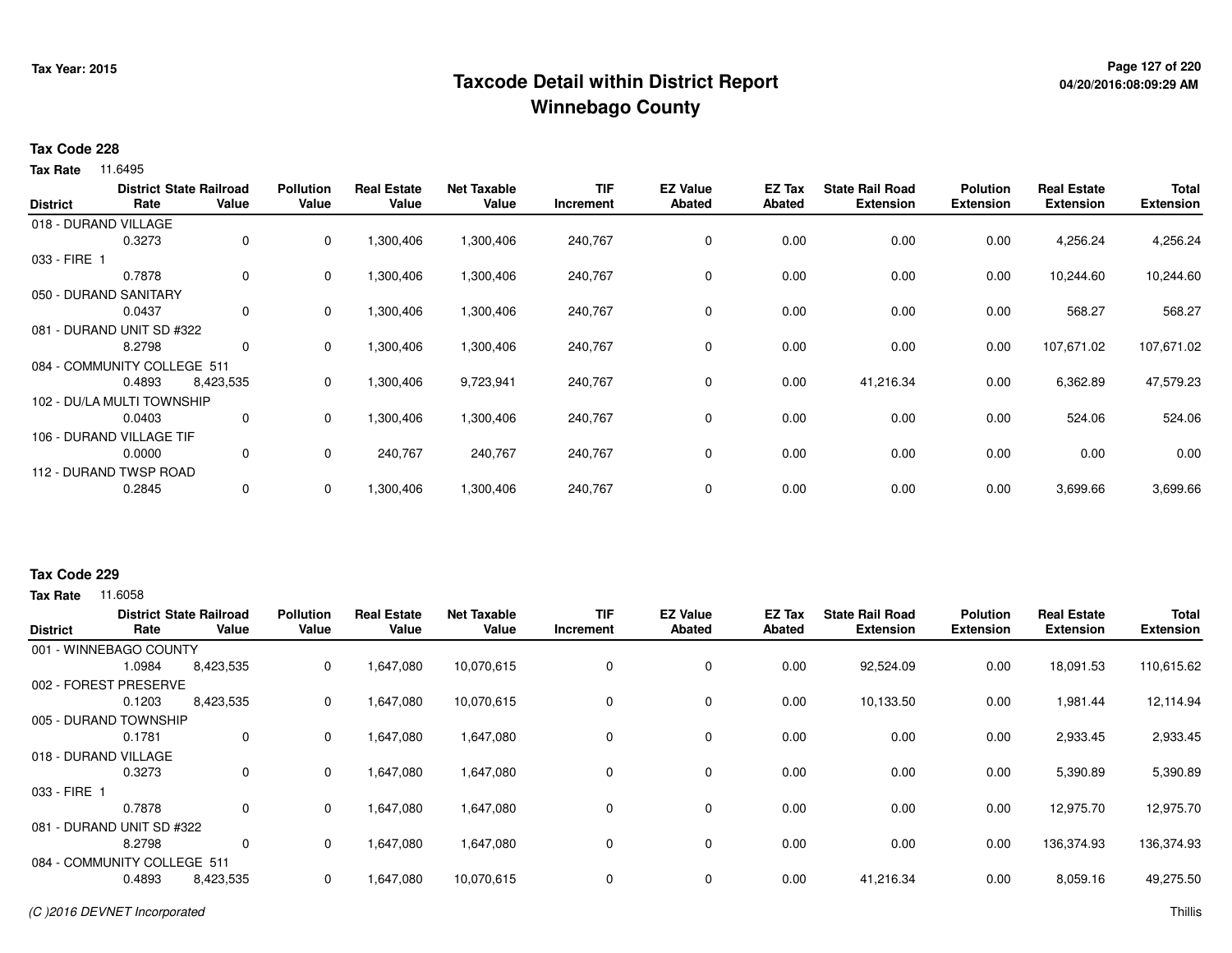## **Page 128 of 220 Taxcode Detail within District ReportWinnebago County**

#### **Tax Code 229**

**Tax Rate** 11.6058

|                 | <b>District State Railroad</b> |       | <b>Pollution</b> | <b>Real Estate</b> | Net Taxable | <b>TIF</b> | <b>EZ Value</b> | <b>EZ Tax</b> | <b>State Rail Road</b> | <b>Polution</b>  | <b>Real Estate</b> | Total            |
|-----------------|--------------------------------|-------|------------------|--------------------|-------------|------------|-----------------|---------------|------------------------|------------------|--------------------|------------------|
| <b>District</b> | Rate                           | Value | Value            | Value              | Value       | Increment  | <b>Abated</b>   | <b>Abated</b> | <b>Extension</b>       | <b>Extension</b> | <b>Extension</b>   | <b>Extension</b> |
|                 | 102 - DU/LA MULTI TOWNSHIP     |       |                  |                    |             |            |                 |               |                        |                  |                    |                  |
|                 | 0.0403                         |       |                  | 1.647.080          | 1,647,080   |            |                 | 0.00          | 0.00                   | 0.00             | 663.77             | 663.77           |
|                 | 112 - DURAND TWSP ROAD         |       |                  |                    |             |            |                 |               |                        |                  |                    |                  |
|                 | 0.2845                         |       |                  | 647,080.           | 1,647,080   |            |                 | 0.00          | 0.00                   | 0.00             | 4,685.94           | 4,685.94         |

### **Tax Code 230**

**Tax Rate** 11.2785

| <b>District</b>             | Rate   | <b>District State Railroad</b><br>Value | <b>Pollution</b><br>Value | <b>Real Estate</b><br>Value | <b>Net Taxable</b><br>Value | <b>TIF</b><br>Increment | <b>EZ Value</b><br>Abated | EZ Tax<br><b>Abated</b> | <b>State Rail Road</b><br><b>Extension</b> | <b>Polution</b><br><b>Extension</b> | <b>Real Estate</b><br><b>Extension</b> | Total<br><b>Extension</b> |
|-----------------------------|--------|-----------------------------------------|---------------------------|-----------------------------|-----------------------------|-------------------------|---------------------------|-------------------------|--------------------------------------------|-------------------------------------|----------------------------------------|---------------------------|
| 001 - WINNEBAGO COUNTY      |        |                                         |                           |                             |                             |                         |                           |                         |                                            |                                     |                                        |                           |
|                             | 1.0984 | 8,423,535                               | 0                         | 18,769,650                  | 27,193,185                  | 0                       | 0                         | 0.00                    | 92,524.09                                  | 0.00                                | 206,165.84                             | 298,689.93                |
| 002 - FOREST PRESERVE       |        |                                         |                           |                             |                             |                         |                           |                         |                                            |                                     |                                        |                           |
|                             | 0.1203 | 8,423,535                               | 0                         | 18,769,650                  | 27,193,185                  | 0                       | 0                         | 0.00                    | 10,133.50                                  | 0.00                                | 22,579.89                              | 32,713.39                 |
| 005 - DURAND TOWNSHIP       |        |                                         |                           |                             |                             |                         |                           |                         |                                            |                                     |                                        |                           |
|                             | 0.1781 | 0                                       | $\Omega$                  | 18,769,650                  | 18,769,650                  | 0                       | 0                         | 0.00                    | 0.00                                       | 0.00                                | 33,428.75                              | 33,428.75                 |
| 033 - FIRE 1                |        |                                         |                           |                             |                             |                         |                           |                         |                                            |                                     |                                        |                           |
|                             | 0.7878 | 0                                       | 0                         | 18,769,650                  | 18,769,650                  | $\Omega$                | $\mathbf 0$               | 0.00                    | 0.00                                       | 0.00                                | 147,867.30                             | 147,867.30                |
| 081 - DURAND UNIT SD #322   |        |                                         |                           |                             |                             |                         |                           |                         |                                            |                                     |                                        |                           |
|                             | 8.2798 | $\mathbf 0$                             | 0                         | 18,769,650                  | 18,769,650                  | 0                       | 0                         | 0.00                    | 0.00                                       | 0.00                                | 1,554,089.48                           | 1,554,089.48              |
| 084 - COMMUNITY COLLEGE 511 |        |                                         |                           |                             |                             |                         |                           |                         |                                            |                                     |                                        |                           |
|                             | 0.4893 | 8,423,535                               | 0                         | 18,769,650                  | 27,193,185                  | 0                       | 0                         | 0.00                    | 41,216.34                                  | 0.00                                | 91,839.90                              | 133,056.24                |
| 102 - DU/LA MULTI TOWNSHIP  |        |                                         |                           |                             |                             |                         |                           |                         |                                            |                                     |                                        |                           |
|                             | 0.0403 | 0                                       | 0                         | 18,769,650                  | 18,769,650                  | 0                       | 0                         | 0.00                    | 0.00                                       | 0.00                                | 7,564.17                               | 7,564.17                  |
| 112 - DURAND TWSP ROAD      |        |                                         |                           |                             |                             |                         |                           |                         |                                            |                                     |                                        |                           |
|                             | 0.2845 | $\mathbf 0$                             | 0                         | 18,769,650                  | 18,769,650                  |                         | $\mathbf 0$               | 0.00                    | 0.00                                       | 0.00                                | 53,399.65                              | 53,399.65                 |

#### **Tax Code 231**

| <b>District</b>        | Rate  | <b>District State Railroad</b><br>Value | <b>Pollution</b><br>Value | <b>Real Estate</b><br>Value | Net Taxable<br>Value | <b>TIF</b><br>'ncrement | <b>EZ Value</b><br>Abated | EZ Tax<br>Abated | <b>State Rail Road</b><br><b>Extension</b> | <b>Polution</b><br><b>Extension</b> | <b>Real Estate</b><br><b>Extension</b> | <b>Total</b><br>Extension |
|------------------------|-------|-----------------------------------------|---------------------------|-----------------------------|----------------------|-------------------------|---------------------------|------------------|--------------------------------------------|-------------------------------------|----------------------------------------|---------------------------|
| 001 - WINNEBAGO COUNTY |       |                                         |                           |                             |                      |                         |                           |                  |                                            |                                     |                                        |                           |
|                        | .0984 | 8,423,535                               |                           | 104,596                     | 8,528,131            |                         |                           | 0.00             | 92,524.09                                  | 0.00                                | .148.88                                | 93,672.97                 |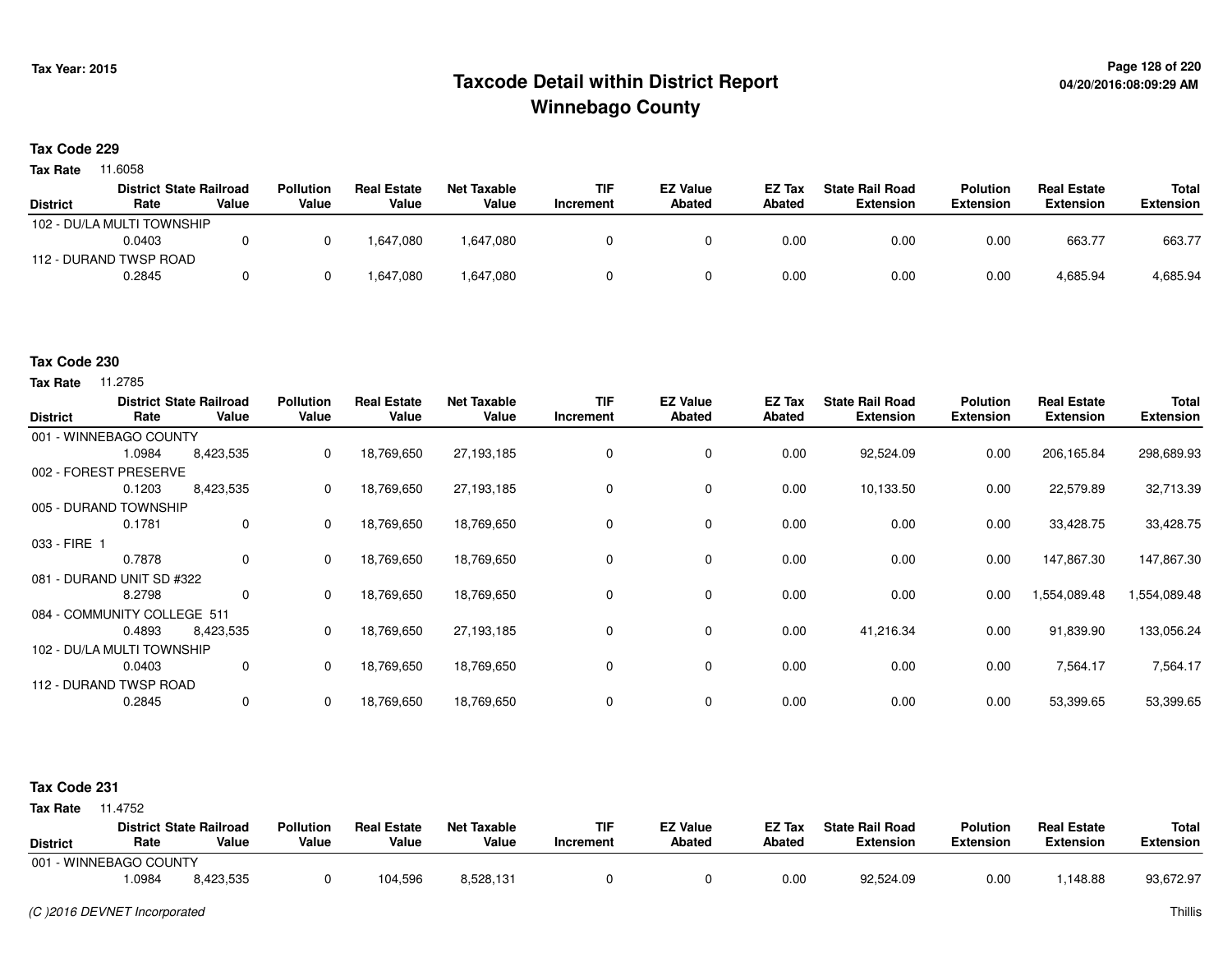## **Page 129 of 220 Taxcode Detail within District ReportWinnebago County**

### **Tax Code 231**

**Tax Rate** 11.4752

| <b>District</b>             | Rate   | <b>District State Railroad</b><br>Value | <b>Pollution</b><br>Value | Real<br>Estate<br>Value | <b>Net Taxable</b><br>Value | <b>TIF</b><br>Increment | <b>EZ Value</b><br><b>Abated</b> | EZ Tax<br><b>Abated</b> | <b>State Rail Road</b><br><b>Extension</b> | <b>Polution</b><br><b>Extension</b> | <b>Real Estate</b><br><b>Extension</b> | <b>Total</b><br><b>Extension</b> |
|-----------------------------|--------|-----------------------------------------|---------------------------|-------------------------|-----------------------------|-------------------------|----------------------------------|-------------------------|--------------------------------------------|-------------------------------------|----------------------------------------|----------------------------------|
| 002 - FOREST PRESERVE       |        |                                         |                           |                         |                             |                         |                                  |                         |                                            |                                     |                                        |                                  |
|                             | 0.1203 | 8,423,535                               | 0                         | 104,596                 | 8,528,131                   | 0                       | 0                                | 0.00                    | 10,133.50                                  | 0.00                                | 125.83                                 | 10,259.33                        |
| 005 - DURAND TOWNSHIP       |        |                                         |                           |                         |                             |                         |                                  |                         |                                            |                                     |                                        |                                  |
|                             | 0.1781 | $\mathbf 0$                             | 0                         | 104,596                 | 104,596                     | 0                       | 0                                | 0.00                    | 0.00                                       | 0.00                                | 186.29                                 | 186.29                           |
| 033 - FIRE 1                |        |                                         |                           |                         |                             |                         |                                  |                         |                                            |                                     |                                        |                                  |
|                             | 0.7878 | $\mathbf 0$                             | 0                         | 104,596                 | 104,596                     | 0                       | 0                                | 0.00                    | 0.00                                       | 0.00                                | 824.01                                 | 824.01                           |
| 056 - PECATONICA LIBRARY    |        |                                         |                           |                         |                             |                         |                                  |                         |                                            |                                     |                                        |                                  |
|                             | 0.1967 | 0                                       | 0                         | 104,596                 | 104,596                     | 0                       | 0                                | 0.00                    | 0.00                                       | 0.00                                | 205.76                                 | 205.76                           |
| 081 - DURAND UNIT SD #322   |        |                                         |                           |                         |                             |                         |                                  |                         |                                            |                                     |                                        |                                  |
|                             | 8.2798 | $\mathbf{0}$                            | 0                         | 104,596                 | 104,596                     | 0                       | 0                                | 0.00                    | 0.00                                       | 0.00                                | 8,660.34                               | 8,660.34                         |
| 084 - COMMUNITY COLLEGE 511 |        |                                         |                           |                         |                             |                         |                                  |                         |                                            |                                     |                                        |                                  |
|                             | 0.4893 | 8,423,535                               | 0                         | 104,596                 | 8,528,131                   | 0                       | $\mathbf 0$                      | 0.00                    | 41,216.34                                  | 0.00                                | 511.79                                 | 41,728.13                        |
| 102 - DU/LA MULTI TOWNSHIP  |        |                                         |                           |                         |                             |                         |                                  |                         |                                            |                                     |                                        |                                  |
|                             | 0.0403 | 0                                       | 0                         | 104,596                 | 104,596                     | 0                       | 0                                | 0.00                    | 0.00                                       | 0.00                                | 42.15                                  | 42.15                            |
| 112 - DURAND TWSP ROAD      |        |                                         |                           |                         |                             |                         |                                  |                         |                                            |                                     |                                        |                                  |
|                             | 0.2845 | $\mathbf{0}$                            | 0                         | 104,596                 | 104,596                     | 0                       | 0                                | 0.00                    | 0.00                                       | 0.00                                | 297.58                                 | 297.58                           |

### **Tax Code 232**

10.6201 **Tax Rate**

| <b>District</b> | Rate                          | <b>District State Railroad</b><br>Value | <b>Pollution</b><br>Value | <b>Real Estate</b><br>Value | <b>Net Taxable</b><br>Value | <b>TIF</b><br>Increment | <b>EZ Value</b><br><b>Abated</b> | <b>EZ Tax</b><br><b>Abated</b> | <b>State Rail Road</b><br><b>Extension</b> | <b>Polution</b><br><b>Extension</b> | <b>Real Estate</b><br><b>Extension</b> | <b>Total</b><br><b>Extension</b> |
|-----------------|-------------------------------|-----------------------------------------|---------------------------|-----------------------------|-----------------------------|-------------------------|----------------------------------|--------------------------------|--------------------------------------------|-------------------------------------|----------------------------------------|----------------------------------|
|                 | 001 - WINNEBAGO COUNTY        |                                         |                           |                             |                             |                         |                                  |                                |                                            |                                     |                                        |                                  |
|                 | 1.0984                        | 8,423,535                               | 0                         | 828,816                     | 9,252,351                   | $\mathbf 0$             | 0                                | 0.00                           | 92,524.09                                  | 0.00                                | 9,103.71                               | 101,627.80                       |
|                 | 002 - FOREST PRESERVE         |                                         |                           |                             |                             |                         |                                  |                                |                                            |                                     |                                        |                                  |
|                 | 0.1203                        | 8,423,535                               | 0                         | 828,816                     | 9,252,351                   | 0                       | $\mathbf 0$                      | 0.00                           | 10,133.50                                  | 0.00                                | 997.07                                 | 11,130.57                        |
|                 | 005 - DURAND TOWNSHIP         |                                         |                           |                             |                             |                         |                                  |                                |                                            |                                     |                                        |                                  |
|                 | 0.1781                        | 0                                       | 0                         | 828,816                     | 828,816                     | 0                       | 0                                | 0.00                           | 0.00                                       | 0.00                                | 1,476.12                               | 1,476.12                         |
| 033 - FIRE 1    |                               |                                         |                           |                             |                             |                         |                                  |                                |                                            |                                     |                                        |                                  |
|                 | 0.7878                        | 0                                       | 0                         | 828,816                     | 828,816                     | 0                       | 0                                | 0.00                           | 0.00                                       | 0.00                                | 6,529.41                               | 6,529.41                         |
|                 | 056 - PECATONICA LIBRARY      |                                         |                           |                             |                             |                         |                                  |                                |                                            |                                     |                                        |                                  |
|                 | 0.1967                        | 0                                       | 0                         | 828,816                     | 828,816                     | 0                       | 0                                | 0.00                           | 0.00                                       | 0.00                                | 1,630.28                               | 1,630.28                         |
|                 | 080 - PECATONICA UNIT SD #321 |                                         |                           |                             |                             |                         |                                  |                                |                                            |                                     |                                        |                                  |
|                 | 7.4247                        | 0                                       | 0                         | 828,816                     | 828,816                     | 0                       | 0                                | 0.00                           | 0.00                                       | 0.00                                | 61,537.10                              | 61,537.10                        |
|                 | 084 - COMMUNITY COLLEGE 511   |                                         |                           |                             |                             |                         |                                  |                                |                                            |                                     |                                        |                                  |
|                 | 0.4893                        | 8,423,535                               | 0                         | 828,816                     | 9,252,351                   | $\mathbf 0$             | 0                                | 0.00                           | 41,216.34                                  | 0.00                                | 4,055.40                               | 45,271.74                        |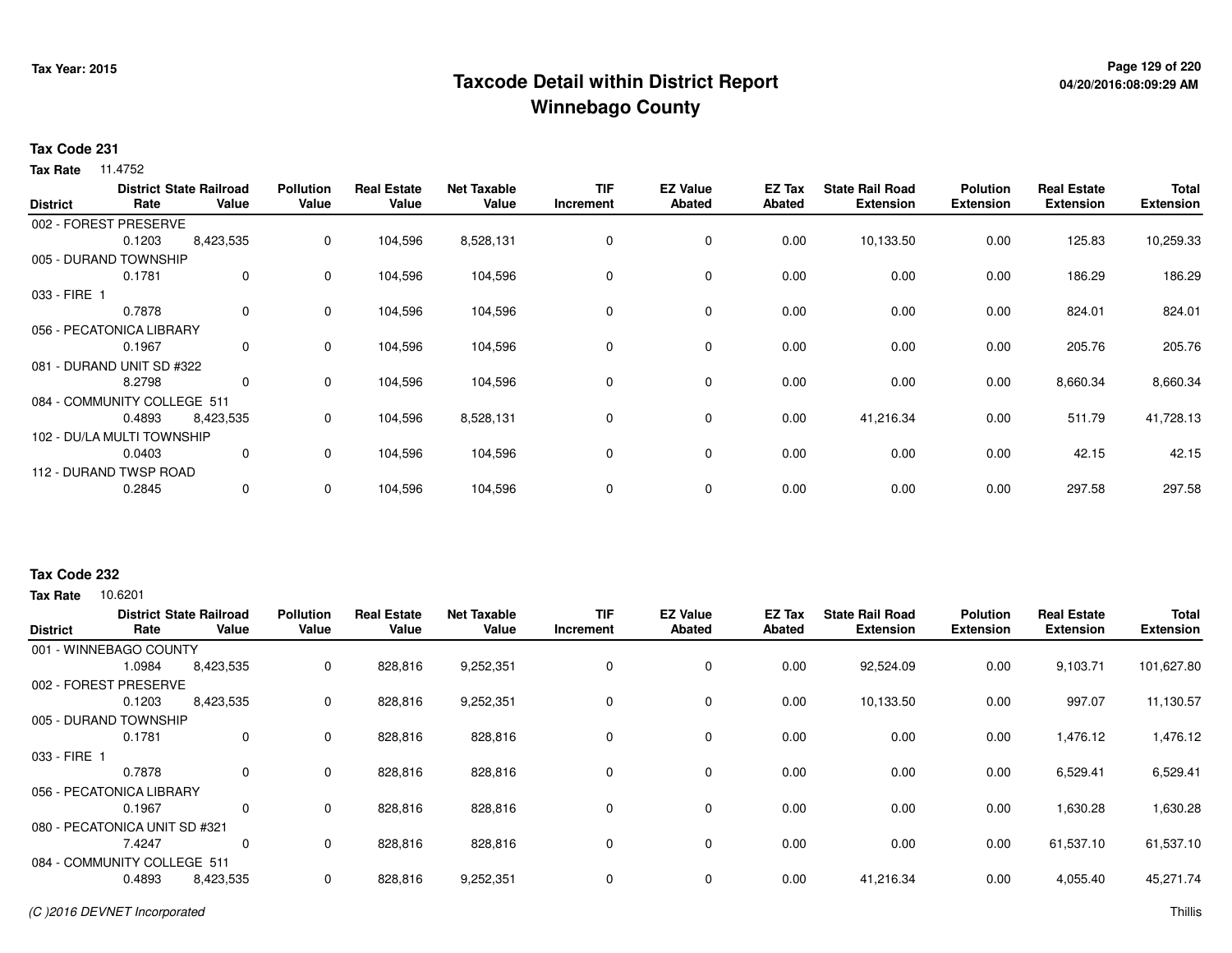## **Page 130 of 220 Taxcode Detail within District ReportWinnebago County**

#### **Tax Code 232**

10.6201 **Tax Rate**

|                 | <b>District State Railroad</b> |       | <b>Pollution</b> | <b>Real Estate</b> | Net Taxable | <b>TIF</b> | <b>EZ Value</b> | EZ Tax | <b>State Rail Road</b> | <b>Polution</b>  | <b>Real Estate</b> | Total            |
|-----------------|--------------------------------|-------|------------------|--------------------|-------------|------------|-----------------|--------|------------------------|------------------|--------------------|------------------|
| <b>District</b> | Rate                           | Value | Value            | Value              | Value       | Increment  | <b>Abated</b>   | Abated | Extension              | <b>Extension</b> | <b>Extension</b>   | <b>Extension</b> |
|                 | 102 - DU/LA MULTI TOWNSHIP     |       |                  |                    |             |            |                 |        |                        |                  |                    |                  |
|                 | 0.0403                         |       |                  | 828.816            | 828.816     |            |                 | 0.00   | 0.00                   | 0.00             | 334.01             | 334.01           |
|                 | 112 - DURAND TWSP ROAD         |       |                  |                    |             |            |                 |        |                        |                  |                    |                  |
|                 | 0.2845                         |       |                  | 828,816            | 828,816     |            |                 | 0.00   | 0.00                   | 0.00             | 2,357.98           | 2,357.98         |

### **Tax Code 233**

| <b>District</b> | <b>District State Railroad</b><br>Rate | Value       | <b>Pollution</b><br>Value | <b>Real Estate</b><br>Value | <b>Net Taxable</b><br>Value | <b>TIF</b><br>Increment | <b>EZ Value</b><br><b>Abated</b> | EZ Tax<br><b>Abated</b> | <b>State Rail Road</b><br><b>Extension</b> | <b>Polution</b><br><b>Extension</b> | <b>Real Estate</b><br><b>Extension</b> | Total<br><b>Extension</b> |
|-----------------|----------------------------------------|-------------|---------------------------|-----------------------------|-----------------------------|-------------------------|----------------------------------|-------------------------|--------------------------------------------|-------------------------------------|----------------------------------------|---------------------------|
|                 | 001 - WINNEBAGO COUNTY                 |             |                           |                             |                             |                         |                                  |                         |                                            |                                     |                                        |                           |
|                 | 1.0984                                 | 8,423,535   | 0                         | 13,221,345                  | 21,644,880                  | 0                       | 0                                | 0.00                    | 92,524.09                                  | 0.00                                | 145,223.25                             | 237,747.34                |
|                 | 002 - FOREST PRESERVE                  |             |                           |                             |                             |                         |                                  |                         |                                            |                                     |                                        |                           |
|                 | 0.1203                                 | 8,423,535   | 0                         | 13,221,345                  | 21,644,880                  | 0                       | 0                                | 0.00                    | 10,133.50                                  | 0.00                                | 15,905.28                              | 26,038.78                 |
|                 | 005 - DURAND TOWNSHIP                  |             |                           |                             |                             |                         |                                  |                         |                                            |                                     |                                        |                           |
|                 | 0.1781                                 | $\mathbf 0$ | $\mathbf{0}$              | 13,221,345                  | 13,221,345                  | 0                       | 0                                | 0.00                    | 0.00                                       | 0.00                                | 23,547.22                              | 23,547.22                 |
|                 | 018 - DURAND VILLAGE                   |             |                           |                             |                             |                         |                                  |                         |                                            |                                     |                                        |                           |
|                 | 0.3273                                 | 0           | 0                         | 13,221,345                  | 13,221,345                  | 0                       | 0                                | 0.00                    | 0.00                                       | 0.00                                | 43,273.46                              | 43,273.46                 |
| 033 - FIRE 1    |                                        |             |                           |                             |                             |                         |                                  |                         |                                            |                                     |                                        |                           |
|                 | 0.7878                                 | $\mathbf 0$ | 0                         | 13,221,345                  | 13,221,345                  | 0                       | 0                                | 0.00                    | 0.00                                       | 0.00                                | 104,157.76                             | 104,157.76                |
|                 | 050 - DURAND SANITARY                  |             |                           |                             |                             |                         |                                  |                         |                                            |                                     |                                        |                           |
|                 | 0.0437                                 | 0           | $\Omega$                  | 13,221,345                  | 13,221,345                  | 0                       | 0                                | 0.00                    | 0.00                                       | 0.00                                | 5,777.73                               | 5,777.73                  |
|                 | 081 - DURAND UNIT SD #322              |             |                           |                             |                             |                         |                                  |                         |                                            |                                     |                                        |                           |
|                 | 8.2798                                 | 0           | $\Omega$                  | 13,221,345                  | 13,221,345                  | 0                       | 0                                | 0.00                    | 0.00                                       | 0.00                                | 1,094,700.92                           | 1,094,700.92              |
|                 | 084 - COMMUNITY COLLEGE 511            |             |                           |                             |                             |                         |                                  |                         |                                            |                                     |                                        |                           |
|                 | 0.4893                                 | 8,423,535   | 0                         | 13,221,345                  | 21,644,880                  | 0                       | $\mathbf 0$                      | 0.00                    | 41,216.34                                  | 0.00                                | 64,692.04                              | 105,908.38                |
|                 | 102 - DU/LA MULTI TOWNSHIP             |             |                           |                             |                             |                         |                                  |                         |                                            |                                     |                                        |                           |
|                 | 0.0403                                 | 0           | 0                         | 13,221,345                  | 13,221,345                  | 0                       | 0                                | 0.00                    | 0.00                                       | 0.00                                | 5,328.20                               | 5,328.20                  |
|                 | 112 - DURAND TWSP ROAD                 |             |                           |                             |                             |                         |                                  |                         |                                            |                                     |                                        |                           |
|                 | 0.2845                                 | 0           | 0                         | 13,221,345                  | 13,221,345                  | 0                       | 0                                | 0.00                    | 0.00                                       | 0.00                                | 37,614.73                              | 37,614.73                 |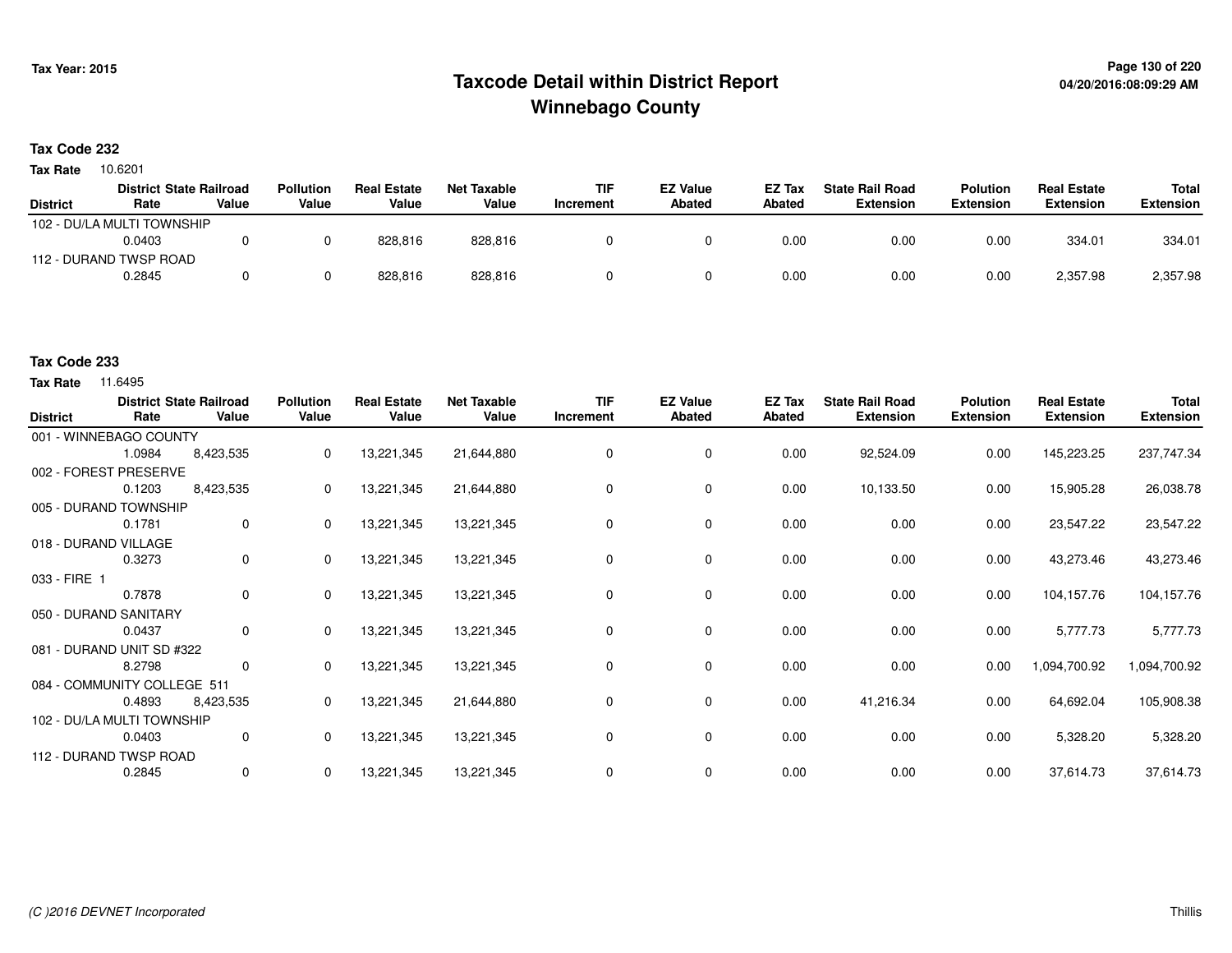## **Page 131 of 220 Taxcode Detail within District ReportWinnebago County**

### **Tax Code 234**

**Tax Rate** 11.3222

| <b>District</b> | Rate                        | <b>District State Railroad</b><br>Value | <b>Pollution</b><br>Value | <b>Real Estate</b><br>Value | <b>Net Taxable</b><br>Value | <b>TIF</b><br>Increment | <b>EZ Value</b><br><b>Abated</b> | EZ Tax<br><b>Abated</b> | <b>State Rail Road</b><br><b>Extension</b> | <b>Polution</b><br><b>Extension</b> | <b>Real Estate</b><br><b>Extension</b> | <b>Total</b><br><b>Extension</b> |
|-----------------|-----------------------------|-----------------------------------------|---------------------------|-----------------------------|-----------------------------|-------------------------|----------------------------------|-------------------------|--------------------------------------------|-------------------------------------|----------------------------------------|----------------------------------|
|                 | 001 - WINNEBAGO COUNTY      |                                         |                           |                             |                             |                         |                                  |                         |                                            |                                     |                                        |                                  |
|                 | 1.0984                      | 8,423,535                               | 0                         | 253,816                     | 8,677,351                   | 0                       | 0                                | 0.00                    | 92,524.09                                  | 0.00                                | 2,787.91                               | 95,312.00                        |
|                 | 002 - FOREST PRESERVE       |                                         |                           |                             |                             |                         |                                  |                         |                                            |                                     |                                        |                                  |
|                 | 0.1203                      | 8,423,535                               | 0                         | 253,816                     | 8,677,351                   | 0                       | 0                                | 0.00                    | 10,133.50                                  | 0.00                                | 305.34                                 | 10,438.84                        |
|                 | 005 - DURAND TOWNSHIP       |                                         |                           |                             |                             |                         |                                  |                         |                                            |                                     |                                        |                                  |
|                 | 0.1781                      | $\mathbf 0$                             | 0                         | 253,816                     | 253,816                     | 0                       | 0                                | 0.00                    | 0.00                                       | 0.00                                | 452.05                                 | 452.05                           |
| 033 - FIRE 1    |                             |                                         |                           |                             |                             |                         |                                  |                         |                                            |                                     |                                        |                                  |
|                 | 0.7878                      | $\mathbf 0$                             | 0                         | 253,816                     | 253,816                     | 0                       | 0                                | 0.00                    | 0.00                                       | 0.00                                | ,999.56                                | 1,999.56                         |
|                 | 050 - DURAND SANITARY       |                                         |                           |                             |                             |                         |                                  |                         |                                            |                                     |                                        |                                  |
|                 | 0.0437                      | $\mathbf{0}$                            | 0                         | 253,816                     | 253,816                     | 0                       | 0                                | 0.00                    | 0.00                                       | 0.00                                | 110.92                                 | 110.92                           |
|                 | 081 - DURAND UNIT SD #322   |                                         |                           |                             |                             |                         |                                  |                         |                                            |                                     |                                        |                                  |
|                 | 8.2798                      | 0                                       | 0                         | 253,816                     | 253,816                     | 0                       | 0                                | 0.00                    | 0.00                                       | 0.00                                | 21,015.46                              | 21,015.46                        |
|                 | 084 - COMMUNITY COLLEGE 511 |                                         |                           |                             |                             |                         |                                  |                         |                                            |                                     |                                        |                                  |
|                 | 0.4893                      | 8,423,535                               | 0                         | 253,816                     | 8,677,351                   | 0                       | 0                                | 0.00                    | 41,216.34                                  | 0.00                                | 1,241.92                               | 42,458.26                        |
|                 | 102 - DU/LA MULTI TOWNSHIP  |                                         |                           |                             |                             |                         |                                  |                         |                                            |                                     |                                        |                                  |
|                 | 0.0403                      | 0                                       | 0                         | 253,816                     | 253,816                     | 0                       | $\mathbf 0$                      | 0.00                    | 0.00                                       | 0.00                                | 102.29                                 | 102.29                           |
|                 | 112 - DURAND TWSP ROAD      |                                         |                           |                             |                             |                         |                                  |                         |                                            |                                     |                                        |                                  |
|                 | 0.2845                      | $\mathbf{0}$                            | 0                         | 253,816                     | 253,816                     | 0                       | 0                                | 0.00                    | 0.00                                       | 0.00                                | 722.11                                 | 722.11                           |

### **Tax Code 246**

| <b>District</b>             | Rate   | <b>District State Railroad</b><br>Value | <b>Pollution</b><br>Value | <b>Real Estate</b><br>Value | <b>Net Taxable</b><br>Value | TIF<br>Increment | <b>EZ Value</b><br>Abated | EZ Tax<br>Abated | <b>State Rail Road</b><br><b>Extension</b> | Polution<br><b>Extension</b> | <b>Real Estate</b><br><b>Extension</b> | <b>Total</b><br><b>Extension</b> |
|-----------------------------|--------|-----------------------------------------|---------------------------|-----------------------------|-----------------------------|------------------|---------------------------|------------------|--------------------------------------------|------------------------------|----------------------------------------|----------------------------------|
|                             |        |                                         |                           |                             |                             |                  |                           |                  |                                            |                              |                                        |                                  |
| 001 - WINNEBAGO COUNTY      |        |                                         |                           |                             |                             |                  |                           |                  |                                            |                              |                                        |                                  |
|                             | 1.0984 | 8,423,535                               | 0                         | 7,114,688                   | 15,538,223                  |                  | $\mathbf 0$               | 0.00             | 92,524.09                                  | 0.00                         | 78,147.73                              | 170,671.82                       |
| 002 - FOREST PRESERVE       |        |                                         |                           |                             |                             |                  |                           |                  |                                            |                              |                                        |                                  |
|                             | 0.1203 | 8,423,535                               | 0                         | 7,114,688                   | 15,538,223                  |                  | $\mathbf 0$               | 0.00             | 10,133.50                                  | 0.00                         | 8,558.97                               | 18,692.47                        |
| 007 - HARRISON TOWNSHIP     |        |                                         |                           |                             |                             |                  |                           |                  |                                            |                              |                                        |                                  |
|                             | 0.1339 | 0                                       | 0                         | 7,114,688                   | 7,114,688                   |                  | 0                         | 0.00             | 0.00                                       | 0.00                         | 9,526.57                               | 9,526.57                         |
| 033 - FIRE 1                |        |                                         |                           |                             |                             |                  |                           |                  |                                            |                              |                                        |                                  |
|                             | 0.7878 | 0                                       | 0                         | 7.114.688                   | 7.114.688                   |                  | $\mathbf 0$               | 0.00             | 0.00                                       | 0.00                         | 56.049.51                              | 56,049.51                        |
| 081 - DURAND UNIT SD #322   |        |                                         |                           |                             |                             |                  |                           |                  |                                            |                              |                                        |                                  |
|                             | 8.2798 | 0                                       | 0                         | 7,114,688                   | 7,114,688                   |                  | $\mathbf 0$               | 0.00             | 0.00                                       | 0.00                         | 589.081.94                             | 589,081.94                       |
| 084 - COMMUNITY COLLEGE 511 |        |                                         |                           |                             |                             |                  |                           |                  |                                            |                              |                                        |                                  |
|                             | 0.4893 | 8,423,535                               | 0                         | 7,114,688                   | 15,538,223                  |                  | $\mathbf 0$               | 0.00             | 41,216.34                                  | 0.00                         | 34.812.17                              | 76,028.51                        |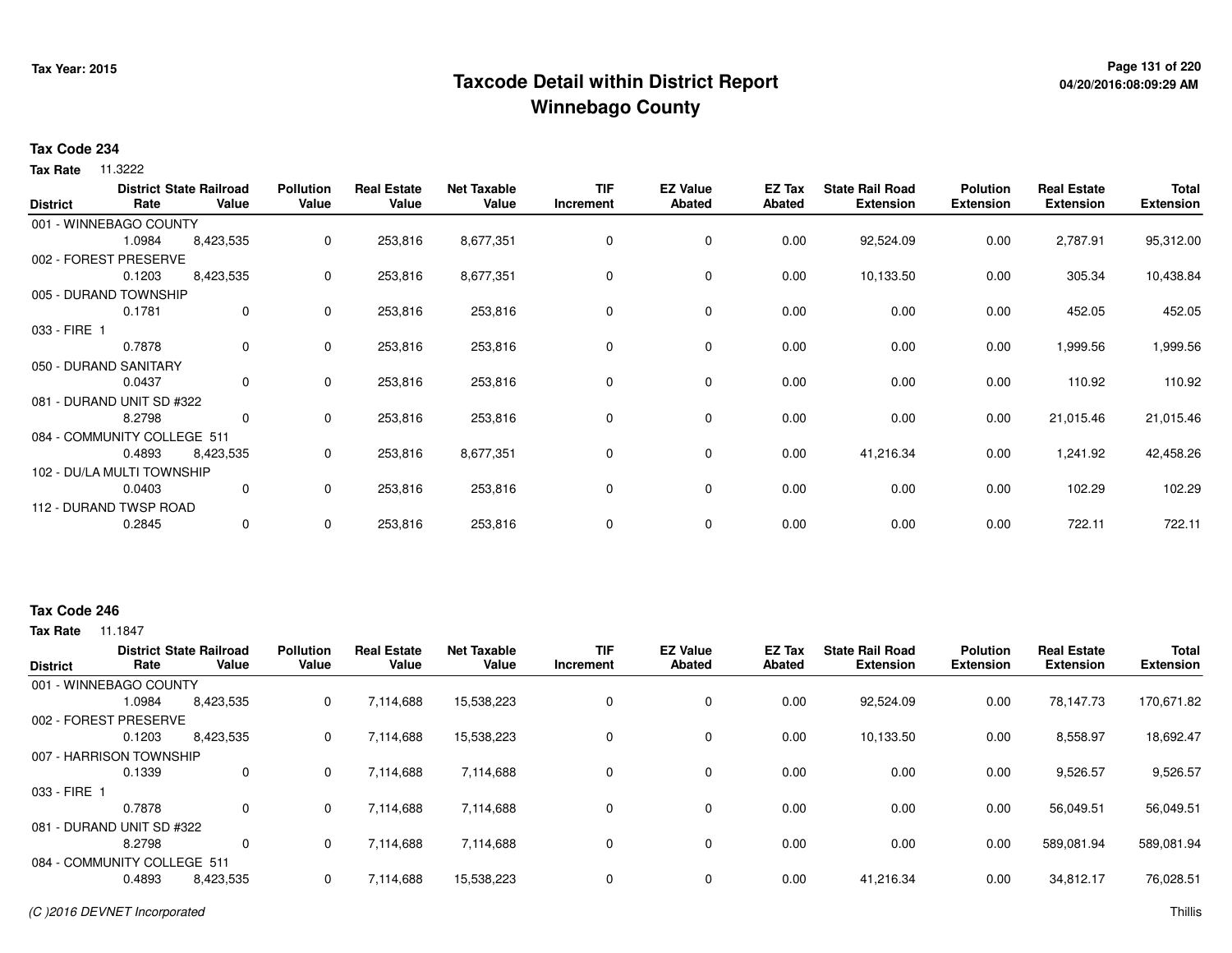## **Page 132 of 220 Taxcode Detail within District ReportWinnebago County**

### **Tax Code 246**

**Tax Rate** 11.1847

|                 | <b>District State Railroad</b> |       | <b>Pollution</b> | I Estate<br>Real | Net Taxable | TIF       | <b>EZ Value</b> | <b>EZ Tax</b> | <b>State Rail Road</b> | <b>Polution</b>  | <b>Real Estate</b> | Total            |
|-----------------|--------------------------------|-------|------------------|------------------|-------------|-----------|-----------------|---------------|------------------------|------------------|--------------------|------------------|
| <b>District</b> | Rate                           | Value | Value            | Value            | Value       | Increment | Abated          | Abated        | <b>Extension</b>       | <b>Extension</b> | <b>Extension</b>   | <b>Extension</b> |
|                 | 101 - BU/HA MULTI TOWNSHIP     |       |                  |                  |             |           |                 |               |                        |                  |                    |                  |
|                 | 0.0523                         |       |                  | 7.114.688        | 7,114,688   |           |                 | 0.00          | 0.00                   | 0.00             | 3.721.00           | 3,721.00         |
|                 | 114 - HARRISON TWSP ROAD       |       |                  |                  |             |           |                 |               |                        |                  |                    |                  |
|                 | 0.2229                         |       |                  | 7,114,688        | 7,114,688   |           |                 | 0.00          | 0.00                   | 0.00             | 15,858.64          | 15,858.64        |

### **Tax Code 247**

**Tax Rate** 9.4009

| <b>District</b>               | Rate   | <b>District State Railroad</b><br>Value | <b>Pollution</b><br>Value | <b>Real Estate</b><br>Value | <b>Net Taxable</b><br>Value | <b>TIF</b><br>Increment | <b>EZ Value</b><br><b>Abated</b> | EZ Tax<br><b>Abated</b> | <b>State Rail Road</b><br><b>Extension</b> | <b>Polution</b><br><b>Extension</b> | <b>Real Estate</b><br><b>Extension</b> | <b>Total</b><br><b>Extension</b> |
|-------------------------------|--------|-----------------------------------------|---------------------------|-----------------------------|-----------------------------|-------------------------|----------------------------------|-------------------------|--------------------------------------------|-------------------------------------|----------------------------------------|----------------------------------|
| 001 - WINNEBAGO COUNTY        |        |                                         |                           |                             |                             |                         |                                  |                         |                                            |                                     |                                        |                                  |
|                               | 1.0984 | 8,423,535                               | 0                         | 5,702,189                   | 14,125,724                  | 0                       | 0                                | 0.00                    | 92,524.09                                  | 0.00                                | 62,632.84                              | 155,156.93                       |
| 002 - FOREST PRESERVE         |        |                                         |                           |                             |                             |                         |                                  |                         |                                            |                                     |                                        |                                  |
|                               | 0.1203 | 8,423,535                               | 0                         | 5,702,189                   | 14,125,724                  | 0                       | 0                                | 0.00                    | 10,133.50                                  | 0.00                                | 6,859.73                               | 16,993.23                        |
| 007 - HARRISON TOWNSHIP       |        |                                         |                           |                             |                             |                         |                                  |                         |                                            |                                     |                                        |                                  |
|                               | 0.1339 | 0                                       | 0                         | 5,702,189                   | 5,702,189                   | 0                       | 0                                | 0.00                    | 0.00                                       | 0.00                                | 7,635.23                               | 7,635.23                         |
| 033 - FIRE 1                  |        |                                         |                           |                             |                             |                         |                                  |                         |                                            |                                     |                                        |                                  |
|                               | 0.7878 | $\mathbf 0$                             | $\mathbf{0}$              | 5,702,189                   | 5,702,189                   | 0                       | 0                                | 0.00                    | 0.00                                       | 0.00                                | 44,921.84                              | 44,921.84                        |
| 074 - ROCKTON SCHOOL DIST 140 |        |                                         |                           |                             |                             |                         |                                  |                         |                                            |                                     |                                        |                                  |
|                               | 3.8877 | 291,368                                 | 0                         | 5,702,189                   | 5,993,557                   | 0                       | 0                                | 0.00                    | 11,327.53                                  | 0.00                                | 221,684.00                             | 233,011.53                       |
| 077 - HONONEGAH HIGH SD #207  |        |                                         |                           |                             |                             |                         |                                  |                         |                                            |                                     |                                        |                                  |
|                               | 2.6083 | 366,785                                 | 0                         | 5,702,189                   | 6,068,974                   | 0                       | $\mathbf 0$                      | 0.00                    | 9,566.86                                   | 0.00                                | 148,730.20                             | 158,297.06                       |
| 084 - COMMUNITY COLLEGE 511   |        |                                         |                           |                             |                             |                         |                                  |                         |                                            |                                     |                                        |                                  |
|                               | 0.4893 | 8,423,535                               | 0                         | 5,702,189                   | 14,125,724                  | 0                       | 0                                | 0.00                    | 41,216.34                                  | 0.00                                | 27,900.81                              | 69,117.15                        |
| 101 - BU/HA MULTI TOWNSHIP    |        |                                         |                           |                             |                             |                         |                                  |                         |                                            |                                     |                                        |                                  |
|                               | 0.0523 | 0                                       | 0                         | 5,702,189                   | 5,702,189                   | 0                       | $\mathbf 0$                      | 0.00                    | 0.00                                       | 0.00                                | 2,982.24                               | 2,982.24                         |
| 114 - HARRISON TWSP ROAD      |        |                                         |                           |                             |                             |                         |                                  |                         |                                            |                                     |                                        |                                  |
|                               | 0.2229 | 0                                       | 0                         | 5,702,189                   | 5,702,189                   | 0                       | 0                                | 0.00                    | 0.00                                       | 0.00                                | 12,710.18                              | 12,710.18                        |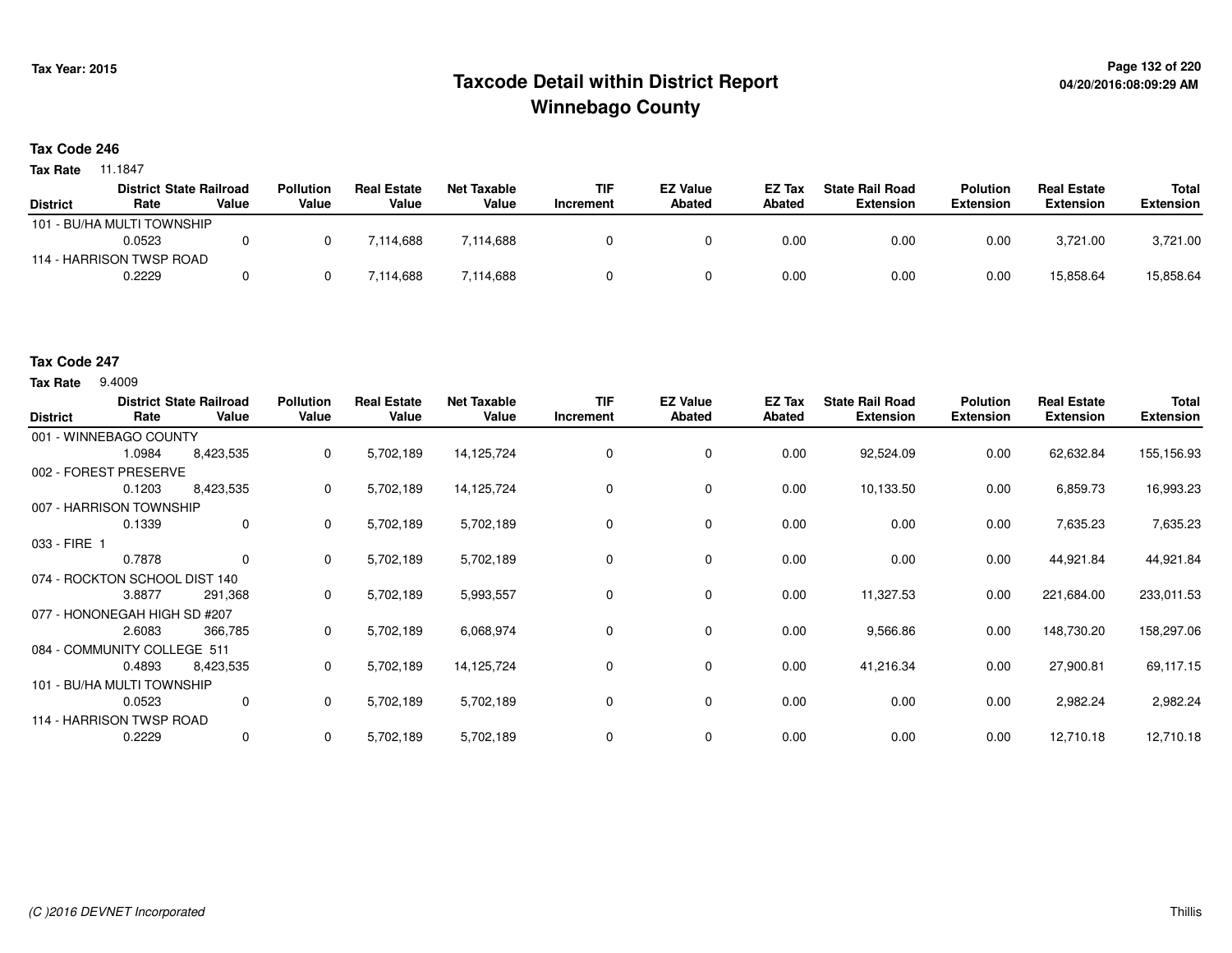## **Page 133 of 220 Taxcode Detail within District ReportWinnebago County**

### **Tax Code 248**

10.5508 **Tax Rate**

| <b>District</b>              | Rate                     | <b>District State Railroad</b><br>Value | <b>Pollution</b><br>Value | <b>Real Estate</b><br>Value | <b>Net Taxable</b><br>Value | <b>TIF</b><br>Increment | <b>EZ Value</b><br>Abated | EZ Tax<br>Abated | <b>State Rail Road</b><br><b>Extension</b> | <b>Polution</b><br><b>Extension</b> | <b>Real Estate</b><br><b>Extension</b> | <b>Total</b><br><b>Extension</b> |
|------------------------------|--------------------------|-----------------------------------------|---------------------------|-----------------------------|-----------------------------|-------------------------|---------------------------|------------------|--------------------------------------------|-------------------------------------|----------------------------------------|----------------------------------|
| 001 - WINNEBAGO COUNTY       |                          |                                         |                           |                             |                             |                         |                           |                  |                                            |                                     |                                        |                                  |
|                              | 1.0984                   | 8,423,535                               | 0                         | 41,711                      | 8,465,246                   | 0                       | 0                         | 0.00             | 92,524.09                                  | 0.00                                | 458.15                                 | 92,982.24                        |
| 002 - FOREST PRESERVE        |                          |                                         |                           |                             |                             |                         |                           |                  |                                            |                                     |                                        |                                  |
|                              | 0.1203                   | 8,423,535                               | 0                         | 41,711                      | 8,465,246                   | 0                       | 0                         | 0.00             | 10,133.50                                  | 0.00                                | 50.18                                  | 10,183.68                        |
| 007 - HARRISON TOWNSHIP      |                          |                                         |                           |                             |                             |                         |                           |                  |                                            |                                     |                                        |                                  |
|                              | 0.1339                   | $\mathbf 0$                             | 0                         | 41,711                      | 41,711                      | 0                       | 0                         | 0.00             | 0.00                                       | 0.00                                | 55.85                                  | 55.85                            |
| 033 - FIRE 1                 |                          |                                         |                           |                             |                             |                         |                           |                  |                                            |                                     |                                        |                                  |
|                              | 0.7878                   | $\mathbf{0}$                            | 0                         | 41,711                      | 41,711                      | 0                       | 0                         | 0.00             | 0.00                                       | 0.00                                | 328.60                                 | 328.60                           |
| 058 - WINNEBAGO LIBRARY      |                          |                                         |                           |                             |                             |                         |                           |                  |                                            |                                     |                                        |                                  |
|                              | 0.2182                   | $\mathbf{0}$                            | 0                         | 41,711                      | 41,711                      | 0                       | 0                         | 0.00             | 0.00                                       | 0.00                                | 91.01                                  | 91.01                            |
| 082 - WINNEBAGO UNIT SD #323 |                          |                                         |                           |                             |                             |                         |                           |                  |                                            |                                     |                                        |                                  |
|                              | 7.4277                   | 1,536,175                               | 0                         | 41,711                      | 1,577,886                   | 0                       | 0                         | 0.00             | 114,102.46                                 | 0.00                                | 3,098.17                               | 117,200.63                       |
| 084 - COMMUNITY COLLEGE 511  |                          |                                         |                           |                             |                             |                         |                           |                  |                                            |                                     |                                        |                                  |
|                              | 0.4893                   | 8,423,535                               | 0                         | 41,711                      | 8,465,246                   | 0                       | 0                         | 0.00             | 41,216.34                                  | 0.00                                | 204.09                                 | 41,420.43                        |
| 101 - BU/HA MULTI TOWNSHIP   |                          |                                         |                           |                             |                             |                         |                           |                  |                                            |                                     |                                        |                                  |
|                              | 0.0523                   | 0                                       | 0                         | 41,711                      | 41,711                      | 0                       | 0                         | 0.00             | 0.00                                       | 0.00                                | 21.81                                  | 21.81                            |
|                              | 114 - HARRISON TWSP ROAD |                                         |                           |                             |                             |                         |                           |                  |                                            |                                     |                                        |                                  |
|                              | 0.2229                   | 0                                       | 0                         | 41,711                      | 41,711                      | 0                       | 0                         | 0.00             | 0.00                                       | 0.00                                | 92.97                                  | 92.97                            |

### **Tax Code 254**

| <b>District</b>  | Rate                       | <b>District State Railroad</b><br>Value | <b>Pollution</b><br>Value | <b>Real Estate</b><br>Value | <b>Net Taxable</b><br>Value | <b>TIF</b><br>Increment | <b>EZ Value</b><br><b>Abated</b> | <b>EZ Tax</b><br><b>Abated</b> | <b>State Rail Road</b><br><b>Extension</b> | <b>Polution</b><br><b>Extension</b> | <b>Real Estate</b><br><b>Extension</b> | <b>Total</b><br><b>Extension</b> |
|------------------|----------------------------|-----------------------------------------|---------------------------|-----------------------------|-----------------------------|-------------------------|----------------------------------|--------------------------------|--------------------------------------------|-------------------------------------|----------------------------------------|----------------------------------|
|                  | 001 - WINNEBAGO COUNTY     |                                         |                           |                             |                             |                         |                                  |                                |                                            |                                     |                                        |                                  |
|                  | 1.0984                     | 8,423,535                               | 0                         | 167,577                     | 8,591,112                   | 0                       | 0                                | 0.00                           | 92,524.09                                  | 0.00                                | 1,840.67                               | 94,364.76                        |
|                  | 002 - FOREST PRESERVE      |                                         |                           |                             |                             |                         |                                  |                                |                                            |                                     |                                        |                                  |
|                  | 0.1203                     | 8,423,535                               | 0                         | 167,577                     | 8,591,112                   | $\mathbf 0$             | 0                                | 0.00                           | 10,133.50                                  | 0.00                                | 201.60                                 | 10,335.10                        |
|                  | 003 - BURRITT TOWNSHIP     |                                         |                           |                             |                             |                         |                                  |                                |                                            |                                     |                                        |                                  |
|                  | 0.1885                     | 0                                       | 0                         | 167,577                     | 167,577                     | 0                       | 0                                | 0.00                           | 0.00                                       | 0.00                                | 315.88                                 | 315.88                           |
| 044 - W B S FIRE |                            |                                         |                           |                             |                             |                         |                                  |                                |                                            |                                     |                                        |                                  |
|                  | 0.6899                     | 734,453                                 | 0                         | 167,577                     | 902,030                     | 0                       | 0                                | 0.00                           | 5,066.98                                   | 0.00                                | 1,156.12                               | 6,223.10                         |
|                  | 058 - WINNEBAGO LIBRARY    |                                         |                           |                             |                             |                         |                                  |                                |                                            |                                     |                                        |                                  |
|                  | 0.2182                     | 0                                       | 0                         | 167,577                     | 167,577                     | 0                       | 0                                | 0.00                           | 0.00                                       | 0.00                                | 365.65                                 | 365.65                           |
|                  | 062 - RKFD - WINN DRAINAGE |                                         |                           |                             |                             |                         |                                  |                                |                                            |                                     |                                        |                                  |
|                  | 0.0000                     | 0                                       | 0                         | 167,577                     | 167,577                     | 0                       | 0                                | 0.00                           | 0.00                                       | 0.00                                | 0.00                                   | 0.00                             |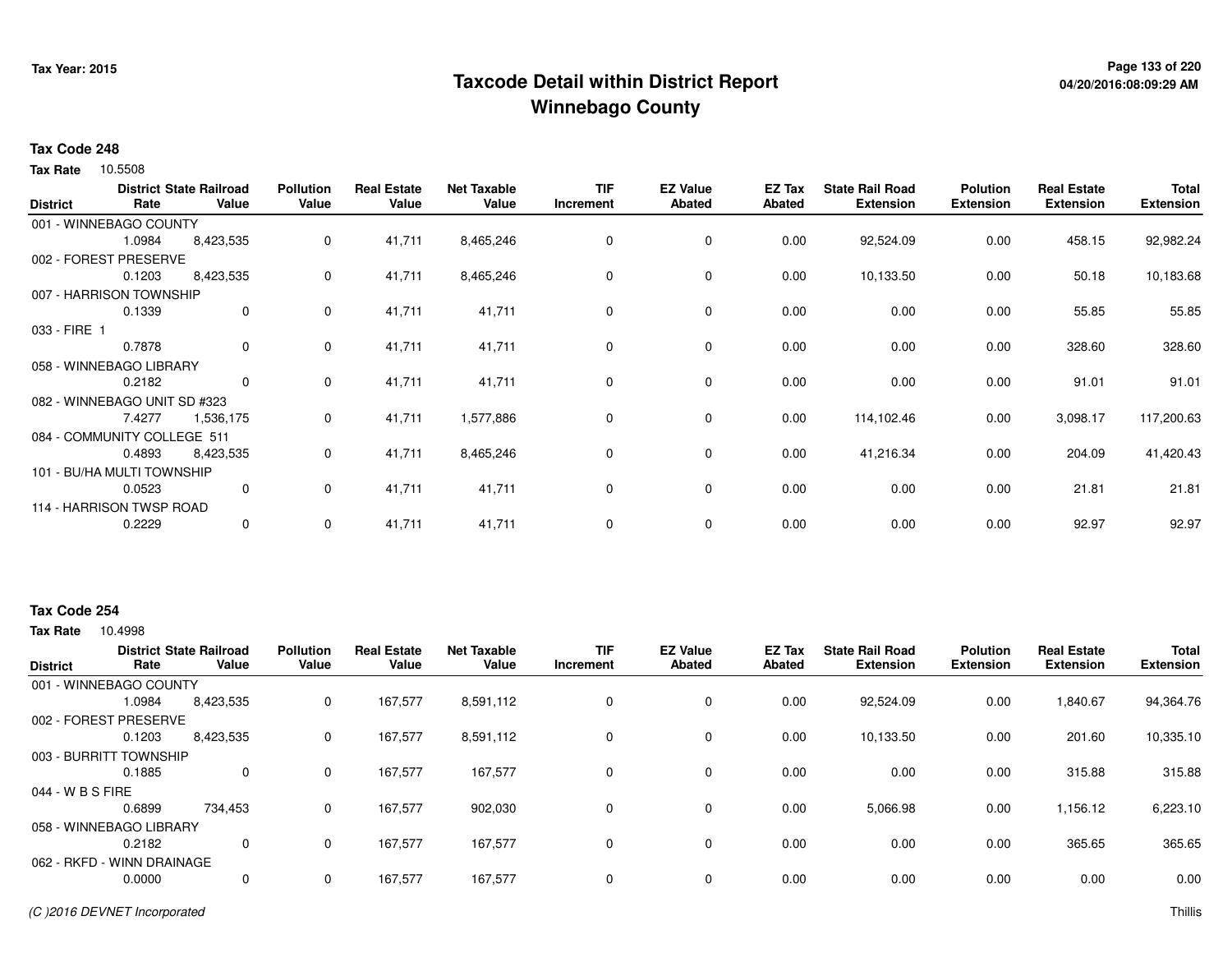## **Page 134 of 220 Taxcode Detail within District ReportWinnebago County**

### **Tax Code 254**

**Tax Rate** 10.4998

|                 |                              | <b>District State Railroad</b> | <b>Pollution</b> | <b>Real Estate</b> | <b>Net Taxable</b> | <b>TIF</b> | <b>EZ Value</b> | EZ Tax | <b>State Rail Road</b> | <b>Polution</b>  | <b>Real Estate</b> | <b>Total</b>     |
|-----------------|------------------------------|--------------------------------|------------------|--------------------|--------------------|------------|-----------------|--------|------------------------|------------------|--------------------|------------------|
| <b>District</b> | Rate                         | Value                          | Value            | Value              | Value              | Increment  | Abated          | Abated | <b>Extension</b>       | <b>Extension</b> | <b>Extension</b>   | <b>Extension</b> |
|                 | 082 - WINNEBAGO UNIT SD #323 |                                |                  |                    |                    |            |                 |        |                        |                  |                    |                  |
|                 | 7.4277                       | 1,536,175                      | 0                | 167,577            | 1,703,752          | 0          | 0               | 0.00   | 114.102.46             | 0.00             | 12.447.12          | 126,549.58       |
|                 | 084 - COMMUNITY COLLEGE 511  |                                |                  |                    |                    |            |                 |        |                        |                  |                    |                  |
|                 | 0.4893                       | 8.423.535                      | 0                | 167,577            | 8,591,112          | 0          | 0               | 0.00   | 41.216.34              | 0.00             | 819.95             | 42,036.29        |
|                 | 101 - BU/HA MULTI TOWNSHIP   |                                |                  |                    |                    |            |                 |        |                        |                  |                    |                  |
|                 | 0.0523                       |                                | 0                | 167.577            | 167.577            | 0          | $\Omega$        | 0.00   | 0.00                   | 0.00             | 87.64              | 87.64            |
|                 | 110 - BURRITT TWSP ROAD      |                                |                  |                    |                    |            |                 |        |                        |                  |                    |                  |
|                 | 0.2152                       | 0                              | 0                | 167.577            | 167.577            | 0          | 0               | 0.00   | 0.00                   | 0.00             | 360.62             | 360.62           |
|                 |                              |                                |                  |                    |                    |            |                 |        |                        |                  |                    |                  |

### **Tax Code 258**

|                     | Rate                         | <b>District State Railroad</b><br>Value | <b>Pollution</b><br>Value | <b>Real Estate</b><br>Value | <b>Net Taxable</b><br>Value | <b>TIF</b><br>Increment | <b>EZ Value</b><br><b>Abated</b> | EZ Tax<br><b>Abated</b> | <b>State Rail Road</b><br><b>Extension</b> | <b>Polution</b><br><b>Extension</b> | <b>Real Estate</b><br><b>Extension</b> | <b>Total</b><br><b>Extension</b> |
|---------------------|------------------------------|-----------------------------------------|---------------------------|-----------------------------|-----------------------------|-------------------------|----------------------------------|-------------------------|--------------------------------------------|-------------------------------------|----------------------------------------|----------------------------------|
| <b>District</b>     |                              |                                         |                           |                             |                             |                         |                                  |                         |                                            |                                     |                                        |                                  |
|                     | 001 - WINNEBAGO COUNTY       |                                         |                           |                             |                             |                         |                                  |                         |                                            |                                     |                                        |                                  |
|                     | 1.0984                       | 8,423,535                               | 0                         | $\mathbf{0}$                | 8,423,535                   | 0                       | 0                                | 0.00                    | 92,524.09                                  | 0.00                                | 0.00                                   | 92,524.09                        |
|                     | 002 - FOREST PRESERVE        |                                         |                           |                             |                             |                         |                                  |                         |                                            |                                     |                                        |                                  |
|                     | 0.1203                       | 8,423,535                               | 0                         | $\mathbf{0}$                | 8,423,535                   | 0                       | 0                                | 0.00                    | 10,133.50                                  | 0.00                                | 0.00                                   | 10,133.50                        |
|                     | 003 - BURRITT TOWNSHIP       |                                         |                           |                             |                             |                         |                                  |                         |                                            |                                     |                                        |                                  |
|                     | 0.1885                       | $\mathbf 0$                             | 0                         | 0                           | $\mathbf 0$                 | 0                       | 0                                | 0.00                    | 0.00                                       | 0.00                                | 0.00                                   | 0.00                             |
| 023 - ROCKFORD CITY |                              |                                         |                           |                             |                             |                         |                                  |                         |                                            |                                     |                                        |                                  |
|                     | 3.3595                       | 3,297,017                               | 0                         | $\mathbf{0}$                | 3,297,017                   | 0                       | $\mathbf 0$                      | 0.00                    | 110,763.28                                 | 0.00                                | 0.00                                   | 110,763.28                       |
|                     | 059 - ROCKFORD CITY LIBRARY  |                                         |                           |                             |                             |                         |                                  |                         |                                            |                                     |                                        |                                  |
|                     | 0.5196                       | 3,297,017                               | 0                         | $\mathbf 0$                 | 3,297,017                   | 0                       | 0                                | 0.00                    | 17,131.30                                  | 0.00                                | 0.00                                   | 17,131.30                        |
|                     | 082 - WINNEBAGO UNIT SD #323 |                                         |                           |                             |                             |                         |                                  |                         |                                            |                                     |                                        |                                  |
|                     | 7.4277                       | 1,536,175                               | 0                         | $\mathbf{0}$                | 1,536,175                   | 0                       | 0                                | 0.00                    | 114,102.46                                 | 0.00                                | 0.00                                   | 114,102.46                       |
|                     | 084 - COMMUNITY COLLEGE 511  |                                         |                           |                             |                             |                         |                                  |                         |                                            |                                     |                                        |                                  |
|                     | 0.4893                       | 8,423,535                               | 0                         | $\mathbf{0}$                | 8,423,535                   | 0                       | 0                                | 0.00                    | 41,216.34                                  | 0.00                                | 0.00                                   | 41,216.34                        |
|                     | 101 - BU/HA MULTI TOWNSHIP   |                                         |                           |                             |                             |                         |                                  |                         |                                            |                                     |                                        |                                  |
|                     | 0.0523                       | 0                                       | 0                         | $\mathbf 0$                 | $\mathbf 0$                 | $\Omega$                | $\mathbf 0$                      | 0.00                    | 0.00                                       | 0.00                                | 0.00                                   | 0.00                             |
|                     | 110 - BURRITT TWSP ROAD      |                                         |                           |                             |                             |                         |                                  |                         |                                            |                                     |                                        |                                  |
|                     | 0.2152                       | 0                                       | 0                         | 0                           | $\mathbf 0$                 | 0                       | $\mathbf 0$                      | 0.00                    | 0.00                                       | 0.00                                | 0.00                                   | 0.00                             |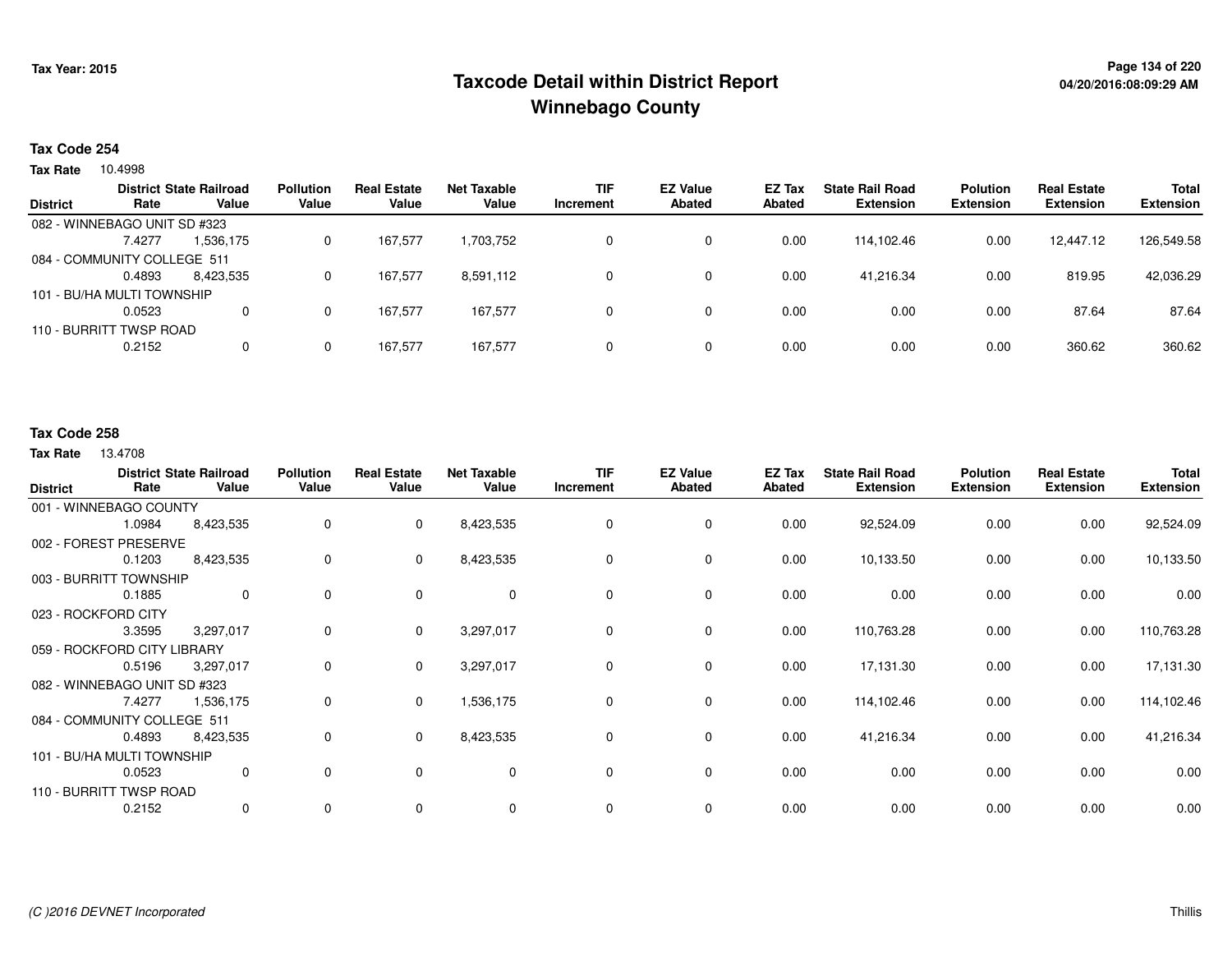## **Page 135 of 220 Taxcode Detail within District ReportWinnebago County**

### **Tax Code 259**

**Tax Rate** 13.4678

| <b>District</b>     | Rate                          | <b>District State Railroad</b><br>Value | <b>Pollution</b><br>Value | <b>Real Estate</b><br>Value | <b>Net Taxable</b><br>Value | <b>TIF</b><br>Increment | <b>EZ Value</b><br><b>Abated</b> | EZ Tax<br>Abated | <b>State Rail Road</b><br><b>Extension</b> | <b>Polution</b><br><b>Extension</b> | <b>Real Estate</b><br><b>Extension</b> | <b>Total</b><br><b>Extension</b> |
|---------------------|-------------------------------|-----------------------------------------|---------------------------|-----------------------------|-----------------------------|-------------------------|----------------------------------|------------------|--------------------------------------------|-------------------------------------|----------------------------------------|----------------------------------|
|                     | 001 - WINNEBAGO COUNTY        |                                         |                           |                             |                             |                         |                                  |                  |                                            |                                     |                                        |                                  |
|                     | 1.0984                        | 8,423,535                               | 0                         | $\mathbf{0}$                | 8,423,535                   | 0                       | 0                                | 0.00             | 92,524.09                                  | 0.00                                | 0.00                                   | 92,524.09                        |
|                     | 002 - FOREST PRESERVE         |                                         |                           |                             |                             |                         |                                  |                  |                                            |                                     |                                        |                                  |
|                     | 0.1203                        | 8,423,535                               | 0                         | $\mathbf{0}$                | 8,423,535                   | 0                       | 0                                | 0.00             | 10,133.50                                  | 0.00                                | 0.00                                   | 10,133.50                        |
|                     | 003 - BURRITT TOWNSHIP        |                                         |                           |                             |                             |                         |                                  |                  |                                            |                                     |                                        |                                  |
|                     | 0.1885                        | $\mathbf 0$                             | 0                         | $\Omega$                    | $\mathbf 0$                 | 0                       | $\mathbf 0$                      | 0.00             | 0.00                                       | 0.00                                | 0.00                                   | 0.00                             |
| 023 - ROCKFORD CITY |                               |                                         |                           |                             |                             |                         |                                  |                  |                                            |                                     |                                        |                                  |
|                     | 3.3595                        | 3,297,017                               | 0                         | 0                           | 3,297,017                   | 0                       | $\mathbf 0$                      | 0.00             | 110,763.28                                 | 0.00                                | 0.00                                   | 110,763.28                       |
|                     | 059 - ROCKFORD CITY LIBRARY   |                                         |                           |                             |                             |                         |                                  |                  |                                            |                                     |                                        |                                  |
|                     | 0.5196                        | 3,297,017                               | 0                         | $\mathbf{0}$                | 3,297,017                   | 0                       | $\mathbf 0$                      | 0.00             | 17,131.30                                  | 0.00                                | 0.00                                   | 17,131.30                        |
|                     | 080 - PECATONICA UNIT SD #321 |                                         |                           |                             |                             |                         |                                  |                  |                                            |                                     |                                        |                                  |
|                     | 7.4247                        | 0                                       | 0                         | $\mathbf 0$                 | 0                           | 0                       | $\mathbf 0$                      | 0.00             | 0.00                                       | 0.00                                | 0.00                                   | 0.00                             |
|                     | 084 - COMMUNITY COLLEGE 511   |                                         |                           |                             |                             |                         |                                  |                  |                                            |                                     |                                        |                                  |
|                     | 0.4893                        | 8,423,535                               | 0                         | $\mathbf{0}$                | 8,423,535                   | 0                       | $\mathbf 0$                      | 0.00             | 41,216.34                                  | 0.00                                | 0.00                                   | 41,216.34                        |
|                     | 101 - BU/HA MULTI TOWNSHIP    |                                         |                           |                             |                             |                         |                                  |                  |                                            |                                     |                                        |                                  |
|                     | 0.0523                        | 0                                       | $\Omega$                  | $\Omega$                    | $\mathbf 0$                 | $\Omega$                | $\mathbf 0$                      | 0.00             | 0.00                                       | 0.00                                | 0.00                                   | 0.00                             |
|                     | 110 - BURRITT TWSP ROAD       |                                         |                           |                             |                             |                         |                                  |                  |                                            |                                     |                                        |                                  |
|                     | 0.2152                        | 0                                       | 0                         | $\mathbf 0$                 | 0                           | 0                       | 0                                | 0.00             | 0.00                                       | 0.00                                | 0.00                                   | 0.00                             |

### **Tax Code 260**

| <b>District</b>              | Rate   | <b>District State Railroad</b><br>Value | <b>Pollution</b><br>Value | <b>Real Estate</b><br>Value | <b>Net Taxable</b><br>Value | <b>TIF</b><br>Increment | <b>EZ Value</b><br><b>Abated</b> | <b>EZ Tax</b><br>Abated | <b>State Rail Road</b><br><b>Extension</b> | <b>Polution</b><br><b>Extension</b> | <b>Real Estate</b><br><b>Extension</b> | <b>Total</b><br><b>Extension</b> |
|------------------------------|--------|-----------------------------------------|---------------------------|-----------------------------|-----------------------------|-------------------------|----------------------------------|-------------------------|--------------------------------------------|-------------------------------------|----------------------------------------|----------------------------------|
| 001 - WINNEBAGO COUNTY       |        |                                         |                           |                             |                             |                         |                                  |                         |                                            |                                     |                                        |                                  |
|                              | 1.0984 | 8,423,535                               | 0                         | 12,208,861                  | 20,632,396                  |                         | 0                                | 0.00                    | 92,524.09                                  | 0.00                                | 134,102.13                             | 226,626.22                       |
| 002 - FOREST PRESERVE        |        |                                         |                           |                             |                             |                         |                                  |                         |                                            |                                     |                                        |                                  |
|                              | 0.1203 | 8,423,535                               | 0                         | 12,208,861                  | 20,632,396                  |                         | 0                                | 0.00                    | 10,133.50                                  | 0.00                                | 14,687.26                              | 24,820.76                        |
| 003 - BURRITT TOWNSHIP       |        |                                         |                           |                             |                             |                         |                                  |                         |                                            |                                     |                                        |                                  |
|                              | 0.1885 | 0                                       | 0                         | 12,208,861                  | 12,208,861                  |                         | 0                                | 0.00                    | 0.00                                       | 0.00                                | 23,013.70                              | 23,013.70                        |
| 044 - W B S FIRE             |        |                                         |                           |                             |                             |                         |                                  |                         |                                            |                                     |                                        |                                  |
|                              | 0.6899 | 734,453                                 | 0                         | 12,208,861                  | 12.943.314                  |                         | $\Omega$                         | 0.00                    | 5,066.98                                   | 0.00                                | 84,228.93                              | 89,295.91                        |
| 058 - WINNEBAGO LIBRARY      |        |                                         |                           |                             |                             |                         |                                  |                         |                                            |                                     |                                        |                                  |
|                              | 0.2182 | $\Omega$                                | 0                         | 12,208,861                  | 12,208,861                  |                         | $\Omega$                         | 0.00                    | 0.00                                       | 0.00                                | 26.639.73                              | 26,639.73                        |
| 082 - WINNEBAGO UNIT SD #323 |        |                                         |                           |                             |                             |                         |                                  |                         |                                            |                                     |                                        |                                  |
|                              | 7.4277 | .536,175                                | 0                         | 12,208,861                  | 13,745,036                  |                         | 0                                | 0.00                    | 114,102.46                                 | 0.00                                | 906,837.57                             | 1,020,940.03                     |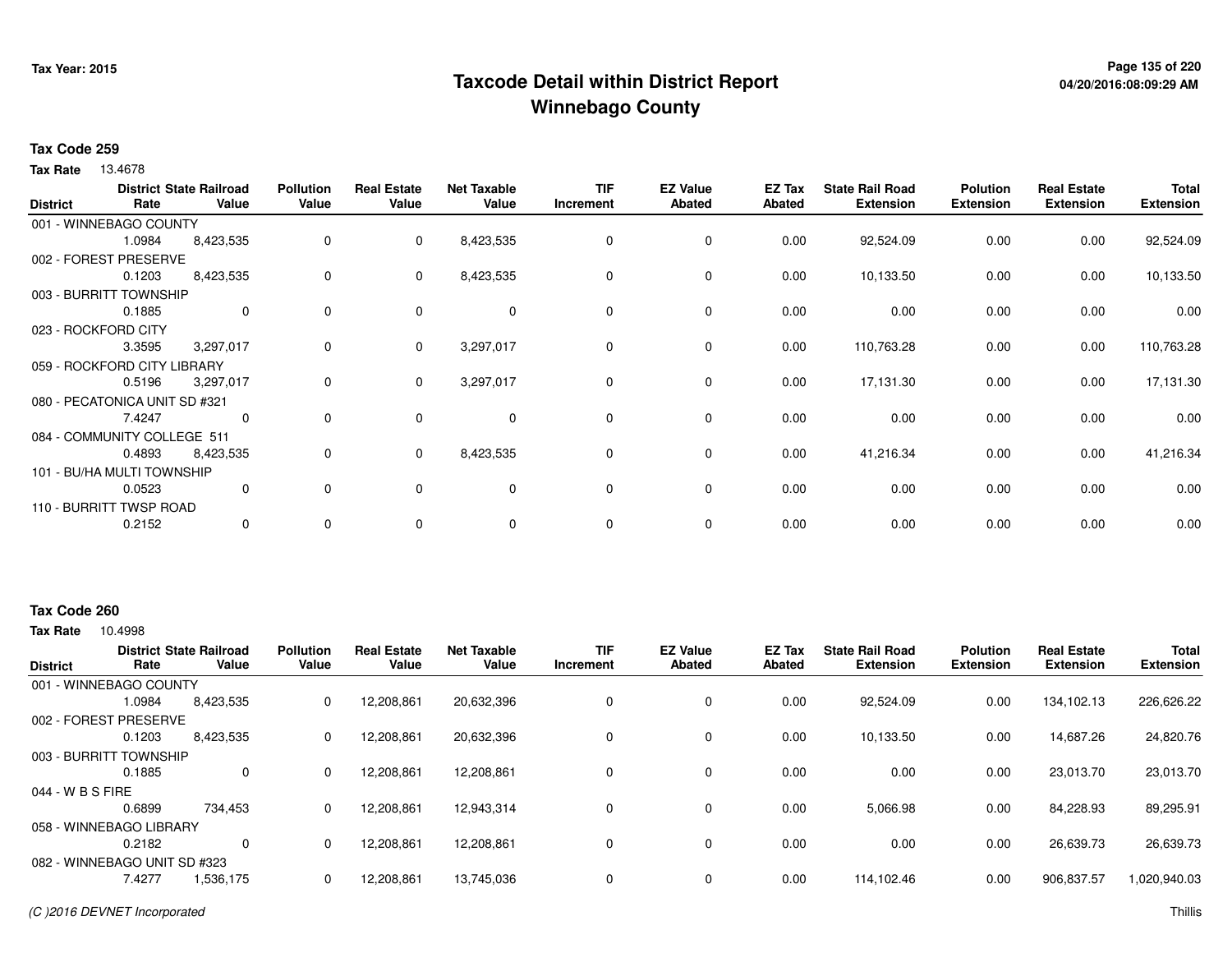## **Page 136 of 220 Taxcode Detail within District ReportWinnebago County**

#### **Tax Code 260**

**Tax Rate** 10.4998

|                 | <b>District State Railroad</b> |           | <b>Pollution</b> | <b>Real Estate</b> | Net Taxable | <b>TIF</b> | <b>EZ Value</b> | <b>EZ Tax</b> | <b>State Rail Road</b> | Polution         | <b>Real Estate</b> | <b>Total</b>     |
|-----------------|--------------------------------|-----------|------------------|--------------------|-------------|------------|-----------------|---------------|------------------------|------------------|--------------------|------------------|
| <b>District</b> | Rate                           | Value     | Value            | Value              | Value       | Increment  | <b>Abated</b>   | Abated        | <b>Extension</b>       | <b>Extension</b> | <b>Extension</b>   | <b>Extension</b> |
|                 | 084 - COMMUNITY COLLEGE 511    |           |                  |                    |             |            |                 |               |                        |                  |                    |                  |
|                 | 0.4893                         | 8.423.535 |                  | 12.208.861         | 20,632,396  |            |                 | 0.00          | 41.216.34              | 0.00             | 59.737.96          | 100,954.30       |
|                 | 101 - BU/HA MULTI TOWNSHIP     |           |                  |                    |             |            |                 |               |                        |                  |                    |                  |
|                 | 0.0523                         | 0         |                  | 12.208.861         | 12.208.861  |            |                 | 0.00          | 0.00                   | 0.00             | 6,385.23           | 6,385.23         |
|                 | 110 - BURRITT TWSP ROAD        |           |                  |                    |             |            |                 |               |                        |                  |                    |                  |
|                 | 0.2152                         | 0         |                  | 12,208,861         | 12,208,861  |            |                 | 0.00          | 0.00                   | 0.00             | 26,273.47          | 26,273.47        |
|                 |                                |           |                  |                    |             |            |                 |               |                        |                  |                    |                  |

#### **Tax Code 262**

| <b>District</b>              | Rate   | <b>District State Railroad</b><br>Value | <b>Pollution</b><br>Value | <b>Real Estate</b><br>Value | <b>Net Taxable</b><br>Value | <b>TIF</b><br>Increment | <b>EZ Value</b><br><b>Abated</b> | EZ Tax<br><b>Abated</b> | <b>State Rail Road</b><br><b>Extension</b> | <b>Polution</b><br><b>Extension</b> | <b>Real Estate</b><br><b>Extension</b> | <b>Total</b><br><b>Extension</b> |
|------------------------------|--------|-----------------------------------------|---------------------------|-----------------------------|-----------------------------|-------------------------|----------------------------------|-------------------------|--------------------------------------------|-------------------------------------|----------------------------------------|----------------------------------|
| 001 - WINNEBAGO COUNTY       |        |                                         |                           |                             |                             |                         |                                  |                         |                                            |                                     |                                        |                                  |
|                              | 1.0984 | 8,423,535                               | 0                         | 166,622                     | 8,590,157                   | 0                       | $\mathbf 0$                      | 0.00                    | 92,524.09                                  | 0.00                                | 1,830.18                               | 94,354.27                        |
| 002 - FOREST PRESERVE        |        |                                         |                           |                             |                             |                         |                                  |                         |                                            |                                     |                                        |                                  |
|                              | 0.1203 | 8,423,535                               | 0                         | 166,622                     | 8,590,157                   | 0                       | 0                                | 0.00                    | 10,133.50                                  | 0.00                                | 200.45                                 | 10,333.95                        |
| 003 - BURRITT TOWNSHIP       |        |                                         |                           |                             |                             |                         |                                  |                         |                                            |                                     |                                        |                                  |
|                              | 0.1885 | $\mathbf 0$                             | 0                         | 166,622                     | 166,622                     | 0                       | $\mathbf 0$                      | 0.00                    | 0.00                                       | 0.00                                | 314.08                                 | 314.08                           |
| 044 - W B S FIRE             |        |                                         |                           |                             |                             |                         |                                  |                         |                                            |                                     |                                        |                                  |
|                              | 0.6899 | 734,453                                 | 0                         | 166,622                     | 901,075                     | $\Omega$                | 0                                | 0.00                    | 5,066.98                                   | 0.00                                | 1,149.53                               | 6,216.51                         |
| 082 - WINNEBAGO UNIT SD #323 |        |                                         |                           |                             |                             |                         |                                  |                         |                                            |                                     |                                        |                                  |
|                              | 7.4277 | 1,536,175                               | 0                         | 166,622                     | 1,702,797                   | 0                       | 0                                | 0.00                    | 114,102.46                                 | 0.00                                | 12,376.18                              | 126,478.64                       |
| 084 - COMMUNITY COLLEGE 511  |        |                                         |                           |                             |                             |                         |                                  |                         |                                            |                                     |                                        |                                  |
|                              | 0.4893 | 8,423,535                               | 0                         | 166,622                     | 8,590,157                   | 0                       | 0                                | 0.00                    | 41,216.34                                  | 0.00                                | 815.28                                 | 42,031.62                        |
| 101 - BU/HA MULTI TOWNSHIP   |        |                                         |                           |                             |                             |                         |                                  |                         |                                            |                                     |                                        |                                  |
|                              | 0.0523 | 0                                       | 0                         | 166,622                     | 166,622                     | 0                       | 0                                | 0.00                    | 0.00                                       | 0.00                                | 87.14                                  | 87.14                            |
| 110 - BURRITT TWSP ROAD      |        |                                         |                           |                             |                             |                         |                                  |                         |                                            |                                     |                                        |                                  |
|                              | 0.2152 | $\mathbf 0$                             | 0                         | 166,622                     | 166,622                     | 0                       | 0                                | 0.00                    | 0.00                                       | 0.00                                | 358.57                                 | 358.57                           |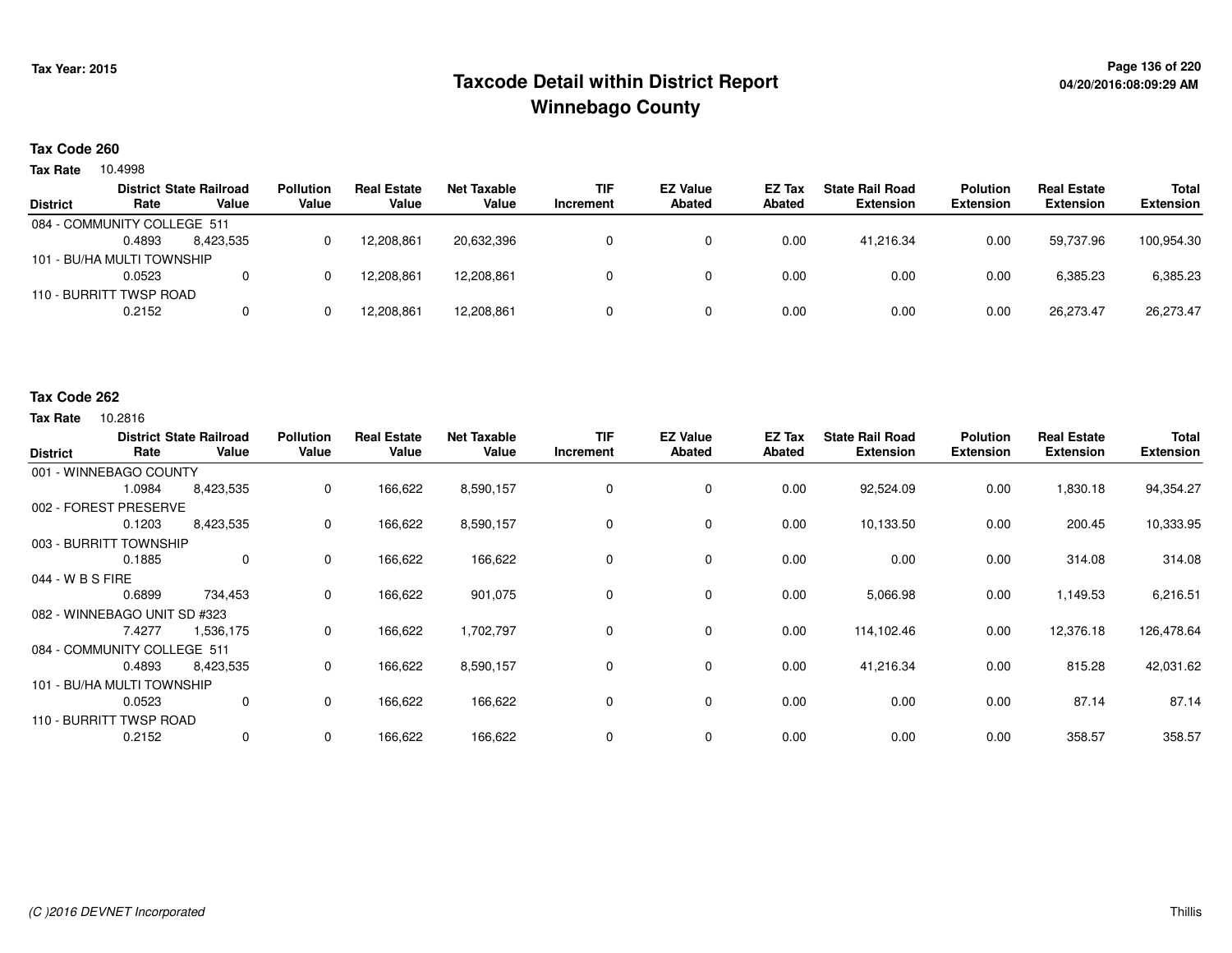## **Page 137 of 220 Taxcode Detail within District ReportWinnebago County**

### **Tax Code 263**

**Tax Rate** 10.2598

| <b>District</b> | Rate                         | <b>District State Railroad</b><br>Value | <b>Pollution</b><br>Value | <b>Real Estate</b><br>Value | <b>Net Taxable</b><br>Value | <b>TIF</b><br>Increment | <b>EZ Value</b><br>Abated | EZ Tax<br>Abated | <b>State Rail Road</b><br><b>Extension</b> | <b>Polution</b><br><b>Extension</b> | <b>Real Estate</b><br><b>Extension</b> | <b>Total</b><br><b>Extension</b> |
|-----------------|------------------------------|-----------------------------------------|---------------------------|-----------------------------|-----------------------------|-------------------------|---------------------------|------------------|--------------------------------------------|-------------------------------------|----------------------------------------|----------------------------------|
|                 | 001 - WINNEBAGO COUNTY       |                                         |                           |                             |                             |                         |                           |                  |                                            |                                     |                                        |                                  |
|                 | 1.0984                       | 8,423,535                               | 0                         | 170,386                     | 8,593,921                   | 0                       | 0                         | 0.00             | 92,524.09                                  | 0.00                                | 1,871.52                               | 94,395.61                        |
|                 | 002 - FOREST PRESERVE        |                                         |                           |                             |                             |                         |                           |                  |                                            |                                     |                                        |                                  |
|                 | 0.1203                       | 8,423,535                               | 0                         | 170,386                     | 8,593,921                   | 0                       | 0                         | 0.00             | 10,133.50                                  | 0.00                                | 204.97                                 | 10,338.47                        |
|                 | 003 - BURRITT TOWNSHIP       |                                         |                           |                             |                             |                         |                           |                  |                                            |                                     |                                        |                                  |
|                 | 0.1885                       | $\mathbf{0}$                            | 0                         | 170,386                     | 170,386                     | $\mathbf 0$             | 0                         | 0.00             | 0.00                                       | 0.00                                | 321.18                                 | 321.18                           |
|                 | 039 - PECATONICA FIRE        |                                         |                           |                             |                             |                         |                           |                  |                                            |                                     |                                        |                                  |
|                 | 0.4499                       | 635,027                                 | 0                         | 170,386                     | 805,413                     | 0                       | 0                         | 0.00             | 2,856.99                                   | 0.00                                | 766.58                                 | 3,623.57                         |
|                 | 058 - WINNEBAGO LIBRARY      |                                         |                           |                             |                             |                         |                           |                  |                                            |                                     |                                        |                                  |
|                 | 0.2182                       | $\mathbf 0$                             | 0                         | 170,386                     | 170,386                     | 0                       | 0                         | 0.00             | 0.00                                       | 0.00                                | 371.78                                 | 371.78                           |
|                 | 082 - WINNEBAGO UNIT SD #323 |                                         |                           |                             |                             |                         |                           |                  |                                            |                                     |                                        |                                  |
|                 | 7.4277                       | 1,536,175                               | 0                         | 170,386                     | 1,706,561                   | 0                       | 0                         | 0.00             | 114,102.46                                 | 0.00                                | 12,655.76                              | 126,758.22                       |
|                 | 084 - COMMUNITY COLLEGE 511  |                                         |                           |                             |                             |                         |                           |                  |                                            |                                     |                                        |                                  |
|                 | 0.4893                       | 8,423,535                               | 0                         | 170,386                     | 8,593,921                   | 0                       | 0                         | 0.00             | 41,216.34                                  | 0.00                                | 833.70                                 | 42,050.04                        |
|                 | 101 - BU/HA MULTI TOWNSHIP   |                                         |                           |                             |                             |                         |                           |                  |                                            |                                     |                                        |                                  |
|                 | 0.0523                       | 0                                       | 0                         | 170,386                     | 170,386                     | 0                       | 0                         | 0.00             | 0.00                                       | 0.00                                | 89.11                                  | 89.11                            |
|                 | 110 - BURRITT TWSP ROAD      |                                         |                           |                             |                             |                         |                           |                  |                                            |                                     |                                        |                                  |
|                 | 0.2152                       | $\mathbf{0}$                            | 0                         | 170,386                     | 170,386                     | $\mathbf 0$             | 0                         | 0.00             | 0.00                                       | 0.00                                | 366.67                                 | 366.67                           |

### **Tax Code 265**

| <b>District</b>              |        | <b>District State Railroad</b> | <b>Pollution</b> | <b>Real Estate</b> | <b>Net Taxable</b> | TIF       | <b>EZ Value</b> | EZ Tax | <b>State Rail Road</b> | <b>Polution</b>  | <b>Real Estate</b> | <b>Total</b>     |
|------------------------------|--------|--------------------------------|------------------|--------------------|--------------------|-----------|-----------------|--------|------------------------|------------------|--------------------|------------------|
|                              | Rate   | Value                          | Value            | Value              | Value              | Increment | <b>Abated</b>   | Abated | <b>Extension</b>       | <b>Extension</b> | <b>Extension</b>   | <b>Extension</b> |
| 001 - WINNEBAGO COUNTY       |        |                                |                  |                    |                    |           |                 |        |                        |                  |                    |                  |
|                              | 1.0984 | 8,423,535                      | 0                | 738,833            | 9,162,368          |           | 0               | 0.00   | 92,524.09              | 0.00             | 8,115.34           | 100,639.43       |
| 002 - FOREST PRESERVE        |        |                                |                  |                    |                    |           |                 |        |                        |                  |                    |                  |
|                              | 0.1203 | 8,423,535                      | 0                | 738,833            | 9,162,368          |           | $\mathbf 0$     | 0.00   | 10.133.50              | 0.00             | 888.82             | 11,022.32        |
| 003 - BURRITT TOWNSHIP       |        |                                |                  |                    |                    |           |                 |        |                        |                  |                    |                  |
|                              | 0.1885 | 0                              | 0                | 738,833            | 738,833            |           | $\mathbf 0$     | 0.00   | 0.00                   | 0.00             | 1,392.70           | 1,392.70         |
| 044 - W B S FIRE             |        |                                |                  |                    |                    |           |                 |        |                        |                  |                    |                  |
|                              | 0.6899 | 734,453                        | 0                | 738,833            | 1,473,286          |           | $\mathbf 0$     | 0.00   | 5,066.98               | 0.00             | 5,097.21           | 10,164.19        |
| 056 - PECATONICA LIBRARY     |        |                                |                  |                    |                    |           |                 |        |                        |                  |                    |                  |
|                              | 0.1967 | 0                              | 0                | 738,833            | 738,833            |           | $\mathbf 0$     | 0.00   | 0.00                   | 0.00             | 1,453.28           | 1,453.28         |
| 082 - WINNEBAGO UNIT SD #323 |        |                                |                  |                    |                    |           |                 |        |                        |                  |                    |                  |
|                              | 7.4277 | 1,536,175                      | 0                | 738,833            | 2,275,008          |           | $\mathbf 0$     | 0.00   | 114,102.46             | 0.00             | 54,878.30          | 168,980.76       |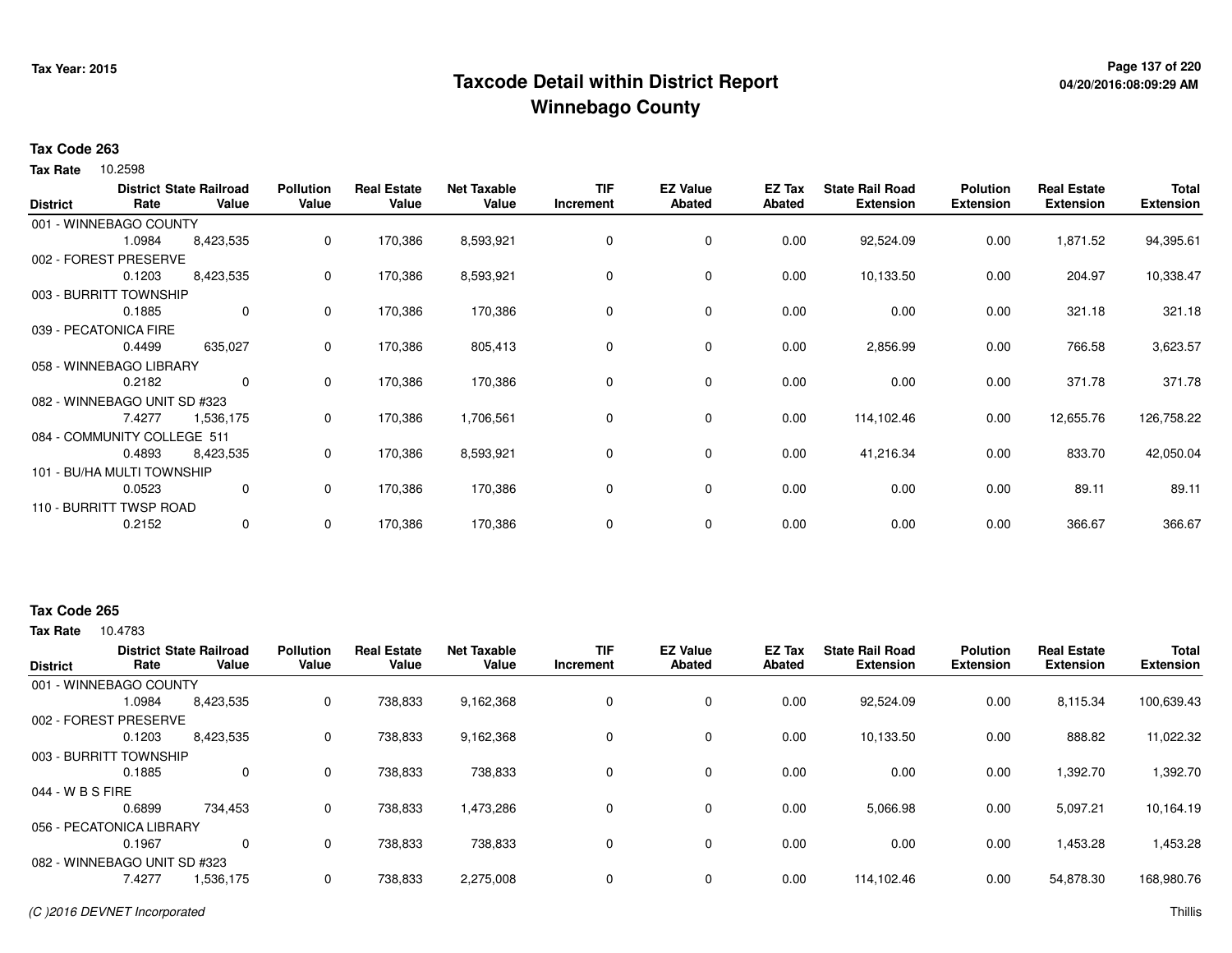## **Page 138 of 220 Taxcode Detail within District ReportWinnebago County**

### **Tax Code 265**

**Tax Rate** 10.4783

| <b>District</b>             | Rate   | <b>District State Railroad</b><br>Value | <b>Pollution</b><br>Value | <b>Real Estate</b><br>Value | Net Taxable<br>Value | <b>TIF</b><br>Increment | <b>EZ Value</b><br><b>Abated</b> | EZ Tax<br><b>Abated</b> | <b>State Rail Road</b><br><b>Extension</b> | <b>Polution</b><br><b>Extension</b> | <b>Real Estate</b><br><b>Extension</b> | <b>Total</b><br><b>Extension</b> |
|-----------------------------|--------|-----------------------------------------|---------------------------|-----------------------------|----------------------|-------------------------|----------------------------------|-------------------------|--------------------------------------------|-------------------------------------|----------------------------------------|----------------------------------|
|                             |        |                                         |                           |                             |                      |                         |                                  |                         |                                            |                                     |                                        |                                  |
| 084 - COMMUNITY COLLEGE 511 |        |                                         |                           |                             |                      |                         |                                  |                         |                                            |                                     |                                        |                                  |
|                             | 0.4893 | 8.423.535                               |                           | 738.833                     | 9,162,368            |                         |                                  | 0.00                    | 41.216.34                                  | 0.00                                | 3.615.11                               | 44,831.45                        |
| 101 - BU/HA MULTI TOWNSHIP  |        |                                         |                           |                             |                      |                         |                                  |                         |                                            |                                     |                                        |                                  |
|                             | 0.0523 |                                         |                           | 738.833                     | 738.833              |                         |                                  | 0.00                    | 0.00                                       | 0.00                                | 386.41                                 | 386.41                           |
| 110 - BURRITT TWSP ROAD     |        |                                         |                           |                             |                      |                         |                                  |                         |                                            |                                     |                                        |                                  |
|                             | 0.2152 |                                         |                           | 738,833                     | 738,833              |                         |                                  | 0.00                    | 0.00                                       | 0.00                                | 1,589.97                               | 1,589.97                         |

#### **Tax Code 266**

| <b>District</b>  | Rate                          | <b>District State Railroad</b><br>Value | <b>Pollution</b><br>Value | <b>Real Estate</b><br>Value | <b>Net Taxable</b><br>Value | <b>TIF</b><br>Increment | <b>EZ Value</b><br><b>Abated</b> | EZ Tax<br>Abated | <b>State Rail Road</b><br><b>Extension</b> | <b>Polution</b><br><b>Extension</b> | <b>Real Estate</b><br><b>Extension</b> | <b>Total</b><br><b>Extension</b> |
|------------------|-------------------------------|-----------------------------------------|---------------------------|-----------------------------|-----------------------------|-------------------------|----------------------------------|------------------|--------------------------------------------|-------------------------------------|----------------------------------------|----------------------------------|
|                  | 001 - WINNEBAGO COUNTY        |                                         |                           |                             |                             |                         |                                  |                  |                                            |                                     |                                        |                                  |
|                  | 1.0984                        | 8,423,535                               | 0                         | 5,324,053                   | 13,747,588                  | 0                       | 0                                | 0.00             | 92,524.09                                  | 0.00                                | 58,479.40                              | 151,003.49                       |
|                  | 002 - FOREST PRESERVE         |                                         |                           |                             |                             |                         |                                  |                  |                                            |                                     |                                        |                                  |
|                  | 0.1203                        | 8,423,535                               | 0                         | 5,324,053                   | 13,747,588                  | $\Omega$                | 0                                | 0.00             | 10,133.50                                  | 0.00                                | 6,404.84                               | 16,538.34                        |
|                  | 003 - BURRITT TOWNSHIP        |                                         |                           |                             |                             |                         |                                  |                  |                                            |                                     |                                        |                                  |
|                  | 0.1885                        | 0                                       | 0                         | 5,324,053                   | 5,324,053                   | 0                       | 0                                | 0.00             | 0.00                                       | 0.00                                | 10,035.84                              | 10,035.84                        |
| 044 - W B S FIRE |                               |                                         |                           |                             |                             |                         |                                  |                  |                                            |                                     |                                        |                                  |
|                  | 0.6899                        | 734,453                                 | 0                         | 5,324,053                   | 6,058,506                   |                         | $\mathbf 0$                      | 0.00             | 5,066.98                                   | 0.00                                | 36,730.64                              | 41,797.62                        |
|                  | 056 - PECATONICA LIBRARY      |                                         |                           |                             |                             |                         |                                  |                  |                                            |                                     |                                        |                                  |
|                  | 0.1967                        | 0                                       | 0                         | 5,324,053                   | 5,324,053                   | 0                       | 0                                | 0.00             | 0.00                                       | 0.00                                | 10,472.41                              | 10,472.41                        |
|                  | 080 - PECATONICA UNIT SD #321 |                                         |                           |                             |                             |                         |                                  |                  |                                            |                                     |                                        |                                  |
|                  | 7.4247                        | 0                                       | 0                         | 5,324,053                   | 5,324,053                   | 0                       | 0                                | 0.00             | 0.00                                       | 0.00                                | 395,294.96                             | 395,294.96                       |
|                  | 084 - COMMUNITY COLLEGE 511   |                                         |                           |                             |                             |                         |                                  |                  |                                            |                                     |                                        |                                  |
|                  | 0.4893                        | 8,423,535                               | 0                         | 5,324,053                   | 13,747,588                  | 0                       | 0                                | 0.00             | 41,216.34                                  | 0.00                                | 26,050.59                              | 67,266.93                        |
|                  | 101 - BU/HA MULTI TOWNSHIP    |                                         |                           |                             |                             |                         |                                  |                  |                                            |                                     |                                        |                                  |
|                  | 0.0523                        | 0                                       | $\Omega$                  | 5,324,053                   | 5,324,053                   | $\Omega$                | $\mathbf 0$                      | 0.00             | 0.00                                       | 0.00                                | 2,784.48                               | 2,784.48                         |
|                  | 110 - BURRITT TWSP ROAD       |                                         |                           |                             |                             |                         |                                  |                  |                                            |                                     |                                        |                                  |
|                  | 0.2152                        | 0                                       | 0                         | 5,324,053                   | 5,324,053                   |                         | 0                                | 0.00             | 0.00                                       | 0.00                                | 11,457.36                              | 11,457.36                        |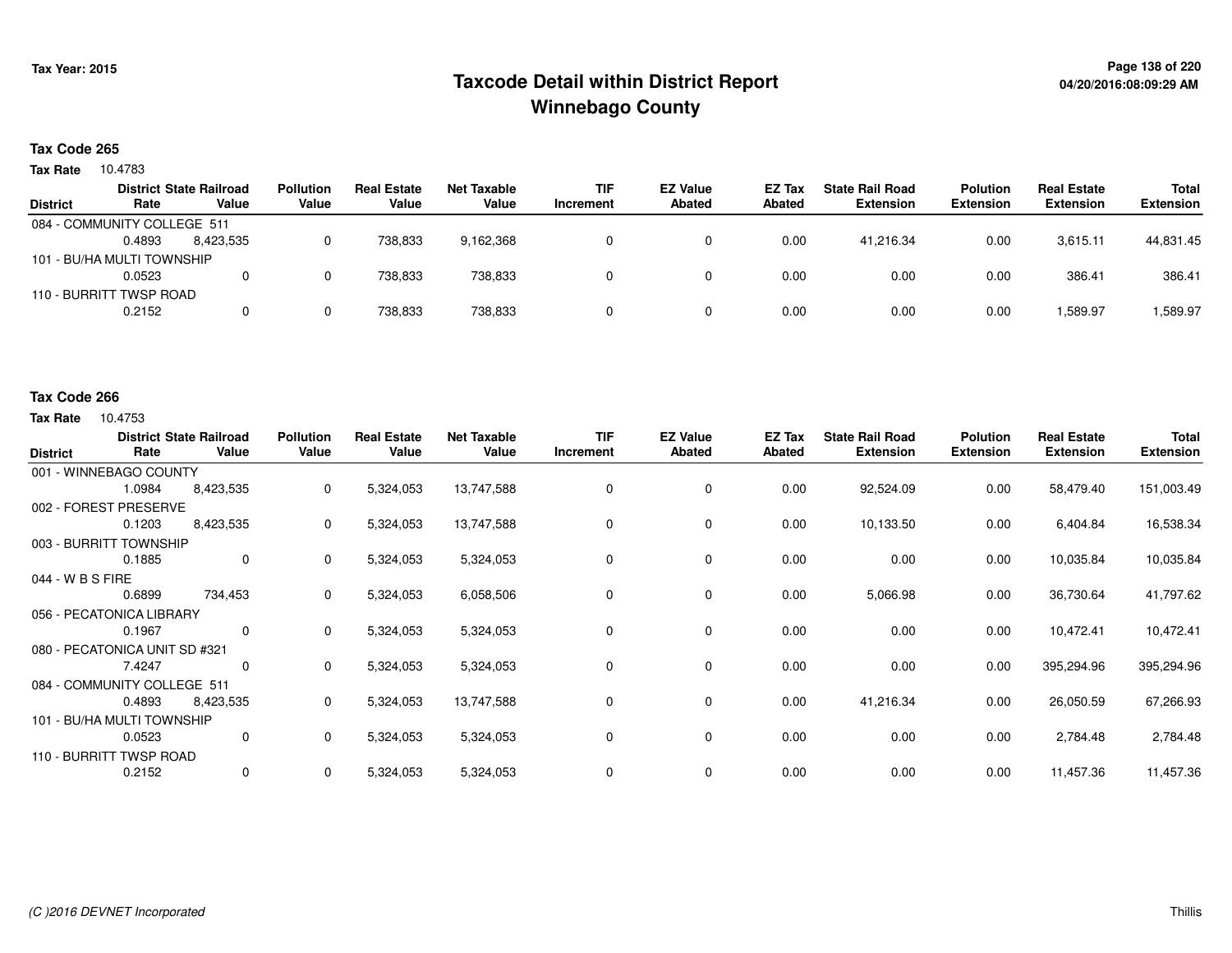## **Page 139 of 220 Taxcode Detail within District ReportWinnebago County**

### **Tax Code 267**

**Tax Rate** 10.2383

| <b>District</b> | Rate                         | <b>District State Railroad</b><br>Value | <b>Pollution</b><br>Value | <b>Real Estate</b><br>Value | <b>Net Taxable</b><br>Value | <b>TIF</b><br>Increment | <b>EZ Value</b><br><b>Abated</b> | EZ Tax<br>Abated | <b>State Rail Road</b><br><b>Extension</b> | <b>Polution</b><br><b>Extension</b> | <b>Real Estate</b><br><b>Extension</b> | <b>Total</b><br><b>Extension</b> |
|-----------------|------------------------------|-----------------------------------------|---------------------------|-----------------------------|-----------------------------|-------------------------|----------------------------------|------------------|--------------------------------------------|-------------------------------------|----------------------------------------|----------------------------------|
|                 | 001 - WINNEBAGO COUNTY       |                                         |                           |                             |                             |                         |                                  |                  |                                            |                                     |                                        |                                  |
|                 | 1.0984                       | 8,423,535                               | 0                         | 1,133,085                   | 9,556,620                   | 0                       | 0                                | 0.00             | 92,524.09                                  | 0.00                                | 12,445.81                              | 104,969.90                       |
|                 | 002 - FOREST PRESERVE        |                                         |                           |                             |                             |                         |                                  |                  |                                            |                                     |                                        |                                  |
|                 | 0.1203                       | 8,423,535                               | 0                         | 1,133,085                   | 9,556,620                   | 0                       | 0                                | 0.00             | 10,133.50                                  | 0.00                                | 1,363.10                               | 11,496.60                        |
|                 | 003 - BURRITT TOWNSHIP       |                                         |                           |                             |                             |                         |                                  |                  |                                            |                                     |                                        |                                  |
|                 | 0.1885                       | $\mathbf 0$                             | 0                         | 1,133,085                   | 1,133,085                   | 0                       | 0                                | 0.00             | 0.00                                       | 0.00                                | 2,135.87                               | 2,135.87                         |
|                 | 039 - PECATONICA FIRE        |                                         |                           |                             |                             |                         |                                  |                  |                                            |                                     |                                        |                                  |
|                 | 0.4499                       | 635,027                                 | 0                         | 1,133,085                   | 1,768,112                   | 0                       | 0                                | 0.00             | 2,856.99                                   | 0.00                                | 5,097.75                               | 7,954.74                         |
|                 | 056 - PECATONICA LIBRARY     |                                         |                           |                             |                             |                         |                                  |                  |                                            |                                     |                                        |                                  |
|                 | 0.1967                       | $\mathbf 0$                             | 0                         | 1,133,085                   | 1,133,085                   | 0                       | 0                                | 0.00             | 0.00                                       | 0.00                                | 2,228.78                               | 2,228.78                         |
|                 | 082 - WINNEBAGO UNIT SD #323 |                                         |                           |                             |                             |                         |                                  |                  |                                            |                                     |                                        |                                  |
|                 | 7.4277                       | 1,536,175                               | 0                         | 1,133,085                   | 2,669,260                   | 0                       | 0                                | 0.00             | 114,102.46                                 | 0.00                                | 84,162.15                              | 198,264.61                       |
|                 | 084 - COMMUNITY COLLEGE 511  |                                         |                           |                             |                             |                         |                                  |                  |                                            |                                     |                                        |                                  |
|                 | 0.4893                       | 8,423,535                               | 0                         | 1,133,085                   | 9,556,620                   | 0                       | 0                                | 0.00             | 41,216.34                                  | 0.00                                | 5,544.18                               | 46,760.52                        |
|                 | 101 - BU/HA MULTI TOWNSHIP   |                                         |                           |                             |                             |                         |                                  |                  |                                            |                                     |                                        |                                  |
|                 | 0.0523                       | 0                                       | 0                         | 1,133,085                   | 1,133,085                   | 0                       | 0                                | 0.00             | 0.00                                       | 0.00                                | 592.60                                 | 592.60                           |
|                 | 110 - BURRITT TWSP ROAD      |                                         |                           |                             |                             |                         |                                  |                  |                                            |                                     |                                        |                                  |
|                 | 0.2152                       | $\mathbf{0}$                            | 0                         | 1,133,085                   | 1,133,085                   | 0                       | 0                                | 0.00             | 0.00                                       | 0.00                                | 2,438.40                               | 2,438.40                         |

### **Tax Code 268**

| <b>District</b>       | Rate                          | <b>District State Railroad</b><br>Value | <b>Pollution</b><br>Value | <b>Real Estate</b><br>Value | <b>Net Taxable</b><br>Value | TIF<br>Increment | <b>EZ Value</b><br><b>Abated</b> | EZ Tax<br><b>Abated</b> | <b>State Rail Road</b><br><b>Extension</b> | <b>Polution</b><br><b>Extension</b> | <b>Real Estate</b><br><b>Extension</b> | <b>Total</b><br><b>Extension</b> |
|-----------------------|-------------------------------|-----------------------------------------|---------------------------|-----------------------------|-----------------------------|------------------|----------------------------------|-------------------------|--------------------------------------------|-------------------------------------|----------------------------------------|----------------------------------|
|                       |                               |                                         |                           |                             |                             |                  |                                  |                         |                                            |                                     |                                        |                                  |
|                       | 001 - WINNEBAGO COUNTY        |                                         |                           |                             |                             |                  |                                  |                         |                                            |                                     |                                        |                                  |
|                       | 1.0984                        | 8,423,535                               | 0                         | 2,998,080                   | 11,421,615                  |                  | 0                                | 0.00                    | 92,524.09                                  | 0.00                                | 32,930.91                              | 125,455.00                       |
|                       | 002 - FOREST PRESERVE         |                                         |                           |                             |                             |                  |                                  |                         |                                            |                                     |                                        |                                  |
|                       | 0.1203                        | 8,423,535                               | 0                         | 2,998,080                   | 11.421.615                  |                  | $\mathbf 0$                      | 0.00                    | 10.133.50                                  | 0.00                                | 3,606.69                               | 13,740.19                        |
|                       | 003 - BURRITT TOWNSHIP        |                                         |                           |                             |                             |                  |                                  |                         |                                            |                                     |                                        |                                  |
|                       | 0.1885                        | 0                                       | $\Omega$                  | 2,998,080                   | 2,998,080                   |                  | $\mathbf 0$                      | 0.00                    | 0.00                                       | 0.00                                | 5,651.38                               | 5,651.38                         |
| 039 - PECATONICA FIRE |                               |                                         |                           |                             |                             |                  |                                  |                         |                                            |                                     |                                        |                                  |
|                       | 0.4499                        | 635,027                                 | 0                         | 2,998,080                   | 3,633,107                   |                  | $\mathbf 0$                      | 0.00                    | 2,856.99                                   | 0.00                                | 13,488.36                              | 16,345.35                        |
|                       | 056 - PECATONICA LIBRARY      |                                         |                           |                             |                             |                  |                                  |                         |                                            |                                     |                                        |                                  |
|                       | 0.1967                        | 0                                       | $\Omega$                  | 2,998,080                   | 2,998,080                   |                  | $\mathbf 0$                      | 0.00                    | 0.00                                       | 0.00                                | 5,897.22                               | 5,897.22                         |
|                       | 080 - PECATONICA UNIT SD #321 |                                         |                           |                             |                             |                  |                                  |                         |                                            |                                     |                                        |                                  |
|                       | 7.4247                        | 0                                       | $\Omega$                  | 2,998,080                   | 2,998,080                   |                  | $\mathbf 0$                      | 0.00                    | 0.00                                       | 0.00                                | 222,598.45                             | 222,598.45                       |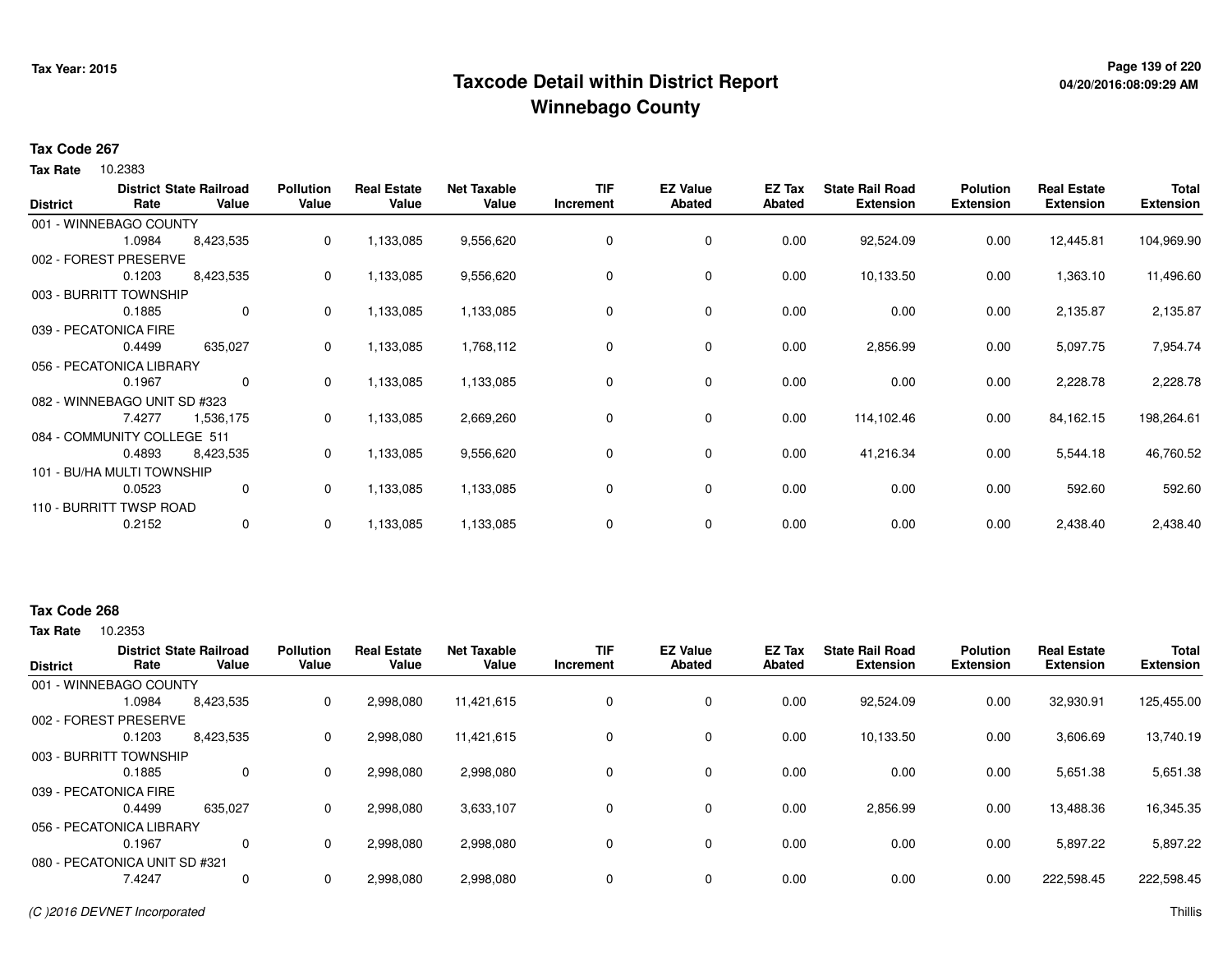## **Page 140 of 220 Taxcode Detail within District ReportWinnebago County**

### **Tax Code 268**

**Tax Rate** 10.2353

|                 | <b>District State Railroad</b> |           | <b>Pollution</b> | <b>Real Estate</b> | Net Taxable | <b>TIF</b> | <b>EZ Value</b> | EZ Tax | <b>State Rail Road</b> | <b>Polution</b>  | <b>Real Estate</b> | Total            |
|-----------------|--------------------------------|-----------|------------------|--------------------|-------------|------------|-----------------|--------|------------------------|------------------|--------------------|------------------|
| <b>District</b> | Rate                           | Value     | Value            | Value              | Value       | Increment  | <b>Abated</b>   | Abated | <b>Extension</b>       | <b>Extension</b> | <b>Extension</b>   | <b>Extension</b> |
|                 | 084 - COMMUNITY COLLEGE 511    |           |                  |                    |             |            |                 |        |                        |                  |                    |                  |
|                 | 0.4893                         | 8.423.535 |                  | 2,998,080          | 11,421,615  |            |                 | 0.00   | 41.216.34              | 0.00             | 14,669.61          | 55,885.95        |
|                 | 101 - BU/HA MULTI TOWNSHIP     |           |                  |                    |             |            |                 |        |                        |                  |                    |                  |
|                 | 0.0523                         |           |                  | 2,998,080          | 2,998,080   |            |                 | 0.00   | 0.00                   | 0.00             | 1,568.00           | 1,568.00         |
|                 | 110 - BURRITT TWSP ROAD        |           |                  |                    |             |            |                 |        |                        |                  |                    |                  |
|                 | 0.2152                         |           |                  | 2,998,080          | 2,998,080   |            |                 | 0.00   | 0.00                   | 0.00             | 6.451.87           | 6,451.87         |
|                 |                                |           |                  |                    |             |            |                 |        |                        |                  |                    |                  |

#### **Tax Code 281**

| <b>District</b>   | Rate                          | <b>District State Railroad</b><br>Value | <b>Pollution</b><br>Value | <b>Real Estate</b><br>Value | <b>Net Taxable</b><br>Value | <b>TIF</b><br>Increment | <b>EZ Value</b><br><b>Abated</b> | EZ Tax<br><b>Abated</b> | <b>State Rail Road</b><br><b>Extension</b> | <b>Polution</b><br><b>Extension</b> | <b>Real Estate</b><br><b>Extension</b> | <b>Total</b><br><b>Extension</b> |
|-------------------|-------------------------------|-----------------------------------------|---------------------------|-----------------------------|-----------------------------|-------------------------|----------------------------------|-------------------------|--------------------------------------------|-------------------------------------|----------------------------------------|----------------------------------|
|                   | 001 - WINNEBAGO COUNTY        |                                         |                           |                             |                             |                         |                                  |                         |                                            |                                     |                                        |                                  |
|                   | 1.0984                        | 8,423,535                               | 0                         | 38,644,495                  | 47,068,030                  | 0                       | 0                                | 0.00                    | 92,524.09                                  | 0.00                                | 424,471.13                             | 516,995.22                       |
|                   | 002 - FOREST PRESERVE         |                                         |                           |                             |                             |                         |                                  |                         |                                            |                                     |                                        |                                  |
|                   | 0.1203                        | 8,423,535                               | 0                         | 38,644,495                  | 47,068,030                  | 0                       | $\mathbf 0$                      | 0.00                    | 10,133.50                                  | 0.00                                | 46,489.33                              | 56,622.83                        |
|                   | 010 - PECATONICA TOWNSHIP     |                                         |                           |                             |                             |                         |                                  |                         |                                            |                                     |                                        |                                  |
|                   | 0.1829                        | 0                                       | 0                         | 38,644,495                  | 38,644,495                  | $\Omega$                | 0                                | 0.00                    | 0.00                                       | 0.00                                | 70,680.80                              | 70,680.80                        |
|                   | 039 - PECATONICA FIRE         |                                         |                           |                             |                             |                         |                                  |                         |                                            |                                     |                                        |                                  |
|                   | 0.4499                        | 635,027                                 | 0                         | 38,644,495                  | 39,279,522                  | 0                       | 0                                | 0.00                    | 2,856.99                                   | 0.00                                | 173,861.58                             | 176,718.57                       |
| 047 - SUMNER PARK |                               |                                         |                           |                             |                             |                         |                                  |                         |                                            |                                     |                                        |                                  |
|                   | 0.1516                        | 0                                       | $\Omega$                  | 38,644,495                  | 38,644,495                  | $\Omega$                | 0                                | 0.00                    | 0.00                                       | 0.00                                | 58,585.06                              | 58,585.06                        |
|                   | 056 - PECATONICA LIBRARY      |                                         |                           |                             |                             |                         |                                  |                         |                                            |                                     |                                        |                                  |
|                   | 0.1967                        | 0                                       | $\Omega$                  | 38,644,495                  | 38,644,495                  | 0                       | 0                                | 0.00                    | 0.00                                       | 0.00                                | 76,013.72                              | 76,013.72                        |
|                   | 080 - PECATONICA UNIT SD #321 |                                         |                           |                             |                             |                         |                                  |                         |                                            |                                     |                                        |                                  |
|                   | 7.4247                        | 0                                       | $\Omega$                  | 38,644,495                  | 38,644,495                  | 0                       | 0                                | 0.00                    | 0.00                                       | 0.00                                | 2,869,237.82                           | 2,869,237.82                     |
|                   | 084 - COMMUNITY COLLEGE 511   |                                         |                           |                             |                             |                         |                                  |                         |                                            |                                     |                                        |                                  |
|                   | 0.4893                        | 8,423,535                               | 0                         | 38,644,495                  | 47,068,030                  | 0                       | $\mathbf 0$                      | 0.00                    | 41,216.34                                  | 0.00                                | 189,087.51                             | 230,303.85                       |
|                   | 117 - PECATONICA TWSP ROAD    |                                         |                           |                             |                             |                         |                                  |                         |                                            |                                     |                                        |                                  |
|                   | 0.1874                        | 0                                       | 0                         | 38,644,495                  | 38,644,495                  | 0                       | 0                                | 0.00                    | 0.00                                       | 0.00                                | 72,419.78                              | 72,419.78                        |
|                   | 124 - PE/SE MULTI TOWNSHIP    |                                         |                           |                             |                             |                         |                                  |                         |                                            |                                     |                                        |                                  |
|                   | 0.0544                        | 0                                       | $\Omega$                  | 38,644,495                  | 38,644,495                  | $\Omega$                | 0                                | 0.00                    | 0.00                                       | 0.00                                | 21,022.62                              | 21,022.62                        |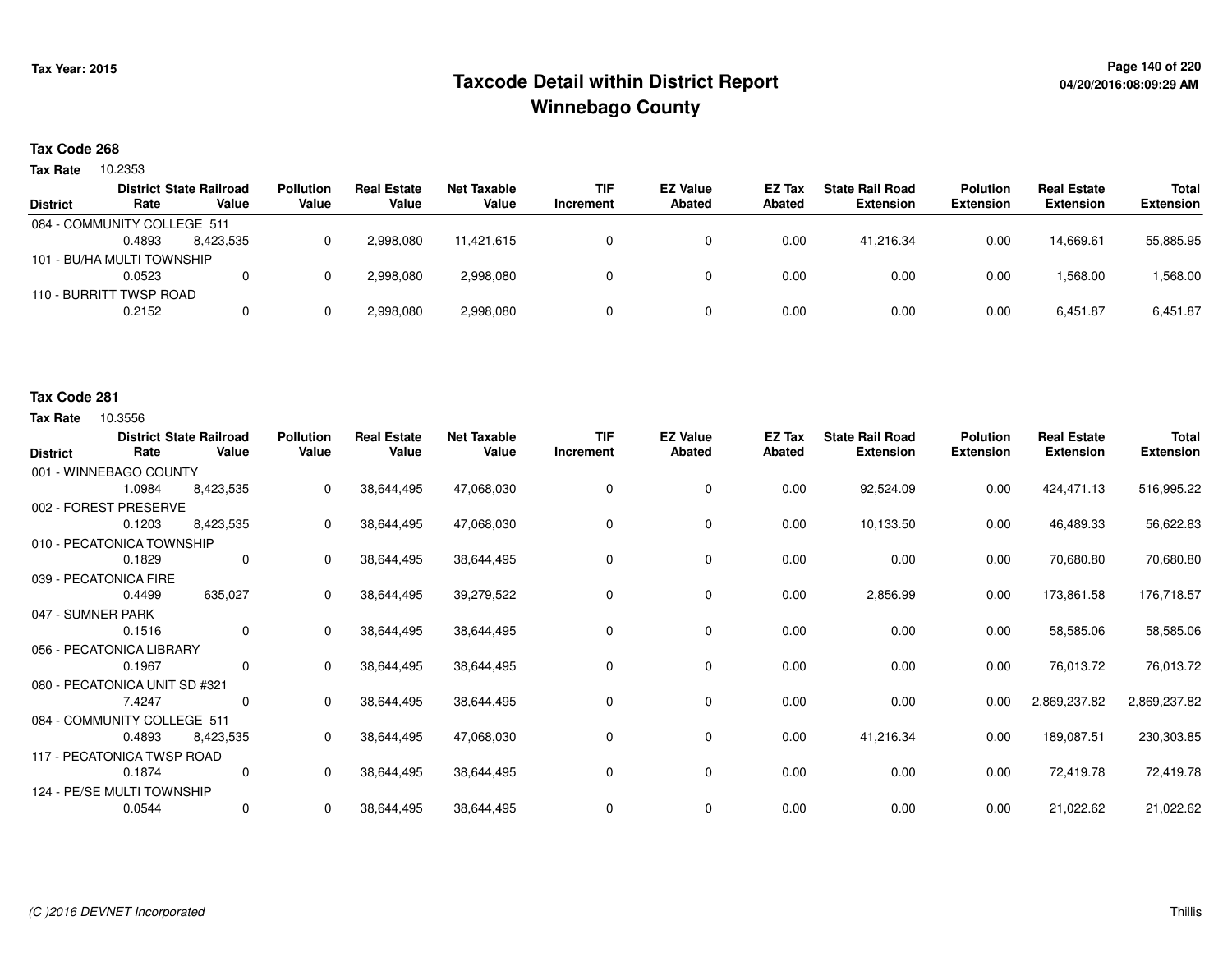## **Page 141 of 220 Taxcode Detail within District ReportWinnebago County**

### **Tax Code 282**

**Tax Rate** 10.3586

| <b>District</b>   | Rate                         | <b>District State Railroad</b><br>Value | <b>Pollution</b><br>Value | <b>Real Estate</b><br>Value | <b>Net Taxable</b><br>Value | <b>TIF</b><br>Increment | <b>EZ Value</b><br><b>Abated</b> | EZ Tax<br><b>Abated</b> | <b>State Rail Road</b><br><b>Extension</b> | <b>Polution</b><br><b>Extension</b> | <b>Real Estate</b><br><b>Extension</b> | Total<br><b>Extension</b> |
|-------------------|------------------------------|-----------------------------------------|---------------------------|-----------------------------|-----------------------------|-------------------------|----------------------------------|-------------------------|--------------------------------------------|-------------------------------------|----------------------------------------|---------------------------|
|                   | 001 - WINNEBAGO COUNTY       |                                         |                           |                             |                             |                         |                                  |                         |                                            |                                     |                                        |                           |
|                   | 1.0984                       | 8,423,535                               | 0                         | 147,006                     | 8,570,541                   | 0                       | 0                                | 0.00                    | 92,524.09                                  | 0.00                                | 1,614.71                               | 94,138.80                 |
|                   | 002 - FOREST PRESERVE        |                                         |                           |                             |                             |                         |                                  |                         |                                            |                                     |                                        |                           |
|                   | 0.1203                       | 8,423,535                               | 0                         | 147,006                     | 8,570,541                   | 0                       | 0                                | 0.00                    | 10,133.50                                  | 0.00                                | 176.85                                 | 10,310.35                 |
|                   | 010 - PECATONICA TOWNSHIP    |                                         |                           |                             |                             |                         |                                  |                         |                                            |                                     |                                        |                           |
|                   | 0.1829                       | 0                                       | 0                         | 147,006                     | 147,006                     | 0                       | 0                                | 0.00                    | 0.00                                       | 0.00                                | 268.87                                 | 268.87                    |
|                   | 039 - PECATONICA FIRE        |                                         |                           |                             |                             |                         |                                  |                         |                                            |                                     |                                        |                           |
|                   | 0.4499                       | 635,027                                 | 0                         | 147,006                     | 782,033                     | 0                       | 0                                | 0.00                    | 2,856.99                                   | 0.00                                | 661.38                                 | 3,518.37                  |
| 047 - SUMNER PARK |                              |                                         |                           |                             |                             |                         |                                  |                         |                                            |                                     |                                        |                           |
|                   | 0.1516                       | $\mathbf 0$                             | 0                         | 147,006                     | 147,006                     | 0                       | 0                                | 0.00                    | 0.00                                       | 0.00                                | 222.86                                 | 222.86                    |
|                   | 056 - PECATONICA LIBRARY     |                                         |                           |                             |                             |                         |                                  |                         |                                            |                                     |                                        |                           |
|                   | 0.1967                       | $\mathbf{0}$                            | 0                         | 147,006                     | 147,006                     | 0                       | 0                                | 0.00                    | 0.00                                       | 0.00                                | 289.16                                 | 289.16                    |
|                   | 082 - WINNEBAGO UNIT SD #323 |                                         |                           |                             |                             |                         |                                  |                         |                                            |                                     |                                        |                           |
|                   | 7.4277                       | 1,536,175                               | 0                         | 147,006                     | 1,683,181                   | 0                       | 0                                | 0.00                    | 114,102.46                                 | 0.00                                | 10,919.16                              | 125,021.62                |
|                   | 084 - COMMUNITY COLLEGE 511  |                                         |                           |                             |                             |                         |                                  |                         |                                            |                                     |                                        |                           |
|                   | 0.4893                       | 8,423,535                               | 0                         | 147,006                     | 8,570,541                   | 0                       | 0                                | 0.00                    | 41,216.34                                  | 0.00                                | 719.30                                 | 41,935.64                 |
|                   | 117 - PECATONICA TWSP ROAD   |                                         |                           |                             |                             |                         |                                  |                         |                                            |                                     |                                        |                           |
|                   | 0.1874                       | 0                                       | 0                         | 147,006                     | 147,006                     | 0                       | 0                                | 0.00                    | 0.00                                       | 0.00                                | 275.49                                 | 275.49                    |
|                   | 124 - PE/SE MULTI TOWNSHIP   |                                         |                           |                             |                             |                         |                                  |                         |                                            |                                     |                                        |                           |
|                   | 0.0544                       | $\mathbf 0$                             | 0                         | 147,006                     | 147,006                     | 0                       | 0                                | 0.00                    | 0.00                                       | 0.00                                | 79.97                                  | 79.97                     |

### **Tax Code 283**

| <b>District</b>   | Rate                      | <b>District State Railroad</b><br>Value | <b>Pollution</b><br>Value | <b>Real Estate</b><br>Value | <b>Net Taxable</b><br>Value | <b>TIF</b><br>Increment | <b>EZ Value</b><br>Abated | <b>EZ Tax</b><br>Abated | <b>State Rail Road</b><br><b>Extension</b> | <b>Polution</b><br><b>Extension</b> | <b>Real Estate</b><br><b>Extension</b> | <b>Total</b><br><b>Extension</b> |
|-------------------|---------------------------|-----------------------------------------|---------------------------|-----------------------------|-----------------------------|-------------------------|---------------------------|-------------------------|--------------------------------------------|-------------------------------------|----------------------------------------|----------------------------------|
|                   | 001 - WINNEBAGO COUNTY    |                                         |                           |                             |                             |                         |                           |                         |                                            |                                     |                                        |                                  |
|                   | 1.0984                    | 8,423,535                               | 0                         | 124,612                     | 8,548,147                   |                         | 0                         | 0.00                    | 92,524.09                                  | 0.00                                | 1,368.74                               | 93,892.83                        |
|                   | 002 - FOREST PRESERVE     |                                         |                           |                             |                             |                         |                           |                         |                                            |                                     |                                        |                                  |
|                   | 0.1203                    | 8,423,535                               | 0                         | 124.612                     | 8,548,147                   |                         | 0                         | 0.00                    | 10,133.50                                  | 0.00                                | 149.91                                 | 10,283.41                        |
|                   | 010 - PECATONICA TOWNSHIP |                                         |                           |                             |                             |                         |                           |                         |                                            |                                     |                                        |                                  |
|                   | 0.1829                    | 0                                       | 0                         | 124.612                     | 124.612                     |                         | 0                         | 0.00                    | 0.00                                       | 0.00                                | 227.92                                 | 227.92                           |
| 044 - W B S FIRE  |                           |                                         |                           |                             |                             |                         |                           |                         |                                            |                                     |                                        |                                  |
|                   | 0.6899                    | 734.453                                 | 0                         | 124.612                     | 859,065                     |                         | 0                         | 0.00                    | 5,066.98                                   | 0.00                                | 859.70                                 | 5,926.68                         |
| 047 - SUMNER PARK |                           |                                         |                           |                             |                             |                         |                           |                         |                                            |                                     |                                        |                                  |
|                   | 0.1516                    | 0                                       | 0                         | 124.612                     | 124,612                     |                         | 0                         | 0.00                    | 0.00                                       | 0.00                                | 188.91                                 | 188.91                           |
|                   |                           |                                         |                           |                             |                             |                         |                           |                         |                                            |                                     |                                        |                                  |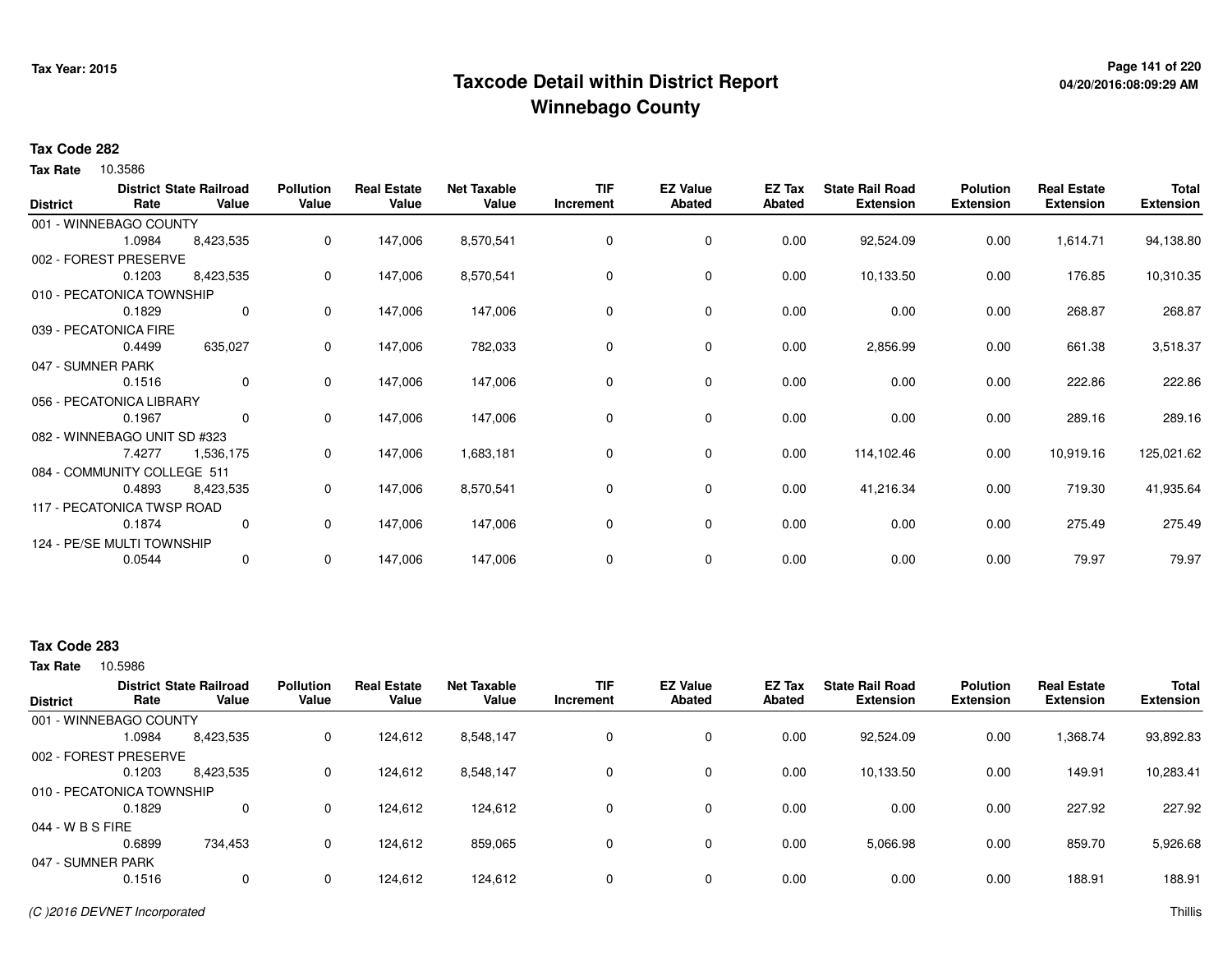## **Page 142 of 220 Taxcode Detail within District ReportWinnebago County**

#### **Tax Code 283**

**Tax Rate** 10.5986

| <b>District</b> |                              | <b>District State Railroad</b> | <b>Pollution</b> | <b>Real Estate</b> | <b>Net Taxable</b> | <b>TIF</b> | <b>EZ Value</b> | EZ Tax | <b>State Rail Road</b> | <b>Polution</b>  | <b>Real Estate</b> | <b>Total</b>     |
|-----------------|------------------------------|--------------------------------|------------------|--------------------|--------------------|------------|-----------------|--------|------------------------|------------------|--------------------|------------------|
|                 | Rate                         | Value                          | Value            | Value              | Value              | Increment  | <b>Abated</b>   | Abated | <b>Extension</b>       | <b>Extension</b> | <b>Extension</b>   | <b>Extension</b> |
|                 | 056 - PECATONICA LIBRARY     |                                |                  |                    |                    |            |                 |        |                        |                  |                    |                  |
|                 | 0.1967                       | 0                              | 0                | 124.612            | 124,612            |            | $\mathbf 0$     | 0.00   | 0.00                   | 0.00             | 245.11             | 245.11           |
|                 | 082 - WINNEBAGO UNIT SD #323 |                                |                  |                    |                    |            |                 |        |                        |                  |                    |                  |
|                 | 7.4277                       | 1.536.175                      | 0                | 124.612            | 1,660,787          |            | $\mathbf 0$     | 0.00   | 114.102.46             | 0.00             | 9,255.81           | 123,358.27       |
|                 | 084 - COMMUNITY COLLEGE 511  |                                |                  |                    |                    |            |                 |        |                        |                  |                    |                  |
|                 | 0.4893                       | 8,423,535                      | 0                | 124.612            | 8,548,147          |            | $\mathbf 0$     | 0.00   | 41.216.34              | 0.00             | 609.73             | 41,826.07        |
|                 | 117 - PECATONICA TWSP ROAD   |                                |                  |                    |                    |            |                 |        |                        |                  |                    |                  |
|                 | 0.1874                       | 0                              | 0                | 124.612            | 124,612            |            | $\mathbf 0$     | 0.00   | 0.00                   | 0.00             | 233.52             | 233.52           |
|                 | 124 - PE/SE MULTI TOWNSHIP   |                                |                  |                    |                    |            |                 |        |                        |                  |                    |                  |
|                 | 0.0544                       | 0                              | 0                | 124,612            | 124,612            |            | $\mathbf 0$     | 0.00   | 0.00                   | 0.00             | 67.79              | 67.79            |
|                 |                              |                                |                  |                    |                    |            |                 |        |                        |                  |                    |                  |

#### **Tax Code 284**

|                               | Rate   | <b>District State Railroad</b><br>Value | <b>Pollution</b><br>Value | <b>Real Estate</b><br>Value | <b>Net Taxable</b><br>Value | <b>TIF</b><br>Increment | <b>EZ Value</b><br><b>Abated</b> | EZ Tax<br><b>Abated</b> | <b>State Rail Road</b><br><b>Extension</b> | <b>Polution</b><br><b>Extension</b> | <b>Real Estate</b><br><b>Extension</b> | <b>Total</b><br><b>Extension</b> |
|-------------------------------|--------|-----------------------------------------|---------------------------|-----------------------------|-----------------------------|-------------------------|----------------------------------|-------------------------|--------------------------------------------|-------------------------------------|----------------------------------------|----------------------------------|
| <b>District</b>               |        |                                         |                           |                             |                             |                         |                                  |                         |                                            |                                     |                                        |                                  |
| 001 - WINNEBAGO COUNTY        |        |                                         |                           |                             |                             |                         |                                  |                         |                                            |                                     |                                        |                                  |
|                               | 1.0984 | 8,423,535                               | 0                         | 29,181                      | 8,452,716                   | 0                       | 0                                | 0.00                    | 92,524.09                                  | 0.00                                | 320.52                                 | 92,844.61                        |
| 002 - FOREST PRESERVE         |        |                                         |                           |                             |                             |                         |                                  |                         |                                            |                                     |                                        |                                  |
|                               | 0.1203 | 8,423,535                               | 0                         | 29,181                      | 8,452,716                   | 0                       | 0                                | 0.00                    | 10,133.50                                  | 0.00                                | 35.10                                  | 10,168.60                        |
| 010 - PECATONICA TOWNSHIP     |        |                                         |                           |                             |                             |                         |                                  |                         |                                            |                                     |                                        |                                  |
|                               | 0.1829 | 0                                       | 0                         | 29,181                      | 29,181                      | 0                       | 0                                | 0.00                    | 0.00                                       | 0.00                                | 53.37                                  | 53.37                            |
| 044 - W B S FIRE              |        |                                         |                           |                             |                             |                         |                                  |                         |                                            |                                     |                                        |                                  |
|                               | 0.6899 | 734,453                                 | 0                         | 29,181                      | 763,634                     | 0                       | $\mathbf 0$                      | 0.00                    | 5,066.98                                   | 0.00                                | 201.32                                 | 5,268.30                         |
| 047 - SUMNER PARK             |        |                                         |                           |                             |                             |                         |                                  |                         |                                            |                                     |                                        |                                  |
|                               | 0.1516 | $\mathbf 0$                             | 0                         | 29,181                      | 29,181                      | $\Omega$                | $\mathbf 0$                      | 0.00                    | 0.00                                       | 0.00                                | 44.24                                  | 44.24                            |
| 056 - PECATONICA LIBRARY      |        |                                         |                           |                             |                             |                         |                                  |                         |                                            |                                     |                                        |                                  |
|                               | 0.1967 | $\mathbf 0$                             | $\mathbf 0$               | 29,181                      | 29,181                      | 0                       | 0                                | 0.00                    | 0.00                                       | 0.00                                | 57.40                                  | 57.40                            |
| 080 - PECATONICA UNIT SD #321 |        |                                         |                           |                             |                             |                         |                                  |                         |                                            |                                     |                                        |                                  |
|                               | 7.4247 | 0                                       | 0                         | 29,181                      | 29,181                      | 0                       | $\mathbf 0$                      | 0.00                    | 0.00                                       | 0.00                                | 2,166.60                               | 2,166.60                         |
| 084 - COMMUNITY COLLEGE 511   |        |                                         |                           |                             |                             |                         |                                  |                         |                                            |                                     |                                        |                                  |
|                               | 0.4893 | 8,423,535                               | 0                         | 29,181                      | 8,452,716                   | 0                       | $\mathbf 0$                      | 0.00                    | 41,216.34                                  | 0.00                                | 142.78                                 | 41,359.12                        |
| 117 - PECATONICA TWSP ROAD    |        |                                         |                           |                             |                             |                         |                                  |                         |                                            |                                     |                                        |                                  |
|                               | 0.1874 | 0                                       | 0                         | 29,181                      | 29,181                      | $\mathbf 0$             | $\mathbf 0$                      | 0.00                    | 0.00                                       | 0.00                                | 54.69                                  | 54.69                            |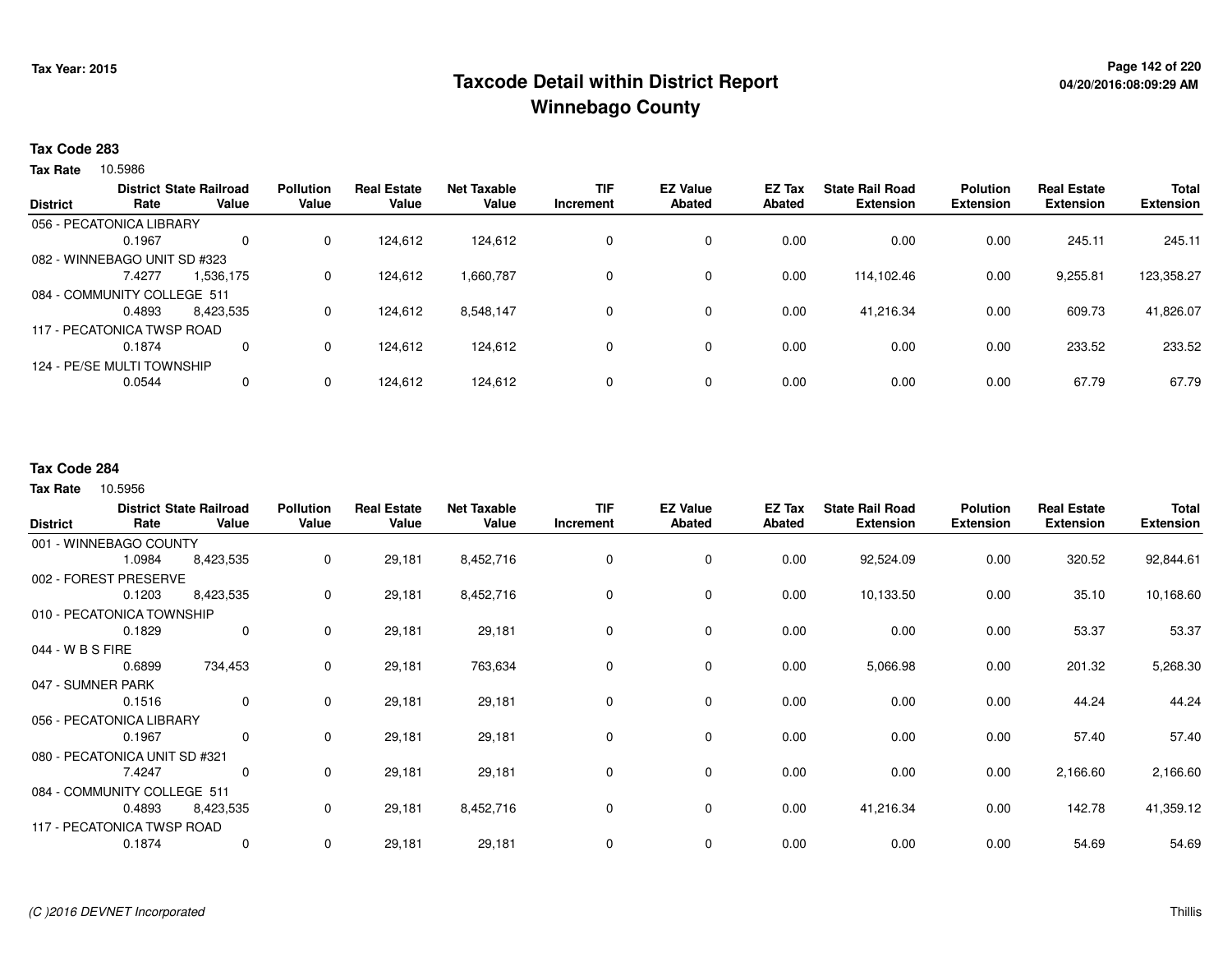## **Page 143 of 220 Taxcode Detail within District ReportWinnebago County**

### **Tax Code 284**

**Tax Rate** 10.5956

|                 | <b>District State Railroad</b> |       | <b>Pollution</b> | <b>Real Estate</b> | Net Taxable | <b>TIF</b> | <b>EZ Value</b> | <b>EZ Tax</b> | <b>State Rail Road</b> | <b>Polution</b>  | <b>Real Estate</b> | <b>Total</b> |
|-----------------|--------------------------------|-------|------------------|--------------------|-------------|------------|-----------------|---------------|------------------------|------------------|--------------------|--------------|
| <b>District</b> | Rate                           | Value | Value            | Value              | Value       | Increment  | <b>Abated</b>   | Abated        | <b>Extension</b>       | <b>Extension</b> | <b>Extension</b>   | Extension    |
|                 | 124 - PE/SE MULTI TOWNSHIP     |       |                  |                    |             |            |                 |               |                        |                  |                    |              |
|                 | 0.0544                         |       |                  | 29.181             | 29,181      |            |                 | 0.00          | 0.00                   | 0.00             | 15.87              | 15.87        |

#### **Tax Code 286**

**Tax Rate** 10.7476

| <b>District</b>   | Rate                          | <b>District State Railroad</b><br>Value | <b>Pollution</b><br>Value | <b>Real Estate</b><br>Value | <b>Net Taxable</b><br>Value | <b>TIF</b><br>Increment | <b>EZ Value</b><br><b>Abated</b> | EZ Tax<br>Abated | <b>State Rail Road</b><br><b>Extension</b> | <b>Polution</b><br><b>Extension</b> | <b>Real Estate</b><br><b>Extension</b> | <b>Total</b><br><b>Extension</b> |
|-------------------|-------------------------------|-----------------------------------------|---------------------------|-----------------------------|-----------------------------|-------------------------|----------------------------------|------------------|--------------------------------------------|-------------------------------------|----------------------------------------|----------------------------------|
|                   | 001 - WINNEBAGO COUNTY        |                                         |                           |                             |                             |                         |                                  |                  |                                            |                                     |                                        |                                  |
|                   | 1.0984                        | 8,423,535                               | 0                         | 25,811,461                  | 34,234,996                  | 0                       | $\mathbf 0$                      | 0.00             | 92,524.09                                  | 0.00                                | 283,513.09                             | 376,037.18                       |
|                   | 002 - FOREST PRESERVE         |                                         |                           |                             |                             |                         |                                  |                  |                                            |                                     |                                        |                                  |
|                   | 0.1203                        | 8,423,535                               | 0                         | 25,811,461                  | 34,234,996                  | $\Omega$                | 0                                | 0.00             | 10,133.50                                  | 0.00                                | 31,051.19                              | 41,184.69                        |
|                   | 010 - PECATONICA TOWNSHIP     |                                         |                           |                             |                             |                         |                                  |                  |                                            |                                     |                                        |                                  |
|                   | 0.1829                        | $\mathbf 0$                             | $\Omega$                  | 25,811,461                  | 25,811,461                  | $\Omega$                | 0                                | 0.00             | 0.00                                       | 0.00                                | 47,209.16                              | 47,209.16                        |
|                   | 022 - PECATONICA VILLAGE      |                                         |                           |                             |                             |                         |                                  |                  |                                            |                                     |                                        |                                  |
|                   | 0.3920                        | 0                                       | 0                         | 25,811,461                  | 25,811,461                  | 0                       | 0                                | 0.00             | 0.00                                       | 0.00                                | 101,180.93                             | 101,180.93                       |
|                   | 039 - PECATONICA FIRE         |                                         |                           |                             |                             |                         |                                  |                  |                                            |                                     |                                        |                                  |
|                   | 0.4499                        | 635,027                                 | 0                         | 25,811,461                  | 26,446,488                  | 0                       | 0                                | 0.00             | 2,856.99                                   | 0.00                                | 116,125.76                             | 118,982.75                       |
| 047 - SUMNER PARK |                               |                                         |                           |                             |                             |                         |                                  |                  |                                            |                                     |                                        |                                  |
|                   | 0.1516                        | $\mathbf 0$                             | 0                         | 25,811,461                  | 25,811,461                  |                         | 0                                | 0.00             | 0.00                                       | 0.00                                | 39,130.17                              | 39,130.17                        |
|                   | 056 - PECATONICA LIBRARY      |                                         |                           |                             |                             |                         |                                  |                  |                                            |                                     |                                        |                                  |
|                   | 0.1967                        | $\mathbf 0$                             | $\Omega$                  | 25,811,461                  | 25,811,461                  | 0                       | 0                                | 0.00             | 0.00                                       | 0.00                                | 50,771.14                              | 50,771.14                        |
|                   | 080 - PECATONICA UNIT SD #321 |                                         |                           |                             |                             |                         |                                  |                  |                                            |                                     |                                        |                                  |
|                   | 7.4247                        | 0                                       | $\Omega$                  | 25,811,461                  | 25,811,461                  | $\Omega$                | 0                                | 0.00             | 0.00                                       | 0.00                                | 1,916,423.54                           | 1,916,423.54                     |
|                   | 084 - COMMUNITY COLLEGE 511   |                                         |                           |                             |                             |                         |                                  |                  |                                            |                                     |                                        |                                  |
|                   | 0.4893                        | 8,423,535                               | 0                         | 25,811,461                  | 34,234,996                  | 0                       | 0                                | 0.00             | 41,216.34                                  | 0.00                                | 126,295.48                             | 167,511.82                       |
|                   | 117 - PECATONICA TWSP ROAD    |                                         |                           |                             |                             |                         |                                  |                  |                                            |                                     |                                        |                                  |
|                   | 0.1874                        | 0                                       | 0                         | 25,811,461                  | 25,811,461                  | 0                       | 0                                | 0.00             | 0.00                                       | 0.00                                | 48,370.68                              | 48,370.68                        |
|                   | 124 - PE/SE MULTI TOWNSHIP    |                                         |                           |                             |                             |                         |                                  |                  |                                            |                                     |                                        |                                  |
|                   | 0.0544                        | $\mathbf 0$                             | 0                         | 25,811,461                  | 25,811,461                  |                         | 0                                | 0.00             | 0.00                                       | 0.00                                | 14,041.43                              | 14,041.43                        |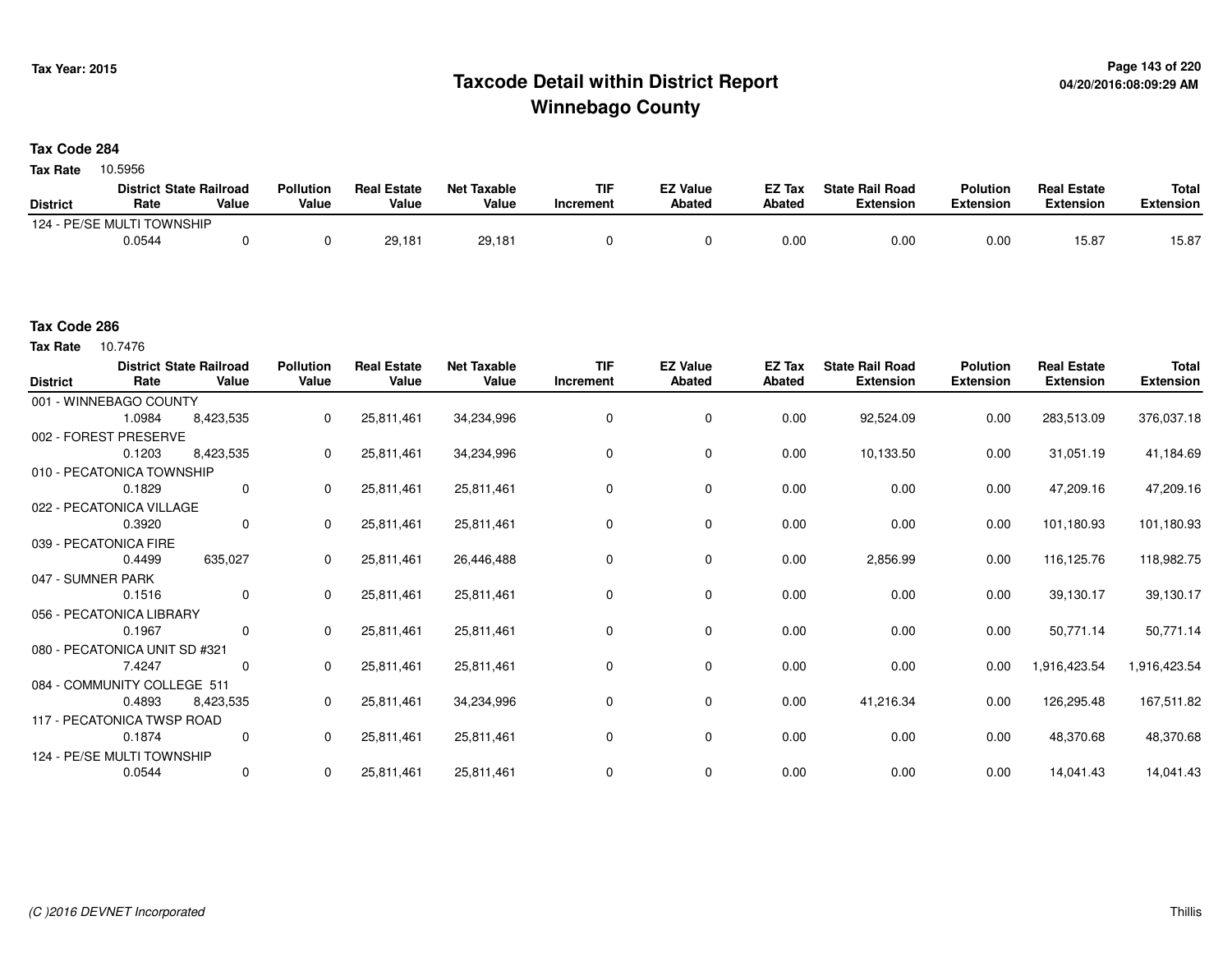## **Page 144 of 220 Taxcode Detail within District ReportWinnebago County**

### **Tax Code 290**

10.6049 **Tax Rate**

| <b>District</b> | Rate                        | <b>District State Railroad</b><br>Value | <b>Pollution</b><br>Value | <b>Real Estate</b><br>Value | <b>Net Taxable</b><br>Value | <b>TIF</b><br>Increment | <b>EZ Value</b><br>Abated | EZ Tax<br>Abated | <b>State Rail Road</b><br><b>Extension</b> | <b>Polution</b><br><b>Extension</b> | <b>Real Estate</b><br><b>Extension</b> | <b>Total</b><br><b>Extension</b> |
|-----------------|-----------------------------|-----------------------------------------|---------------------------|-----------------------------|-----------------------------|-------------------------|---------------------------|------------------|--------------------------------------------|-------------------------------------|----------------------------------------|----------------------------------|
|                 | 001 - WINNEBAGO COUNTY      |                                         |                           |                             |                             |                         |                           |                  |                                            |                                     |                                        |                                  |
|                 | 1.0984                      | 8,423,535                               | 0                         | $\mathbf{0}$                | 8,423,535                   | 0                       | 0                         | 0.00             | 92,524.09                                  | 0.00                                | 0.00                                   | 92,524.09                        |
|                 | 002 - FOREST PRESERVE       |                                         |                           |                             |                             |                         |                           |                  |                                            |                                     |                                        |                                  |
|                 | 0.1203                      | 8,423,535                               | 0                         | 0                           | 8,423,535                   | 0                       | 0                         | 0.00             | 10,133.50                                  | 0.00                                | 0.00                                   | 10,133.50                        |
|                 | 012 - ROCKTON TOWNSHIP      |                                         |                           |                             |                             |                         |                           |                  |                                            |                                     |                                        |                                  |
|                 | 0.2035                      | 740,337                                 | 0                         | $\mathbf 0$                 | 740,337                     | 0                       | $\mathbf 0$               | 0.00             | 1,506.57                                   | 0.00                                | 0.00                                   | 1,506.57                         |
|                 | 026 - SOUTH BELOIT CITY     |                                         |                           |                             |                             |                         |                           |                  |                                            |                                     |                                        |                                  |
|                 | 1.1922                      | 914,210                                 | 0                         | $\mathbf 0$                 | 914,210                     | 0                       | $\mathbf 0$               | 0.00             | 10,899.21                                  | 0.00                                | 0.00                                   | 10,899.21                        |
|                 | 061 - SOUTH BELOIT CITY     | <b>LIBRARY</b>                          |                           |                             |                             |                         |                           |                  |                                            |                                     |                                        |                                  |
|                 | 0.2142                      | 914,210                                 | 0                         | $\mathbf 0$                 | 914,210                     | 0                       | $\mathbf 0$               | 0.00             | 1,958.24                                   | 0.00                                | 0.00                                   | 1,958.24                         |
|                 | 079 - SOUTH BELOIT SD #320  |                                         |                           |                             |                             |                         |                           |                  |                                            |                                     |                                        |                                  |
|                 | 7.1259                      | 988,439                                 | 0                         | 0                           | 988,439                     | 0                       | 0                         | 0.00             | 70,435.16                                  | 0.00                                | 0.00                                   | 70,435.16                        |
|                 | 084 - COMMUNITY COLLEGE 511 |                                         |                           |                             |                             |                         |                           |                  |                                            |                                     |                                        |                                  |
|                 | 0.4893                      | 8,423,535                               | 0                         | $\mathbf{0}$                | 8,423,535                   | 0                       | $\mathbf 0$               | 0.00             | 41,216.34                                  | 0.00                                | 0.00                                   | 41,216.34                        |
|                 | 119 - ROCKTON TWSP ROAD     |                                         |                           |                             |                             |                         |                           |                  |                                            |                                     |                                        |                                  |
|                 | 0.1611                      | 740,337                                 | 0                         | $\mathbf 0$                 | 740,337                     | 0                       | $\mathbf 0$               | 0.00             | 1,192.69                                   | 0.00                                | 0.00                                   | 1,192.69                         |
|                 | 160 - SOUTH BELOIT SSA 1    |                                         |                           |                             |                             |                         |                           |                  |                                            |                                     |                                        |                                  |
|                 | 0.0000                      | $\mathbf 0$                             | 0                         | $\mathbf 0$                 | 0                           | 0                       | 0                         | 0.00             | 0.00                                       | 0.00                                | 676.76                                 | 676.76                           |

### **Tax Code 305**

| <b>District</b>            | <b>District State Railroad</b><br>Value<br>Rate |           | <b>Pollution</b><br>Value | <b>Real Estate</b><br>Value | <b>Net Taxable</b><br>Value | <b>TIF</b><br>Increment | <b>EZ Value</b><br><b>Abated</b> | <b>EZ Tax</b><br>Abated | <b>State Rail Road</b><br><b>Extension</b> | <b>Polution</b><br><b>Extension</b> | <b>Real Estate</b><br><b>Extension</b> | <b>Total</b><br><b>Extension</b> |
|----------------------------|-------------------------------------------------|-----------|---------------------------|-----------------------------|-----------------------------|-------------------------|----------------------------------|-------------------------|--------------------------------------------|-------------------------------------|----------------------------------------|----------------------------------|
| 001 - WINNEBAGO COUNTY     |                                                 |           |                           |                             |                             |                         |                                  |                         |                                            |                                     |                                        |                                  |
|                            | 1.0984                                          | 8,423,535 | 0                         | 238,578                     | 8,662,113                   | 0                       | 0                                | 0.00                    | 92,524.09                                  | 0.00                                | 2,620.54                               | 95,144.63                        |
| 002 - FOREST PRESERVE      |                                                 |           |                           |                             |                             |                         |                                  |                         |                                            |                                     |                                        |                                  |
|                            | 0.1203                                          | 8,423,535 | 0                         | 238,578                     | 8,662,113                   | 0                       | 0                                | 0.00                    | 10.133.50                                  | 0.00                                | 287.01                                 | 10,420.51                        |
| 014 - SEWARD TOWNSHIP      |                                                 |           |                           |                             |                             |                         |                                  |                         |                                            |                                     |                                        |                                  |
|                            | 0.4623                                          | 736,437   | 0                         | 238,578                     | 975,015                     | 0                       | 0                                | 0.00                    | 3,404.55                                   | 0.00                                | 1,102.95                               | 4,507.50                         |
| 039 - PECATONICA FIRE      |                                                 |           |                           |                             |                             |                         |                                  |                         |                                            |                                     |                                        |                                  |
|                            | 0.4499                                          | 635.027   | 0                         | 238,578                     | 873,605                     | 0                       | 0                                | 0.00                    | 2,856.99                                   | 0.00                                | 1,073.36                               | 3,930.35                         |
| 049 - SEWARD PARK DISTRICT |                                                 |           |                           |                             |                             |                         |                                  |                         |                                            |                                     |                                        |                                  |
|                            | 0.1564                                          | 736.437   | 0                         | 238,578                     | 975,015                     | 0                       | 0                                | 0.00                    | 1,151.79                                   | 0.00                                | 373.15                                 | 1,524.94                         |
| 056 - PECATONICA LIBRARY   |                                                 |           |                           |                             |                             |                         |                                  |                         |                                            |                                     |                                        |                                  |
|                            | 0.1967                                          | 0         | 0                         | 238,578                     | 238,578                     | 0                       | 0                                | 0.00                    | 0.00                                       | 0.00                                | 469.28                                 | 469.28                           |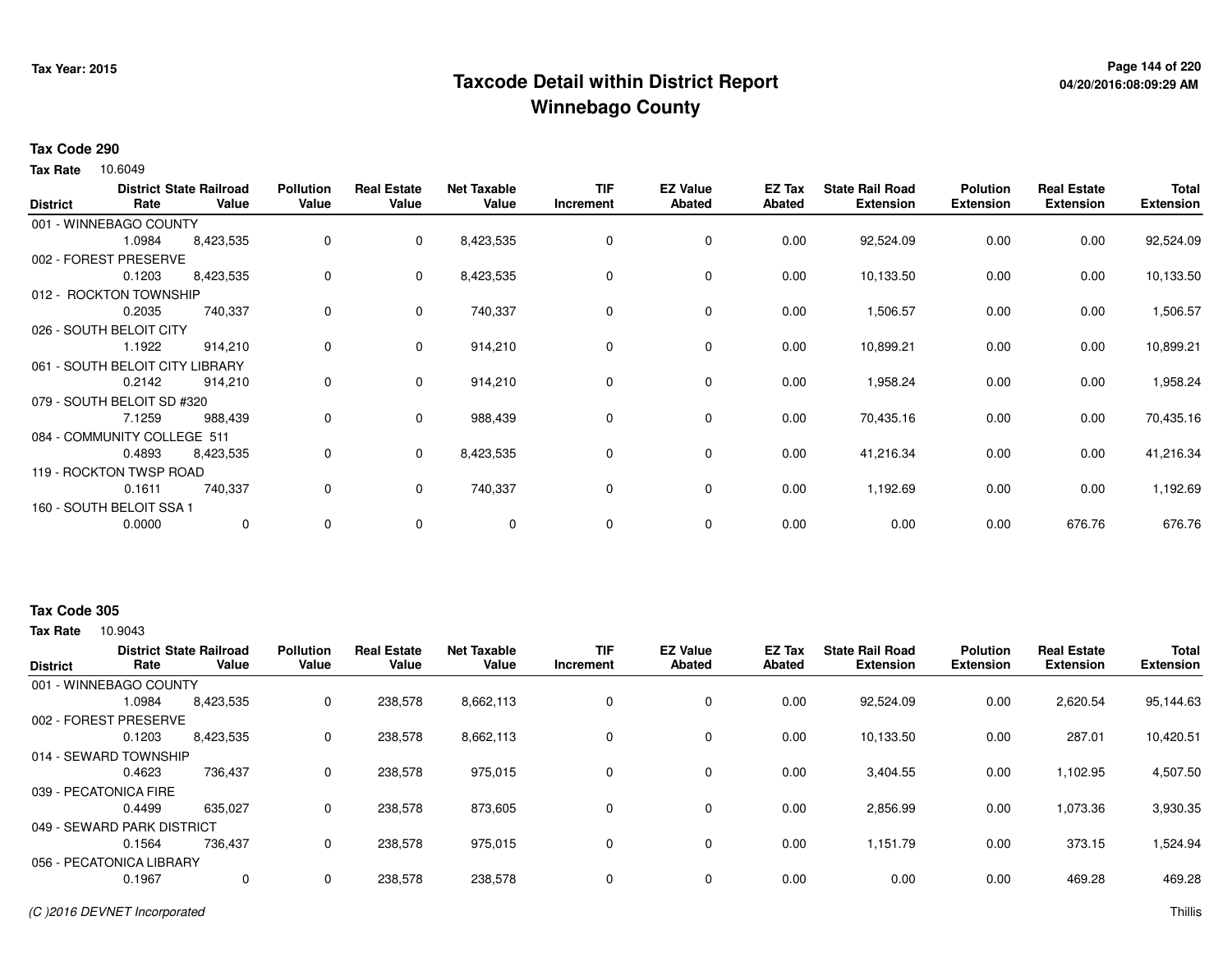# **Page 145 of 220 Taxcode Detail within District ReportWinnebago County**

## **Tax Code 305**

**Tax Rate** 10.9043

|                 |                               | <b>District State Railroad</b> | <b>Pollution</b> | <b>Real Estate</b> | Net Taxable | <b>TIF</b> | <b>EZ Value</b> | EZ Tax | <b>State Rail Road</b> | <b>Polution</b>  | <b>Real Estate</b> | <b>Total</b>     |
|-----------------|-------------------------------|--------------------------------|------------------|--------------------|-------------|------------|-----------------|--------|------------------------|------------------|--------------------|------------------|
| <b>District</b> | Rate                          | Value                          | Value            | Value              | Value       | Increment  | <b>Abated</b>   | Abated | <b>Extension</b>       | <b>Extension</b> | <b>Extension</b>   | <b>Extension</b> |
|                 | 080 - PECATONICA UNIT SD #321 |                                |                  |                    |             |            |                 |        |                        |                  |                    |                  |
|                 | 7.4247                        | $\Omega$                       |                  | 238,578            | 238,578     |            | 0               | 0.00   | 0.00                   | 0.00             | 17.713.70          | 17,713.70        |
|                 | 084 - COMMUNITY COLLEGE 511   |                                |                  |                    |             |            |                 |        |                        |                  |                    |                  |
|                 | 0.4893                        | 8,423,535                      |                  | 238,578            | 8,662,113   |            | 0               | 0.00   | 41.216.34              | 0.00             | 1.167.36           | 42,383.70        |
|                 | 121 - SEWARD TWSP ROAD        |                                |                  |                    |             |            |                 |        |                        |                  |                    |                  |
|                 | 0.4519                        | 736.437                        |                  | 238,578            | 975.015     |            | 0               | 0.00   | 3,327.97               | 0.00             | 1,078.12           | 4,406.09         |
|                 | 124 - PE/SE MULTI TOWNSHIP    |                                |                  |                    |             |            |                 |        |                        |                  |                    |                  |
|                 | 0.0544                        | 0                              |                  | 238,578            | 238,578     |            | 0               | 0.00   | 0.00                   | 0.00             | 129.79             | 129.79           |
|                 |                               |                                |                  |                    |             |            |                 |        |                        |                  |                    |                  |

## **Tax Code 306**

#### **Tax Rate** 11.1640

| <b>District</b>              | Rate   | <b>District State Railroad</b><br>Value | <b>Pollution</b><br>Value | <b>Real Estate</b><br>Value | <b>Net Taxable</b><br>Value | <b>TIF</b><br>Increment | <b>EZ Value</b><br><b>Abated</b> | <b>EZ Tax</b><br><b>Abated</b> | <b>State Rail Road</b><br><b>Extension</b> | <b>Polution</b><br><b>Extension</b> | <b>Real Estate</b><br><b>Extension</b> | <b>Total</b><br><b>Extension</b> |
|------------------------------|--------|-----------------------------------------|---------------------------|-----------------------------|-----------------------------|-------------------------|----------------------------------|--------------------------------|--------------------------------------------|-------------------------------------|----------------------------------------|----------------------------------|
| 001 - WINNEBAGO COUNTY       |        |                                         |                           |                             |                             |                         |                                  |                                |                                            |                                     |                                        |                                  |
|                              | 1.0984 | 8,423,535                               | 0                         | 328,867                     | 8,752,402                   | 0                       | 0                                | 0.00                           | 92,524.09                                  | 0.00                                | 3,612.28                               | 96,136.37                        |
| 002 - FOREST PRESERVE        |        |                                         |                           |                             |                             |                         |                                  |                                |                                            |                                     |                                        |                                  |
|                              | 0.1203 | 8,423,535                               | 0                         | 328,867                     | 8,752,402                   | 0                       | 0                                | 0.00                           | 10,133.50                                  | 0.00                                | 395.63                                 | 10,529.13                        |
| 014 - SEWARD TOWNSHIP        |        |                                         |                           |                             |                             |                         |                                  |                                |                                            |                                     |                                        |                                  |
|                              | 0.4623 | 736,437                                 | 0                         | 328,867                     | 1,065,304                   | 0                       | 0                                | 0.00                           | 3,404.55                                   | 0.00                                | 1,520.35                               | 4,924.90                         |
| 044 - W B S FIRE             |        |                                         |                           |                             |                             |                         |                                  |                                |                                            |                                     |                                        |                                  |
|                              | 0.6899 | 734,453                                 | 0                         | 328,867                     | 1,063,320                   | 0                       | $\mathbf 0$                      | 0.00                           | 5,066.98                                   | 0.00                                | 2,268.85                               | 7,335.83                         |
| 047 - SUMNER PARK            |        |                                         |                           |                             |                             |                         |                                  |                                |                                            |                                     |                                        |                                  |
|                              | 0.1516 | 0                                       | 0                         | 328,867                     | 328,867                     | 0                       | 0                                | 0.00                           | 0.00                                       | 0.00                                | 498.56                                 | 498.56                           |
| 058 - WINNEBAGO LIBRARY      |        |                                         |                           |                             |                             |                         |                                  |                                |                                            |                                     |                                        |                                  |
|                              | 0.2182 | 0                                       | 0                         | 328,867                     | 328,867                     | 0                       | 0                                | 0.00                           | 0.00                                       | 0.00                                | 717.59                                 | 717.59                           |
| 082 - WINNEBAGO UNIT SD #323 |        |                                         |                           |                             |                             |                         |                                  |                                |                                            |                                     |                                        |                                  |
|                              | 7.4277 | 1,536,175                               | 0                         | 328,867                     | 1,865,042                   | 0                       | 0                                | 0.00                           | 114,102.46                                 | 0.00                                | 24,427.25                              | 138,529.71                       |
| 084 - COMMUNITY COLLEGE 511  |        |                                         |                           |                             |                             |                         |                                  |                                |                                            |                                     |                                        |                                  |
|                              | 0.4893 | 8,423,535                               | 0                         | 328,867                     | 8,752,402                   | 0                       | $\mathbf 0$                      | 0.00                           | 41,216.34                                  | 0.00                                | 1,609.15                               | 42,825.49                        |
| 121 - SEWARD TWSP ROAD       |        |                                         |                           |                             |                             |                         |                                  |                                |                                            |                                     |                                        |                                  |
|                              | 0.4519 | 736,437                                 | 0                         | 328,867                     | 1,065,304                   | 0                       | $\mathbf 0$                      | 0.00                           | 3,327.97                                   | 0.00                                | 1,486.15                               | 4,814.12                         |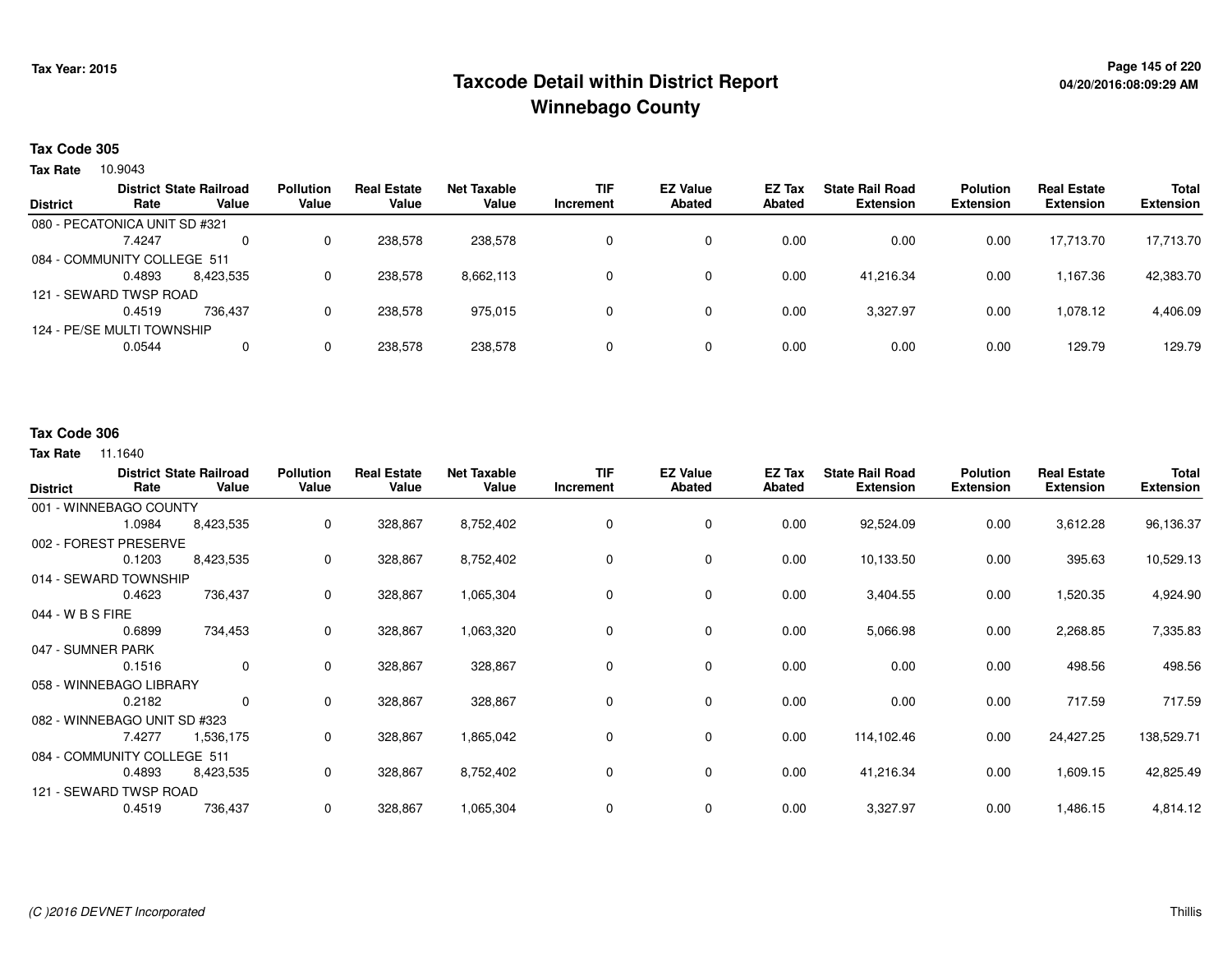# **Page 146 of 220 Taxcode Detail within District ReportWinnebago County**

### **Tax Code 306**

**Tax Rate** 11.1640

|                 | <b>District State Railroad</b> |       | <b>Pollution</b> | <b>Real Estate</b> | <b>Net Taxable</b> | TIF       | EZ Value | EZ Tax | <b>State Rail Road</b> | <b>Polution</b> | <b>Real Estate</b> | <b>Total</b> |
|-----------------|--------------------------------|-------|------------------|--------------------|--------------------|-----------|----------|--------|------------------------|-----------------|--------------------|--------------|
| <b>District</b> | Rate                           | Value | Value            | Value              | Value              | Increment | Abated   | Abated | <b>Extension</b>       | Extension       | <b>Extension</b>   | Extension    |
|                 | 124 - PE/SE MULTI TOWNSHIP     |       |                  |                    |                    |           |          |        |                        |                 |                    |              |
|                 | 0.0544                         |       |                  | 328,867            | 328,867            |           |          | 0.00   | 0.00                   | 0.00            | 178.90             | 178.90       |

## **Tax Code 308**

10.9240 **Tax Rate**

| <b>District</b>   | Rate                         | <b>District State Railroad</b><br>Value | <b>Pollution</b><br>Value | <b>Real Estate</b><br>Value | <b>Net Taxable</b><br>Value | <b>TIF</b><br>Increment | <b>EZ Value</b><br>Abated | EZ Tax<br>Abated | <b>State Rail Road</b><br><b>Extension</b> | <b>Polution</b><br><b>Extension</b> | <b>Real Estate</b><br><b>Extension</b> | Total<br><b>Extension</b> |
|-------------------|------------------------------|-----------------------------------------|---------------------------|-----------------------------|-----------------------------|-------------------------|---------------------------|------------------|--------------------------------------------|-------------------------------------|----------------------------------------|---------------------------|
|                   | 001 - WINNEBAGO COUNTY       |                                         |                           |                             |                             |                         |                           |                  |                                            |                                     |                                        |                           |
|                   | 1.0984                       | 8,423,535                               | 0                         | 553,199                     | 8,976,734                   | 0                       | 0                         | 0.00             | 92,524.09                                  | 0.00                                | 6,076.34                               | 98,600.43                 |
|                   | 002 - FOREST PRESERVE        |                                         |                           |                             |                             |                         |                           |                  |                                            |                                     |                                        |                           |
|                   | 0.1203                       | 8,423,535                               | 0                         | 553,199                     | 8,976,734                   | $\Omega$                | 0                         | 0.00             | 10,133.50                                  | 0.00                                | 665.50                                 | 10,799.00                 |
|                   | 014 - SEWARD TOWNSHIP        |                                         |                           |                             |                             |                         |                           |                  |                                            |                                     |                                        |                           |
|                   | 0.4623                       | 736,437                                 | 0                         | 553,199                     | 1,289,636                   | $\mathbf 0$             | $\mathbf 0$               | 0.00             | 3,404.55                                   | 0.00                                | 2,557.44                               | 5,961.99                  |
|                   | 039 - PECATONICA FIRE        |                                         |                           |                             |                             |                         |                           |                  |                                            |                                     |                                        |                           |
|                   | 0.4499                       | 635,027                                 | 0                         | 553,199                     | 1,188,226                   | 0                       | 0                         | 0.00             | 2,856.99                                   | 0.00                                | 2,488.84                               | 5,345.83                  |
| 047 - SUMNER PARK |                              |                                         |                           |                             |                             |                         |                           |                  |                                            |                                     |                                        |                           |
|                   | 0.1516                       | 0                                       | 0                         | 553,199                     | 553,199                     | 0                       | 0                         | 0.00             | 0.00                                       | 0.00                                | 838.65                                 | 838.65                    |
|                   | 058 - WINNEBAGO LIBRARY      |                                         |                           |                             |                             |                         |                           |                  |                                            |                                     |                                        |                           |
|                   | 0.2182                       | 0                                       | 0                         | 553,199                     | 553,199                     | $\Omega$                | 0                         | 0.00             | 0.00                                       | 0.00                                | 1,207.08                               | 1,207.08                  |
|                   | 082 - WINNEBAGO UNIT SD #323 |                                         |                           |                             |                             |                         |                           |                  |                                            |                                     |                                        |                           |
|                   | 7.4277                       | 1,536,175                               | 0                         | 553,199                     | 2,089,374                   | 0                       | $\mathbf 0$               | 0.00             | 114,102.46                                 | 0.00                                | 41,089.96                              | 155,192.42                |
|                   | 084 - COMMUNITY COLLEGE 511  |                                         |                           |                             |                             |                         |                           |                  |                                            |                                     |                                        |                           |
|                   | 0.4893                       | 8,423,535                               | 0                         | 553,199                     | 8,976,734                   | $\Omega$                | 0                         | 0.00             | 41,216.34                                  | 0.00                                | 2,706.80                               | 43,923.14                 |
|                   | 121 - SEWARD TWSP ROAD       |                                         |                           |                             |                             |                         |                           |                  |                                            |                                     |                                        |                           |
|                   | 0.4519                       | 736,437                                 | $\mathbf 0$               | 553,199                     | 1,289,636                   | 0                       | 0                         | 0.00             | 3,327.97                                   | 0.00                                | 2,499.91                               | 5,827.88                  |
|                   | 124 - PE/SE MULTI TOWNSHIP   |                                         |                           |                             |                             |                         |                           |                  |                                            |                                     |                                        |                           |
|                   | 0.0544                       | 0                                       | 0                         | 553,199                     | 553,199                     | $\Omega$                | 0                         | 0.00             | 0.00                                       | 0.00                                | 300.94                                 | 300.94                    |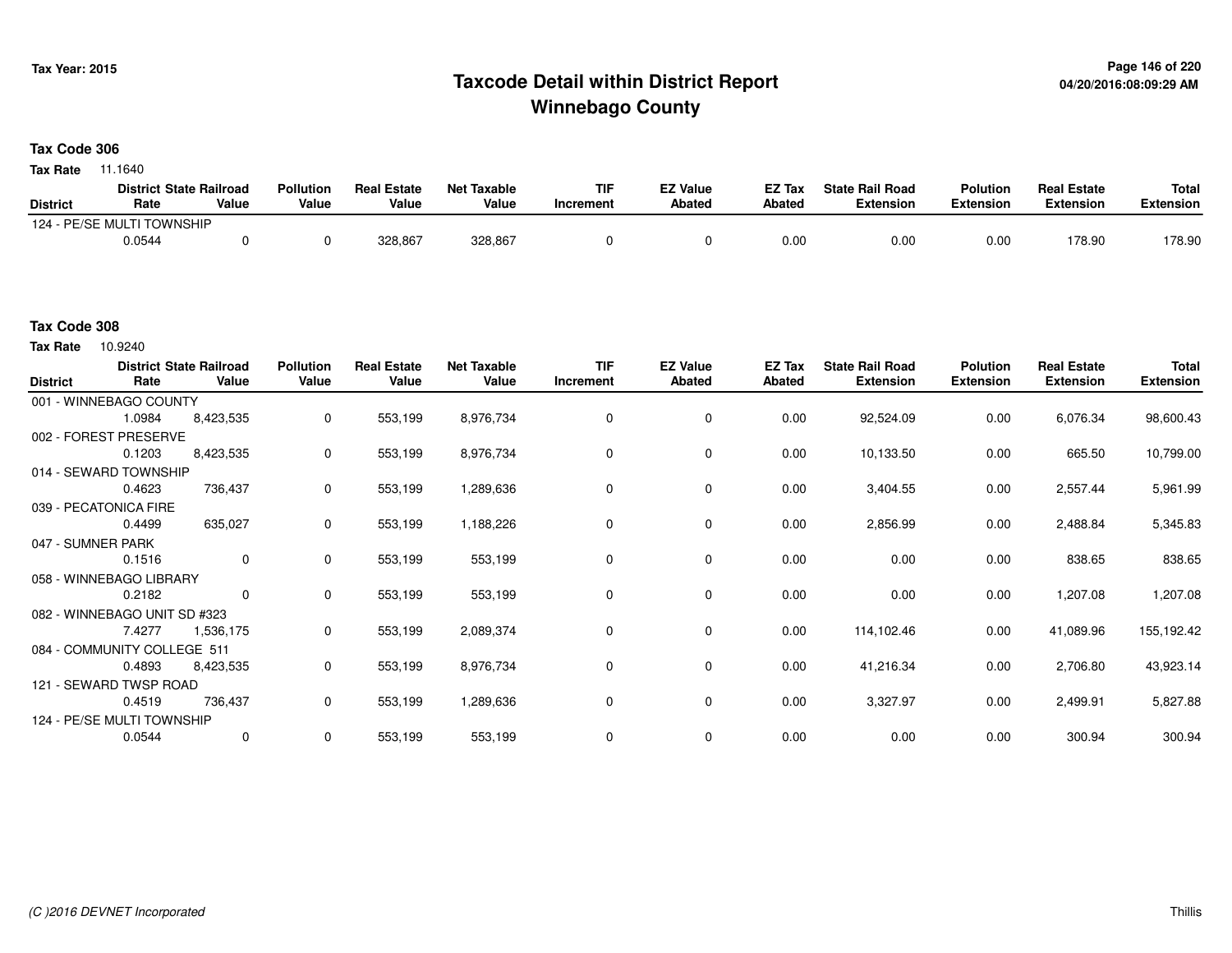# **Page 147 of 220 Taxcode Detail within District ReportWinnebago County**

## **Tax Code 309**

10.8995 **Tax Rate**

| <b>District</b>   | Rate                          | <b>District State Railroad</b><br>Value | <b>Pollution</b><br>Value | <b>Real Estate</b><br>Value | <b>Net Taxable</b><br>Value | <b>TIF</b><br>Increment | <b>EZ Value</b><br><b>Abated</b> | EZ Tax<br><b>Abated</b> | <b>State Rail Road</b><br><b>Extension</b> | <b>Polution</b><br><b>Extension</b> | <b>Real Estate</b><br><b>Extension</b> | <b>Total</b><br><b>Extension</b> |
|-------------------|-------------------------------|-----------------------------------------|---------------------------|-----------------------------|-----------------------------|-------------------------|----------------------------------|-------------------------|--------------------------------------------|-------------------------------------|----------------------------------------|----------------------------------|
|                   | 001 - WINNEBAGO COUNTY        |                                         |                           |                             |                             |                         |                                  |                         |                                            |                                     |                                        |                                  |
|                   | 1.0984                        | 8,423,535                               | 0                         | 4,881,694                   | 13,305,229                  | 0                       | 0                                | 0.00                    | 92,524.09                                  | 0.00                                | 53,620.53                              | 146,144.62                       |
|                   | 002 - FOREST PRESERVE         |                                         |                           |                             |                             |                         |                                  |                         |                                            |                                     |                                        |                                  |
|                   | 0.1203                        | 8,423,535                               | 0                         | 4,881,694                   | 13,305,229                  | 0                       | 0                                | 0.00                    | 10,133.50                                  | 0.00                                | 5,872.68                               | 16,006.18                        |
|                   | 014 - SEWARD TOWNSHIP         |                                         |                           |                             |                             |                         |                                  |                         |                                            |                                     |                                        |                                  |
|                   | 0.4623                        | 736,437                                 | 0                         | 4,881,694                   | 5,618,131                   | 0                       | 0                                | 0.00                    | 3,404.55                                   | 0.00                                | 22,568.07                              | 25,972.62                        |
|                   | 039 - PECATONICA FIRE         |                                         |                           |                             |                             |                         |                                  |                         |                                            |                                     |                                        |                                  |
|                   | 0.4499                        | 635,027                                 | 0                         | 4,881,694                   | 5,516,721                   | 0                       | 0                                | 0.00                    | 2,856.99                                   | 0.00                                | 21,962.74                              | 24,819.73                        |
| 047 - SUMNER PARK |                               |                                         |                           |                             |                             |                         |                                  |                         |                                            |                                     |                                        |                                  |
|                   | 0.1516                        | $\mathbf 0$                             | 0                         | 4,881,694                   | 4,881,694                   | 0                       | 0                                | 0.00                    | 0.00                                       | 0.00                                | 7,400.65                               | 7,400.65                         |
|                   | 056 - PECATONICA LIBRARY      |                                         |                           |                             |                             |                         |                                  |                         |                                            |                                     |                                        |                                  |
|                   | 0.1967                        | 0                                       | 0                         | 4,881,694                   | 4,881,694                   | 0                       | 0                                | 0.00                    | 0.00                                       | 0.00                                | 9,602.29                               | 9,602.29                         |
|                   | 080 - PECATONICA UNIT SD #321 |                                         |                           |                             |                             |                         |                                  |                         |                                            |                                     |                                        |                                  |
|                   | 7.4247                        | 0                                       | 0                         | 4,881,694                   | 4,881,694                   | 0                       | 0                                | 0.00                    | 0.00                                       | 0.00                                | 362,451.13                             | 362,451.13                       |
|                   | 084 - COMMUNITY COLLEGE 511   |                                         |                           |                             |                             |                         |                                  |                         |                                            |                                     |                                        |                                  |
|                   | 0.4893                        | 8,423,535                               | 0                         | 4,881,694                   | 13,305,229                  | 0                       | 0                                | 0.00                    | 41,216.34                                  | 0.00                                | 23,886.13                              | 65,102.47                        |
|                   | 121 - SEWARD TWSP ROAD        |                                         |                           |                             |                             |                         |                                  |                         |                                            |                                     |                                        |                                  |
|                   | 0.4519                        | 736,437                                 | 0                         | 4,881,694                   | 5,618,131                   | 0                       | 0                                | 0.00                    | 3,327.97                                   | 0.00                                | 22,060.38                              | 25,388.35                        |
|                   | 124 - PE/SE MULTI TOWNSHIP    |                                         |                           |                             |                             |                         |                                  |                         |                                            |                                     |                                        |                                  |
|                   | 0.0544                        | 0                                       | 0                         | 4,881,694                   | 4,881,694                   | 0                       | 0                                | 0.00                    | 0.00                                       | 0.00                                | 2,655.64                               | 2,655.64                         |

# **Tax Code 310**

Tax Rate 10.9288

| <b>District</b> | Rate                       | <b>District State Railroad</b><br>Value | <b>Pollution</b><br>Value | <b>Real Estate</b><br>Value | <b>Net Taxable</b><br>Value | TIF<br>Increment | <b>EZ Value</b><br><b>Abated</b> | EZ Tax<br>Abated | <b>State Rail Road</b><br><b>Extension</b> | <b>Polution</b><br><b>Extension</b> | <b>Real Estate</b><br><b>Extension</b> | <b>Total</b><br>Extension |
|-----------------|----------------------------|-----------------------------------------|---------------------------|-----------------------------|-----------------------------|------------------|----------------------------------|------------------|--------------------------------------------|-------------------------------------|----------------------------------------|---------------------------|
|                 | 001 - WINNEBAGO COUNTY     |                                         |                           |                             |                             |                  |                                  |                  |                                            |                                     |                                        |                           |
|                 | 1.0984                     | 8,423,535                               | 0                         | 6,410,271                   | 14,833,806                  |                  | 0                                | 0.00             | 92,524.09                                  | 0.00                                | 70,410.42                              | 162,934.51                |
|                 | 002 - FOREST PRESERVE      |                                         |                           |                             |                             |                  |                                  |                  |                                            |                                     |                                        |                           |
|                 | 0.1203                     | 8,423,535                               | 0                         | 6,410,271                   | 14,833,806                  |                  | $\mathbf 0$                      | 0.00             | 10,133.50                                  | 0.00                                | 7,711.56                               | 17,845.06                 |
|                 | 014 - SEWARD TOWNSHIP      |                                         |                           |                             |                             |                  |                                  |                  |                                            |                                     |                                        |                           |
|                 | 0.4623                     | 736.437                                 | 0                         | 6,410,271                   | 7.146.708                   |                  | $\mathbf 0$                      | 0.00             | 3,404.55                                   | 0.00                                | 29,634.68                              | 33,039.23                 |
|                 | 039 - PECATONICA FIRE      |                                         |                           |                             |                             |                  |                                  |                  |                                            |                                     |                                        |                           |
|                 | 0.4499                     | 635.027                                 | 0                         | 6,410,271                   | 7,045,298                   |                  | $\mathbf 0$                      | 0.00             | 2,856.99                                   | 0.00                                | 28,839.81                              | 31,696.80                 |
|                 | 049 - SEWARD PARK DISTRICT |                                         |                           |                             |                             |                  |                                  |                  |                                            |                                     |                                        |                           |
|                 | 0.1564                     | 736,437                                 | $\Omega$                  | 6,410,271                   | 7,146,708                   |                  | $\mathbf 0$                      | 0.00             | 1,151.79                                   | 0.00                                | 10,025.66                              | 11,177.45                 |
|                 |                            |                                         |                           |                             |                             |                  |                                  |                  |                                            |                                     |                                        |                           |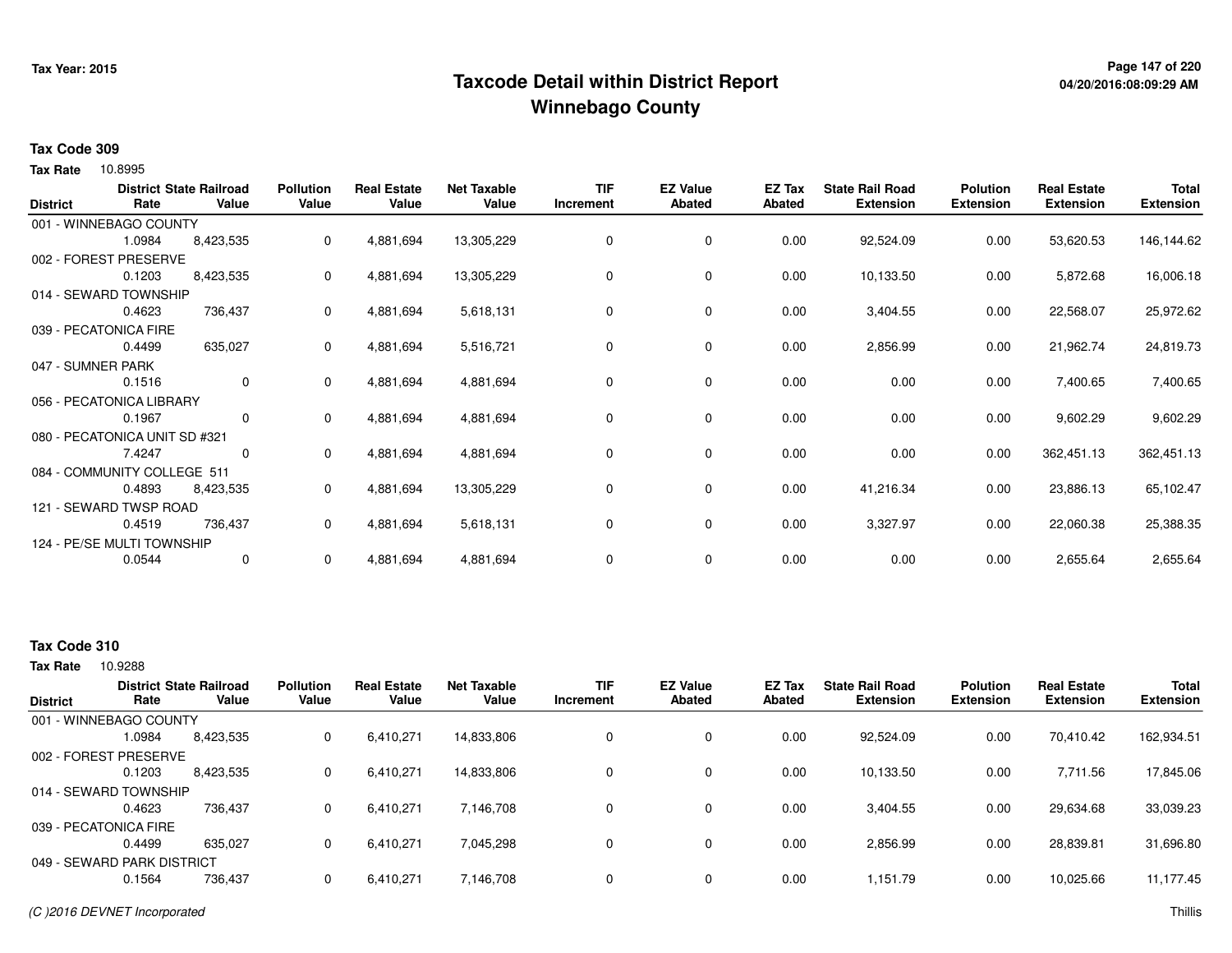# **Page 148 of 220 Taxcode Detail within District ReportWinnebago County**

### **Tax Code 310**

Tax Rate 10.9288

| <b>District</b> | Rate                         | <b>District State Railroad</b><br>Value | <b>Pollution</b><br>Value | <b>Real Estate</b><br>Value | <b>Net Taxable</b><br>Value | <b>TIF</b><br>Increment | <b>EZ Value</b><br><b>Abated</b> | <b>EZ Tax</b><br>Abated | <b>State Rail Road</b><br><b>Extension</b> | <b>Polution</b><br><b>Extension</b> | <b>Real Estate</b><br><b>Extension</b> | <b>Total</b><br><b>Extension</b> |
|-----------------|------------------------------|-----------------------------------------|---------------------------|-----------------------------|-----------------------------|-------------------------|----------------------------------|-------------------------|--------------------------------------------|-------------------------------------|----------------------------------------|----------------------------------|
|                 | 058 - WINNEBAGO LIBRARY      |                                         |                           |                             |                             |                         |                                  |                         |                                            |                                     |                                        |                                  |
|                 | 0.2182                       | 0                                       | 0                         | 6,410,271                   | 6,410,271                   | 0                       | 0                                | 0.00                    | 0.00                                       | 0.00                                | 13,987.21                              | 13,987.21                        |
|                 | 082 - WINNEBAGO UNIT SD #323 |                                         |                           |                             |                             |                         |                                  |                         |                                            |                                     |                                        |                                  |
|                 | 7.4277                       | 1.536.175                               | 0                         | 6,410,271                   | 7,946,446                   | 0                       | 0                                | 0.00                    | 114,102.46                                 | 0.00                                | 476,135.70                             | 590,238.16                       |
|                 | 084 - COMMUNITY COLLEGE 511  |                                         |                           |                             |                             |                         |                                  |                         |                                            |                                     |                                        |                                  |
|                 | 0.4893                       | 8.423.535                               | 0                         | 6,410,271                   | 14,833,806                  | 0                       | 0                                | 0.00                    | 41.216.34                                  | 0.00                                | 31,365.46                              | 72,581.80                        |
|                 | 121 - SEWARD TWSP ROAD       |                                         |                           |                             |                             |                         |                                  |                         |                                            |                                     |                                        |                                  |
|                 | 0.4519                       | 736.437                                 | 0                         | 6,410,271                   | 7,146,708                   | 0                       | 0                                | 0.00                    | 3,327.97                                   | 0.00                                | 28,968.01                              | 32,295.98                        |
|                 | 124 - PE/SE MULTI TOWNSHIP   |                                         |                           |                             |                             |                         |                                  |                         |                                            |                                     |                                        |                                  |
|                 | 0.0544                       | 0                                       | 0                         | 6,410,271                   | 6,410,271                   | 0                       | 0                                | 0.00                    | 0.00                                       | 0.00                                | 3,487.19                               | 3,487.19                         |
|                 |                              |                                         |                           |                             |                             |                         |                                  |                         |                                            |                                     |                                        |                                  |

### **Tax Code 311**

**Tax Rate** 11.1688

| <b>District</b>  | Rate                         | <b>District State Railroad</b><br>Value | <b>Pollution</b><br>Value | <b>Real Estate</b><br>Value | <b>Net Taxable</b><br>Value | <b>TIF</b><br>Increment | <b>EZ Value</b><br><b>Abated</b> | EZ Tax<br><b>Abated</b> | <b>State Rail Road</b><br><b>Extension</b> | <b>Polution</b><br><b>Extension</b> | <b>Real Estate</b><br><b>Extension</b> | <b>Total</b><br><b>Extension</b> |
|------------------|------------------------------|-----------------------------------------|---------------------------|-----------------------------|-----------------------------|-------------------------|----------------------------------|-------------------------|--------------------------------------------|-------------------------------------|----------------------------------------|----------------------------------|
|                  | 001 - WINNEBAGO COUNTY       |                                         |                           |                             |                             |                         |                                  |                         |                                            |                                     |                                        |                                  |
|                  | 1.0984                       | 8,423,535                               | 0                         | 3,372,509                   | 11,796,044                  | 0                       | 0                                | 0.00                    | 92,524.09                                  | 0.00                                | 37,043.64                              | 129,567.73                       |
|                  | 002 - FOREST PRESERVE        |                                         |                           |                             |                             |                         |                                  |                         |                                            |                                     |                                        |                                  |
|                  | 0.1203                       | 8,423,535                               | 0                         | 3,372,509                   | 11,796,044                  | 0                       | $\mathbf 0$                      | 0.00                    | 10,133.50                                  | 0.00                                | 4,057.13                               | 14,190.63                        |
|                  | 014 - SEWARD TOWNSHIP        |                                         |                           |                             |                             |                         |                                  |                         |                                            |                                     |                                        |                                  |
|                  | 0.4623                       | 736,437                                 | 0                         | 3,372,509                   | 4,108,946                   | 0                       | 0                                | 0.00                    | 3,404.55                                   | 0.00                                | 15,591.11                              | 18,995.66                        |
| 044 - W B S FIRE |                              |                                         |                           |                             |                             |                         |                                  |                         |                                            |                                     |                                        |                                  |
|                  | 0.6899                       | 734,453                                 | 0                         | 3,372,509                   | 4,106,962                   | $\Omega$                | 0                                | 0.00                    | 5,066.98                                   | 0.00                                | 23,266.94                              | 28,333.92                        |
|                  | 049 - SEWARD PARK DISTRICT   |                                         |                           |                             |                             |                         |                                  |                         |                                            |                                     |                                        |                                  |
|                  | 0.1564                       | 736,437                                 | 0                         | 3,372,509                   | 4,108,946                   |                         | 0                                | 0.00                    | 1,151.79                                   | 0.00                                | 5,274.60                               | 6,426.39                         |
|                  | 058 - WINNEBAGO LIBRARY      |                                         |                           |                             |                             |                         |                                  |                         |                                            |                                     |                                        |                                  |
|                  | 0.2182                       | $\mathbf 0$                             | $\mathbf{0}$              | 3,372,509                   | 3,372,509                   | 0                       | $\mathbf 0$                      | 0.00                    | 0.00                                       | 0.00                                | 7,358.81                               | 7,358.81                         |
|                  | 082 - WINNEBAGO UNIT SD #323 |                                         |                           |                             |                             |                         |                                  |                         |                                            |                                     |                                        |                                  |
|                  | 7.4277                       | 1,536,175                               | 0                         | 3,372,509                   | 4,908,684                   | 0                       | $\mathbf 0$                      | 0.00                    | 114,102.46                                 | 0.00                                | 250,499.85                             | 364,602.31                       |
|                  | 084 - COMMUNITY COLLEGE 511  |                                         |                           |                             |                             |                         |                                  |                         |                                            |                                     |                                        |                                  |
|                  | 0.4893                       | 8,423,535                               | 0                         | 3,372,509                   | 11,796,044                  | 0                       | 0                                | 0.00                    | 41,216.34                                  | 0.00                                | 16,501.69                              | 57,718.03                        |
|                  | 121 - SEWARD TWSP ROAD       |                                         |                           |                             |                             |                         |                                  |                         |                                            |                                     |                                        |                                  |
|                  | 0.4519                       | 736,437                                 | 0                         | 3,372,509                   | 4,108,946                   | 0                       | 0                                | 0.00                    | 3,327.97                                   | 0.00                                | 15,240.37                              | 18,568.34                        |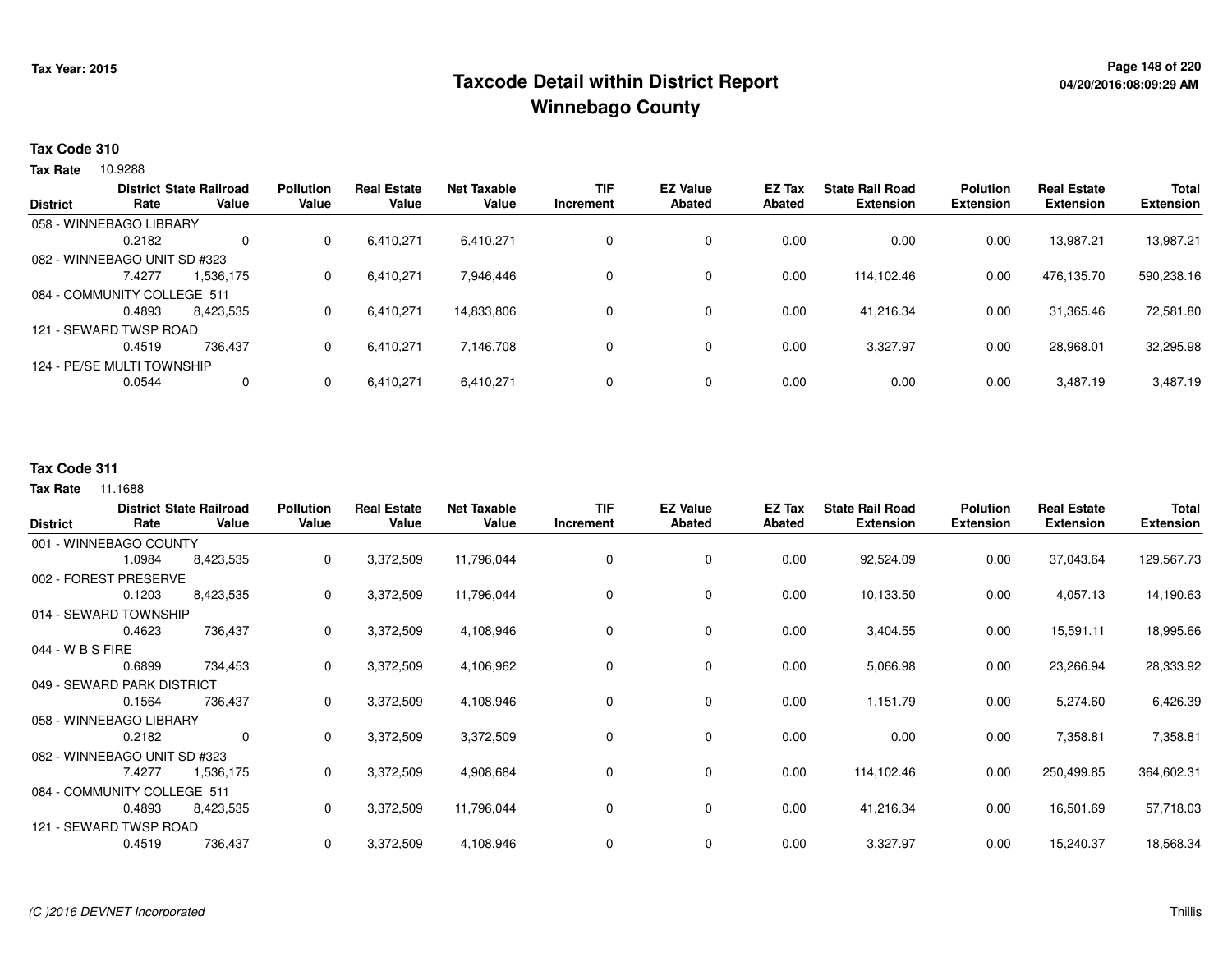# **Page 149 of 220 Taxcode Detail within District ReportWinnebago County**

# **Tax Code 311**

**Tax Rate** 11.1688

|                 | <b>District State Railroad</b> |       | <b>Pollution</b> | <b>Real Estate</b> | <b>Net Taxable</b> | <b>TIF</b> | <b>EZ Value</b> | <b>EZ Tax</b> | <b>State Rail Road</b> | <b>Polution</b> | <b>Real Estate</b> | <b>Total</b> |
|-----------------|--------------------------------|-------|------------------|--------------------|--------------------|------------|-----------------|---------------|------------------------|-----------------|--------------------|--------------|
| <b>District</b> | Rate                           | Value | Value            | Value              | Value              | Increment  | Abated          | Abated        | <b>Extension</b>       | Extension       | Extension          | Extension    |
|                 | 124 - PE/SE MULTI TOWNSHIP     |       |                  |                    |                    |            |                 |               |                        |                 |                    |              |
|                 | 0.0544                         |       |                  | 3,372,509          | 3,372,509          |            |                 | 0.0(          | 0.00                   | 0.00            | .834.64            | .834.64      |

## **Tax Code 312**

10.9025 **Tax Rate**

| <b>District</b>   | <b>District State Railroad</b><br>Rate | Value       | <b>Pollution</b><br>Value | <b>Real Estate</b><br>Value | <b>Net Taxable</b><br>Value | <b>TIF</b><br>Increment | <b>EZ Value</b><br><b>Abated</b> | EZ Tax<br><b>Abated</b> | <b>State Rail Road</b><br><b>Extension</b> | <b>Polution</b><br><b>Extension</b> | <b>Real Estate</b><br><b>Extension</b> | <b>Total</b><br><b>Extension</b> |
|-------------------|----------------------------------------|-------------|---------------------------|-----------------------------|-----------------------------|-------------------------|----------------------------------|-------------------------|--------------------------------------------|-------------------------------------|----------------------------------------|----------------------------------|
|                   | 001 - WINNEBAGO COUNTY                 |             |                           |                             |                             |                         |                                  |                         |                                            |                                     |                                        |                                  |
|                   | 1.0984                                 | 8,423,535   | 0                         | 1,323,662                   | 9,747,197                   | $\mathbf 0$             | 0                                | 0.00                    | 92,524.09                                  | 0.00                                | 14,539.10                              | 107,063.19                       |
|                   | 002 - FOREST PRESERVE                  |             |                           |                             |                             |                         |                                  |                         |                                            |                                     |                                        |                                  |
|                   | 0.1203                                 | 8,423,535   | 0                         | 1,323,662                   | 9,747,197                   | $\Omega$                | 0                                | 0.00                    | 10,133.50                                  | 0.00                                | 1,592.37                               | 11,725.87                        |
|                   | 014 - SEWARD TOWNSHIP                  |             |                           |                             |                             |                         |                                  |                         |                                            |                                     |                                        |                                  |
|                   | 0.4623                                 | 736,437     | 0                         | 1,323,662                   | 2,060,099                   | $\Omega$                | 0                                | 0.00                    | 3,404.55                                   | 0.00                                | 6,119.29                               | 9,523.84                         |
|                   | 039 - PECATONICA FIRE                  |             |                           |                             |                             |                         |                                  |                         |                                            |                                     |                                        |                                  |
|                   | 0.4499                                 | 635,027     | 0                         | 1,323,662                   | 1,958,689                   | $\Omega$                | 0                                | 0.00                    | 2,856.99                                   | 0.00                                | 5,955.16                               | 8,812.15                         |
| 047 - SUMNER PARK |                                        |             |                           |                             |                             |                         |                                  |                         |                                            |                                     |                                        |                                  |
|                   | 0.1516                                 | 0           | 0                         | 1,323,662                   | 1,323,662                   |                         | 0                                | 0.00                    | 0.00                                       | 0.00                                | 2,006.67                               | 2,006.67                         |
|                   | 056 - PECATONICA LIBRARY               |             |                           |                             |                             |                         |                                  |                         |                                            |                                     |                                        |                                  |
|                   | 0.1967                                 | $\mathbf 0$ | 0                         | 1,323,662                   | 1,323,662                   |                         | 0                                | 0.00                    | 0.00                                       | 0.00                                | 2,603.64                               | 2,603.64                         |
|                   | 082 - WINNEBAGO UNIT SD #323           |             |                           |                             |                             |                         |                                  |                         |                                            |                                     |                                        |                                  |
|                   | 7.4277                                 | 1,536,175   | 0                         | 1,323,662                   | 2,859,837                   | 0                       | 0                                | 0.00                    | 114,102.46                                 | 0.00                                | 98,317.64                              | 212,420.10                       |
|                   | 084 - COMMUNITY COLLEGE 511            |             |                           |                             |                             |                         |                                  |                         |                                            |                                     |                                        |                                  |
|                   | 0.4893                                 | 8,423,535   | 0                         | 1,323,662                   | 9,747,197                   | 0                       | 0                                | 0.00                    | 41,216.34                                  | 0.00                                | 6,476.68                               | 47,693.02                        |
|                   | 121 - SEWARD TWSP ROAD                 |             |                           |                             |                             |                         |                                  |                         |                                            |                                     |                                        |                                  |
|                   | 0.4519                                 | 736,437     | 0                         | 1,323,662                   | 2,060,099                   | 0                       | 0                                | 0.00                    | 3,327.97                                   | 0.00                                | 5,981.63                               | 9,309.60                         |
|                   | 124 - PE/SE MULTI TOWNSHIP             |             |                           |                             |                             |                         |                                  |                         |                                            |                                     |                                        |                                  |
|                   | 0.0544                                 | 0           | 0                         | 1,323,662                   | 1,323,662                   | $\Omega$                | 0                                | 0.00                    | 0.00                                       | 0.00                                | 720.07                                 | 720.07                           |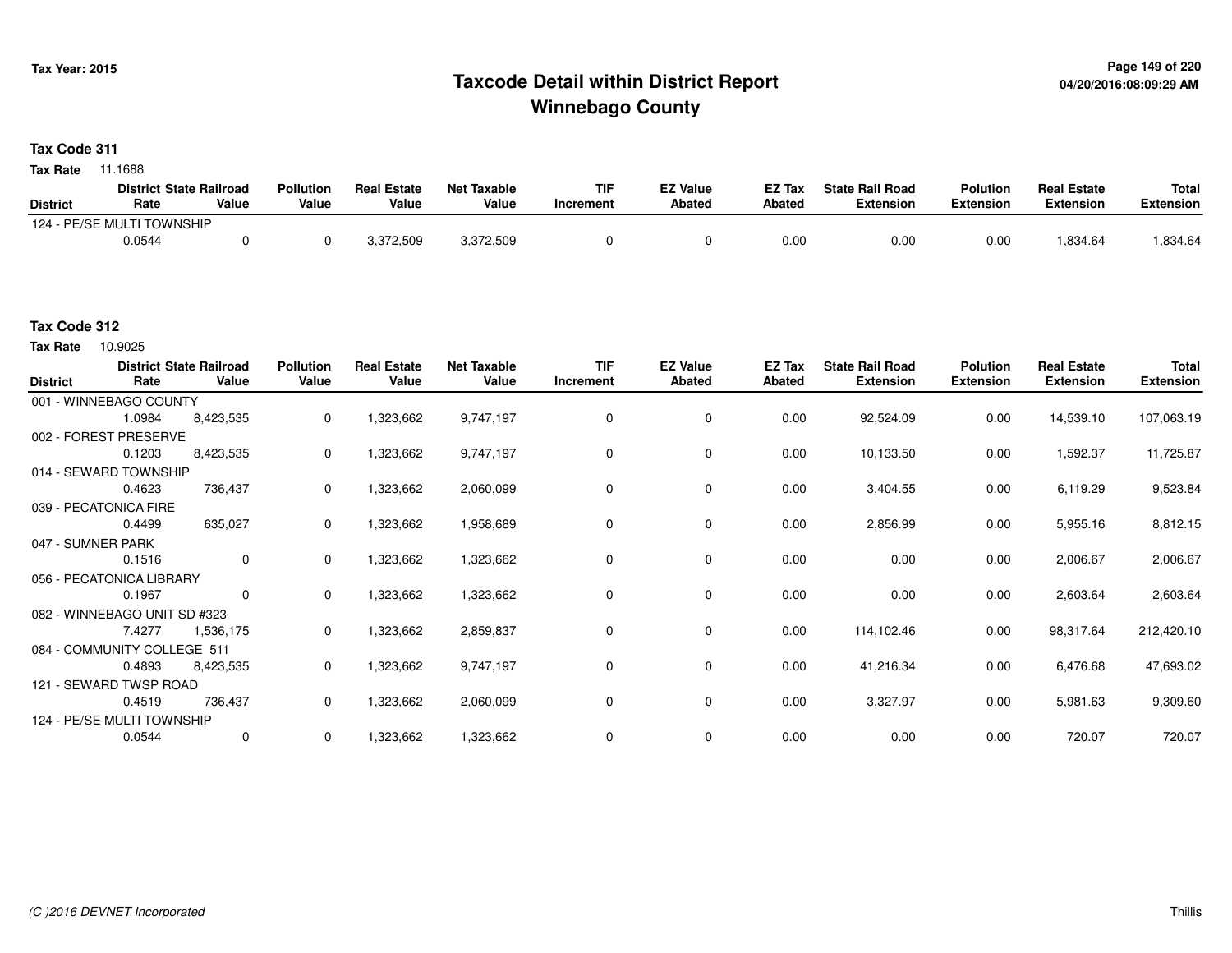# **Page 150 of 220 Taxcode Detail within District ReportWinnebago County**

## **Tax Code 313**

**Tax Rate** 11.2634

| <b>District</b> | Rate                         | <b>District State Railroad</b><br>Value | <b>Pollution</b><br>Value | <b>Real Estate</b><br>Value | <b>Net Taxable</b><br>Value | <b>TIF</b><br>Increment | <b>EZ Value</b><br><b>Abated</b> | EZ Tax<br><b>Abated</b> | <b>State Rail Road</b><br><b>Extension</b> | <b>Polution</b><br><b>Extension</b> | <b>Real Estate</b><br><b>Extension</b> | <b>Total</b><br><b>Extension</b> |
|-----------------|------------------------------|-----------------------------------------|---------------------------|-----------------------------|-----------------------------|-------------------------|----------------------------------|-------------------------|--------------------------------------------|-------------------------------------|----------------------------------------|----------------------------------|
|                 | 001 - WINNEBAGO COUNTY       |                                         |                           |                             |                             |                         |                                  |                         |                                            |                                     |                                        |                                  |
|                 | 1.0984                       | 8,423,535                               | 0                         | 1,354,299                   | 9,777,834                   | 0                       | 0                                | 0.00                    | 92,524.09                                  | 0.00                                | 14,875.62                              | 107,399.71                       |
|                 | 002 - FOREST PRESERVE        |                                         |                           |                             |                             |                         |                                  |                         |                                            |                                     |                                        |                                  |
|                 | 0.1203                       | 8,423,535                               | 0                         | 1,354,299                   | 9,777,834                   | 0                       | 0                                | 0.00                    | 10,133.50                                  | 0.00                                | 1,629.22                               | 11,762.72                        |
|                 | 014 - SEWARD TOWNSHIP        |                                         |                           |                             |                             |                         |                                  |                         |                                            |                                     |                                        |                                  |
|                 | 0.4623                       | 736,437                                 | 0                         | 1,354,299                   | 2,090,736                   | 0                       | 0                                | 0.00                    | 3,404.55                                   | 0.00                                | 6,260.92                               | 9,665.47                         |
|                 | 034 - GERMAN VALLEY FIRE     |                                         |                           |                             |                             |                         |                                  |                         |                                            |                                     |                                        |                                  |
|                 | 0.7845                       | $\mathbf{0}$                            | 0                         | 1,354,299                   | 1,354,299                   | 0                       | 0                                | 0.00                    | 0.00                                       | 0.00                                | 10,624.48                              | 10,624.48                        |
|                 | 049 - SEWARD PARK DISTRICT   |                                         |                           |                             |                             |                         |                                  |                         |                                            |                                     |                                        |                                  |
|                 | 0.1564                       | 736,437                                 | 0                         | 1,354,299                   | 2,090,736                   | 0                       | 0                                | 0.00                    | 1,151.79                                   | 0.00                                | 2,118.12                               | 3,269.91                         |
|                 | 058 - WINNEBAGO LIBRARY      |                                         |                           |                             |                             |                         |                                  |                         |                                            |                                     |                                        |                                  |
|                 | 0.2182                       | $\mathbf{0}$                            | 0                         | 1,354,299                   | 1,354,299                   | 0                       | 0                                | 0.00                    | 0.00                                       | 0.00                                | 2,955.08                               | 2,955.08                         |
|                 | 082 - WINNEBAGO UNIT SD #323 |                                         |                           |                             |                             |                         |                                  |                         |                                            |                                     |                                        |                                  |
|                 | 7.4277                       | 1,536,175                               | 0                         | 1,354,299                   | 2,890,474                   | 0                       | 0                                | 0.00                    | 114,102.46                                 | 0.00                                | 100,593.27                             | 214,695.73                       |
|                 | 084 - COMMUNITY COLLEGE 511  |                                         |                           |                             |                             |                         |                                  |                         |                                            |                                     |                                        |                                  |
|                 | 0.4893                       | 8,423,535                               | 0                         | 1,354,299                   | 9,777,834                   | 0                       | 0                                | 0.00                    | 41,216.34                                  | 0.00                                | 6,626.59                               | 47,842.93                        |
|                 | 121 - SEWARD TWSP ROAD       |                                         |                           |                             |                             |                         |                                  |                         |                                            |                                     |                                        |                                  |
|                 | 0.4519                       | 736,437                                 | 0                         | 1,354,299                   | 2,090,736                   | 0                       | 0                                | 0.00                    | 3,327.97                                   | 0.00                                | 6,120.08                               | 9,448.05                         |
|                 | 124 - PE/SE MULTI TOWNSHIP   |                                         |                           |                             |                             |                         |                                  |                         |                                            |                                     |                                        |                                  |
|                 | 0.0544                       | 0                                       | 0                         | 1,354,299                   | 1,354,299                   | 0                       | 0                                | 0.00                    | 0.00                                       | 0.00                                | 736.74                                 | 736.74                           |

### **Tax Code 314**

**Tax Rate** 11.0232

| <b>District</b> | Rate                       | <b>District State Railroad</b><br>Value | <b>Pollution</b><br>Value | <b>Real Estate</b><br>Value | <b>Net Taxable</b><br>Value | TIF<br>Increment | <b>EZ Value</b><br><b>Abated</b> | EZ Tax<br>Abated | <b>State Rail Road</b><br><b>Extension</b> | <b>Polution</b><br><b>Extension</b> | <b>Real Estate</b><br><b>Extension</b> | <b>Total</b><br>Extension |
|-----------------|----------------------------|-----------------------------------------|---------------------------|-----------------------------|-----------------------------|------------------|----------------------------------|------------------|--------------------------------------------|-------------------------------------|----------------------------------------|---------------------------|
|                 | 001 - WINNEBAGO COUNTY     |                                         |                           |                             |                             |                  |                                  |                  |                                            |                                     |                                        |                           |
|                 | 1.0984                     | 8,423,535                               | 0                         | 4,066,377                   | 12,489,912                  |                  | 0                                | 0.00             | 92,524.09                                  | 0.00                                | 44,665.08                              | 137,189.17                |
|                 | 002 - FOREST PRESERVE      |                                         |                           |                             |                             |                  |                                  |                  |                                            |                                     |                                        |                           |
|                 | 0.1203                     | 8,423,535                               | 0                         | 4,066,377                   | 12,489,912                  |                  | $\mathbf 0$                      | 0.00             | 10,133.50                                  | 0.00                                | 4,891.85                               | 15,025.35                 |
|                 | 014 - SEWARD TOWNSHIP      |                                         |                           |                             |                             |                  |                                  |                  |                                            |                                     |                                        |                           |
|                 | 0.4623                     | 736.437                                 | 0                         | 4,066,377                   | 4,802,814                   |                  | $\mathbf 0$                      | 0.00             | 3,404.55                                   | 0.00                                | 18,798.86                              | 22,203.41                 |
|                 | 039 - PECATONICA FIRE      |                                         |                           |                             |                             |                  |                                  |                  |                                            |                                     |                                        |                           |
|                 | 0.4499                     | 635.027                                 | 0                         | 4,066,377                   | 4,701,404                   |                  | $\mathbf 0$                      | 0.00             | 2,856.99                                   | 0.00                                | 18,294.63                              | 21,151.62                 |
|                 | 049 - SEWARD PARK DISTRICT |                                         |                           |                             |                             |                  |                                  |                  |                                            |                                     |                                        |                           |
|                 | 0.1564                     | 736,437                                 | $\Omega$                  | 4,066,377                   | 4,802,814                   |                  | $\mathbf 0$                      | 0.00             | 1,151.79                                   | 0.00                                | 6,359.81                               | 7,511.60                  |
|                 |                            |                                         |                           |                             |                             |                  |                                  |                  |                                            |                                     |                                        |                           |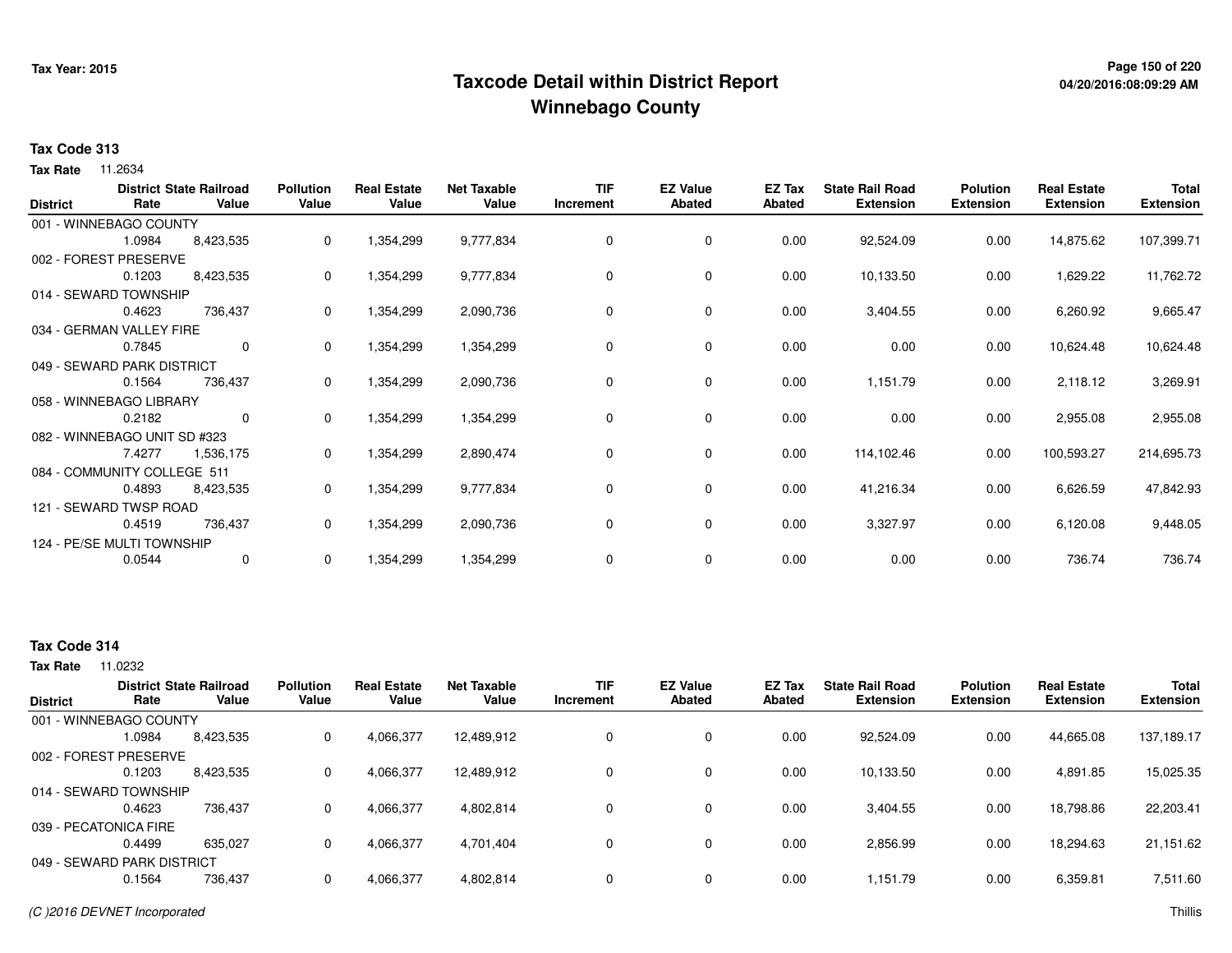# **Page 151 of 220 Taxcode Detail within District ReportWinnebago County**

### **Tax Code 314**

**Tax Rate** 11.0232

|                 |                              | <b>District State Railroad</b> | <b>Pollution</b> | <b>Real Estate</b> | <b>Net Taxable</b> | <b>TIF</b> | <b>EZ Value</b> | EZ Tax        | <b>State Rail Road</b> | <b>Polution</b>  | <b>Real Estate</b> | <b>Total</b>     |
|-----------------|------------------------------|--------------------------------|------------------|--------------------|--------------------|------------|-----------------|---------------|------------------------|------------------|--------------------|------------------|
| <b>District</b> | Rate                         | Value                          | Value            | Value              | Value              | Increment  | <b>Abated</b>   | <b>Abated</b> | <b>Extension</b>       | <b>Extension</b> | <b>Extension</b>   | <b>Extension</b> |
|                 | 053 - SEWARD SANITARY        |                                |                  |                    |                    |            |                 |               |                        |                  |                    |                  |
|                 | 0.0944                       | 65,487                         | 0                | 4,066,377          | 4,131,864          | 0          | 0               | 0.00          | 61.82                  | 0.00             | 3,838.66           | 3,900.48         |
|                 | 058 - WINNEBAGO LIBRARY      |                                |                  |                    |                    |            |                 |               |                        |                  |                    |                  |
|                 | 0.2182                       | $\Omega$                       | 0                | 4,066,377          | 4,066,377          | $\Omega$   | 0               | 0.00          | 0.00                   | 0.00             | 8,872.83           | 8,872.83         |
|                 | 082 - WINNEBAGO UNIT SD #323 |                                |                  |                    |                    |            |                 |               |                        |                  |                    |                  |
|                 | 7.4277                       | 1.536.175                      | 0                | 4,066,377          | 5,602,552          | 0          | 0               | 0.00          | 114.102.46             | 0.00             | 302.038.28         | 416,140.74       |
|                 | 084 - COMMUNITY COLLEGE 511  |                                |                  |                    |                    |            |                 |               |                        |                  |                    |                  |
|                 | 0.4893                       | 8.423.535                      | 0                | 4,066,377          | 12,489,912         | 0          | 0               | 0.00          | 41,216.34              | 0.00             | 19.896.78          | 61,113.12        |
|                 | 121 - SEWARD TWSP ROAD       |                                |                  |                    |                    |            |                 |               |                        |                  |                    |                  |
|                 | 0.4519                       | 736.437                        | 0                | 4,066,377          | 4,802,814          | 0          | 0               | 0.00          | 3,327.97               | 0.00             | 18.375.96          | 21,703.93        |
|                 | 124 - PE/SE MULTI TOWNSHIP   |                                |                  |                    |                    |            |                 |               |                        |                  |                    |                  |
|                 | 0.0544                       | $\mathbf{0}$                   |                  | 4,066,377          | 4,066,377          | 0          | 0               | 0.00          | 0.00                   | 0.00             | 2,212.11           | 2,212.11         |

## **Tax Code 315**

**Tax Rate** 13.5179

|                               |        | <b>District State Railroad</b> | <b>Pollution</b> | <b>Real Estate</b> | <b>Net Taxable</b> | <b>TIF</b> | <b>EZ Value</b> | EZ Tax        | <b>State Rail Road</b> | <b>Polution</b>  | <b>Real Estate</b> | <b>Total</b>     |
|-------------------------------|--------|--------------------------------|------------------|--------------------|--------------------|------------|-----------------|---------------|------------------------|------------------|--------------------|------------------|
| <b>District</b>               | Rate   | Value                          | Value            | Value              | Value              | Increment  | Abated          | <b>Abated</b> | <b>Extension</b>       | <b>Extension</b> | <b>Extension</b>   | <b>Extension</b> |
| 001 - WINNEBAGO COUNTY        |        |                                |                  |                    |                    |            |                 |               |                        |                  |                    |                  |
|                               | 1.0984 | 8,423,535                      | 0                | $\mathbf{0}$       | 8,423,535          | 0          | 0               | 0.00          | 92,524.09              | 0.00             | 0.00               | 92,524.09        |
| 002 - FOREST PRESERVE         |        |                                |                  |                    |                    |            |                 |               |                        |                  |                    |                  |
|                               | 0.1203 | 8,423,535                      | 0                | $\mathbf 0$        | 8,423,535          | 0          | 0               | 0.00          | 10,133.50              | 0.00             | 0.00               | 10,133.50        |
| 016 - WINNEBAGO TOWNSHIP      |        |                                |                  |                    |                    |            |                 |               |                        |                  |                    |                  |
|                               | 0.1707 | 633,043                        | 0                | $\mathbf{0}$       | 633,043            | 0          | 0               | 0.00          | 1,080.60               | 0.00             | 0.01               | 1,080.61         |
| 023 - ROCKFORD CITY           |        |                                |                  |                    |                    |            |                 |               |                        |                  |                    |                  |
|                               | 3.3595 | 3,297,017                      | 0                | $\mathbf{0}$       | 3,297,017          | 0          | $\mathbf 0$     | 0.00          | 110,763.28             | 0.00             | 0.00               | 110,763.28       |
| 048 - WINNEBAGO PARK DISTRICT |        |                                |                  |                    |                    |            |                 |               |                        |                  |                    |                  |
|                               | 0.1326 | 633,043                        | 0                | $\mathbf{0}$       | 633,043            | $\Omega$   | 0               | 0.00          | 839.41                 | 0.00             | 0.00               | 839.41           |
| 059 - ROCKFORD CITY LIBRARY   |        |                                |                  |                    |                    |            |                 |               |                        |                  |                    |                  |
|                               | 0.5196 | 3,297,017                      | 0                | $\mathbf{0}$       | 3,297,017          | 0          | 0               | 0.00          | 17,131.30              | 0.00             | 0.00               | 17,131.30        |
| 062 - RKFD - WINN DRAINAGE    |        |                                |                  |                    |                    |            |                 |               |                        |                  |                    |                  |
|                               | 0.0000 | 0                              | 0                | $\mathbf 0$        | 0                  | $\Omega$   | 0               | 0.00          | 0.00                   | 0.00             | 0.00               | 0.00             |
| 082 - WINNEBAGO UNIT SD #323  |        |                                |                  |                    |                    |            |                 |               |                        |                  |                    |                  |
|                               | 7.4277 | 1,536,175                      | 0                | $\mathbf{0}$       | 1,536,175          | 0          | 0               | 0.00          | 114,102.46             | 0.00             | 0.00               | 114,102.46       |
| 084 - COMMUNITY COLLEGE 511   |        |                                |                  |                    |                    |            |                 |               |                        |                  |                    |                  |
|                               | 0.4893 | 8,423,535                      | 0                | $\mathbf 0$        | 8,423,535          | 0          | 0               | 0.00          | 41,216.34              | 0.00             | 0.00               | 41,216.34        |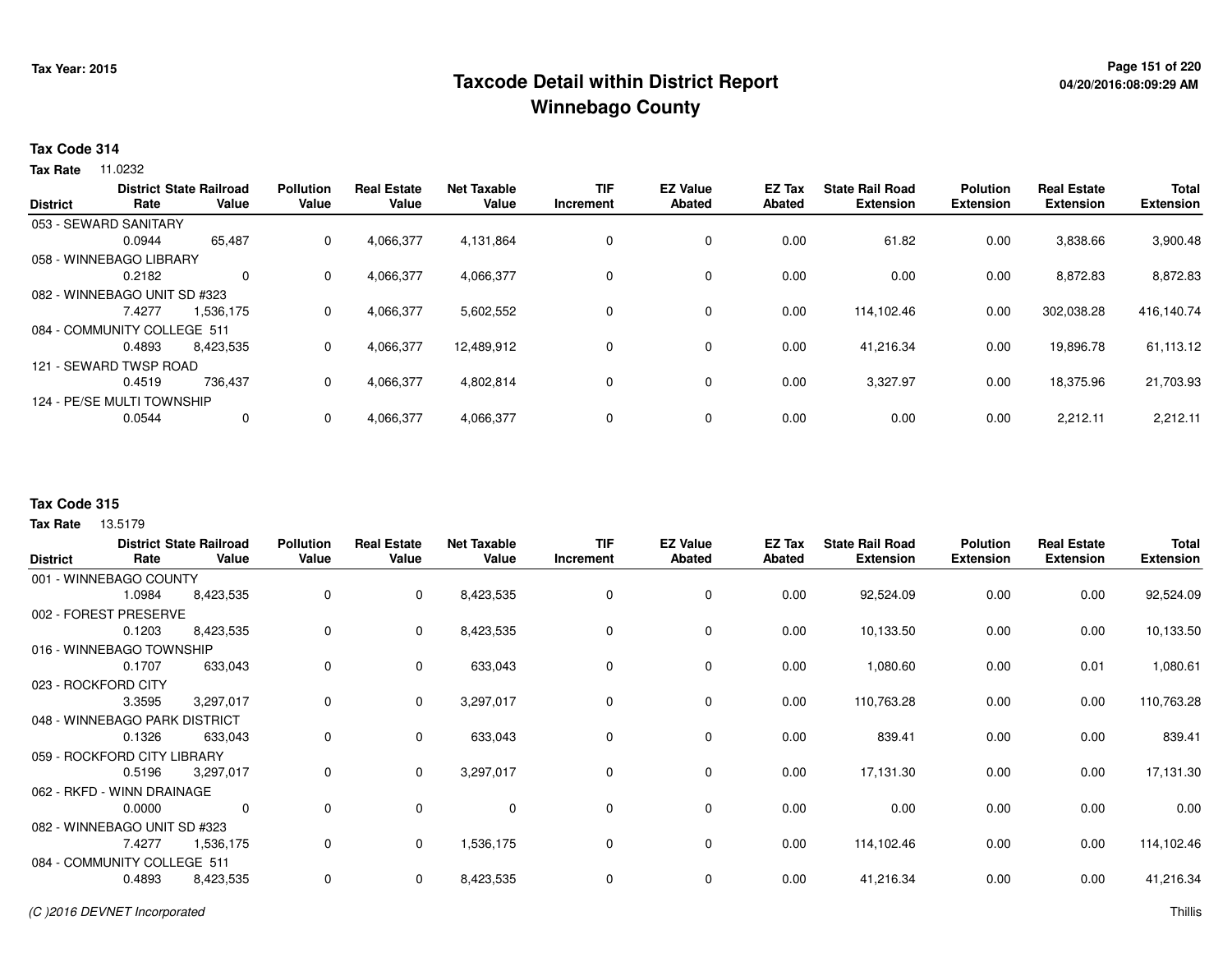# **Page 152 of 220 Taxcode Detail within District ReportWinnebago County**

**Tax Code 315**

**Tax Rate** 13.5179

|                           | <b>District State Railroad</b> |         | <b>Pollution</b> | <b>Real Estate</b> | <b>Net Taxable</b> | <b>TIF</b> | EZ Value | EZ Tax | <b>State Rail Road</b> | <b>Polution</b> | <b>Real Estate</b> | <b>Total</b> |
|---------------------------|--------------------------------|---------|------------------|--------------------|--------------------|------------|----------|--------|------------------------|-----------------|--------------------|--------------|
| <b>District</b>           | Rate                           | Value   | Value            | Value              | Value              | Increment  | Abated   | Abated | Extension              | Extension       | Extension          | Extension    |
| 123 - WINNEBAGO TWSP ROAD |                                |         |                  |                    |                    |            |          |        |                        |                 |                    |              |
|                           | ).1998                         | 633,043 |                  |                    | 633.043            |            |          | 0.00   | .264.82                | 0.00            | $-0.0$             | .264.81      |

#### **Tax Code 324**

**Tax Rate** 10.5469

| <b>District</b>  | Rate                          | <b>District State Railroad</b><br>Value | <b>Pollution</b><br>Value | <b>Real Estate</b><br>Value | <b>Net Taxable</b><br>Value | TIF<br>Increment | <b>EZ Value</b><br><b>Abated</b> | EZ Tax<br>Abated | <b>State Rail Road</b><br><b>Extension</b> | <b>Polution</b><br><b>Extension</b> | <b>Real Estate</b><br><b>Extension</b> | <b>Total</b><br><b>Extension</b> |
|------------------|-------------------------------|-----------------------------------------|---------------------------|-----------------------------|-----------------------------|------------------|----------------------------------|------------------|--------------------------------------------|-------------------------------------|----------------------------------------|----------------------------------|
|                  | 001 - WINNEBAGO COUNTY        |                                         |                           |                             |                             |                  |                                  |                  |                                            |                                     |                                        |                                  |
|                  | 1.0984                        | 8,423,535                               | 0                         | 1,792,320                   | 10,215,855                  | 0                | 0                                | 0.00             | 92,524.09                                  | 0.00                                | 19,686.84                              | 112,210.93                       |
|                  | 002 - FOREST PRESERVE         |                                         |                           |                             |                             |                  |                                  |                  |                                            |                                     |                                        |                                  |
|                  | 0.1203                        | 8,423,535                               | 0                         | 1,792,320                   | 10,215,855                  | 0                | 0                                | 0.00             | 10,133.50                                  | 0.00                                | 2,156.16                               | 12,289.66                        |
|                  | 016 - WINNEBAGO TOWNSHIP      |                                         |                           |                             |                             |                  |                                  |                  |                                            |                                     |                                        |                                  |
|                  | 0.1707                        | 633,043                                 | 0                         | 1,792,320                   | 2,425,363                   | 0                | 0                                | 0.00             | 1,080.60                                   | 0.00                                | 3,059.49                               | 4,140.09                         |
| 044 - W B S FIRE |                               |                                         |                           |                             |                             |                  |                                  |                  |                                            |                                     |                                        |                                  |
|                  | 0.6899                        | 734,453                                 | 0                         | 1,792,320                   | 2,526,773                   | 0                | 0                                | 0.00             | 5,066.98                                   | 0.00                                | 12,365.22                              | 17,432.20                        |
|                  | 048 - WINNEBAGO PARK DISTRICT |                                         |                           |                             |                             |                  |                                  |                  |                                            |                                     |                                        |                                  |
|                  | 0.1326                        | 633,043                                 | 0                         | 1,792,320                   | 2,425,363                   | 0                | 0                                | 0.00             | 839.41                                     | 0.00                                | 2,376.62                               | 3,216.03                         |
|                  | 058 - WINNEBAGO LIBRARY       |                                         |                           |                             |                             |                  |                                  |                  |                                            |                                     |                                        |                                  |
|                  | 0.2182                        | 0                                       | 0                         | 1,792,320                   | 1,792,320                   | 0                | 0                                | 0.00             | 0.00                                       | 0.00                                | 3,910.84                               | 3,910.84                         |
|                  | 062 - RKFD - WINN DRAINAGE    |                                         |                           |                             |                             |                  |                                  |                  |                                            |                                     |                                        |                                  |
|                  | 0.0000                        | $\mathbf 0$                             | 0                         | 1,792,320                   | 1,792,320                   | 0                | 0                                | 0.00             | 0.00                                       | 0.00                                | 0.00                                   | 0.00                             |
|                  | 082 - WINNEBAGO UNIT SD #323  |                                         |                           |                             |                             |                  |                                  |                  |                                            |                                     |                                        |                                  |
|                  | 7.4277                        | 1,536,175                               | 0                         | 1,792,320                   | 3,328,495                   | 0                | $\mathbf 0$                      | 0.00             | 114,102.46                                 | 0.00                                | 133,128.15                             | 247,230.61                       |
|                  | 084 - COMMUNITY COLLEGE 511   |                                         |                           |                             |                             |                  |                                  |                  |                                            |                                     |                                        |                                  |
|                  | 0.4893                        | 8,423,535                               | 0                         | 1,792,320                   | 10,215,855                  | 0                | 0                                | 0.00             | 41,216.34                                  | 0.00                                | 8,769.82                               | 49,986.16                        |
|                  | 123 - WINNEBAGO TWSP ROAD     |                                         |                           |                             |                             |                  |                                  |                  |                                            |                                     |                                        |                                  |
|                  | 0.1998                        | 633,043                                 | 0                         | 1,792,320                   | 2,425,363                   | $\Omega$         | 0                                | 0.00             | 1,264.82                                   | 0.00                                | 3,581.06                               | 4,845.88                         |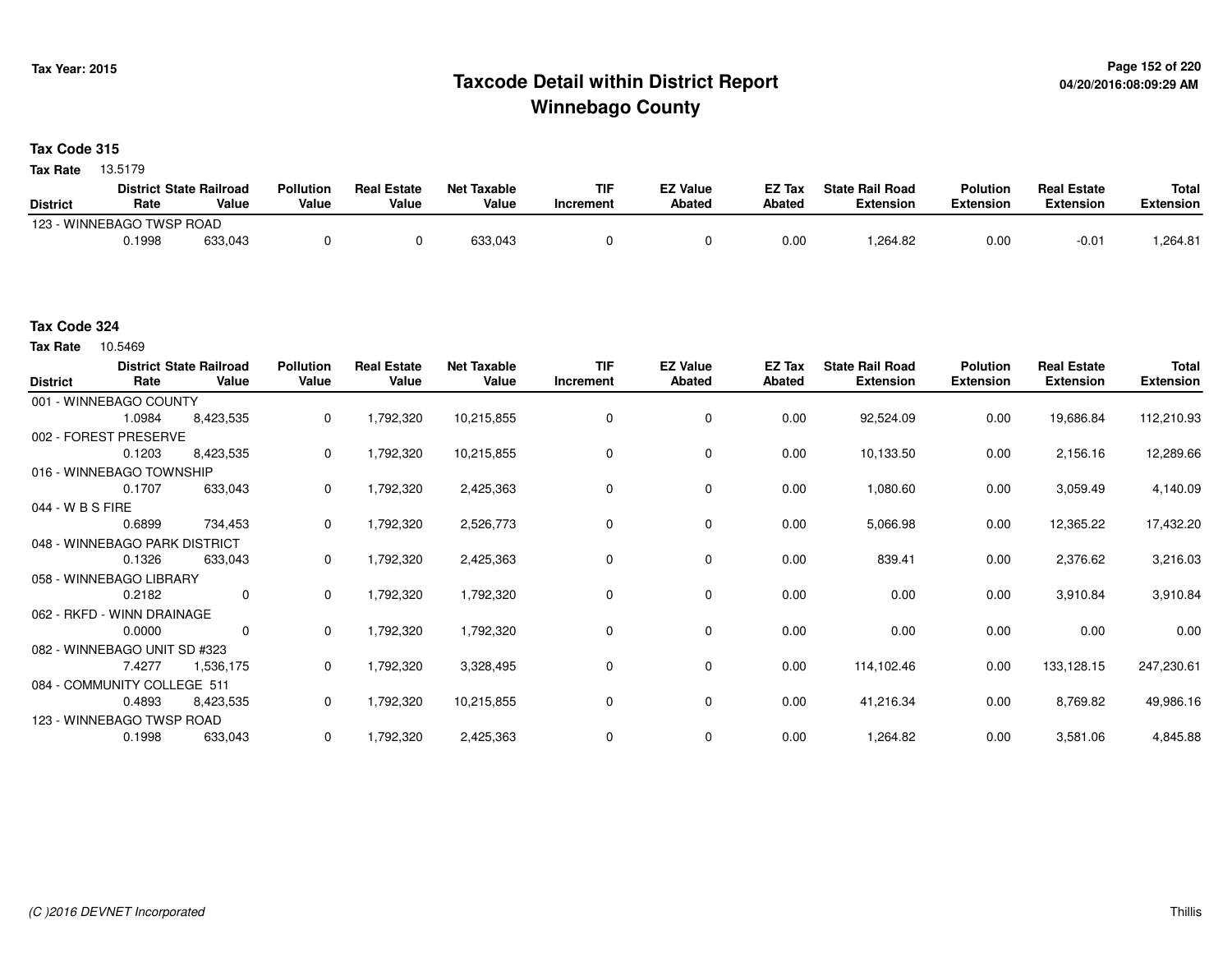# **Page 153 of 220 Taxcode Detail within District ReportWinnebago County**

## **Tax Code 325**

**Tax Rate** 11.4860

| <b>District</b>  | Rate                          | <b>District State Railroad</b><br>Value | <b>Pollution</b><br>Value | <b>Real Estate</b><br>Value | <b>Net Taxable</b><br>Value | <b>TIF</b><br>Increment | <b>EZ Value</b><br><b>Abated</b> | EZ Tax<br><b>Abated</b> | <b>State Rail Road</b><br><b>Extension</b> | <b>Polution</b><br><b>Extension</b> | <b>Real Estate</b><br><b>Extension</b> | <b>Total</b><br><b>Extension</b> |
|------------------|-------------------------------|-----------------------------------------|---------------------------|-----------------------------|-----------------------------|-------------------------|----------------------------------|-------------------------|--------------------------------------------|-------------------------------------|----------------------------------------|----------------------------------|
|                  | 001 - WINNEBAGO COUNTY        |                                         |                           |                             |                             |                         |                                  |                         |                                            |                                     |                                        |                                  |
|                  | 1.0984                        | 8,423,535                               | 0                         | 44,048,532                  | 52,472,067                  | 0                       | 0                                | 0.00                    | 92,524.09                                  | 0.00                                | 483,829.08                             | 576,353.17                       |
|                  | 002 - FOREST PRESERVE         |                                         |                           |                             |                             |                         |                                  |                         |                                            |                                     |                                        |                                  |
|                  | 0.1203                        | 8,423,535                               | 0                         | 44,048,532                  | 52,472,067                  | 0                       | 0                                | 0.00                    | 10,133.50                                  | 0.00                                | 52,990.38                              | 63,123.88                        |
|                  | 016 - WINNEBAGO TOWNSHIP      |                                         |                           |                             |                             |                         |                                  |                         |                                            |                                     |                                        |                                  |
|                  | 0.1707                        | 633,043                                 | 0                         | 44,048,532                  | 44,681,575                  | 0                       | 0                                | 0.00                    | 1,080.60                                   | 0.00                                | 75,190.84                              | 76,271.44                        |
|                  | 027 - WINNEBAGO VILLAGE       |                                         |                           |                             |                             |                         |                                  |                         |                                            |                                     |                                        |                                  |
|                  | 0.9391                        | $\mathbf{0}$                            | 0                         | 44,048,532                  | 44,048,532                  | 0                       | 0                                | 0.00                    | 0.00                                       | 0.00                                | 413,659.76                             | 413,659.76                       |
| 044 - W B S FIRE |                               |                                         |                           |                             |                             |                         |                                  |                         |                                            |                                     |                                        |                                  |
|                  | 0.6899                        | 734,453                                 | 0                         | 44,048,532                  | 44,782,985                  | 0                       | 0                                | 0.00                    | 5,066.98                                   | 0.00                                | 303,890.82                             | 308,957.80                       |
|                  | 048 - WINNEBAGO PARK DISTRICT |                                         |                           |                             |                             |                         |                                  |                         |                                            |                                     |                                        |                                  |
|                  | 0.1326                        | 633,043                                 | 0                         | 44,048,532                  | 44,681,575                  | 0                       | 0                                | 0.00                    | 839.41                                     | 0.00                                | 58,408.35                              | 59,247.76                        |
|                  | 058 - WINNEBAGO LIBRARY       |                                         |                           |                             |                             |                         |                                  |                         |                                            |                                     |                                        |                                  |
|                  | 0.2182                        | $\mathbf 0$                             | 0                         | 44,048,532                  | 44,048,532                  | 0                       | 0                                | 0.00                    | 0.00                                       | 0.00                                | 96,113.90                              | 96,113.90                        |
|                  | 082 - WINNEBAGO UNIT SD #323  |                                         |                           |                             |                             |                         |                                  |                         |                                            |                                     |                                        |                                  |
|                  | 7.4277                        | 1,536,175                               | 0                         | 44,048,532                  | 45,584,707                  | 0                       | 0                                | 0.00                    | 114,102.46                                 | 0.00                                | 3,271,792.81                           | 3,385,895.27                     |
|                  | 084 - COMMUNITY COLLEGE 511   |                                         |                           |                             |                             |                         |                                  |                         |                                            |                                     |                                        |                                  |
|                  | 0.4893                        | 8,423,535                               | 0                         | 44,048,532                  | 52,472,067                  | 0                       | 0                                | 0.00                    | 41,216.34                                  | 0.00                                | 215,529.47                             | 256,745.81                       |
|                  | 123 - WINNEBAGO TWSP ROAD     |                                         |                           |                             |                             |                         |                                  |                         |                                            |                                     |                                        |                                  |
|                  | 0.1998                        | 633,043                                 | 0                         | 44,048,532                  | 44,681,575                  | 0                       | 0                                | 0.00                    | 1,264.82                                   | 0.00                                | 88,008.97                              | 89,273.79                        |

# **Tax Code 326**

**Tax Rate** 10.5469

| 468,364.76 | 560,888.85                           |
|------------|--------------------------------------|
|            |                                      |
| 51,296.69  | 61,430.19                            |
|            |                                      |
| 72.787.57  | 73,868.17                            |
|            |                                      |
| 294,177.75 | 299,244.73                           |
|            |                                      |
| 56,541.48  | 57,380.89                            |
|            | 0.00<br>0.00<br>0.00<br>0.00<br>0.00 |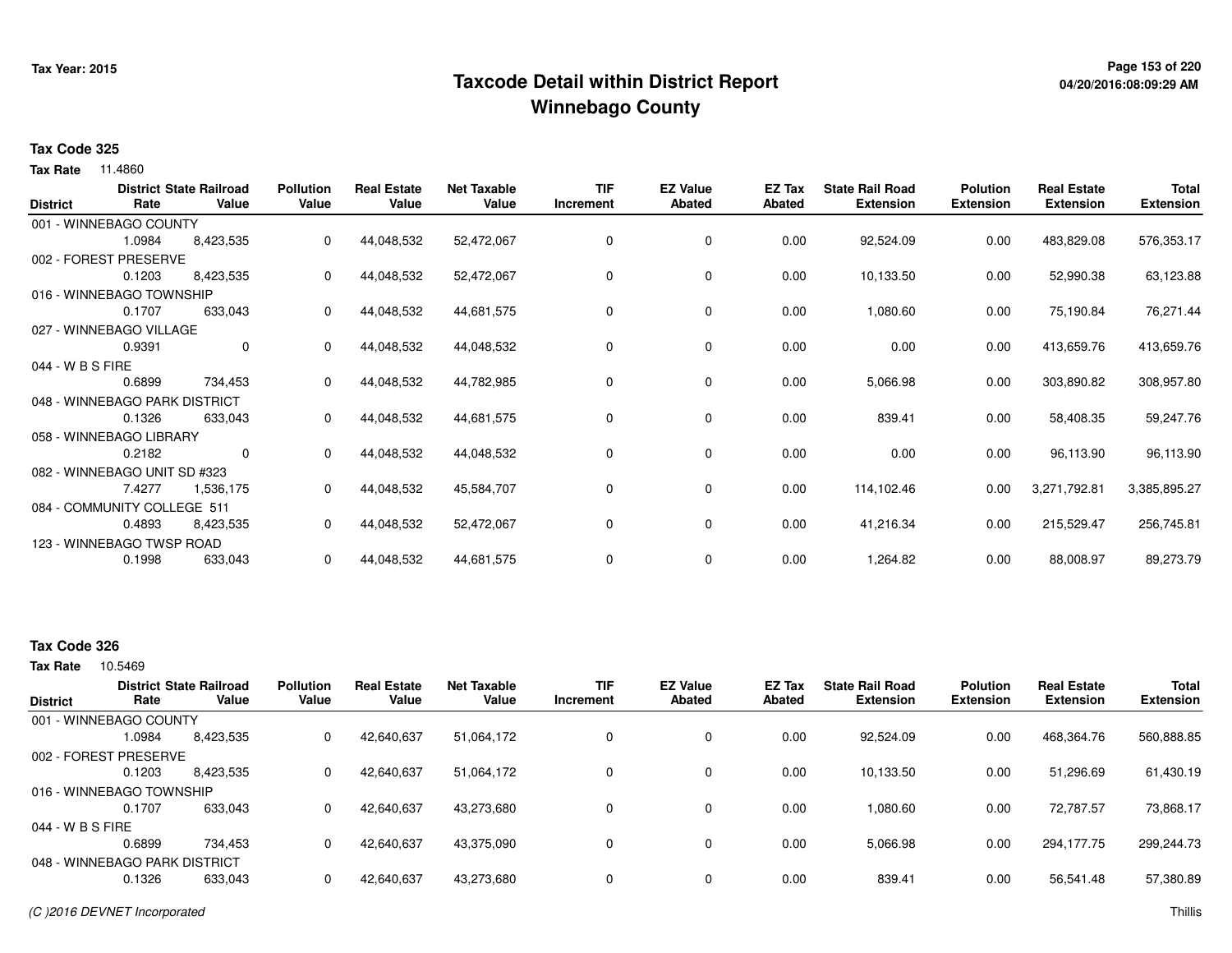# **Page 154 of 220 Taxcode Detail within District ReportWinnebago County**

### **Tax Code 326**

**Tax Rate** 10.5469

|                 |                              | <b>District State Railroad</b> | <b>Pollution</b> | <b>Real Estate</b> | Net Taxable | <b>TIF</b> | <b>EZ Value</b> | <b>EZ Tax</b> | <b>State Rail Road</b> | <b>Polution</b>  | <b>Real Estate</b> | <b>Total</b>     |
|-----------------|------------------------------|--------------------------------|------------------|--------------------|-------------|------------|-----------------|---------------|------------------------|------------------|--------------------|------------------|
| <b>District</b> | Rate                         | Value                          | Value            | Value              | Value       | Increment  | <b>Abated</b>   | Abated        | <b>Extension</b>       | <b>Extension</b> | <b>Extension</b>   | <b>Extension</b> |
|                 | 058 - WINNEBAGO LIBRARY      |                                |                  |                    |             |            |                 |               |                        |                  |                    |                  |
|                 | 0.2182                       | $\Omega$                       |                  | 42,640,637         | 42,640,637  |            | 0               | 0.00          | 0.00                   | 0.00             | 93,041.87          | 93,041.87        |
|                 | 082 - WINNEBAGO UNIT SD #323 |                                |                  |                    |             |            |                 |               |                        |                  |                    |                  |
|                 | 7.4277                       | 1,536,175                      |                  | 42,640,637         | 44,176,812  |            | 0               | 0.00          | 114.102.46             | 0.00             | 3,167,218.59       | 3,281,321.05     |
|                 | 084 - COMMUNITY COLLEGE 511  |                                |                  |                    |             |            |                 |               |                        |                  |                    |                  |
|                 | 0.4893                       | 8.423.535                      |                  | 42,640,637         | 51.064.172  |            | $\Omega$        | 0.00          | 41.216.34              | 0.00             | 208.640.64         | 249,856.98       |
|                 | 123 - WINNEBAGO TWSP ROAD    |                                |                  |                    |             |            |                 |               |                        |                  |                    |                  |
|                 | 0.1998                       | 633,043                        |                  | 42,640,637         | 43,273,680  |            | 0               | 0.00          | 1,264.82               | 0.00             | 85,195.99          | 86,460.81        |
|                 |                              |                                |                  |                    |             |            |                 |               |                        |                  |                    |                  |

# **Tax Code 343**

#### **Tax Rate** 12.5415

| <b>District</b>                | Rate   | <b>District State Railroad</b><br>Value | <b>Pollution</b><br>Value | <b>Real Estate</b><br>Value | <b>Net Taxable</b><br>Value | <b>TIF</b><br>Increment | <b>EZ Value</b><br><b>Abated</b> | EZ Tax<br><b>Abated</b> | <b>State Rail Road</b><br><b>Extension</b> | <b>Polution</b><br><b>Extension</b> | <b>Real Estate</b><br><b>Extension</b> | <b>Total</b><br><b>Extension</b> |
|--------------------------------|--------|-----------------------------------------|---------------------------|-----------------------------|-----------------------------|-------------------------|----------------------------------|-------------------------|--------------------------------------------|-------------------------------------|----------------------------------------|----------------------------------|
| 001 - WINNEBAGO COUNTY         |        |                                         |                           |                             |                             |                         |                                  |                         |                                            |                                     |                                        |                                  |
|                                | 1.0984 | 8,423,535                               | 0                         | 514,325                     | 8,937,860                   | 0                       | $\mathbf 0$                      | 0.00                    | 92,524.09                                  | 0.00                                | 5,649.35                               | 98,173.44                        |
| 002 - FOREST PRESERVE          |        |                                         |                           |                             |                             |                         |                                  |                         |                                            |                                     |                                        |                                  |
|                                | 0.1203 | 8,423,535                               | 0                         | 514,325                     | 8,937,860                   | 0                       | 0                                | 0.00                    | 10,133.50                                  | 0.00                                | 618.73                                 | 10,752.23                        |
| 004 - CHERRY VALLEY TOWNSHIP   |        |                                         |                           |                             |                             |                         |                                  |                         |                                            |                                     |                                        |                                  |
|                                | 0.1418 | 1,481,529                               | 0                         | 514,325                     | 1,995,854                   | 0                       | 0                                | 0.00                    | 2,100.80                                   | 0.00                                | 729.31                                 | 2,830.11                         |
| 031 - CHERRY VALLEY FIRE       |        |                                         |                           |                             |                             |                         |                                  |                         |                                            |                                     |                                        |                                  |
|                                | 0.9999 | 827,972                                 | 0                         | 514,325                     | 1,342,297                   | 0                       | 0                                | 0.00                    | 8,278.90                                   | 0.00                                | 5,142.74                               | 13,421.64                        |
| 046 - ROCKFORD PARK DISTRICT   |        |                                         |                           |                             |                             |                         |                                  |                         |                                            |                                     |                                        |                                  |
|                                | 1.1629 | 4,191,679                               | 0                         | 514,325                     | 4,706,004                   | 0                       | 0                                | 0.00                    | 48,745.04                                  | 0.00                                | 5,981.09                               | 54,726.13                        |
| 051 - ROCK RIVER WATER REC     |        |                                         |                           |                             |                             |                         |                                  |                         |                                            |                                     |                                        |                                  |
|                                | 0.2075 | 4,452,412                               | 0                         | 514,325                     | 4,966,737                   | 0                       | 0                                | 0.00                    | 9,238.75                                   | 0.00                                | 1,067.22                               | 10,305.97                        |
| 060 - GREATER RKFD AIRPORT     |        |                                         |                           |                             |                             |                         |                                  |                         |                                            |                                     |                                        |                                  |
|                                | 0.1073 | 5,728,059                               | 0                         | 514,325                     | 6,242,384                   | 0                       | 0                                | 0.00                    | 6,146.20                                   | 0.00                                | 551.87                                 | 6,698.07                         |
| 076 - ROCKFORD SCHOOL DIST 205 |        |                                         |                           |                             |                             |                         |                                  |                         |                                            |                                     |                                        |                                  |
|                                | 7.9379 | 5,024,208                               | 0                         | 514,325                     | 5,538,533                   | 0                       | 0                                | 0.00                    | 398,816.60                                 | 0.00                                | 40,826.60                              | 439,643.20                       |
| 084 - COMMUNITY COLLEGE 511    |        |                                         |                           |                             |                             |                         |                                  |                         |                                            |                                     |                                        |                                  |
|                                | 0.4893 | 8,423,535                               | 0                         | 514,325                     | 8,937,860                   | 0                       | 0                                | 0.00                    | 41,216.34                                  | 0.00                                | 2,516.59                               | 43,732.93                        |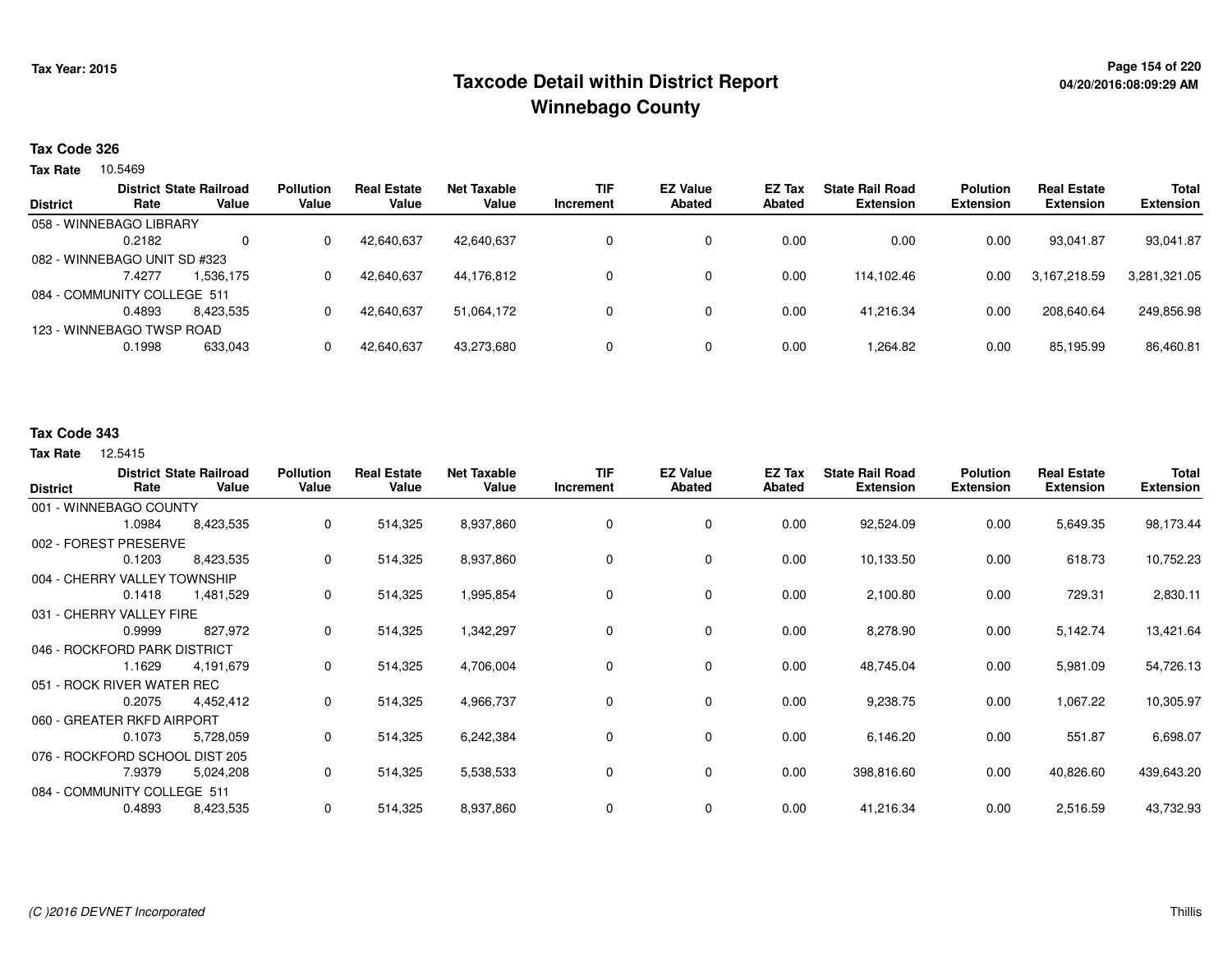# **Page 155 of 220 Taxcode Detail within District ReportWinnebago County**

## **Tax Code 343**

12.5415 **Tax Rate**

| <b>District State Railroad</b> |        | <b>Pollution</b> | <b>Real Estate</b> | Net Taxable | TIF        | <b>EZ Value</b> | EZ Tax        | <b>State Rail Road</b> | <b>Polution</b>  | <b>Real Estate</b> | <b>Total</b>     |           |
|--------------------------------|--------|------------------|--------------------|-------------|------------|-----------------|---------------|------------------------|------------------|--------------------|------------------|-----------|
| <b>District</b>                | Rate   | Value            | Value              | Value       | Value      | Increment       | <b>Abated</b> | Abated                 | <b>Extension</b> | <b>Extension</b>   | <b>Extension</b> | Extension |
| 111 - CHERRY VALLEY TWSP ROAD  |        |                  |                    |             |            |                 |               |                        |                  |                    |                  |           |
|                                | 0.2762 | .481,529         |                    | 514,325     | 995.854. ا |                 |               | 0.00                   | 4,091.98         | 0.00               | ,420.57          | 5,512.55  |

# **Tax Code 351**

**Tax Rate** 9.0151

| <b>District</b> | Rate                           | <b>District State Railroad</b><br>Value | <b>Pollution</b><br>Value | <b>Real Estate</b><br>Value | <b>Net Taxable</b><br>Value | <b>TIF</b><br>Increment | <b>EZ Value</b><br><b>Abated</b> | EZ Tax<br>Abated | <b>State Rail Road</b><br><b>Extension</b> | <b>Polution</b><br><b>Extension</b> | <b>Real Estate</b><br><b>Extension</b> | <b>Total</b><br><b>Extension</b> |
|-----------------|--------------------------------|-----------------------------------------|---------------------------|-----------------------------|-----------------------------|-------------------------|----------------------------------|------------------|--------------------------------------------|-------------------------------------|----------------------------------------|----------------------------------|
|                 | 001 - WINNEBAGO COUNTY         |                                         |                           |                             |                             |                         |                                  |                  |                                            |                                     |                                        |                                  |
|                 | 1.0984                         | 8,423,535                               | $\mathbf 0$               | 740,694                     | 9,164,229                   |                         | 0                                | 0.00             | 92,524.09                                  | 0.00                                | 8,135.78                               | 100,659.87                       |
|                 | 002 - FOREST PRESERVE          |                                         |                           |                             |                             |                         |                                  |                  |                                            |                                     |                                        |                                  |
|                 | 0.1203                         | 8,423,535                               | 0                         | 740,694                     | 9,164,229                   | 0                       | 0                                | 0.00             | 10,133.50                                  | 0.00                                | 891.05                                 | 11,024.55                        |
|                 | 011 - ROCKFORD TOWNSHIP        |                                         |                           |                             |                             |                         |                                  |                  |                                            |                                     |                                        |                                  |
|                 | 0.1452                         | 3,976,170                               | 0                         | 740,694                     | 4,716,864                   |                         | 0                                | 0.00             | 5,773.40                                   | 0.00                                | 1,075.49                               | 6,848.89                         |
|                 | 036 - NEW MILFORD FIRE         |                                         |                           |                             |                             |                         |                                  |                  |                                            |                                     |                                        |                                  |
|                 | 0.8342                         | 43,474                                  | $\mathbf 0$               | 740,694                     | 784,168                     |                         | $\mathbf 0$                      | 0.00             | 362.66                                     | 0.00                                | 6,178.87                               | 6,541.53                         |
|                 | 060 - GREATER RKFD AIRPORT     |                                         |                           |                             |                             |                         |                                  |                  |                                            |                                     |                                        |                                  |
|                 | 0.1073                         | 5,728,059                               | 0                         | 740,694                     | 6,468,753                   |                         | $\mathbf 0$                      | 0.00             | 6,146.20                                   | 0.00                                | 794.76                                 | 6,940.96                         |
|                 | 078 - MERIDIAN SCHOOL DIST 223 |                                         |                           |                             |                             |                         |                                  |                  |                                            |                                     |                                        |                                  |
|                 | 6.0720                         | 11,758                                  | 0                         | 740,694                     | 752,452                     | 0                       | 0                                | 0.00             | 713.96                                     | 0.00                                | 44,974.94                              | 45,688.90                        |
|                 | 084 - COMMUNITY COLLEGE 511    |                                         |                           |                             |                             |                         |                                  |                  |                                            |                                     |                                        |                                  |
|                 | 0.4893                         | 8,423,535                               | $\mathbf 0$               | 740,694                     | 9,164,229                   | $\Omega$                | $\mathbf 0$                      | 0.00             | 41,216.34                                  | 0.00                                | 3,624.22                               | 44,840.56                        |
|                 | 118 - ROCKFORD TWSP ROAD       |                                         |                           |                             |                             |                         |                                  |                  |                                            |                                     |                                        |                                  |
|                 | 0.1484                         | 3,976,170                               | $\mathbf 0$               | 740,694                     | 4,716,864                   |                         | 0                                | 0.00             | 5,900.63                                   | 0.00                                | 1,099.19                               | 6,999.82                         |

#### **Tax Code 358**

**Tax Rate** 10.9977

|                        |        | <b>District State Railroad</b> | <b>Pollution</b> | <b>Real Estate</b> | Net Taxable | <b>TIF</b> | <b>EZ Value</b> | <b>EZ Tax</b> | <b>State Rail Road</b> | <b>Polution</b>  | <b>Real Estate</b> | Total            |
|------------------------|--------|--------------------------------|------------------|--------------------|-------------|------------|-----------------|---------------|------------------------|------------------|--------------------|------------------|
| <b>District</b>        | Rate   | Value                          | Value            | Value              | Value       | Increment  | <b>Abated</b>   | Abated        | <b>Extension</b>       | <b>Extension</b> | <b>Extension</b>   | <b>Extension</b> |
| 001 - WINNEBAGO COUNTY |        |                                |                  |                    |             |            |                 |               |                        |                  |                    |                  |
|                        | 0984.، | 8,423,535                      |                  |                    | 8.423.535   |            |                 | 0.00          | 92.524.09              | 0.00             | 0.00               | 92,524.09        |
| 002 - FOREST PRESERVE  |        |                                |                  |                    |             |            |                 |               |                        |                  |                    |                  |
|                        | 0.1203 | 8,423,535                      |                  |                    | 8.423.535   |            |                 | 0.00          | 10,133.50              | 0.00             | 0.00               | 10,133.50        |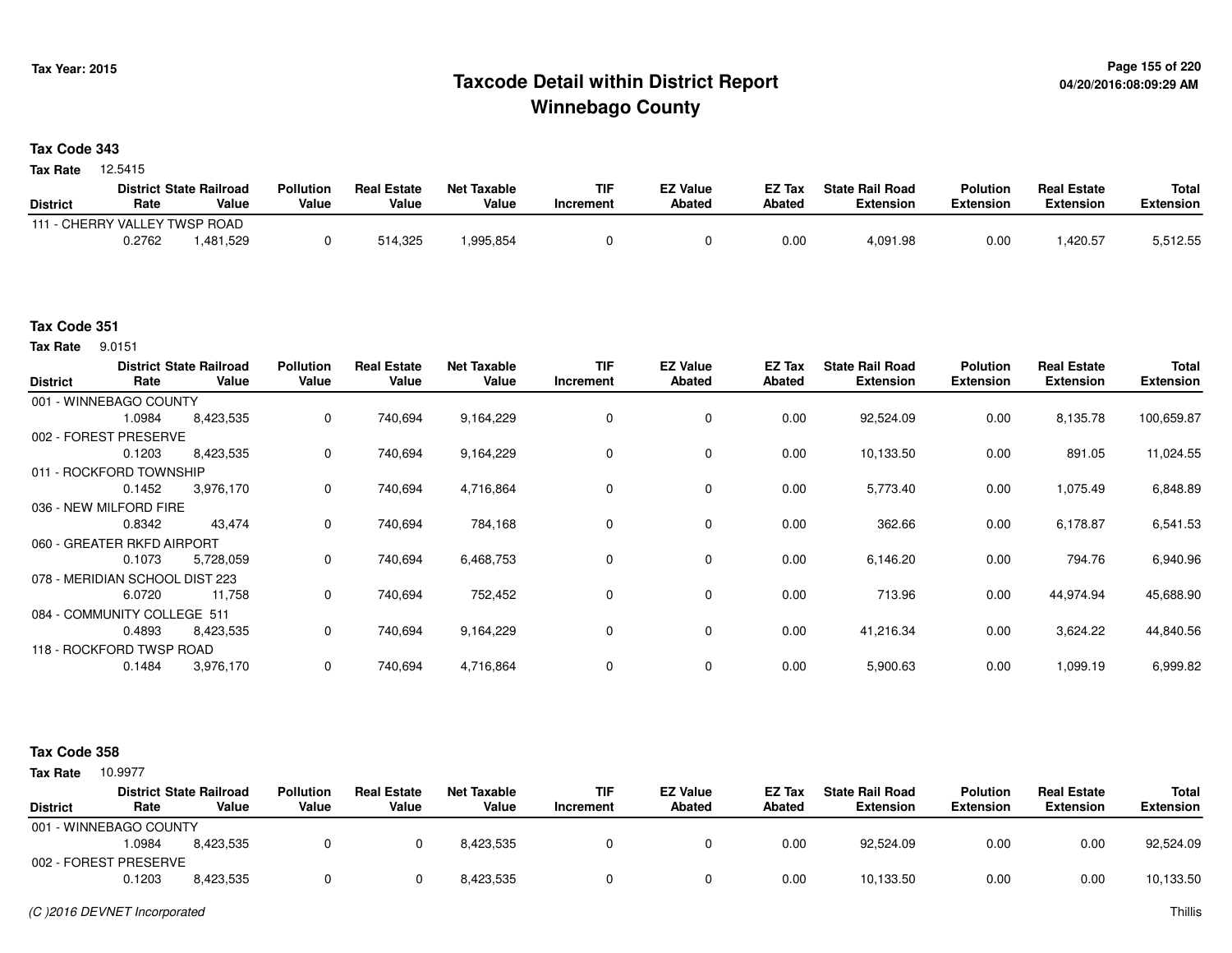# **Page 156 of 220 Taxcode Detail within District ReportWinnebago County**

# **Tax Code 358**

10.9977 **Tax Rate**

| <b>District</b> | Rate                              | <b>District State Railroad</b><br>Value | <b>Pollution</b><br>Value | <b>Real Estate</b><br>Value | <b>Net Taxable</b><br>Value | <b>TIF</b><br>Increment | <b>EZ Value</b><br><b>Abated</b> | EZ Tax<br>Abated | <b>State Rail Road</b><br><b>Extension</b> | <b>Polution</b><br><b>Extension</b> | <b>Real Estate</b><br><b>Extension</b> | <b>Total</b><br><b>Extension</b> |
|-----------------|-----------------------------------|-----------------------------------------|---------------------------|-----------------------------|-----------------------------|-------------------------|----------------------------------|------------------|--------------------------------------------|-------------------------------------|----------------------------------------|----------------------------------|
|                 | 009 - OWEN TOWNSHIP               |                                         |                           |                             |                             |                         |                                  |                  |                                            |                                     |                                        |                                  |
|                 | 0.1485                            | 270,360                                 | 0                         | $\mathbf 0$                 | 270,360                     | 0                       | 0                                | 0.00             | 401.48                                     | 0.00                                | 0.00                                   | 401.48                           |
|                 | 020 - MACHESNEY PARK VILLAGE      |                                         |                           |                             |                             |                         |                                  |                  |                                            |                                     |                                        |                                  |
|                 | 0.0000                            | 0                                       | 0                         | $\mathbf 0$                 | 0                           | 0                       | 0                                | 0.00             | 0.00                                       | 0.00                                | 0.00                                   | 0.00                             |
|                 | 038 - NORTHWEST FIRE              |                                         |                           |                             |                             |                         |                                  |                  |                                            |                                     |                                        |                                  |
|                 | 0.5840                            | 210,077                                 | 0                         | $\Omega$                    | 210,077                     | $\Omega$                | $\mathbf 0$                      | 0.00             | 1,226.84                                   | 0.00                                | 0.00                                   | 1,226.84                         |
|                 | 055 - NORTH SUBURBAN LIBRARY      |                                         |                           |                             |                             |                         |                                  |                  |                                            |                                     |                                        |                                  |
|                 | 0.3032                            | 740,593                                 | 0                         | $\Omega$                    | 740,593                     | 0                       | $\mathbf 0$                      | 0.00             | 2,245.47                                   | 0.00                                | 0.00                                   | 2,245.47                         |
|                 | 060 - GREATER RKFD AIRPORT        |                                         |                           |                             |                             |                         |                                  |                  |                                            |                                     |                                        |                                  |
|                 | 0.1073                            | 5,728,059                               | 0                         | $\mathbf{0}$                | 5,728,059                   | 0                       | 0                                | 0.00             | 6,146.20                                   | 0.00                                | 0.00                                   | 6,146.20                         |
|                 | 076 - ROCKFORD SCHOOL DIST 205    |                                         |                           |                             |                             |                         |                                  |                  |                                            |                                     |                                        |                                  |
|                 | 7.9379                            | 5,024,208                               | 0                         | $\mathbf{0}$                | 5,024,208                   | 0                       | $\mathbf 0$                      | 0.00             | 398,816.60                                 | 0.00                                | 0.00                                   | 398,816.60                       |
|                 | 084 - COMMUNITY COLLEGE 511       |                                         |                           |                             |                             |                         |                                  |                  |                                            |                                     |                                        |                                  |
|                 | 0.4893                            | 8,423,535                               | 0                         | $\Omega$                    | 8,423,535                   | $\Omega$                | $\mathbf 0$                      | 0.00             | 41,216.34                                  | 0.00                                | 0.00                                   | 41,216.34                        |
|                 | 116 - OWEN TWSP ROAD              |                                         |                           |                             |                             |                         |                                  |                  |                                            |                                     |                                        |                                  |
|                 | 0.2088                            | 270,360                                 | 0                         | $\Omega$                    | 270,360                     | 0                       | $\mathbf 0$                      | 0.00             | 564.51                                     | 0.00                                | 0.00                                   | 564.51                           |
|                 | 156 - OLDE RIVER RIDGE PLAT 6 SSA |                                         |                           |                             |                             |                         |                                  |                  |                                            |                                     |                                        |                                  |
|                 | 0.0000                            | 0                                       | 0                         | 0                           | 0                           | 0                       | 0                                | 0.00             | 0.00                                       | 0.00                                | 653.34                                 | 653.34                           |

# **Tax Code 359**

**Tax Rate** 10.9977

| <b>District</b>              |        | <b>District State Railroad</b> | <b>Pollution</b> | <b>Real Estate</b> | <b>Net Taxable</b> | <b>TIF</b> | <b>EZ Value</b> | EZ Tax        | <b>State Rail Road</b> | <b>Polution</b>  | <b>Real Estate</b> | <b>Total</b>     |
|------------------------------|--------|--------------------------------|------------------|--------------------|--------------------|------------|-----------------|---------------|------------------------|------------------|--------------------|------------------|
|                              | Rate   | Value                          | Value            | Value              | Value              | Increment  | <b>Abated</b>   | <b>Abated</b> | <b>Extension</b>       | <b>Extension</b> | <b>Extension</b>   | <b>Extension</b> |
| 001 - WINNEBAGO COUNTY       |        |                                |                  |                    |                    |            |                 |               |                        |                  |                    |                  |
|                              | 1.0984 | 8,423,535                      | 0                | 4,417              | 8,427,952          | 0          | 0               | 0.00          | 92,524.09              | 0.00             | 48.52              | 92,572.61        |
| 002 - FOREST PRESERVE        |        |                                |                  |                    |                    |            |                 |               |                        |                  |                    |                  |
|                              | 0.1203 | 8,423,535                      | 0                | 4,417              | 8,427,952          |            | 0               | 0.00          | 10,133.50              | 0.00             | 5.31               | 10,138.81        |
| 009 - OWEN TOWNSHIP          |        |                                |                  |                    |                    |            |                 |               |                        |                  |                    |                  |
|                              | 0.1485 | 270,360                        | 0                | 4,417              | 274,777            |            | $\mathbf 0$     | 0.00          | 401.48                 | 0.00             | 6.56               | 408.04           |
| 020 - MACHESNEY PARK VILLAGE |        |                                |                  |                    |                    |            |                 |               |                        |                  |                    |                  |
|                              | 0.0000 | $\mathbf{0}$                   | 0                | 4,417              | 4,417              | 0          | $\mathbf 0$     | 0.00          | 0.00                   | 0.00             | 0.00               | 0.00             |
| 038 - NORTHWEST FIRE         |        |                                |                  |                    |                    |            |                 |               |                        |                  |                    |                  |
|                              | 0.5840 | 210,077                        | 0                | 4,417              | 214,494            |            | $\mathbf 0$     | 0.00          | 1,226.84               | 0.00             | 25.80              | 1,252.64         |
| 055 - NORTH SUBURBAN LIBRARY |        |                                |                  |                    |                    |            |                 |               |                        |                  |                    |                  |
|                              | 0.3032 | 740,593                        |                  | 4,417              | 745,010            |            | $\mathbf 0$     | 0.00          | 2,245.47               | 0.00             | 13.39              | 2,258.86         |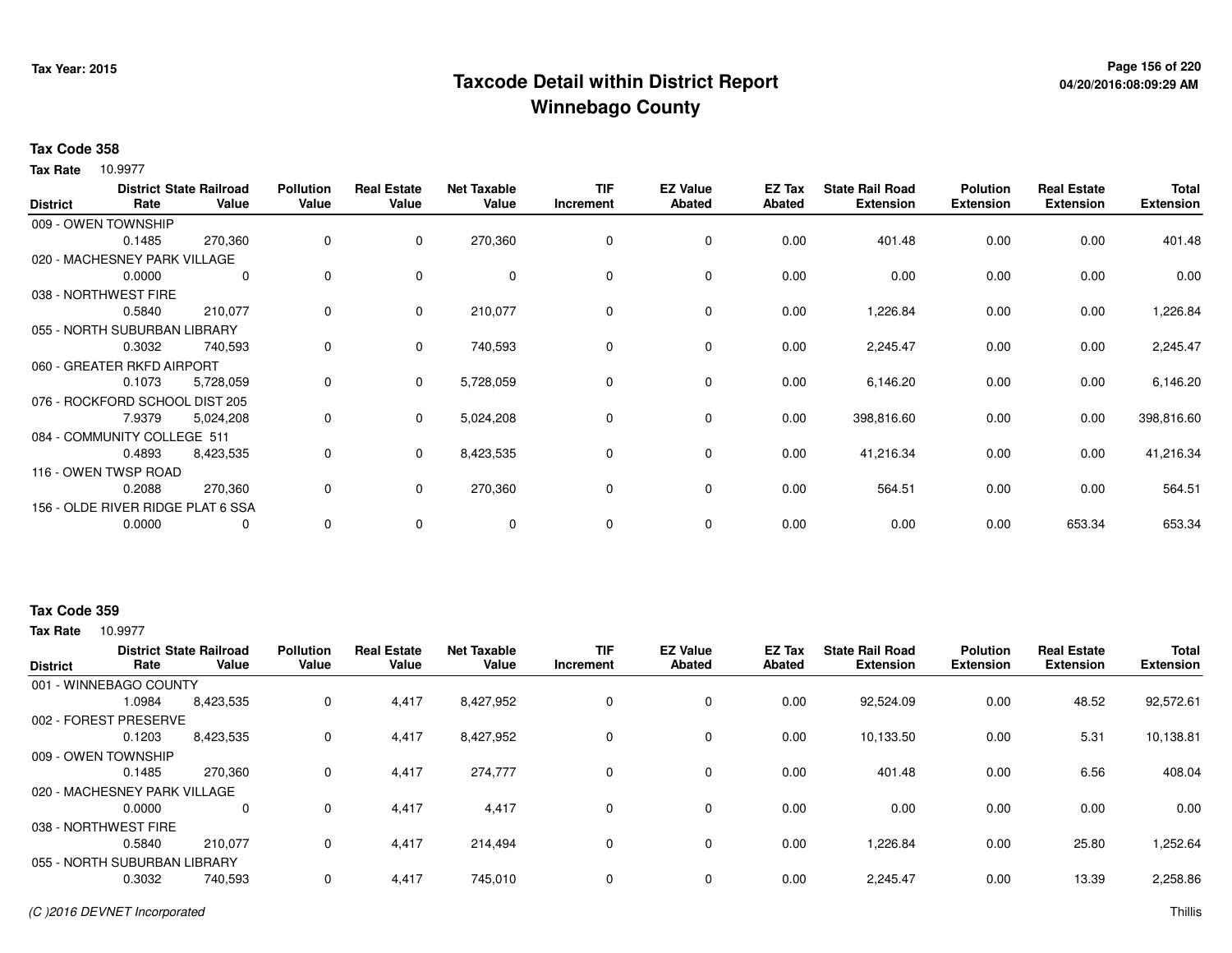# **Page 157 of 220 Taxcode Detail within District ReportWinnebago County**

## **Tax Code 359**

10.9977 **Tax Rate**

|                 |                                | <b>District State Railroad</b>    | <b>Pollution</b> | <b>Real Estate</b> | <b>Net Taxable</b> | <b>TIF</b> | <b>EZ Value</b> | <b>EZ Tax</b> | <b>State Rail Road</b> | <b>Polution</b>  | <b>Real Estate</b> | <b>Total</b>     |
|-----------------|--------------------------------|-----------------------------------|------------------|--------------------|--------------------|------------|-----------------|---------------|------------------------|------------------|--------------------|------------------|
| <b>District</b> | Rate                           | Value                             | Value            | Value              | Value              | Increment  | <b>Abated</b>   | <b>Abated</b> | <b>Extension</b>       | <b>Extension</b> | <b>Extension</b>   | <b>Extension</b> |
|                 | 060 - GREATER RKFD AIRPORT     |                                   |                  |                    |                    |            |                 |               |                        |                  |                    |                  |
|                 | 0.1073                         | 5.728.059                         | 0                | 4.417              | 5,732,476          | 0          | 0               | 0.00          | 6,146.20               | 0.00             | 4.74               | 6,150.94         |
|                 | 076 - ROCKFORD SCHOOL DIST 205 |                                   |                  |                    |                    |            |                 |               |                        |                  |                    |                  |
|                 | 7.9379                         | 5,024,208                         | 0                | 4,417              | 5,028,625          | 0          | 0               | 0.00          | 398,816.60             | 0.00             | 350.62             | 399,167.22       |
|                 | 084 - COMMUNITY COLLEGE 511    |                                   |                  |                    |                    |            |                 |               |                        |                  |                    |                  |
|                 | 0.4893                         | 8,423,535                         | $\Omega$         | 4.417              | 8,427,952          | 0          | 0               | 0.00          | 41.216.34              | 0.00             | 21.61              | 41,237.95        |
|                 | 116 - OWEN TWSP ROAD           |                                   |                  |                    |                    |            |                 |               |                        |                  |                    |                  |
|                 | 0.2088                         | 270,360                           | 0                | 4,417              | 274,777            | 0          | 0               | 0.00          | 564.51                 | 0.00             | 9.22               | 573.73           |
|                 |                                | 156 - OLDE RIVER RIDGE PLAT 6 SSA |                  |                    |                    |            |                 |               |                        |                  |                    |                  |
|                 | 0.0000                         | 0                                 | 0                | 4,417              | 4,417              | 0          | 0               | 0.00          | 0.00                   | 0.00             | 0.00               | 0.00             |
|                 |                                |                                   |                  |                    |                    |            |                 |               |                        |                  |                    |                  |

### **Tax Code 360**

10.5872 **Tax Rate**

| <b>District</b>                | Rate   | <b>District State Railroad</b><br>Value | <b>Pollution</b><br>Value | <b>Real Estate</b><br>Value | <b>Net Taxable</b><br>Value | <b>TIF</b><br>Increment | <b>EZ Value</b><br><b>Abated</b> | <b>EZ Tax</b><br>Abated | <b>State Rail Road</b><br><b>Extension</b> | <b>Polution</b><br><b>Extension</b> | <b>Real Estate</b><br><b>Extension</b> | <b>Total</b><br><b>Extension</b> |
|--------------------------------|--------|-----------------------------------------|---------------------------|-----------------------------|-----------------------------|-------------------------|----------------------------------|-------------------------|--------------------------------------------|-------------------------------------|----------------------------------------|----------------------------------|
| 001 - WINNEBAGO COUNTY         |        |                                         |                           |                             |                             |                         |                                  |                         |                                            |                                     |                                        |                                  |
|                                | 1.0984 | 8,423,535                               | 0                         | 0                           | 8,423,535                   | 0                       | 0                                | 0.00                    | 92,524.09                                  | 0.00                                | 0.00                                   | 92,524.09                        |
| 002 - FOREST PRESERVE          |        |                                         |                           |                             |                             |                         |                                  |                         |                                            |                                     |                                        |                                  |
|                                | 0.1203 | 8,423,535                               | 0                         | 0                           | 8,423,535                   | $\mathbf 0$             | 0                                | 0.00                    | 10,133.50                                  | 0.00                                | 0.00                                   | 10,133.50                        |
| 009 - OWEN TOWNSHIP            |        |                                         |                           |                             |                             |                         |                                  |                         |                                            |                                     |                                        |                                  |
|                                | 0.1485 | 270,360                                 | 0                         | 0                           | 270,360                     | 0                       | 0                                | 0.00                    | 401.48                                     | 0.00                                | 0.00                                   | 401.48                           |
| 038 - NORTHWEST FIRE           |        |                                         |                           |                             |                             |                         |                                  |                         |                                            |                                     |                                        |                                  |
|                                | 0.5840 | 210,077                                 | 0                         | $\mathbf 0$                 | 210,077                     | 0                       | 0                                | 0.00                    | 1,226.84                                   | 0.00                                | 0.00                                   | 1,226.84                         |
| 076 - ROCKFORD SCHOOL DIST 205 |        |                                         |                           |                             |                             |                         |                                  |                         |                                            |                                     |                                        |                                  |
|                                | 7.9379 | 5,024,208                               | 0                         | $\mathbf 0$                 | 5,024,208                   | 0                       | 0                                | 0.00                    | 398,816.60                                 | 0.00                                | 0.00                                   | 398,816.60                       |
| 084 - COMMUNITY COLLEGE 511    |        |                                         |                           |                             |                             |                         |                                  |                         |                                            |                                     |                                        |                                  |
|                                | 0.4893 | 8,423,535                               | 0                         | 0                           | 8,423,535                   | 0                       | 0                                | 0.00                    | 41,216.34                                  | 0.00                                | 0.00                                   | 41,216.34                        |
| 116 - OWEN TWSP ROAD           |        |                                         |                           |                             |                             |                         |                                  |                         |                                            |                                     |                                        |                                  |
|                                | 0.2088 | 270,360                                 | 0                         | 0                           | 270,360                     | $\mathbf 0$             | 0                                | 0.00                    | 564.51                                     | 0.00                                | 0.00                                   | 564.51                           |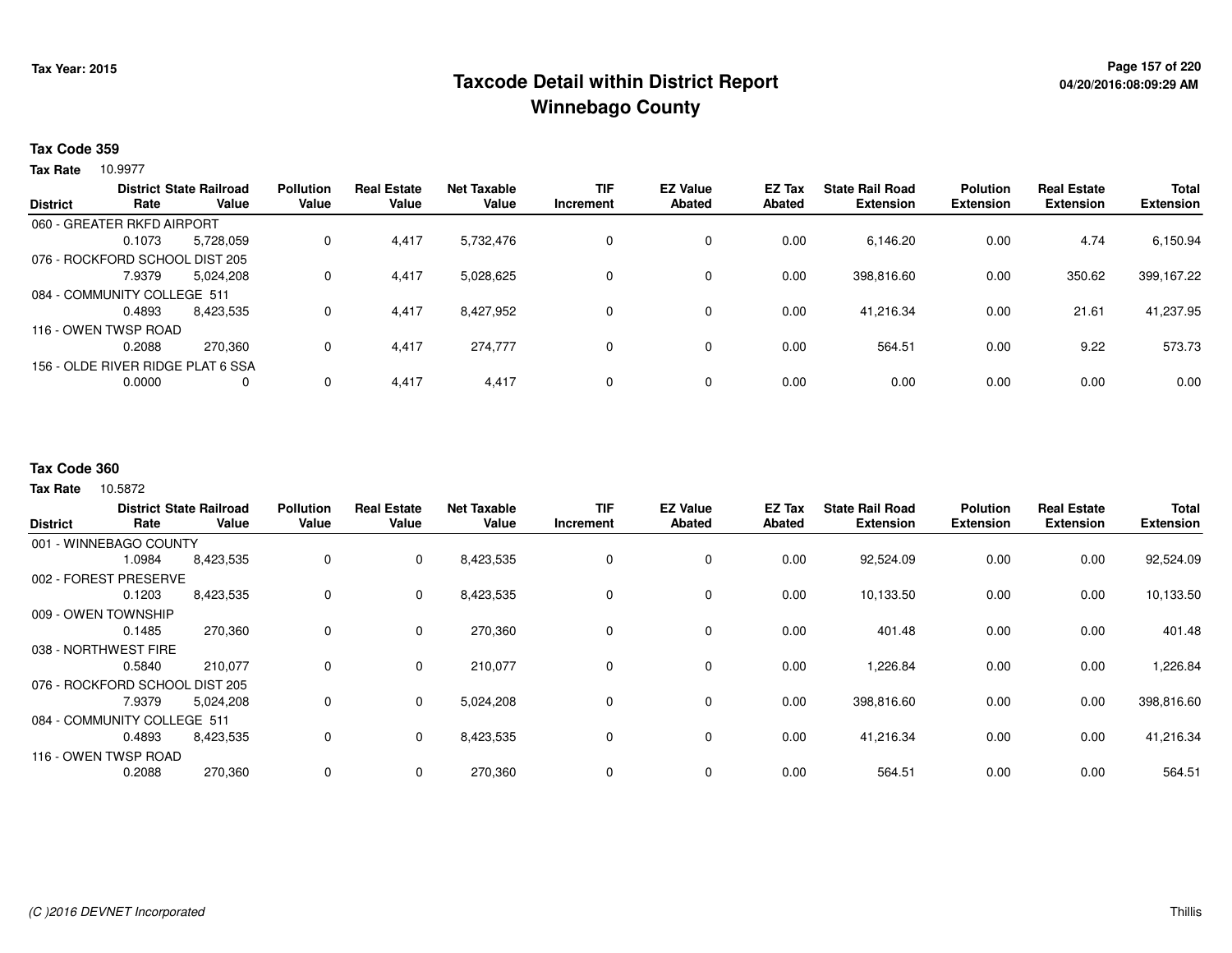# **Page 158 of 220 Taxcode Detail within District ReportWinnebago County**

## **Tax Code 361**

**Tax Rate** 14.1971

| <b>District</b> | Rate                           | <b>District State Railroad</b><br>Value | <b>Pollution</b><br>Value | <b>Real Estate</b><br>Value | <b>Net Taxable</b><br>Value | <b>TIF</b><br>Increment | <b>EZ Value</b><br><b>Abated</b> | EZ Tax<br><b>Abated</b> | <b>State Rail Road</b><br><b>Extension</b> | <b>Polution</b><br><b>Extension</b> | <b>Real Estate</b><br><b>Extension</b> | Total<br><b>Extension</b> |
|-----------------|--------------------------------|-----------------------------------------|---------------------------|-----------------------------|-----------------------------|-------------------------|----------------------------------|-------------------------|--------------------------------------------|-------------------------------------|----------------------------------------|---------------------------|
|                 | 001 - WINNEBAGO COUNTY         |                                         |                           |                             |                             |                         |                                  |                         |                                            |                                     |                                        |                           |
|                 | 1.0984                         | 8,423,535                               | 0                         | 2,966                       | 8,426,501                   | 0                       | 0                                | 0.00                    | 92,524.09                                  | 0.00                                | 32.58                                  | 92,556.67                 |
|                 | 002 - FOREST PRESERVE          |                                         |                           |                             |                             |                         |                                  |                         |                                            |                                     |                                        |                           |
|                 | 0.1203                         | 8,423,535                               | 0                         | 2,966                       | 8,426,501                   | 0                       | 0                                | 0.00                    | 10,133.50                                  | 0.00                                | 3.57                                   | 10,137.07                 |
|                 | 009 - OWEN TOWNSHIP            |                                         |                           |                             |                             |                         |                                  |                         |                                            |                                     |                                        |                           |
|                 | 0.1485                         | 270,360                                 | 0                         | 2,966                       | 273,326                     | 0                       | 0                                | 0.00                    | 401.48                                     | 0.00                                | 4.40                                   | 405.88                    |
|                 | 023 - ROCKFORD CITY            |                                         |                           |                             |                             |                         |                                  |                         |                                            |                                     |                                        |                           |
|                 | 3.3595                         | 3,297,017                               | 0                         | 2,966                       | 3,299,983                   | 0                       | 0                                | 0.00                    | 110,763.28                                 | 0.00                                | 99.64                                  | 110,862.92                |
|                 | 051 - ROCK RIVER WATER REC     |                                         |                           |                             |                             |                         |                                  |                         |                                            |                                     |                                        |                           |
|                 | 0.2075                         | 4,452,412                               | 0                         | 2,966                       | 4,455,378                   | 0                       | 0                                | 0.00                    | 9,238.75                                   | 0.00                                | 6.15                                   | 9,244.90                  |
|                 | 059 - ROCKFORD CITY LIBRARY    |                                         |                           |                             |                             |                         |                                  |                         |                                            |                                     |                                        |                           |
|                 | 0.5196                         | 3,297,017                               | 0                         | 2,966                       | 3,299,983                   | 0                       | 0                                | 0.00                    | 17,131.30                                  | 0.00                                | 15.41                                  | 17,146.71                 |
|                 | 060 - GREATER RKFD AIRPORT     |                                         |                           |                             |                             |                         |                                  |                         |                                            |                                     |                                        |                           |
|                 | 0.1073                         | 5,728,059                               | 0                         | 2,966                       | 5,731,025                   | 0                       | 0                                | 0.00                    | 6,146.20                                   | 0.00                                | 3.18                                   | 6,149.38                  |
|                 | 076 - ROCKFORD SCHOOL DIST 205 |                                         |                           |                             |                             |                         |                                  |                         |                                            |                                     |                                        |                           |
|                 | 7.9379                         | 5,024,208                               | 0                         | 2,966                       | 5,027,174                   | 0                       | 0                                | 0.00                    | 398,816.60                                 | 0.00                                | 235.44                                 | 399,052.04                |
|                 | 084 - COMMUNITY COLLEGE 511    |                                         |                           |                             |                             |                         |                                  |                         |                                            |                                     |                                        |                           |
|                 | 0.4893                         | 8,423,535                               | 0                         | 2,966                       | 8,426,501                   | 0                       | 0                                | 0.00                    | 41,216.34                                  | 0.00                                | 14.51                                  | 41,230.85                 |
|                 | 116 - OWEN TWSP ROAD           |                                         |                           |                             |                             |                         |                                  |                         |                                            |                                     |                                        |                           |
|                 | 0.2088                         | 270,360                                 | 0                         | 2,966                       | 273,326                     | 0                       | 0                                | 0.00                    | 564.51                                     | 0.00                                | 6.19                                   | 570.70                    |

# **Tax Code 362**

**Tax Rate** 9.1453

| <b>District</b>     | Rate                          | <b>District State Railroad</b><br>Value | <b>Pollution</b><br>Value | <b>Real Estate</b><br>Value | <b>Net Taxable</b><br>Value | <b>TIF</b><br>Increment | <b>EZ Value</b><br><b>Abated</b> | <b>EZ Tax</b><br>Abated | <b>State Rail Road</b><br><b>Extension</b> | <b>Polution</b><br><b>Extension</b> | <b>Real Estate</b><br><b>Extension</b> | <b>Total</b><br><b>Extension</b> |
|---------------------|-------------------------------|-----------------------------------------|---------------------------|-----------------------------|-----------------------------|-------------------------|----------------------------------|-------------------------|--------------------------------------------|-------------------------------------|----------------------------------------|----------------------------------|
|                     | 001 - WINNEBAGO COUNTY        |                                         |                           |                             |                             |                         |                                  |                         |                                            |                                     |                                        |                                  |
|                     | .0984                         | 8,423,535                               |                           | 697.336                     | 9,120,871                   | 0                       | 0                                | 0.00                    | 92.524.09                                  | 0.00                                | 7.659.54                               | 100,183.63                       |
|                     | 002 - FOREST PRESERVE         |                                         |                           |                             |                             |                         |                                  |                         |                                            |                                     |                                        |                                  |
|                     | 0.1203                        | 8,423,535                               |                           | 697,336                     | 9,120,871                   | 0                       | 0                                | 0.00                    | 10,133.50                                  | 0.00                                | 838.90                                 | 10,972.40                        |
| 009 - OWEN TOWNSHIP |                               |                                         |                           |                             |                             |                         |                                  |                         |                                            |                                     |                                        |                                  |
|                     | 0.1485                        | 270.360                                 |                           | 697.336                     | 967,696                     | 0                       | $\Omega$                         | 0.00                    | 401.48                                     | 0.00                                | 1.035.54                               | 1,437.02                         |
|                     | 038 - NORTHWEST FIRE          |                                         |                           |                             |                             |                         |                                  |                         |                                            |                                     |                                        |                                  |
|                     | 0.5840                        | 210.077                                 | 0                         | 697,336                     | 907,413                     | $\Omega$                | $\Omega$                         | 0.00                    | 1.226.84                                   | 0.00                                | 4,072.44                               | 5,299.28                         |
|                     | 074 - ROCKTON SCHOOL DIST 140 |                                         |                           |                             |                             |                         |                                  |                         |                                            |                                     |                                        |                                  |
|                     | 3.8877                        | 291,368                                 |                           | 697,336                     | 988,704                     | 0                       | 0                                | 0.00                    | 11,327.53                                  | 0.00                                | 27,110.33                              | 38,437.86                        |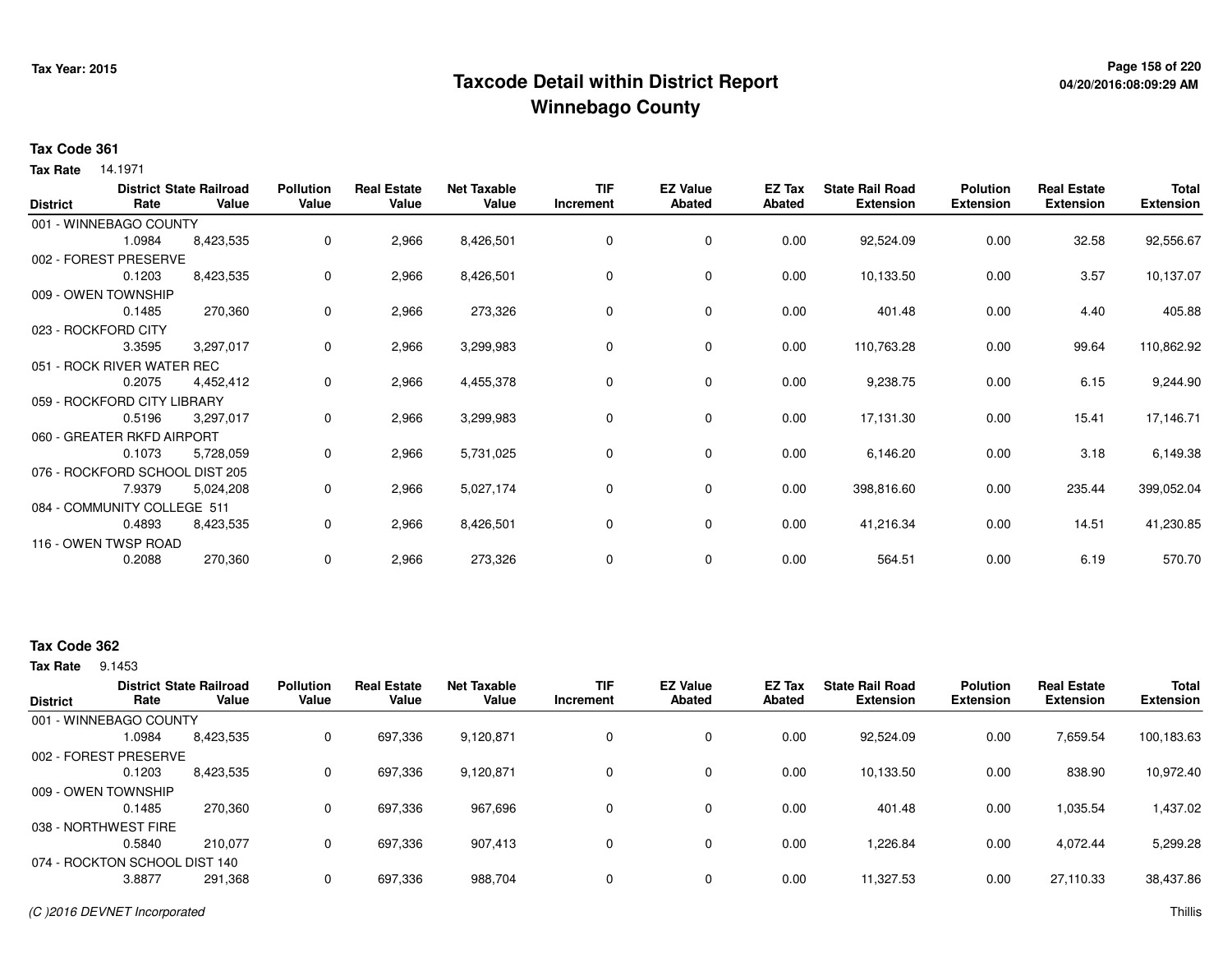# **Page 159 of 220 Taxcode Detail within District ReportWinnebago County**

## **Tax Code 362**

**Tax Rate** 9.1453

|                 |                              | <b>District State Railroad</b> | <b>Pollution</b> | <b>Real Estate</b> | Net Taxable | <b>TIF</b> | <b>EZ Value</b> | <b>EZ Tax</b> | <b>State Rail Road</b> | <b>Polution</b>  | <b>Real Estate</b> | Total            |
|-----------------|------------------------------|--------------------------------|------------------|--------------------|-------------|------------|-----------------|---------------|------------------------|------------------|--------------------|------------------|
| <b>District</b> | Rate                         | Value                          | Value            | Value              | Value       | Increment  | <b>Abated</b>   | Abated        | <b>Extension</b>       | <b>Extension</b> | <b>Extension</b>   | <b>Extension</b> |
|                 | 077 - HONONEGAH HIGH SD #207 |                                |                  |                    |             |            |                 |               |                        |                  |                    |                  |
|                 | 2.6083                       | 366.785                        |                  | 697,336            | 1.064.121   |            |                 | 0.00          | 9,566.86               | 0.00             | 18.188.61          | 27,755.47        |
|                 | 084 - COMMUNITY COLLEGE 511  |                                |                  |                    |             |            |                 |               |                        |                  |                    |                  |
|                 | 0.4893                       | 8.423.535                      |                  | 697,336            | 9,120,871   |            |                 | 0.00          | 41.216.34              | 0.00             | 3.412.07           | 44,628.41        |
|                 | 116 - OWEN TWSP ROAD         |                                |                  |                    |             |            |                 |               |                        |                  |                    |                  |
|                 | 0.2088                       | 270,360                        |                  | 697,336            | 967.696     |            |                 | 0.00          | 564.51                 | 0.00             | 1,456.04           | 2,020.55         |
|                 |                              |                                |                  |                    |             |            |                 |               |                        |                  |                    |                  |

#### **Tax Code 363**

**Tax Rate** 10.2952

| <b>District</b>              | Rate   | <b>District State Railroad</b><br>Value | <b>Pollution</b><br>Value | <b>Real Estate</b><br>Value | <b>Net Taxable</b><br>Value | TIF<br>Increment | <b>EZ Value</b><br><b>Abated</b> | EZ Tax<br>Abated | <b>State Rail Road</b><br><b>Extension</b> | <b>Polution</b><br><b>Extension</b> | <b>Real Estate</b><br><b>Extension</b> | <b>Total</b><br><b>Extension</b> |
|------------------------------|--------|-----------------------------------------|---------------------------|-----------------------------|-----------------------------|------------------|----------------------------------|------------------|--------------------------------------------|-------------------------------------|----------------------------------------|----------------------------------|
| 001 - WINNEBAGO COUNTY       |        |                                         |                           |                             |                             |                  |                                  |                  |                                            |                                     |                                        |                                  |
|                              | 1.0984 | 8,423,535                               | 0                         | 37,518                      | 8,461,053                   | 0                | $\mathbf 0$                      | 0.00             | 92,524.09                                  | 0.00                                | 412.10                                 | 92,936.19                        |
| 002 - FOREST PRESERVE        |        |                                         |                           |                             |                             |                  |                                  |                  |                                            |                                     |                                        |                                  |
|                              | 0.1203 | 8,423,535                               | 0                         | 37,518                      | 8,461,053                   | 0                | 0                                | 0.00             | 10,133.50                                  | 0.00                                | 45.13                                  | 10,178.63                        |
| 009 - OWEN TOWNSHIP          |        |                                         |                           |                             |                             |                  |                                  |                  |                                            |                                     |                                        |                                  |
|                              | 0.1485 | 270,360                                 | 0                         | 37,518                      | 307,878                     | $\Omega$         | $\mathbf 0$                      | 0.00             | 401.48                                     | 0.00                                | 55.71                                  | 457.19                           |
| 038 - NORTHWEST FIRE         |        |                                         |                           |                             |                             |                  |                                  |                  |                                            |                                     |                                        |                                  |
|                              | 0.5840 | 210,077                                 | 0                         | 37,518                      | 247,595                     |                  | $\mathbf 0$                      | 0.00             | 1,226.84                                   | 0.00                                | 219.11                                 | 1,445.95                         |
| 058 - WINNEBAGO LIBRARY      |        |                                         |                           |                             |                             |                  |                                  |                  |                                            |                                     |                                        |                                  |
|                              | 0.2182 | 0                                       | 0                         | 37,518                      | 37,518                      |                  | $\mathbf 0$                      | 0.00             | 0.00                                       | 0.00                                | 81.86                                  | 81.86                            |
| 082 - WINNEBAGO UNIT SD #323 |        |                                         |                           |                             |                             |                  |                                  |                  |                                            |                                     |                                        |                                  |
|                              | 7.4277 | 1,536,175                               | 0                         | 37,518                      | 1,573,693                   | 0                | 0                                | 0.00             | 114,102.46                                 | 0.00                                | 2,786.72                               | 116,889.18                       |
| 084 - COMMUNITY COLLEGE 511  |        |                                         |                           |                             |                             |                  |                                  |                  |                                            |                                     |                                        |                                  |
|                              | 0.4893 | 8,423,535                               | 0                         | 37,518                      | 8,461,053                   | 0                | 0                                | 0.00             | 41,216.34                                  | 0.00                                | 183.58                                 | 41,399.92                        |
| 116 - OWEN TWSP ROAD         |        |                                         |                           |                             |                             |                  |                                  |                  |                                            |                                     |                                        |                                  |
|                              | 0.2088 | 270,360                                 | 0                         | 37,518                      | 307,878                     | $\Omega$         | 0                                | 0.00             | 564.51                                     | 0.00                                | 78.34                                  | 642.85                           |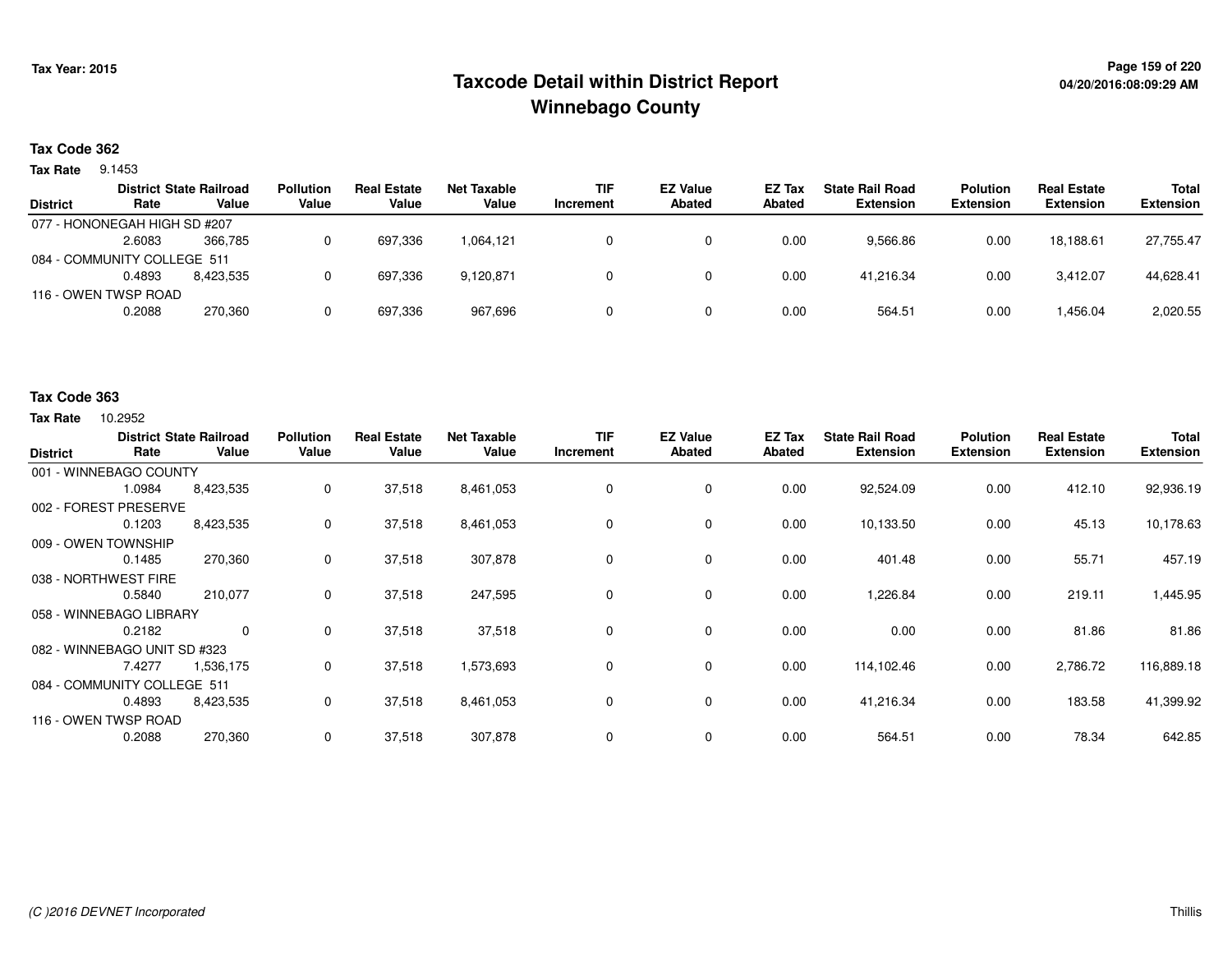# **Page 160 of 220 Taxcode Detail within District ReportWinnebago County**

## **Tax Code 364**

9.3378 **Tax Rate**

|                               | Rate   | <b>District State Railroad</b><br>Value | <b>Pollution</b><br>Value | <b>Real Estate</b><br>Value | <b>Net Taxable</b><br>Value | <b>TIF</b><br>Increment | <b>EZ Value</b><br><b>Abated</b> | EZ Tax<br>Abated | <b>State Rail Road</b><br><b>Extension</b> | <b>Polution</b><br><b>Extension</b> | <b>Real Estate</b><br><b>Extension</b> | <b>Total</b><br><b>Extension</b> |
|-------------------------------|--------|-----------------------------------------|---------------------------|-----------------------------|-----------------------------|-------------------------|----------------------------------|------------------|--------------------------------------------|-------------------------------------|----------------------------------------|----------------------------------|
| <b>District</b>               |        |                                         |                           |                             |                             |                         |                                  |                  |                                            |                                     |                                        |                                  |
| 001 - WINNEBAGO COUNTY        |        |                                         |                           |                             |                             |                         |                                  |                  |                                            |                                     |                                        |                                  |
|                               | 1.0984 | 8,423,535                               | 0                         | 185,509                     | 8,609,044                   | 0                       | 0                                | 0.00             | 92,524.09                                  | 0.00                                | 2,037.63                               | 94,561.72                        |
| 002 - FOREST PRESERVE         |        |                                         |                           |                             |                             |                         |                                  |                  |                                            |                                     |                                        |                                  |
|                               | 0.1203 | 8,423,535                               | 0                         | 185,509                     | 8,609,044                   | 0                       | 0                                | 0.00             | 10,133.50                                  | 0.00                                | 223.17                                 | 10,356.67                        |
| 009 - OWEN TOWNSHIP           |        |                                         |                           |                             |                             |                         |                                  |                  |                                            |                                     |                                        |                                  |
|                               | 0.1485 | 270,360                                 | 0                         | 185,509                     | 455,869                     | 0                       | 0                                | 0.00             | 401.48                                     | 0.00                                | 275.48                                 | 676.96                           |
| 041 - ROCKTON FIRE            |        |                                         |                           |                             |                             |                         |                                  |                  |                                            |                                     |                                        |                                  |
|                               | 0.7765 | 313,289                                 | 0                         | 185,509                     | 498,798                     | 0                       | $\mathbf 0$                      | 0.00             | 2,432.69                                   | 0.00                                | 1,440.48                               | 3,873.17                         |
| 074 - ROCKTON SCHOOL DIST 140 |        |                                         |                           |                             |                             |                         |                                  |                  |                                            |                                     |                                        |                                  |
|                               | 3.8877 | 291,368                                 | 0                         | 185,509                     | 476,877                     | 0                       | $\mathbf 0$                      | 0.00             | 11,327.53                                  | 0.00                                | 7,212.03                               | 18,539.56                        |
| 077 - HONONEGAH HIGH SD #207  |        |                                         |                           |                             |                             |                         |                                  |                  |                                            |                                     |                                        |                                  |
|                               | 2.6083 | 366,785                                 | 0                         | 185,509                     | 552,294                     | 0                       | 0                                | 0.00             | 9,566.86                                   | 0.00                                | 4,838.63                               | 14,405.49                        |
| 084 - COMMUNITY COLLEGE 511   |        |                                         |                           |                             |                             |                         |                                  |                  |                                            |                                     |                                        |                                  |
|                               | 0.4893 | 8,423,535                               | 0                         | 185,509                     | 8,609,044                   | 0                       | 0                                | 0.00             | 41,216.34                                  | 0.00                                | 907.70                                 | 42,124.04                        |
| 116 - OWEN TWSP ROAD          |        |                                         |                           |                             |                             |                         |                                  |                  |                                            |                                     |                                        |                                  |
|                               | 0.2088 | 270,360                                 | 0                         | 185,509                     | 455,869                     | 0                       | 0                                | 0.00             | 564.51                                     | 0.00                                | 387.34                                 | 951.85                           |

#### **Tax Code 365**

**Tax Rate** 11,2052

| <b>District</b> | Rate                         | <b>District State Railroad</b><br>Value | <b>Pollution</b><br>Value | <b>Real Estate</b><br>Value | <b>Net Taxable</b><br>Value | <b>TIF</b><br>Increment | <b>EZ Value</b><br><b>Abated</b> | EZ Tax<br>Abated | <b>State Rail Road</b><br><b>Extension</b> | <b>Polution</b><br><b>Extension</b> | <b>Real Estate</b><br><b>Extension</b> | <b>Total</b><br><b>Extension</b> |
|-----------------|------------------------------|-----------------------------------------|---------------------------|-----------------------------|-----------------------------|-------------------------|----------------------------------|------------------|--------------------------------------------|-------------------------------------|----------------------------------------|----------------------------------|
|                 | 001 - WINNEBAGO COUNTY       |                                         |                           |                             |                             |                         |                                  |                  |                                            |                                     |                                        |                                  |
|                 | 1.0984                       | 8,423,535                               | 0                         | 9,462,095                   | 17,885,630                  | 0                       | 0                                | 0.00             | 92,524.09                                  | 0.00                                | 103,931.65                             | 196,455.74                       |
|                 | 002 - FOREST PRESERVE        |                                         |                           |                             |                             |                         |                                  |                  |                                            |                                     |                                        |                                  |
|                 | 0.1203                       | 8,423,535                               | 0                         | 9,462,095                   | 17,885,630                  | $\Omega$                | $\mathbf 0$                      | 0.00             | 10,133.50                                  | 0.00                                | 11,382.90                              | 21,516.40                        |
|                 | 009 - OWEN TOWNSHIP          |                                         |                           |                             |                             |                         |                                  |                  |                                            |                                     |                                        |                                  |
|                 | 0.1485                       | 270,360                                 | 0                         | 9,462,095                   | 9,732,455                   | $\Omega$                | $\mathbf 0$                      | 0.00             | 401.48                                     | 0.00                                | 14,051.21                              | 14,452.69                        |
|                 | 020 - MACHESNEY PARK VILLAGE |                                         |                           |                             |                             |                         |                                  |                  |                                            |                                     |                                        |                                  |
|                 | 0.0000                       | 0                                       | 0                         | 9,462,095                   | 9,462,095                   |                         | 0                                | 0.00             | 0.00                                       | 0.00                                | 0.00                                   | 0.00                             |
|                 | 038 - NORTHWEST FIRE         |                                         |                           |                             |                             |                         |                                  |                  |                                            |                                     |                                        |                                  |
|                 | 0.5840                       | 210,077                                 | 0                         | 9,462,095                   | 9,672,172                   | $\Omega$                | $\mathbf 0$                      | 0.00             | 1,226.84                                   | 0.00                                | 55,258.63                              | 56,485.47                        |
|                 | 051 - ROCK RIVER WATER REC   |                                         |                           |                             |                             |                         |                                  |                  |                                            |                                     |                                        |                                  |
|                 | 0.2075                       | 4,452,412                               | 0                         | 9,462,095                   | 13,914,507                  | $\Omega$                | $\mathbf 0$                      | 0.00             | 9,238.75                                   | 0.00                                | 19,633.85                              | 28,872.60                        |
|                 | 055 - NORTH SUBURBAN LIBRARY |                                         |                           |                             |                             |                         |                                  |                  |                                            |                                     |                                        |                                  |
|                 | 0.3032                       | 740,593                                 | 0                         | 9,462,095                   | 10,202,688                  |                         | $\mathbf 0$                      | 0.00             | 2,245.47                                   | 0.00                                | 28,689.07                              | 30,934.54                        |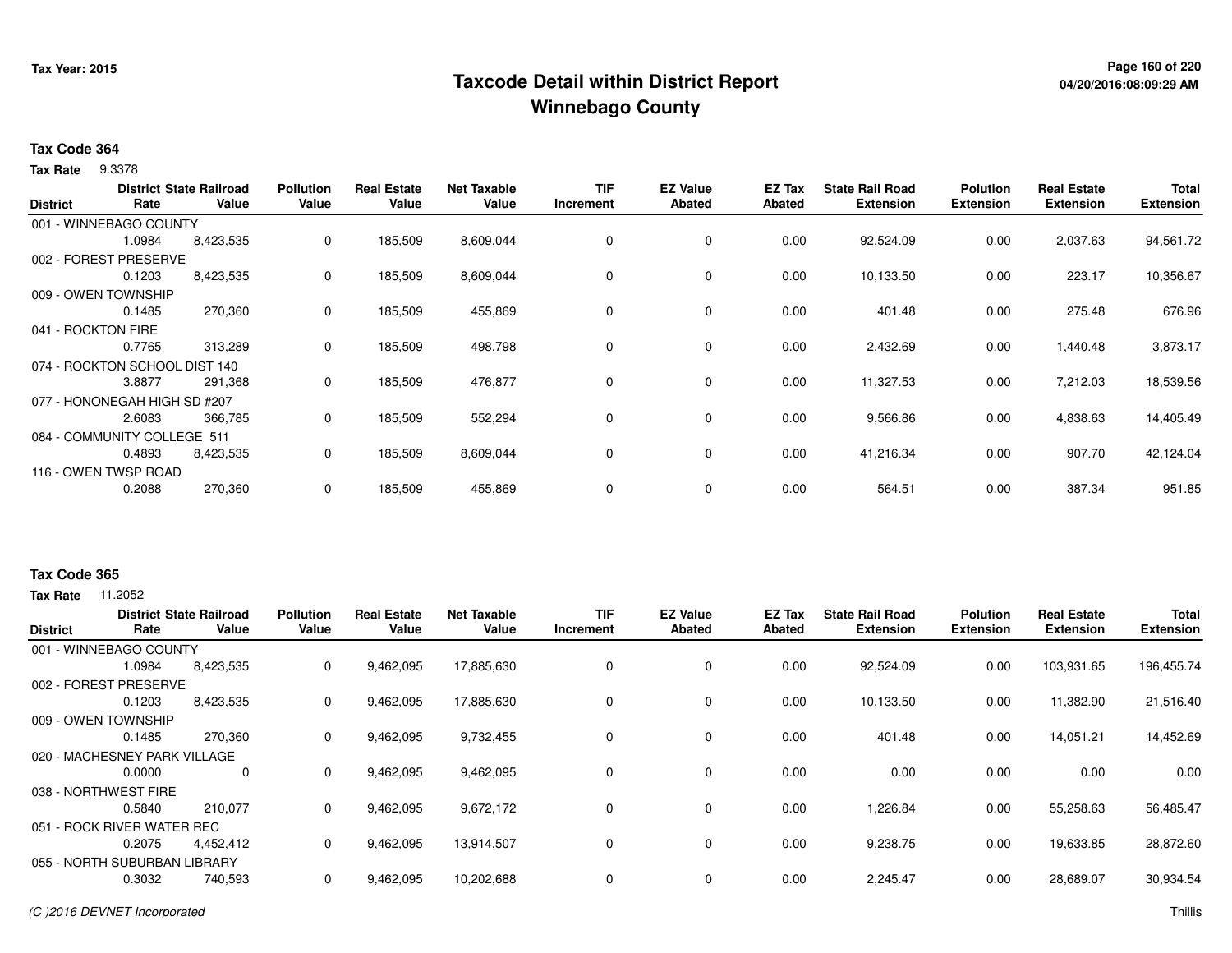# **Page 161 of 220 Taxcode Detail within District ReportWinnebago County**

### **Tax Code 365**

**Tax Rate** 11.2052

|                 |                                | <b>District State Railroad</b> | <b>Pollution</b> | <b>Real Estate</b> | Net Taxable | <b>TIF</b> | <b>EZ Value</b> | <b>EZ Tax</b> | <b>State Rail Road</b> | <b>Polution</b>  | <b>Real Estate</b> | <b>Total</b>     |
|-----------------|--------------------------------|--------------------------------|------------------|--------------------|-------------|------------|-----------------|---------------|------------------------|------------------|--------------------|------------------|
| <b>District</b> | Rate                           | Value                          | Value            | Value              | Value       | Increment  | <b>Abated</b>   | Abated        | <b>Extension</b>       | <b>Extension</b> | <b>Extension</b>   | <b>Extension</b> |
|                 | 060 - GREATER RKFD AIRPORT     |                                |                  |                    |             |            |                 |               |                        |                  |                    |                  |
|                 | 0.1073                         | 5.728.059                      | 0                | 9,462,095          | 15.190.154  |            | 0               | 0.00          | 6,146.20               | 0.00             | 10.152.83          | 16,299.03        |
|                 | 076 - ROCKFORD SCHOOL DIST 205 |                                |                  |                    |             |            |                 |               |                        |                  |                    |                  |
|                 | 7.9379                         | 5.024.208                      | 0                | 9,462,095          | 14.486.303  |            | 0               | 0.00          | 398.816.60             | 0.00             | 751.091.64         | .149,908.24      |
|                 | 084 - COMMUNITY COLLEGE 511    |                                |                  |                    |             |            |                 |               |                        |                  |                    |                  |
|                 | 0.4893                         | 8.423.535                      | 0                | 9,462,095          | 17.885.630  |            | 0               | 0.00          | 41.216.34              | 0.00             | 46.298.03          | 87,514.37        |
|                 | 116 - OWEN TWSP ROAD           |                                |                  |                    |             |            |                 |               |                        |                  |                    |                  |
|                 | 0.2088                         | 270,360                        | 0                | 9,462,095          | 9,732,455   |            | 0               | 0.00          | 564.51                 | 0.00             | 19,756.85          | 20,321.36        |
|                 |                                |                                |                  |                    |             |            |                 |               |                        |                  |                    |                  |

## **Tax Code 366**

#### **Tax Rate** 11.4614

| <b>District</b> | Rate                           | <b>District State Railroad</b><br>Value | <b>Pollution</b><br>Value | <b>Real Estate</b><br>Value | <b>Net Taxable</b><br>Value | <b>TIF</b><br>Increment | <b>EZ Value</b><br><b>Abated</b> | <b>EZ Tax</b><br><b>Abated</b> | <b>State Rail Road</b><br><b>Extension</b> | <b>Polution</b><br><b>Extension</b> | <b>Real Estate</b><br><b>Extension</b> | <b>Total</b><br><b>Extension</b> |
|-----------------|--------------------------------|-----------------------------------------|---------------------------|-----------------------------|-----------------------------|-------------------------|----------------------------------|--------------------------------|--------------------------------------------|-------------------------------------|----------------------------------------|----------------------------------|
|                 | 001 - WINNEBAGO COUNTY         |                                         |                           |                             |                             |                         |                                  |                                |                                            |                                     |                                        |                                  |
|                 | 1.0984                         | 8,423,535                               | 0                         | 623,336                     | 9,046,871                   | 0                       | 0                                | 0.00                           | 92,524.09                                  | 0.00                                | 6,846.72                               | 99,370.81                        |
|                 | 002 - FOREST PRESERVE          |                                         |                           |                             |                             |                         |                                  |                                |                                            |                                     |                                        |                                  |
|                 | 0.1203                         | 8,423,535                               | 0                         | 623,336                     | 9,046,871                   | 0                       | 0                                | 0.00                           | 10,133.50                                  | 0.00                                | 749.87                                 | 10,883.37                        |
|                 | 004 - CHERRY VALLEY TOWNSHIP   |                                         |                           |                             |                             |                         |                                  |                                |                                            |                                     |                                        |                                  |
|                 | 0.1418                         | 1,481,529                               | 0                         | 623,336                     | 2,104,865                   | 0                       | $\mathbf 0$                      | 0.00                           | 2,100.80                                   | 0.00                                | 883.89                                 | 2,984.69                         |
|                 | 031 - CHERRY VALLEY FIRE       |                                         |                           |                             |                             |                         |                                  |                                |                                            |                                     |                                        |                                  |
|                 | 0.9999                         | 827,972                                 | 0                         | 623,336                     | 1,451,308                   | 0                       | 0                                | 0.00                           | 8,278.90                                   | 0.00                                | 6,232.74                               | 14,511.64                        |
|                 | 054 - CHERRY VALLEY LIBRARY    |                                         |                           |                             |                             |                         |                                  |                                |                                            |                                     |                                        |                                  |
|                 | 0.3976                         | 939,290                                 | 0                         | 623,336                     | 1,562,626                   | 0                       | 0                                | 0.00                           | 3,734.62                                   | 0.00                                | 2,478.38                               | 6,213.00                         |
|                 | 076 - ROCKFORD SCHOOL DIST 205 |                                         |                           |                             |                             |                         |                                  |                                |                                            |                                     |                                        |                                  |
|                 | 7.9379                         | 5,024,208                               | 0                         | 623,336                     | 5,647,544                   | 0                       | 0                                | 0.00                           | 398,816.60                                 | 0.00                                | 49,479.79                              | 448,296.39                       |
|                 | 084 - COMMUNITY COLLEGE 511    |                                         |                           |                             |                             |                         |                                  |                                |                                            |                                     |                                        |                                  |
|                 | 0.4893                         | 8,423,535                               | 0                         | 623,336                     | 9,046,871                   | 0                       | 0                                | 0.00                           | 41,216.34                                  | 0.00                                | 3,049.98                               | 44,266.32                        |
|                 | 111 - CHERRY VALLEY TWSP ROAD  |                                         |                           |                             |                             |                         |                                  |                                |                                            |                                     |                                        |                                  |
|                 | 0.2762                         | 1,481,529                               | 0                         | 623,336                     | 2,104,865                   | 0                       | 0                                | 0.00                           | 4,091.98                                   | 0.00                                | 1,721.65                               | 5,813.63                         |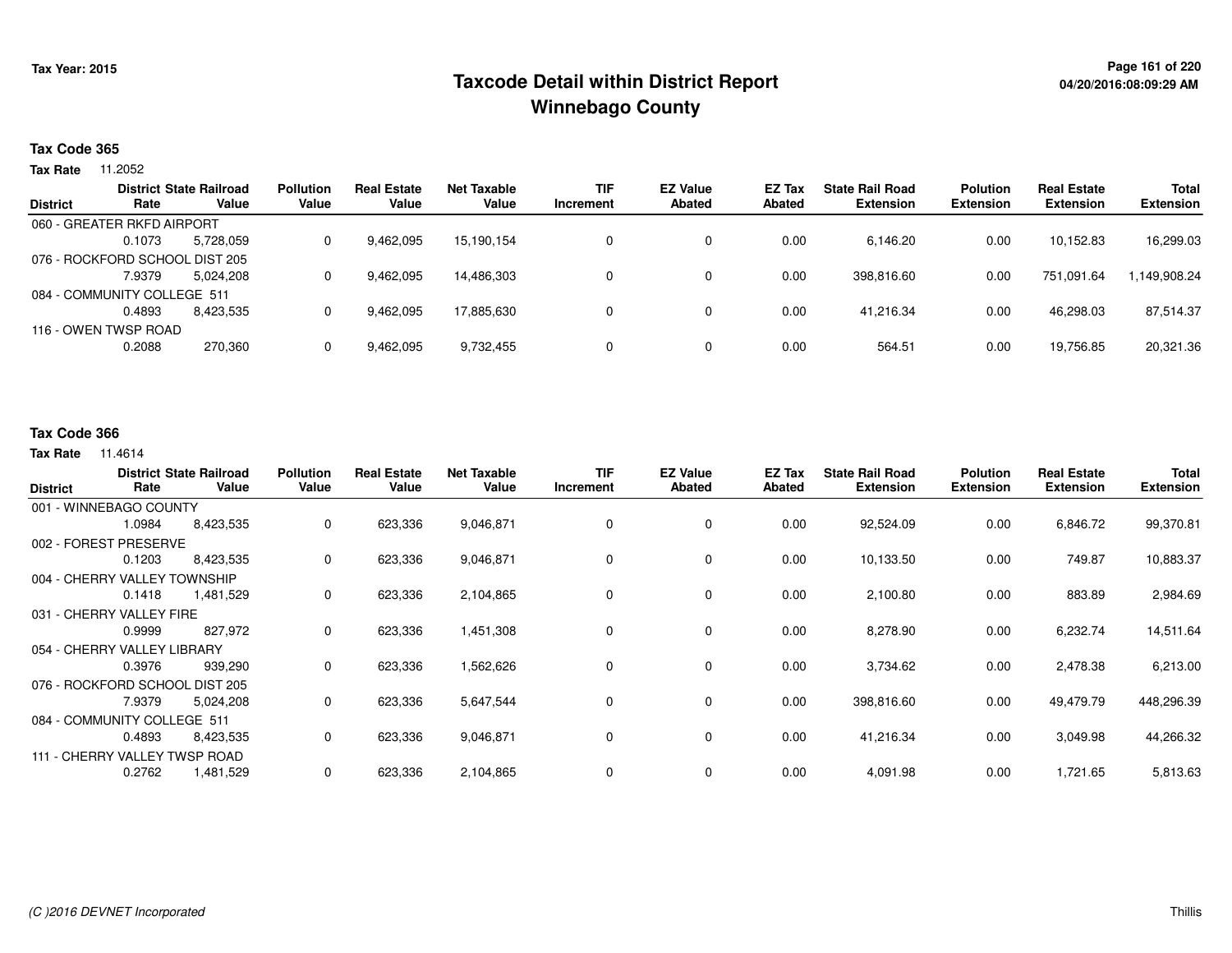# **Page 162 of 220 Taxcode Detail within District ReportWinnebago County**

## **Tax Code 367**

Tax Rate 10.0873

| <b>District</b>                | Rate   | <b>District State Railroad</b><br>Value | <b>Pollution</b><br>Value | <b>Real Estate</b><br>Value | <b>Net Taxable</b><br>Value | <b>TIF</b><br>Increment | <b>EZ Value</b><br><b>Abated</b> | EZ Tax<br>Abated | <b>State Rail Road</b><br><b>Extension</b> | <b>Polution</b><br><b>Extension</b> | <b>Real Estate</b><br><b>Extension</b> | <b>Total</b><br><b>Extension</b> |
|--------------------------------|--------|-----------------------------------------|---------------------------|-----------------------------|-----------------------------|-------------------------|----------------------------------|------------------|--------------------------------------------|-------------------------------------|----------------------------------------|----------------------------------|
|                                |        |                                         |                           |                             |                             |                         |                                  |                  |                                            |                                     |                                        |                                  |
| 001 - WINNEBAGO COUNTY         |        |                                         |                           |                             |                             |                         |                                  |                  |                                            |                                     |                                        |                                  |
|                                | 1.0984 | 8,423,535                               | 0                         | 92,754                      | 8,516,289                   | 0                       | 0                                | 0.00             | 92,524.09                                  | 0.00                                | 1,018.81                               | 93,542.90                        |
| 002 - FOREST PRESERVE          |        |                                         |                           |                             |                             |                         |                                  |                  |                                            |                                     |                                        |                                  |
|                                | 0.1203 | 8,423,535                               | 0                         | 92,754                      | 8,516,289                   | 0                       | $\mathbf 0$                      | 0.00             | 10,133.50                                  | 0.00                                | 111.58                                 | 10,245.08                        |
| 004 - CHERRY VALLEY TOWNSHIP   |        |                                         |                           |                             |                             |                         |                                  |                  |                                            |                                     |                                        |                                  |
|                                | 0.1418 | 1,481,529                               | 0                         | 92,754                      | 1,574,283                   | 0                       | $\mathbf 0$                      | 0.00             | 2,100.80                                   | 0.00                                | 131.53                                 | 2,232.33                         |
| 031 - CHERRY VALLEY FIRE       |        |                                         |                           |                             |                             |                         |                                  |                  |                                            |                                     |                                        |                                  |
|                                | 0.9999 | 827,972                                 | 0                         | 92,754                      | 920,726                     | 0                       | 0                                | 0.00             | 8,278.90                                   | 0.00                                | 927.45                                 | 9,206.35                         |
| 054 - CHERRY VALLEY LIBRARY    |        |                                         |                           |                             |                             |                         |                                  |                  |                                            |                                     |                                        |                                  |
|                                | 0.3976 | 939,290                                 | 0                         | 92,754                      | 1,032,044                   | 0                       | $\mathbf 0$                      | 0.00             | 3,734.62                                   | 0.00                                | 368.79                                 | 4,103.41                         |
| 083 - HIAWATHA SCHOOL DIST 426 |        |                                         |                           |                             |                             |                         |                                  |                  |                                            |                                     |                                        |                                  |
|                                | 6.3592 | 0                                       | 0                         | 92,754                      | 92,754                      | 0                       | $\mathbf 0$                      | 0.00             | 0.00                                       | 0.00                                | 5,898.41                               | 5,898.41                         |
| 085 - COMMUNITY COLLEGE 523    |        |                                         |                           |                             |                             |                         |                                  |                  |                                            |                                     |                                        |                                  |
|                                | 0.6939 | 0                                       | 0                         | 92,754                      | 92,754                      | 0                       | 0                                | 0.00             | 0.00                                       | 0.00                                | 643.62                                 | 643.62                           |
| 111 - CHERRY VALLEY TWSP ROAD  |        |                                         |                           |                             |                             |                         |                                  |                  |                                            |                                     |                                        |                                  |
|                                | 0.2762 | 1,481,529                               | 0                         | 92,754                      | 1,574,283                   | 0                       | 0                                | 0.00             | 4,091.98                                   | 0.00                                | 256.19                                 | 4,348.17                         |

## **Tax Code 368**

**Tax Rate** 10.9977

| <b>District</b> | Rate                         | <b>District State Railroad</b><br>Value | <b>Pollution</b><br>Value | <b>Real Estate</b><br>Value | <b>Net Taxable</b><br>Value | <b>TIF</b><br>Increment | <b>EZ Value</b><br><b>Abated</b> | EZ Tax<br>Abated | <b>State Rail Road</b><br><b>Extension</b> | <b>Polution</b><br><b>Extension</b> | <b>Real Estate</b><br><b>Extension</b> | <b>Total</b><br><b>Extension</b> |
|-----------------|------------------------------|-----------------------------------------|---------------------------|-----------------------------|-----------------------------|-------------------------|----------------------------------|------------------|--------------------------------------------|-------------------------------------|----------------------------------------|----------------------------------|
|                 | 001 - WINNEBAGO COUNTY       |                                         |                           |                             |                             |                         |                                  |                  |                                            |                                     |                                        |                                  |
|                 | 1.0984                       | 8,423,535                               | 0                         | $\mathbf 0$                 | 8,423,535                   | 0                       | 0                                | 0.00             | 92,524.09                                  | 0.00                                | 0.00                                   | 92,524.09                        |
|                 | 002 - FOREST PRESERVE        |                                         |                           |                             |                             |                         |                                  |                  |                                            |                                     |                                        |                                  |
|                 | 0.1203                       | 8,423,535                               | 0                         | 0                           | 8,423,535                   | $\mathbf 0$             | $\mathbf 0$                      | 0.00             | 10,133.50                                  | 0.00                                | 0.00                                   | 10,133.50                        |
|                 | 009 - OWEN TOWNSHIP          |                                         |                           |                             |                             |                         |                                  |                  |                                            |                                     |                                        |                                  |
|                 | 0.1485                       | 270,360                                 | 0                         | $\mathbf 0$                 | 270,360                     | 0                       | $\mathbf 0$                      | 0.00             | 401.48                                     | 0.00                                | 0.00                                   | 401.48                           |
|                 | 020 - MACHESNEY PARK VILLAGE |                                         |                           |                             |                             |                         |                                  |                  |                                            |                                     |                                        |                                  |
|                 | 0.0000                       | 0                                       | 0                         | 0                           | 0                           | 0                       | 0                                | 0.00             | 0.00                                       | 0.00                                | 0.00                                   | 0.00                             |
|                 | 038 - NORTHWEST FIRE         |                                         |                           |                             |                             |                         |                                  |                  |                                            |                                     |                                        |                                  |
|                 | 0.5840                       | 210,077                                 | 0                         | 0                           | 210,077                     | $\Omega$                | $\mathbf 0$                      | 0.00             | 1,226.84                                   | 0.00                                | 0.00                                   | 1,226.84                         |
|                 | 055 - NORTH SUBURBAN LIBRARY |                                         |                           |                             |                             |                         |                                  |                  |                                            |                                     |                                        |                                  |
|                 | 0.3032                       | 740,593                                 | 0                         | $\mathbf 0$                 | 740,593                     | $\mathbf 0$             | 0                                | 0.00             | 2,245.47                                   | 0.00                                | 0.00                                   | 2,245.47                         |
|                 | 060 - GREATER RKFD AIRPORT   |                                         |                           |                             |                             |                         |                                  |                  |                                            |                                     |                                        |                                  |
|                 | 0.1073                       | 5,728,059                               | 0                         | 0                           | 5,728,059                   | $\Omega$                | $\mathbf 0$                      | 0.00             | 6,146.20                                   | 0.00                                | 0.00                                   | 6,146.20                         |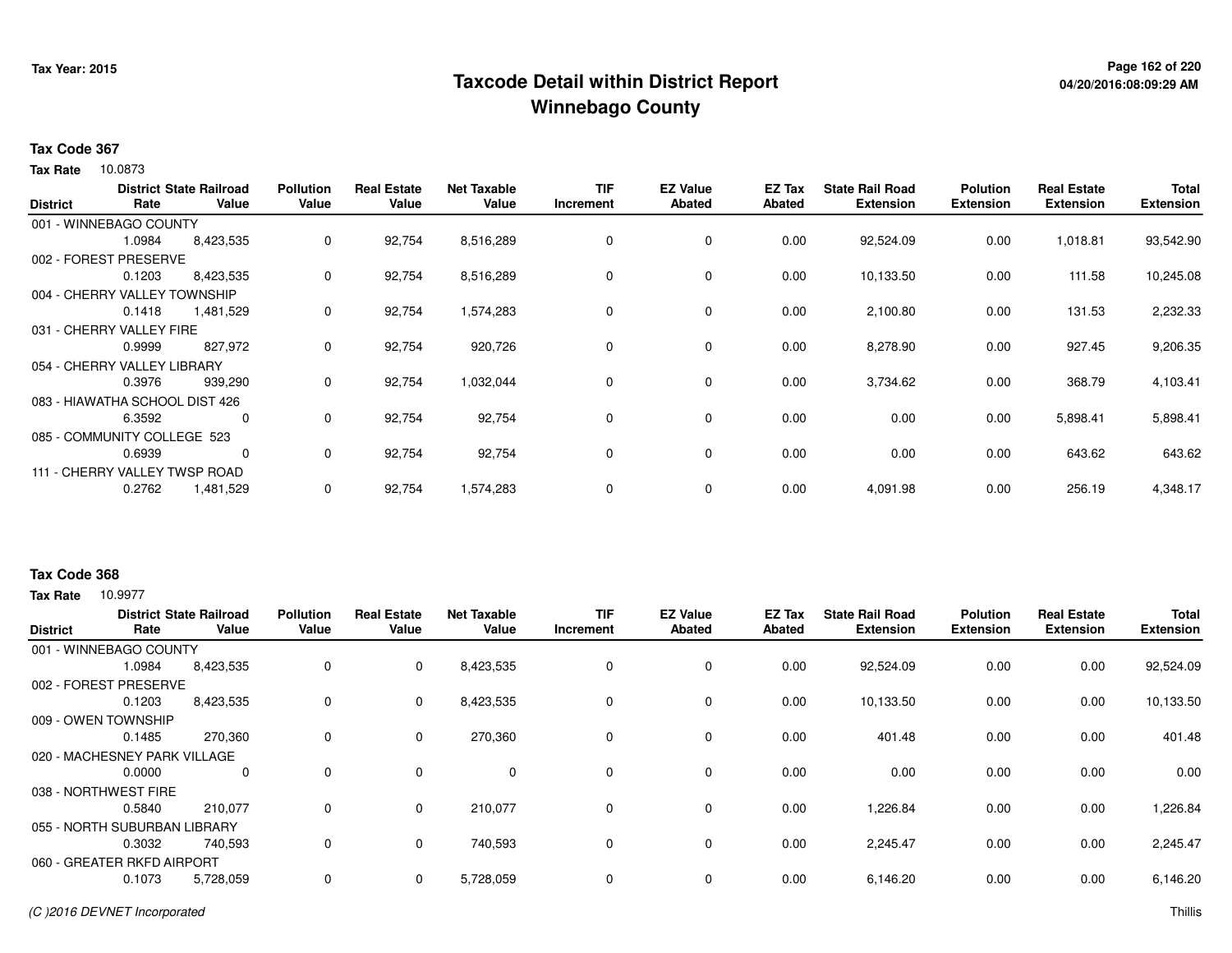# **Page 163 of 220 Taxcode Detail within District ReportWinnebago County**

## **Tax Code 368**

10.9977 **Tax Rate**

|                 |                                | <b>District State Railroad</b> | <b>Pollution</b> | <b>Real Estate</b> | Net Taxable | <b>TIF</b> | <b>EZ Value</b> | <b>EZ Tax</b> | <b>State Rail Road</b> | <b>Polution</b>  | <b>Real Estate</b> | <b>Total</b>     |
|-----------------|--------------------------------|--------------------------------|------------------|--------------------|-------------|------------|-----------------|---------------|------------------------|------------------|--------------------|------------------|
| <b>District</b> | Rate                           | Value                          | Value            | Value              | Value       | Increment  | <b>Abated</b>   | Abated        | <b>Extension</b>       | <b>Extension</b> | <b>Extension</b>   | <b>Extension</b> |
|                 | 076 - ROCKFORD SCHOOL DIST 205 |                                |                  |                    |             |            |                 |               |                        |                  |                    |                  |
|                 | 7.9379                         | 5.024.208                      |                  |                    | 5.024.208   |            |                 | 0.00          | 398.816.60             | 0.00             | 0.00               | 398,816.60       |
|                 | 084 - COMMUNITY COLLEGE 511    |                                |                  |                    |             |            |                 |               |                        |                  |                    |                  |
|                 | 0.4893                         | 8.423.535                      |                  |                    | 8.423.535   |            |                 | 0.00          | 41.216.34              | 0.00             | 0.00               | 41,216.34        |
|                 | 116 - OWEN TWSP ROAD           |                                |                  |                    |             |            |                 |               |                        |                  |                    |                  |
|                 | 0.2088                         | 270,360                        |                  |                    | 270.360     |            |                 | 0.00          | 564.51                 | 0.00             | 0.00               | 564.51           |

#### **Tax Code 369**

**Tax Rate** 11,2052

| <b>District</b>            | Rate                           | <b>District State Railroad</b><br>Value | <b>Pollution</b><br>Value | <b>Real Estate</b><br>Value | <b>Net Taxable</b><br>Value | <b>TIF</b><br>Increment | <b>EZ Value</b><br><b>Abated</b> | EZ Tax<br>Abated | <b>State Rail Road</b><br><b>Extension</b> | <b>Polution</b><br><b>Extension</b> | <b>Real Estate</b><br><b>Extension</b> | Total<br><b>Extension</b> |
|----------------------------|--------------------------------|-----------------------------------------|---------------------------|-----------------------------|-----------------------------|-------------------------|----------------------------------|------------------|--------------------------------------------|-------------------------------------|----------------------------------------|---------------------------|
|                            | 001 - WINNEBAGO COUNTY         |                                         |                           |                             |                             |                         |                                  |                  |                                            |                                     |                                        |                           |
|                            | 1.0984                         | 8,423,535                               | 0                         | 140,305                     | 8,563,840                   | 0                       | 0                                | 0.00             | 92,524.09                                  | 0.00                                | 1,541.11                               | 94,065.20                 |
|                            | 002 - FOREST PRESERVE          |                                         |                           |                             |                             |                         |                                  |                  |                                            |                                     |                                        |                           |
|                            | 0.1203                         | 8,423,535                               | 0                         | 140,305                     | 8,563,840                   | $\Omega$                | 0                                | 0.00             | 10,133.50                                  | 0.00                                | 168.79                                 | 10,302.29                 |
|                            | 009 - OWEN TOWNSHIP            |                                         |                           |                             |                             |                         |                                  |                  |                                            |                                     |                                        |                           |
|                            | 0.1485                         | 270,360                                 | 0                         | 140,305                     | 410,665                     | $\Omega$                | 0                                | 0.00             | 401.48                                     | 0.00                                | 208.35                                 | 609.83                    |
|                            | 038 - NORTHWEST FIRE           |                                         |                           |                             |                             |                         |                                  |                  |                                            |                                     |                                        |                           |
|                            | 0.5840                         | 210,077                                 | 0                         | 140,305                     | 350,382                     | 0                       | 0                                | 0.00             | 1,226.84                                   | 0.00                                | 819.38                                 | 2,046.22                  |
| 051 - ROCK RIVER WATER REC |                                |                                         |                           |                             |                             |                         |                                  |                  |                                            |                                     |                                        |                           |
|                            | 0.2075                         | 4,452,412                               | 0                         | 140,305                     | 4,592,717                   | 0                       | $\mathbf 0$                      | 0.00             | 9,238.75                                   | 0.00                                | 291.13                                 | 9,529.88                  |
|                            | 055 - NORTH SUBURBAN LIBRARY   |                                         |                           |                             |                             |                         |                                  |                  |                                            |                                     |                                        |                           |
|                            | 0.3032                         | 740,593                                 | 0                         | 140,305                     | 880,898                     | 0                       | $\mathbf 0$                      | 0.00             | 2,245.47                                   | 0.00                                | 425.40                                 | 2,670.87                  |
|                            | 060 - GREATER RKFD AIRPORT     |                                         |                           |                             |                             |                         |                                  |                  |                                            |                                     |                                        |                           |
|                            | 0.1073                         | 5,728,059                               | $\mathbf 0$               | 140,305                     | 5,868,364                   | 0                       | $\mathbf 0$                      | 0.00             | 6,146.20                                   | 0.00                                | 150.55                                 | 6,296.75                  |
|                            | 076 - ROCKFORD SCHOOL DIST 205 |                                         |                           |                             |                             |                         |                                  |                  |                                            |                                     |                                        |                           |
|                            | 7.9379                         | 5,024,208                               | 0                         | 140,305                     | 5,164,513                   | 0                       | $\mathbf 0$                      | 0.00             | 398,816.60                                 | 0.00                                | 11,137.27                              | 409,953.87                |
|                            | 084 - COMMUNITY COLLEGE 511    |                                         |                           |                             |                             |                         |                                  |                  |                                            |                                     |                                        |                           |
|                            | 0.4893                         | 8,423,535                               | 0                         | 140,305                     | 8,563,840                   | 0                       | 0                                | 0.00             | 41,216.34                                  | 0.00                                | 686.51                                 | 41,902.85                 |
|                            | 116 - OWEN TWSP ROAD           |                                         |                           |                             |                             |                         |                                  |                  |                                            |                                     |                                        |                           |
|                            | 0.2088                         | 270,360                                 | 0                         | 140,305                     | 410,665                     | 0                       | 0                                | 0.00             | 564.51                                     | 0.00                                | 292.96                                 | 857.47                    |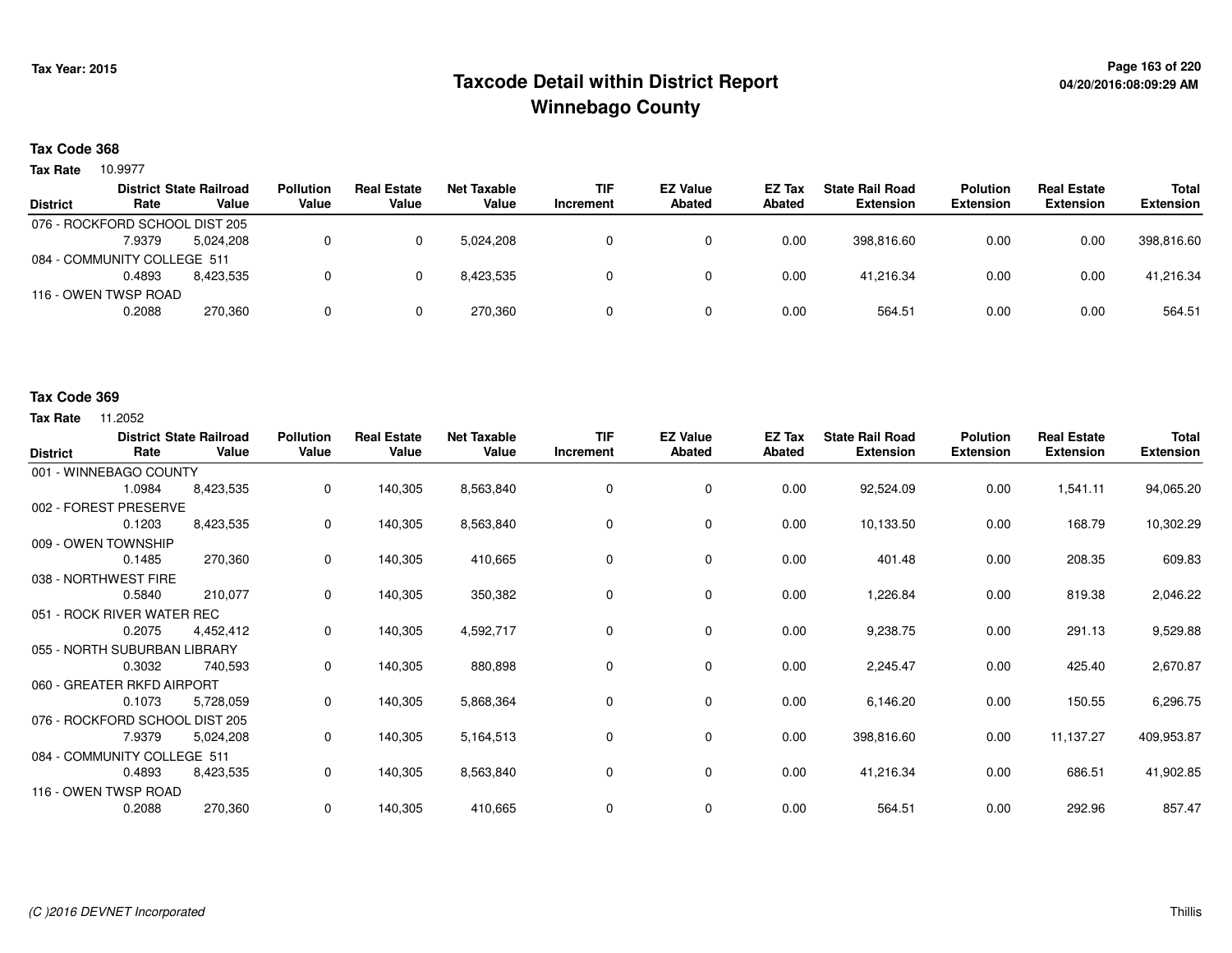# **Page 164 of 220 Taxcode Detail within District ReportWinnebago County**

## **Tax Code 370**

12.4415 **Tax Rate**

| <b>District</b> | Rate                           | <b>District State Railroad</b><br>Value | <b>Pollution</b><br>Value | <b>Real Estate</b><br>Value | <b>Net Taxable</b><br>Value | <b>TIF</b><br>Increment | <b>EZ Value</b><br><b>Abated</b> | <b>EZ Tax</b><br><b>Abated</b> | <b>State Rail Road</b><br><b>Extension</b> | <b>Polution</b><br><b>Extension</b> | <b>Real Estate</b><br><b>Extension</b> | <b>Total</b><br><b>Extension</b> |
|-----------------|--------------------------------|-----------------------------------------|---------------------------|-----------------------------|-----------------------------|-------------------------|----------------------------------|--------------------------------|--------------------------------------------|-------------------------------------|----------------------------------------|----------------------------------|
|                 | 001 - WINNEBAGO COUNTY         |                                         |                           |                             |                             |                         |                                  |                                |                                            |                                     |                                        |                                  |
|                 | 1.0984                         | 8,423,535                               | 0                         | 0                           | 8,423,535                   | 0                       | 0                                | 0.00                           | 92,524.09                                  | 0.00                                | 0.00                                   | 92,524.09                        |
|                 | 002 - FOREST PRESERVE          |                                         |                           |                             |                             |                         |                                  |                                |                                            |                                     |                                        |                                  |
|                 | 0.1203                         | 8,423,535                               | 0                         | 0                           | 8,423,535                   | 0                       | 0                                | 0.00                           | 10,133.50                                  | 0.00                                | 0.00                                   | 10,133.50                        |
|                 | 011 - ROCKFORD TOWNSHIP        |                                         |                           |                             |                             |                         |                                  |                                |                                            |                                     |                                        |                                  |
|                 | 0.1452                         | 3,976,170                               | 0                         | 0                           | 3,976,170                   | $\Omega$                | 0                                | 0.00                           | 5,773.40                                   | 0.00                                | 0.00                                   | 5,773.40                         |
|                 | 021 - NEW MILFORD VILLAGE      |                                         |                           |                             |                             |                         |                                  |                                |                                            |                                     |                                        |                                  |
|                 | 0.0000                         | 0                                       | 0                         | $\mathbf 0$                 | $\mathbf 0$                 | 0                       | 0                                | 0.00                           | 0.00                                       | 0.00                                | 0.00                                   | 0.00                             |
|                 | 036 - NEW MILFORD FIRE         |                                         |                           |                             |                             |                         |                                  |                                |                                            |                                     |                                        |                                  |
|                 | 0.8342                         | 43,474                                  | 0                         | 0                           | 43,474                      | $\Omega$                | 0                                | 0.00                           | 362.66                                     | 0.00                                | 0.00                                   | 362.66                           |
|                 | 046 - ROCKFORD PARK DISTRICT   |                                         |                           |                             |                             |                         |                                  |                                |                                            |                                     |                                        |                                  |
|                 | 1.1629                         | 4,191,679                               | 0                         | 0                           | 4,191,679                   | 0                       | $\mathbf 0$                      | 0.00                           | 48,745.04                                  | 0.00                                | 0.00                                   | 48,745.04                        |
|                 | 054 - CHERRY VALLEY LIBRARY    |                                         |                           |                             |                             |                         |                                  |                                |                                            |                                     |                                        |                                  |
|                 | 0.3976                         | 939,290                                 | 0                         | 0                           | 939,290                     | 0                       | 0                                | 0.00                           | 3,734.62                                   | 0.00                                | 0.00                                   | 3,734.62                         |
|                 | 060 - GREATER RKFD AIRPORT     |                                         |                           |                             |                             |                         |                                  |                                |                                            |                                     |                                        |                                  |
|                 | 0.1073                         | 5,728,059                               | 0                         | 0                           | 5,728,059                   | 0                       | 0                                | 0.00                           | 6,146.20                                   | 0.00                                | 0.00                                   | 6,146.20                         |
|                 | 076 - ROCKFORD SCHOOL DIST 205 |                                         |                           |                             |                             |                         |                                  |                                |                                            |                                     |                                        |                                  |
|                 | 7.9379                         | 5,024,208                               | 0                         | 0                           | 5,024,208                   | 0                       | 0                                | 0.00                           | 398,816.60                                 | 0.00                                | 0.00                                   | 398,816.60                       |
|                 | 084 - COMMUNITY COLLEGE 511    |                                         |                           |                             |                             |                         |                                  |                                |                                            |                                     |                                        |                                  |
|                 | 0.4893                         | 8,423,535                               | 0                         | $\mathbf 0$                 | 8,423,535                   | 0                       | $\mathbf 0$                      | 0.00                           | 41,216.34                                  | 0.00                                | 0.00                                   | 41,216.34                        |
|                 | 118 - ROCKFORD TWSP ROAD       |                                         |                           |                             |                             |                         |                                  |                                |                                            |                                     |                                        |                                  |
|                 | 0.1484                         | 3,976,170                               | 0                         | 0                           | 3,976,170                   | 0                       | 0                                | 0.00                           | 5,900.63                                   | 0.00                                | 0.00                                   | 5,900.63                         |

# **Tax Code 372**

**Tax Rate** 12.6490

|                 |                           | <b>District State Railroad</b> | <b>Pollution</b> | <b>Real Estate</b> | Net Taxable | <b>TIF</b> | <b>EZ Value</b> | EZ Tax | <b>State Rail Road</b> | <b>Polution</b>  | <b>Real Estate</b> | <b>Total</b>     |
|-----------------|---------------------------|--------------------------------|------------------|--------------------|-------------|------------|-----------------|--------|------------------------|------------------|--------------------|------------------|
| <b>District</b> | Rate                      | Value                          | Value            | Value              | Value       | Increment  | <b>Abated</b>   | Abated | <b>Extension</b>       | <b>Extension</b> | <b>Extension</b>   | <b>Extension</b> |
|                 | 001 - WINNEBAGO COUNTY    |                                |                  |                    |             |            |                 |        |                        |                  |                    |                  |
|                 | 1.0984                    | 8,423,535                      |                  | 3,430,266          | 11,853,801  | 0          | 0               | 0.00   | 92,524.09              | 0.00             | 37,678.04          | 130,202.13       |
|                 | 002 - FOREST PRESERVE     |                                |                  |                    |             |            |                 |        |                        |                  |                    |                  |
|                 | 0.1203                    | 8,423,535                      |                  | 3,430,266          | 11,853,801  |            |                 | 0.00   | 10,133.50              | 0.00             | 4,126.61           | 14,260.11        |
|                 | 011 - ROCKFORD TOWNSHIP   |                                |                  |                    |             |            |                 |        |                        |                  |                    |                  |
|                 | 0.1452                    | 3.976.170                      |                  | 3,430,266          | 7,406,436   |            | 0               | 0.00   | 5,773.40               | 0.00             | 4,980.75           | 10,754.15        |
|                 | 021 - NEW MILFORD VILLAGE |                                |                  |                    |             |            |                 |        |                        |                  |                    |                  |
|                 | 0.0000                    |                                |                  | 3,430,266          | 3,430,266   |            | 0               | 0.00   | 0.00                   | 0.00             | 0.00               | 0.00             |
|                 |                           |                                |                  |                    |             |            |                 |        |                        |                  |                    |                  |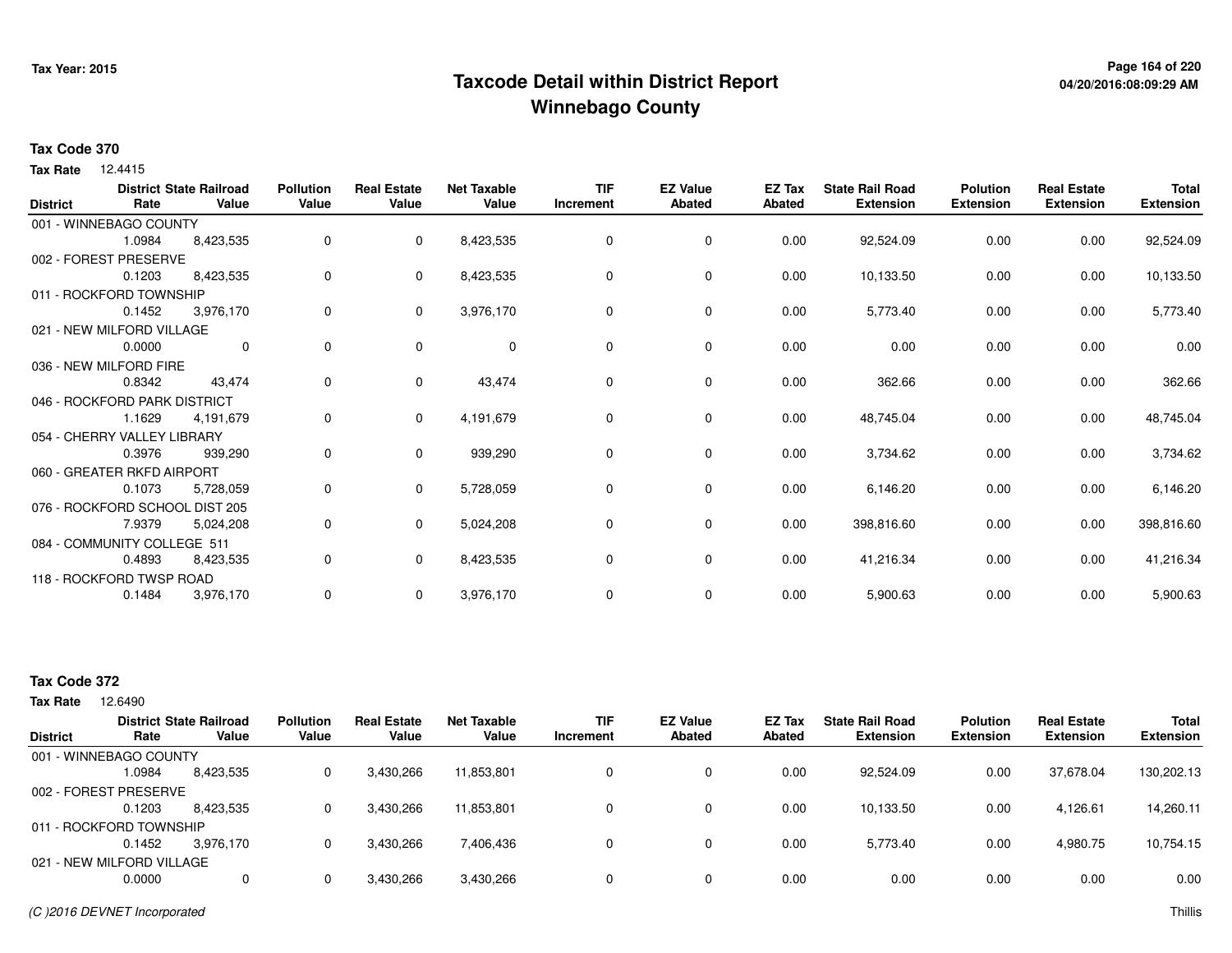# **Page 165 of 220 Taxcode Detail within District ReportWinnebago County**

### **Tax Code 372**

**Tax Rate** 12.6490

| <b>District</b> | Rate                           | <b>District State Railroad</b><br>Value | <b>Pollution</b><br>Value | <b>Real Estate</b><br>Value | <b>Net Taxable</b><br>Value | <b>TIF</b><br>Increment | <b>EZ Value</b><br><b>Abated</b> | EZ Tax<br><b>Abated</b> | <b>State Rail Road</b><br><b>Extension</b> | <b>Polution</b><br><b>Extension</b> | <b>Real Estate</b><br><b>Extension</b> | <b>Total</b><br><b>Extension</b> |
|-----------------|--------------------------------|-----------------------------------------|---------------------------|-----------------------------|-----------------------------|-------------------------|----------------------------------|-------------------------|--------------------------------------------|-------------------------------------|----------------------------------------|----------------------------------|
|                 |                                |                                         |                           |                             |                             |                         |                                  |                         |                                            |                                     |                                        |                                  |
|                 | 036 - NEW MILFORD FIRE         |                                         |                           |                             |                             |                         |                                  |                         |                                            |                                     |                                        |                                  |
|                 | 0.8342                         | 43,474                                  | 0                         | 3,430,266                   | 3,473,740                   | 0                       | 0                                | 0.00                    | 362.66                                     | 0.00                                | 28,615.28                              | 28,977.94                        |
|                 | 046 - ROCKFORD PARK DISTRICT   |                                         |                           |                             |                             |                         |                                  |                         |                                            |                                     |                                        |                                  |
|                 | 1.1629                         | 4,191,679                               | $\mathbf{0}$              | 3,430,266                   | 7,621,945                   | 0                       | 0                                | 0.00                    | 48,745.04                                  | 0.00                                | 39,890.56                              | 88,635.60                        |
|                 | 051 - ROCK RIVER WATER REC     |                                         |                           |                             |                             |                         |                                  |                         |                                            |                                     |                                        |                                  |
|                 | 0.2075                         | 4,452,412                               | 0                         | 3,430,266                   | 7,882,678                   | 0                       | $\mathbf 0$                      | 0.00                    | 9,238.75                                   | 0.00                                | 7,117.80                               | 16,356.55                        |
|                 | 054 - CHERRY VALLEY LIBRARY    |                                         |                           |                             |                             |                         |                                  |                         |                                            |                                     |                                        |                                  |
|                 | 0.3976                         | 939,290                                 | 0                         | 3,430,266                   | 4,369,556                   | 0                       | $\mathbf 0$                      | 0.00                    | 3,734.62                                   | 0.00                                | 13,638.74                              | 17,373.36                        |
|                 | 060 - GREATER RKFD AIRPORT     |                                         |                           |                             |                             |                         |                                  |                         |                                            |                                     |                                        |                                  |
|                 | 0.1073                         | 5,728,059                               | 0                         | 3,430,266                   | 9,158,325                   | 0                       | $\mathbf 0$                      | 0.00                    | 6,146.20                                   | 0.00                                | 3,680.68                               | 9,826.88                         |
|                 | 076 - ROCKFORD SCHOOL DIST 205 |                                         |                           |                             |                             |                         |                                  |                         |                                            |                                     |                                        |                                  |
|                 | 7.9379                         | 5,024,208                               | 0                         | 3,430,266                   | 8,454,474                   | 0                       | $\mathbf 0$                      | 0.00                    | 398,816.60                                 | 0.00                                | 272,291.08                             | 671,107.68                       |
|                 | 084 - COMMUNITY COLLEGE 511    |                                         |                           |                             |                             |                         |                                  |                         |                                            |                                     |                                        |                                  |
|                 | 0.4893                         | 8,423,535                               | 0                         | 3,430,266                   | 11,853,801                  | 0                       | 0                                | 0.00                    | 41,216.34                                  | 0.00                                | 16,784.29                              | 58,000.63                        |
|                 | 118 - ROCKFORD TWSP ROAD       |                                         |                           |                             |                             |                         |                                  |                         |                                            |                                     |                                        |                                  |
|                 | 0.1484                         | 3,976,170                               | 0                         | 3,430,266                   | 7,406,436                   | 0                       | 0                                | 0.00                    | 5,900.63                                   | 0.00                                | 5,090.51                               | 10,991.14                        |
|                 |                                |                                         |                           |                             |                             |                         |                                  |                         |                                            |                                     |                                        |                                  |

## **Tax Code 373**

**Tax Rate** 11.0885

| <b>District</b>            | Rate                       | <b>District State Railroad</b><br>Value | <b>Pollution</b><br>Value | <b>Real Estate</b><br>Value | <b>Net Taxable</b><br>Value | <b>TIF</b><br>Increment | <b>EZ Value</b><br><b>Abated</b> | EZ Tax<br>Abated | <b>State Rail Road</b><br><b>Extension</b> | <b>Polution</b><br><b>Extension</b> | <b>Real Estate</b><br><b>Extension</b> | <b>Total</b><br><b>Extension</b> |
|----------------------------|----------------------------|-----------------------------------------|---------------------------|-----------------------------|-----------------------------|-------------------------|----------------------------------|------------------|--------------------------------------------|-------------------------------------|----------------------------------------|----------------------------------|
|                            | 001 - WINNEBAGO COUNTY     |                                         |                           |                             |                             |                         |                                  |                  |                                            |                                     |                                        |                                  |
|                            | 1.0984                     | 8,423,535                               | $\mathbf{0}$              | 1,556,918                   | 9,980,453                   | 0                       | 0                                | 0.00             | 92,524.09                                  | 0.00                                | 17,101.19                              | 109,625.28                       |
|                            | 002 - FOREST PRESERVE      |                                         |                           |                             |                             |                         |                                  |                  |                                            |                                     |                                        |                                  |
|                            | 0.1203                     | 8,423,535                               | 0                         | 1,556,918                   | 9,980,453                   | $\mathbf 0$             | $\mathbf 0$                      | 0.00             | 10,133.50                                  | 0.00                                | 1,872.97                               | 12,006.47                        |
|                            | 011 - ROCKFORD TOWNSHIP    |                                         |                           |                             |                             |                         |                                  |                  |                                            |                                     |                                        |                                  |
|                            | 0.1452                     | 3,976,170                               | 0                         | 1,556,918                   | 5,533,088                   | $\Omega$                | $\mathbf 0$                      | 0.00             | 5,773.40                                   | 0.00                                | 2,260.64                               | 8,034.04                         |
| 021 - NEW MILFORD VILLAGE  |                            |                                         |                           |                             |                             |                         |                                  |                  |                                            |                                     |                                        |                                  |
|                            | 0.0000                     | 0                                       | 0                         | 1,556,918                   | 1,556,918                   |                         | 0                                | 0.00             | 0.00                                       | 0.00                                | 0.00                                   | 0.00                             |
|                            | 036 - NEW MILFORD FIRE     |                                         |                           |                             |                             |                         |                                  |                  |                                            |                                     |                                        |                                  |
|                            | 0.8342                     | 43,474                                  | 0                         | 1,556,918                   | 1,600,392                   | 0                       | $\mathbf 0$                      | 0.00             | 362.66                                     | 0.00                                | 12,987.81                              | 13,350.47                        |
| 051 - ROCK RIVER WATER REC |                            |                                         |                           |                             |                             |                         |                                  |                  |                                            |                                     |                                        |                                  |
|                            | 0.2075                     | 4,452,412                               | 0                         | 1,556,918                   | 6,009,330                   | $\Omega$                | 0                                | 0.00             | 9,238.75                                   | 0.00                                | 3,230.60                               | 12,469.35                        |
|                            | 060 - GREATER RKFD AIRPORT |                                         |                           |                             |                             |                         |                                  |                  |                                            |                                     |                                        |                                  |
|                            | 0.1073                     | 5,728,059                               | 0                         | 1,556,918                   | 7,284,977                   |                         | 0                                | 0.00             | 6,146.20                                   | 0.00                                | 1,670.57                               | 7,816.77                         |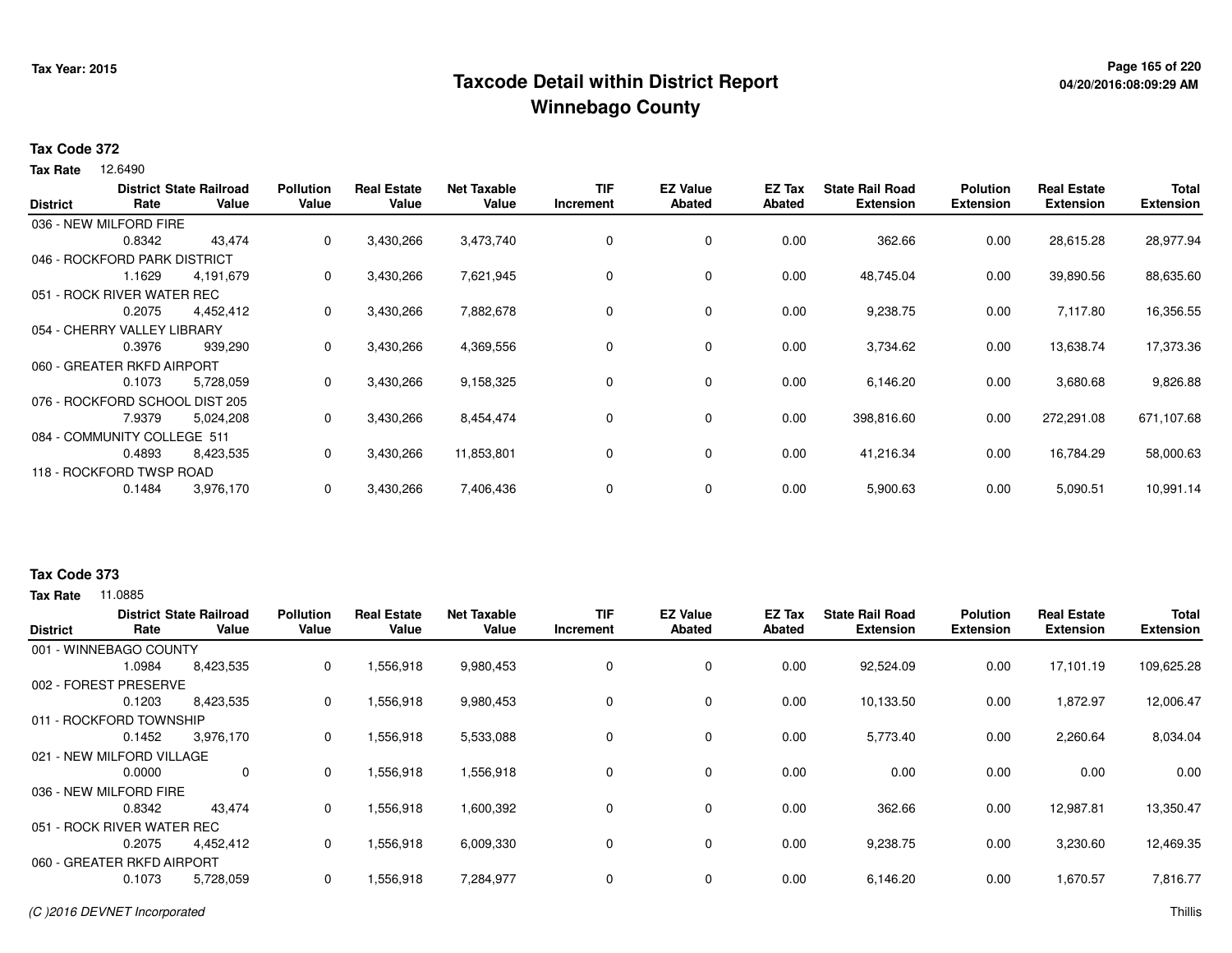# **Page 166 of 220 Taxcode Detail within District ReportWinnebago County**

# **Tax Code 373**

**Tax Rate** 11.0885

|                 |                                | <b>District State Railroad</b> | <b>Pollution</b> | <b>Real Estate</b> | Net Taxable | <b>TIF</b> | <b>EZ Value</b> | <b>EZ Tax</b> | <b>State Rail Road</b> | <b>Polution</b>  | <b>Real Estate</b> | <b>Total</b>     |
|-----------------|--------------------------------|--------------------------------|------------------|--------------------|-------------|------------|-----------------|---------------|------------------------|------------------|--------------------|------------------|
| <b>District</b> | Rate                           | Value                          | Value            | Value              | Value       | Increment  | <b>Abated</b>   | Abated        | <b>Extension</b>       | <b>Extension</b> | <b>Extension</b>   | <b>Extension</b> |
|                 | 076 - ROCKFORD SCHOOL DIST 205 |                                |                  |                    |             |            |                 |               |                        |                  |                    |                  |
|                 | 7.9379                         | 5.024.208                      |                  | .556.918           | 6,581,126   |            |                 | 0.00          | 398.816.60             | 0.00             | 123.586.59         | 522.403.19       |
|                 | 084 - COMMUNITY COLLEGE 511    |                                |                  |                    |             |            |                 |               |                        |                  |                    |                  |
|                 | 0.4893                         | 8.423.535                      |                  | .556.918           | 9.980.453   |            |                 | 0.00          | 41.216.34              | 0.00             | 7.618.00           | 48,834.34        |
|                 | 118 - ROCKFORD TWSP ROAD       |                                |                  |                    |             |            |                 |               |                        |                  |                    |                  |
|                 | 0.1484                         | 3.976.170                      |                  | 556,918. ا         | 5,533,088   |            |                 | 0.00          | 5,900.63               | 0.00             | 2.310.47           | 8,211.10         |
|                 |                                |                                |                  |                    |             |            |                 |               |                        |                  |                    |                  |

#### **Tax Code 374**

**Tax Rate** 12,6072

| <b>District</b>                | Rate   | <b>District State Railroad</b><br>Value | <b>Pollution</b><br>Value | <b>Real Estate</b><br>Value | <b>Net Taxable</b><br>Value | <b>TIF</b><br>Increment | <b>EZ Value</b><br><b>Abated</b> | EZ Tax<br><b>Abated</b> | <b>State Rail Road</b><br><b>Extension</b> | <b>Polution</b><br><b>Extension</b> | <b>Real Estate</b><br><b>Extension</b> | <b>Total</b><br><b>Extension</b> |
|--------------------------------|--------|-----------------------------------------|---------------------------|-----------------------------|-----------------------------|-------------------------|----------------------------------|-------------------------|--------------------------------------------|-------------------------------------|----------------------------------------|----------------------------------|
| 001 - WINNEBAGO COUNTY         |        |                                         |                           |                             |                             |                         |                                  |                         |                                            |                                     |                                        |                                  |
|                                | 1.0984 | 8,423,535                               | 0                         | 986,964                     | 9,410,499                   | 0                       | 0                                | 0.00                    | 92,524.09                                  | 0.00                                | 10,840.81                              | 103,364.90                       |
| 002 - FOREST PRESERVE          |        |                                         |                           |                             |                             |                         |                                  |                         |                                            |                                     |                                        |                                  |
|                                | 0.1203 | 8,423,535                               | 0                         | 986,964                     | 9,410,499                   | $\Omega$                | 0                                | 0.00                    | 10,133.50                                  | 0.00                                | 1,187.32                               | 11,320.82                        |
| 011 - ROCKFORD TOWNSHIP        |        |                                         |                           |                             |                             |                         |                                  |                         |                                            |                                     |                                        |                                  |
|                                | 0.1452 | 3,976,170                               | 0                         | 986,964                     | 4,963,134                   | 0                       | 0                                | 0.00                    | 5,773.40                                   | 0.00                                | 1,433.07                               | 7,206.47                         |
| 017 - CHERRY VALLEY VILLAGE    |        |                                         |                           |                             |                             |                         |                                  |                         |                                            |                                     |                                        |                                  |
|                                | 0.0000 | 169,131                                 | 0                         | 986,964                     | 1,156,095                   | 0                       | 0                                | 0.00                    | 0.00                                       | 0.00                                | 0.00                                   | 0.00                             |
| 031 - CHERRY VALLEY FIRE       |        |                                         |                           |                             |                             |                         |                                  |                         |                                            |                                     |                                        |                                  |
|                                | 0.9999 | 827,972                                 | 0                         | 986,964                     | 1,814,936                   | 0                       | $\mathbf 0$                      | 0.00                    | 8,278.90                                   | 0.00                                | 9,868.65                               | 18,147.55                        |
| 046 - ROCKFORD PARK DISTRICT   |        |                                         |                           |                             |                             |                         |                                  |                         |                                            |                                     |                                        |                                  |
|                                | 1.1629 | 4,191,679                               | 0                         | 986,964                     | 5,178,643                   | 0                       | $\mathbf 0$                      | 0.00                    | 48,745.04                                  | 0.00                                | 11,477.40                              | 60,222.44                        |
| 054 - CHERRY VALLEY LIBRARY    |        |                                         |                           |                             |                             |                         |                                  |                         |                                            |                                     |                                        |                                  |
|                                | 0.3976 | 939,290                                 | 0                         | 986,964                     | 1,926,254                   | 0                       | 0                                | 0.00                    | 3,734.62                                   | 0.00                                | 3,924.17                               | 7,658.79                         |
| 060 - GREATER RKFD AIRPORT     |        |                                         |                           |                             |                             |                         |                                  |                         |                                            |                                     |                                        |                                  |
|                                | 0.1073 | 5,728,059                               | 0                         | 986,964                     | 6,715,023                   | 0                       | $\mathbf 0$                      | 0.00                    | 6,146.20                                   | 0.00                                | 1,059.01                               | 7,205.21                         |
| 076 - ROCKFORD SCHOOL DIST 205 |        |                                         |                           |                             |                             |                         |                                  |                         |                                            |                                     |                                        |                                  |
|                                | 7.9379 | 5,024,208                               | 0                         | 986,964                     | 6,011,172                   | 0                       | 0                                | 0.00                    | 398,816.60                                 | 0.00                                | 78,344.22                              | 477,160.82                       |
| 084 - COMMUNITY COLLEGE 511    |        |                                         |                           |                             |                             |                         |                                  |                         |                                            |                                     |                                        |                                  |
|                                | 0.4893 | 8,423,535                               | 0                         | 986,964                     | 9,410,499                   | 0                       | 0                                | 0.00                    | 41,216.34                                  | 0.00                                | 4,829.21                               | 46,045.55                        |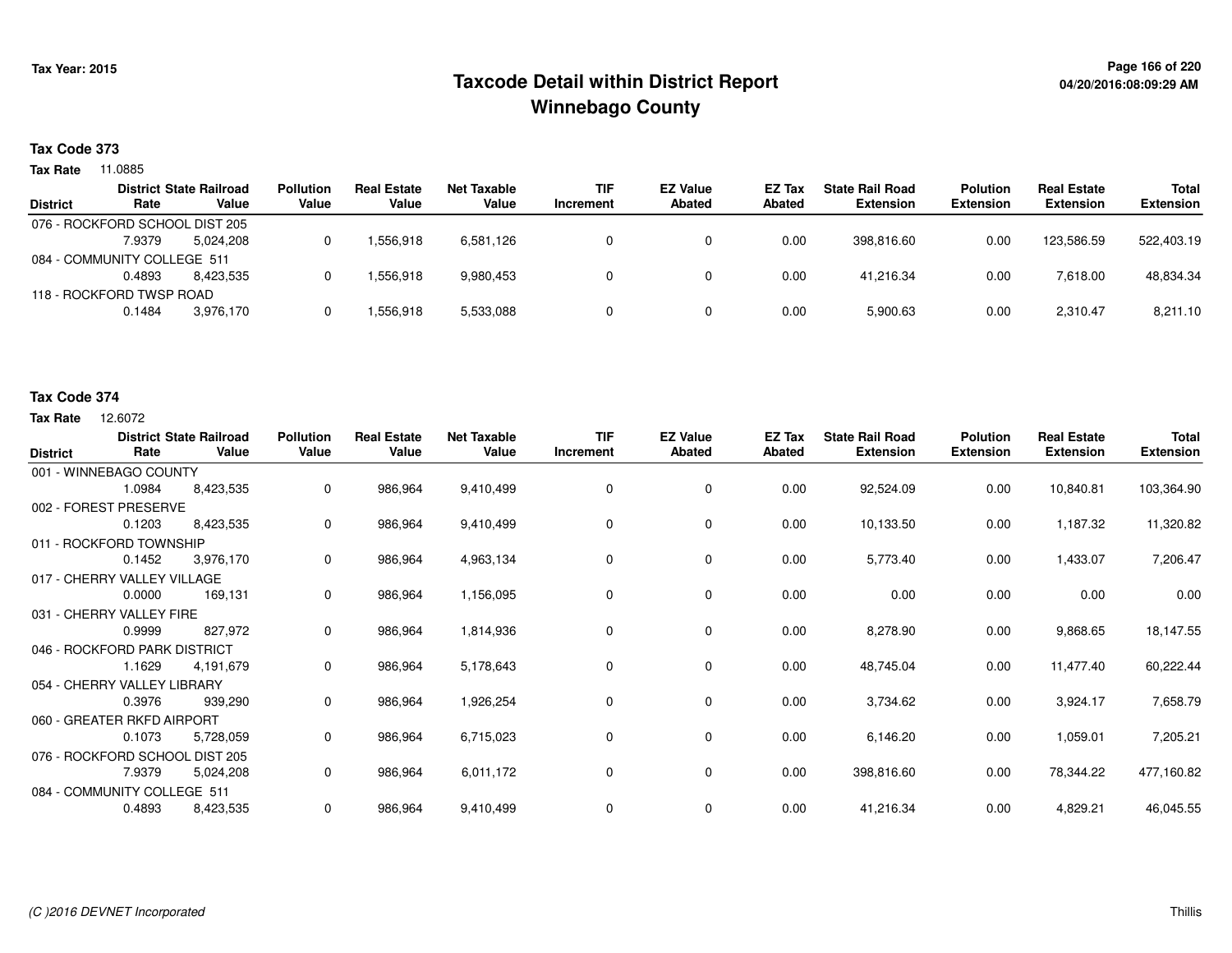# **Page 167 of 220 Taxcode Detail within District ReportWinnebago County**

# **Tax Code 374**

12.6072 **Tax Rate**

|                 |                          | <b>District State Railroad</b> | <b>Pollution</b> | <b>Real Estate</b> | Net Taxable | <b>TIF</b> | <b>EZ Value</b> | <b>EZ Tax</b> | <b>State Rail Road</b> | <b>Polution</b>  | <b>Real Estate</b> | <b>Total</b> |
|-----------------|--------------------------|--------------------------------|------------------|--------------------|-------------|------------|-----------------|---------------|------------------------|------------------|--------------------|--------------|
| <b>District</b> | Rate                     | Value                          | Value            | Value              | Value       | Increment  | <b>Abated</b>   | Abated        | <b>Extension</b>       | <b>Extension</b> | <b>Extension</b>   | Extension    |
|                 | 118 - ROCKFORD TWSP ROAD |                                |                  |                    |             |            |                 |               |                        |                  |                    |              |
|                 | 0.1484                   | 3.976.170                      |                  | 986.964            | 4,963,134   |            |                 | 0.00          | 5,900.63               | 0.00             | .464.65            | 7,365.28     |

# **Tax Code 378**

12.8147 **Tax Rate**

| <b>District</b> | Rate                           | <b>District State Railroad</b><br>Value | <b>Pollution</b><br>Value | <b>Real Estate</b><br>Value | <b>Net Taxable</b><br>Value | <b>TIF</b><br>Increment | <b>EZ Value</b><br><b>Abated</b> | <b>EZ Tax</b><br><b>Abated</b> | <b>State Rail Road</b><br><b>Extension</b> | <b>Polution</b><br><b>Extension</b> | <b>Real Estate</b><br><b>Extension</b> | Total<br><b>Extension</b> |
|-----------------|--------------------------------|-----------------------------------------|---------------------------|-----------------------------|-----------------------------|-------------------------|----------------------------------|--------------------------------|--------------------------------------------|-------------------------------------|----------------------------------------|---------------------------|
|                 | 001 - WINNEBAGO COUNTY         |                                         |                           |                             |                             |                         |                                  |                                |                                            |                                     |                                        |                           |
|                 | 1.0984                         | 8,423,535                               | 0                         | 43,569,651                  | 51,993,186                  | 0                       | 0                                | 0.00                           | 92,524.09                                  | 0.00                                | 478,569.05                             | 571,093.14                |
|                 | 002 - FOREST PRESERVE          |                                         |                           |                             |                             |                         |                                  |                                |                                            |                                     |                                        |                           |
|                 | 0.1203                         | 8,423,535                               | 0                         | 43,569,651                  | 51,993,186                  | 0                       | 0                                | 0.00                           | 10,133.50                                  | 0.00                                | 52,414.29                              | 62,547.79                 |
|                 | 011 - ROCKFORD TOWNSHIP        |                                         |                           |                             |                             |                         |                                  |                                |                                            |                                     |                                        |                           |
|                 | 0.1452                         | 3,976,170                               | 0                         | 43,569,651                  | 47,545,821                  | 0                       | 0                                | 0.00                           | 5,773.40                                   | 0.00                                | 63,263.13                              | 69,036.53                 |
|                 | 017 - CHERRY VALLEY VILLAGE    |                                         |                           |                             |                             |                         |                                  |                                |                                            |                                     |                                        |                           |
|                 | 0.0000                         | 169,131                                 | 0                         | 43,569,651                  | 43,738,782                  | 0                       | $\mathbf 0$                      | 0.00                           | 0.00                                       | 0.00                                | 0.00                                   | 0.00                      |
|                 | 031 - CHERRY VALLEY FIRE       |                                         |                           |                             |                             |                         |                                  |                                |                                            |                                     |                                        |                           |
|                 | 0.9999                         | 827,972                                 | 0                         | 43,569,651                  | 44,397,623                  | 0                       | $\mathbf 0$                      | 0.00                           | 8,278.90                                   | 0.00                                | 435,652.94                             | 443,931.84                |
|                 | 046 - ROCKFORD PARK DISTRICT   |                                         |                           |                             |                             |                         |                                  |                                |                                            |                                     |                                        |                           |
|                 | 1.1629                         | 4,191,679                               | 0                         | 43,569,651                  | 47,761,330                  | 0                       | $\mathbf 0$                      | 0.00                           | 48,745.04                                  | 0.00                                | 506,671.47                             | 555,416.51                |
|                 | 051 - ROCK RIVER WATER REC     |                                         |                           |                             |                             |                         |                                  |                                |                                            |                                     |                                        |                           |
|                 | 0.2075                         | 4,452,412                               | 0                         | 43,569,651                  | 48,022,063                  | 0                       | 0                                | 0.00                           | 9,238.75                                   | 0.00                                | 90,407.03                              | 99,645.78                 |
|                 | 054 - CHERRY VALLEY LIBRARY    |                                         |                           |                             |                             |                         |                                  |                                |                                            |                                     |                                        |                           |
|                 | 0.3976                         | 939,290                                 | 0                         | 43,569,651                  | 44,508,941                  | 0                       | 0                                | 0.00                           | 3,734.62                                   | 0.00                                | 173,232.93                             | 176,967.55                |
|                 | 060 - GREATER RKFD AIRPORT     |                                         |                           |                             |                             |                         |                                  |                                |                                            |                                     |                                        |                           |
|                 | 0.1073                         | 5,728,059                               | $\Omega$                  | 43,569,651                  | 49,297,710                  | 0                       | 0                                | 0.00                           | 6,146.20                                   | 0.00                                | 46,750.24                              | 52,896.44                 |
|                 | 076 - ROCKFORD SCHOOL DIST 205 |                                         |                           |                             |                             |                         |                                  |                                |                                            |                                     |                                        |                           |
|                 | 7.9379                         | 5,024,208                               | 0                         | 43,569,651                  | 48,593,859                  | 0                       | 0                                | 0.00                           | 398,816.60                                 | 0.00                                | 3,458,515.33                           | 3,857,331.93              |
|                 | 084 - COMMUNITY COLLEGE 511    |                                         |                           |                             |                             |                         |                                  |                                |                                            |                                     |                                        |                           |
|                 | 0.4893                         | 8,423,535                               | 0                         | 43,569,651                  | 51,993,186                  | $\mathbf 0$             | $\mathbf 0$                      | 0.00                           | 41,216.34                                  | 0.00                                | 213,186.30                             | 254,402.64                |
|                 | 118 - ROCKFORD TWSP ROAD       |                                         |                           |                             |                             |                         |                                  |                                |                                            |                                     |                                        |                           |
|                 | 0.1484                         | 3,976,170                               | 0                         | 43,569,651                  | 47,545,821                  | 0                       | 0                                | 0.00                           | 5,900.63                                   | 0.00                                | 64,657.36                              | 70,557.99                 |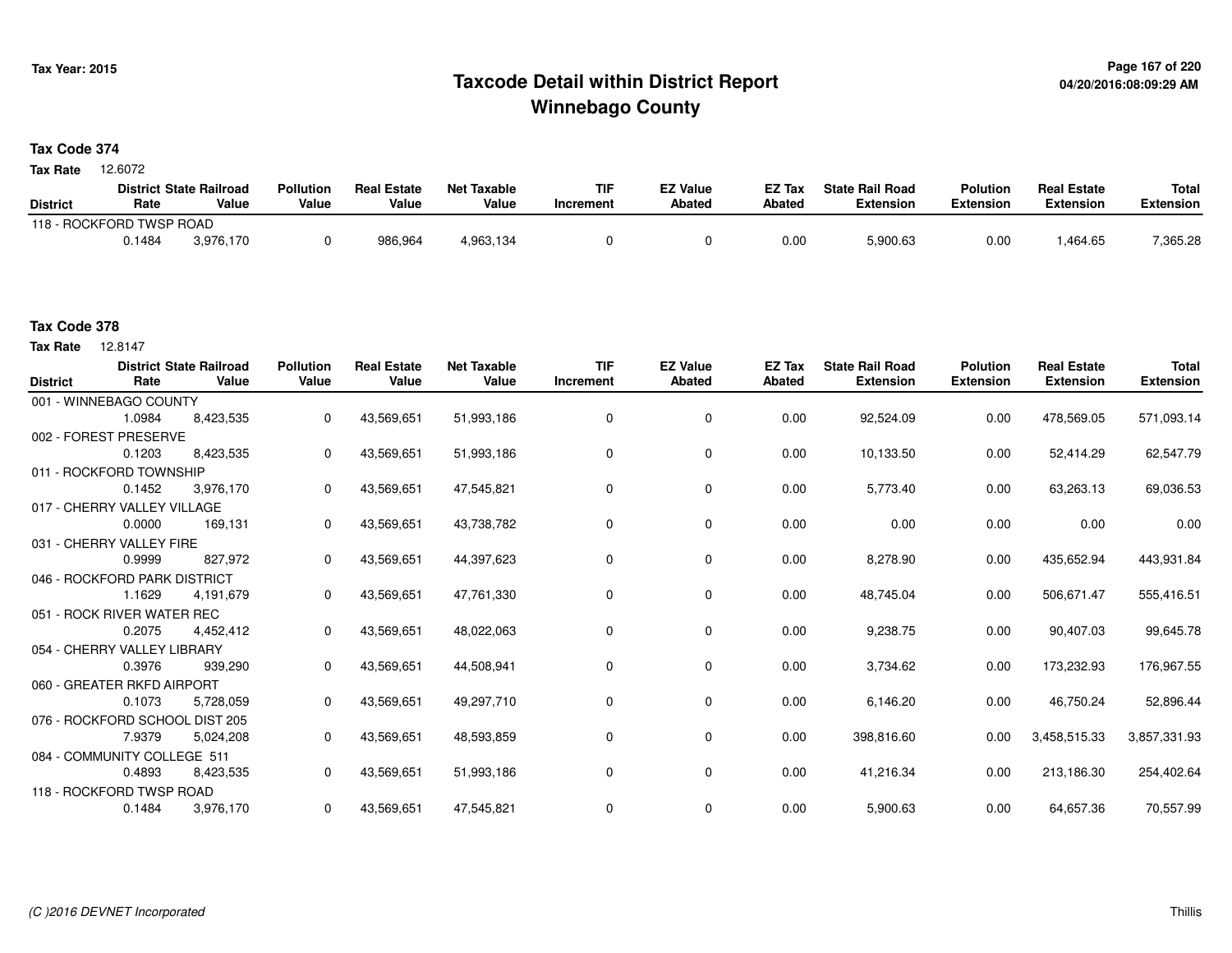# **Page 168 of 220 Taxcode Detail within District ReportWinnebago County**

## **Tax Code 379**

10.8810 **Tax Rate**

| <b>District</b> | Rate                           | <b>District State Railroad</b><br>Value | <b>Pollution</b><br>Value | <b>Real Estate</b><br>Value | <b>Net Taxable</b><br>Value | <b>TIF</b><br>Increment | <b>EZ Value</b><br><b>Abated</b> | EZ Tax<br>Abated | <b>State Rail Road</b><br><b>Extension</b> | <b>Polution</b><br><b>Extension</b> | <b>Real Estate</b><br><b>Extension</b> | <b>Total</b><br><b>Extension</b> |
|-----------------|--------------------------------|-----------------------------------------|---------------------------|-----------------------------|-----------------------------|-------------------------|----------------------------------|------------------|--------------------------------------------|-------------------------------------|----------------------------------------|----------------------------------|
|                 | 001 - WINNEBAGO COUNTY         |                                         |                           |                             |                             |                         |                                  |                  |                                            |                                     |                                        |                                  |
|                 | 1.0984                         | 8,423,535                               | 0                         | 635,573                     | 9,059,108                   | 0                       | 0                                | 0.00             | 92,524.09                                  | 0.00                                | 6,981.13                               | 99,505.22                        |
|                 | 002 - FOREST PRESERVE          |                                         |                           |                             |                             |                         |                                  |                  |                                            |                                     |                                        |                                  |
|                 | 0.1203                         | 8,423,535                               | 0                         | 635,573                     | 9,059,108                   | 0                       | 0                                | 0.00             | 10,133.50                                  | 0.00                                | 764.59                                 | 10,898.09                        |
|                 | 011 - ROCKFORD TOWNSHIP        |                                         |                           |                             |                             |                         |                                  |                  |                                            |                                     |                                        |                                  |
|                 | 0.1452                         | 3,976,170                               | 0                         | 635,573                     | 4,611,743                   | 0                       | 0                                | 0.00             | 5,773.40                                   | 0.00                                | 922.85                                 | 6,696.25                         |
|                 | 021 - NEW MILFORD VILLAGE      |                                         |                           |                             |                             |                         |                                  |                  |                                            |                                     |                                        |                                  |
|                 | 0.0000                         | 0                                       | 0                         | 635,573                     | 635,573                     | 0                       | 0                                | 0.00             | 0.00                                       | 0.00                                | 0.00                                   | 0.00                             |
|                 | 036 - NEW MILFORD FIRE         |                                         |                           |                             |                             |                         |                                  |                  |                                            |                                     |                                        |                                  |
|                 | 0.8342                         | 43,474                                  | 0                         | 635,573                     | 679,047                     | 0                       | 0                                | 0.00             | 362.66                                     | 0.00                                | 5,301.95                               | 5,664.61                         |
|                 | 060 - GREATER RKFD AIRPORT     |                                         |                           |                             |                             |                         |                                  |                  |                                            |                                     |                                        |                                  |
|                 | 0.1073                         | 5,728,059                               | 0                         | 635,573                     | 6,363,632                   | 0                       | $\mathbf 0$                      | 0.00             | 6,146.20                                   | 0.00                                | 681.97                                 | 6,828.17                         |
|                 | 076 - ROCKFORD SCHOOL DIST 205 |                                         |                           |                             |                             |                         |                                  |                  |                                            |                                     |                                        |                                  |
|                 | 7.9379                         | 5,024,208                               | 0                         | 635,573                     | 5,659,781                   | 0                       | 0                                | 0.00             | 398,816.60                                 | 0.00                                | 50,451.15                              | 449,267.75                       |
|                 | 084 - COMMUNITY COLLEGE 511    |                                         |                           |                             |                             |                         |                                  |                  |                                            |                                     |                                        |                                  |
|                 | 0.4893                         | 8,423,535                               | 0                         | 635,573                     | 9,059,108                   | 0                       | 0                                | 0.00             | 41,216.34                                  | 0.00                                | 3,109.86                               | 44,326.20                        |
|                 | 118 - ROCKFORD TWSP ROAD       |                                         |                           |                             |                             |                         |                                  |                  |                                            |                                     |                                        |                                  |
|                 | 0.1484                         | 3,976,170                               | 0                         | 635,573                     | 4,611,743                   | 0                       | 0                                | 0.00             | 5,900.63                                   | 0.00                                | 943.19                                 | 6,843.82                         |

# **Tax Code 380**

**Tax Rate** 12.0439

|                              |        | <b>District State Railroad</b> | <b>Pollution</b> | <b>Real Estate</b> | <b>Net Taxable</b> | <b>TIF</b> | <b>EZ Value</b> | <b>EZ Tax</b> | <b>State Rail Road</b> | <b>Polution</b>  | <b>Real Estate</b> | <b>Total</b>     |
|------------------------------|--------|--------------------------------|------------------|--------------------|--------------------|------------|-----------------|---------------|------------------------|------------------|--------------------|------------------|
| <b>District</b>              | Rate   | Value                          | Value            | Value              | Value              | Increment  | <b>Abated</b>   | Abated        | <b>Extension</b>       | <b>Extension</b> | <b>Extension</b>   | <b>Extension</b> |
| 001 - WINNEBAGO COUNTY       |        |                                |                  |                    |                    |            |                 |               |                        |                  |                    |                  |
|                              | 1.0984 | 8,423,535                      | 0                | 648,709            | 9,072,244          | 0          | 0               | 0.00          | 92,524.09              | 0.00             | 7,125.42           | 99,649.51        |
| 002 - FOREST PRESERVE        |        |                                |                  |                    |                    |            |                 |               |                        |                  |                    |                  |
|                              | 0.1203 | 8,423,535                      | 0                | 648.709            | 9,072,244          | 0          | 0               | 0.00          | 10.133.50              | 0.00             | 780.40             | 10,913.90        |
| 011 - ROCKFORD TOWNSHIP      |        |                                |                  |                    |                    |            |                 |               |                        |                  |                    |                  |
|                              | 0.1452 | 3,976,170                      | 0                | 648.709            | 4,624,879          | 0          | 0               | 0.00          | 5,773.40               | 0.00             | 941.93             | 6,715.33         |
| 021 - NEW MILFORD VILLAGE    |        |                                |                  |                    |                    |            |                 |               |                        |                  |                    |                  |
|                              | 0.0000 | 0                              | $\Omega$         | 648.709            | 648,709            | 0          | 0               | 0.00          | 0.00                   | 0.00             | 0.00               | 0.00             |
| 036 - NEW MILFORD FIRE       |        |                                |                  |                    |                    |            |                 |               |                        |                  |                    |                  |
|                              | 0.8342 | 43.474                         | 0                | 648.709            | 692.183            | 0          | 0               | 0.00          | 362.66                 | 0.00             | 5,411.53           | 5,774.19         |
| 046 - ROCKFORD PARK DISTRICT |        |                                |                  |                    |                    |            |                 |               |                        |                  |                    |                  |
|                              | 1629   | 4,191,679                      | 0                | 648,709            | 4,840,388          | 0          | 0               | 0.00          | 48,745.04              | 0.00             | 7,543.84           | 56,288.88        |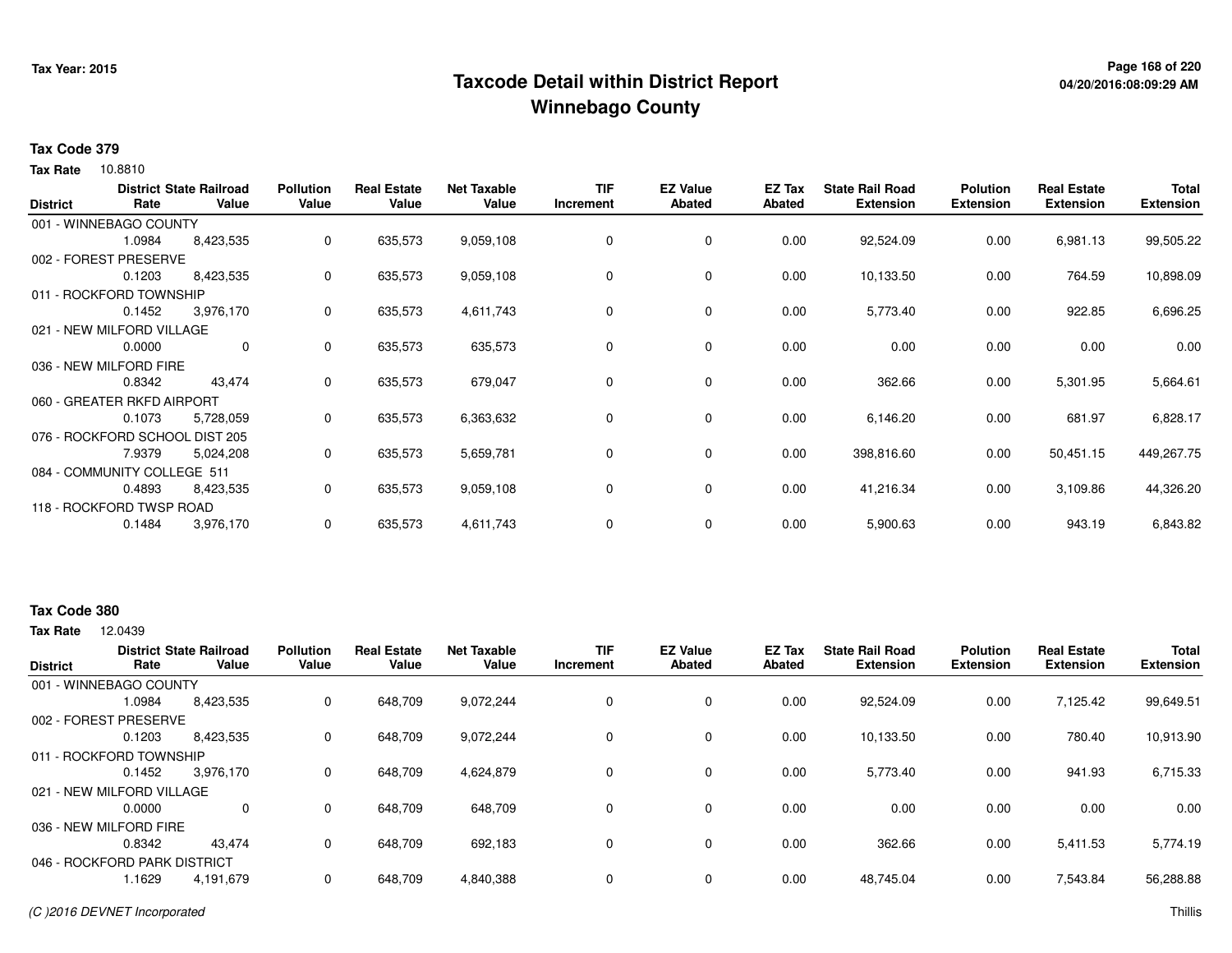# **Page 169 of 220 Taxcode Detail within District ReportWinnebago County**

### **Tax Code 380**

**Tax Rate** 12.0439

|                 |                                | <b>District State Railroad</b> | <b>Pollution</b> | <b>Real Estate</b> | Net Taxable | <b>TIF</b> | <b>EZ Value</b> | EZ Tax | <b>State Rail Road</b> | <b>Polution</b>  | <b>Real Estate</b> | <b>Total</b>     |
|-----------------|--------------------------------|--------------------------------|------------------|--------------------|-------------|------------|-----------------|--------|------------------------|------------------|--------------------|------------------|
| <b>District</b> | Rate                           | Value                          | Value            | Value              | Value       | Increment  | <b>Abated</b>   | Abated | <b>Extension</b>       | <b>Extension</b> | <b>Extension</b>   | <b>Extension</b> |
|                 | 060 - GREATER RKFD AIRPORT     |                                |                  |                    |             |            |                 |        |                        |                  |                    |                  |
|                 | 0.1073                         | 5,728,059                      |                  | 648.709            | 6,376,768   |            |                 | 0.00   | 6,146.20               | 0.00             | 696.06             | 6,842.26         |
|                 | 076 - ROCKFORD SCHOOL DIST 205 |                                |                  |                    |             |            |                 |        |                        |                  |                    |                  |
|                 | 7.9379                         | 5,024,208                      |                  | 648.709            | 5,672,917   | 0          | $\Omega$        | 0.00   | 398.816.60             | 0.00             | 51.493.87          | 450,310.47       |
|                 | 084 - COMMUNITY COLLEGE 511    |                                |                  |                    |             |            |                 |        |                        |                  |                    |                  |
|                 | 0.4893                         | 8.423.535                      |                  | 648.709            | 9,072,244   |            |                 | 0.00   | 41.216.34              | 0.00             | 3.174.13           | 44,390.47        |
|                 | 118 - ROCKFORD TWSP ROAD       |                                |                  |                    |             |            |                 |        |                        |                  |                    |                  |
|                 | 0.1484                         | 3,976,170                      |                  | 648,709            | 4,624,879   | 0          |                 | 0.00   | 5,900.63               | 0.00             | 962.68             | 6,863.31         |
|                 |                                |                                |                  |                    |             |            |                 |        |                        |                  |                    |                  |

# **Tax Code 381**

#### **Tax Rate** 14.7861

| <b>District</b> | Rate                         | <b>District State Railroad</b><br>Value | <b>Pollution</b><br>Value | <b>Real Estate</b><br>Value | <b>Net Taxable</b><br>Value | <b>TIF</b><br>Increment | <b>EZ Value</b><br><b>Abated</b> | EZ Tax<br><b>Abated</b> | <b>State Rail Road</b><br><b>Extension</b> | <b>Polution</b><br><b>Extension</b> | <b>Real Estate</b><br><b>Extension</b> | <b>Total</b><br><b>Extension</b> |
|-----------------|------------------------------|-----------------------------------------|---------------------------|-----------------------------|-----------------------------|-------------------------|----------------------------------|-------------------------|--------------------------------------------|-------------------------------------|----------------------------------------|----------------------------------|
|                 | 001 - WINNEBAGO COUNTY       |                                         |                           |                             |                             |                         |                                  |                         |                                            |                                     |                                        |                                  |
|                 | 1.0984                       | 8,423,535                               | 0                         | 5,503,143                   | 13,926,678                  | 0                       | $\mathbf 0$                      | 0.00                    | 92,524.09                                  | 0.00                                | 60,446.52                              | 152,970.61                       |
|                 | 002 - FOREST PRESERVE        |                                         |                           |                             |                             |                         |                                  |                         |                                            |                                     |                                        |                                  |
|                 | 0.1203                       | 8,423,535                               | 0                         | 5,503,143                   | 13,926,678                  | 0                       | 0                                | 0.00                    | 10,133.50                                  | 0.00                                | 6,620.28                               | 16,753.78                        |
|                 | 011 - ROCKFORD TOWNSHIP      |                                         |                           |                             |                             |                         |                                  |                         |                                            |                                     |                                        |                                  |
|                 | 0.1452                       | 3,976,170                               | 0                         | 5,503,143                   | 9,479,313                   | 0                       | $\mathbf 0$                      | 0.00                    | 5,773.40                                   | 0.00                                | 7,990.56                               | 13,763.96                        |
|                 | 023 - ROCKFORD CITY          |                                         |                           |                             |                             |                         |                                  |                         |                                            |                                     |                                        |                                  |
|                 | 3.3595                       | 3,297,017                               | 0                         | 5,503,143                   | 8,800,160                   | 0                       | 0                                | 0.00                    | 110,763.28                                 | 0.00                                | 184,878.09                             | 295,641.37                       |
|                 | 046 - ROCKFORD PARK DISTRICT |                                         |                           |                             |                             |                         |                                  |                         |                                            |                                     |                                        |                                  |
|                 | 1.1629                       | 4,191,679                               | 0                         | 5,503,143                   | 9,694,822                   | 0                       | 0                                | 0.00                    | 48,745.04                                  | 0.00                                | 63,996.05                              | 112,741.09                       |
|                 | 051 - ROCK RIVER WATER REC   |                                         |                           |                             |                             |                         |                                  |                         |                                            |                                     |                                        |                                  |
|                 | 0.2075                       | 4,452,412                               | 0                         | 5,503,143                   | 9,955,555                   | 0                       | 0                                | 0.00                    | 9,238.75                                   | 0.00                                | 11,419.02                              | 20,657.77                        |
|                 | 059 - ROCKFORD CITY LIBRARY  |                                         |                           |                             |                             |                         |                                  |                         |                                            |                                     |                                        |                                  |
|                 | 0.5196                       | 3,297,017                               | 0                         | 5,503,143                   | 8,800,160                   | 0                       | 0                                | 0.00                    | 17,131.30                                  | 0.00                                | 28,594.33                              | 45,725.63                        |
|                 | 060 - GREATER RKFD AIRPORT   |                                         |                           |                             |                             |                         |                                  |                         |                                            |                                     |                                        |                                  |
|                 | 0.1073                       | 5,728,059                               | 0                         | 5,503,143                   | 11,231,202                  | 0                       | 0                                | 0.00                    | 6,146.20                                   | 0.00                                | 5,904.87                               | 12,051.07                        |
|                 | 082 - WINNEBAGO UNIT SD #323 |                                         |                           |                             |                             |                         |                                  |                         |                                            |                                     |                                        |                                  |
|                 | 7.4277                       | 1,536,175                               | 0                         | 5,503,143                   | 7,039,318                   | 0                       | 0                                | 0.00                    | 114,102.46                                 | 0.00                                | 408,756.95                             | 522,859.41                       |
|                 | 084 - COMMUNITY COLLEGE 511  |                                         |                           |                             |                             |                         |                                  |                         |                                            |                                     |                                        |                                  |
|                 | 0.4893                       | 8,423,535                               | 0                         | 5,503,143                   | 13,926,678                  | 0                       | 0                                | 0.00                    | 41,216.34                                  | 0.00                                | 26,926.88                              | 68,143.22                        |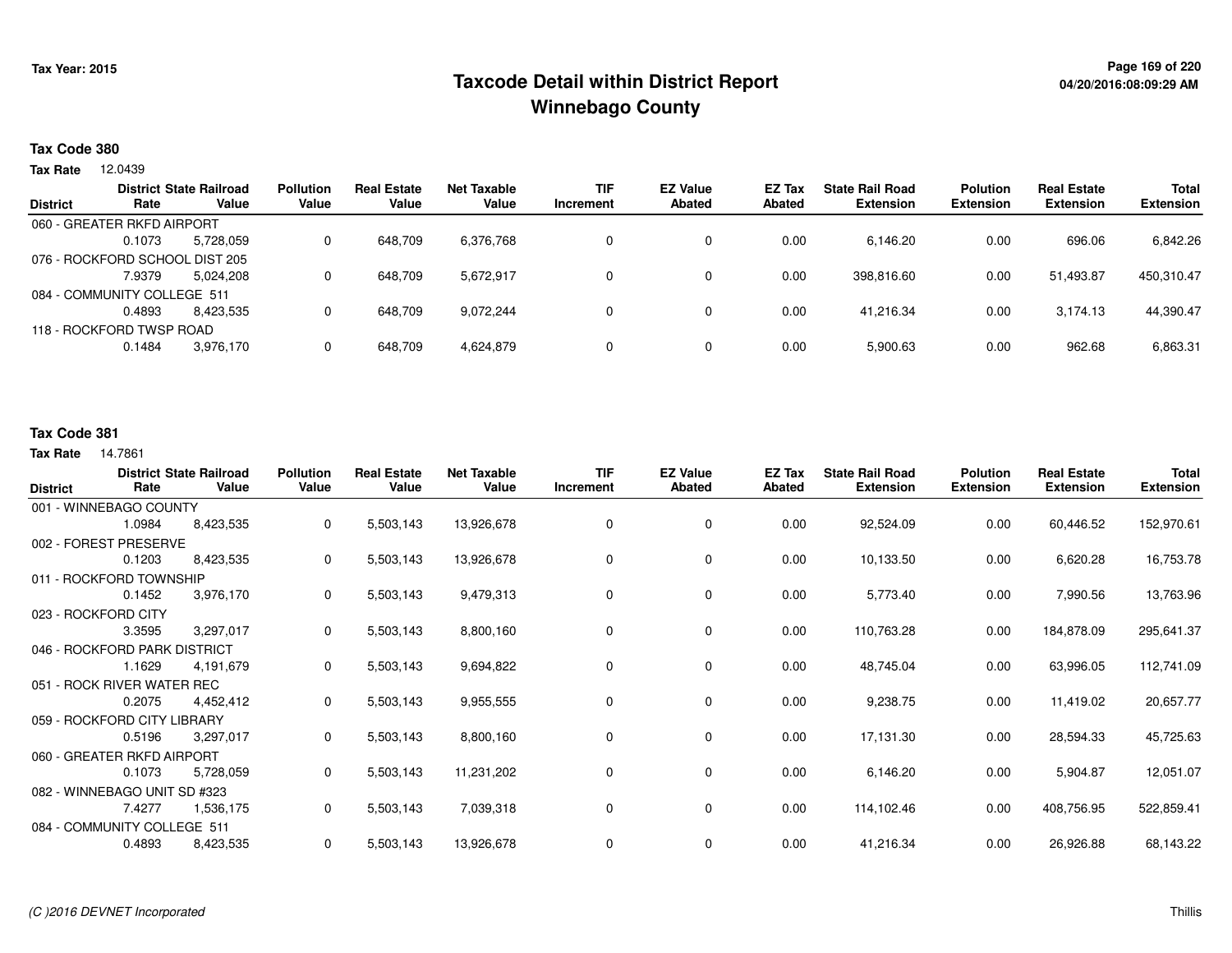# **Page 170 of 220 Taxcode Detail within District ReportWinnebago County**

# **Tax Code 381**

**Tax Rate** 14.7861

|                          |        | <b>District State Railroad</b> | <b>Pollution</b> | <b>Real Estate</b> | Net Taxable | TIF       | <b>EZ Value</b> | <b>EZ Tax</b> | <b>State Rail Road</b> | <b>Polution</b>  | <b>Real Estate</b> | <b>Total</b> |
|--------------------------|--------|--------------------------------|------------------|--------------------|-------------|-----------|-----------------|---------------|------------------------|------------------|--------------------|--------------|
| <b>District</b>          | Rate   | Value                          | Value            | Value              | Value       | Increment | <b>Abated</b>   | Abated        | <b>Extension</b>       | <b>Extension</b> | <b>Extension</b>   | Extension    |
| 118 - ROCKFORD TWSP ROAD |        |                                |                  |                    |             |           |                 |               |                        |                  |                    |              |
|                          | 0.1484 | 3.976.170                      |                  | 5.503.143          | 9,479,313   |           |                 | 0.00          | 5,900.63               | 0.00             | 8,166.66           | 14,067.29    |

# **Tax Code 382**

**Tax Rate** 14.5786

| <b>District</b> | Rate                         | <b>District State Railroad</b><br>Value | <b>Pollution</b><br>Value | <b>Real Estate</b><br>Value | <b>Net Taxable</b><br>Value | <b>TIF</b><br>Increment | <b>EZ Value</b><br><b>Abated</b> | EZ Tax<br>Abated | <b>State Rail Road</b><br><b>Extension</b> | <b>Polution</b><br><b>Extension</b> | <b>Real Estate</b><br><b>Extension</b> | Total<br><b>Extension</b> |
|-----------------|------------------------------|-----------------------------------------|---------------------------|-----------------------------|-----------------------------|-------------------------|----------------------------------|------------------|--------------------------------------------|-------------------------------------|----------------------------------------|---------------------------|
|                 | 001 - WINNEBAGO COUNTY       |                                         |                           |                             |                             |                         |                                  |                  |                                            |                                     |                                        |                           |
|                 | 1.0984                       | 8,423,535                               | 0                         | 141,289                     | 8,564,824                   | 0                       | 0                                | 0.00             | 92,524.09                                  | 0.00                                | 1,551.92                               | 94,076.01                 |
|                 | 002 - FOREST PRESERVE        |                                         |                           |                             |                             |                         |                                  |                  |                                            |                                     |                                        |                           |
|                 | 0.1203                       | 8,423,535                               | 0                         | 141,289                     | 8,564,824                   | 0                       | 0                                | 0.00             | 10,133.50                                  | 0.00                                | 169.97                                 | 10,303.47                 |
|                 | 011 - ROCKFORD TOWNSHIP      |                                         |                           |                             |                             |                         |                                  |                  |                                            |                                     |                                        |                           |
|                 | 0.1452                       | 3,976,170                               | 0                         | 141,289                     | 4,117,459                   | 0                       | $\mathbf 0$                      | 0.00             | 5,773.40                                   | 0.00                                | 205.15                                 | 5,978.55                  |
|                 | 023 - ROCKFORD CITY          |                                         |                           |                             |                             |                         |                                  |                  |                                            |                                     |                                        |                           |
|                 | 3.3595                       | 3,297,017                               | 0                         | 141,289                     | 3,438,306                   | 0                       | 0                                | 0.00             | 110,763.28                                 | 0.00                                | 4,746.60                               | 115,509.88                |
|                 | 046 - ROCKFORD PARK DISTRICT |                                         |                           |                             |                             |                         |                                  |                  |                                            |                                     |                                        |                           |
|                 | 1.1629                       | 4,191,679                               | 0                         | 141,289                     | 4,332,968                   | 0                       | 0                                | 0.00             | 48,745.04                                  | 0.00                                | 1,643.05                               | 50,388.09                 |
|                 | 059 - ROCKFORD CITY LIBRARY  |                                         |                           |                             |                             |                         |                                  |                  |                                            |                                     |                                        |                           |
|                 | 0.5196                       | 3,297,017                               | 0                         | 141,289                     | 3,438,306                   | 0                       | 0                                | 0.00             | 17,131.30                                  | 0.00                                | 734.14                                 | 17,865.44                 |
|                 | 060 - GREATER RKFD AIRPORT   |                                         |                           |                             |                             |                         |                                  |                  |                                            |                                     |                                        |                           |
|                 | 0.1073                       | 5,728,059                               | 0                         | 141,289                     | 5,869,348                   | 0                       | 0                                | 0.00             | 6,146.20                                   | 0.00                                | 151.60                                 | 6,297.80                  |
|                 | 082 - WINNEBAGO UNIT SD #323 |                                         |                           |                             |                             |                         |                                  |                  |                                            |                                     |                                        |                           |
|                 | 7.4277                       | 1,536,175                               | 0                         | 141,289                     | 1,677,464                   | 0                       | 0                                | 0.00             | 114,102.46                                 | 0.00                                | 10,494.52                              | 124,596.98                |
|                 | 084 - COMMUNITY COLLEGE 511  |                                         |                           |                             |                             |                         |                                  |                  |                                            |                                     |                                        |                           |
|                 | 0.4893                       | 8,423,535                               | 0                         | 141,289                     | 8,564,824                   | 0                       | 0                                | 0.00             | 41,216.34                                  | 0.00                                | 691.33                                 | 41,907.67                 |
|                 | 118 - ROCKFORD TWSP ROAD     |                                         |                           |                             |                             |                         |                                  |                  |                                            |                                     |                                        |                           |
|                 | 0.1484                       | 3,976,170                               | 0                         | 141,289                     | 4,117,459                   | 0                       | 0                                | 0.00             | 5,900.63                                   | 0.00                                | 209.67                                 | 6,110.30                  |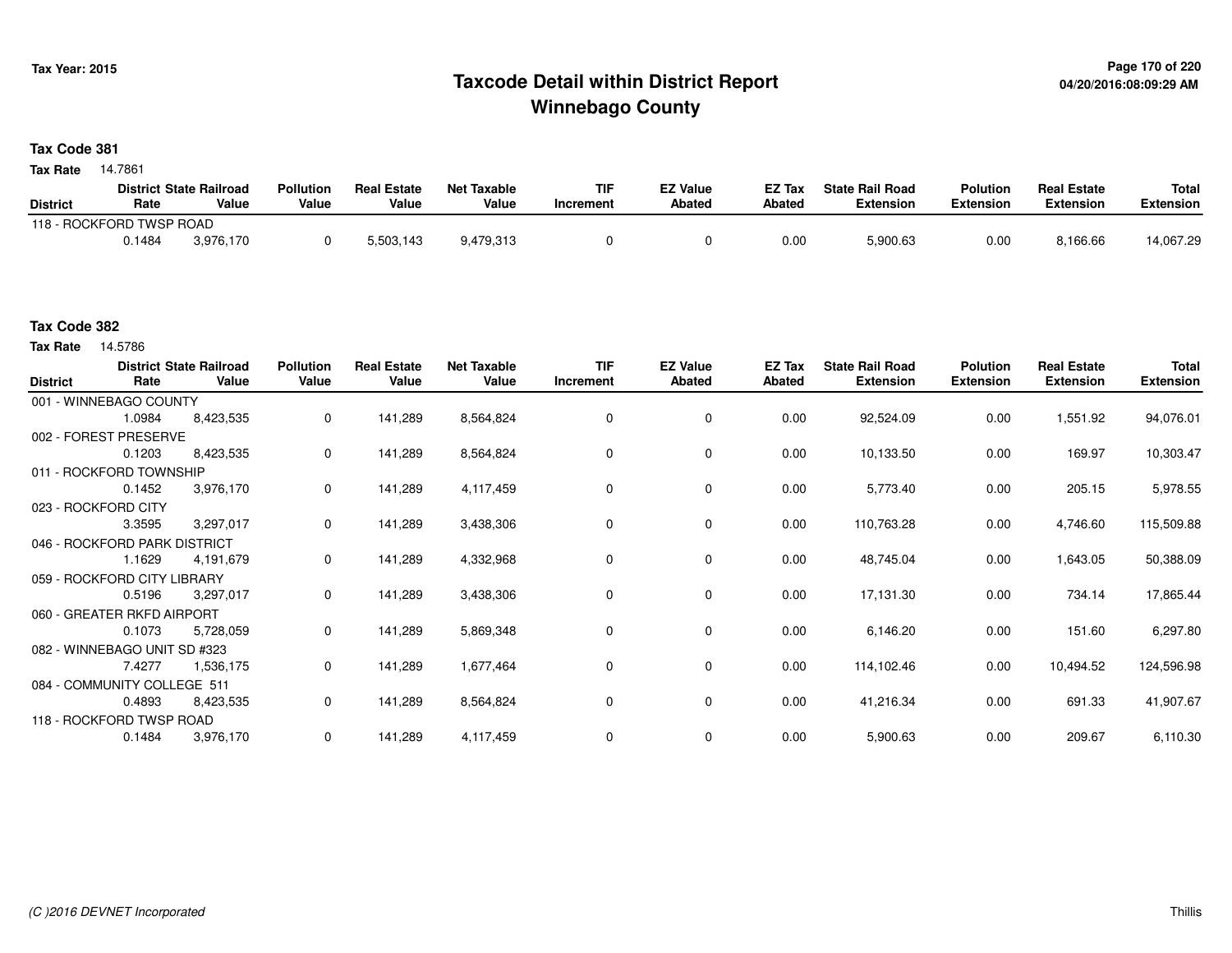# **Page 171 of 220 Taxcode Detail within District ReportWinnebago County**

## **Tax Code 383**

Tax Rate 15.2132

| <b>District</b> | Rate                           | <b>District State Railroad</b><br>Value | <b>Pollution</b><br>Value | <b>Real Estate</b><br>Value | <b>Net Taxable</b><br>Value | <b>TIF</b><br>Increment | <b>EZ Value</b><br><b>Abated</b> | EZ Tax<br>Abated | <b>State Rail Road</b><br><b>Extension</b> | <b>Polution</b><br><b>Extension</b> | <b>Real Estate</b><br><b>Extension</b> | Total<br><b>Extension</b> |
|-----------------|--------------------------------|-----------------------------------------|---------------------------|-----------------------------|-----------------------------|-------------------------|----------------------------------|------------------|--------------------------------------------|-------------------------------------|----------------------------------------|---------------------------|
|                 | 001 - WINNEBAGO COUNTY         |                                         |                           |                             |                             |                         |                                  |                  |                                            |                                     |                                        |                           |
|                 | 1.0984                         | 8,423,535                               | 0                         | 1,204,080                   | 9,627,615                   | $\Omega$                | $\mathbf 0$                      | 0.00             | 92,524.09                                  | 0.00                                | 13,225.61                              | 105,749.70                |
|                 | 002 - FOREST PRESERVE          |                                         |                           |                             |                             |                         |                                  |                  |                                            |                                     |                                        |                           |
|                 | 0.1203                         | 8,423,535                               | 0                         | 1,204,080                   | 9,627,615                   | 0                       | 0                                | 0.00             | 10,133.50                                  | 0.00                                | 1,448.51                               | 11,582.01                 |
|                 | 004 - CHERRY VALLEY TOWNSHIP   |                                         |                           |                             |                             |                         |                                  |                  |                                            |                                     |                                        |                           |
|                 | 0.1418                         | 1,481,529                               | 0                         | 1,204,080                   | 2,685,609                   | 0                       | 0                                | 0.00             | 2,100.80                                   | 0.00                                | 1,707.39                               | 3,808.19                  |
|                 | 023 - ROCKFORD CITY            |                                         |                           |                             |                             |                         |                                  |                  |                                            |                                     |                                        |                           |
|                 | 3.3595                         | 3,297,017                               | 0                         | 1,204,080                   | 4,501,097                   | 0                       | 0                                | 0.00             | 110,763.28                                 | 0.00                                | 40,451.07                              | 151,214.35                |
|                 | 046 - ROCKFORD PARK DISTRICT   |                                         |                           |                             |                             |                         |                                  |                  |                                            |                                     |                                        |                           |
|                 | 1.1629                         | 4,191,679                               | 0                         | 1,204,080                   | 5,395,759                   | 0                       | 0                                | 0.00             | 48,745.04                                  | 0.00                                | 14,002.25                              | 62,747.29                 |
|                 | 059 - ROCKFORD CITY LIBRARY    |                                         |                           |                             |                             |                         |                                  |                  |                                            |                                     |                                        |                           |
|                 | 0.5196                         | 3,297,017                               | 0                         | 1,204,080                   | 4,501,097                   | 0                       | 0                                | 0.00             | 17,131.30                                  | 0.00                                | 6,256.40                               | 23,387.70                 |
|                 | 060 - GREATER RKFD AIRPORT     |                                         |                           |                             |                             |                         |                                  |                  |                                            |                                     |                                        |                           |
|                 | 0.1073                         | 5,728,059                               | 0                         | 1,204,080                   | 6,932,139                   | 0                       | 0                                | 0.00             | 6,146.20                                   | 0.00                                | 1,291.98                               | 7,438.18                  |
|                 | 076 - ROCKFORD SCHOOL DIST 205 |                                         |                           |                             |                             |                         |                                  |                  |                                            |                                     |                                        |                           |
|                 | 7.9379                         | 5,024,208                               | $\Omega$                  | 1,204,080                   | 6,228,288                   | 0                       | 0                                | 0.00             | 398,816.60                                 | 0.00                                | 95,578.67                              | 494,395.27                |
|                 | 084 - COMMUNITY COLLEGE 511    |                                         |                           |                             |                             |                         |                                  |                  |                                            |                                     |                                        |                           |
|                 | 0.4893                         | 8,423,535                               | 0                         | 1,204,080                   | 9,627,615                   | 0                       | 0                                | 0.00             | 41,216.34                                  | 0.00                                | 5,891.56                               | 47,107.90                 |
|                 | 111 - CHERRY VALLEY TWSP ROAD  |                                         |                           |                             |                             |                         |                                  |                  |                                            |                                     |                                        |                           |
|                 | 0.2762                         | 1,481,529                               | 0                         | 1,204,080                   | 2,685,609                   | 0                       | 0                                | 0.00             | 4,091.98                                   | 0.00                                | 3,325.67                               | 7,417.65                  |

# **Tax Code 385**

12.2514 **Tax Rate**

| <b>District</b>           | Rate   | <b>District State Railroad</b><br>Value | <b>Pollution</b><br>Value | <b>Real Estate</b><br>Value | <b>Net Taxable</b><br>Value | <b>TIF</b><br>Increment | <b>EZ Value</b><br><b>Abated</b> | <b>EZ Tax</b><br>Abated | <b>State Rail Road</b><br><b>Extension</b> | <b>Polution</b><br><b>Extension</b> | <b>Real Estate</b><br><b>Extension</b> | <b>Total</b><br><b>Extension</b> |
|---------------------------|--------|-----------------------------------------|---------------------------|-----------------------------|-----------------------------|-------------------------|----------------------------------|-------------------------|--------------------------------------------|-------------------------------------|----------------------------------------|----------------------------------|
| 001 - WINNEBAGO COUNTY    |        |                                         |                           |                             |                             |                         |                                  |                         |                                            |                                     |                                        |                                  |
|                           | .0984  | 8,423,535                               |                           | 735.273                     | 9,158,808                   | 0                       | 0                                | 0.00                    | 92,524.09                                  | 0.00                                | 8,076.24                               | 100,600.33                       |
| 002 - FOREST PRESERVE     |        |                                         |                           |                             |                             |                         |                                  |                         |                                            |                                     |                                        |                                  |
|                           | 0.1203 | 8,423,535                               |                           | 735.273                     | 9,158,808                   | 0                       | 0                                | 0.00                    | 10,133.50                                  | 0.00                                | 884.53                                 | 11,018.03                        |
| 011 - ROCKFORD TOWNSHIP   |        |                                         |                           |                             |                             |                         |                                  |                         |                                            |                                     |                                        |                                  |
|                           | 0.1452 | 3,976,170                               | 0                         | 735.273                     | 4,711,443                   | 0                       | 0                                | 0.00                    | 5,773.40                                   | 0.00                                | 1,067.62                               | 6,841.02                         |
| 021 - NEW MILFORD VILLAGE |        |                                         |                           |                             |                             |                         |                                  |                         |                                            |                                     |                                        |                                  |
|                           | 0.0000 | $\Omega$                                | 0                         | 735.273                     | 735.273                     | 0                       | $\Omega$                         | 0.00                    | 0.00                                       | 0.00                                | 0.00                                   | 0.00                             |
| 036 - NEW MILFORD FIRE    |        |                                         |                           |                             |                             |                         |                                  |                         |                                            |                                     |                                        |                                  |
|                           | 0.8342 | 43,474                                  | 0                         | 735.273                     | 778,747                     | 0                       | $\Omega$                         | 0.00                    | 362.66                                     | 0.00                                | 6,133.65                               | 6,496.31                         |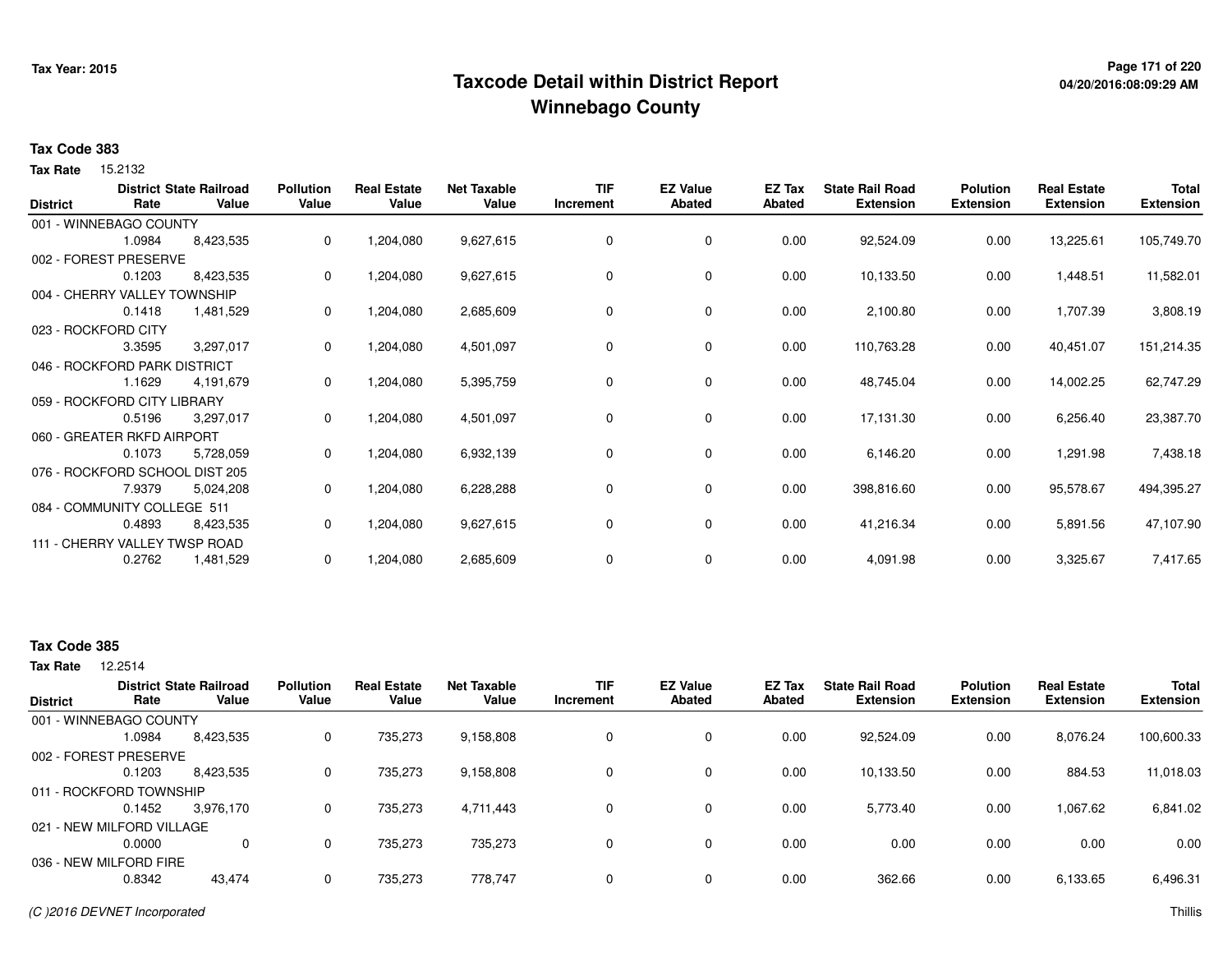# **Page 172 of 220 Taxcode Detail within District ReportWinnebago County**

## **Tax Code 385**

12.2514 **Tax Rate**

| <b>District</b> | Rate                           | <b>District State Railroad</b><br>Value | <b>Pollution</b><br>Value | <b>Real Estate</b><br>Value | <b>Net Taxable</b><br>Value | <b>TIF</b><br>Increment | <b>EZ Value</b><br>Abated | <b>EZ Tax</b><br><b>Abated</b> | <b>State Rail Road</b><br><b>Extension</b> | <b>Polution</b><br><b>Extension</b> | <b>Real Estate</b><br><b>Extension</b> | <b>Total</b><br><b>Extension</b> |
|-----------------|--------------------------------|-----------------------------------------|---------------------------|-----------------------------|-----------------------------|-------------------------|---------------------------|--------------------------------|--------------------------------------------|-------------------------------------|----------------------------------------|----------------------------------|
|                 | 046 - ROCKFORD PARK DISTRICT   |                                         |                           |                             |                             |                         |                           |                                |                                            |                                     |                                        |                                  |
|                 | l.1629                         | 4.191.679                               | 0                         | 735,273                     | 4,926,952                   | 0                       | 0                         | 0.00                           | 48.745.04                                  | 0.00                                | 8,550.49                               | 57,295.53                        |
|                 | 051 - ROCK RIVER WATER REC     |                                         |                           |                             |                             |                         |                           |                                |                                            |                                     |                                        |                                  |
|                 | 0.2075                         | 4.452.412                               | 0                         | 735.273                     | 5,187,685                   | 0                       | 0                         | 0.00                           | 9,238.75                                   | 0.00                                | ,525.69                                | 10,764.44                        |
|                 | 060 - GREATER RKFD AIRPORT     |                                         |                           |                             |                             |                         |                           |                                |                                            |                                     |                                        |                                  |
|                 | 0.1073                         | 5,728,059                               | 0                         | 735,273                     | 6,463,332                   | 0                       | 0                         | 0.00                           | 6,146.20                                   | 0.00                                | 788.95                                 | 6,935.15                         |
|                 | 076 - ROCKFORD SCHOOL DIST 205 |                                         |                           |                             |                             |                         |                           |                                |                                            |                                     |                                        |                                  |
|                 | 7.9379                         | 5.024.208                               | 0                         | 735,273                     | 5,759,481                   | 0                       | 0                         | 0.00                           | 398,816.60                                 | 0.00                                | 58,365.24                              | 457,181.84                       |
|                 | 084 - COMMUNITY COLLEGE 511    |                                         |                           |                             |                             |                         |                           |                                |                                            |                                     |                                        |                                  |
|                 | 0.4893                         | 8,423,535                               | 0                         | 735,273                     | 9,158,808                   | 0                       | 0                         | 0.00                           | 41,216.34                                  | 0.00                                | 3,597.69                               | 44,814.03                        |
|                 | 118 - ROCKFORD TWSP ROAD       |                                         |                           |                             |                             |                         |                           |                                |                                            |                                     |                                        |                                  |
|                 | 0.1484                         | 3,976,170                               | 0                         | 735,273                     | 4,711,443                   | 0                       | 0                         | 0.00                           | 5,900.63                                   | 0.00                                | 1,091.15                               | 6,991.78                         |

### **Tax Code 386**

**Tax Rate** 12.7316

| <b>District</b>                | Rate   | <b>District State Railroad</b><br>Value | <b>Pollution</b><br>Value | <b>Real Estate</b><br>Value | <b>Net Taxable</b><br>Value | TIF<br>Increment | <b>EZ Value</b><br><b>Abated</b> | EZ Tax<br>Abated | <b>State Rail Road</b><br><b>Extension</b> | <b>Polution</b><br><b>Extension</b> | <b>Real Estate</b><br><b>Extension</b> | <b>Total</b><br><b>Extension</b> |
|--------------------------------|--------|-----------------------------------------|---------------------------|-----------------------------|-----------------------------|------------------|----------------------------------|------------------|--------------------------------------------|-------------------------------------|----------------------------------------|----------------------------------|
| 001 - WINNEBAGO COUNTY         |        |                                         |                           |                             |                             |                  |                                  |                  |                                            |                                     |                                        |                                  |
|                                | 1.0984 | 8,423,535                               | 0                         | $\mathbf 0$                 | 8,423,535                   | 0                | 0                                | 0.00             | 92,524.09                                  | 0.00                                | 0.00                                   | 92,524.09                        |
| 002 - FOREST PRESERVE          |        |                                         |                           |                             |                             |                  |                                  |                  |                                            |                                     |                                        |                                  |
|                                | 0.1203 | 8,423,535                               | 0                         | $\mathbf{0}$                | 8,423,535                   | 0                | 0                                | 0.00             | 10,133.50                                  | 0.00                                | 0.00                                   | 10,133.50                        |
| 004 - CHERRY VALLEY TOWNSHIP   |        |                                         |                           |                             |                             |                  |                                  |                  |                                            |                                     |                                        |                                  |
|                                | 0.1418 | 1,481,529                               | 0                         | $\mathbf{0}$                | 1,481,529                   | 0                | 0                                | 0.00             | 2,100.80                                   | 0.00                                | 0.00                                   | 2,100.80                         |
| 021 - NEW MILFORD VILLAGE      |        |                                         |                           |                             |                             |                  |                                  |                  |                                            |                                     |                                        |                                  |
|                                | 0.0000 | $\mathbf 0$                             | 0                         | $\Omega$                    | $\mathbf 0$                 | $\Omega$         | $\mathbf 0$                      | 0.00             | 0.00                                       | 0.00                                | 0.00                                   | 0.00                             |
| 031 - CHERRY VALLEY FIRE       |        |                                         |                           |                             |                             |                  |                                  |                  |                                            |                                     |                                        |                                  |
|                                | 0.9999 | 827,972                                 | 0                         | 0                           | 827,972                     | $\Omega$         | 0                                | 0.00             | 8,278.90                                   | 0.00                                | 0.00                                   | 8,278.90                         |
| 046 - ROCKFORD PARK DISTRICT   |        |                                         |                           |                             |                             |                  |                                  |                  |                                            |                                     |                                        |                                  |
|                                | 1.1629 | 4,191,679                               | 0                         | $\mathbf{0}$                | 4,191,679                   | 0                | $\mathbf 0$                      | 0.00             | 48,745.04                                  | 0.00                                | 0.00                                   | 48,745.04                        |
| 054 - CHERRY VALLEY LIBRARY    |        |                                         |                           |                             |                             |                  |                                  |                  |                                            |                                     |                                        |                                  |
|                                | 0.3976 | 939,290                                 | 0                         | $\mathbf{0}$                | 939,290                     | 0                | 0                                | 0.00             | 3,734.62                                   | 0.00                                | 0.00                                   | 3,734.62                         |
| 060 - GREATER RKFD AIRPORT     |        |                                         |                           |                             |                             |                  |                                  |                  |                                            |                                     |                                        |                                  |
|                                | 0.1073 | 5,728,059                               | 0                         | $\mathbf{0}$                | 5,728,059                   | 0                | 0                                | 0.00             | 6,146.20                                   | 0.00                                | 0.00                                   | 6,146.20                         |
| 076 - ROCKFORD SCHOOL DIST 205 |        |                                         |                           |                             |                             |                  |                                  |                  |                                            |                                     |                                        |                                  |
|                                | 7.9379 | 5,024,208                               | 0                         | $\mathbf{0}$                | 5,024,208                   | 0                | 0                                | 0.00             | 398,816.60                                 | 0.00                                | 0.00                                   | 398,816.60                       |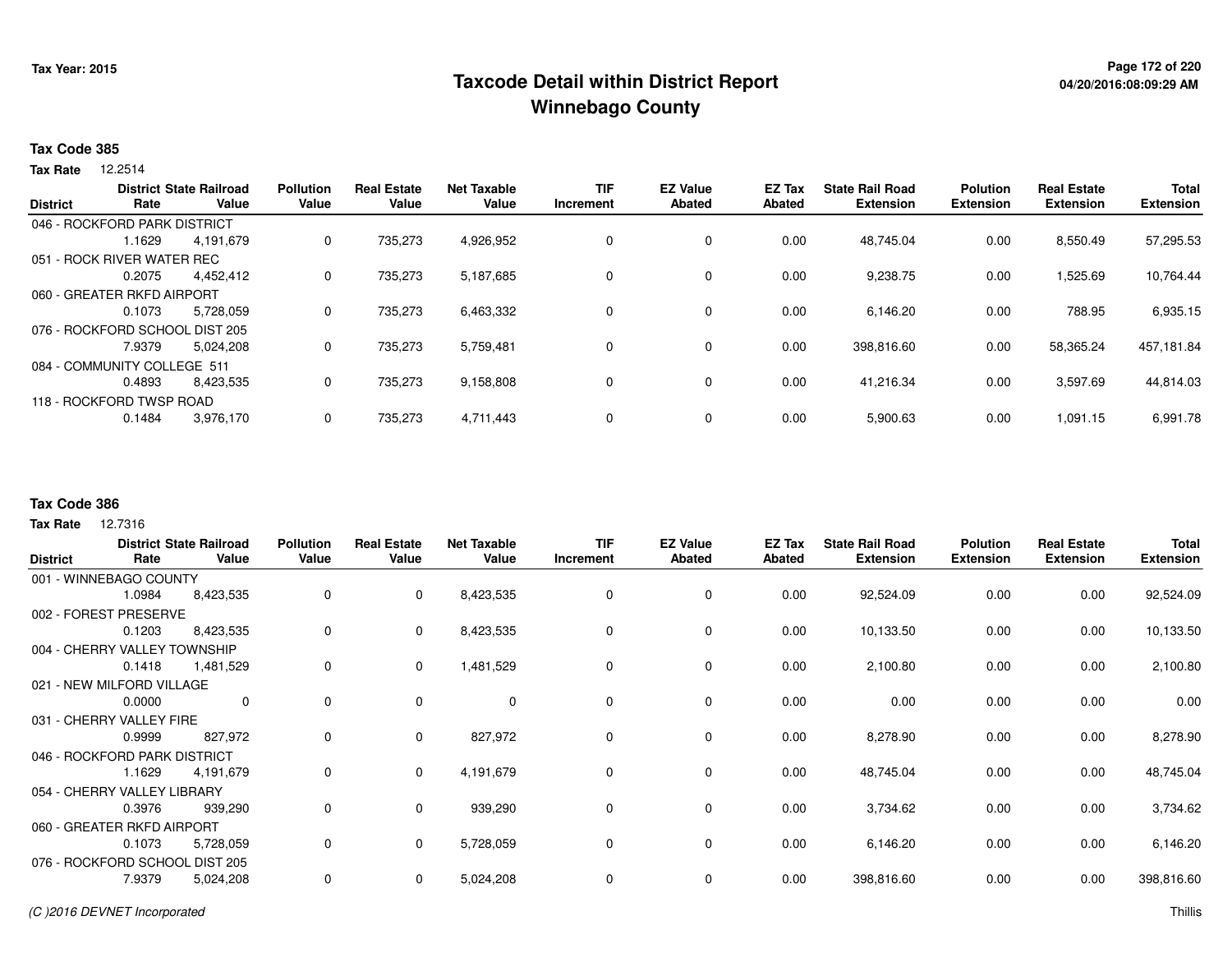# **Page 173 of 220 Taxcode Detail within District ReportWinnebago County**

# **Tax Code 386**

**Tax Rate** 12.7316

|                               |        | <b>District State Railroad</b> | <b>Pollution</b> | <b>Real Estate</b> | Net Taxable | <b>TIF</b> | <b>EZ Value</b> | <b>EZ Tax</b> | <b>State Rail Road</b> | <b>Polution</b>  | <b>Real Estate</b> | Total            |
|-------------------------------|--------|--------------------------------|------------------|--------------------|-------------|------------|-----------------|---------------|------------------------|------------------|--------------------|------------------|
| <b>District</b>               | Rate   | Value                          | Value            | Value              | Value       | Increment  | Abated          | Abated        | Extension              | <b>Extension</b> | <b>Extension</b>   | <b>Extension</b> |
| 084 - COMMUNITY COLLEGE 511   |        |                                |                  |                    |             |            |                 |               |                        |                  |                    |                  |
|                               | 0.4893 | 8.423.535                      |                  |                    | 8.423.535   |            |                 | 0.00          | 41.216.34              | 0.00             | 0.00               | 41,216.34        |
| 111 - CHERRY VALLEY TWSP ROAD |        |                                |                  |                    |             |            |                 |               |                        |                  |                    |                  |
|                               | 0.2762 | .481.529                       |                  |                    | .481,529    |            |                 | 0.00          | 4,091.98               | 0.00             | 0.00               | 4,091.98         |

# **Tax Code 391**

**Tax Rate** 15,2963

| <b>District</b> | Rate                           | <b>District State Railroad</b><br>Value | <b>Pollution</b><br>Value | <b>Real Estate</b><br>Value | <b>Net Taxable</b><br>Value | <b>TIF</b><br>Increment | <b>EZ Value</b><br><b>Abated</b> | EZ Tax<br>Abated | <b>State Rail Road</b><br><b>Extension</b> | <b>Polution</b><br><b>Extension</b> | <b>Real Estate</b><br><b>Extension</b> | <b>Total</b><br><b>Extension</b> |
|-----------------|--------------------------------|-----------------------------------------|---------------------------|-----------------------------|-----------------------------|-------------------------|----------------------------------|------------------|--------------------------------------------|-------------------------------------|----------------------------------------|----------------------------------|
|                 | 001 - WINNEBAGO COUNTY         |                                         |                           |                             |                             |                         |                                  |                  |                                            |                                     |                                        |                                  |
|                 | 1.0984                         | 8,423,535                               | 0                         | 809,868                     | 9,233,403                   | 302,436                 | 0                                | 0.00             | 92,524.09                                  | 0.00                                | 8,895.59                               | 101,419.68                       |
|                 | 002 - FOREST PRESERVE          |                                         |                           |                             |                             |                         |                                  |                  |                                            |                                     |                                        |                                  |
|                 | 0.1203                         | 8,423,535                               | 0                         | 809,868                     | 9,233,403                   | 302,436                 | 0                                | 0.00             | 10,133.50                                  | 0.00                                | 974.27                                 | 11,107.77                        |
|                 | 011 - ROCKFORD TOWNSHIP        |                                         |                           |                             |                             |                         |                                  |                  |                                            |                                     |                                        |                                  |
|                 | 0.1452                         | 3,976,170                               | 0                         | 809,868                     | 4,786,038                   | 302,436                 | $\mathbf 0$                      | 0.00             | 5,773.40                                   | 0.00                                | 1,175.93                               | 6,949.33                         |
|                 | 023 - ROCKFORD CITY            |                                         |                           |                             |                             |                         |                                  |                  |                                            |                                     |                                        |                                  |
|                 | 3.3595                         | 3,297,017                               | 0                         | 809,868                     | 4,106,885                   | 302,436                 | 0                                | 0.00             | 110,763.28                                 | 0.00                                | 27,207.52                              | 137,970.80                       |
|                 | 046 - ROCKFORD PARK DISTRICT   |                                         |                           |                             |                             |                         |                                  |                  |                                            |                                     |                                        |                                  |
|                 | 1.1629                         | 4,191,679                               | 0                         | 809,868                     | 5,001,547                   | 302,436                 | 0                                | 0.00             | 48,745.04                                  | 0.00                                | 9,417.95                               | 58,162.99                        |
|                 | 051 - ROCK RIVER WATER REC     |                                         |                           |                             |                             |                         |                                  |                  |                                            |                                     |                                        |                                  |
|                 | 0.2075                         | 4.452.412                               | 0                         | 809,868                     | 5,262,280                   | 302,436                 | 0                                | 0.00             | 9,238.75                                   | 0.00                                | 1,680.48                               | 10,919.23                        |
|                 | 059 - ROCKFORD CITY LIBRARY    |                                         |                           |                             |                             |                         |                                  |                  |                                            |                                     |                                        |                                  |
|                 | 0.5196                         | 3,297,017                               | 0                         | 809,868                     | 4,106,885                   | 302,436                 | 0                                | 0.00             | 17,131.30                                  | 0.00                                | 4,208.07                               | 21,339.37                        |
|                 | 060 - GREATER RKFD AIRPORT     |                                         |                           |                             |                             |                         |                                  |                  |                                            |                                     |                                        |                                  |
|                 | 0.1073                         | 5,728,059                               | 0                         | 809.868                     | 6,537,927                   | 302,436                 | 0                                | 0.00             | 6,146.20                                   | 0.00                                | 868.99                                 | 7,015.19                         |
|                 | 076 - ROCKFORD SCHOOL DIST 205 |                                         |                           |                             |                             |                         |                                  |                  |                                            |                                     |                                        |                                  |
|                 | 7.9379                         | 5,024,208                               | 0                         | 809,868                     | 5,834,076                   | 302,436                 | 0                                | 0.00             | 398,816.60                                 | 0.00                                | 64,286.51                              | 463,103.11                       |
|                 | 084 - COMMUNITY COLLEGE 511    |                                         |                           |                             |                             |                         |                                  |                  |                                            |                                     |                                        |                                  |
|                 | 0.4893                         | 8,423,535                               | 0                         | 809,868                     | 9,233,403                   | 302,436                 | 0                                | 0.00             | 41,216.34                                  | 0.00                                | 3,962.68                               | 45,179.02                        |
|                 | 093 - NORTH MAIN TIF           |                                         |                           |                             |                             |                         |                                  |                  |                                            |                                     |                                        |                                  |
|                 | 0.0000                         | $\mathbf 0$                             | 0                         | 302,436                     | 302,436                     | 302,436                 | 0                                | 0.00             | 0.00                                       | 0.00                                | 0.00                                   | 0.00                             |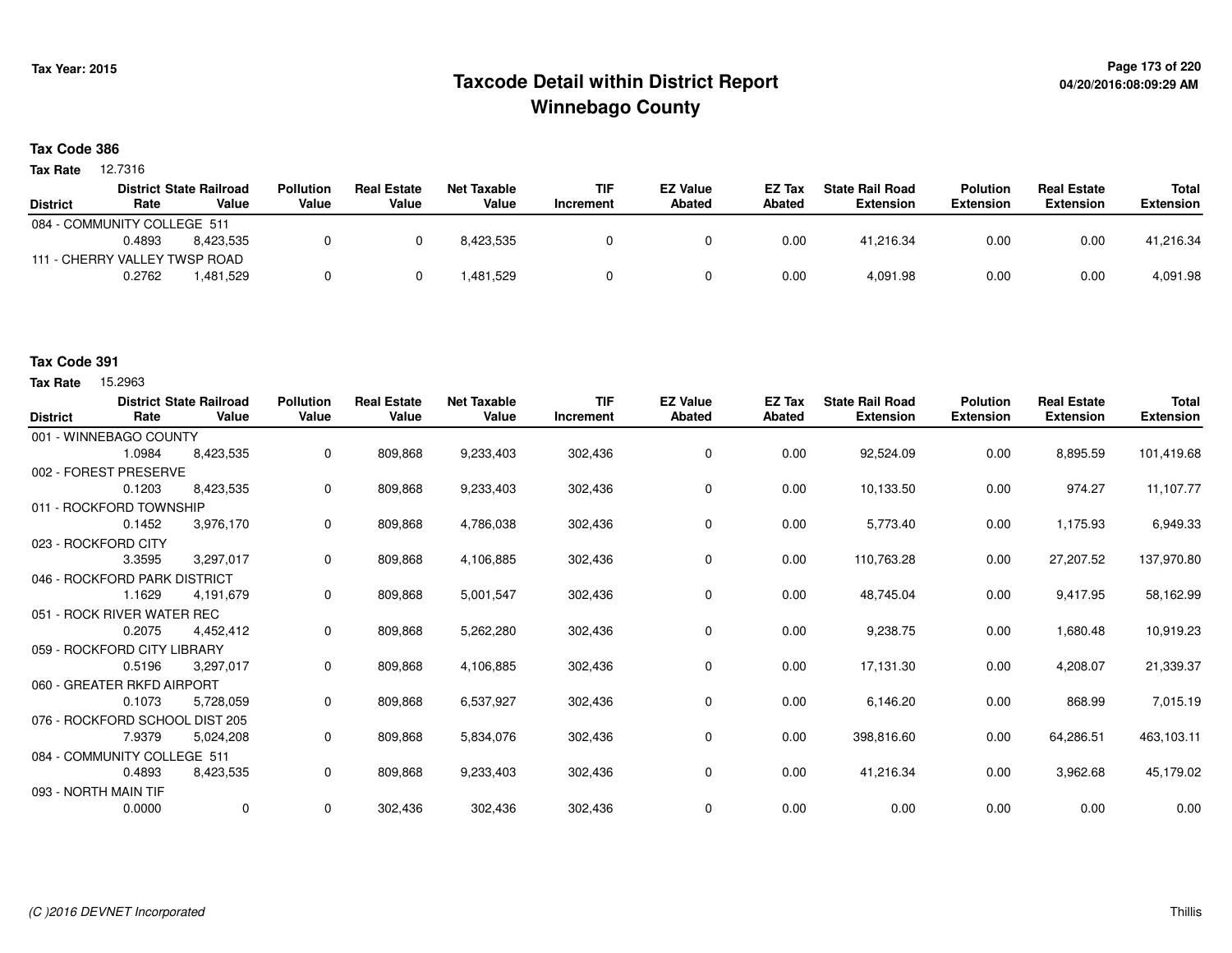# **Page 174 of 220 Taxcode Detail within District ReportWinnebago County**

# **Tax Code 391**

Tax Rate 15.2963

|                          |        | <b>District State Railroad</b> | <b>Pollution</b> | <b>Real Estate</b> | <b>Net Taxable</b> | TIF       | <b>EZ Value</b> | <b>EZ Tax</b> | <b>State Rail Road</b> | <b>Polution</b> | <b>Real Estate</b> | <b>Total</b> |
|--------------------------|--------|--------------------------------|------------------|--------------------|--------------------|-----------|-----------------|---------------|------------------------|-----------------|--------------------|--------------|
| <b>District</b>          | Rate   | Value                          | Value            | Value              | Value              | Increment | Abated          | <b>Abated</b> | Extension              | Extension       | Extension          | Extension    |
| 118 - ROCKFORD TWSP ROAD |        |                                |                  |                    |                    |           |                 |               |                        |                 |                    |              |
|                          | 0.1484 | 3.976.170                      |                  | 809,868            | .786.038           | 302,436   |                 | 0.00          | 5,900.63               | 0.00            | ,201.84            | 7,102.47     |

## **Tax Code 392**

Tax Rate 15.2963

| <b>District</b> | Rate                           | <b>District State Railroad</b><br>Value | <b>Pollution</b><br>Value | <b>Real Estate</b><br>Value | <b>Net Taxable</b><br>Value | <b>TIF</b><br>Increment | <b>EZ Value</b><br><b>Abated</b> | <b>EZ Tax</b><br>Abated | <b>State Rail Road</b><br><b>Extension</b> | <b>Polution</b><br><b>Extension</b> | <b>Real Estate</b><br><b>Extension</b> | <b>Total</b><br><b>Extension</b> |
|-----------------|--------------------------------|-----------------------------------------|---------------------------|-----------------------------|-----------------------------|-------------------------|----------------------------------|-------------------------|--------------------------------------------|-------------------------------------|----------------------------------------|----------------------------------|
|                 | 001 - WINNEBAGO COUNTY         |                                         |                           |                             |                             |                         |                                  |                         |                                            |                                     |                                        |                                  |
|                 | 1.0984                         | 8,423,535                               | $\Omega$                  | 21,781,621                  | 30,205,156                  | 5,892,737               | 0                                | 0.00                    | 92,524.09                                  | 0.00                                | 239,249.33                             | 331,773.42                       |
|                 | 002 - FOREST PRESERVE          |                                         |                           |                             |                             |                         |                                  |                         |                                            |                                     |                                        |                                  |
|                 | 0.1203                         | 8,423,535                               | 0                         | 21,781,621                  | 30,205,156                  | 5,892,737               | 0                                | 0.00                    | 10,133.50                                  | 0.00                                | 26,203.29                              | 36,336.79                        |
|                 | 011 - ROCKFORD TOWNSHIP        |                                         |                           |                             |                             |                         |                                  |                         |                                            |                                     |                                        |                                  |
|                 | 0.1452                         | 3,976,170                               | 0                         | 21,781,621                  | 25,757,791                  | 5,892,737               | 0                                | 0.00                    | 5,773.40                                   | 0.00                                | 31,626.91                              | 37,400.31                        |
|                 | 023 - ROCKFORD CITY            |                                         |                           |                             |                             |                         |                                  |                         |                                            |                                     |                                        |                                  |
|                 | 3.3595                         | 3,297,017                               | $\Omega$                  | 21,781,621                  | 25,078,638                  | 5,892,737               | 0                                | 0.00                    | 110,763.28                                 | 0.00                                | 731,753.56                             | 842,516.84                       |
|                 | 046 - ROCKFORD PARK DISTRICT   |                                         |                           |                             |                             |                         |                                  |                         |                                            |                                     |                                        |                                  |
|                 | 1.1629                         | 4,191,679                               | 0                         | 21,781,621                  | 25,973,300                  | 5,892,737               | 0                                | 0.00                    | 48,745.04                                  | 0.00                                | 253,298.47                             | 302,043.51                       |
|                 | 051 - ROCK RIVER WATER REC     |                                         |                           |                             |                             |                         |                                  |                         |                                            |                                     |                                        |                                  |
|                 | 0.2075                         | 4.452.412                               | 0                         | 21,781,621                  | 26,234,033                  | 5,892,737               | 0                                | 0.00                    | 9,238.75                                   | 0.00                                | 45,196.86                              | 54,435.61                        |
|                 | 059 - ROCKFORD CITY LIBRARY    |                                         |                           |                             |                             |                         |                                  |                         |                                            |                                     |                                        |                                  |
|                 | 0.5196                         | 3,297,017                               | 0                         | 21,781,621                  | 25,078,638                  | 5,892,737               | 0                                | 0.00                    | 17,131.30                                  | 0.00                                | 113,177.30                             | 130,308.60                       |
|                 | 060 - GREATER RKFD AIRPORT     |                                         |                           |                             |                             |                         |                                  |                         |                                            |                                     |                                        |                                  |
|                 | 0.1073                         | 5,728,059                               | 0                         | 21,781,621                  | 27,509,680                  | 5,892,737               | 0                                | 0.00                    | 6,146.20                                   | 0.00                                | 23,371.68                              | 29,517.88                        |
|                 | 076 - ROCKFORD SCHOOL DIST 205 |                                         |                           |                             |                             |                         |                                  |                         |                                            |                                     |                                        |                                  |
|                 | 7.9379                         | 5,024,208                               | 0                         | 21,781,621                  | 26,805,829                  | 5,892,737               | 0                                | 0.00                    | 398,816.60                                 | 0.00                                | 1,729,003.29                           | 2,127,819.89                     |
|                 | 084 - COMMUNITY COLLEGE 511    |                                         |                           |                             |                             |                         |                                  |                         |                                            |                                     |                                        |                                  |
|                 | 0.4893                         | 8,423,535                               | 0                         | 21,781,621                  | 30,205,156                  | 5,892,737               | 0                                | 0.00                    | 41,216.34                                  | 0.00                                | 106,577.47                             | 147,793.81                       |
|                 | 094 - GLOBAL TRADE TIF #1      |                                         |                           |                             |                             |                         |                                  |                         |                                            |                                     |                                        |                                  |
|                 | 0.0000                         | $\mathbf 0$                             | $\Omega$                  | 5,892,737                   | 5,892,737                   | 5,892,737               | 0                                | 0.00                    | 0.00                                       | 0.00                                | 0.00                                   | 0.00                             |
|                 | 118 - ROCKFORD TWSP ROAD       |                                         |                           |                             |                             |                         |                                  |                         |                                            |                                     |                                        |                                  |
|                 | 0.1484                         | 3,976,170                               | 0                         | 21,781,621                  | 25,757,791                  | 5,892,737               | 0                                | 0.00                    | 5,900.63                                   | 0.00                                | 32,323.93                              | 38,224.56                        |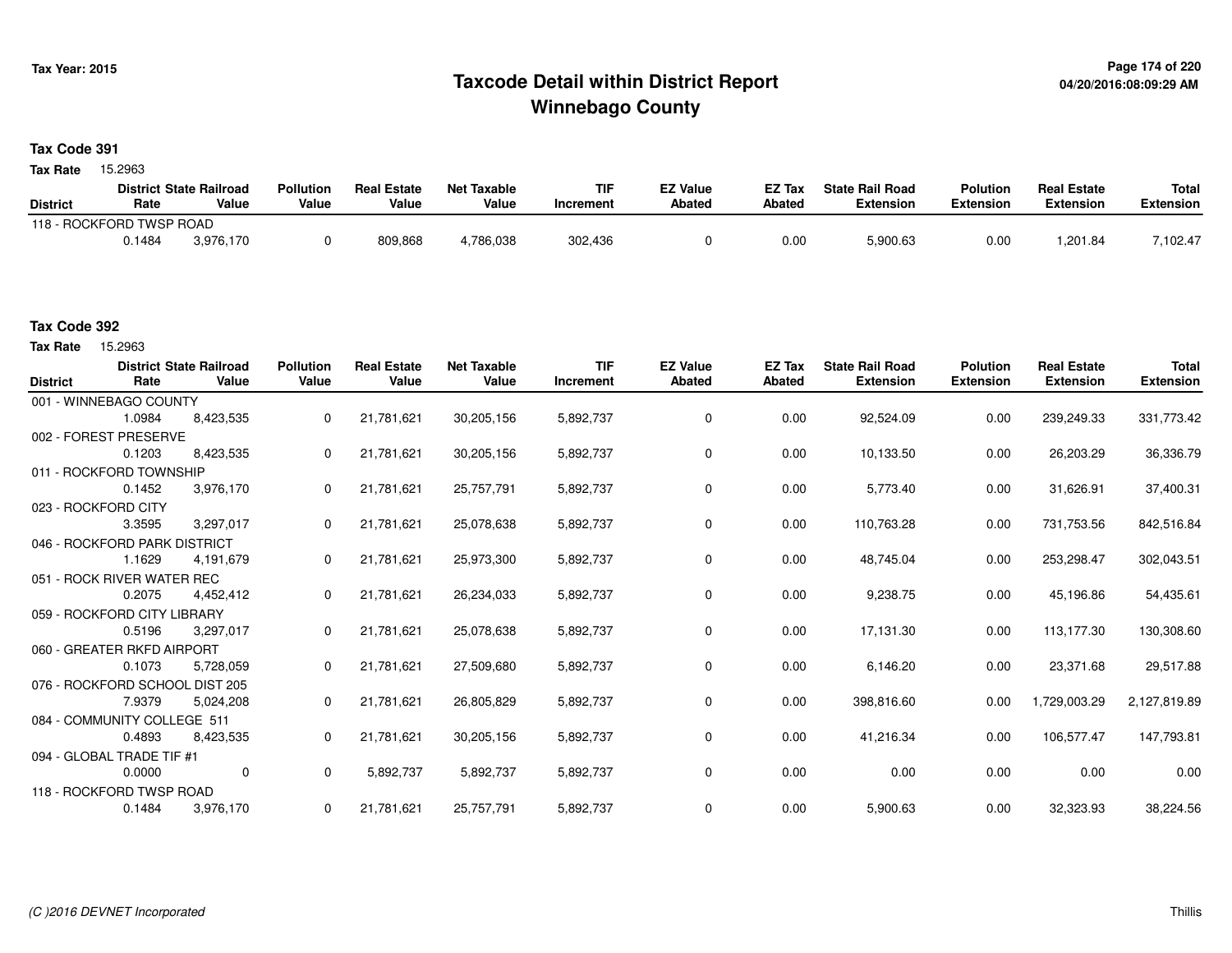# **Page 175 of 220 Taxcode Detail within District ReportWinnebago County**

## **Tax Code 393**

**Tax Rate** 11.2786

| <b>District</b> | Rate                           | <b>District State Railroad</b><br>Value | <b>Pollution</b><br>Value | <b>Real Estate</b><br>Value | <b>Net Taxable</b><br>Value | <b>TIF</b><br>Increment | <b>EZ Value</b><br><b>Abated</b> | EZ Tax<br><b>Abated</b> | <b>State Rail Road</b><br><b>Extension</b> | <b>Polution</b><br><b>Extension</b> | <b>Real Estate</b><br><b>Extension</b> | <b>Total</b><br><b>Extension</b> |
|-----------------|--------------------------------|-----------------------------------------|---------------------------|-----------------------------|-----------------------------|-------------------------|----------------------------------|-------------------------|--------------------------------------------|-------------------------------------|----------------------------------------|----------------------------------|
|                 | 001 - WINNEBAGO COUNTY         |                                         |                           |                             |                             |                         |                                  |                         |                                            |                                     |                                        |                                  |
|                 | 1.0984                         | 8,423,535                               | 0                         | 215,710                     | 8,639,245                   | 0                       | 0                                | 0.00                    | 92,524.09                                  | 0.00                                | 2,369.36                               | 94,893.45                        |
|                 | 002 - FOREST PRESERVE          |                                         |                           |                             |                             |                         |                                  |                         |                                            |                                     |                                        |                                  |
|                 | 0.1203                         | 8,423,535                               | 0                         | 215,710                     | 8,639,245                   | 0                       | 0                                | 0.00                    | 10,133.50                                  | 0.00                                | 259.50                                 | 10,393.00                        |
|                 | 011 - ROCKFORD TOWNSHIP        |                                         |                           |                             |                             |                         |                                  |                         |                                            |                                     |                                        |                                  |
|                 | 0.1452                         | 3,976,170                               | 0                         | 215,710                     | 4,191,880                   | 0                       | 0                                | 0.00                    | 5,773.40                                   | 0.00                                | 313.21                                 | 6,086.61                         |
|                 | 021 - NEW MILFORD VILLAGE      |                                         |                           |                             |                             |                         |                                  |                         |                                            |                                     |                                        |                                  |
|                 | 0.0000                         | 0                                       | $\mathbf{0}$              | 215,710                     | 215,710                     | 0                       | $\mathbf 0$                      | 0.00                    | 0.00                                       | 0.00                                | 0.00                                   | 0.00                             |
|                 | 036 - NEW MILFORD FIRE         |                                         |                           |                             |                             |                         |                                  |                         |                                            |                                     |                                        |                                  |
|                 | 0.8342                         | 43,474                                  | 0                         | 215,710                     | 259,184                     | 0                       | 0                                | 0.00                    | 362.66                                     | 0.00                                | 1,799.45                               | 2,162.11                         |
|                 | 054 - CHERRY VALLEY LIBRARY    |                                         |                           |                             |                             |                         |                                  |                         |                                            |                                     |                                        |                                  |
|                 | 0.3976                         | 939,290                                 | 0                         | 215,710                     | 1,155,000                   | 0                       | $\mathbf 0$                      | 0.00                    | 3,734.62                                   | 0.00                                | 857.66                                 | 4,592.28                         |
|                 | 060 - GREATER RKFD AIRPORT     |                                         |                           |                             |                             |                         |                                  |                         |                                            |                                     |                                        |                                  |
|                 | 0.1073                         | 5,728,059                               | 0                         | 215,710                     | 5,943,769                   | 0                       | 0                                | 0.00                    | 6,146.20                                   | 0.00                                | 231.46                                 | 6,377.66                         |
|                 | 076 - ROCKFORD SCHOOL DIST 205 |                                         |                           |                             |                             |                         |                                  |                         |                                            |                                     |                                        |                                  |
|                 | 7.9379                         | 5,024,208                               | 0                         | 215,710                     | 5,239,918                   | 0                       | $\mathbf 0$                      | 0.00                    | 398,816.60                                 | 0.00                                | 17,122.84                              | 415,939.44                       |
|                 | 084 - COMMUNITY COLLEGE 511    |                                         |                           |                             |                             |                         |                                  |                         |                                            |                                     |                                        |                                  |
|                 | 0.4893                         | 8,423,535                               | 0                         | 215,710                     | 8,639,245                   | 0                       | 0                                | 0.00                    | 41,216.34                                  | 0.00                                | 1,055.47                               | 42,271.81                        |
|                 | 118 - ROCKFORD TWSP ROAD       |                                         |                           |                             |                             |                         |                                  |                         |                                            |                                     |                                        |                                  |
|                 | 0.1484                         | 3,976,170                               | 0                         | 215,710                     | 4,191,880                   | 0                       | 0                                | 0.00                    | 5,900.63                                   | 0.00                                | 320.11                                 | 6,220.74                         |

# **Tax Code 394**

**Tax Rate** 11.2786

| <b>District</b>             | Rate   | <b>District State Railroad</b><br>Value | <b>Pollution</b><br>Value | <b>Real Estate</b><br>Value | <b>Net Taxable</b><br>Value | <b>TIF</b><br>Increment | <b>EZ Value</b><br><b>Abated</b> | <b>EZ Tax</b><br>Abated | <b>State Rail Road</b><br><b>Extension</b> | <b>Polution</b><br><b>Extension</b> | <b>Real Estate</b><br><b>Extension</b> | <b>Total</b><br><b>Extension</b> |
|-----------------------------|--------|-----------------------------------------|---------------------------|-----------------------------|-----------------------------|-------------------------|----------------------------------|-------------------------|--------------------------------------------|-------------------------------------|----------------------------------------|----------------------------------|
| 001 - WINNEBAGO COUNTY      |        |                                         |                           |                             |                             |                         |                                  |                         |                                            |                                     |                                        |                                  |
|                             | 1.0984 | 8,423,535                               |                           | $\mathbf 0$                 | 8,423,535                   | 0                       | 0                                | 0.00                    | 92,524.09                                  | 0.00                                | 0.00                                   | 92,524.09                        |
| 002 - FOREST PRESERVE       |        |                                         |                           |                             |                             |                         |                                  |                         |                                            |                                     |                                        |                                  |
|                             | 0.1203 | 8,423,535                               |                           | $\mathbf{0}$                | 8,423,535                   | 0                       | 0                                | 0.00                    | 10,133.50                                  | 0.00                                | 0.00                                   | 10,133.50                        |
| 011 - ROCKFORD TOWNSHIP     |        |                                         |                           |                             |                             |                         |                                  |                         |                                            |                                     |                                        |                                  |
|                             | 0.1452 | 3,976,170                               |                           | $\mathbf{0}$                | 3,976,170                   | 0                       | 0                                | 0.00                    | 5,773.40                                   | 0.00                                | 0.00                                   | 5,773.40                         |
| 017 - CHERRY VALLEY VILLAGE |        |                                         |                           |                             |                             |                         |                                  |                         |                                            |                                     |                                        |                                  |
|                             | 0.0000 | 169.131                                 |                           | $\mathbf 0$                 | 169.131                     | 0                       | $\Omega$                         | 0.00                    | 0.00                                       | 0.00                                | 0.00                                   | 0.00                             |
| 036 - NEW MILFORD FIRE      |        |                                         |                           |                             |                             |                         |                                  |                         |                                            |                                     |                                        |                                  |
|                             | 0.8342 | 43,474                                  | 0                         | $\mathbf{0}$                | 43,474                      | 0                       | $\Omega$                         | 0.00                    | 362.66                                     | 0.00                                | 0.00                                   | 362.66                           |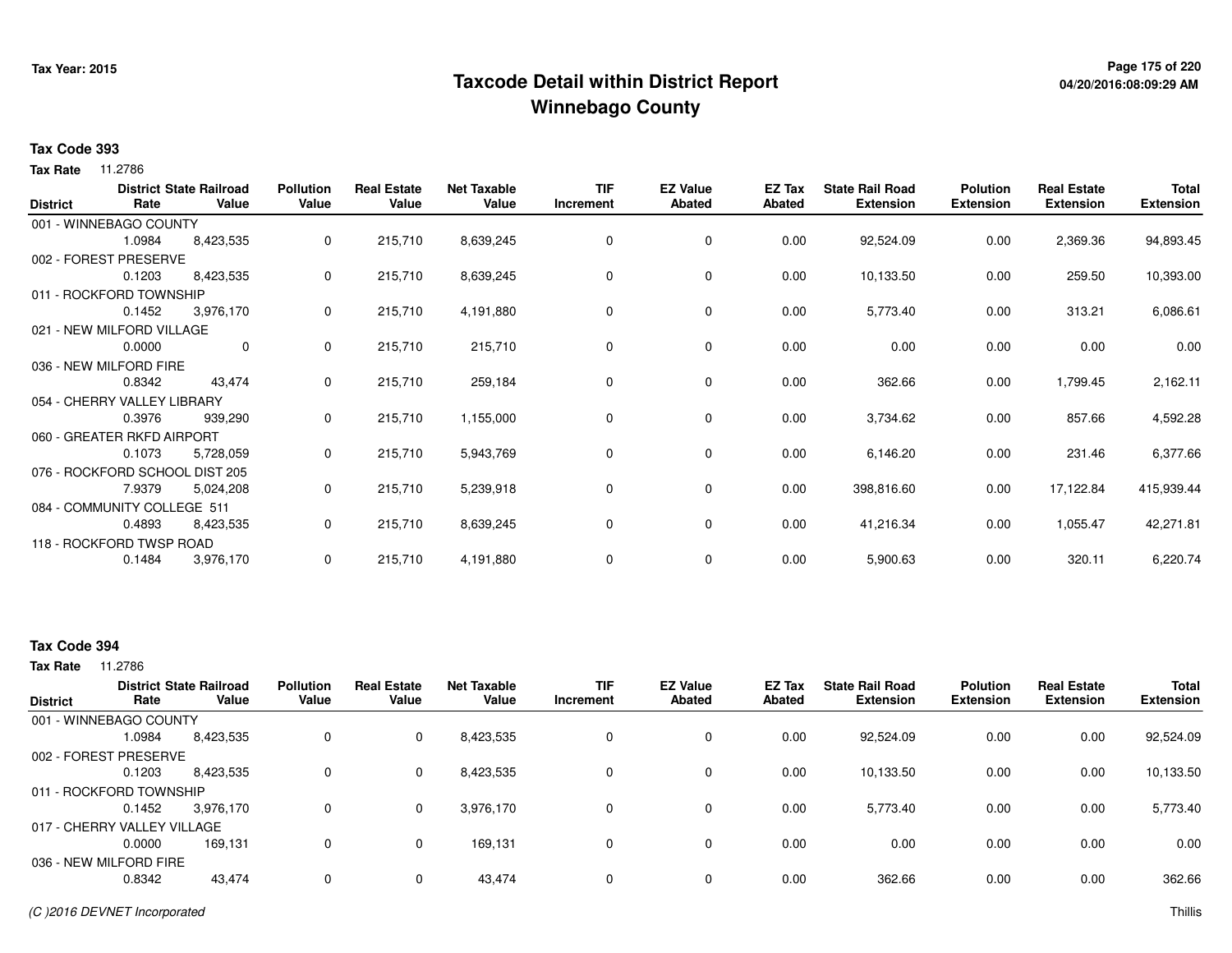# **Page 176 of 220 Taxcode Detail within District ReportWinnebago County**

## **Tax Code 394**

**Tax Rate** 11.2786

|                 |                                | <b>District State Railroad</b> | <b>Pollution</b> | <b>Real Estate</b> | <b>Net Taxable</b> | <b>TIF</b> | <b>EZ Value</b> | <b>EZ Tax</b> | <b>State Rail Road</b> | <b>Polution</b>  | <b>Real Estate</b> | <b>Total</b>     |
|-----------------|--------------------------------|--------------------------------|------------------|--------------------|--------------------|------------|-----------------|---------------|------------------------|------------------|--------------------|------------------|
| <b>District</b> | Rate                           | Value                          | Value            | Value              | Value              | Increment  | Abated          | Abated        | <b>Extension</b>       | <b>Extension</b> | <b>Extension</b>   | <b>Extension</b> |
|                 | 054 - CHERRY VALLEY LIBRARY    |                                |                  |                    |                    |            |                 |               |                        |                  |                    |                  |
|                 | 0.3976                         | 939.290                        | 0                | $\Omega$           | 939,290            | 0          | 0               | 0.00          | 3,734.62               | 0.00             | 0.00               | 3,734.62         |
|                 | 060 - GREATER RKFD AIRPORT     |                                |                  |                    |                    |            |                 |               |                        |                  |                    |                  |
|                 | 0.1073                         | 5,728,059                      | 0                | 0                  | 5,728,059          | 0          | 0               | 0.00          | 6,146.20               | 0.00             | 0.00               | 6,146.20         |
|                 | 076 - ROCKFORD SCHOOL DIST 205 |                                |                  |                    |                    |            |                 |               |                        |                  |                    |                  |
|                 | 7.9379                         | 5.024.208                      | 0                | $\Omega$           | 5,024,208          | 0          | 0               | 0.00          | 398,816.60             | 0.00             | 0.00               | 398,816.60       |
|                 | 084 - COMMUNITY COLLEGE 511    |                                |                  |                    |                    |            |                 |               |                        |                  |                    |                  |
|                 | 0.4893                         | 8.423.535                      | 0                | $\Omega$           | 8,423,535          | 0          | 0               | 0.00          | 41,216.34              | 0.00             | 0.00               | 41,216.34        |
|                 | 118 - ROCKFORD TWSP ROAD       |                                |                  |                    |                    |            |                 |               |                        |                  |                    |                  |
|                 | 0.1484                         | 3,976,170                      | 0                | $\Omega$           | 3,976,170          | 0          | 0               | 0.00          | 5,900.63               | 0.00             | 0.00               | 5,900.63         |
|                 |                                |                                |                  |                    |                    |            |                 |               |                        |                  |                    |                  |

### **Tax Code 396**

**Tax Rate** 11.4614

| <b>District</b>             | Rate                         | <b>District State Railroad</b><br>Value | <b>Pollution</b><br>Value | <b>Real Estate</b><br>Value | <b>Net Taxable</b><br>Value | <b>TIF</b><br>Increment | <b>EZ Value</b><br><b>Abated</b> | EZ Tax<br>Abated | <b>State Rail Road</b><br><b>Extension</b> | <b>Polution</b><br><b>Extension</b> | <b>Real Estate</b><br><b>Extension</b> | Total<br><b>Extension</b> |
|-----------------------------|------------------------------|-----------------------------------------|---------------------------|-----------------------------|-----------------------------|-------------------------|----------------------------------|------------------|--------------------------------------------|-------------------------------------|----------------------------------------|---------------------------|
|                             | 001 - WINNEBAGO COUNTY       |                                         |                           |                             |                             |                         |                                  |                  |                                            |                                     |                                        |                           |
|                             | 1.0984                       | 8,423,535                               | 0                         | $\mathbf 0$                 | 8,423,535                   | 0                       | 0                                | 0.00             | 92,524.09                                  | 0.00                                | 0.00                                   | 92,524.09                 |
|                             | 002 - FOREST PRESERVE        |                                         |                           |                             |                             |                         |                                  |                  |                                            |                                     |                                        |                           |
|                             | 0.1203                       | 8,423,535                               | 0                         | 0                           | 8,423,535                   | 0                       | 0                                | 0.00             | 10,133.50                                  | 0.00                                | 0.00                                   | 10,133.50                 |
|                             | 004 - CHERRY VALLEY TOWNSHIP |                                         |                           |                             |                             |                         |                                  |                  |                                            |                                     |                                        |                           |
|                             | 0.1418                       | 1,481,529                               | 0                         | 0                           | 1,481,529                   | 0                       | $\mathbf 0$                      | 0.00             | 2,100.80                                   | 0.00                                | 0.00                                   | 2,100.80                  |
|                             | 017 - CHERRY VALLEY VILLAGE  |                                         |                           |                             |                             |                         |                                  |                  |                                            |                                     |                                        |                           |
|                             | 0.0000                       | 169,131                                 | 0                         | $\mathbf 0$                 | 169,131                     | 0                       | $\mathbf 0$                      | 0.00             | 0.00                                       | 0.00                                | 0.00                                   | 0.00                      |
|                             | 031 - CHERRY VALLEY FIRE     |                                         |                           |                             |                             |                         |                                  |                  |                                            |                                     |                                        |                           |
|                             | 0.9999                       | 827,972                                 | 0                         | $\mathbf 0$                 | 827,972                     | 0                       | 0                                | 0.00             | 8,278.90                                   | 0.00                                | 0.00                                   | 8,278.90                  |
| 054 - CHERRY VALLEY LIBRARY |                              |                                         |                           |                             |                             |                         |                                  |                  |                                            |                                     |                                        |                           |
|                             | 0.3976                       | 939,290                                 | 0                         | $\mathbf 0$                 | 939,290                     | 0                       | 0                                | 0.00             | 3,734.62                                   | 0.00                                | 0.00                                   | 3,734.62                  |
|                             |                              | 076 - ROCKFORD SCHOOL DIST 205          |                           |                             |                             |                         |                                  |                  |                                            |                                     |                                        |                           |
|                             | 7.9379                       | 5,024,208                               | 0                         | $\mathbf 0$                 | 5,024,208                   | 0                       | 0                                | 0.00             | 398,816.60                                 | 0.00                                | 0.00                                   | 398,816.60                |
|                             | 084 - COMMUNITY COLLEGE 511  |                                         |                           |                             |                             |                         |                                  |                  |                                            |                                     |                                        |                           |
|                             | 0.4893                       | 8,423,535                               | 0                         | 0                           | 8,423,535                   | 0                       | 0                                | 0.00             | 41,216.34                                  | 0.00                                | 0.00                                   | 41,216.34                 |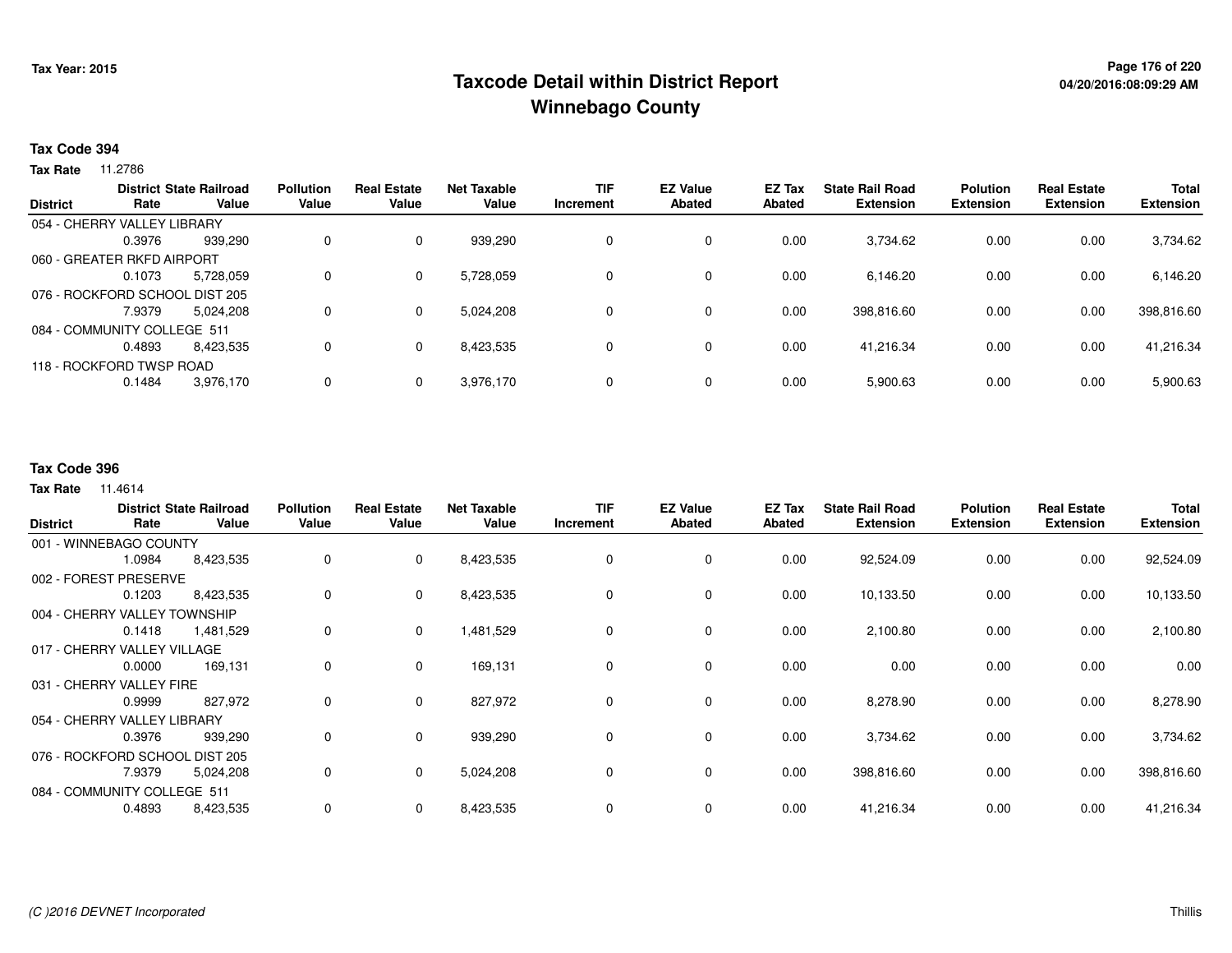# **Page 177 of 220 Taxcode Detail within District ReportWinnebago County**

### **Tax Code 396**

**Tax Rate** 11.4614

|                               |        | <b>District State Railroad</b> | <b>Pollution</b> | <b>Real Estate</b> | <b>Net Taxable</b> | TIF              | <b>EZ Value</b> | <b>EZ Tax</b> | <b>State Rail Road</b> | <b>Polution</b>  | <b>Real Estate</b> | <b>Total</b> |
|-------------------------------|--------|--------------------------------|------------------|--------------------|--------------------|------------------|-----------------|---------------|------------------------|------------------|--------------------|--------------|
| <b>District</b>               | Rate   | Value                          | Value            | Value              | Value              | <b>Increment</b> | <b>Abated</b>   | <b>Abated</b> | <b>Extension</b>       | <b>Extension</b> | <b>Extension</b>   | Extension    |
| 111 - CHERRY VALLEY TWSP ROAD |        |                                |                  |                    |                    |                  |                 |               |                        |                  |                    |              |
|                               | 0.2762 | .481,529                       |                  |                    | .481,529           |                  |                 | 0.00          | 4,091.98               | 0.00             | 0.00               | 4,091.98     |

#### **Tax Code 397**

**Tax Rate** 11.0467

| <b>District</b>                | Rate                   | <b>District State Railroad</b><br>Value | <b>Pollution</b><br>Value | <b>Real Estate</b><br>Value | <b>Net Taxable</b><br>Value | <b>TIF</b><br>Increment | <b>EZ Value</b><br><b>Abated</b> | EZ Tax<br><b>Abated</b> | <b>State Rail Road</b><br><b>Extension</b> | <b>Polution</b><br><b>Extension</b> | <b>Real Estate</b><br><b>Extension</b> | Total<br><b>Extension</b> |
|--------------------------------|------------------------|-----------------------------------------|---------------------------|-----------------------------|-----------------------------|-------------------------|----------------------------------|-------------------------|--------------------------------------------|-------------------------------------|----------------------------------------|---------------------------|
|                                | 001 - WINNEBAGO COUNTY |                                         |                           |                             |                             |                         |                                  |                         |                                            |                                     |                                        |                           |
|                                | 1.0984                 | 8,423,535                               | 0                         | 0                           | 8,423,535                   | 0                       | 0                                | 0.00                    | 92,524.09                                  | 0.00                                | 0.00                                   | 92,524.09                 |
| 002 - FOREST PRESERVE          |                        |                                         |                           |                             |                             |                         |                                  |                         |                                            |                                     |                                        |                           |
|                                | 0.1203                 | 8,423,535                               | 0                         | $\mathbf 0$                 | 8,423,535                   | 0                       | 0                                | 0.00                    | 10,133.50                                  | 0.00                                | 0.00                                   | 10,133.50                 |
| 011 - ROCKFORD TOWNSHIP        |                        |                                         |                           |                             |                             |                         |                                  |                         |                                            |                                     |                                        |                           |
|                                | 0.1452                 | 3,976,170                               | 0                         | $\mathbf 0$                 | 3,976,170                   | 0                       | 0                                | 0.00                    | 5,773.40                                   | 0.00                                | 0.00                                   | 5,773.40                  |
| 017 - CHERRY VALLEY VILLAGE    |                        |                                         |                           |                             |                             |                         |                                  |                         |                                            |                                     |                                        |                           |
|                                | 0.0000                 | 169,131                                 | 0                         | $\mathbf 0$                 | 169,131                     | 0                       | 0                                | 0.00                    | 0.00                                       | 0.00                                | 0.00                                   | 0.00                      |
| 031 - CHERRY VALLEY FIRE       |                        |                                         |                           |                             |                             |                         |                                  |                         |                                            |                                     |                                        |                           |
|                                | 0.9999                 | 827,972                                 | 0                         | 0                           | 827,972                     | 0                       | 0                                | 0.00                    | 8,278.90                                   | 0.00                                | 0.00                                   | 8,278.90                  |
| 060 - GREATER RKFD AIRPORT     |                        |                                         |                           |                             |                             |                         |                                  |                         |                                            |                                     |                                        |                           |
|                                | 0.1073                 | 5,728,059                               | 0                         | $\mathbf 0$                 | 5,728,059                   | 0                       | 0                                | 0.00                    | 6,146.20                                   | 0.00                                | 0.00                                   | 6,146.20                  |
| 076 - ROCKFORD SCHOOL DIST 205 |                        |                                         |                           |                             |                             |                         |                                  |                         |                                            |                                     |                                        |                           |
|                                | 7.9379                 | 5,024,208                               | 0                         | $\mathbf{0}$                | 5,024,208                   | 0                       | $\mathbf 0$                      | 0.00                    | 398,816.60                                 | 0.00                                | 0.00                                   | 398,816.60                |
| 084 - COMMUNITY COLLEGE 511    |                        |                                         |                           |                             |                             |                         |                                  |                         |                                            |                                     |                                        |                           |
|                                | 0.4893                 | 8,423,535                               | 0                         | $\mathbf 0$                 | 8,423,535                   | 0                       | 0                                | 0.00                    | 41,216.34                                  | 0.00                                | 0.00                                   | 41,216.34                 |
| 118 - ROCKFORD TWSP ROAD       |                        |                                         |                           |                             |                             |                         |                                  |                         |                                            |                                     |                                        |                           |
|                                | 0.1484                 | 3,976,170                               | 0                         | 0                           | 3,976,170                   | 0                       | 0                                | 0.00                    | 5,900.63                                   | 0.00                                | 0.00                                   | 5,900.63                  |

#### **Tax Code 400**

**State Railroad District ValueTIF IncrementEZ Value AbatedReal Estate ExtensionTotal ExtensionTax Rate** 15,2963 **DistrictPollution ValueReal Estate ValueNet Taxable Value Rate** 001 - WINNEBAGO COUNTY**Polution ExtensionState Rail Road ExtensionEZ Tax Abated**444.86 92,968.958,423,535 1.09848,423,535 <sup>0</sup> 40,501 8,464,036 <sup>0</sup> <sup>0</sup> 0.00 92,524.09 0.00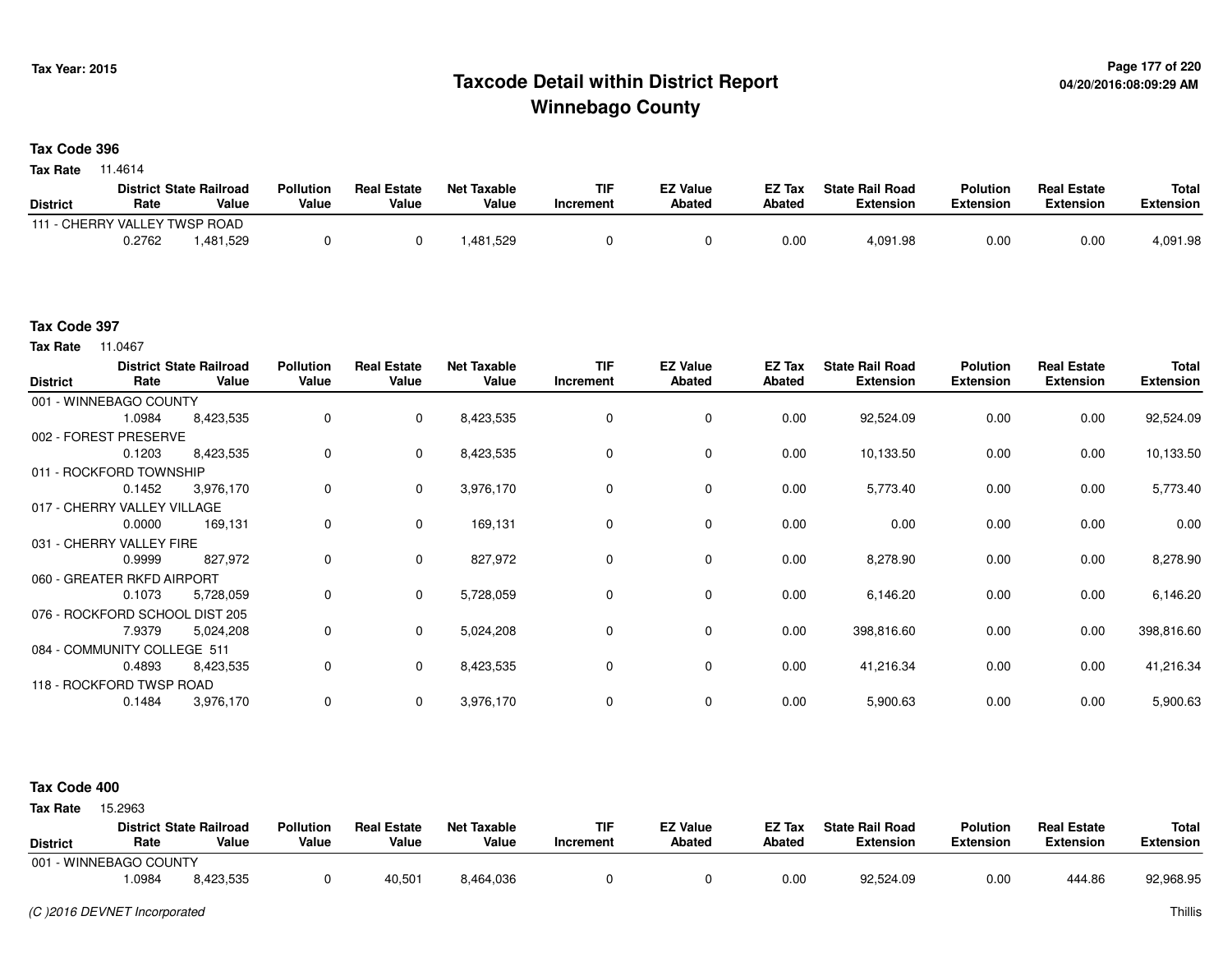# **Page 178 of 220 Taxcode Detail within District ReportWinnebago County**

### **Tax Code 400**

Tax Rate 15.2963

| <b>District</b> | Rate                           | <b>District State Railroad</b><br>Value | <b>Pollution</b><br>Value | <b>Real Estate</b><br>Value | <b>Net Taxable</b><br>Value | <b>TIF</b><br>Increment | <b>EZ Value</b><br><b>Abated</b> | EZ Tax<br><b>Abated</b> | <b>State Rail Road</b><br><b>Extension</b> | <b>Polution</b><br><b>Extension</b> | <b>Real Estate</b><br><b>Extension</b> | <b>Total</b><br><b>Extension</b> |
|-----------------|--------------------------------|-----------------------------------------|---------------------------|-----------------------------|-----------------------------|-------------------------|----------------------------------|-------------------------|--------------------------------------------|-------------------------------------|----------------------------------------|----------------------------------|
|                 | 002 - FOREST PRESERVE          |                                         |                           |                             |                             |                         |                                  |                         |                                            |                                     |                                        |                                  |
|                 | 0.1203                         | 8,423,535                               | 0                         | 40,501                      | 8,464,036                   | 0                       | $\mathbf 0$                      | 0.00                    | 10,133.50                                  | 0.00                                | 48.72                                  | 10,182.22                        |
|                 | 011 - ROCKFORD TOWNSHIP        |                                         |                           |                             |                             |                         |                                  |                         |                                            |                                     |                                        |                                  |
|                 | 0.1452                         | 3,976,170                               | 0                         | 40,501                      | 4,016,671                   | 0                       | 0                                | 0.00                    | 5,773.40                                   | 0.00                                | 58.81                                  | 5,832.21                         |
|                 | 023 - ROCKFORD CITY            |                                         |                           |                             |                             |                         |                                  |                         |                                            |                                     |                                        |                                  |
|                 | 3.3595                         | 3,297,017                               | 0                         | 40,501                      | 3,337,518                   | 0                       | 0                                | 0.00                    | 110,763.28                                 | 0.00                                | 1,360.63                               | 112,123.91                       |
|                 | 046 - ROCKFORD PARK DISTRICT   |                                         |                           |                             |                             |                         |                                  |                         |                                            |                                     |                                        |                                  |
|                 | 1.1629                         | 4,191,679                               | 0                         | 40,501                      | 4,232,180                   | 0                       | $\mathbf 0$                      | 0.00                    | 48,745.04                                  | 0.00                                | 470.99                                 | 49,216.03                        |
|                 | 051 - ROCK RIVER WATER REC     |                                         |                           |                             |                             |                         |                                  |                         |                                            |                                     |                                        |                                  |
|                 | 0.2075                         | 4,452,412                               | 0                         | 40,501                      | 4,492,913                   | 0                       | 0                                | 0.00                    | 9,238.75                                   | 0.00                                | 84.04                                  | 9,322.79                         |
|                 | 059 - ROCKFORD CITY LIBRARY    |                                         |                           |                             |                             |                         |                                  |                         |                                            |                                     |                                        |                                  |
|                 | 0.5196                         | 3,297,017                               | 0                         | 40,501                      | 3,337,518                   | 0                       | $\mathbf 0$                      | 0.00                    | 17,131.30                                  | 0.00                                | 210.44                                 | 17,341.74                        |
|                 | 060 - GREATER RKFD AIRPORT     |                                         |                           |                             |                             |                         |                                  |                         |                                            |                                     |                                        |                                  |
|                 | 0.1073                         | 5,728,059                               | 0                         | 40,501                      | 5,768,560                   | 0                       | 0                                | 0.00                    | 6,146.20                                   | 0.00                                | 43.46                                  | 6,189.66                         |
|                 | 076 - ROCKFORD SCHOOL DIST 205 |                                         |                           |                             |                             |                         |                                  |                         |                                            |                                     |                                        |                                  |
|                 | 7.9379                         | 5,024,208                               | 0                         | 40,501                      | 5,064,709                   | 0                       | 0                                | 0.00                    | 398,816.60                                 | 0.00                                | 3,214.93                               | 402,031.53                       |
|                 | 084 - COMMUNITY COLLEGE 511    |                                         |                           |                             |                             |                         |                                  |                         |                                            |                                     |                                        |                                  |
|                 | 0.4893                         | 8,423,535                               | 0                         | 40,501                      | 8,464,036                   | 0                       | $\mathbf 0$                      | 0.00                    | 41,216.34                                  | 0.00                                | 198.17                                 | 41,414.51                        |
|                 | 118 - ROCKFORD TWSP ROAD       |                                         |                           |                             |                             |                         |                                  |                         |                                            |                                     |                                        |                                  |
|                 | 0.1484                         | 3,976,170                               | 0                         | 40,501                      | 4,016,671                   | 0                       | 0                                | 0.00                    | 5,900.63                                   | 0.00                                | 60.10                                  | 5,960.73                         |

# **Tax Code 401**

10.2364 **Tax Rate**

| Rate   | Value              | <b>Pollution</b><br>Value                                                                                                            | <b>Real Estate</b><br>Value | <b>Net Taxable</b><br>Value | TIF<br>Increment | <b>EZ Value</b><br><b>Abated</b> | <b>EZ Tax</b><br>Abated | <b>State Rail Road</b><br><b>Extension</b> | <b>Polution</b><br><b>Extension</b> | <b>Real Estate</b><br><b>Extension</b> | <b>Total</b><br><b>Extension</b> |
|--------|--------------------|--------------------------------------------------------------------------------------------------------------------------------------|-----------------------------|-----------------------------|------------------|----------------------------------|-------------------------|--------------------------------------------|-------------------------------------|----------------------------------------|----------------------------------|
|        |                    |                                                                                                                                      |                             |                             |                  |                                  |                         |                                            |                                     |                                        |                                  |
| 1.0984 | 8,423,535          | 0                                                                                                                                    | 4,520,337                   | 12,943,872                  | 77,706           | 0                                | 0.00                    | 92,524.09                                  | 0.00                                | 49,651.38                              | 142,175.47                       |
|        |                    |                                                                                                                                      |                             |                             |                  |                                  |                         |                                            |                                     |                                        |                                  |
| 0.1203 | 8,423,535          | 0                                                                                                                                    | 4,520,337                   | 12,943,872                  | 77,706           | 0                                | 0.00                    | 10,133.50                                  | 0.00                                | 5,437.97                               | 15,571.47                        |
|        |                    |                                                                                                                                      |                             |                             |                  |                                  |                         |                                            |                                     |                                        |                                  |
| 0.2035 | 740.337            | 0                                                                                                                                    | 4,520,337                   | 5,260,674                   | 77.706           | 0                                | 0.00                    | 1,506.57                                   | 0.00                                | 9,198.89                               | 10,705.46                        |
|        |                    |                                                                                                                                      |                             |                             |                  |                                  |                         |                                            |                                     |                                        |                                  |
| 0.6705 | 77,181             | 0                                                                                                                                    | 4,520,337                   | 4,597,518                   | 77,706           | 0                                | 0.00                    | 517.51                                     | 0.00                                | 30,308.86                              | 30,826.37                        |
|        |                    |                                                                                                                                      |                             |                             |                  |                                  |                         |                                            |                                     |                                        |                                  |
| 0.7765 | 313,289            | 0                                                                                                                                    | 4,520,337                   | 4,833,626                   | 77,706           | 0                                | 0.00                    | 2,432.69                                   | 0.00                                | 35,100.42                              | 37,533.11                        |
|        | 041 - ROCKTON FIRE | <b>District State Railroad</b><br>001 - WINNEBAGO COUNTY<br>002 - FOREST PRESERVE<br>012 - ROCKTON TOWNSHIP<br>024 - ROCKTON VILLAGE |                             |                             |                  |                                  |                         |                                            |                                     |                                        |                                  |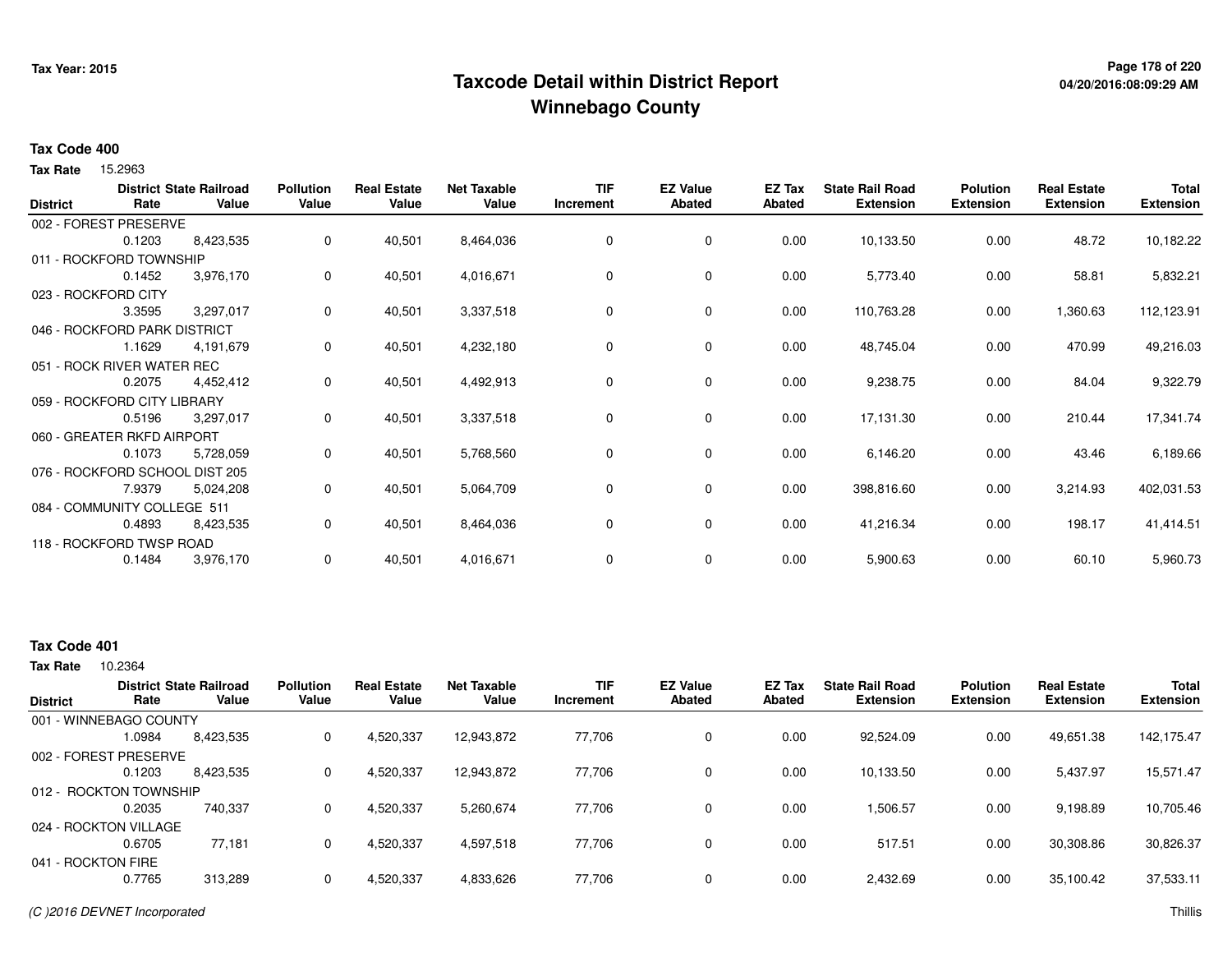# **Page 179 of 220 Taxcode Detail within District ReportWinnebago County**

# **Tax Code 401**

10.2364 **Tax Rate**

| <b>Extension</b><br>10,466.93                                         |
|-----------------------------------------------------------------------|
|                                                                       |
|                                                                       |
|                                                                       |
|                                                                       |
| 187,064.67                                                            |
|                                                                       |
| 127,470.81                                                            |
|                                                                       |
| 63,334.35                                                             |
|                                                                       |
| 8,474.95                                                              |
|                                                                       |
| 0.00                                                                  |
| 9,980.90<br>175.737.14<br>117,903.95<br>22,118.01<br>7,282.26<br>0.00 |

### **Tax Code 402**

10.2364 **Tax Rate**

|                               |        | <b>District State Railroad</b> | <b>Pollution</b> | <b>Real Estate</b> | <b>Net Taxable</b> | <b>TIF</b> | <b>EZ Value</b> | EZ Tax | <b>State Rail Road</b> | <b>Polution</b>  | <b>Real Estate</b> | <b>Total</b>     |
|-------------------------------|--------|--------------------------------|------------------|--------------------|--------------------|------------|-----------------|--------|------------------------|------------------|--------------------|------------------|
| <b>District</b>               | Rate   | Value                          | Value            | Value              | Value              | Increment  | <b>Abated</b>   | Abated | <b>Extension</b>       | <b>Extension</b> | <b>Extension</b>   | <b>Extension</b> |
| 001 - WINNEBAGO COUNTY        |        |                                |                  |                    |                    |            |                 |        |                        |                  |                    |                  |
|                               | 1.0984 | 8,423,535                      | 0                | 513,219            | 8,936,754          | 1,012,136  | 0               | 0.00   | 92,524.09              | 0.00             | 5,637.20           | 98,161.29        |
| 002 - FOREST PRESERVE         |        |                                |                  |                    |                    |            |                 |        |                        |                  |                    |                  |
|                               | 0.1203 | 8,423,535                      | 0                | 513,219            | 8,936,754          | 1,012,136  | 0               | 0.00   | 10,133.50              | 0.00             | 617.40             | 10,750.90        |
| 012 - ROCKTON TOWNSHIP        |        |                                |                  |                    |                    |            |                 |        |                        |                  |                    |                  |
|                               | 0.2035 | 740,337                        | 0                | 513,219            | 1,253,556          | 1,012,136  | $\mathbf 0$     | 0.00   | 1,506.57               | 0.00             | 1,044.40           | 2,550.97         |
| 024 - ROCKTON VILLAGE         |        |                                |                  |                    |                    |            |                 |        |                        |                  |                    |                  |
|                               | 0.6705 | 77,181                         | 0                | 513,219            | 590,400            | 1,012,136  | $\mathbf 0$     | 0.00   | 517.51                 | 0.00             | 3,441.13           | 3,958.64         |
| 041 - ROCKTON FIRE            |        |                                |                  |                    |                    |            |                 |        |                        |                  |                    |                  |
|                               | 0.7765 | 313,289                        | 0                | 513,219            | 826,508            | 1,012,136  | 0               | 0.00   | 2,432.69               | 0.00             | 3,985.15           | 6,417.84         |
| 057 - TALCOTT FREE LIBRARY    |        |                                |                  |                    |                    |            |                 |        |                        |                  |                    |                  |
|                               | 0.2208 | 220,125                        | 0                | 513,219            | 733,344            | 1,012,136  | 0               | 0.00   | 486.03                 | 0.00             | 1,133.19           | 1,619.22         |
| 074 - ROCKTON SCHOOL DIST 140 |        |                                |                  |                    |                    |            |                 |        |                        |                  |                    |                  |
|                               | 3.8877 | 291,368                        | 0                | 513,219            | 804,587            | 1,012,136  | 0               | 0.00   | 11,327.53              | 0.00             | 19,952.42          | 31,279.95        |
| 077 - HONONEGAH HIGH SD #207  |        |                                |                  |                    |                    |            |                 |        |                        |                  |                    |                  |
|                               | 2.6083 | 366,785                        | 0                | 513,219            | 880,004            | 1,012,136  | 0               | 0.00   | 9,566.86               | 0.00             | 13,386.29          | 22,953.15        |
| 084 - COMMUNITY COLLEGE 511   |        |                                |                  |                    |                    |            |                 |        |                        |                  |                    |                  |
|                               | 0.4893 | 8,423,535                      | 0                | 513,219            | 8,936,754          | 1,012,136  | 0               | 0.00   | 41,216.34              | 0.00             | 2,511.18           | 43,727.52        |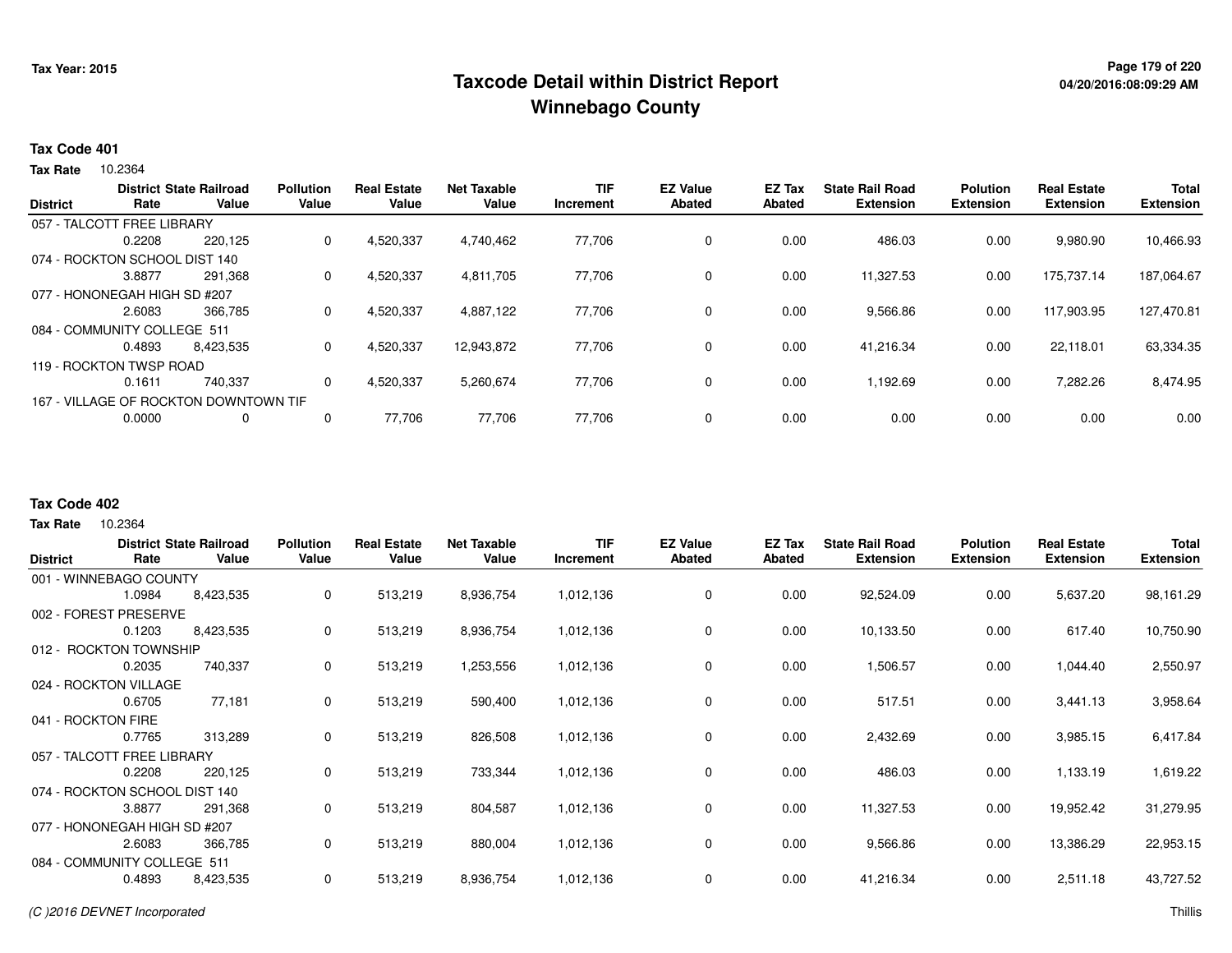# **Page 180 of 220 Taxcode Detail within District ReportWinnebago County**

## **Tax Code 402**

10.2364 **Tax Rate**

|                 | <b>District State Railroad</b> |         | <b>Pollution</b> | <b>Real Estate</b> | Net Taxable | <b>TIF</b> | <b>EZ Value</b> | EZ Tax | <b>State Rail Road</b> | <b>Polution</b>  | <b>Real Estate</b> | Total            |
|-----------------|--------------------------------|---------|------------------|--------------------|-------------|------------|-----------------|--------|------------------------|------------------|--------------------|------------------|
| <b>District</b> | Rate                           | Value   | Value            | Value              | Value       | Increment  | Abated          | Abated | <b>Extension</b>       | <b>Extension</b> | <b>Extension</b>   | <b>Extension</b> |
|                 | 119 - ROCKTON TWSP ROAD        |         |                  |                    |             |            |                 |        |                        |                  |                    |                  |
|                 | 0.1611                         | 740,337 |                  | 513.219            | 1,253,556   | 1,012,136  |                 | 0.00   | .192.69                | 0.00             | 826.80             | 2,019.49         |
|                 | 125 - WAGON WHEEL TIF          |         |                  |                    |             |            |                 |        |                        |                  |                    |                  |
|                 | 0.0000                         |         |                  | 1.012.136          | 1,012,136   | 1,012,136  |                 | 0.00   | 0.00                   | 0.00             | 0.00               | 0.00             |

# **Tax Code 403**

**Tax Rate** 15,2963

| <b>District</b>             | Rate                           | <b>District State Railroad</b><br>Value | <b>Pollution</b><br>Value | <b>Real Estate</b><br>Value | <b>Net Taxable</b><br>Value | <b>TIF</b><br>Increment | <b>EZ Value</b><br><b>Abated</b> | EZ Tax<br>Abated | <b>State Rail Road</b><br><b>Extension</b> | <b>Polution</b><br><b>Extension</b> | <b>Real Estate</b><br><b>Extension</b> | <b>Total</b><br><b>Extension</b> |
|-----------------------------|--------------------------------|-----------------------------------------|---------------------------|-----------------------------|-----------------------------|-------------------------|----------------------------------|------------------|--------------------------------------------|-------------------------------------|----------------------------------------|----------------------------------|
|                             | 001 - WINNEBAGO COUNTY         |                                         |                           |                             |                             |                         |                                  |                  |                                            |                                     |                                        |                                  |
|                             | 1.0984                         | 8,423,535                               | 0                         | 69,387                      | 8,492,922                   | 172,361                 | 0                                | 0.00             | 92,524.09                                  | 0.00                                | 762.15                                 | 93,286.24                        |
|                             | 002 - FOREST PRESERVE          |                                         |                           |                             |                             |                         |                                  |                  |                                            |                                     |                                        |                                  |
|                             | 0.1203                         | 8,423,535                               | 0                         | 69,387                      | 8,492,922                   | 172,361                 | 0                                | 0.00             | 10,133.50                                  | 0.00                                | 83.47                                  | 10,216.97                        |
|                             | 011 - ROCKFORD TOWNSHIP        |                                         |                           |                             |                             |                         |                                  |                  |                                            |                                     |                                        |                                  |
|                             | 0.1452                         | 3,976,170                               | 0                         | 69,387                      | 4,045,557                   | 172,361                 | 0                                | 0.00             | 5,773.40                                   | 0.00                                | 100.75                                 | 5,874.15                         |
|                             | 023 - ROCKFORD CITY            |                                         |                           |                             |                             |                         |                                  |                  |                                            |                                     |                                        |                                  |
|                             | 3.3595                         | 3,297,017                               | 0                         | 69,387                      | 3,366,404                   | 172,361                 | 0                                | 0.00             | 110,763.28                                 | 0.00                                | 2,331.06                               | 113,094.34                       |
|                             | 046 - ROCKFORD PARK DISTRICT   |                                         |                           |                             |                             |                         |                                  |                  |                                            |                                     |                                        |                                  |
|                             | 1.1629                         | 4,191,679                               | 0                         | 69,387                      | 4,261,066                   | 172,361                 | 0                                | 0.00             | 48,745.04                                  | 0.00                                | 806.90                                 | 49,551.94                        |
|                             | 051 - ROCK RIVER WATER REC     |                                         |                           |                             |                             |                         |                                  |                  |                                            |                                     |                                        |                                  |
|                             | 0.2075                         | 4,452,412                               | 0                         | 69,387                      | 4,521,799                   | 172,361                 | 0                                | 0.00             | 9,238.75                                   | 0.00                                | 143.98                                 | 9,382.73                         |
| 059 - ROCKFORD CITY LIBRARY |                                |                                         |                           |                             |                             |                         |                                  |                  |                                            |                                     |                                        |                                  |
|                             | 0.5196                         | 3,297,017                               | 0                         | 69,387                      | 3,366,404                   | 172,361                 | 0                                | 0.00             | 17,131.30                                  | 0.00                                | 360.53                                 | 17,491.83                        |
|                             | 060 - GREATER RKFD AIRPORT     |                                         |                           |                             |                             |                         |                                  |                  |                                            |                                     |                                        |                                  |
|                             | 0.1073                         | 5,728,059                               | 0                         | 69,387                      | 5,797,446                   | 172,361                 | 0                                | 0.00             | 6,146.20                                   | 0.00                                | 74.45                                  | 6,220.65                         |
|                             | 076 - ROCKFORD SCHOOL DIST 205 |                                         |                           |                             |                             |                         |                                  |                  |                                            |                                     |                                        |                                  |
|                             | 7.9379                         | 5,024,208                               | 0                         | 69,387                      | 5,093,595                   | 172,361                 | 0                                | 0.00             | 398,816.60                                 | 0.00                                | 5,507.87                               | 404,324.47                       |
|                             | 084 - COMMUNITY COLLEGE 511    |                                         |                           |                             |                             |                         |                                  |                  |                                            |                                     |                                        |                                  |
|                             | 0.4893                         | 8,423,535                               | 0                         | 69,387                      | 8,492,922                   | 172,361                 | 0                                | 0.00             | 41,216.34                                  | 0.00                                | 339.51                                 | 41,555.85                        |
|                             | 118 - ROCKFORD TWSP ROAD       |                                         |                           |                             |                             |                         |                                  |                  |                                            |                                     |                                        |                                  |
|                             | 0.1484                         | 3,976,170                               | 0                         | 69.387                      | 4,045,557                   | 172,361                 | 0                                | 0.00             | 5,900.63                                   | 0.00                                | 102.97                                 | 6,003.60                         |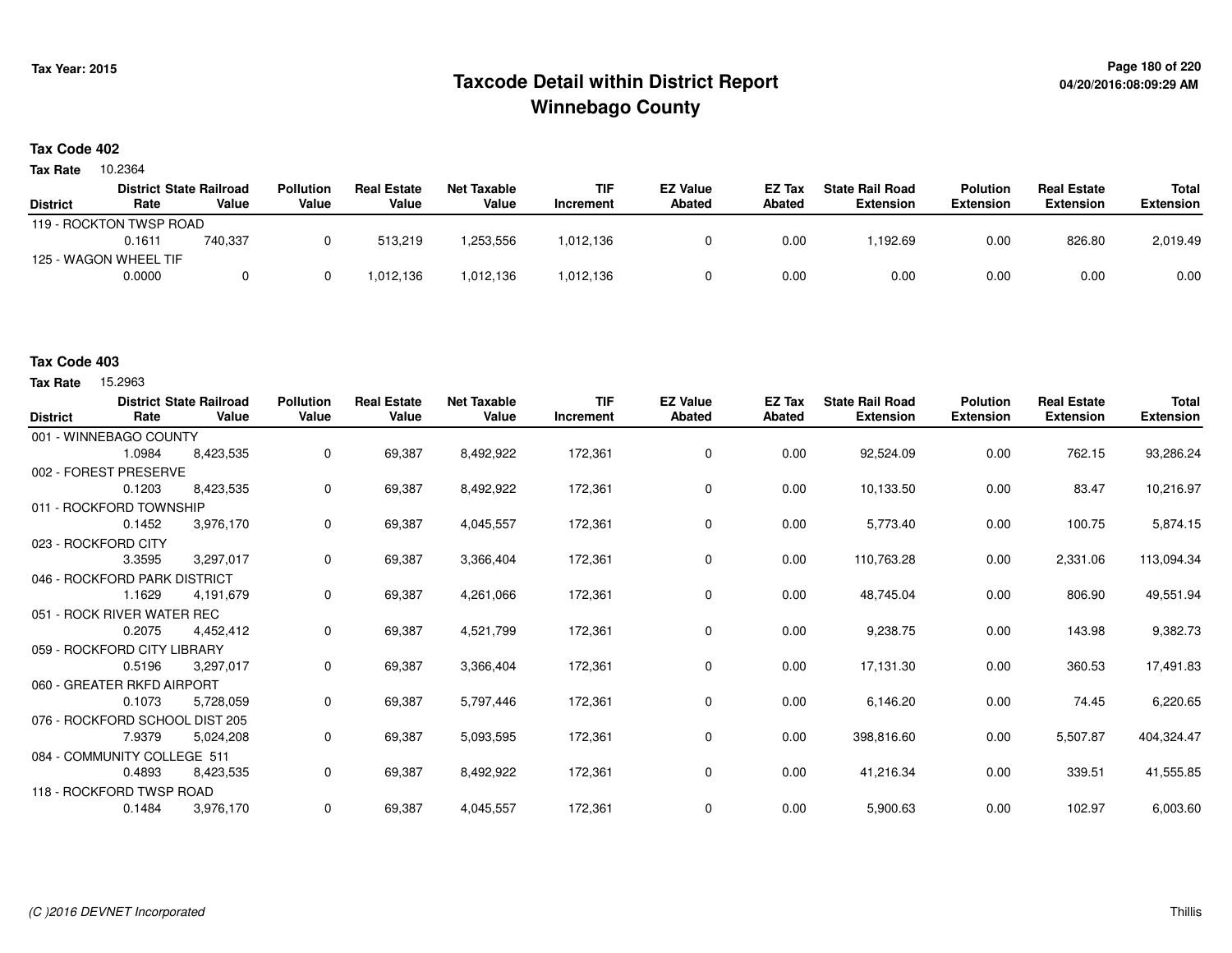# **Page 181 of 220 Taxcode Detail within District ReportWinnebago County**

### **Tax Code 403**

Tax Rate 15.2963

|                      | <b>District State Railroad</b> |       | <b>Pollution</b> | <b>Real Estate</b> | <b>Net Taxable</b> | TIF       | <b>EZ Value</b> | <b>EZ Tax</b> | <b>State Rail Road</b> | <b>Polution</b>  | <b>Real Estate</b> | Total     |
|----------------------|--------------------------------|-------|------------------|--------------------|--------------------|-----------|-----------------|---------------|------------------------|------------------|--------------------|-----------|
| <b>District</b>      | Rate                           | Value | Value            | Value              | Value              | Increment | Abated          | <b>Abated</b> | <b>Extension</b>       | <b>Extension</b> | <b>Extension</b>   | Extension |
| 126 - RIVER OAKS TIF |                                |       |                  |                    |                    |           |                 |               |                        |                  |                    |           |
|                      | 0.0000                         |       |                  | 172,361            | 72,361             | 72,361    |                 | 0.00          | 0.00                   | 0.00             | 0.00               | 0.00      |

Tax Rate 15.2963

| <b>District</b> | Rate                           | <b>District State Railroad</b><br>Value | <b>Pollution</b><br>Value | <b>Real Estate</b><br>Value | <b>Net Taxable</b><br>Value | <b>TIF</b><br><b>Increment</b> | <b>EZ Value</b><br><b>Abated</b> | EZ Tax<br>Abated | <b>State Rail Road</b><br><b>Extension</b> | <b>Polution</b><br><b>Extension</b> | <b>Real Estate</b><br><b>Extension</b> | <b>Total</b><br><b>Extension</b> |
|-----------------|--------------------------------|-----------------------------------------|---------------------------|-----------------------------|-----------------------------|--------------------------------|----------------------------------|------------------|--------------------------------------------|-------------------------------------|----------------------------------------|----------------------------------|
|                 | 001 - WINNEBAGO COUNTY         |                                         |                           |                             |                             |                                |                                  |                  |                                            |                                     |                                        |                                  |
|                 | 1.0984                         | 8,423,535                               | $\mathbf 0$               | 978,879                     | 9,402,414                   | 714,135                        | 0                                | 0.00             | 92,524.09                                  | 0.00                                | 10,752.01                              | 103,276.10                       |
|                 | 002 - FOREST PRESERVE          |                                         |                           |                             |                             |                                |                                  |                  |                                            |                                     |                                        |                                  |
|                 | 0.1203                         | 8,423,535                               | 0                         | 978,879                     | 9,402,414                   | 714,135                        | 0                                | 0.00             | 10,133.50                                  | 0.00                                | 1,177.59                               | 11,311.09                        |
|                 | 011 - ROCKFORD TOWNSHIP        |                                         |                           |                             |                             |                                |                                  |                  |                                            |                                     |                                        |                                  |
|                 | 0.1452                         | 3,976,170                               | 0                         | 978,879                     | 4,955,049                   | 714,135                        | 0                                | 0.00             | 5,773.40                                   | 0.00                                | 1,421.33                               | 7,194.73                         |
|                 | 023 - ROCKFORD CITY            |                                         |                           |                             |                             |                                |                                  |                  |                                            |                                     |                                        |                                  |
|                 | 3.3595                         | 3,297,017                               | 0                         | 978,879                     | 4,275,896                   | 714,135                        | $\mathbf 0$                      | 0.00             | 110,763.28                                 | 0.00                                | 32,885.44                              | 143,648.72                       |
|                 | 046 - ROCKFORD PARK DISTRICT   |                                         |                           |                             |                             |                                |                                  |                  |                                            |                                     |                                        |                                  |
|                 | 1.1629                         | 4,191,679                               | 0                         | 978,879                     | 5,170,558                   | 714,135                        | $\mathbf 0$                      | 0.00             | 48,745.04                                  | 0.00                                | 11,383.38                              | 60,128.42                        |
|                 | 051 - ROCK RIVER WATER REC     |                                         |                           |                             |                             |                                |                                  |                  |                                            |                                     |                                        |                                  |
|                 | 0.2075                         | 4,452,412                               | 0                         | 978,879                     | 5,431,291                   | 714,135                        | $\mathbf 0$                      | 0.00             | 9,238.75                                   | 0.00                                | 2,031.17                               | 11,269.92                        |
|                 | 059 - ROCKFORD CITY LIBRARY    |                                         |                           |                             |                             |                                |                                  |                  |                                            |                                     |                                        |                                  |
|                 | 0.5196                         | 3,297,017                               | 0                         | 978,879                     | 4,275,896                   | 714,135                        | 0                                | 0.00             | 17,131.30                                  | 0.00                                | 5,086.26                               | 22,217.56                        |
|                 | 060 - GREATER RKFD AIRPORT     |                                         |                           |                             |                             |                                |                                  |                  |                                            |                                     |                                        |                                  |
|                 | 0.1073                         | 5,728,059                               | 0                         | 978,879                     | 6,706,938                   | 714,135                        | 0                                | 0.00             | 6,146.20                                   | 0.00                                | 1,050.34                               | 7,196.54                         |
|                 | 076 - ROCKFORD SCHOOL DIST 205 |                                         |                           |                             |                             |                                |                                  |                  |                                            |                                     |                                        |                                  |
|                 | 7.9379                         | 5,024,208                               | $\mathbf{0}$              | 978,879                     | 6,003,087                   | 714,135                        | 0                                | 0.00             | 398,816.60                                 | 0.00                                | 77,702.44                              | 476,519.04                       |
|                 | 084 - COMMUNITY COLLEGE 511    |                                         |                           |                             |                             |                                |                                  |                  |                                            |                                     |                                        |                                  |
|                 | 0.4893                         | 8,423,535                               | 0                         | 978,879                     | 9,402,414                   | 714,135                        | 0                                | 0.00             | 41,216.34                                  | 0.00                                | 4,789.65                               | 46,005.99                        |
|                 | 118 - ROCKFORD TWSP ROAD       |                                         |                           |                             |                             |                                |                                  |                  |                                            |                                     |                                        |                                  |
|                 | 0.1484                         | 3,976,170                               | 0                         | 978,879                     | 4,955,049                   | 714,135                        | 0                                | 0.00             | 5,900.63                                   | 0.00                                | 1,452.66                               | 7,353.29                         |
|                 | 127 - GARRISON SCHOOL TIF      |                                         |                           |                             |                             |                                |                                  |                  |                                            |                                     |                                        |                                  |
|                 | 0.0000                         | 0                                       | 0                         | 714,135                     | 714,135                     | 714,135                        | $\mathbf 0$                      | 0.00             | 0.00                                       | 0.00                                | 0.00                                   | 0.00                             |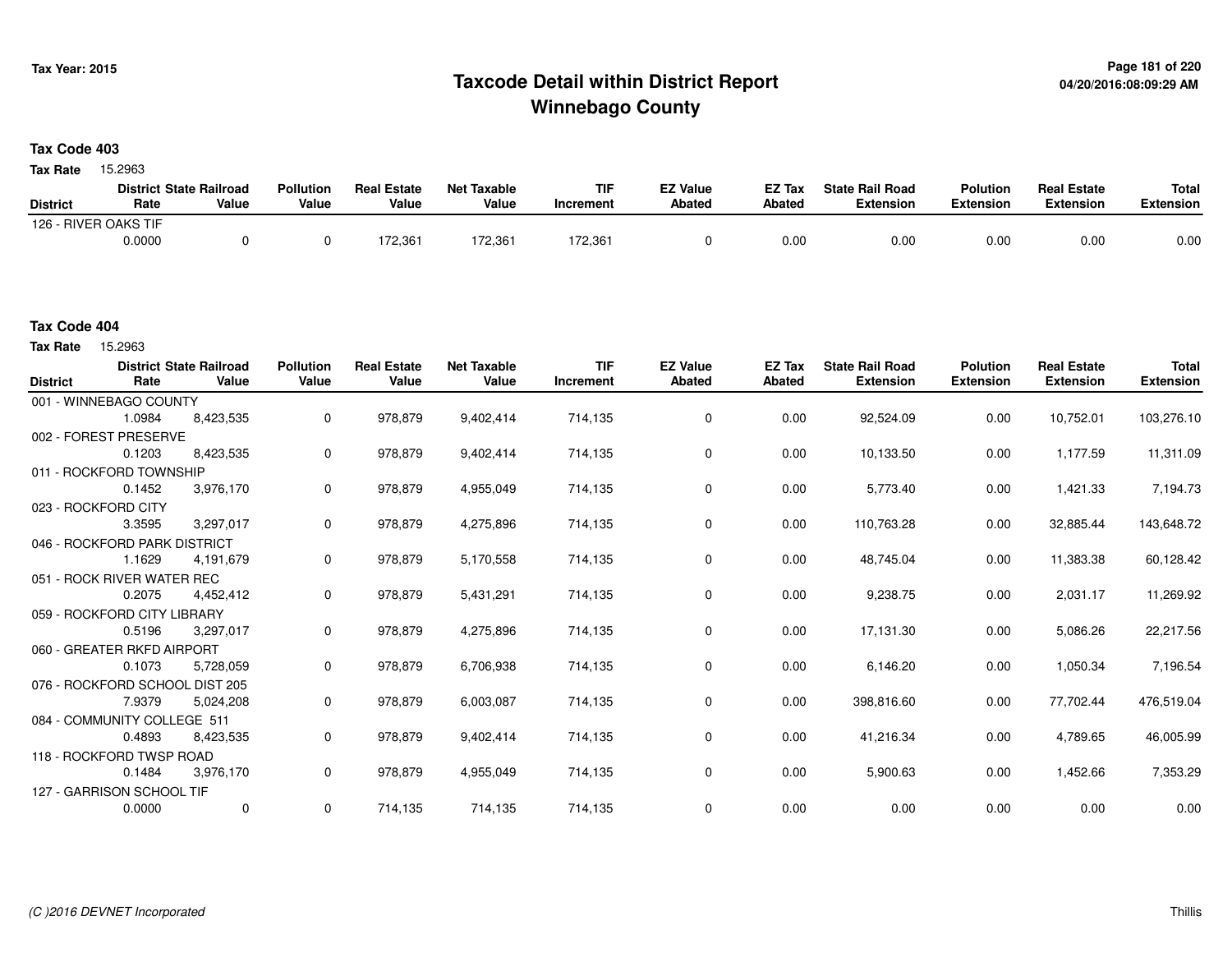# **Page 182 of 220 Taxcode Detail within District ReportWinnebago County**

### **Tax Code 405**

Tax Rate 15.2963

|                 |                                 | <b>District State Railroad</b> | <b>Pollution</b> | <b>Real Estate</b> | <b>Net Taxable</b> | <b>TIF</b> | <b>EZ Value</b> | <b>EZ Tax</b> | <b>State Rail Road</b> | <b>Polution</b>  | <b>Real Estate</b> | <b>Total</b>     |
|-----------------|---------------------------------|--------------------------------|------------------|--------------------|--------------------|------------|-----------------|---------------|------------------------|------------------|--------------------|------------------|
| <b>District</b> | Rate                            | Value                          | Value            | Value              | Value              | Increment  | <b>Abated</b>   | <b>Abated</b> | <b>Extension</b>       | <b>Extension</b> | <b>Extension</b>   | <b>Extension</b> |
|                 | 001 - WINNEBAGO COUNTY          |                                |                  |                    |                    |            |                 |               |                        |                  |                    |                  |
|                 | 1.0984                          | 8,423,535                      | 0                | 1,389,929          | 9,813,464          | 262,642    | 0               | 0.00          | 92,524.09              | 0.00             | 15,266.98          | 107,791.07       |
|                 | 002 - FOREST PRESERVE           |                                |                  |                    |                    |            |                 |               |                        |                  |                    |                  |
|                 | 0.1203                          | 8,423,535                      | 0                | 1,389,929          | 9,813,464          | 262,642    | 0               | 0.00          | 10,133.50              | 0.00             | 1,672.08           | 11,805.58        |
|                 | 011 - ROCKFORD TOWNSHIP         |                                |                  |                    |                    |            |                 |               |                        |                  |                    |                  |
|                 | 0.1452                          | 3,976,170                      | 0                | 1,389,929          | 5,366,099          | 262,642    | 0               | 0.00          | 5,773.40               | 0.00             | 2,018.18           | 7,791.58         |
|                 | 023 - ROCKFORD CITY             |                                |                  |                    |                    |            |                 |               |                        |                  |                    |                  |
|                 | 3.3595                          | 3,297,017                      | 0                | 1,389,929          | 4,686,946          | 262,642    | 0               | 0.00          | 110,763.28             | 0.00             | 46,694.66          | 157,457.94       |
|                 | 046 - ROCKFORD PARK DISTRICT    |                                |                  |                    |                    |            |                 |               |                        |                  |                    |                  |
|                 | 1.1629                          | 4,191,679                      | 0                | 1,389,929          | 5,581,608          | 262,642    | 0               | 0.00          | 48,745.04              | 0.00             | 16,163.48          | 64,908.52        |
|                 | 051 - ROCK RIVER WATER REC      |                                |                  |                    |                    |            |                 |               |                        |                  |                    |                  |
|                 | 0.2075                          | 4,452,412                      | 0                | 1,389,929          | 5,842,341          | 262,642    | 0               | 0.00          | 9,238.75               | 0.00             | 2,884.10           | 12,122.85        |
|                 | 059 - ROCKFORD CITY LIBRARY     |                                |                  |                    |                    |            |                 |               |                        |                  |                    |                  |
|                 | 0.5196                          | 3,297,017                      | 0                | 1,389,929          | 4,686,946          | 262,642    | 0               | 0.00          | 17,131.30              | 0.00             | 7,222.07           | 24,353.37        |
|                 | 060 - GREATER RKFD AIRPORT      |                                |                  |                    |                    |            |                 |               |                        |                  |                    |                  |
|                 | 0.1073                          | 5,728,059                      | 0                | 1,389,929          | 7,117,988          | 262,642    | 0               | 0.00          | 6,146.20               | 0.00             | 1,491.39           | 7,637.59         |
|                 | 076 - ROCKFORD SCHOOL DIST 205  |                                |                  |                    |                    |            |                 |               |                        |                  |                    |                  |
|                 | 7.9379                          | 5,024,208                      | 0                | 1,389,929          | 6,414,137          | 262,642    | 0               | 0.00          | 398,816.60             | 0.00             | 110,331.17         | 509,147.77       |
|                 | 084 - COMMUNITY COLLEGE 511     |                                |                  |                    |                    |            |                 |               |                        |                  |                    |                  |
|                 | 0.4893                          | 8,423,535                      | 0                | 1,389,929          | 9,813,464          | 262,642    | 0               | 0.00          | 41,216.34              | 0.00             | 6,800.92           | 48,017.26        |
|                 | 118 - ROCKFORD TWSP ROAD        |                                |                  |                    |                    |            |                 |               |                        |                  |                    |                  |
|                 | 0.1484                          | 3,976,170                      | 0                | 1,389,929          | 5,366,099          | 262,642    | 0               | 0.00          | 5,900.63               | 0.00             | 2,062.65           | 7,963.28         |
|                 | 128 - KISHWAUKEE & HARRISON TIF |                                |                  |                    |                    |            |                 |               |                        |                  |                    |                  |
|                 | 0.0000                          | 0                              | 0                | 262,642            | 262,642            | 262,642    | 0               | 0.00          | 0.00                   | 0.00             | 0.00               | 0.00             |
|                 |                                 |                                |                  |                    |                    |            |                 |               |                        |                  |                    |                  |

| <b>Tax Rate</b> | 15.2963                 |                                         |                           |                             |                             |                         |                           |                  |                                            |                                     |                                        |                                  |
|-----------------|-------------------------|-----------------------------------------|---------------------------|-----------------------------|-----------------------------|-------------------------|---------------------------|------------------|--------------------------------------------|-------------------------------------|----------------------------------------|----------------------------------|
| <b>District</b> | Rate                    | <b>District State Railroad</b><br>Value | <b>Pollution</b><br>Value | <b>Real Estate</b><br>Value | <b>Net Taxable</b><br>Value | <b>TIF</b><br>Increment | <b>EZ Value</b><br>Abated | EZ Tax<br>Abated | <b>State Rail Road</b><br><b>Extension</b> | <b>Polution</b><br><b>Extension</b> | <b>Real Estate</b><br><b>Extension</b> | <b>Total</b><br><b>Extension</b> |
|                 | 001 - WINNEBAGO COUNTY  |                                         |                           |                             |                             |                         |                           |                  |                                            |                                     |                                        |                                  |
|                 | .0984                   | 8,423,535                               |                           | 10.548                      | 8,434,083                   | 256,699                 |                           | 0.00             | 92.524.09                                  | 0.00                                | 115.86                                 | 92,639.95                        |
|                 | 002 - FOREST PRESERVE   |                                         |                           |                             |                             |                         |                           |                  |                                            |                                     |                                        |                                  |
|                 | 0.1203                  | 8.423.535                               |                           | 10,548                      | 8,434,083                   | 256,699                 |                           | 0.00             | 10.133.50                                  | 0.00                                | 12.69                                  | 10,146.19                        |
|                 | 011 - ROCKFORD TOWNSHIP |                                         |                           |                             |                             |                         |                           |                  |                                            |                                     |                                        |                                  |
|                 | 0.1452                  | 3,976,170                               |                           | 10,548                      | 3,986,718                   | 256,699                 |                           | 0.00             | 5,773.40                                   | 0.00                                | 15.32                                  | 5,788.72                         |
|                 |                         |                                         |                           |                             |                             |                         |                           |                  |                                            |                                     |                                        |                                  |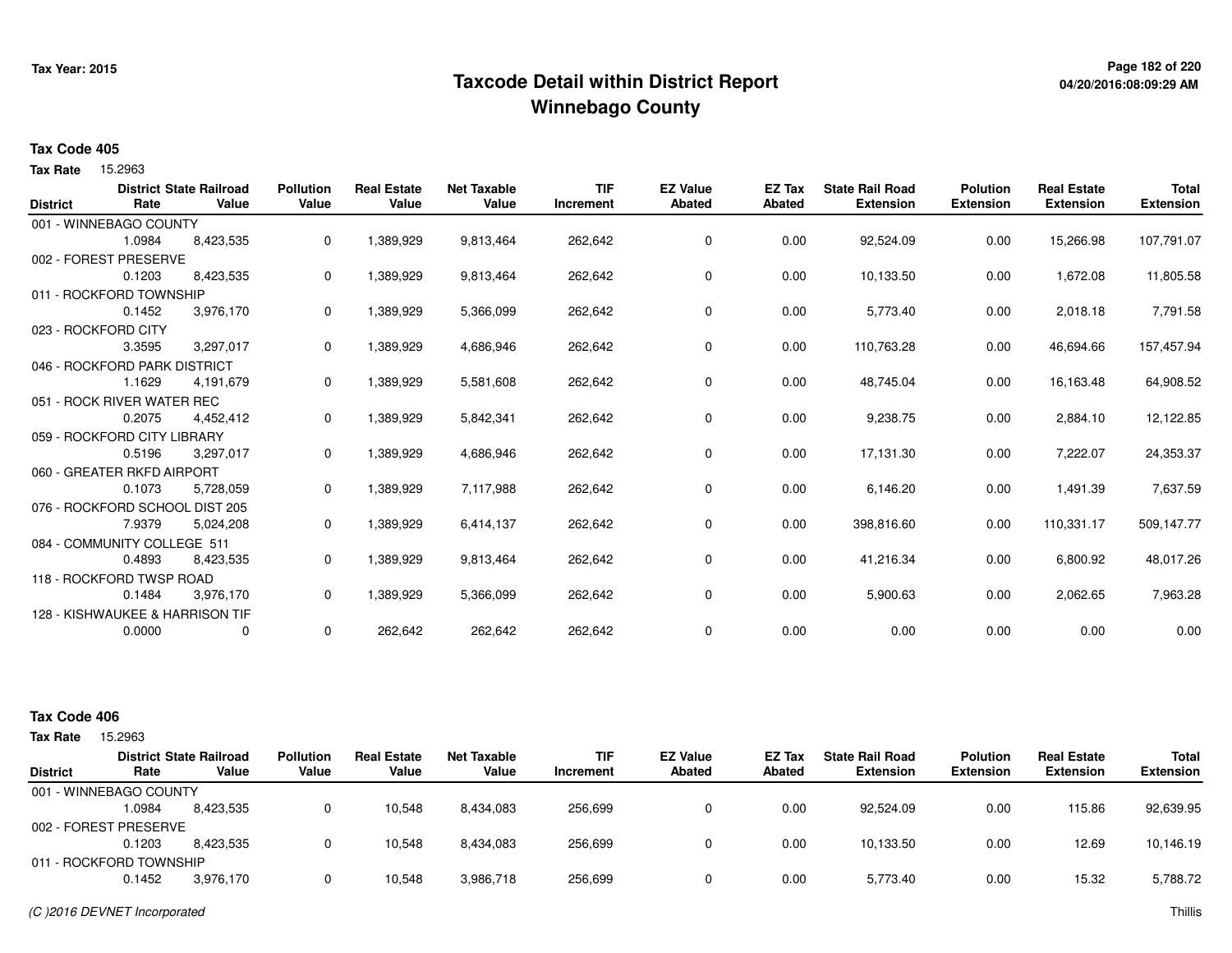# **Page 183 of 220 Taxcode Detail within District ReportWinnebago County**

#### **Tax Code 406**

Tax Rate 15.2963

| <b>District</b> | Rate                           | <b>District State Railroad</b><br>Value | <b>Pollution</b><br>Value | <b>Real Estate</b><br>Value | <b>Net Taxable</b><br>Value | <b>TIF</b><br>Increment | <b>EZ Value</b><br><b>Abated</b> | EZ Tax<br><b>Abated</b> | <b>State Rail Road</b><br><b>Extension</b> | <b>Polution</b><br><b>Extension</b> | <b>Real Estate</b><br><b>Extension</b> | <b>Total</b><br><b>Extension</b> |
|-----------------|--------------------------------|-----------------------------------------|---------------------------|-----------------------------|-----------------------------|-------------------------|----------------------------------|-------------------------|--------------------------------------------|-------------------------------------|----------------------------------------|----------------------------------|
|                 | 023 - ROCKFORD CITY            |                                         |                           |                             |                             |                         |                                  |                         |                                            |                                     |                                        |                                  |
|                 | 3.3595                         | 3,297,017                               | 0                         | 10,548                      | 3,307,565                   | 256,699                 | $\mathbf 0$                      | 0.00                    | 110,763.28                                 | 0.00                                | 354.36                                 | 111,117.64                       |
|                 | 046 - ROCKFORD PARK DISTRICT   |                                         |                           |                             |                             |                         |                                  |                         |                                            |                                     |                                        |                                  |
|                 | 1.1629                         | 4,191,679                               | 0                         | 10,548                      | 4,202,227                   | 256,699                 | 0                                | 0.00                    | 48,745.04                                  | 0.00                                | 122.66                                 | 48,867.70                        |
|                 | 051 - ROCK RIVER WATER REC     |                                         |                           |                             |                             |                         |                                  |                         |                                            |                                     |                                        |                                  |
|                 | 0.2075                         | 4,452,412                               | 0                         | 10,548                      | 4,462,960                   | 256,699                 | $\mathbf 0$                      | 0.00                    | 9,238.75                                   | 0.00                                | 21.89                                  | 9,260.64                         |
|                 | 059 - ROCKFORD CITY LIBRARY    |                                         |                           |                             |                             |                         |                                  |                         |                                            |                                     |                                        |                                  |
|                 | 0.5196                         | 3,297,017                               | 0                         | 10,548                      | 3,307,565                   | 256,699                 | 0                                | 0.00                    | 17,131.30                                  | 0.00                                | 54.81                                  | 17,186.11                        |
|                 | 060 - GREATER RKFD AIRPORT     |                                         |                           |                             |                             |                         |                                  |                         |                                            |                                     |                                        |                                  |
|                 | 0.1073                         | 5,728,059                               | 0                         | 10,548                      | 5,738,607                   | 256,699                 | 0                                | 0.00                    | 6,146.20                                   | 0.00                                | 11.32                                  | 6,157.52                         |
|                 | 076 - ROCKFORD SCHOOL DIST 205 |                                         |                           |                             |                             |                         |                                  |                         |                                            |                                     |                                        |                                  |
|                 | 7.9379                         | 5,024,208                               | 0                         | 10,548                      | 5,034,756                   | 256,699                 | 0                                | 0.00                    | 398,816.60                                 | 0.00                                | 837.29                                 | 399,653.89                       |
|                 | 084 - COMMUNITY COLLEGE 511    |                                         |                           |                             |                             |                         |                                  |                         |                                            |                                     |                                        |                                  |
|                 | 0.4893                         | 8,423,535                               | 0                         | 10,548                      | 8,434,083                   | 256,699                 | $\mathbf 0$                      | 0.00                    | 41,216.34                                  | 0.00                                | 51.61                                  | 41,267.95                        |
|                 | 118 - ROCKFORD TWSP ROAD       |                                         |                           |                             |                             |                         |                                  |                         |                                            |                                     |                                        |                                  |
|                 | 0.1484                         | 3,976,170                               | 0                         | 10,548                      | 3,986,718                   | 256,699                 | $\mathbf 0$                      | 0.00                    | 5,900.63                                   | 0.00                                | 15.65                                  | 5,916.28                         |
|                 | 129 - LINCOLNWOOD TIF #2       |                                         |                           |                             |                             |                         |                                  |                         |                                            |                                     |                                        |                                  |
|                 | 0.0000                         | 0                                       | 0                         | 256,699                     | 256,699                     | 256,699                 | 0                                | 0.00                    | 0.00                                       | 0.00                                | 0.00                                   | 0.00                             |
|                 |                                |                                         |                           |                             |                             |                         |                                  |                         |                                            |                                     |                                        |                                  |

### **Tax Code 407**

**Tax Rate** 15,2963

|                              |        | <b>District State Railroad</b> | <b>Pollution</b> | <b>Real Estate</b> | <b>Net Taxable</b> | <b>TIF</b> | <b>EZ Value</b> | EZ Tax | <b>State Rail Road</b> | <b>Polution</b>  | <b>Real Estate</b> | <b>Total</b>     |
|------------------------------|--------|--------------------------------|------------------|--------------------|--------------------|------------|-----------------|--------|------------------------|------------------|--------------------|------------------|
| <b>District</b>              | Rate   | Value                          | Value            | Value              | Value              | Increment  | <b>Abated</b>   | Abated | <b>Extension</b>       | <b>Extension</b> | <b>Extension</b>   | <b>Extension</b> |
| 001 - WINNEBAGO COUNTY       |        |                                |                  |                    |                    |            |                 |        |                        |                  |                    |                  |
|                              | 1.0984 | 8,423,535                      | 0                | 703,898            | 9,127,433          | 925,576    | 0               | 0.00   | 92,524.09              | 0.00             | 7,731.62           | 100,255.71       |
| 002 - FOREST PRESERVE        |        |                                |                  |                    |                    |            |                 |        |                        |                  |                    |                  |
|                              | 0.1203 | 8,423,535                      | 0                | 703.898            | 9.127.433          | 925,576    | $\Omega$        | 0.00   | 10.133.50              | 0.00             | 846.79             | 10.980.29        |
| 011 - ROCKFORD TOWNSHIP      |        |                                |                  |                    |                    |            |                 |        |                        |                  |                    |                  |
|                              | 0.1452 | 3,976,170                      | 0                | 703,898            | 4,680,068          | 925,576    | 0               | 0.00   | 5,773.40               | 0.00             | 1,022.06           | 6,795.46         |
| 023 - ROCKFORD CITY          |        |                                |                  |                    |                    |            |                 |        |                        |                  |                    |                  |
|                              | 3.3595 | 3,297,017                      | 0                | 703,898            | 4,000,915          | 925,576    | 0               | 0.00   | 110,763.28             | 0.00             | 23,647.45          | 134,410.73       |
| 046 - ROCKFORD PARK DISTRICT |        |                                |                  |                    |                    |            |                 |        |                        |                  |                    |                  |
|                              | .1629  | 4.191.679                      | 0                | 703.898            | 4,895,577          | 925,576    | $\Omega$        | 0.00   | 48.745.04              | 0.00             | 8,185.63           | 56,930.67        |
| 051 - ROCK RIVER WATER REC   |        |                                |                  |                    |                    |            |                 |        |                        |                  |                    |                  |
|                              | 0.2075 | 4,452,412                      | 0                | 703,898            | 5,156,310          | 925,576    |                 | 0.00   | 9,238.75               | 0.00             | 1,460.59           | 10,699.34        |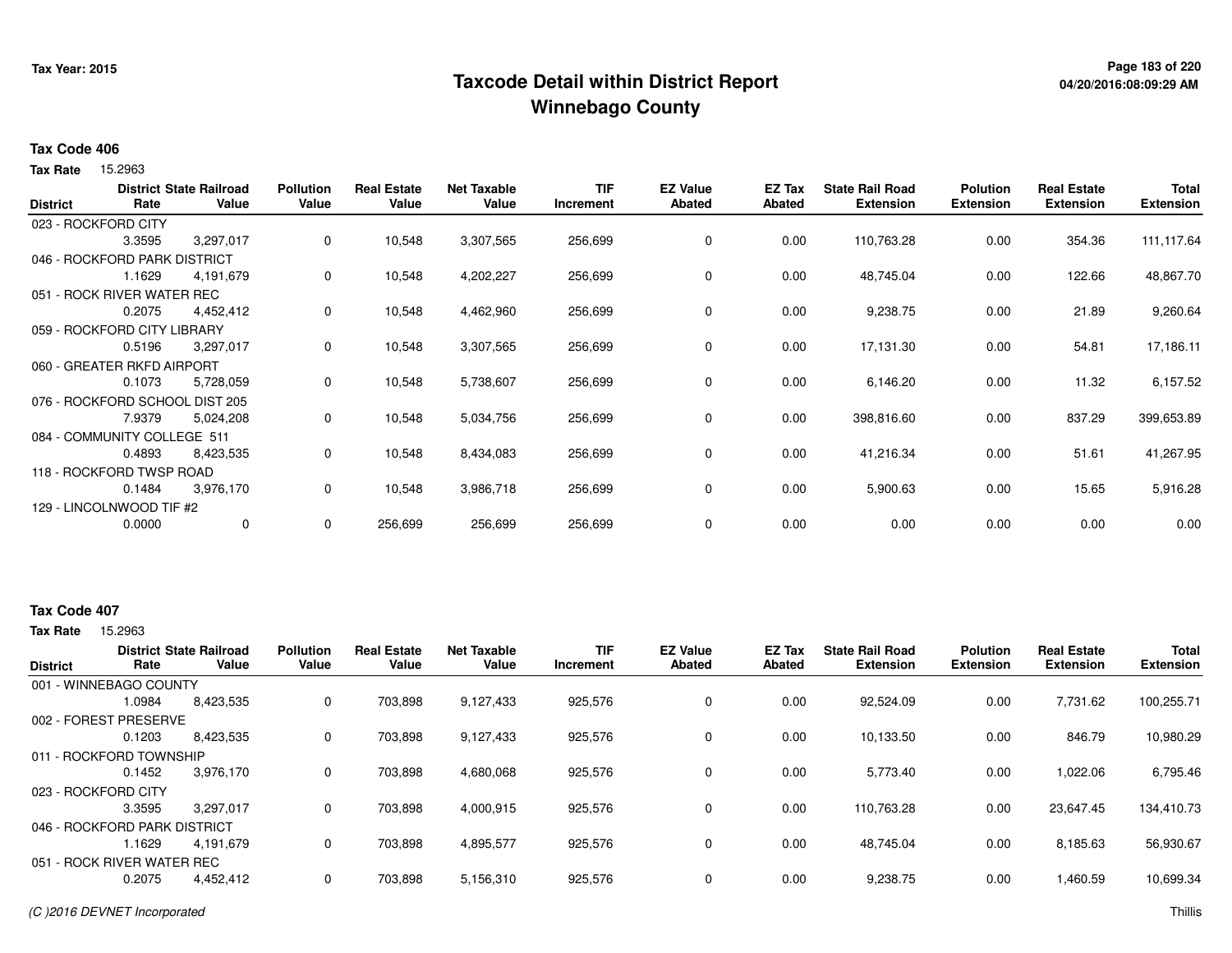# **Page 184 of 220 Taxcode Detail within District ReportWinnebago County**

### **Tax Code 407**

Tax Rate 15.2963

| <b>District</b>   | Rate                           | <b>District State Railroad</b><br>Value | <b>Pollution</b><br>Value | <b>Real Estate</b><br>Value | <b>Net Taxable</b><br>Value | TIF<br>Increment | <b>EZ Value</b><br>Abated | <b>EZ Tax</b><br>Abated | <b>State Rail Road</b><br><b>Extension</b> | <b>Polution</b><br><b>Extension</b> | <b>Real Estate</b><br><b>Extension</b> | <b>Total</b><br><b>Extension</b> |
|-------------------|--------------------------------|-----------------------------------------|---------------------------|-----------------------------|-----------------------------|------------------|---------------------------|-------------------------|--------------------------------------------|-------------------------------------|----------------------------------------|----------------------------------|
|                   |                                |                                         |                           |                             |                             |                  |                           |                         |                                            |                                     |                                        |                                  |
|                   | 059 - ROCKFORD CITY LIBRARY    |                                         |                           |                             |                             |                  |                           |                         |                                            |                                     |                                        |                                  |
|                   | 0.5196                         | 3,297,017                               | 0                         | 703.898                     | 4,000,915                   | 925,576          | 0                         | 0.00                    | 17,131.30                                  | 0.00                                | 3,657.45                               | 20,788.75                        |
|                   | 060 - GREATER RKFD AIRPORT     |                                         |                           |                             |                             |                  |                           |                         |                                            |                                     |                                        |                                  |
|                   | 0.1073                         | 5,728,059                               | 0                         | 703,898                     | 6,431,957                   | 925,576          | 0                         | 0.00                    | 6,146.20                                   | 0.00                                | 755.28                                 | 6,901.48                         |
|                   | 076 - ROCKFORD SCHOOL DIST 205 |                                         |                           |                             |                             |                  |                           |                         |                                            |                                     |                                        |                                  |
|                   | 7.9379                         | 5.024.208                               | 0                         | 703.898                     | 5,728,106                   | 925,576          | $\Omega$                  | 0.00                    | 398,816.60                                 | 0.00                                | 55,874.72                              | 454,691.32                       |
|                   | 084 - COMMUNITY COLLEGE 511    |                                         |                           |                             |                             |                  |                           |                         |                                            |                                     |                                        |                                  |
|                   | 0.4893                         | 8,423,535                               | 0                         | 703,898                     | 9,127,433                   | 925,576          | 0                         | 0.00                    | 41,216.34                                  | 0.00                                | 3.444.17                               | 44,660.51                        |
|                   | 118 - ROCKFORD TWSP ROAD       |                                         |                           |                             |                             |                  |                           |                         |                                            |                                     |                                        |                                  |
|                   | 0.1484                         | 3.976.170                               | 0                         | 703.898                     | 4,680,068                   | 925,576          | 0                         | 0.00                    | 5,900.63                                   | 0.00                                | 1,044.58                               | 6,945.21                         |
| 130 - HOPE VI TIF |                                |                                         |                           |                             |                             |                  |                           |                         |                                            |                                     |                                        |                                  |
|                   | 0.0000                         | 0                                       | 0                         | 925,576                     | 925,576                     | 925,576          | 0                         | 0.00                    | 0.00                                       | 0.00                                | 0.00                                   | 0.00                             |
|                   |                                |                                         |                           |                             |                             |                  |                           |                         |                                            |                                     |                                        |                                  |

#### **Tax Code 409**

|                 |                              | <b>District State Railroad</b> | <b>Pollution</b> | <b>Real Estate</b> | <b>Net Taxable</b> | <b>TIF</b> | <b>EZ Value</b> | <b>EZ Tax</b> | <b>State Rail Road</b> | <b>Polution</b> | <b>Real Estate</b> | Total            |
|-----------------|------------------------------|--------------------------------|------------------|--------------------|--------------------|------------|-----------------|---------------|------------------------|-----------------|--------------------|------------------|
| <b>District</b> | Rate                         | Value                          | Value            | Value              | Value              | Increment  | <b>Abated</b>   | <b>Abated</b> | <b>Extension</b>       | Extension       | <b>Extension</b>   | <b>Extension</b> |
|                 | 001 - WINNEBAGO COUNTY       |                                |                  |                    |                    |            |                 |               |                        |                 |                    |                  |
|                 | 1.0984                       | 8,423,535                      | 0                | 10,192,909         | 18,616,444         | 777,998    | 0               | 0.00          | 92,524.09              | 0.00            | 111,958.91         | 204,483.00       |
|                 | 002 - FOREST PRESERVE        |                                |                  |                    |                    |            |                 |               |                        |                 |                    |                  |
|                 | 0.1203                       | 8,423,535                      | 0                | 10,192,909         | 18,616,444         | 777,998    | 0               | 0.00          | 10,133.50              | 0.00            | 12,262.07          | 22,395.57        |
|                 | 011 - ROCKFORD TOWNSHIP      |                                |                  |                    |                    |            |                 |               |                        |                 |                    |                  |
|                 | 0.1452                       | 3,976,170                      | 0                | 10,192,909         | 14,169,079         | 777,998    | $\mathbf 0$     | 0.00          | 5,773.40               | 0.00            | 14,800.10          | 20,573.50        |
|                 | 019 - LOVES PARK CITY        |                                |                  |                    |                    |            |                 |               |                        |                 |                    |                  |
|                 | 0.0000                       | $\mathbf{0}$                   | 0                | 10,192,909         | 10,192,909         | 777,998    | 0               | 0.00          | 0.00                   | 0.00            | 0.00               | 0.00             |
|                 | 046 - ROCKFORD PARK DISTRICT |                                |                  |                    |                    |            |                 |               |                        |                 |                    |                  |
|                 | 1.1629                       | 4,191,679                      | 0                | 10,192,909         | 14,384,588         | 777,998    | 0               | 0.00          | 48,745.04              | 0.00            | 118,533.34         | 167,278.38       |
|                 | 051 - ROCK RIVER WATER REC   |                                |                  |                    |                    |            |                 |               |                        |                 |                    |                  |
|                 | 0.2075                       | 4,452,412                      | 0                | 10,192,909         | 14,645,321         | 777,998    | 0               | 0.00          | 9,238.75               | 0.00            | 21,150.29          | 30,389.04        |
|                 | 055 - NORTH SUBURBAN LIBRARY |                                |                  |                    |                    |            |                 |               |                        |                 |                    |                  |
|                 | 0.3032                       | 740,593                        | 0                | 10,192,909         | 10,933,502         | 777,998    | 0               | 0.00          | 2,245.47               | 0.00            | 30,904.90          | 33,150.37        |
|                 | 060 - GREATER RKFD AIRPORT   |                                |                  |                    |                    |            |                 |               |                        |                 |                    |                  |
|                 | 0.1073                       | 5,728,059                      |                  | 10,192,909         | 15,920,968         | 777,998    | $\mathbf 0$     | 0.00          | 6,146.20               | 0.00            | 10,936.99          | 17,083.19        |
|                 | 070 - HARLEM SCHOOL DIST 122 |                                |                  |                    |                    |            |                 |               |                        |                 |                    |                  |
|                 | 8.3864                       | 496,170                        | 0                | 10,192,909         | 10,689,079         | 777,998    | $\mathbf 0$     | 0.00          | 41,610.81              | 0.00            | 854,818.12         | 896,428.93       |
|                 |                              |                                |                  |                    |                    |            |                 |               |                        |                 |                    |                  |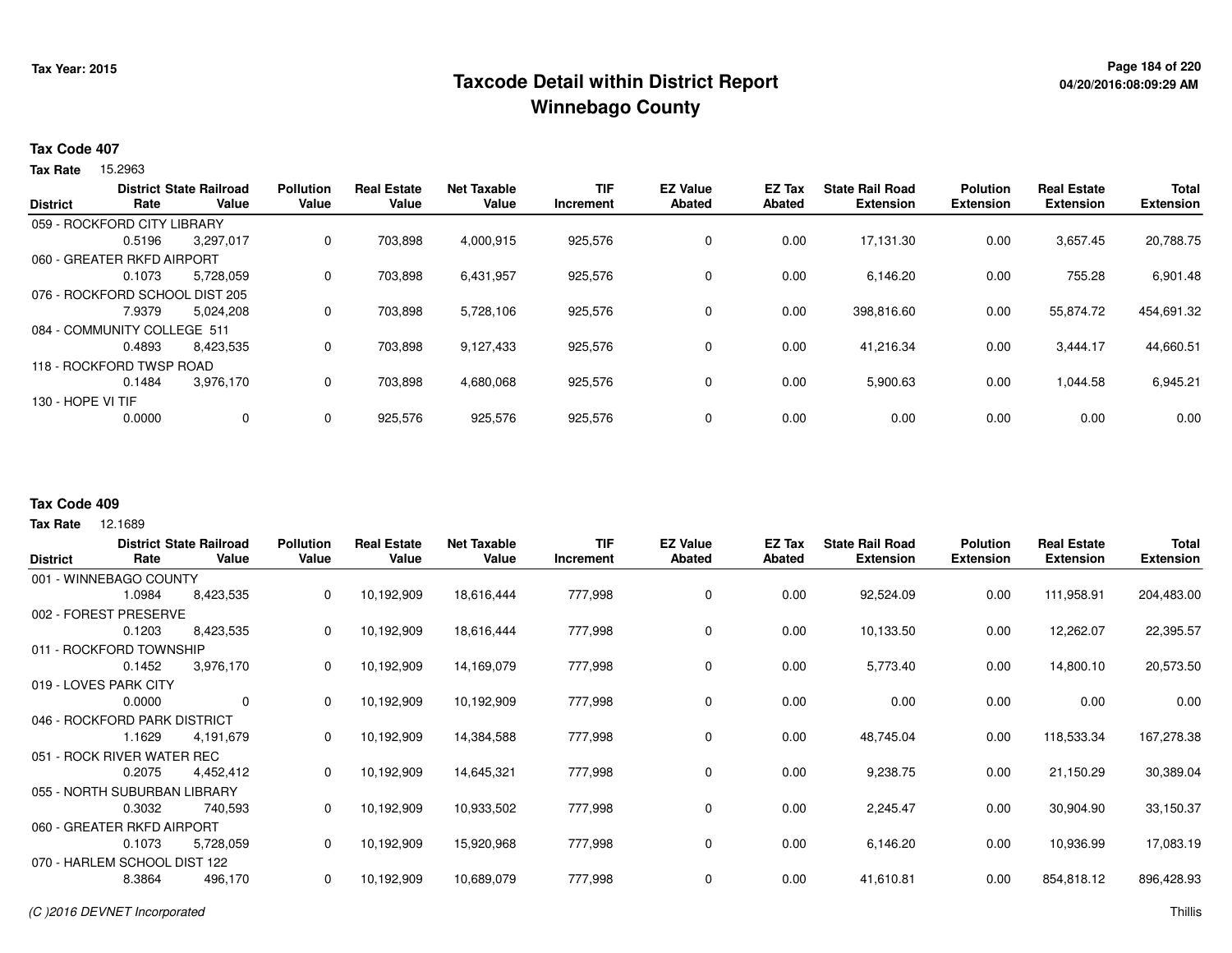# **Page 185 of 220 Taxcode Detail within District ReportWinnebago County**

### **Tax Code 409**

**Tax Rate** 12.1689

|       | <b>Real Estate</b> | Net Taxable | <b>TIF</b> | <b>EZ Value</b> | <b>EZ Tax</b> | <b>State Rail Road</b> | <b>Polution</b>  | <b>Real Estate</b> | <b>Total</b>     |
|-------|--------------------|-------------|------------|-----------------|---------------|------------------------|------------------|--------------------|------------------|
| Value | Value              | Value       | Increment  | <b>Abated</b>   | Abated        | <b>Extension</b>       | <b>Extension</b> | <b>Extension</b>   | <b>Extension</b> |
|       |                    |             |            |                 |               |                        |                  |                    |                  |
|       | 10,192,909         | 18.616.444  | 777.998    |                 | 0.00          | 41.216.34              | 0.00             | 49.873.90          | 91,090.24        |
|       |                    |             |            |                 |               |                        |                  |                    |                  |
|       | 10,192,909         | 14.169.079  | 777,998    |                 | 0.00          | 5,900.63               | 0.00             | 15.126.28          | 21,026.91        |
|       |                    |             |            |                 |               |                        |                  |                    |                  |
|       | 777.998            | 777.998     | 777.998    |                 | 0.00          | 0.00                   | 0.00             | 0.00               | 0.00             |
|       | <b>Pollution</b>   |             |            |                 |               |                        |                  |                    |                  |

#### **Tax Code 410**

**Tax Rate** 15,2963

| <b>District</b>     | Rate                           | <b>District State Railroad</b><br>Value | <b>Pollution</b><br>Value | <b>Real Estate</b><br>Value | <b>Net Taxable</b><br>Value | <b>TIF</b><br>Increment | <b>EZ Value</b><br>Abated | <b>EZ Tax</b><br>Abated | <b>State Rail Road</b><br><b>Extension</b> | <b>Polution</b><br><b>Extension</b> | <b>Real Estate</b><br><b>Extension</b> | <b>Total</b><br><b>Extension</b> |
|---------------------|--------------------------------|-----------------------------------------|---------------------------|-----------------------------|-----------------------------|-------------------------|---------------------------|-------------------------|--------------------------------------------|-------------------------------------|----------------------------------------|----------------------------------|
|                     | 001 - WINNEBAGO COUNTY         |                                         |                           |                             |                             |                         |                           |                         |                                            |                                     |                                        |                                  |
|                     | 1.0984                         | 8,423,535                               | 0                         | 6,613,034                   | 15,036,569                  | 1,583,564               | $\mathbf 0$               | 0.00                    | 92,524.09                                  | 0.00                                | 72,637.57                              | 165,161.66                       |
|                     | 002 - FOREST PRESERVE          |                                         |                           |                             |                             |                         |                           |                         |                                            |                                     |                                        |                                  |
|                     | 0.1203                         | 8,423,535                               | 0                         | 6,613,034                   | 15,036,569                  | 1,583,564               | 0                         | 0.00                    | 10,133.50                                  | 0.00                                | 7,955.48                               | 18,088.98                        |
|                     | 011 - ROCKFORD TOWNSHIP        |                                         |                           |                             |                             |                         |                           |                         |                                            |                                     |                                        |                                  |
|                     | 0.1452                         | 3,976,170                               | 0                         | 6,613,034                   | 10,589,204                  | 1,583,564               | 0                         | 0.00                    | 5,773.40                                   | 0.00                                | 9,602.13                               | 15,375.53                        |
| 023 - ROCKFORD CITY |                                |                                         |                           |                             |                             |                         |                           |                         |                                            |                                     |                                        |                                  |
|                     | 3.3595                         | 3,297,017                               | 0                         | 6,613,034                   | 9,910,051                   | 1,583,564               | 0                         | 0.00                    | 110,763.28                                 | 0.00                                | 222,164.88                             | 332,928.16                       |
|                     | 046 - ROCKFORD PARK DISTRICT   |                                         |                           |                             |                             |                         |                           |                         |                                            |                                     |                                        |                                  |
|                     | 1.1629                         | 4,191,679                               | 0                         | 6,613,034                   | 10,804,713                  | 1,583,564               | 0                         | 0.00                    | 48,745.04                                  | 0.00                                | 76,902.97                              | 125,648.01                       |
|                     | 051 - ROCK RIVER WATER REC     |                                         |                           |                             |                             |                         |                           |                         |                                            |                                     |                                        |                                  |
|                     | 0.2075                         | 4,452,412                               | 0                         | 6,613,034                   | 11,065,446                  | 1,583,564               | 0                         | 0.00                    | 9,238.75                                   | 0.00                                | 13,722.05                              | 22,960.80                        |
|                     | 059 - ROCKFORD CITY LIBRARY    |                                         |                           |                             |                             |                         |                           |                         |                                            |                                     |                                        |                                  |
|                     | 0.5196                         | 3,297,017                               | 0                         | 6,613,034                   | 9,910,051                   | 1,583,564               | 0                         | 0.00                    | 17,131.30                                  | 0.00                                | 34,361.32                              | 51,492.62                        |
|                     | 060 - GREATER RKFD AIRPORT     |                                         |                           |                             |                             |                         |                           |                         |                                            |                                     |                                        |                                  |
|                     | 0.1073                         | 5,728,059                               | 0                         | 6,613,034                   | 12,341,093                  | 1,583,564               | 0                         | 0.00                    | 6,146.20                                   | 0.00                                | 7,095.79                               | 13,241.99                        |
|                     | 076 - ROCKFORD SCHOOL DIST 205 |                                         |                           |                             |                             |                         |                           |                         |                                            |                                     |                                        |                                  |
|                     | 7.9379                         | 5,024,208                               | 0                         | 6,613,034                   | 11,637,242                  | 1,583,564               | $\mathbf 0$               | 0.00                    | 398,816.60                                 | 0.00                                | 524,936.03                             | 923,752.63                       |
|                     | 084 - COMMUNITY COLLEGE 511    |                                         |                           |                             |                             |                         |                           |                         |                                            |                                     |                                        |                                  |
|                     | 0.4893                         | 8,423,535                               | 0                         | 6,613,034                   | 15,036,569                  | 1,583,564               | 0                         | 0.00                    | 41,216.34                                  | 0.00                                | 32,357.58                              | 73,573.92                        |
|                     | 118 - ROCKFORD TWSP ROAD       |                                         |                           |                             |                             |                         |                           |                         |                                            |                                     |                                        |                                  |
|                     | 0.1484                         | 3,976,170                               | $\mathbf 0$               | 6,613,034                   | 10,589,204                  | 1,583,564               | $\mathbf 0$               | 0.00                    | 5,900.63                                   | 0.00                                | 9,813.74                               | 15,714.37                        |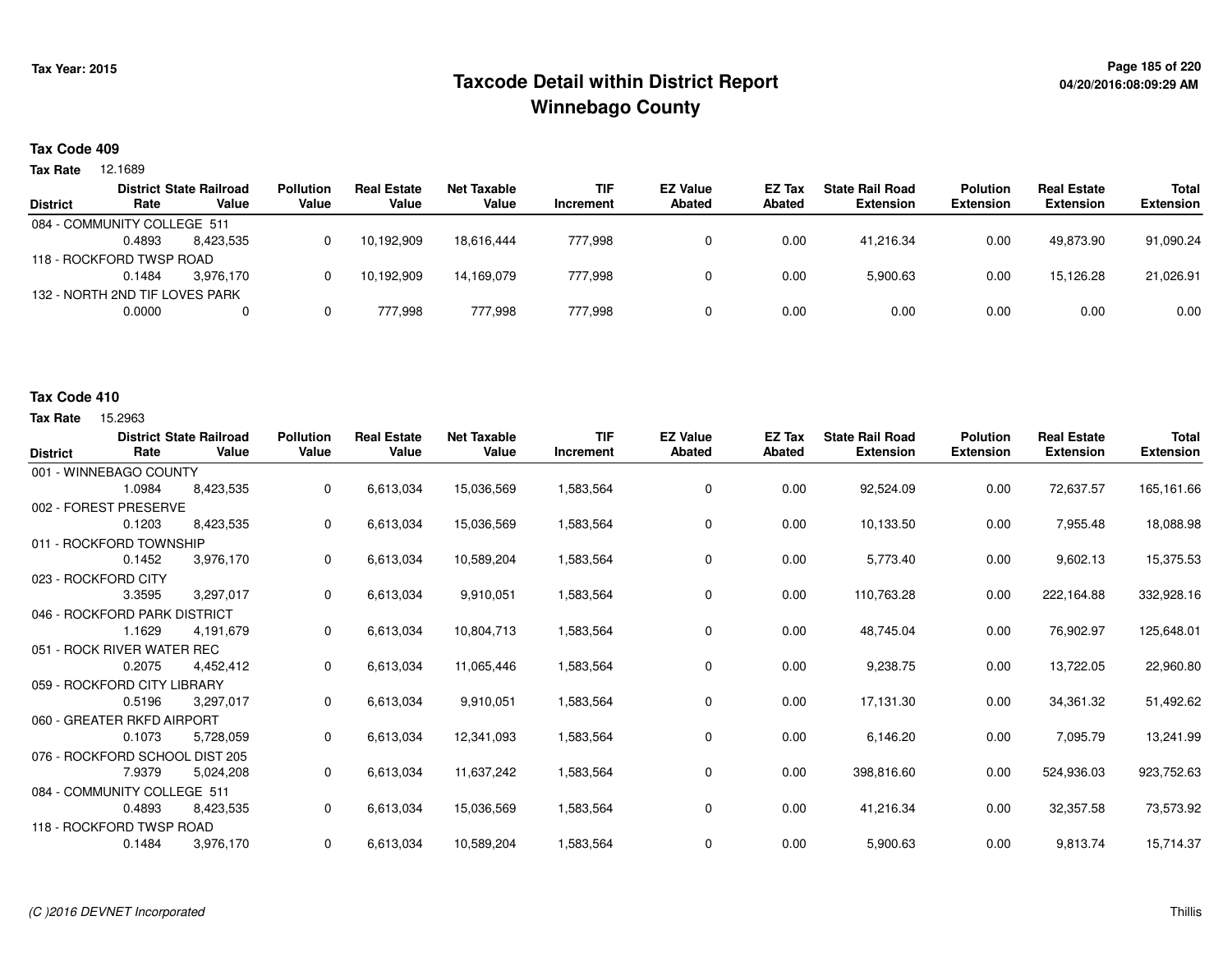# **Page 186 of 220 Taxcode Detail within District ReportWinnebago County**

**Tax Code 410**

Tax Rate 15.2963

|                 | <b>District State Railroad</b> |       | <b>Pollution</b> | <b>Real Estate</b> | Net Taxable | <b>TIF</b> | <b>EZ Value</b> | <b>EZ Tax</b> | <b>State Rail Road</b> | <b>Polution</b>  | <b>Real Estate</b> | <b>Total</b> |
|-----------------|--------------------------------|-------|------------------|--------------------|-------------|------------|-----------------|---------------|------------------------|------------------|--------------------|--------------|
| <b>District</b> | Rate                           | Value | Value            | Value              | Value       | Increment  | <b>Abated</b>   | Abated        | <b>Extension</b>       | <b>Extension</b> | <b>Extension</b>   | Extension    |
|                 | 133 - GLOBAL TRADE TIF #2      |       |                  |                    |             |            |                 |               |                        |                  |                    |              |
|                 | 0.0000                         |       |                  | .583.564           | .583,564    | .583,564   |                 | 0.00          | 0.00                   | 0.00             | 0.00               | 0.00         |

15.0888 **Tax Rate**

| <b>District</b> | Rate                           | <b>District State Railroad</b><br>Value | <b>Pollution</b><br>Value | <b>Real Estate</b><br>Value | <b>Net Taxable</b><br>Value | <b>TIF</b><br>Increment | <b>EZ Value</b><br>Abated | EZ Tax<br>Abated | <b>State Rail Road</b><br><b>Extension</b> | <b>Polution</b><br><b>Extension</b> | <b>Real Estate</b><br><b>Extension</b> | Total<br><b>Extension</b> |
|-----------------|--------------------------------|-----------------------------------------|---------------------------|-----------------------------|-----------------------------|-------------------------|---------------------------|------------------|--------------------------------------------|-------------------------------------|----------------------------------------|---------------------------|
|                 | 001 - WINNEBAGO COUNTY         |                                         |                           |                             |                             |                         |                           |                  |                                            |                                     |                                        |                           |
|                 | 1.0984                         | 8,423,535                               | 0                         | 375                         | 8,423,910                   | $\mathbf 0$             | 0                         | 0.00             | 92,524.09                                  | 0.00                                | 4.12                                   | 92,528.21                 |
|                 | 002 - FOREST PRESERVE          |                                         |                           |                             |                             |                         |                           |                  |                                            |                                     |                                        |                           |
|                 | 0.1203                         | 8,423,535                               | 0                         | 375                         | 8,423,910                   | $\mathbf 0$             | $\mathbf 0$               | 0.00             | 10,133.50                                  | 0.00                                | 0.45                                   | 10,133.95                 |
|                 | 011 - ROCKFORD TOWNSHIP        |                                         |                           |                             |                             |                         |                           |                  |                                            |                                     |                                        |                           |
|                 | 0.1452                         | 3,976,170                               | 0                         | 375                         | 3,976,545                   | 0                       | $\mathbf 0$               | 0.00             | 5,773.40                                   | 0.00                                | 0.54                                   | 5,773.94                  |
|                 | 023 - ROCKFORD CITY            |                                         |                           |                             |                             |                         |                           |                  |                                            |                                     |                                        |                           |
|                 | 3.3595                         | 3,297,017                               | 0                         | 375                         | 3,297,392                   | 0                       | 0                         | 0.00             | 110,763.28                                 | 0.00                                | 12.60                                  | 110,775.88                |
|                 | 046 - ROCKFORD PARK DISTRICT   |                                         |                           |                             |                             |                         |                           |                  |                                            |                                     |                                        |                           |
|                 | 1.1629                         | 4,191,679                               | 0                         | 375                         | 4,192,054                   | 0                       | 0                         | 0.00             | 48,745.04                                  | 0.00                                | 4.36                                   | 48,749.40                 |
|                 | 059 - ROCKFORD CITY LIBRARY    |                                         |                           |                             |                             |                         |                           |                  |                                            |                                     |                                        |                           |
|                 | 0.5196                         | 3,297,017                               | 0                         | 375                         | 3,297,392                   | 0                       | 0                         | 0.00             | 17,131.30                                  | 0.00                                | 1.95                                   | 17,133.25                 |
|                 | 060 - GREATER RKFD AIRPORT     |                                         |                           |                             |                             |                         |                           |                  |                                            |                                     |                                        |                           |
|                 | 0.1073                         | 5,728,059                               | 0                         | 375                         | 5,728,434                   | 0                       | $\mathbf 0$               | 0.00             | 6,146.20                                   | 0.00                                | 0.40                                   | 6,146.60                  |
|                 | 076 - ROCKFORD SCHOOL DIST 205 |                                         |                           |                             |                             |                         |                           |                  |                                            |                                     |                                        |                           |
|                 | 7.9379                         | 5,024,208                               | 0                         | 375                         | 5,024,583                   | $\mathbf 0$             | $\mathbf 0$               | 0.00             | 398,816.60                                 | 0.00                                | 29.77                                  | 398,846.37                |
|                 | 084 - COMMUNITY COLLEGE 511    |                                         |                           |                             |                             |                         |                           |                  |                                            |                                     |                                        |                           |
|                 | 0.4893                         | 8,423,535                               | 0                         | 375                         | 8,423,910                   | $\mathbf 0$             | $\mathbf 0$               | 0.00             | 41,216.34                                  | 0.00                                | 1.83                                   | 41,218.17                 |
|                 | 118 - ROCKFORD TWSP ROAD       |                                         |                           |                             |                             |                         |                           |                  |                                            |                                     |                                        |                           |
|                 | 0.1484                         | 3,976,170                               | 0                         | 375                         | 3,976,545                   | 0                       | $\mathbf 0$               | 0.00             | 5,900.63                                   | 0.00                                | 0.56                                   | 5,901.19                  |
|                 | 133 - GLOBAL TRADE TIF #2      |                                         |                           |                             |                             |                         |                           |                  |                                            |                                     |                                        |                           |
|                 | 0.0000                         | $\mathbf 0$                             | $\mathbf 0$               | $\mathbf 0$                 | $\mathbf 0$                 | $\mathbf 0$             | $\mathbf 0$               | 0.00             | 0.00                                       | 0.00                                | 0.00                                   | 0.00                      |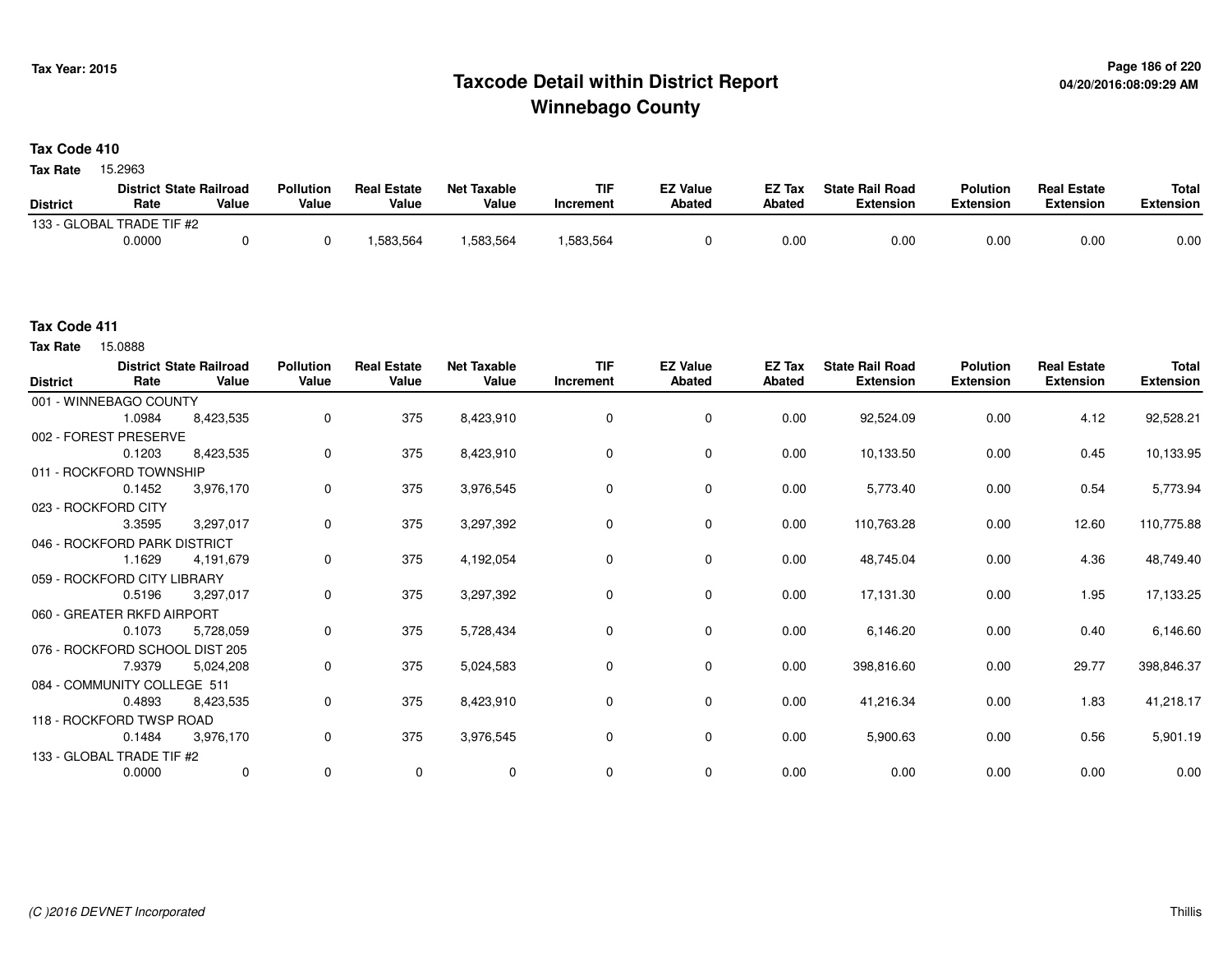# **Page 187 of 220 Taxcode Detail within District ReportWinnebago County**

### **Tax Code 412**

Tax Rate 15.2963

|                 | Rate                           | <b>District State Railroad</b><br>Value  | <b>Pollution</b><br>Value | <b>Real Estate</b><br>Value | <b>Net Taxable</b><br>Value | <b>TIF</b><br>Increment | <b>EZ Value</b><br>Abated | <b>EZ Tax</b><br><b>Abated</b> | <b>State Rail Road</b><br><b>Extension</b> | <b>Polution</b><br><b>Extension</b> | <b>Real Estate</b><br><b>Extension</b> | <b>Total</b><br><b>Extension</b> |
|-----------------|--------------------------------|------------------------------------------|---------------------------|-----------------------------|-----------------------------|-------------------------|---------------------------|--------------------------------|--------------------------------------------|-------------------------------------|----------------------------------------|----------------------------------|
| <b>District</b> |                                |                                          |                           |                             |                             |                         |                           |                                |                                            |                                     |                                        |                                  |
|                 | 001 - WINNEBAGO COUNTY         |                                          |                           |                             |                             |                         |                           |                                |                                            |                                     |                                        |                                  |
|                 | 1.0984                         | 8,423,535                                | 0                         | 66,395                      | 8,489,930                   | 0                       | $\mathbf 0$               | 0.00                           | 92,524.09                                  | 0.00                                | 729.28                                 | 93,253.37                        |
|                 | 002 - FOREST PRESERVE          |                                          |                           |                             |                             |                         |                           |                                |                                            |                                     |                                        |                                  |
|                 | 0.1203                         | 8,423,535                                | 0                         | 66,395                      | 8,489,930                   | 0                       | $\mathbf 0$               | 0.00                           | 10,133.50                                  | 0.00                                | 79.87                                  | 10,213.37                        |
|                 | 011 - ROCKFORD TOWNSHIP        |                                          |                           |                             |                             |                         |                           |                                |                                            |                                     |                                        |                                  |
|                 | 0.1452                         | 3,976,170                                | 0                         | 66,395                      | 4,042,565                   | 0                       | 0                         | 0.00                           | 5,773.40                                   | 0.00                                | 96.41                                  | 5,869.81                         |
|                 | 023 - ROCKFORD CITY            |                                          |                           |                             |                             |                         |                           |                                |                                            |                                     |                                        |                                  |
|                 | 3.3595                         | 3,297,017                                | 0                         | 66,395                      | 3,363,412                   | 0                       | 0                         | 0.00                           | 110,763.28                                 | 0.00                                | 2,230.54                               | 112,993.82                       |
|                 | 046 - ROCKFORD PARK DISTRICT   |                                          |                           |                             |                             |                         |                           |                                |                                            |                                     |                                        |                                  |
|                 | 1.1629                         | 4,191,679                                | 0                         | 66,395                      | 4,258,074                   | 0                       | 0                         | 0.00                           | 48,745.04                                  | 0.00                                | 772.11                                 | 49,517.15                        |
|                 | 051 - ROCK RIVER WATER REC     |                                          |                           |                             |                             |                         |                           |                                |                                            |                                     |                                        |                                  |
|                 | 0.2075                         | 4,452,412                                | $\mathbf 0$               | 66,395                      | 4,518,807                   | 0                       | 0                         | 0.00                           | 9,238.75                                   | 0.00                                | 137.77                                 | 9,376.52                         |
|                 | 059 - ROCKFORD CITY LIBRARY    |                                          |                           |                             |                             |                         |                           |                                |                                            |                                     |                                        |                                  |
|                 | 0.5196                         | 3,297,017                                | 0                         | 66,395                      | 3,363,412                   | 0                       | 0                         | 0.00                           | 17,131.30                                  | 0.00                                | 344.99                                 | 17,476.29                        |
|                 | 060 - GREATER RKFD AIRPORT     |                                          |                           |                             |                             |                         |                           |                                |                                            |                                     |                                        |                                  |
|                 | 0.1073                         | 5,728,059                                | 0                         | 66,395                      | 5,794,454                   | 0                       | 0                         | 0.00                           | 6,146.20                                   | 0.00                                | 71.24                                  | 6,217.44                         |
|                 | 076 - ROCKFORD SCHOOL DIST 205 |                                          |                           |                             |                             |                         |                           |                                |                                            |                                     |                                        |                                  |
|                 | 7.9379                         | 5,024,208                                | 0                         | 66,395                      | 5,090,603                   | 0                       | 0                         | 0.00                           | 398,816.60                                 | 0.00                                | 5,270.37                               | 404,086.97                       |
|                 | 084 - COMMUNITY COLLEGE 511    |                                          |                           |                             |                             |                         |                           |                                |                                            |                                     |                                        |                                  |
|                 | 0.4893                         | 8,423,535                                | 0                         | 66,395                      | 8,489,930                   | 0                       | 0                         | 0.00                           | 41,216.34                                  | 0.00                                | 324.87                                 | 41,541.21                        |
|                 | 118 - ROCKFORD TWSP ROAD       |                                          |                           |                             |                             |                         |                           |                                |                                            |                                     |                                        |                                  |
|                 | 0.1484                         | 3,976,170                                | 0                         | 66,395                      | 4,042,565                   | 0                       | 0                         | 0.00                           | 5,900.63                                   | 0.00                                | 98.53                                  | 5,999.16                         |
|                 |                                | 134 - ASSISTED LIVING/ RIVER HOUSING TIF |                           |                             |                             |                         |                           |                                |                                            |                                     |                                        |                                  |
|                 | 0.0000                         | 0                                        | 0                         | $\mathbf 0$                 | $\mathbf 0$                 | 0                       | 0                         | 0.00                           | 0.00                                       | 0.00                                | 0.00                                   | 0.00                             |
|                 |                                |                                          |                           |                             |                             |                         |                           |                                |                                            |                                     |                                        |                                  |

| <b>Tax Rate</b> | 11.4359                |                                         |                           |                             |                             |                         |                                  |                         |                                            |                                     |                                        |                                  |
|-----------------|------------------------|-----------------------------------------|---------------------------|-----------------------------|-----------------------------|-------------------------|----------------------------------|-------------------------|--------------------------------------------|-------------------------------------|----------------------------------------|----------------------------------|
| <b>District</b> | Rate                   | <b>District State Railroad</b><br>Value | <b>Pollution</b><br>Value | <b>Real Estate</b><br>Value | <b>Net Taxable</b><br>Value | <b>TIF</b><br>Increment | <b>EZ Value</b><br><b>Abated</b> | <b>EZ Tax</b><br>Abated | <b>State Rail Road</b><br><b>Extension</b> | <b>Polution</b><br><b>Extension</b> | <b>Real Estate</b><br><b>Extension</b> | <b>Total</b><br><b>Extension</b> |
|                 | 001 - WINNEBAGO COUNTY |                                         |                           |                             |                             |                         |                                  |                         |                                            |                                     |                                        |                                  |
|                 | .0984                  | 8,423,535                               | 0                         | 457.067                     | 8,880,602                   | 164.265                 | 0                                | 0.00                    | 92,524.09                                  | 0.00                                | 5,020.42                               | 97,544.51                        |
|                 | 002 - FOREST PRESERVE  |                                         |                           |                             |                             |                         |                                  |                         |                                            |                                     |                                        |                                  |
|                 | 0.1203                 | 8.423.535                               | 0                         | 457.067                     | 8,880,602                   | 164.265                 | 0                                | 0.00                    | 10.133.50                                  | 0.00                                | 549.85                                 | 10,683.35                        |
|                 | 006 - HARLEM TOWNSHIP  |                                         |                           |                             |                             |                         |                                  |                         |                                            |                                     |                                        |                                  |
|                 | 0.1140                 | 0                                       | $\Omega$                  | 457,067                     | 457.067                     | 164,265                 | 0                                | 0.00                    | 0.00                                       | 0.00                                | 521.06                                 | 521.06                           |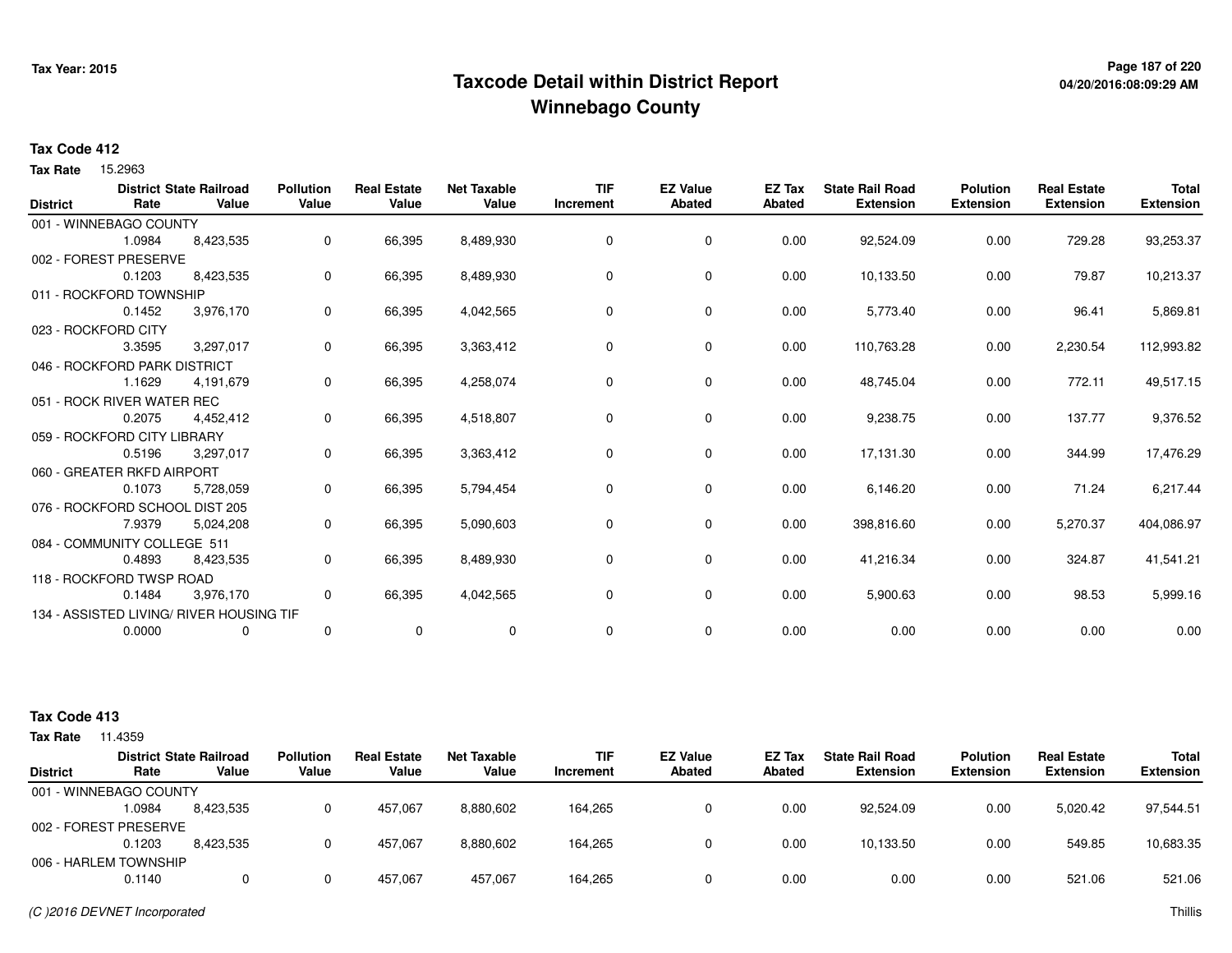# **Page 188 of 220 Taxcode Detail within District ReportWinnebago County**

### **Tax Code 413**

**Tax Rate** 11.4359

|                 |                              | <b>District State Railroad</b>     | <b>Pollution</b> | <b>Real Estate</b> | <b>Net Taxable</b> | <b>TIF</b> | <b>EZ Value</b> | <b>EZ Tax</b> | <b>State Rail Road</b> | <b>Polution</b>  | <b>Real Estate</b> | <b>Total</b>     |
|-----------------|------------------------------|------------------------------------|------------------|--------------------|--------------------|------------|-----------------|---------------|------------------------|------------------|--------------------|------------------|
| <b>District</b> | Rate                         | Value                              | Value            | Value              | Value              | Increment  | <b>Abated</b>   | <b>Abated</b> | <b>Extension</b>       | <b>Extension</b> | <b>Extension</b>   | <b>Extension</b> |
|                 | 020 - MACHESNEY PARK VILLAGE |                                    |                  |                    |                    |            |                 |               |                        |                  |                    |                  |
|                 | 0.0000                       | 0                                  | 0                | 457,067            | 457,067            | 164,265    | 0               | 0.00          | 0.00                   | 0.00             | 0.00               | 0.00             |
|                 | 035 - HARLEM-ROSCOE FIRE     |                                    |                  |                    |                    |            |                 |               |                        |                  |                    |                  |
|                 | 0.7683                       | 317,502                            | 0                | 457,067            | 774,569            | 164,265    | $\mathbf 0$     | 0.00          | 2,439.36               | 0.00             | 3,511.65           | 5,951.01         |
|                 | 055 - NORTH SUBURBAN LIBRARY |                                    |                  |                    |                    |            |                 |               |                        |                  |                    |                  |
|                 | 0.3032                       | 740,593                            | 0                | 457,067            | 1,197,660          | 164,265    | 0               | 0.00          | 2,245.47               | 0.00             | 1,385.83           | 3,631.30         |
|                 | 060 - GREATER RKFD AIRPORT   |                                    |                  |                    |                    |            |                 |               |                        |                  |                    |                  |
|                 | 0.1073                       | 5,728,059                          | 0                | 457,067            | 6,185,126          | 164,265    | 0               | 0.00          | 6,146.20               | 0.00             | 490.43             | 6,636.63         |
|                 | 070 - HARLEM SCHOOL DIST 122 |                                    |                  |                    |                    |            |                 |               |                        |                  |                    |                  |
|                 | 8.3864                       | 496,170                            | 0                | 457,067            | 953,237            | 164,265    | $\mathbf 0$     | 0.00          | 41,610.81              | 0.00             | 38,331.47          | 79,942.28        |
|                 | 084 - COMMUNITY COLLEGE 511  |                                    |                  |                    |                    |            |                 |               |                        |                  |                    |                  |
|                 | 0.4893                       | 8,423,535                          | 0                | 457,067            | 8,880,602          | 164,265    | $\mathbf 0$     | 0.00          | 41,216.34              | 0.00             | 2,236.43           | 43,452.77        |
|                 | 113 - HARLEM TWSP ROAD       |                                    |                  |                    |                    |            |                 |               |                        |                  |                    |                  |
|                 | 0.0487                       | 0                                  | 0                | 457,067            | 457,067            | 164,265    | 0               | 0.00          | 0.00                   | 0.00             | 222.59             | 222.59           |
|                 |                              | 135 - NORTH 2ND TIF MACHESNEY PARK |                  |                    |                    |            |                 |               |                        |                  |                    |                  |
|                 | 0.0000                       | 0                                  | 0                | 164,265            | 164,265            | 164,265    | 0               | 0.00          | 0.00                   | 0.00             | 0.00               | 0.00             |
|                 |                              |                                    |                  |                    |                    |            |                 |               |                        |                  |                    |                  |

### **Tax Code 414**

| <b>District</b> | Rate                         | <b>District State Railroad</b><br>Value | <b>Pollution</b><br>Value | <b>Real Estate</b><br>Value | <b>Net Taxable</b><br>Value | <b>TIF</b><br>Increment | <b>EZ Value</b><br><b>Abated</b> | EZ Tax<br>Abated | <b>State Rail Road</b><br><b>Extension</b> | <b>Polution</b><br><b>Extension</b> | <b>Real Estate</b><br><b>Extension</b> | <b>Total</b><br><b>Extension</b> |
|-----------------|------------------------------|-----------------------------------------|---------------------------|-----------------------------|-----------------------------|-------------------------|----------------------------------|------------------|--------------------------------------------|-------------------------------------|----------------------------------------|----------------------------------|
|                 | 001 - WINNEBAGO COUNTY       |                                         |                           |                             |                             |                         |                                  |                  |                                            |                                     |                                        |                                  |
|                 | 1.0984                       | 8,423,535                               | 0                         | 1,017,329                   | 9,440,864                   | 46,096                  | $\mathbf 0$                      | 0.00             | 92,524.09                                  | 0.00                                | 11,174.34                              | 103,698.43                       |
| 002 - FOREST    | <b>PRESERVE</b>              |                                         |                           |                             |                             |                         |                                  |                  |                                            |                                     |                                        |                                  |
|                 | 0.1203                       | 8,423,535                               | 0                         | 1,017,329                   | 9,440,864                   | 46,096                  | $\mathbf 0$                      | 0.00             | 10,133.50                                  | 0.00                                | 1,223.85                               | 11,357.35                        |
|                 | 006 - HARLEM TOWNSHIP        |                                         |                           |                             |                             |                         |                                  |                  |                                            |                                     |                                        |                                  |
|                 | 0.1140                       | $\Omega$                                | 0                         | 1,017,329                   | 1,017,329                   | 46,096                  | 0                                | 0.00             | 0.00                                       | 0.00                                | 1,159.76                               | 1,159.76                         |
|                 | 020 - MACHESNEY PARK VILLAGE |                                         |                           |                             |                             |                         |                                  |                  |                                            |                                     |                                        |                                  |
|                 | 0.0000                       | 0                                       | 0                         | 1,017,329                   | 1,017,329                   | 46,096                  | 0                                | 0.00             | 0.00                                       | 0.00                                | 0.00                                   | 0.00                             |
|                 | 035 - HARLEM-ROSCOE FIRE     |                                         |                           |                             |                             |                         |                                  |                  |                                            |                                     |                                        |                                  |
|                 | 0.7683                       | 317,502                                 | 0                         | 1,017,329                   | 1,334,831                   | 46,096                  | 0                                | 0.00             | 2,439.36                                   | 0.00                                | 7,816.14                               | 10,255.50                        |
|                 | 051 - ROCK RIVER WATER REC   |                                         |                           |                             |                             |                         |                                  |                  |                                            |                                     |                                        |                                  |
|                 | 0.2075                       | 4,452,412                               | 0                         | 1,017,329                   | 5,469,741                   | 46,096                  | 0                                | 0.00             | 9,238.75                                   | 0.00                                | 2,110.96                               | 11,349.71                        |
|                 | 055 - NORTH SUBURBAN LIBRARY |                                         |                           |                             |                             |                         |                                  |                  |                                            |                                     |                                        |                                  |
|                 | 0.3032                       | 740,593                                 | 0                         | 1,017,329                   | 1,757,922                   | 46,096                  | $\mathbf 0$                      | 0.00             | 2,245.47                                   | 0.00                                | 3,084.54                               | 5,330.01                         |
|                 |                              |                                         |                           |                             |                             |                         |                                  |                  |                                            |                                     |                                        |                                  |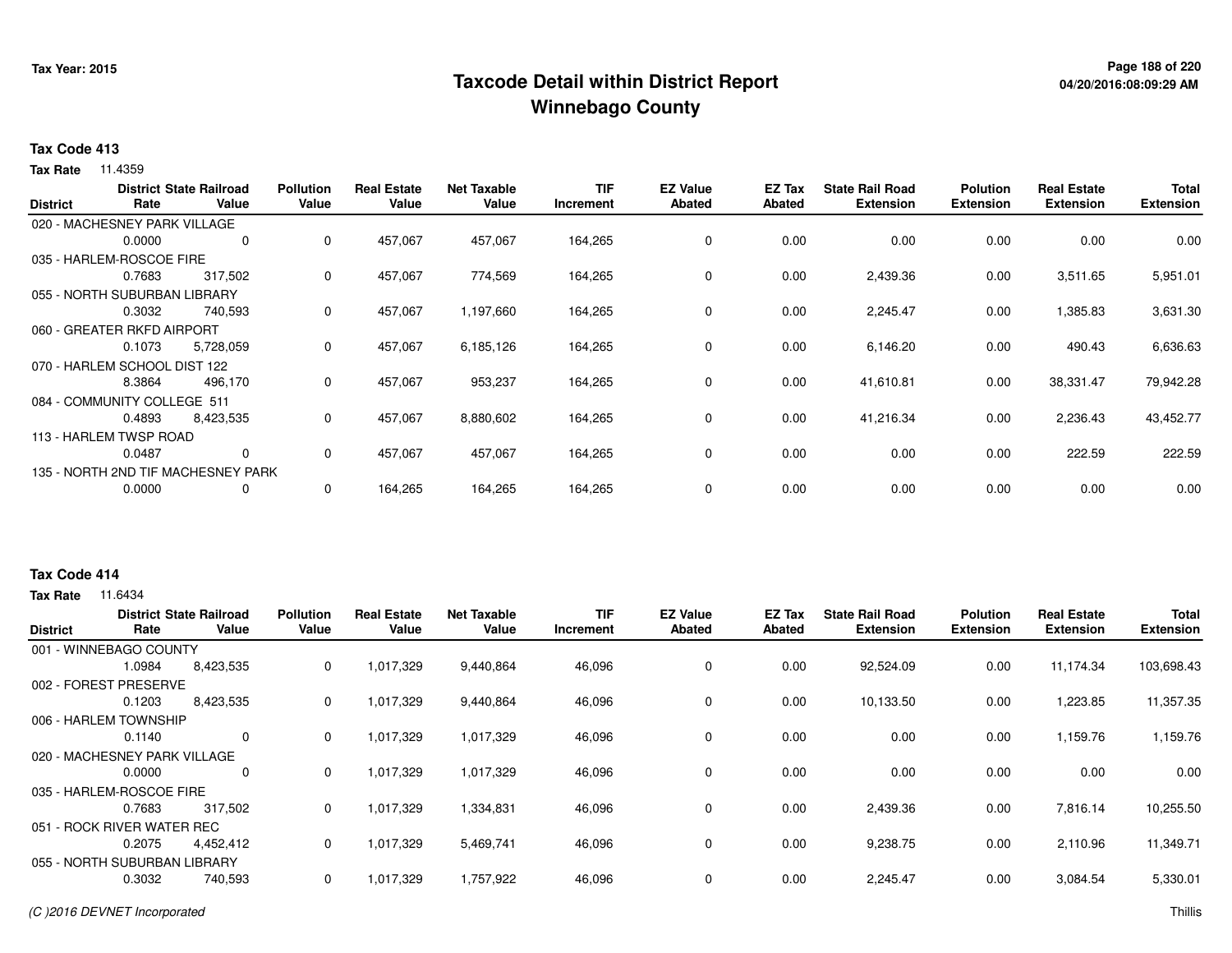# **Page 189 of 220 Taxcode Detail within District ReportWinnebago County**

#### **Tax Code 414**

**Tax Rate** 11.6434

|                 |                              | <b>District State Railroad</b>     | <b>Pollution</b> | <b>Real Estate</b> | Net Taxable | <b>TIF</b> | <b>EZ Value</b> | EZ Tax | <b>State Rail Road</b> | <b>Polution</b>  | <b>Real Estate</b> | <b>Total</b>     |
|-----------------|------------------------------|------------------------------------|------------------|--------------------|-------------|------------|-----------------|--------|------------------------|------------------|--------------------|------------------|
| <b>District</b> | Rate                         | Value                              | Value            | Value              | Value       | Increment  | Abated          | Abated | <b>Extension</b>       | <b>Extension</b> | <b>Extension</b>   | <b>Extension</b> |
|                 | 060 - GREATER RKFD AIRPORT   |                                    |                  |                    |             |            |                 |        |                        |                  |                    |                  |
|                 | 0.1073                       | 5.728.059                          | 0                | 1,017,329          | 6,745,388   | 46,096     | 0               | 0.00   | 6,146.20               | 0.00             | 1,091.59           | 7,237.79         |
|                 | 070 - HARLEM SCHOOL DIST 122 |                                    |                  |                    |             |            |                 |        |                        |                  |                    |                  |
|                 | 8.3864                       | 496.170                            | 0                | 1,017,329          | 1,513,499   | 46,096     | 0               | 0.00   | 41.610.81              | 0.00             | 85,317.28          | 126,928.09       |
|                 | 084 - COMMUNITY COLLEGE 511  |                                    |                  |                    |             |            |                 |        |                        |                  |                    |                  |
|                 | 0.4893                       | 8.423.535                          | 0                | 1,017,329          | 9,440,864   | 46,096     | 0               | 0.00   | 41.216.34              | 0.00             | 4,977.79           | 46,194.13        |
|                 | 113 - HARLEM TWSP ROAD       |                                    |                  |                    |             |            |                 |        |                        |                  |                    |                  |
|                 | 0.0487                       | 0                                  | $\Omega$         | 1,017,329          | 1,017,329   | 46,096     | 0               | 0.00   | 0.00                   | 0.00             | 495.44             | 495.44           |
|                 |                              | 135 - NORTH 2ND TIF MACHESNEY PARK |                  |                    |             |            |                 |        |                        |                  |                    |                  |
|                 | 0.0000                       |                                    | 0                | 46,096             | 46,096      | 46,096     | 0               | 0.00   | 0.00                   | 0.00             | 0.00               | 0.00             |
|                 |                              |                                    |                  |                    |             |            |                 |        |                        |                  |                    |                  |

### **Tax Code 416**

| <b>District</b> | Rate                         | <b>District State Railroad</b><br>Value | <b>Pollution</b><br>Value | <b>Real Estate</b><br>Value | <b>Net Taxable</b><br>Value | <b>TIF</b><br>Increment | <b>EZ Value</b><br>Abated | EZ Tax<br>Abated | <b>State Rail Road</b><br><b>Extension</b> | <b>Polution</b><br><b>Extension</b> | <b>Real Estate</b><br><b>Extension</b> | <b>Total</b><br><b>Extension</b> |
|-----------------|------------------------------|-----------------------------------------|---------------------------|-----------------------------|-----------------------------|-------------------------|---------------------------|------------------|--------------------------------------------|-------------------------------------|----------------------------------------|----------------------------------|
|                 | 001 - WINNEBAGO COUNTY       |                                         |                           |                             |                             |                         |                           |                  |                                            |                                     |                                        |                                  |
|                 | 1.0984                       | 8,423,535                               | 0                         | 6,244,529                   | 14,668,064                  | 2,508,225               | 0                         | 0.00             | 92,524.09                                  | 0.00                                | 68,589.91                              | 161,114.00                       |
|                 | 002 - FOREST PRESERVE        |                                         |                           |                             |                             |                         |                           |                  |                                            |                                     |                                        |                                  |
|                 | 0.1203                       | 8,423,535                               | 0                         | 6,244,529                   | 14,668,064                  | 2,508,225               | 0                         | 0.00             | 10,133.50                                  | 0.00                                | 7,512.17                               | 17,645.67                        |
|                 | 006 - HARLEM TOWNSHIP        |                                         |                           |                             |                             |                         |                           |                  |                                            |                                     |                                        |                                  |
|                 | 0.1140                       | $\mathbf 0$                             | 0                         | 6,244,529                   | 6,244,529                   | 2,508,225               | 0                         | 0.00             | 0.00                                       | 0.00                                | 7,118.76                               | 7,118.76                         |
|                 | 020 - MACHESNEY PARK VILLAGE |                                         |                           |                             |                             |                         |                           |                  |                                            |                                     |                                        |                                  |
|                 | 0.0000                       | 0                                       | 0                         | 6,244,529                   | 6,244,529                   | 2,508,225               | 0                         | 0.00             | 0.00                                       | 0.00                                | 0.00                                   | 0.00                             |
|                 | 037 - NORTH PARK FIRE        |                                         |                           |                             |                             |                         |                           |                  |                                            |                                     |                                        |                                  |
|                 | 0.4522                       | 424,145                                 | 0                         | 6,244,529                   | 6,668,674                   | 2,508,225               | 0                         | 0.00             | 1,917.99                                   | 0.00                                | 28,237.76                              | 30,155.75                        |
|                 | 051 - ROCK RIVER WATER REC   |                                         |                           |                             |                             |                         |                           |                  |                                            |                                     |                                        |                                  |
|                 | 0.2075                       | 4,452,412                               | 0                         | 6,244,529                   | 10,696,941                  | 2,508,225               | 0                         | 0.00             | 9,238.75                                   | 0.00                                | 12,957.40                              | 22,196.15                        |
|                 | 055 - NORTH SUBURBAN LIBRARY |                                         |                           |                             |                             |                         |                           |                  |                                            |                                     |                                        |                                  |
|                 | 0.3032                       | 740,593                                 | 0                         | 6,244,529                   | 6,985,122                   | 2,508,225               | 0                         | 0.00             | 2,245.47                                   | 0.00                                | 18,933.41                              | 21,178.88                        |
|                 | 060 - GREATER RKFD AIRPORT   |                                         |                           |                             |                             |                         |                           |                  |                                            |                                     |                                        |                                  |
|                 | 0.1073                       | 5,728,059                               | 0                         | 6,244,529                   | 11,972,588                  | 2,508,225               | 0                         | 0.00             | 6,146.20                                   | 0.00                                | 6,700.38                               | 12,846.58                        |
|                 | 070 - HARLEM SCHOOL DIST 122 |                                         |                           |                             |                             |                         |                           |                  |                                            |                                     |                                        |                                  |
|                 | 8.3864                       | 496,170                                 | 0                         | 6,244,529                   | 6,740,699                   | 2,508,225               | 0                         | 0.00             | 41,610.81                                  | 0.00                                | 523,691.18                             | 565,301.99                       |
|                 | 084 - COMMUNITY COLLEGE 511  |                                         |                           |                             |                             |                         |                           |                  |                                            |                                     |                                        |                                  |
|                 | 0.4893                       | 8,423,535                               | 0                         | 6,244,529                   | 14,668,064                  | 2,508,225               | 0                         | 0.00             | 41,216.34                                  | 0.00                                | 30,554.48                              | 71,770.82                        |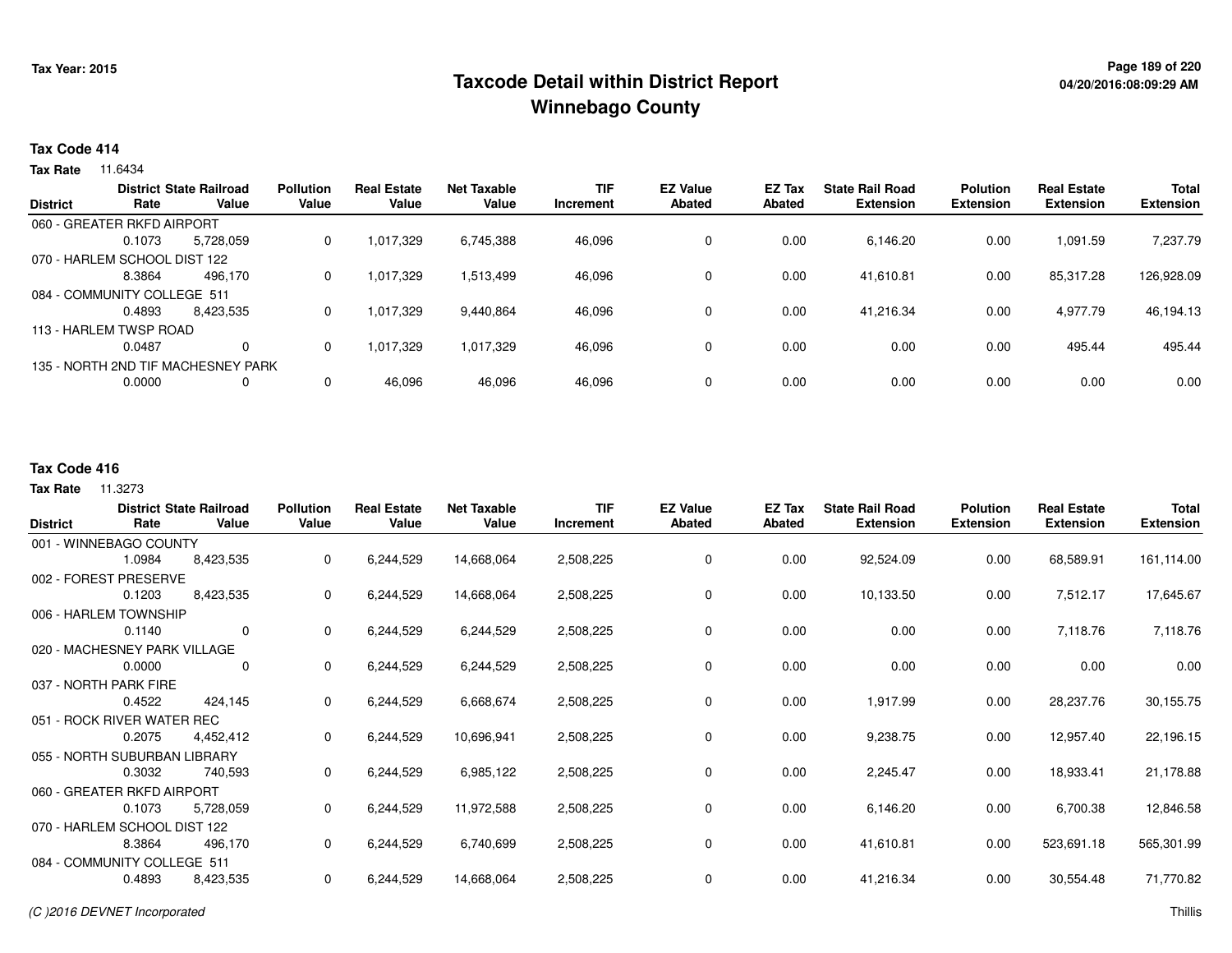# **Page 190 of 220 Taxcode Detail within District ReportWinnebago County**

#### **Tax Code 416**

**Tax Rate** 11.3273

|                 | <b>District State Railroad</b>     |       | <b>Pollution</b> | <b>Real Estate</b> | Net Taxable | <b>TIF</b> | <b>EZ Value</b> | EZ Tax | <b>State Rail Road</b> | <b>Polution</b>  | <b>Real Estate</b> | Total            |
|-----------------|------------------------------------|-------|------------------|--------------------|-------------|------------|-----------------|--------|------------------------|------------------|--------------------|------------------|
| <b>District</b> | Rate                               | Value | Value            | Value              | Value       | Increment  | Abated          | Abated | Extension              | <b>Extension</b> | <b>Extension</b>   | <b>Extension</b> |
|                 | 113 - HARLEM TWSP ROAD             |       |                  |                    |             |            |                 |        |                        |                  |                    |                  |
|                 | 0.0487                             |       |                  | 6.244.529          | 6.244.529   | 2,508,225  |                 | 0.00   | 0.00                   | 0.00             | 3.041.09           | 3,041.09         |
|                 | 135 - NORTH 2ND TIF MACHESNEY PARK |       |                  |                    |             |            |                 |        |                        |                  |                    |                  |
|                 | 0.0000                             |       |                  | 2,508,225          | 2,508,225   | 2,508,225  |                 | 0.00   | 0.00                   | 0.00             | 0.00               | 0.00             |

### **Tax Code 417**

**Tax Rate** 15,2963

| <b>District</b>     | Rate                         | <b>District State Railroad</b><br>Value | <b>Pollution</b><br>Value | <b>Real Estate</b><br>Value | <b>Net Taxable</b><br>Value | <b>TIF</b><br>Increment | <b>EZ Value</b><br>Abated | EZ Tax<br>Abated | <b>State Rail Road</b><br><b>Extension</b> | <b>Polution</b><br><b>Extension</b> | <b>Real Estate</b><br><b>Extension</b> | <b>Total</b><br><b>Extension</b> |
|---------------------|------------------------------|-----------------------------------------|---------------------------|-----------------------------|-----------------------------|-------------------------|---------------------------|------------------|--------------------------------------------|-------------------------------------|----------------------------------------|----------------------------------|
|                     | 001 - WINNEBAGO COUNTY       |                                         |                           |                             |                             |                         |                           |                  |                                            |                                     |                                        |                                  |
|                     | 1.0984                       | 8,423,535                               | 0                         | 898,649                     | 9,322,184                   | 910,830                 | 0                         | 0.00             | 92,524.09                                  | 0.00                                | 9,870.76                               | 102,394.85                       |
|                     | 002 - FOREST PRESERVE        |                                         |                           |                             |                             |                         |                           |                  |                                            |                                     |                                        |                                  |
|                     | 0.1203                       | 8,423,535                               | 0                         | 898,649                     | 9,322,184                   | 910,830                 | 0                         | 0.00             | 10,133.50                                  | 0.00                                | 1,081.07                               | 11,214.57                        |
|                     | 011 - ROCKFORD TOWNSHIP      |                                         |                           |                             |                             |                         |                           |                  |                                            |                                     |                                        |                                  |
|                     | 0.1452                       | 3,976,170                               | 0                         | 898,649                     | 4,874,819                   | 910,830                 | 0                         | 0.00             | 5,773.40                                   | 0.00                                | 1,304.84                               | 7,078.24                         |
| 023 - ROCKFORD CITY |                              |                                         |                           |                             |                             |                         |                           |                  |                                            |                                     |                                        |                                  |
|                     | 3.3595                       | 3,297,017                               | 0                         | 898,649                     | 4,195,666                   | 910,830                 | 0                         | 0.00             | 110,763.28                                 | 0.00                                | 30,190.11                              | 140,953.39                       |
|                     | 046 - ROCKFORD PARK DISTRICT |                                         |                           |                             |                             |                         |                           |                  |                                            |                                     |                                        |                                  |
|                     | 1.1629                       | 4,191,679                               | 0                         | 898,649                     | 5,090,328                   | 910,830                 | 0                         | 0.00             | 48,745.04                                  | 0.00                                | 10,450.39                              | 59,195.43                        |
|                     | 051 - ROCK RIVER WATER REC   |                                         |                           |                             |                             |                         |                           |                  |                                            |                                     |                                        |                                  |
|                     | 0.2075                       | 4,452,412                               | 0                         | 898,649                     | 5,351,061                   | 910,830                 | 0                         | 0.00             | 9,238.75                                   | 0.00                                | 1,864.70                               | 11,103.45                        |
|                     | 059 - ROCKFORD CITY LIBRARY  |                                         |                           |                             |                             |                         |                           |                  |                                            |                                     |                                        |                                  |
|                     | 0.5196                       | 3,297,017                               | 0                         | 898,649                     | 4,195,666                   | 910,830                 | 0                         | 0.00             | 17,131.30                                  | 0.00                                | 4,669.38                               | 21,800.68                        |
|                     | 060 - GREATER RKFD AIRPORT   |                                         |                           |                             |                             |                         |                           |                  |                                            |                                     |                                        |                                  |
|                     | 0.1073                       | 5,728,059                               | 0                         | 898,649                     | 6,626,708                   | 910,830                 | 0                         | 0.00             | 6,146.20                                   | 0.00                                | 964.25                                 | 7,110.45                         |
|                     |                              | 076 - ROCKFORD SCHOOL DIST 205          |                           |                             |                             |                         |                           |                  |                                            |                                     |                                        |                                  |
|                     | 7.9379                       | 5,024,208                               | 0                         | 898,649                     | 5,922,857                   | 910,830                 | 0                         | 0.00             | 398,816.60                                 | 0.00                                | 71,333.86                              | 470,150.46                       |
|                     | 084 - COMMUNITY COLLEGE 511  |                                         |                           |                             |                             |                         |                           |                  |                                            |                                     |                                        |                                  |
|                     | 0.4893                       | 8,423,535                               | 0                         | 898,649                     | 9,322,184                   | 910.830                 | 0                         | 0.00             | 41,216.34                                  | 0.00                                | 4,397.09                               | 45,613.43                        |
|                     | 118 - ROCKFORD TWSP ROAD     |                                         |                           |                             |                             |                         |                           |                  |                                            |                                     |                                        |                                  |
|                     | 0.1484                       | 3,976,170                               | 0                         | 898.649                     | 4,874,819                   | 910,830                 | 0                         | 0.00             | 5,900.63                                   | 0.00                                | 1,333.60                               | 7,234.23                         |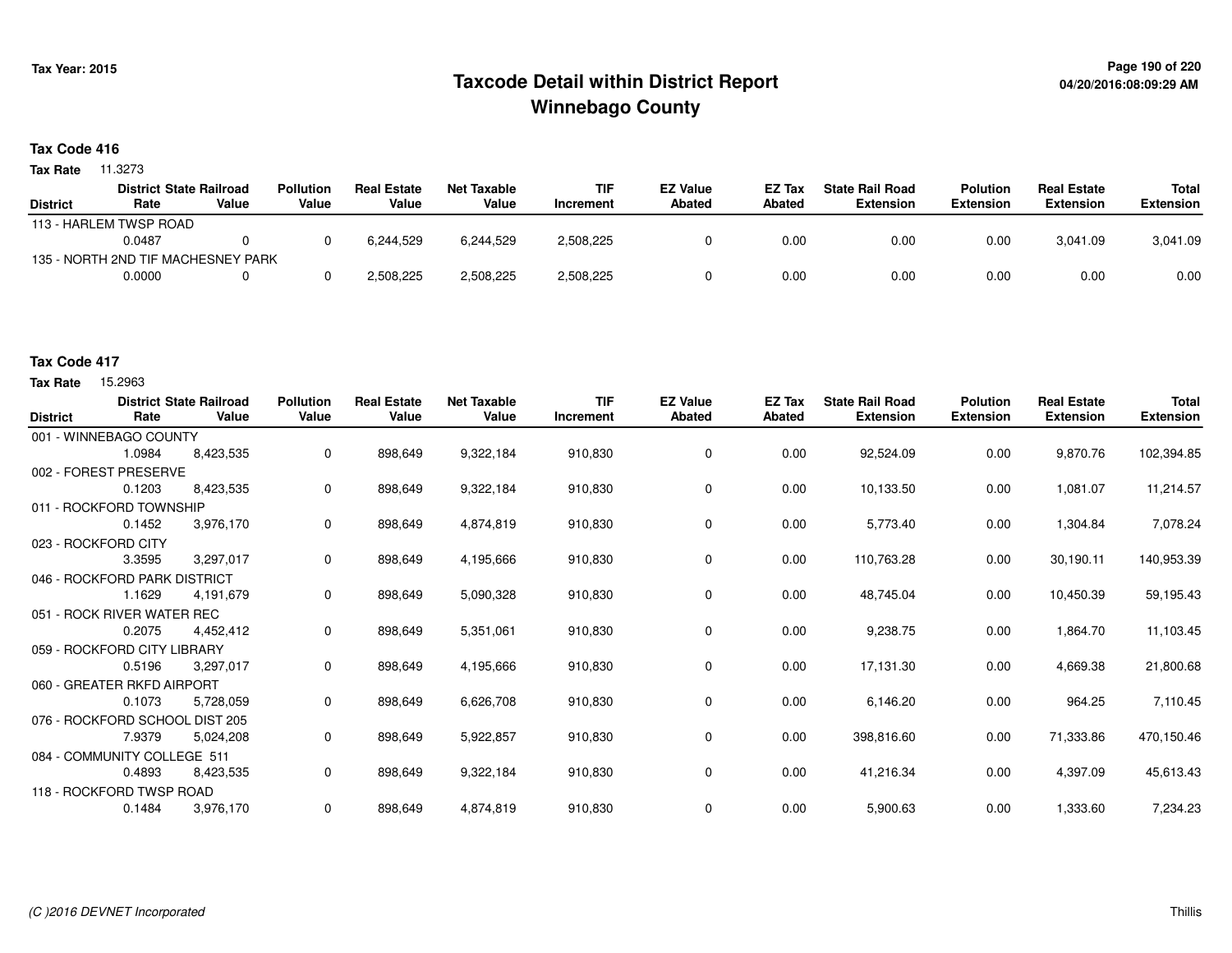# **Page 191 of 220 Taxcode Detail within District ReportWinnebago County**

**Tax Code 417**

Tax Rate 15.2963

|                 | <b>District State Railroad</b> |       | <b>Pollution</b> | <b>Real Estate</b> | Net Taxable | <b>TIF</b> | <b>EZ Value</b> | <b>EZ Tax</b> | <b>State Rail Road</b> | <b>Polution</b>  | <b>Real Estate</b> | <b>Total</b> |
|-----------------|--------------------------------|-------|------------------|--------------------|-------------|------------|-----------------|---------------|------------------------|------------------|--------------------|--------------|
| <b>District</b> | Rate                           | Value | Value            | Value              | Value       | Increment  | <b>Abated</b>   | Abated        | <b>Extension</b>       | <b>Extension</b> | <b>Extension</b>   | Extension    |
|                 | 137 - MAIN & WHITMAN TIF       |       |                  |                    |             |            |                 |               |                        |                  |                    |              |
|                 | 0.0000                         |       |                  | 910,830            | 910,830     | 910,830    |                 | 0.00          | 0.00                   | 0.00             | 0.00               | 0.00         |

Tax Rate 15.2963

| <b>District</b>   | <b>District State Railroad</b><br>Rate | Value       | <b>Pollution</b><br>Value | <b>Real Estate</b><br>Value | <b>Net Taxable</b><br>Value | <b>TIF</b><br>Increment | <b>EZ Value</b><br>Abated | <b>EZ Tax</b><br>Abated | <b>State Rail Road</b><br><b>Extension</b> | <b>Polution</b><br><b>Extension</b> | <b>Real Estate</b><br><b>Extension</b> | <b>Total</b><br><b>Extension</b> |
|-------------------|----------------------------------------|-------------|---------------------------|-----------------------------|-----------------------------|-------------------------|---------------------------|-------------------------|--------------------------------------------|-------------------------------------|----------------------------------------|----------------------------------|
|                   | 001 - WINNEBAGO COUNTY                 |             |                           |                             |                             |                         |                           |                         |                                            |                                     |                                        |                                  |
|                   | 1.0984                                 | 8,423,535   | $\mathbf{0}$              | 5,265,243                   | 13,688,778                  | 72,521                  | 0                         | 0.00                    | 92,524.09                                  | 0.00                                | 57,833.43                              | 150,357.52                       |
|                   | 002 - FOREST PRESERVE                  |             |                           |                             |                             |                         |                           |                         |                                            |                                     |                                        |                                  |
|                   | 0.1203                                 | 8,423,535   | $\mathbf 0$               | 5,265,243                   | 13,688,778                  | 72,521                  | 0                         | 0.00                    | 10,133.50                                  | 0.00                                | 6,334.09                               | 16,467.59                        |
|                   | 011 - ROCKFORD TOWNSHIP                |             |                           |                             |                             |                         |                           |                         |                                            |                                     |                                        |                                  |
|                   | 0.1452                                 | 3,976,170   | $\mathbf 0$               | 5,265,243                   | 9,241,413                   | 72,521                  | 0                         | 0.00                    | 5,773.40                                   | 0.00                                | 7,645.13                               | 13,418.53                        |
|                   | 023 - ROCKFORD CITY                    |             |                           |                             |                             |                         |                           |                         |                                            |                                     |                                        |                                  |
|                   | 3.3595                                 | 3,297,017   | $\Omega$                  | 5,265,243                   | 8,562,260                   | 72,521                  | $\mathbf 0$               | 0.00                    | 110,763.28                                 | 0.00                                | 176,885.84                             | 287,649.12                       |
|                   | 046 - ROCKFORD PARK DISTRICT           |             |                           |                             |                             |                         |                           |                         |                                            |                                     |                                        |                                  |
|                   | 1.1629                                 | 4,191,679   | $\mathbf 0$               | 5,265,243                   | 9,456,922                   | 72,521                  | 0                         | 0.00                    | 48,745.04                                  | 0.00                                | 61,229.51                              | 109,974.55                       |
|                   | 051 - ROCK RIVER WATER REC             |             |                           |                             |                             |                         |                           |                         |                                            |                                     |                                        |                                  |
|                   | 0.2075                                 | 4.452.412   | $\mathbf 0$               | 5,265,243                   | 9,717,655                   | 72,521                  | 0                         | 0.00                    | 9,238.75                                   | 0.00                                | 10,925.38                              | 20,164.13                        |
|                   | 059 - ROCKFORD CITY LIBRARY            |             |                           |                             |                             |                         |                           |                         |                                            |                                     |                                        |                                  |
|                   | 0.5196                                 | 3,297,017   | 0                         | 5,265,243                   | 8,562,260                   | 72,521                  | $\mathbf 0$               | 0.00                    | 17,131.30                                  | 0.00                                | 27,358.20                              | 44,489.50                        |
|                   | 060 - GREATER RKFD AIRPORT             |             |                           |                             |                             |                         |                           |                         |                                            |                                     |                                        |                                  |
|                   | 0.1073                                 | 5,728,059   | $\mathbf{0}$              | 5,265,243                   | 10,993,302                  | 72,521                  | $\mathbf 0$               | 0.00                    | 6,146.20                                   | 0.00                                | 5,649.61                               | 11,795.81                        |
|                   | 076 - ROCKFORD SCHOOL DIST 205         |             |                           |                             |                             |                         |                           |                         |                                            |                                     |                                        |                                  |
|                   | 7.9379                                 | 5,024,208   | 0                         | 5,265,243                   | 10,289,451                  | 72,521                  | 0                         | 0.00                    | 398,816.60                                 | 0.00                                | 417,949.72                             | 816,766.32                       |
|                   | 084 - COMMUNITY COLLEGE 511            |             |                           |                             |                             |                         |                           |                         |                                            |                                     |                                        |                                  |
|                   | 0.4893                                 | 8,423,535   | $\mathbf{0}$              | 5,265,243                   | 13,688,778                  | 72,521                  | 0                         | 0.00                    | 41,216.34                                  | 0.00                                | 25,762.83                              | 66,979.17                        |
|                   | 118 - ROCKFORD TWSP ROAD               |             |                           |                             |                             |                         |                           |                         |                                            |                                     |                                        |                                  |
|                   | 0.1484                                 | 3,976,170   | $\mathbf{0}$              | 5,265,243                   | 9,241,413                   | 72,521                  | $\mathbf 0$               | 0.00                    | 5,900.63                                   | 0.00                                | 7,813.62                               | 13,714.25                        |
| 138 - MIDTOWN TIF |                                        |             |                           |                             |                             |                         |                           |                         |                                            |                                     |                                        |                                  |
|                   | 0.0000                                 | $\mathbf 0$ | $\mathbf 0$               | 72,521                      | 72,521                      | 72,521                  | $\mathbf 0$               | 0.00                    | 0.00                                       | 0.00                                | 0.00                                   | 0.00                             |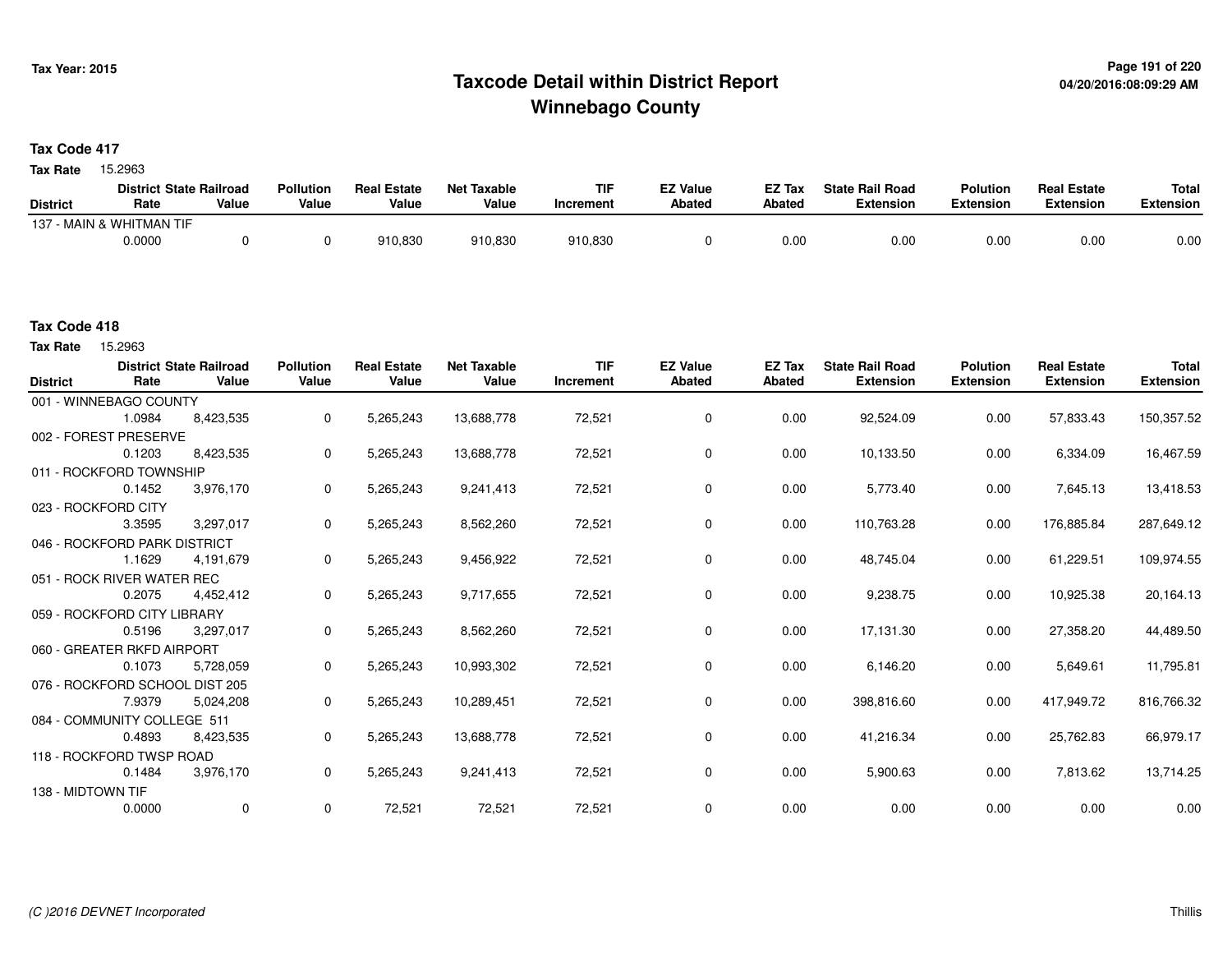# **Page 192 of 220 Taxcode Detail within District ReportWinnebago County**

### **Tax Code 419**

Tax Rate 15.2963

|                 |                                | <b>District State Railroad</b>     | <b>Pollution</b> | <b>Real Estate</b> | <b>Net Taxable</b> | <b>TIF</b> | <b>EZ Value</b> | <b>EZ Tax</b> | <b>State Rail Road</b> | <b>Polution</b>  | <b>Real Estate</b> | <b>Total</b>     |
|-----------------|--------------------------------|------------------------------------|------------------|--------------------|--------------------|------------|-----------------|---------------|------------------------|------------------|--------------------|------------------|
| <b>District</b> | Rate                           | Value                              | Value            | Value              | Value              | Increment  | Abated          | <b>Abated</b> | <b>Extension</b>       | <b>Extension</b> | <b>Extension</b>   | <b>Extension</b> |
|                 | 001 - WINNEBAGO COUNTY         |                                    |                  |                    |                    |            |                 |               |                        |                  |                    |                  |
|                 | 1.0984                         | 8,423,535                          | 0                | 386,217            | 8,809,752          | 0          | 0               | 0.00          | 92,524.09              | 0.00             | 4,242.21           | 96,766.30        |
|                 | 002 - FOREST PRESERVE          |                                    |                  |                    |                    |            |                 |               |                        |                  |                    |                  |
|                 | 0.1203                         | 8,423,535                          | 0                | 386,217            | 8,809,752          | 0          | $\mathbf 0$     | 0.00          | 10,133.50              | 0.00             | 464.62             | 10,598.12        |
|                 | 011 - ROCKFORD TOWNSHIP        |                                    |                  |                    |                    |            |                 |               |                        |                  |                    |                  |
|                 | 0.1452                         | 3,976,170                          | 0                | 386,217            | 4,362,387          | 0          | 0               | 0.00          | 5,773.40               | 0.00             | 560.79             | 6,334.19         |
|                 | 023 - ROCKFORD CITY            |                                    |                  |                    |                    |            |                 |               |                        |                  |                    |                  |
|                 | 3.3595                         | 3,297,017                          | 0                | 386,217            | 3,683,234          | 0          | 0               | 0.00          | 110,763.28             | 0.00             | 12,974.96          | 123,738.24       |
|                 | 046 - ROCKFORD PARK DISTRICT   |                                    |                  |                    |                    |            |                 |               |                        |                  |                    |                  |
|                 | 1.1629                         | 4,191,679                          | 0                | 386,217            | 4,577,896          | 0          | 0               | 0.00          | 48,745.04              | 0.00             | 4,491.32           | 53,236.36        |
|                 | 051 - ROCK RIVER WATER REC     |                                    |                  |                    |                    |            |                 |               |                        |                  |                    |                  |
|                 | 0.2075                         | 4,452,412                          | 0                | 386,217            | 4,838,629          | 0          | 0               | 0.00          | 9,238.75               | 0.00             | 801.40             | 10,040.15        |
|                 | 059 - ROCKFORD CITY LIBRARY    |                                    |                  |                    |                    |            |                 |               |                        |                  |                    |                  |
|                 | 0.5196                         | 3,297,017                          | 0                | 386,217            | 3,683,234          | 0          | 0               | 0.00          | 17,131.30              | 0.00             | 2,006.78           | 19,138.08        |
|                 | 060 - GREATER RKFD AIRPORT     |                                    |                  |                    |                    |            |                 |               |                        |                  |                    |                  |
|                 | 0.1073                         | 5,728,059                          | 0                | 386,217            | 6,114,276          | 0          | 0               | 0.00          | 6,146.20               | 0.00             | 414.41             | 6,560.61         |
|                 | 076 - ROCKFORD SCHOOL DIST 205 |                                    |                  |                    |                    |            |                 |               |                        |                  |                    |                  |
|                 | 7.9379                         | 5,024,208                          | 0                | 386,217            | 5,410,425          | 0          | 0               | 0.00          | 398,816.60             | 0.00             | 30,657.52          | 429,474.12       |
|                 | 084 - COMMUNITY COLLEGE 511    |                                    |                  |                    |                    |            |                 |               |                        |                  |                    |                  |
|                 | 0.4893                         | 8,423,535                          | 0                | 386,217            | 8,809,752          | 0          | 0               | 0.00          | 41,216.34              | 0.00             | 1,889.76           | 43,106.10        |
|                 | 118 - ROCKFORD TWSP ROAD       |                                    |                  |                    |                    |            |                 |               |                        |                  |                    |                  |
|                 | 0.1484                         | 3,976,170                          | 0                | 386,217            | 4,362,387          | 0          | 0               | 0.00          | 5,900.63               | 0.00             | 573.15             | 6,473.78         |
|                 |                                | 139 - KISHWAUKEE & HARRISON TIF #2 |                  |                    |                    |            |                 |               |                        |                  |                    |                  |
|                 | 0.0000                         | 0                                  | 0                | 0                  | 0                  | 0          | 0               | 0.00          | 0.00                   | 0.00             | 0.00               | 0.00             |
|                 |                                |                                    |                  |                    |                    |            |                 |               |                        |                  |                    |                  |

| <b>Tax Rate</b> | 10.2364                |                                         |                           |                             |                      |                  |                                  |                         |                                            |                                     |                                        |                                  |
|-----------------|------------------------|-----------------------------------------|---------------------------|-----------------------------|----------------------|------------------|----------------------------------|-------------------------|--------------------------------------------|-------------------------------------|----------------------------------------|----------------------------------|
| <b>District</b> | Rate                   | <b>District State Railroad</b><br>Value | <b>Pollution</b><br>Value | <b>Real Estate</b><br>Value | Net Taxable<br>Value | TIF<br>Increment | <b>EZ Value</b><br><b>Abated</b> | <b>EZ Tax</b><br>Abated | <b>State Rail Road</b><br><b>Extension</b> | <b>Polution</b><br><b>Extension</b> | <b>Real Estate</b><br><b>Extension</b> | <b>Total</b><br><b>Extension</b> |
|                 | 001 - WINNEBAGO COUNTY |                                         |                           |                             |                      |                  |                                  |                         |                                            |                                     |                                        |                                  |
|                 | 1.0984                 | 8.423.535                               | 0                         | 1,751,743                   | 10.175.278           | 3,184,992        |                                  | 0.00                    | 92.524.09                                  | 0.00                                | 19.241.15                              | 111,765.24                       |
|                 | 002 - FOREST PRESERVE  |                                         |                           |                             |                      |                  |                                  |                         |                                            |                                     |                                        |                                  |
|                 | 0.1203                 | 8.423.535                               | 0                         | 1,751,743                   | 10.175.278           | 3,184,992        |                                  | 0.00                    | 10,133.50                                  | 0.00                                | 2,107.35                               | 12,240.85                        |
|                 | 012 - ROCKTON TOWNSHIP |                                         |                           |                             |                      |                  |                                  |                         |                                            |                                     |                                        |                                  |
|                 | 0.2035                 | 740.337                                 | 0                         | 1,751,743                   | 2,492,080            | 3,184,992        |                                  | 0.00                    | 1,506.57                                   | 0.00                                | 3,564.80                               | 5,071.37                         |
|                 |                        |                                         |                           |                             |                      |                  |                                  |                         |                                            |                                     |                                        |                                  |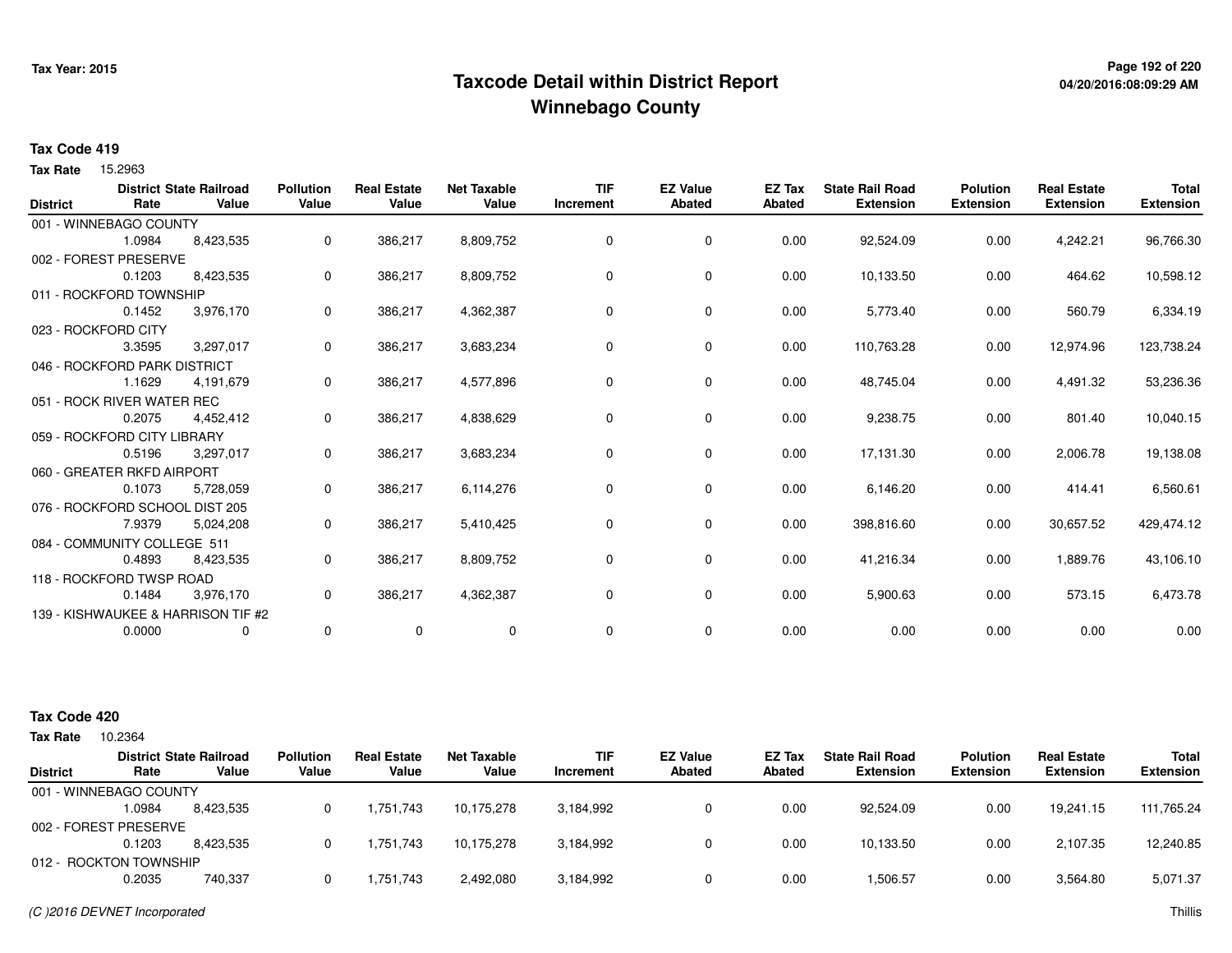# **Page 193 of 220 Taxcode Detail within District ReportWinnebago County**

#### **Tax Code 420**

10.2364 **Tax Rate**

|                               |        | <b>District State Railroad</b> | <b>Pollution</b> | <b>Real Estate</b> | <b>Net Taxable</b> | <b>TIF</b> | <b>EZ Value</b> | EZ Tax | <b>State Rail Road</b> | <b>Polution</b>  | <b>Real Estate</b> | <b>Total</b>     |
|-------------------------------|--------|--------------------------------|------------------|--------------------|--------------------|------------|-----------------|--------|------------------------|------------------|--------------------|------------------|
| <b>District</b>               | Rate   | Value                          | Value            | Value              | Value              | Increment  | <b>Abated</b>   | Abated | <b>Extension</b>       | <b>Extension</b> | <b>Extension</b>   | <b>Extension</b> |
| 024 - ROCKTON VILLAGE         |        |                                |                  |                    |                    |            |                 |        |                        |                  |                    |                  |
|                               | 0.6705 | 77,181                         | 0                | 1,751,743          | 1,828,924          | 3,184,992  | 0               | 0.00   | 517.51                 | 0.00             | 11,745.44          | 12,262.95        |
| 041 - ROCKTON FIRE            |        |                                |                  |                    |                    |            |                 |        |                        |                  |                    |                  |
|                               | 0.7765 | 313,289                        | $\mathbf{0}$     | 1,751,743          | 2,065,032          | 3,184,992  | 0               | 0.00   | 2,432.69               | 0.00             | 13,602.28          | 16,034.97        |
| 057 - TALCOTT FREE LIBRARY    |        |                                |                  |                    |                    |            |                 |        |                        |                  |                    |                  |
|                               | 0.2208 | 220,125                        | 0                | 1,751,743          | 1,971,868          | 3,184,992  | 0               | 0.00   | 486.03                 | 0.00             | 3,867.85           | 4,353.88         |
| 074 - ROCKTON SCHOOL DIST 140 |        |                                |                  |                    |                    |            |                 |        |                        |                  |                    |                  |
|                               | 3.8877 | 291,368                        | 0                | 1,751,743          | 2,043,111          | 3,184,992  | 0               | 0.00   | 11,327.53              | 0.00             | 68,102.51          | 79,430.04        |
| 077 - HONONEGAH HIGH SD #207  |        |                                |                  |                    |                    |            |                 |        |                        |                  |                    |                  |
|                               | 2.6083 | 366,785                        | 0                | 1,751,743          | 2,118,528          | 3,184,992  | 0               | 0.00   | 9,566.86               | 0.00             | 45,690.71          | 55,257.57        |
| 084 - COMMUNITY COLLEGE 511   |        |                                |                  |                    |                    |            |                 |        |                        |                  |                    |                  |
|                               | 0.4893 | 8,423,535                      | 0                | 1,751,743          | 10,175,278         | 3,184,992  | 0               | 0.00   | 41,216.34              | 0.00             | 8,571.28           | 49,787.62        |
| 119 - ROCKTON TWSP ROAD       |        |                                |                  |                    |                    |            |                 |        |                        |                  |                    |                  |
|                               | 0.1611 | 740,337                        | 0                | 1,751,743          | 2,492,080          | 3,184,992  | 0               | 0.00   | 1,192.69               | 0.00             | 2,822.06           | 4,014.75         |
| 140 - FORMER BELOIT CORP TIF  |        |                                |                  |                    |                    |            |                 |        |                        |                  |                    |                  |
|                               | 0.0000 | 0                              | 0                | 3,184,992          | 3,184,992          | 3,184,992  | 0               | 0.00   | 0.00                   | 0.00             | 0.00               | 0.00             |

### **Tax Code 421**

**Tax Rate** 15,2963

| <b>District</b> | Rate                         | <b>District State Railroad</b><br>Value | <b>Pollution</b><br>Value | <b>Real Estate</b><br>Value | <b>Net Taxable</b><br>Value | <b>TIF</b><br>Increment | <b>EZ Value</b><br><b>Abated</b> | EZ Tax<br>Abated | <b>State Rail Road</b><br><b>Extension</b> | <b>Polution</b><br><b>Extension</b> | <b>Real Estate</b><br><b>Extension</b> | <b>Total</b><br><b>Extension</b> |
|-----------------|------------------------------|-----------------------------------------|---------------------------|-----------------------------|-----------------------------|-------------------------|----------------------------------|------------------|--------------------------------------------|-------------------------------------|----------------------------------------|----------------------------------|
|                 | 001 - WINNEBAGO COUNTY       |                                         |                           |                             |                             |                         |                                  |                  |                                            |                                     |                                        |                                  |
|                 | 1.0984                       | 8,423,535                               | 0                         | 13,054,146                  | 21,477,681                  | 184,296                 | 0                                | 0.00             | 92,524.09                                  | 0.00                                | 143,386.74                             | 235,910.83                       |
| 002 - FOREST    | PRESERVE                     |                                         |                           |                             |                             |                         |                                  |                  |                                            |                                     |                                        |                                  |
|                 | 0.1203                       | 8,423,535                               | 0                         | 13,054,146                  | 21,477,681                  | 184,296                 | $\mathbf 0$                      | 0.00             | 10,133.50                                  | 0.00                                | 15,704.14                              | 25,837.64                        |
|                 | 011 - ROCKFORD TOWNSHIP      |                                         |                           |                             |                             |                         |                                  |                  |                                            |                                     |                                        |                                  |
|                 | 0.1452                       | 3,976,170                               | 0                         | 13,054,146                  | 17,030,316                  | 184,296                 | 0                                | 0.00             | 5,773.40                                   | 0.00                                | 18,954.62                              | 24,728.02                        |
|                 | 023 - ROCKFORD CITY          |                                         |                           |                             |                             |                         |                                  |                  |                                            |                                     |                                        |                                  |
|                 | 3.3595                       | 3,297,017                               | 0                         | 13,054,146                  | 16,351,163                  | 184,296                 | 0                                | 0.00             | 110,763.28                                 | 0.00                                | 438,554.03                             | 549,317.31                       |
|                 | 046 - ROCKFORD PARK DISTRICT |                                         |                           |                             |                             |                         |                                  |                  |                                            |                                     |                                        |                                  |
|                 | 1.1629                       | 4,191,679                               | 0                         | 13,054,146                  | 17,245,825                  | 184,296                 | 0                                | 0.00             | 48,745.04                                  | 0.00                                | 151,806.66                             | 200,551.70                       |
|                 | 051 - ROCK RIVER WATER REC   |                                         |                           |                             |                             |                         |                                  |                  |                                            |                                     |                                        |                                  |
|                 | 0.2075                       | 4,452,412                               | 0                         | 13,054,146                  | 17,506,558                  | 184,296                 | 0                                | 0.00             | 9,238.75                                   | 0.00                                | 27,087.35                              | 36,326.10                        |
|                 | 059 - ROCKFORD CITY LIBRARY  |                                         |                           |                             |                             |                         |                                  |                  |                                            |                                     |                                        |                                  |
|                 | 0.5196                       | 3,297,017                               | 0                         | 13,054,146                  | 16,351,163                  | 184,296                 | $\mathbf 0$                      | 0.00             | 17,131.30                                  | 0.00                                | 67,829.34                              | 84,960.64                        |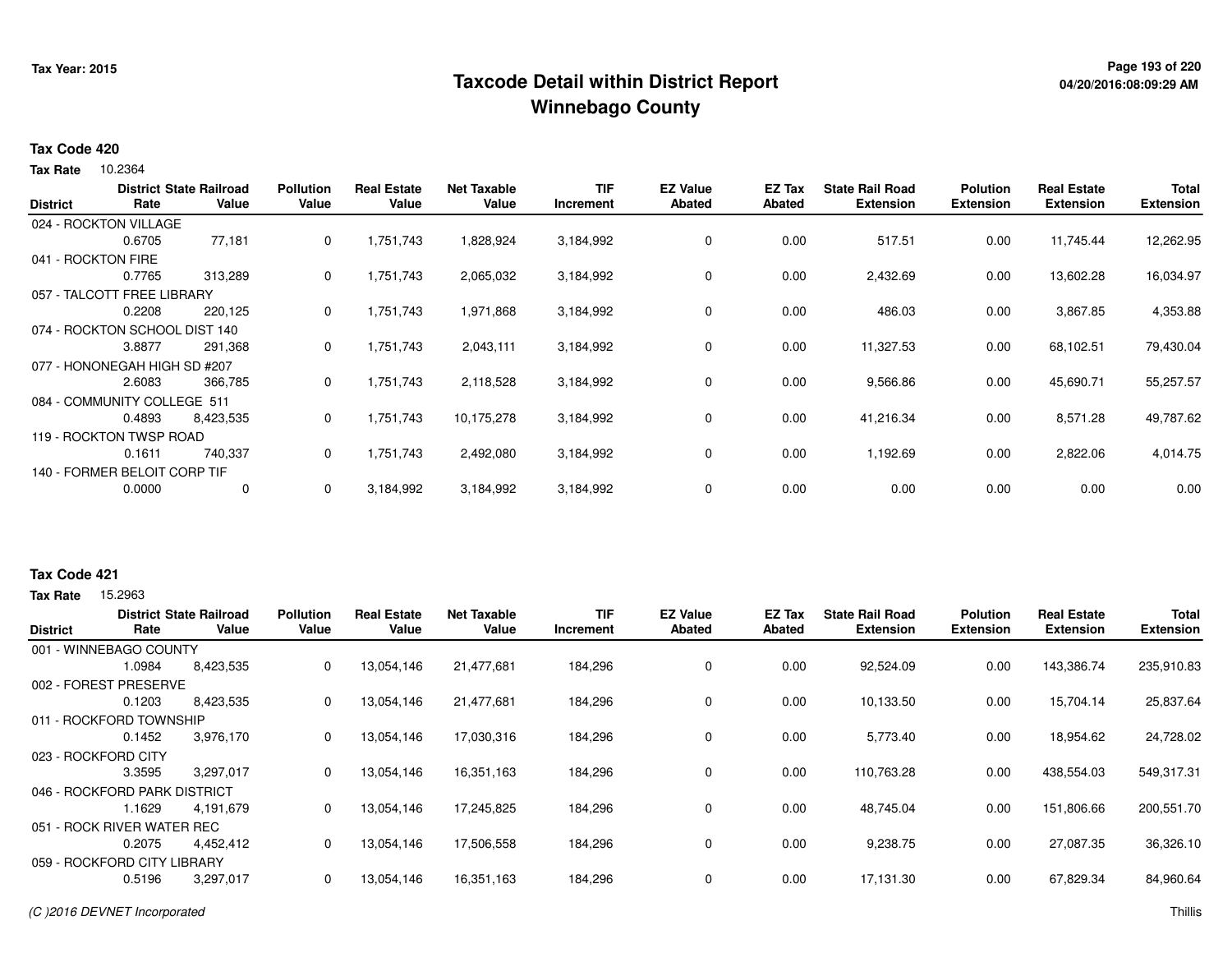### **Page 194 of 220 Taxcode Detail within District ReportWinnebago County**

#### **Tax Code 421**

Tax Rate 15.2963

| <b>District</b> |                                | <b>District State Railroad</b> | <b>Pollution</b> | <b>Real Estate</b> | Net Taxable | <b>TIF</b> | <b>EZ Value</b> | EZ Tax | <b>State Rail Road</b> | <b>Polution</b> | <b>Real Estate</b> | <b>Total</b>     |
|-----------------|--------------------------------|--------------------------------|------------------|--------------------|-------------|------------|-----------------|--------|------------------------|-----------------|--------------------|------------------|
|                 | Rate                           | Value                          | Value            | Value              | Value       | Increment  | <b>Abated</b>   | Abated | <b>Extension</b>       | Extension       | <b>Extension</b>   | <b>Extension</b> |
|                 | 060 - GREATER RKFD AIRPORT     |                                |                  |                    |             |            |                 |        |                        |                 |                    |                  |
|                 | 0.1073                         | 5.728.059                      | 0                | 13.054.146         | 18,782,205  | 184.296    | 0               | 0.00   | 6.146.20               | 0.00            | 14.007.10          | 20,153.30        |
|                 | 076 - ROCKFORD SCHOOL DIST 205 |                                |                  |                    |             |            |                 |        |                        |                 |                    |                  |
|                 | 7.9379                         | 5.024.208                      | $\Omega$         | 13.054.146         | 18.078.354  | 184,296    | 0               | 0.00   | 398,816.60             | 0.00            | 1,036,225.06       | 1,435,041.66     |
|                 | 084 - COMMUNITY COLLEGE 511    |                                |                  |                    |             |            |                 |        |                        |                 |                    |                  |
|                 | 0.4893                         | 8.423.535                      | 0                | 13.054.146         | 21.477.681  | 184.296    | 0               | 0.00   | 41,216.34              | 0.00            | 63,873.94          | 105,090.28       |
|                 | 118 - ROCKFORD TWSP ROAD       |                                |                  |                    |             |            |                 |        |                        |                 |                    |                  |
|                 | 0.1484                         | 3.976.170                      | 0                | 13,054,146         | 17,030,316  | 184,296    | 0               | 0.00   | 5,900.63               | 0.00            | 19,372.35          | 25,272.98        |
|                 | 141 - GLOBAL TRADE TIF #3      |                                |                  |                    |             |            |                 |        |                        |                 |                    |                  |
|                 | 0.0000                         |                                |                  | 184,296            | 184,296     | 184,296    | 0               | 0.00   | 0.00                   | 0.00            | 0.00               | 0.00             |
|                 |                                |                                |                  |                    |             |            |                 |        |                        |                 |                    |                  |

#### **Tax Code 422**

**State Railroad District ValueTIF IncrementEZ Value AbatedReal Estate ExtensionTotal Extension**Tax Rate 15.2963 **DistrictPollution ValueReal Estate ValueNet Taxable Value RatePolution ExtensionState Rail Road ExtensionEZ Tax Abated**72,904.25 165,428.34001 - WINNEBAGO COUNTY1.0984 8,423,535 <sup>0</sup> 6,637,313 15,060,848 367,981 <sup>0</sup> 0.00 92,524.09 0.00 7,984.69 18,118.19002 - FOREST PRESERVE0.12033 8,423,535 0 6,637,313 15,060,848 367,981 0 0.00 10,133.50 0.00 9,637.38 15,410.78011 - ROCKFORD TOWNSHIP3,976,170 0.14522 3,976,170 0 6,637,313 10,613,483 367,981 0 0.00 5,773.40 0.00 222,980.53 333,743.81023 - ROCKFORD CITY 3.3595 3,297,017 <sup>0</sup> 6,637,313 9,934,330 367,981 <sup>0</sup> 0.00 110,763.28 0.00 77,185.31 125,930.35046 - ROCKFORD PARK DISTRICT4.191.679 1.1629 4,191,679 <sup>0</sup> 6,637,313 10,828,992 367,981 <sup>0</sup> 0.00 48,745.04 0.00 13,772.42 23,011.17051 - ROCK RIVER WATER REC4,452,412 0.2075 4,452,412 <sup>0</sup> 6,637,313 11,089,725 367,981 <sup>0</sup> 0.00 9,238.75 0.00 34,487.48 51,618.78059 - ROCKFORD CITY LIBRARY3,297,017 0.5196 3,297,017 <sup>0</sup> 6,637,313 9,934,330 367,981 <sup>0</sup> 0.00 17,131.30 0.00 7,121.84 13,268.04060 - GREATER RKFD AIRPORT5,728,059 0.1073 5,728,059 <sup>0</sup> 6,637,313 12,365,372 367,981 <sup>0</sup> 0.00 6,146.20 0.00 526,863.27 925,679.87076 - ROCKFORD SCHOOL DIST 2055,024,208 7.9379 5,024,208 <sup>0</sup> 6,637,313 11,661,521 367,981 <sup>0</sup> 0.00 398,816.60 0.00 32,476.37 73,692.71084 - COMMUNITY COLLEGE 5118,423,535 0.48938,423,535 <sup>0</sup> 6,637,313 15,060,848 367,981 <sup>0</sup> 0.00 41,216.34 0.00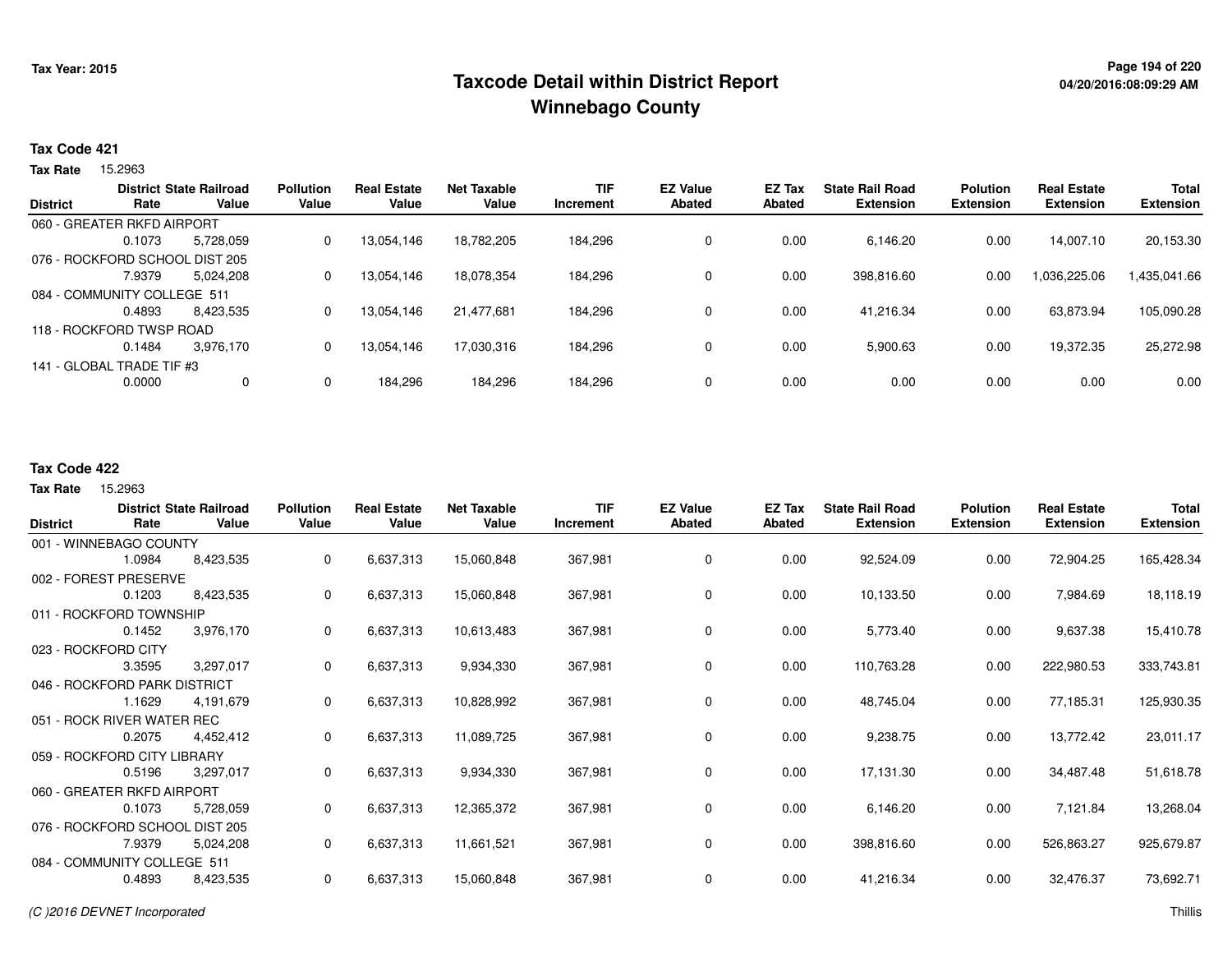# **Page 195 of 220 Taxcode Detail within District ReportWinnebago County**

### **Tax Code 422**

Tax Rate 15.2963

|                          |                                | <b>District State Railroad</b> | <b>Pollution</b> | <b>Real Estate</b> | Net Taxable | <b>TIF</b> | <b>EZ Value</b> | EZ Tax | <b>State Rail Road</b> | <b>Polution</b>  | <b>Real Estate</b> | Total            |
|--------------------------|--------------------------------|--------------------------------|------------------|--------------------|-------------|------------|-----------------|--------|------------------------|------------------|--------------------|------------------|
| <b>District</b>          | Rate                           | Value                          | Value            | Value              | Value       | Increment  | Abated          | Abated | Extension              | <b>Extension</b> | <b>Extension</b>   | <b>Extension</b> |
| 118 - ROCKFORD TWSP ROAD |                                |                                |                  |                    |             |            |                 |        |                        |                  |                    |                  |
|                          | 0.1484                         | 3.976.170                      |                  | 6,637,313          | 10.613.483  | 367,981    |                 | 0.00   | 5,900.63               | 0.00             | 9.849.77           | 15,750.40        |
|                          | 142 - RIVER DISTRICT NORTH TIF |                                |                  |                    |             |            |                 |        |                        |                  |                    |                  |
|                          | 0.0000                         |                                |                  | 367.981            | 367.981     | 367,981    |                 | 0.00   | 0.00                   | 0.00             | 0.00               | 0.00             |

### **Tax Code 423**

**Tax Rate** 15,2963

| <b>District</b> | Rate                           | <b>District State Railroad</b><br>Value | <b>Pollution</b><br>Value | <b>Real Estate</b><br>Value | <b>Net Taxable</b><br>Value | <b>TIF</b><br>Increment | <b>EZ Value</b><br><b>Abated</b> | EZ Tax<br>Abated | <b>State Rail Road</b><br><b>Extension</b> | <b>Polution</b><br><b>Extension</b> | <b>Real Estate</b><br><b>Extension</b> | <b>Total</b><br><b>Extension</b> |
|-----------------|--------------------------------|-----------------------------------------|---------------------------|-----------------------------|-----------------------------|-------------------------|----------------------------------|------------------|--------------------------------------------|-------------------------------------|----------------------------------------|----------------------------------|
|                 | 001 - WINNEBAGO COUNTY         |                                         |                           |                             |                             |                         |                                  |                  |                                            |                                     |                                        |                                  |
|                 | 1.0984                         | 8,423,535                               | 0                         | 11,220,682                  | 19,644,217                  | 317,435                 | 0                                | 0.00             | 92,524.09                                  | 0.00                                | 123,247.97                             | 215,772.06                       |
|                 | 002 - FOREST PRESERVE          |                                         |                           |                             |                             |                         |                                  |                  |                                            |                                     |                                        |                                  |
|                 | 0.1203                         | 8,423,535                               | 0                         | 11,220,682                  | 19,644,217                  | 317,435                 | 0                                | 0.00             | 10,133.50                                  | 0.00                                | 13,498.48                              | 23,631.98                        |
|                 | 011 - ROCKFORD TOWNSHIP        |                                         |                           |                             |                             |                         |                                  |                  |                                            |                                     |                                        |                                  |
|                 | 0.1452                         | 3,976,170                               |                           | 11,220,682                  | 15,196,852                  | 317,435                 | 0                                | 0.00             | 5,773.40                                   | 0.00                                | 16,292.43                              | 22,065.83                        |
|                 | 023 - ROCKFORD CITY            |                                         |                           |                             |                             |                         |                                  |                  |                                            |                                     |                                        |                                  |
|                 | 3.3595                         | 3,297,017                               | 0                         | 11,220,682                  | 14,517,699                  | 317,435                 | 0                                | 0.00             | 110,763.28                                 | 0.00                                | 376,958.81                             | 487,722.09                       |
|                 | 046 - ROCKFORD PARK DISTRICT   |                                         |                           |                             |                             |                         |                                  |                  |                                            |                                     |                                        |                                  |
|                 | 1.1629                         | 4,191,679                               | 0                         | 11,220,682                  | 15,412,361                  | 317,435                 | 0                                | 0.00             | 48,745.04                                  | 0.00                                | 130,485.31                             | 179,230.35                       |
|                 | 051 - ROCK RIVER WATER REC     |                                         |                           |                             |                             |                         |                                  |                  |                                            |                                     |                                        |                                  |
|                 | 0.2075                         | 4,452,412                               | 0                         | 11,220,682                  | 15,673,094                  | 317,435                 | 0                                | 0.00             | 9,238.75                                   | 0.00                                | 23,282.92                              | 32,521.67                        |
|                 | 059 - ROCKFORD CITY LIBRARY    |                                         |                           |                             |                             |                         |                                  |                  |                                            |                                     |                                        |                                  |
|                 | 0.5196                         | 3,297,017                               | 0                         | 11,220,682                  | 14,517,699                  | 317,435                 | 0                                | 0.00             | 17,131.30                                  | 0.00                                | 58,302.66                              | 75,433.96                        |
|                 | 060 - GREATER RKFD AIRPORT     |                                         |                           |                             |                             |                         |                                  |                  |                                            |                                     |                                        |                                  |
|                 | 0.1073                         | 5,728,059                               | 0                         | 11,220,682                  | 16,948,741                  | 317,435                 | 0                                | 0.00             | 6,146.20                                   | 0.00                                | 12,039.79                              | 18,185.99                        |
|                 | 076 - ROCKFORD SCHOOL DIST 205 |                                         |                           |                             |                             |                         |                                  |                  |                                            |                                     |                                        |                                  |
|                 | 7.9379                         | 5,024,208                               | 0                         | 11,220,682                  | 16,244,890                  | 317,435                 | 0                                | 0.00             | 398,816.60                                 | 0.00                                | 890,686.52                             | 1,289,503.12                     |
|                 | 084 - COMMUNITY COLLEGE 511    |                                         |                           |                             |                             |                         |                                  |                  |                                            |                                     |                                        |                                  |
|                 | 0.4893                         | 8,423,535                               | 0                         | 11,220,682                  | 19,644,217                  | 317,435                 | 0                                | 0.00             | 41,216.34                                  | 0.00                                | 54,902.80                              | 96,119.14                        |
|                 | 118 - ROCKFORD TWSP ROAD       |                                         |                           |                             |                             |                         |                                  |                  |                                            |                                     |                                        |                                  |
|                 | 0.1484                         | 3,976,170                               | 0                         | 11,220,682                  | 15,196,852                  | 317,435                 | 0                                | 0.00             | 5,900.63                                   | 0.00                                | 16,651.49                              | 22,552.12                        |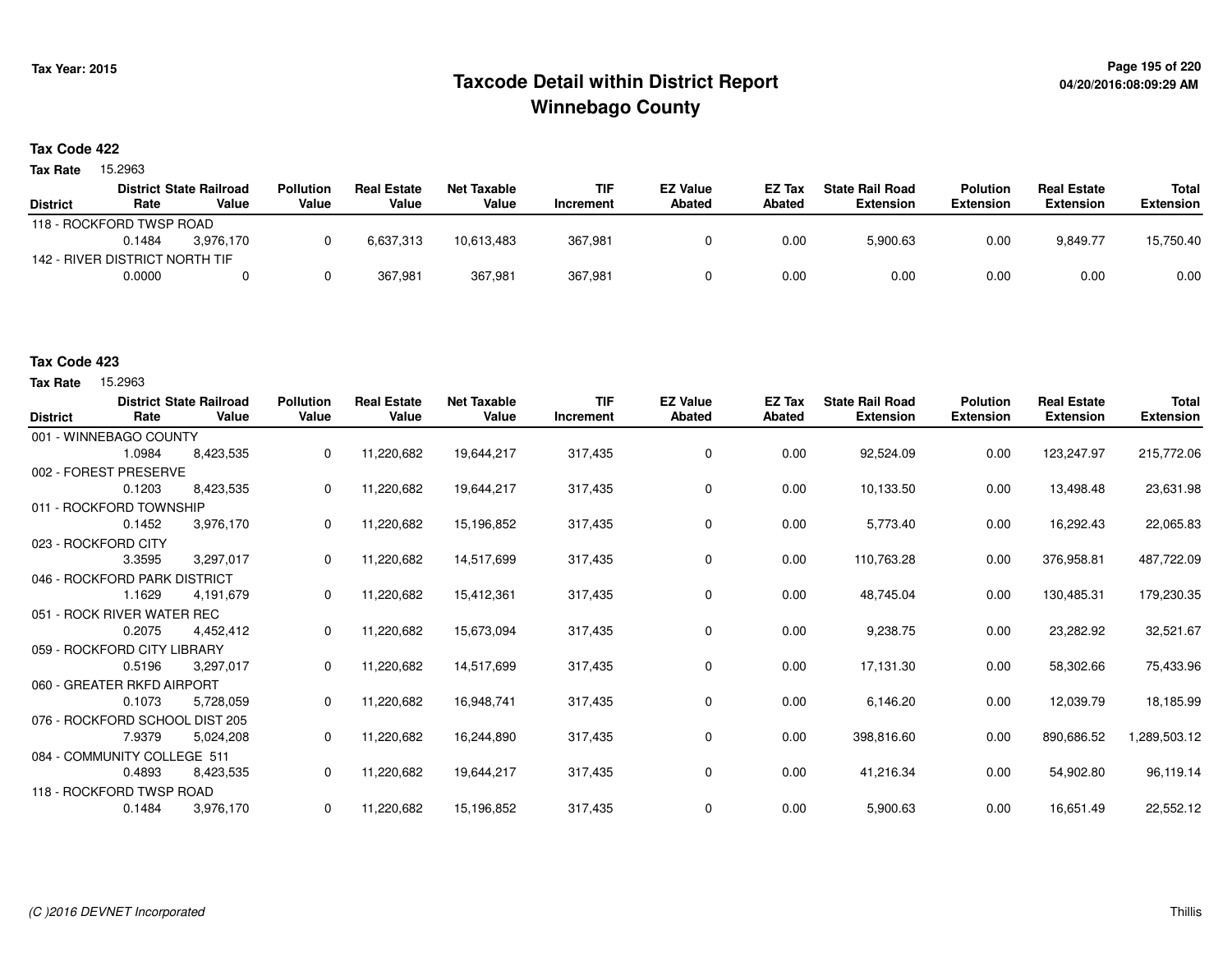# **Page 196 of 220 Taxcode Detail within District ReportWinnebago County**

### **Tax Code 423**

Tax Rate 15.2963

|                    | <b>District State Railroad</b> |       | <b>Pollution</b> | <b>Real Estate</b> | Net Taxable | <b>TIF</b>      | <b>EZ Value</b> | <b>EZ Tax</b> | <b>State Rail Road</b> | <b>Polution</b>  | <b>Real Estate</b> | <b>Total</b> |
|--------------------|--------------------------------|-------|------------------|--------------------|-------------|-----------------|-----------------|---------------|------------------------|------------------|--------------------|--------------|
| <b>District</b>    | Rate                           | Value | Value            | Value              | Value       | <b>ncrement</b> | <b>Abated</b>   | <b>Abated</b> | <b>Extension</b>       | <b>Extension</b> | <b>Extension</b>   | Extension    |
| 143 - BROADWAY TIF |                                |       |                  |                    |             |                 |                 |               |                        |                  |                    |              |
|                    | 0.0000                         |       |                  | 317,435            | 317,435     | 317,435         |                 | 0.00          | 0.00                   | 0.00             | 0.00               | 0.00         |

Tax Rate 15.2963

| <b>District</b>      | Rate                           | <b>District State Railroad</b><br>Value | <b>Pollution</b><br>Value | <b>Real Estate</b><br>Value | <b>Net Taxable</b><br>Value | <b>TIF</b><br>Increment | <b>EZ Value</b><br>Abated | <b>EZ Tax</b><br>Abated | <b>State Rail Road</b><br><b>Extension</b> | <b>Polution</b><br><b>Extension</b> | <b>Real Estate</b><br><b>Extension</b> | <b>Total</b><br><b>Extension</b> |
|----------------------|--------------------------------|-----------------------------------------|---------------------------|-----------------------------|-----------------------------|-------------------------|---------------------------|-------------------------|--------------------------------------------|-------------------------------------|----------------------------------------|----------------------------------|
|                      | 001 - WINNEBAGO COUNTY         |                                         |                           |                             |                             |                         |                           |                         |                                            |                                     |                                        |                                  |
|                      | 1.0984                         | 8,423,535                               | 0                         | 8,466,185                   | 16,889,720                  | 1,931,027               | $\mathbf 0$               | 0.00                    | 92,524.09                                  | 0.00                                | 92,992.58                              | 185,516.67                       |
|                      | 002 - FOREST PRESERVE          |                                         |                           |                             |                             |                         |                           |                         |                                            |                                     |                                        |                                  |
|                      | 0.1203                         | 8,423,535                               | 0                         | 8,466,185                   | 16,889,720                  | 1,931,027               | 0                         | 0.00                    | 10,133.50                                  | 0.00                                | 10,184.82                              | 20,318.32                        |
|                      | 011 - ROCKFORD TOWNSHIP        |                                         |                           |                             |                             |                         |                           |                         |                                            |                                     |                                        |                                  |
|                      | 0.1452                         | 3,976,170                               | 0                         | 8,466,185                   | 12,442,355                  | 1,931,027               | 0                         | 0.00                    | 5,773.40                                   | 0.00                                | 12,292.90                              | 18,066.30                        |
|                      | 023 - ROCKFORD CITY            |                                         |                           |                             |                             |                         |                           |                         |                                            |                                     |                                        |                                  |
|                      | 3.3595                         | 3,297,017                               | 0                         | 8,466,185                   | 11,763,202                  | 1,931,027               | $\mathbf 0$               | 0.00                    | 110,763.28                                 | 0.00                                | 284,421.49                             | 395,184.77                       |
|                      | 046 - ROCKFORD PARK DISTRICT   |                                         |                           |                             |                             |                         |                           |                         |                                            |                                     |                                        |                                  |
|                      | 1.1629                         | 4,191,679                               | 0                         | 8,466,185                   | 12,657,864                  | 1,931,027               | 0                         | 0.00                    | 48,745.04                                  | 0.00                                | 98,453.27                              | 147,198.31                       |
|                      | 051 - ROCK RIVER WATER REC     |                                         |                           |                             |                             |                         |                           |                         |                                            |                                     |                                        |                                  |
|                      | 0.2075                         | 4,452,412                               | 0                         | 8,466,185                   | 12,918,597                  | 1,931,027               | 0                         | 0.00                    | 9,238.75                                   | 0.00                                | 17,567.33                              | 26,806.08                        |
|                      | 059 - ROCKFORD CITY LIBRARY    |                                         |                           |                             |                             |                         |                           |                         |                                            |                                     |                                        |                                  |
|                      | 0.5196                         | 3,297,017                               | 0                         | 8,466,185                   | 11,763,202                  | 1,931,027               | 0                         | 0.00                    | 17,131.30                                  | 0.00                                | 43,990.30                              | 61,121.60                        |
|                      | 060 - GREATER RKFD AIRPORT     |                                         |                           |                             |                             |                         |                           |                         |                                            |                                     |                                        |                                  |
|                      | 0.1073                         | 5,728,059                               | 0                         | 8,466,185                   | 14,194,244                  | 1,931,027               | $\mathbf 0$               | 0.00                    | 6,146.20                                   | 0.00                                | 9,084.22                               | 15,230.42                        |
|                      | 076 - ROCKFORD SCHOOL DIST 205 |                                         |                           |                             |                             |                         |                           |                         |                                            |                                     |                                        |                                  |
|                      | 7.9379                         | 5,024,208                               | 0                         | 8,466,185                   | 13,490,393                  | 1,931,027               | 0                         | 0.00                    | 398,816.60                                 | 0.00                                | 672,037.30                             | 1,070,853.90                     |
|                      | 084 - COMMUNITY COLLEGE 511    |                                         |                           |                             |                             |                         |                           |                         |                                            |                                     |                                        |                                  |
|                      | 0.4893                         | 8,423,535                               | 0                         | 8,466,185                   | 16,889,720                  | 1,931,027               | 0                         | 0.00                    | 41,216.34                                  | 0.00                                | 41,425.04                              | 82,641.38                        |
|                      | 118 - ROCKFORD TWSP ROAD       |                                         |                           |                             |                             |                         |                           |                         |                                            |                                     |                                        |                                  |
|                      | 0.1484                         | 3,976,170                               | 0                         | 8,466,185                   | 12,442,355                  | 1,931,027               | 0                         | 0.00                    | 5,900.63                                   | 0.00                                | 12,563.82                              | 18,464.45                        |
| 144 - EAST RIVER TIF |                                |                                         |                           |                             |                             |                         |                           |                         |                                            |                                     |                                        |                                  |
|                      | 0.0000                         | 0                                       | 0                         | 1,931,027                   | 1,931,027                   | 1,931,027               | $\mathbf 0$               | 0.00                    | 0.00                                       | 0.00                                | 0.00                                   | 0.00                             |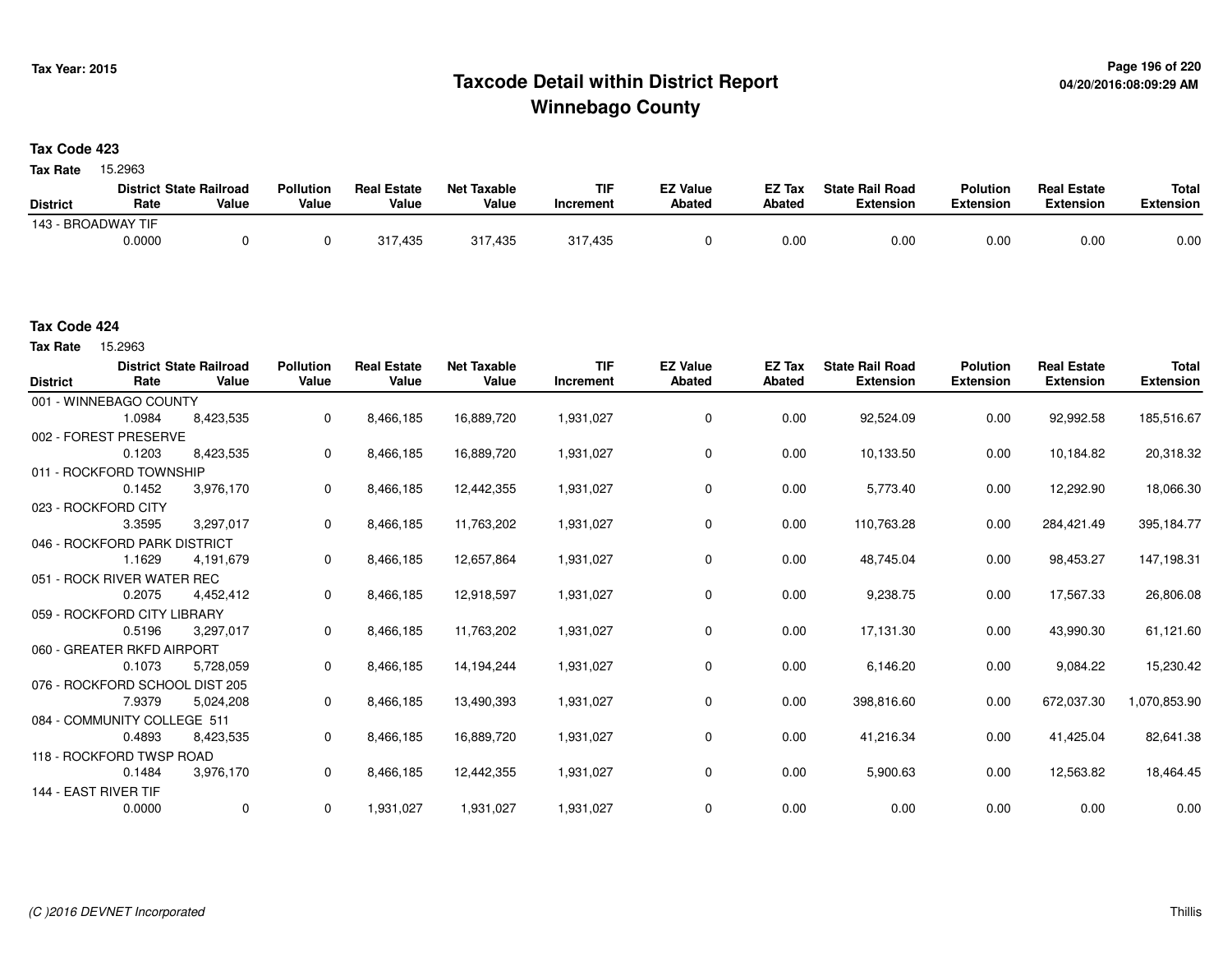# **Page 197 of 220 Taxcode Detail within District ReportWinnebago County**

# **04/20/2016:08:09:29 AM**

### **Tax Code 425**

**Tax Rate** 10.7476

| <b>District</b> | Rate                             | <b>District State Railroad</b><br>Value | <b>Pollution</b><br>Value | <b>Real Estate</b><br>Value | <b>Net Taxable</b><br>Value | <b>TIF</b><br>Increment | <b>EZ Value</b><br>Abated | <b>EZ Tax</b><br><b>Abated</b> | <b>State Rail Road</b><br><b>Extension</b> | <b>Polution</b><br><b>Extension</b> | <b>Real Estate</b><br><b>Extension</b> | <b>Total</b><br><b>Extension</b> |
|-----------------|----------------------------------|-----------------------------------------|---------------------------|-----------------------------|-----------------------------|-------------------------|---------------------------|--------------------------------|--------------------------------------------|-------------------------------------|----------------------------------------|----------------------------------|
|                 | 001 - WINNEBAGO COUNTY           |                                         |                           |                             |                             |                         |                           |                                |                                            |                                     |                                        |                                  |
|                 | 1.0984                           | 8,423,535                               | 0                         | 57,263                      | 8,480,798                   | 0                       | 0                         | 0.00                           | 92,524.09                                  | 0.00                                | 628.98                                 | 93,153.07                        |
|                 | 002 - FOREST PRESERVE            |                                         |                           |                             |                             |                         |                           |                                |                                            |                                     |                                        |                                  |
|                 | 0.1203                           | 8,423,535                               | 0                         | 57,263                      | 8,480,798                   | 0                       | $\mathbf 0$               | 0.00                           | 10,133.50                                  | 0.00                                | 68.89                                  | 10,202.39                        |
|                 | 010 - PECATONICA TOWNSHIP        |                                         |                           |                             |                             |                         |                           |                                |                                            |                                     |                                        |                                  |
|                 | 0.1829                           | 0                                       | 0                         | 57,263                      | 57,263                      | 0                       | 0                         | 0.00                           | 0.00                                       | 0.00                                | 104.73                                 | 104.73                           |
|                 | 022 - PECATONICA VILLAGE         |                                         |                           |                             |                             |                         |                           |                                |                                            |                                     |                                        |                                  |
|                 | 0.3920                           | 0                                       | 0                         | 57,263                      | 57,263                      | $\Omega$                | 0                         | 0.00                           | 0.00                                       | 0.00                                | 224.47                                 | 224.47                           |
|                 | 039 - PECATONICA FIRE            |                                         |                           |                             |                             |                         |                           |                                |                                            |                                     |                                        |                                  |
|                 | 0.4499                           | 635,027                                 | 0                         | 57,263                      | 692,290                     | 0                       | 0                         | 0.00                           | 2,856.99                                   | 0.00                                | 257.63                                 | 3,114.62                         |
|                 | 047 - SUMNER PARK                |                                         |                           |                             |                             |                         |                           |                                |                                            |                                     |                                        |                                  |
|                 | 0.1516                           | $\overline{0}$                          | $\mathbf 0$               | 57,263                      | 57,263                      | 0                       | 0                         | 0.00                           | 0.00                                       | 0.00                                | 86.81                                  | 86.81                            |
|                 | 056 - PECATONICA LIBRARY         |                                         |                           |                             |                             |                         |                           |                                |                                            |                                     |                                        |                                  |
|                 | 0.1967                           | 0                                       | 0                         | 57,263                      | 57,263                      | 0                       | 0                         | 0.00                           | 0.00                                       | 0.00                                | 112.64                                 | 112.64                           |
|                 | 080 - PECATONICA UNIT SD #321    |                                         |                           |                             |                             |                         |                           |                                |                                            |                                     |                                        |                                  |
|                 | 7.4247                           | 0                                       | 0                         | 57,263                      | 57,263                      | 0                       | 0                         | 0.00                           | 0.00                                       | 0.00                                | 4,251.61                               | 4,251.61                         |
|                 | 084 - COMMUNITY COLLEGE 511      |                                         |                           |                             |                             |                         |                           |                                |                                            |                                     |                                        |                                  |
|                 | 0.4893                           | 8,423,535                               | 0                         | 57,263                      | 8,480,798                   | 0                       | 0                         | 0.00                           | 41,216.34                                  | 0.00                                | 280.19                                 | 41,496.53                        |
|                 | 117 - PECATONICA TWSP ROAD       |                                         |                           |                             |                             |                         |                           |                                |                                            |                                     |                                        |                                  |
|                 | 0.1874                           | 0                                       | 0                         | 57,263                      | 57,263                      | 0                       | 0                         | 0.00                           | 0.00                                       | 0.00                                | 107.31                                 | 107.31                           |
|                 | 124 - PE/SE MULTI TOWNSHIP       |                                         |                           |                             |                             |                         |                           |                                |                                            |                                     |                                        |                                  |
|                 | 0.0544                           | 0                                       | 0                         | 57,263                      | 57,263                      | 0                       | $\mathbf 0$               | 0.00                           | 0.00                                       | 0.00                                | 31.15                                  | 31.15                            |
|                 | 145 - SUMNER ROAD / GROVE ST TIF |                                         |                           |                             |                             |                         |                           |                                |                                            |                                     |                                        |                                  |
|                 | 0.0000                           |                                         | 0                         | 0                           | $\mathbf 0$                 | $\mathbf 0$             | 0                         | 0.00                           | 0.00                                       | 0.00                                | 0.00                                   | 0.00                             |

| <b>Tax Rate</b> | 11.7204                 |                                         |                           |                             |                             |                         |                                  |                         |                                            |                                     |                                        |                                  |
|-----------------|-------------------------|-----------------------------------------|---------------------------|-----------------------------|-----------------------------|-------------------------|----------------------------------|-------------------------|--------------------------------------------|-------------------------------------|----------------------------------------|----------------------------------|
| <b>District</b> | Rate                    | <b>District State Railroad</b><br>Value | <b>Pollution</b><br>Value | <b>Real Estate</b><br>Value | <b>Net Taxable</b><br>Value | <b>TIF</b><br>Increment | <b>EZ Value</b><br><b>Abated</b> | <b>EZ Tax</b><br>Abated | <b>State Rail Road</b><br><b>Extension</b> | <b>Polution</b><br><b>Extension</b> | <b>Real Estate</b><br><b>Extension</b> | <b>Total</b><br><b>Extension</b> |
|                 | 001 - WINNEBAGO COUNTY  |                                         |                           |                             |                             |                         |                                  |                         |                                            |                                     |                                        |                                  |
|                 | .0984،                  | 8.423.535                               | 0                         | 2,254,918                   | 10.678.453                  | 19,333                  | 0                                | 0.00                    | 92.524.09                                  | 0.00                                | 24.768.02                              | 117.292.11                       |
|                 | 002 - FOREST PRESERVE   |                                         |                           |                             |                             |                         |                                  |                         |                                            |                                     |                                        |                                  |
|                 | 0.1203                  | 8.423.535                               | 0                         | 2,254,918                   | 10.678.453                  | 19,333                  | 0                                | 0.00                    | 10,133.50                                  | 0.00                                | 2,712.67                               | 12,846.17                        |
|                 | 011 - ROCKFORD TOWNSHIP |                                         |                           |                             |                             |                         |                                  |                         |                                            |                                     |                                        |                                  |
|                 | 0.1452                  | 3,976,170                               | $\Omega$                  | 2,254,918                   | 6,231,088                   | 19,333                  | 0                                | 0.00                    | 5,773.40                                   | 0.00                                | 3.274.14                               | 9,047.54                         |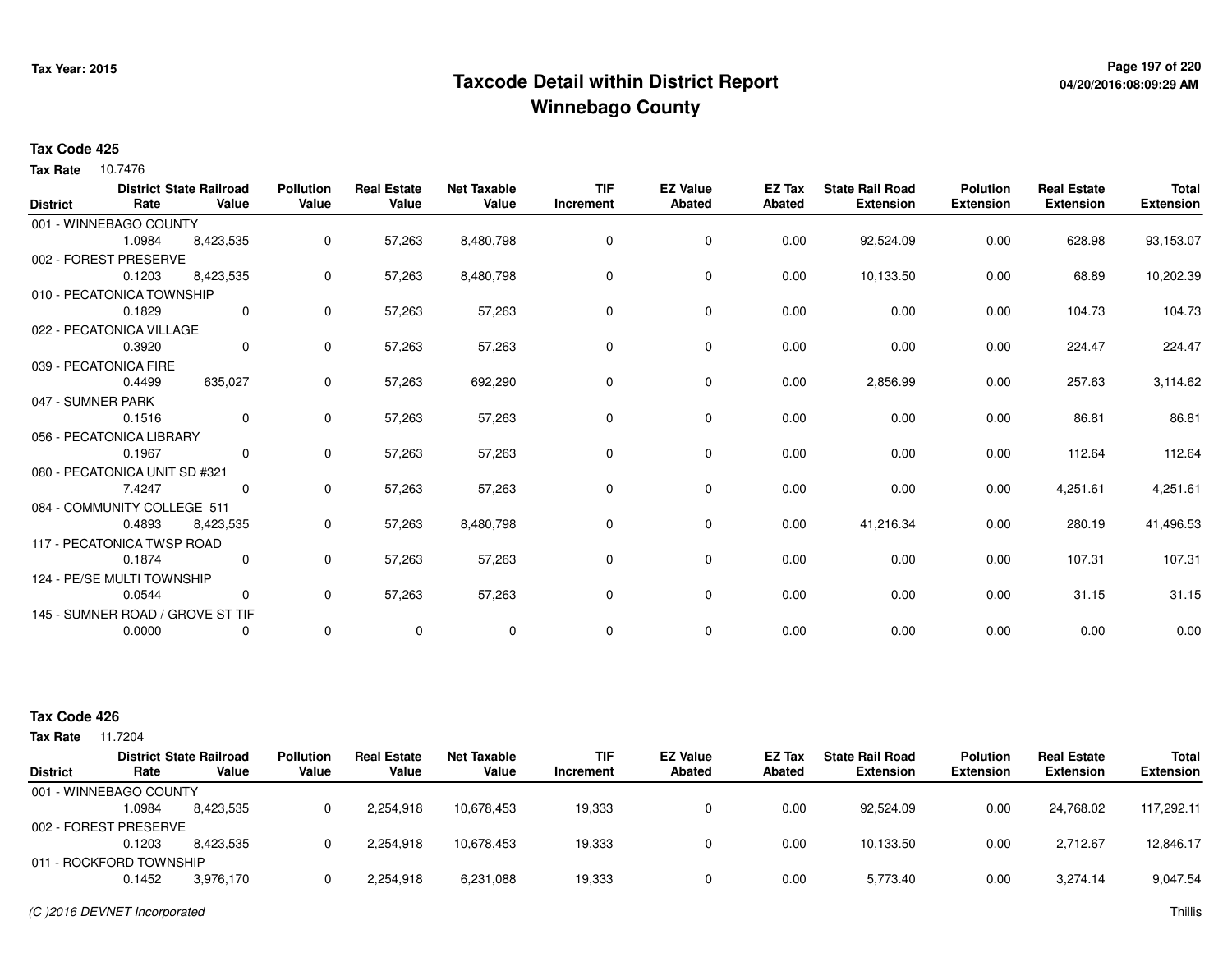# **Page 198 of 220 Taxcode Detail within District ReportWinnebago County**

#### **Tax Code 426**

**Tax Rate** 11.7204

| <b>District</b> | Rate                           | <b>District State Railroad</b><br>Value | <b>Pollution</b><br>Value | <b>Real Estate</b><br>Value | <b>Net Taxable</b><br>Value | <b>TIF</b><br>Increment | <b>EZ Value</b><br>Abated | EZ Tax<br>Abated | <b>State Rail Road</b><br><b>Extension</b> | <b>Polution</b><br><b>Extension</b> | <b>Real Estate</b><br><b>Extension</b> | <b>Total</b><br><b>Extension</b> |
|-----------------|--------------------------------|-----------------------------------------|---------------------------|-----------------------------|-----------------------------|-------------------------|---------------------------|------------------|--------------------------------------------|-------------------------------------|----------------------------------------|----------------------------------|
|                 | 019 - LOVES PARK CITY          |                                         |                           |                             |                             |                         |                           |                  |                                            |                                     |                                        |                                  |
|                 | 0.0000                         | 0                                       | $\mathbf{0}$              | 2,254,918                   | 2,254,918                   | 19,333                  | 0                         | 0.00             | 0.00                                       | 0.00                                | 0.00                                   | 0.00                             |
|                 | 046 - ROCKFORD PARK DISTRICT   |                                         |                           |                             |                             |                         |                           |                  |                                            |                                     |                                        |                                  |
|                 | 1.1629                         | 4,191,679                               | $\mathbf{0}$              | 2,254,918                   | 6,446,597                   | 19,333                  | 0                         | 0.00             | 48,745.04                                  | 0.00                                | 26,222.44                              | 74,967.48                        |
|                 | 051 - ROCK RIVER WATER REC     |                                         |                           |                             |                             |                         |                           |                  |                                            |                                     |                                        |                                  |
|                 | 0.2075                         | 4,452,412                               | $\mathbf{0}$              | 2,254,918                   | 6,707,330                   | 19,333                  | 0                         | 0.00             | 9,238.75                                   | 0.00                                | 4,678.95                               | 13,917.70                        |
|                 | 055 - NORTH SUBURBAN LIBRARY   |                                         |                           |                             |                             |                         |                           |                  |                                            |                                     |                                        |                                  |
|                 | 0.3032                         | 740,593                                 | 0                         | 2,254,918                   | 2,995,511                   | 19,333                  | 0                         | 0.00             | 2,245.47                                   | 0.00                                | 6,836.91                               | 9,082.38                         |
|                 | 060 - GREATER RKFD AIRPORT     |                                         |                           |                             |                             |                         |                           |                  |                                            |                                     |                                        |                                  |
|                 | 0.1073                         | 5,728,059                               | $\mathbf{0}$              | 2,254,918                   | 7,982,977                   | 19,333                  | 0                         | 0.00             | 6,146.20                                   | 0.00                                | 2,419.53                               | 8,565.73                         |
|                 | 076 - ROCKFORD SCHOOL DIST 205 |                                         |                           |                             |                             |                         |                           |                  |                                            |                                     |                                        |                                  |
|                 | 7.9379                         | 5,024,208                               | $\mathbf{0}$              | 2,254,918                   | 7,279,126                   | 19,333                  | 0                         | 0.00             | 398,816.60                                 | 0.00                                | 178,993.14                             | 577,809.74                       |
|                 | 084 - COMMUNITY COLLEGE 511    |                                         |                           |                             |                             |                         |                           |                  |                                            |                                     |                                        |                                  |
|                 | 0.4893                         | 8,423,535                               | $\mathbf{0}$              | 2,254,918                   | 10,678,453                  | 19,333                  | 0                         | 0.00             | 41,216.34                                  | 0.00                                | 11,033.31                              | 52,249.65                        |
|                 | 118 - ROCKFORD TWSP ROAD       |                                         |                           |                             |                             |                         |                           |                  |                                            |                                     |                                        |                                  |
|                 | 0.1484                         | 3,976,170                               | 0                         | 2,254,918                   | 6,231,088                   | 19,333                  | 0                         | 0.00             | 5,900.63                                   | 0.00                                | 3,346.30                               | 9,246.93                         |
|                 |                                | 146 - LOVES PARK CORP CENTER TIF        |                           |                             |                             |                         |                           |                  |                                            |                                     |                                        |                                  |
|                 | 0.0000                         | 0                                       | 0                         | 19,333                      | 19,333                      | 19,333                  | 0                         | 0.00             | 0.00                                       | 0.00                                | 0.00                                   | 0.00                             |

### **Tax Code 427**

|                              |        | <b>District State Railroad</b> | <b>Pollution</b> | <b>Real Estate</b> | <b>Net Taxable</b> | TIF       | <b>EZ Value</b> | EZ Tax | <b>State Rail Road</b> | <b>Polution</b>  | <b>Real Estate</b> | <b>Total</b>     |
|------------------------------|--------|--------------------------------|------------------|--------------------|--------------------|-----------|-----------------|--------|------------------------|------------------|--------------------|------------------|
| <b>District</b>              | Rate   | Value                          | Value            | Value              | Value              | Increment | <b>Abated</b>   | Abated | <b>Extension</b>       | <b>Extension</b> | <b>Extension</b>   | <b>Extension</b> |
| 001 - WINNEBAGO COUNTY       |        |                                |                  |                    |                    |           |                 |        |                        |                  |                    |                  |
|                              | 1.0984 | 8,423,535                      | 0                | 9,788              | 8,433,323          | 1,617     | $\mathbf 0$     | 0.00   | 92,524.09              | 0.00             | 107.51             | 92,631.60        |
| 002 - FOREST PRESERVE        |        |                                |                  |                    |                    |           |                 |        |                        |                  |                    |                  |
|                              | 0.1203 | 8,423,535                      | 0                | 9,788              | 8,433,323          | 1,617     | $\mathbf 0$     | 0.00   | 10,133.50              | 0.00             | 11.77              | 10,145.27        |
| 006 - HARLEM TOWNSHIP        |        |                                |                  |                    |                    |           |                 |        |                        |                  |                    |                  |
|                              | 0.1140 | 0                              | 0                | 9,788              | 9,788              | 1,617     | $\mathbf 0$     | 0.00   | 0.00                   | 0.00             | 11.16              | 11.16            |
| 019 - LOVES PARK CITY        |        |                                |                  |                    |                    |           |                 |        |                        |                  |                    |                  |
|                              | 0.0000 | $\Omega$                       | 0                | 9,788              | 9,788              | 1,617     | $\mathbf 0$     | 0.00   | 0.00                   | 0.00             | 0.00               | 0.00             |
| 046 - ROCKFORD PARK DISTRICT |        |                                |                  |                    |                    |           |                 |        |                        |                  |                    |                  |
|                              | .1629  | 4,191,679                      | 0                | 9,788              | 4,201,467          | 1,617     | $\mathbf 0$     | 0.00   | 48,745.04              | 0.00             | 113.82             | 48,858.86        |
| 055 - NORTH SUBURBAN LIBRARY |        |                                |                  |                    |                    |           |                 |        |                        |                  |                    |                  |
|                              | 0.3032 | 740,593                        | 0                | 9,788              | 750,381            | 1,617     | $\mathbf 0$     | 0.00   | 2,245.47               | 0.00             | 29.68              | 2,275.15         |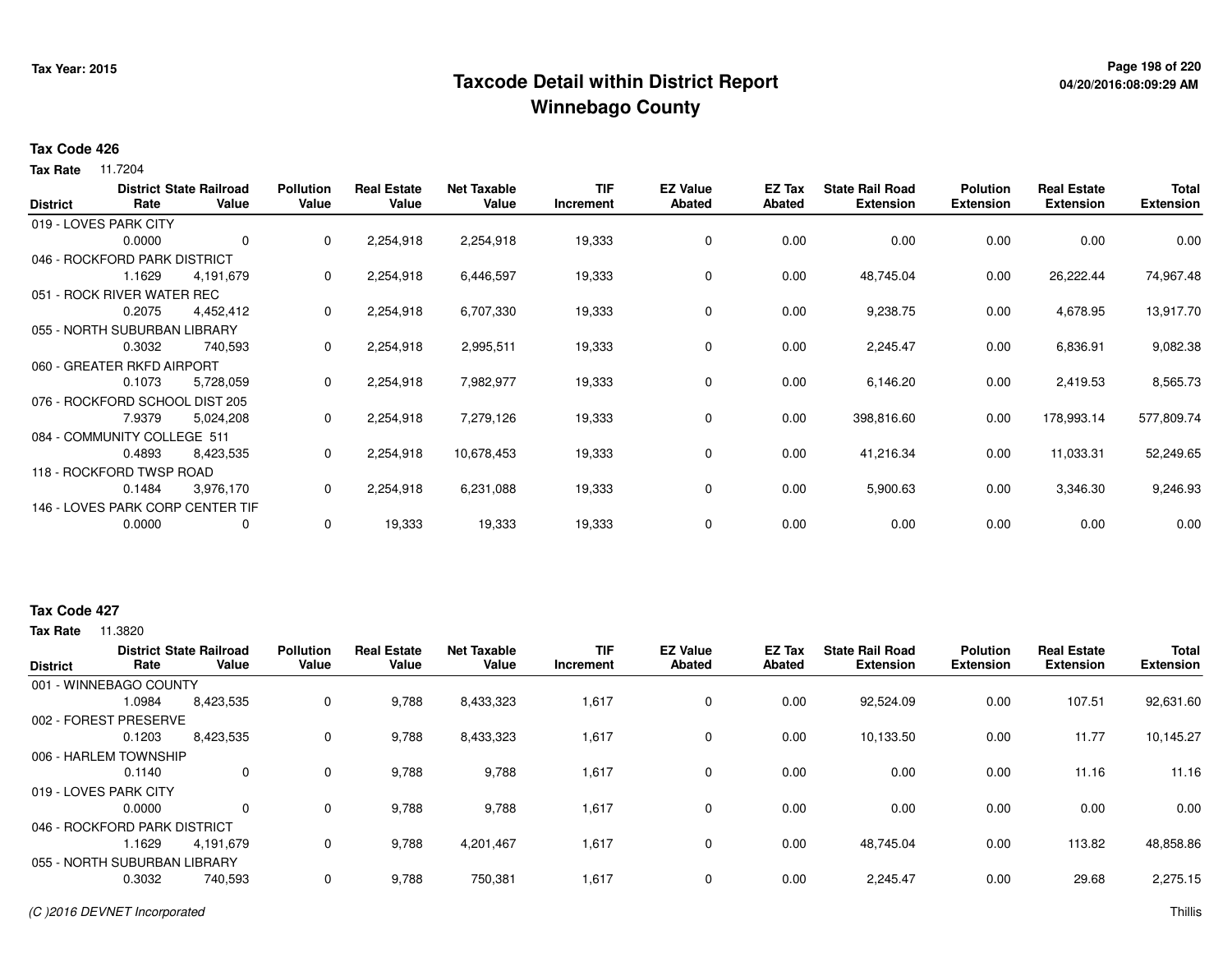# **Page 199 of 220 Taxcode Detail within District ReportWinnebago County**

### **Tax Code 427**

**Tax Rate** 11.3820

| <b>District</b> |                                | <b>District State Railroad</b>   | <b>Pollution</b> | <b>Real Estate</b> | Net Taxable | <b>TIF</b> | <b>EZ Value</b> | EZ Tax | <b>State Rail Road</b> | <b>Polution</b>  | <b>Real Estate</b> | <b>Total</b>     |
|-----------------|--------------------------------|----------------------------------|------------------|--------------------|-------------|------------|-----------------|--------|------------------------|------------------|--------------------|------------------|
|                 | Rate                           | Value                            | Value            | Value              | Value       | Increment  | <b>Abated</b>   | Abated | <b>Extension</b>       | <b>Extension</b> | <b>Extension</b>   | <b>Extension</b> |
|                 | 060 - GREATER RKFD AIRPORT     |                                  |                  |                    |             |            |                 |        |                        |                  |                    |                  |
|                 | 0.1073                         | 5,728,059                        | 0                | 9,788              | 5,737,847   | 1,617      | 0               | 0.00   | 6,146.20               | 0.00             | 10.50              | 6,156.70         |
|                 | 076 - ROCKFORD SCHOOL DIST 205 |                                  |                  |                    |             |            |                 |        |                        |                  |                    |                  |
|                 | 7.9379                         | 5,024,208                        | 0                | 9,788              | 5,033,996   | 1,617      | 0               | 0.00   | 398,816.60             | 0.00             | 776.96             | 399,593.56       |
|                 | 084 - COMMUNITY COLLEGE 511    |                                  |                  |                    |             |            |                 |        |                        |                  |                    |                  |
|                 | 0.4893                         | 8,423,535                        | 0                | 9,788              | 8,433,323   | 1,617      | 0               | 0.00   | 41.216.34              | 0.00             | 47.89              | 41,264.23        |
|                 | 113 - HARLEM TWSP ROAD         |                                  |                  |                    |             |            |                 |        |                        |                  |                    |                  |
|                 | 0.0487                         | 0                                | 0                | 9,788              | 9,788       | 1,617      | 0               | 0.00   | 0.00                   | 0.00             | 4.77               | 4.77             |
|                 |                                | 146 - LOVES PARK CORP CENTER TIF |                  |                    |             |            |                 |        |                        |                  |                    |                  |
|                 | 0.0000                         | 0                                | 0                | 1,617              | 1,617       | 1,617      | $\mathbf{0}$    | 0.00   | 0.00                   | 0.00             | 0.00               | 0.00             |
|                 |                                |                                  |                  |                    |             |            |                 |        |                        |                  |                    |                  |

#### **Tax Code 428**

| <b>District</b>                | Rate   | <b>District State Railroad</b><br>Value | <b>Pollution</b><br>Value | <b>Real Estate</b><br>Value | <b>Net Taxable</b><br>Value | <b>TIF</b><br>Increment | <b>EZ Value</b><br><b>Abated</b> | EZ Tax<br>Abated | <b>State Rail Road</b><br><b>Extension</b> | <b>Polution</b><br><b>Extension</b> | <b>Real Estate</b><br><b>Extension</b> | Total<br><b>Extension</b> |
|--------------------------------|--------|-----------------------------------------|---------------------------|-----------------------------|-----------------------------|-------------------------|----------------------------------|------------------|--------------------------------------------|-------------------------------------|----------------------------------------|---------------------------|
| 001 - WINNEBAGO COUNTY         |        |                                         |                           |                             |                             |                         |                                  |                  |                                            |                                     |                                        |                           |
|                                | 1.0984 | 8,423,535                               | 0                         | 1,704,090                   | 10,127,625                  | 1,544,148               | 0                                | 0.00             | 92,524.09                                  | 0.00                                | 18,717.72                              | 111,241.81                |
| 002 - FOREST PRESERVE          |        |                                         |                           |                             |                             |                         |                                  |                  |                                            |                                     |                                        |                           |
|                                | 0.1203 | 8,423,535                               | 0                         | 1,704,090                   | 10,127,625                  | 1,544,148               | 0                                | 0.00             | 10,133.50                                  | 0.00                                | 2,050.02                               | 12,183.52                 |
| 006 - HARLEM TOWNSHIP          |        |                                         |                           |                             |                             |                         |                                  |                  |                                            |                                     |                                        |                           |
|                                | 0.1140 | $\mathbf{0}$                            | 0                         | 1,704,090                   | 1,704,090                   | 1,544,148               | 0                                | 0.00             | 0.00                                       | 0.00                                | 1,942.66                               | 1,942.66                  |
| 019 - LOVES PARK CITY          |        |                                         |                           |                             |                             |                         |                                  |                  |                                            |                                     |                                        |                           |
|                                | 0.0000 | $\mathbf 0$                             | 0                         | 1,704,090                   | 1,704,090                   | 1,544,148               | 0                                | 0.00             | 0.00                                       | 0.00                                | 0.00                                   | 0.00                      |
| 046 - ROCKFORD PARK DISTRICT   |        |                                         |                           |                             |                             |                         |                                  |                  |                                            |                                     |                                        |                           |
|                                | 1.1629 | 4,191,679                               | 0                         | 1,704,090                   | 5,895,769                   | 1,544,148               | 0                                | 0.00             | 48,745.04                                  | 0.00                                | 19,816.86                              | 68,561.90                 |
| 051 - ROCK RIVER WATER REC     |        |                                         |                           |                             |                             |                         |                                  |                  |                                            |                                     |                                        |                           |
|                                | 0.2075 | 4,452,412                               | 0                         | 1,704,090                   | 6,156,502                   | 1,544,148               | 0                                | 0.00             | 9,238.75                                   | 0.00                                | 3,535.99                               | 12,774.74                 |
| 055 - NORTH SUBURBAN LIBRARY   |        |                                         |                           |                             |                             |                         |                                  |                  |                                            |                                     |                                        |                           |
|                                | 0.3032 | 740,593                                 | 0                         | 1,704,090                   | 2,444,683                   | 1,544,148               | 0                                | 0.00             | 2,245.47                                   | 0.00                                | 5,166.80                               | 7,412.27                  |
| 060 - GREATER RKFD AIRPORT     |        |                                         |                           |                             |                             |                         |                                  |                  |                                            |                                     |                                        |                           |
|                                | 0.1073 | 5,728,059                               | 0                         | 1,704,090                   | 7,432,149                   | 1,544,148               | 0                                | 0.00             | 6,146.20                                   | 0.00                                | 1,828.49                               | 7,974.69                  |
| 076 - ROCKFORD SCHOOL DIST 205 |        |                                         |                           |                             |                             |                         |                                  |                  |                                            |                                     |                                        |                           |
|                                | 7.9379 | 5,024,208                               | 0                         | 1,704,090                   | 6,728,298                   | 1,544,148               | 0                                | 0.00             | 398,816.60                                 | 0.00                                | 135,268.96                             | 534,085.56                |
| 084 - COMMUNITY COLLEGE 511    |        |                                         |                           |                             |                             |                         |                                  |                  |                                            |                                     |                                        |                           |
|                                | 0.4893 | 8,423,535                               | 0                         | 1,704,090                   | 10,127,625                  | 1,544,148               | 0                                | 0.00             | 41,216.34                                  | 0.00                                | 8,338.11                               | 49,554.45                 |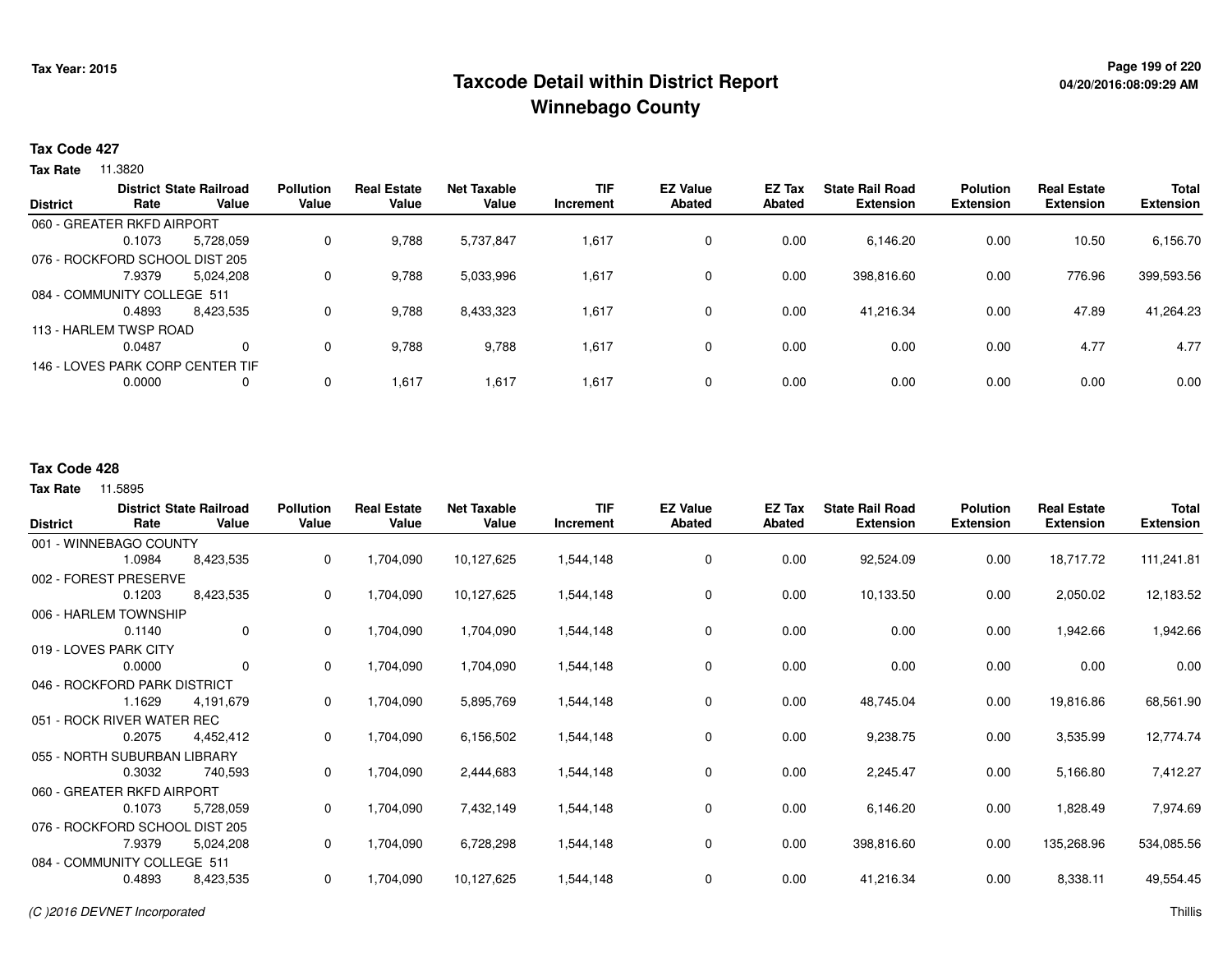# **Page 200 of 220 Taxcode Detail within District ReportWinnebago County**

#### **Tax Code 428**

**Tax Rate** 11.5895

|                 | <b>District State Railroad</b>   |       | <b>Pollution</b> | <b>Real Estate</b> | Net Taxable | <b>TIF</b> | <b>EZ Value</b> | EZ Tax | <b>State Rail Road</b> | <b>Polution</b>  | <b>Real Estate</b> | Total            |
|-----------------|----------------------------------|-------|------------------|--------------------|-------------|------------|-----------------|--------|------------------------|------------------|--------------------|------------------|
| <b>District</b> | Rate                             | Value | Value            | Value              | Value       | Increment  | Abated          | Abated | Extension              | <b>Extension</b> | <b>Extension</b>   | <b>Extension</b> |
|                 | 113 - HARLEM TWSP ROAD           |       |                  |                    |             |            |                 |        |                        |                  |                    |                  |
|                 | 0.0487                           |       |                  | .704.090           | ,704,090    | 1.544.148  |                 | 0.00   | 0.00                   | 0.00             | 829.89             | 829.89           |
|                 | 146 - LOVES PARK CORP CENTER TIF |       |                  |                    |             |            |                 |        |                        |                  |                    |                  |
|                 | 0.0000                           |       |                  | .544.148           | .544.148    | 1,544,148  |                 | 0.00   | 0.00                   | 0.00             | 0.00               | 0.00             |

### **Tax Code 429**

| <b>District</b>                | Rate   | <b>District State Railroad</b><br>Value | <b>Pollution</b><br>Value | <b>Real Estate</b><br>Value | <b>Net Taxable</b><br>Value | <b>TIF</b><br>Increment | <b>EZ Value</b><br>Abated | EZ Tax<br>Abated | <b>State Rail Road</b><br><b>Extension</b> | <b>Polution</b><br><b>Extension</b> | <b>Real Estate</b><br><b>Extension</b> | <b>Total</b><br><b>Extension</b> |
|--------------------------------|--------|-----------------------------------------|---------------------------|-----------------------------|-----------------------------|-------------------------|---------------------------|------------------|--------------------------------------------|-------------------------------------|----------------------------------------|----------------------------------|
| 001 - WINNEBAGO COUNTY         |        |                                         |                           |                             |                             |                         |                           |                  |                                            |                                     |                                        |                                  |
|                                | 1.0984 | 8,423,535                               | 0                         | 3,334                       | 8,426,869                   | 2,478                   | 0                         | 0.00             | 92,524.09                                  | 0.00                                | 36.62                                  | 92,560.71                        |
| 002 - FOREST PRESERVE          |        |                                         |                           |                             |                             |                         |                           |                  |                                            |                                     |                                        |                                  |
|                                | 0.1203 | 8,423,535                               | 0                         | 3,334                       | 8,426,869                   | 2,478                   | 0                         | 0.00             | 10,133.50                                  | 0.00                                | 4.01                                   | 10,137.51                        |
| 006 - HARLEM TOWNSHIP          |        |                                         |                           |                             |                             |                         |                           |                  |                                            |                                     |                                        |                                  |
|                                | 0.1140 | $\Omega$                                | 0                         | 3,334                       | 3,334                       | 2,478                   | 0                         | 0.00             | 0.00                                       | 0.00                                | 3.80                                   | 3.80                             |
| 020 - MACHESNEY PARK VILLAGE   |        |                                         |                           |                             |                             |                         |                           |                  |                                            |                                     |                                        |                                  |
|                                | 0.0000 | $\Omega$                                | 0                         | 3,334                       | 3,334                       | 2,478                   | 0                         | 0.00             | 0.00                                       | 0.00                                | 0.00                                   | 0.00                             |
| 035 - HARLEM-ROSCOE FIRE       |        |                                         |                           |                             |                             |                         |                           |                  |                                            |                                     |                                        |                                  |
|                                | 0.7683 | 317,502                                 | 0                         | 3,334                       | 320,836                     | 2,478                   | 0                         | 0.00             | 2,439.36                                   | 0.00                                | 25.62                                  | 2,464.98                         |
| 055 - NORTH SUBURBAN LIBRARY   |        |                                         |                           |                             |                             |                         |                           |                  |                                            |                                     |                                        |                                  |
|                                | 0.3032 | 740,593                                 | 0                         | 3,334                       | 743,927                     | 2,478                   | 0                         | 0.00             | 2,245.47                                   | 0.00                                | 10.11                                  | 2,255.58                         |
| 060 - GREATER RKFD AIRPORT     |        |                                         |                           |                             |                             |                         |                           |                  |                                            |                                     |                                        |                                  |
|                                | 0.1073 | 5,728,059                               | 0                         | 3,334                       | 5,731,393                   | 2,478                   | 0                         | 0.00             | 6,146.20                                   | 0.00                                | 3.58                                   | 6,149.78                         |
| 076 - ROCKFORD SCHOOL DIST 205 |        |                                         |                           |                             |                             |                         |                           |                  |                                            |                                     |                                        |                                  |
|                                | 7.9379 | 5,024,208                               | 0                         | 3,334                       | 5,027,542                   | 2,478                   | 0                         | 0.00             | 398,816.60                                 | 0.00                                | 264.65                                 | 399,081.25                       |
| 084 - COMMUNITY COLLEGE 511    |        |                                         |                           |                             |                             |                         |                           |                  |                                            |                                     |                                        |                                  |
|                                | 0.4893 | 8,423,535                               | 0                         | 3,334                       | 8,426,869                   | 2,478                   | 0                         | 0.00             | 41,216.34                                  | 0.00                                | 16.31                                  | 41,232.65                        |
| 113 - HARLEM TWSP ROAD         |        |                                         |                           |                             |                             |                         |                           |                  |                                            |                                     |                                        |                                  |
|                                | 0.0487 | $\mathbf 0$                             | 0                         | 3,334                       | 3,334                       | 2,478                   | 0                         | 0.00             | 0.00                                       | 0.00                                | 1.62                                   | 1.62                             |
| 147 - WESTSTONE TIF            |        |                                         |                           |                             |                             |                         |                           |                  |                                            |                                     |                                        |                                  |
|                                | 0.0000 | 0                                       | 0                         | 2,478                       | 2,478                       | 2,478                   | 0                         | 0.00             | 0.00                                       | 0.00                                | 0.00                                   | 0.00                             |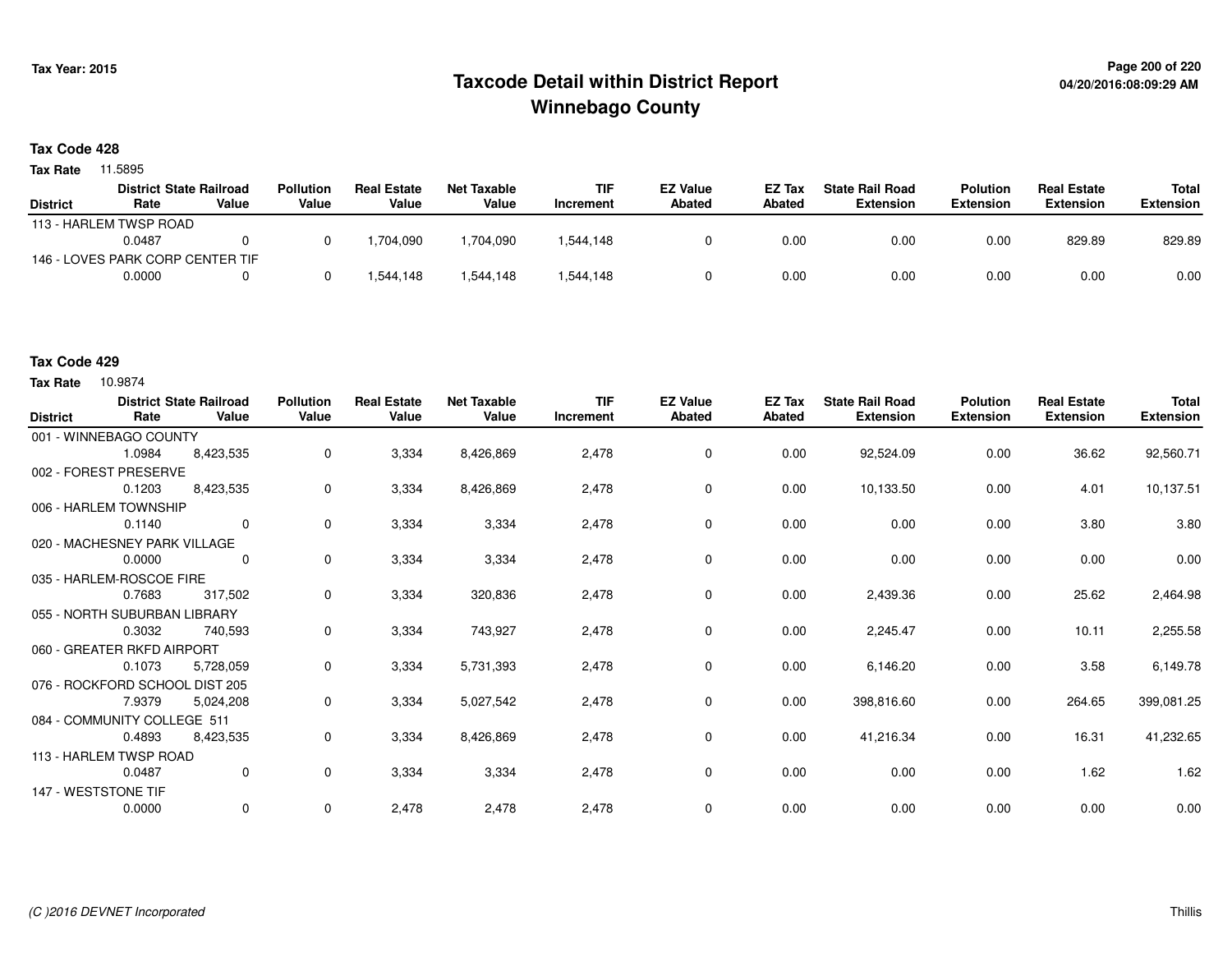# **Page 201 of 220 Taxcode Detail within District ReportWinnebago County**

### **Tax Code 430**

**Tax Rate** 11.1949

| <b>District</b> | Rate                           | <b>District State Railroad</b><br>Value | <b>Pollution</b><br>Value | <b>Real Estate</b><br>Value | <b>Net Taxable</b><br>Value | <b>TIF</b><br>Increment | <b>EZ Value</b><br><b>Abated</b> | <b>EZ Tax</b><br><b>Abated</b> | <b>State Rail Road</b><br><b>Extension</b> | <b>Polution</b><br><b>Extension</b> | <b>Real Estate</b><br><b>Extension</b> | <b>Total</b><br><b>Extension</b> |
|-----------------|--------------------------------|-----------------------------------------|---------------------------|-----------------------------|-----------------------------|-------------------------|----------------------------------|--------------------------------|--------------------------------------------|-------------------------------------|----------------------------------------|----------------------------------|
|                 |                                |                                         |                           |                             |                             |                         |                                  |                                |                                            |                                     |                                        |                                  |
|                 | 001 - WINNEBAGO COUNTY         |                                         |                           |                             |                             |                         |                                  |                                |                                            |                                     |                                        |                                  |
|                 | 1.0984                         | 8,423,535                               | 0                         | 134,066                     | 8,557,601                   | 4,134,825               | 0                                | 0.00                           | 92,524.09                                  | 0.00                                | 1,472.58                               | 93,996.67                        |
|                 | 002 - FOREST PRESERVE          |                                         |                           |                             |                             |                         |                                  |                                |                                            |                                     |                                        |                                  |
|                 | 0.1203                         | 8,423,535                               | 0                         | 134,066                     | 8,557,601                   | 4,134,825               | $\mathbf 0$                      | 0.00                           | 10,133.50                                  | 0.00                                | 161.28                                 | 10,294.78                        |
|                 | 006 - HARLEM TOWNSHIP          |                                         |                           |                             |                             |                         |                                  |                                |                                            |                                     |                                        |                                  |
|                 | 0.1140                         | $\mathbf 0$                             | 0                         | 134,066                     | 134,066                     | 4,134,825               | 0                                | 0.00                           | 0.00                                       | 0.00                                | 152.84                                 | 152.84                           |
|                 | 020 - MACHESNEY PARK VILLAGE   |                                         |                           |                             |                             |                         |                                  |                                |                                            |                                     |                                        |                                  |
|                 | 0.0000                         | $\Omega$                                | 0                         | 134,066                     | 134,066                     | 4,134,825               | 0                                | 0.00                           | 0.00                                       | 0.00                                | 0.00                                   | 0.00                             |
|                 | 035 - HARLEM-ROSCOE FIRE       |                                         |                           |                             |                             |                         |                                  |                                |                                            |                                     |                                        |                                  |
|                 | 0.7683                         | 317,502                                 | 0                         | 134,066                     | 451,568                     | 4,134,825               | 0                                | 0.00                           | 2,439.36                                   | 0.00                                | 1,030.03                               | 3,469.39                         |
|                 | 051 - ROCK RIVER WATER REC     |                                         |                           |                             |                             |                         |                                  |                                |                                            |                                     |                                        |                                  |
|                 | 0.2075                         | 4,452,412                               | 0                         | 134,066                     | 4,586,478                   | 4,134,825               | 0                                | 0.00                           | 9,238.75                                   | 0.00                                | 278.19                                 | 9,516.94                         |
|                 | 055 - NORTH SUBURBAN LIBRARY   |                                         |                           |                             |                             |                         |                                  |                                |                                            |                                     |                                        |                                  |
|                 | 0.3032                         | 740,593                                 | 0                         | 134,066                     | 874,659                     | 4,134,825               | $\mathbf 0$                      | 0.00                           | 2,245.47                                   | 0.00                                | 406.49                                 | 2,651.96                         |
|                 | 060 - GREATER RKFD AIRPORT     |                                         |                           |                             |                             |                         |                                  |                                |                                            |                                     |                                        |                                  |
|                 | 0.1073                         | 5,728,059                               | 0                         | 134,066                     | 5,862,125                   | 4,134,825               | 0                                | 0.00                           | 6,146.20                                   | 0.00                                | 143.85                                 | 6,290.05                         |
|                 | 076 - ROCKFORD SCHOOL DIST 205 |                                         |                           |                             |                             |                         |                                  |                                |                                            |                                     |                                        |                                  |
|                 | 7.9379                         | 5,024,208                               | 0                         | 134,066                     | 5,158,274                   | 4,134,825               | 0                                | 0.00                           | 398,816.60                                 | 0.00                                | 10,642.03                              | 409,458.63                       |
|                 | 084 - COMMUNITY COLLEGE 511    |                                         |                           |                             |                             |                         |                                  |                                |                                            |                                     |                                        |                                  |
|                 | 0.4893                         | 8,423,535                               | 0                         | 134,066                     | 8,557,601                   | 4,134,825               | 0                                | 0.00                           | 41,216.34                                  | 0.00                                | 655.98                                 | 41,872.32                        |
|                 | 113 - HARLEM TWSP ROAD         |                                         |                           |                             |                             |                         |                                  |                                |                                            |                                     |                                        |                                  |
|                 | 0.0487                         | $\mathbf{0}$                            | 0                         | 134,066                     | 134,066                     | 4,134,825               | 0                                | 0.00                           | 0.00                                       | 0.00                                | 65.29                                  | 65.29                            |
|                 |                                |                                         |                           |                             |                             |                         |                                  |                                |                                            |                                     |                                        |                                  |
|                 | 147 - WESTSTONE TIF            |                                         |                           |                             |                             |                         |                                  |                                |                                            |                                     |                                        |                                  |
|                 | 0.0000                         | 0                                       | $\mathbf{0}$              | 4,134,825                   | 4,134,825                   | 4,134,825               | 0                                | 0.00                           | 0.00                                       | 0.00                                | 0.00                                   | 0.00                             |

| <b>Tax Rate</b> | 11.1949                |                                         |                           |                             |                             |                         |                           |                  |                                            |                                     |                                        |                                  |
|-----------------|------------------------|-----------------------------------------|---------------------------|-----------------------------|-----------------------------|-------------------------|---------------------------|------------------|--------------------------------------------|-------------------------------------|----------------------------------------|----------------------------------|
| <b>District</b> | Rate                   | <b>District State Railroad</b><br>Value | <b>Pollution</b><br>Value | <b>Real Estate</b><br>Value | <b>Net Taxable</b><br>Value | <b>TIF</b><br>Increment | <b>EZ Value</b><br>Abated | EZ Tax<br>Abated | <b>State Rail Road</b><br><b>Extension</b> | <b>Polution</b><br><b>Extension</b> | <b>Real Estate</b><br><b>Extension</b> | <b>Total</b><br><b>Extension</b> |
|                 | 001 - WINNEBAGO COUNTY |                                         |                           |                             |                             |                         |                           |                  |                                            |                                     |                                        |                                  |
|                 | 1.0984                 | 8,423,535                               |                           | 2,135                       | 8,425,670                   | 260,                    |                           | 0.00             | 92.524.09                                  | 0.00                                | 23.45                                  | 92,547.54                        |
|                 | 002 - FOREST PRESERVE  |                                         |                           |                             |                             |                         |                           |                  |                                            |                                     |                                        |                                  |
|                 | 0.1203                 | 8,423,535                               |                           | 2,135                       | 8,425,670                   | 260,                    |                           | 0.00             | 10,133.50                                  | 0.00                                | 2.57                                   | 10,136.07                        |
|                 | 006 - HARLEM TOWNSHIP  |                                         |                           |                             |                             |                         |                           |                  |                                            |                                     |                                        |                                  |
|                 | 0.1140                 |                                         |                           | 2,135                       | 2,135                       | .260                    |                           | 0.00             | 0.00                                       | 0.00                                | 2.43                                   | 2.43                             |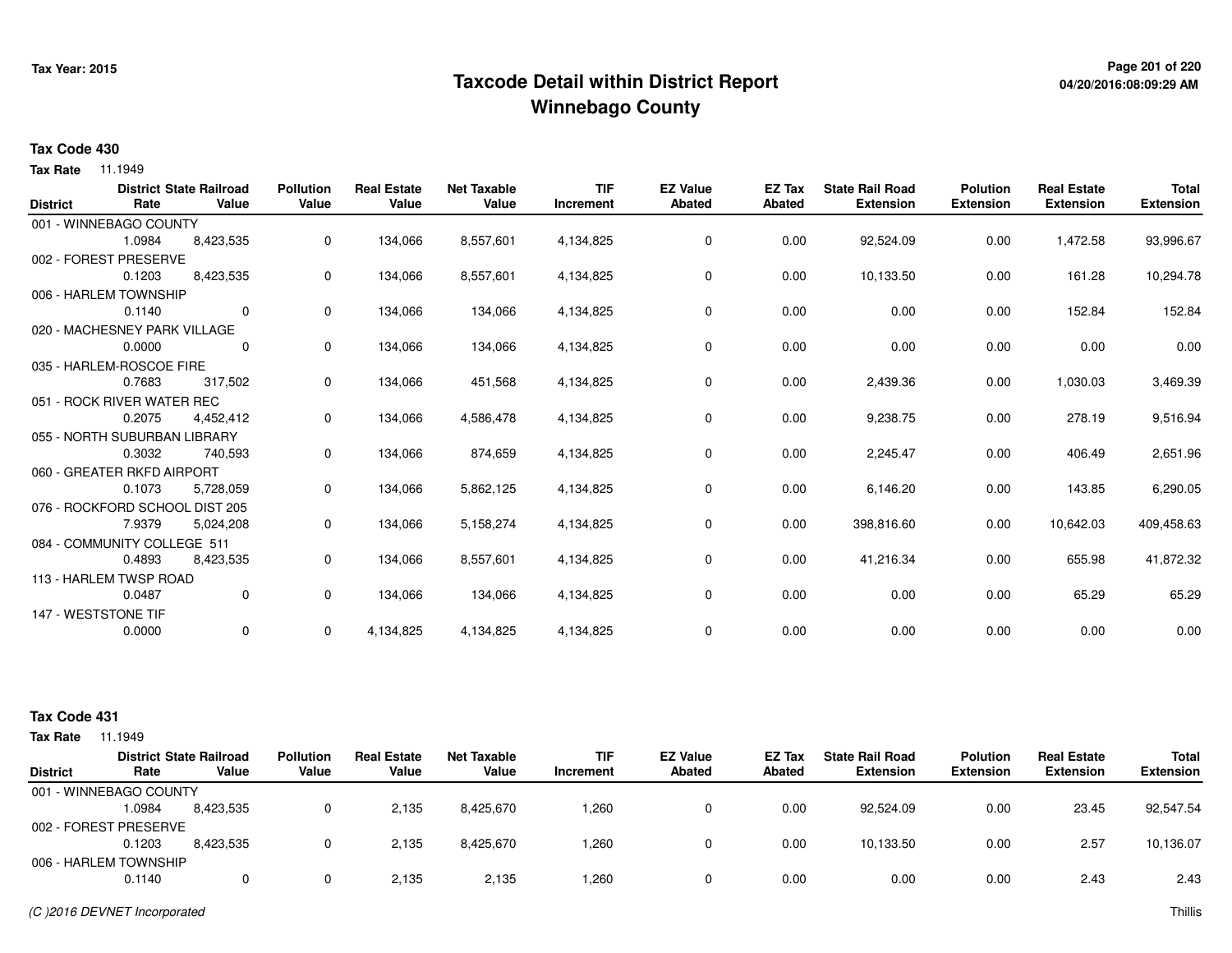# **Page 202 of 220 Taxcode Detail within District ReportWinnebago County**

### **Tax Code 431**

**Tax Rate** 11.1949

|                 |                                | <b>District State Railroad</b> | <b>Pollution</b> | <b>Real Estate</b> | <b>Net Taxable</b> | <b>TIF</b> | <b>EZ Value</b> | EZ Tax        | <b>State Rail Road</b> | <b>Polution</b>  | <b>Real Estate</b> | Total            |
|-----------------|--------------------------------|--------------------------------|------------------|--------------------|--------------------|------------|-----------------|---------------|------------------------|------------------|--------------------|------------------|
| <b>District</b> | Rate                           | Value                          | Value            | Value              | Value              | Increment  | Abated          | <b>Abated</b> | <b>Extension</b>       | <b>Extension</b> | <b>Extension</b>   | <b>Extension</b> |
|                 | 035 - HARLEM-ROSCOE FIRE       |                                |                  |                    |                    |            |                 |               |                        |                  |                    |                  |
|                 | 0.7683                         | 317,502                        | 0                | 2,135              | 319,637            | 1,260      | 0               | 0.00          | 2,439.36               | 0.00             | 16.40              | 2,455.76         |
|                 | 051 - ROCK RIVER WATER REC     |                                |                  |                    |                    |            |                 |               |                        |                  |                    |                  |
|                 | 0.2075                         | 4,452,412                      | 0                | 2,135              | 4,454,547          | 1,260      | $\mathbf 0$     | 0.00          | 9,238.75               | 0.00             | 4.43               | 9,243.18         |
|                 | 055 - NORTH SUBURBAN LIBRARY   |                                |                  |                    |                    |            |                 |               |                        |                  |                    |                  |
|                 | 0.3032                         | 740,593                        | 0                | 2,135              | 742,728            | 1,260      | $\mathbf 0$     | 0.00          | 2,245.47               | 0.00             | 6.47               | 2,251.94         |
|                 | 060 - GREATER RKFD AIRPORT     |                                |                  |                    |                    |            |                 |               |                        |                  |                    |                  |
|                 | 0.1073                         | 5,728,059                      | 0                | 2,135              | 5,730,194          | 1,260      | 0               | 0.00          | 6,146.20               | 0.00             | 2.29               | 6,148.49         |
|                 | 076 - ROCKFORD SCHOOL DIST 205 |                                |                  |                    |                    |            |                 |               |                        |                  |                    |                  |
|                 | 7.9379                         | 5,024,208                      | 0                | 2,135              | 5,026,343          | 1,260      | $\mathbf 0$     | 0.00          | 398,816.60             | 0.00             | 169.47             | 398,986.07       |
|                 | 084 - COMMUNITY COLLEGE 511    |                                |                  |                    |                    |            |                 |               |                        |                  |                    |                  |
|                 | 0.4893                         | 8,423,535                      | 0                | 2,135              | 8,425,670          | 1,260      | $\mathbf 0$     | 0.00          | 41,216.34              | 0.00             | 10.45              | 41,226.79        |
|                 | 113 - HARLEM TWSP ROAD         |                                |                  |                    |                    |            |                 |               |                        |                  |                    |                  |
|                 | 0.0487                         | 0                              | 0                | 2,135              | 2,135              | 1,260      | 0               | 0.00          | 0.00                   | 0.00             | 1.04               | 1.04             |
|                 | 147 - WESTSTONE TIF            |                                |                  |                    |                    |            |                 |               |                        |                  |                    |                  |
|                 | 0.0000                         | 0                              | 0                | 1,260              | 1,260              | 1,260      | $\mathbf 0$     | 0.00          | 0.00                   | 0.00             | 0.00               | 0.00             |
|                 |                                |                                |                  |                    |                    |            |                 |               |                        |                  |                    |                  |

### **Tax Code 432**

| <b>District</b>                | Rate   | <b>District State Railroad</b><br>Value | <b>Pollution</b><br>Value | <b>Real Estate</b><br>Value | <b>Net Taxable</b><br>Value | TIF<br>Increment | <b>EZ Value</b><br><b>Abated</b> | EZ Tax<br>Abated | <b>State Rail Road</b><br><b>Extension</b> | <b>Polution</b><br><b>Extension</b> | <b>Real Estate</b><br><b>Extension</b> | <b>Total</b><br><b>Extension</b> |
|--------------------------------|--------|-----------------------------------------|---------------------------|-----------------------------|-----------------------------|------------------|----------------------------------|------------------|--------------------------------------------|-------------------------------------|----------------------------------------|----------------------------------|
| 001 - WINNEBAGO COUNTY         |        |                                         |                           |                             |                             |                  |                                  |                  |                                            |                                     |                                        |                                  |
|                                | 1.0984 | 8,423,535                               | 0                         | 1,279                       | 8,424,814                   | 827              | 0                                | 0.00             | 92,524.09                                  | 0.00                                | 14.05                                  | 92,538.14                        |
| 002 - FOREST PRESERVE          |        |                                         |                           |                             |                             |                  |                                  |                  |                                            |                                     |                                        |                                  |
|                                | 0.1203 | 8,423,535                               | 0                         | 1,279                       | 8,424,814                   | 827              | 0                                | 0.00             | 10,133.50                                  | 0.00                                | 1.54                                   | 10,135.04                        |
| 006 - HARLEM TOWNSHIP          |        |                                         |                           |                             |                             |                  |                                  |                  |                                            |                                     |                                        |                                  |
|                                | 0.1140 | $\mathbf 0$                             | 0                         | 1,279                       | 1,279                       | 827              | 0                                | 0.00             | 0.00                                       | 0.00                                | 1.46                                   | 1.46                             |
| 035 - HARLEM-ROSCOE FIRE       |        |                                         |                           |                             |                             |                  |                                  |                  |                                            |                                     |                                        |                                  |
|                                | 0.7683 | 317,502                                 | 0                         | 1,279                       | 318,781                     | 827              | 0                                | 0.00             | 2,439.36                                   | 0.00                                | 9.83                                   | 2,449.19                         |
| 055 - NORTH SUBURBAN LIBRARY   |        |                                         |                           |                             |                             |                  |                                  |                  |                                            |                                     |                                        |                                  |
|                                | 0.3032 | 740,593                                 | 0                         | 1,279                       | 741,872                     | 827              | 0                                | 0.00             | 2,245.47                                   | 0.00                                | 3.88                                   | 2,249.35                         |
| 060 - GREATER RKFD AIRPORT     |        |                                         |                           |                             |                             |                  |                                  |                  |                                            |                                     |                                        |                                  |
|                                | 0.1073 | 5,728,059                               | 0                         | 1,279                       | 5,729,338                   | 827              | 0                                | 0.00             | 6,146.20                                   | 0.00                                | 1.37                                   | 6,147.57                         |
| 076 - ROCKFORD SCHOOL DIST 205 |        |                                         |                           |                             |                             |                  |                                  |                  |                                            |                                     |                                        |                                  |
|                                | 7.9379 | 5,024,208                               | 0                         | 1,279                       | 5,025,487                   | 827              | 0                                | 0.00             | 398,816.60                                 | 0.00                                | 101.53                                 | 398,918.13                       |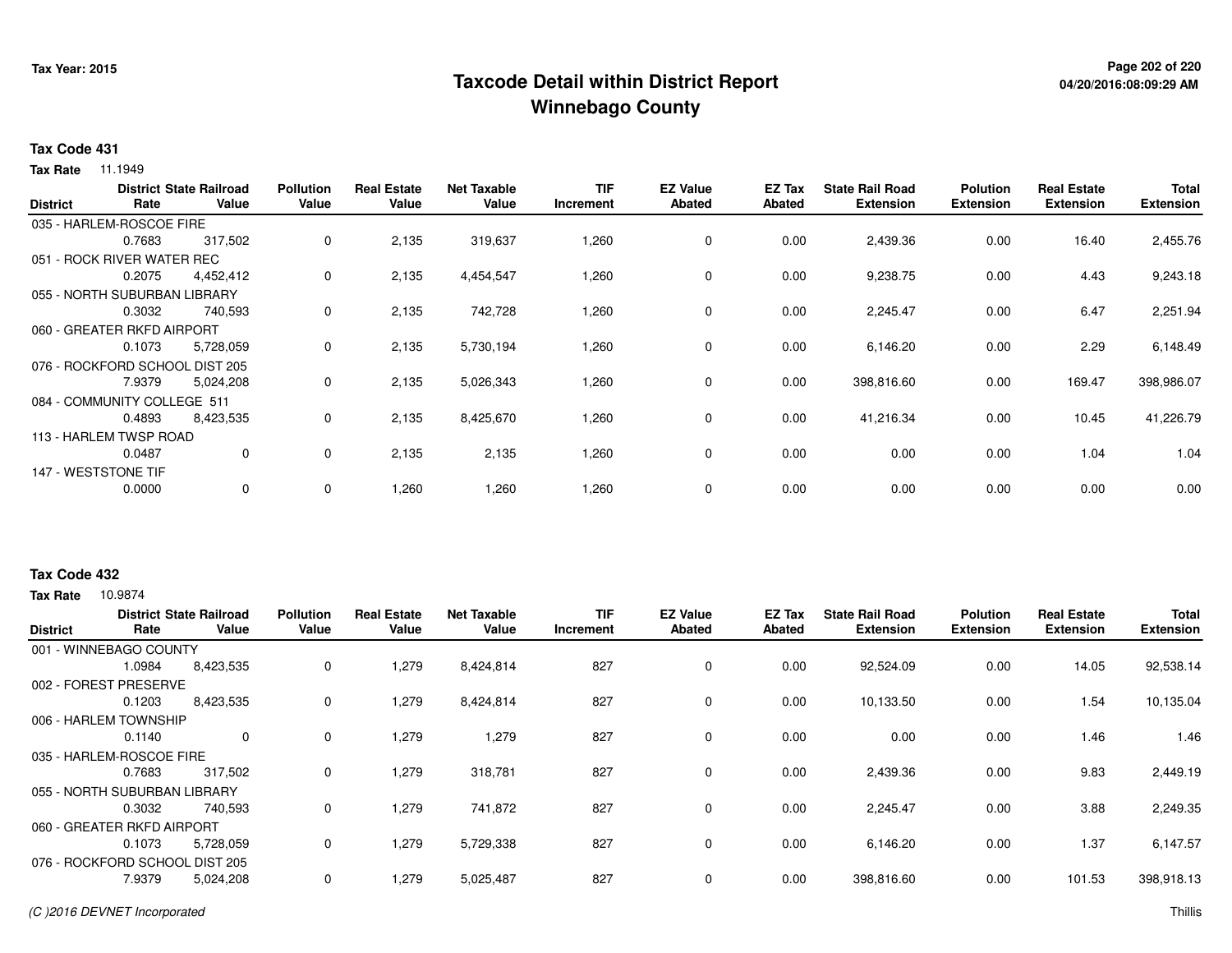# **Page 203 of 220 Taxcode Detail within District ReportWinnebago County**

### **Tax Code 432**

10.9874 **Tax Rate**

|                             |        | <b>District State Railroad</b> | <b>Pollution</b> | <b>Real Estate</b> | Net Taxable | <b>TIF</b> | <b>EZ Value</b> | <b>EZ Tax</b> | <b>State Rail Road</b> | <b>Polution</b>  | <b>Real Estate</b> | <b>Total</b>     |
|-----------------------------|--------|--------------------------------|------------------|--------------------|-------------|------------|-----------------|---------------|------------------------|------------------|--------------------|------------------|
| <b>District</b>             | Rate   | Value                          | Value            | Value              | Value       | Increment  | <b>Abated</b>   | Abated        | <b>Extension</b>       | <b>Extension</b> | <b>Extension</b>   | <b>Extension</b> |
| 084 - COMMUNITY COLLEGE 511 |        |                                |                  |                    |             |            |                 |               |                        |                  |                    |                  |
|                             | 0.4893 | 8.423.535                      |                  | 1,279              | 8,424,814   | 827        | 0               | 0.00          | 41.216.34              | 0.00             | 6.26               | 41,222.60        |
| 113 - HARLEM TWSP ROAD      |        |                                |                  |                    |             |            |                 |               |                        |                  |                    |                  |
|                             | 0.0487 |                                |                  | 1.279              | .279        | 827        |                 | 0.00          | 0.00                   | 0.00             | 0.62               | 0.62             |
| 147 - WESTSTONE TIF         |        |                                |                  |                    |             |            |                 |               |                        |                  |                    |                  |
|                             | 0.0000 |                                | 0                | 827                | 827         | 827        | 0               | 0.00          | 0.00                   | 0.00             | 0.00               | 0.00             |

#### **Tax Code 433**

| <b>District</b>              | Rate                   | <b>District State Railroad</b><br>Value | <b>Pollution</b><br>Value | <b>Real Estate</b><br>Value | <b>Net Taxable</b><br>Value | <b>TIF</b><br>Increment | <b>EZ Value</b><br>Abated | <b>EZ Tax</b><br><b>Abated</b> | <b>State Rail Road</b><br><b>Extension</b> | <b>Polution</b><br><b>Extension</b> | <b>Real Estate</b><br><b>Extension</b> | <b>Total</b><br><b>Extension</b> |
|------------------------------|------------------------|-----------------------------------------|---------------------------|-----------------------------|-----------------------------|-------------------------|---------------------------|--------------------------------|--------------------------------------------|-------------------------------------|----------------------------------------|----------------------------------|
|                              | 001 - WINNEBAGO COUNTY |                                         |                           |                             |                             |                         |                           |                                |                                            |                                     |                                        |                                  |
|                              | 1.0984                 | 8.423.535                               | 0                         | 1,309,109                   | 9,732,644                   | 117,238                 | 0                         | 0.00                           | 92,524.09                                  | 0.00                                | 14,379.25                              | 106,903.34                       |
| 002 - FOREST PRESERVE        |                        |                                         |                           |                             |                             |                         |                           |                                |                                            |                                     |                                        |                                  |
|                              | 0.1203                 | 8,423,535                               | 0                         | 1,309,109                   | 9,732,644                   | 117,238                 | $\mathbf 0$               | 0.00                           | 10,133.50                                  | 0.00                                | 1,574.86                               | 11,708.36                        |
| 006 - HARLEM TOWNSHIP        |                        |                                         |                           |                             |                             |                         |                           |                                |                                            |                                     |                                        |                                  |
|                              | 0.1140                 | $\Omega$                                | $\Omega$                  | 1,309,109                   | 1,309,109                   | 117,238                 | 0                         | 0.00                           | 0.00                                       | 0.00                                | 1,492.38                               | 1,492.38                         |
| 020 - MACHESNEY PARK VILLAGE |                        |                                         |                           |                             |                             |                         |                           |                                |                                            |                                     |                                        |                                  |
|                              | 0.0000                 | 0                                       | $\mathbf 0$               | 1,309,109                   | 1,309,109                   | 117,238                 | $\mathbf 0$               | 0.00                           | 0.00                                       | 0.00                                | 0.00                                   | 0.00                             |
| 035 - HARLEM-ROSCOE FIRE     |                        |                                         |                           |                             |                             |                         |                           |                                |                                            |                                     |                                        |                                  |
|                              | 0.7683                 | 317,502                                 | 0                         | 1,309,109                   | 1,626,611                   | 117,238                 | 0                         | 0.00                           | 2,439.36                                   | 0.00                                | 10,057.88                              | 12,497.24                        |
| 051 - ROCK RIVER WATER REC   |                        |                                         |                           |                             |                             |                         |                           |                                |                                            |                                     |                                        |                                  |
|                              | 0.2075                 | 4,452,412                               | 0                         | 1,309,109                   | 5,761,521                   | 117,238                 | 0                         | 0.00                           | 9,238.75                                   | 0.00                                | 2,716.40                               | 11,955.15                        |
| 055 - NORTH SUBURBAN LIBRARY |                        |                                         |                           |                             |                             |                         |                           |                                |                                            |                                     |                                        |                                  |
|                              | 0.3032                 | 740,593                                 | 0                         | 1,309,109                   | 2,049,702                   | 117,238                 | 0                         | 0.00                           | 2,245.47                                   | 0.00                                | 3,969.22                               | 6,214.69                         |
| 060 - GREATER RKFD AIRPORT   |                        |                                         |                           |                             |                             |                         |                           |                                |                                            |                                     |                                        |                                  |
|                              | 0.1073                 | 5,728,059                               | 0                         | 1,309,109                   | 7,037,168                   | 117,238                 | 0                         | 0.00                           | 6,146.20                                   | 0.00                                | 1,404.67                               | 7,550.87                         |
| 070 - HARLEM SCHOOL DIST 122 |                        |                                         |                           |                             |                             |                         |                           |                                |                                            |                                     |                                        |                                  |
|                              | 8.3864                 | 496,170                                 | 0                         | 1,309,109                   | 1,805,279                   | 117,238                 | $\mathbf 0$               | 0.00                           | 41,610.81                                  | 0.00                                | 109,787.12                             | 151,397.93                       |
| 084 - COMMUNITY COLLEGE 511  |                        |                                         |                           |                             |                             |                         |                           |                                |                                            |                                     |                                        |                                  |
|                              | 0.4893                 | 8,423,535                               | 0                         | 1,309,109                   | 9,732,644                   | 117,238                 | $\mathbf 0$               | 0.00                           | 41,216.34                                  | 0.00                                | 6,405.47                               | 47,621.81                        |
| 113 - HARLEM TWSP ROAD       |                        |                                         |                           |                             |                             |                         |                           |                                |                                            |                                     |                                        |                                  |
|                              | 0.0487                 | $\mathbf 0$                             | 0                         | 1,309,109                   | 1,309,109                   | 117,238                 | $\mathbf 0$               | 0.00                           | 0.00                                       | 0.00                                | 637.54                                 | 637.54                           |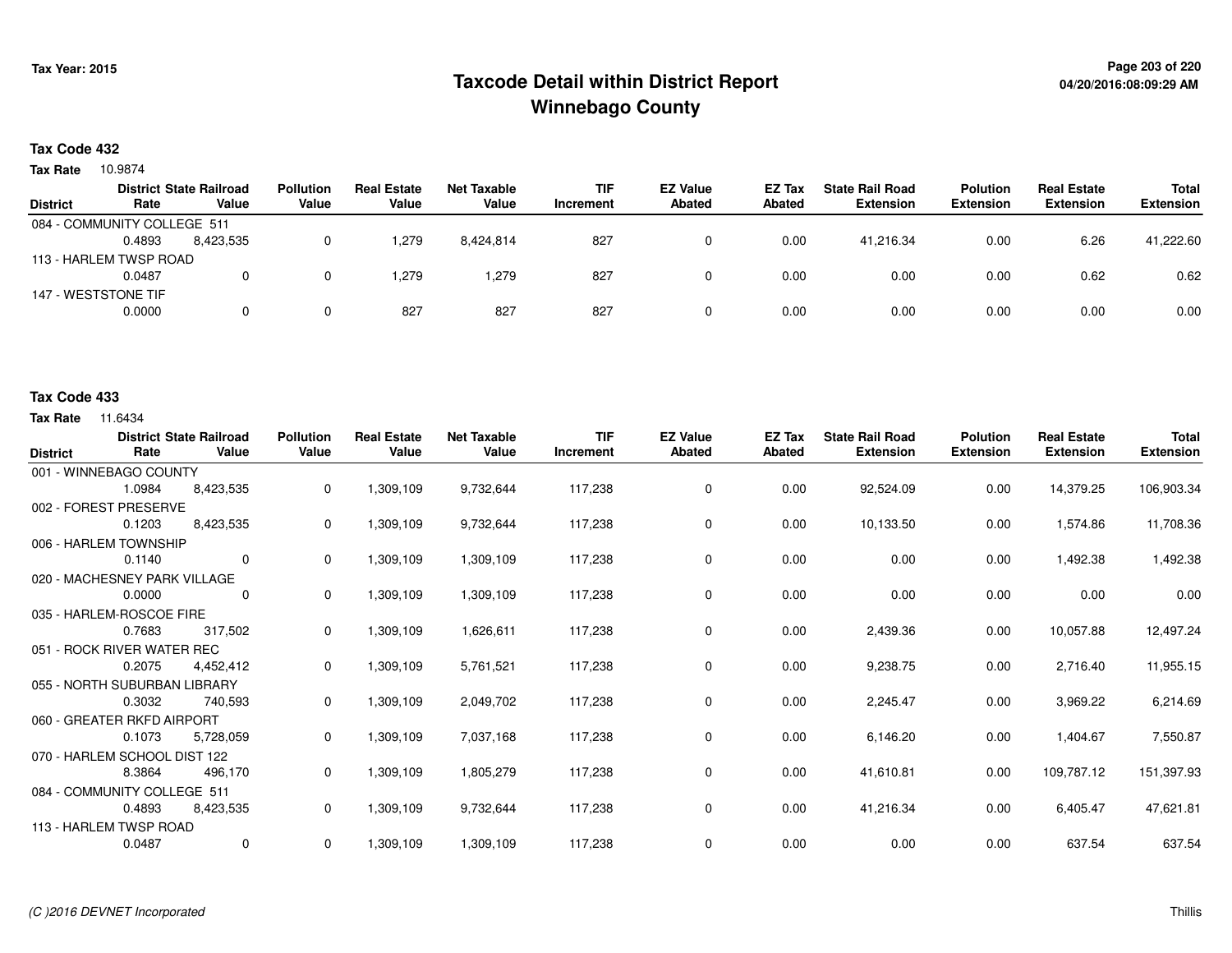# **Page 204 of 220 Taxcode Detail within District ReportWinnebago County**

### **Tax Code 433**

**Tax Rate** 11.6434

|                 | <b>District State Railroad</b> |       | <b>Pollution</b> | <b>Real Estate</b> | Net Taxable | <b>TIF</b> | <b>EZ Value</b> | <b>EZ Tax</b> | <b>State Rail Road</b> | <b>Polution</b>  | <b>Real Estate</b> | <b>Total</b> |
|-----------------|--------------------------------|-------|------------------|--------------------|-------------|------------|-----------------|---------------|------------------------|------------------|--------------------|--------------|
| <b>District</b> | Rate                           | Value | Value            | Value              | Value       | Increment  | <b>Abated</b>   | Abated        | <b>Extension</b>       | <b>Extension</b> | <b>Extension</b>   | Extension    |
|                 | 148 - NORTH WILLOW CREEK TIF   |       |                  |                    |             |            |                 |               |                        |                  |                    |              |
|                 | 0.0000                         |       |                  | 117.238            | 117,238     | 117,238    |                 | 0.00          | 0.00                   | 0.00             | 0.00               | 0.00         |

**Tax Rate** 11.6434

| <b>District</b>              | Rate   | <b>District State Railroad</b><br>Value | <b>Pollution</b><br>Value | <b>Real Estate</b><br>Value | <b>Net Taxable</b><br>Value | <b>TIF</b><br>Increment | <b>EZ Value</b><br><b>Abated</b> | EZ Tax<br>Abated | <b>State Rail Road</b><br><b>Extension</b> | <b>Polution</b><br><b>Extension</b> | <b>Real Estate</b><br><b>Extension</b> | <b>Total</b><br><b>Extension</b> |
|------------------------------|--------|-----------------------------------------|---------------------------|-----------------------------|-----------------------------|-------------------------|----------------------------------|------------------|--------------------------------------------|-------------------------------------|----------------------------------------|----------------------------------|
| 001 - WINNEBAGO COUNTY       |        |                                         |                           |                             |                             |                         |                                  |                  |                                            |                                     |                                        |                                  |
|                              | 1.0984 | 8,423,535                               | 0                         | 187,245                     | 8,610,780                   | 0                       | 0                                | 0.00             | 92,524.09                                  | 0.00                                | 2,056.70                               | 94,580.79                        |
| 002 - FOREST PRESERVE        |        |                                         |                           |                             |                             |                         |                                  |                  |                                            |                                     |                                        |                                  |
|                              | 0.1203 | 8,423,535                               | 0                         | 187,245                     | 8,610,780                   | $\Omega$                | 0                                | 0.00             | 10,133.50                                  | 0.00                                | 225.26                                 | 10,358.76                        |
| 006 - HARLEM TOWNSHIP        |        |                                         |                           |                             |                             |                         |                                  |                  |                                            |                                     |                                        |                                  |
|                              | 0.1140 | $\mathbf 0$                             | $\mathbf{0}$              | 187,245                     | 187,245                     | $\Omega$                | $\mathbf 0$                      | 0.00             | 0.00                                       | 0.00                                | 213.46                                 | 213.46                           |
| 035 - HARLEM-ROSCOE FIRE     |        |                                         |                           |                             |                             |                         |                                  |                  |                                            |                                     |                                        |                                  |
|                              | 0.7683 | 317,502                                 | 0                         | 187,245                     | 504,747                     | 0                       | 0                                | 0.00             | 2,439.36                                   | 0.00                                | 1,438.60                               | 3,877.96                         |
| 051 - ROCK RIVER WATER REC   |        |                                         |                           |                             |                             |                         |                                  |                  |                                            |                                     |                                        |                                  |
|                              | 0.2075 | 4,452,412                               | 0                         | 187,245                     | 4,639,657                   | 0                       | 0                                | 0.00             | 9,238.75                                   | 0.00                                | 388.53                                 | 9,627.28                         |
| 055 - NORTH SUBURBAN LIBRARY |        |                                         |                           |                             |                             |                         |                                  |                  |                                            |                                     |                                        |                                  |
|                              | 0.3032 | 740,593                                 | 0                         | 187,245                     | 927,838                     | 0                       | 0                                | 0.00             | 2,245.47                                   | 0.00                                | 567.73                                 | 2,813.20                         |
| 060 - GREATER RKFD AIRPORT   |        |                                         |                           |                             |                             |                         |                                  |                  |                                            |                                     |                                        |                                  |
|                              | 0.1073 | 5,728,059                               | 0                         | 187,245                     | 5,915,304                   | 0                       | 0                                | 0.00             | 6,146.20                                   | 0.00                                | 200.91                                 | 6,347.11                         |
| 070 - HARLEM SCHOOL DIST 122 |        |                                         |                           |                             |                             |                         |                                  |                  |                                            |                                     |                                        |                                  |
|                              | 8.3864 | 496,170                                 | $\mathbf{0}$              | 187,245                     | 683,415                     | 0                       | 0                                | 0.00             | 41,610.81                                  | 0.00                                | 15,703.11                              | 57,313.92                        |
| 084 - COMMUNITY COLLEGE 511  |        |                                         |                           |                             |                             |                         |                                  |                  |                                            |                                     |                                        |                                  |
|                              | 0.4893 | 8,423,535                               | 0                         | 187,245                     | 8,610,780                   | 0                       | 0                                | 0.00             | 41,216.34                                  | 0.00                                | 916.19                                 | 42,132.53                        |
| 113 - HARLEM TWSP ROAD       |        |                                         |                           |                             |                             |                         |                                  |                  |                                            |                                     |                                        |                                  |
|                              | 0.0487 | 0                                       | $\mathbf 0$               | 187,245                     | 187,245                     | 0                       | 0                                | 0.00             | 0.00                                       | 0.00                                | 91.19                                  | 91.19                            |
| 149 - SOUTH WILLOW CREEK TIF |        |                                         |                           |                             |                             |                         |                                  |                  |                                            |                                     |                                        |                                  |
|                              | 0.0000 | 0                                       | $\mathbf 0$               | $\mathbf 0$                 | 0                           | 0                       | 0                                | 0.00             | 0.00                                       | 0.00                                | 0.00                                   | 0.00                             |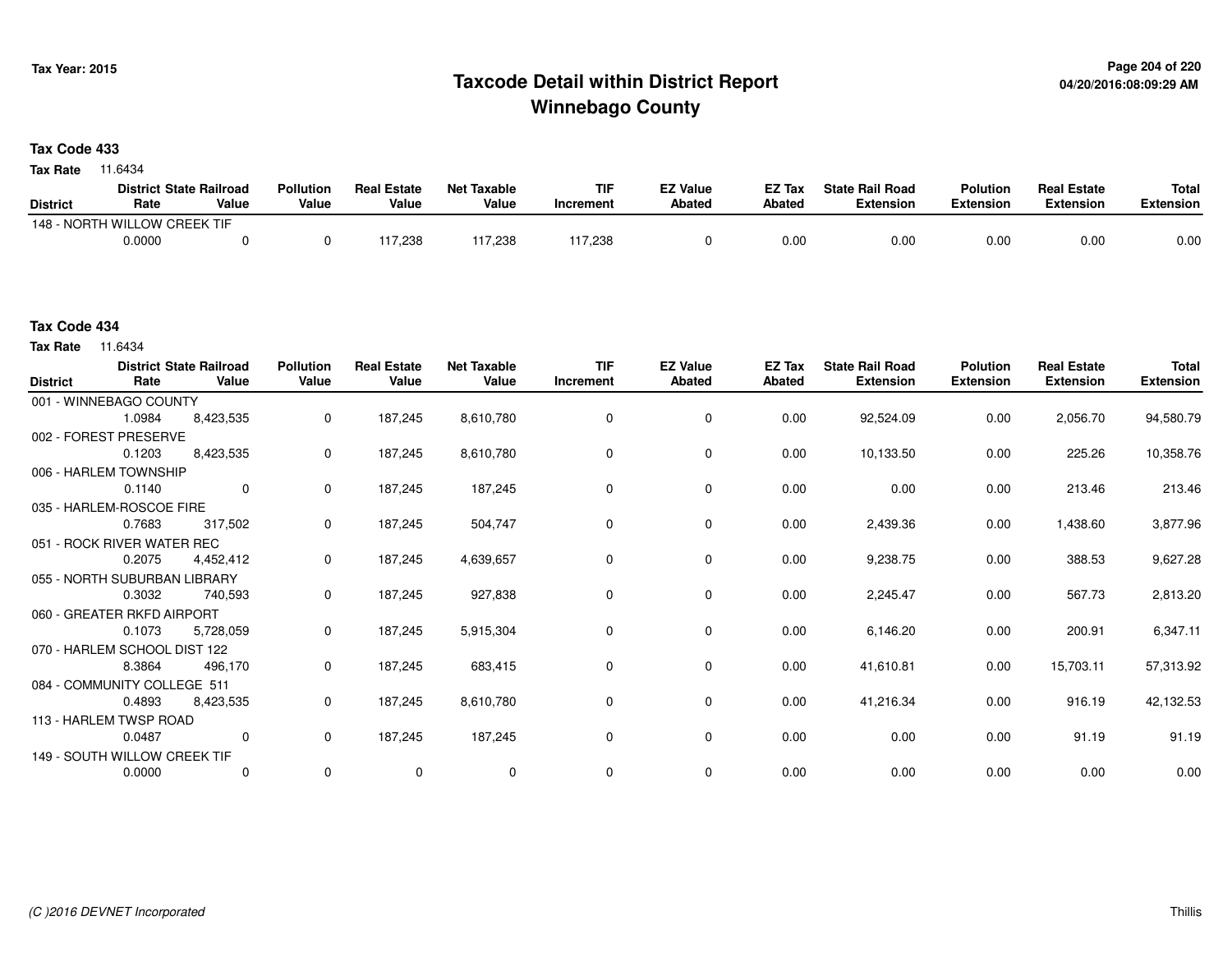# **Page 205 of 220 Taxcode Detail within District ReportWinnebago County**

#### **Tax Code 435**

**Tax Rate** 11.6434

|                 |                              | <b>District State Railroad</b> | <b>Pollution</b> | <b>Real Estate</b> | <b>Net Taxable</b> | <b>TIF</b> | <b>EZ Value</b> | EZ Tax        | <b>State Rail Road</b> | <b>Polution</b>  | <b>Real Estate</b> | <b>Total</b>     |
|-----------------|------------------------------|--------------------------------|------------------|--------------------|--------------------|------------|-----------------|---------------|------------------------|------------------|--------------------|------------------|
| <b>District</b> | Rate                         | Value                          | Value            | Value              | Value              | Increment  | <b>Abated</b>   | <b>Abated</b> | <b>Extension</b>       | <b>Extension</b> | <b>Extension</b>   | <b>Extension</b> |
|                 | 001 - WINNEBAGO COUNTY       |                                |                  |                    |                    |            |                 |               |                        |                  |                    |                  |
|                 | 1.0984                       | 8,423,535                      | 0                | 5,311,169          | 13,734,704         | 608,730    | 0               | 0.00          | 92,524.09              | 0.00             | 58,337.88          | 150,861.97       |
|                 | 002 - FOREST PRESERVE        |                                |                  |                    |                    |            |                 |               |                        |                  |                    |                  |
|                 | 0.1203                       | 8,423,535                      | 0                | 5,311,169          | 13,734,704         | 608,730    | 0               | 0.00          | 10,133.50              | 0.00             | 6,389.34           | 16,522.84        |
|                 | 006 - HARLEM TOWNSHIP        |                                |                  |                    |                    |            |                 |               |                        |                  |                    |                  |
|                 | 0.1140                       | $\mathbf 0$                    | 0                | 5,311,169          | 5,311,169          | 608,730    | 0               | 0.00          | 0.00                   | 0.00             | 6,054.73           | 6,054.73         |
|                 | 020 - MACHESNEY PARK VILLAGE |                                |                  |                    |                    |            |                 |               |                        |                  |                    |                  |
|                 | 0.0000                       | 0                              | 0                | 5,311,169          | 5,311,169          | 608,730    | 0               | 0.00          | 0.00                   | 0.00             | 0.00               | 0.00             |
|                 | 035 - HARLEM-ROSCOE FIRE     |                                |                  |                    |                    |            |                 |               |                        |                  |                    |                  |
|                 | 0.7683                       | 317,502                        | 0                | 5,311,169          | 5,628,671          | 608,730    | 0               | 0.00          | 2,439.36               | 0.00             | 40,805.71          | 43,245.07        |
|                 | 051 - ROCK RIVER WATER REC   |                                |                  |                    |                    |            |                 |               |                        |                  |                    |                  |
|                 | 0.2075                       | 4,452,412                      | 0                | 5,311,169          | 9,763,581          | 608,730    | 0               | 0.00          | 9,238.75               | 0.00             | 11,020.68          | 20,259.43        |
|                 | 055 - NORTH SUBURBAN LIBRARY |                                |                  |                    |                    |            |                 |               |                        |                  |                    |                  |
|                 | 0.3032                       | 740,593                        | 0                | 5,311,169          | 6,051,762          | 608,730    | 0               | 0.00          | 2,245.47               | 0.00             | 16,103.46          | 18,348.93        |
|                 | 060 - GREATER RKFD AIRPORT   |                                |                  |                    |                    |            |                 |               |                        |                  |                    |                  |
|                 | 0.1073                       | 5,728,059                      | 0                | 5,311,169          | 11,039,228         | 608,730    | 0               | 0.00          | 6,146.20               | 0.00             | 5,698.88           | 11,845.08        |
|                 | 070 - HARLEM SCHOOL DIST 122 |                                |                  |                    |                    |            |                 |               |                        |                  |                    |                  |
|                 | 8.3864                       | 496,170                        | 0                | 5,311,169          | 5,807,339          | 608,730    | 0               | 0.00          | 41,610.81              | 0.00             | 445,415.88         | 487,026.69       |
|                 | 084 - COMMUNITY COLLEGE 511  |                                |                  |                    |                    |            |                 |               |                        |                  |                    |                  |
|                 | 0.4893                       | 8,423,535                      | 0                | 5,311,169          | 13,734,704         | 608,730    | 0               | 0.00          | 41,216.34              | 0.00             | 25,987.55          | 67,203.89        |
|                 | 113 - HARLEM TWSP ROAD       |                                |                  |                    |                    |            |                 |               |                        |                  |                    |                  |
|                 | 0.0487                       | 0                              | 0                | 5,311,169          | 5,311,169          | 608,730    | 0               | 0.00          | 0.00                   | 0.00             | 2,586.54           | 2,586.54         |
|                 | 149 - SOUTH WILLOW CREEK TIF |                                |                  |                    |                    |            |                 |               |                        |                  |                    |                  |
|                 | 0.0000                       | 0                              | 0                | 608,730            | 608,730            | 608,730    | 0               | 0.00          | 0.00                   | 0.00             | 0.00               | 0.00             |

| <b>Tax Rate</b> | 1.2786                  |                                         |                           |                             |                      |                         |                                  |                  |                                            |                                     |                                        |                                  |
|-----------------|-------------------------|-----------------------------------------|---------------------------|-----------------------------|----------------------|-------------------------|----------------------------------|------------------|--------------------------------------------|-------------------------------------|----------------------------------------|----------------------------------|
| <b>District</b> | Rate                    | <b>District State Railroad</b><br>Value | <b>Pollution</b><br>Value | <b>Real Estate</b><br>Value | Net Taxable<br>Value | <b>TIF</b><br>Increment | <b>EZ Value</b><br><b>Abated</b> | EZ Tax<br>Abated | <b>State Rail Road</b><br><b>Extension</b> | <b>Polution</b><br><b>Extension</b> | <b>Real Estate</b><br><b>Extension</b> | <b>Total</b><br><b>Extension</b> |
|                 | 001 - WINNEBAGO COUNTY  |                                         |                           |                             |                      |                         |                                  |                  |                                            |                                     |                                        |                                  |
|                 | 1.0984                  | 8.423.535                               |                           | 474.460                     | 8,897,995            | 10,089                  |                                  | 0.00             | 92.524.09                                  | 0.00                                | 5.211.47                               | 97,735.56                        |
|                 | 002 - FOREST PRESERVE   |                                         |                           |                             |                      |                         |                                  |                  |                                            |                                     |                                        |                                  |
|                 | 0.1203                  | 8.423.535                               |                           | 474.460                     | 8,897,995            | 10,089                  |                                  | 0.00             | 10,133.50                                  | 0.00                                | 570.78                                 | 10,704.28                        |
|                 | 011 - ROCKFORD TOWNSHIP |                                         |                           |                             |                      |                         |                                  |                  |                                            |                                     |                                        |                                  |
|                 | 0.1452                  | 3,976,170                               |                           | 474.460                     | 4,450,630            | 10,089                  |                                  | 0.00             | 5,773.40                                   | 0.00                                | 688.92                                 | 6,462.32                         |
|                 |                         |                                         |                           |                             |                      |                         |                                  |                  |                                            |                                     |                                        |                                  |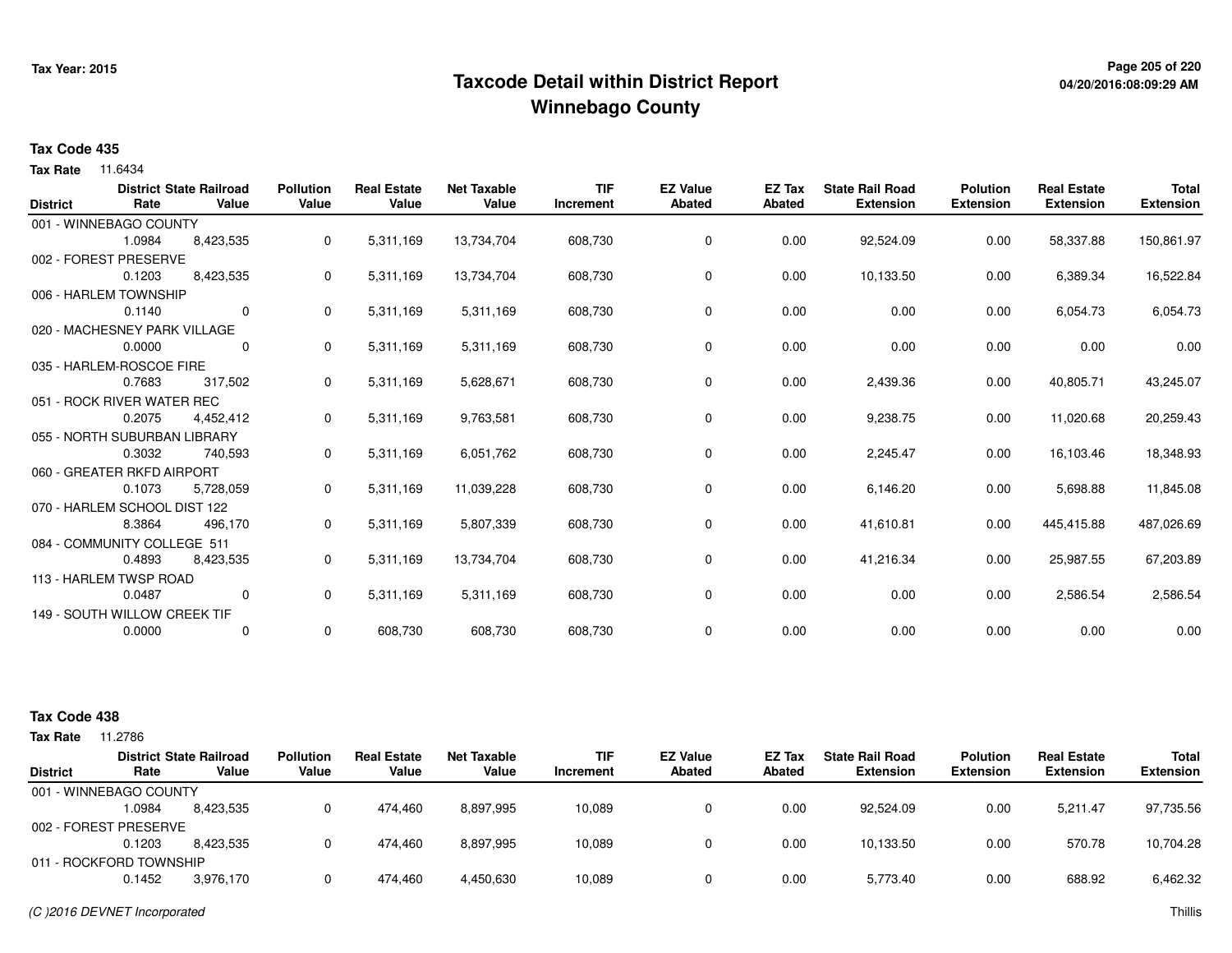# **Page 206 of 220 Taxcode Detail within District ReportWinnebago County**

### **Tax Code 438**

**Tax Rate** 11.2786

|                 |                                | <b>District State Railroad</b> | <b>Pollution</b> | <b>Real Estate</b> | <b>Net Taxable</b> | <b>TIF</b> | <b>EZ Value</b> | <b>EZ Tax</b> | <b>State Rail Road</b> | <b>Polution</b>  | <b>Real Estate</b> | <b>Total</b>     |
|-----------------|--------------------------------|--------------------------------|------------------|--------------------|--------------------|------------|-----------------|---------------|------------------------|------------------|--------------------|------------------|
| <b>District</b> | Rate                           | Value                          | Value            | Value              | Value              | Increment  | <b>Abated</b>   | Abated        | <b>Extension</b>       | <b>Extension</b> | <b>Extension</b>   | <b>Extension</b> |
|                 | 036 - NEW MILFORD FIRE         |                                |                  |                    |                    |            |                 |               |                        |                  |                    |                  |
|                 | 0.8342                         | 43,474                         | 0                | 474,460            | 517,934            | 10,089     | 0               | 0.00          | 362.66                 | 0.00             | 3,957.95           | 4,320.61         |
|                 | 054 - CHERRY VALLEY LIBRARY    |                                |                  |                    |                    |            |                 |               |                        |                  |                    |                  |
|                 | 0.3976                         | 939.290                        | 0                | 474,460            | 1,413,750          | 10,089     | 0               | 0.00          | 3,734.62               | 0.00             | .886.45            | 5,621.07         |
|                 | 060 - GREATER RKFD AIRPORT     |                                |                  |                    |                    |            |                 |               |                        |                  |                    |                  |
|                 | 0.1073                         | 5,728,059                      | 0                | 474,460            | 6,202,519          | 10,089     | 0               | 0.00          | 6,146.20               | 0.00             | 509.10             | 6,655.30         |
|                 | 076 - ROCKFORD SCHOOL DIST 205 |                                |                  |                    |                    |            |                 |               |                        |                  |                    |                  |
|                 | 7.9379                         | 5,024,208                      | 0                | 474,460            | 5,498,668          | 10,089     | 0               | 0.00          | 398,816.60             | 0.00             | 37,662.16          | 436,478.76       |
|                 | 084 - COMMUNITY COLLEGE 511    |                                |                  |                    |                    |            |                 |               |                        |                  |                    |                  |
|                 | 0.4893                         | 8,423,535                      | 0                | 474,460            | 8,897,995          | 10,089     | 0               | 0.00          | 41,216.34              | 0.00             | 2,321.53           | 43,537.87        |
|                 | 118 - ROCKFORD TWSP ROAD       |                                |                  |                    |                    |            |                 |               |                        |                  |                    |                  |
|                 | 0.1484                         | 3,976,170                      | 0                | 474,460            | 4,450,630          | 10,089     | 0               | 0.00          | 5,900.63               | 0.00             | 704.10             | 6,604.73         |
|                 | 151 - I-39 / BAXTER ROAD TIF   |                                |                  |                    |                    |            |                 |               |                        |                  |                    |                  |
|                 | 0.0000                         | 0                              | 0                | 10,089             | 10,089             | 10,089     | 0               | 0.00          | 0.00                   | 0.00             | 0.00               | 0.00             |
|                 |                                |                                |                  |                    |                    |            |                 |               |                        |                  |                    |                  |

### **Tax Code 439**

| <b>District</b>             | Rate   | <b>District State Railroad</b><br>Value | <b>Pollution</b><br>Value | <b>Real Estate</b><br>Value | <b>Net Taxable</b><br>Value | <b>TIF</b><br>Increment | <b>EZ Value</b><br><b>Abated</b> | EZ Tax<br><b>Abated</b> | <b>State Rail Road</b><br><b>Extension</b> | <b>Polution</b><br><b>Extension</b> | <b>Real Estate</b><br><b>Extension</b> | <b>Total</b><br><b>Extension</b> |
|-----------------------------|--------|-----------------------------------------|---------------------------|-----------------------------|-----------------------------|-------------------------|----------------------------------|-------------------------|--------------------------------------------|-------------------------------------|----------------------------------------|----------------------------------|
| 001 - WINNEBAGO COUNTY      |        |                                         |                           |                             |                             |                         |                                  |                         |                                            |                                     |                                        |                                  |
|                             | 1.0984 | 8,423,535                               | 0                         | 391,674                     | 8,815,209                   | 20,981                  | 0                                | 0.00                    | 92,524.09                                  | 0.00                                | 4,302.15                               | 96,826.24                        |
| 002 - FOREST PRESERVE       |        |                                         |                           |                             |                             |                         |                                  |                         |                                            |                                     |                                        |                                  |
|                             | 0.1203 | 8,423,535                               | 0                         | 391,674                     | 8,815,209                   | 20,981                  | 0                                | 0.00                    | 10,133.50                                  | 0.00                                | 471.18                                 | 10,604.68                        |
| 011 - ROCKFORD TOWNSHIP     |        |                                         |                           |                             |                             |                         |                                  |                         |                                            |                                     |                                        |                                  |
|                             | 0.1452 | 3,976,170                               | 0                         | 391,674                     | 4,367,844                   | 20,981                  | 0                                | 0.00                    | 5,773.40                                   | 0.00                                | 568.71                                 | 6,342.11                         |
| 017 - CHERRY VALLEY VILLAGE |        |                                         |                           |                             |                             |                         |                                  |                         |                                            |                                     |                                        |                                  |
|                             | 0.0000 | 169,131                                 | 0                         | 391,674                     | 560,805                     | 20,981                  | 0                                | 0.00                    | 0.00                                       | 0.00                                | 0.00                                   | 0.00                             |
| 031 - CHERRY VALLEY FIRE    |        |                                         |                           |                             |                             |                         |                                  |                         |                                            |                                     |                                        |                                  |
|                             | 0.9999 | 827,972                                 | 0                         | 391,674                     | 1,219,646                   | 20,981                  | 0                                | 0.00                    | 8,278.90                                   | 0.00                                | 3,916.35                               | 12,195.25                        |
| 054 - CHERRY VALLEY LIBRARY |        |                                         |                           |                             |                             |                         |                                  |                         |                                            |                                     |                                        |                                  |
|                             | 0.3976 | 939,290                                 | 0                         | 391,674                     | 1,330,964                   | 20,981                  | 0                                | 0.00                    | 3,734.62                                   | 0.00                                | 1,557.30                               | 5,291.92                         |
| 060 - GREATER RKFD AIRPORT  |        |                                         |                           |                             |                             |                         |                                  |                         |                                            |                                     |                                        |                                  |
|                             | 0.1073 | 5,728,059                               | 0                         | 391,674                     | 6,119,733                   | 20,981                  | 0                                | 0.00                    | 6,146.20                                   | 0.00                                | 420.27                                 | 6,566.47                         |
| 076 - ROCKFORD SCHOOL       |        | . DIST 205                              |                           |                             |                             |                         |                                  |                         |                                            |                                     |                                        |                                  |
|                             | 7.9379 | 5,024,208                               | 0                         | 391,674                     | 5,415,882                   | 20,981                  | 0                                | 0.00                    | 398,816.60                                 | 0.00                                | 31,090.69                              | 429,907.29                       |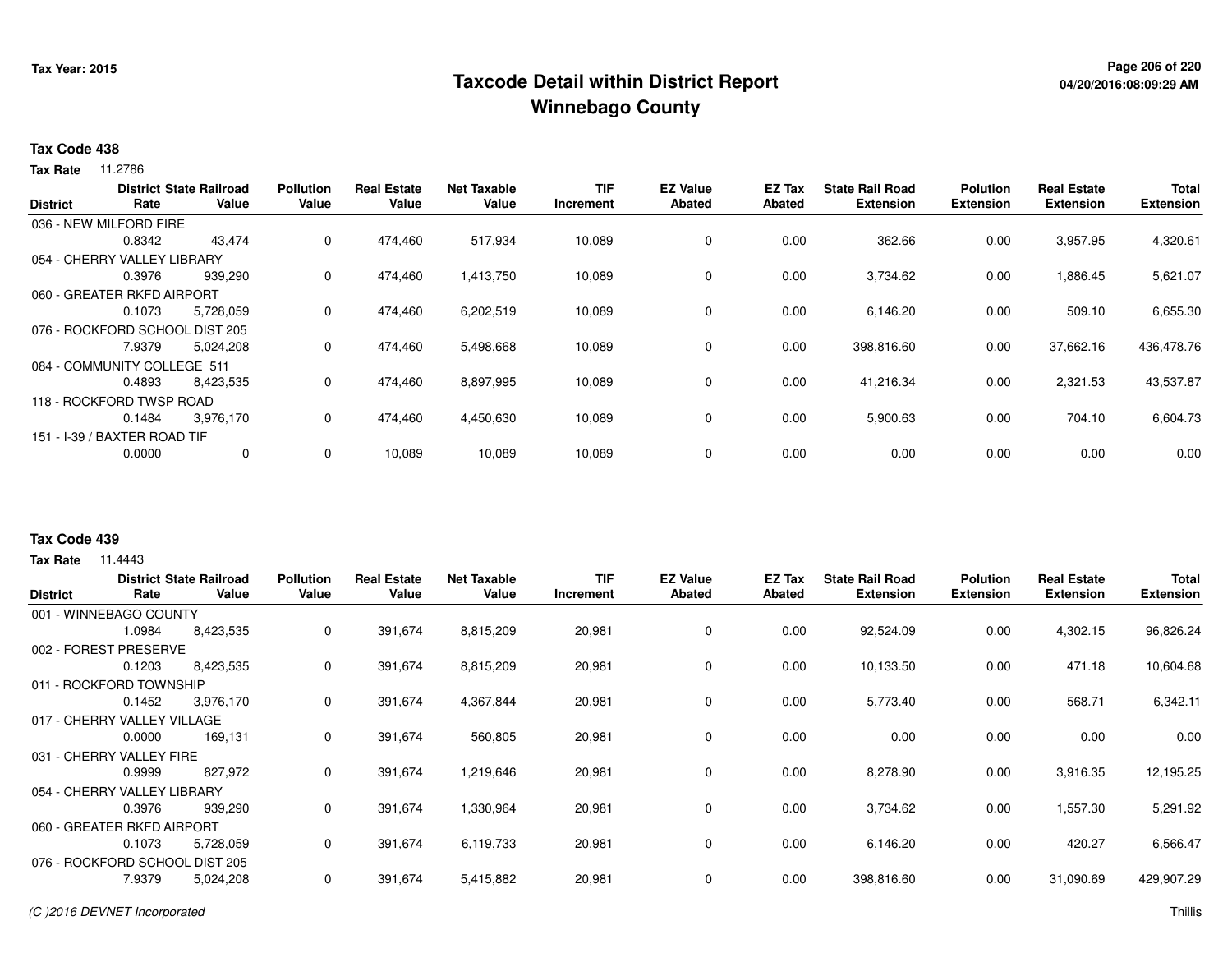# **Page 207 of 220 Taxcode Detail within District ReportWinnebago County**

### **Tax Code 439**

**Tax Rate** 11.4443

| <b>District</b> | Rate                         | <b>District State Railroad</b><br>Value | <b>Pollution</b><br>Value | <b>Real Estate</b><br>Value | Net Taxable<br>Value | <b>TIF</b><br>Increment | <b>EZ Value</b><br><b>Abated</b> | EZ Tax<br>Abated | <b>State Rail Road</b><br><b>Extension</b> | <b>Polution</b><br><b>Extension</b> | <b>Real Estate</b><br><b>Extension</b> | Total<br><b>Extension</b> |
|-----------------|------------------------------|-----------------------------------------|---------------------------|-----------------------------|----------------------|-------------------------|----------------------------------|------------------|--------------------------------------------|-------------------------------------|----------------------------------------|---------------------------|
|                 | 084 - COMMUNITY COLLEGE 511  |                                         |                           |                             |                      |                         |                                  |                  |                                            |                                     |                                        |                           |
|                 | 0.4893                       | 8.423.535                               |                           | 391.674                     | 8,815,209            | 20,981                  | 0                                | 0.00             | 41.216.34                                  | 0.00                                | 1,916.46                               | 43,132.80                 |
|                 | 118 - ROCKFORD TWSP ROAD     |                                         |                           |                             |                      |                         |                                  |                  |                                            |                                     |                                        |                           |
|                 | 0.1484                       | 3.976.170                               |                           | 391.674                     | 4,367,844            | 20,981                  |                                  | 0.00             | 5,900.63                                   | 0.00                                | 581.24                                 | 6,481.87                  |
|                 | 151 - I-39 / BAXTER ROAD TIF |                                         |                           |                             |                      |                         |                                  |                  |                                            |                                     |                                        |                           |
|                 | 0.0000                       |                                         |                           | 20.981                      | 20,981               | 20,981                  |                                  | 0.00             | 0.00                                       | 0.00                                | 0.00                                   | 0.00                      |
|                 |                              |                                         |                           |                             |                      |                         |                                  |                  |                                            |                                     |                                        |                           |

#### **Tax Code 440**

| <b>District</b>                | Rate   | <b>District State Railroad</b><br>Value | <b>Pollution</b><br>Value | <b>Real Estate</b><br>Value | <b>Net Taxable</b><br>Value | <b>TIF</b><br>Increment | <b>EZ Value</b><br><b>Abated</b> | EZ Tax<br><b>Abated</b> | <b>State Rail Road</b><br><b>Extension</b> | <b>Polution</b><br><b>Extension</b> | <b>Real Estate</b><br><b>Extension</b> | Total<br><b>Extension</b> |
|--------------------------------|--------|-----------------------------------------|---------------------------|-----------------------------|-----------------------------|-------------------------|----------------------------------|-------------------------|--------------------------------------------|-------------------------------------|----------------------------------------|---------------------------|
| 001 - WINNEBAGO COUNTY         |        |                                         |                           |                             |                             |                         |                                  |                         |                                            |                                     |                                        |                           |
|                                | 1.0984 | 8,423,535                               | $\mathbf 0$               | 26,335                      | 8,449,870                   | 2,056,249               | 0                                | 0.00                    | 92,524.09                                  | 0.00                                | 289.26                                 | 92,813.35                 |
| 002 - FOREST PRESERVE          |        |                                         |                           |                             |                             |                         |                                  |                         |                                            |                                     |                                        |                           |
|                                | 0.1203 | 8,423,535                               | 0                         | 26,335                      | 8,449,870                   | 2,056,249               | $\mathbf 0$                      | 0.00                    | 10,133.50                                  | 0.00                                | 31.68                                  | 10,165.18                 |
| 004 - CHERRY VALLEY TOWNSHIP   |        |                                         |                           |                             |                             |                         |                                  |                         |                                            |                                     |                                        |                           |
|                                | 0.1418 | 1,481,529                               | 0                         | 26,335                      | 1,507,864                   | 2,056,249               | 0                                | 0.00                    | 2,100.80                                   | 0.00                                | 37.34                                  | 2,138.14                  |
| 017 - CHERRY VALLEY VILLAGE    |        |                                         |                           |                             |                             |                         |                                  |                         |                                            |                                     |                                        |                           |
|                                | 0.0000 | 169,131                                 | 0                         | 26,335                      | 195,466                     | 2,056,249               | 0                                | 0.00                    | 0.00                                       | 0.00                                | 0.00                                   | 0.00                      |
| 031 - CHERRY VALLEY FIRE       |        |                                         |                           |                             |                             |                         |                                  |                         |                                            |                                     |                                        |                           |
|                                | 0.9999 | 827,972                                 | 0                         | 26,335                      | 854,307                     | 2,056,249               | 0                                | 0.00                    | 8,278.90                                   | 0.00                                | 263.32                                 | 8,542.22                  |
| 054 - CHERRY VALLEY LIBRARY    |        |                                         |                           |                             |                             |                         |                                  |                         |                                            |                                     |                                        |                           |
|                                | 0.3976 | 939,290                                 | 0                         | 26,335                      | 965,625                     | 2,056,249               | 0                                | 0.00                    | 3,734.62                                   | 0.00                                | 104.71                                 | 3,839.33                  |
| 060 - GREATER RKFD AIRPORT     |        |                                         |                           |                             |                             |                         |                                  |                         |                                            |                                     |                                        |                           |
|                                | 0.1073 | 5,728,059                               | 0                         | 26,335                      | 5,754,394                   | 2,056,249               | 0                                | 0.00                    | 6,146.20                                   | 0.00                                | 28.26                                  | 6,174.46                  |
| 076 - ROCKFORD SCHOOL DIST 205 |        |                                         |                           |                             |                             |                         |                                  |                         |                                            |                                     |                                        |                           |
|                                | 7.9379 | 5,024,208                               | 0                         | 26,335                      | 5,050,543                   | 2,056,249               | $\mathbf 0$                      | 0.00                    | 398,816.60                                 | 0.00                                | 2,090.45                               | 400,907.05                |
| 084 - COMMUNITY COLLEGE 511    |        |                                         |                           |                             |                             |                         |                                  |                         |                                            |                                     |                                        |                           |
|                                | 0.4893 | 8,423,535                               | 0                         | 26,335                      | 8,449,870                   | 2,056,249               | 0                                | 0.00                    | 41,216.34                                  | 0.00                                | 128.86                                 | 41,345.20                 |
| 111 - CHERRY VALLEY TWSP ROAD  |        |                                         |                           |                             |                             |                         |                                  |                         |                                            |                                     |                                        |                           |
|                                | 0.2762 | 1,481,529                               | 0                         | 26,335                      | 1,507,864                   | 2,056,249               | 0                                | 0.00                    | 4,091.98                                   | 0.00                                | 72.74                                  | 4,164.72                  |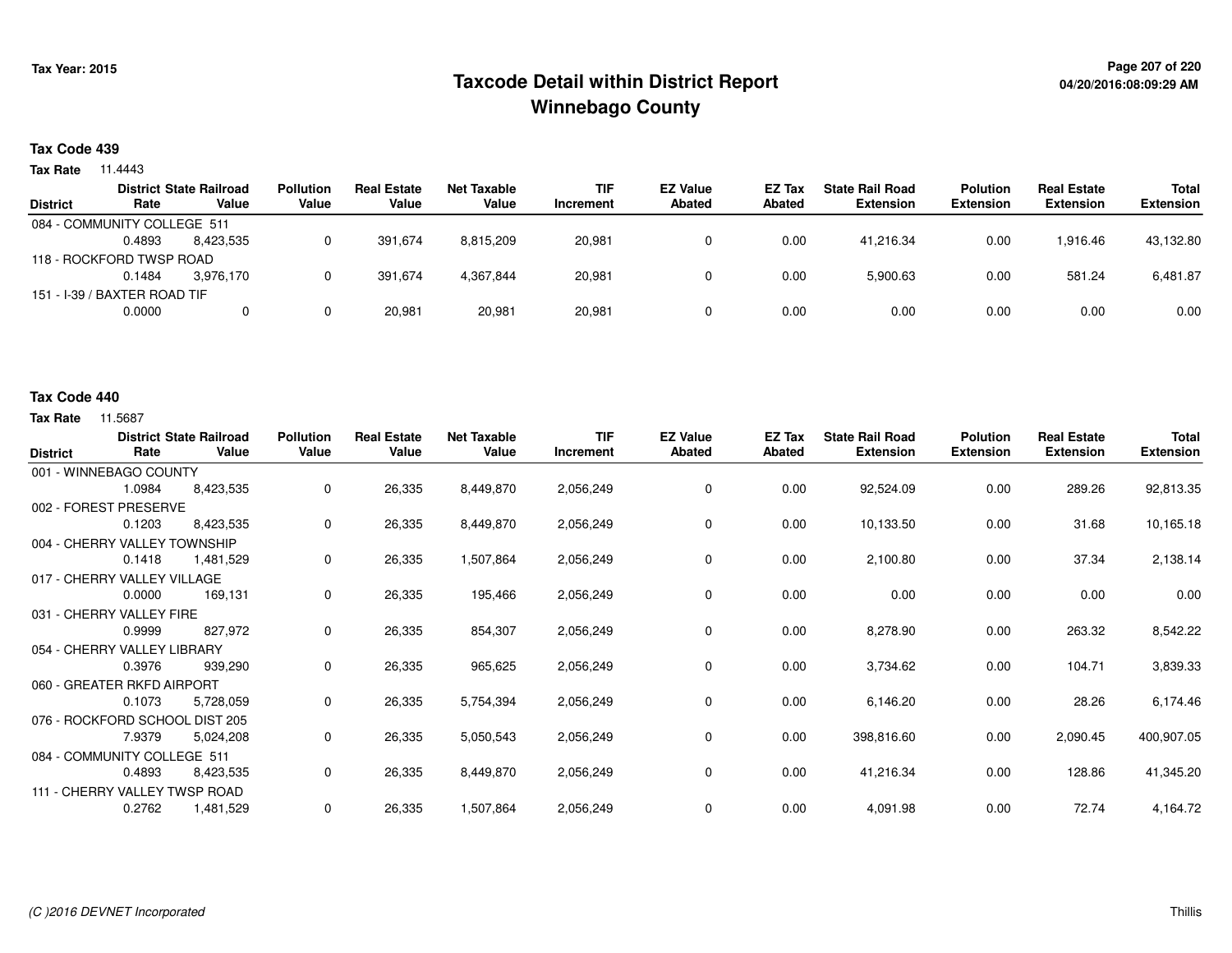# **Page 208 of 220 Taxcode Detail within District ReportWinnebago County**

**Tax Code 440**

**Tax Rate** 11.5687

|                 | <b>District State Railroad</b> |       | <b>Pollution</b> | <b>Real Estate</b> | Net Taxable | <b>TIF</b> | <b>EZ Value</b> | <b>EZ Tax</b> | <b>State Rail Road</b> | <b>Polution</b>  | <b>Real Estate</b> | <b>Total</b> |
|-----------------|--------------------------------|-------|------------------|--------------------|-------------|------------|-----------------|---------------|------------------------|------------------|--------------------|--------------|
| <b>District</b> | Rate                           | Value | Value            | Value              | Value       | Increment  | <b>Abated</b>   | <b>Abated</b> | <b>Extension</b>       | <b>Extension</b> | <b>Extension</b>   | Extension    |
|                 | 151 - I-39 / BAXTER ROAD TIF   |       |                  |                    |             |            |                 |               |                        |                  |                    |              |
|                 | 0.0000                         |       |                  | 2,056,249          | 2,056,249   | 2,056,249  |                 | 0.00          | 0.00                   | 0.00             | 0.00               | 0.00         |

**Tax Rate** 11.2786

| <b>District</b> | Rate                           | <b>District State Railroad</b><br>Value | <b>Pollution</b><br>Value | <b>Real Estate</b><br>Value | <b>Net Taxable</b><br>Value | <b>TIF</b><br>Increment | <b>EZ Value</b><br>Abated | EZ Tax<br>Abated | <b>State Rail Road</b><br><b>Extension</b> | <b>Polution</b><br><b>Extension</b> | <b>Real Estate</b><br><b>Extension</b> | <b>Total</b><br><b>Extension</b> |
|-----------------|--------------------------------|-----------------------------------------|---------------------------|-----------------------------|-----------------------------|-------------------------|---------------------------|------------------|--------------------------------------------|-------------------------------------|----------------------------------------|----------------------------------|
|                 | 001 - WINNEBAGO COUNTY         |                                         |                           |                             |                             |                         |                           |                  |                                            |                                     |                                        |                                  |
|                 | 1.0984                         | 8,423,535                               | 0                         | 367,183                     | 8,790,718                   | 13,925                  | 0                         | 0.00             | 92,524.09                                  | 0.00                                | 4,033.14                               | 96,557.23                        |
|                 | 002 - FOREST PRESERVE          |                                         |                           |                             |                             |                         |                           |                  |                                            |                                     |                                        |                                  |
|                 | 0.1203                         | 8,423,535                               | $\mathbf 0$               | 367,183                     | 8,790,718                   | 13,925                  | 0                         | 0.00             | 10,133.50                                  | 0.00                                | 441.72                                 | 10,575.22                        |
|                 | 011 - ROCKFORD TOWNSHIP        |                                         |                           |                             |                             |                         |                           |                  |                                            |                                     |                                        |                                  |
|                 | 0.1452                         | 3,976,170                               | 0                         | 367,183                     | 4,343,353                   | 13,925                  | 0                         | 0.00             | 5,773.40                                   | 0.00                                | 533.15                                 | 6,306.55                         |
|                 | 021 - NEW MILFORD VILLAGE      |                                         |                           |                             |                             |                         |                           |                  |                                            |                                     |                                        |                                  |
|                 | 0.0000                         | $\mathbf 0$                             | 0                         | 367,183                     | 367,183                     | 13,925                  | 0                         | 0.00             | 0.00                                       | 0.00                                | 0.00                                   | 0.00                             |
|                 | 036 - NEW MILFORD FIRE         |                                         |                           |                             |                             |                         |                           |                  |                                            |                                     |                                        |                                  |
|                 | 0.8342                         | 43,474                                  | $\mathbf 0$               | 367,183                     | 410,657                     | 13,925                  | 0                         | 0.00             | 362.66                                     | 0.00                                | 3,063.04                               | 3,425.70                         |
|                 | 054 - CHERRY VALLEY LIBRARY    |                                         |                           |                             |                             |                         |                           |                  |                                            |                                     |                                        |                                  |
|                 | 0.3976                         | 939,290                                 | 0                         | 367,183                     | 1,306,473                   | 13,925                  | 0                         | 0.00             | 3,734.62                                   | 0.00                                | 1,459.92                               | 5,194.54                         |
|                 | 060 - GREATER RKFD AIRPORT     |                                         |                           |                             |                             |                         |                           |                  |                                            |                                     |                                        |                                  |
|                 | 0.1073                         | 5,728,059                               | 0                         | 367,183                     | 6,095,242                   | 13,925                  | $\mathbf 0$               | 0.00             | 6,146.20                                   | 0.00                                | 393.99                                 | 6,540.19                         |
|                 | 076 - ROCKFORD SCHOOL DIST 205 |                                         |                           |                             |                             |                         |                           |                  |                                            |                                     |                                        |                                  |
|                 | 7.9379                         | 5,024,208                               | 0                         | 367,183                     | 5,391,391                   | 13,925                  | $\mathbf 0$               | 0.00             | 398,816.60                                 | 0.00                                | 29,146.62                              | 427,963.22                       |
|                 | 084 - COMMUNITY COLLEGE 511    |                                         |                           |                             |                             |                         |                           |                  |                                            |                                     |                                        |                                  |
|                 | 0.4893                         | 8,423,535                               | 0                         | 367,183                     | 8,790,718                   | 13,925                  | 0                         | 0.00             | 41,216.34                                  | 0.00                                | 1,796.63                               | 43,012.97                        |
|                 | 118 - ROCKFORD TWSP ROAD       |                                         |                           |                             |                             |                         |                           |                  |                                            |                                     |                                        |                                  |
|                 | 0.1484                         | 3,976,170                               | $\mathbf 0$               | 367,183                     | 4,343,353                   | 13,925                  | 0                         | 0.00             | 5,900.63                                   | 0.00                                | 544.90                                 | 6,445.53                         |
|                 | 151 - I-39 / BAXTER ROAD TIF   |                                         |                           |                             |                             |                         |                           |                  |                                            |                                     |                                        |                                  |
|                 | 0.0000                         | $\mathbf 0$                             | 0                         | 13,925                      | 13,925                      | 13,925                  | $\mathbf 0$               | 0.00             | 0.00                                       | 0.00                                | 0.00                                   | 0.00                             |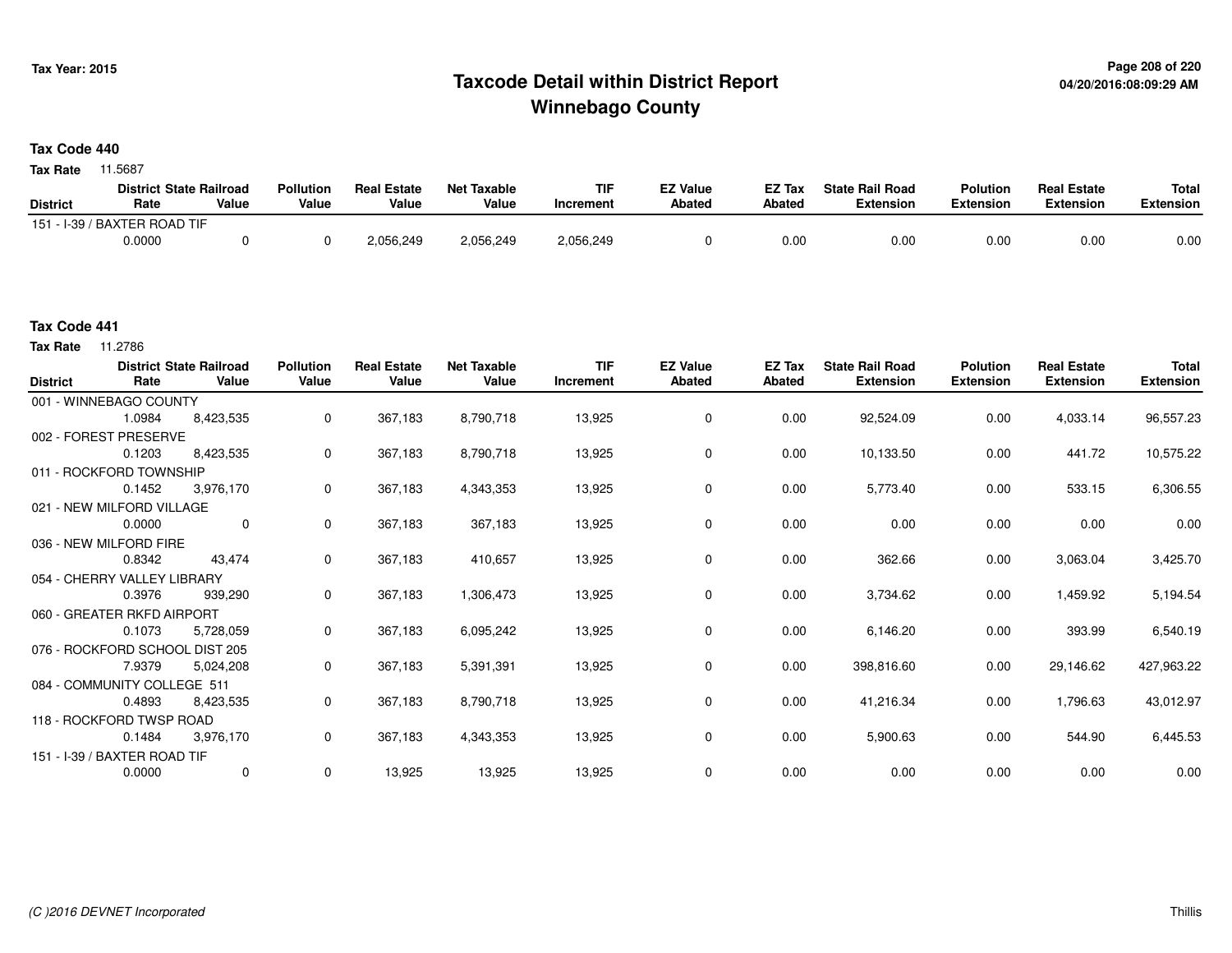# **Page 209 of 220 Taxcode Detail within District ReportWinnebago County**

#### **Tax Code 442**

12.0380 **Tax Rate**

|                 |                              | <b>District State Railroad</b> | <b>Pollution</b> | <b>Real Estate</b> | <b>Net Taxable</b> | <b>TIF</b> | <b>EZ Value</b> | EZ Tax        | <b>State Rail Road</b> | <b>Polution</b>  | <b>Real Estate</b> | <b>Total</b>     |
|-----------------|------------------------------|--------------------------------|------------------|--------------------|--------------------|------------|-----------------|---------------|------------------------|------------------|--------------------|------------------|
| <b>District</b> | Rate                         | Value                          | Value            | Value              | Value              | Increment  | <b>Abated</b>   | <b>Abated</b> | <b>Extension</b>       | <b>Extension</b> | <b>Extension</b>   | <b>Extension</b> |
|                 | 001 - WINNEBAGO COUNTY       |                                |                  |                    |                    |            |                 |               |                        |                  |                    |                  |
|                 | 1.0984                       | 8,423,535                      | 0                | 882,527            | 9,306,062          | 7,548,911  | 0               | 0.00          | 92,524.09              | 0.00             | 9,693.68           | 102,217.77       |
|                 | 002 - FOREST PRESERVE        |                                |                  |                    |                    |            |                 |               |                        |                  |                    |                  |
|                 | 0.1203                       | 8,423,535                      | 0                | 882,527            | 9,306,062          | 7,548,911  | $\mathbf 0$     | 0.00          | 10,133.50              | 0.00             | 1,061.68           | 11,195.18        |
|                 | 006 - HARLEM TOWNSHIP        |                                |                  |                    |                    |            |                 |               |                        |                  |                    |                  |
|                 | 0.1140                       | $\mathbf 0$                    | 0                | 882,527            | 882,527            | 7,548,911  | 0               | 0.00          | 0.00                   | 0.00             | 1,006.08           | 1,006.08         |
|                 | 019 - LOVES PARK CITY        |                                |                  |                    |                    |            |                 |               |                        |                  |                    |                  |
|                 | 0.0000                       | $\mathbf{0}$                   | 0                | 882,527            | 882,527            | 7,548,911  | 0               | 0.00          | 0.00                   | 0.00             | 0.00               | 0.00             |
|                 | 046 - ROCKFORD PARK DISTRICT |                                |                  |                    |                    |            |                 |               |                        |                  |                    |                  |
|                 | 1.1629                       | 4,191,679                      | 0                | 882,527            | 5,074,206          | 7,548,911  | 0               | 0.00          | 48,745.04              | 0.00             | 10,262.91          | 59,007.95        |
|                 | 051 - ROCK RIVER WATER REC   |                                |                  |                    |                    |            |                 |               |                        |                  |                    |                  |
|                 | 0.2075                       | 4,452,412                      | 0                | 882,527            | 5,334,939          | 7,548,911  | 0               | 0.00          | 9,238.75               | 0.00             | 1,831.24           | 11,069.99        |
|                 | 055 - NORTH SUBURBAN LIBRARY |                                |                  |                    |                    |            |                 |               |                        |                  |                    |                  |
|                 | 0.3032                       | 740,593                        | 0                | 882,527            | 1,623,120          | 7,548,911  | 0               | 0.00          | 2,245.47               | 0.00             | 2,675.82           | 4,921.29         |
|                 | 060 - GREATER RKFD AIRPORT   |                                |                  |                    |                    |            |                 |               |                        |                  |                    |                  |
|                 | 0.1073                       | 5,728,059                      | 0                | 882,527            | 6,610,586          | 7,548,911  | 0               | 0.00          | 6,146.20               | 0.00             | 946.95             | 7,093.15         |
|                 | 070 - HARLEM SCHOOL DIST 122 |                                |                  |                    |                    |            |                 |               |                        |                  |                    |                  |
|                 | 8.3864                       | 496,170                        | 0                | 882,527            | 1,378,697          | 7,548,911  | 0               | 0.00          | 41,610.81              | 0.00             | 74,012.24          | 115,623.05       |
|                 | 084 - COMMUNITY COLLEGE 511  |                                |                  |                    |                    |            |                 |               |                        |                  |                    |                  |
|                 | 0.4893                       | 8,423,535                      | 0                | 882,527            | 9,306,062          | 7,548,911  | 0               | 0.00          | 41,216.34              | 0.00             | 4,318.20           | 45,534.54        |
|                 | 113 - HARLEM TWSP ROAD       |                                |                  |                    |                    |            |                 |               |                        |                  |                    |                  |
|                 | 0.0487                       | $\mathbf{0}$                   | 0                | 882,527            | 882,527            | 7,548,911  | 0               | 0.00          | 0.00                   | 0.00             | 429.79             | 429.79           |
|                 | 152 - ZENITH CUTTER TIF      |                                |                  |                    |                    |            |                 |               |                        |                  |                    |                  |
|                 | 0.0000                       | 0                              | 0                | 7,548,911          | 7,548,911          | 7,548,911  | 0               | 0.00          | 0.00                   | 0.00             | 0.00               | 0.00             |
|                 |                              |                                |                  |                    |                    |            |                 |               |                        |                  |                    |                  |

| Tax Rate        | 10.2191                |                                         |                           |                             |                             |                         |                                  |                  |                                            |                                     |                                        |                                  |
|-----------------|------------------------|-----------------------------------------|---------------------------|-----------------------------|-----------------------------|-------------------------|----------------------------------|------------------|--------------------------------------------|-------------------------------------|----------------------------------------|----------------------------------|
| <b>District</b> | Rate                   | <b>District State Railroad</b><br>Value | <b>Pollution</b><br>Value | <b>Real Estate</b><br>Value | <b>Net Taxable</b><br>Value | <b>TIF</b><br>Increment | <b>EZ Value</b><br><b>Abated</b> | EZ Tax<br>Abated | <b>State Rail Road</b><br><b>Extension</b> | <b>Polution</b><br><b>Extension</b> | <b>Real Estate</b><br><b>Extension</b> | <b>Total</b><br><b>Extension</b> |
|                 | 001 - WINNEBAGO COUNTY |                                         |                           |                             |                             |                         |                                  |                  |                                            |                                     |                                        |                                  |
|                 | 1.0984                 | 8,423,535                               |                           | 53,848                      | 8,477,383                   | 29,946                  |                                  | 0.00             | 92.524.09                                  | 0.00                                | 591.47                                 | 93,115.56                        |
|                 | 002 - FOREST PRESERVE  |                                         |                           |                             |                             |                         |                                  |                  |                                            |                                     |                                        |                                  |
|                 | 0.1203                 | 8,423,535                               |                           | 53.848                      | 8,477,383                   | 29,946                  |                                  | 0.00             | 10.133.50                                  | 0.00                                | 64.78                                  | 10,198.28                        |
|                 | 006 - HARLEM TOWNSHIP  |                                         |                           |                             |                             |                         |                                  |                  |                                            |                                     |                                        |                                  |
|                 | 0.1140                 |                                         |                           | 53,848                      | 53,848                      | 29,946                  |                                  | 0.00             | 0.00                                       | 0.00                                | 61.39                                  | 61.39                            |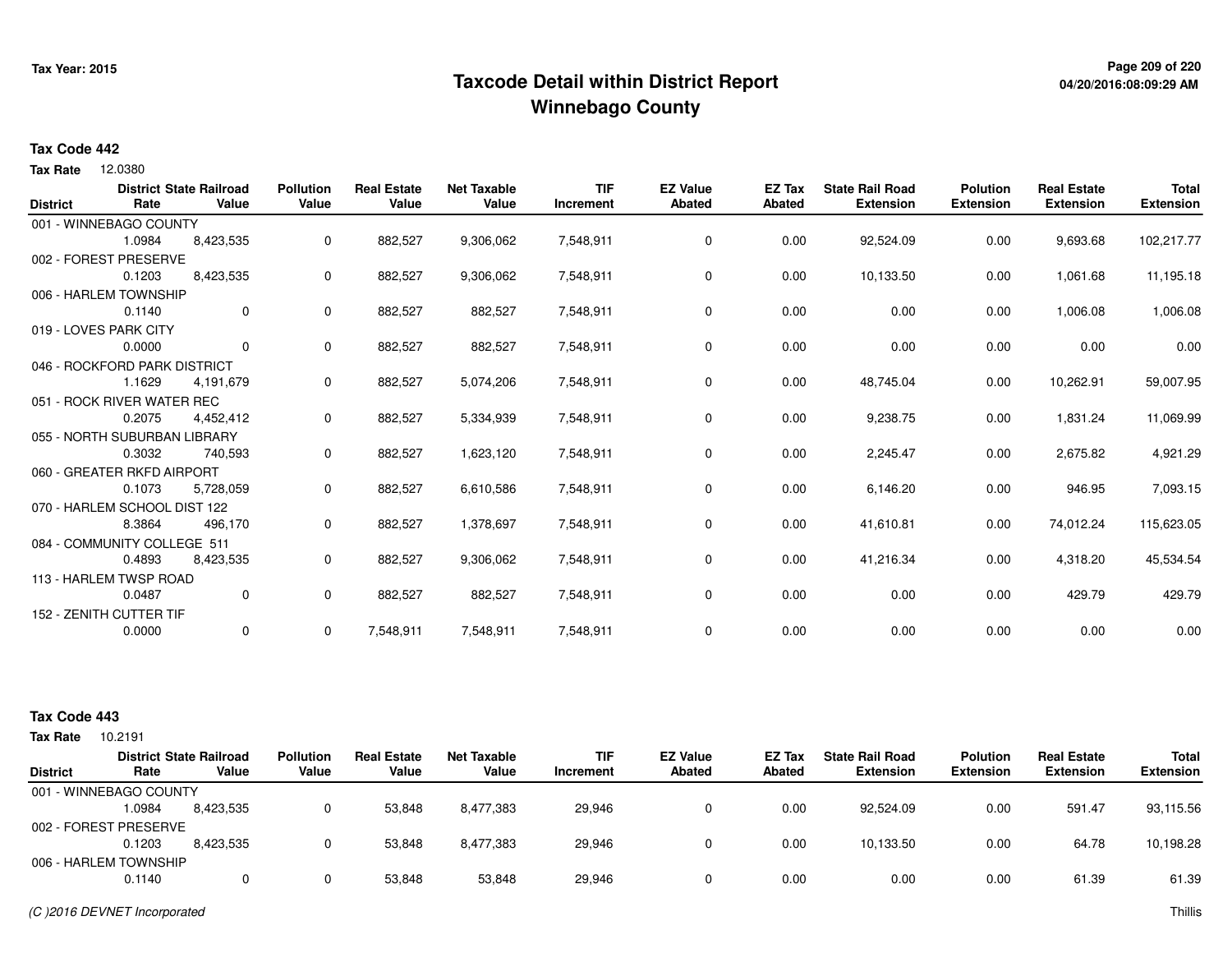# **Page 210 of 220 Taxcode Detail within District ReportWinnebago County**

#### **Tax Code 443**

10.2191 **Tax Rate**

|                 |                                | <b>District State Railroad</b> | <b>Pollution</b> | <b>Real Estate</b> | <b>Net Taxable</b> | <b>TIF</b> | <b>EZ Value</b> | <b>EZ Tax</b> | <b>State Rail Road</b> | <b>Polution</b>  | <b>Real Estate</b> | <b>Total</b>     |
|-----------------|--------------------------------|--------------------------------|------------------|--------------------|--------------------|------------|-----------------|---------------|------------------------|------------------|--------------------|------------------|
| <b>District</b> | Rate                           | Value                          | Value            | Value              | Value              | Increment  | <b>Abated</b>   | <b>Abated</b> | <b>Extension</b>       | <b>Extension</b> | <b>Extension</b>   | <b>Extension</b> |
|                 | 019 - LOVES PARK CITY          |                                |                  |                    |                    |            |                 |               |                        |                  |                    |                  |
|                 | 0.0000                         | $\mathbf 0$                    | $\mathbf 0$      | 53,848             | 53,848             | 29,946     | $\mathbf 0$     | 0.00          | 0.00                   | 0.00             | 0.00               | 0.00             |
|                 | 055 - NORTH SUBURBAN LIBRARY   |                                |                  |                    |                    |            |                 |               |                        |                  |                    |                  |
|                 | 0.3032                         | 740.593                        | 0                | 53,848             | 794,441            | 29,946     | $\mathbf 0$     | 0.00          | 2,245.47               | 0.00             | 163.27             | 2,408.74         |
|                 | 060 - GREATER RKFD AIRPORT     |                                |                  |                    |                    |            |                 |               |                        |                  |                    |                  |
|                 | 0.1073                         | 5,728,059                      | 0                | 53,848             | 5,781,907          | 29,946     | 0               | 0.00          | 6,146.20               | 0.00             | 57.78              | 6,203.98         |
|                 | 076 - ROCKFORD SCHOOL DIST 205 |                                |                  |                    |                    |            |                 |               |                        |                  |                    |                  |
|                 | 7.9379                         | 5,024,208                      | 0                | 53,848             | 5,078,056          | 29,946     | $\mathbf 0$     | 0.00          | 398,816.60             | 0.00             | 4,274.40           | 403,091.00       |
|                 | 084 - COMMUNITY COLLEGE 511    |                                |                  |                    |                    |            |                 |               |                        |                  |                    |                  |
|                 | 0.4893                         | 8,423,535                      | 0                | 53,848             | 8,477,383          | 29,946     | $\mathbf 0$     | 0.00          | 41.216.34              | 0.00             | 263.48             | 41,479.82        |
|                 | 113 - HARLEM TWSP ROAD         |                                |                  |                    |                    |            |                 |               |                        |                  |                    |                  |
|                 | 0.0487                         | 0                              | 0                | 53,848             | 53,848             | 29,946     | 0               | 0.00          | 0.00                   | 0.00             | 26.22              | 26.22            |
|                 | 153 - SPRING CREEK LAKES TIF   |                                |                  |                    |                    |            |                 |               |                        |                  |                    |                  |
|                 | 0.0000                         | 0                              | 0                | 29,946             | 29,946             | 29,946     | $\mathbf 0$     | 0.00          | 0.00                   | 0.00             | 0.00               | 0.00             |
|                 |                                |                                |                  |                    |                    |            |                 |               |                        |                  |                    |                  |

### **Tax Code 444**

| <b>District</b>              | Rate   | <b>District State Railroad</b><br>Value | <b>Pollution</b><br>Value | <b>Real Estate</b><br>Value | <b>Net Taxable</b><br>Value | <b>TIF</b><br>Increment | <b>EZ Value</b><br><b>Abated</b> | <b>EZ Tax</b><br><b>Abated</b> | <b>State Rail Road</b><br><b>Extension</b> | <b>Polution</b><br><b>Extension</b> | <b>Real Estate</b><br><b>Extension</b> | <b>Total</b><br><b>Extension</b> |
|------------------------------|--------|-----------------------------------------|---------------------------|-----------------------------|-----------------------------|-------------------------|----------------------------------|--------------------------------|--------------------------------------------|-------------------------------------|----------------------------------------|----------------------------------|
| 001 - WINNEBAGO COUNTY       |        |                                         |                           |                             |                             |                         |                                  |                                |                                            |                                     |                                        |                                  |
|                              | 1.0984 | 8,423,535                               | 0                         | 13,371                      | 8,436,906                   | 1,296                   | 0                                | 0.00                           | 92,524.09                                  | 0.00                                | 146.87                                 | 92,670.96                        |
| 002 - FOREST PRESERVE        |        |                                         |                           |                             |                             |                         |                                  |                                |                                            |                                     |                                        |                                  |
|                              | 0.1203 | 8,423,535                               | 0                         | 13,371                      | 8,436,906                   | 1,296                   | 0                                | 0.00                           | 10,133.50                                  | 0.00                                | 16.09                                  | 10,149.59                        |
| 006 - HARLEM TOWNSHIP        |        |                                         |                           |                             |                             |                         |                                  |                                |                                            |                                     |                                        |                                  |
|                              | 0.1140 | 0                                       | 0                         | 13,371                      | 13,371                      | 1,296                   | 0                                | 0.00                           | 0.00                                       | 0.00                                | 15.24                                  | 15.24                            |
| 019 - LOVES PARK CITY        |        |                                         |                           |                             |                             |                         |                                  |                                |                                            |                                     |                                        |                                  |
|                              | 0.0000 | 0                                       | 0                         | 13,371                      | 13,371                      | 1,296                   | 0                                | 0.00                           | 0.00                                       | 0.00                                | 0.00                                   | 0.00                             |
| 046 - ROCKFORD PARK DISTRICT |        |                                         |                           |                             |                             |                         |                                  |                                |                                            |                                     |                                        |                                  |
|                              | 1.1629 | 4,191,679                               | 0                         | 13,371                      | 4,205,050                   | 1,296                   | 0                                | 0.00                           | 48,745.04                                  | 0.00                                | 155.49                                 | 48,900.53                        |
| 051 - ROCK RIVER WATER REC   |        |                                         |                           |                             |                             |                         |                                  |                                |                                            |                                     |                                        |                                  |
|                              | 0.2075 | 4,452,412                               | 0                         | 13,371                      | 4,465,783                   | 1,296                   | 0                                | 0.00                           | 9,238.75                                   | 0.00                                | 27.74                                  | 9,266.49                         |
| 055 - NORTH SUBURBAN LIBRARY |        |                                         |                           |                             |                             |                         |                                  |                                |                                            |                                     |                                        |                                  |
|                              | 0.3032 | 740,593                                 | 0                         | 13,371                      | 753,964                     | 1,296                   | 0                                | 0.00                           | 2,245.47                                   | 0.00                                | 40.54                                  | 2,286.01                         |
| 060 - GREATER RKFD AIRPORT   |        |                                         |                           |                             |                             |                         |                                  |                                |                                            |                                     |                                        |                                  |
|                              | 0.1073 | 5,728,059                               | 0                         | 13,371                      | 5,741,430                   | 1,296                   | 0                                | 0.00                           | 6,146.20                                   | 0.00                                | 14.35                                  | 6,160.55                         |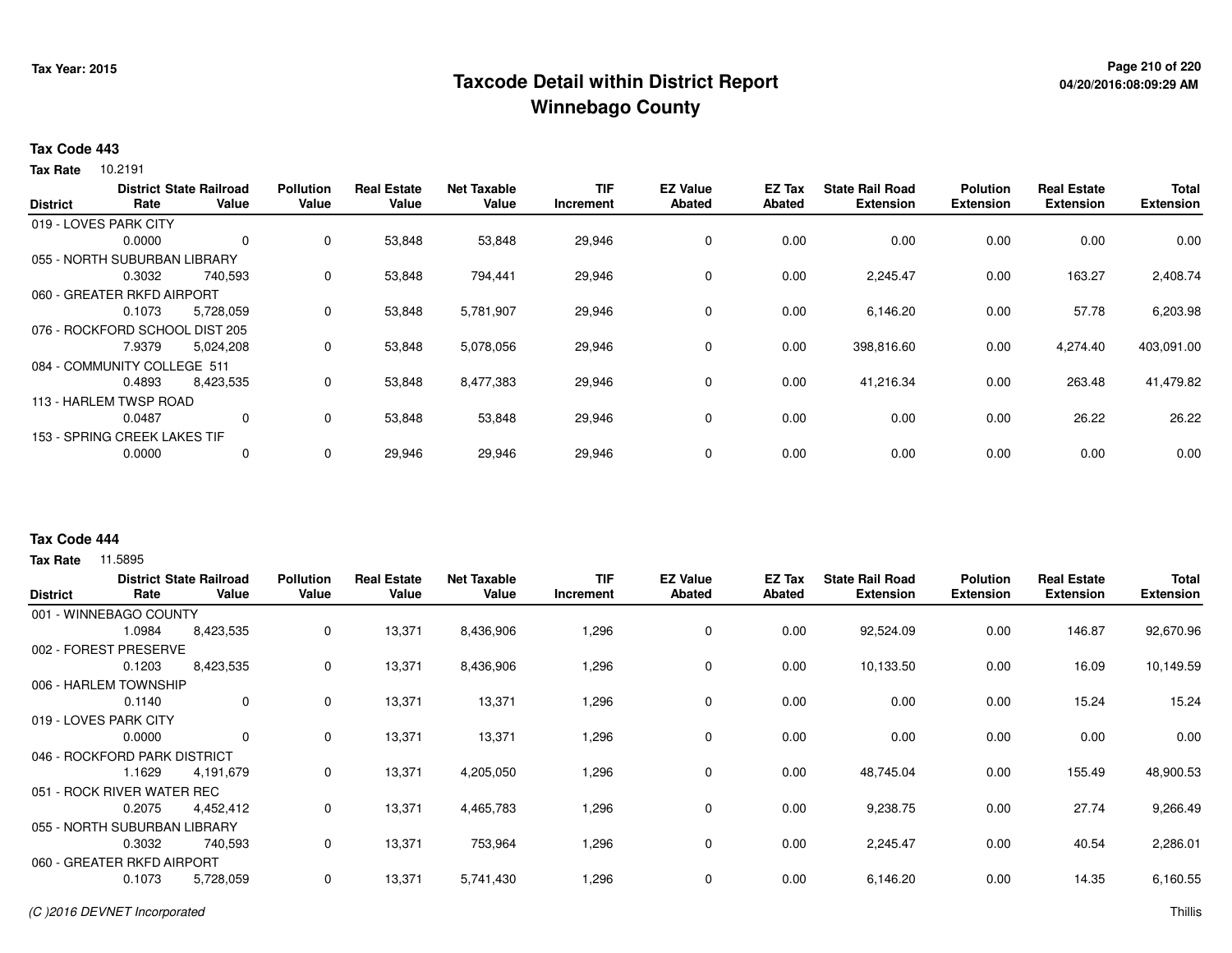# **Page 211 of 220 Taxcode Detail within District ReportWinnebago County**

#### **Tax Code 444**

**Tax Rate** 11.5895

|                 |                                | <b>District State Railroad</b> | <b>Pollution</b> | <b>Real Estate</b> | <b>Net Taxable</b> | TIF       | <b>EZ Value</b> | <b>EZ Tax</b> | <b>State Rail Road</b> | <b>Polution</b>  | <b>Real Estate</b> | <b>Total</b>     |
|-----------------|--------------------------------|--------------------------------|------------------|--------------------|--------------------|-----------|-----------------|---------------|------------------------|------------------|--------------------|------------------|
| <b>District</b> | Rate                           | Value                          | Value            | Value              | Value              | Increment | <b>Abated</b>   | Abated        | <b>Extension</b>       | <b>Extension</b> | <b>Extension</b>   | <b>Extension</b> |
|                 | 076 - ROCKFORD SCHOOL DIST 205 |                                |                  |                    |                    |           |                 |               |                        |                  |                    |                  |
|                 | 7.9379                         | 5,024,208                      | 0                | 13,371             | 5,037,579          | 1,296     | 0               | 0.00          | 398,816.60             | 0.00             | 1.061.38           | 399,877.98       |
|                 | 084 - COMMUNITY COLLEGE 511    |                                |                  |                    |                    |           |                 |               |                        |                  |                    |                  |
|                 | 0.4893                         | 8,423,535                      | 0                | 13,371             | 8,436,906          | 1,296     | 0               | 0.00          | 41.216.34              | 0.00             | 65.42              | 41,281.76        |
|                 | 113 - HARLEM TWSP ROAD         |                                |                  |                    |                    |           |                 |               |                        |                  |                    |                  |
|                 | 0.0487                         | $\Omega$                       | 0                | 13,371             | 13,371             | 1,296     | 0               | 0.00          | 0.00                   | 0.00             | 6.51               | 6.51             |
|                 | 153 - SPRING CREEK LAKES TIF   |                                |                  |                    |                    |           |                 |               |                        |                  |                    |                  |
|                 | 0.0000                         | 0                              | 0                | ',296              | .296.              | 296. ا    | 0               | 0.00          | 0.00                   | 0.00             | 0.00               | 0.00             |
|                 |                                |                                |                  |                    |                    |           |                 |               |                        |                  |                    |                  |

### **Tax Code 447**

| <b>District</b> | Rate                         | <b>District State Railroad</b><br>Value | <b>Pollution</b><br>Value | <b>Real Estate</b><br>Value | <b>Net Taxable</b><br>Value | <b>TIF</b><br>Increment | <b>EZ Value</b><br><b>Abated</b> | EZ Tax<br><b>Abated</b> | <b>State Rail Road</b><br><b>Extension</b> | <b>Polution</b><br><b>Extension</b> | <b>Real Estate</b><br><b>Extension</b> | Total<br><b>Extension</b> |
|-----------------|------------------------------|-----------------------------------------|---------------------------|-----------------------------|-----------------------------|-------------------------|----------------------------------|-------------------------|--------------------------------------------|-------------------------------------|----------------------------------------|---------------------------|
|                 | 001 - WINNEBAGO COUNTY       |                                         |                           |                             |                             |                         |                                  |                         |                                            |                                     |                                        |                           |
|                 | 1.0984                       | 8,423,535                               | 0                         | 390,181                     | 8,813,716                   | 57,013                  | 0                                | 0.00                    | 92,524.09                                  | 0.00                                | 4,285.75                               | 96,809.84                 |
|                 | 002 - FOREST PRESERVE        |                                         |                           |                             |                             |                         |                                  |                         |                                            |                                     |                                        |                           |
|                 | 0.1203                       | 8,423,535                               | 0                         | 390,181                     | 8,813,716                   | 57,013                  | 0                                | 0.00                    | 10,133.50                                  | 0.00                                | 469.39                                 | 10,602.89                 |
|                 | 013 - ROSCOE TOWNSHIP        |                                         |                           |                             |                             |                         |                                  |                         |                                            |                                     |                                        |                           |
|                 | 0.1492                       | 585,659                                 | 0                         | 390,181                     | 975,840                     | 57,013                  | 0                                | 0.00                    | 873.81                                     | 0.00                                | 582.15                                 | 1,455.96                  |
|                 | 025 - ROSCOE VILLAGE         |                                         |                           |                             |                             |                         |                                  |                         |                                            |                                     |                                        |                           |
|                 | 0.6589                       | $\overline{0}$                          | $\mathbf 0$               | 390,181                     | 390,181                     | 57,013                  | 0                                | 0.00                    | 0.00                                       | 0.00                                | 2,570.90                               | 2,570.90                  |
|                 | 035 - HARLEM-ROSCOE FIRE     |                                         |                           |                             |                             |                         |                                  |                         |                                            |                                     |                                        |                           |
|                 | 0.7683                       | 317,502                                 | 0                         | 390,181                     | 707,683                     | 57,013                  | 0                                | 0.00                    | 2,439.36                                   | 0.00                                | 2,997.76                               | 5,437.12                  |
|                 | 055 - NORTH SUBURBAN LIBRARY |                                         |                           |                             |                             |                         |                                  |                         |                                            |                                     |                                        |                           |
|                 | 0.3032                       | 740,593                                 | 0                         | 390,181                     | 1,130,774                   | 57,013                  | $\mathbf 0$                      | 0.00                    | 2,245.47                                   | 0.00                                | 1,183.03                               | 3,428.50                  |
|                 | 071 - KINNIKINNICK SD #131   |                                         |                           |                             |                             |                         |                                  |                         |                                            |                                     |                                        |                           |
|                 | 4.0729                       | 75,417                                  | 0                         | 390,181                     | 465,598                     | 57,013                  | 0                                | 0.00                    | 3,071.65                                   | 0.00                                | 15,891.68                              | 18,963.33                 |
|                 | 077 - HONONEGAH HIGH SD #207 |                                         |                           |                             |                             |                         |                                  |                         |                                            |                                     |                                        |                           |
|                 | 2.6083                       | 366,785                                 | 0                         | 390,181                     | 756,966                     | 57,013                  | 0                                | 0.00                    | 9,566.86                                   | 0.00                                | 10,177.09                              | 19,743.95                 |
|                 | 084 - COMMUNITY COLLEGE 511  |                                         |                           |                             |                             |                         |                                  |                         |                                            |                                     |                                        |                           |
|                 | 0.4893                       | 8,423,535                               | 0                         | 390,181                     | 8,813,716                   | 57,013                  | 0                                | 0.00                    | 41,216.34                                  | 0.00                                | 1,909.16                               | 43,125.50                 |
|                 | 120 - ROSCOE TWSP ROAD       |                                         |                           |                             |                             |                         |                                  |                         |                                            |                                     |                                        |                           |
|                 | 0.1837                       | 585,659                                 | 0                         | 390,181                     | 975,840                     | 57,013                  | 0                                | 0.00                    | 1,075.86                                   | 0.00                                | 716.76                                 | 1,792.62                  |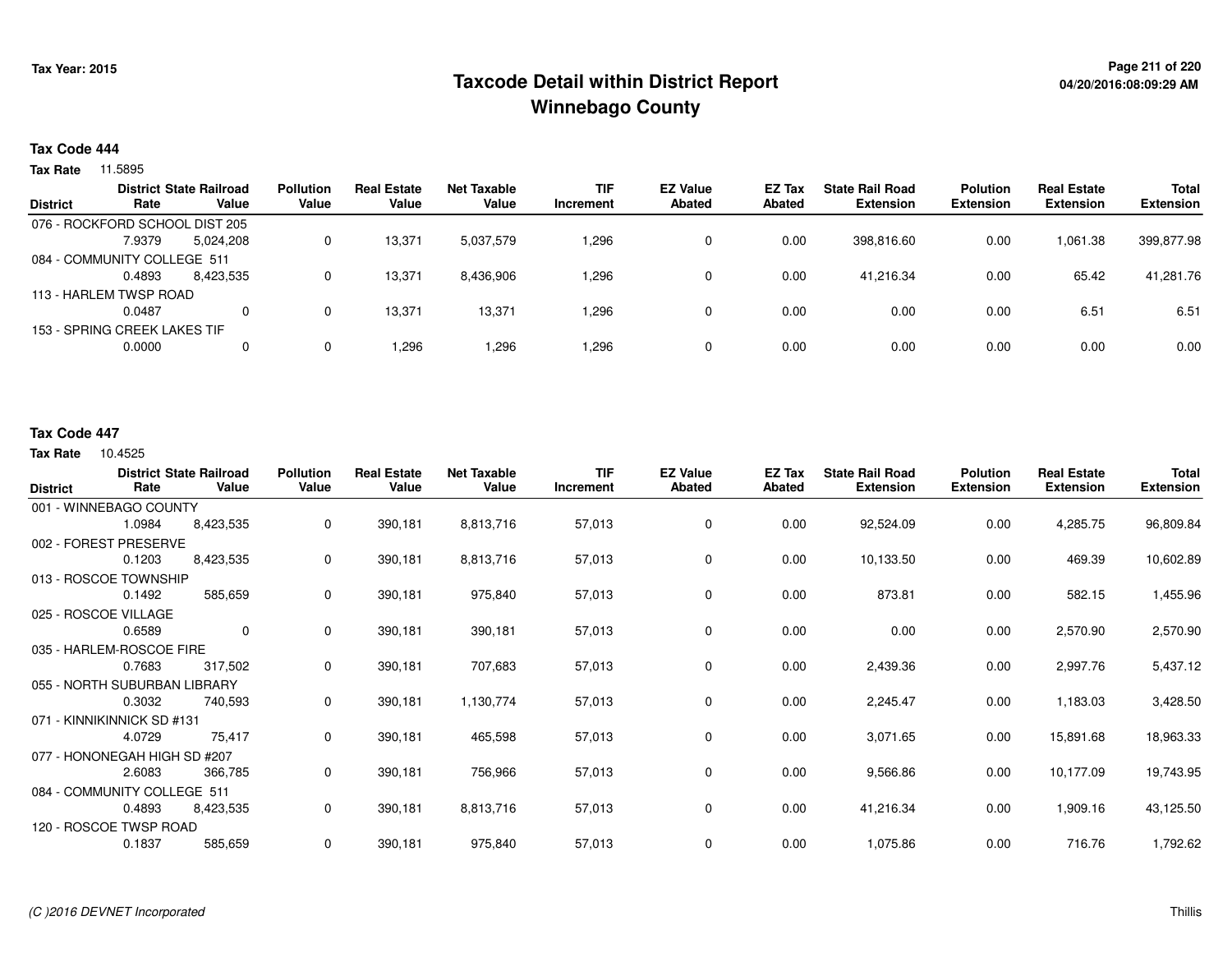# **Page 212 of 220 Taxcode Detail within District ReportWinnebago County**

### **Tax Code 447**

Tax Rate 10.4525

| <b>District State Railroad</b> |                            |       | <b>Pollution</b> | <b>Real Estate</b> | Net Taxable | <b>TIF</b> | <b>EZ Value</b> | <b>EZ Tax</b> | <b>State Rail Road</b> | <b>Polution</b>  | <b>Real Estate</b> | <b>Total</b> |
|--------------------------------|----------------------------|-------|------------------|--------------------|-------------|------------|-----------------|---------------|------------------------|------------------|--------------------|--------------|
| <b>District</b>                | Rate                       | Value | Value            | Value              | Value       | Increment  | <b>Abated</b>   | Abated        | <b>Extension</b>       | <b>Extension</b> | <b>Extension</b>   | Extension    |
| 154 - F                        | FORMER WARNER ELECTRIC TIF |       |                  |                    |             |            |                 |               |                        |                  |                    |              |
|                                | 0.0000                     |       |                  | 57,013             | 57,013      | 57,013     |                 | 0.00          | 0.00                   | 0.00             | 0.00               | 0.00         |

**Tax Rate** 11.7204

| <b>District</b> | Rate                           | <b>District State Railroad</b><br>Value | <b>Pollution</b><br>Value | <b>Real Estate</b><br>Value | <b>Net Taxable</b><br>Value | <b>TIF</b><br>Increment | <b>EZ Value</b><br><b>Abated</b> | <b>EZ Tax</b><br><b>Abated</b> | <b>State Rail Road</b><br><b>Extension</b> | <b>Polution</b><br><b>Extension</b> | <b>Real Estate</b><br><b>Extension</b> | <b>Total</b><br><b>Extension</b> |
|-----------------|--------------------------------|-----------------------------------------|---------------------------|-----------------------------|-----------------------------|-------------------------|----------------------------------|--------------------------------|--------------------------------------------|-------------------------------------|----------------------------------------|----------------------------------|
|                 | 001 - WINNEBAGO COUNTY         |                                         |                           |                             |                             |                         |                                  |                                |                                            |                                     |                                        |                                  |
|                 | 1.0984                         | 8,423,535                               | 0                         | 11,580                      | 8,435,115                   | 0                       | $\mathbf 0$                      | 0.00                           | 92,524.09                                  | 0.00                                | 127.19                                 | 92,651.28                        |
|                 | 002 - FOREST PRESERVE          |                                         |                           |                             |                             |                         |                                  |                                |                                            |                                     |                                        |                                  |
|                 | 0.1203                         | 8,423,535                               | 0                         | 11,580                      | 8,435,115                   | 0                       | $\mathbf 0$                      | 0.00                           | 10,133.50                                  | 0.00                                | 13.93                                  | 10,147.43                        |
|                 | 011 - ROCKFORD TOWNSHIP        |                                         |                           |                             |                             |                         |                                  |                                |                                            |                                     |                                        |                                  |
|                 | 0.1452                         | 3,976,170                               | 0                         | 11,580                      | 3,987,750                   | 0                       | 0                                | 0.00                           | 5,773.40                                   | 0.00                                | 16.81                                  | 5,790.21                         |
|                 | 019 - LOVES PARK CITY          |                                         |                           |                             |                             |                         |                                  |                                |                                            |                                     |                                        |                                  |
|                 | 0.0000                         | $\mathbf 0$                             | 0                         | 11,580                      | 11,580                      | 0                       | $\mathbf 0$                      | 0.00                           | 0.00                                       | 0.00                                | 0.00                                   | 0.00                             |
|                 | 046 - ROCKFORD PARK DISTRICT   |                                         |                           |                             |                             |                         |                                  |                                |                                            |                                     |                                        |                                  |
|                 | 1.1629                         | 4.191.679                               | 0                         | 11,580                      | 4,203,259                   | 0                       | $\mathbf 0$                      | 0.00                           | 48,745.04                                  | 0.00                                | 134.66                                 | 48,879.70                        |
|                 | 051 - ROCK RIVER WATER REC     |                                         |                           |                             |                             |                         |                                  |                                |                                            |                                     |                                        |                                  |
|                 | 0.2075                         | 4.452.412                               | 0                         | 11,580                      | 4,463,992                   | 0                       | $\mathbf 0$                      | 0.00                           | 9,238.75                                   | 0.00                                | 24.03                                  | 9,262.78                         |
|                 | 055 - NORTH SUBURBAN LIBRARY   |                                         |                           |                             |                             |                         |                                  |                                |                                            |                                     |                                        |                                  |
|                 | 0.3032                         | 740,593                                 | 0                         | 11,580                      | 752,173                     | 0                       | $\mathbf 0$                      | 0.00                           | 2,245.47                                   | 0.00                                | 35.11                                  | 2,280.58                         |
|                 | 060 - GREATER RKFD AIRPORT     |                                         |                           |                             |                             |                         |                                  |                                |                                            |                                     |                                        |                                  |
|                 | 0.1073                         | 5,728,059                               | 0                         | 11,580                      | 5,739,639                   | 0                       | $\mathbf 0$                      | 0.00                           | 6,146.20                                   | 0.00                                | 12.43                                  | 6,158.63                         |
|                 | 076 - ROCKFORD SCHOOL DIST 205 |                                         |                           |                             |                             |                         |                                  |                                |                                            |                                     |                                        |                                  |
|                 | 7.9379                         | 5,024,208                               | 0                         | 11,580                      | 5,035,788                   | 0                       | 0                                | 0.00                           | 398,816.60                                 | 0.00                                | 919.21                                 | 399,735.81                       |
|                 | 084 - COMMUNITY COLLEGE 511    |                                         |                           |                             |                             |                         |                                  |                                |                                            |                                     |                                        |                                  |
|                 | 0.4893                         | 8,423,535                               | 0                         | 11,580                      | 8,435,115                   | 0                       | 0                                | 0.00                           | 41,216.34                                  | 0.00                                | 56.66                                  | 41,273.00                        |
|                 | 118 - ROCKFORD TWSP ROAD       |                                         |                           |                             |                             |                         |                                  |                                |                                            |                                     |                                        |                                  |
|                 | 0.1484                         | 3,976,170                               | 0                         | 11,580                      | 3,987,750                   | 0                       | 0                                | 0.00                           | 5,900.63                                   | 0.00                                | 17.18                                  | 5,917.81                         |
|                 | 153 - SPRING CREEK LAKES TIF   |                                         |                           |                             |                             |                         |                                  |                                |                                            |                                     |                                        |                                  |
|                 | 0.0000                         | $\mathbf 0$                             | 0                         | $\mathbf 0$                 | 0                           | 0                       | $\mathbf 0$                      | 0.00                           | 0.00                                       | 0.00                                | 0.00                                   | 0.00                             |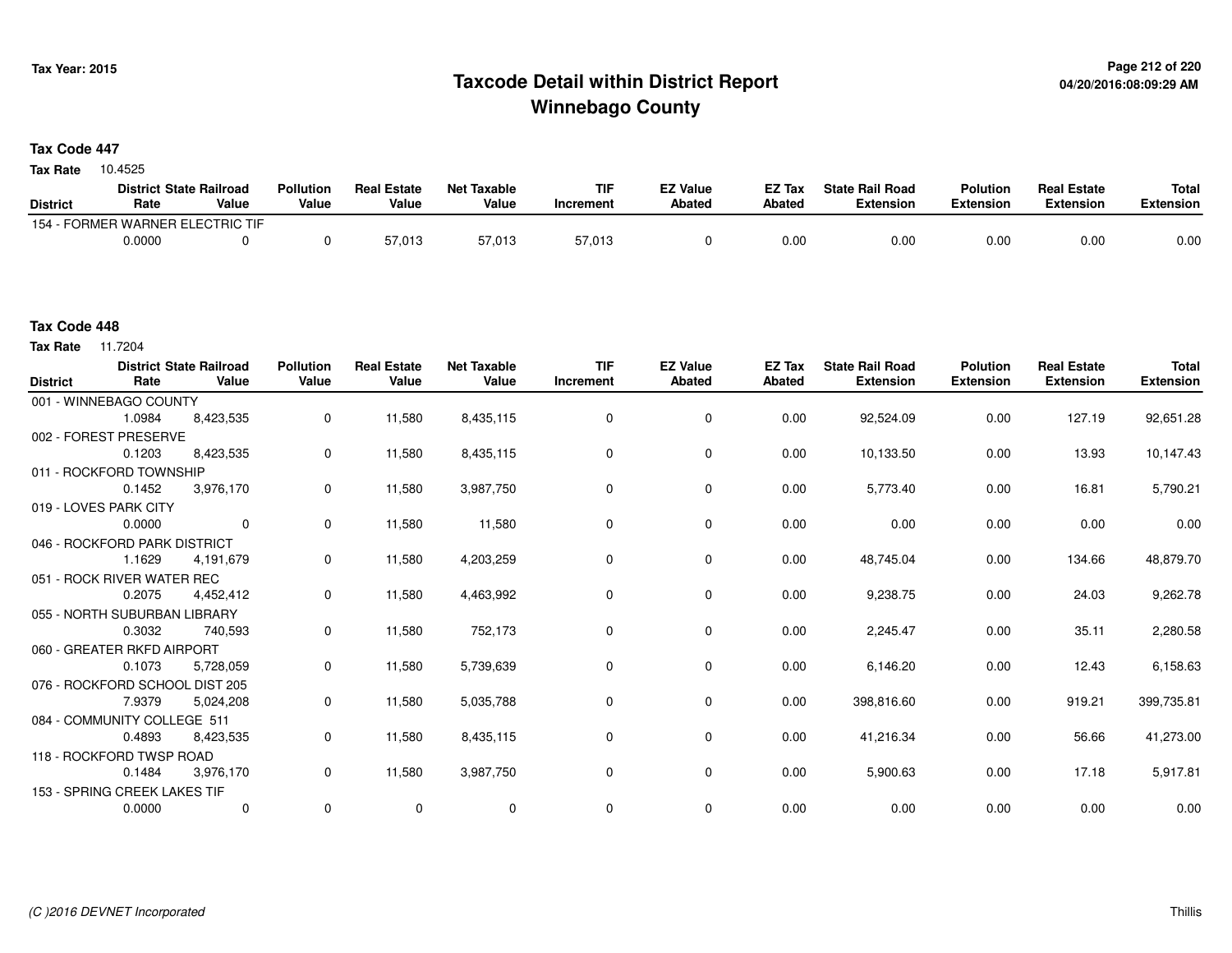# **Page 213 of 220 Taxcode Detail within District ReportWinnebago County**

# **04/20/2016:08:09:29 AM**

#### **Tax Code 450**

Tax Rate 15.2963

|        | <b>District State Railroad</b> | <b>Pollution</b>                                                                                                                                                                                                                                                                                            | <b>Real Estate</b>                          | <b>Net Taxable</b> | <b>TIF</b> | <b>EZ Value</b> | <b>EZ Tax</b> | <b>State Rail Road</b> | <b>Polution</b>  | <b>Real Estate</b> | <b>Total</b>     |
|--------|--------------------------------|-------------------------------------------------------------------------------------------------------------------------------------------------------------------------------------------------------------------------------------------------------------------------------------------------------------|---------------------------------------------|--------------------|------------|-----------------|---------------|------------------------|------------------|--------------------|------------------|
|        |                                |                                                                                                                                                                                                                                                                                                             |                                             |                    | Increment  |                 |               |                        |                  |                    | <b>Extension</b> |
|        |                                |                                                                                                                                                                                                                                                                                                             |                                             |                    |            |                 |               |                        |                  |                    |                  |
| 1.0984 | 8,423,535                      | 0                                                                                                                                                                                                                                                                                                           | 191.141                                     | 8,614,676          | 104,817    | 0               | 0.00          | 92,524.09              | 0.00             | 2,099.49           | 94,623.58        |
|        |                                |                                                                                                                                                                                                                                                                                                             |                                             |                    |            |                 |               |                        |                  |                    |                  |
| 0.1203 | 8,423,535                      | 0                                                                                                                                                                                                                                                                                                           | 191.141                                     | 8,614,676          | 104,817    | 0               | 0.00          | 10,133.50              | 0.00             | 229.94             | 10,363.44        |
|        |                                |                                                                                                                                                                                                                                                                                                             |                                             |                    |            |                 |               |                        |                  |                    |                  |
| 0.1452 | 3,976,170                      | 0                                                                                                                                                                                                                                                                                                           | 191,141                                     | 4,167,311          | 104,817    | 0               | 0.00          | 5,773.40               | 0.00             | 277.54             | 6,050.94         |
|        |                                |                                                                                                                                                                                                                                                                                                             |                                             |                    |            |                 |               |                        |                  |                    |                  |
| 3.3595 | 3,297,017                      | 0                                                                                                                                                                                                                                                                                                           | 191,141                                     | 3,488,158          | 104,817    | 0               | 0.00          | 110,763.28             | 0.00             | 6,421.38           | 117,184.66       |
|        |                                |                                                                                                                                                                                                                                                                                                             |                                             |                    |            |                 |               |                        |                  |                    |                  |
| 1.1629 | 4,191,679                      | 0                                                                                                                                                                                                                                                                                                           | 191,141                                     | 4,382,820          | 104,817    | 0               | 0.00          | 48,745.04              | 0.00             | 2,222.78           | 50,967.82        |
|        |                                |                                                                                                                                                                                                                                                                                                             |                                             |                    |            |                 |               |                        |                  |                    |                  |
| 0.2075 | 4,452,412                      | 0                                                                                                                                                                                                                                                                                                           | 191,141                                     | 4,643,553          | 104,817    | 0               | 0.00          | 9,238.75               | 0.00             | 396.62             | 9,635.37         |
|        |                                |                                                                                                                                                                                                                                                                                                             |                                             |                    |            |                 |               |                        |                  |                    |                  |
| 0.5196 | 3,297,017                      | 0                                                                                                                                                                                                                                                                                                           | 191,141                                     | 3,488,158          | 104,817    | $\mathbf 0$     | 0.00          | 17,131.30              | 0.00             | 993.17             | 18,124.47        |
|        |                                |                                                                                                                                                                                                                                                                                                             |                                             |                    |            |                 |               |                        |                  |                    |                  |
| 0.1073 | 5,728,059                      | 0                                                                                                                                                                                                                                                                                                           | 191,141                                     | 5,919,200          | 104,817    | 0               | 0.00          | 6,146.20               | 0.00             | 205.09             | 6,351.29         |
|        |                                |                                                                                                                                                                                                                                                                                                             |                                             |                    |            |                 |               |                        |                  |                    |                  |
| 7.9379 | 5,024,208                      | 0                                                                                                                                                                                                                                                                                                           | 191,141                                     | 5,215,349          | 104,817    | 0               | 0.00          | 398,816.60             | 0.00             | 15,172.58          | 413,989.18       |
|        |                                |                                                                                                                                                                                                                                                                                                             |                                             |                    |            |                 |               |                        |                  |                    |                  |
| 0.4893 | 8,423,535                      | 0                                                                                                                                                                                                                                                                                                           | 191,141                                     | 8,614,676          | 104,817    | 0               | 0.00          | 41,216.34              | 0.00             | 935.25             | 42,151.59        |
|        |                                |                                                                                                                                                                                                                                                                                                             |                                             |                    |            |                 |               |                        |                  |                    |                  |
| 0.1484 | 3,976,170                      | 0                                                                                                                                                                                                                                                                                                           | 191,141                                     | 4,167,311          | 104,817    | 0               | 0.00          | 5,900.63               | 0.00             | 283.65             | 6,184.28         |
|        |                                |                                                                                                                                                                                                                                                                                                             |                                             |                    |            |                 |               |                        |                  |                    |                  |
| 0.0000 | 0                              | 0                                                                                                                                                                                                                                                                                                           | 104,817                                     | 104,817            | 104,817    | 0               | 0.00          | 0.00                   | 0.00             | 0.00               | 0.00             |
|        | Rate<br>023 - ROCKFORD CITY    | Value<br>001 - WINNEBAGO COUNTY<br>002 - FOREST PRESERVE<br>011 - ROCKFORD TOWNSHIP<br>046 - ROCKFORD PARK DISTRICT<br>051 - ROCK RIVER WATER REC<br>059 - ROCKFORD CITY LIBRARY<br>060 - GREATER RKFD AIRPORT<br>076 - ROCKFORD SCHOOL DIST 205<br>084 - COMMUNITY COLLEGE 511<br>118 - ROCKFORD TWSP ROAD | Value<br>157 - JEFFERSON / NORTH 3RD ST TIF | Value              | Value      |                 | <b>Abated</b> | Abated                 | <b>Extension</b> | <b>Extension</b>   | <b>Extension</b> |

| <b>Tax Rate</b> | 15.2963                 |                                         |                           |                             |                             |                         |                                  |                  |                                            |                                     |                                        |                                  |
|-----------------|-------------------------|-----------------------------------------|---------------------------|-----------------------------|-----------------------------|-------------------------|----------------------------------|------------------|--------------------------------------------|-------------------------------------|----------------------------------------|----------------------------------|
| <b>District</b> | Rate                    | <b>District State Railroad</b><br>Value | <b>Pollution</b><br>Value | <b>Real Estate</b><br>Value | <b>Net Taxable</b><br>Value | <b>TIF</b><br>Increment | <b>EZ Value</b><br><b>Abated</b> | EZ Tax<br>Abated | <b>State Rail Road</b><br><b>Extension</b> | <b>Polution</b><br><b>Extension</b> | <b>Real Estate</b><br><b>Extension</b> | <b>Total</b><br><b>Extension</b> |
|                 | 001 - WINNEBAGO COUNTY  |                                         |                           |                             |                             |                         |                                  |                  |                                            |                                     |                                        |                                  |
|                 | .0984                   | 8.423.535                               |                           | 37.289.013                  | 45.712.548                  | A20.654.                |                                  | 0.00             | 92.524.09                                  | 0.00                                | 409.582.52                             | 502,106.61                       |
|                 | 002 - FOREST PRESERVE   |                                         |                           |                             |                             |                         |                                  |                  |                                            |                                     |                                        |                                  |
|                 | 0.1203                  | 8.423.535                               |                           | 37,289,013                  | 45,712,548                  | 420,654.                |                                  | 0.00             | 10,133.50                                  | 0.00                                | 44,858.68                              | 54,992.18                        |
|                 | 011 - ROCKFORD TOWNSHIP |                                         |                           |                             |                             |                         |                                  |                  |                                            |                                     |                                        |                                  |
|                 | 0.1452                  | 3.976.170                               |                           | 37.289.013                  | 41,265,183                  | .420,654                |                                  | 0.00             | 5,773.40                                   | 0.00                                | 54.143.65                              | 59,917.05                        |
|                 |                         |                                         |                           |                             |                             |                         |                                  |                  |                                            |                                     |                                        |                                  |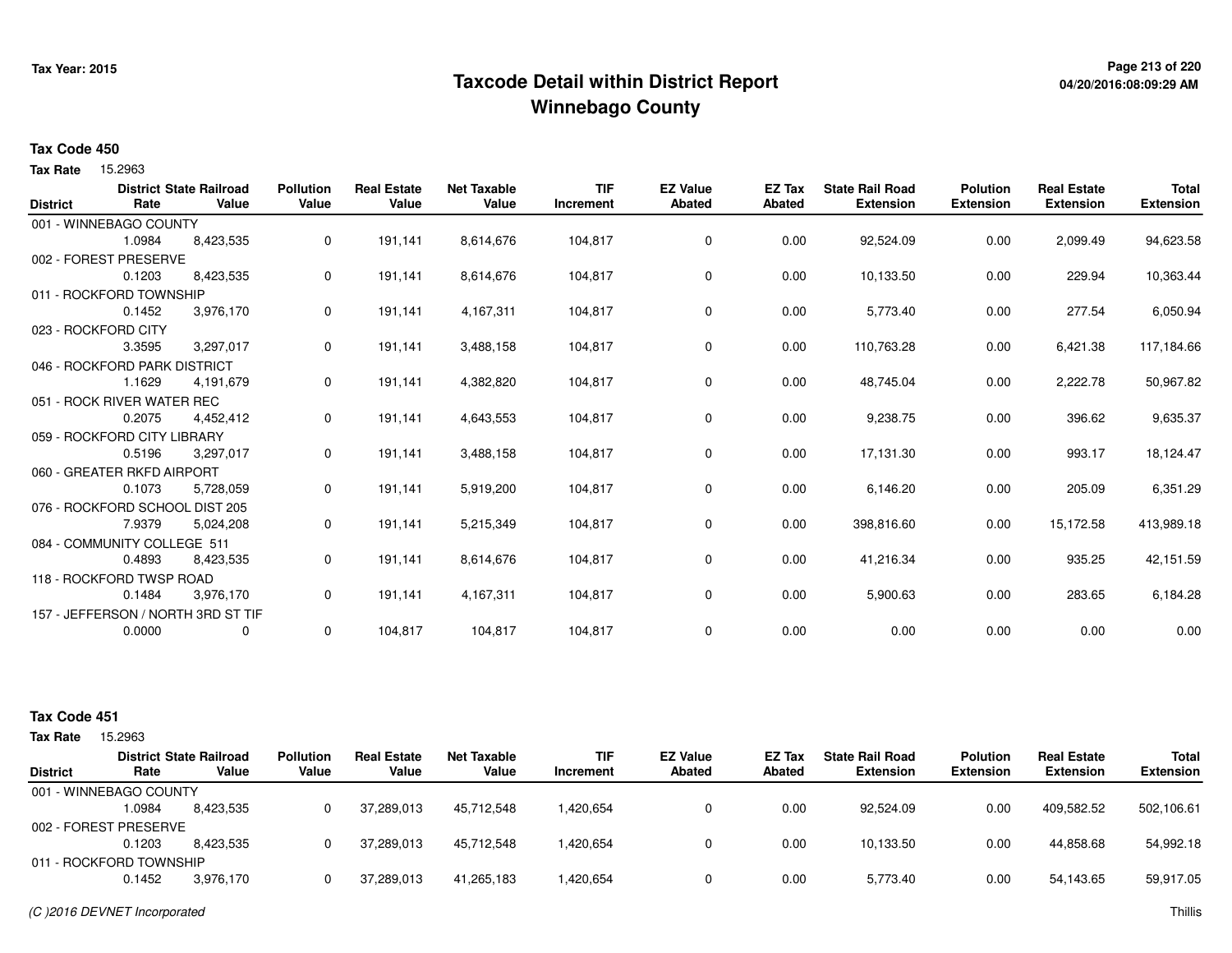# **Page 214 of 220 Taxcode Detail within District ReportWinnebago County**

# **04/20/2016:08:09:29 AM**

### **Tax Code 451**

Tax Rate 15.2963

| <b>District</b> | Rate                           | <b>District State Railroad</b><br>Value | <b>Pollution</b><br>Value | <b>Real Estate</b><br>Value | <b>Net Taxable</b><br>Value | <b>TIF</b><br>Increment | <b>EZ Value</b><br><b>Abated</b> | EZ Tax<br>Abated | <b>State Rail Road</b><br><b>Extension</b> | <b>Polution</b><br><b>Extension</b> | <b>Real Estate</b><br><b>Extension</b> | <b>Total</b><br><b>Extension</b> |
|-----------------|--------------------------------|-----------------------------------------|---------------------------|-----------------------------|-----------------------------|-------------------------|----------------------------------|------------------|--------------------------------------------|-------------------------------------|----------------------------------------|----------------------------------|
|                 | 023 - ROCKFORD CITY            |                                         |                           |                             |                             |                         |                                  |                  |                                            |                                     |                                        |                                  |
|                 | 3.3595                         | 3,297,017                               | 0                         | 37,289,013                  | 40,586,030                  | 1,420,654               | 0                                | 0.00             | 110,763.28                                 | 0.00                                | 1,252,724.39                           | 1,363,487.67                     |
|                 | 046 - ROCKFORD PARK DISTRICT   |                                         |                           |                             |                             |                         |                                  |                  |                                            |                                     |                                        |                                  |
|                 | 1.1629                         | 4,191,679                               | 0                         | 37,289,013                  | 41,480,692                  | 1,420,654               | 0                                | 0.00             | 48,745.04                                  | 0.00                                | 433,633.93                             | 482,378.97                       |
|                 | 051 - ROCK RIVER WATER REC     |                                         |                           |                             |                             |                         |                                  |                  |                                            |                                     |                                        |                                  |
|                 | 0.2075                         | 4,452,412                               | 0                         | 37,289,013                  | 41,741,425                  | 1,420,654               | $\mathbf 0$                      | 0.00             | 9,238.75                                   | 0.00                                | 77,374.70                              | 86,613.45                        |
|                 | 059 - ROCKFORD CITY LIBRARY    |                                         |                           |                             |                             |                         |                                  |                  |                                            |                                     |                                        |                                  |
|                 | 0.5196                         | 3,297,017                               | 0                         | 37,289,013                  | 40,586,030                  | 1,420,654               | 0                                | 0.00             | 17,131.30                                  | 0.00                                | 193,753.71                             | 210,885.01                       |
|                 | 060 - GREATER RKFD AIRPORT     |                                         |                           |                             |                             |                         |                                  |                  |                                            |                                     |                                        |                                  |
|                 | 0.1073                         | 5,728,059                               | 0                         | 37,289,013                  | 43,017,072                  | 1,420,654               | 0                                | 0.00             | 6,146.20                                   | 0.00                                | 40,011.11                              | 46,157.31                        |
|                 | 076 - ROCKFORD SCHOOL DIST 205 |                                         |                           |                             |                             |                         |                                  |                  |                                            |                                     |                                        |                                  |
|                 | 7.9379                         | 5,024,208                               | 0                         | 37,289,013                  | 42,313,221                  | 1,420,654               | 0                                | 0.00             | 398,816.60                                 | 0.00                                | 2,959,964.56                           | 3,358,781.16                     |
|                 | 084 - COMMUNITY COLLEGE 511    |                                         |                           |                             |                             |                         |                                  |                  |                                            |                                     |                                        |                                  |
|                 | 0.4893                         | 8,423,535                               | 0                         | 37,289,013                  | 45,712,548                  | 1,420,654               | $\mathbf 0$                      | 0.00             | 41,216.34                                  | 0.00                                | 182,455.14                             | 223,671.48                       |
|                 | 118 - ROCKFORD TWSP ROAD       |                                         |                           |                             |                             |                         |                                  |                  |                                            |                                     |                                        |                                  |
|                 | 0.1484                         | 3,976,170                               | 0                         | 37,289,013                  | 41,265,183                  | 1,420,654               | 0                                | 0.00             | 5,900.63                                   | 0.00                                | 55,336.90                              | 61,237.53                        |
|                 |                                | 159 - MULFORD & EAST STATE STREET TIF   |                           |                             |                             |                         |                                  |                  |                                            |                                     |                                        |                                  |
|                 | 0.0000                         | 0                                       | 0                         | 1,420,654                   | 1,420,654                   | 1,420,654               | 0                                | 0.00             | 0.00                                       | 0.00                                | 0.00                                   | 0.00                             |

### **Tax Code 452**

| <b>Extension</b><br><b>Extension</b><br><b>Extension</b><br><b>Extension</b> |
|------------------------------------------------------------------------------|
|                                                                              |
|                                                                              |
| 92,784.94<br>92,524.09<br>0.00<br>260.85                                     |
|                                                                              |
| 28.57<br>0.00<br>10,162.07<br>10,133.50                                      |
|                                                                              |
| 0.00<br>5.773.40<br>34.48<br>5,807.88                                        |
|                                                                              |
| 0.00<br>0.00<br>0.00<br>0.00                                                 |
|                                                                              |
| 560.77<br>362.66<br>0.00<br>198.11                                           |
|                                                                              |
| 0.00<br>94.42<br>3,829.04<br>3,734.62                                        |
|                                                                              |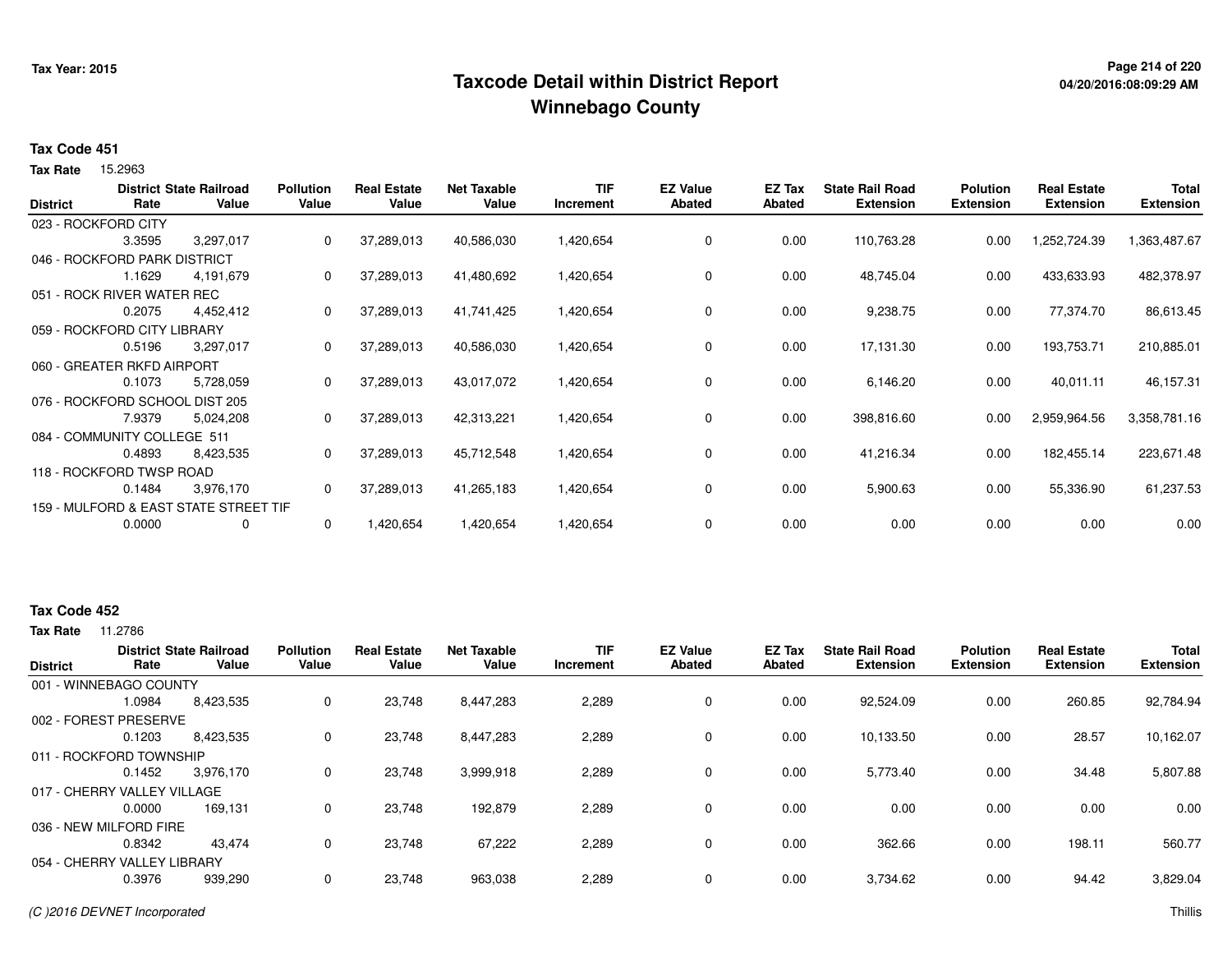### **Page 215 of 220 Taxcode Detail within District ReportWinnebago County**

#### **Tax Code 452**

**Tax Rate** 11.2786

|                 | <b>District State Railroad</b> |           | <b>Pollution</b> | <b>Real Estate</b> | <b>Net Taxable</b> | <b>TIF</b> | <b>EZ Value</b> | EZ Tax | <b>State Rail Road</b> | <b>Polution</b> | <b>Real Estate</b> | <b>Total</b>     |
|-----------------|--------------------------------|-----------|------------------|--------------------|--------------------|------------|-----------------|--------|------------------------|-----------------|--------------------|------------------|
| <b>District</b> | Rate                           | Value     | Value            | Value              | Value              | Increment  | <b>Abated</b>   | Abated | <b>Extension</b>       | Extension       | <b>Extension</b>   | <b>Extension</b> |
|                 | 060 - GREATER RKFD AIRPORT     |           |                  |                    |                    |            |                 |        |                        |                 |                    |                  |
|                 | 0.1073                         | 5.728.059 | 0                | 23.748             | 5,751,807          | 2,289      | 0               | 0.00   | 6,146.20               | 0.00            | 25.48              | 6,171.68         |
|                 | 076 - ROCKFORD SCHOOL DIST 205 |           |                  |                    |                    |            |                 |        |                        |                 |                    |                  |
|                 | 7.9379                         | 5,024,208 | 0                | 23,748             | 5,047,956          | 2,289      | 0               | 0.00   | 398,816.60             | 0.00            | 1,885.09           | 400,701.69       |
|                 | 084 - COMMUNITY COLLEGE 511    |           |                  |                    |                    |            |                 |        |                        |                 |                    |                  |
|                 | 0.4893                         | 8.423.535 |                  | 23.748             | 8,447,283          | 2,289      | 0               | 0.00   | 41.216.34              | 0.00            | 116.20             | 41,332.54        |
|                 | 118 - ROCKFORD TWSP ROAD       |           |                  |                    |                    |            |                 |        |                        |                 |                    |                  |
|                 | 0.1484                         | 3.976.170 | 0                | 23,748             | 3,999,918          | 2,289      | 0               | 0.00   | 5,900.63               | 0.00            | 35.24              | 5,935.87         |
|                 | 151 - I-39 / BAXTER ROAD TIF   |           |                  |                    |                    |            |                 |        |                        |                 |                    |                  |
|                 | 0.0000                         |           | 0                | 2,289              | 2,289              | 2,289      | 0               | 0.00   | 0.00                   | 0.00            | 0.00               | 0.00             |
|                 |                                |           |                  |                    |                    |            |                 |        |                        |                 |                    |                  |

#### **Tax Code 453**

**State RailroadDistrict ValueTIF IncrementEZ Value AbatedReal Estate Extension Extension**13.2229 **Tax RateDistrictPollution ValueReal Estate ValueNet Taxable Value RatePolution ExtensionState Rail Road ExtensionEZ Tax Abated**1,966.36 94,490.45001 - WINNEBAGO COUNTY8,423,535 1.0984 8,423,535 <sup>0</sup> 179,020 8,602,555 107,582 <sup>0</sup> 0.00 92,524.09 0.00 215.36 10,348.86002 - FOREST PRESERVE0.1203 8,423,535 <sup>0</sup> 179,020 8,602,555 107,582 <sup>0</sup> 0.00 10,133.50 0.00 259.94 6,033.34011 - ROCKFORD TOWNSHIP3,976,170 0.1452 3,976,170 <sup>0</sup> 179,020 4,155,190 107,582 <sup>0</sup> 0.00 5,773.40 0.00 6,014.18 116,777.46023 - ROCKFORD CITY 3.3595 3,297,017 <sup>0</sup> 179,020 3,476,037 107,582 <sup>0</sup> 0.00 110,763.28 0.00 2,081.82 50,826.86046 - ROCKFORD PARK DISTRICT4.191.679 1.1629 4,191,679 <sup>0</sup> 179,020 4,370,699 107,582 <sup>0</sup> 0.00 48,745.04 0.00 930.19 18,061.49059 - ROCKFORD CITY LIBRARY3,297,017 0.5196 3,297,017 <sup>0</sup> 179,020 3,476,037 107,582 <sup>0</sup> 0.00 17,131.30 0.00 192.09 6,338.29060 - GREATER RKFD AIRPORT5,728,059 0.1073 5,728,059 <sup>0</sup> 179,020 5,907,079 107,582 <sup>0</sup> 0.00 6,146.20 0.00 10,870.09 11,584.05078 - MERIDIAN SCHOOL DIST 22311,758 6.07200 11,758 0 179,020 190,778 107,582 0 0.00 713.96 0.00 875.94 42,092.28084 - COMMUNITY COLLEGE 5118,423,535 0.4893 8,423,535 <sup>0</sup> 179,020 8,602,555 107,582 <sup>0</sup> 0.00 41,216.34 0.00 265.67 6,166.30118 - ROCKFORD TWSP ROAD3,976,170 0.1484 3,976,170 <sup>0</sup> 179,020 4,155,190 107,582 <sup>0</sup> 0.00 5,900.63 0.00 (C )2016 DEVNET Incorporatedd and the contract of the contract of the contract of the contract of the contract of the contract of the contract of the contract of the contract of the contract of the contract of the contract of the contract of the cont

**Total**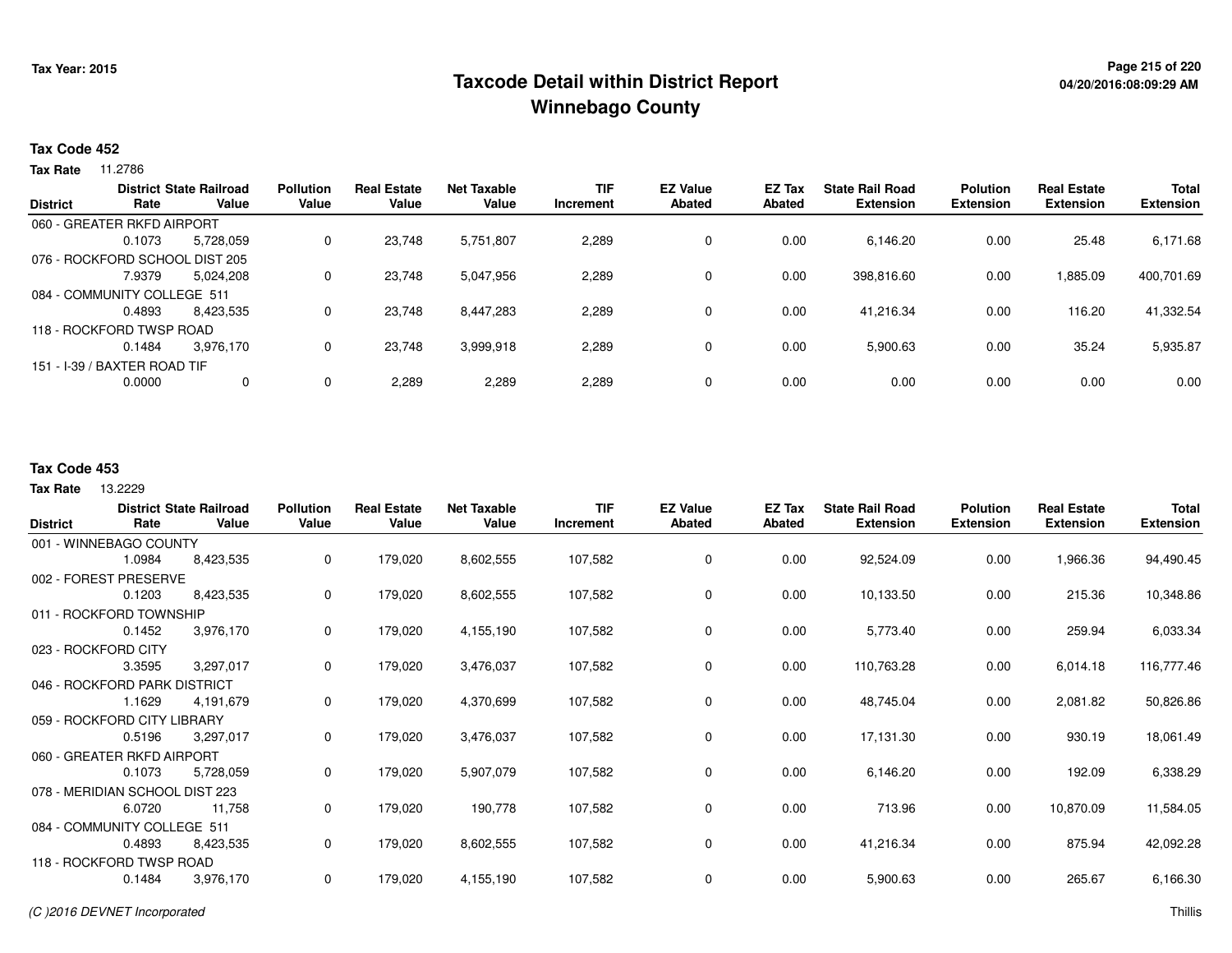# **Page 216 of 220 Taxcode Detail within District ReportWinnebago County**

### **Tax Code 453**

13.2229 **Tax Rate**

|                 | <b>District State Railroad</b>   |       | <b>Pollution</b> | <b>Real Estate</b> | Net Taxable | <b>TIF</b> | <b>EZ Value</b> | <b>EZ Tax</b> | <b>State Rail Road</b> | <b>Polution</b>  | <b>Real Estate</b> | <b>Total</b> |
|-----------------|----------------------------------|-------|------------------|--------------------|-------------|------------|-----------------|---------------|------------------------|------------------|--------------------|--------------|
| <b>District</b> | Rate                             | Value | Value            | Value              | Value       | Increment  | <b>Abated</b>   | Abated        | <b>Extension</b>       | <b>Extension</b> | <b>Extension</b>   | Extension    |
|                 | 150 - GLOBAL TRADEPARK SOUTH TIF |       |                  |                    |             |            |                 |               |                        |                  |                    |              |
|                 | 0.0000                           |       |                  | 107,582            | 107,582     | 107,582    |                 | 0.00          | 0.00                   | 0.00             | 0.00               | 0.00         |

**Tax Rate** 11.3820

| <b>District</b> | Rate                           | <b>District State Railroad</b><br>Value | <b>Pollution</b><br>Value | <b>Real Estate</b><br>Value | <b>Net Taxable</b><br>Value | <b>TIF</b><br>Increment | <b>EZ Value</b><br><b>Abated</b> | EZ Tax<br>Abated | <b>State Rail Road</b><br><b>Extension</b> | <b>Polution</b><br><b>Extension</b> | <b>Real Estate</b><br><b>Extension</b> | <b>Total</b><br><b>Extension</b> |
|-----------------|--------------------------------|-----------------------------------------|---------------------------|-----------------------------|-----------------------------|-------------------------|----------------------------------|------------------|--------------------------------------------|-------------------------------------|----------------------------------------|----------------------------------|
|                 | 001 - WINNEBAGO COUNTY         |                                         |                           |                             |                             |                         |                                  |                  |                                            |                                     |                                        |                                  |
|                 | 1.0984                         | 8,423,535                               | 0                         | 30,306                      | 8,453,841                   | 204,827                 | 0                                | 0.00             | 92,524.09                                  | 0.00                                | 332.88                                 | 92,856.97                        |
|                 | 002 - FOREST PRESERVE          |                                         |                           |                             |                             |                         |                                  |                  |                                            |                                     |                                        |                                  |
|                 | 0.1203                         | 8,423,535                               | 0                         | 30,306                      | 8,453,841                   | 204,827                 | 0                                | 0.00             | 10,133.50                                  | 0.00                                | 36.46                                  | 10,169.96                        |
|                 | 006 - HARLEM TOWNSHIP          |                                         |                           |                             |                             |                         |                                  |                  |                                            |                                     |                                        |                                  |
|                 | 0.1140                         | $\mathbf 0$                             | 0                         | 30,306                      | 30,306                      | 204,827                 | $\mathbf 0$                      | 0.00             | 0.00                                       | 0.00                                | 34.55                                  | 34.55                            |
|                 | 019 - LOVES PARK CITY          |                                         |                           |                             |                             |                         |                                  |                  |                                            |                                     |                                        |                                  |
|                 | 0.0000                         | $\mathbf 0$                             | $\mathbf 0$               | 30,306                      | 30,306                      | 204,827                 | 0                                | 0.00             | 0.00                                       | 0.00                                | 0.00                                   | 0.00                             |
|                 | 046 - ROCKFORD PARK DISTRICT   |                                         |                           |                             |                             |                         |                                  |                  |                                            |                                     |                                        |                                  |
|                 | 1.1629                         | 4,191,679                               | 0                         | 30,306                      | 4,221,985                   | 204,827                 | 0                                | 0.00             | 48,745.04                                  | 0.00                                | 352.43                                 | 49,097.47                        |
|                 | 055 - NORTH SUBURBAN LIBRARY   |                                         |                           |                             |                             |                         |                                  |                  |                                            |                                     |                                        |                                  |
|                 | 0.3032                         | 740,593                                 | 0                         | 30,306                      | 770,899                     | 204,827                 | 0                                | 0.00             | 2,245.47                                   | 0.00                                | 91.89                                  | 2,337.36                         |
|                 | 060 - GREATER RKFD AIRPORT     |                                         |                           |                             |                             |                         |                                  |                  |                                            |                                     |                                        |                                  |
|                 | 0.1073                         | 5,728,059                               | 0                         | 30,306                      | 5,758,365                   | 204,827                 | $\mathbf 0$                      | 0.00             | 6,146.20                                   | 0.00                                | 32.52                                  | 6,178.72                         |
|                 | 076 - ROCKFORD SCHOOL DIST 205 |                                         |                           |                             |                             |                         |                                  |                  |                                            |                                     |                                        |                                  |
|                 | 7.9379                         | 5,024,208                               | 0                         | 30,306                      | 5,054,514                   | 204,827                 | $\mathbf 0$                      | 0.00             | 398,816.60                                 | 0.00                                | 2,405.66                               | 401,222.26                       |
|                 | 084 - COMMUNITY COLLEGE 511    |                                         |                           |                             |                             |                         |                                  |                  |                                            |                                     |                                        |                                  |
|                 | 0.4893                         | 8,423,535                               | 0                         | 30,306                      | 8,453,841                   | 204,827                 | 0                                | 0.00             | 41,216.34                                  | 0.00                                | 148.29                                 | 41,364.63                        |
|                 | 113 - HARLEM TWSP ROAD         |                                         |                           |                             |                             |                         |                                  |                  |                                            |                                     |                                        |                                  |
|                 | 0.0487                         | $\mathbf 0$                             | $\mathbf{0}$              | 30,306                      | 30,306                      | 204,827                 | $\mathbf 0$                      | 0.00             | 0.00                                       | 0.00                                | 14.76                                  | 14.76                            |
|                 | 153 - SPRING CREEK LAKES TIF   |                                         |                           |                             |                             |                         |                                  |                  |                                            |                                     |                                        |                                  |
|                 | 0.0000                         | $\mathbf 0$                             | 0                         | 204,827                     | 204,827                     | 204,827                 | $\mathbf 0$                      | 0.00             | 0.00                                       | 0.00                                | 0.00                                   | 0.00                             |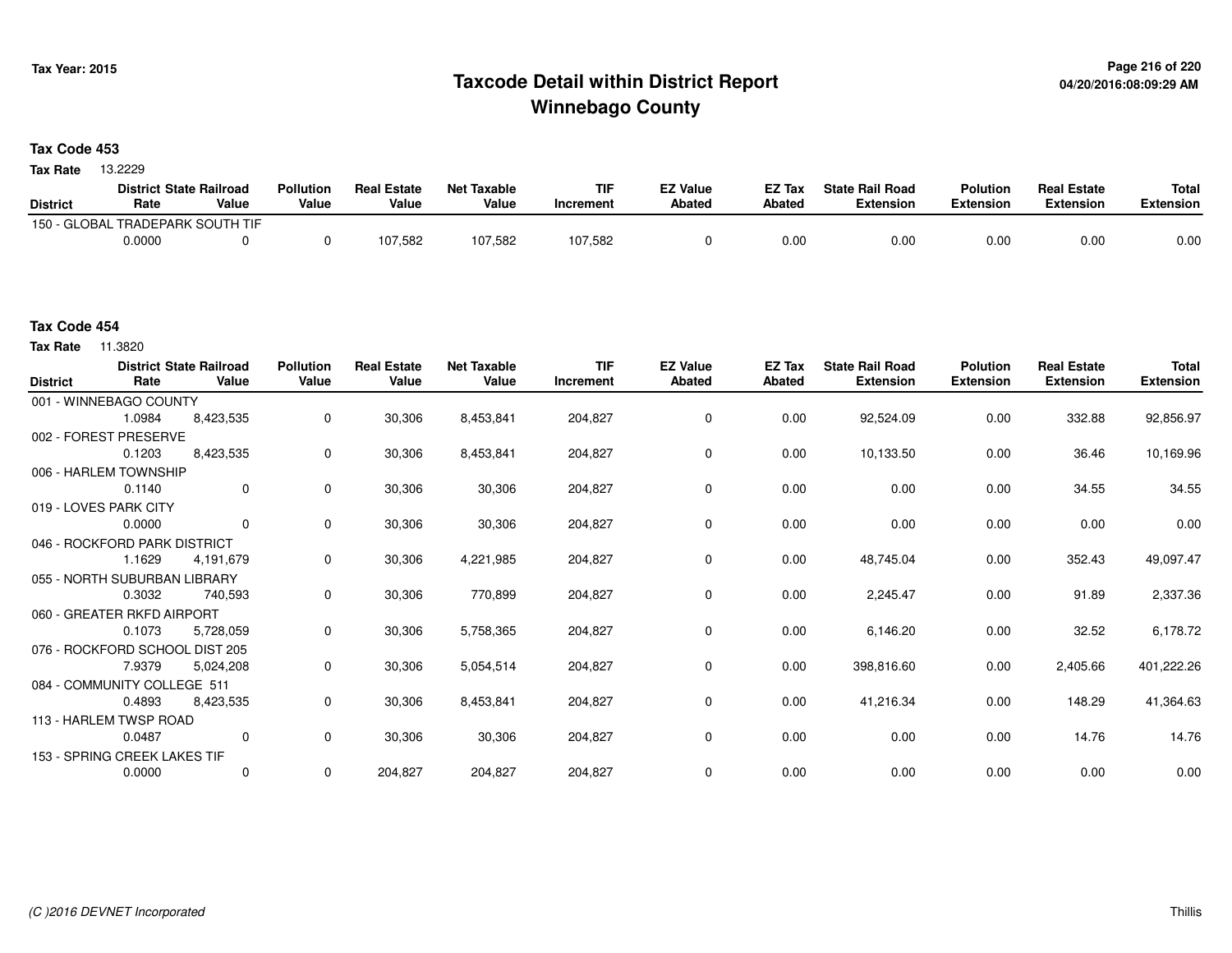## **Page 217 of 220 Taxcode Detail within District ReportWinnebago County**

# **04/20/2016:08:09:29 AM**

#### **Tax Code 455**

Tax Rate 15.2963

|                 | <b>District State Railroad</b> |           | <b>Pollution</b> | <b>Real Estate</b> | <b>Net Taxable</b> | <b>TIF</b> | <b>EZ Value</b> | EZ Tax        | <b>State Rail Road</b> | <b>Polution</b>  | <b>Real Estate</b> | <b>Total</b>     |
|-----------------|--------------------------------|-----------|------------------|--------------------|--------------------|------------|-----------------|---------------|------------------------|------------------|--------------------|------------------|
| <b>District</b> | Rate                           | Value     | Value            | Value              | Value              | Increment  | <b>Abated</b>   | <b>Abated</b> | <b>Extension</b>       | <b>Extension</b> | <b>Extension</b>   | <b>Extension</b> |
|                 | 001 - WINNEBAGO COUNTY         |           |                  |                    |                    |            |                 |               |                        |                  |                    |                  |
|                 | 1.0984                         | 8,423,535 | 0                | 6,391,039          | 14,814,574         | 93,059     | 0               | 0.00          | 92,524.09              | 0.00             | 70,199.17          | 162,723.26       |
|                 | 002 - FOREST PRESERVE          |           |                  |                    |                    |            |                 |               |                        |                  |                    |                  |
|                 | 0.1203                         | 8,423,535 | 0                | 6,391,039          | 14,814,574         | 93,059     | 0               | 0.00          | 10,133.50              | 0.00             | 7,688.42           | 17,821.92        |
|                 | 011 - ROCKFORD TOWNSHIP        |           |                  |                    |                    |            |                 |               |                        |                  |                    |                  |
|                 | 0.1452                         | 3,976,170 | 0                | 6,391,039          | 10,367,209         | 93,059     | 0               | 0.00          | 5,773.40               | 0.00             | 9,279.79           | 15,053.19        |
|                 | 023 - ROCKFORD CITY            |           |                  |                    |                    |            |                 |               |                        |                  |                    |                  |
|                 | 3.3595                         | 3,297,017 | 0                | 6,391,039          | 9,688,056          | 93,059     | 0               | 0.00          | 110,763.28             | 0.00             | 214,706.96         | 325,470.24       |
|                 | 046 - ROCKFORD PARK DISTRICT   |           |                  |                    |                    |            |                 |               |                        |                  |                    |                  |
|                 | 1.1629                         | 4,191,679 | 0                | 6,391,039          | 10,582,718         | 93,059     | 0               | 0.00          | 48,745.04              | 0.00             | 74,321.39          | 123,066.43       |
|                 | 051 - ROCK RIVER WATER REC     |           |                  |                    |                    |            |                 |               |                        |                  |                    |                  |
|                 | 0.2075                         | 4,452,412 | 0                | 6,391,039          | 10,843,451         | 93,059     | 0               | 0.00          | 9,238.75               | 0.00             | 13,261.41          | 22,500.16        |
|                 | 059 - ROCKFORD CITY LIBRARY    |           |                  |                    |                    |            |                 |               |                        |                  |                    |                  |
|                 | 0.5196                         | 3,297,017 | 0                | 6,391,039          | 9,688,056          | 93,059     | 0               | 0.00          | 17,131.30              | 0.00             | 33,207.84          | 50,339.14        |
|                 | 060 - GREATER RKFD AIRPORT     |           |                  |                    |                    |            |                 |               |                        |                  |                    |                  |
|                 | 0.1073                         | 5,728,059 | 0                | 6,391,039          | 12,119,098         | 93,059     | 0               | 0.00          | 6,146.20               | 0.00             | 6,857.58           | 13,003.78        |
|                 | 076 - ROCKFORD SCHOOL DIST 205 |           |                  |                    |                    |            |                 |               |                        |                  |                    |                  |
|                 | 7.9379                         | 5,024,208 | 0                | 6,391,039          | 11,415,247         | 93,059     | 0               | 0.00          | 398,816.60             | 0.00             | 507,314.28         | 906,130.88       |
|                 | 084 - COMMUNITY COLLEGE 511    |           |                  |                    |                    |            |                 |               |                        |                  |                    |                  |
|                 | 0.4893                         | 8,423,535 | 0                | 6,391,039          | 14,814,574         | 93,059     | 0               | 0.00          | 41,216.34              | 0.00             | 31,271.35          | 72,487.69        |
|                 | 118 - ROCKFORD TWSP ROAD       |           |                  |                    |                    |            |                 |               |                        |                  |                    |                  |
|                 | 0.1484                         | 3,976,170 | 0                | 6,391,039          | 10,367,209         | 93,059     | 0               | 0.00          | 5,900.63               | 0.00             | 9,484.30           | 15,384.93        |
|                 | 164 - AUBURN STREET TIF        |           |                  |                    |                    |            |                 |               |                        |                  |                    |                  |
|                 | 0.0000                         | 0         | 0                | 93,059             | 93,059             | 93,059     | 0               | 0.00          | 0.00                   | 0.00             | 0.00               | 0.00             |

#### **Tax Code 456**

| Tax Rate        | 12.1689                 |                                         |                           |                             |                             |                         |                                  |                  |                                            |                                     |                                        |                                  |
|-----------------|-------------------------|-----------------------------------------|---------------------------|-----------------------------|-----------------------------|-------------------------|----------------------------------|------------------|--------------------------------------------|-------------------------------------|----------------------------------------|----------------------------------|
| <b>District</b> | Rate                    | <b>District State Railroad</b><br>Value | <b>Pollution</b><br>Value | <b>Real Estate</b><br>Value | <b>Net Taxable</b><br>Value | <b>TIF</b><br>Increment | <b>EZ Value</b><br><b>Abated</b> | EZ Tax<br>Abated | <b>State Rail Road</b><br><b>Extension</b> | <b>Polution</b><br><b>Extension</b> | <b>Real Estate</b><br><b>Extension</b> | <b>Total</b><br><b>Extension</b> |
|                 | 001 - WINNEBAGO COUNTY  |                                         |                           |                             |                             |                         |                                  |                  |                                            |                                     |                                        |                                  |
|                 | 1.0984                  | 8,423,535                               |                           | 4,206,644                   | 12,630,179                  | 7,685                   |                                  | 0.00             | 92.524.09                                  | 0.00                                | 46.205.78                              | 138,729.87                       |
|                 | 002 - FOREST PRESERVE   |                                         |                           |                             |                             |                         |                                  |                  |                                            |                                     |                                        |                                  |
|                 | 0.1203                  | 8.423.535                               |                           | 4,206,644                   | 12.630.179                  | 7,685                   |                                  | 0.00             | 10.133.50                                  | 0.00                                | 5,060.59                               | 15,194.09                        |
|                 | 011 - ROCKFORD TOWNSHIP |                                         |                           |                             |                             |                         |                                  |                  |                                            |                                     |                                        |                                  |
|                 | 0.1452                  | 3,976,170                               |                           | 4.206.644                   | 8,182,814                   | 7,685                   |                                  | 0.00             | 5,773.40                                   | 0.00                                | 6,108.05                               | 11,881.45                        |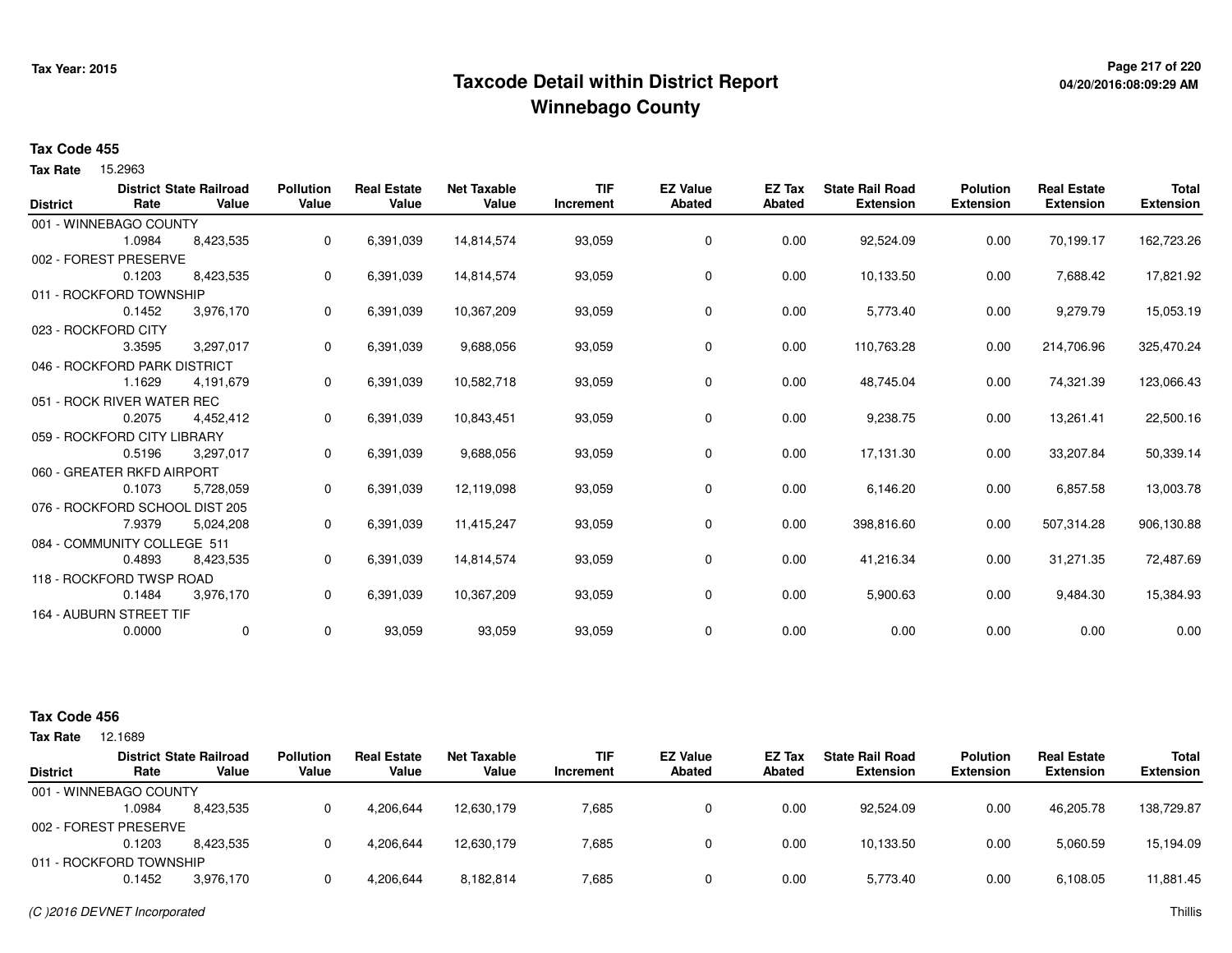## **Page 218 of 220 Taxcode Detail within District ReportWinnebago County**

#### **Tax Code 456**

**Tax Rate** 12.1689

| <b>District</b> | Rate                         | <b>District State Railroad</b><br>Value | <b>Pollution</b><br>Value | <b>Real Estate</b><br>Value | <b>Net Taxable</b><br>Value | <b>TIF</b><br>Increment | <b>EZ Value</b><br><b>Abated</b> | EZ Tax<br><b>Abated</b> | <b>State Rail Road</b><br><b>Extension</b> | <b>Polution</b><br><b>Extension</b> | <b>Real Estate</b><br><b>Extension</b> | <b>Total</b><br><b>Extension</b> |
|-----------------|------------------------------|-----------------------------------------|---------------------------|-----------------------------|-----------------------------|-------------------------|----------------------------------|-------------------------|--------------------------------------------|-------------------------------------|----------------------------------------|----------------------------------|
|                 | 019 - LOVES PARK CITY        |                                         |                           |                             |                             |                         |                                  |                         |                                            |                                     |                                        |                                  |
|                 | 0.0000                       | 0                                       | 0                         | 4,206,644                   | 4,206,644                   | 7,685                   | 0                                | 0.00                    | 0.00                                       | 0.00                                | 0.00                                   | 0.00                             |
|                 | 046 - ROCKFORD PARK DISTRICT |                                         |                           |                             |                             |                         |                                  |                         |                                            |                                     |                                        |                                  |
|                 | 1.1629                       | 4,191,679                               | $\mathbf{0}$              | 4,206,644                   | 8,398,323                   | 7,685                   | 0                                | 0.00                    | 48,745.04                                  | 0.00                                | 48,919.06                              | 97,664.10                        |
|                 | 051 - ROCK RIVER WATER REC   |                                         |                           |                             |                             |                         |                                  |                         |                                            |                                     |                                        |                                  |
|                 | 0.2075                       | 4,452,412                               | 0                         | 4,206,644                   | 8,659,056                   | 7,685                   | 0                                | 0.00                    | 9,238.75                                   | 0.00                                | 8,728.79                               | 17,967.54                        |
|                 | 055 - NORTH SUBURBAN LIBRARY |                                         |                           |                             |                             |                         |                                  |                         |                                            |                                     |                                        |                                  |
|                 | 0.3032                       | 740,593                                 | 0                         | 4,206,644                   | 4,947,237                   | 7,685                   | 0                                | 0.00                    | 2,245.47                                   | 0.00                                | 12,754.54                              | 15,000.01                        |
|                 | 060 - GREATER RKFD AIRPORT   |                                         |                           |                             |                             |                         |                                  |                         |                                            |                                     |                                        |                                  |
|                 | 0.1073                       | 5,728,059                               | 0                         | 4,206,644                   | 9,934,703                   | 7,685                   | 0                                | 0.00                    | 6,146.20                                   | 0.00                                | 4,513.73                               | 10,659.93                        |
|                 | 070 - HARLEM SCHOOL DIST 122 |                                         |                           |                             |                             |                         |                                  |                         |                                            |                                     |                                        |                                  |
|                 | 8.3864                       | 496,170                                 | 0                         | 4,206,644                   | 4,702,814                   | 7,685                   | 0                                | 0.00                    | 41,610.81                                  | 0.00                                | 352,785.99                             | 394,396.80                       |
|                 | 084 - COMMUNITY COLLEGE 511  |                                         |                           |                             |                             |                         |                                  |                         |                                            |                                     |                                        |                                  |
|                 | 0.4893                       | 8,423,535                               | 0                         | 4,206,644                   | 12,630,179                  | 7,685                   | 0                                | 0.00                    | 41,216.34                                  | 0.00                                | 20,583.11                              | 61,799.45                        |
|                 | 118 - ROCKFORD TWSP ROAD     |                                         |                           |                             |                             |                         |                                  |                         |                                            |                                     |                                        |                                  |
|                 | 0.1484                       | 3,976,170                               | 0                         | 4,206,644                   | 8,182,814                   | 7,685                   | 0                                | 0.00                    | 5,900.63                                   | 0.00                                | 6,242.66                               | 12,143.29                        |
|                 | 165 - FOREST HILLS ROAD TIF  |                                         |                           |                             |                             |                         |                                  |                         |                                            |                                     |                                        |                                  |
|                 | 0.0000                       | 0                                       | 0                         | 7,685                       | 7,685                       | 7,685                   | 0                                | 0.00                    | 0.00                                       | 0.00                                | 0.00                                   | 0.00                             |

### **Tax Code 457**

**Tax Rate** 10.5732

|                            | <b>District State Railroad</b> |           | <b>Pollution</b><br><b>Real Estate</b> |           | <b>Net Taxable</b> | <b>TIF</b> | <b>EZ Value</b> | EZ Tax | <b>State Rail Road</b> | <b>Polution</b>  | <b>Real Estate</b> | <b>Total</b>     |
|----------------------------|--------------------------------|-----------|----------------------------------------|-----------|--------------------|------------|-----------------|--------|------------------------|------------------|--------------------|------------------|
| <b>District</b>            | Rate                           | Value     | Value                                  | Value     | Value              | Increment  | <b>Abated</b>   | Abated | <b>Extension</b>       | <b>Extension</b> | <b>Extension</b>   | <b>Extension</b> |
| 001 - WINNEBAGO COUNTY     |                                |           |                                        |           |                    |            |                 |        |                        |                  |                    |                  |
|                            | 1.0984                         | 8,423,535 | 0                                      | 1,961,984 | 10,385,519         | 116,296    | 0               | 0.00   | 92,524.09              | 0.00             | 21,550.43          | 114.074.52       |
| 002 - FOREST PRESERVE      |                                |           |                                        |           |                    |            |                 |        |                        |                  |                    |                  |
|                            | 0.1203                         | 8,423,535 | 0                                      | 1,961,984 | 10,385,519         | 116,296    | 0               | 0.00   | 10,133.50              | 0.00             | 2,360.27           | 12,493.77        |
| 013 - ROSCOE TOWNSHIP      |                                |           |                                        |           |                    |            |                 |        |                        |                  |                    |                  |
|                            | 0.1492                         | 585,659   | 0                                      | 1,961,984 | 2,547,643          | 116,296    | 0               | 0.00   | 873.81                 | 0.00             | 2,927.28           | 3,801.09         |
| 026 - SOUTH BELOIT CITY    |                                |           |                                        |           |                    |            |                 |        |                        |                  |                    |                  |
|                            | 1.1922                         | 914.210   | 0                                      | 1,961,984 | 2,876,194          | 116,296    | 0               | 0.00   | 10,899.21              | 0.00             | 23.390.77          | 34,289.98        |
| 061 - SOUTH BELOIT CITY I  |                                | LIBRARY   |                                        |           |                    |            |                 |        |                        |                  |                    |                  |
|                            | 0.2142                         | 914.210   | 0                                      | 1,961,984 | 2,876,194          | 116,296    | 0               | 0.00   | 1,958.24               | 0.00             | 4,202.57           | 6,160.81         |
| 079 - SOUTH BELOIT SD #320 |                                |           |                                        |           |                    |            |                 |        |                        |                  |                    |                  |
|                            | 7.1259                         | 988,439   | 0                                      | 1,961,984 | 2,950,423          | 116,296    | 0               | 0.00   | 70,435.16              | 0.00             | 139,809.02         | 210,244.18       |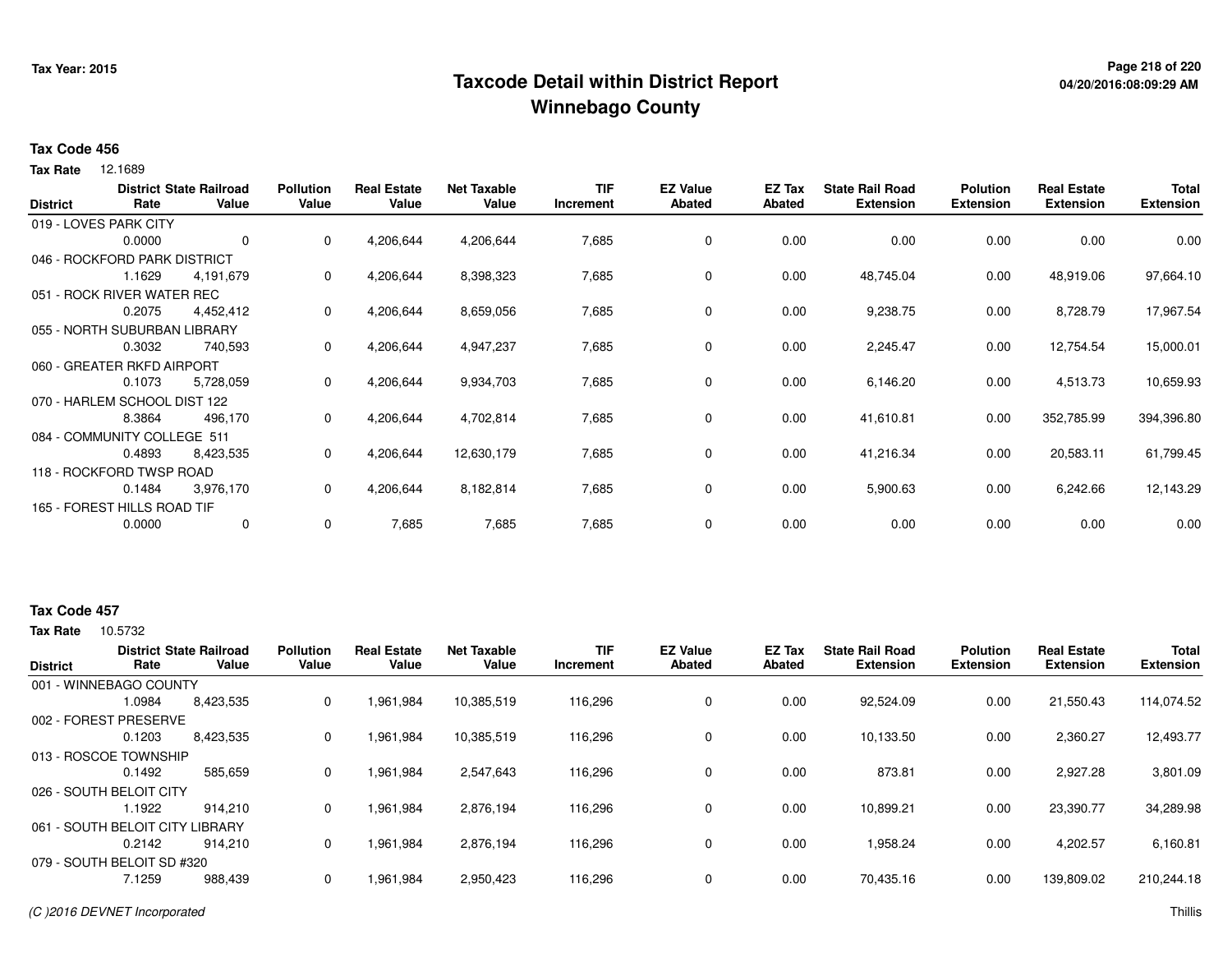## **Page 219 of 220 Taxcode Detail within District ReportWinnebago County**

### **Tax Code 457**

Tax Rate 10.5732

|                 | <b>District State Railroad</b> |           | <b>Pollution</b> | <b>Real Estate</b> | Net Taxable | <b>TIF</b> | <b>EZ Value</b> | EZ Tax | <b>State Rail Road</b> | <b>Polution</b>  | <b>Real Estate</b> | Total            |
|-----------------|--------------------------------|-----------|------------------|--------------------|-------------|------------|-----------------|--------|------------------------|------------------|--------------------|------------------|
| <b>District</b> | Rate                           | Value     | Value            | Value              | Value       | Increment  | <b>Abated</b>   | Abated | <b>Extension</b>       | <b>Extension</b> | <b>Extension</b>   | <b>Extension</b> |
|                 | 084 - COMMUNITY COLLEGE 511    |           |                  |                    |             |            |                 |        |                        |                  |                    |                  |
|                 | 0.4893                         | 8.423.535 |                  | 1,961,984          | 10.385.519  | 116.296    |                 | 0.00   | 41.216.34              | 0.00             | 9,599.99           | 50,816.33        |
|                 | 120 - ROSCOE TWSP ROAD         |           |                  |                    |             |            |                 |        |                        |                  |                    |                  |
|                 | 0.1837                         | 585.659   |                  | 1.961.984          | 2.547.643   | 116.296    |                 | 0.00   | 1.075.86               | 0.00             | 3,604.16           | 4,680.02         |
|                 | 166 - GARDNER / BLACKHAWK TIF  |           |                  |                    |             |            |                 |        |                        |                  |                    |                  |
|                 | 0.0000                         | 0         |                  | 116.296            | 116,296     | 116,296    |                 | 0.00   | 0.00                   | 0.00             | 0.00               | 0.00             |
|                 |                                |           |                  |                    |             |            |                 |        |                        |                  |                    |                  |

#### **Tax Code 458**

**Tax Rate** 10.6049

| <b>District</b>                 | Rate   | <b>District State Railroad</b><br>Value | <b>Pollution</b><br>Value | <b>Real Estate</b><br>Value | <b>Net Taxable</b><br>Value | <b>TIF</b><br>Increment | <b>EZ Value</b><br><b>Abated</b> | EZ Tax<br><b>Abated</b> | <b>State Rail Road</b><br><b>Extension</b> | <b>Polution</b><br><b>Extension</b> | <b>Real Estate</b><br><b>Extension</b> | <b>Total</b><br><b>Extension</b> |
|---------------------------------|--------|-----------------------------------------|---------------------------|-----------------------------|-----------------------------|-------------------------|----------------------------------|-------------------------|--------------------------------------------|-------------------------------------|----------------------------------------|----------------------------------|
| 001 - WINNEBAGO COUNTY          |        |                                         |                           |                             |                             |                         |                                  |                         |                                            |                                     |                                        |                                  |
|                                 | 1.0984 | 8,423,535                               | 0                         | 5,304,643                   | 13,728,178                  | 65,915                  | 0                                | 0.00                    | 92,524.09                                  | 0.00                                | 58,266.20                              | 150,790.29                       |
| 002 - FOREST PRESERVE           |        |                                         |                           |                             |                             |                         |                                  |                         |                                            |                                     |                                        |                                  |
|                                 | 0.1203 | 8,423,535                               | 0                         | 5,304,643                   | 13,728,178                  | 65,915                  | 0                                | 0.00                    | 10,133.50                                  | 0.00                                | 6,381.49                               | 16,514.99                        |
| 012 - ROCKTON TOWNSHIP          |        |                                         |                           |                             |                             |                         |                                  |                         |                                            |                                     |                                        |                                  |
|                                 | 0.2035 | 740,337                                 | 0                         | 5,304,643                   | 6,044,980                   | 65,915                  | 0                                | 0.00                    | 1,506.57                                   | 0.00                                | 10,794.95                              | 12,301.52                        |
| 026 - SOUTH BELOIT CITY         |        |                                         |                           |                             |                             |                         |                                  |                         |                                            |                                     |                                        |                                  |
|                                 | 1.1922 | 914,210                                 | 0                         | 5,304,643                   | 6,218,853                   | 65,915                  | 0                                | 0.00                    | 10,899.21                                  | 0.00                                | 63,241.95                              | 74,141.16                        |
| 061 - SOUTH BELOIT CITY LIBRARY |        |                                         |                           |                             |                             |                         |                                  |                         |                                            |                                     |                                        |                                  |
|                                 | 0.2142 | 914,210                                 | 0                         | 5,304,643                   | 6,218,853                   | 65,915                  | 0                                | 0.00                    | 1,958.24                                   | 0.00                                | 11,362.55                              | 13,320.79                        |
| 079 - SOUTH BELOIT SD #320      |        |                                         |                           |                             |                             |                         |                                  |                         |                                            |                                     |                                        |                                  |
|                                 | 7.1259 | 988,439                                 | 0                         | 5,304,643                   | 6,293,082                   | 65,915                  | 0                                | 0.00                    | 70,435.16                                  | 0.00                                | 378,003.56                             | 448,438.72                       |
| 084 - COMMUNITY COLLEGE 511     |        |                                         |                           |                             |                             |                         |                                  |                         |                                            |                                     |                                        |                                  |
|                                 | 0.4893 | 8,423,535                               | 0                         | 5,304,643                   | 13,728,178                  | 65,915                  | 0                                | 0.00                    | 41,216.34                                  | 0.00                                | 25,955.62                              | 67,171.96                        |
| 119 - ROCKTON TWSP ROAD         |        |                                         |                           |                             |                             |                         |                                  |                         |                                            |                                     |                                        |                                  |
|                                 | 0.1611 | 740,337                                 | 0                         | 5,304,643                   | 6,044,980                   | 65,915                  | 0                                | 0.00                    | 1,192.69                                   | 0.00                                | 8,545.78                               | 9,738.47                         |
| 166 - GARDNER / BLACKHAWK TIF   |        |                                         |                           |                             |                             |                         |                                  |                         |                                            |                                     |                                        |                                  |
|                                 | 0.0000 | 0                                       | 0                         | 65,915                      | 65,915                      | 65,915                  | 0                                | 0.00                    | 0.00                                       | 0.00                                | 0.00                                   | 0.00                             |